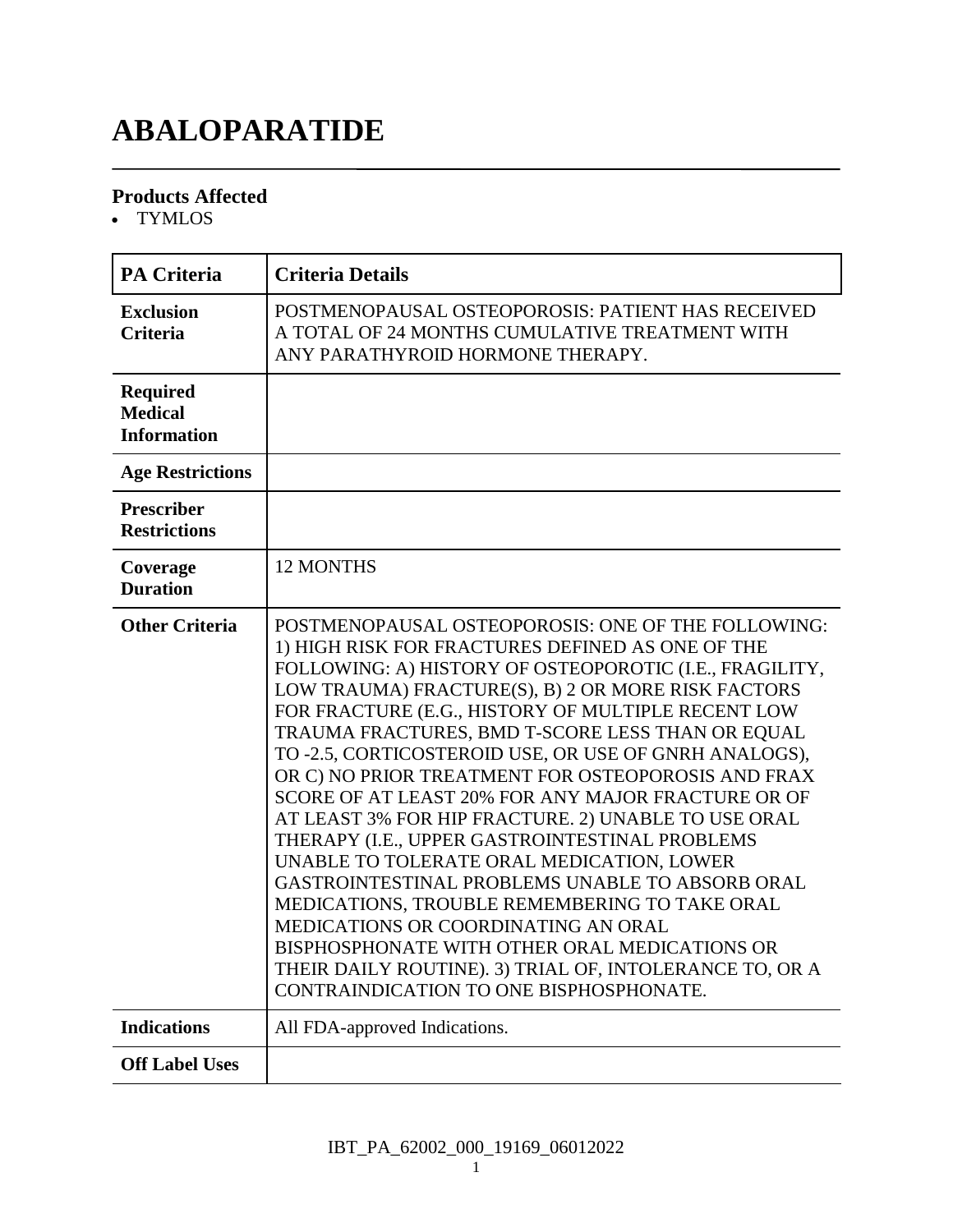# **ABATACEPT IV**

### **Products Affected**

• ORENCIA (WITH MALTOSE)

| <b>PA Criteria</b>                                      | <b>Criteria Details</b>                                                                                                                                                                                                                                                                                                                                                                                                                                                                                                                                                                                                                                                                                                                                                                                                                                             |
|---------------------------------------------------------|---------------------------------------------------------------------------------------------------------------------------------------------------------------------------------------------------------------------------------------------------------------------------------------------------------------------------------------------------------------------------------------------------------------------------------------------------------------------------------------------------------------------------------------------------------------------------------------------------------------------------------------------------------------------------------------------------------------------------------------------------------------------------------------------------------------------------------------------------------------------|
| <b>Exclusion</b><br><b>Criteria</b>                     |                                                                                                                                                                                                                                                                                                                                                                                                                                                                                                                                                                                                                                                                                                                                                                                                                                                                     |
| <b>Required</b><br><b>Medical</b><br><b>Information</b> |                                                                                                                                                                                                                                                                                                                                                                                                                                                                                                                                                                                                                                                                                                                                                                                                                                                                     |
| <b>Age Restrictions</b>                                 |                                                                                                                                                                                                                                                                                                                                                                                                                                                                                                                                                                                                                                                                                                                                                                                                                                                                     |
| <b>Prescriber</b><br><b>Restrictions</b>                | RHEUMATOID ARTHRITIS AND POLYARTICULAR JUVENILE<br><b>IDIOPATHIC ARTHRITIS: PRESCRIBED BY OR GIVEN IN</b><br>CONSULTATION WITH A RHEUMATOLOGIST. PSORIATIC<br>ARTHRITIS: PRESCRIBED BY OR GIVEN IN CONSULTATION<br>WITH A DERMATOLOGIST OR RHEUMATOLOGIST.                                                                                                                                                                                                                                                                                                                                                                                                                                                                                                                                                                                                          |
| Coverage<br><b>Duration</b>                             | RA, PJIA, PSA: INITIAL: 6 MONTHS, RENEWAL: 12 MONTHS.<br>AGVHD: 12 MONTHS.                                                                                                                                                                                                                                                                                                                                                                                                                                                                                                                                                                                                                                                                                                                                                                                          |
| <b>Other Criteria</b>                                   | INITIAL: RHEUMATOID ARTHRITIS (RA): ONE OF THE<br>FOLLOWING: 1) TRIAL OF OR CONTRAINDICATION TO ANY<br>TWO OF THE FOLLOWING PREFERRED AGENTS: HUMIRA,<br>ENBREL, XELJANZ, RINVOQ, OR 2) TRIAL OF ANY TNF<br><b>INHIBITOR AND PHYSICIAN HAS INDICATED THE PATIENT</b><br>CANNOT USE A JAK INHIBITOR DUE TO THE BLACK BOX<br>WARNING FOR INCREASED RISK OF MORTALITY,<br>MALIGNANCIES, AND SERIOUS CARDIOVASCULAR EVENTS.<br>POLYARTICULAR JUVENILE IDIOPATHIC ARTHRITIS (PJIA):<br>TRIAL OF OR CONTRAINDICATION TO ANY TWO OF THE<br>FOLLOWING PREFERRED AGENTS: HUMIRA, ENBREL, XELJANZ<br>IR. PSORIATIC ARTHRITIS (PSA): TRIAL OF OR<br>CONTRAINDICATION TO ANY TWO OF THE FOLLOWING<br>PREFERRED AGENTS: HUMIRA, STELARA, COSENTYX,<br>ENBREL, TREMFYA, XELJANZ, RINVOQ, SKYRIZI. RENEWAL:<br>RA, PJIA, PSA: PATIENT CONTINUES TO BENEFIT FROM THE<br>MEDICATION. |
| <b>Indications</b>                                      | All FDA-approved Indications.                                                                                                                                                                                                                                                                                                                                                                                                                                                                                                                                                                                                                                                                                                                                                                                                                                       |
| <b>Off Label Uses</b>                                   |                                                                                                                                                                                                                                                                                                                                                                                                                                                                                                                                                                                                                                                                                                                                                                                                                                                                     |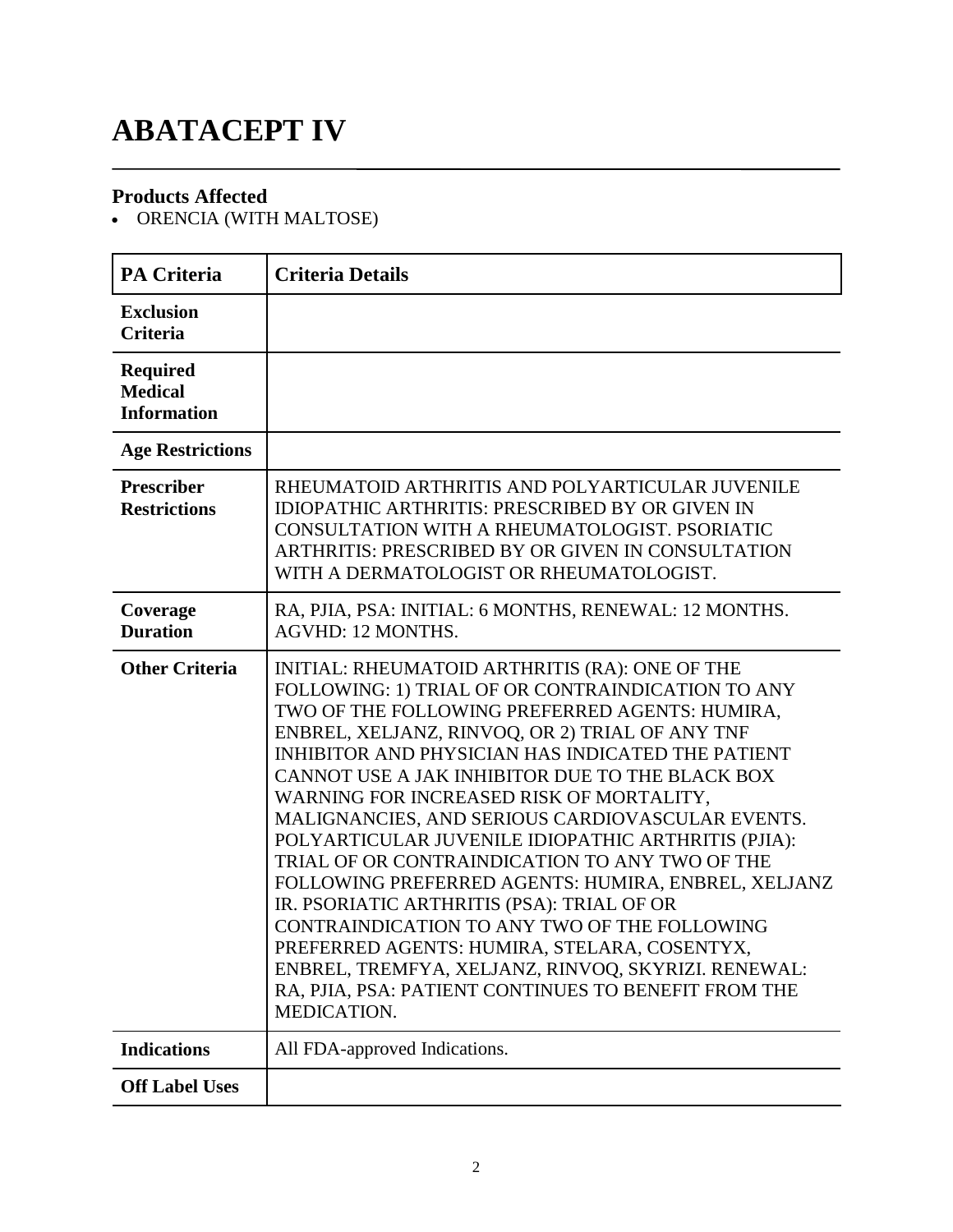# **ABATACEPT SQ**

#### **Products Affected**

#### ORENCIA ORENCIA CLICKJECT

| <b>PA Criteria</b>                                      | <b>Criteria Details</b>                                                                                                                                                                                                                                                                                                                                                                                                                                                                                                                                                                                                                                                                                                                                                                                                                                      |
|---------------------------------------------------------|--------------------------------------------------------------------------------------------------------------------------------------------------------------------------------------------------------------------------------------------------------------------------------------------------------------------------------------------------------------------------------------------------------------------------------------------------------------------------------------------------------------------------------------------------------------------------------------------------------------------------------------------------------------------------------------------------------------------------------------------------------------------------------------------------------------------------------------------------------------|
| <b>Exclusion</b><br><b>Criteria</b>                     |                                                                                                                                                                                                                                                                                                                                                                                                                                                                                                                                                                                                                                                                                                                                                                                                                                                              |
| <b>Required</b><br><b>Medical</b><br><b>Information</b> |                                                                                                                                                                                                                                                                                                                                                                                                                                                                                                                                                                                                                                                                                                                                                                                                                                                              |
| <b>Age Restrictions</b>                                 |                                                                                                                                                                                                                                                                                                                                                                                                                                                                                                                                                                                                                                                                                                                                                                                                                                                              |
| <b>Prescriber</b><br><b>Restrictions</b>                | RHEUMATOID ARTHRITIS AND POLYARTICULAR JUVENILE<br><b>IDIOPATHIC ARTHRITIS: PRESCRIBED BY OR GIVEN IN</b><br>CONSULTATION WITH A RHEUMATOLOGIST. PSORIATIC<br>ARTHRITIS: PRESCRIBED BY OR GIVEN IN CONSULTATION<br>WITH A DERMATOLOGIST OR RHEUMATOLOGIST.                                                                                                                                                                                                                                                                                                                                                                                                                                                                                                                                                                                                   |
| Coverage<br><b>Duration</b>                             | <b>INITIAL: 6 MONTHS, RENEWAL: 12 MONTHS.</b>                                                                                                                                                                                                                                                                                                                                                                                                                                                                                                                                                                                                                                                                                                                                                                                                                |
| <b>Other Criteria</b>                                   | INITIAL: RHEUMATOID ARTHRITIS (RA): ONE OF THE<br>FOLLOWING: 1) TRIAL OF OR CONTRAINDICATION TO ANY<br>TWO OF THE FOLLOWING PREFERRED AGENTS: HUMIRA,<br>ENBREL, XELJANZ, RINVOQ, OR 2) TRIAL OF ANY TNF<br>INHIBITOR AND PHYSICIAN HAS INDICATED THE PATIENT<br>CANNOT USE A JAK INHIBITOR DUE TO THE BLACK BOX<br>WARNING FOR INCREASED RISK OF MORTALITY,<br>MALIGNANCIES, AND SERIOUS CARDIOVASCULAR EVENTS.<br>POLYARTICULAR JUVENILE IDIOPATHIC ARTHRITIS (PJIA):<br>TRIAL OF OR CONTRAINDICATION TO ANY TWO OF THE<br>FOLLOWING PREFERRED AGENTS: HUMIRA, ENBREL, XELJANZ<br>IR. PSORIATIC ARTHRITIS (PSA): TRIAL OF OR<br>CONTRAINDICATION TO ANY TWO OF THE FOLLOWING<br>PREFERRED AGENTS: HUMIRA, STELARA, COSENTYX,<br>ENBREL, TREMFYA, XELJANZ, RINVOQ, SKYRIZI. RENEWAL:<br>RA, PJIA, PSA: PATIENT CONTINUES TO BENEFIT FROM THE<br>MEDICATION. |
| <b>Indications</b>                                      | All FDA-approved Indications.                                                                                                                                                                                                                                                                                                                                                                                                                                                                                                                                                                                                                                                                                                                                                                                                                                |
| <b>Off Label Uses</b>                                   |                                                                                                                                                                                                                                                                                                                                                                                                                                                                                                                                                                                                                                                                                                                                                                                                                                                              |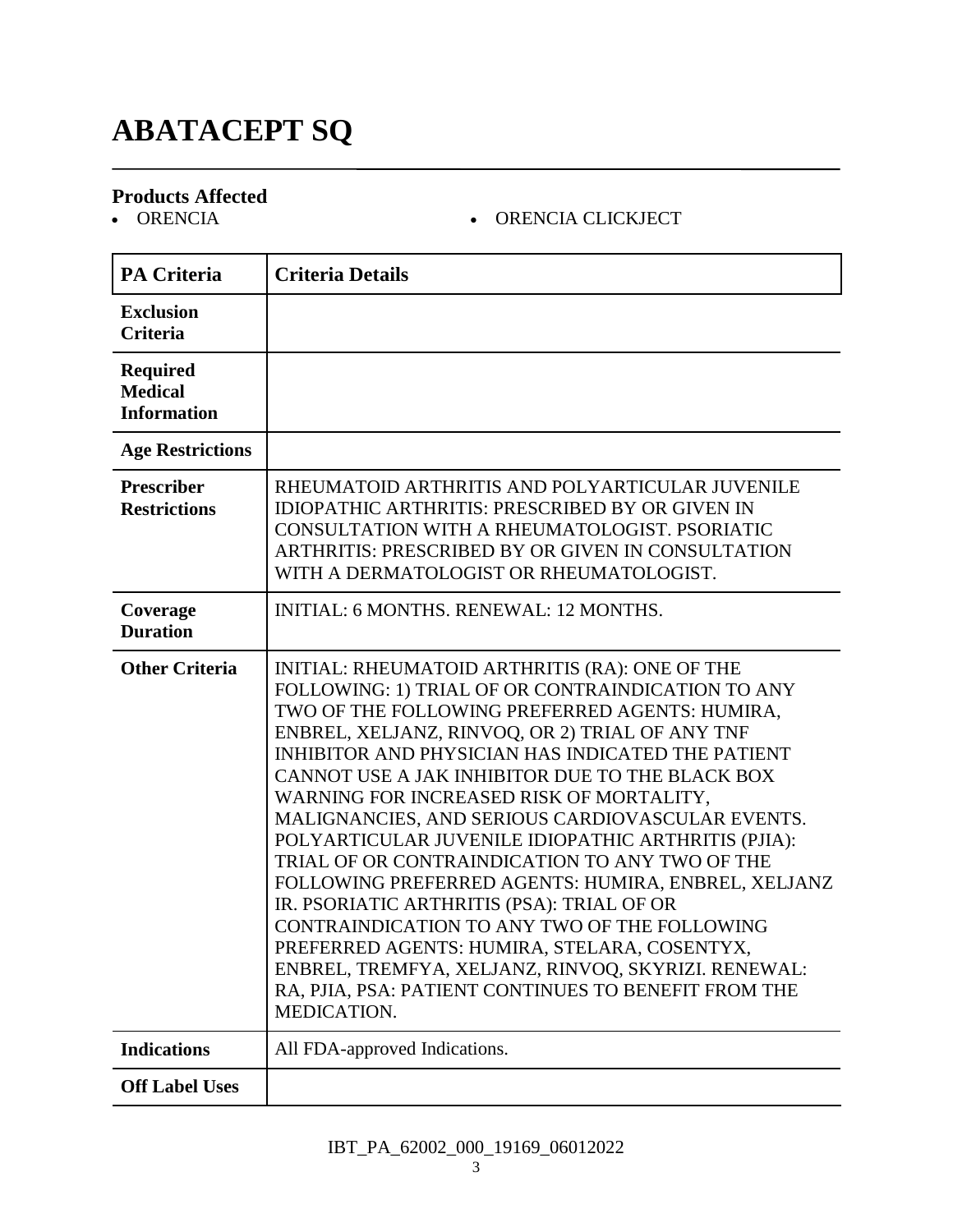# **ABEMACICLIB**

### **Products Affected**

VERZENIO

| <b>PA Criteria</b>                                      | <b>Criteria Details</b>                                                                                                                |
|---------------------------------------------------------|----------------------------------------------------------------------------------------------------------------------------------------|
| <b>Exclusion</b><br><b>Criteria</b>                     |                                                                                                                                        |
| <b>Required</b><br><b>Medical</b><br><b>Information</b> | ADVANCED OR METASTATIC BREAST CANCER: THE PATIENT<br>HAS NOT EXPERIENCED DISEASE PROGRESSION FOLLOWING<br>PRIOR CDK INHIBITOR THERAPY. |
| <b>Age Restrictions</b>                                 |                                                                                                                                        |
| <b>Prescriber</b><br><b>Restrictions</b>                |                                                                                                                                        |
| Coverage<br><b>Duration</b>                             | <b>12 MONTHS</b>                                                                                                                       |
| <b>Other Criteria</b>                                   |                                                                                                                                        |
| <b>Indications</b>                                      | All FDA-approved Indications.                                                                                                          |
| <b>Off Label Uses</b>                                   |                                                                                                                                        |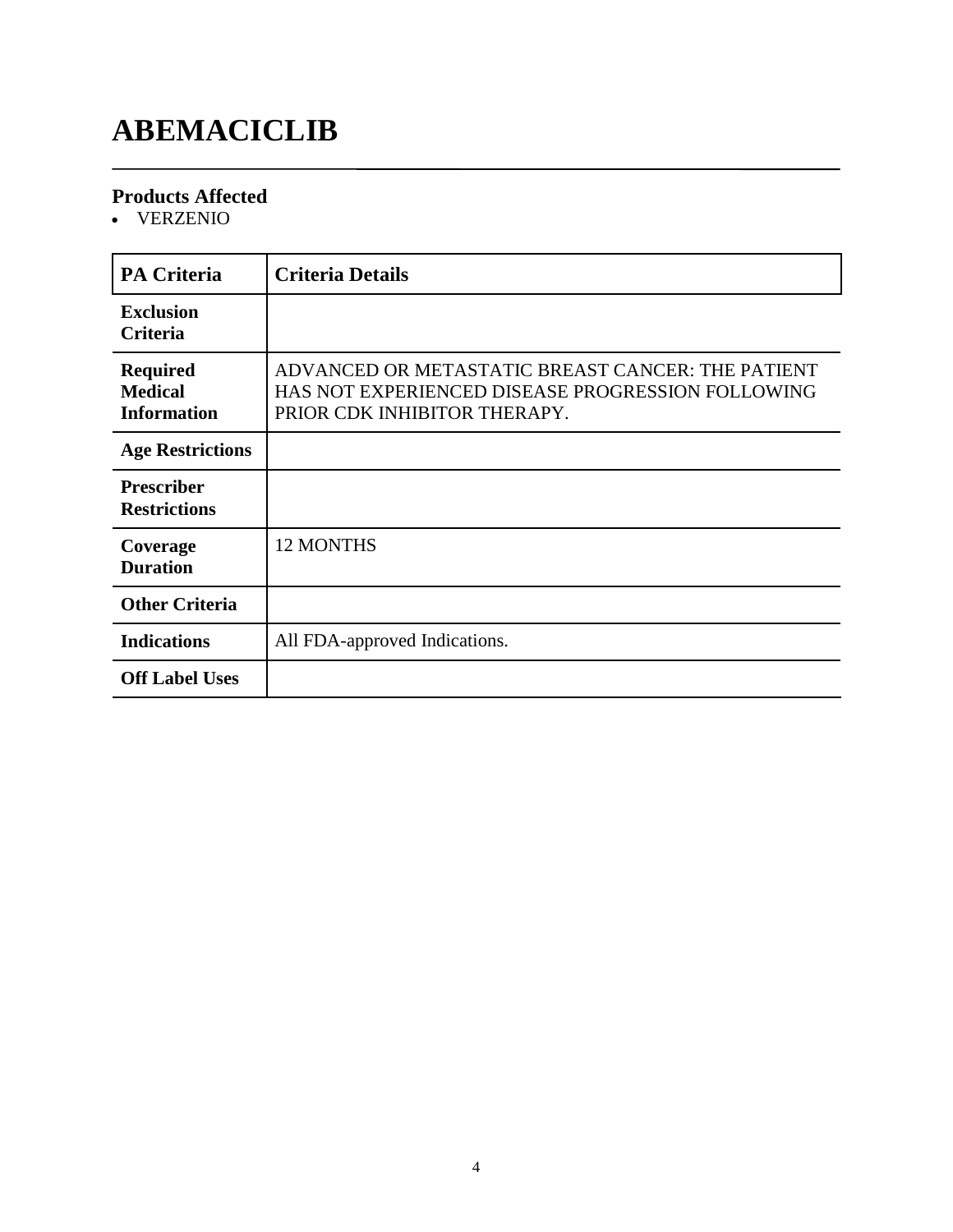### **ABIRATERONE**

#### **Products Affected**

#### *abiraterone* ZYTIGA ORAL TABLET 250 MG

| <b>PA Criteria</b>                                      | <b>Criteria Details</b>                                                                                                                                                                                                                                 |
|---------------------------------------------------------|---------------------------------------------------------------------------------------------------------------------------------------------------------------------------------------------------------------------------------------------------------|
| <b>Exclusion</b><br><b>Criteria</b>                     |                                                                                                                                                                                                                                                         |
| <b>Required</b><br><b>Medical</b><br><b>Information</b> |                                                                                                                                                                                                                                                         |
| <b>Age Restrictions</b>                                 |                                                                                                                                                                                                                                                         |
| <b>Prescriber</b><br><b>Restrictions</b>                |                                                                                                                                                                                                                                                         |
| Coverage<br><b>Duration</b>                             | <b>12 MONTHS</b>                                                                                                                                                                                                                                        |
| <b>Other Criteria</b>                                   | METASTATIC CASTRATION-RESISTANT PROSTATE CANCER: 1)<br>PREVIOUSLY RECEIVED A BILATERAL ORCHIECTOMY, OR 2)<br>CASTRATE LEVEL OF TESTOSTERONE (I.E., LESS THAN 50<br>NG/DL), OR 3) CONCURRENT USE WITH A GONADOTROPIN<br>RELEASING HORMONE (GNRH) ANALOG. |
| <b>Indications</b>                                      | All FDA-approved Indications.                                                                                                                                                                                                                           |
| <b>Off Label Uses</b>                                   |                                                                                                                                                                                                                                                         |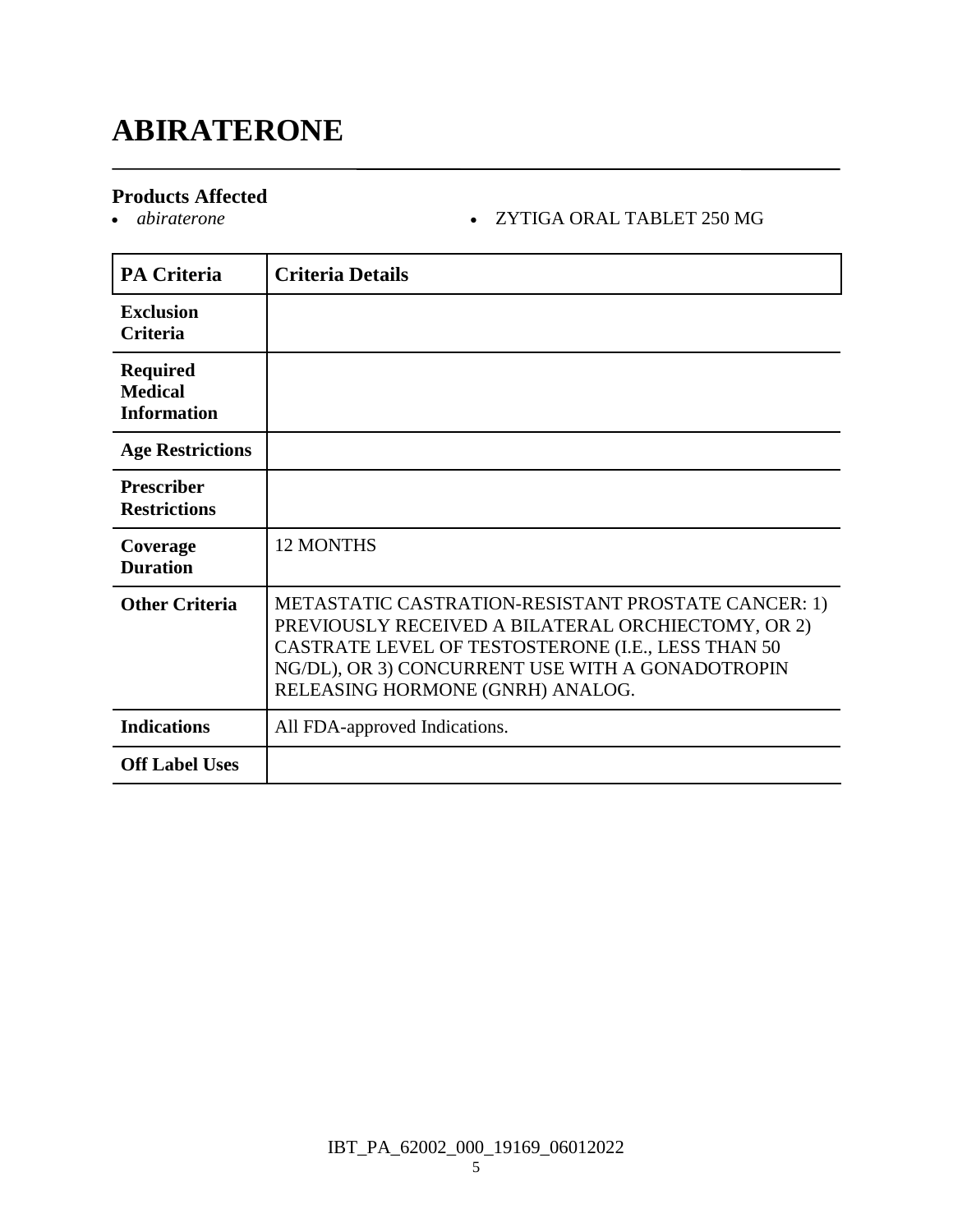# **ABIRATERONE SUBMICRONIZED**

#### **Products Affected**

YONSA

| <b>PA Criteria</b>                                      | <b>Criteria Details</b>                                                                                                                                                                                                                                                       |
|---------------------------------------------------------|-------------------------------------------------------------------------------------------------------------------------------------------------------------------------------------------------------------------------------------------------------------------------------|
| <b>Exclusion</b><br><b>Criteria</b>                     |                                                                                                                                                                                                                                                                               |
| <b>Required</b><br><b>Medical</b><br><b>Information</b> |                                                                                                                                                                                                                                                                               |
| <b>Age Restrictions</b>                                 |                                                                                                                                                                                                                                                                               |
| <b>Prescriber</b><br><b>Restrictions</b>                |                                                                                                                                                                                                                                                                               |
| Coverage<br><b>Duration</b>                             | <b>12 MONTHS</b>                                                                                                                                                                                                                                                              |
| <b>Other Criteria</b>                                   | METASTATIC CASTRATION-RESISTANT PROSTATE CANCER:<br>ONE OF THE FOLLOWING: 1) PREVIOUSLY RECEIVED A<br>BILATERAL ORCHIECTOMY, 2) CASTRATE LEVEL OF<br>TESTOSTERONE (I.E., LESS THAN 50 NG/DL), OR 3)<br>CONCURRENT USE WITH A GONADOTROPIN RELEASING<br>HORMONE (GNRH) ANALOG. |
| <b>Indications</b>                                      | All FDA-approved Indications.                                                                                                                                                                                                                                                 |
| <b>Off Label Uses</b>                                   |                                                                                                                                                                                                                                                                               |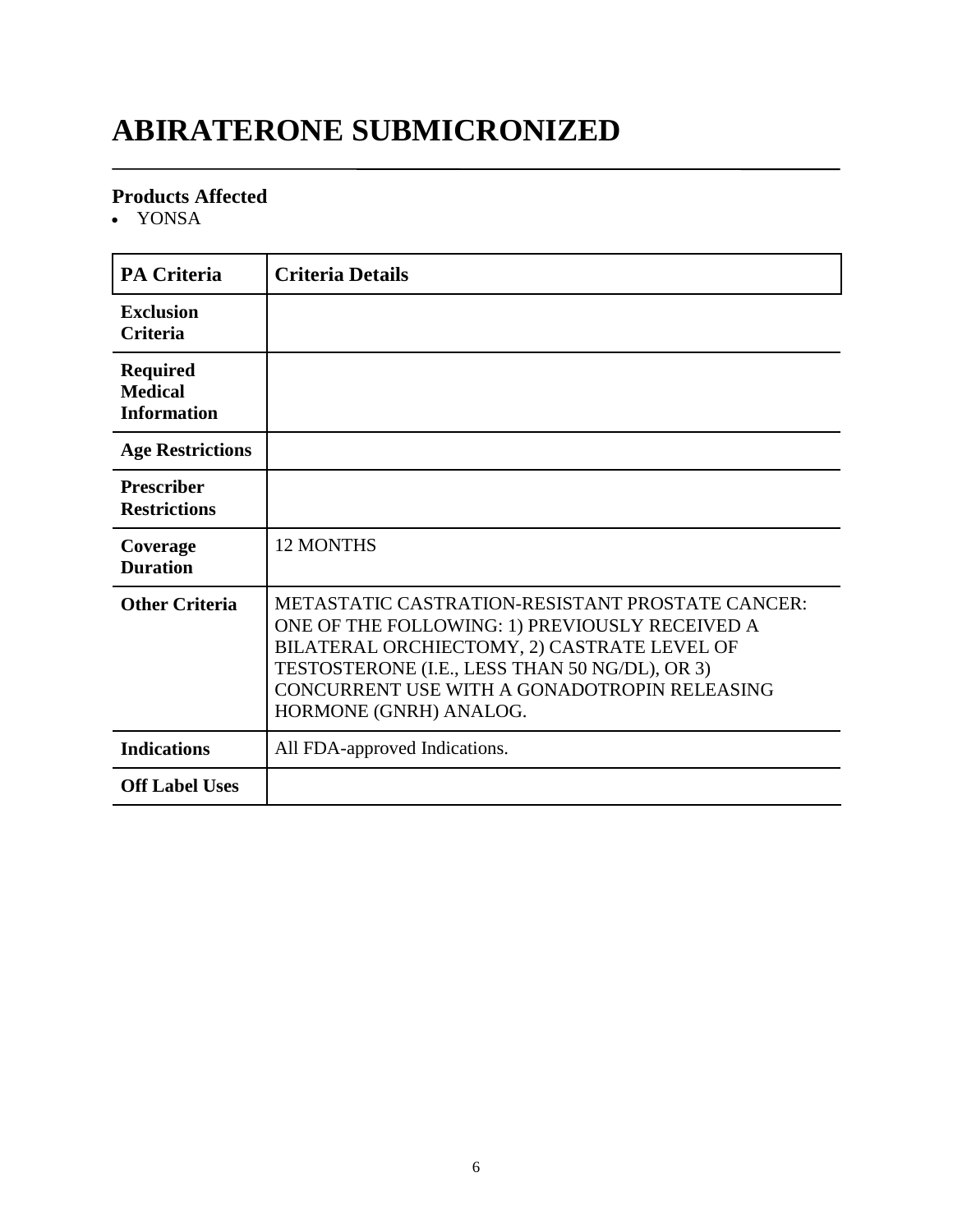# **ACALABRUTINIB**

#### **Products Affected**

CALQUENCE

| <b>PA Criteria</b>                                      | <b>Criteria Details</b>       |
|---------------------------------------------------------|-------------------------------|
| <b>Exclusion</b><br>Criteria                            |                               |
| <b>Required</b><br><b>Medical</b><br><b>Information</b> |                               |
| <b>Age Restrictions</b>                                 |                               |
| <b>Prescriber</b><br><b>Restrictions</b>                |                               |
| Coverage<br><b>Duration</b>                             | 12 MONTHS                     |
| <b>Other Criteria</b>                                   |                               |
| <b>Indications</b>                                      | All FDA-approved Indications. |
| <b>Off Label Uses</b>                                   |                               |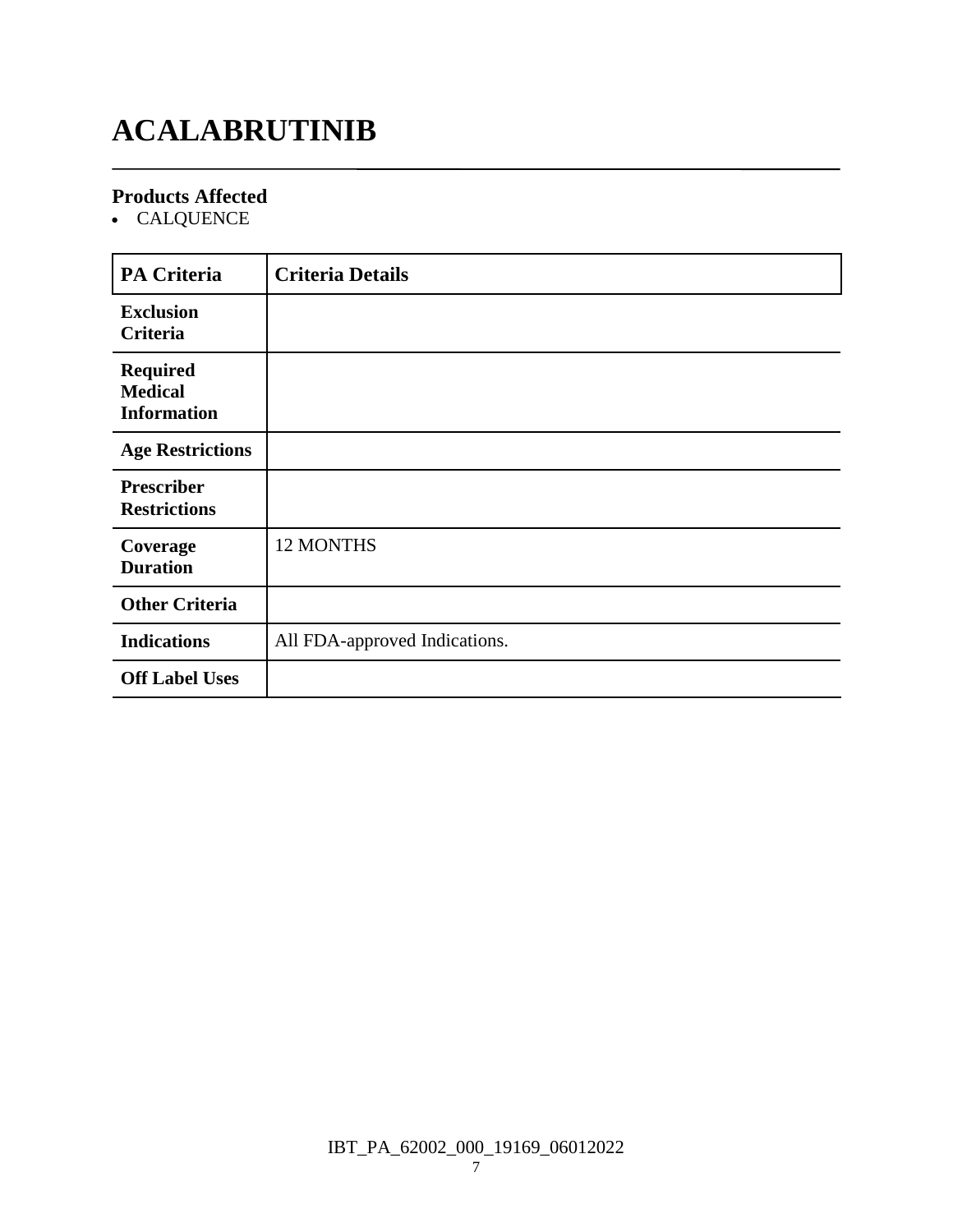### **ADALIMUMAB**

#### **Products Affected**

- HUMIRA PEN
- HUMIRA PEN CROHNS-UC-HS START
- HUMIRA PEN PSOR-UVEITS-ADOL HS
- HUMIRA SUBCUTANEOUS SYRINGE HUMIRA(CF) PEN PSOR-UV-ADOL KIT 40 MG/0.8 ML
- HUMIRA(CF)
- HUMIRA(CF) PEDI CROHNS **STARTER**
- HUMIRA(CF) PEN
- HUMIRA(CF) PEN CROHNS-UC-HS
- HUMIRA(CF) PEN PEDIATRIC UC
- HS

| <b>PA Criteria</b>                                      | <b>Criteria Details</b>                                                                                                                                                                                                                                                                                                                                                                                                                                                                                                                              |
|---------------------------------------------------------|------------------------------------------------------------------------------------------------------------------------------------------------------------------------------------------------------------------------------------------------------------------------------------------------------------------------------------------------------------------------------------------------------------------------------------------------------------------------------------------------------------------------------------------------------|
| <b>Exclusion</b><br><b>Criteria</b>                     |                                                                                                                                                                                                                                                                                                                                                                                                                                                                                                                                                      |
| <b>Required</b><br><b>Medical</b><br><b>Information</b> | INITIAL: PLAQUE PSORIASIS (PSO): PSORIASIS COVERING 3<br>PERCENT OR MORE OF BODY SURFACE AREA OR PSORIATIC<br>LESIONS AFFECTING THE HANDS, FEET, FACE, OR GENITAL<br>AREA.                                                                                                                                                                                                                                                                                                                                                                           |
| <b>Age Restrictions</b>                                 |                                                                                                                                                                                                                                                                                                                                                                                                                                                                                                                                                      |
| <b>Prescriber</b><br><b>Restrictions</b>                | RHEUMATOID ARTHRITIS (RA), POLYARTICULAR JUVENILE<br>IDIOPATHIC ARTHRITIS (PJIA), ANKYLOSING SPONDYLITIS<br>(AS): PRESCRIBED BY OR IN CONSULTATION WITH A<br>RHEUMATOLOGIST. PSORIATIC ARTHRITIS (PSA): PRESCRIBED<br>BY OR IN CONSULTATION WITH A DERMATOLOGIST OR<br>RHEUMATOLOGIST. PSO: PRESCRIBED BY OR IN<br><b>CONSULTATION WITH A DERMATOLOGIST. CROHNS DISEASE</b><br>(CD), ULCERATIVE COLITIS (UC): PRESCRIBED BY OR IN<br>CONSULTATION WITH A GASTROENTEROLOGIST. UVEITIS:<br>PRESCRIBED BY OR IN CONSULTATION WITH AN<br>OPTHALMOLOGIST. |
| Coverage<br><b>Duration</b>                             | <b>INITIAL: 6 MONTHS, RENEWAL: 12 MONTHS.</b>                                                                                                                                                                                                                                                                                                                                                                                                                                                                                                        |
| <b>Other Criteria</b>                                   | <b>INITIAL: RA: TRIAL OF OR CONTRAINDICATION TO 3 MONTHS</b><br>OF TREATMENT WITH ONE DMARD (DISEASE-MODIFYING<br>ANTIRHEUMATIC DRUG) - IF PATIENT TRIED METHOTREXATE,<br>THEN TRIAL AT A DOSE GREATER THAN OR EQUAL TO 20 MG<br>PER WEEK OR MAXIMALLY TOLERATED DOSE IS REQUIRED.<br>PJIA, PSA: TRIAL OF OR CONTRAINDICATION TO ONE DMARD.<br>AS: TRIAL OF OR CONTRAINDICATION TO AN NSAID. PSO:<br>TRIAL OF OR CONTRAINDICATION TO ONE CONVENTIONAL                                                                                                |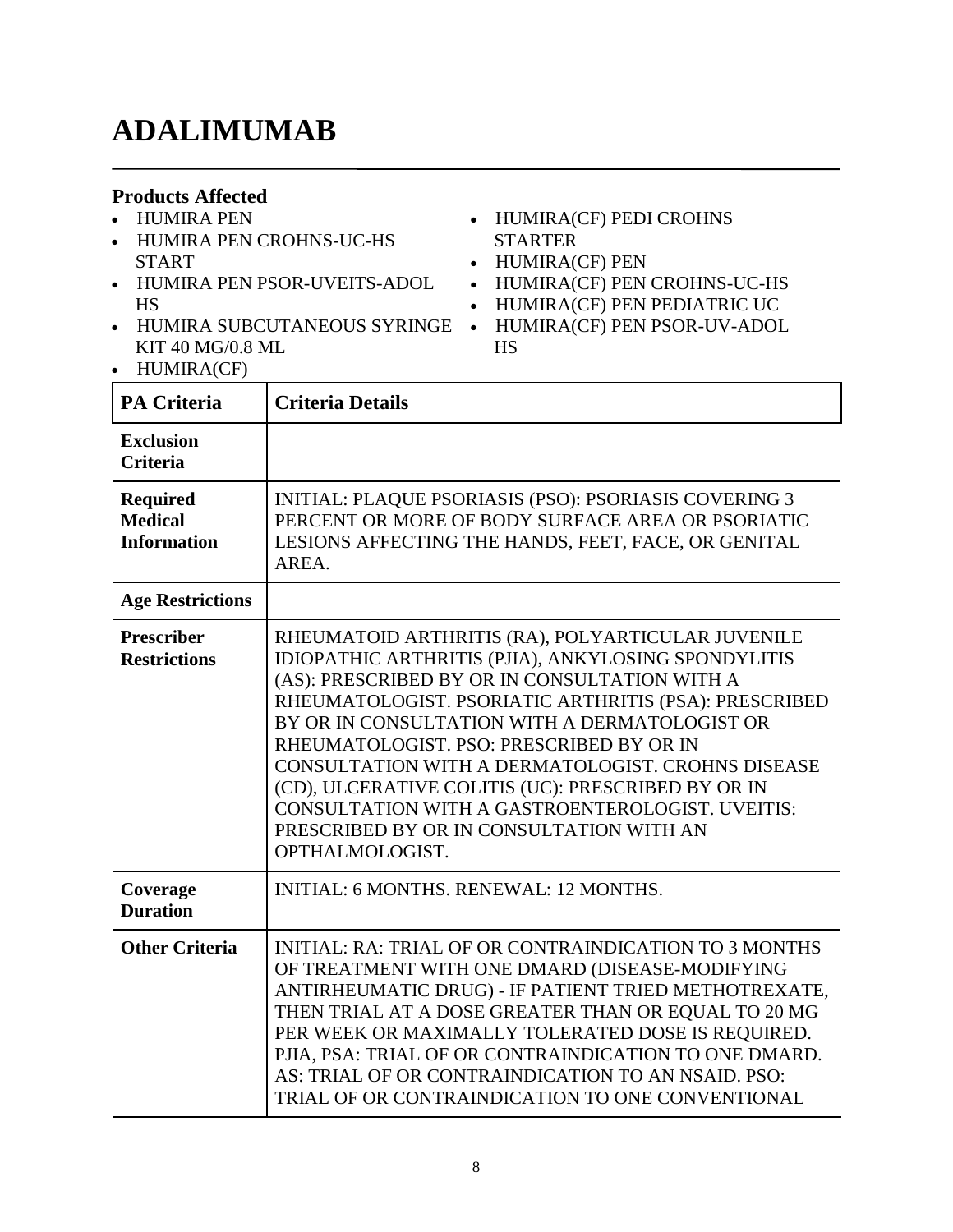| <b>PA Criteria</b>    | <b>Criteria Details</b>                                                                                                                                                                                                                                                                                                                                                                                                                                                                                                                                 |
|-----------------------|---------------------------------------------------------------------------------------------------------------------------------------------------------------------------------------------------------------------------------------------------------------------------------------------------------------------------------------------------------------------------------------------------------------------------------------------------------------------------------------------------------------------------------------------------------|
|                       | THERAPY SUCH AS A PUVA (PHOTOTHERAPY ULTRAVIOLET<br>LIGHT A), UVB (ULTRAVIOLET LIGHT B), TOPICAL<br>CORTICOSTEROIDS, CALCIPOTRIENE, ACITRETIN,<br>METHOTREXATE, OR CYCLOSPORINE. CD, UC: TRIAL OF OR<br>CONTRAINDICATION TO ONE CONVENTIONAL THERAPY SUCH<br>AS A CORTICOSTEROID (E.G., BUDESONIDE,<br>METHYLPREDNISOLONE), AZATHIOPRINE, MERCAPTOPURINE,<br>METHOTREXATE, OR MESALAMINE. UVEITIS: NO ISOLATED<br>ANTERIOR UVEITIS. RENEWAL: RA, PJIA, PSA, AS, PSO,<br>HIDRADENITIS SUPPURATIVA, UVEITIS: CONTINUES TO<br>BENEFIT FROM THE MEDICATION. |
| <b>Indications</b>    | All FDA-approved Indications.                                                                                                                                                                                                                                                                                                                                                                                                                                                                                                                           |
| <b>Off Label Uses</b> |                                                                                                                                                                                                                                                                                                                                                                                                                                                                                                                                                         |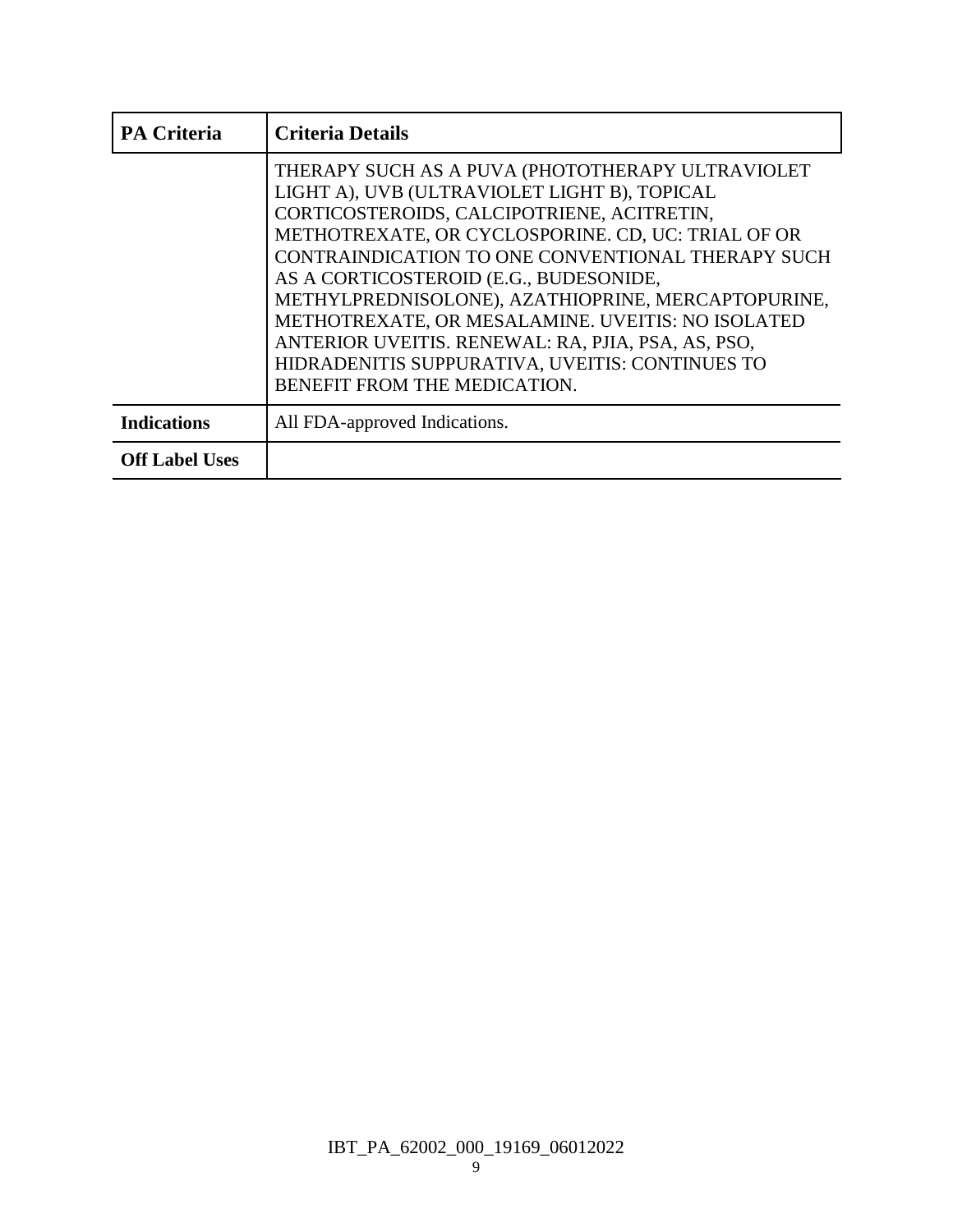### **AFATINIB DIMALEATE**

#### **Products Affected**

GILOTRIF

| <b>PA Criteria</b>                                      | <b>Criteria Details</b>       |
|---------------------------------------------------------|-------------------------------|
| <b>Exclusion</b><br>Criteria                            |                               |
| <b>Required</b><br><b>Medical</b><br><b>Information</b> |                               |
| <b>Age Restrictions</b>                                 |                               |
| <b>Prescriber</b><br><b>Restrictions</b>                |                               |
| Coverage<br><b>Duration</b>                             | 12 MONTHS                     |
| <b>Other Criteria</b>                                   |                               |
| <b>Indications</b>                                      | All FDA-approved Indications. |
| <b>Off Label Uses</b>                                   |                               |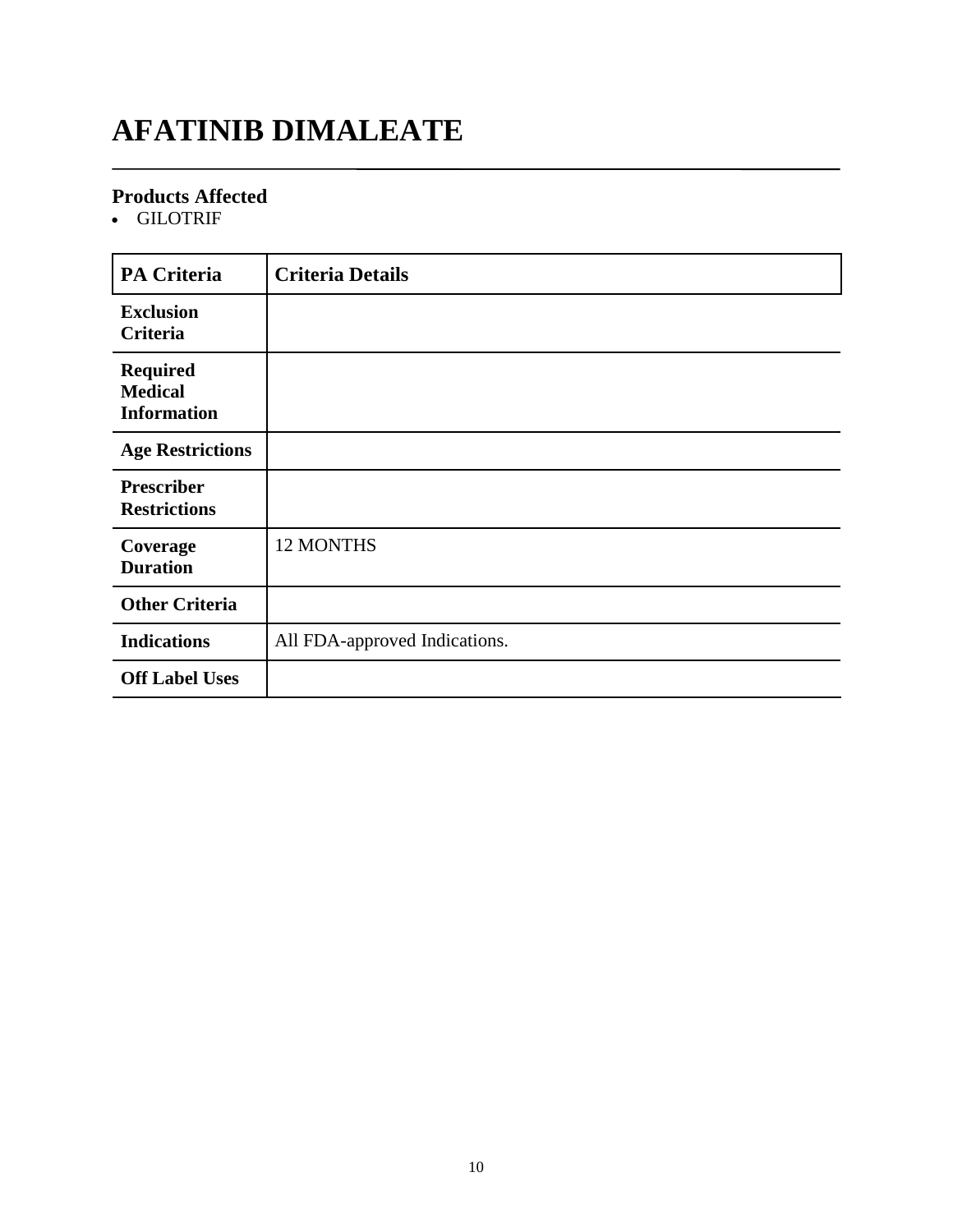# **AGALSIDASE BETA**

#### **Products Affected**

FABRAZYME

| <b>PA Criteria</b>                                      | <b>Criteria Details</b>                                                                                                                                                                                           |
|---------------------------------------------------------|-------------------------------------------------------------------------------------------------------------------------------------------------------------------------------------------------------------------|
| Exclusion<br><b>Criteria</b>                            |                                                                                                                                                                                                                   |
| <b>Required</b><br><b>Medical</b><br><b>Information</b> | INITIAL: FABRY DISEASE: PATIENT IS SYMPTOMATIC OR HAS<br>EVIDENCE OF INJURY FROM GL-3 TO THE KIDNEY, HEART, OR<br>CENTRAL NERVOUS SYSTEM RECOGNIZED BY LABORATORY,<br>HISTOLOGICAL, OR IMAGING FINDINGS.          |
| <b>Age Restrictions</b>                                 |                                                                                                                                                                                                                   |
| <b>Prescriber</b><br><b>Restrictions</b>                | <b>FABRY DISEASE: PRESCRIBED BY OR IN CONSULTATION WITH</b><br>NEPHROLOGIST, CARDIOLOGIST, OR SPECIALIST IN GENETICS<br>OR INHERITED METABOLIC DISORDERS.                                                         |
| Coverage<br><b>Duration</b>                             | <b>INITIAL: 6 MONTHS, RENEWAL: 12 MONTHS.</b>                                                                                                                                                                     |
| <b>Other Criteria</b>                                   | <b>FABRY DISEASE: INITIAL: PATIENT IS NOT CONCURRENTLY</b><br>USING AN ALPHA-GAL A PHARMACOLOGICAL CHAPERONE<br>(I.E., GALAFOLD (MIGALASTAT)), RENEWAL: PATIENT HAS<br>DEMONSTRATED IMPROVEMENT OR STABILIZATION. |
| <b>Indications</b>                                      | All FDA-approved Indications.                                                                                                                                                                                     |
| <b>Off Label Uses</b>                                   |                                                                                                                                                                                                                   |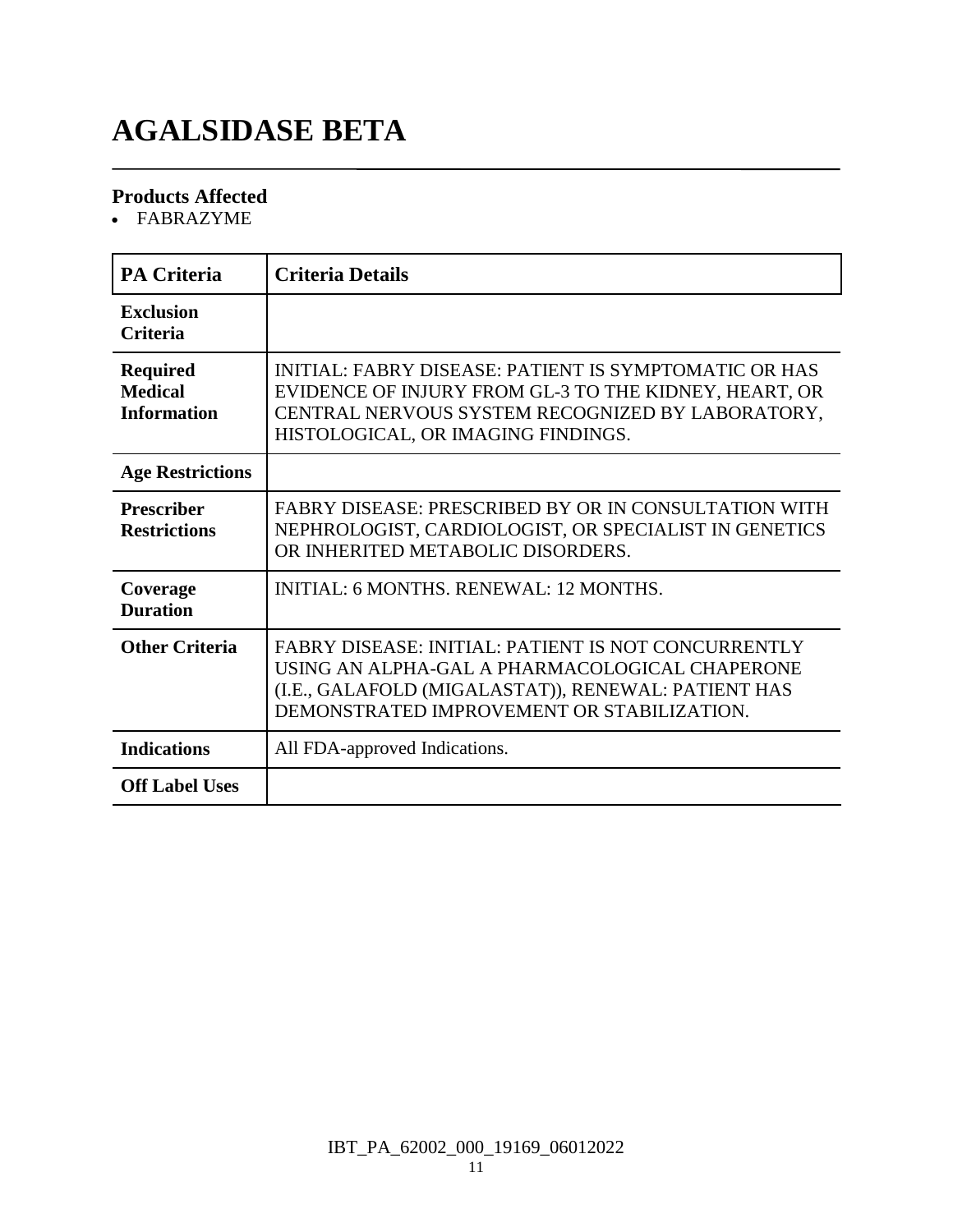# **ALECTINIB**

### **Products Affected**

ALECENSA

| <b>PA Criteria</b>                                      | <b>Criteria Details</b>       |
|---------------------------------------------------------|-------------------------------|
| <b>Exclusion</b><br><b>Criteria</b>                     |                               |
| <b>Required</b><br><b>Medical</b><br><b>Information</b> |                               |
| <b>Age Restrictions</b>                                 |                               |
| <b>Prescriber</b><br><b>Restrictions</b>                |                               |
| Coverage<br><b>Duration</b>                             | 12 MONTHS                     |
| <b>Other Criteria</b>                                   |                               |
| <b>Indications</b>                                      | All FDA-approved Indications. |
| <b>Off Label Uses</b>                                   |                               |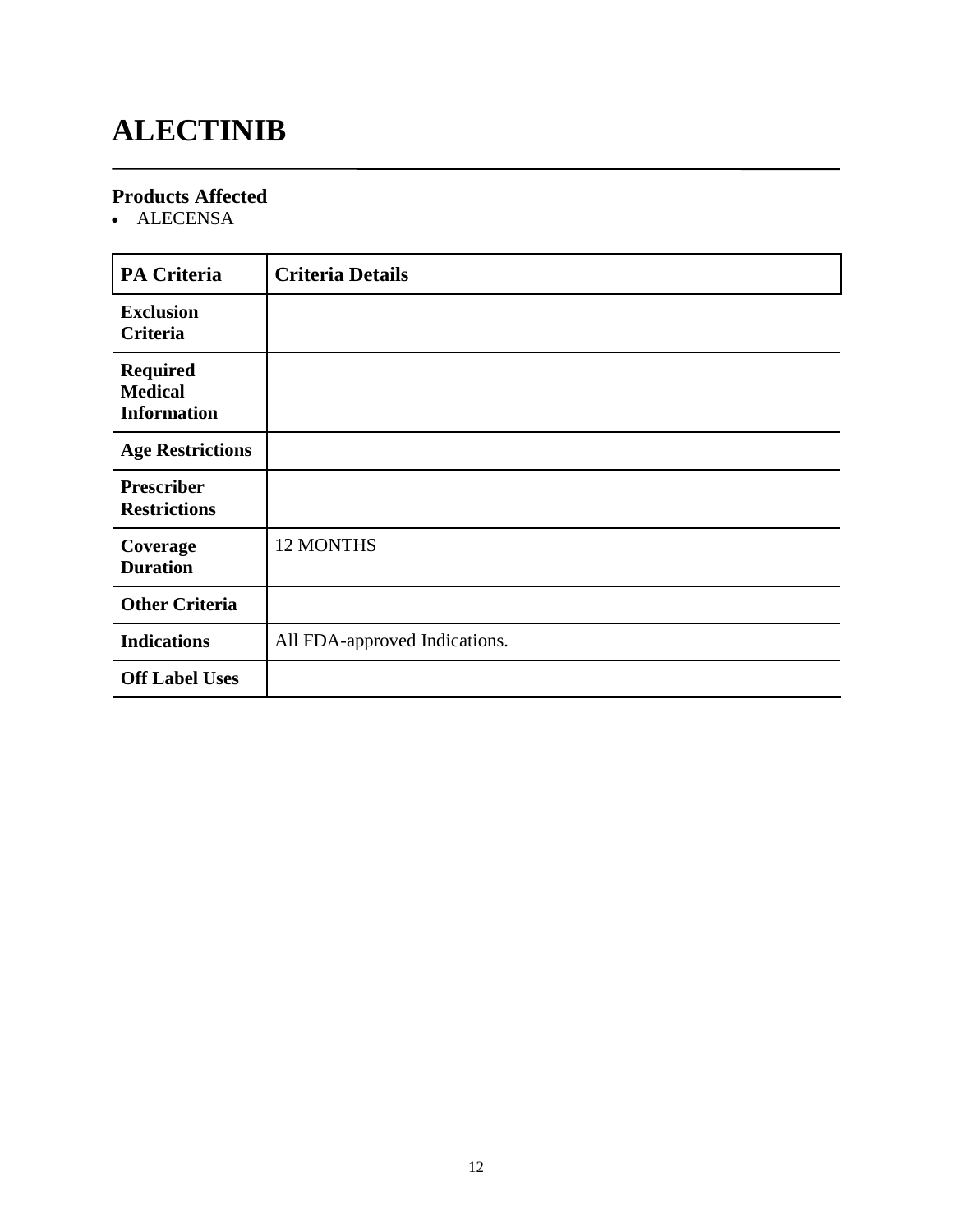### **ALPELISIB**

#### **Products Affected**

 PIQRAY ORAL TABLET 200 MG/DAY (200 MG X 1), 250 MG/DAY (200 MG

X1-50 MG X1), 300 MG/DAY (150 MG X 2)

| <b>PA Criteria</b>                                      | <b>Criteria Details</b>       |
|---------------------------------------------------------|-------------------------------|
| <b>Exclusion</b><br>Criteria                            |                               |
| <b>Required</b><br><b>Medical</b><br><b>Information</b> |                               |
| <b>Age Restrictions</b>                                 |                               |
| <b>Prescriber</b><br><b>Restrictions</b>                |                               |
| Coverage<br><b>Duration</b>                             | 12 MONTHS                     |
| <b>Other Criteria</b>                                   |                               |
| <b>Indications</b>                                      | All FDA-approved Indications. |
| <b>Off Label Uses</b>                                   |                               |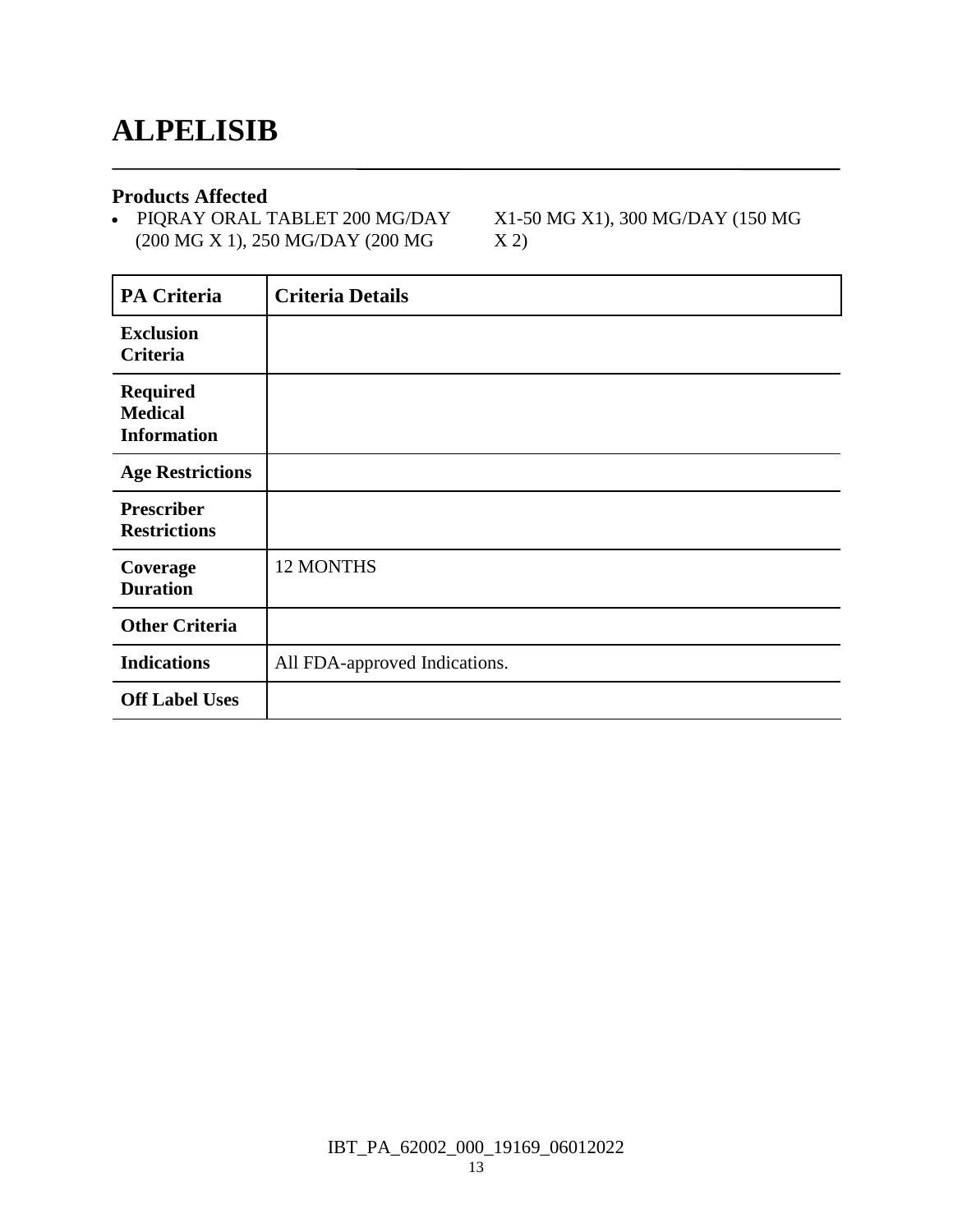### **AMIVANTAMAB-VMJW**

### **Products Affected**

RYBREVANT

| <b>PA Criteria</b>                                      | <b>Criteria Details</b>                                                                         |
|---------------------------------------------------------|-------------------------------------------------------------------------------------------------|
| <b>Exclusion</b><br>Criteria                            |                                                                                                 |
| <b>Required</b><br><b>Medical</b><br><b>Information</b> |                                                                                                 |
| <b>Age Restrictions</b>                                 |                                                                                                 |
| <b>Prescriber</b><br><b>Restrictions</b>                |                                                                                                 |
| Coverage<br><b>Duration</b>                             | <b>12 MONTHS</b>                                                                                |
| <b>Other Criteria</b>                                   | THIS DRUG ALSO REQUIRES PAYMENT DETERMINATION AND<br>MAY BE COVERED UNDER MEDICARE PART B OR D. |
| <b>Indications</b>                                      | All FDA-approved Indications.                                                                   |
| <b>Off Label Uses</b>                                   |                                                                                                 |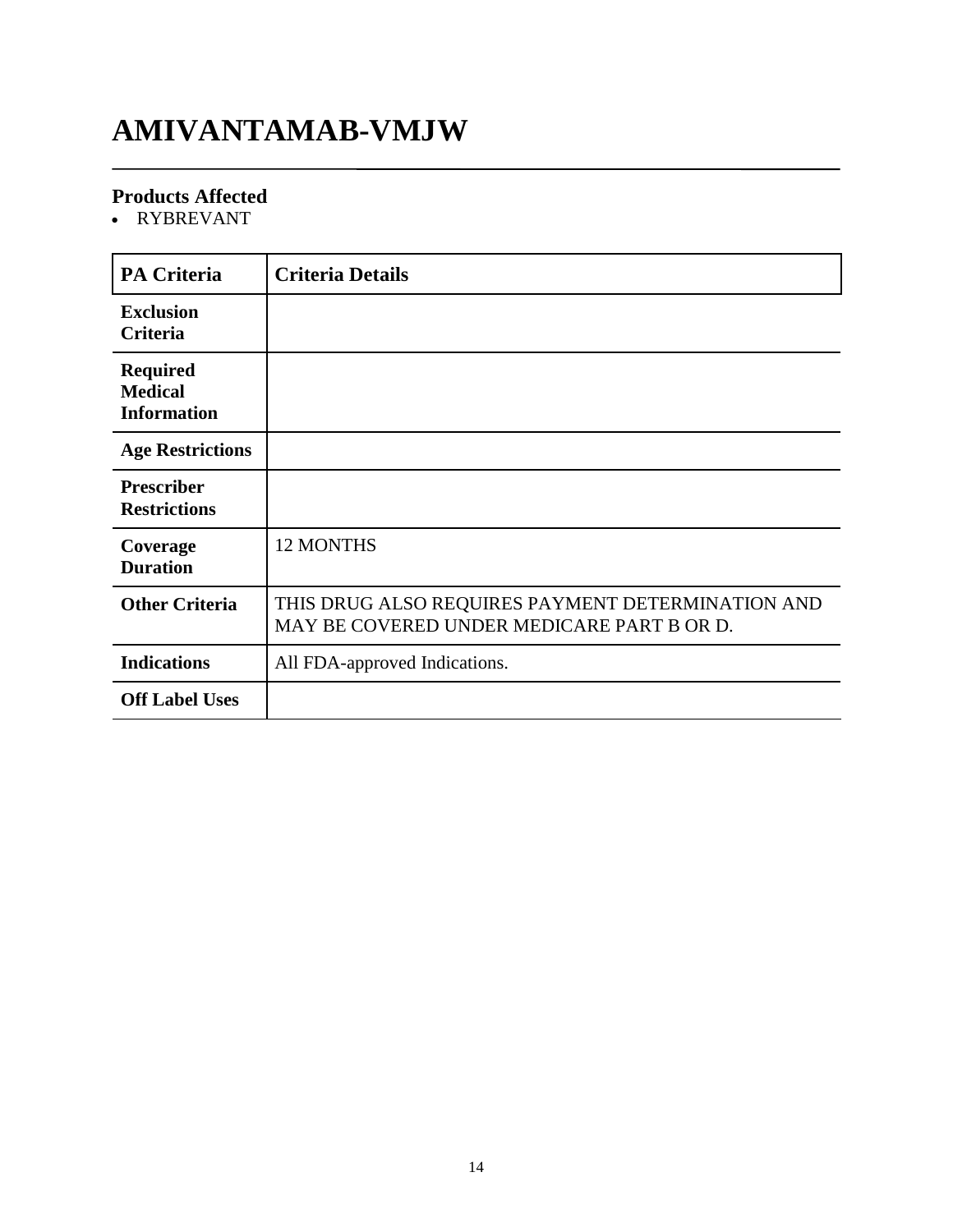# **ANAKINRA**

#### **Products Affected**

KINERET

| <b>PA Criteria</b>                                      | <b>Criteria Details</b>                                                                                                                                                                                                                                                                                                                                                                                                                                                               |
|---------------------------------------------------------|---------------------------------------------------------------------------------------------------------------------------------------------------------------------------------------------------------------------------------------------------------------------------------------------------------------------------------------------------------------------------------------------------------------------------------------------------------------------------------------|
| <b>Exclusion</b><br><b>Criteria</b>                     |                                                                                                                                                                                                                                                                                                                                                                                                                                                                                       |
| <b>Required</b><br><b>Medical</b><br><b>Information</b> |                                                                                                                                                                                                                                                                                                                                                                                                                                                                                       |
| <b>Age Restrictions</b>                                 |                                                                                                                                                                                                                                                                                                                                                                                                                                                                                       |
| <b>Prescriber</b><br><b>Restrictions</b>                | RHEUMATOID ARTHRITIS: PRESCRIBED BY OR GIVEN IN<br>CONSULTATION WITH A RHEUMATOLOGIST.                                                                                                                                                                                                                                                                                                                                                                                                |
| Coverage<br><b>Duration</b>                             | RA: INITIAL: 6 MONTHS, RENEWAL: 12 MONTHS. ALL OTHERS:<br><b>INITIAL: 12 MONTHS.</b>                                                                                                                                                                                                                                                                                                                                                                                                  |
| <b>Other Criteria</b>                                   | INITIAL: RHEUMATOID ARTHRITIS (RA): ONE OF THE<br>FOLLOWING: 1) TRIAL OF OR CONTRAINDICATION TO ANY<br>TWO OF THE FOLLOWING PREFERRED AGENTS: HUMIRA,<br>RINVOQ, ENBREL, XELJANZ, OR 2) TRIAL OF ANY TNF<br>INHIBITOR AND PHYSICIAN HAS INDICATED THE PATIENT<br>CANNOT USE A JAK INHIBITOR DUE TO THE BLACK BOX<br>WARNING FOR INCREASED RISK OF MORTALITY,<br>MALIGNANCIES, AND SERIOUS CARDIOVASCULAR EVENTS.<br>RENEWAL: RA: PATIENT CONTINUES TO BENEFIT FROM THE<br>MEDICATION. |
| <b>Indications</b>                                      | All FDA-approved Indications.                                                                                                                                                                                                                                                                                                                                                                                                                                                         |
| <b>Off Label Uses</b>                                   |                                                                                                                                                                                                                                                                                                                                                                                                                                                                                       |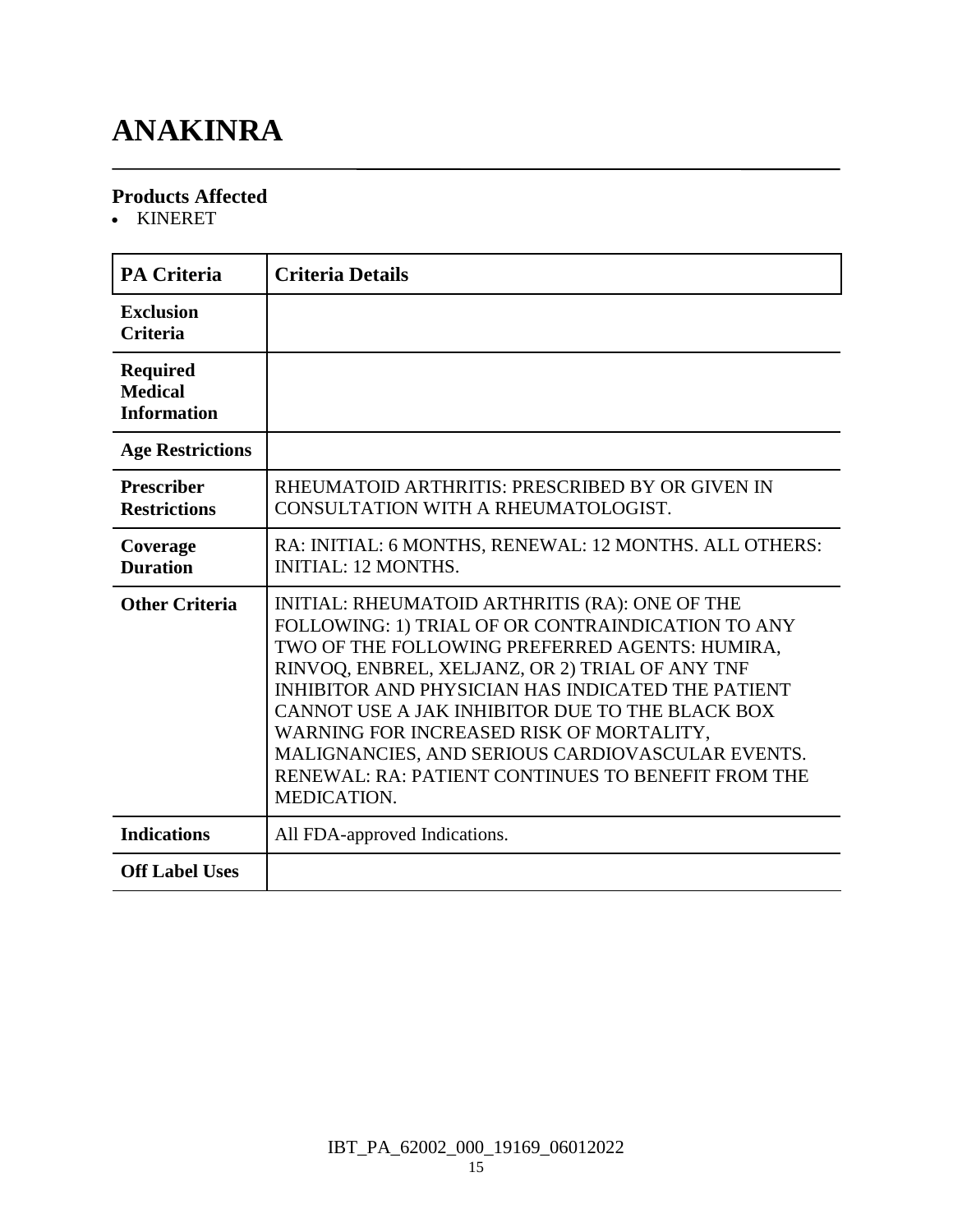# **APALUTAMIDE**

#### **Products Affected**

ERLEADA

| <b>PA Criteria</b>                                      | <b>Criteria Details</b>                                                                                                                                                                                                                                                                                                                                                                                                                                                                                         |
|---------------------------------------------------------|-----------------------------------------------------------------------------------------------------------------------------------------------------------------------------------------------------------------------------------------------------------------------------------------------------------------------------------------------------------------------------------------------------------------------------------------------------------------------------------------------------------------|
| <b>Exclusion</b><br><b>Criteria</b>                     |                                                                                                                                                                                                                                                                                                                                                                                                                                                                                                                 |
| <b>Required</b><br><b>Medical</b><br><b>Information</b> |                                                                                                                                                                                                                                                                                                                                                                                                                                                                                                                 |
| <b>Age Restrictions</b>                                 |                                                                                                                                                                                                                                                                                                                                                                                                                                                                                                                 |
| <b>Prescriber</b><br><b>Restrictions</b>                |                                                                                                                                                                                                                                                                                                                                                                                                                                                                                                                 |
| Coverage<br><b>Duration</b>                             | <b>12 MONTHS</b>                                                                                                                                                                                                                                                                                                                                                                                                                                                                                                |
| <b>Other Criteria</b>                                   | INITIAL: NON-METASTATIC CASTRATION-RESISTANT<br>PROSTATE CANCER (NMCRPC): PATIENT HAS HIGH RISK<br>PROSTATE CANCER (I.E., RAPIDLY INCREASING PROSTATE<br>SPECIFIC ANTIGEN [PSA] LEVELS). NMCRPC OR METASTATIC<br>CASTRATION-SENSITIVE PROSTATE CANCER (MCSPC): 1)<br>PREVIOUSLY RECEIVED A BILATERAL ORCHIECTOMY, OR 2)<br>CASTRATE LEVEL OF TESTOSTERONE (I.E., LESS THAN 50<br>NG/DL), OR 3) CONCURRENT USE WITH A GONADOTROPIN<br>RELEASING HORMONE (GNRH) ANALOG. RENEWAL:<br>DIAGNOSIS OF NMCRPC OR MCSPC. |
| <b>Indications</b>                                      | All FDA-approved Indications.                                                                                                                                                                                                                                                                                                                                                                                                                                                                                   |
| <b>Off Label Uses</b>                                   |                                                                                                                                                                                                                                                                                                                                                                                                                                                                                                                 |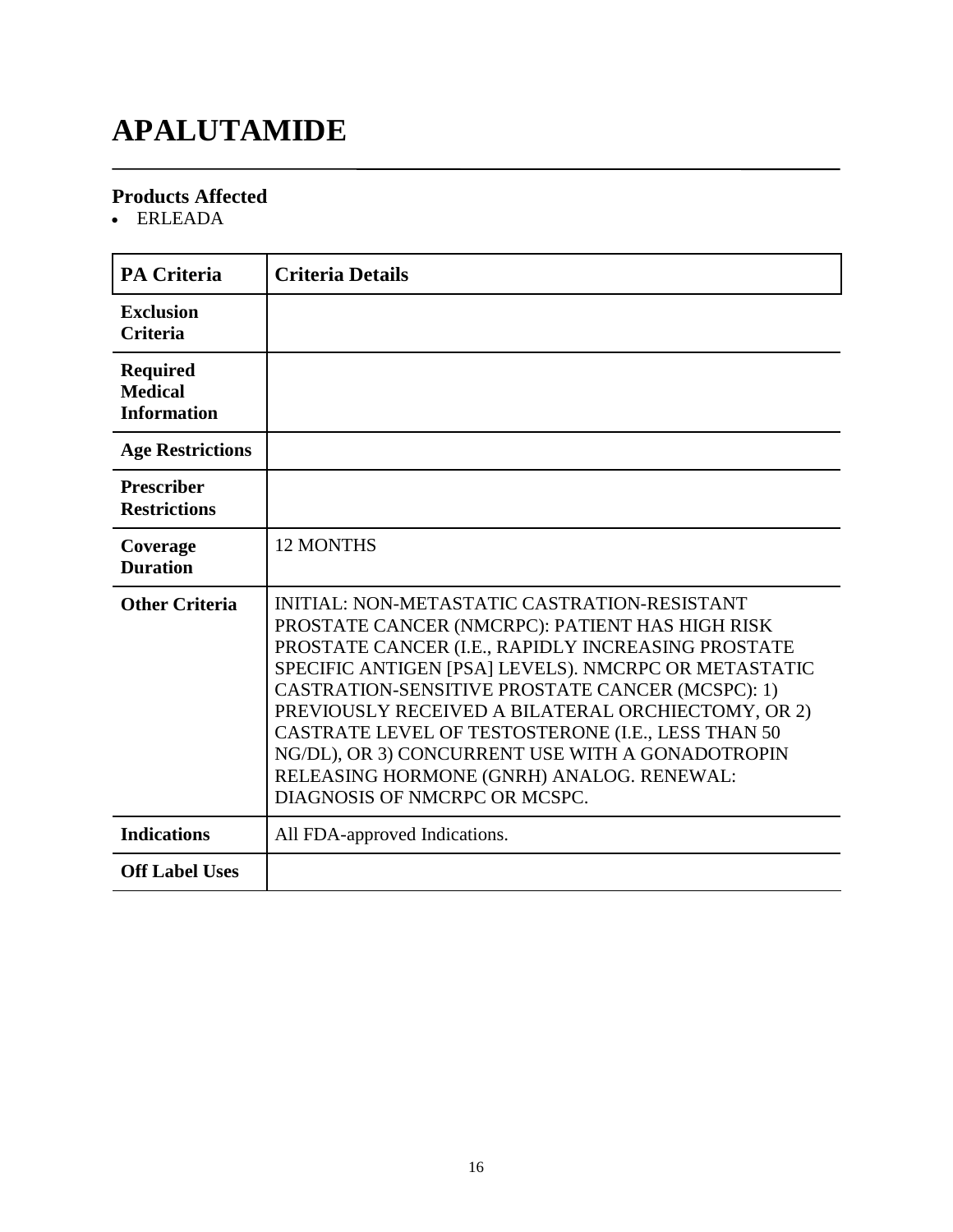# **APOMORPHINE**

#### **Products Affected**

*apomorphine*

| <b>PA Criteria</b>                                      | <b>Criteria Details</b>           |
|---------------------------------------------------------|-----------------------------------|
| <b>Exclusion</b><br>Criteria                            | PA Criteria: Pending CMS Approval |
| <b>Required</b><br><b>Medical</b><br><b>Information</b> | PA Criteria: Pending CMS Approval |
| <b>Age Restrictions</b>                                 | PA Criteria: Pending CMS Approval |
| <b>Prescriber</b><br><b>Restrictions</b>                | PA Criteria: Pending CMS Approval |
| Coverage<br><b>Duration</b>                             | PA Criteria: Pending CMS Approval |
| <b>Other Criteria</b>                                   | PA Criteria: Pending CMS Approval |
| <b>Indications</b>                                      | PA Criteria: Pending CMS Approval |
| <b>Off Label Uses</b>                                   | PA Criteria: Pending CMS Approval |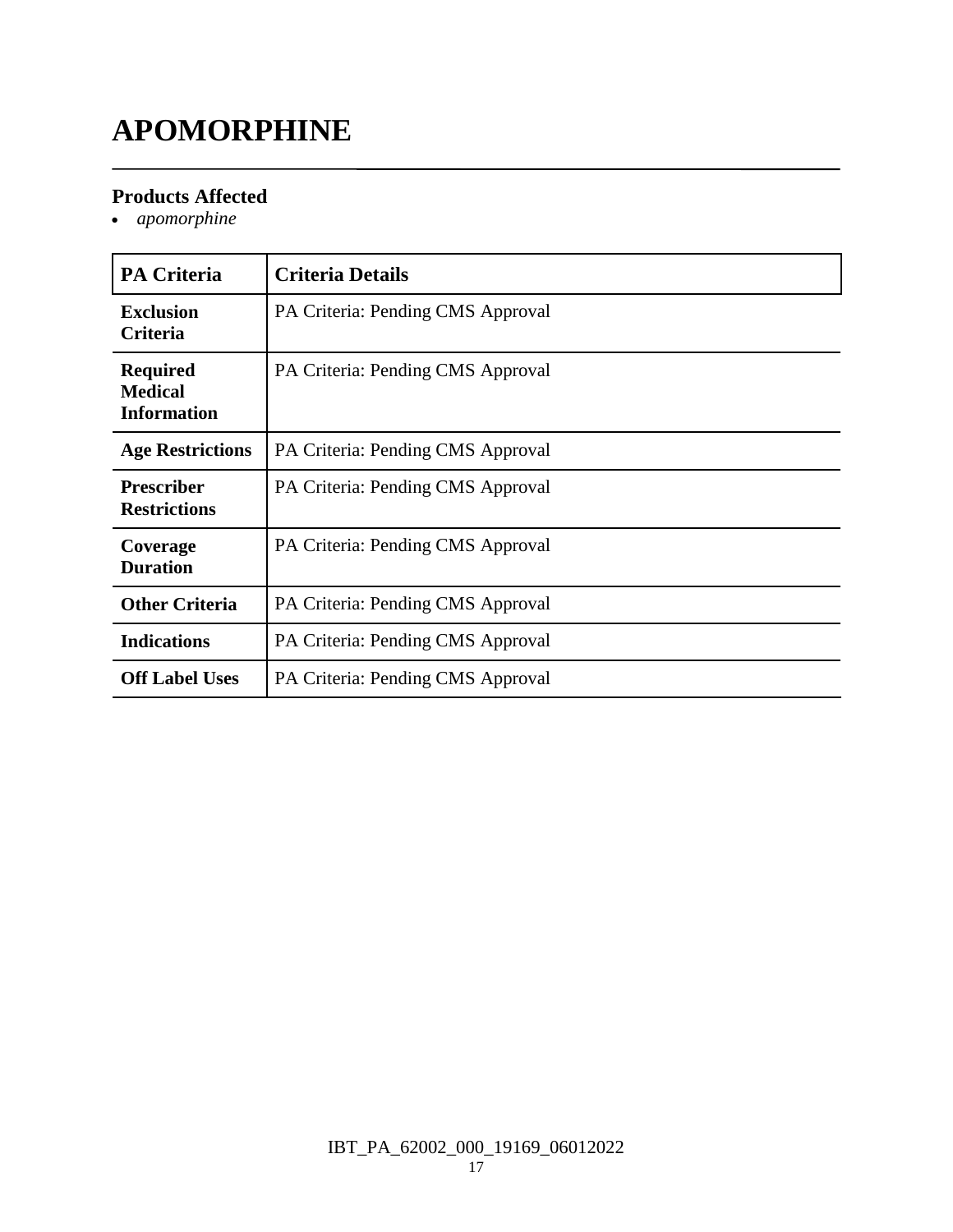### **APOMORPHINE - SL**

#### **Products Affected**

- KYNMOBI SUBLINGUAL FILM 10 MG, 10-15-20-25-30 MG, 15 MG, 20 MG, 25 MG, 30 MG

| <b>PA Criteria</b>                                      | <b>Criteria Details</b>                                                                                                                                                                         |
|---------------------------------------------------------|-------------------------------------------------------------------------------------------------------------------------------------------------------------------------------------------------|
| <b>Exclusion</b><br><b>Criteria</b>                     |                                                                                                                                                                                                 |
| <b>Required</b><br><b>Medical</b><br><b>Information</b> |                                                                                                                                                                                                 |
| <b>Age Restrictions</b>                                 | <b>18 YEARS OR OLDER</b>                                                                                                                                                                        |
| <b>Prescriber</b><br><b>Restrictions</b>                | PARKINSONS DISEASE (PD): PRESCRIBED BY OR IN<br>CONSULTATION WITH A NEUROLOGIST.                                                                                                                |
| Coverage<br><b>Duration</b>                             | <b>INITIAL: 6 MONTHS, RENEWAL: 12 MONTHS.</b>                                                                                                                                                   |
| <b>Other Criteria</b>                                   | INITIAL: PD: PHYSICIAN HAS OPTIMIZED DRUG THERAPY FOR<br>PARKINSONS DISEASE, RENEWAL: PD: PATIENT<br><b>IMPROVEMENT WITH MOTOR FLUCTUATIONS DURING OFF</b><br>EPISODES WITH THE USE OF KYNMOBI. |
| <b>Indications</b>                                      | All FDA-approved Indications.                                                                                                                                                                   |
| <b>Off Label Uses</b>                                   |                                                                                                                                                                                                 |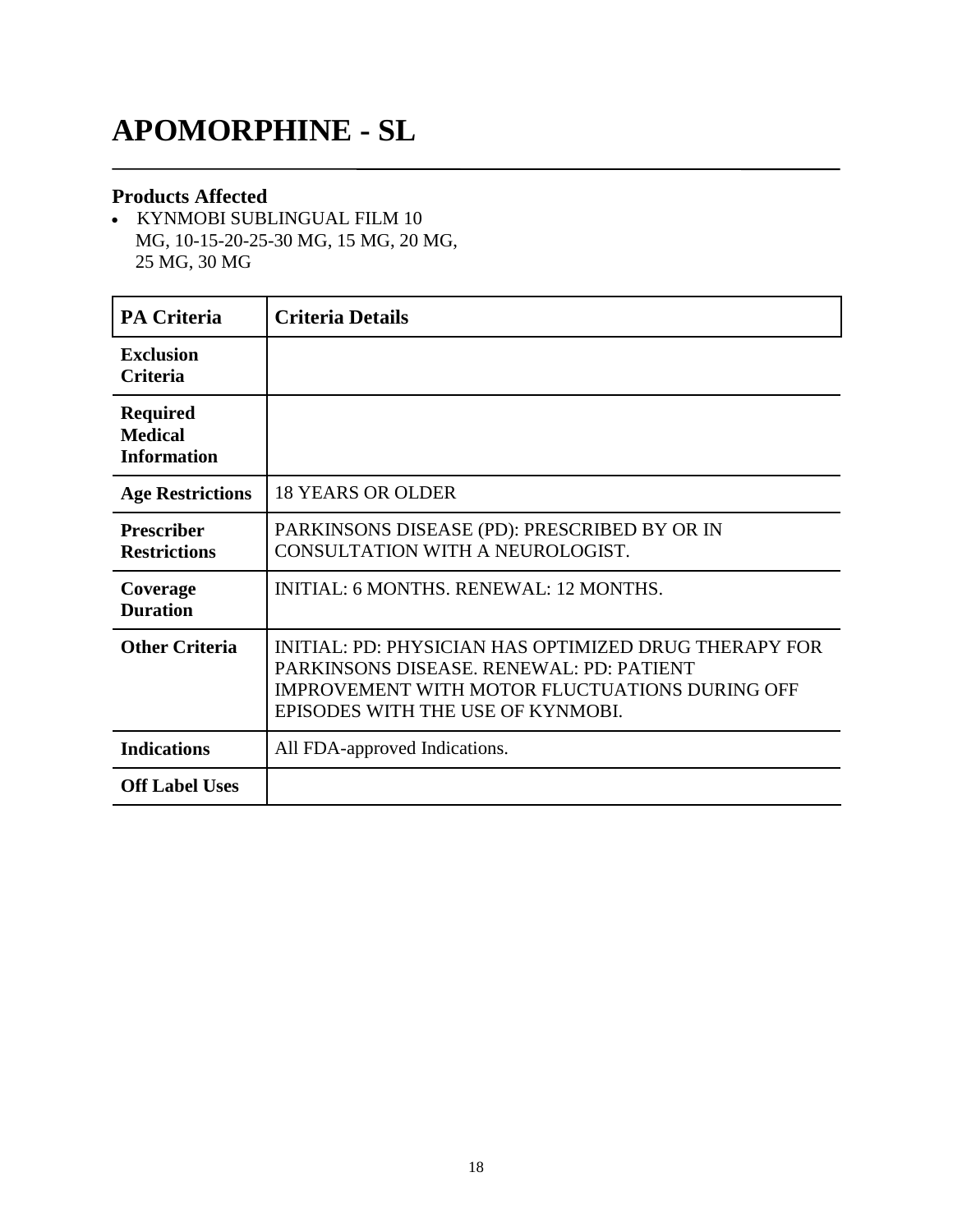# **APREMILAST**

# **Products Affected**

#### OTEZLA OTEZLA STARTER

| <b>PA Criteria</b>                                      | <b>Criteria Details</b>                                                                                                                                                                                                                                                                                                                                                                                                                                                                                                                                                                                                                                                                                                                                                                   |
|---------------------------------------------------------|-------------------------------------------------------------------------------------------------------------------------------------------------------------------------------------------------------------------------------------------------------------------------------------------------------------------------------------------------------------------------------------------------------------------------------------------------------------------------------------------------------------------------------------------------------------------------------------------------------------------------------------------------------------------------------------------------------------------------------------------------------------------------------------------|
| <b>Exclusion</b><br><b>Criteria</b>                     |                                                                                                                                                                                                                                                                                                                                                                                                                                                                                                                                                                                                                                                                                                                                                                                           |
| <b>Required</b><br><b>Medical</b><br><b>Information</b> | INITIAL: MILD PLAQUE PSORIASIS (PSO): ONE OF THE<br>FOLLOWING: 1) PSORIASIS COVERING 2 PERCENT OF BODY<br>SURFACE AREA (BSA), 2) STATIC PHYSICIAN GLOBAL<br>ASSESSMENT (SPGA) SCORE OF 2, OR 3) PSORIASIS AREA AND<br>SEVERITY INDEX (PASI) SCORE OF 2 TO 9. MODERATE TO<br>SEVERE PSO: PSORIASIS COVERING 3 PERCENT OR MORE OF<br>BSA OR PSORIATIC LESIONS AFFECTING THE HANDS, FEET,<br>FACE, OR GENITAL AREA.                                                                                                                                                                                                                                                                                                                                                                          |
| <b>Age Restrictions</b>                                 |                                                                                                                                                                                                                                                                                                                                                                                                                                                                                                                                                                                                                                                                                                                                                                                           |
| <b>Prescriber</b><br><b>Restrictions</b>                | PSORIATIC ARTHRITIS: PRESCRIBED BY OR GIVEN IN<br>CONSULTATION WITH A DERMATOLOGIST OR<br>RHEUMATOLOGIST. PSORIASIS: PRESCRIBED BY OR GIVEN IN<br>CONSULTATION WITH A DERMATOLOGIST. BEHCETS DISEASE:<br>PRESCRIBED BY OR GIVEN IN CONSULTATION WITH A<br>RHEUMATOLOGIST.                                                                                                                                                                                                                                                                                                                                                                                                                                                                                                                 |
| Coverage<br><b>Duration</b>                             | INITIAL: 6 MONTHS. RENEWAL: 12 MONTHS.                                                                                                                                                                                                                                                                                                                                                                                                                                                                                                                                                                                                                                                                                                                                                    |
| <b>Other Criteria</b>                                   | INITIAL: PSORIATIC ARTHRITIS (PSA): TRIAL OF OR<br>CONTRAINDICATION TO ANY TWO OF THE FOLLOWING<br>PREFERRED AGENTS: HUMIRA, STELARA, COSENTYX,<br>ENBREL, TREMFYA, XELJANZ, RINVOQ, SKYRIZI. MILD PSO:<br>TRIAL OF OR CONTRAINDICATION TO ONE CONVENTIONAL<br>SYSTEMIC AGENT (E.G., METHOTREXATE, CALCIPOTRIENE,<br>ACITRETIN, CYCLOSPORINE) AND ONE CONVENTIONAL<br>TOPICAL AGENT (E.G., PUVA, UVB, TOPICAL<br>CORTICOSTEROIDS). MODERATE TO SEVERE PSO: TRIAL OF OR<br>CONTRAINDICATION TO ANY TWO OF THE FOLLOWING<br>PREFERRED AGENTS: HUMIRA, STELARA, COSENTYX,<br>ENBREL, SKYRIZI, TREMFYA. BEHCETS DISEASE: 1) PATIENT<br>HAS ORAL ULCERS OR A HISTORY OF RECURRENT ORAL<br>ULCERS BASED ON CLINICAL SYMPTOMS AND 2) TRIAL OF OR<br>CONTRAINDICATION TO ONE OR MORE CONSERVATIVE |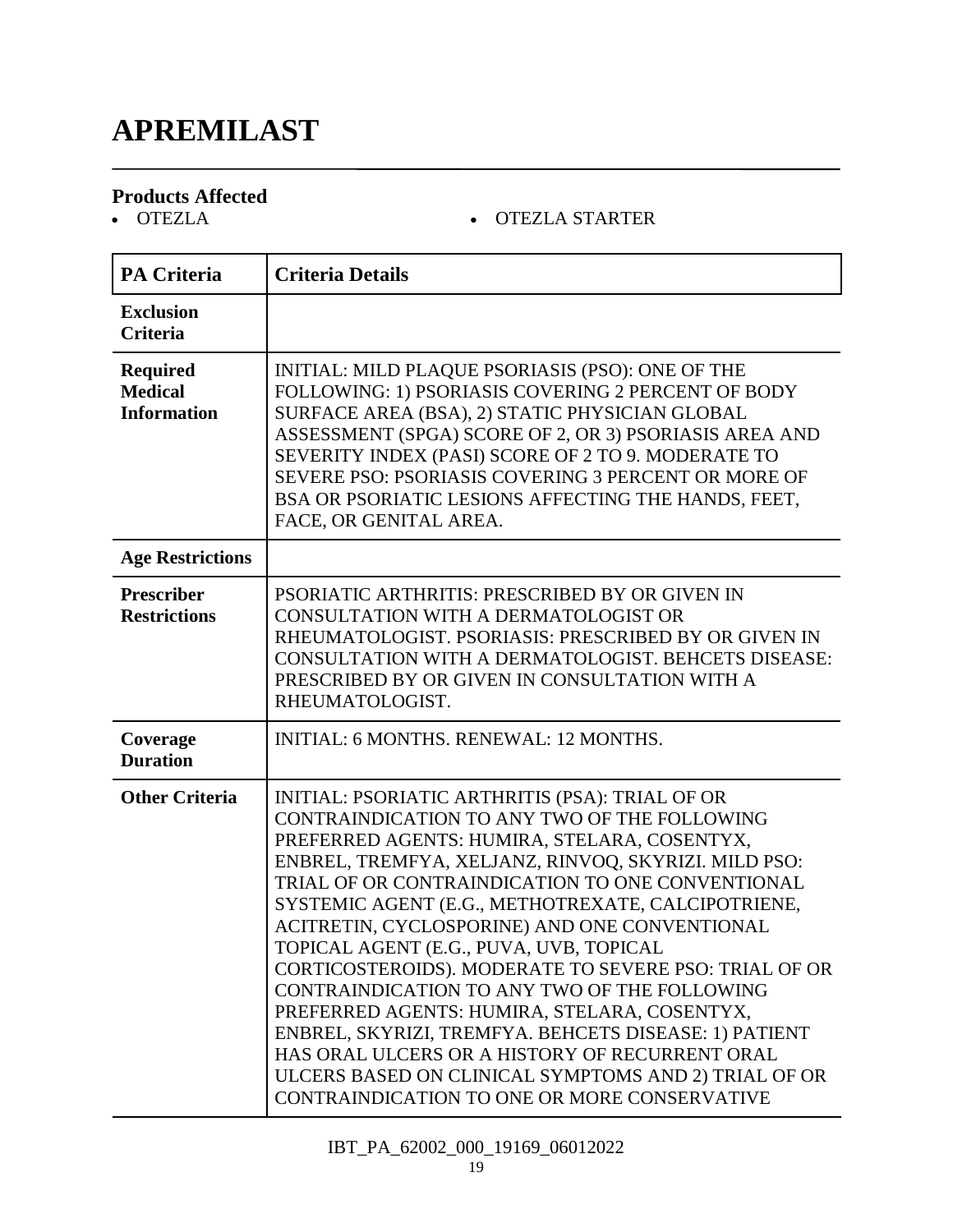| <b>PA Criteria</b>    | <b>Criteria Details</b>                                                                                                                                                    |
|-----------------------|----------------------------------------------------------------------------------------------------------------------------------------------------------------------------|
|                       | TREATMENTS (E.G., COLCHICINE, TOPICAL CORTICOSTEROID,<br>ORAL CORTICOSTEROID). RENEWAL: PSA, PSO, BEHCETS<br>DISEASE: PATIENT CONTINUES TO BENEFIT FROM THE<br>MEDICATION. |
| <b>Indications</b>    | All FDA-approved Indications.                                                                                                                                              |
| <b>Off Label Uses</b> |                                                                                                                                                                            |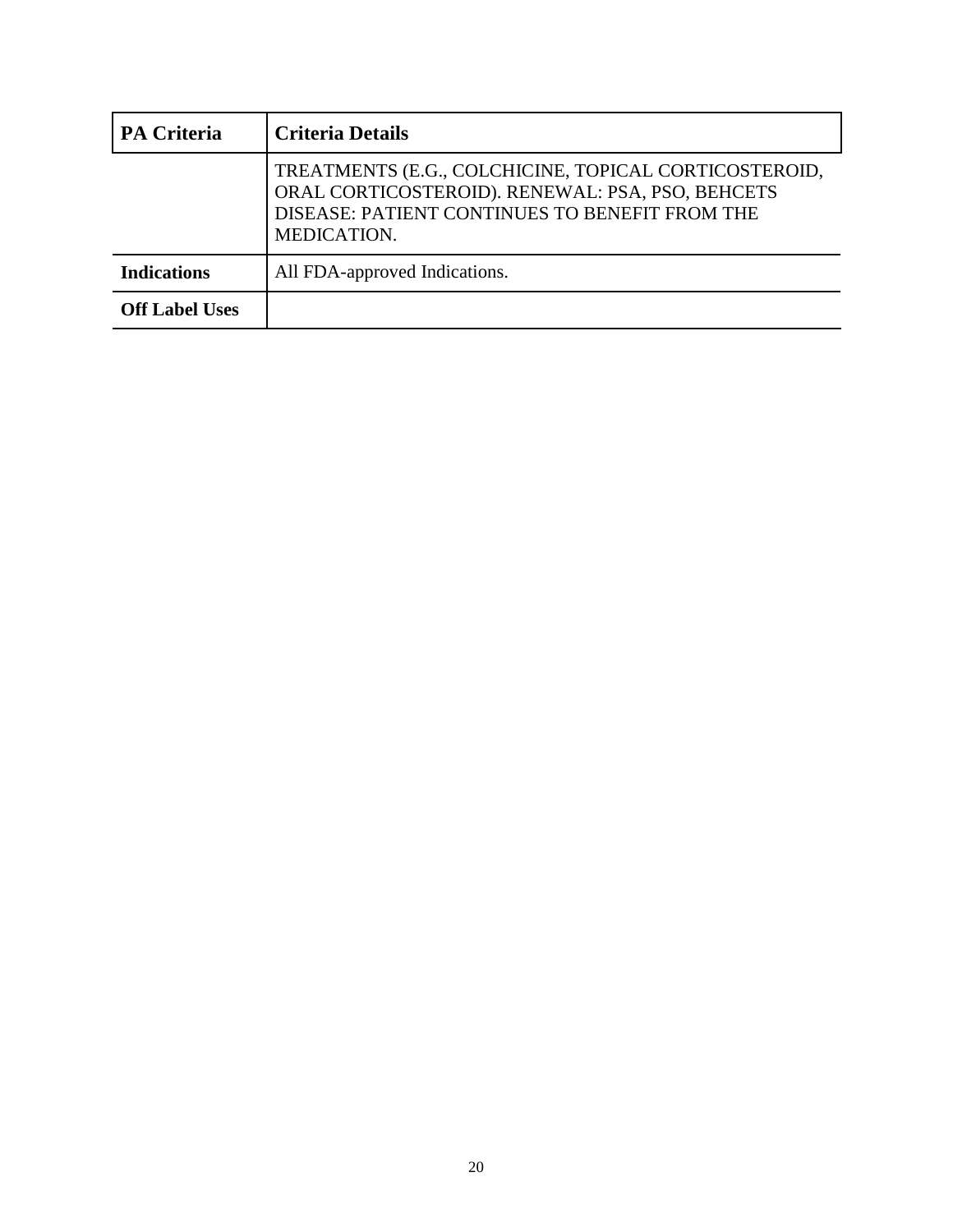# **ASCIMINIB**

#### **Products Affected**

• SCEMBLIX

| <b>PA Criteria</b>                                      | <b>Criteria Details</b>       |
|---------------------------------------------------------|-------------------------------|
| <b>Exclusion</b><br>Criteria                            |                               |
| <b>Required</b><br><b>Medical</b><br><b>Information</b> |                               |
| <b>Age Restrictions</b>                                 |                               |
| <b>Prescriber</b><br><b>Restrictions</b>                |                               |
| Coverage<br><b>Duration</b>                             | <b>12 MONTHS</b>              |
| <b>Other Criteria</b>                                   |                               |
| <b>Indications</b>                                      | All FDA-approved Indications. |
| <b>Off Label Uses</b>                                   |                               |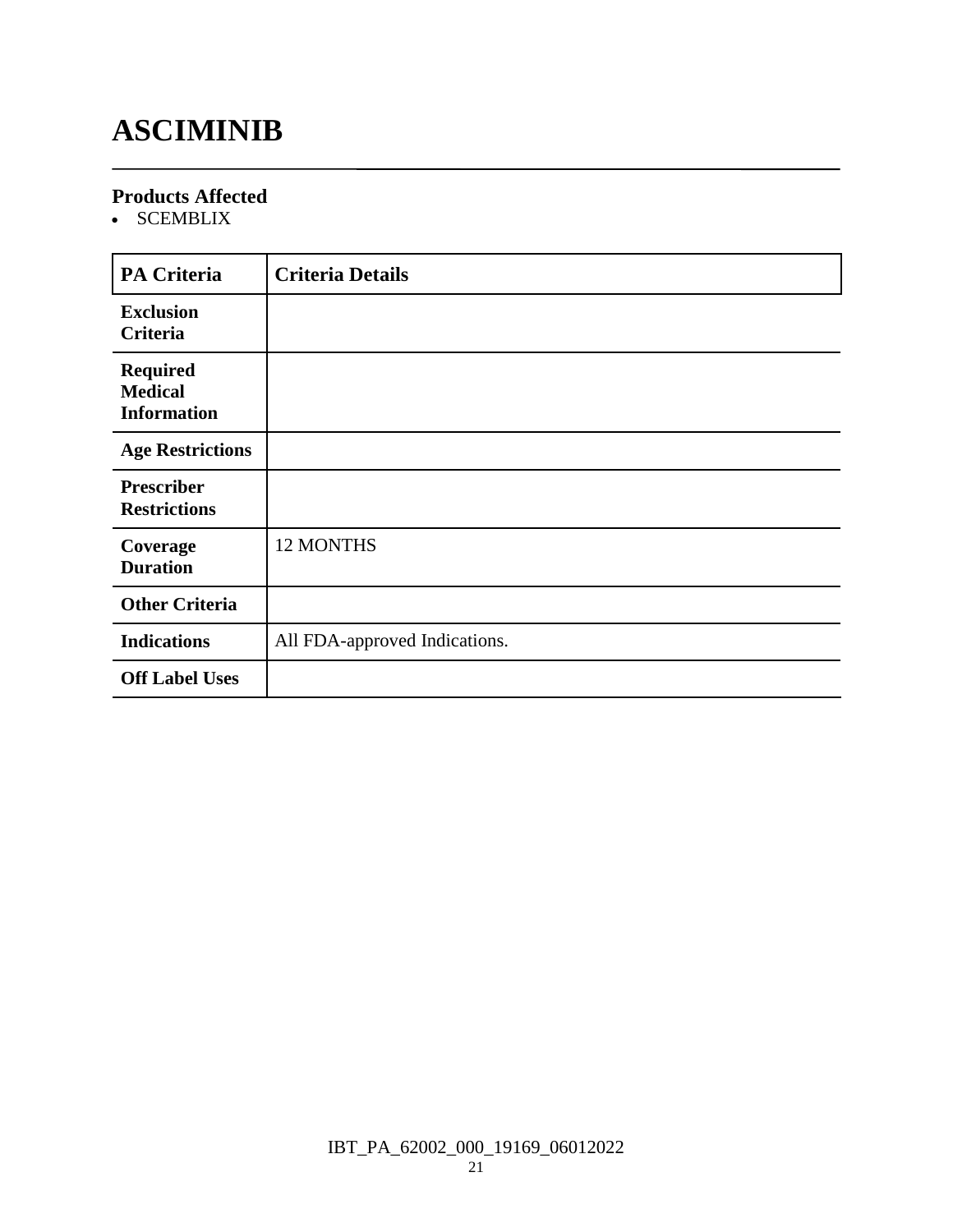# **ASFOTASE**

### **Products Affected**

• STRENSIQ

| <b>PA Criteria</b>                                      | <b>Criteria Details</b>                                                                                                                                                                                                                                                                                                                                                                                                                                                                                                                                                                                                                                                                                                                                                                                                                                                                                        |
|---------------------------------------------------------|----------------------------------------------------------------------------------------------------------------------------------------------------------------------------------------------------------------------------------------------------------------------------------------------------------------------------------------------------------------------------------------------------------------------------------------------------------------------------------------------------------------------------------------------------------------------------------------------------------------------------------------------------------------------------------------------------------------------------------------------------------------------------------------------------------------------------------------------------------------------------------------------------------------|
| <b>Exclusion</b><br><b>Criteria</b>                     |                                                                                                                                                                                                                                                                                                                                                                                                                                                                                                                                                                                                                                                                                                                                                                                                                                                                                                                |
| <b>Required</b><br><b>Medical</b><br><b>Information</b> | NON-SPECIFIC ALKALINE PHOSPHATASE (TNSALP) (ALPL)<br>GENE MUTATION, SERUM ALKALINE PHOSPHATASE (ALP)<br>LEVEL, SERUM PYRIDOXAL-5'-PHOSPHATE (PLP) LEVELS,<br>URINE PHOSPHOETHANOLAMINE (PEA) LEVEL,<br>RADIOGRAPHIC EVIDENCE OF HYPOPHOSPHATASIA (HPP)                                                                                                                                                                                                                                                                                                                                                                                                                                                                                                                                                                                                                                                         |
| <b>Age Restrictions</b>                                 | PERINATAL/INFANTILE-ONSET HYPOPHOSPHATASIA (HPP): 6<br>MONTHS OF AGE OR YOUNGER AT HYPOPHOSPHATASIA (HPP)<br>ONSET. JUVENILE-ONSET HYPOPHOSPHATASIA (HPP): 18<br>YEARS OF AGE OR YOUNGER AT HYPOPHOSPHATASIA (HPP)<br>ONSET.                                                                                                                                                                                                                                                                                                                                                                                                                                                                                                                                                                                                                                                                                   |
| <b>Prescriber</b><br><b>Restrictions</b>                | PRESCRIBED BY OR GIVEN IN CONSULTATION WITH AN<br>ENDOCRINOLOGIST, A GENETICIST, OR A METABOLIC<br>SPECIALIST.                                                                                                                                                                                                                                                                                                                                                                                                                                                                                                                                                                                                                                                                                                                                                                                                 |
| Coverage<br><b>Duration</b>                             | <b>INITIAL: 6 MONTHS. RENEWAL: 12 MONTHS.</b>                                                                                                                                                                                                                                                                                                                                                                                                                                                                                                                                                                                                                                                                                                                                                                                                                                                                  |
| <b>Other Criteria</b>                                   | <b>INITIAL: FOR PATIENTS WITH PERINATAL/INFANTILE-ONSET</b><br>HYPOPHOSPHATASIA (HPP), ALL OF THE FOLLOWING<br>CRITERIA MUST BE MET: POSITIVE FOR A TISSUE NON-<br>SPECIFIC ALKALINE PHOSPHATASE (TNSALP) (ALPL) GENE<br>MUTATION AS CONFIRMED BY GENETIC TESTING OR MEETS<br>AT LEAST TWO OF THE FOLLOWING CRITERIA: 1.) SERUM<br>ALKALINE PHOSPHATASE (ALP) LEVEL BELOW THAT OF<br>NORMAL RANGE FOR PATIENT AGE 2.) SERUM PYRIDOXAL-5'-<br>PHOSPHATE (PLP) LEVELS ELEVATED AND PATIENT HAS NOT<br>RECEIVED VITAMIN B6 SUPPLEMENTATION IN THE PREVIOUS<br>WEEK 3.) URINE PHOSPHOETHANOLAMINE (PEA) LEVEL<br>ABOVE THAT OF NORMAL RANGE FOR PATIENT AGE 4.)<br>RADIOGRAPHIC EVIDENCE OF HYPOPHOSPHATASIA (HPP)<br>(E.G., FLARED AND FRAYED METAPHYSES, OSTEOPENIA,<br>WIDENED GROWTH PLATES, AREAS OF RADIOLUCENCY OR<br>SCLEROSIS) 5.) PRESENCE OF TWO OR MORE OF THE<br>FOLLOWING: RACHITIC CHEST DEFORMITY, |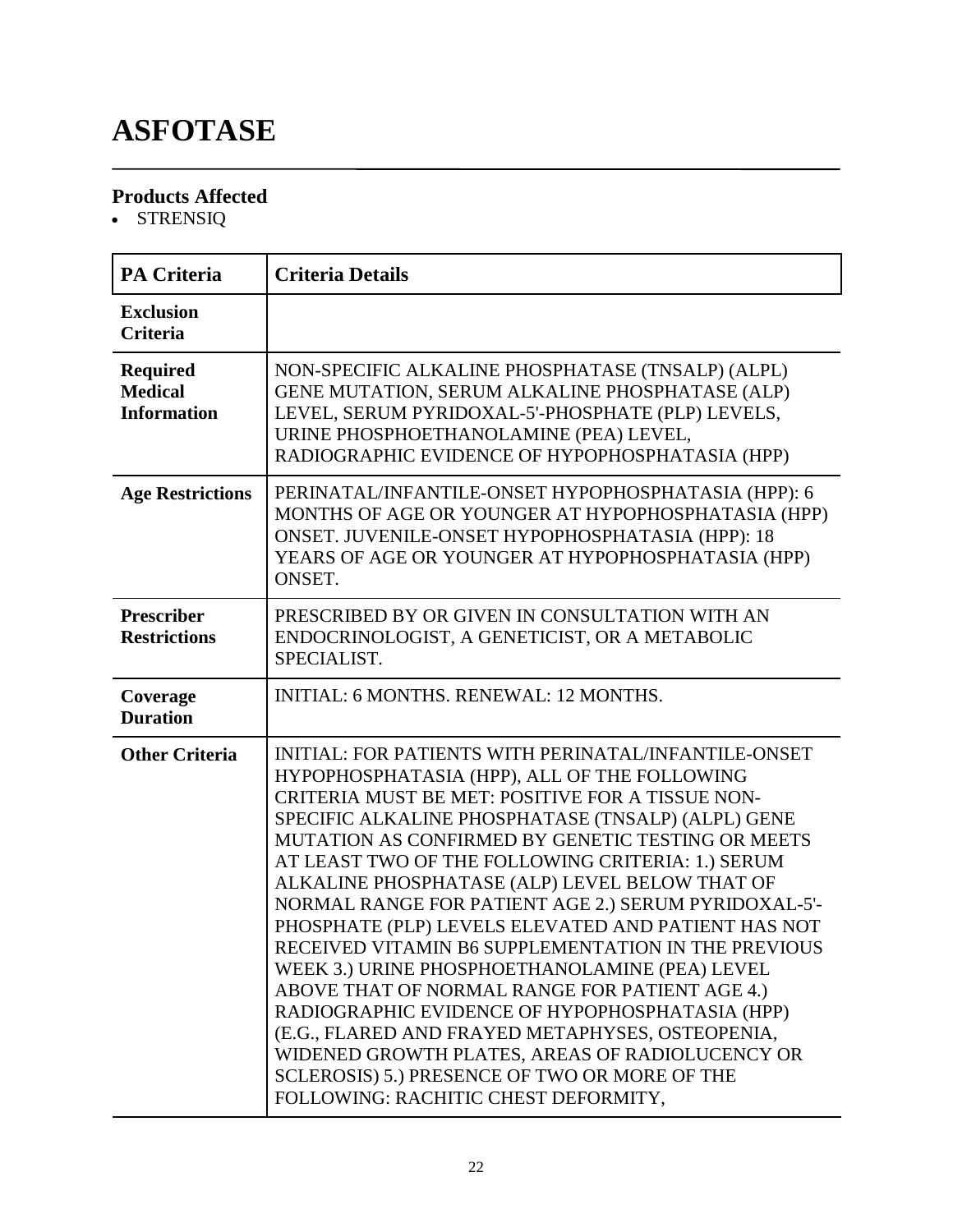| <b>PA Criteria</b> | <b>Criteria Details</b>                                                                                                                                                                                                                                                                                                                                                                                                                                                                                                                                                                                                                                                                                                                                                                                                                                                                                                                                                                                                                                                                                                                                                                                                                                                                                                                                                                                                                        |
|--------------------|------------------------------------------------------------------------------------------------------------------------------------------------------------------------------------------------------------------------------------------------------------------------------------------------------------------------------------------------------------------------------------------------------------------------------------------------------------------------------------------------------------------------------------------------------------------------------------------------------------------------------------------------------------------------------------------------------------------------------------------------------------------------------------------------------------------------------------------------------------------------------------------------------------------------------------------------------------------------------------------------------------------------------------------------------------------------------------------------------------------------------------------------------------------------------------------------------------------------------------------------------------------------------------------------------------------------------------------------------------------------------------------------------------------------------------------------|
|                    | CRANIOSYNOSTOSIS (PREMATURE CLOSURE OF SKULL<br>BONES), DELAY IN SKELETAL GROWTH RESULTING IN DELAY<br>OF MOTOR DEVELOPMENT, HISTORY OF VITAMIN B6<br>DEPENDENT SEIZURES, NEPHROCALCINOSIS, OR HISTORY OF<br>ELEVATED SERUM CALCIUM. HISTORY OR PRESENCE OF NON-<br>TRAUMATIC POSTNATAL FRACTURE AND DELAYED<br>FRACTURE HEALING. FOR PATIENTS WITH JUVENILE-ONSET<br>HYPOPHOSPHATASIA (HPP), ALL OF THE FOLLOWING<br>CRITERIA MUST BE MET: POSITIVE FOR A TISSUE NON-<br>SPECIFIC ALKALINE PHOSPHATASE (TNSALP) (ALPL) GENE<br>MUTATION AS CONFIRMED BY GENETIC TESTING OR MEETS<br>AT LEAST TWO OF THE FOLLOWING CRITERIA: 1.) SERUM<br>ALKALINE PHOSPHATASE (ALP) LEVEL BELOW THAT OF<br>NORMAL RANGE FOR PATIENT AGE 2.) SERUM PYRIDOXAL-5'-<br>PHOSPHATE (PLP) LEVELS ELEVATED AND PATIENT HAS NOT<br>RECEIVED VITAMIN B6 SUPPLEMENTATION IN THE PREVIOUS<br>WEEK 3.) URINE PHOSPHOETHANOLAMINE (PEA) LEVEL<br>ABOVE THAT OF NORMAL RANGE FOR PATIENT AGE<br>4.) RADIOGRAPHIC EVIDENCE OF HYPOPHOSPHATASIA (HPP)<br>(E.G., FLARED AND FRAYED METAPHYSES, OSTEOPENIA,<br>OSTEOMALACIA, WIDENED GROWTH PLATES, AREAS OF<br>RADIOLUCENCY OR SCLEROSIS) 5.) PRESENCE OF TWO OR<br>MORE OF THE FOLLOWING:RACHITIC DEFORMITIES<br>(RACHITIC CHEST, BOWED LEGS, KNOCK-KNEES), PREMATURE<br>LOSS OF PRIMARY TEETH PRIOR TO 5 YEARS OF AGE, DELAY<br>IN SKELETAL GROWTH RESULTING IN DELAY OF MOTOR<br>DEVELOPMENT, OR HISTORY OR PRESENCE OF NON- |
|                    | TRAUMATIC FRACTURES OR DELAYED FRACTURE HEALING.<br>STRENSIQ WILL NOT BE APPROVED FOR THE FOLLOWING                                                                                                                                                                                                                                                                                                                                                                                                                                                                                                                                                                                                                                                                                                                                                                                                                                                                                                                                                                                                                                                                                                                                                                                                                                                                                                                                            |
|                    | PATIENTS: PATIENTS CURRENTLY RECEIVING TREATMENT<br>WITH A BISPHOSPHONATE [E.G., BONIVA (IBANDRONATE),<br>FOSAMAX (ALENDRONATE), ACTONEL (RISEDRONATE)],<br>PATIENTS WITH SERUM CALCIUM OR PHOSPHATE LEVELS<br>BELOW THE NORMAL RANGE, PATIENTS WITH A TREATABLE<br>FORM OF RICKETS. RENEWAL: PATIENT HAS EXPERIENCED AN<br>IMPROVEMENT IN THE SKELETAL CHARACTERISTICS OF<br>HYPOPHOSPHATASIA (HPP) (E.G., IMPROVEMENT OF THE<br><b>IRREGULARITY OF THE PROVISIONAL ZONE OF</b><br>CALCIFICATION, PHYSEAL WIDENING, METAPHYSEAL<br>FLARING, RADIOLUCENCIES, PATCHY OSTEOSCLEROSIS,<br>RATIO OF MID-DIAPHYSEAL CORTEX TO BONE THICKNESS,                                                                                                                                                                                                                                                                                                                                                                                                                                                                                                                                                                                                                                                                                                                                                                                                       |
| <b>Indications</b> | GRACILE BONES, BONE FORMATION AND FRACTURES.<br>All FDA-approved Indications.                                                                                                                                                                                                                                                                                                                                                                                                                                                                                                                                                                                                                                                                                                                                                                                                                                                                                                                                                                                                                                                                                                                                                                                                                                                                                                                                                                  |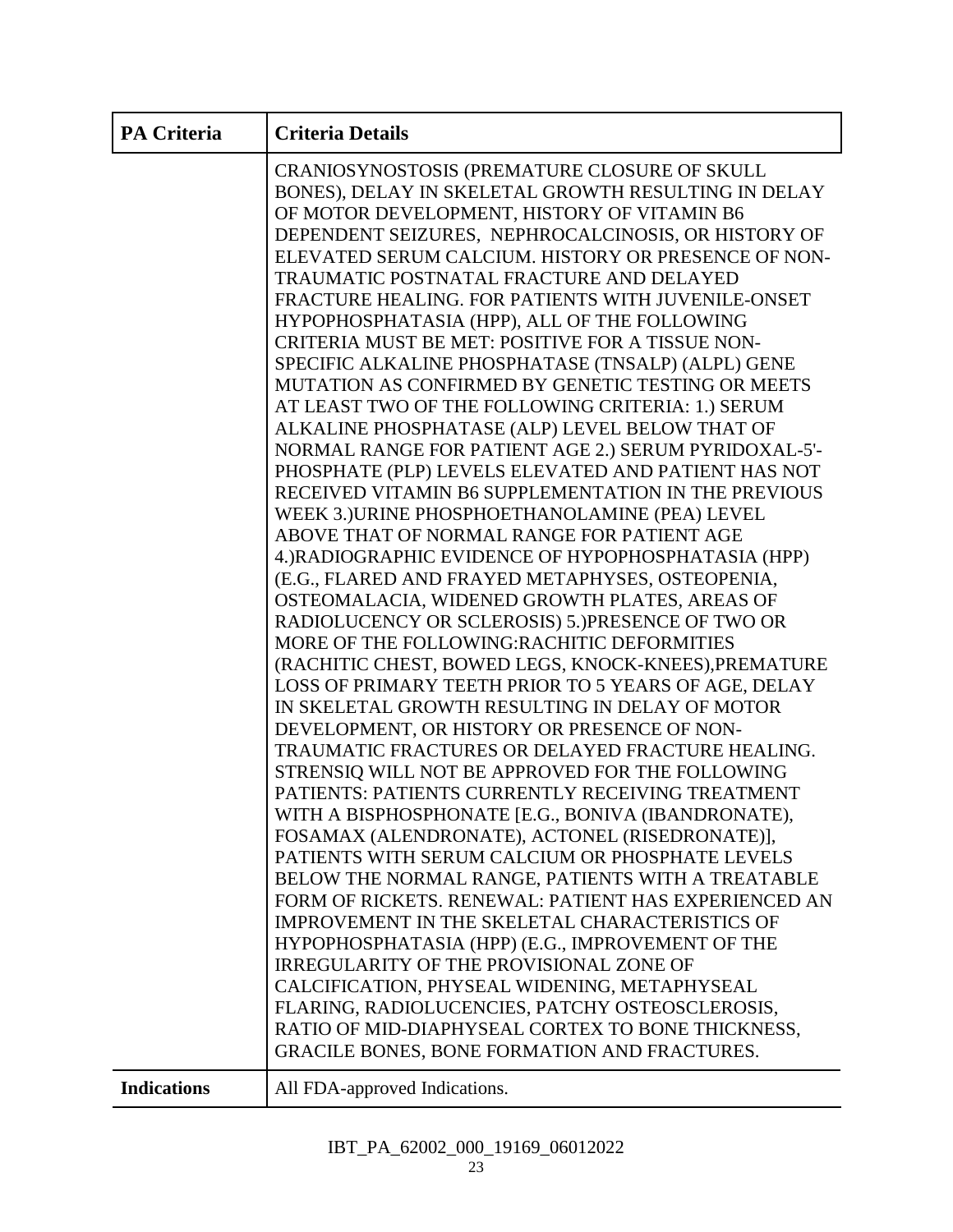| <b>PA Criteria</b>    | <b>Criteria Details</b> |
|-----------------------|-------------------------|
| <b>Off Label Uses</b> |                         |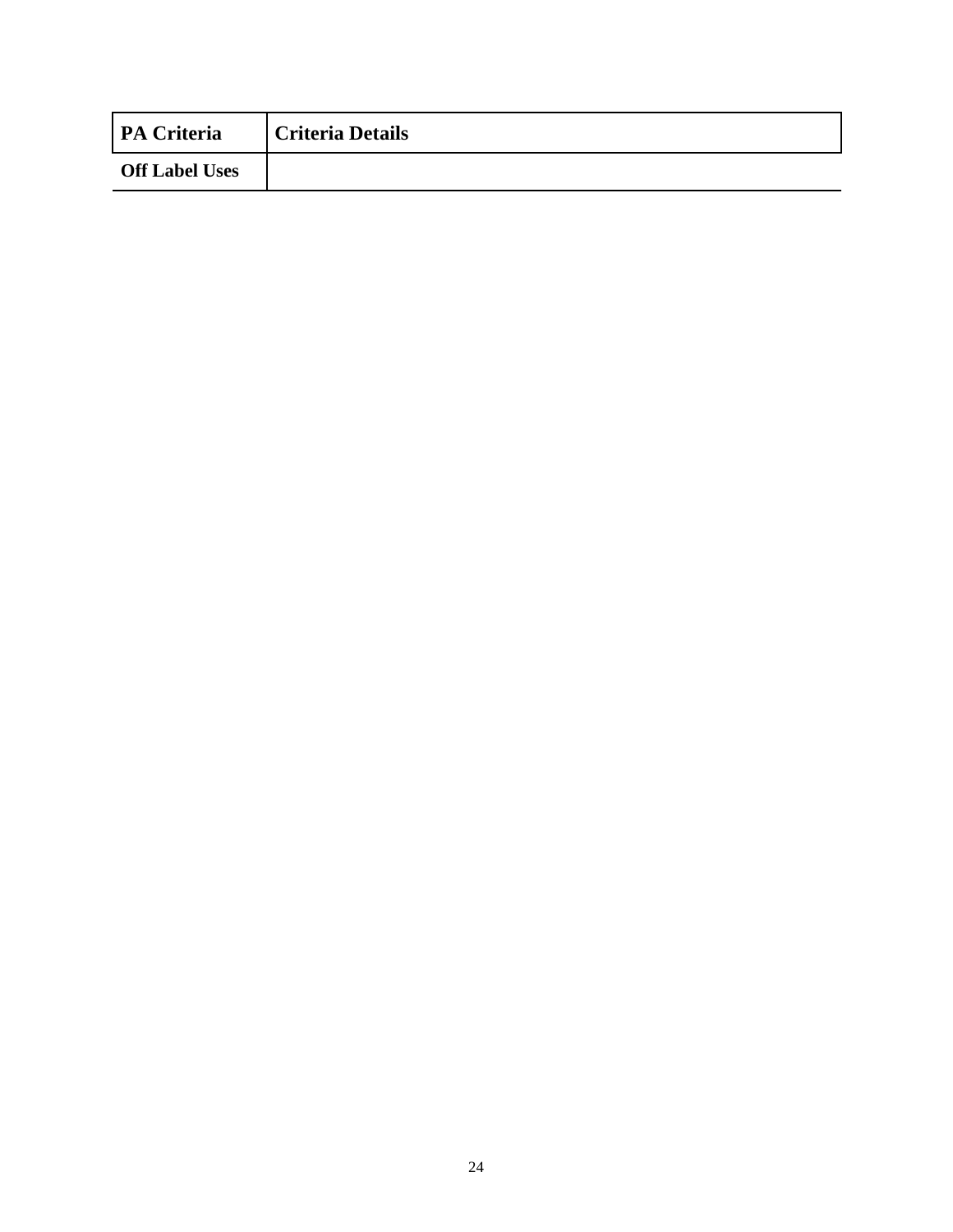# **ASPARAGINASE**

#### **Products Affected**

ONCASPAR

| <b>PA Criteria</b>                                      | <b>Criteria Details</b>       |
|---------------------------------------------------------|-------------------------------|
| <b>Exclusion</b><br>Criteria                            |                               |
| <b>Required</b><br><b>Medical</b><br><b>Information</b> |                               |
| <b>Age Restrictions</b>                                 |                               |
| <b>Prescriber</b><br><b>Restrictions</b>                |                               |
| Coverage<br><b>Duration</b>                             | 12 MONTHS                     |
| <b>Other Criteria</b>                                   |                               |
| <b>Indications</b>                                      | All FDA-approved Indications. |
| <b>Off Label Uses</b>                                   |                               |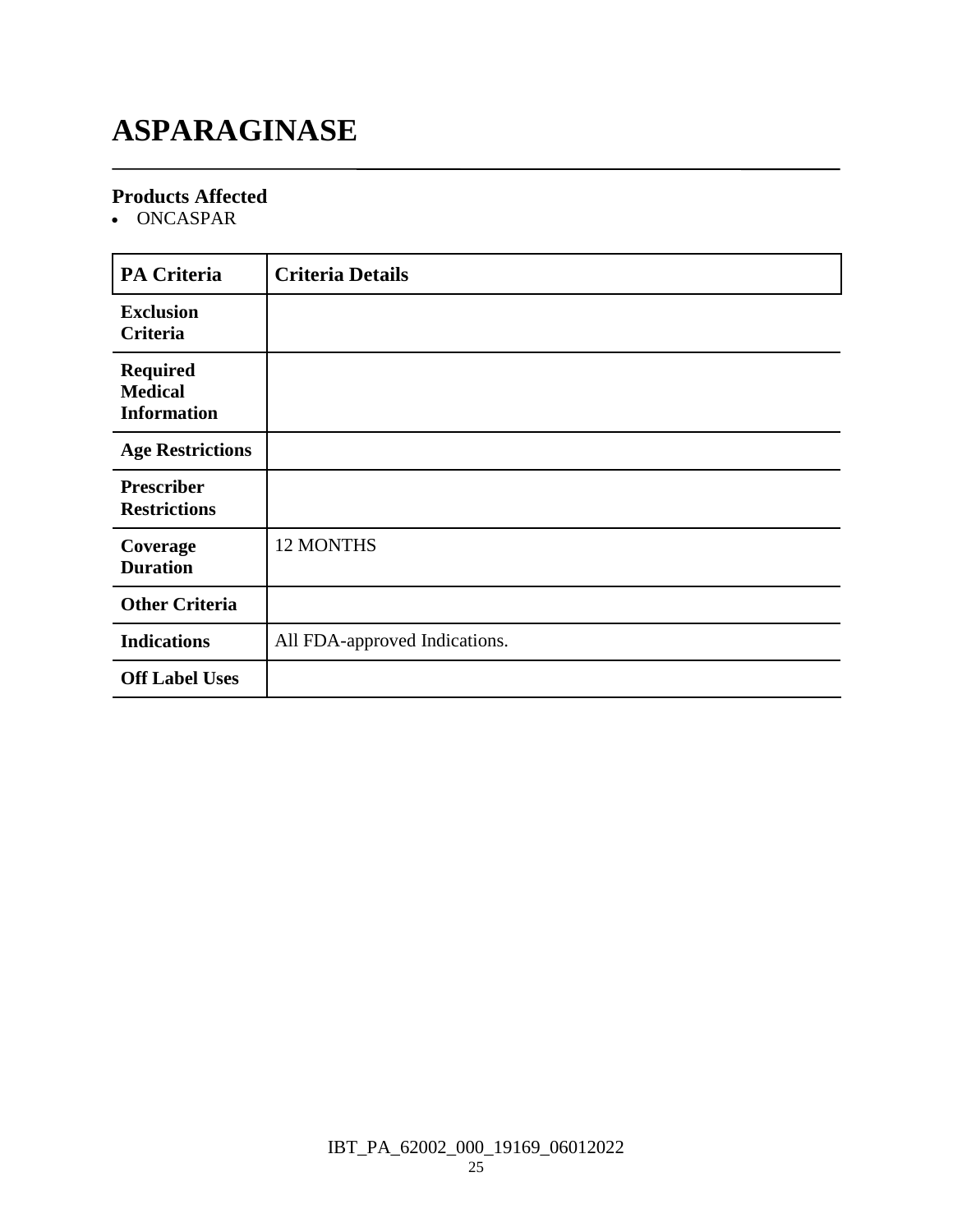# **ATEZOLIZUMAB**

### **Products Affected**

TECENTRIQ

| <b>PA Criteria</b>                                      | <b>Criteria Details</b>       |
|---------------------------------------------------------|-------------------------------|
| <b>Exclusion</b><br>Criteria                            |                               |
| <b>Required</b><br><b>Medical</b><br><b>Information</b> |                               |
| <b>Age Restrictions</b>                                 |                               |
| <b>Prescriber</b><br><b>Restrictions</b>                |                               |
| Coverage<br><b>Duration</b>                             | 12 MONTHS                     |
| <b>Other Criteria</b>                                   |                               |
| <b>Indications</b>                                      | All FDA-approved Indications. |
| <b>Off Label Uses</b>                                   |                               |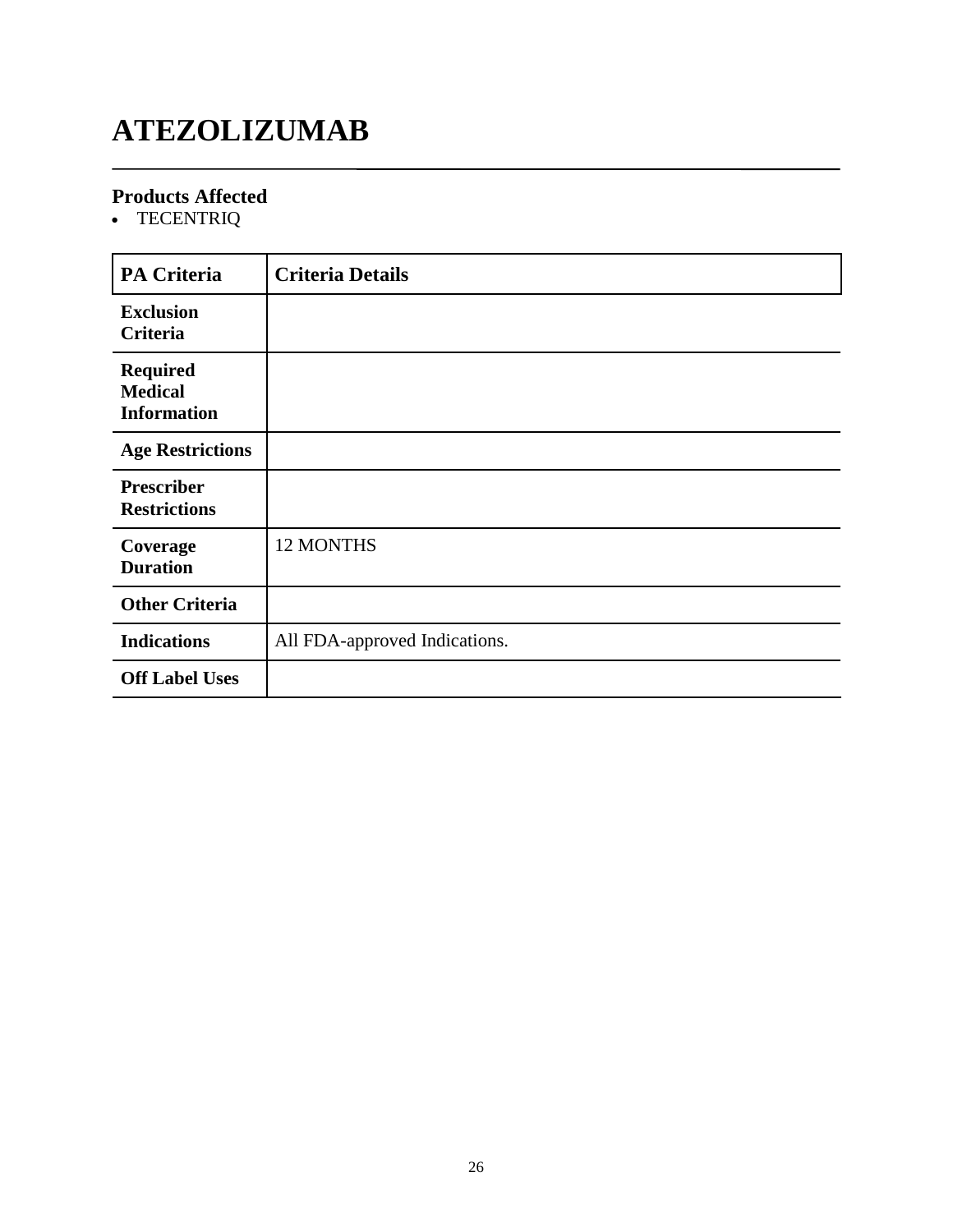### **AVAPRITINIB**

#### **Products Affected**

AYVAKIT

| <b>PA Criteria</b>                                      | <b>Criteria Details</b>       |
|---------------------------------------------------------|-------------------------------|
| <b>Exclusion</b><br>Criteria                            |                               |
| <b>Required</b><br><b>Medical</b><br><b>Information</b> |                               |
| <b>Age Restrictions</b>                                 |                               |
| <b>Prescriber</b><br><b>Restrictions</b>                |                               |
| Coverage<br><b>Duration</b>                             | 12 MONTHS                     |
| <b>Other Criteria</b>                                   |                               |
| <b>Indications</b>                                      | All FDA-approved Indications. |
| <b>Off Label Uses</b>                                   |                               |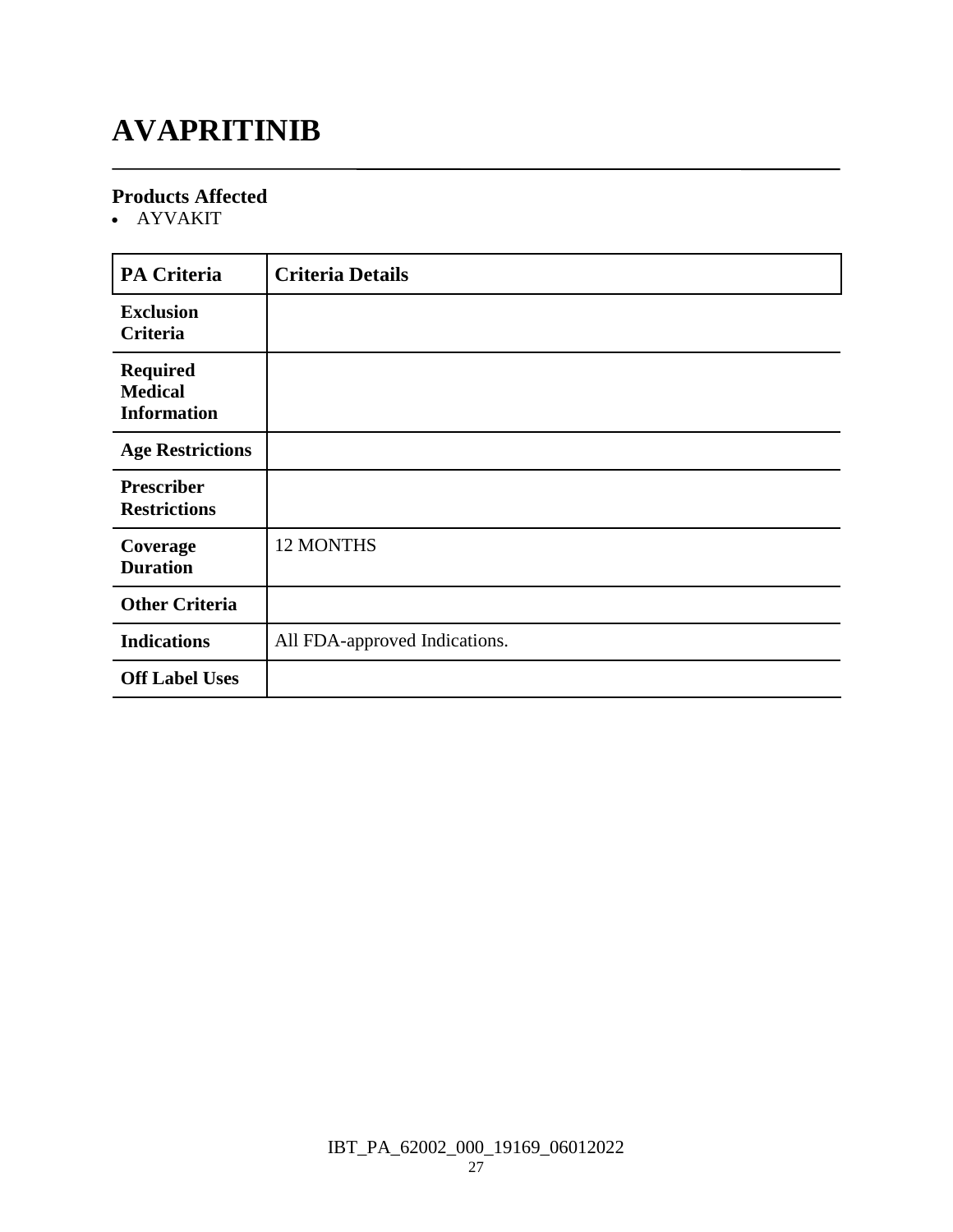# **AVATROMBOPAG**

#### **Products Affected**

• DOPTELET (10 TAB PACK)

• DOPTELET (30 TAB PACK)

• DOPTELET (15 TAB PACK)

| <b>PA Criteria</b>                                      | <b>Criteria Details</b>                                                                                                                                                                                                                                                                                                                                                                                          |
|---------------------------------------------------------|------------------------------------------------------------------------------------------------------------------------------------------------------------------------------------------------------------------------------------------------------------------------------------------------------------------------------------------------------------------------------------------------------------------|
| <b>Exclusion</b><br><b>Criteria</b>                     |                                                                                                                                                                                                                                                                                                                                                                                                                  |
| <b>Required</b><br><b>Medical</b><br><b>Information</b> |                                                                                                                                                                                                                                                                                                                                                                                                                  |
| <b>Age Restrictions</b>                                 |                                                                                                                                                                                                                                                                                                                                                                                                                  |
| <b>Prescriber</b><br><b>Restrictions</b>                | CHRONIC LIVER DISEASE (CLD): PRESCRIBED BY OR IN<br>CONSULTATION WITH A HEMATOLOGIST,<br>GASTROENTEROLOGIST, HEPATOLOGIST, IMMUNOLOGIST,<br>ENDOCRINOLOGIST, OR A SURGEON. CHRONIC IMMUNE<br>THROMBOCYTOPENIA (ITP): PRESCRIBED BY OR GIVEN IN<br>CONSULTATION WITH A HEMATOLOGIST OR IMMUNOLOGIST.                                                                                                              |
| Coverage<br><b>Duration</b>                             | CLD: 1 MONTH. CHRONIC ITP: INITIAL: 2 MONTHS. RENEWAL:<br>12 MONTHS.                                                                                                                                                                                                                                                                                                                                             |
| <b>Other Criteria</b>                                   | CLD: INITIAL: PATIENT HAS A PLANNED PROCEDURE 10 TO 13<br>DAYS AFTER INITIATION OF DOPTELET. PATIENT IS NOT<br>RECEIVING OTHER THROMBOPOIETIN RECEPTOR AGONISTS<br>(E.G., ROMIPLOSTIM, ELTROMBOPAG, ETC.). CHRONIC ITP:<br><b>INITIAL: TRIAL OF OR CONTRAINDICATION TO</b><br>CORTICOSTEROIDS OR IMMUNOGLOBULINS OR INSUFFICIENT<br>RESPONSE TO SPLENECTOMY. RENEWAL: PATIENT HAD A<br><b>CLINICAL RESPONSE.</b> |
| <b>Indications</b>                                      | All FDA-approved Indications.                                                                                                                                                                                                                                                                                                                                                                                    |
| <b>Off Label Uses</b>                                   |                                                                                                                                                                                                                                                                                                                                                                                                                  |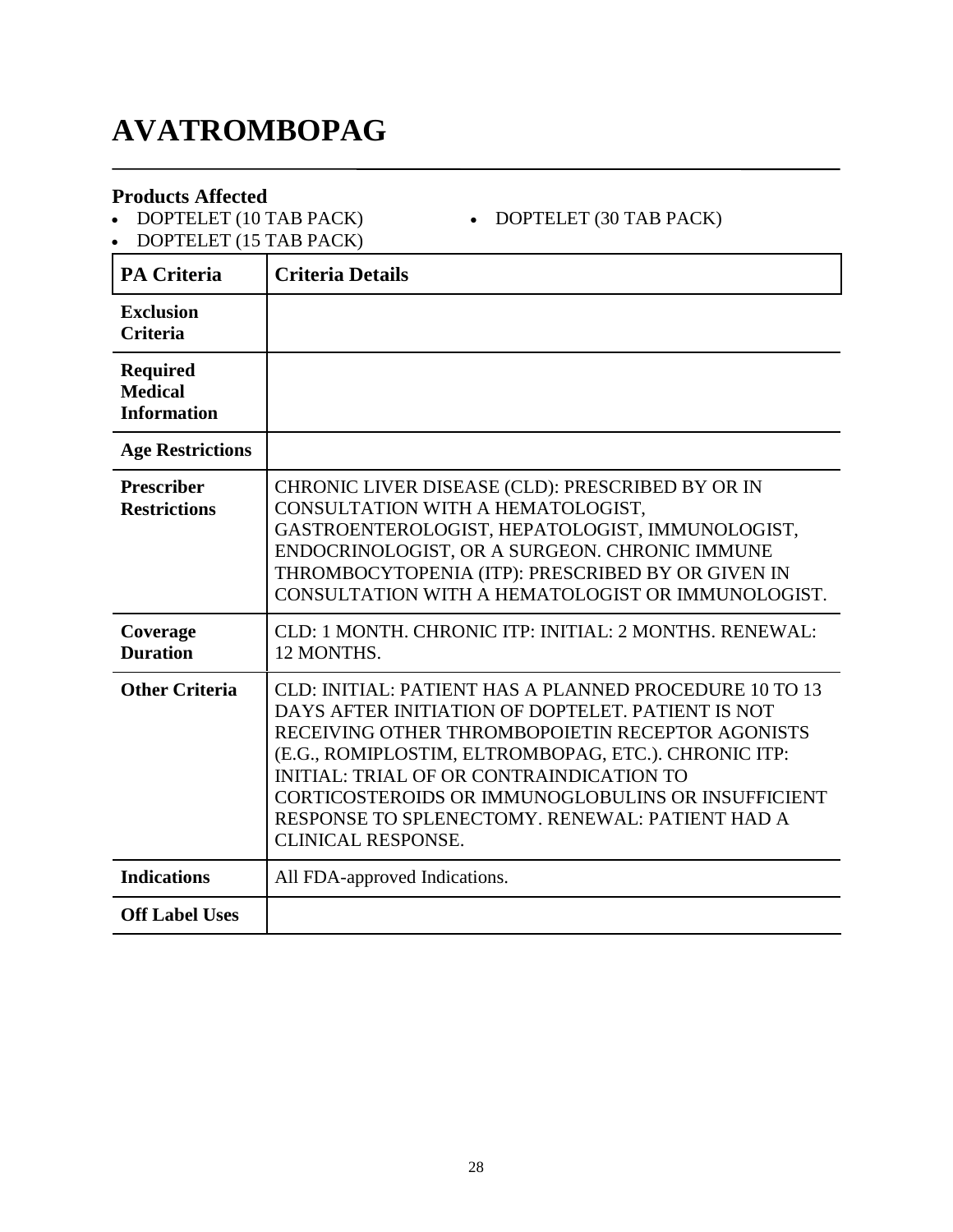### **AVELUMAB**

#### **Products Affected**

BAVENCIO

| <b>PA Criteria</b>                                      | <b>Criteria Details</b>       |
|---------------------------------------------------------|-------------------------------|
| <b>Exclusion</b><br>Criteria                            |                               |
| <b>Required</b><br><b>Medical</b><br><b>Information</b> |                               |
| <b>Age Restrictions</b>                                 |                               |
| <b>Prescriber</b><br><b>Restrictions</b>                |                               |
| Coverage<br><b>Duration</b>                             | 12 MONTHS                     |
| <b>Other Criteria</b>                                   |                               |
| <b>Indications</b>                                      | All FDA-approved Indications. |
| <b>Off Label Uses</b>                                   |                               |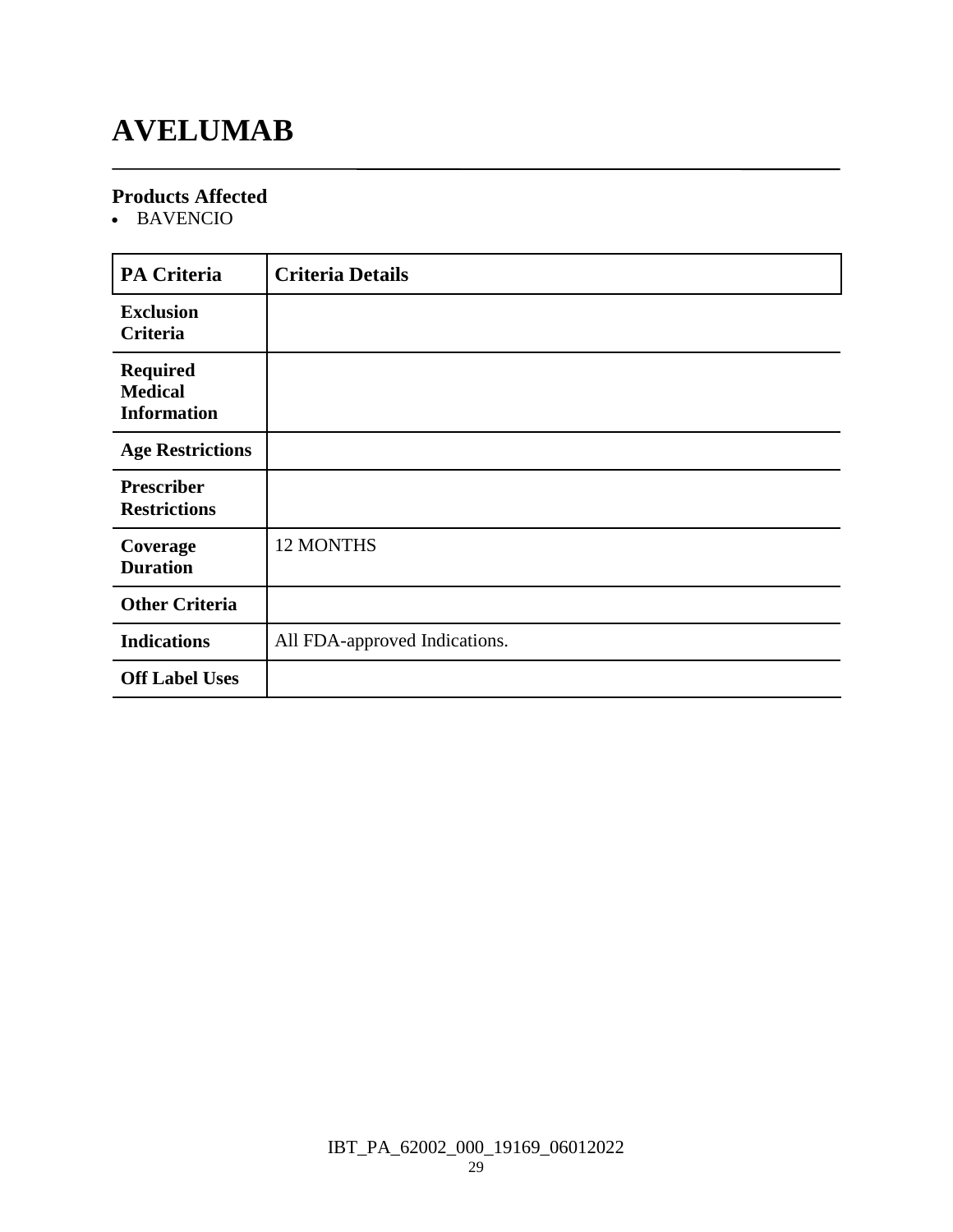### **AXITINIB**

#### **Products Affected**

• INLYTA ORAL TABLET 1 MG, 5 MG

| <b>PA Criteria</b>                                      | <b>Criteria Details</b>       |
|---------------------------------------------------------|-------------------------------|
| <b>Exclusion</b><br>Criteria                            |                               |
| <b>Required</b><br><b>Medical</b><br><b>Information</b> |                               |
| <b>Age Restrictions</b>                                 |                               |
| <b>Prescriber</b><br><b>Restrictions</b>                |                               |
| Coverage<br><b>Duration</b>                             | 12 MONTHS                     |
| <b>Other Criteria</b>                                   |                               |
| <b>Indications</b>                                      | All FDA-approved Indications. |
| <b>Off Label Uses</b>                                   |                               |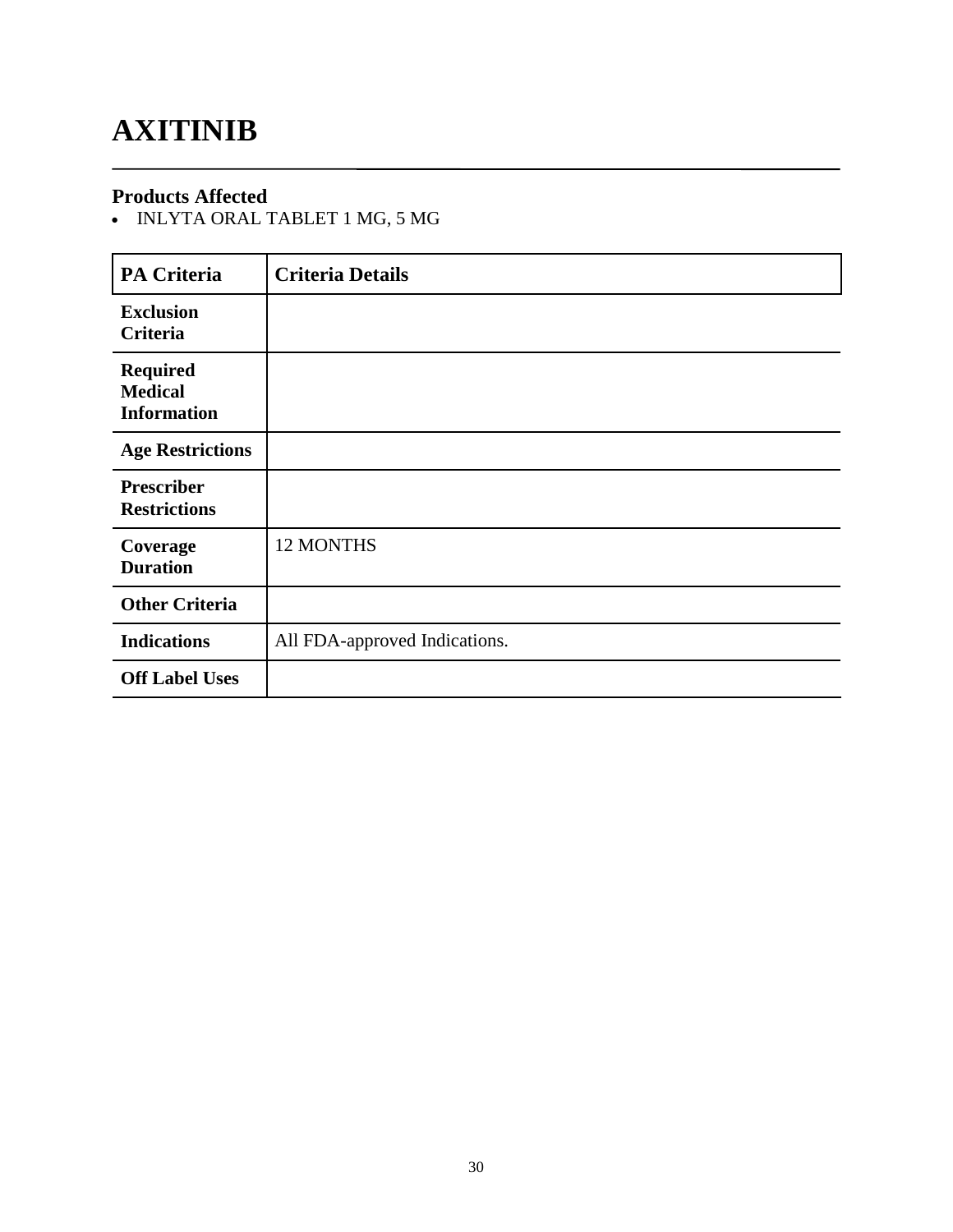# **AZACITIDINE**

#### **Products Affected**

ONUREG

| <b>PA Criteria</b>                                      | <b>Criteria Details</b>       |
|---------------------------------------------------------|-------------------------------|
| <b>Exclusion</b><br>Criteria                            |                               |
| <b>Required</b><br><b>Medical</b><br><b>Information</b> |                               |
| <b>Age Restrictions</b>                                 |                               |
| <b>Prescriber</b><br><b>Restrictions</b>                |                               |
| Coverage<br><b>Duration</b>                             | 12 MONTHS                     |
| <b>Other Criteria</b>                                   |                               |
| <b>Indications</b>                                      | All FDA-approved Indications. |
| <b>Off Label Uses</b>                                   |                               |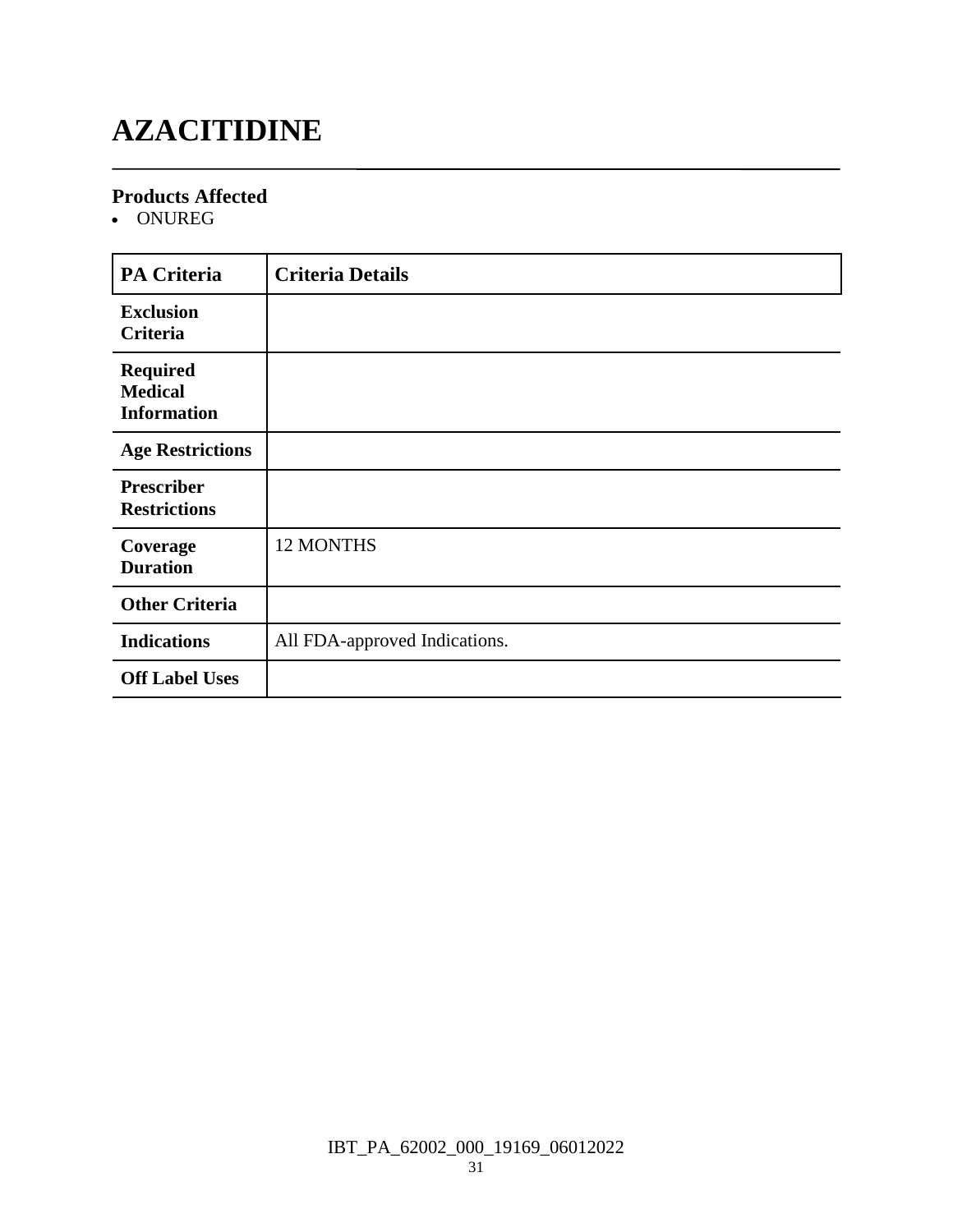# **AZTREONAM LYSINE**

### **Products Affected**

CAYSTON

| <b>PA Criteria</b>                                      | <b>Criteria Details</b>       |
|---------------------------------------------------------|-------------------------------|
| <b>Exclusion</b><br>Criteria                            |                               |
| <b>Required</b><br><b>Medical</b><br><b>Information</b> |                               |
| <b>Age Restrictions</b>                                 | AT LEAST 7 YEARS OLD          |
| <b>Prescriber</b><br><b>Restrictions</b>                |                               |
| Coverage<br><b>Duration</b>                             | 12 MONTHS                     |
| <b>Other Criteria</b>                                   |                               |
| <b>Indications</b>                                      | All FDA-approved Indications. |
| <b>Off Label Uses</b>                                   |                               |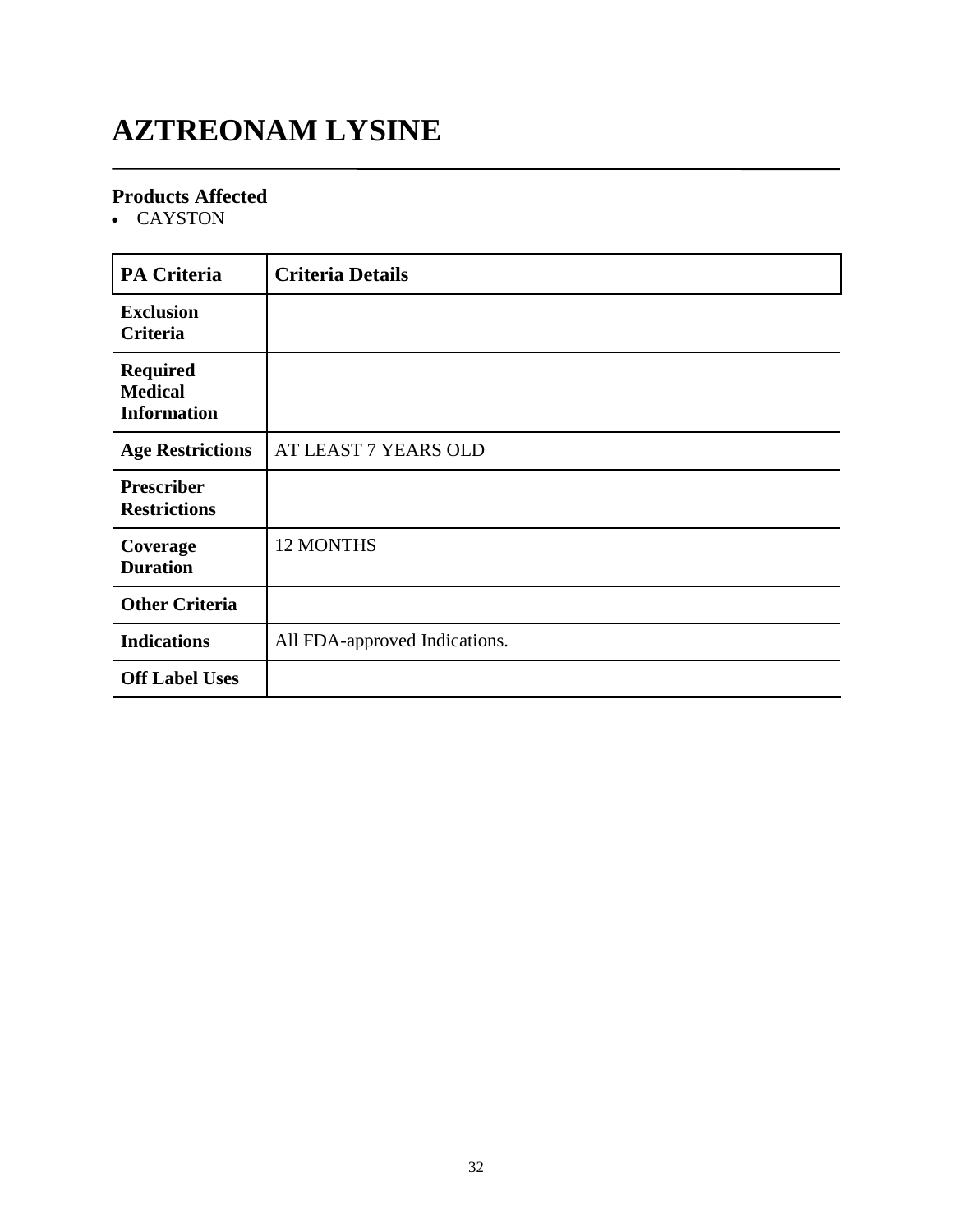# **BARICITINIB**

#### **Products Affected**

OLUMIANT

| <b>PA Criteria</b>                                      | <b>Criteria Details</b>                                                                                                                                                                                             |
|---------------------------------------------------------|---------------------------------------------------------------------------------------------------------------------------------------------------------------------------------------------------------------------|
| <b>Exclusion</b><br>Criteria                            |                                                                                                                                                                                                                     |
| <b>Required</b><br><b>Medical</b><br><b>Information</b> |                                                                                                                                                                                                                     |
| <b>Age Restrictions</b>                                 |                                                                                                                                                                                                                     |
| <b>Prescriber</b><br><b>Restrictions</b>                | RHEUMATOID ARTHRITIS (RA): PRESCRIBED BY OR GIVEN IN<br>CONSULTATION WITH A RHEUMATOLOGIST.                                                                                                                         |
| Coverage<br><b>Duration</b>                             | <b>INITIAL: 6 MONTHS, RENEWAL: 12 MONTHS.</b>                                                                                                                                                                       |
| <b>Other Criteria</b>                                   | INITIAL FOR RA: PREVIOUS TRIAL OF OR CONTRAINDICATION<br>TO ANY TWO OF THE FOLLOWING PREFERRED AGENTS:<br>HUMIRA, ENBREL, XELJANZ, RINVOQ. RENEWAL FOR RA: THE<br>PATIENT CONTINUES TO BENEFIT FROM THE MEDICATION. |
| <b>Indications</b>                                      | All FDA-approved Indications.                                                                                                                                                                                       |
| <b>Off Label Uses</b>                                   |                                                                                                                                                                                                                     |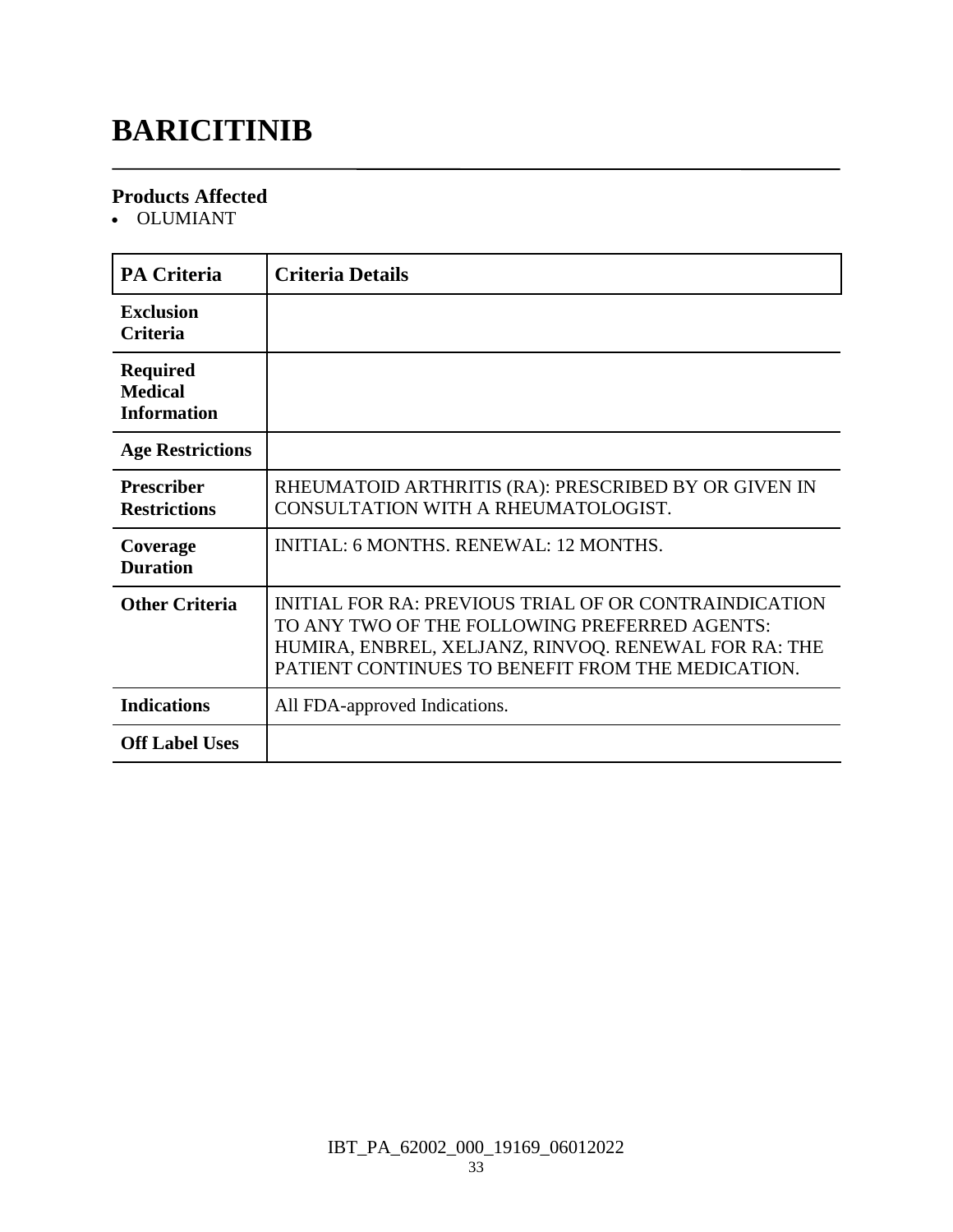### **BECAPLERMIN**

### **Products Affected**

• REGRANEX

| <b>PA Criteria</b>                                      | <b>Criteria Details</b>                                                                                                                                                            |
|---------------------------------------------------------|------------------------------------------------------------------------------------------------------------------------------------------------------------------------------------|
| <b>Exclusion</b><br><b>Criteria</b>                     |                                                                                                                                                                                    |
| <b>Required</b><br><b>Medical</b><br><b>Information</b> |                                                                                                                                                                                    |
| <b>Age Restrictions</b>                                 |                                                                                                                                                                                    |
| <b>Prescriber</b><br><b>Restrictions</b>                | PRESCRIBED BY OR IN CONSULTATION WITH A VASCULAR<br>SURGEON, PODIATRIST, ENDOCRINOLOGIST, PHYSICIAN<br>PRACTICING IN A SPECIALTY WOUND CLINIC OR INFECTIOUS<br>DISEASE SPECIALIST. |
| Coverage<br><b>Duration</b>                             | <b>3 MONTHS</b>                                                                                                                                                                    |
| <b>Other Criteria</b>                                   |                                                                                                                                                                                    |
| <b>Indications</b>                                      | All FDA-approved Indications.                                                                                                                                                      |
| <b>Off Label Uses</b>                                   |                                                                                                                                                                                    |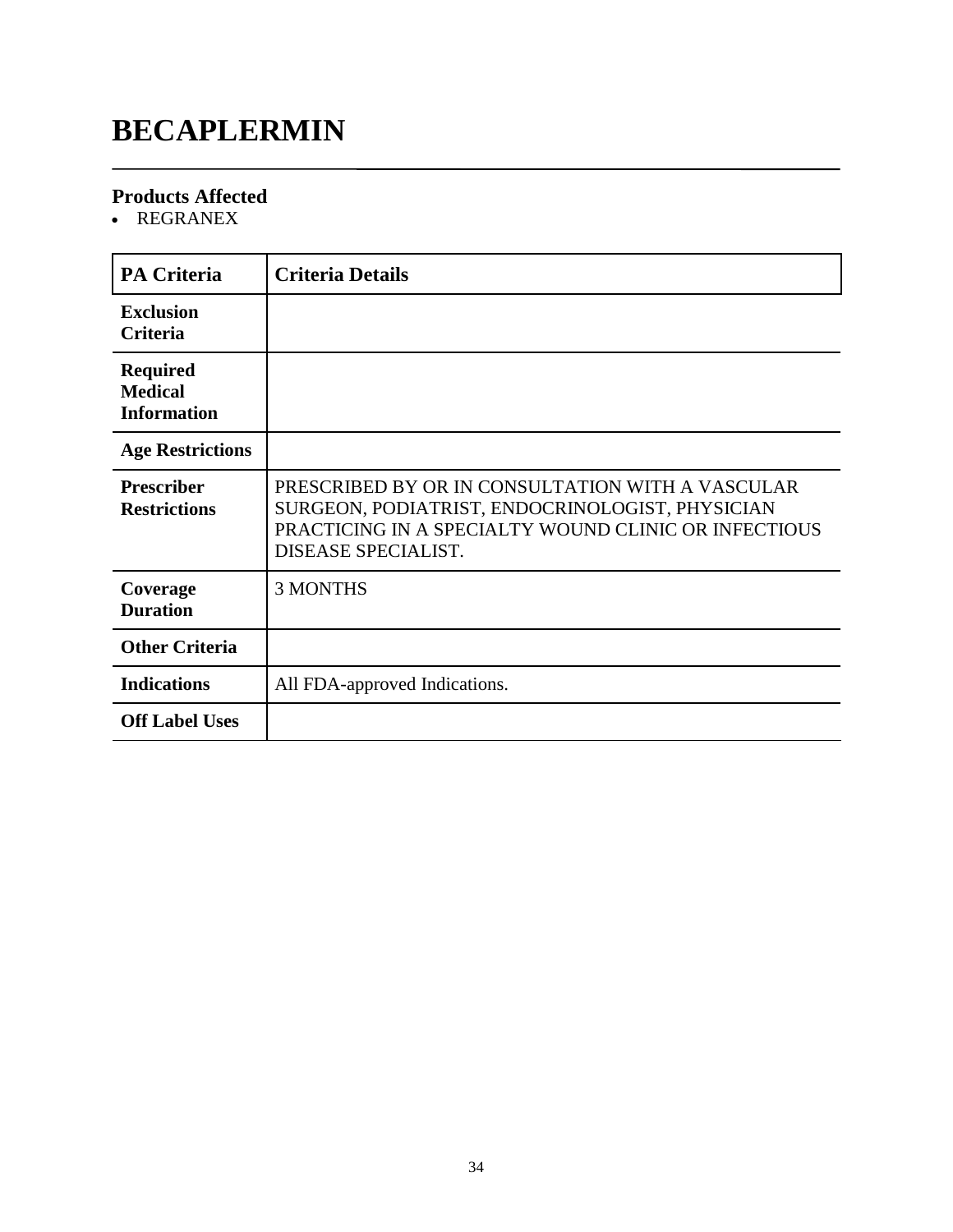# **BEDAQUILINE FUMARATE**

#### **Products Affected**

SIRTURO

| <b>PA Criteria</b>                                      | <b>Criteria Details</b>                                                                                                                |
|---------------------------------------------------------|----------------------------------------------------------------------------------------------------------------------------------------|
| <b>Exclusion</b><br><b>Criteria</b>                     |                                                                                                                                        |
| <b>Required</b><br><b>Medical</b><br><b>Information</b> |                                                                                                                                        |
| <b>Age Restrictions</b>                                 |                                                                                                                                        |
| <b>Prescriber</b><br><b>Restrictions</b>                |                                                                                                                                        |
| Coverage<br><b>Duration</b>                             | 24 WEEKS                                                                                                                               |
| <b>Other Criteria</b>                                   | SIRTURO USED IN COMBINATION WITH AT LEAST 3 OTHER<br>ANTIBIOTICS FOR THE TREATMENT OF PULMONARY MULTI-<br>DRUG RESISTANT TUBERCULOSIS. |
| <b>Indications</b>                                      | All FDA-approved Indications.                                                                                                          |
| <b>Off Label Uses</b>                                   |                                                                                                                                        |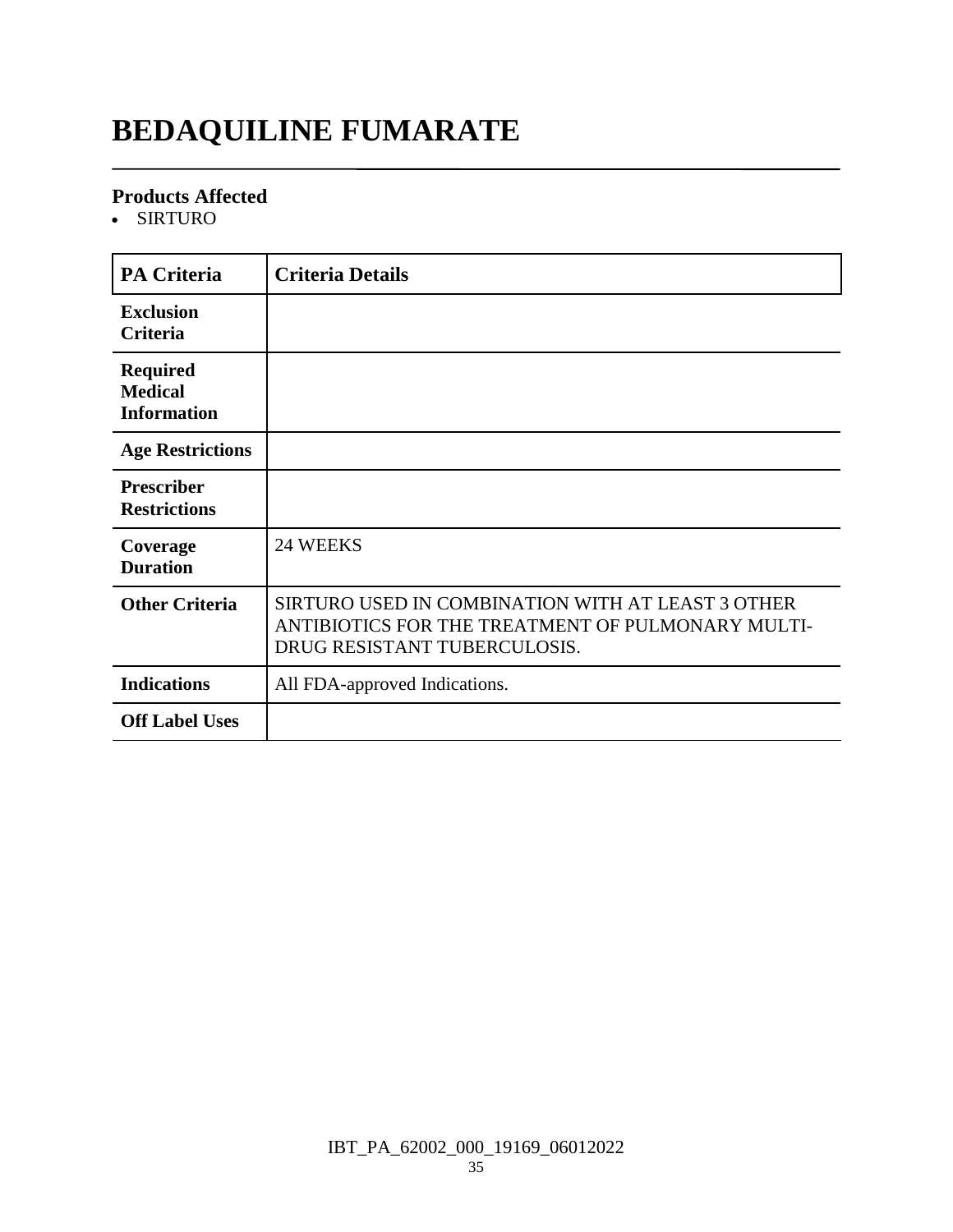### **BELANTAMAB MAFODOTIN-BLMF**

#### **Products Affected**

BLENREP

| <b>PA Criteria</b>                                      | <b>Criteria Details</b>       |
|---------------------------------------------------------|-------------------------------|
| <b>Exclusion</b><br>Criteria                            |                               |
| <b>Required</b><br><b>Medical</b><br><b>Information</b> |                               |
| <b>Age Restrictions</b>                                 |                               |
| <b>Prescriber</b><br><b>Restrictions</b>                |                               |
| Coverage<br><b>Duration</b>                             | 12 MONTHS                     |
| <b>Other Criteria</b>                                   |                               |
| <b>Indications</b>                                      | All FDA-approved Indications. |
| <b>Off Label Uses</b>                                   |                               |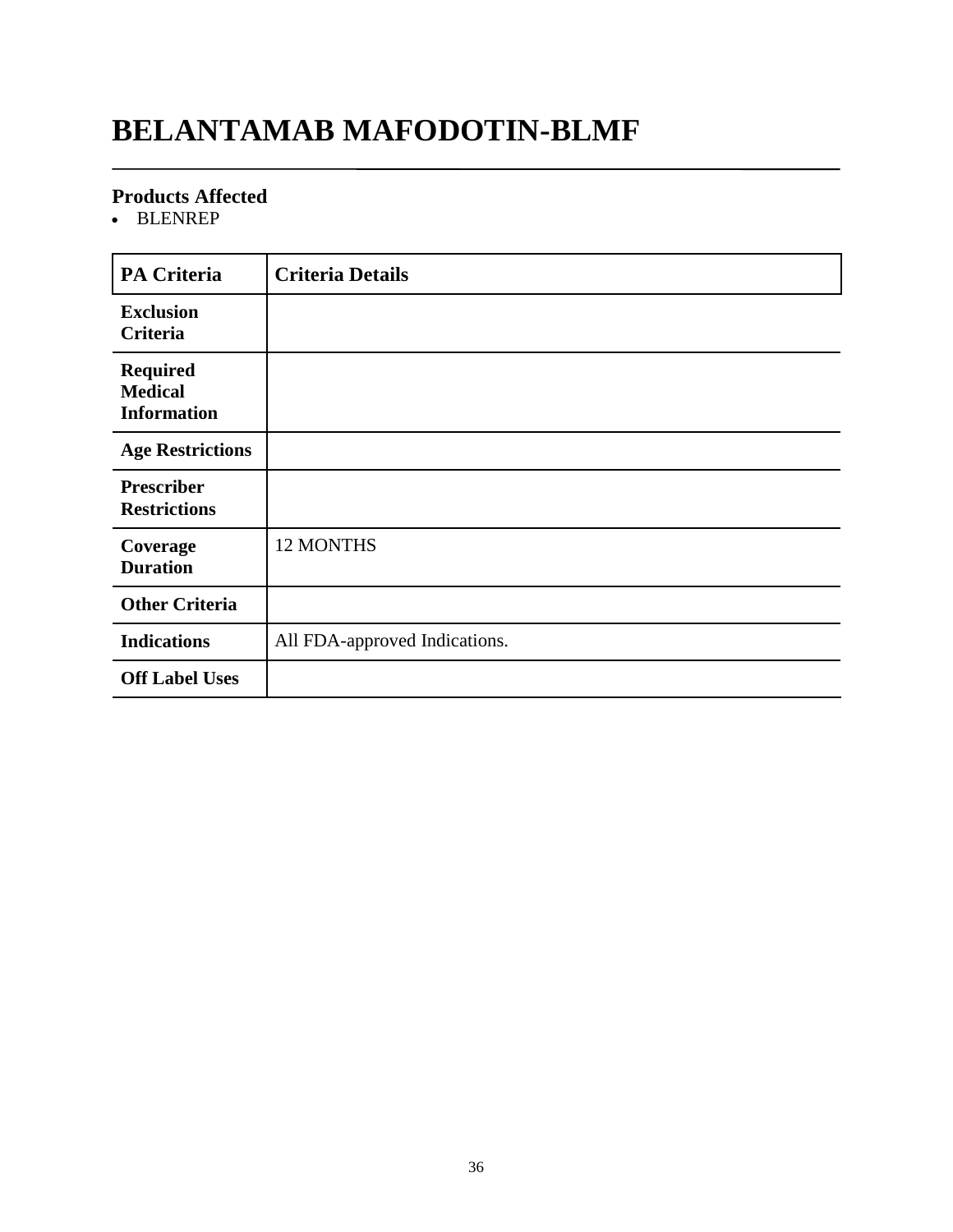# **BELIMUMAB**

**Products Affected**

### $\bullet$  BENLYSTA SUBCUTANEOUS

| <b>PA Criteria</b>                                      | <b>Criteria Details</b>                                                                                                                                                                                                                                                                                                         |
|---------------------------------------------------------|---------------------------------------------------------------------------------------------------------------------------------------------------------------------------------------------------------------------------------------------------------------------------------------------------------------------------------|
| <b>Exclusion</b><br><b>Criteria</b>                     |                                                                                                                                                                                                                                                                                                                                 |
| <b>Required</b><br><b>Medical</b><br><b>Information</b> |                                                                                                                                                                                                                                                                                                                                 |
| <b>Age Restrictions</b>                                 |                                                                                                                                                                                                                                                                                                                                 |
| <b>Prescriber</b><br><b>Restrictions</b>                | SYSTEMIC LUPUS ERYTHEMATOSUS (SLE): PRESCRIBED BY OR<br>IN CONSULTATION WITH A RHEUMATOLOGIST. LUPUS<br>NEPHRITIS (LN): PRESCRIBED BY OR IN CONSULTATION WITH<br>A RHEUMATOLOGIST OR NEPHROLOGIST.                                                                                                                              |
| Coverage<br><b>Duration</b>                             | <b>INITIAL: 6 MONTHS, RENEWAL: 12 MONTHS</b>                                                                                                                                                                                                                                                                                    |
| <b>Other Criteria</b>                                   | INITIAL: SLE: CURRENTLY TAKING CORTICOSTEROIDS,<br>ANTIMALARIALS, NSAIDS, OR IMMUNOSUPPRESSIVE AGENTS.<br>RENEWAL: SLE: PATIENT HAD CLINICAL IMPROVEMENT. LN:<br>CLINICAL IMPROVEMENT IN RENAL RESPONSE COMPARED TO<br>BASELINE OR CLINICAL PARAMETERS (E.G., FLUID<br>RETENTION, USE OF RESCUE DRUGS, GLUCOCORTICOID<br>DOSE). |
| <b>Indications</b>                                      | All FDA-approved Indications.                                                                                                                                                                                                                                                                                                   |
| <b>Off Label Uses</b>                                   |                                                                                                                                                                                                                                                                                                                                 |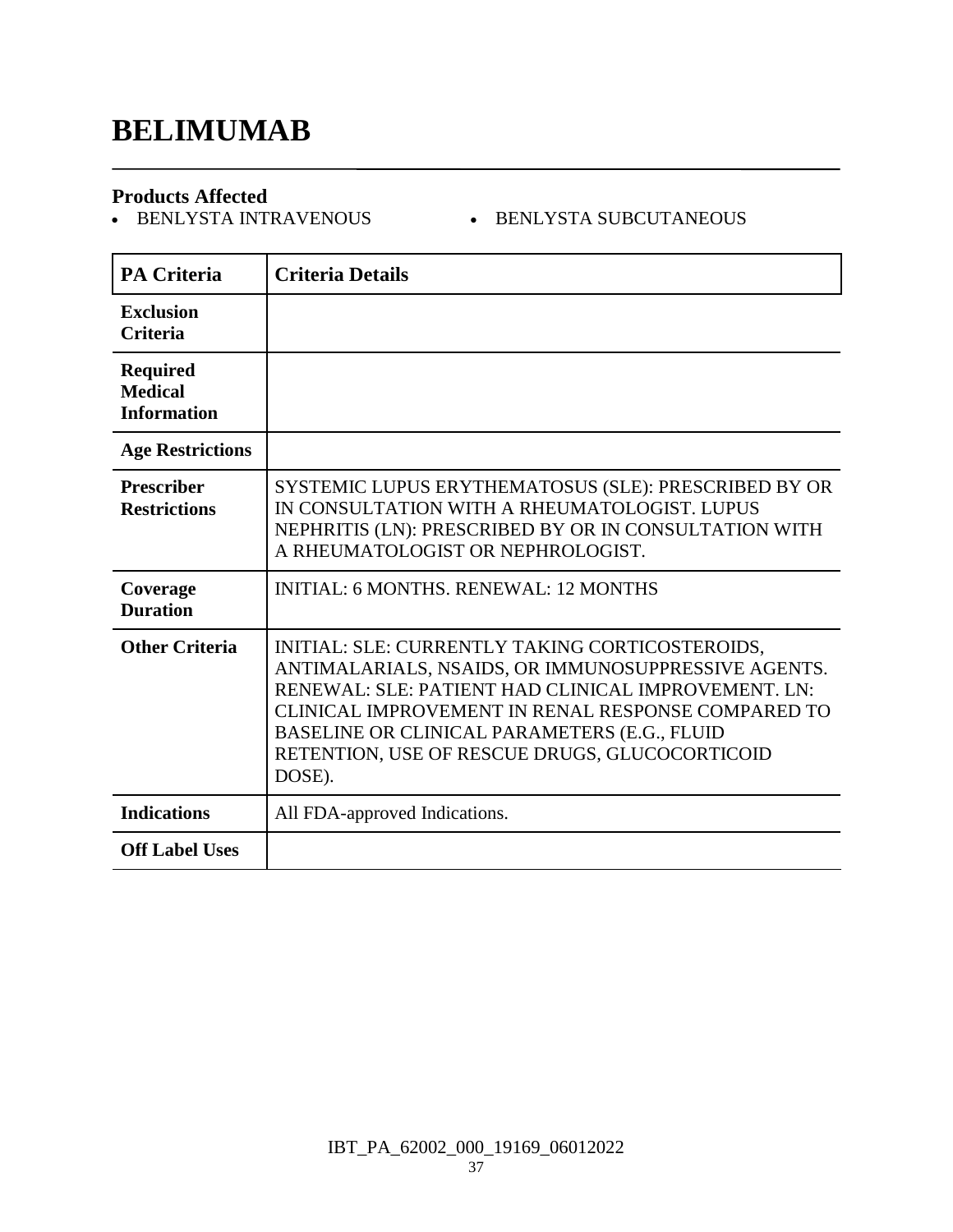# **BELINOSTAT**

### **Products Affected**

BELEODAQ

| <b>PA Criteria</b>                                      | <b>Criteria Details</b>       |
|---------------------------------------------------------|-------------------------------|
| <b>Exclusion</b><br>Criteria                            |                               |
| <b>Required</b><br><b>Medical</b><br><b>Information</b> |                               |
| <b>Age Restrictions</b>                                 |                               |
| <b>Prescriber</b><br><b>Restrictions</b>                |                               |
| Coverage<br><b>Duration</b>                             | 12 MONTHS                     |
| <b>Other Criteria</b>                                   |                               |
| <b>Indications</b>                                      | All FDA-approved Indications. |
| <b>Off Label Uses</b>                                   |                               |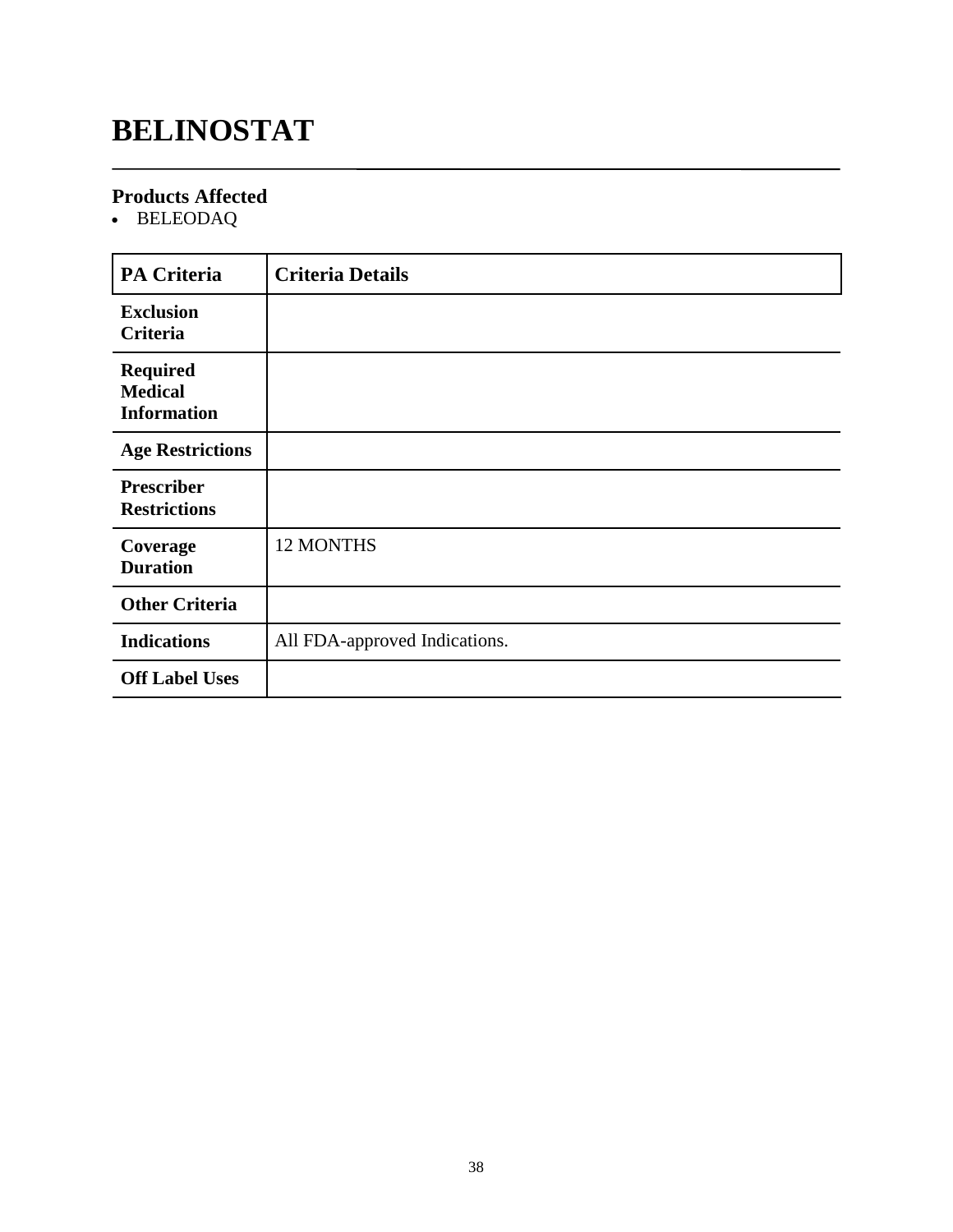# **BELUMOSUDIL MESYLATE**

### **Products Affected**

• REZUROCK

| <b>PA Criteria</b>                                      | <b>Criteria Details</b>                                                                         |
|---------------------------------------------------------|-------------------------------------------------------------------------------------------------|
| <b>Exclusion</b><br>Criteria                            |                                                                                                 |
| <b>Required</b><br><b>Medical</b><br><b>Information</b> |                                                                                                 |
| <b>Age Restrictions</b>                                 |                                                                                                 |
| <b>Prescriber</b><br><b>Restrictions</b>                |                                                                                                 |
| Coverage<br><b>Duration</b>                             | 12 MONTHS                                                                                       |
| <b>Other Criteria</b>                                   | THIS DRUG ALSO REQUIRES PAYMENT DETERMINATION AND<br>MAY BE COVERED UNDER MEDICARE PART B OR D. |
| <b>Indications</b>                                      | All FDA-approved Indications.                                                                   |
| <b>Off Label Uses</b>                                   |                                                                                                 |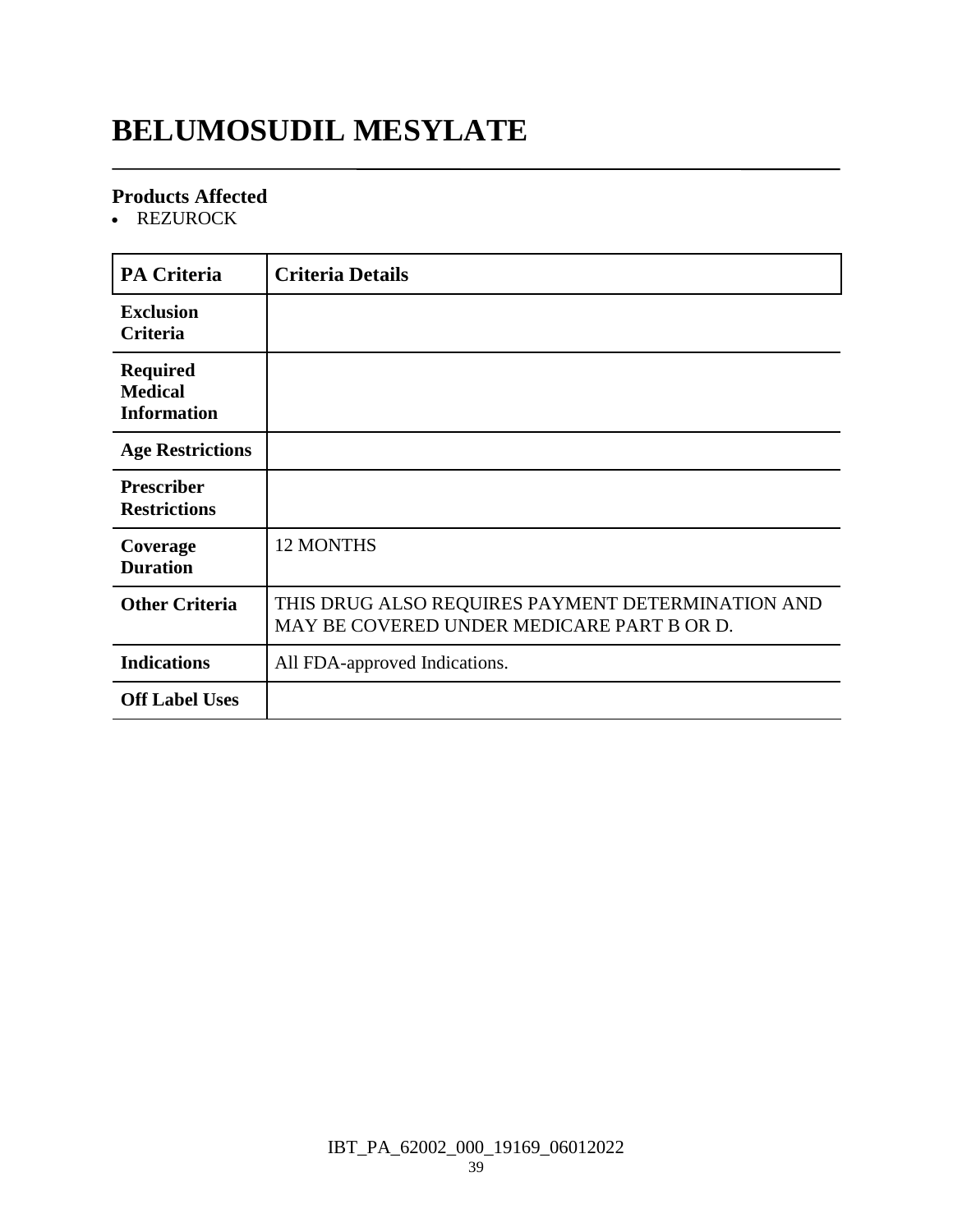# **BELZUTIFAN**

### **Products Affected**

WELIREG

| <b>PA Criteria</b>                                      | <b>Criteria Details</b>       |
|---------------------------------------------------------|-------------------------------|
| <b>Exclusion</b><br>Criteria                            |                               |
| <b>Required</b><br><b>Medical</b><br><b>Information</b> |                               |
| <b>Age Restrictions</b>                                 |                               |
| <b>Prescriber</b><br><b>Restrictions</b>                |                               |
| Coverage<br><b>Duration</b>                             | 12 MONTHS                     |
| <b>Other Criteria</b>                                   |                               |
| <b>Indications</b>                                      | All FDA-approved Indications. |
| <b>Off Label Uses</b>                                   |                               |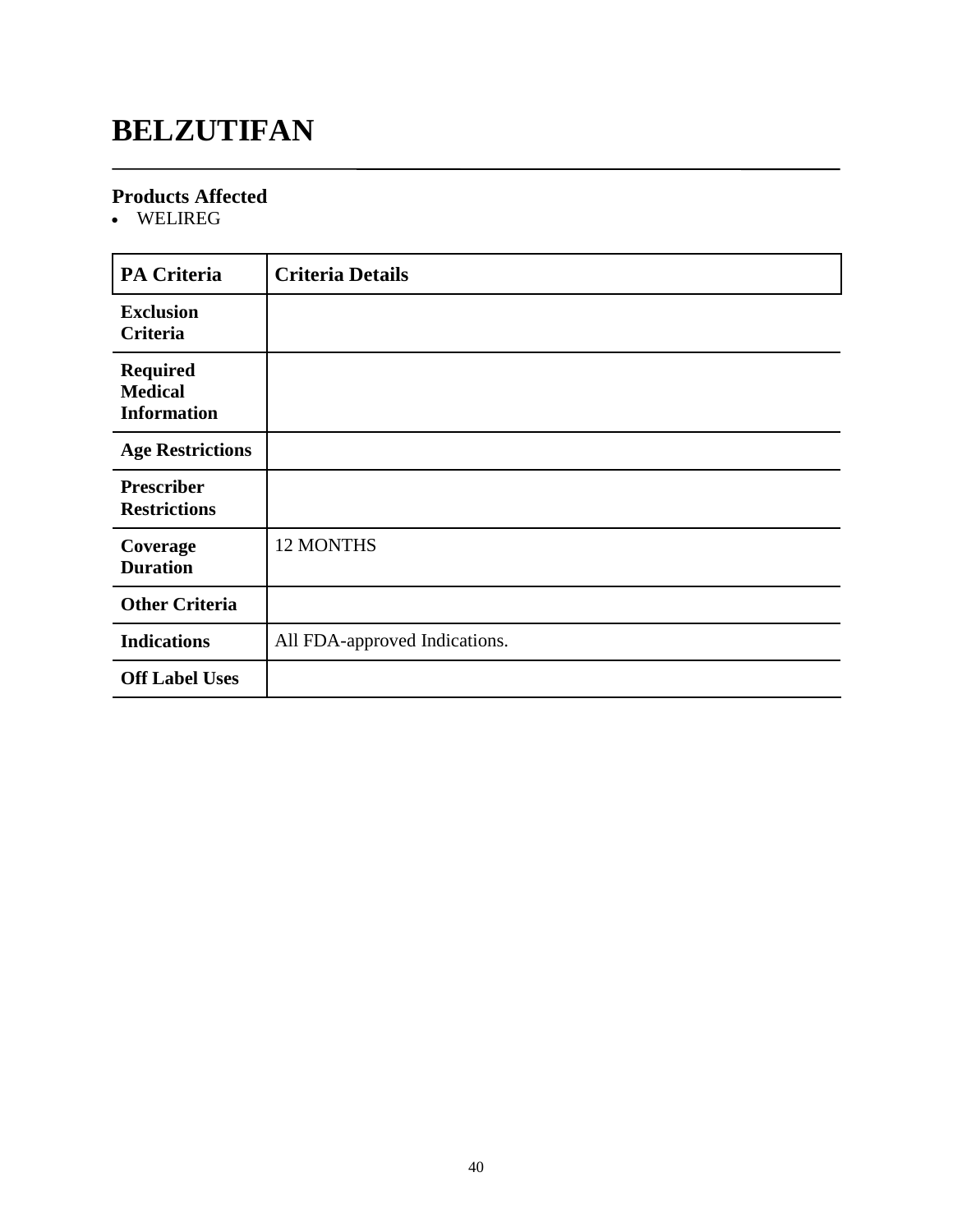# **BENDAMUSTINE**

# **Products Affected**

### • TREANDA

| <b>PA Criteria</b>                                      | <b>Criteria Details</b>       |
|---------------------------------------------------------|-------------------------------|
| <b>Exclusion</b><br>Criteria                            |                               |
| <b>Required</b><br><b>Medical</b><br><b>Information</b> |                               |
| <b>Age Restrictions</b>                                 |                               |
| <b>Prescriber</b><br><b>Restrictions</b>                |                               |
| Coverage<br><b>Duration</b>                             | 12 MONTHS                     |
| <b>Other Criteria</b>                                   |                               |
| <b>Indications</b>                                      | All FDA-approved Indications. |
| <b>Off Label Uses</b>                                   |                               |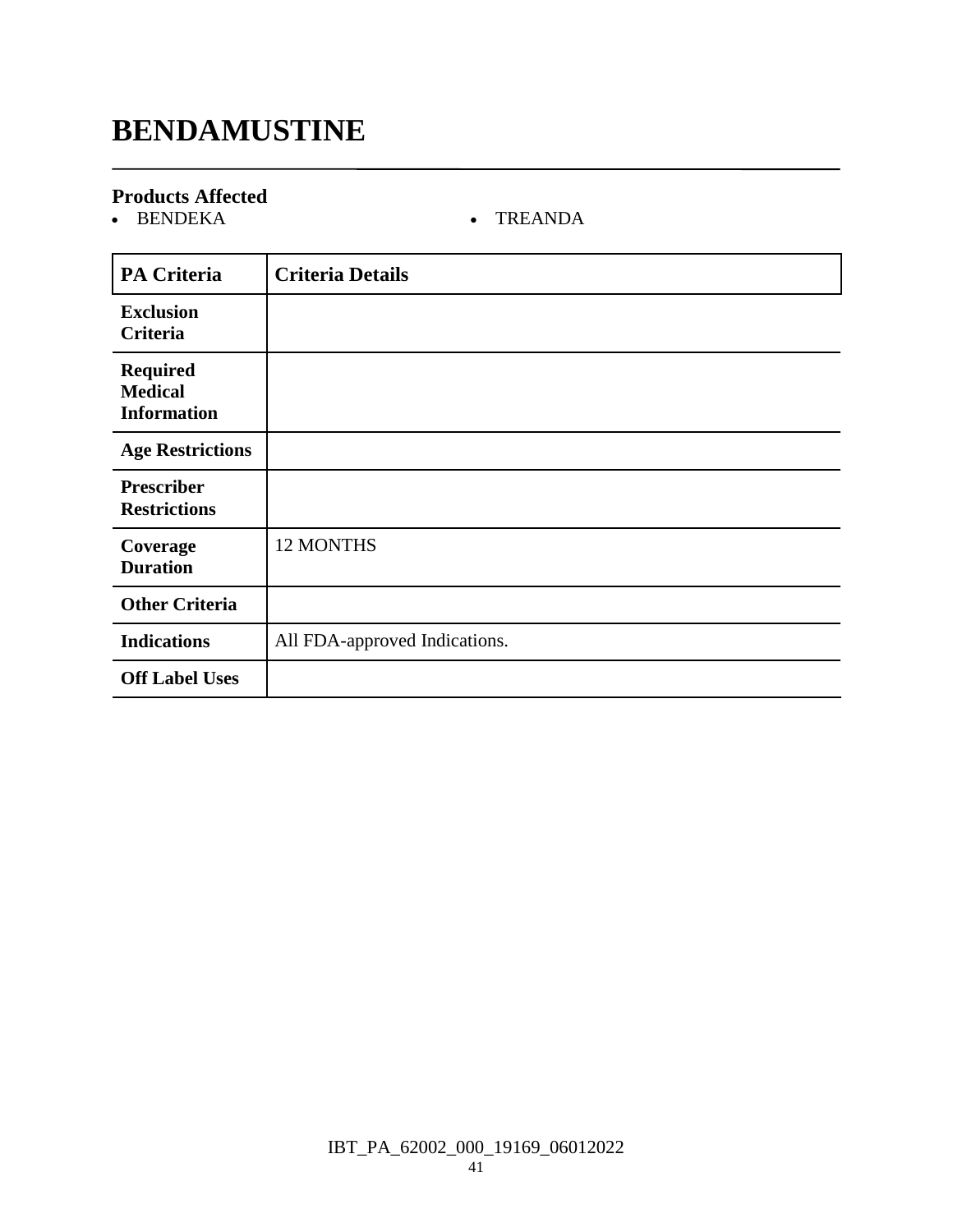# **BENRALIZUMAB**

# **Products Affected**

### • FASENRA PEN

| <b>PA Criteria</b>                                      | <b>Criteria Details</b>                                                                                                                                                                                                                                                                                                                                                                                                                                                                                                                                                                                                                                                                                                                                                                                                                                                                                                                                                                                                                                                                                                                                                                        |
|---------------------------------------------------------|------------------------------------------------------------------------------------------------------------------------------------------------------------------------------------------------------------------------------------------------------------------------------------------------------------------------------------------------------------------------------------------------------------------------------------------------------------------------------------------------------------------------------------------------------------------------------------------------------------------------------------------------------------------------------------------------------------------------------------------------------------------------------------------------------------------------------------------------------------------------------------------------------------------------------------------------------------------------------------------------------------------------------------------------------------------------------------------------------------------------------------------------------------------------------------------------|
| <b>Exclusion</b><br><b>Criteria</b>                     |                                                                                                                                                                                                                                                                                                                                                                                                                                                                                                                                                                                                                                                                                                                                                                                                                                                                                                                                                                                                                                                                                                                                                                                                |
| <b>Required</b><br><b>Medical</b><br><b>Information</b> | INITIAL: ASTHMA: BLOOD EOSINOPHIL LEVEL GREATER THAN<br>OR EQUAL TO 150 CELLS/MCL WITHIN THE PAST 12 MONTHS.                                                                                                                                                                                                                                                                                                                                                                                                                                                                                                                                                                                                                                                                                                                                                                                                                                                                                                                                                                                                                                                                                   |
| <b>Age Restrictions</b>                                 |                                                                                                                                                                                                                                                                                                                                                                                                                                                                                                                                                                                                                                                                                                                                                                                                                                                                                                                                                                                                                                                                                                                                                                                                |
| <b>Prescriber</b><br><b>Restrictions</b>                | ASTHMA: PRESCRIBED BY OR IN CONSULTATION WITH A<br>PHYSICIAN SPECIALIZING IN ALLERGY OR PULMONARY<br>MEDICINE.                                                                                                                                                                                                                                                                                                                                                                                                                                                                                                                                                                                                                                                                                                                                                                                                                                                                                                                                                                                                                                                                                 |
| Coverage<br><b>Duration</b>                             | 12 MONTHS                                                                                                                                                                                                                                                                                                                                                                                                                                                                                                                                                                                                                                                                                                                                                                                                                                                                                                                                                                                                                                                                                                                                                                                      |
| <b>Other Criteria</b>                                   | ASTHMA: INITIAL: 1) PRIOR THERAPY WITH A MEDIUM, HIGH-<br>DOSE, OR MAXIMALLY-TOLERATED DOSE OF AN INHALED<br>CORTICOSTEROID AND AT LEAST ONE OTHER MAINTENANCE<br>MEDICATION, AND 2) ONE OF THE FOLLOWING: (A) PATIENT<br>EXPERIENCED AT LEAST ONE ASTHMA EXACERBATION<br>REQUIRING SYSTEMIC CORTICOSTEROID BURST LASTING 3<br>OR MORE DAYS WITHIN THE PAST 12 MONTHS OR AT LEAST<br>ONE SERIOUS EXACERBATION REQUIRING HOSPITALIZATION<br>OR ER VISIT WITHIN THE PAST 12 MONTHS, OR (B) PATIENT<br>HAS POOR SYMPTOM CONTROL DESPITE CURRENT THERAPY<br>AS EVIDENCED BY AT LEAST THREE OF THE FOLLOWING<br>WITHIN THE PAST 4 WEEKS: DAYTIME ASTHMA SYMPTOMS<br>MORE THAN TWICE/WEEK, ANY NIGHT WAKING DUE TO<br>ASTHMA, SABA RELIEVER FOR SYMPTOMS MORE THAN<br>TWICE/WEEK, ANY ACTIVITY LIMITATION DUE TO ASTHMA,<br>AND 3) NOT CONCURRENTLY RECEIVING XOLAIR, DUPIXENT<br>OR OTHER ANTI-IL5 BIOLOGICS WHEN THESE ARE USED FOR<br>THE TREATMENT OF ASTHMA. RENEWAL: CLINICAL<br>RESPONSE AS EVIDENCED BY ONE OF THE FOLLOWING: 1)<br>REDUCTION IN ASTHMA EXACERBATIONS FROM BASELINE, 2)<br>DECREASED UTILIZATION OF RESCUE MEDICATIONS, 3)<br><b>INCREASE IN PERCENT PREDICTED FEV1 FROM</b> |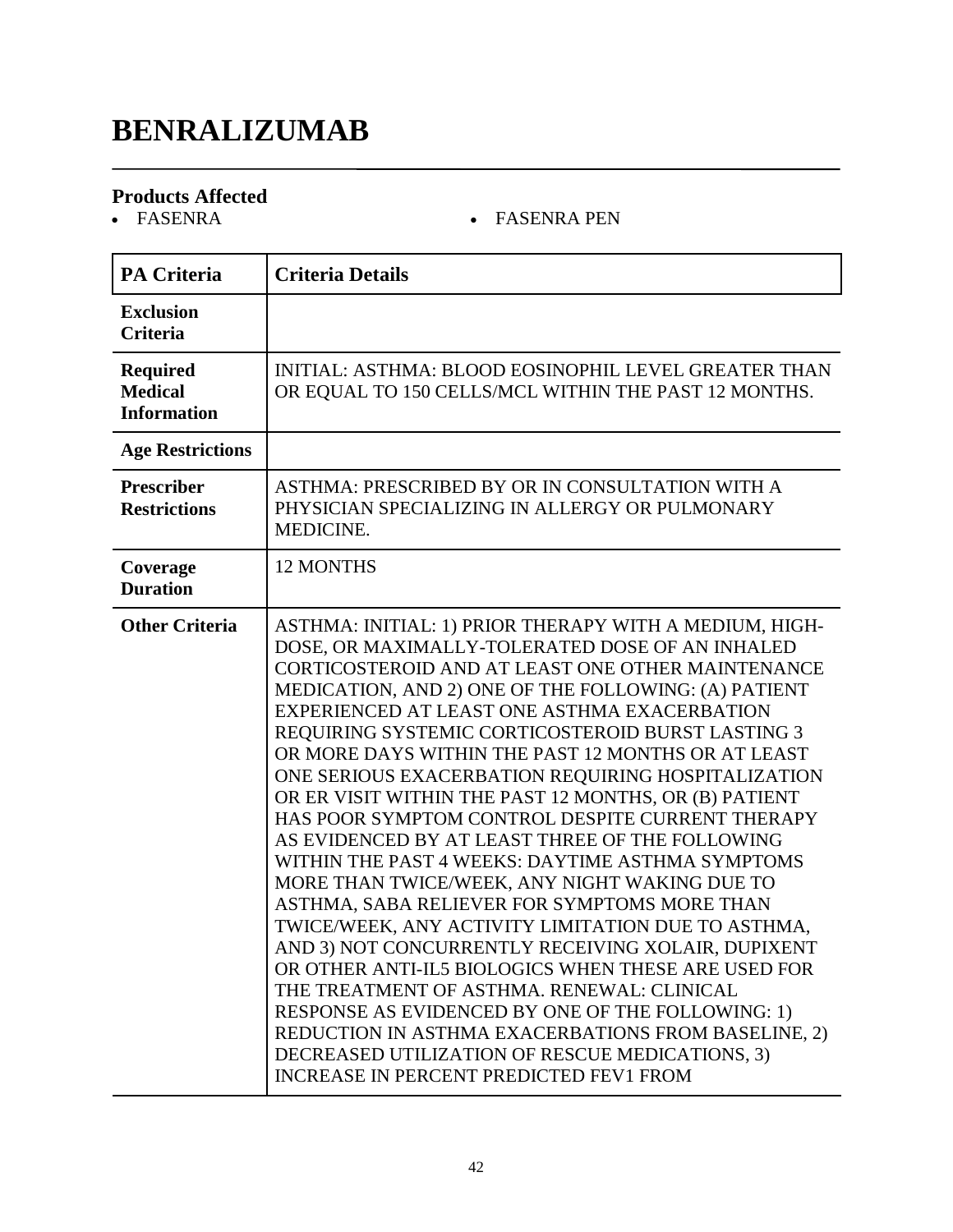| <b>PA Criteria</b>    | <b>Criteria Details</b>                                                                        |
|-----------------------|------------------------------------------------------------------------------------------------|
|                       | PRETREATMENT BASELINE, OR 4) REDUCTION IN SEVERITY<br>OR FREQUENCY OF ASTHMA-RELATED SYMPTOMS. |
| <b>Indications</b>    | All FDA-approved Indications.                                                                  |
| <b>Off Label Uses</b> |                                                                                                |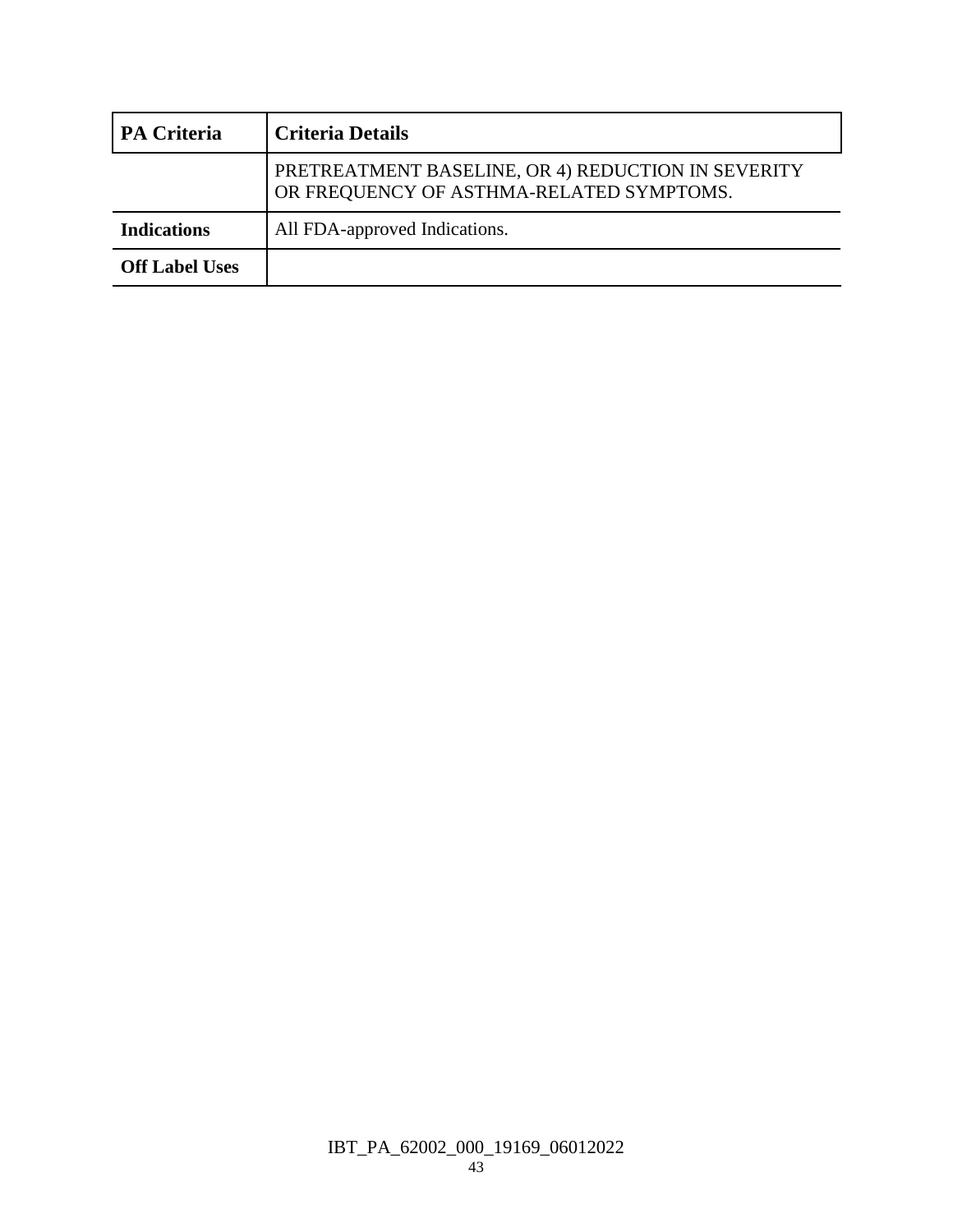# **BEROTRALSTAT**

### **Products Affected**

ORLADEYO

| <b>PA Criteria</b>                                      | <b>Criteria Details</b>                                                                                                                                                                                                       |
|---------------------------------------------------------|-------------------------------------------------------------------------------------------------------------------------------------------------------------------------------------------------------------------------------|
| <b>Exclusion</b><br><b>Criteria</b>                     |                                                                                                                                                                                                                               |
| <b>Required</b><br><b>Medical</b><br><b>Information</b> | INITIAL: HEREDITARY ANGIOEDEMA (HAE): DIAGNOSIS<br>CONFIRMED BY COMPLEMENT TESTING.                                                                                                                                           |
| <b>Age Restrictions</b>                                 |                                                                                                                                                                                                                               |
| <b>Prescriber</b><br><b>Restrictions</b>                | HAE: PRESCRIBED BY OR IN CONSULTATION WITH AN<br>ALLERGIST, IMMUNOLOGIST, OR HEMATOLOGIST.                                                                                                                                    |
| Coverage<br><b>Duration</b>                             | <b>12 MONTHS</b>                                                                                                                                                                                                              |
| <b>Other Criteria</b>                                   | HAE: INITIAL: NOT ON CONCURRENT TREATMENT WITH<br>ALTERNATIVE PROPHYLACTIC AGENT FOR HAE, RENEWAL:<br><b>IMPROVEMENT COMPARED TO BASELINE IN HAE ATTACKS</b><br>(I.E., REDUCTIONS IN ATTACK FREQUENCY OR ATTACK<br>SEVERITY). |
| <b>Indications</b>                                      | All FDA-approved Indications.                                                                                                                                                                                                 |
| <b>Off Label Uses</b>                                   |                                                                                                                                                                                                                               |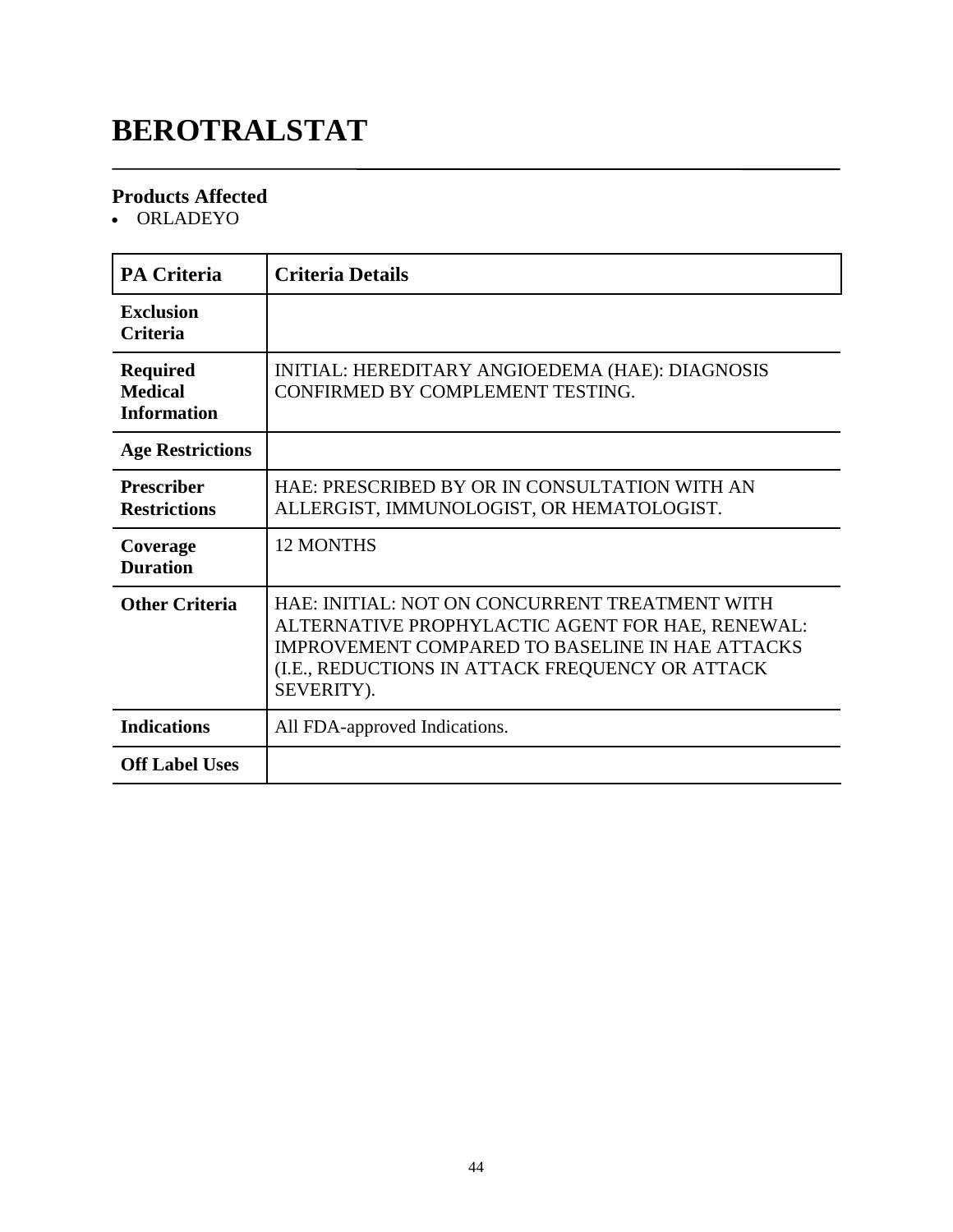# **BEVACIZUMAB**

### **Products Affected**

AVASTIN

| <b>PA Criteria</b>                                      | <b>Criteria Details</b>                                                                                                                                                |
|---------------------------------------------------------|------------------------------------------------------------------------------------------------------------------------------------------------------------------------|
| <b>Exclusion</b><br><b>Criteria</b>                     |                                                                                                                                                                        |
| <b>Required</b><br><b>Medical</b><br><b>Information</b> |                                                                                                                                                                        |
| <b>Age Restrictions</b>                                 |                                                                                                                                                                        |
| <b>Prescriber</b><br><b>Restrictions</b>                |                                                                                                                                                                        |
| Coverage<br><b>Duration</b>                             | <b>12 MONTHS</b>                                                                                                                                                       |
| <b>Other Criteria</b>                                   | TRIAL OF OR CONTRAINIDCATION TO ZIRABEV WHERE<br>INDICATIONS ALIGN. THIS DRUG ALSO REQUIRES PAYMENT<br>DETERMINATION AND MAY BE COVERED UNDER MEDICARE<br>PART B OR D. |
| <b>Indications</b>                                      | All FDA-approved Indications.                                                                                                                                          |
| <b>Off Label Uses</b>                                   |                                                                                                                                                                        |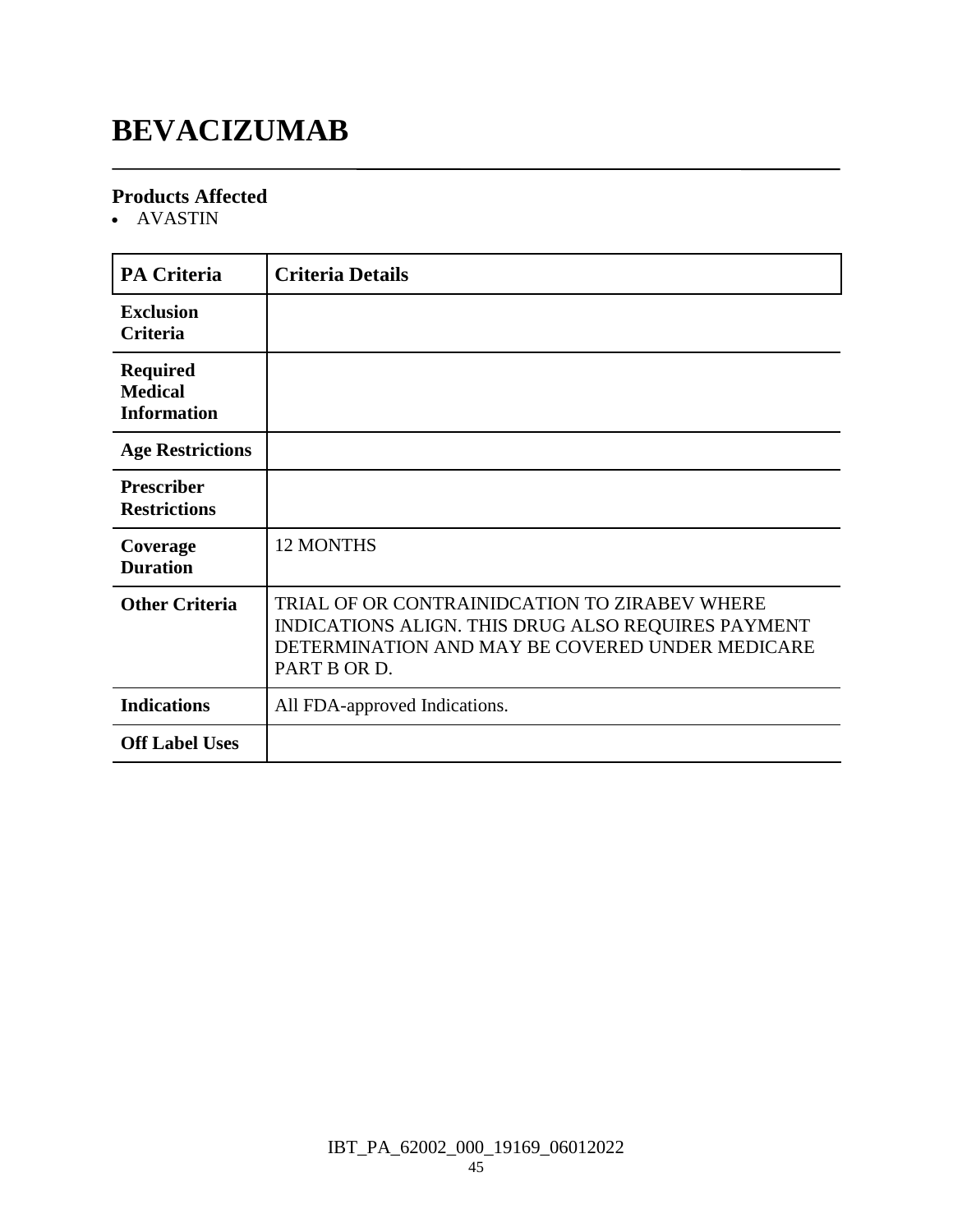# **BEVACIZUMAB-AWWB**

### **Products Affected**

• MVASI

| <b>PA Criteria</b>                                      | <b>Criteria Details</b>                                                                                                                                                |
|---------------------------------------------------------|------------------------------------------------------------------------------------------------------------------------------------------------------------------------|
| <b>Exclusion</b><br><b>Criteria</b>                     |                                                                                                                                                                        |
| <b>Required</b><br><b>Medical</b><br><b>Information</b> |                                                                                                                                                                        |
| <b>Age Restrictions</b>                                 |                                                                                                                                                                        |
| <b>Prescriber</b><br><b>Restrictions</b>                |                                                                                                                                                                        |
| Coverage<br><b>Duration</b>                             | <b>12 MONTHS</b>                                                                                                                                                       |
| <b>Other Criteria</b>                                   | TRIAL OF OR CONTRAINDICATION TO ZIRABEV WHERE<br>INDICATIONS ALIGN. THIS DRUG ALSO REQUIRES PAYMENT<br>DETERMINATION AND MAY BE COVERED UNDER MEDICARE<br>PART B OR D. |
| <b>Indications</b>                                      | All FDA-approved Indications.                                                                                                                                          |
| <b>Off Label Uses</b>                                   |                                                                                                                                                                        |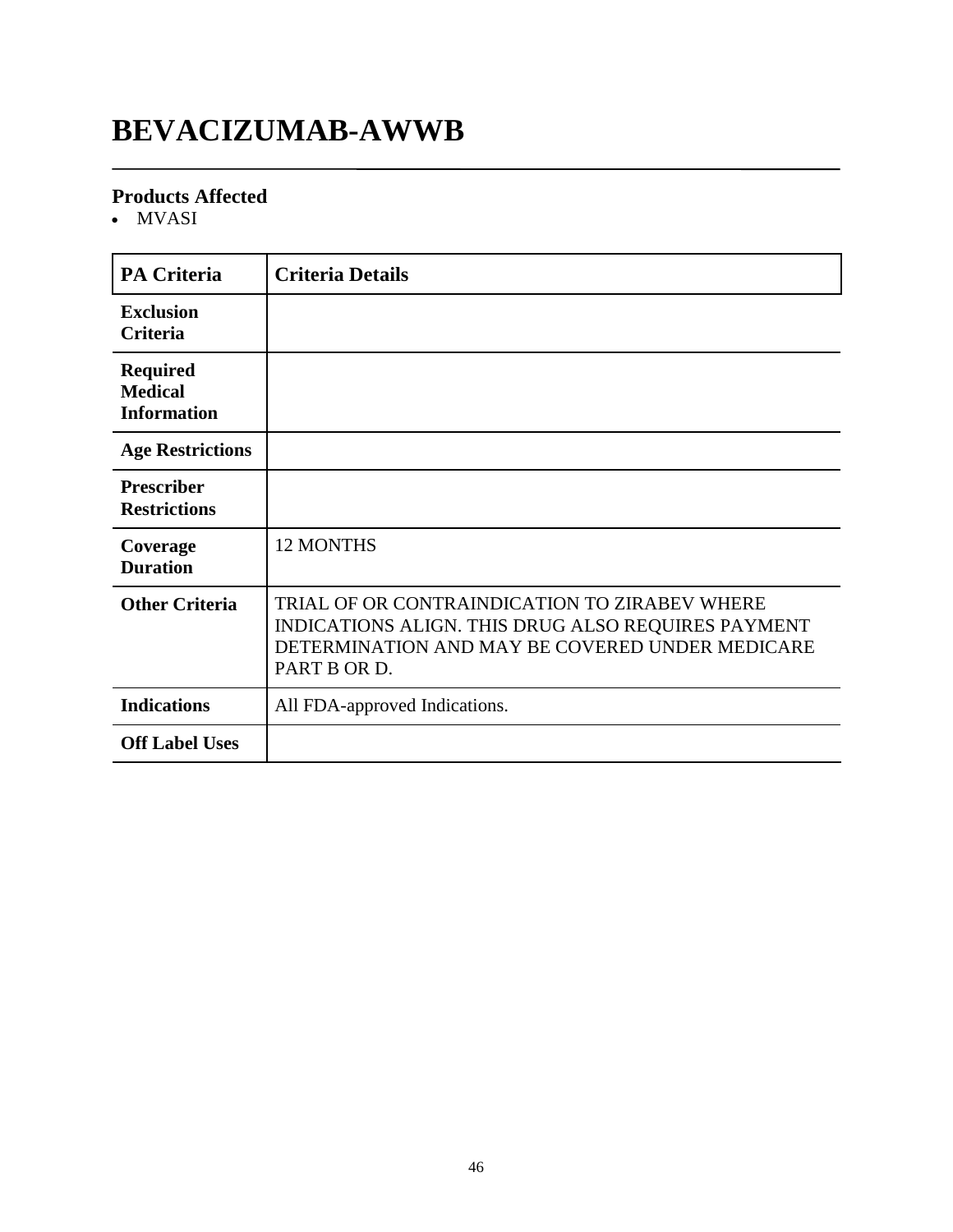# **BEVACIZUMAB-BVZR**

### **Products Affected**

ZIRABEV

| <b>PA Criteria</b>                                      | <b>Criteria Details</b>                                                                         |
|---------------------------------------------------------|-------------------------------------------------------------------------------------------------|
| <b>Exclusion</b><br>Criteria                            |                                                                                                 |
| <b>Required</b><br><b>Medical</b><br><b>Information</b> |                                                                                                 |
| <b>Age Restrictions</b>                                 |                                                                                                 |
| <b>Prescriber</b><br><b>Restrictions</b>                |                                                                                                 |
| Coverage<br><b>Duration</b>                             | 12 MONTHS                                                                                       |
| <b>Other Criteria</b>                                   | THIS DRUG ALSO REQUIRES PAYMENT DETERMINATION AND<br>MAY BE COVERED UNDER MEDICARE PART B OR D. |
| <b>Indications</b>                                      | All FDA-approved Indications.                                                                   |
| <b>Off Label Uses</b>                                   |                                                                                                 |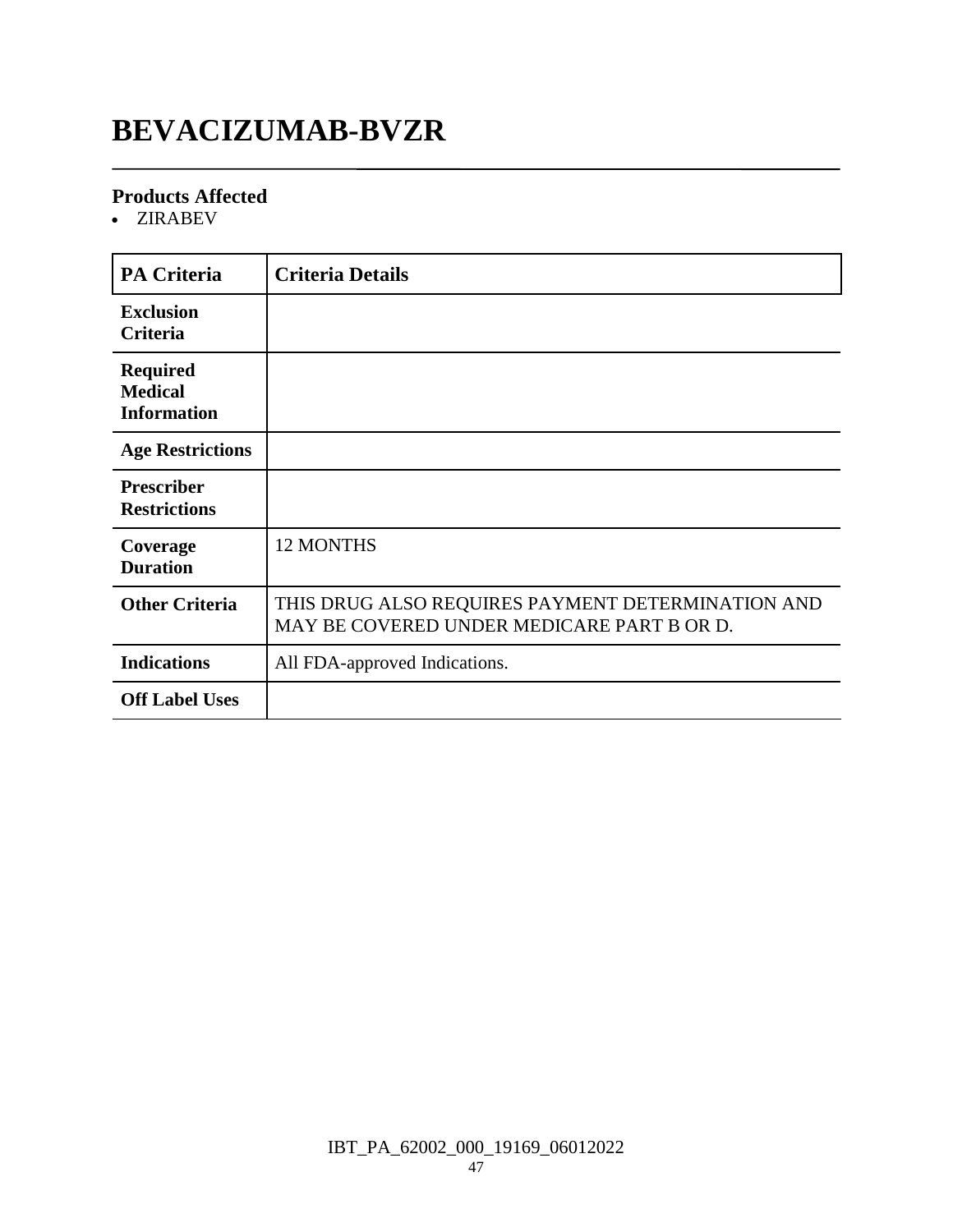# **BEXAROTENE**

### **Products Affected**

### *bexarotene* TARGRETIN TOPICAL

| <b>PA Criteria</b>                                      | <b>Criteria Details</b>       |
|---------------------------------------------------------|-------------------------------|
| <b>Exclusion</b><br><b>Criteria</b>                     |                               |
| <b>Required</b><br><b>Medical</b><br><b>Information</b> |                               |
| <b>Age Restrictions</b>                                 |                               |
| <b>Prescriber</b><br><b>Restrictions</b>                |                               |
| Coverage<br><b>Duration</b>                             | 12 MONTHS                     |
| <b>Other Criteria</b>                                   |                               |
| <b>Indications</b>                                      | All FDA-approved Indications. |
| <b>Off Label Uses</b>                                   |                               |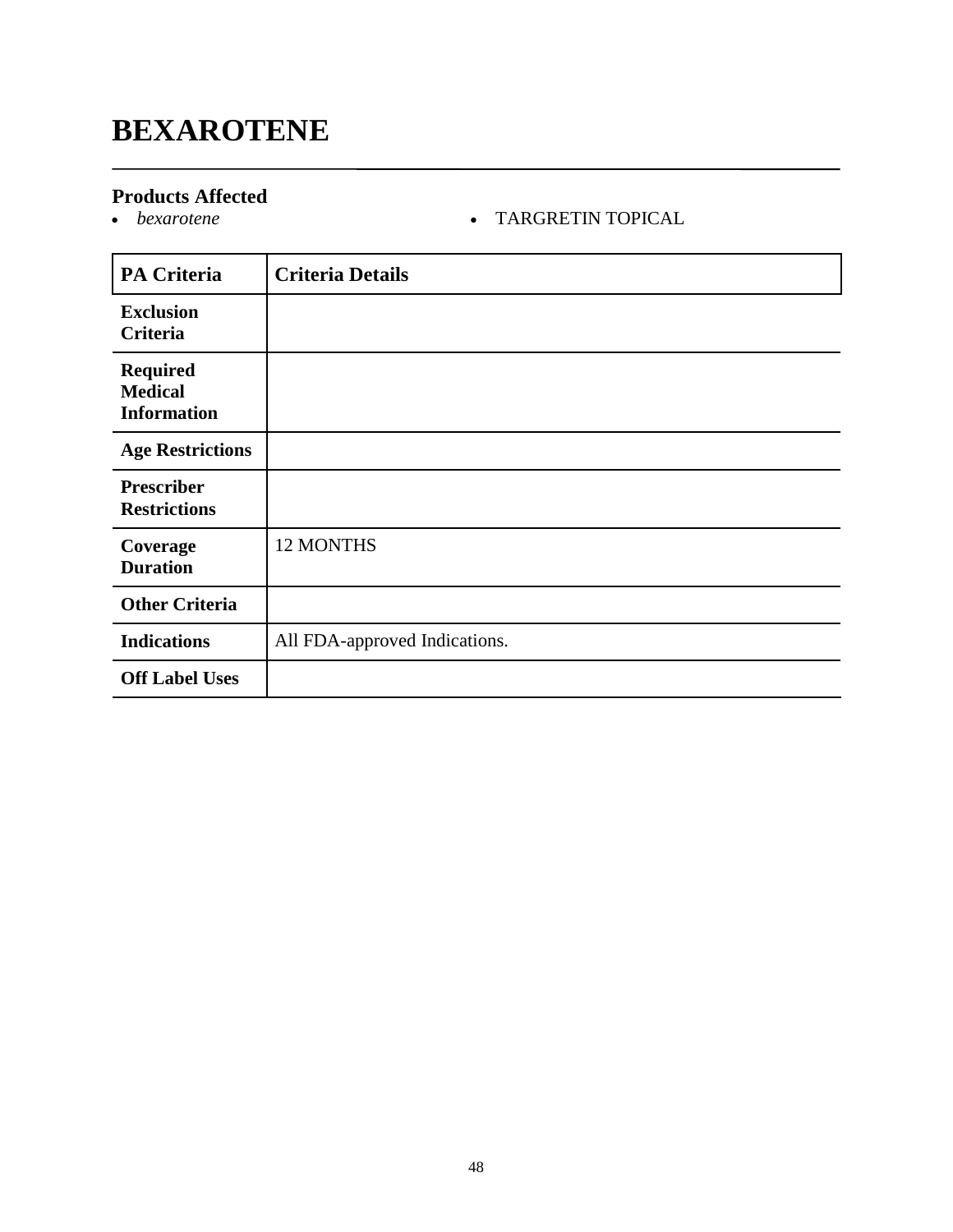# **BINIMETINIB**

### **Products Affected**

MEKTOVI

| <b>PA Criteria</b>                                      | <b>Criteria Details</b>       |
|---------------------------------------------------------|-------------------------------|
| <b>Exclusion</b><br>Criteria                            |                               |
| <b>Required</b><br><b>Medical</b><br><b>Information</b> |                               |
| <b>Age Restrictions</b>                                 |                               |
| <b>Prescriber</b><br><b>Restrictions</b>                |                               |
| Coverage<br><b>Duration</b>                             | 12 MONTHS                     |
| <b>Other Criteria</b>                                   |                               |
| <b>Indications</b>                                      | All FDA-approved Indications. |
| <b>Off Label Uses</b>                                   |                               |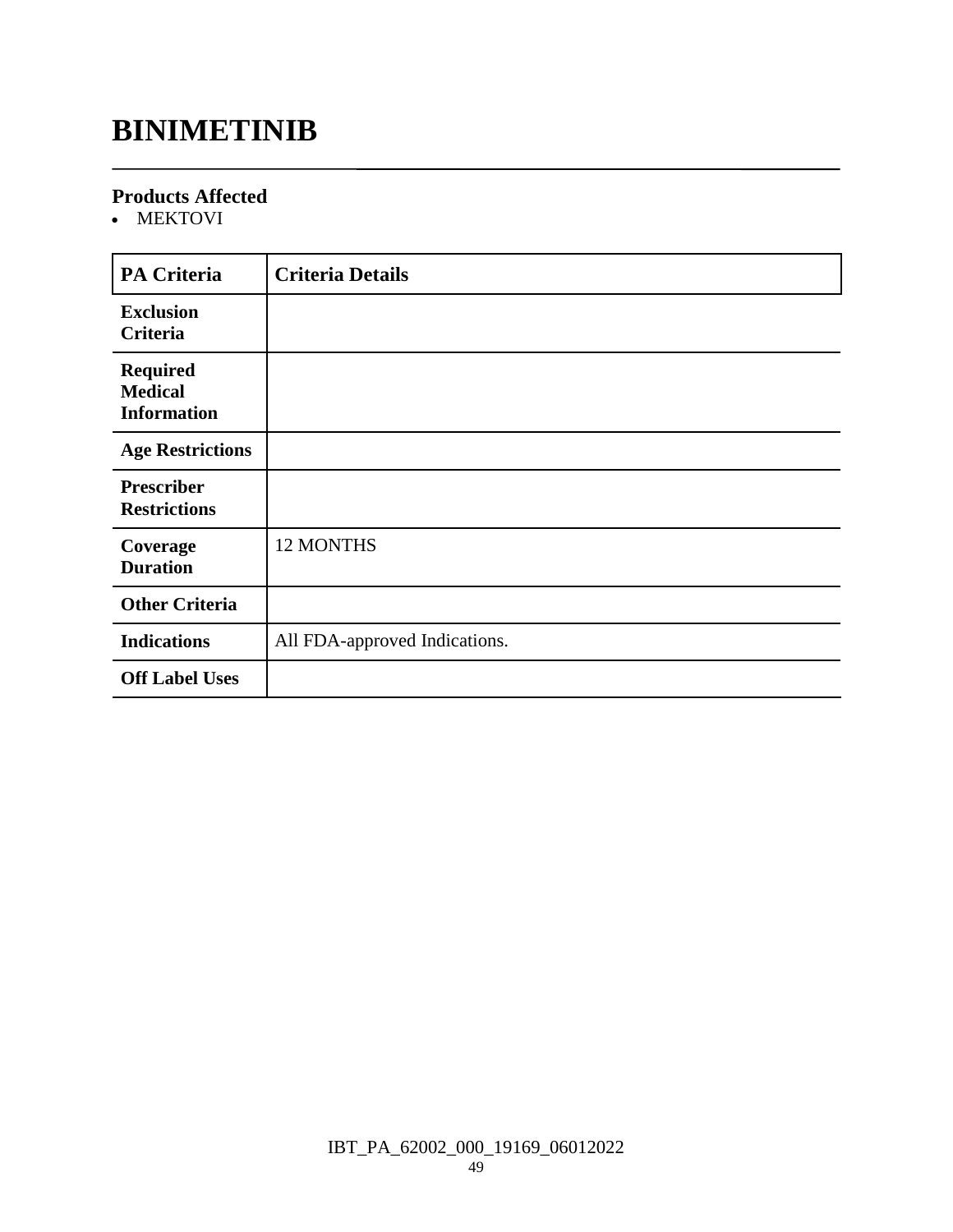# **BLINATUMOMAB**

### **Products Affected**

BLINCYTO INTRAVENOUS KIT

| <b>PA Criteria</b>                                      | <b>Criteria Details</b>                                                                                                                                                                                                                                                                                                                                                                                                                                                                                                                                                                                                                                                                                                                                                                                                                                                                                                                                                                                                                                                         |
|---------------------------------------------------------|---------------------------------------------------------------------------------------------------------------------------------------------------------------------------------------------------------------------------------------------------------------------------------------------------------------------------------------------------------------------------------------------------------------------------------------------------------------------------------------------------------------------------------------------------------------------------------------------------------------------------------------------------------------------------------------------------------------------------------------------------------------------------------------------------------------------------------------------------------------------------------------------------------------------------------------------------------------------------------------------------------------------------------------------------------------------------------|
| <b>Exclusion</b><br><b>Criteria</b>                     |                                                                                                                                                                                                                                                                                                                                                                                                                                                                                                                                                                                                                                                                                                                                                                                                                                                                                                                                                                                                                                                                                 |
| <b>Required</b><br><b>Medical</b><br><b>Information</b> |                                                                                                                                                                                                                                                                                                                                                                                                                                                                                                                                                                                                                                                                                                                                                                                                                                                                                                                                                                                                                                                                                 |
| <b>Age Restrictions</b>                                 |                                                                                                                                                                                                                                                                                                                                                                                                                                                                                                                                                                                                                                                                                                                                                                                                                                                                                                                                                                                                                                                                                 |
| Prescriber<br><b>Restrictions</b>                       |                                                                                                                                                                                                                                                                                                                                                                                                                                                                                                                                                                                                                                                                                                                                                                                                                                                                                                                                                                                                                                                                                 |
| Coverage<br><b>Duration</b>                             | INITIAL: RELAPSED OR REFRACTORY B-CELL: 3 MOS. MRD-<br>POSITIVE B-CELL: 2 MOS. RENEWAL: 12 MOS.                                                                                                                                                                                                                                                                                                                                                                                                                                                                                                                                                                                                                                                                                                                                                                                                                                                                                                                                                                                 |
| <b>Other Criteria</b>                                   | <b>INITIAL: RELAPSED OR REFRACTORY B-CELL PRECURSOR</b><br>ALL: APPROVAL IS FOR 2 CYCLES, MAY APPROVE FOR 1<br>ADDITIONAL CYCLE DUE TO TREATMENT INTERRUPTION FOR<br>DOSE MODIFICATION. RENEWAL: FOR DIAGNOSIS OF<br>RELAPSED OR REFRACTORY B-CELL PRECURSOR ACUTE<br>LYMPHOBLASTIC LEUKEMIA (ALL), RENEWAL IS APPROVED<br>FOR PATIENTS WHO HAVE ACHIEVED COMPLETE REMISSION<br>(CR) OR CR WITH PARTIAL HEMATOLOGICAL RECOVERY OF<br>PERIPHERAL BLOOD COUNTS AFTER 2 CYCLES OF<br>TREATMENT. RENEWAL IS NOT APPROVED FOR PATIENTS<br>WHO RECEIVED AN ALLOGENEIC HEMATOPOIETIC STEM-<br>CELL TRANSPLANT. FOR DIAGNOSIS OF MINIMAL RESIDUAL<br>DISEASE (MRD)-POSITIVE B-CELL PRECURSOR ACUTE<br>LYMPHOBLASTIC LEUKEMIA (ALL), RENEWAL IS APPROVED<br>FOR PATIENTS WHO HAVE ACHIEVED UNDETECTABLE<br>MINIMAL RESIDUAL DISEASE (MRD) WITHIN ONE CYCLE OF<br>BLINCYTO TREATMENT AND IS RELAPSE-FREE (I.E.,<br>HEMATOLOGICAL OR EXTRAMEDULLARY RELAPSE, OR<br>SECONDARY LEUKEMIA). THIS DRUG ALSO REQUIRES<br>PAYMENT DETERMINATION AND MAY BE COVERED UNDER<br>MEDICARE PART B OR D. |
| <b>Indications</b>                                      | All FDA-approved Indications.                                                                                                                                                                                                                                                                                                                                                                                                                                                                                                                                                                                                                                                                                                                                                                                                                                                                                                                                                                                                                                                   |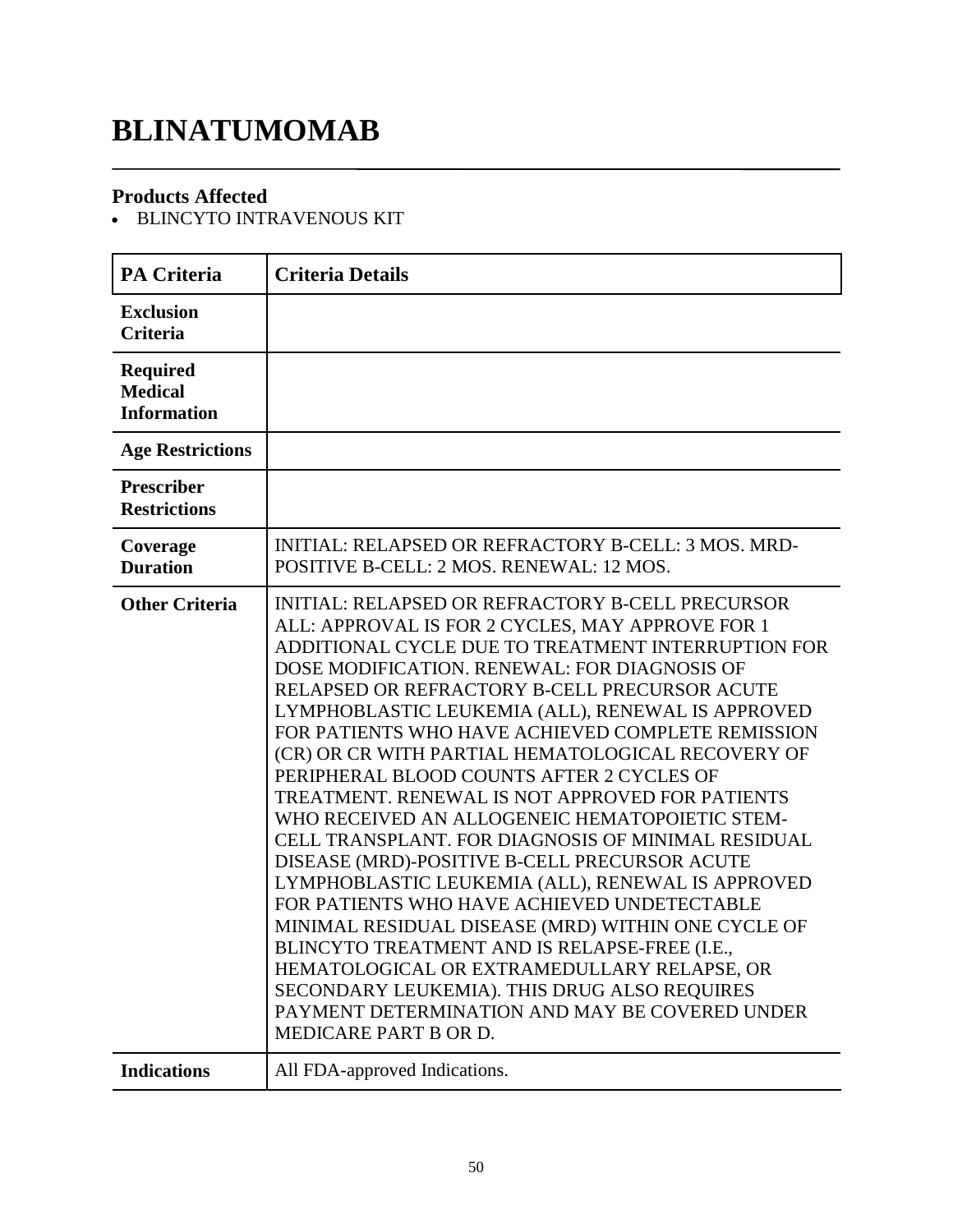| <b>PA Criteria</b>    | <b>Criteria Details</b> |
|-----------------------|-------------------------|
| <b>Off Label Uses</b> |                         |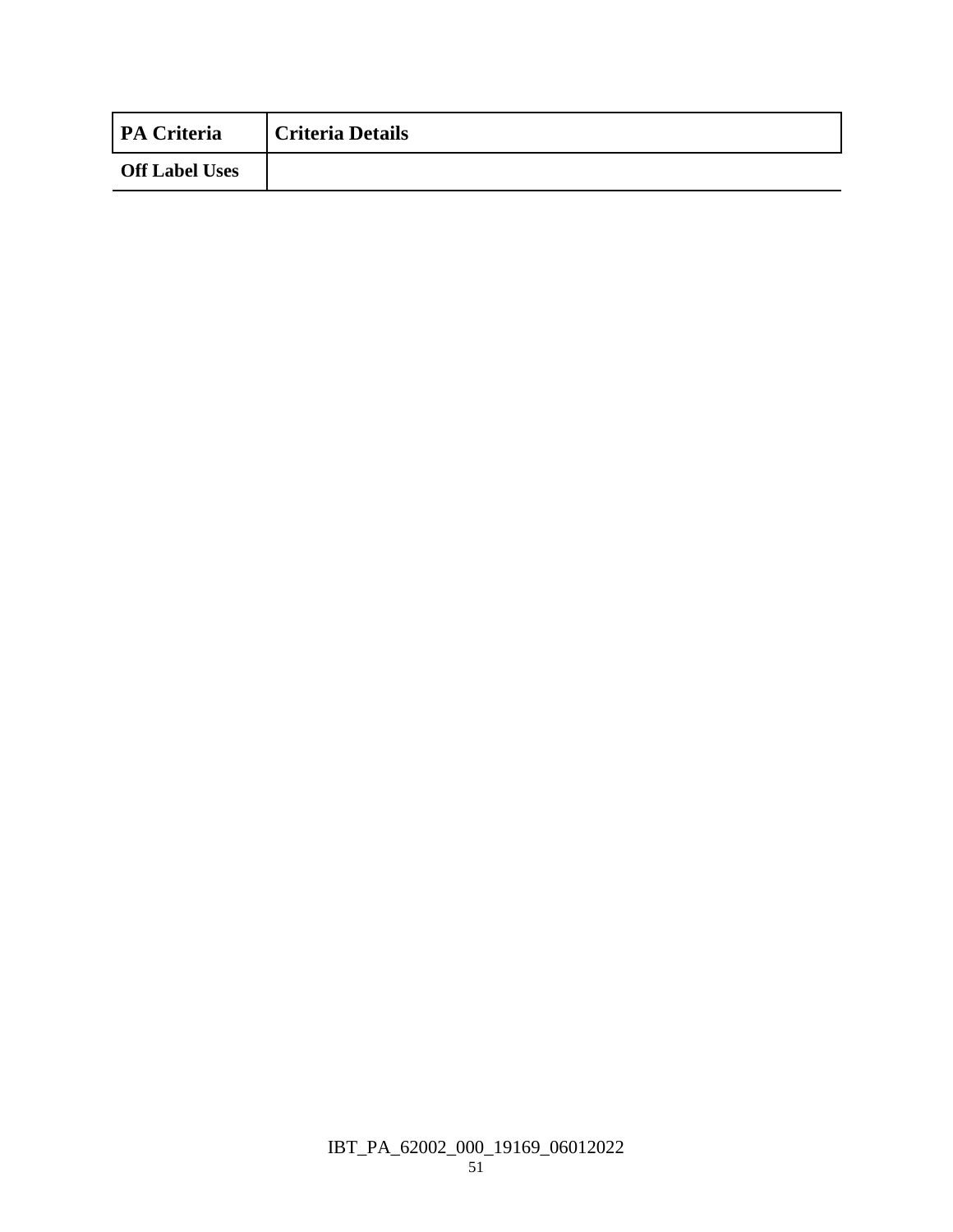# **BORTEZOMIB**

### **Products Affected**

BORTEZOMIB VELCADE

| <b>PA Criteria</b>                                      | <b>Criteria Details</b>                                                                         |
|---------------------------------------------------------|-------------------------------------------------------------------------------------------------|
| <b>Exclusion</b><br><b>Criteria</b>                     |                                                                                                 |
| <b>Required</b><br><b>Medical</b><br><b>Information</b> |                                                                                                 |
| <b>Age Restrictions</b>                                 |                                                                                                 |
| <b>Prescriber</b><br><b>Restrictions</b>                |                                                                                                 |
| Coverage<br><b>Duration</b>                             | <b>12 MONTHS</b>                                                                                |
| <b>Other Criteria</b>                                   | THIS DRUG ALSO REQUIRES PAYMENT DETERMINATION AND<br>MAY BE COVERED UNDER MEDICARE PART B OR D. |
| <b>Indications</b>                                      | All FDA-approved Indications.                                                                   |
| <b>Off Label Uses</b>                                   |                                                                                                 |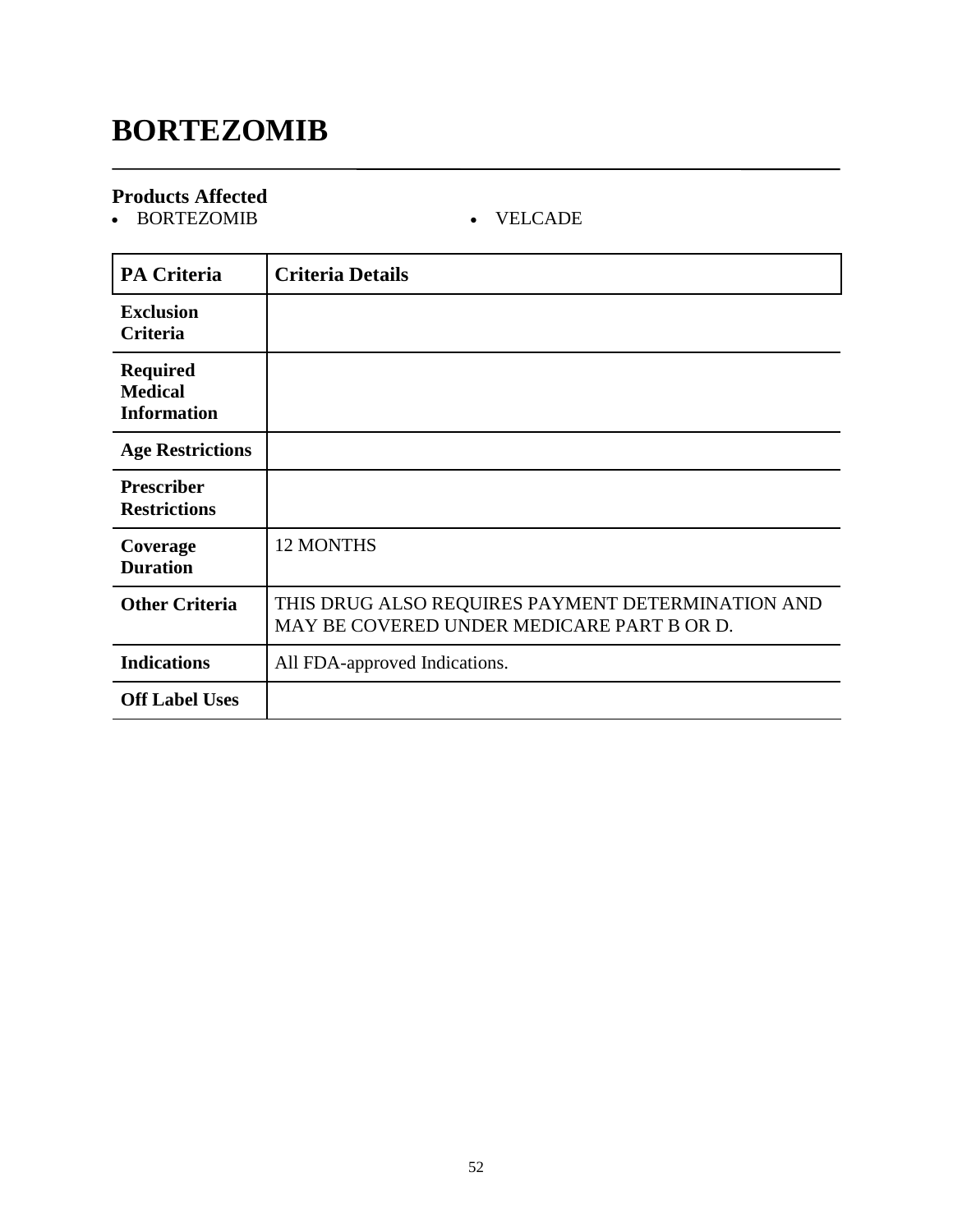# **BOSUTINIB**

### **Products Affected**

 BOSULIF ORAL TABLET 100 MG, 400 MG, 500 MG

| <b>PA Criteria</b>                                      | <b>Criteria Details</b>                                                                                                                                                                                              |
|---------------------------------------------------------|----------------------------------------------------------------------------------------------------------------------------------------------------------------------------------------------------------------------|
| <b>Exclusion</b><br><b>Criteria</b>                     |                                                                                                                                                                                                                      |
| <b>Required</b><br><b>Medical</b><br><b>Information</b> | CHRONIC, ACCELERATED, OR BLAST PHASE PHILADELPHIA<br>CHROMOSOME-POSITIVE CHRONIC MYELOGENOUS<br>LEUKEMIA: BCR-ABL MUTATIONAL ANALYSIS CONFIRMING<br>THAT T315I, V299L, G250E, OR F317L MUTATIONS ARE NOT<br>PRESENT. |
| <b>Age Restrictions</b>                                 |                                                                                                                                                                                                                      |
| <b>Prescriber</b><br><b>Restrictions</b>                |                                                                                                                                                                                                                      |
| Coverage<br><b>Duration</b>                             | <b>12 MONTHS</b>                                                                                                                                                                                                     |
| <b>Other Criteria</b>                                   |                                                                                                                                                                                                                      |
| <b>Indications</b>                                      | All FDA-approved Indications.                                                                                                                                                                                        |
| <b>Off Label Uses</b>                                   |                                                                                                                                                                                                                      |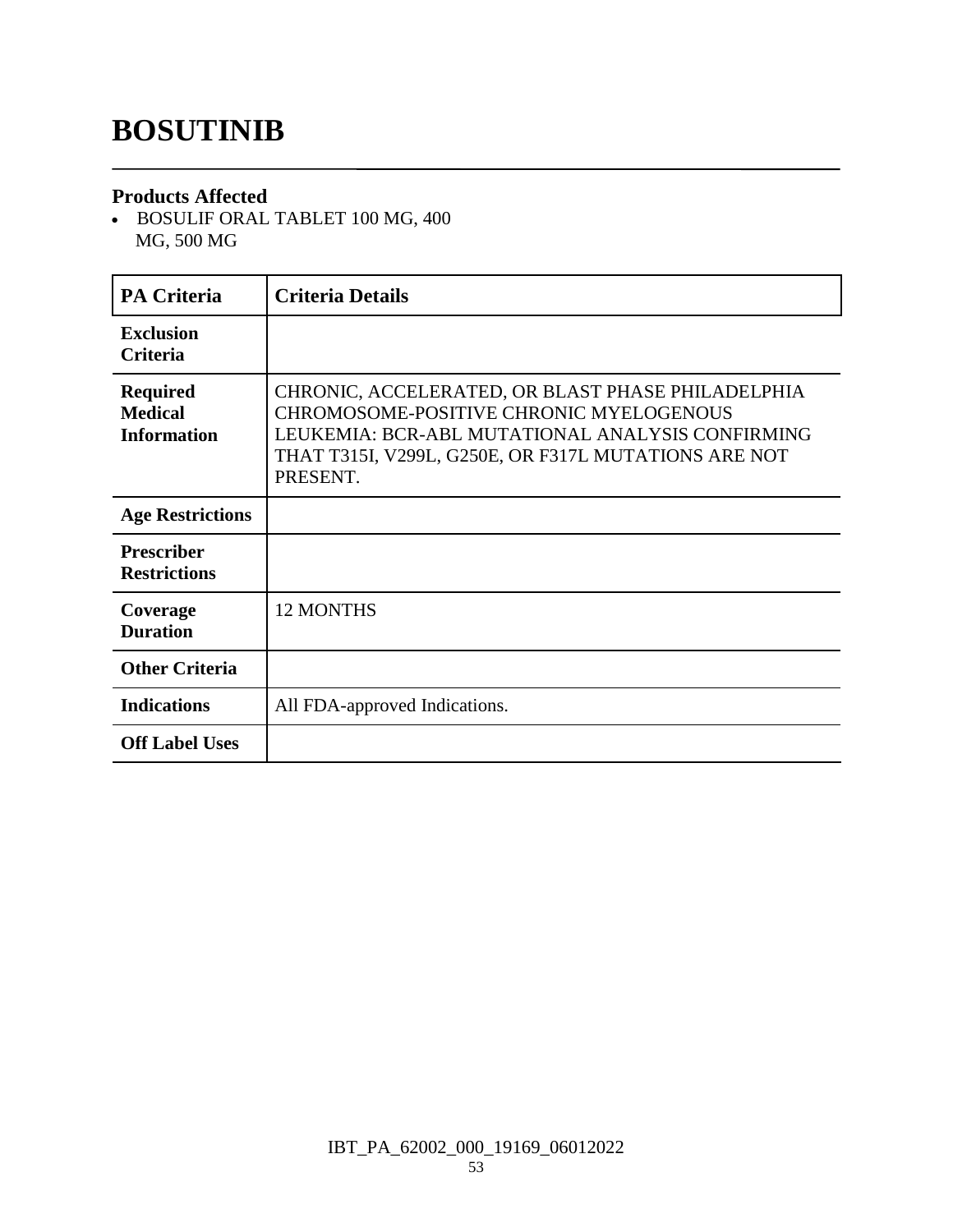# **BRENTUXIMAB**

### **Products Affected**

• ADCETRIS

| <b>PA Criteria</b>                                      | <b>Criteria Details</b>                                                                         |
|---------------------------------------------------------|-------------------------------------------------------------------------------------------------|
| <b>Exclusion</b><br><b>Criteria</b>                     |                                                                                                 |
| <b>Required</b><br><b>Medical</b><br><b>Information</b> |                                                                                                 |
| <b>Age Restrictions</b>                                 |                                                                                                 |
| <b>Prescriber</b><br><b>Restrictions</b>                |                                                                                                 |
| Coverage<br><b>Duration</b>                             | <b>12 MONTHS</b>                                                                                |
| <b>Other Criteria</b>                                   | THIS DRUG ALSO REQUIRES PAYMENT DETERMINATION AND<br>MAY BE COVERED UNDER MEDICARE PART B OR D. |
| <b>Indications</b>                                      | All FDA-approved Indications.                                                                   |
| <b>Off Label Uses</b>                                   |                                                                                                 |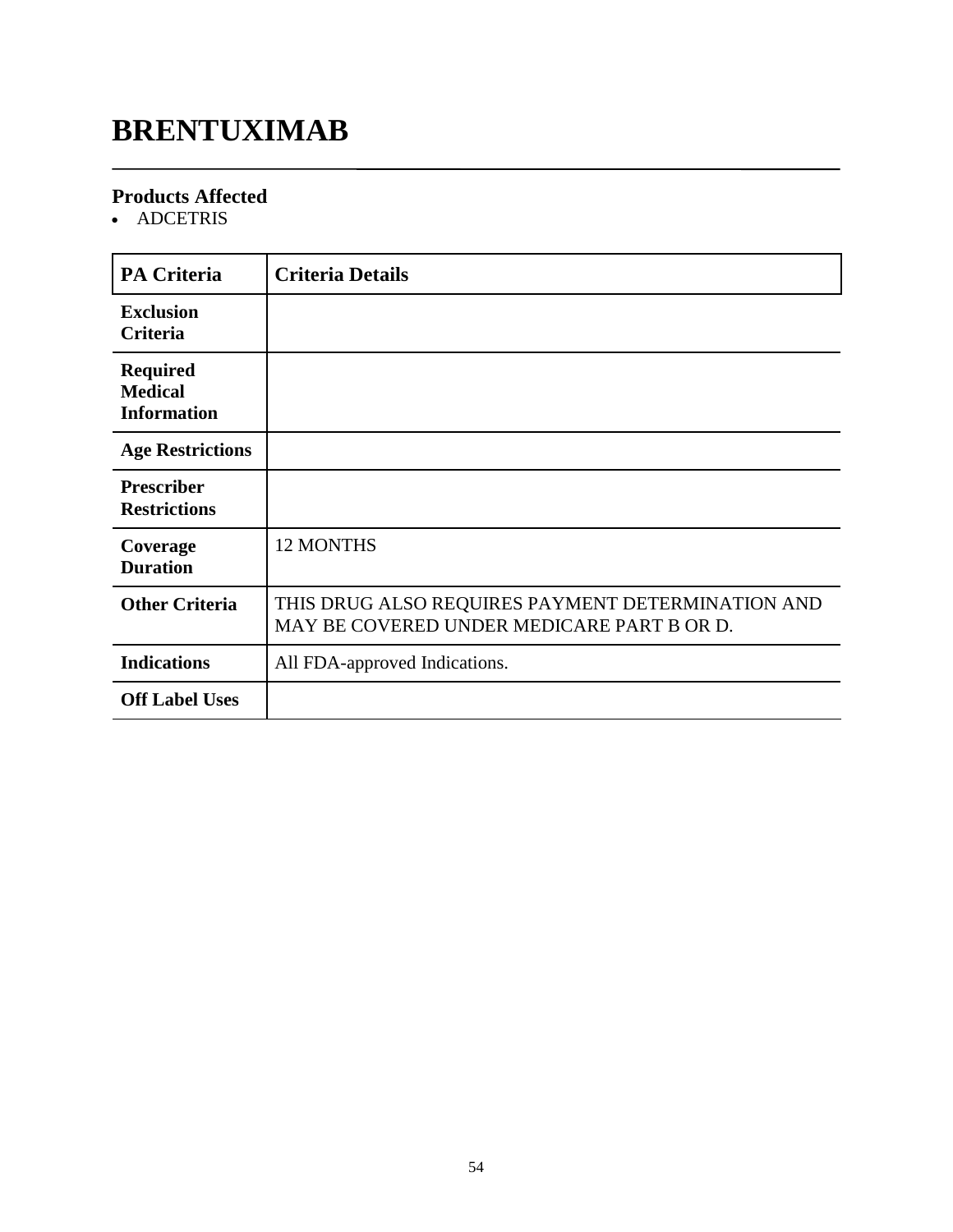## **BRIGATINIB**

### **Products Affected**

 ALUNBRIG ORAL TABLET 180 MG, 30 MG, 90 MG

 ALUNBRIG ORAL TABLETS,DOSE PACK

| <b>PA Criteria</b>                                      | <b>Criteria Details</b>       |
|---------------------------------------------------------|-------------------------------|
| <b>Exclusion</b><br>Criteria                            |                               |
| <b>Required</b><br><b>Medical</b><br><b>Information</b> |                               |
| <b>Age Restrictions</b>                                 |                               |
| <b>Prescriber</b><br><b>Restrictions</b>                |                               |
| Coverage<br><b>Duration</b>                             | 12 MONTHS                     |
| <b>Other Criteria</b>                                   |                               |
| <b>Indications</b>                                      | All FDA-approved Indications. |
| <b>Off Label Uses</b>                                   |                               |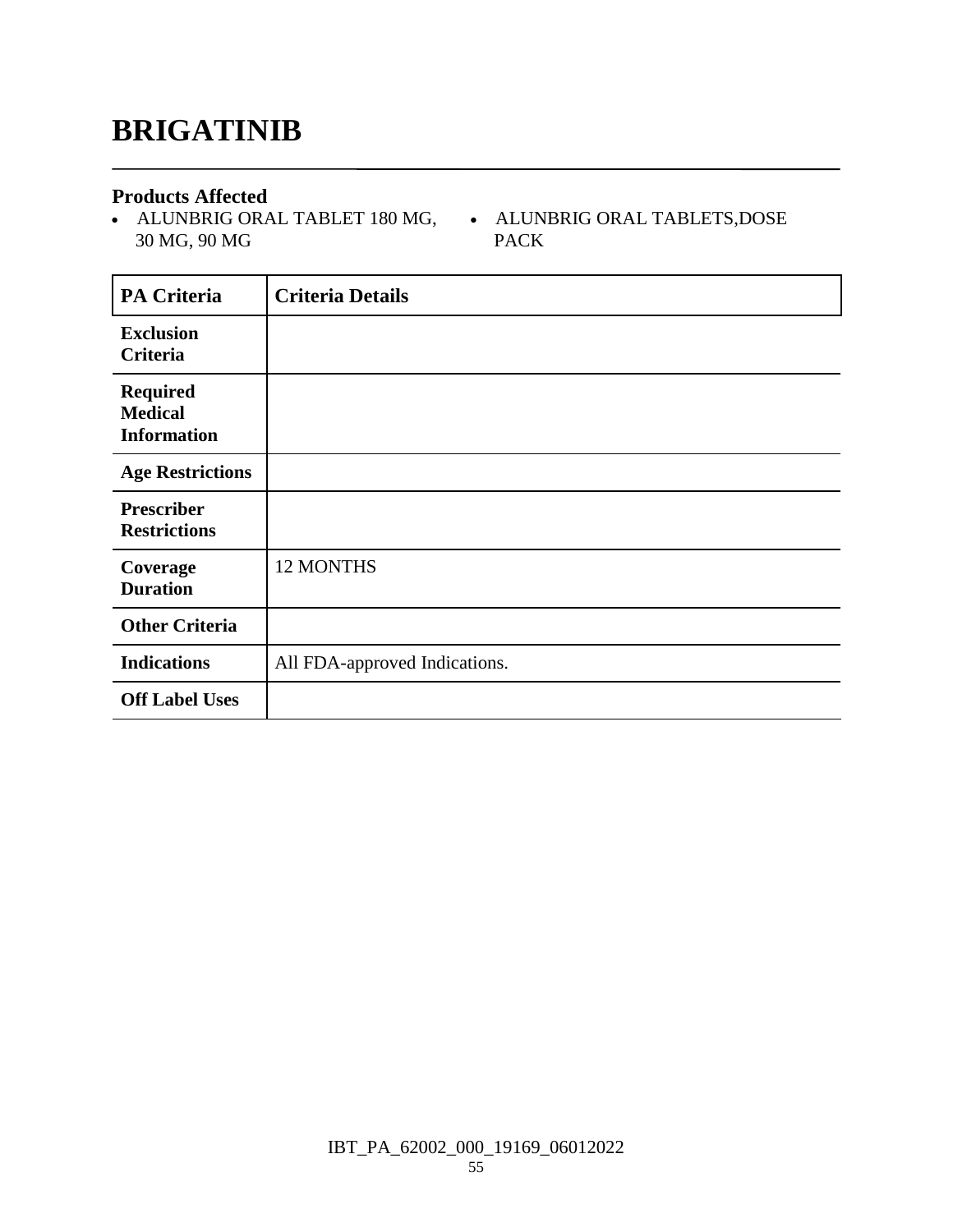# **C1 ESTERASE INHIBITOR-CINRYZE, BERINERT**

### **Products Affected**

CINRYZE

| <b>PA Criteria</b>                                      | <b>Criteria Details</b>                                                                                                                                                                                                                                                                                                            |
|---------------------------------------------------------|------------------------------------------------------------------------------------------------------------------------------------------------------------------------------------------------------------------------------------------------------------------------------------------------------------------------------------|
| <b>Exclusion</b><br><b>Criteria</b>                     |                                                                                                                                                                                                                                                                                                                                    |
| <b>Required</b><br><b>Medical</b><br><b>Information</b> | INITIAL: HEREDITARY ANGIOEDEMA (HAE): DIAGNOSIS<br>CONFIRMED BY COMPLEMENT TESTING.                                                                                                                                                                                                                                                |
| <b>Age Restrictions</b>                                 |                                                                                                                                                                                                                                                                                                                                    |
| <b>Prescriber</b><br><b>Restrictions</b>                | HAE: PRESCRIBED BY OR GIVEN IN CONSULTATION WITH A<br>HEMATOLOGIST, IMMUNOLOGIST, OR ALLERGIST.                                                                                                                                                                                                                                    |
| Coverage<br><b>Duration</b>                             | 12 MONTHS                                                                                                                                                                                                                                                                                                                          |
| <b>Other Criteria</b>                                   | HAE: CINRYZE: INITIAL: NOT ON CONCURRENT TREATMENT<br>WITH ALTERNATIVE PROPHYLACTIC AGENT FOR HAE.<br>RENEWAL: IMPROVEMENT COMPARED TO BASELINE IN HAE<br>ATTACKS (I.E., REDUCTIONS IN ATTACK FREQUENCY OR<br>ATTACK SEVERITY). THIS DRUG ALSO REQUIRES PAYMENT<br>DETERMINATION AND MAY BE COVERED UNDER MEDICARE<br>PART B OR D. |
| <b>Indications</b>                                      | All FDA-approved Indications.                                                                                                                                                                                                                                                                                                      |
| <b>Off Label Uses</b>                                   |                                                                                                                                                                                                                                                                                                                                    |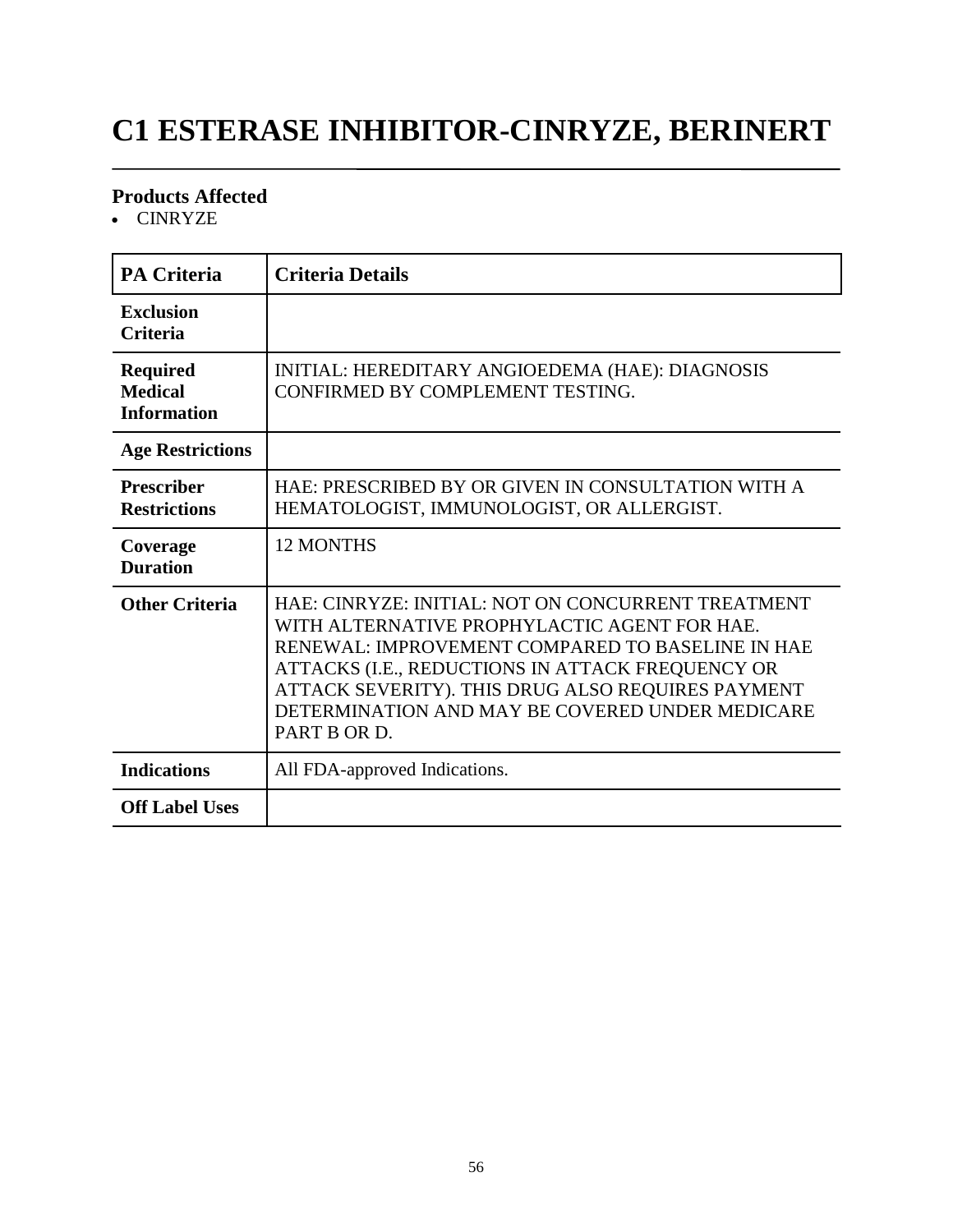# **C1 ESTERASE INHIBITOR-HAEGARDA, RUCONEST**

### **Products Affected**

 HAEGARDA SUBCUTANEOUS RECON SOLN 2,000 UNIT, 3,000 UNIT

| <b>PA Criteria</b>                                      | <b>Criteria Details</b>                                                                                                                                                                                                          |
|---------------------------------------------------------|----------------------------------------------------------------------------------------------------------------------------------------------------------------------------------------------------------------------------------|
| <b>Exclusion</b><br><b>Criteria</b>                     |                                                                                                                                                                                                                                  |
| <b>Required</b><br><b>Medical</b><br><b>Information</b> | INITIAL: HEREDITARY ANGIOEDEMA (HAE): DIAGNOSIS<br>CONFIRMED BY COMPLEMENT TESTING.                                                                                                                                              |
| <b>Age Restrictions</b>                                 |                                                                                                                                                                                                                                  |
| <b>Prescriber</b><br><b>Restrictions</b>                | HAE: PRESCRIBED BY OR GIVEN IN CONSULTATION WITH A<br>HEMATOLOGIST, IMMUNOLOGIST, OR ALLERGIST.                                                                                                                                  |
| Coverage<br><b>Duration</b>                             | <b>12 MONTHS</b>                                                                                                                                                                                                                 |
| <b>Other Criteria</b>                                   | HAE: HAEGARDA: INITIAL: NOT ON CONCURRENT<br>TREATMENT WITH ALTERNATIVE PROPHYLACTIC AGENT FOR<br>HAE. RENEWAL: IMPROVEMENT COMPARED TO BASELINE IN<br>HAE ATTACKS (I.E., REDUCTIONS IN ATTACK FREQUENCY OR<br>ATTACK SEVERITY). |
| <b>Indications</b>                                      | All FDA-approved Indications.                                                                                                                                                                                                    |
| <b>Off Label Uses</b>                                   |                                                                                                                                                                                                                                  |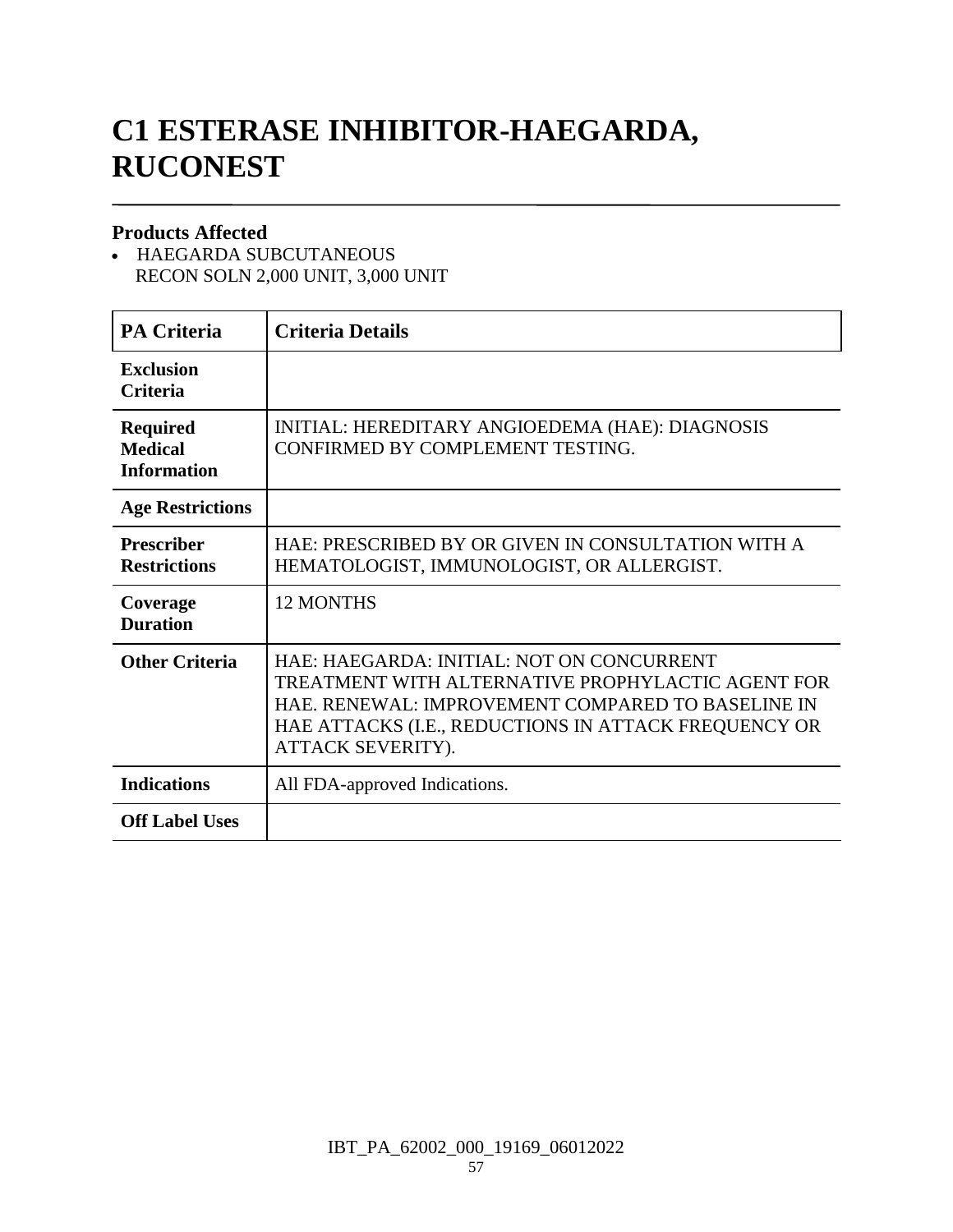# **CABOZANTINIB**

### **Products Affected**

• COMETRIQ

| <b>PA Criteria</b>                                      | <b>Criteria Details</b>       |
|---------------------------------------------------------|-------------------------------|
| <b>Exclusion</b><br>Criteria                            |                               |
| <b>Required</b><br><b>Medical</b><br><b>Information</b> |                               |
| <b>Age Restrictions</b>                                 |                               |
| <b>Prescriber</b><br><b>Restrictions</b>                |                               |
| Coverage<br><b>Duration</b>                             | 12 MONTHS                     |
| <b>Other Criteria</b>                                   |                               |
| <b>Indications</b>                                      | All FDA-approved Indications. |
| <b>Off Label Uses</b>                                   |                               |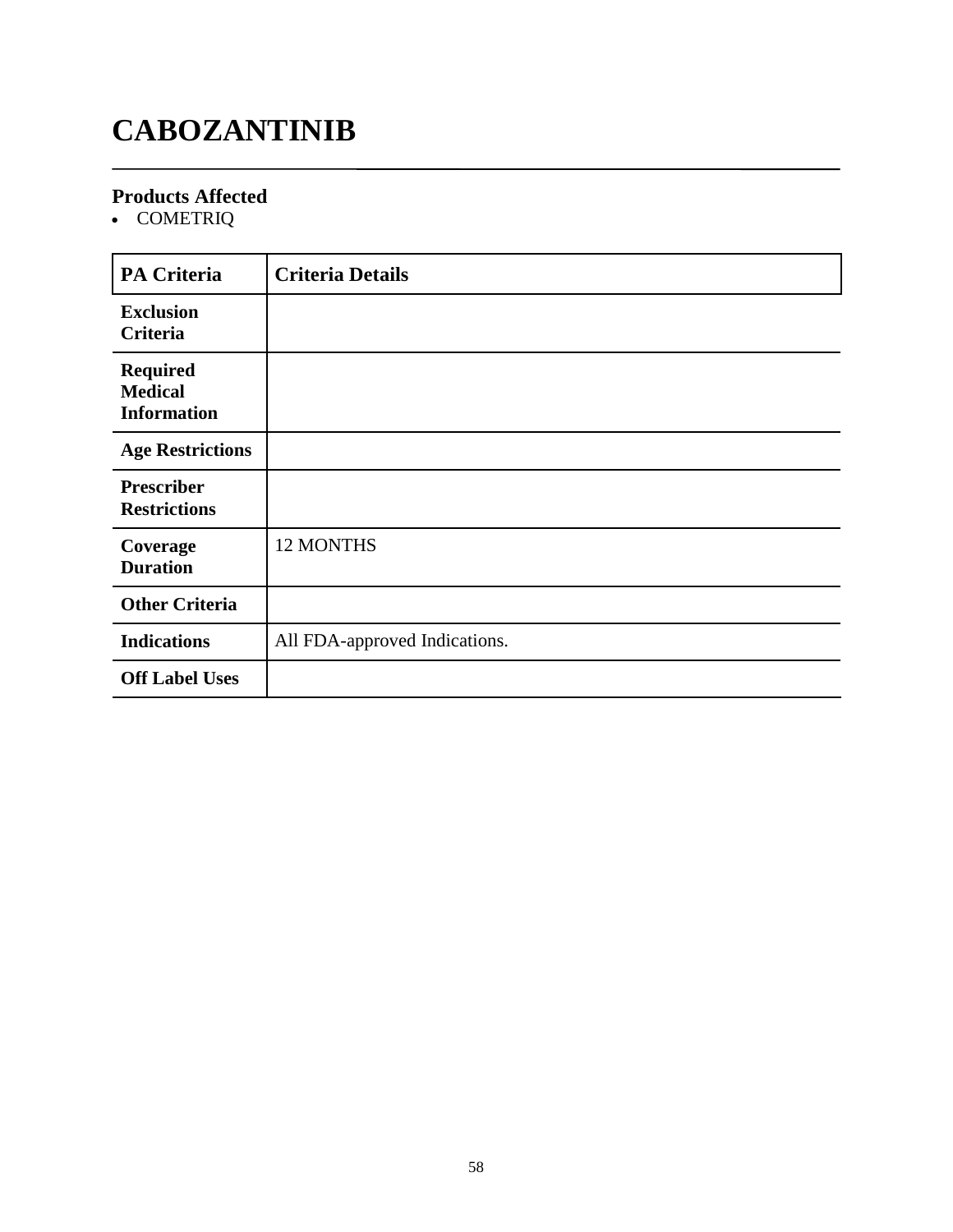# **CABOZANTINIB S-MALATE - CABOMETYX**

### **Products Affected**

 CABOMETYX ORAL TABLET 20 MG, 40 MG, 60 MG

| <b>PA Criteria</b>                                      | <b>Criteria Details</b>       |
|---------------------------------------------------------|-------------------------------|
| <b>Exclusion</b><br>Criteria                            |                               |
| <b>Required</b><br><b>Medical</b><br><b>Information</b> |                               |
| <b>Age Restrictions</b>                                 |                               |
| <b>Prescriber</b><br><b>Restrictions</b>                |                               |
| Coverage<br><b>Duration</b>                             | 12 MONTHS                     |
| <b>Other Criteria</b>                                   |                               |
| <b>Indications</b>                                      | All FDA-approved Indications. |
| <b>Off Label Uses</b>                                   |                               |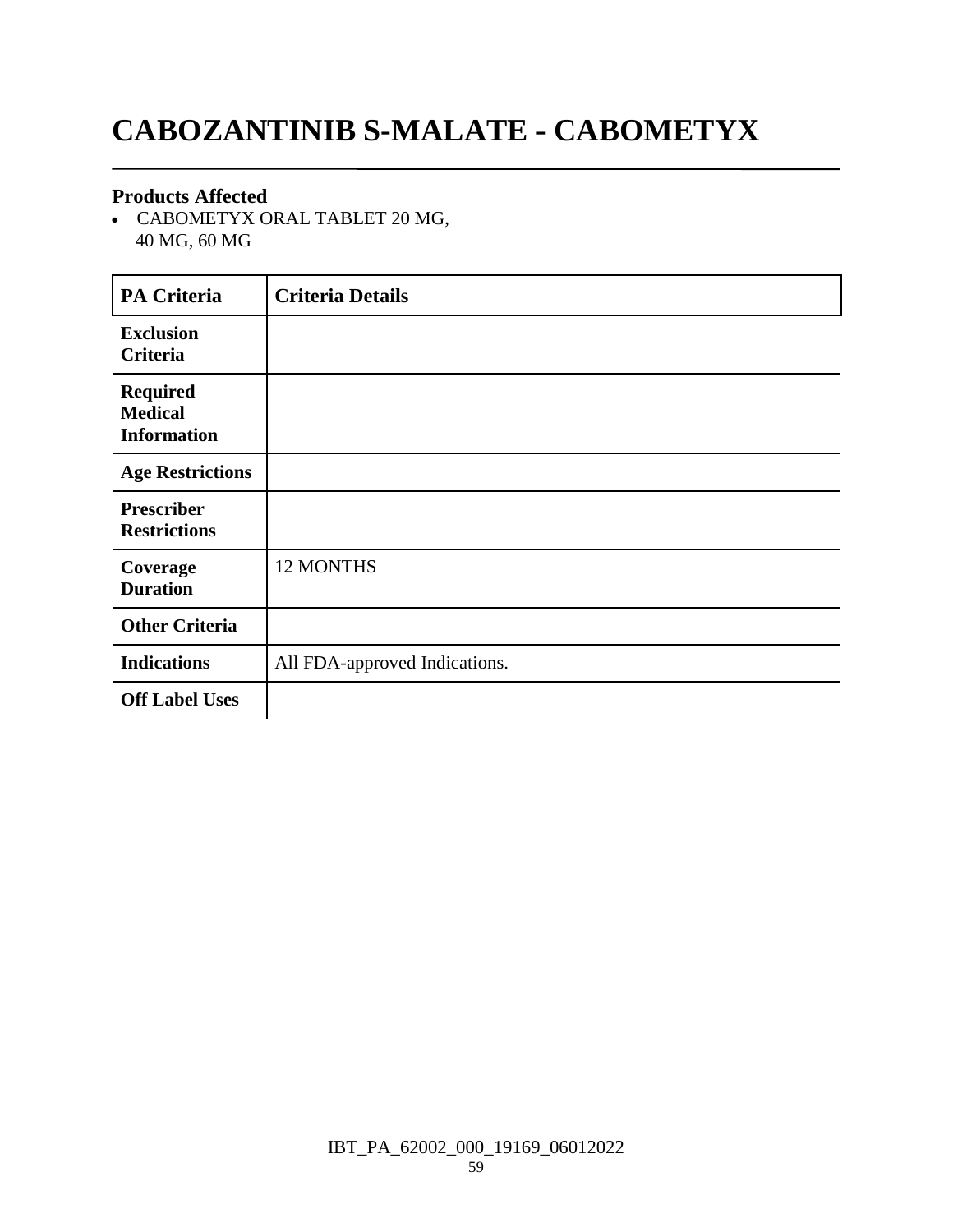# **CALASPARGASE PEGOL-MKNL**

### **Products Affected**

ASPARLAS

| <b>PA Criteria</b>                                      | <b>Criteria Details</b>       |
|---------------------------------------------------------|-------------------------------|
| <b>Exclusion</b><br>Criteria                            |                               |
| <b>Required</b><br><b>Medical</b><br><b>Information</b> |                               |
| <b>Age Restrictions</b>                                 |                               |
| <b>Prescriber</b><br><b>Restrictions</b>                |                               |
| Coverage<br><b>Duration</b>                             | 12 MONTHS                     |
| <b>Other Criteria</b>                                   |                               |
| <b>Indications</b>                                      | All FDA-approved Indications. |
| <b>Off Label Uses</b>                                   |                               |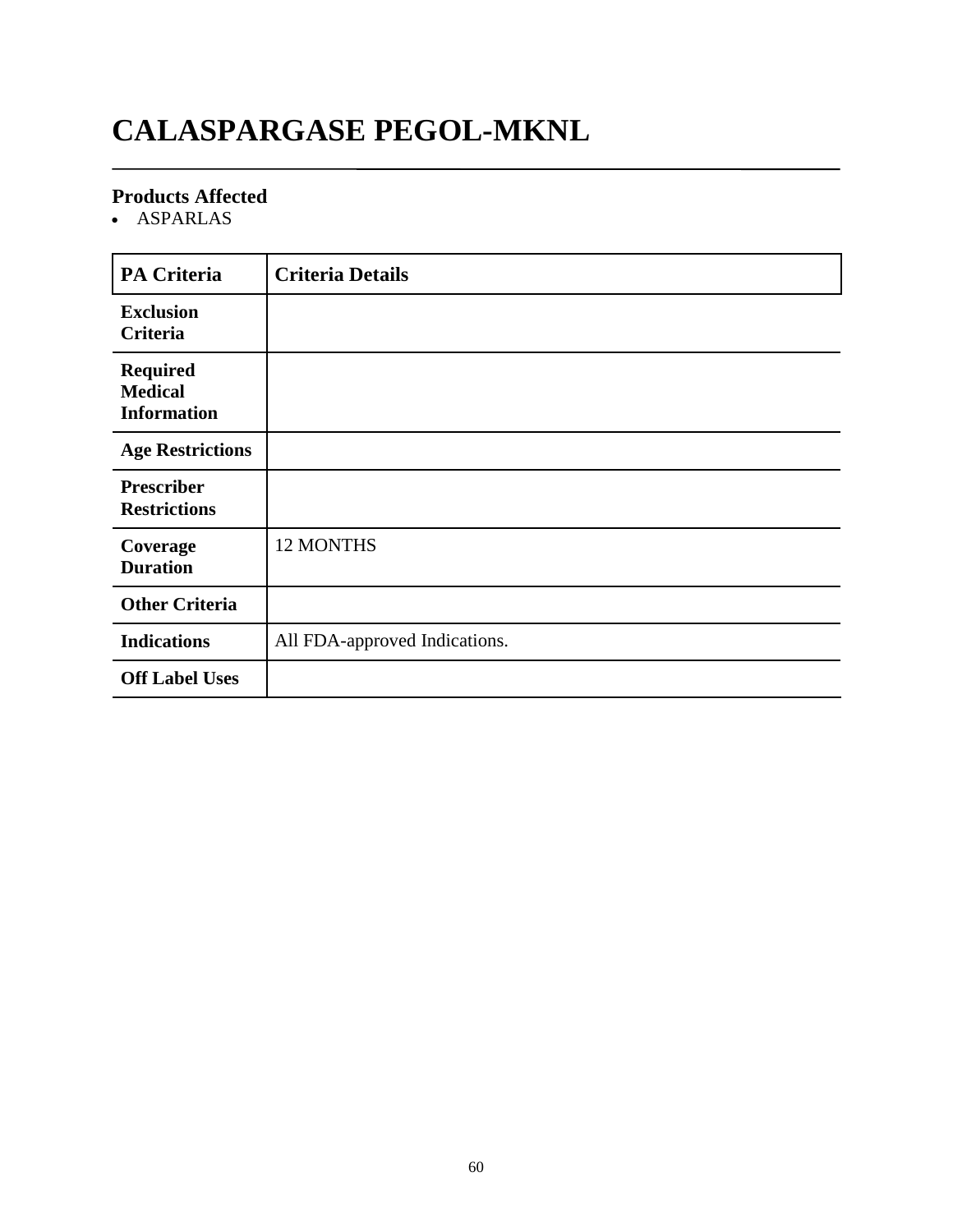# **CANAKINUMAB**

### **Products Affected**

• ILARIS (PF)

| <b>PA Criteria</b>                                      | <b>Criteria Details</b>                                                                                                                                                                                                                   |
|---------------------------------------------------------|-------------------------------------------------------------------------------------------------------------------------------------------------------------------------------------------------------------------------------------------|
| <b>Exclusion</b><br><b>Criteria</b>                     |                                                                                                                                                                                                                                           |
| <b>Required</b><br><b>Medical</b><br><b>Information</b> |                                                                                                                                                                                                                                           |
| <b>Age Restrictions</b>                                 |                                                                                                                                                                                                                                           |
| <b>Prescriber</b><br><b>Restrictions</b>                | CRYOPYRIN-ASSOCIATED PERIODIC SYNDROMES (CAPS),<br>SYSTEMIC JUVENILE IDIOPATHIC ARTHRITIS (SJIA), ADULT-<br>ONSET STILLS DISEASE (AOSD): PRESCRIBED BY OR IN<br>CONSULTATION WITH A RHEUMATOLOGIST,<br>DERMATOLOGIST, OR AN IMMUNOLOGIST. |
| Coverage<br><b>Duration</b>                             | INITIAL: AOSD, SJIA: 6 MONTHS. INITIAL: ALL OTHER<br>INDICATIONS:12 MONTHS. RENEWAL:AOSD, SJIA:12 MONTHS.                                                                                                                                 |
| <b>Other Criteria</b>                                   | INITIAL: AOSD, SJIA: TRIAL OF OR CONTRAINDICATION TO<br>ONE DMARD (DISEASE-MODIFYING ANTIRHEUMATIC DRUGS).<br>RENEWAL: AOSD, SJIA: CONTINUES TO BENEFIT FROM THE<br>MEDICATION.                                                           |
| <b>Indications</b>                                      | All FDA-approved Indications.                                                                                                                                                                                                             |
| <b>Off Label Uses</b>                                   |                                                                                                                                                                                                                                           |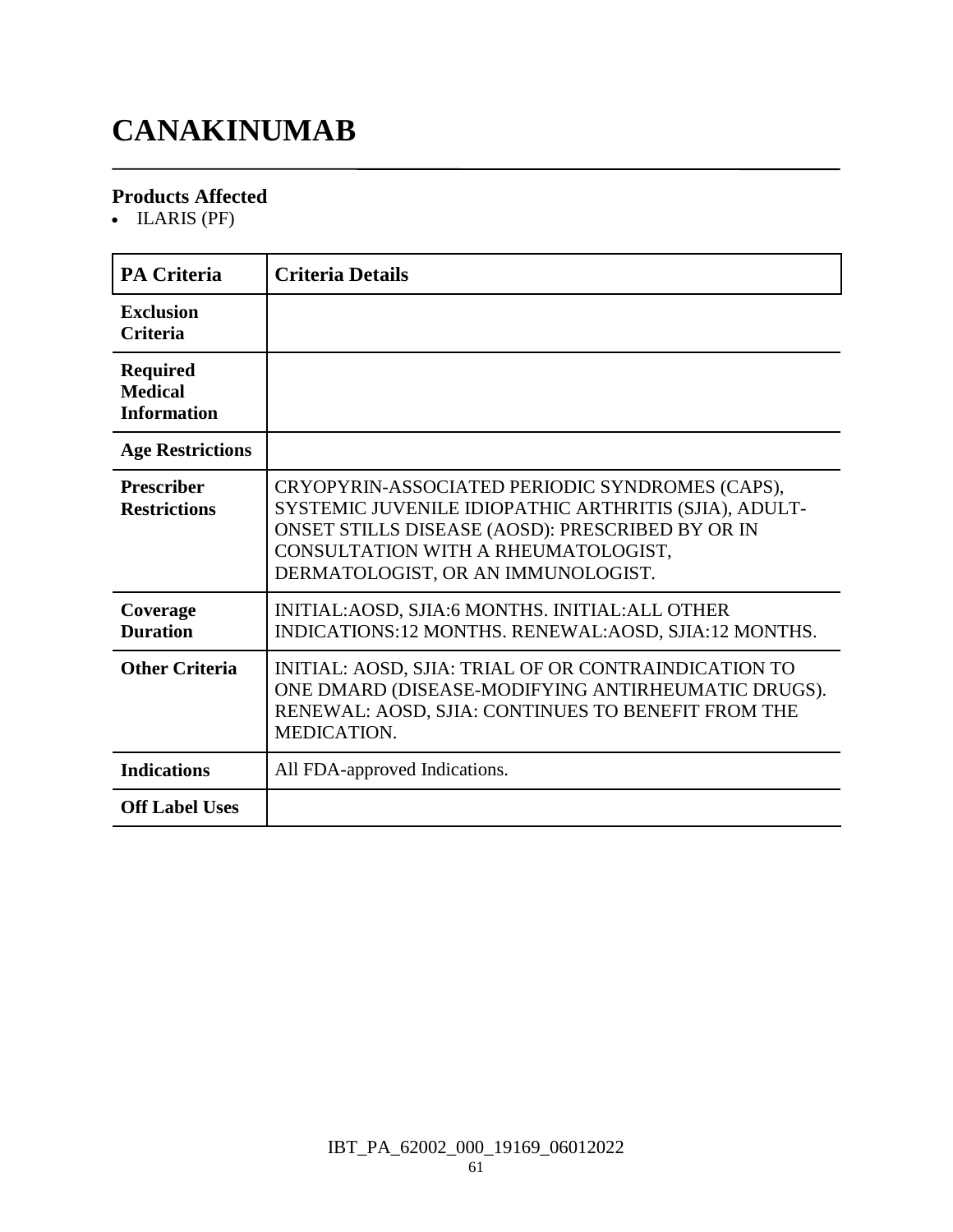# **CANNABIDIOL**

### **Products Affected**

EPIDIOLEX

| <b>PA Criteria</b>                                      | <b>Criteria Details</b>                                                                                                                                                                     |
|---------------------------------------------------------|---------------------------------------------------------------------------------------------------------------------------------------------------------------------------------------------|
| <b>Exclusion</b><br><b>Criteria</b>                     |                                                                                                                                                                                             |
| <b>Required</b><br><b>Medical</b><br><b>Information</b> |                                                                                                                                                                                             |
| <b>Age Restrictions</b>                                 |                                                                                                                                                                                             |
| <b>Prescriber</b><br><b>Restrictions</b>                | DRAVET SYNDROME (DS), LENNOX-GASTAUT SYNDROME<br>(LGS), TUBEROUS SCLEROSIS COMPLEX (TSC): PRESCRIBED BY<br>OR IN CONSULTATION WITH A NEUROLOGIST.                                           |
| Coverage<br><b>Duration</b>                             | INITIAL: 12 MONTHS, RENEWAL: 12 MONTHS.                                                                                                                                                     |
| <b>Other Criteria</b>                                   | INITIAL: LENNOX-GASTAUT SYNDROME (LGS): TRIAL OF OR<br>CONTRAINDICATION TO TWO OF THE FOLLOWING:<br>CLOBAZAM, TOPIRAMATE, LAMOTRIGINE. RENEWAL: DS, LGS,<br>TSC: CONFIRMATION OF DIAGNOSIS. |
| <b>Indications</b>                                      | All FDA-approved Indications.                                                                                                                                                               |
| <b>Off Label Uses</b>                                   |                                                                                                                                                                                             |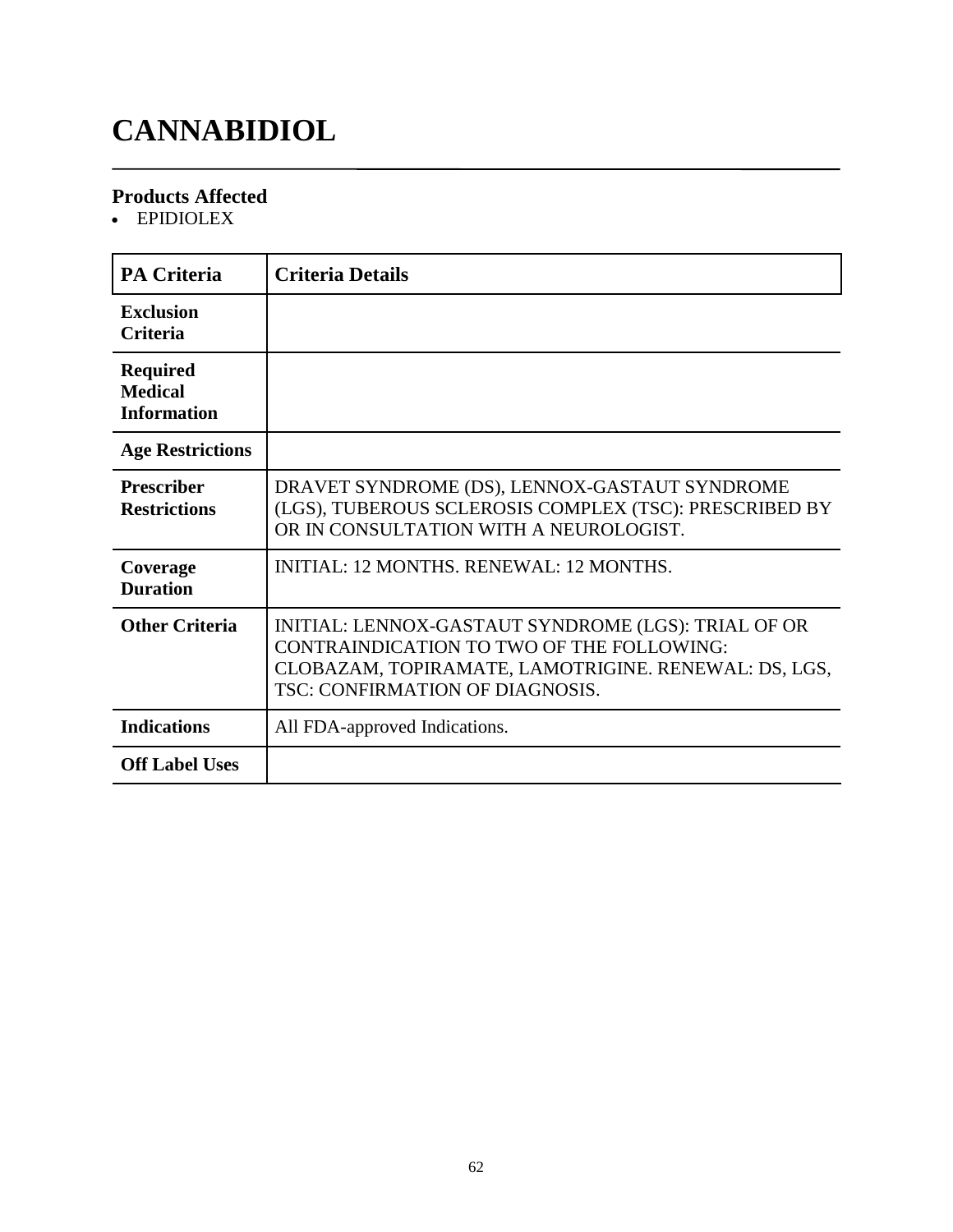# **CAPLACIZUMAB YHDP**

### **Products Affected**

CABLIVI INJECTION KIT

| <b>PA Criteria</b>                                      | <b>Criteria Details</b>                                                                                                                                                                                                                                                                                                                                                                                                                                       |
|---------------------------------------------------------|---------------------------------------------------------------------------------------------------------------------------------------------------------------------------------------------------------------------------------------------------------------------------------------------------------------------------------------------------------------------------------------------------------------------------------------------------------------|
| <b>Exclusion</b><br><b>Criteria</b>                     |                                                                                                                                                                                                                                                                                                                                                                                                                                                               |
| <b>Required</b><br><b>Medical</b><br><b>Information</b> |                                                                                                                                                                                                                                                                                                                                                                                                                                                               |
| <b>Age Restrictions</b>                                 |                                                                                                                                                                                                                                                                                                                                                                                                                                                               |
| <b>Prescriber</b><br><b>Restrictions</b>                | PRESCRIBED BY OR IN CONSULTATION WITH A<br><b>HEMATOLOGIST</b>                                                                                                                                                                                                                                                                                                                                                                                                |
| Coverage<br><b>Duration</b>                             | <b>12 MONTHS</b>                                                                                                                                                                                                                                                                                                                                                                                                                                              |
| <b>Other Criteria</b>                                   | CABLIVI WAS PREVIOUSLY INITIATED AS PART OF THE FDA<br>APPROVED TREATMENT REGIMEN IN COMBINATION WITH<br>PLASMA EXCHANGE AND IMMUNOSUPPRESSIVE THERAPY<br>WITHIN AN INPATIENT SETTING. THE PATIENT HAS NOT<br>EXPERIENCED MORE THAN TWO RECURRENCES OF ATTP<br>WHILE ON CABLIVI THERAPY (I.E., NEW DROP IN PLATELET<br>COUNT REQUIRING REPEAT PLASMA EXCHANGE DURING 30<br>DAYS POST-PLASMA EXCHANGE THERAPY [PEX] AND UP TO<br>28 DAYS OF EXTENDED THERAPY). |
| <b>Indications</b>                                      | All FDA-approved Indications.                                                                                                                                                                                                                                                                                                                                                                                                                                 |
| <b>Off Label Uses</b>                                   |                                                                                                                                                                                                                                                                                                                                                                                                                                                               |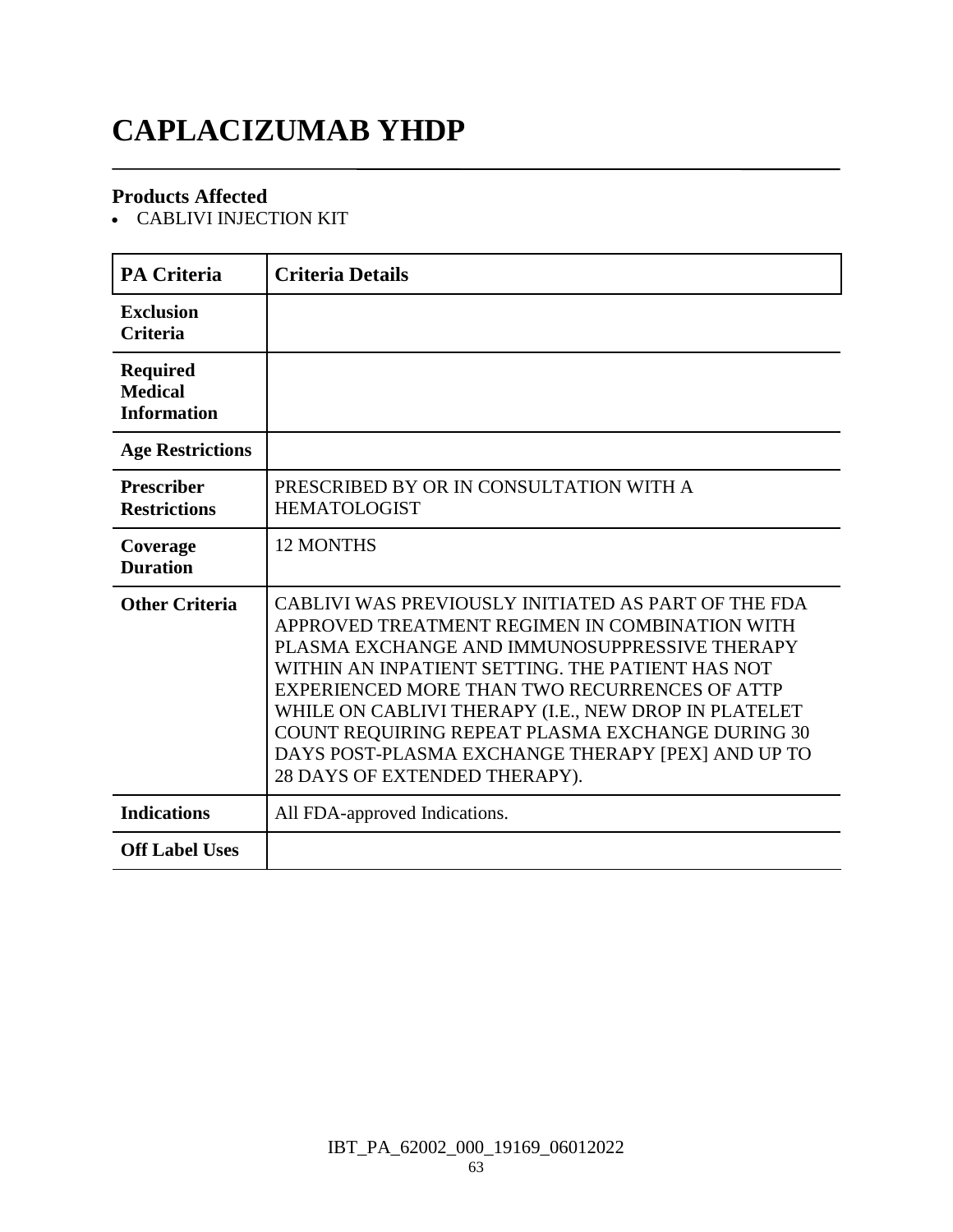# **CAPMATINIB**

### **Products Affected**

TABRECTA

| <b>PA Criteria</b>                                      | <b>Criteria Details</b>       |
|---------------------------------------------------------|-------------------------------|
| <b>Exclusion</b><br>Criteria                            |                               |
| <b>Required</b><br><b>Medical</b><br><b>Information</b> |                               |
| <b>Age Restrictions</b>                                 |                               |
| <b>Prescriber</b><br><b>Restrictions</b>                |                               |
| Coverage<br><b>Duration</b>                             | 12 MONTHS                     |
| <b>Other Criteria</b>                                   |                               |
| <b>Indications</b>                                      | All FDA-approved Indications. |
| <b>Off Label Uses</b>                                   |                               |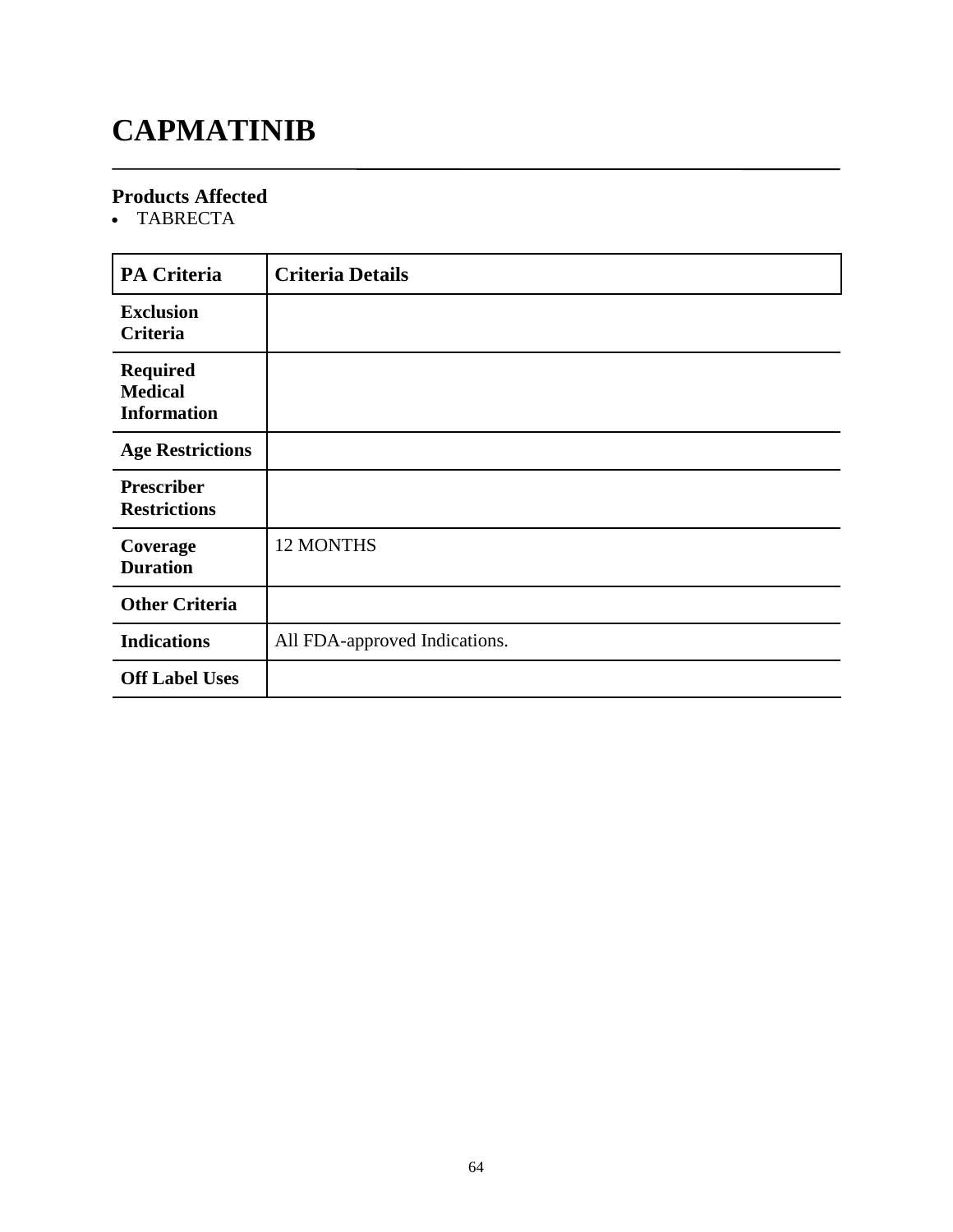# **CARFILZOMIB**

### **Products Affected**

• KYPROLIS

| <b>PA Criteria</b>                                      | <b>Criteria Details</b>       |
|---------------------------------------------------------|-------------------------------|
| <b>Exclusion</b><br><b>Criteria</b>                     |                               |
| <b>Required</b><br><b>Medical</b><br><b>Information</b> |                               |
| <b>Age Restrictions</b>                                 |                               |
| <b>Prescriber</b><br><b>Restrictions</b>                |                               |
| Coverage<br><b>Duration</b>                             | 12 MONTHS                     |
| <b>Other Criteria</b>                                   |                               |
| <b>Indications</b>                                      | All FDA-approved Indications. |
| <b>Off Label Uses</b>                                   |                               |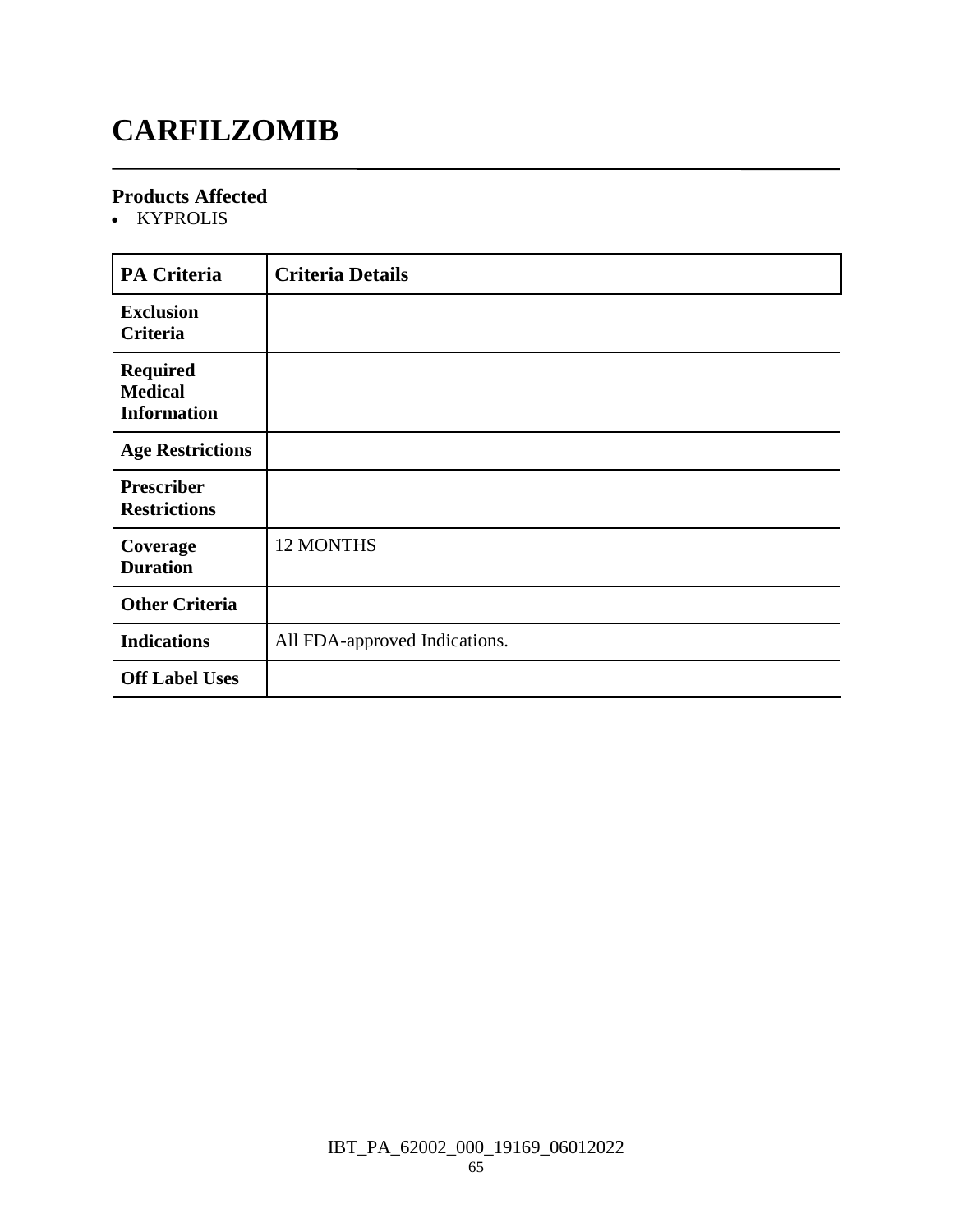# **CEMIPLIMAB**

### **Products Affected**

LIBTAYO

| <b>PA Criteria</b>                                      | <b>Criteria Details</b>       |
|---------------------------------------------------------|-------------------------------|
| <b>Exclusion</b><br>Criteria                            |                               |
| <b>Required</b><br><b>Medical</b><br><b>Information</b> |                               |
| <b>Age Restrictions</b>                                 |                               |
| <b>Prescriber</b><br><b>Restrictions</b>                |                               |
| Coverage<br><b>Duration</b>                             | 12 MONTHS                     |
| <b>Other Criteria</b>                                   |                               |
| <b>Indications</b>                                      | All FDA-approved Indications. |
| <b>Off Label Uses</b>                                   |                               |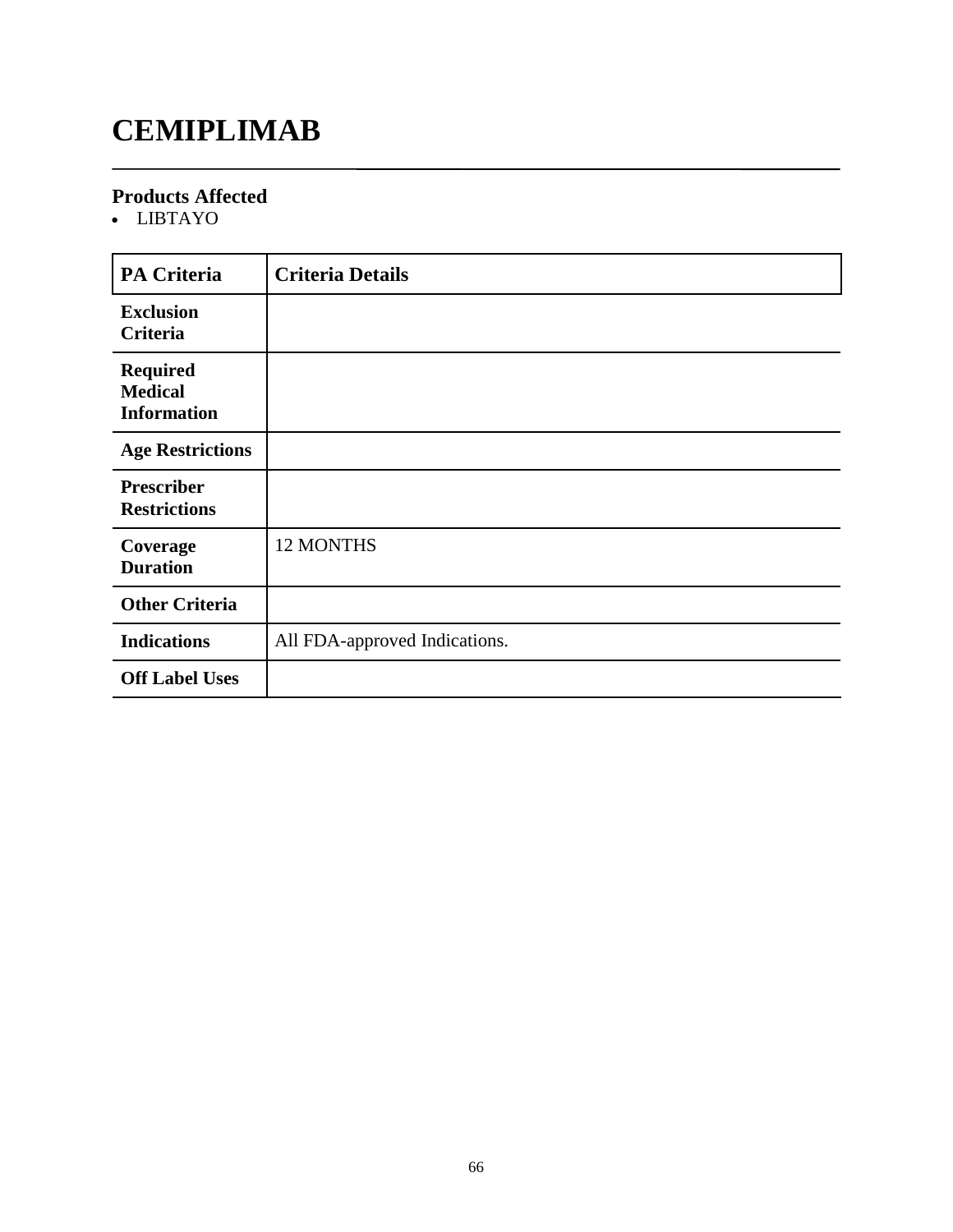# **CERITINIB**

### **Products Affected**

ZYKADIA ORAL TABLET

| <b>PA Criteria</b>                                      | <b>Criteria Details</b>       |
|---------------------------------------------------------|-------------------------------|
| <b>Exclusion</b><br><b>Criteria</b>                     |                               |
| <b>Required</b><br><b>Medical</b><br><b>Information</b> |                               |
| <b>Age Restrictions</b>                                 |                               |
| <b>Prescriber</b><br><b>Restrictions</b>                |                               |
| Coverage<br><b>Duration</b>                             | 12 MONTHS                     |
| <b>Other Criteria</b>                                   |                               |
| <b>Indications</b>                                      | All FDA-approved Indications. |
| <b>Off Label Uses</b>                                   |                               |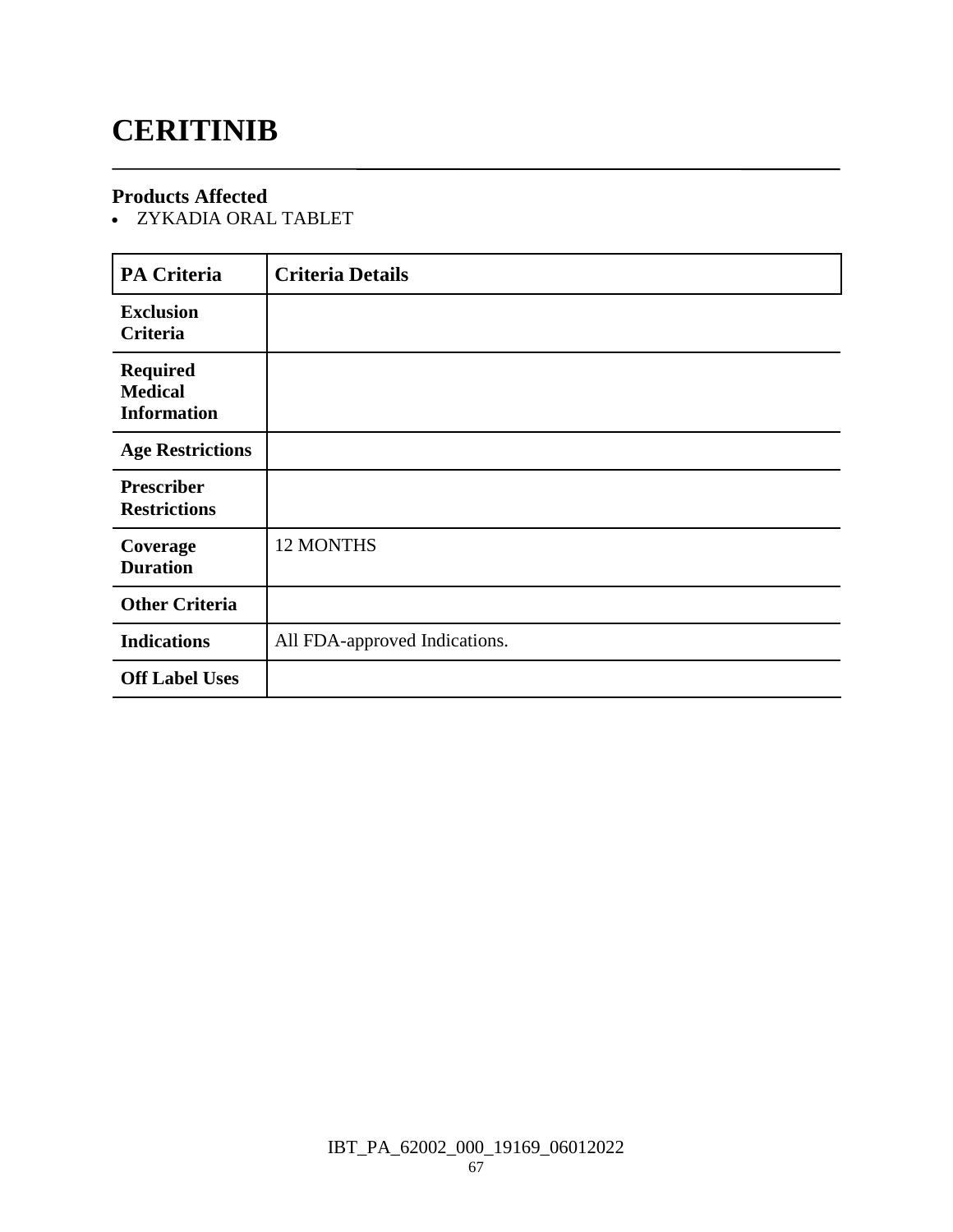# **CERTOLIZUMAB PEGOL**

# **Products Affected**

#### CIMZIA CIMZIA POWDER FOR RECONST

| <b>PA Criteria</b>                                      | <b>Criteria Details</b>                                                                                                                                                                                                                                                                                                                                                                                                                                                                                                                                                                                                                                                                                                |
|---------------------------------------------------------|------------------------------------------------------------------------------------------------------------------------------------------------------------------------------------------------------------------------------------------------------------------------------------------------------------------------------------------------------------------------------------------------------------------------------------------------------------------------------------------------------------------------------------------------------------------------------------------------------------------------------------------------------------------------------------------------------------------------|
| <b>Exclusion</b><br><b>Criteria</b>                     |                                                                                                                                                                                                                                                                                                                                                                                                                                                                                                                                                                                                                                                                                                                        |
| <b>Required</b><br><b>Medical</b><br><b>Information</b> | <b>INITIAL: PLAQUE PSORIASIS (PSO): PSORIASIS COVERING 3</b><br>PERCENT OR MORE OF BODY SURFACE AREA OR PSORIATIC<br>LESIONS AFFECTING THE HANDS, FEET, FACE, OR GENITAL<br>AREA. NON-RADIOGRAPHIC AXIAL SPONDYLOARTHRITIS (NR-<br>AXSPA): 1) C-REACTIVE PROTEIN (CRP) LEVELS ABOVE THE<br>UPPER LIMIT OF NORMAL, OR 2) SACROILIITIS ON MAGNETIC<br>RESONANCE IMAGING (MRI).                                                                                                                                                                                                                                                                                                                                           |
| <b>Age Restrictions</b>                                 |                                                                                                                                                                                                                                                                                                                                                                                                                                                                                                                                                                                                                                                                                                                        |
| Prescriber<br><b>Restrictions</b>                       | RHEUMATOID ARTHRITIS (RA), ANKYLOSING SPONDYLITIS<br>(AS), NR-AXSPA: PRESCRIBED BY OR IN CONSULTATION WITH<br>A RHEUMATOLOGIST. PSORIATIC ARTHRITIS (PSA):<br>PRESCRIBED BY OR IN CONSULTATION WITH A<br>DERMATOLOGIST OR RHEUMATOLOGIST. CROHNS DISEASE<br>(CD): PRESCRIBED BY OR IN CONSULTATION WITH A<br>GASTROENTEROLOGIST. PSO: PRESCRIBED BY OR IN<br>CONSULTATION WITH A DERMATOLOGIST.                                                                                                                                                                                                                                                                                                                        |
| Coverage<br><b>Duration</b>                             | INITIAL: 6 MONTHS. RENEWAL: 12 MONTHS.                                                                                                                                                                                                                                                                                                                                                                                                                                                                                                                                                                                                                                                                                 |
| <b>Other Criteria</b>                                   | INITIAL: RA: ONE OF THE FOLLOWING: 1) TRIAL OF OR<br>CONTRAINDICATION TO ANY TWO OF THE FOLLOWING<br>PREFERRED AGENTS: HUMIRA, ENBREL, XELJANZ, RINVOQ,<br>OR 2) TRIAL OF ANY TNF INHIBITOR AND PHYSICIAN HAS<br>INDICATED THE PATIENT CANNOT USE A JAK INHIBITOR DUE<br>TO THE BLACK BOX WARNING FOR INCREASED RISK OF<br>MORTALITY, MALIGNANCIES, AND SERIOUS<br>CARDIOVASCULAR EVENTS. PSA: TRIAL OF OR<br>CONTRAINDICATION TO ANY TWO OF THE FOLLOWING<br>PREFERRED AGENTS: HUMIRA, STELARA, COSENTYX,<br>ENBREL, TREMFYA, XELJANZ, RINVOQ, SKYRIZI. PSO: TRIAL<br>OF OR CONTRAINDICATION TO ANY TWO OF THE FOLLOWING<br>PREFERRED AGENTS: HUMIRA, STELARA, COSENTYX,<br>ENBREL, SKYRIZI, TREMFYA. AS: TRIAL OF OR |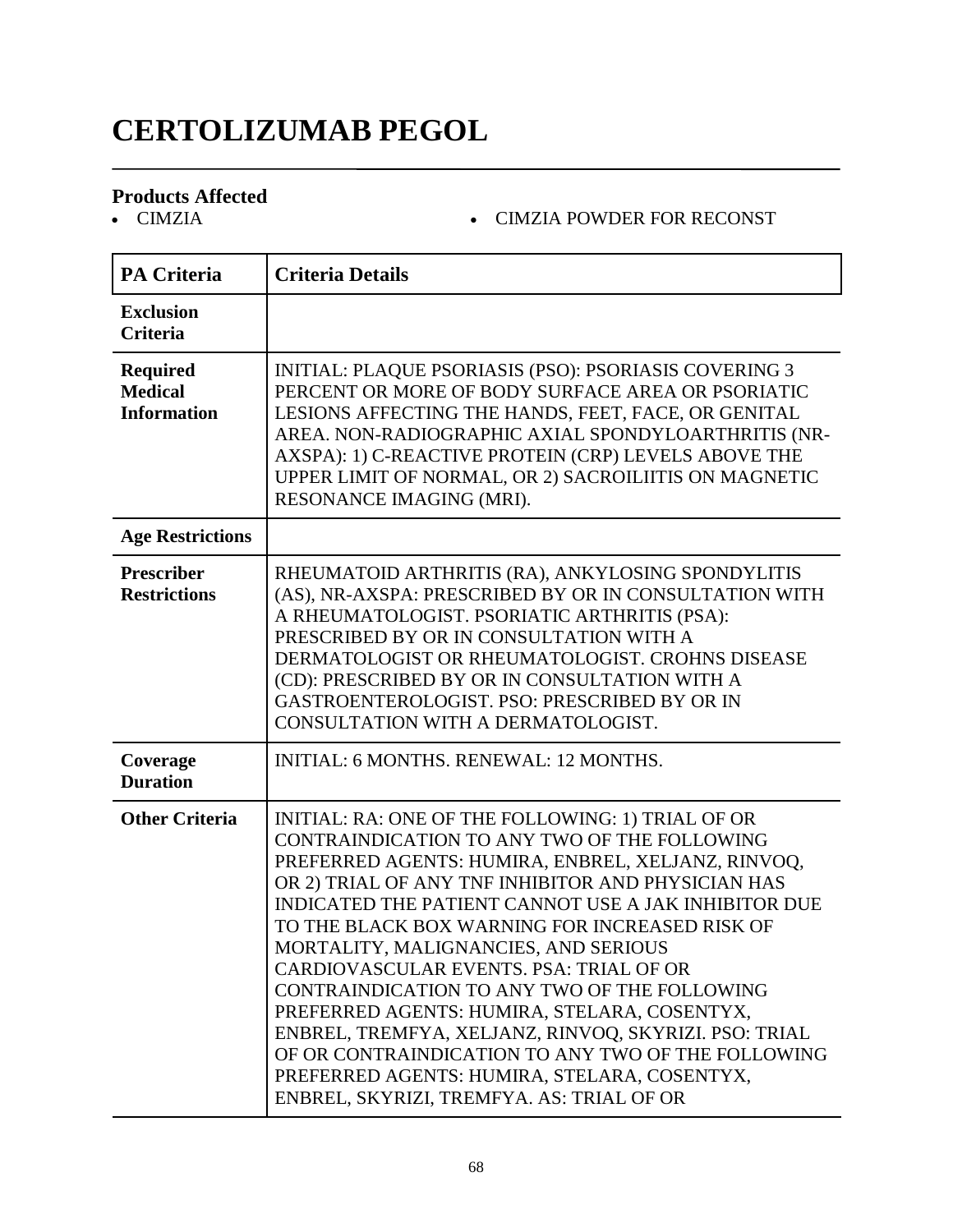| <b>PA Criteria</b>    | <b>Criteria Details</b>                                                                                                                                                                                                                                                                                                                                                                                                                                               |
|-----------------------|-----------------------------------------------------------------------------------------------------------------------------------------------------------------------------------------------------------------------------------------------------------------------------------------------------------------------------------------------------------------------------------------------------------------------------------------------------------------------|
|                       | CONTRAINDICATION TO ANY TWO OF THE FOLLOWING<br>PREFERRED AGENTS: HUMIRA, COSENTYX, ENBREL, XELJANZ.<br>CD: TRIAL OF OR CONTRAINDICATION TO HUMIRA AND<br>STELARA. NR-AXSPA: TRIAL OF OR CONTRAINDICATION TO<br>THE PREFERRED AGENT: COSENTYX. PATIENTS WHO ARE<br>PREGNANT, BREASTFEEDING, OR TRYING TO BECOME<br>PREGNANT ARE EXCLUDED FROM STEP CRITERIA FOR ALL<br>INDICATIONS. RENEWAL: RA, PSA, AS, PSO, NR-AXSPA:<br>CONTINUES TO BENEFIT FROM THE MEDICATION. |
| <b>Indications</b>    | All FDA-approved Indications.                                                                                                                                                                                                                                                                                                                                                                                                                                         |
| <b>Off Label Uses</b> |                                                                                                                                                                                                                                                                                                                                                                                                                                                                       |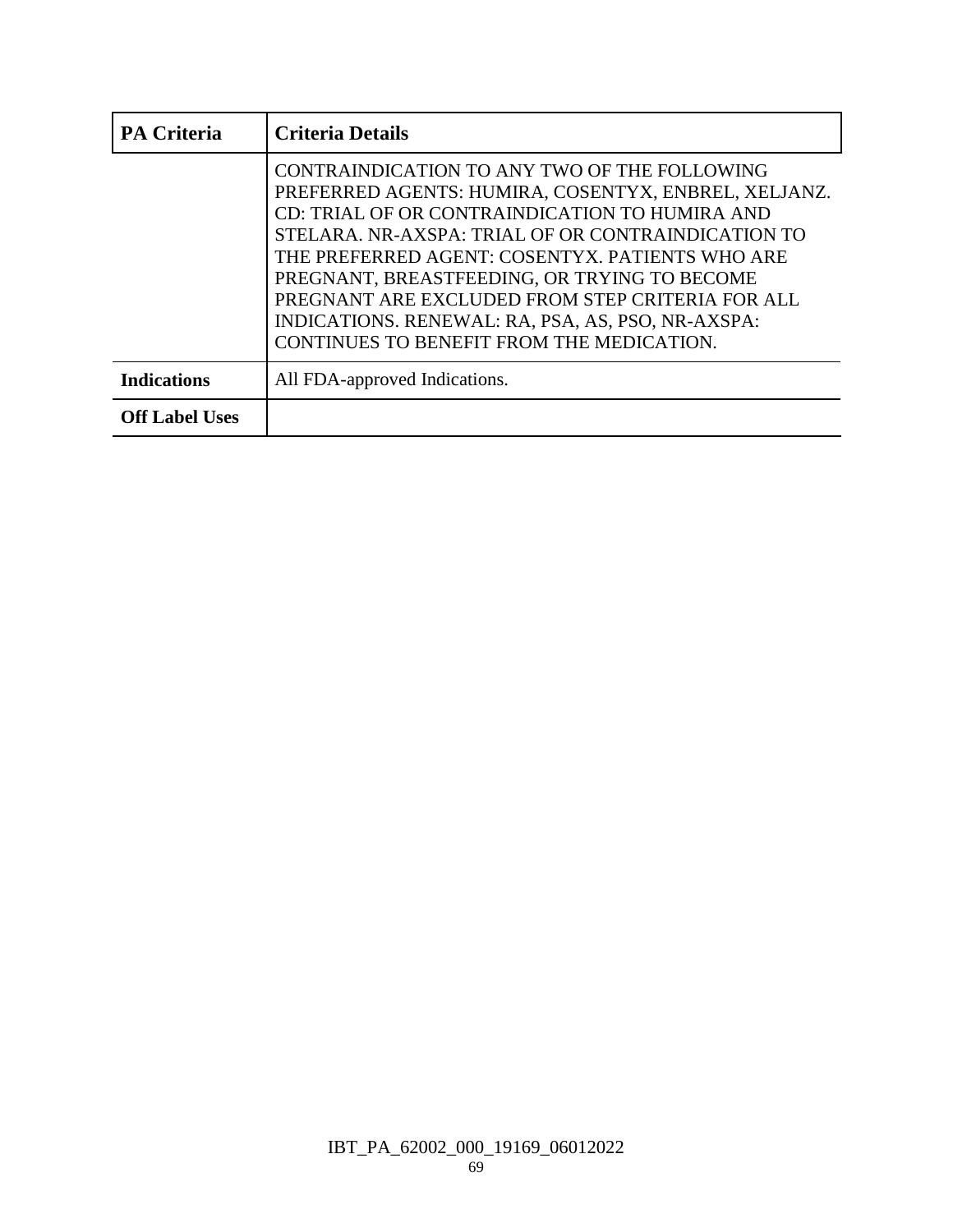# **CETUXIMAB**

### **Products Affected**

ERBITUX

| <b>PA Criteria</b>                                      | <b>Criteria Details</b>                                                                         |
|---------------------------------------------------------|-------------------------------------------------------------------------------------------------|
| <b>Exclusion</b><br>Criteria                            |                                                                                                 |
| <b>Required</b><br><b>Medical</b><br><b>Information</b> |                                                                                                 |
| <b>Age Restrictions</b>                                 |                                                                                                 |
| <b>Prescriber</b><br><b>Restrictions</b>                |                                                                                                 |
| Coverage<br><b>Duration</b>                             | <b>12 MONTHS</b>                                                                                |
| <b>Other Criteria</b>                                   | THIS DRUG ALSO REQUIRES PAYMENT DETERMINATION AND<br>MAY BE COVERED UNDER MEDICARE PART B OR D. |
| <b>Indications</b>                                      | All FDA-approved Indications.                                                                   |
| <b>Off Label Uses</b>                                   |                                                                                                 |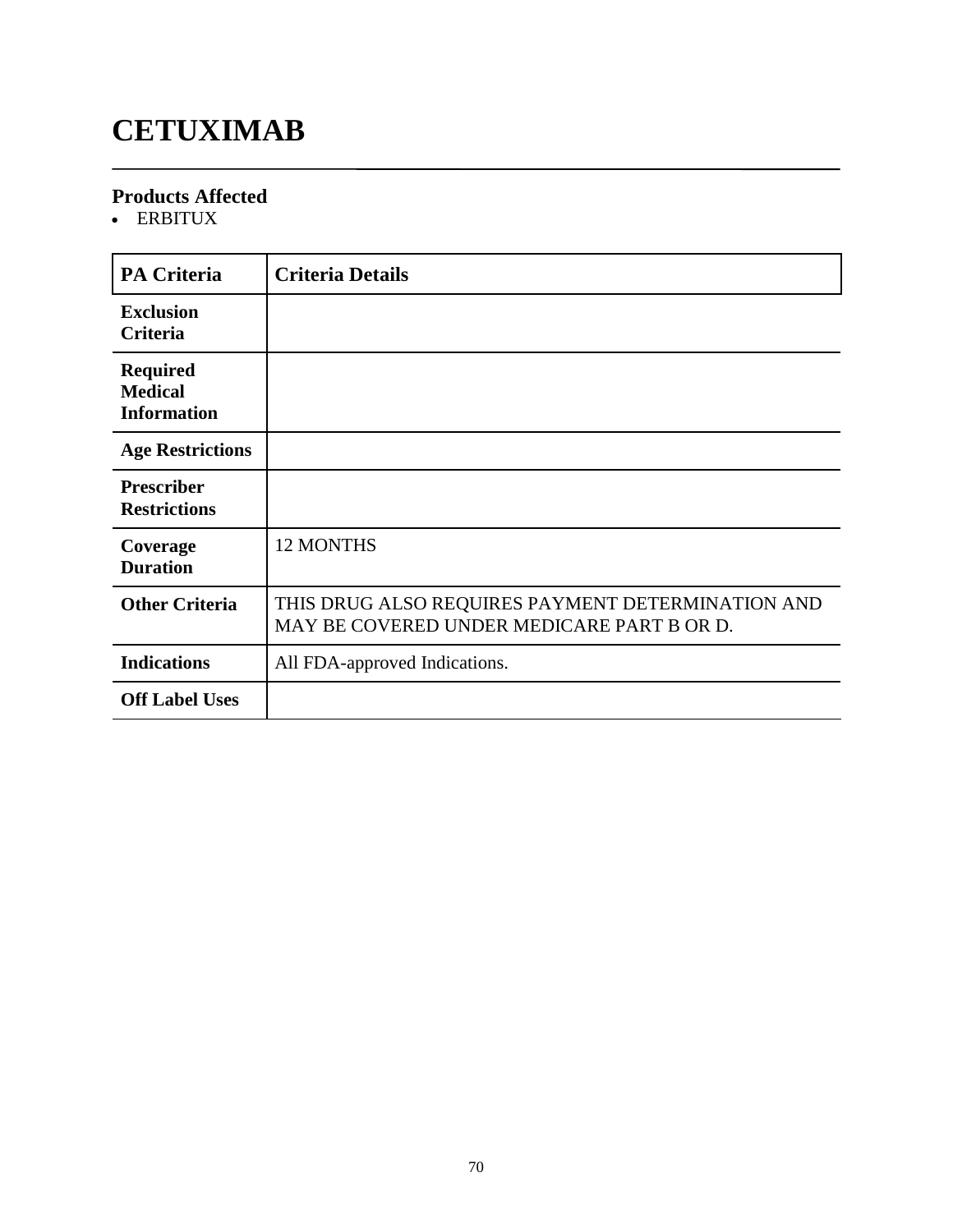# **CLADRIBINE**

#### **Products Affected**

- MAVENCLAD (10 TABLET PACK)
- MAVENCLAD (7 TABLET PACK)
- MAVENCLAD (4 TABLET PACK)
- MAVENCLAD (8 TABLET PACK)
- MAVENCLAD (5 TABLET PACK) • MAVENCLAD (6 TABLET PACK)
- MAVENCLAD (9 TABLET PACK)

| <b>PA Criteria</b>                                      | <b>Criteria Details</b>                                                                                                                                                  |
|---------------------------------------------------------|--------------------------------------------------------------------------------------------------------------------------------------------------------------------------|
| <b>Exclusion</b><br><b>Criteria</b>                     |                                                                                                                                                                          |
| <b>Required</b><br><b>Medical</b><br><b>Information</b> | RENEWAL: PHYSICIAN ATTESTATION THAT THE PATIENT HAS<br>DEMONSTRATED CLINICAL BENEFIT COMPARED TO PRE<br>TREATMENT BASELINE AND THE PATIENT DOES NOT HAVE<br>LYMPHOPENIA. |
| <b>Age Restrictions</b>                                 |                                                                                                                                                                          |
| <b>Prescriber</b><br><b>Restrictions</b>                |                                                                                                                                                                          |
| Coverage<br><b>Duration</b>                             | <b>48 WEEKS</b>                                                                                                                                                          |
| <b>Other Criteria</b>                                   |                                                                                                                                                                          |
| <b>Indications</b>                                      | All FDA-approved Indications.                                                                                                                                            |
| <b>Off Label Uses</b>                                   |                                                                                                                                                                          |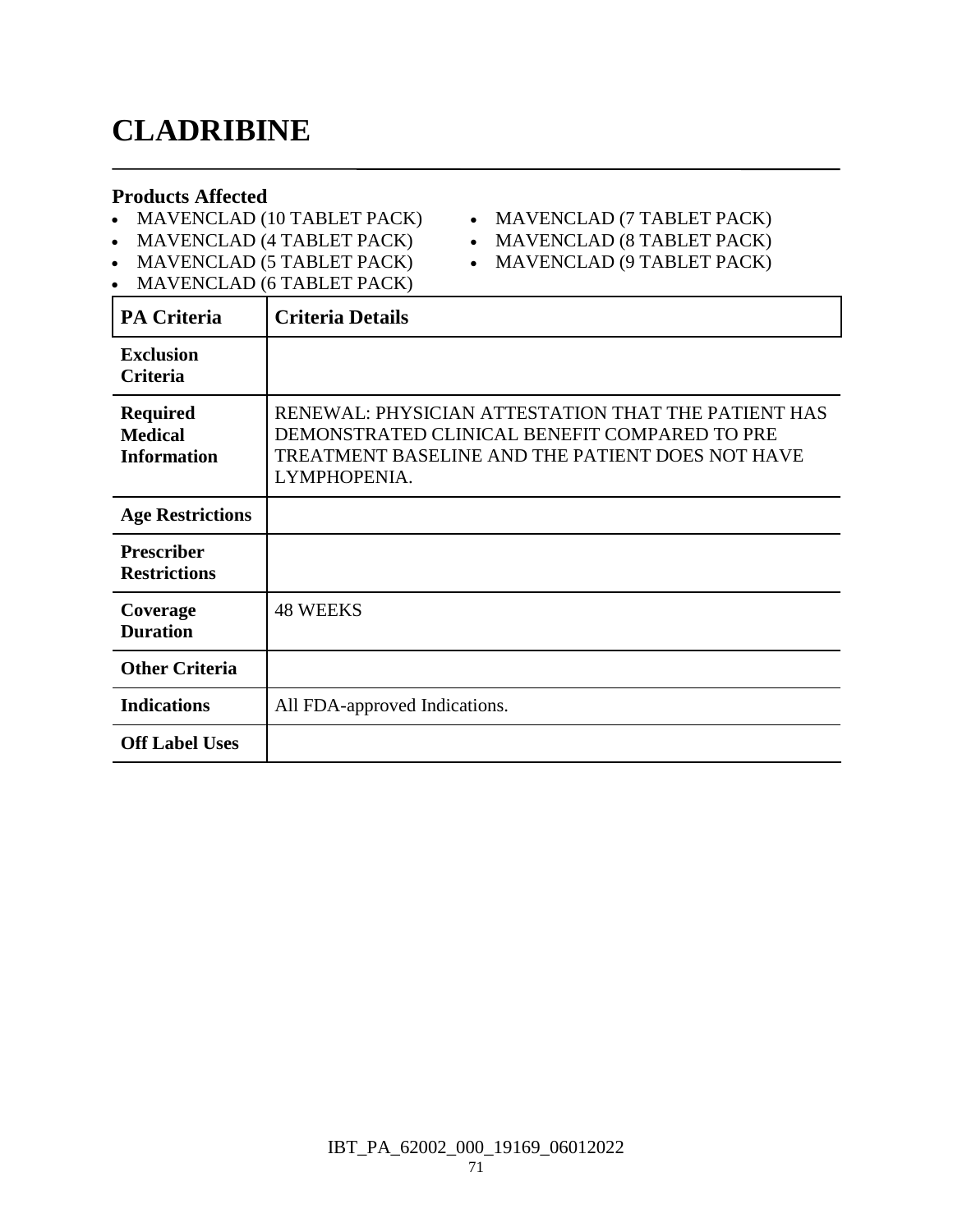# **CLOBAZAM**

### **Products Affected**

- *clobazam oral suspension clobazam oral tablet*
	-

| <b>PA Criteria</b>                                      | <b>Criteria Details</b>                                                                                                                                                     |
|---------------------------------------------------------|-----------------------------------------------------------------------------------------------------------------------------------------------------------------------------|
| <b>Exclusion</b><br><b>Criteria</b>                     |                                                                                                                                                                             |
| <b>Required</b><br><b>Medical</b><br><b>Information</b> |                                                                                                                                                                             |
| <b>Age Restrictions</b>                                 |                                                                                                                                                                             |
| <b>Prescriber</b><br><b>Restrictions</b>                |                                                                                                                                                                             |
| Coverage<br><b>Duration</b>                             | <b>12 MONTHS</b>                                                                                                                                                            |
| <b>Other Criteria</b>                                   | TRIAL OF OR CONTRAINDICATION TO LAMOTRIGINE OR<br>TOPIRAMATE. REQUESTS FOR ORAL SUSPENSION<br>APPROVABLE IF PATIENT IS UNABLE TO SWALLOW OR IS<br>UNDER THE AGE OF 5 YEARS. |
| <b>Indications</b>                                      | All FDA-approved Indications.                                                                                                                                               |
| <b>Off Label Uses</b>                                   |                                                                                                                                                                             |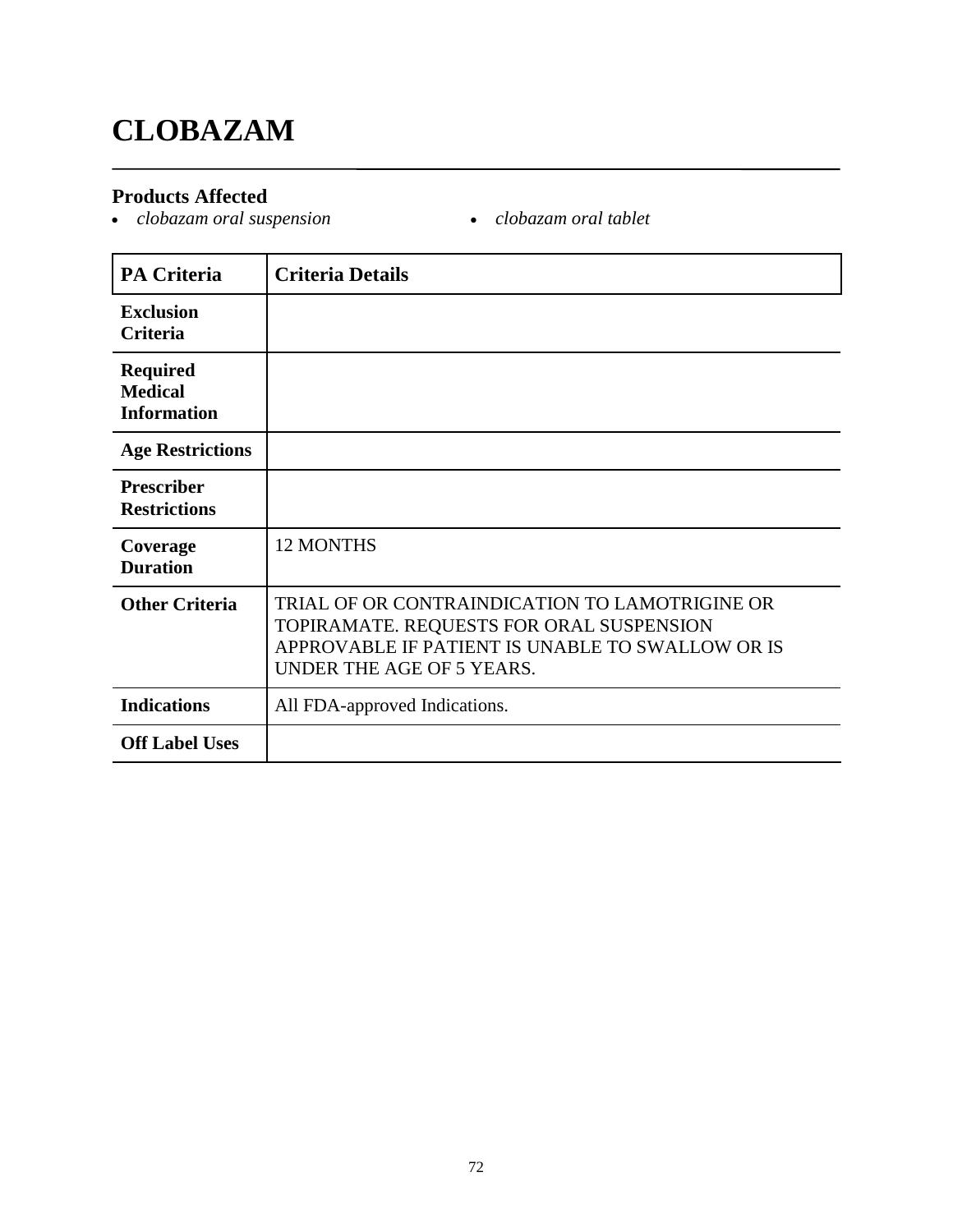## **CLOBAZAM-SYMPAZAN**

#### **Products Affected**

• SYMPAZAN

| <b>PA Criteria</b>                                      | <b>Criteria Details</b>                                                                                                                                    |
|---------------------------------------------------------|------------------------------------------------------------------------------------------------------------------------------------------------------------|
| <b>Exclusion</b><br><b>Criteria</b>                     |                                                                                                                                                            |
| <b>Required</b><br><b>Medical</b><br><b>Information</b> |                                                                                                                                                            |
| <b>Age Restrictions</b>                                 |                                                                                                                                                            |
| <b>Prescriber</b><br><b>Restrictions</b>                |                                                                                                                                                            |
| Coverage<br><b>Duration</b>                             | <b>12 MONTHS</b>                                                                                                                                           |
| <b>Other Criteria</b>                                   | LENNOX-GASTAUT SYNDROME (LGS): 1) PATIENT IS UNABLE<br>TO TAKE TABLETS OR SUSPENSION AND 2) TRIAL OF OR<br>CONTRAINDICATION TO A FORMULARY CLOBAZAM AGENT. |
| <b>Indications</b>                                      | All FDA-approved Indications.                                                                                                                              |
| <b>Off Label Uses</b>                                   |                                                                                                                                                            |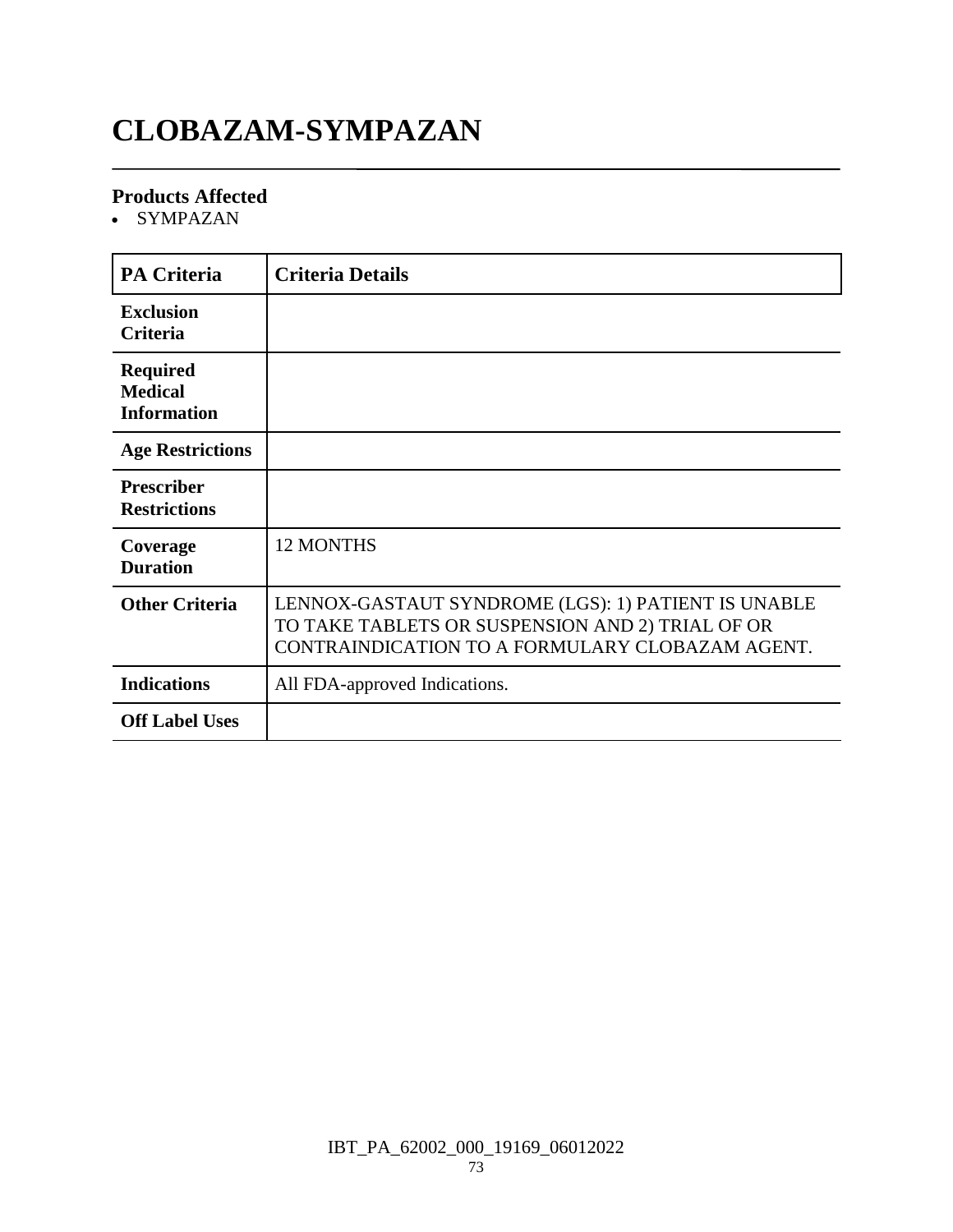## **COBIMETINIB FUMARATE**

#### **Products Affected**

• COTELLIC

| <b>PA Criteria</b>                                      | <b>Criteria Details</b>       |
|---------------------------------------------------------|-------------------------------|
| <b>Exclusion</b><br>Criteria                            |                               |
| <b>Required</b><br><b>Medical</b><br><b>Information</b> |                               |
| <b>Age Restrictions</b>                                 |                               |
| <b>Prescriber</b><br><b>Restrictions</b>                |                               |
| Coverage<br><b>Duration</b>                             | 12 MONTHS                     |
| <b>Other Criteria</b>                                   |                               |
| <b>Indications</b>                                      | All FDA-approved Indications. |
| <b>Off Label Uses</b>                                   |                               |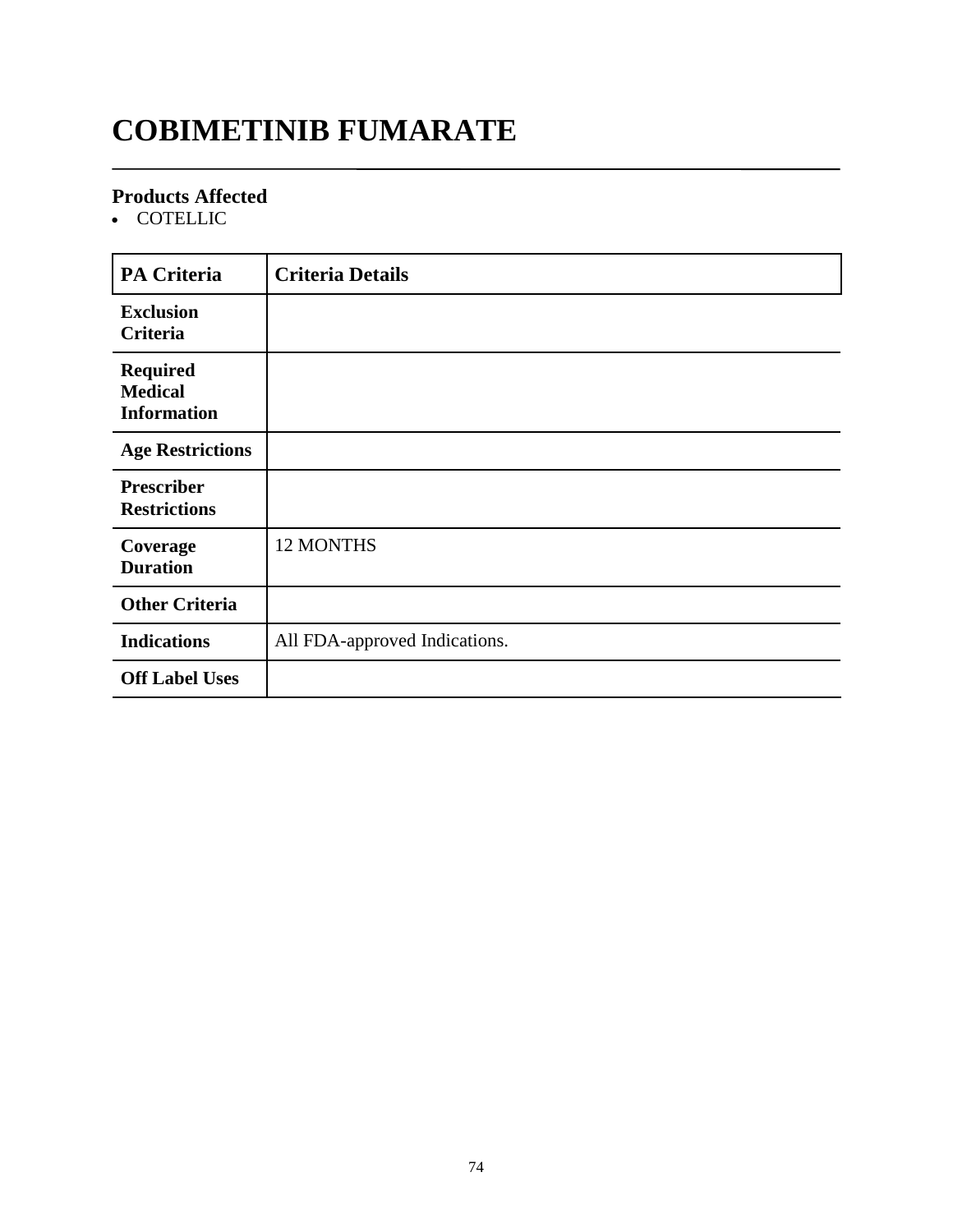## **COLCHICINE**

#### **Products Affected**

*colchicine oral tablet*

| <b>PA Criteria</b>                                      | <b>Criteria Details</b>                                                                    |
|---------------------------------------------------------|--------------------------------------------------------------------------------------------|
| <b>Exclusion</b><br><b>Criteria</b>                     |                                                                                            |
| <b>Required</b><br><b>Medical</b><br><b>Information</b> |                                                                                            |
| <b>Age Restrictions</b>                                 | PROPHYLAXIS OF GOUT FLARES: 16 YEARS AND OLDER                                             |
| <b>Prescriber</b><br><b>Restrictions</b>                |                                                                                            |
| Coverage<br><b>Duration</b>                             | 12 MONTHS                                                                                  |
| <b>Other Criteria</b>                                   | TRIAL OF OR CONTRAINDICATION TO COLCHICINE CAPSULES<br>(MITIGARE) WHERE INDICATIONS ALIGN. |
| <b>Indications</b>                                      | All FDA-approved Indications.                                                              |
| <b>Off Label Uses</b>                                   |                                                                                            |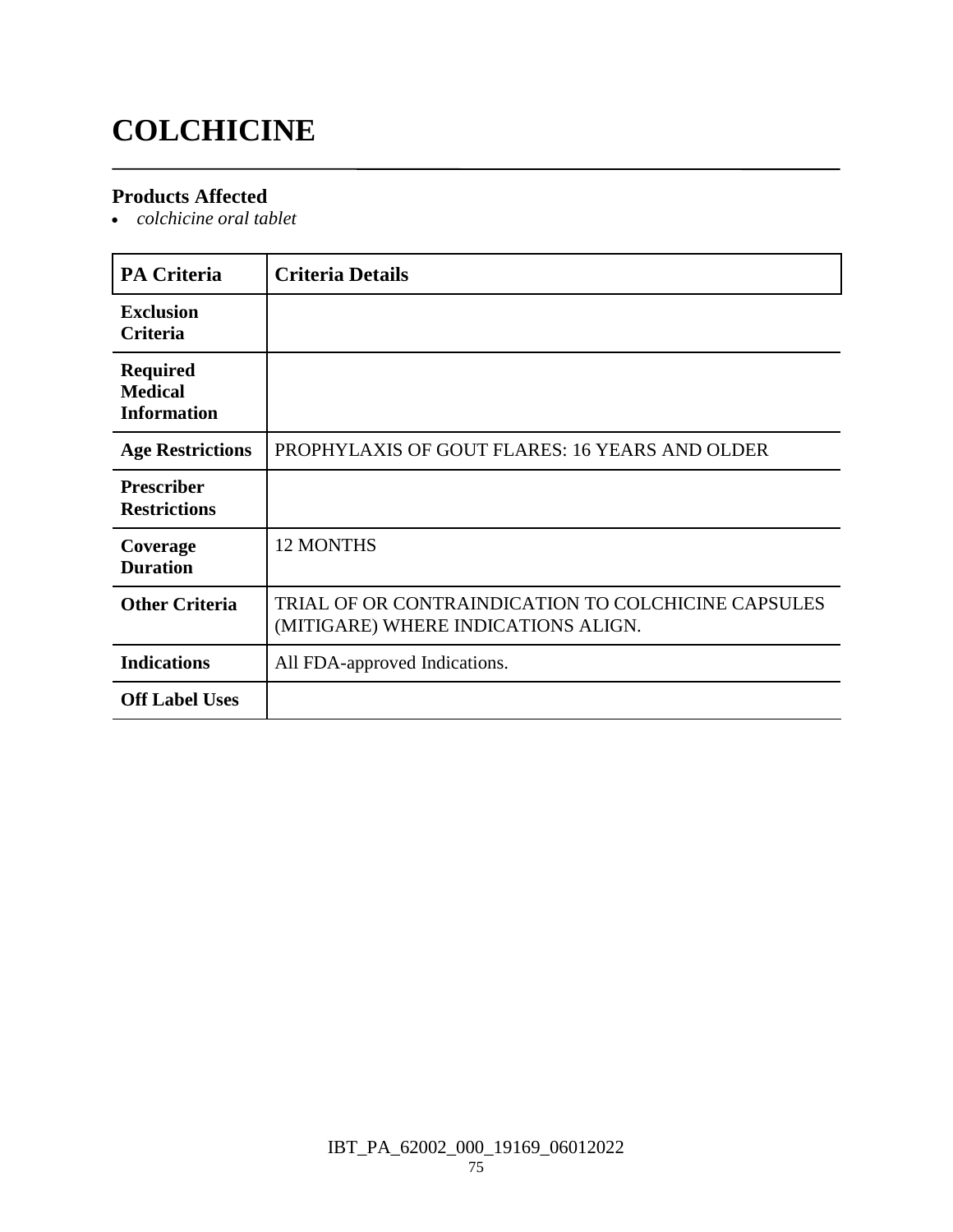## **COPANLISIB DI-HCL**

#### **Products Affected**

• ALIQOPA

| <b>PA Criteria</b>                                      | <b>Criteria Details</b>       |
|---------------------------------------------------------|-------------------------------|
| <b>Exclusion</b><br>Criteria                            |                               |
| <b>Required</b><br><b>Medical</b><br><b>Information</b> |                               |
| <b>Age Restrictions</b>                                 |                               |
| <b>Prescriber</b><br><b>Restrictions</b>                |                               |
| Coverage<br><b>Duration</b>                             | 12 MONTHS                     |
| <b>Other Criteria</b>                                   |                               |
| <b>Indications</b>                                      | All FDA-approved Indications. |
| <b>Off Label Uses</b>                                   |                               |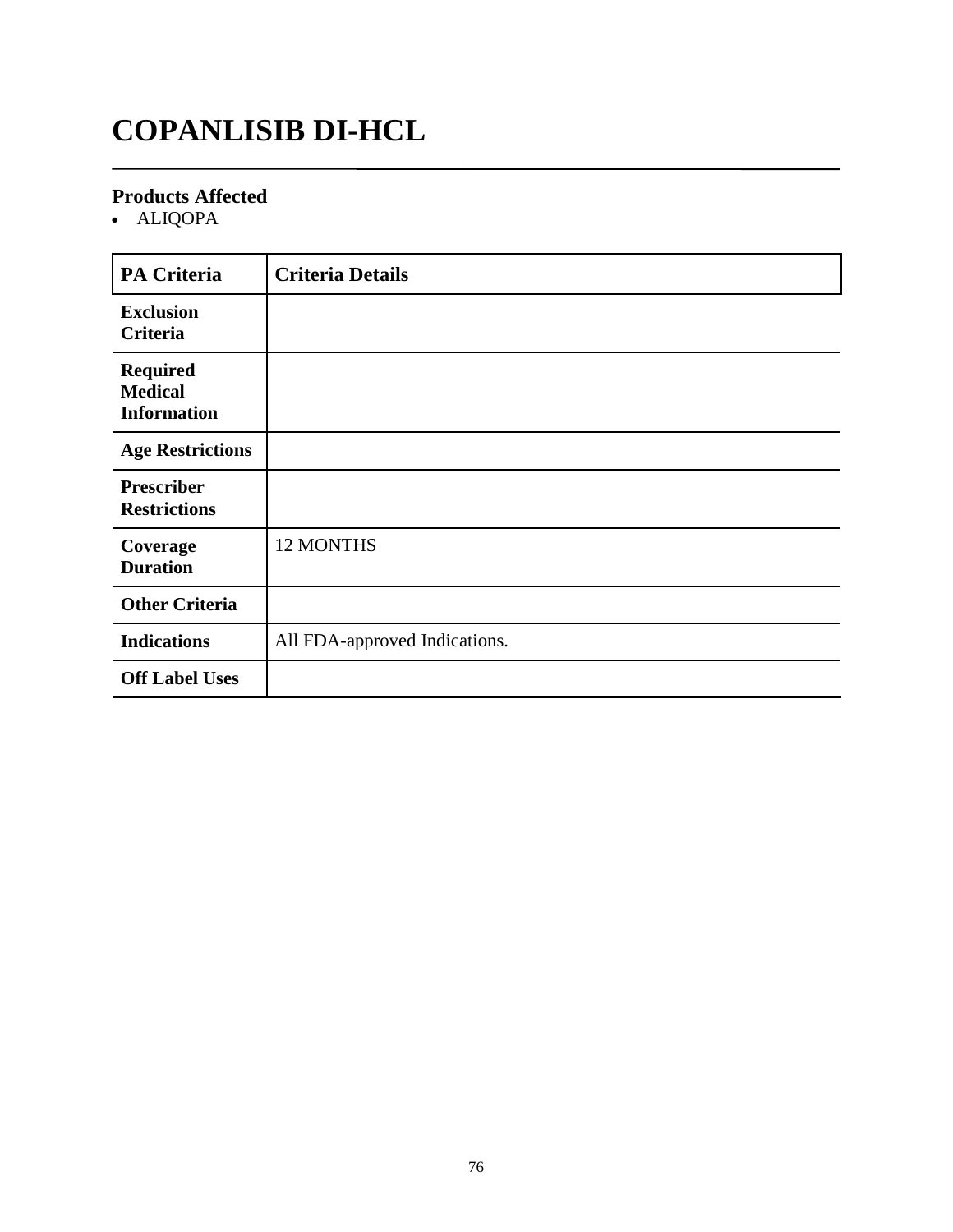## **CORTICOTROPIN**

# **Products Affected**

#### - CORTROPHIN GEL

| <b>PA Criteria</b>                                      | <b>Criteria Details</b>                                                                                                                                                                                                                                                                                                                                                                                                                                                                                                                                                                                                                                                                                           |
|---------------------------------------------------------|-------------------------------------------------------------------------------------------------------------------------------------------------------------------------------------------------------------------------------------------------------------------------------------------------------------------------------------------------------------------------------------------------------------------------------------------------------------------------------------------------------------------------------------------------------------------------------------------------------------------------------------------------------------------------------------------------------------------|
| <b>Exclusion</b><br><b>Criteria</b>                     | NOT APPROVED FOR DIAGNOSTIC PURPOSES.                                                                                                                                                                                                                                                                                                                                                                                                                                                                                                                                                                                                                                                                             |
| <b>Required</b><br><b>Medical</b><br><b>Information</b> |                                                                                                                                                                                                                                                                                                                                                                                                                                                                                                                                                                                                                                                                                                                   |
| <b>Age Restrictions</b>                                 |                                                                                                                                                                                                                                                                                                                                                                                                                                                                                                                                                                                                                                                                                                                   |
| <b>Prescriber</b><br><b>Restrictions</b>                | ALL FDA APPROVED INDICATIONS EXCEPT INFANTILE<br>SPASMS AND MULTIPLE SCLEROSIS (MS): PRESCRIBED BY OR<br>GIVEN IN CONSULTATION WITH A RHEUMATOLOGIST,<br>DERMATOLOGIST, ALLERGIST/IMMUNOLOGIST,<br>OPHTHALMOLOGIST, PULMONOLOGIST OR NEPHROLOGIST.                                                                                                                                                                                                                                                                                                                                                                                                                                                                |
| Coverage<br><b>Duration</b>                             | <b>INFANTILE SPASMS AND MS: 28 DAYS. OTHER FDA APPROVED</b><br><b>INDICATIONS: INITIAL AND RENEWAL: 28 DAYS</b>                                                                                                                                                                                                                                                                                                                                                                                                                                                                                                                                                                                                   |
| <b>Other Criteria</b>                                   | <b>INITIAL: ALL FDA APPROVED INDICATIONS EXCEPT</b><br><b>INFANTILE SPASMS: TRIAL OF OR CONTRAINDICATION TO</b><br>INTRAVENOUS (IV) CORTICOSTEROIDS. ALL FDA APPROVED<br>INDICATIONS EXCEPT INFANTILE SPASMS AND MULTIPLE<br><b>SCLEROSIS: TRIAL OF OR CONTRAINDICATION TO A</b><br>STANDARD OF CARE THERAPY. RENEWAL: ALL FDA<br>APPROVED INDICATIONS EXCEPT INFANTILE SPASMS AND<br>MULTIPLE SCLEROSIS: 1) DEMONSTRATED CLINICAL BENEFIT<br>WHILE ON THERAPY AS INDICATED BY SYMPTOM<br>RESOLUTION AND/OR NORMALIZATION OF LABORATORY<br>TESTS, AND 2) CONTINUES TO POSSESS CONTRAINDICATION<br>TO IV CORTICOSTEROIDS. PART B BEFORE PART D STEP<br>THERAPY, APPLIES ONLY TO BENEFICIARIES IN AN MA-PD<br>PLAN. |
| <b>Indications</b>                                      | All FDA-approved Indications.                                                                                                                                                                                                                                                                                                                                                                                                                                                                                                                                                                                                                                                                                     |
| <b>Off Label Uses</b>                                   |                                                                                                                                                                                                                                                                                                                                                                                                                                                                                                                                                                                                                                                                                                                   |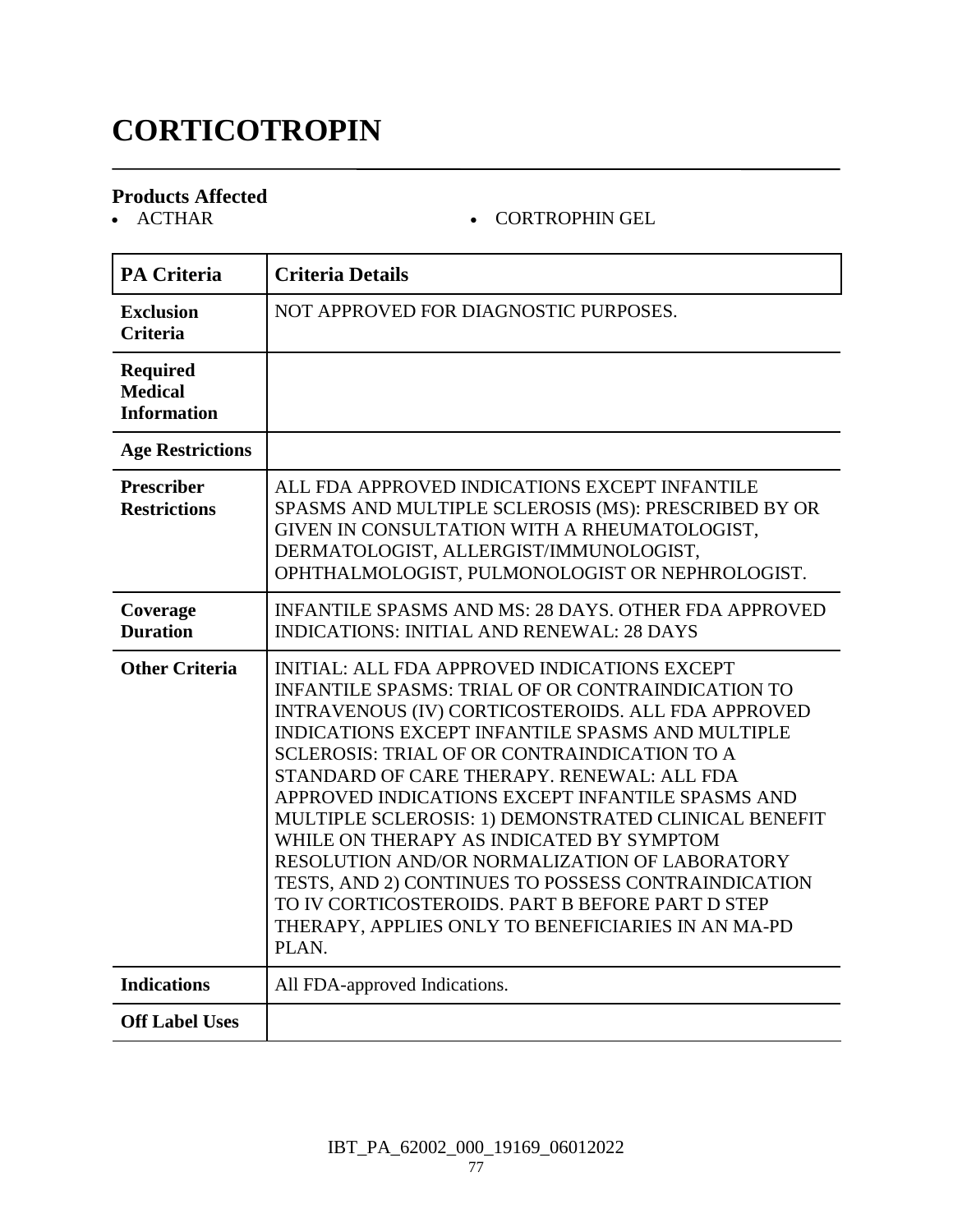## **CRIZANLIZUMAB-TMCA**

#### **Products Affected**

• ADAKVEO

| <b>PA Criteria</b>                                      | <b>Criteria Details</b>                                                                                                                                                                                                                                                                                                                                                                                                                                                                                                                                                                          |
|---------------------------------------------------------|--------------------------------------------------------------------------------------------------------------------------------------------------------------------------------------------------------------------------------------------------------------------------------------------------------------------------------------------------------------------------------------------------------------------------------------------------------------------------------------------------------------------------------------------------------------------------------------------------|
| <b>Exclusion</b><br><b>Criteria</b>                     |                                                                                                                                                                                                                                                                                                                                                                                                                                                                                                                                                                                                  |
| <b>Required</b><br><b>Medical</b><br><b>Information</b> |                                                                                                                                                                                                                                                                                                                                                                                                                                                                                                                                                                                                  |
| <b>Age Restrictions</b>                                 |                                                                                                                                                                                                                                                                                                                                                                                                                                                                                                                                                                                                  |
| <b>Prescriber</b><br><b>Restrictions</b>                | SICKLE CELL DISEASE: PRESCRIBED BY OR GIVEN IN<br><b>CONSULTATION WITH A HEMATOLOGIST</b>                                                                                                                                                                                                                                                                                                                                                                                                                                                                                                        |
| Coverage<br><b>Duration</b>                             | <b>INITIAL: 12 MONTHS, RENEWAL: LIFETIME</b>                                                                                                                                                                                                                                                                                                                                                                                                                                                                                                                                                     |
| <b>Other Criteria</b>                                   | SICKLE CELL DISEASE: INITIAL CRITERIA FOR ADULTS (18<br>YEARS OR OLDER): PATIENT HAS ONE OF THE FOLLOWING: (1)<br>AT LEAST 2 SICKLE CELL CRISES IN THE PAST YEAR, (2)<br>SICKLE-CELL ASSOCIATED SYMPTOMS WHICH ARE<br>INTERFERING WITH ACTIVITIES OF DAILY LIVING, OR (3)<br>HISTORY OF OR HAS RECURRENT ACUTE CHEST SYNDROME<br>(ACS). INITIAL REQUESTS FOR PATIENTS BETWEEN THE AGES<br>OF 16 TO 17 YEARS WILL BE APPROVED WITHOUT REQUIRING<br>ADDITIONAL CRITERIA. RENEWAL FOR ALL PATIENTS:<br>MAINTAINED OR EXPERIENCED REDUCTION IN ACUTE<br><b>COMPLICATIONS OF SICKLE CELL DISEASE.</b> |
| <b>Indications</b>                                      | All FDA-approved Indications.                                                                                                                                                                                                                                                                                                                                                                                                                                                                                                                                                                    |
| <b>Off Label Uses</b>                                   |                                                                                                                                                                                                                                                                                                                                                                                                                                                                                                                                                                                                  |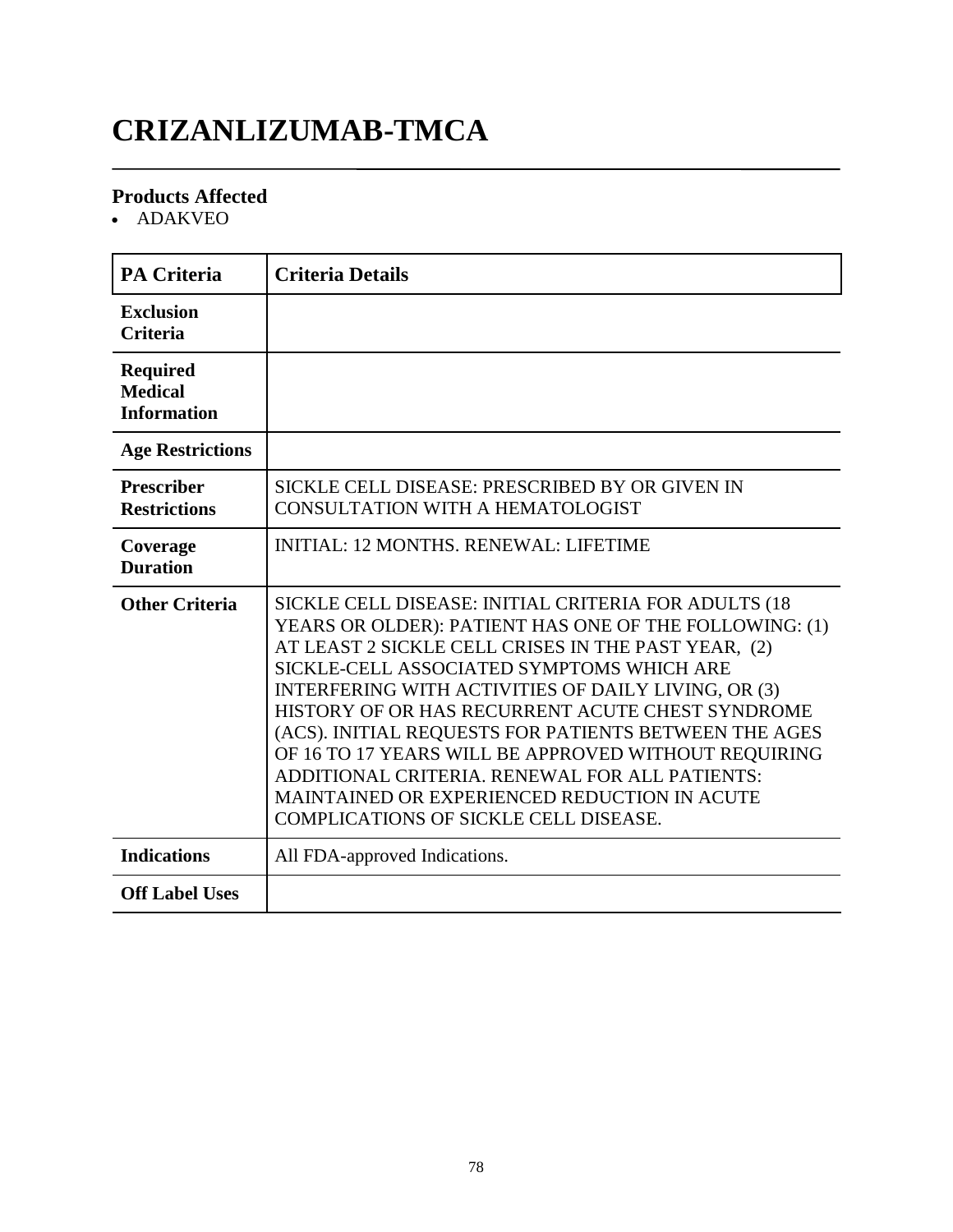## **CRIZOTINIB**

#### **Products Affected**

XALKORI

| <b>PA Criteria</b>                                      | <b>Criteria Details</b>       |
|---------------------------------------------------------|-------------------------------|
| <b>Exclusion</b><br>Criteria                            |                               |
| <b>Required</b><br><b>Medical</b><br><b>Information</b> |                               |
| <b>Age Restrictions</b>                                 |                               |
| <b>Prescriber</b><br><b>Restrictions</b>                |                               |
| Coverage<br><b>Duration</b>                             | <b>12 MONTHS</b>              |
| <b>Other Criteria</b>                                   |                               |
| <b>Indications</b>                                      | All FDA-approved Indications. |
| <b>Off Label Uses</b>                                   |                               |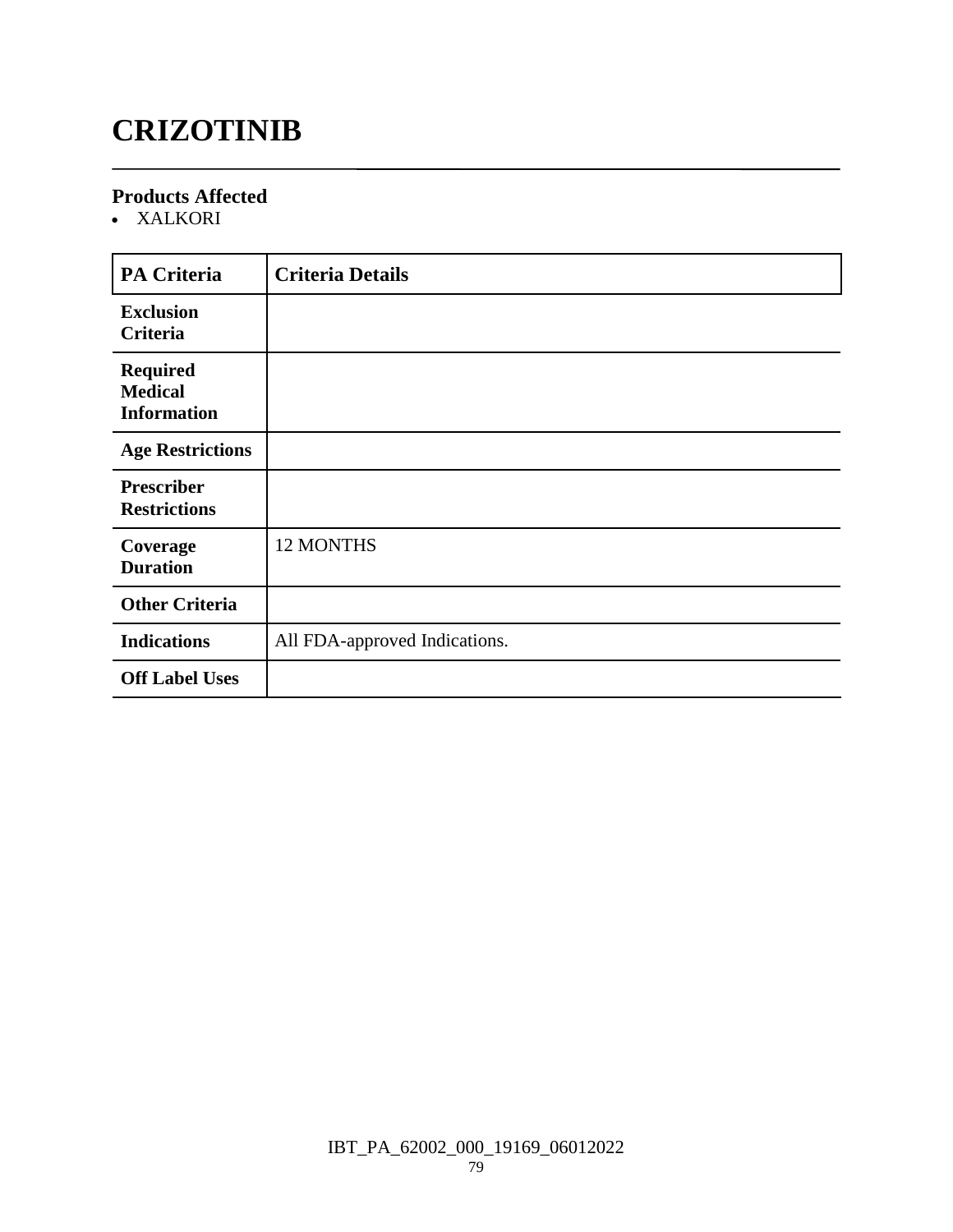## **CYSTEAMINE HYDROCHLORIDE**

#### **Products Affected**

CYSTADROPS CYSTARAN

| <b>PA Criteria</b>                                      | <b>Criteria Details</b>       |
|---------------------------------------------------------|-------------------------------|
| <b>Exclusion</b><br>Criteria                            |                               |
| <b>Required</b><br><b>Medical</b><br><b>Information</b> |                               |
| <b>Age Restrictions</b>                                 |                               |
| <b>Prescriber</b><br><b>Restrictions</b>                |                               |
| Coverage<br><b>Duration</b>                             | <b>12 MONTHS</b>              |
| <b>Other Criteria</b>                                   |                               |
| <b>Indications</b>                                      | All FDA-approved Indications. |
| <b>Off Label Uses</b>                                   |                               |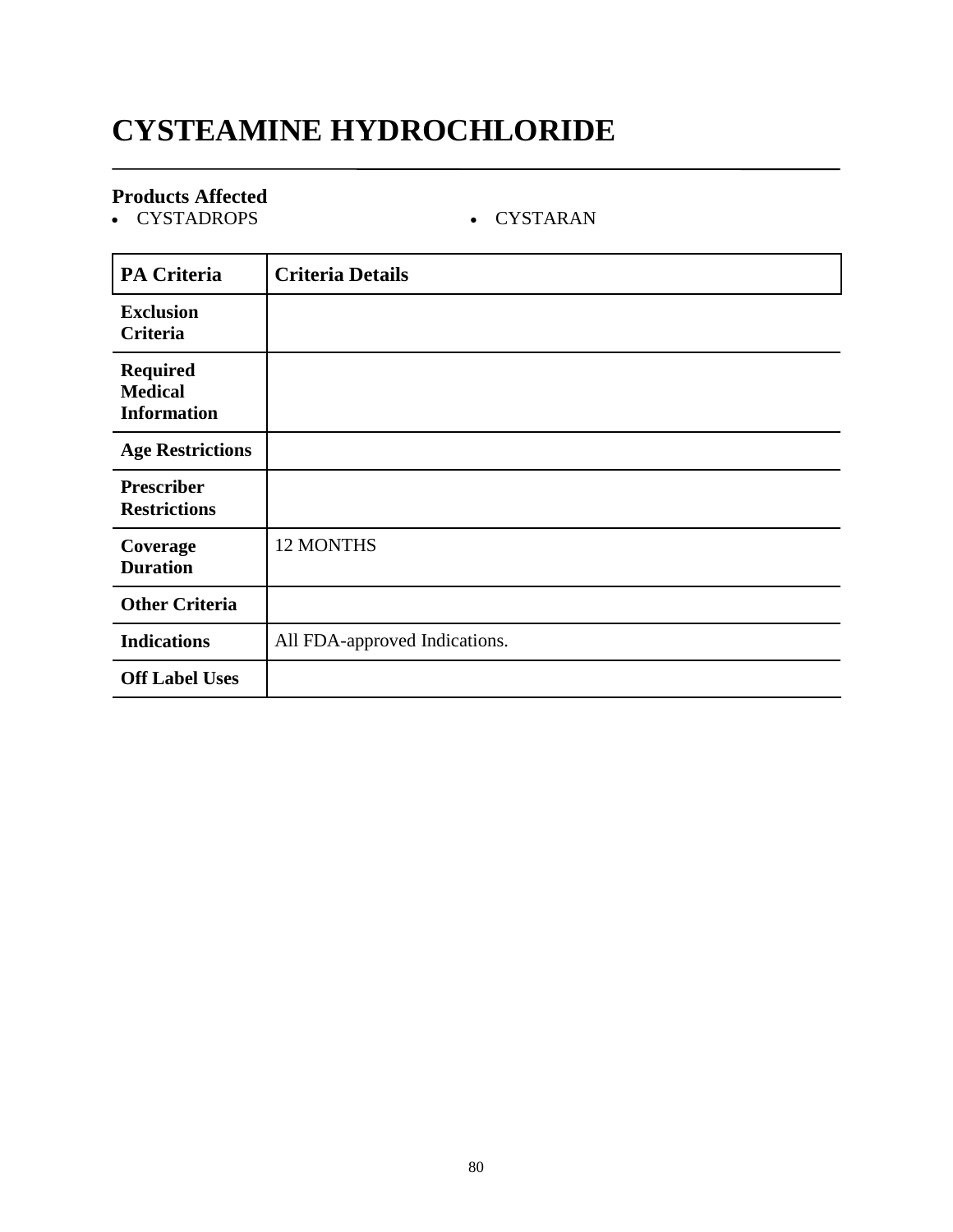## **DABRAFENIB MESYLATE**

#### **Products Affected**

TAFINLAR

| PA Criteria                                             | <b>Criteria Details</b>       |
|---------------------------------------------------------|-------------------------------|
| <b>Exclusion</b><br>Criteria                            |                               |
| <b>Required</b><br><b>Medical</b><br><b>Information</b> |                               |
| <b>Age Restrictions</b>                                 |                               |
| <b>Prescriber</b><br><b>Restrictions</b>                |                               |
| Coverage<br><b>Duration</b>                             | 12 MONTHS                     |
| <b>Other Criteria</b>                                   |                               |
| <b>Indications</b>                                      | All FDA-approved Indications. |
| <b>Off Label Uses</b>                                   |                               |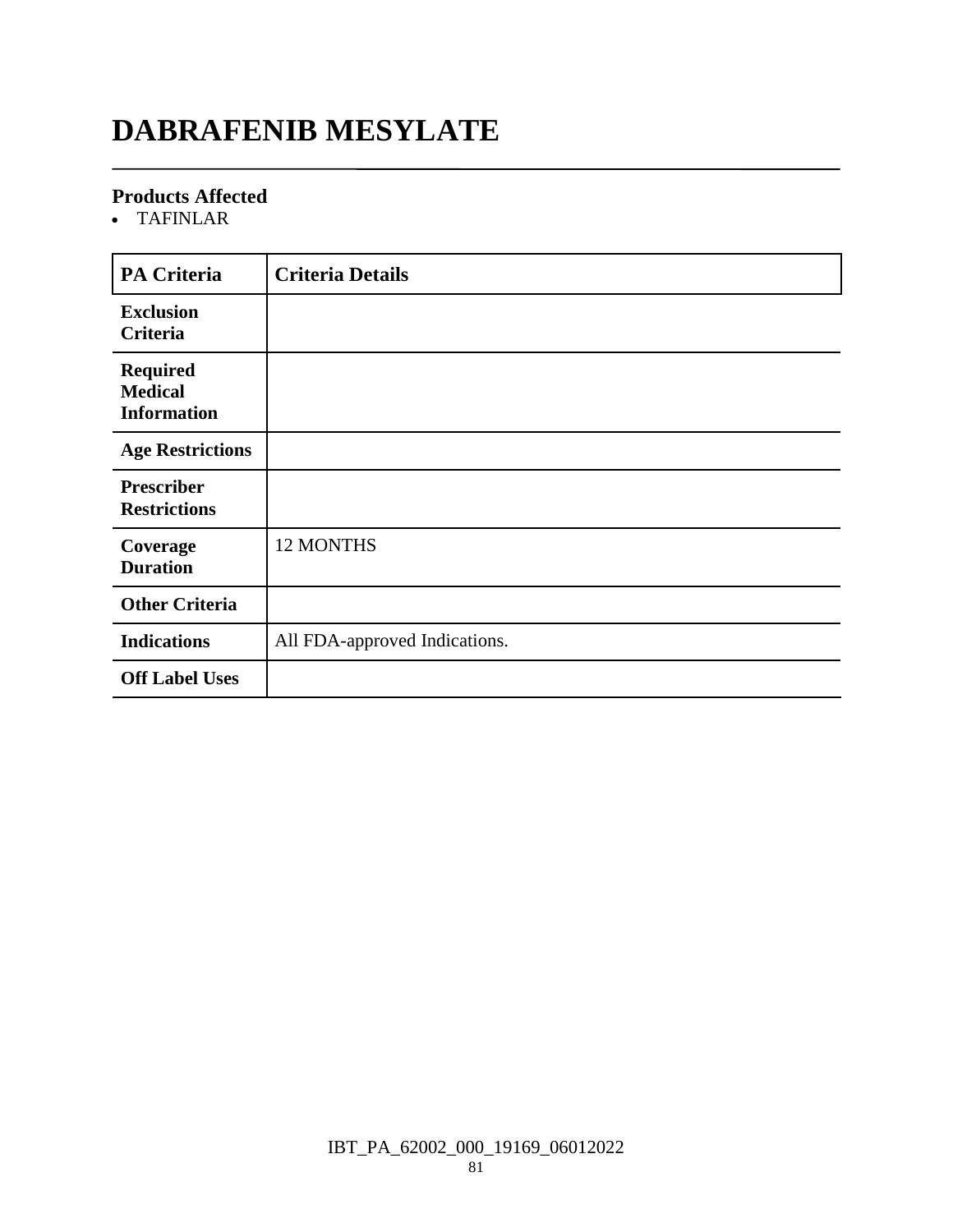## **DACOMITINIB**

#### **Products Affected**

VIZIMPRO

| <b>PA Criteria</b>                                      | <b>Criteria Details</b>       |
|---------------------------------------------------------|-------------------------------|
| <b>Exclusion</b><br>Criteria                            |                               |
| <b>Required</b><br><b>Medical</b><br><b>Information</b> |                               |
| <b>Age Restrictions</b>                                 |                               |
| <b>Prescriber</b><br><b>Restrictions</b>                |                               |
| Coverage<br><b>Duration</b>                             | 12 MONTHS                     |
| <b>Other Criteria</b>                                   |                               |
| <b>Indications</b>                                      | All FDA-approved Indications. |
| <b>Off Label Uses</b>                                   |                               |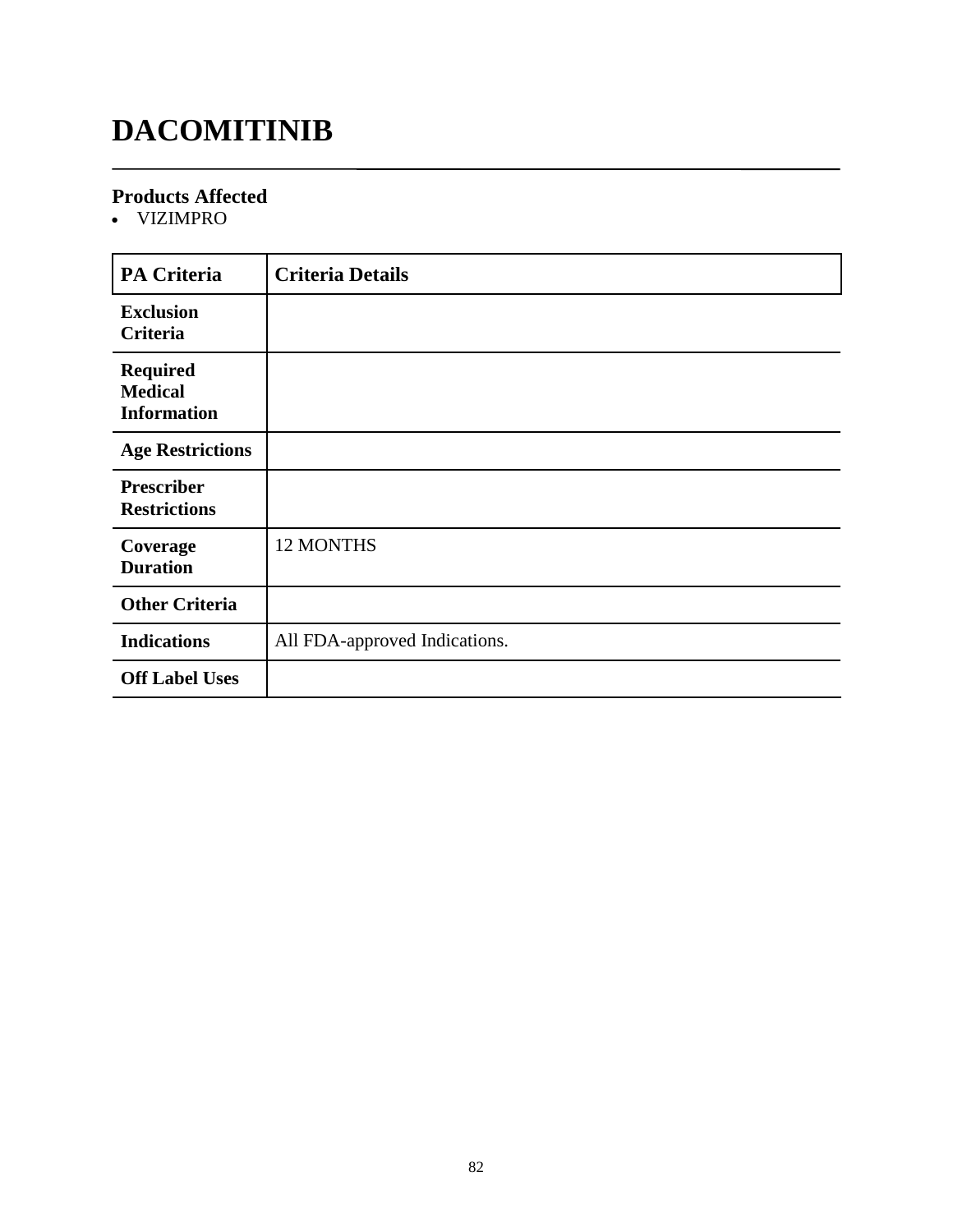## **DALFAMPRIDINE**

#### **Products Affected**

*dalfampridine*

| <b>PA Criteria</b>                                      | <b>Criteria Details</b>                                                                                                                                                                                         |
|---------------------------------------------------------|-----------------------------------------------------------------------------------------------------------------------------------------------------------------------------------------------------------------|
| <b>Exclusion</b><br><b>Criteria</b>                     |                                                                                                                                                                                                                 |
| <b>Required</b><br><b>Medical</b><br><b>Information</b> |                                                                                                                                                                                                                 |
| <b>Age Restrictions</b>                                 |                                                                                                                                                                                                                 |
| <b>Prescriber</b><br><b>Restrictions</b>                | MULTIPLE SCLEROSIS (MM): PRESCRIBED BY OR IN<br>CONSULTATION WITH A NEUROLOGIST.                                                                                                                                |
| Coverage<br><b>Duration</b>                             | <b>INITIAL: 3 MONTHS, RENEWAL: 12 MONTHS.</b>                                                                                                                                                                   |
| <b>Other Criteria</b>                                   | MM: INITIAL: WALKING DISABILITY SUCH AS MILD TO<br>MODERATE BILATERAL LOWER EXTREMITY WEAKNESS OR<br>UNILATERAL WEAKNESS PLUS LOWER EXTREMITY OR<br>TRUNCAL ATAXIA. RENEWAL: IMPROVEMENT IN WALKING<br>ABILITY. |
| <b>Indications</b>                                      | All FDA-approved Indications.                                                                                                                                                                                   |
| <b>Off Label Uses</b>                                   |                                                                                                                                                                                                                 |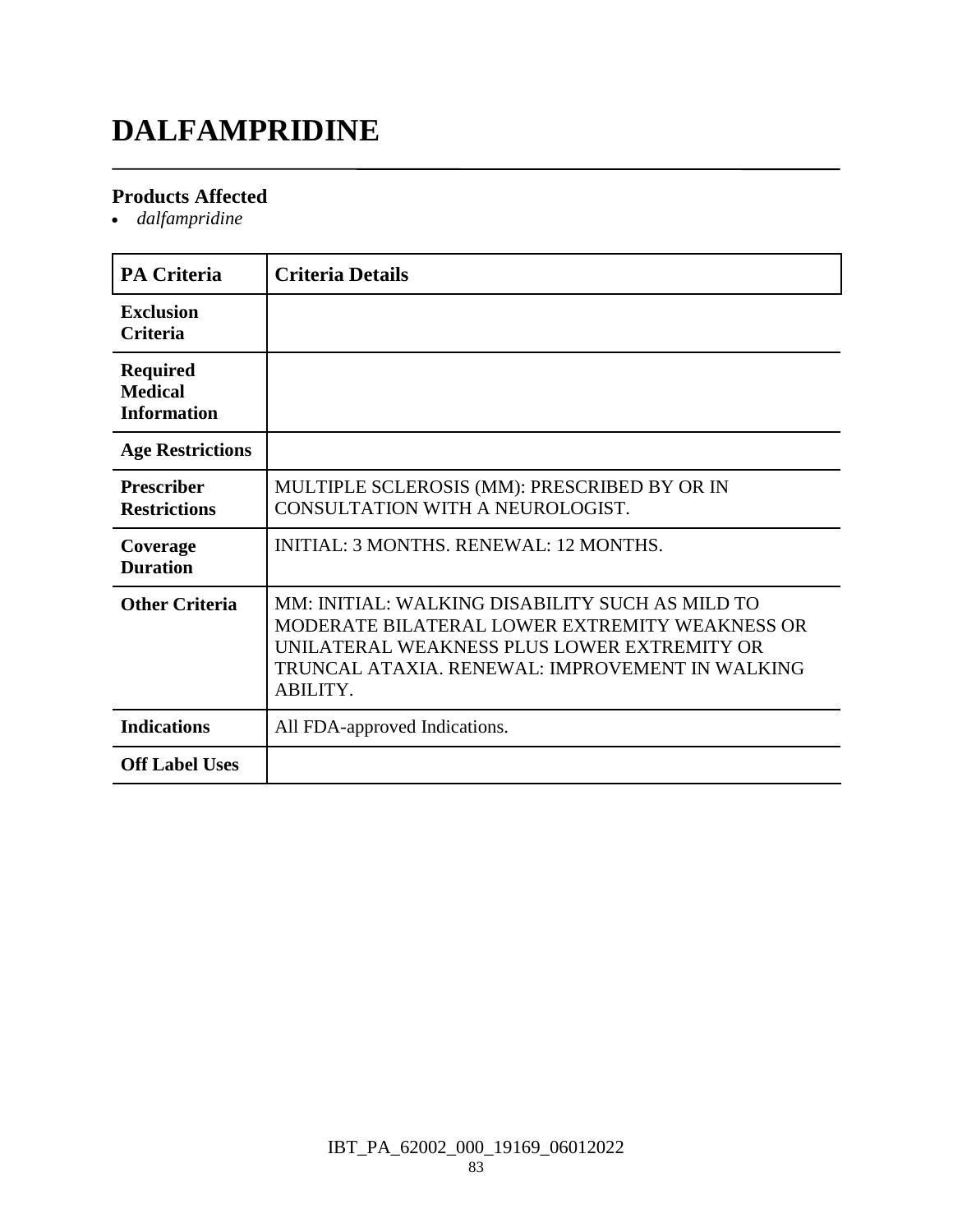## **DARATUMUMAB**

#### **Products Affected**

DARZALEX

| <b>PA Criteria</b>                                      | <b>Criteria Details</b>       |
|---------------------------------------------------------|-------------------------------|
| <b>Exclusion</b><br><b>Criteria</b>                     |                               |
| <b>Required</b><br><b>Medical</b><br><b>Information</b> |                               |
| <b>Age Restrictions</b>                                 |                               |
| <b>Prescriber</b><br><b>Restrictions</b>                |                               |
| Coverage<br><b>Duration</b>                             | <b>12 MONTHS</b>              |
| <b>Other Criteria</b>                                   |                               |
| <b>Indications</b>                                      | All FDA-approved Indications. |
| <b>Off Label Uses</b>                                   |                               |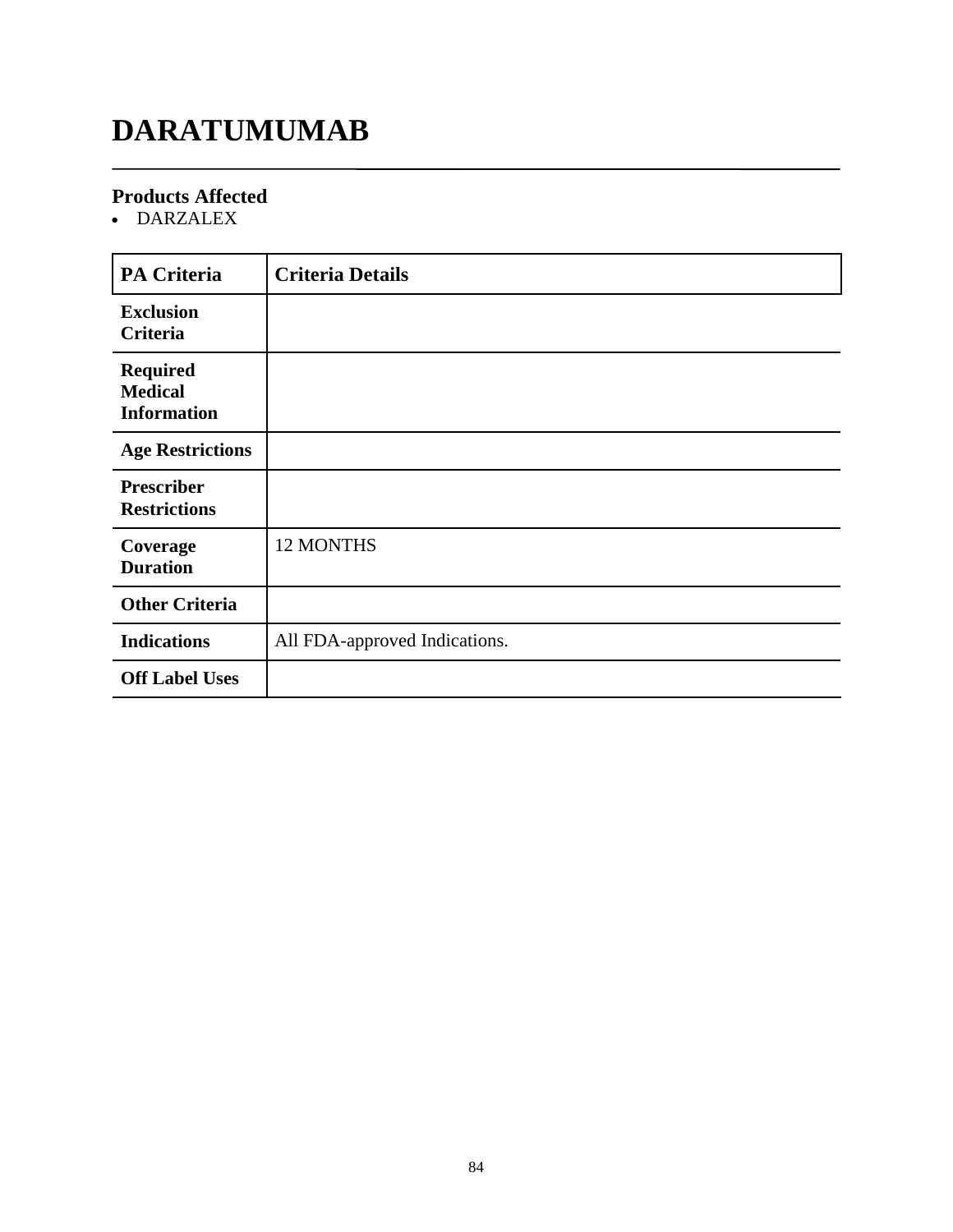## **DARATUMUMAB-HYALURONIDASE-FIHJ**

#### **Products Affected**

DARZALEX FASPRO

| <b>PA Criteria</b>                                      | <b>Criteria Details</b>       |
|---------------------------------------------------------|-------------------------------|
| <b>Exclusion</b><br>Criteria                            |                               |
| <b>Required</b><br><b>Medical</b><br><b>Information</b> |                               |
| <b>Age Restrictions</b>                                 |                               |
| <b>Prescriber</b><br><b>Restrictions</b>                |                               |
| Coverage<br><b>Duration</b>                             | 12 MONTHS                     |
| <b>Other Criteria</b>                                   |                               |
| <b>Indications</b>                                      | All FDA-approved Indications. |
| <b>Off Label Uses</b>                                   |                               |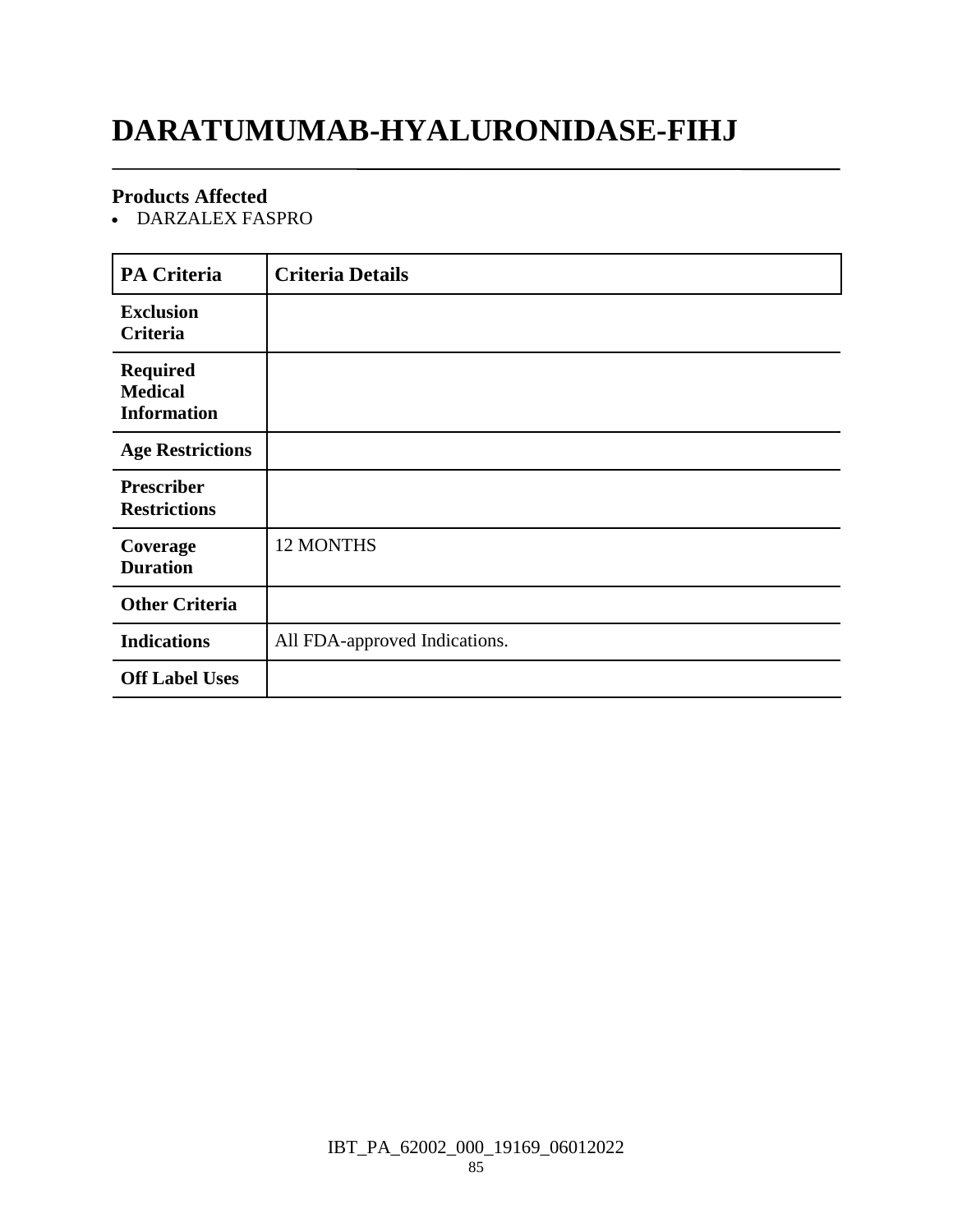## **DAROLUTAMIDE**

#### **Products Affected**

• NUBEQA

| PA Criteria                                             | <b>Criteria Details</b>                                                                                                                                                                                                                                                                                                                                                                                                                                   |
|---------------------------------------------------------|-----------------------------------------------------------------------------------------------------------------------------------------------------------------------------------------------------------------------------------------------------------------------------------------------------------------------------------------------------------------------------------------------------------------------------------------------------------|
| <b>Exclusion</b><br><b>Criteria</b>                     |                                                                                                                                                                                                                                                                                                                                                                                                                                                           |
| <b>Required</b><br><b>Medical</b><br><b>Information</b> |                                                                                                                                                                                                                                                                                                                                                                                                                                                           |
| <b>Age Restrictions</b>                                 |                                                                                                                                                                                                                                                                                                                                                                                                                                                           |
| <b>Prescriber</b><br><b>Restrictions</b>                |                                                                                                                                                                                                                                                                                                                                                                                                                                                           |
| Coverage<br><b>Duration</b>                             | <b>INITIAL AND RENEWAL: 12 MONTHS.</b>                                                                                                                                                                                                                                                                                                                                                                                                                    |
| <b>Other Criteria</b>                                   | INITIAL: NON-METASTATIC CASTRATION-RESISTANT<br>PROSTATE CANCER (NMCRPC): PATIENT HAS HIGH RISK<br>PROSTATE CANCER (I.E., RAPIDLY INCREASING PROSTATE<br>SPECIFIC ANTIGEN [PSA] LEVELS) AND ONE OF THE<br>FOLLOWING: 1) PREVIOUSLY RECEIVED A BILATERAL<br>ORCHIECTOMY, OR 2) CASTRATE LEVEL OF TESTOSTERONE<br>(I.E., LESS THAN 50 NG/DL), OR 3) CONCURRENT USE WITH A<br>GONADOTROPIN RELEASING HORMONE (GNRH) ANALOG.<br>RENEWAL: DIAGNOSIS OF NMCRPC. |
| <b>Indications</b>                                      | All FDA-approved Indications.                                                                                                                                                                                                                                                                                                                                                                                                                             |
| <b>Off Label Uses</b>                                   |                                                                                                                                                                                                                                                                                                                                                                                                                                                           |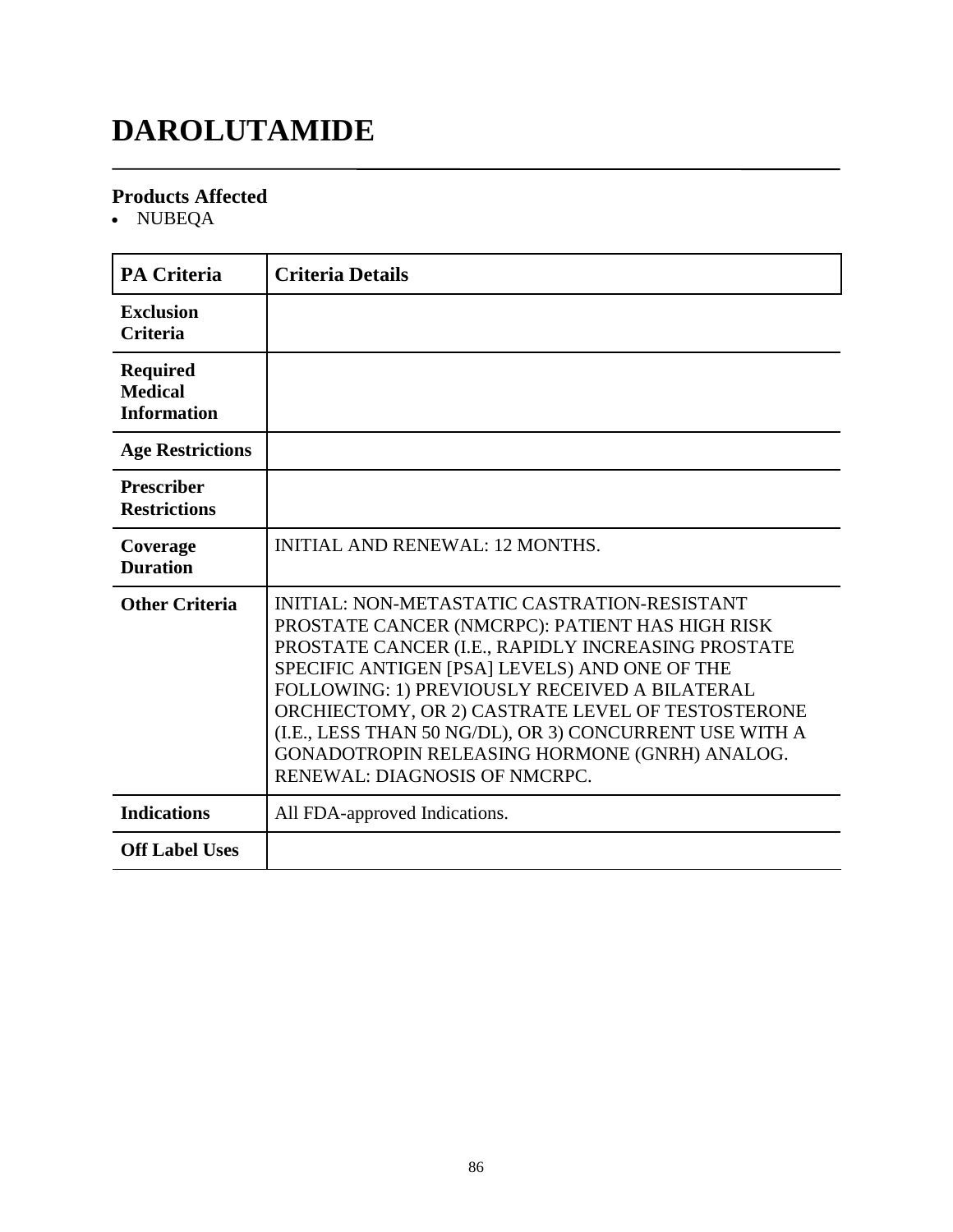## **DASATINIB**

#### **Products Affected**

 SPRYCEL ORAL TABLET 100 MG, 140 MG, 20 MG, 50 MG, 70 MG, 80 MG

| <b>PA Criteria</b>                                      | <b>Criteria Details</b>                                                                                                                                              |
|---------------------------------------------------------|----------------------------------------------------------------------------------------------------------------------------------------------------------------------|
| <b>Exclusion</b><br>Criteria                            |                                                                                                                                                                      |
| <b>Required</b><br><b>Medical</b><br><b>Information</b> |                                                                                                                                                                      |
| <b>Age Restrictions</b>                                 |                                                                                                                                                                      |
| <b>Prescriber</b><br><b>Restrictions</b>                |                                                                                                                                                                      |
| Coverage<br><b>Duration</b>                             | <b>12 MONTHS</b>                                                                                                                                                     |
| <b>Other Criteria</b>                                   | PREVIOUSLY-TREATED CHRONIC MYELOID LEUKEMIA (CML)<br>REQUIRES BCR-ABL MUTATIONAL ANALYSIS NEGATIVE FOR<br>THE FOLLOWING MUTATIONS: T315I, V299L, T315A, F317L/V/I/C. |
| <b>Indications</b>                                      | All FDA-approved Indications.                                                                                                                                        |
| <b>Off Label Uses</b>                                   |                                                                                                                                                                      |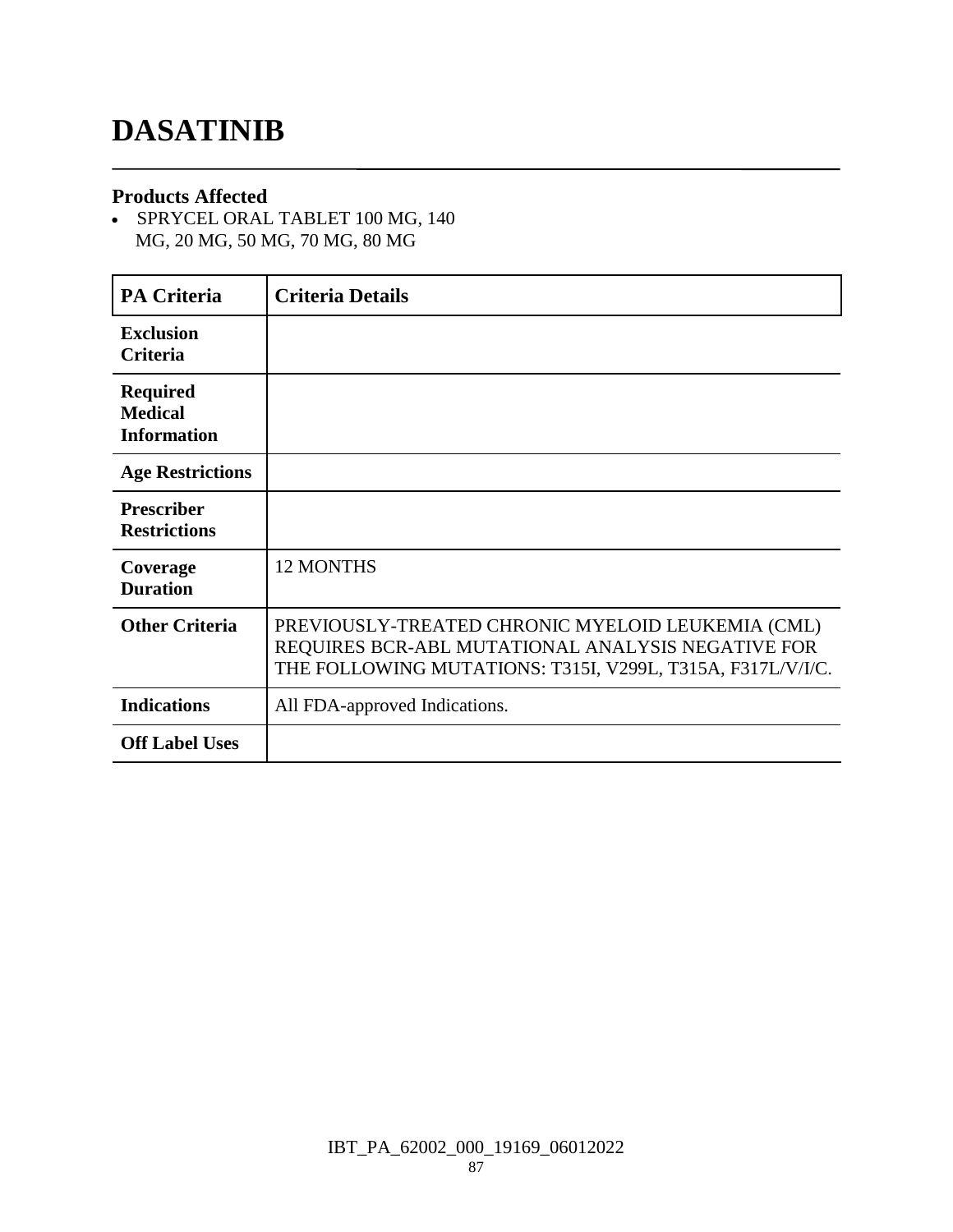## **DECITABINE/CEDAZURIDINE**

#### **Products Affected**

INQOVI

| <b>PA Criteria</b>                                      | <b>Criteria Details</b>       |
|---------------------------------------------------------|-------------------------------|
| <b>Exclusion</b><br>Criteria                            |                               |
| <b>Required</b><br><b>Medical</b><br><b>Information</b> |                               |
| <b>Age Restrictions</b>                                 |                               |
| <b>Prescriber</b><br><b>Restrictions</b>                |                               |
| Coverage<br><b>Duration</b>                             | 12 MONTHS                     |
| <b>Other Criteria</b>                                   |                               |
| <b>Indications</b>                                      | All FDA-approved Indications. |
| <b>Off Label Uses</b>                                   |                               |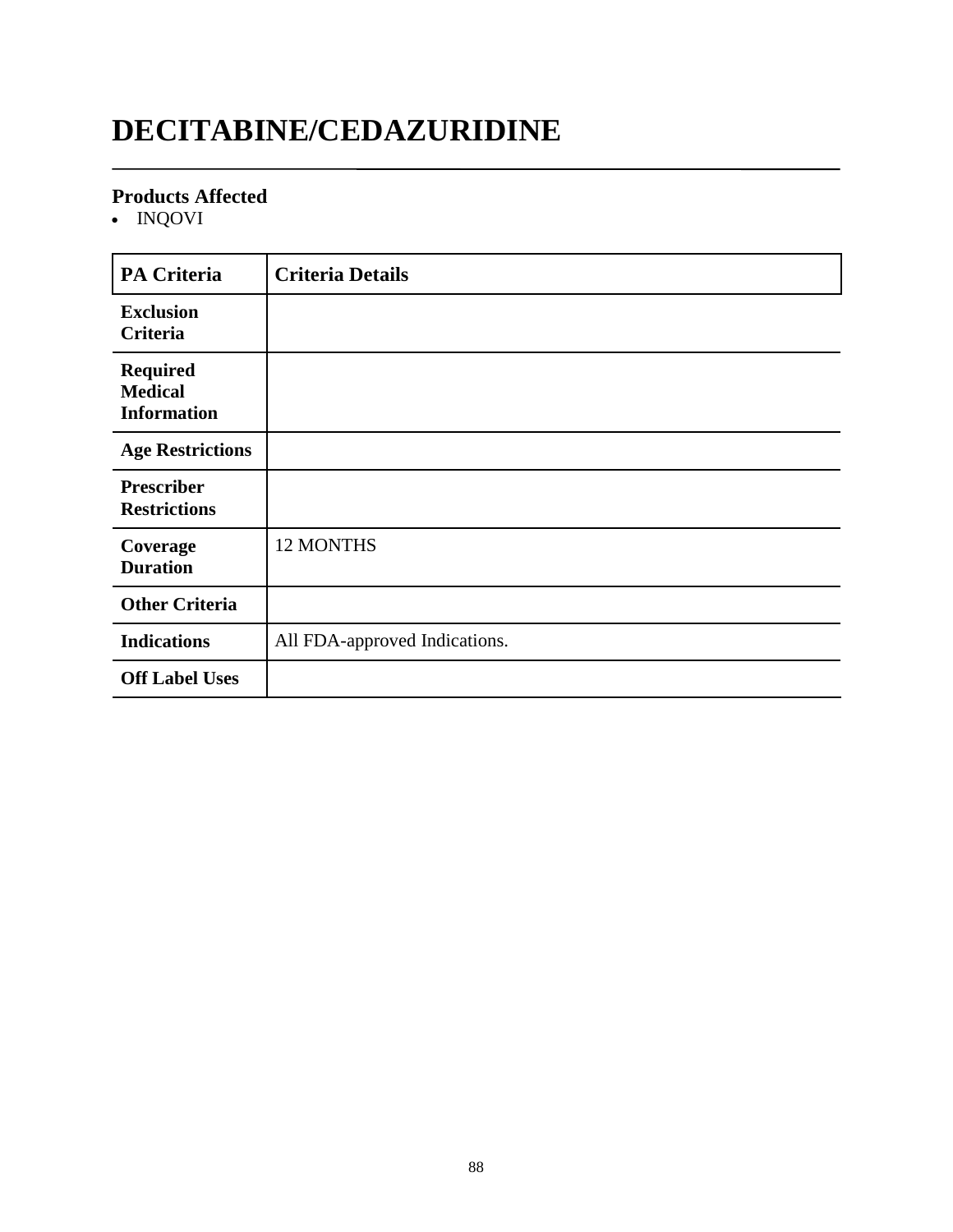## **DEFERASIROX**

#### **Products Affected**

*deferasirox*

| <b>PA Criteria</b>                                      | <b>Criteria Details</b>                                                                                                                                                                                                                                                                                                                                                                                                                                                                                                                                                                                                                                                                                                                                                                                                                                                                                                                                                                  |
|---------------------------------------------------------|------------------------------------------------------------------------------------------------------------------------------------------------------------------------------------------------------------------------------------------------------------------------------------------------------------------------------------------------------------------------------------------------------------------------------------------------------------------------------------------------------------------------------------------------------------------------------------------------------------------------------------------------------------------------------------------------------------------------------------------------------------------------------------------------------------------------------------------------------------------------------------------------------------------------------------------------------------------------------------------|
| <b>Exclusion</b><br><b>Criteria</b>                     |                                                                                                                                                                                                                                                                                                                                                                                                                                                                                                                                                                                                                                                                                                                                                                                                                                                                                                                                                                                          |
| <b>Required</b><br><b>Medical</b><br><b>Information</b> |                                                                                                                                                                                                                                                                                                                                                                                                                                                                                                                                                                                                                                                                                                                                                                                                                                                                                                                                                                                          |
| <b>Age Restrictions</b>                                 |                                                                                                                                                                                                                                                                                                                                                                                                                                                                                                                                                                                                                                                                                                                                                                                                                                                                                                                                                                                          |
| <b>Prescriber</b><br><b>Restrictions</b>                | PRESCRIBED BY OR GIVEN IN CONSULTATION WITH A<br>HEMATOLOGIST OR HEMATOLOGIST/ONCOLOGIST                                                                                                                                                                                                                                                                                                                                                                                                                                                                                                                                                                                                                                                                                                                                                                                                                                                                                                 |
| Coverage<br><b>Duration</b>                             | <b>INITIAL: 6 MONTHS. RENEWAL: 12 MONTHS</b>                                                                                                                                                                                                                                                                                                                                                                                                                                                                                                                                                                                                                                                                                                                                                                                                                                                                                                                                             |
| <b>Other Criteria</b>                                   | CHRONIC IRON OVERLOAD DUE TO BLOOD TRANSFUSIONS<br><b>INITIAL: SERUM FERRITIN LEVEL CONSISTENTLY ABOVE 1000</b><br>MCG/L (AT LEAST TWO LAB VALUES IN THE PREVIOUS THREE<br>MONTHS). RENEWAL: SERUM FERRITIN LEVEL CONSISTENTLY<br>ABOVE 500 MCG/L (AT LEAST TWO LAB VALUES IN THE<br>PREVIOUS THREE MONTHS). NON-TRANSFUSION DEPENDENT<br>THALASSEMIA (NTDT) INITIAL: SERUM FERRITIN LEVEL<br>CONSISTENTLY ABOVE 300 MCG/L (AT LEAST TWO LAB<br>VALUES IN THE PREVIOUS THREE MONTHS) AND LIVER IRON<br>CONCENTRATION (LIC) OF 5 MG FE/G DRY WEIGHT OR<br>GREATER. RENEWAL: SERUM FERRITIN LEVEL CONSISTENTLY<br>ABOVE 300 MCG/L (AT LEAST TWO LAB VALUES IN THE<br>PREVIOUS THREE MONTHS) OR LIC OF 3 MG FE/G DRY WEIGHT<br>OR GREATER. INITIAL FOR ALL INDICATIONS: FORMULARY<br><b>VERSION OF DEFERASIROX SPRINKLE: TRIAL OF OR</b><br>CONTRAINDICATION TO A GENERIC EQUIVALENT OF EITHER<br>EXJADE TABLET FOR ORAL SUSPENSION OR A FORMULARY<br><b>VERSION OF DEFERASIROX TABLET.</b> |
| <b>Indications</b>                                      | All FDA-approved Indications.                                                                                                                                                                                                                                                                                                                                                                                                                                                                                                                                                                                                                                                                                                                                                                                                                                                                                                                                                            |
| <b>Off Label Uses</b>                                   |                                                                                                                                                                                                                                                                                                                                                                                                                                                                                                                                                                                                                                                                                                                                                                                                                                                                                                                                                                                          |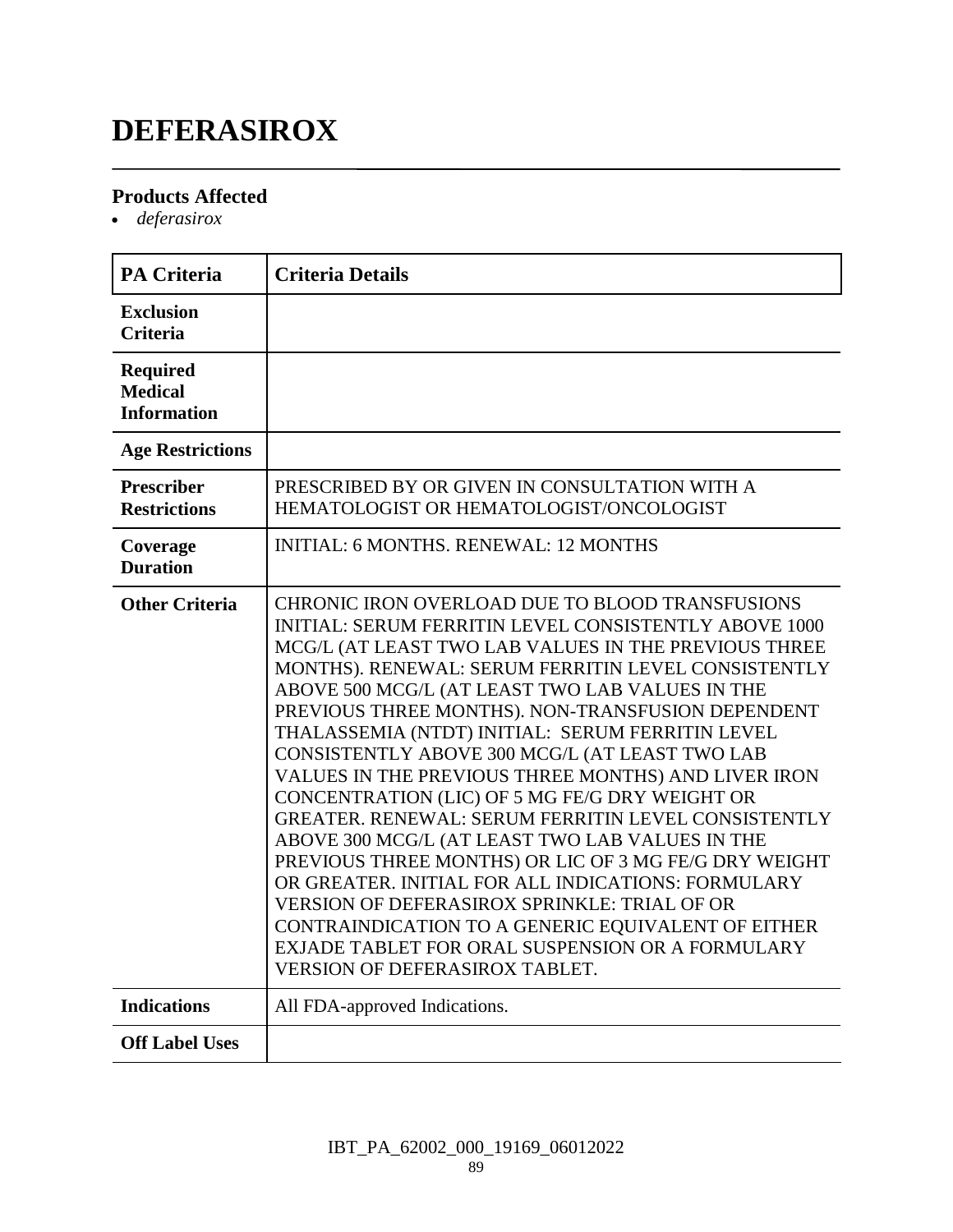## **DEFERIPRONE**

#### **Products Affected**

*deferiprone*

• FERRIPROX 1,000 MG TAB(2X/DAY) • FERRIPROX ORAL TABLET 1,000 MG

**FERRIPROX ORAL SOLUTION** 

٦

| <b>PA Criteria</b>                                      | <b>Criteria Details</b>                                                                                                                                                                                                                                                                                                                                                                                                                                                                                                                                                                                                                                                                                                                                                                                                                                                                                                                                                                                                                                                                                                            |
|---------------------------------------------------------|------------------------------------------------------------------------------------------------------------------------------------------------------------------------------------------------------------------------------------------------------------------------------------------------------------------------------------------------------------------------------------------------------------------------------------------------------------------------------------------------------------------------------------------------------------------------------------------------------------------------------------------------------------------------------------------------------------------------------------------------------------------------------------------------------------------------------------------------------------------------------------------------------------------------------------------------------------------------------------------------------------------------------------------------------------------------------------------------------------------------------------|
| <b>Exclusion</b><br>Criteria                            |                                                                                                                                                                                                                                                                                                                                                                                                                                                                                                                                                                                                                                                                                                                                                                                                                                                                                                                                                                                                                                                                                                                                    |
| <b>Required</b><br><b>Medical</b><br><b>Information</b> |                                                                                                                                                                                                                                                                                                                                                                                                                                                                                                                                                                                                                                                                                                                                                                                                                                                                                                                                                                                                                                                                                                                                    |
| <b>Age Restrictions</b>                                 |                                                                                                                                                                                                                                                                                                                                                                                                                                                                                                                                                                                                                                                                                                                                                                                                                                                                                                                                                                                                                                                                                                                                    |
| Prescriber<br><b>Restrictions</b>                       | PRESCRIBED BY OR GIVEN IN CONSULTATION WITH A<br>HEMATOLOGIST OR HEMATOLOGIST/ONCOLOGIST                                                                                                                                                                                                                                                                                                                                                                                                                                                                                                                                                                                                                                                                                                                                                                                                                                                                                                                                                                                                                                           |
| Coverage<br><b>Duration</b>                             | INITIAL: 6 MONTHS. RENEWAL: 12 MONTHS.                                                                                                                                                                                                                                                                                                                                                                                                                                                                                                                                                                                                                                                                                                                                                                                                                                                                                                                                                                                                                                                                                             |
| <b>Other Criteria</b>                                   | INITIAL CRITERIA: TRANSFUSIONAL IRON OVERLOAD DUE TO<br>THALASSEMIA SYNDROMES: (1) TRIAL OF OR<br>CONTRAINDICATION TO A FORMULARY PREFERRED VERSION<br>OF DEFERASIROX OR DEFEROXAMINE, AND (2) ONE OF THE<br>FOLLOWING CRITERIA: A) PATIENT IS EXPERIENCING<br>INTOLERABLE TOXICITIES OR CLINICALLY SIGNIFICANT<br>ADVERSE EFFECTS OR HAS A CONTRAINDICATION TO THESE<br>THERAPIES, OR B) INADEQUATE CHELATION DEFINED BY ONE<br>OF THE FOLLOWING: I) SERUM FERRITIN LEVEL<br>CONSISTENTLY ABOVE 2500 MCG/L (AT LEAST TWO LAB<br>VALUES IN THE PREVIOUS THREE MONTHS), OR II) EVIDENCE<br>OF CARDIAC IRON ACCUMULATION (I.E., CARDIAC T2 STAR<br>MRI LESS THAN 10 MILLISECONDS, IRON INDUCED<br>CARDIOMYOPATHY, FALL IN LEFT VENTRICULAR EJECTION<br>FRACTION, ARRHYTHMIA INDICATING INADEQUATE<br>CHELATION). TRANSFUSIONAL IRON OVERLOAD DUE TO<br>SICKLE CELL DISEASE OR OTHER ANEMIAS: TRIAL OF OR<br>CONTRAINDICATION TO A FORMULARY PREFERRED VERSION<br>OF DEFERASIROX OR DEFEROXAMINE. RENEWAL: SERUM<br>FERRITIN LEVELS MUST BE CONSISTENTLY ABOVE 500MCG/L<br>(AT LEAST TWO LAB VALUES IN THE PREVIOUS THREE<br>MONTHS). |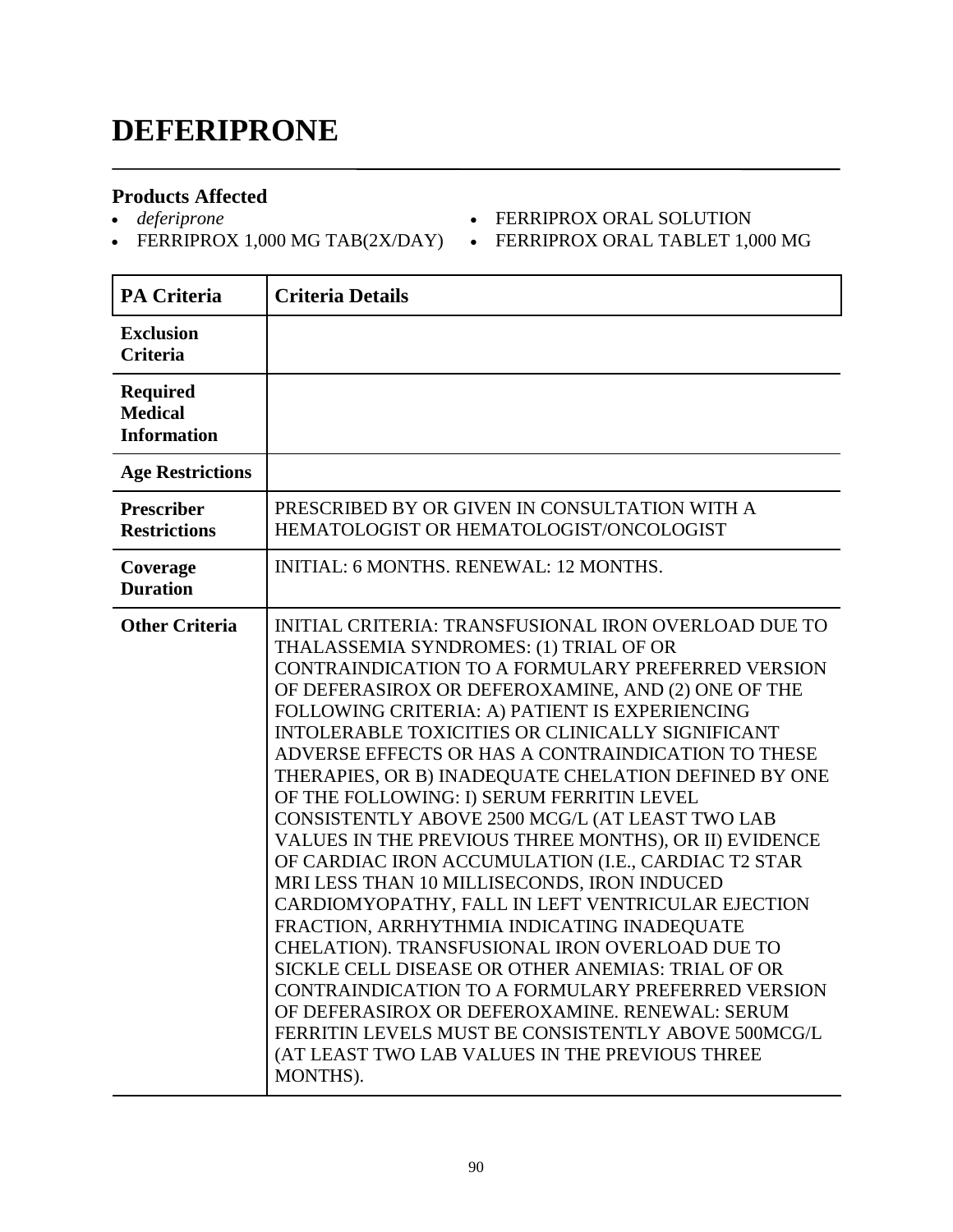| <b>PA Criteria</b>    | <b>Criteria Details</b>       |
|-----------------------|-------------------------------|
| <b>Indications</b>    | All FDA-approved Indications. |
| <b>Off Label Uses</b> |                               |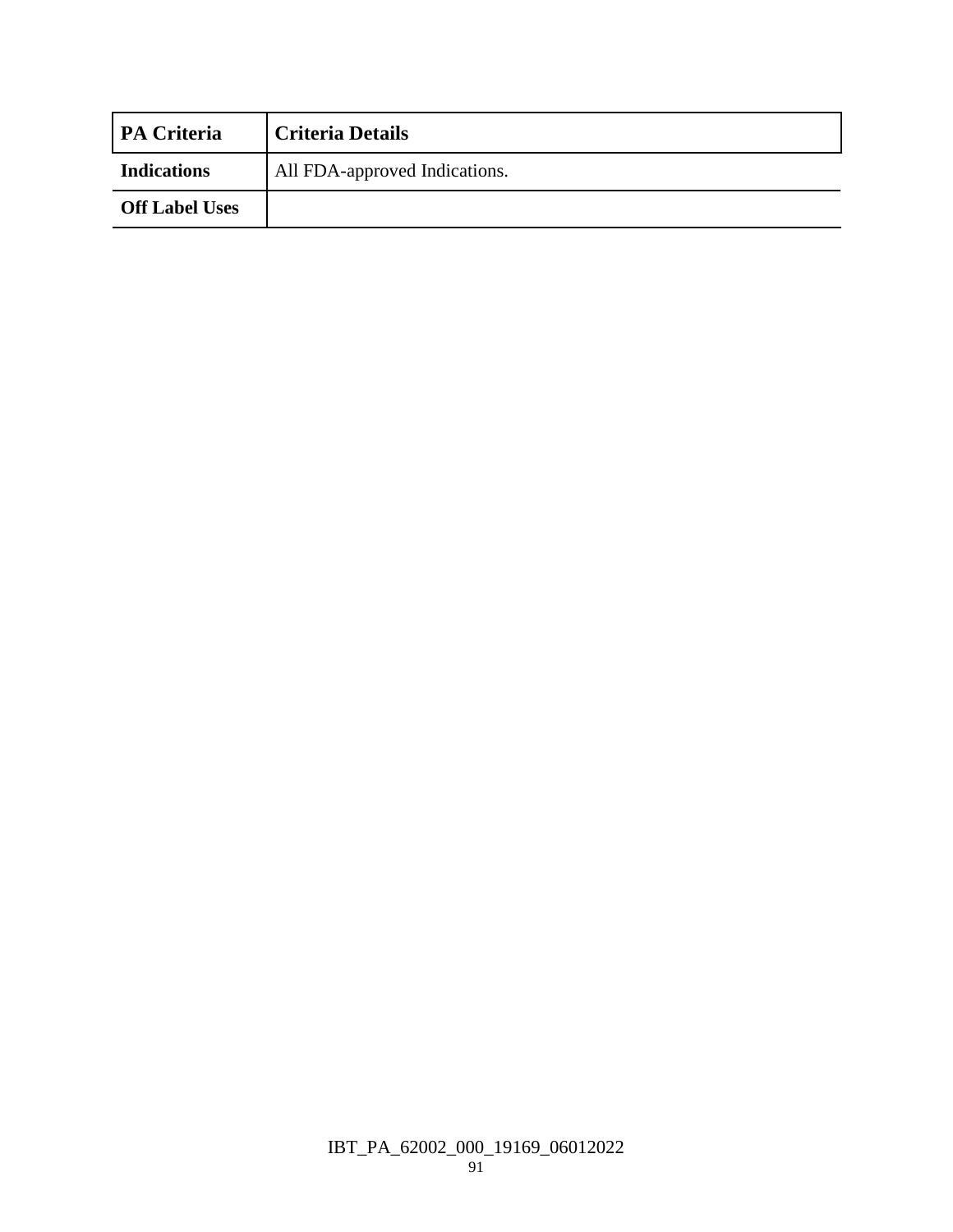## **DEFEROXAMINE**

#### **Products Affected**

*deferoxamine*

| <b>PA Criteria</b>                                      | <b>Criteria Details</b>                                                                                                                                                                                                                                                                                                                                                                                       |
|---------------------------------------------------------|---------------------------------------------------------------------------------------------------------------------------------------------------------------------------------------------------------------------------------------------------------------------------------------------------------------------------------------------------------------------------------------------------------------|
| <b>Exclusion</b><br><b>Criteria</b>                     |                                                                                                                                                                                                                                                                                                                                                                                                               |
| <b>Required</b><br><b>Medical</b><br><b>Information</b> |                                                                                                                                                                                                                                                                                                                                                                                                               |
| <b>Age Restrictions</b>                                 | CHRONIC IRON OVERLOAD: AT LEAST 3 YEARS OF AGE OR<br><b>OLDER</b>                                                                                                                                                                                                                                                                                                                                             |
| <b>Prescriber</b><br><b>Restrictions</b>                | CHRONIC IRON OVERLOAD: PRESCRIBED BY OR GIVEN IN<br>CONSULTATION WITH A HEMATOLOGIST OR<br>HEMATOLOGIST/ONCOLOGIST                                                                                                                                                                                                                                                                                            |
| Coverage<br><b>Duration</b>                             | <b>INITIAL: 6 MONTHS, RENEWAL: 12 MONTHS.</b>                                                                                                                                                                                                                                                                                                                                                                 |
| <b>Other Criteria</b>                                   | INITIAL: CHRONIC IRON OVERLOAD: SERUM FERRITIN LEVEL<br>CONSISTENTLY ABOVE 1000MCG/L (AT LEAST TWO LAB<br>VALUES IN THE PREVIOUS THREE MONTHS). RENEWAL:<br>CHRONIC IRON OVERLOAD: SERUM FERRITIN LEVELS MUST<br>BE CONSISTENTLY ABOVE 500MCG/L (AT LEAST TWO LAB<br>VALUES IN THE PREVIOUS THREE MONTHS). THIS DRUG ALSO<br>REQUIRES PAYMENT DETERMINATION AND MAY BE<br>COVERED UNDER MEDICARE PART B OR D. |
| <b>Indications</b>                                      | All FDA-approved Indications.                                                                                                                                                                                                                                                                                                                                                                                 |
| <b>Off Label Uses</b>                                   |                                                                                                                                                                                                                                                                                                                                                                                                               |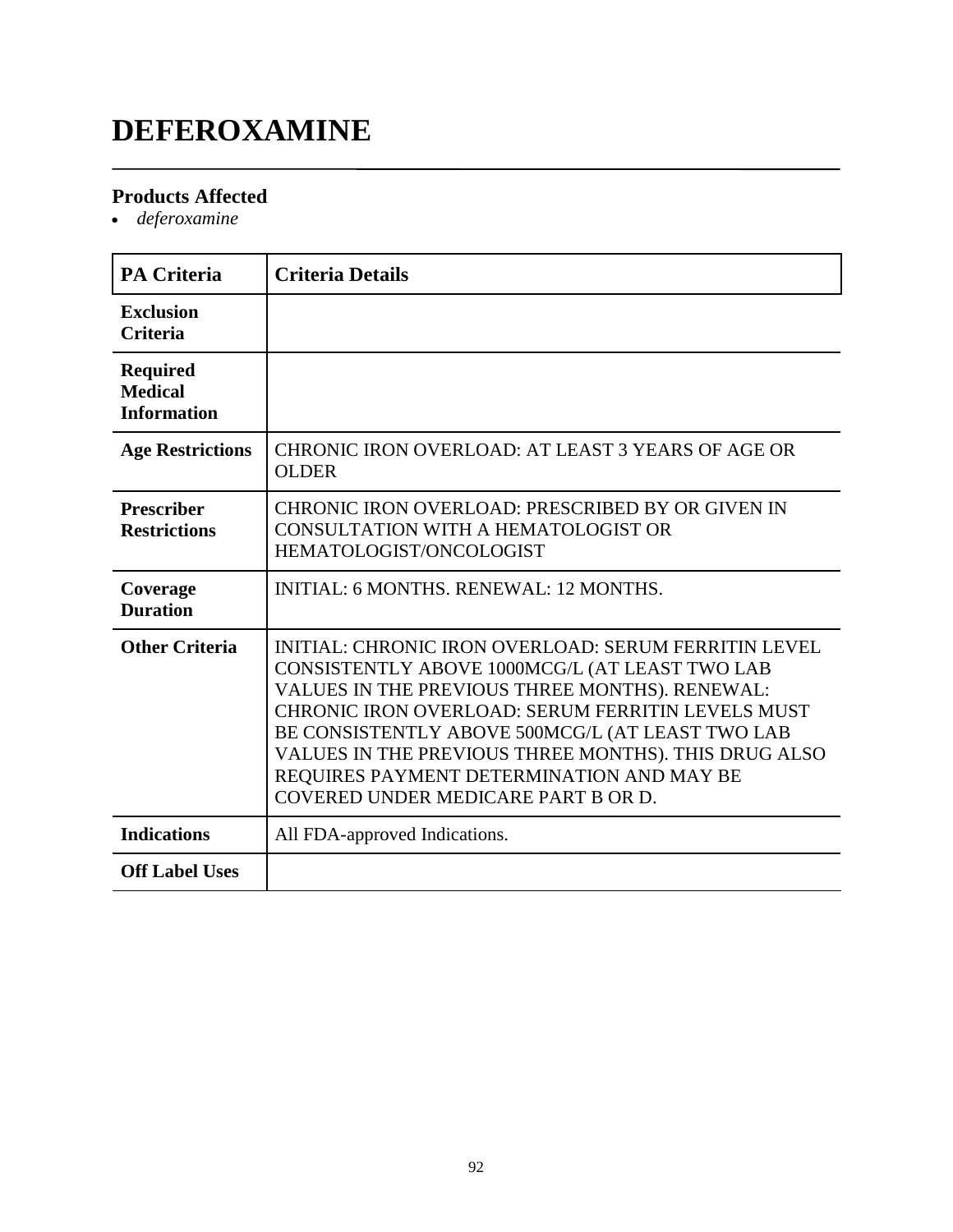## **DEFLAZACORT**

**Products Affected**

- EMFLAZA ORAL TABLET 18 MG, 30 MG, 36 MG, 6 MG

| <b>PA Criteria</b>                                      | <b>Criteria Details</b>                                                                                                                                                                                                                                                                                                                                                                                                                                                                                                                                                                                                                                                                                 |
|---------------------------------------------------------|---------------------------------------------------------------------------------------------------------------------------------------------------------------------------------------------------------------------------------------------------------------------------------------------------------------------------------------------------------------------------------------------------------------------------------------------------------------------------------------------------------------------------------------------------------------------------------------------------------------------------------------------------------------------------------------------------------|
| <b>Exclusion</b><br><b>Criteria</b>                     |                                                                                                                                                                                                                                                                                                                                                                                                                                                                                                                                                                                                                                                                                                         |
| <b>Required</b><br><b>Medical</b><br><b>Information</b> | DUCHENNE MUSCULAR DYSTROPHY (DMD): DIAGNOSIS<br>COMFIRMED BY GENETIC TESTING.                                                                                                                                                                                                                                                                                                                                                                                                                                                                                                                                                                                                                           |
| <b>Age Restrictions</b>                                 |                                                                                                                                                                                                                                                                                                                                                                                                                                                                                                                                                                                                                                                                                                         |
| <b>Prescriber</b><br><b>Restrictions</b>                | DMD: PRESCRIBED BY OR IN CONSULTATION WITH A<br>NEUROLOGIST.                                                                                                                                                                                                                                                                                                                                                                                                                                                                                                                                                                                                                                            |
| Coverage<br><b>Duration</b>                             | <b>INITIAL: 6 MONTHS, RENEWAL: 12 MONTHS.</b>                                                                                                                                                                                                                                                                                                                                                                                                                                                                                                                                                                                                                                                           |
| <b>Other Criteria</b>                                   | DMD: INITIAL: TRIAL OF PREDNISONE OR PREDNISOLONE AND<br>PATIENT MEETS ONE OF THE FOLLOWING: 1) REQUEST DUE TO<br>ADVERSE EFFECTS OF PREDNISONE OR PREDNISOLONE OR 2)<br>REQUEST DUE TO LACK OF EFFICACY OF PREDNISONE OR<br>PREDNISOLONE AND ALL OF THE FOLLOWING: A) PATIENT IS<br>NOT IN STAGE 1 (PRE-SYMPTOMATIC PHASE), B) STEROID<br>MYOPATHY HAS BEEN RULED OUT, C) DETERIORATION IN<br>AMBULATION, FUNCTIONAL STATUS, OR PULMONARY<br>FUNCTION CONSISTENT WITH ADVANCING DISEASE.<br>RENEWAL: PATIENT HAS MAINTAINED OR DEMONSTRATED A<br>LESS THAN EXPECTED DECLINE IN AMBULATORY ABILITY IN<br>MUSCLE FUNCTION ASSESSMENTS OR OTHER MUSCLE<br>FUNCTION (I.E., PULMONARY OR CARDIAC FUNCTION). |
| <b>Indications</b>                                      | All FDA-approved Indications.                                                                                                                                                                                                                                                                                                                                                                                                                                                                                                                                                                                                                                                                           |
| <b>Off Label Uses</b>                                   |                                                                                                                                                                                                                                                                                                                                                                                                                                                                                                                                                                                                                                                                                                         |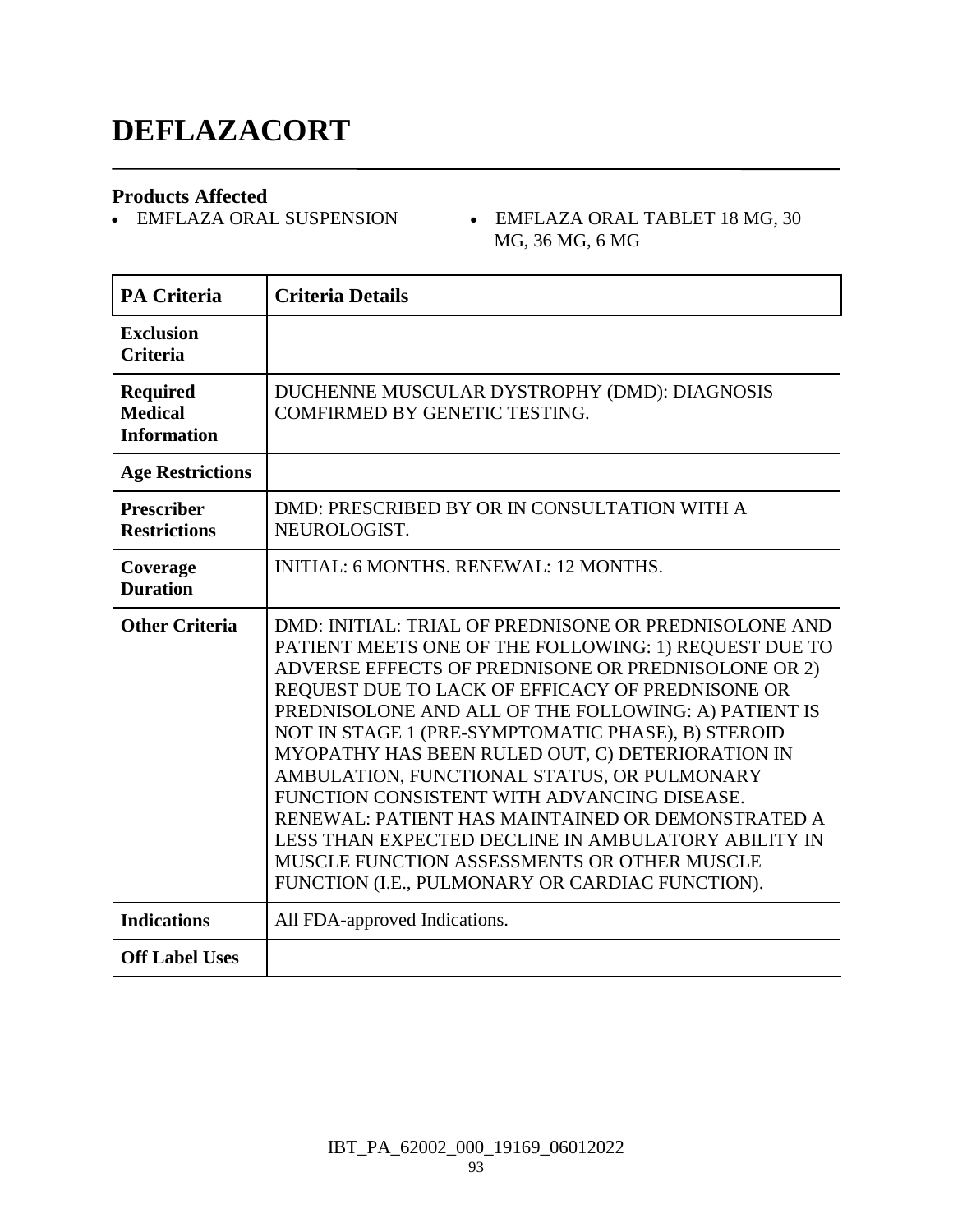## **DELAFLOXACIN**

### **Products Affected**

BAXDELA ORAL

| <b>PA Criteria</b>                                      | <b>Criteria Details</b>                                                                                                                                                                                                                                                                                                                                                                                                                                                                                                                                                                                                                                                                                                                                                                                                                                                                                                                                                                                                                                                                                                                                                                                                                    |
|---------------------------------------------------------|--------------------------------------------------------------------------------------------------------------------------------------------------------------------------------------------------------------------------------------------------------------------------------------------------------------------------------------------------------------------------------------------------------------------------------------------------------------------------------------------------------------------------------------------------------------------------------------------------------------------------------------------------------------------------------------------------------------------------------------------------------------------------------------------------------------------------------------------------------------------------------------------------------------------------------------------------------------------------------------------------------------------------------------------------------------------------------------------------------------------------------------------------------------------------------------------------------------------------------------------|
| <b>Exclusion</b><br><b>Criteria</b>                     |                                                                                                                                                                                                                                                                                                                                                                                                                                                                                                                                                                                                                                                                                                                                                                                                                                                                                                                                                                                                                                                                                                                                                                                                                                            |
| <b>Required</b><br><b>Medical</b><br><b>Information</b> |                                                                                                                                                                                                                                                                                                                                                                                                                                                                                                                                                                                                                                                                                                                                                                                                                                                                                                                                                                                                                                                                                                                                                                                                                                            |
| <b>Age Restrictions</b>                                 |                                                                                                                                                                                                                                                                                                                                                                                                                                                                                                                                                                                                                                                                                                                                                                                                                                                                                                                                                                                                                                                                                                                                                                                                                                            |
| <b>Prescriber</b><br><b>Restrictions</b>                |                                                                                                                                                                                                                                                                                                                                                                                                                                                                                                                                                                                                                                                                                                                                                                                                                                                                                                                                                                                                                                                                                                                                                                                                                                            |
| Coverage<br><b>Duration</b>                             | <b>ONE MONTH</b>                                                                                                                                                                                                                                                                                                                                                                                                                                                                                                                                                                                                                                                                                                                                                                                                                                                                                                                                                                                                                                                                                                                                                                                                                           |
| <b>Other Criteria</b>                                   | ACUTE BACTERIAL SKIN OR SKIN STRUCTURE INFECTION<br>(ABSSSI): ONE OF THE FOLLOWING: 1) PRESCRIBED BY OR<br>GIVEN IN CONSULTATION WITH AN INFECTIOUS DISEASE<br>SPECIALIST, OR 2) ANTIMICROBIAL SUSCEPTIBILITY TESTING<br>SHOWS SUSCEPTIBILITY TO DELAFLOXACIN AND<br>RESISTANCE TO ONE STANDARD OF CARE AGENT FOR ABSSSI<br>(E.G., SULFAMETHOXAZOLE/TRIMETHOPRIM, LEVOFLOXACIN,<br>CLINDAMYCIN, CEPHALEXIN, OR VANCOMYCIN), OR 3) IF<br>SENSITIVITY RESULTS ARE UNAVAILABLE: TRIAL OF OR<br>CONTRAINDICATION TO ONE OF THE FOLLOWING PREFERRED<br>FORMULARY AGENTS FOR ABSSSI: A PENICILLIN, A<br>FLUOROQUINOLONE, A CEPHALOSPORIN, OR A GRAM<br>POSITIVE TARGETING ANTIBIOTIC. COMMUNITY-ACQUIRED<br>BACTERIAL PNEUMONIA (CABP): ONE OF THE FOLLOWING: 1)<br>PRESCRIBED BY OR GIVEN IN CONSULTATION WITH AN<br>INFECTIOUS DISEASE SPECIALIST, OR 2) ANTIMICROBIAL<br>SUSCEPTIBILITY TESTING SHOWS SUSCEPTIBILITY TO<br>DELAFLOXACIN AND RESISTANCE TO AT LEAST TWO<br>STANDARD OF CARE AGENTS FOR CABP (E.G., MACROLIDE,<br>DOXYCYCLINE, LEVOFLOXACIN/MOXIFLOXACIN, BETA-<br>LACTAM, LINEZOLID), OR 3) IF SENSITIVITY RESULTS ARE<br>UNAVAILABLE: TRIAL OF OR CONTRAINDICATION TO AT<br>LEAST TWO STANDARD OF CARE AGENTS FOR CABP (E.G., |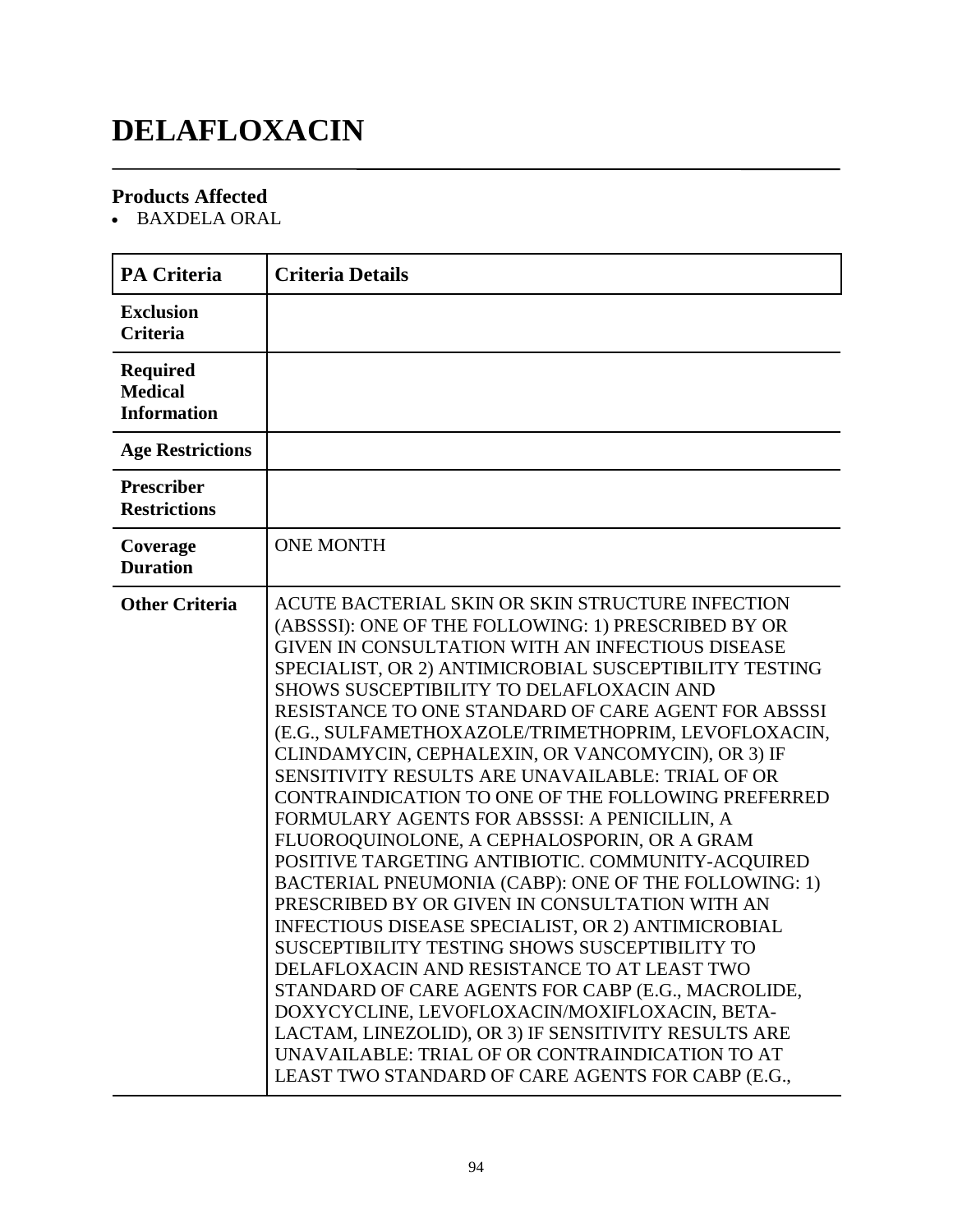| <b>PA Criteria</b>    | <b>Criteria Details</b>                                                        |
|-----------------------|--------------------------------------------------------------------------------|
|                       | MACROLIDE, DOXYCYCLINE,<br>LEVOFLOXACIN/MOXIFLOXACIN, BETA-LACTAM, LINEZOLID). |
| <b>Indications</b>    | All FDA-approved Indications.                                                  |
| <b>Off Label Uses</b> |                                                                                |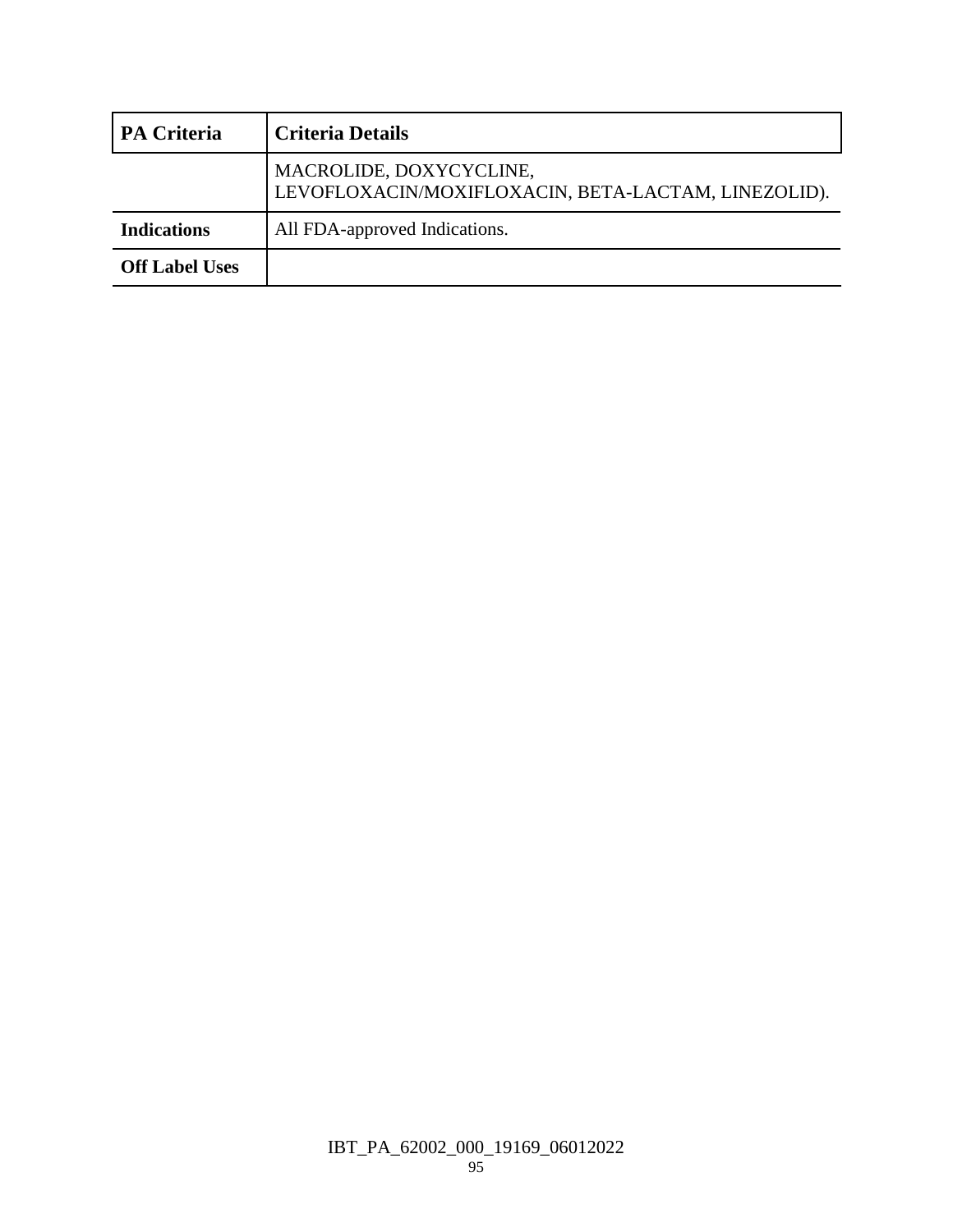## **DENOSUMAB-XGEVA**

#### **Products Affected**

XGEVA

| <b>PA Criteria</b>                                      | <b>Criteria Details</b>       |
|---------------------------------------------------------|-------------------------------|
| <b>Exclusion</b><br>Criteria                            |                               |
| <b>Required</b><br><b>Medical</b><br><b>Information</b> |                               |
| <b>Age Restrictions</b>                                 |                               |
| <b>Prescriber</b><br><b>Restrictions</b>                |                               |
| Coverage<br><b>Duration</b>                             | 12 MONTHS                     |
| <b>Other Criteria</b>                                   |                               |
| <b>Indications</b>                                      | All FDA-approved Indications. |
| <b>Off Label Uses</b>                                   |                               |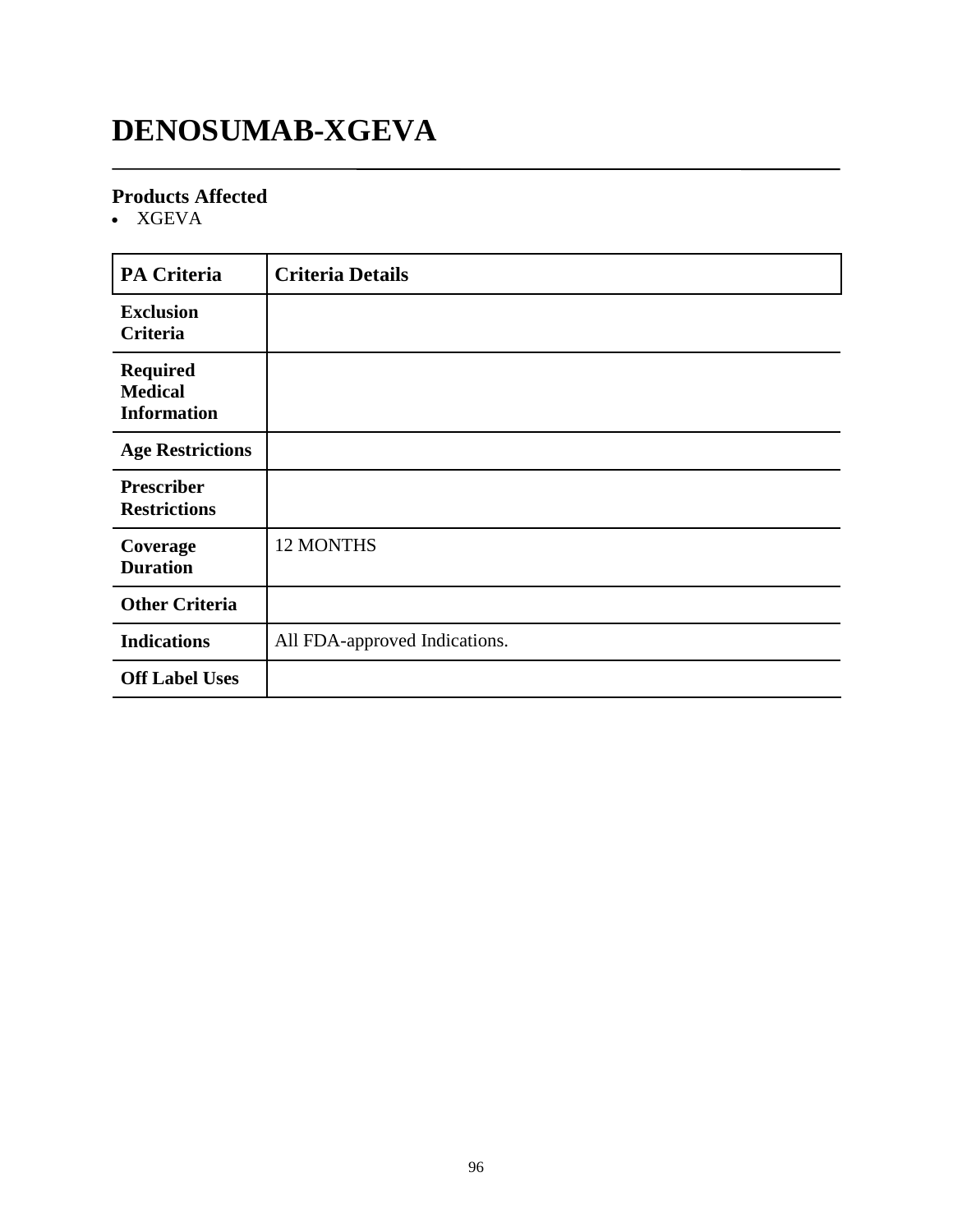## **DEUTETRABENAZINE**

#### **Products Affected**

 AUSTEDO ORAL TABLET 12 MG, 6 MG, 9 MG

| <b>PA Criteria</b>                                      | <b>Criteria Details</b>                                                                                                                                                                                                                      |
|---------------------------------------------------------|----------------------------------------------------------------------------------------------------------------------------------------------------------------------------------------------------------------------------------------------|
| <b>Exclusion</b><br><b>Criteria</b>                     |                                                                                                                                                                                                                                              |
| <b>Required</b><br><b>Medical</b><br><b>Information</b> |                                                                                                                                                                                                                                              |
| <b>Age Restrictions</b>                                 |                                                                                                                                                                                                                                              |
| <b>Prescriber</b><br><b>Restrictions</b>                | HUNTINGTON DISEASE: PRESCRIBED BY OR IN<br>CONSULTATION WITH A NEUROLOGIST OR MOVEMENT<br>DISORDER SPECIALIST. TARDIVE DYSKINESIA: PRESCRIBED<br>BY OR IN CONSULTATION WITH A NEUROLOGIST,<br>PSYCHIATRIST, OR MOVEMENT DISORDER SPECIALIST. |
| Coverage<br><b>Duration</b>                             | <b>12 MONTHS</b>                                                                                                                                                                                                                             |
| <b>Other Criteria</b>                                   | TARDIVE DYSKINESIA: PATIENT HAS A HISTORY OF USING<br>AGENTS THAT CAUSE TARDIVE DYSKINESIA.                                                                                                                                                  |
| <b>Indications</b>                                      | All FDA-approved Indications.                                                                                                                                                                                                                |
| <b>Off Label Uses</b>                                   |                                                                                                                                                                                                                                              |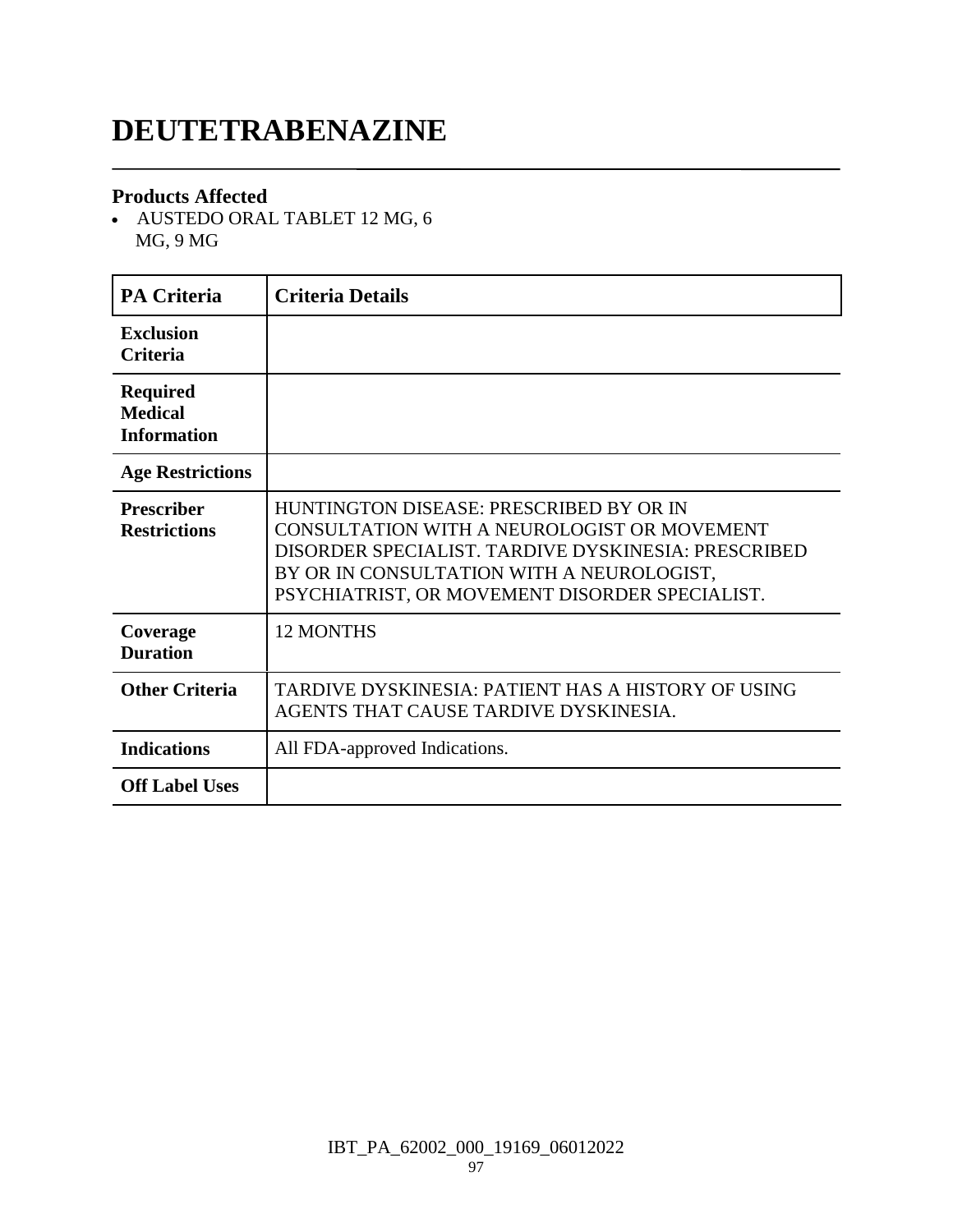## **DICHLORPHENAMIDE**

#### **Products Affected**

• KEVEYIS

| <b>PA Criteria</b>                                      | <b>Criteria Details</b>                                                                                                                                                                          |
|---------------------------------------------------------|--------------------------------------------------------------------------------------------------------------------------------------------------------------------------------------------------|
| <b>Exclusion</b><br>Criteria                            |                                                                                                                                                                                                  |
| <b>Required</b><br><b>Medical</b><br><b>Information</b> |                                                                                                                                                                                                  |
| <b>Age Restrictions</b>                                 | <b>18 YEARS AND OLDER</b>                                                                                                                                                                        |
| <b>Prescriber</b><br><b>Restrictions</b>                | PRESCRIBED BY OR IN CONSULTATION WITH A<br>NEUROLOGIST.                                                                                                                                          |
| Coverage<br><b>Duration</b>                             | INITIAL: 2 MONTHS, RENEWAL: 12 MONTHS.                                                                                                                                                           |
| <b>Other Criteria</b>                                   | INITIAL: PATIENT DOES NOT HAVE HEPATIC INSUFFICIENCY,<br>PULMONARY OBSTRUCTION, OR A HEALTH CONDITION THAT<br>WARRANTS CONCURRENT USE OF HIGH-DOSE ASPIRIN.<br>RENEWAL: IMPROVEMENT IN SYMPTOMS. |
| <b>Indications</b>                                      | All FDA-approved Indications.                                                                                                                                                                    |
| <b>Off Label Uses</b>                                   |                                                                                                                                                                                                  |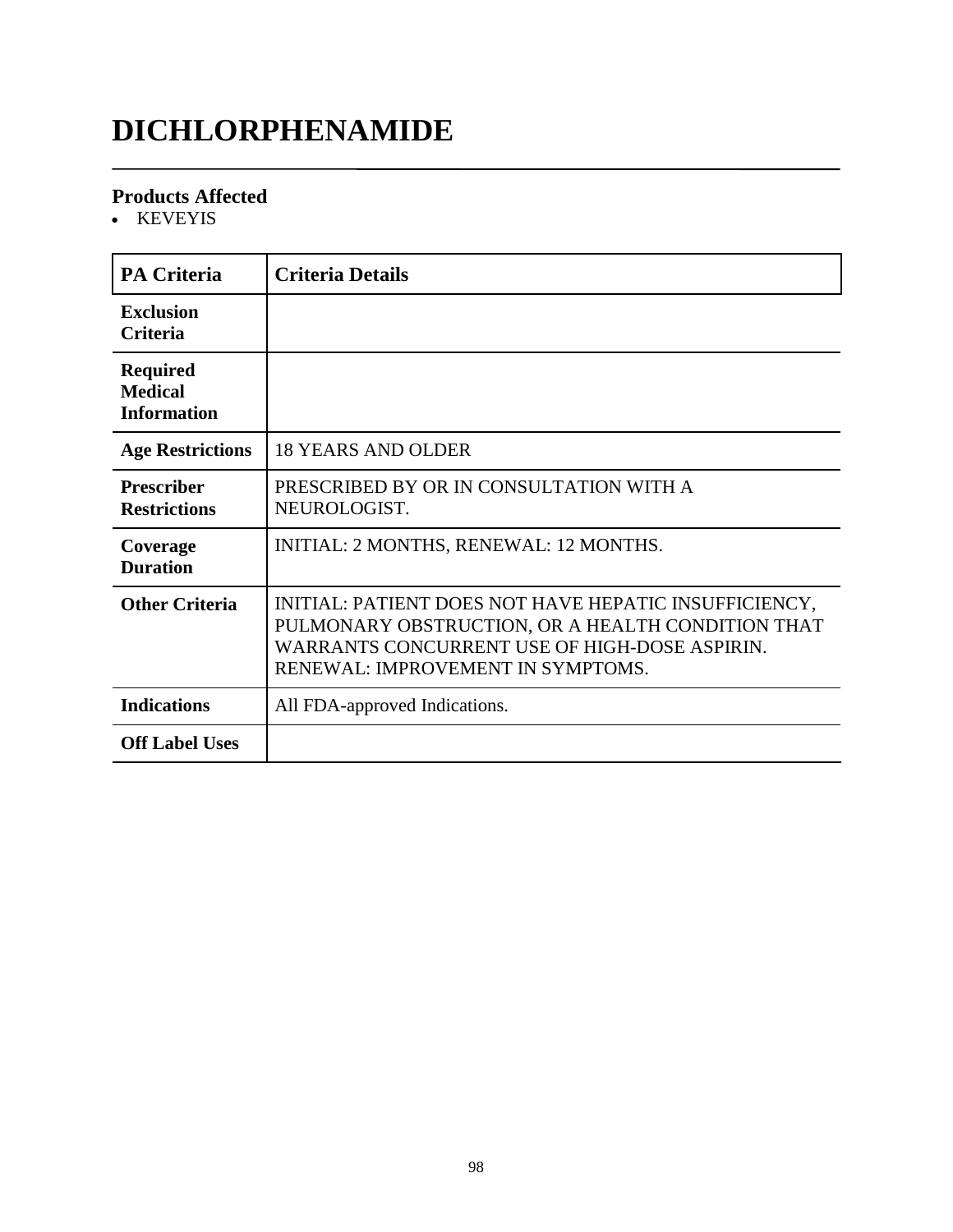## **DICLOFENAC EPOLAMINE**

#### **Products Affected**

*diclofenac epolamine*

| <b>PA Criteria</b>                                      | <b>Criteria Details</b>                        |
|---------------------------------------------------------|------------------------------------------------|
| <b>Exclusion</b><br>Criteria                            |                                                |
| <b>Required</b><br><b>Medical</b><br><b>Information</b> |                                                |
| <b>Age Restrictions</b>                                 |                                                |
| <b>Prescriber</b><br><b>Restrictions</b>                |                                                |
| Coverage<br><b>Duration</b>                             | <b>12 MONTHS</b>                               |
| <b>Other Criteria</b>                                   | THIS DRUG ALSO REQUIRES PAYMENT DETERMINATION. |
| <b>Indications</b>                                      | All Medically-accepted Indications.            |
| <b>Off Label Uses</b>                                   |                                                |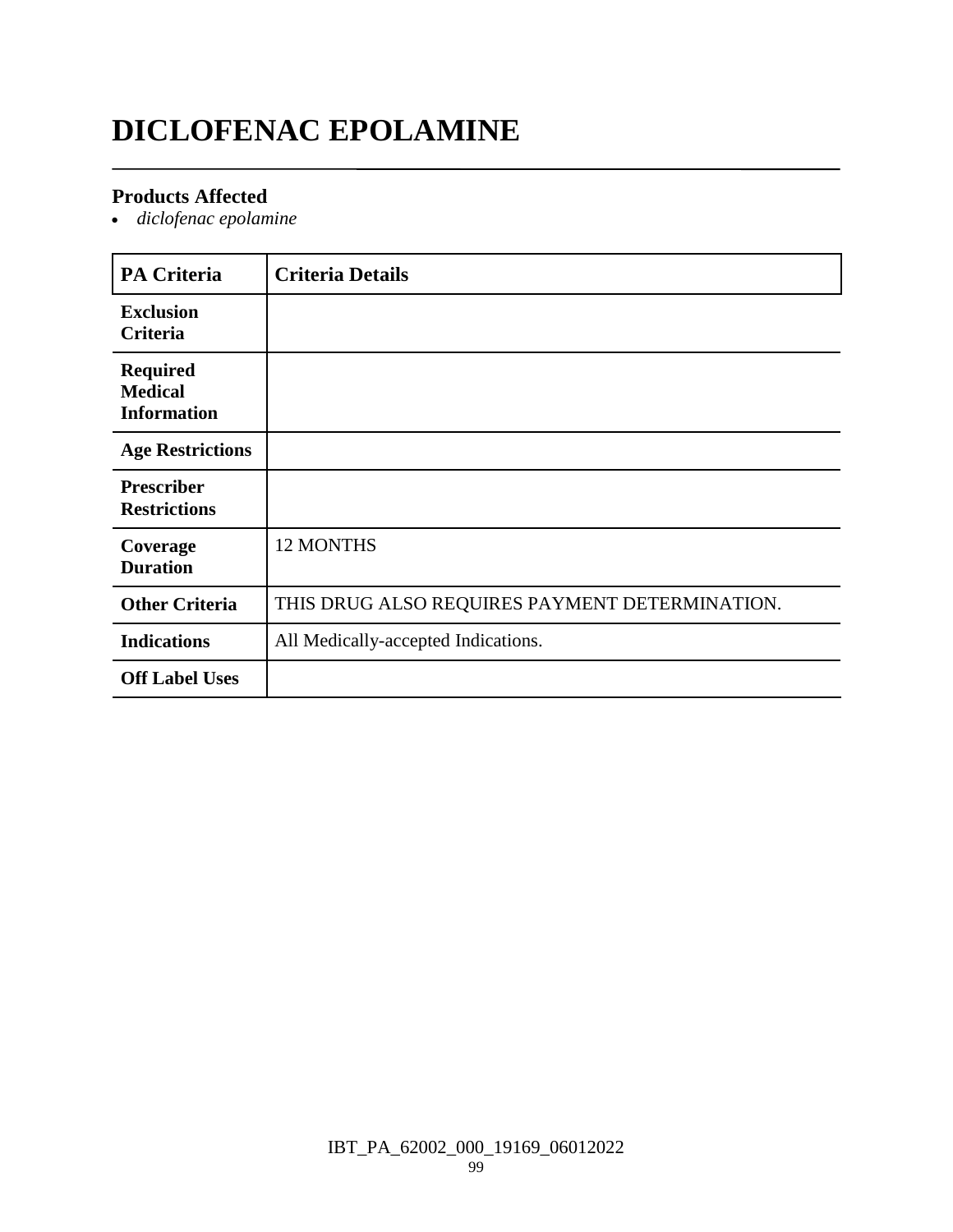## **DICLOFENAC TOPICAL**

**Products Affected**<br>• diclofenac sodium topical gel 3 %

 *diclofenac sodium topical gel 3 %* PENNSAID TOPICAL SOLUTION IN METERED-DOSE PUMP

| <b>PA Criteria</b>                                      | <b>Criteria Details</b>                                                                                                                                                                         |
|---------------------------------------------------------|-------------------------------------------------------------------------------------------------------------------------------------------------------------------------------------------------|
| <b>Exclusion</b><br>Criteria                            |                                                                                                                                                                                                 |
| <b>Required</b><br><b>Medical</b><br><b>Information</b> |                                                                                                                                                                                                 |
| <b>Age Restrictions</b>                                 |                                                                                                                                                                                                 |
| <b>Prescriber</b><br><b>Restrictions</b>                |                                                                                                                                                                                                 |
| Coverage<br><b>Duration</b>                             | <b>12 MONTHS</b>                                                                                                                                                                                |
| <b>Other Criteria</b>                                   | PENNSAID 2% TOPICAL SOLUTION: TRIAL OF OR<br>CONTRAINDICATION TO A FORMULARY VERSION OF<br>DICLOFENAC SODIUM 1% TOPICAL GEL AND A FORMULARY<br>VERSION OF DICLOFENAC SODIUM 1.5% TOPICAL DROPS. |
| <b>Indications</b>                                      | All FDA-approved Indications.                                                                                                                                                                   |
| <b>Off Label Uses</b>                                   |                                                                                                                                                                                                 |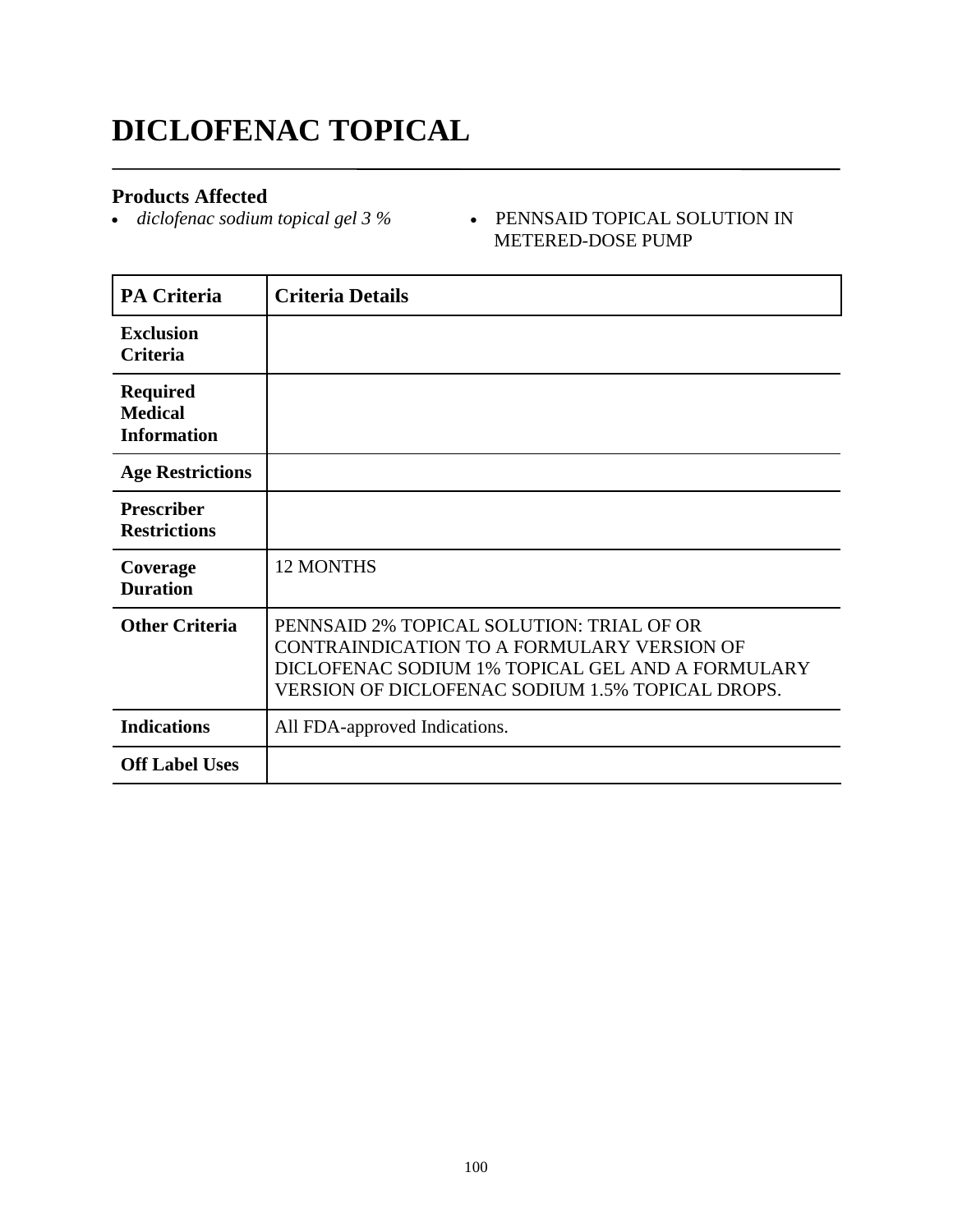## **DIMETHYL FUMARATE**

#### **Products Affected**

 *dimethyl fumarate oral capsule,delayed release(dr/ec) 120 mg, 120 mg (14)- 240 mg (46), 240 mg*

| <b>PA Criteria</b>                                      | <b>Criteria Details</b>       |
|---------------------------------------------------------|-------------------------------|
| <b>Exclusion</b><br><b>Criteria</b>                     |                               |
| <b>Required</b><br><b>Medical</b><br><b>Information</b> |                               |
| <b>Age Restrictions</b>                                 |                               |
| <b>Prescriber</b><br><b>Restrictions</b>                |                               |
| Coverage<br><b>Duration</b>                             | 12 MONTHS                     |
| <b>Other Criteria</b>                                   |                               |
| <b>Indications</b>                                      | All FDA-approved Indications. |
| <b>Off Label Uses</b>                                   |                               |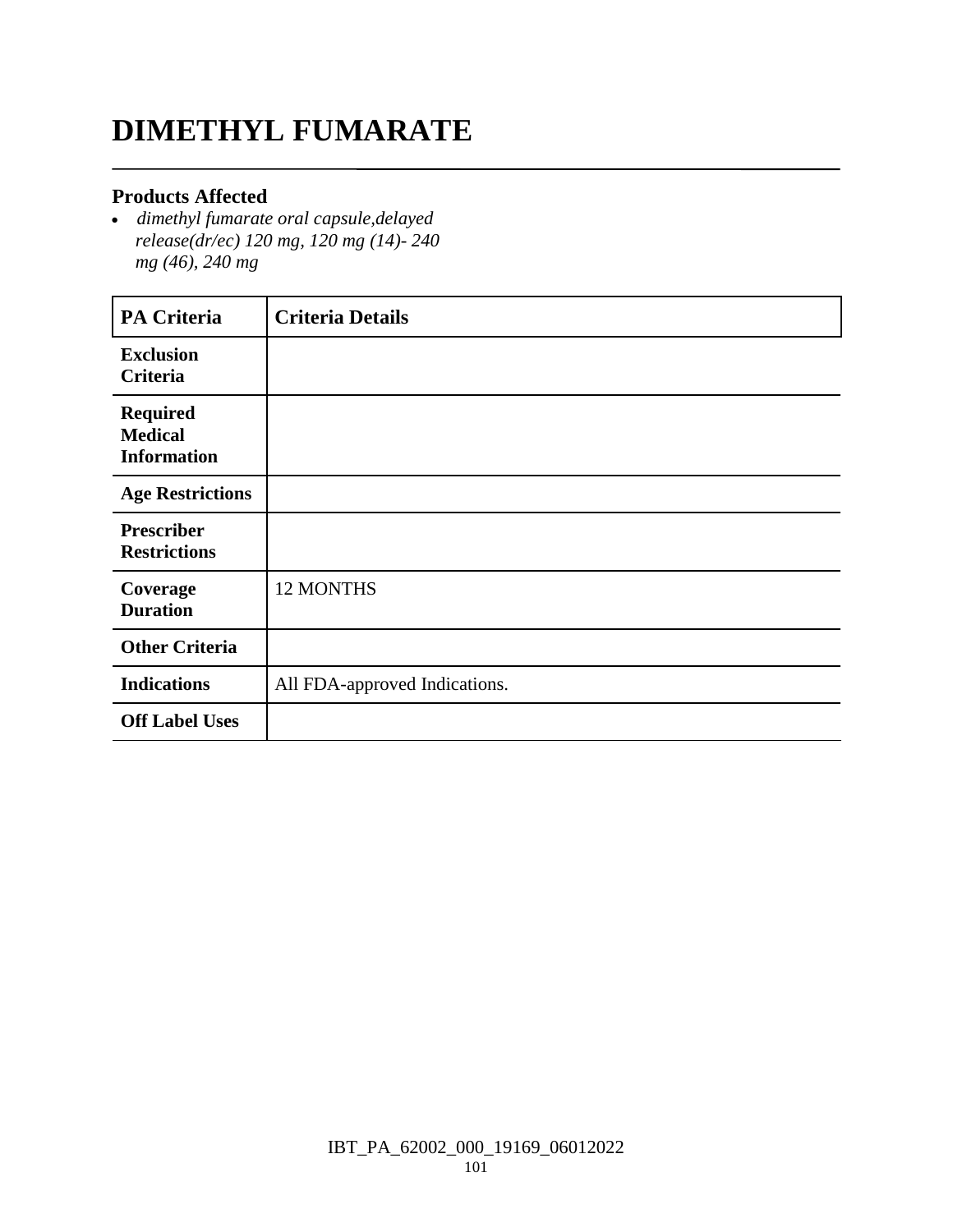## **DINUTUXIMAB**

#### **Products Affected**

UNITUXIN

| PA Criteria                                             | <b>Criteria Details</b>       |
|---------------------------------------------------------|-------------------------------|
| <b>Exclusion</b><br><b>Criteria</b>                     |                               |
| <b>Required</b><br><b>Medical</b><br><b>Information</b> |                               |
| <b>Age Restrictions</b>                                 |                               |
| <b>Prescriber</b><br><b>Restrictions</b>                |                               |
| Coverage<br><b>Duration</b>                             | 12 MONTHS                     |
| <b>Other Criteria</b>                                   |                               |
| <b>Indications</b>                                      | All FDA-approved Indications. |
| <b>Off Label Uses</b>                                   |                               |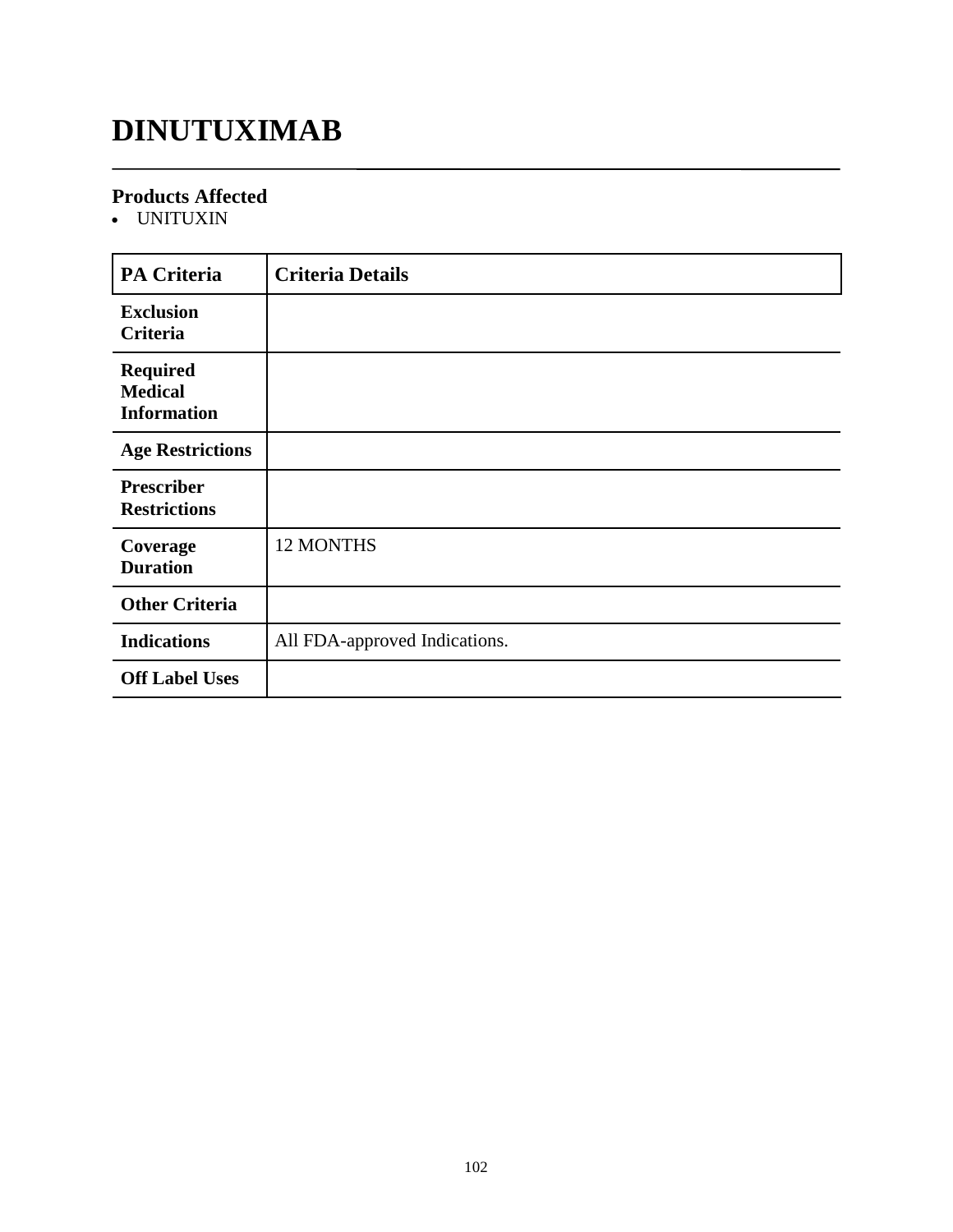## **DIROXIMEL FUMARATE**

#### **Products Affected**

VUMERITY

| <b>PA Criteria</b>                                      | <b>Criteria Details</b>       |
|---------------------------------------------------------|-------------------------------|
| <b>Exclusion</b><br>Criteria                            |                               |
| <b>Required</b><br><b>Medical</b><br><b>Information</b> |                               |
| <b>Age Restrictions</b>                                 |                               |
| <b>Prescriber</b><br><b>Restrictions</b>                |                               |
| Coverage<br><b>Duration</b>                             | <b>12 MONTHS</b>              |
| <b>Other Criteria</b>                                   |                               |
| <b>Indications</b>                                      | All FDA-approved Indications. |
| <b>Off Label Uses</b>                                   |                               |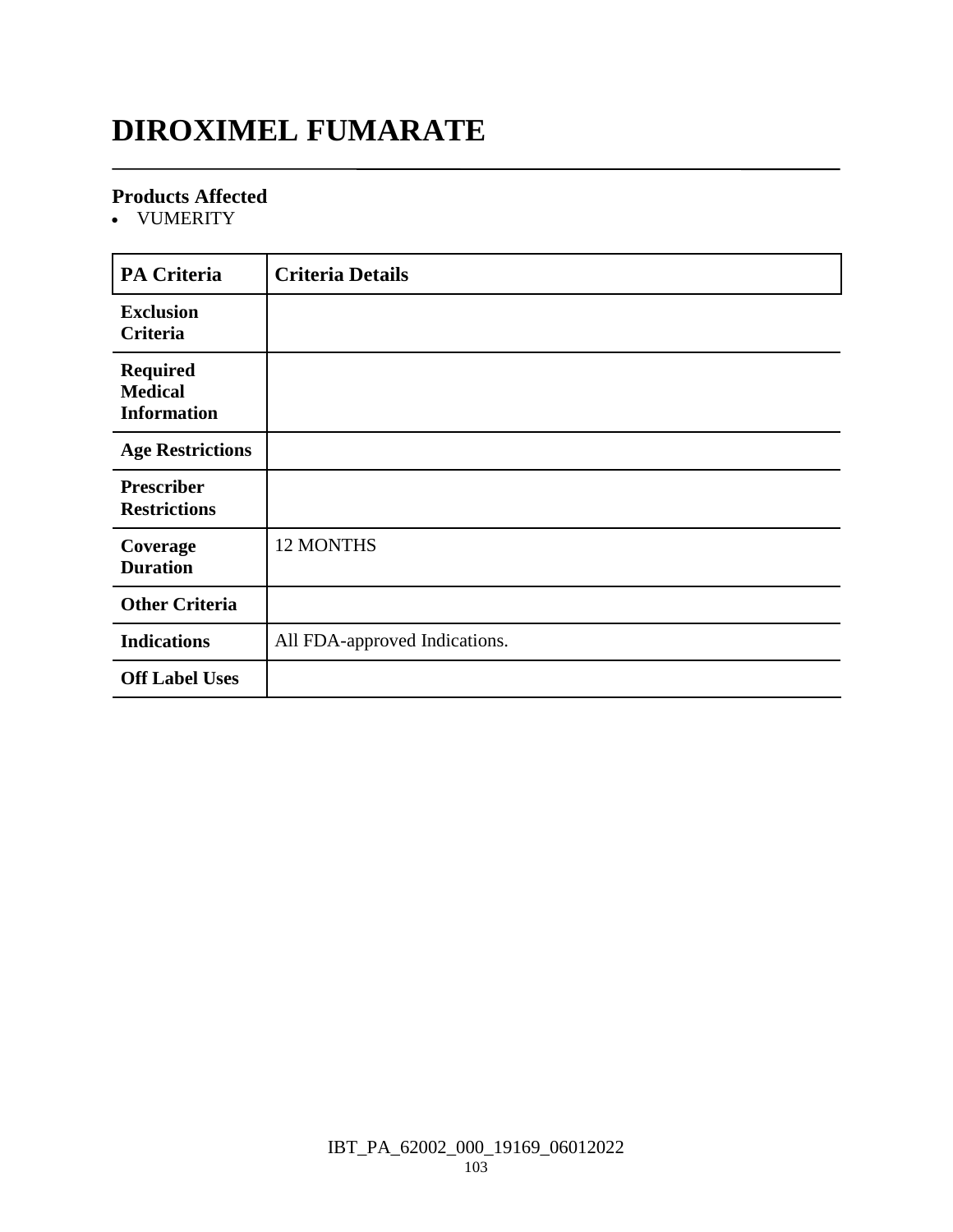## **DOSTARLIMAB-GXLY**

#### **Products Affected**

JEMPERLI

| <b>PA Criteria</b>                                      | <b>Criteria Details</b>       |
|---------------------------------------------------------|-------------------------------|
| <b>Exclusion</b><br>Criteria                            |                               |
| <b>Required</b><br><b>Medical</b><br><b>Information</b> |                               |
| <b>Age Restrictions</b>                                 |                               |
| <b>Prescriber</b><br><b>Restrictions</b>                |                               |
| Coverage<br><b>Duration</b>                             | 12 MONTHS                     |
| <b>Other Criteria</b>                                   |                               |
| <b>Indications</b>                                      | All FDA-approved Indications. |
| <b>Off Label Uses</b>                                   |                               |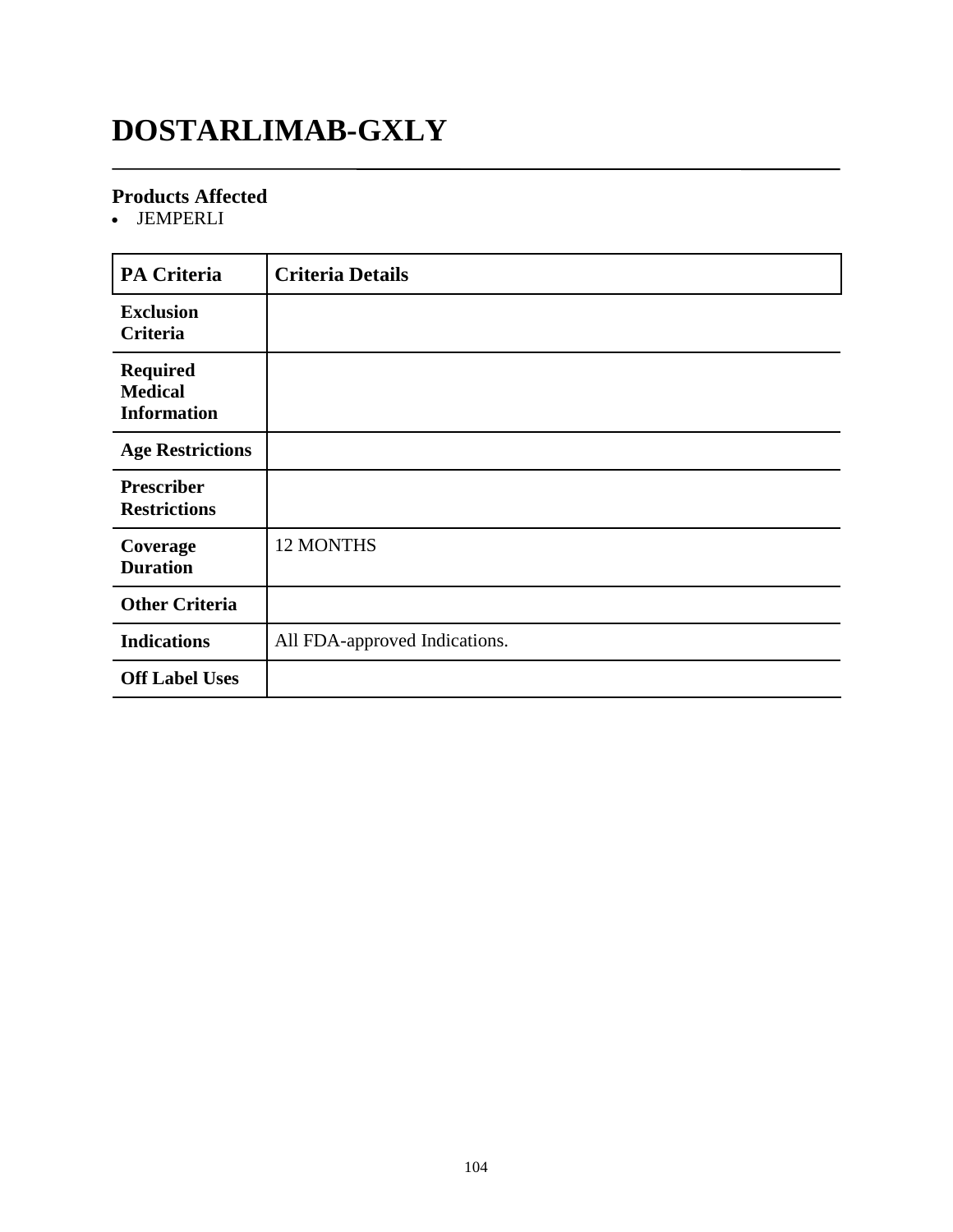## **DRONABINOL**

#### **Products Affected**

*dronabinol*

| <b>PA Criteria</b>                                      | <b>Criteria Details</b>                                                                                                                                                                                                                                                                                                                                  |
|---------------------------------------------------------|----------------------------------------------------------------------------------------------------------------------------------------------------------------------------------------------------------------------------------------------------------------------------------------------------------------------------------------------------------|
| <b>Exclusion</b><br><b>Criteria</b>                     |                                                                                                                                                                                                                                                                                                                                                          |
| <b>Required</b><br><b>Medical</b><br><b>Information</b> |                                                                                                                                                                                                                                                                                                                                                          |
| <b>Age Restrictions</b>                                 |                                                                                                                                                                                                                                                                                                                                                          |
| <b>Prescriber</b><br><b>Restrictions</b>                |                                                                                                                                                                                                                                                                                                                                                          |
| Coverage<br><b>Duration</b>                             | <b>6 MONTHS</b>                                                                                                                                                                                                                                                                                                                                          |
| <b>Other Criteria</b>                                   | <b>B VS D COVERAGE CONSIDERATION. PART D COVERAGE</b><br>CONSIDERATION FOR A DIAGNOSIS OF NAUSEA AND<br>VOMITING ASSOCIATED WITH CANCER CHEMOTHERAPY<br>REQUIRES A TRIAL OF OR CONTRAINDICATION TO<br>CONVENTIONAL ANTIEMETIC THERAPIES. NO ADDITIONAL<br>REQUIREMENTS FOR A DIAGNOSIS OF ANOREXIA<br>ASSOCIATED WITH WEIGHT LOSS IN PATIENTS WITH AIDS. |
| <b>Indications</b>                                      | All FDA-approved Indications.                                                                                                                                                                                                                                                                                                                            |
| <b>Off Label Uses</b>                                   |                                                                                                                                                                                                                                                                                                                                                          |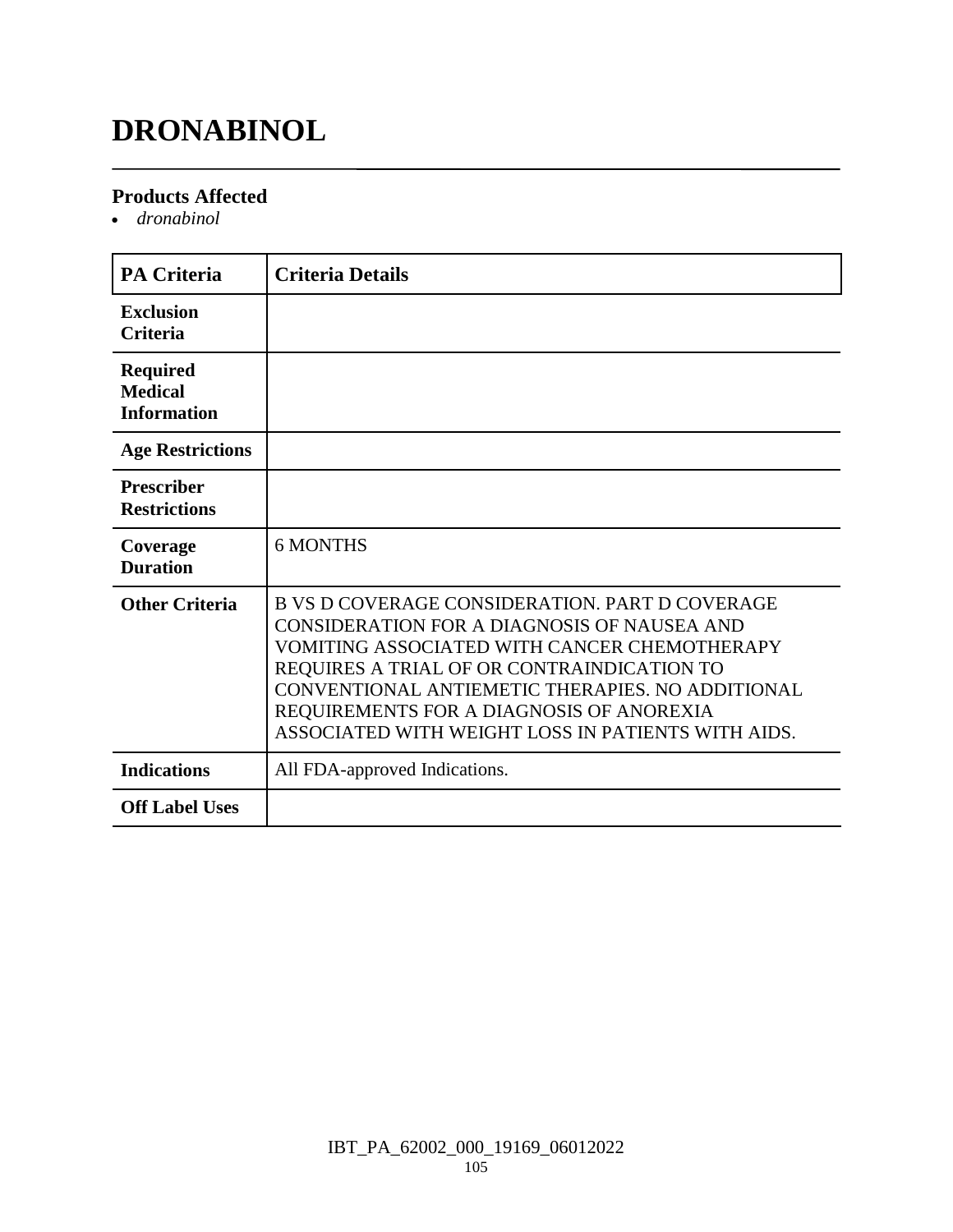## **DRONABINOL ORAL SOLUTION**

#### **Products Affected**

• SYNDROS

| <b>PA Criteria</b>                                      | <b>Criteria Details</b>                                                                                                                                                                                                                                                                                                                                                                                                                                                    |
|---------------------------------------------------------|----------------------------------------------------------------------------------------------------------------------------------------------------------------------------------------------------------------------------------------------------------------------------------------------------------------------------------------------------------------------------------------------------------------------------------------------------------------------------|
| <b>Exclusion</b><br><b>Criteria</b>                     |                                                                                                                                                                                                                                                                                                                                                                                                                                                                            |
| <b>Required</b><br><b>Medical</b><br><b>Information</b> |                                                                                                                                                                                                                                                                                                                                                                                                                                                                            |
| <b>Age Restrictions</b>                                 |                                                                                                                                                                                                                                                                                                                                                                                                                                                                            |
| <b>Prescriber</b><br><b>Restrictions</b>                |                                                                                                                                                                                                                                                                                                                                                                                                                                                                            |
| Coverage<br><b>Duration</b>                             | <b>6 MONTHS</b>                                                                                                                                                                                                                                                                                                                                                                                                                                                            |
| <b>Other Criteria</b>                                   | B VS D COVERAGE CONSIDERATION. PART D COVERAGE<br>CONSIDERATION FOR A DIAGNOSIS OF NAUSEA AND<br>VOMITING ASSOCIATED WITH CANCER CHEMOTHERAPY<br>REQUIRES A TRIAL OF OR CONTRAINDICATION TO<br>FORMULARY DRONABINOL CAPSULES AND ONE<br>CONVENTIONAL ANTIEMETIC THERAPY. PART D COVERAGE<br>CONSIDERATION FOR A DIAGNOSIS OF ANOREXIA<br>ASSOCIATED WITH WEIGHT LOSS IN PATIENTS WITH AIDS<br>REQUIRES A TRIAL OF OR CONTRAINDICATION TO<br>FORMULARY DRONABINOL CAPSULES. |
| <b>Indications</b>                                      | All FDA-approved Indications.                                                                                                                                                                                                                                                                                                                                                                                                                                              |
| <b>Off Label Uses</b>                                   |                                                                                                                                                                                                                                                                                                                                                                                                                                                                            |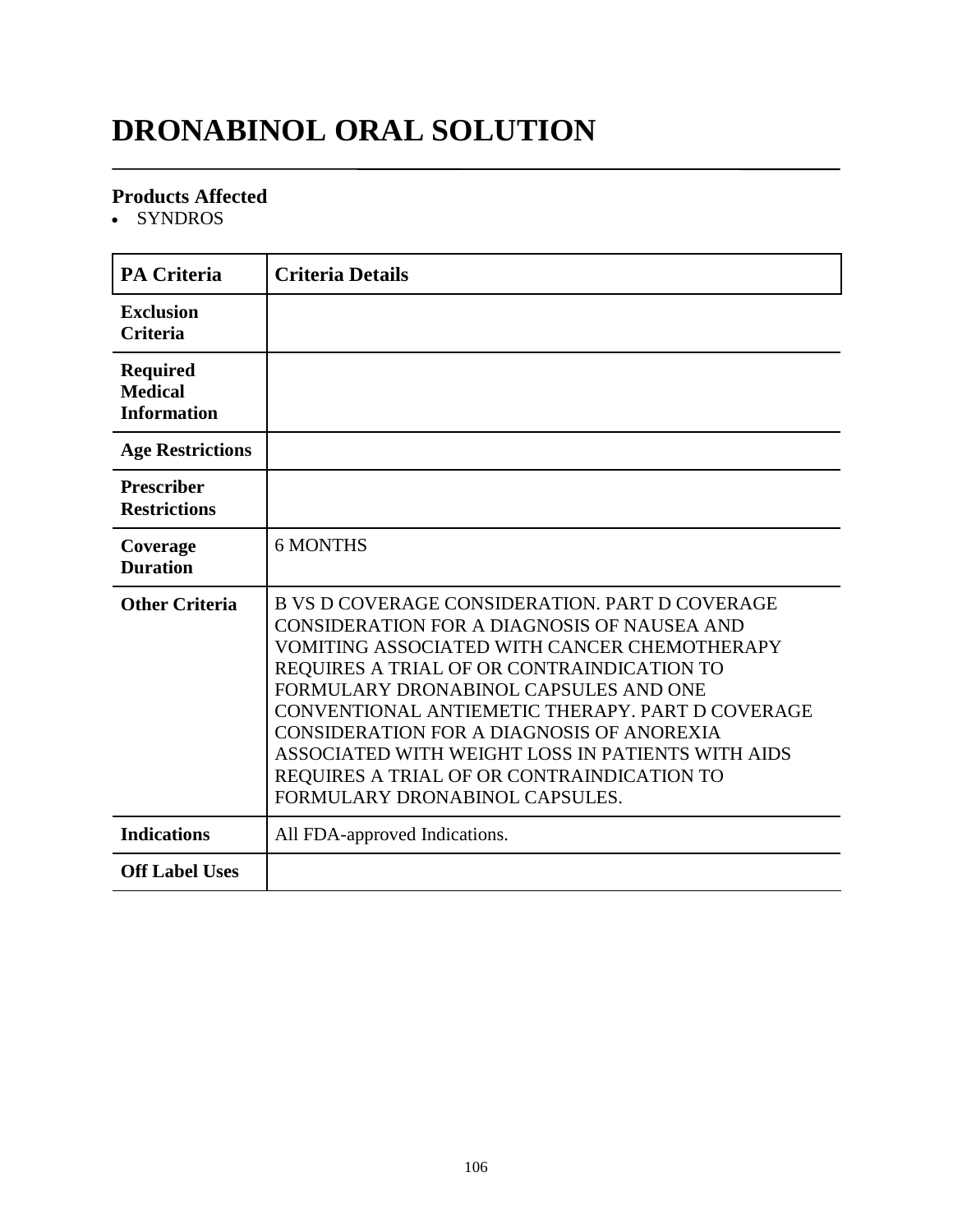## **DROXIDOPA**

#### **Products Affected**

*droxidopa*

| <b>PA Criteria</b>                                      | <b>Criteria Details</b>                                                                                                                                                                                                                                                                             |
|---------------------------------------------------------|-----------------------------------------------------------------------------------------------------------------------------------------------------------------------------------------------------------------------------------------------------------------------------------------------------|
| <b>Exclusion</b><br><b>Criteria</b>                     |                                                                                                                                                                                                                                                                                                     |
| <b>Required</b><br><b>Medical</b><br><b>Information</b> | BLOOD PRESSURE READINGS WHILE THE PATIENT IS SITTING<br>AND ALSO WITHIN 3 MINUTES OF STANDING FROM A SUPINE<br>(LYING FACE UP) POSITION AT BASELINE AND RENEWAL.                                                                                                                                    |
| <b>Age Restrictions</b>                                 |                                                                                                                                                                                                                                                                                                     |
| <b>Prescriber</b><br><b>Restrictions</b>                | PRESCRIBED BY OR GIVEN IN CONSULTATION WITH A<br>NEUROLOGIST OR CARDIOLOGIST.                                                                                                                                                                                                                       |
| Coverage<br><b>Duration</b>                             | <b>INITIAL: 3 MONTHS RENEWAL: 12 MONTHS</b>                                                                                                                                                                                                                                                         |
| <b>Other Criteria</b>                                   | INITIAL: DIAGNOSIS OF ORTHOSTATIC HYPOTENSION AS<br>DOCUMENTED BY A DECREASE OF AT LEAST 20 MMHG IN<br>SYSTOLIC BLOOD PRESSURE OR 10 MMHG DIASTOLIC BLOOD<br>PRESSURE WITHIN THREE MINUTES AFTER STANDING FROM A<br>SITTING POSITION. RENEWAL: PATIENT CONTINUES TO<br>BENEFIT FROM THE MEDICATION. |
| <b>Indications</b>                                      | All FDA-approved Indications.                                                                                                                                                                                                                                                                       |
| <b>Off Label Uses</b>                                   |                                                                                                                                                                                                                                                                                                     |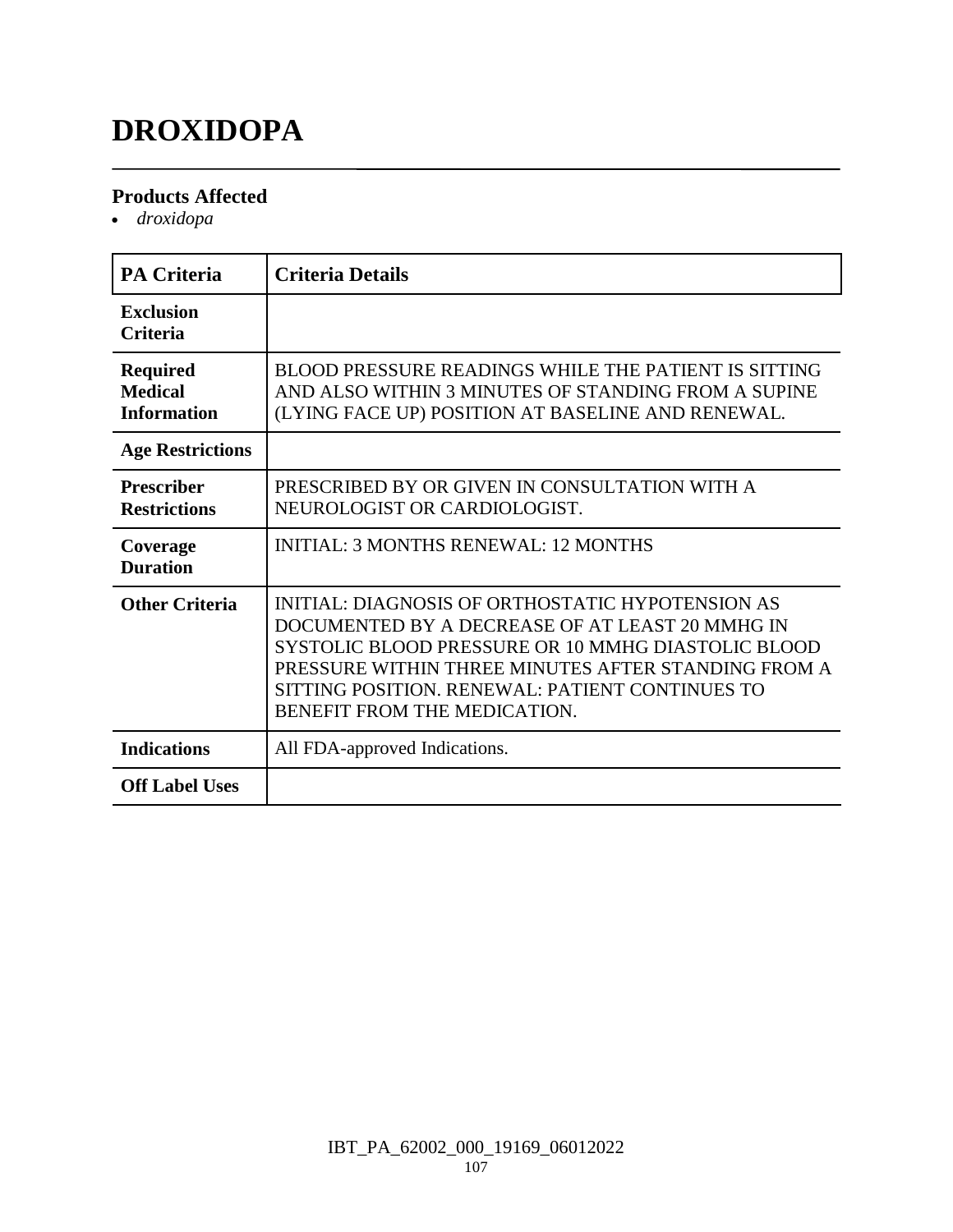## **DUPILUMAB**

# **Products Affected**

#### • DUPIXENT SYRINGE

| <b>PA Criteria</b>                                      | <b>Criteria Details</b>                                                                                                                                                                                                                                                                                                                                                                                                                                                                                                                                                                                                                                                                                                                                                                                                                                                                                                                                                   |
|---------------------------------------------------------|---------------------------------------------------------------------------------------------------------------------------------------------------------------------------------------------------------------------------------------------------------------------------------------------------------------------------------------------------------------------------------------------------------------------------------------------------------------------------------------------------------------------------------------------------------------------------------------------------------------------------------------------------------------------------------------------------------------------------------------------------------------------------------------------------------------------------------------------------------------------------------------------------------------------------------------------------------------------------|
| <b>Exclusion</b><br><b>Criteria</b>                     |                                                                                                                                                                                                                                                                                                                                                                                                                                                                                                                                                                                                                                                                                                                                                                                                                                                                                                                                                                           |
| <b>Required</b><br><b>Medical</b><br><b>Information</b> | INITIAL: EOSINOPHILIC ASTHMA: BLOOD EOSINOPHIL LEVEL<br>GREATER THAN OR EQUAL TO 150 CELLS/MCL WITHIN THE<br>PAST 12 MONTHS.                                                                                                                                                                                                                                                                                                                                                                                                                                                                                                                                                                                                                                                                                                                                                                                                                                              |
| <b>Age Restrictions</b>                                 |                                                                                                                                                                                                                                                                                                                                                                                                                                                                                                                                                                                                                                                                                                                                                                                                                                                                                                                                                                           |
| <b>Prescriber</b><br><b>Restrictions</b>                | ATOPIC DERMATITIS: PRESCRIBED BY OR IN CONSULTATION<br>WITH A DERMATOLOGIST, ALLERGIST OR IMMUNOLOGIST.<br>ASTHMA: PRESCRIBED BY OR IN CONSULTATION WITH A<br>PHYSICIAN SPECIALIZING IN ALLERGY OR PULMONARY<br>MEDICINE. CHRONIC RHINOSINUSITIS WITH NASAL<br>POLYPOSIS (CRSWNP): PRESCRIBED BY OR IN CONSULTATION<br>WITH AN OTOLARYNGOLOGIST, ALLERGIST OR<br>IMMUNOLOGIST.                                                                                                                                                                                                                                                                                                                                                                                                                                                                                                                                                                                            |
| Coverage<br><b>Duration</b>                             | INITIAL: ATOPIC DERMATITIS, CRSWNP: 6 MOS, ASTHMA: 4<br>MOS. RENEWAL: 12 MOS (ALL INDICATIONS).                                                                                                                                                                                                                                                                                                                                                                                                                                                                                                                                                                                                                                                                                                                                                                                                                                                                           |
| <b>Other Criteria</b>                                   | INITIAL: ATOPIC DERMATITIS: 1) ATOPIC DERMATITIS<br>INVOLVING AT LEAST 10% OF BODY SURFACE AREA (BSA) OR<br>ATOPIC DERMATITIS AFFECTING THE FACE, HEAD, NECK,<br>HANDS, FEET, GROIN, OR INTERTRIGINOUS AREAS, 2)<br><b>INTRACTABLE PRURITUS OR CRACKING/OOZING/BLEEDING</b><br>OF AFFECTED SKIN, AND 3) TRIAL OF OR CONTRAINDICATION<br>TO ONE OF THE FOLLOWING: TOPICAL CORTICOSTEROIDS,<br>TOPICAL CALCINEURIN INHIBITORS, OR TOPICAL PDE4<br>INHIBITORS. ASTHMA: 1) PRIOR THERAPY WITH A MEDIUM,<br>HIGH-DOSE OR MAXIMALLY-TOLERATED DOSE OF AN<br>INHALED CORTICOSTEROID AND AT LEAST ONE OTHER<br>MAINTENANCE MEDICATION, 2) ONE OF THE FOLLOWING: (A)<br>PATIENT EXPERIENCED AT LEAST ONE ASTHMA<br>EXACERBATION REQUIRING SYSTEMIC CORTICOSTEROID<br>BURST LASTING 3 OR MORE DAYS WITHIN THE PAST 12<br>MONTHS OR AT LEAST ONE SERIOUS EXACERBATION<br>REQUIRING HOSPITALIZATION OR ER VISIT WITHIN THE PAST<br>12 MONTHS, OR (B) PATIENT HAS POOR SYMPTOM CONTROL |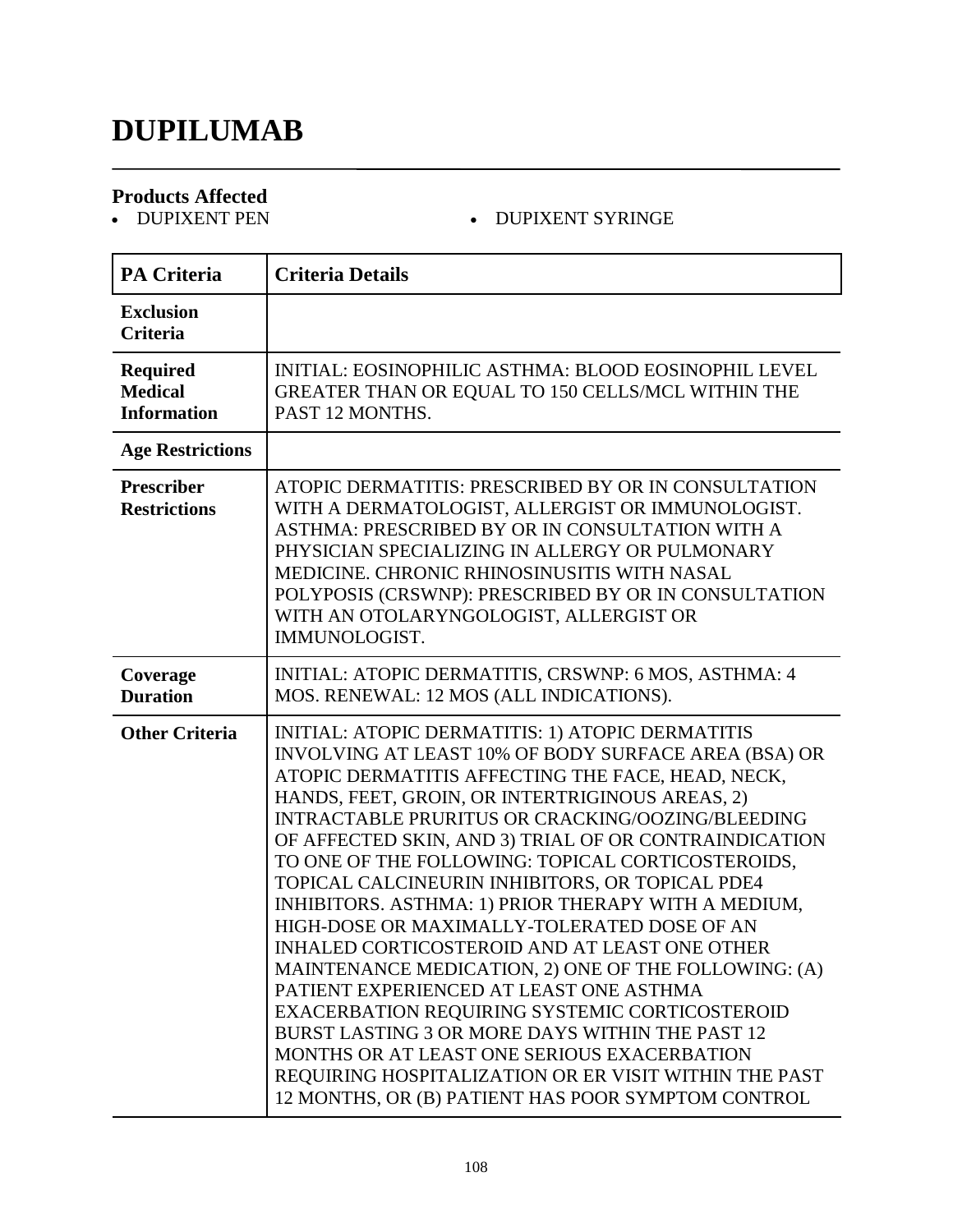| <b>PA Criteria</b>    | <b>Criteria Details</b>                                                                                                                                                                                                                                                                                                                                                                                                                                                                                                                                                                                                                                                                                                                                                                                                                                                                                                                                                                                                                                                                                                   |
|-----------------------|---------------------------------------------------------------------------------------------------------------------------------------------------------------------------------------------------------------------------------------------------------------------------------------------------------------------------------------------------------------------------------------------------------------------------------------------------------------------------------------------------------------------------------------------------------------------------------------------------------------------------------------------------------------------------------------------------------------------------------------------------------------------------------------------------------------------------------------------------------------------------------------------------------------------------------------------------------------------------------------------------------------------------------------------------------------------------------------------------------------------------|
|                       | DESPITE CURRENT THERAPY AS EVIDENCED BY AT LEAST<br>THREE OF THE FOLLOWING WITHIN THE PAST 4 WEEKS:<br>DAYTIME ASTHMA SYMPTOMS MORE THAN TWICE/WEEK,<br>ANY NIGHT WAKING DUE TO ASTHMA, SABA RELIEVER FOR<br>SYMPTOMS MORE THAN TWICE/WEEK, ANY ACTIVITY<br>LIMITATION DUE TO ASTHMA, AND 3) NOT CONCURRENTLY<br>RECEIVING XOLAIR OR OTHER ANTI-IL5 BIOLOGICS WHEN<br>THESE ARE USED FOR THE TREATMENT OF ASTHMA. CRSWNP:<br>1) EVIDENCE OF NASAL POLYPS BY DIRECT EXAMINATION,<br>ENDOSCOPY OR SINUS CT SCAN, 2) INADEQUATELY<br>CONTROLLED DISEASE AS DETERMINED BY THE USE OF<br>SYSTEMIC STEROIDS IN THE PAST 2 YEARS OR ENDOSCOPIC<br>SINUS SURGERY, AND 3) A 90 DAY TRIAL OF ONE TOPICAL<br>NASAL CORTICOSTEROID. RENEWAL: ATOPIC DERMATITIS,<br>CRSWNP: IMPROVEMENT WHILE ON THERAPY. ASTHMA:<br>CLINICAL RESPONSE AS EVIDENCED BY ONE OF THE<br>FOLLOWING: 1) REDUCTION IN ASTHMA EXACERBATIONS<br>FROM BASELINE, 2) DECREASED UTILIZATION OF RESCUE<br>MEDICATIONS, 3) INCREASE IN PERCENT PREDICTED FEV1<br>FROM PRETREATMENT BASELINE, OR 4) REDUCTION IN<br>SEVERITY OR FREQUENCY OF ASTHMA-RELATED SYMPTOMS. |
| <b>Indications</b>    | All FDA-approved Indications.                                                                                                                                                                                                                                                                                                                                                                                                                                                                                                                                                                                                                                                                                                                                                                                                                                                                                                                                                                                                                                                                                             |
| <b>Off Label Uses</b> |                                                                                                                                                                                                                                                                                                                                                                                                                                                                                                                                                                                                                                                                                                                                                                                                                                                                                                                                                                                                                                                                                                                           |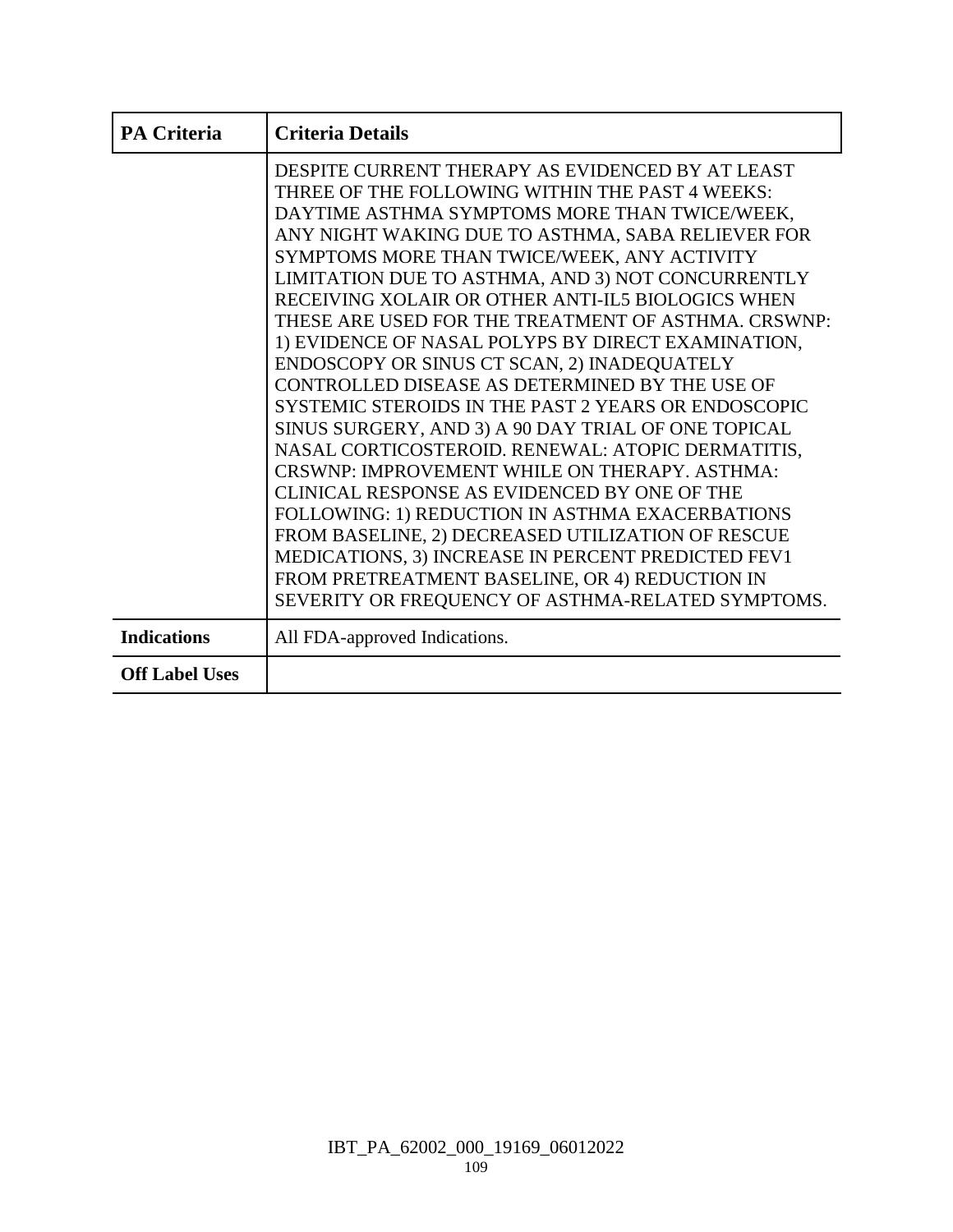# **DURVALUMAB**

### **Products Affected**

IMFINZI

| <b>PA Criteria</b>                                      | <b>Criteria Details</b>       |
|---------------------------------------------------------|-------------------------------|
| <b>Exclusion</b><br>Criteria                            |                               |
| <b>Required</b><br><b>Medical</b><br><b>Information</b> |                               |
| <b>Age Restrictions</b>                                 |                               |
| <b>Prescriber</b><br><b>Restrictions</b>                |                               |
| Coverage<br><b>Duration</b>                             | 12 MONTHS                     |
| <b>Other Criteria</b>                                   |                               |
| <b>Indications</b>                                      | All FDA-approved Indications. |
| <b>Off Label Uses</b>                                   |                               |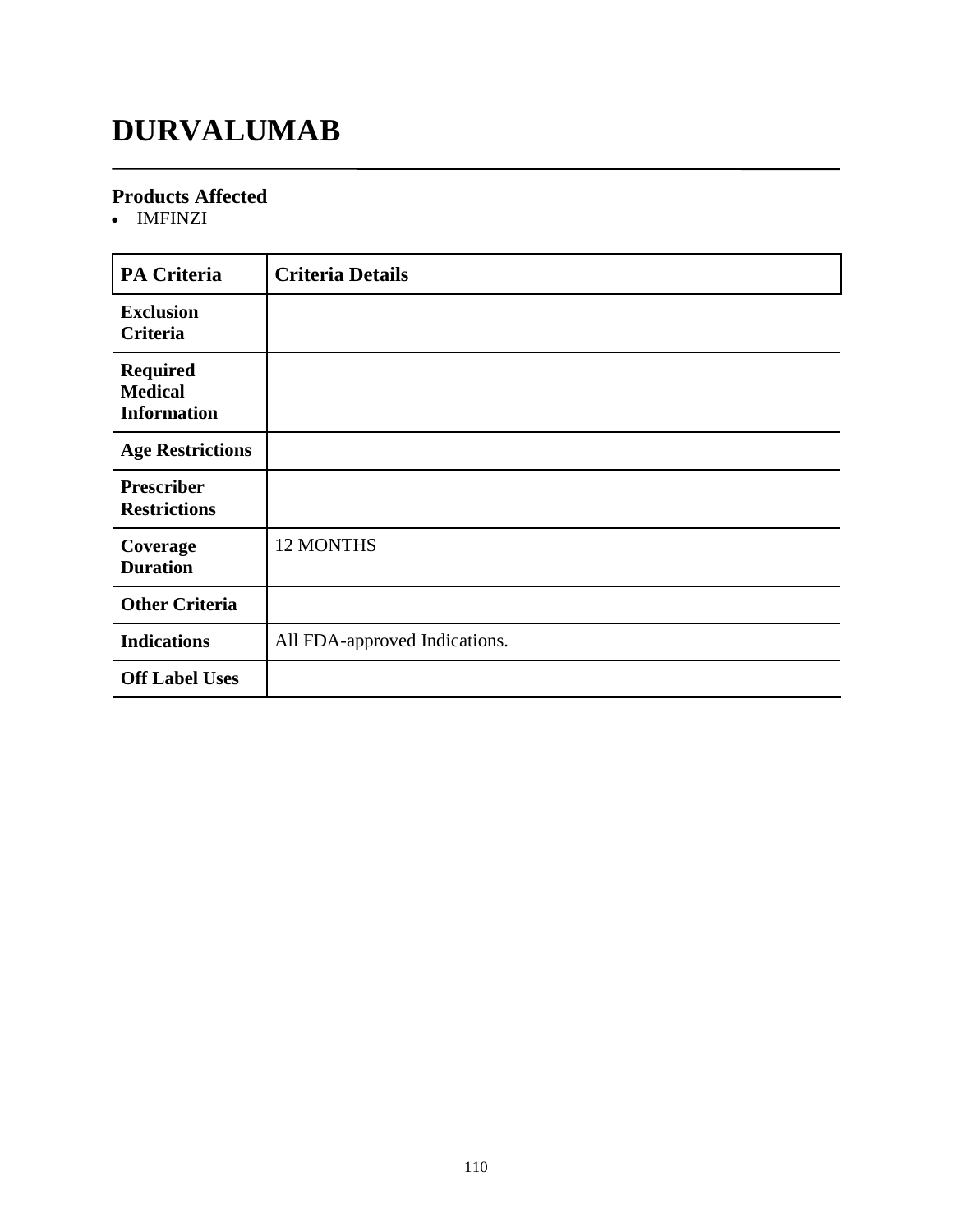### **DUVELISIB**

### **Products Affected**

COPIKTRA

| <b>PA Criteria</b>                                      | <b>Criteria Details</b>       |
|---------------------------------------------------------|-------------------------------|
| <b>Exclusion</b><br>Criteria                            |                               |
| <b>Required</b><br><b>Medical</b><br><b>Information</b> |                               |
| <b>Age Restrictions</b>                                 |                               |
| <b>Prescriber</b><br><b>Restrictions</b>                |                               |
| Coverage<br><b>Duration</b>                             | 12 MONTHS                     |
| <b>Other Criteria</b>                                   |                               |
| <b>Indications</b>                                      | All FDA-approved Indications. |
| <b>Off Label Uses</b>                                   |                               |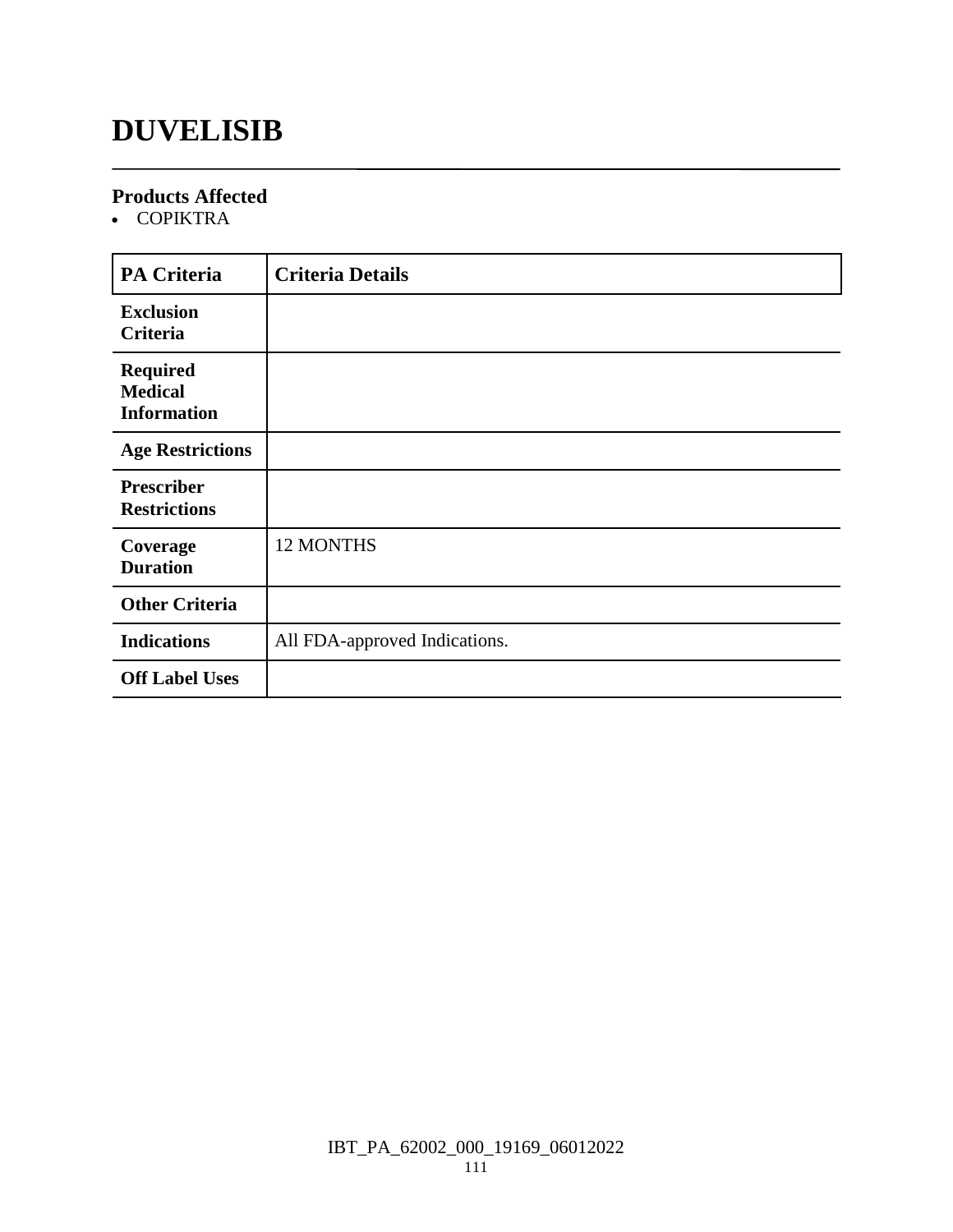# **EDARAVONE**

### **Products Affected**

RADICAVA

| <b>PA Criteria</b>                                      | <b>Criteria Details</b>       |
|---------------------------------------------------------|-------------------------------|
| <b>Exclusion</b><br><b>Criteria</b>                     |                               |
| <b>Required</b><br><b>Medical</b><br><b>Information</b> |                               |
| <b>Age Restrictions</b>                                 |                               |
| <b>Prescriber</b><br><b>Restrictions</b>                |                               |
| Coverage<br><b>Duration</b>                             | 12 MONTHS                     |
| <b>Other Criteria</b>                                   |                               |
| <b>Indications</b>                                      | All FDA-approved Indications. |
| <b>Off Label Uses</b>                                   |                               |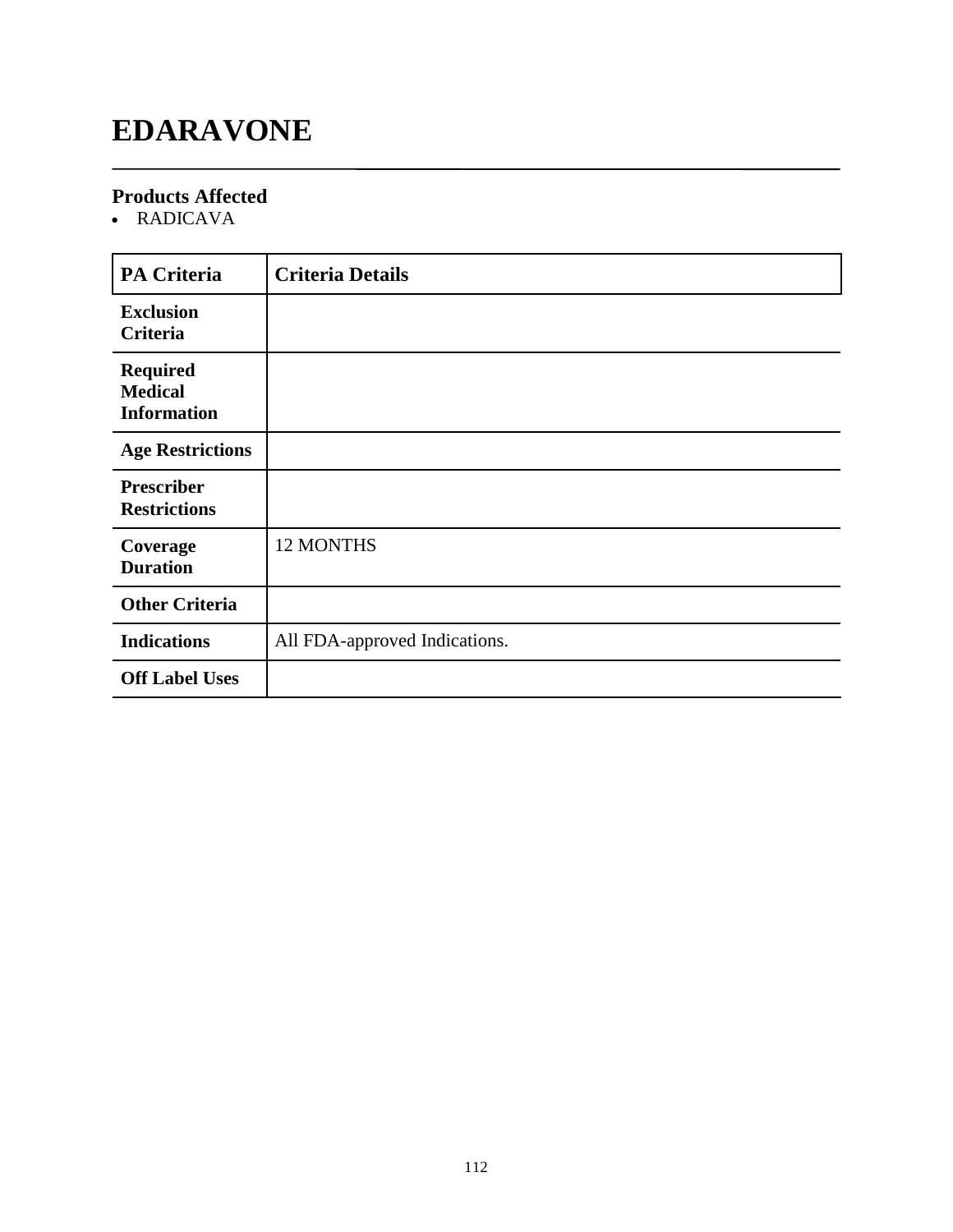# **ELAGOLIX SODIUM**

#### **Products Affected**

 ORILISSA ORAL TABLET 150 MG, 200 MG

| <b>PA Criteria</b>                                      | <b>Criteria Details</b>                                                                                                                                                                                                                                                                       |
|---------------------------------------------------------|-----------------------------------------------------------------------------------------------------------------------------------------------------------------------------------------------------------------------------------------------------------------------------------------------|
| <b>Exclusion</b><br><b>Criteria</b>                     |                                                                                                                                                                                                                                                                                               |
| <b>Required</b><br><b>Medical</b><br><b>Information</b> |                                                                                                                                                                                                                                                                                               |
| <b>Age Restrictions</b>                                 | 18 YEARS OF AGE AND OLDER                                                                                                                                                                                                                                                                     |
| <b>Prescriber</b><br><b>Restrictions</b>                | PRESCRIBED BY OR IN CONSULTATION WITH AN<br>OBSTETRICIAN/GYNECOLOGIST.                                                                                                                                                                                                                        |
| Coverage<br><b>Duration</b>                             | <b>INITIAL: 6 MONTHS, RENEWAL: 12 MONTHS</b>                                                                                                                                                                                                                                                  |
| <b>Other Criteria</b>                                   | INITIAL: MODERATE TO SEVERE PAIN ASSOCIATED WITH<br><b>ENDOMETRIOSIS: PREVIOUS TRIAL OF OR</b><br>CONTRAINDICATION TO NSAID AND PROGESTIN-CONTAINING<br>PREPARATION. RENEWAL: MODERATE TO SEVERE PAIN<br>ASSOCIATED WITH ENDOMETRIOSIS: IMPROVEMENT IN PAIN<br>ASSOCIATED WITH ENDOMETRIOSIS. |
| <b>Indications</b>                                      | All FDA-approved Indications.                                                                                                                                                                                                                                                                 |
| <b>Off Label Uses</b>                                   |                                                                                                                                                                                                                                                                                               |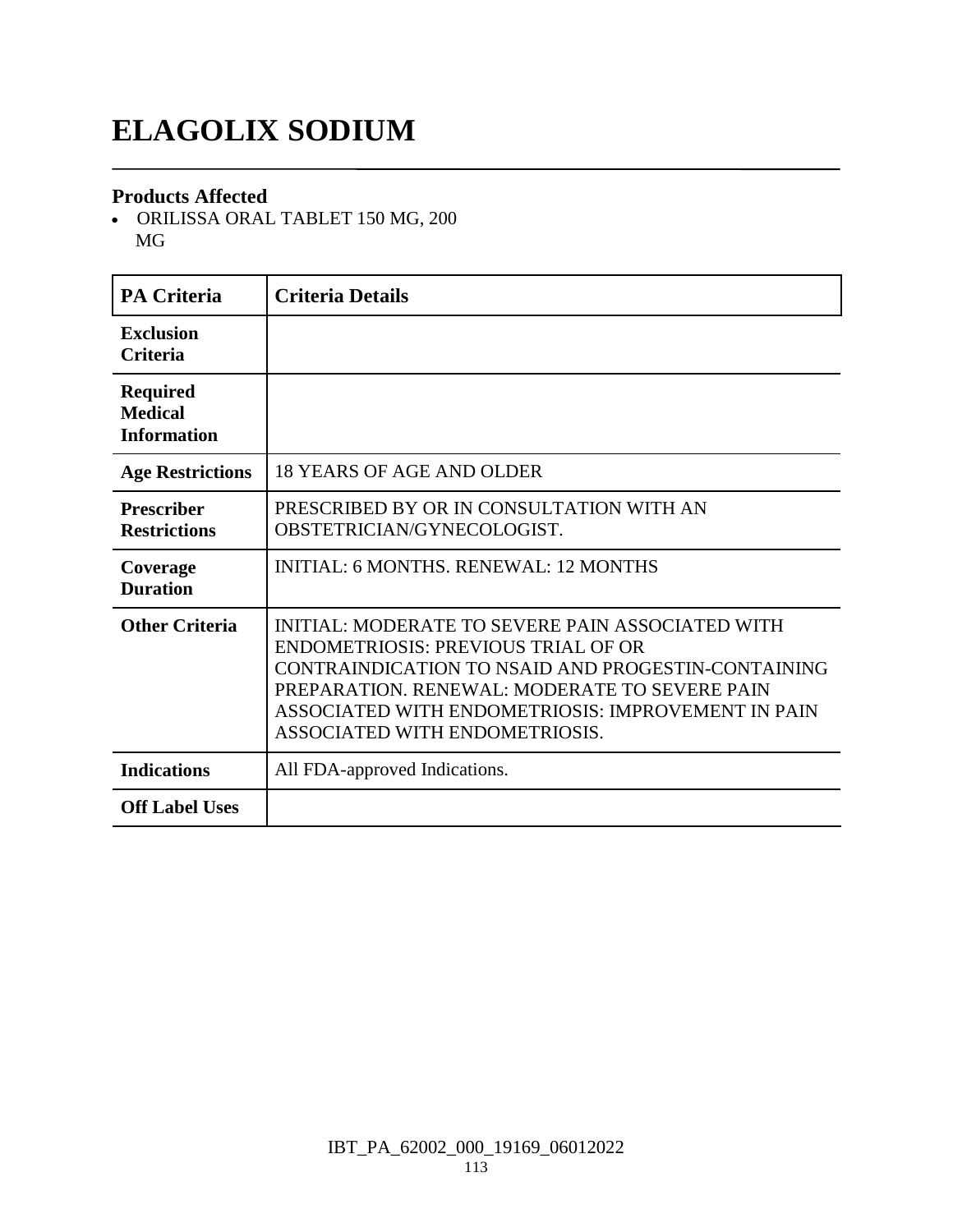# **ELAPEGADEMASE-LVLR**

### **Products Affected**

• REVCOVI

| <b>PA Criteria</b>                                      | <b>Criteria Details</b>                                                                                                                                                                                                                                                                                                                                                                                                                                                                                                                                                                                                                                                                                            |
|---------------------------------------------------------|--------------------------------------------------------------------------------------------------------------------------------------------------------------------------------------------------------------------------------------------------------------------------------------------------------------------------------------------------------------------------------------------------------------------------------------------------------------------------------------------------------------------------------------------------------------------------------------------------------------------------------------------------------------------------------------------------------------------|
| <b>Exclusion</b><br><b>Criteria</b>                     |                                                                                                                                                                                                                                                                                                                                                                                                                                                                                                                                                                                                                                                                                                                    |
| <b>Required</b><br><b>Medical</b><br><b>Information</b> |                                                                                                                                                                                                                                                                                                                                                                                                                                                                                                                                                                                                                                                                                                                    |
| <b>Age Restrictions</b>                                 |                                                                                                                                                                                                                                                                                                                                                                                                                                                                                                                                                                                                                                                                                                                    |
| <b>Prescriber</b><br><b>Restrictions</b>                | <b>INITIAL: ADENOSINE DEAMINASE SEVERE COMBINED</b><br>IMMUNE DEFICIENCY (ADA-SCID): PRESCRIBED BY OR IN<br>CONSULTATION WITH IMMUNOLOGIST,<br>HEMATOLOGIST/ONCOLOGIST, OR PHYSICIAN SPECIALIZING<br>IN INHERITED METABOLIC DISORDERS                                                                                                                                                                                                                                                                                                                                                                                                                                                                              |
| Coverage<br><b>Duration</b>                             | <b>INITIAL: 6 MONTHS, RENEWAL: 12 MONTHS.</b>                                                                                                                                                                                                                                                                                                                                                                                                                                                                                                                                                                                                                                                                      |
| <b>Other Criteria</b>                                   | INITIAL: ADA-SCID: ADA-SCID AS MANIFESTED BY ONE OF<br>THE FOLLOWING: 1) CONFIRMATORY GENETIC TEST OR 2)<br>SUGGESTIVE LABORATORY FINDINGS (E.G., ELEVATED<br>DEOXYADENOSINE NUCLEOTIDE [DAXP] LEVELS,<br>LYMPHOPENIA) AND HALLMARK SIGNS/SYMPTOMS (E.G.,<br>RECURRENT INFECTIONS, FAILURE TO THRIVE, PERSISTENT<br>DIARRHEA). PATIENT ALSO MEETS ONE OF THE FOLLOWING:<br>1) HAS FAILED OR IS NOT A CANDIDATE FOR HEMATOPOIETIC<br>CELL TRANSPLANTATION (HCT) OR 2) REVCOVI WILL BE USED<br>AS BRIDGING THERAPY PRIOR TO PLANNED HCT OR GENE<br>THERAPY. RENEWAL: ADA-SCID: IMPROVEMENT OR<br>MAINTENANCE OF IMMUNE FUNCTION FROM BASELINE AND<br>THE PATIENT HAS NOT RECEIVED SUCCESSFUL HCT OR GENE<br>THERAPY. |
| <b>Indications</b>                                      | All FDA-approved Indications.                                                                                                                                                                                                                                                                                                                                                                                                                                                                                                                                                                                                                                                                                      |
| <b>Off Label Uses</b>                                   |                                                                                                                                                                                                                                                                                                                                                                                                                                                                                                                                                                                                                                                                                                                    |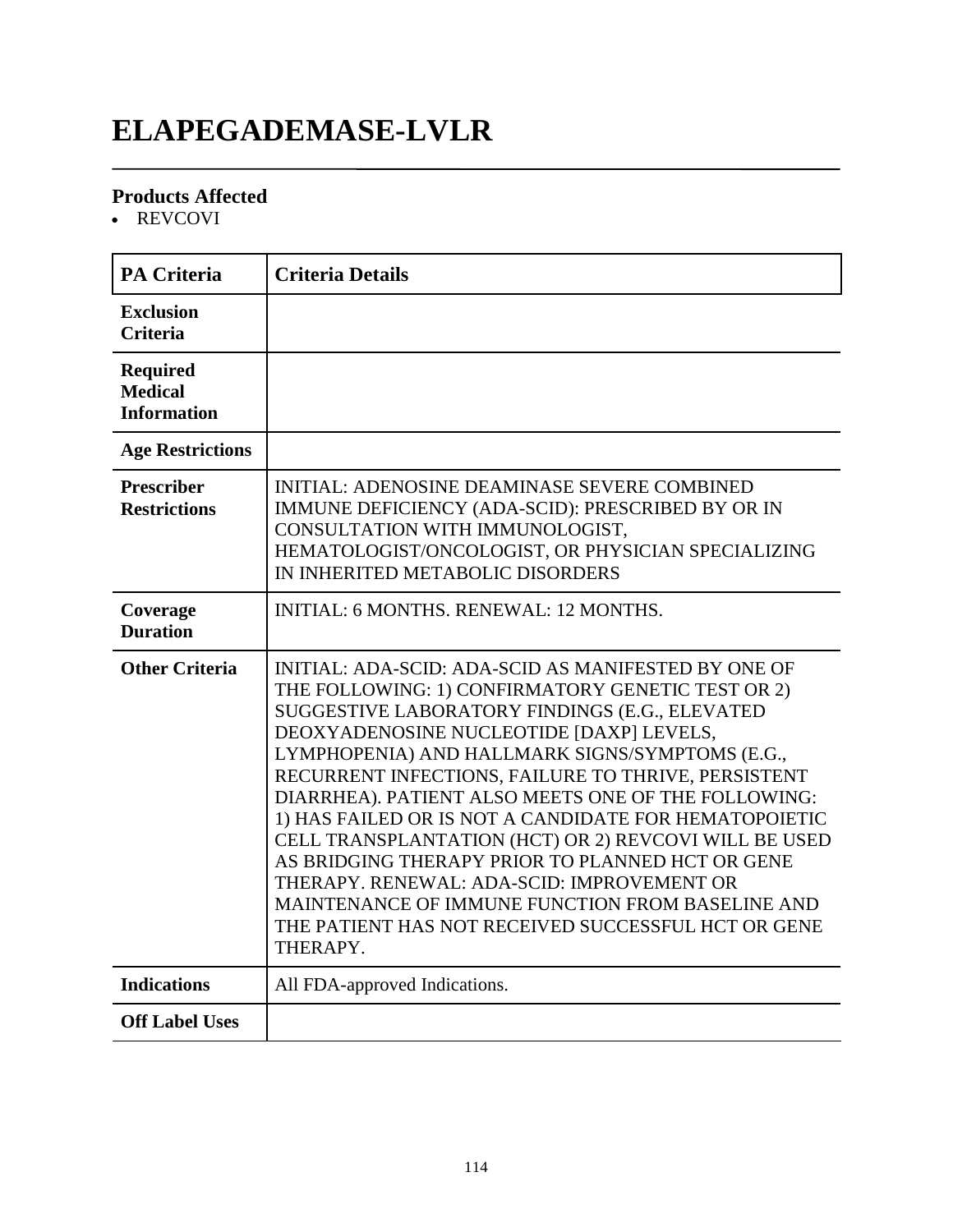# **ELEXACAFTOR-TEZACAFTOR-IVACAFTOR**

### **Products Affected**

TRIKAFTA

| <b>PA Criteria</b>                                      | <b>Criteria Details</b>                                                                                                                                                        |
|---------------------------------------------------------|--------------------------------------------------------------------------------------------------------------------------------------------------------------------------------|
| <b>Exclusion</b><br><b>Criteria</b>                     |                                                                                                                                                                                |
| <b>Required</b><br><b>Medical</b><br><b>Information</b> | CONFIRMED MUTATION IN CFTR GENE ACCEPTABLE FOR THE<br>TREATMENT OF CYSTIC FIBROSIS.                                                                                            |
| <b>Age Restrictions</b>                                 |                                                                                                                                                                                |
| <b>Prescriber</b><br><b>Restrictions</b>                | PRESCRIBED BY OR GIVEN IN CONSULTATION WITH A<br>PULMONOLOGIST OR CYSTIC FIBROSIS EXPERT.                                                                                      |
| Coverage<br><b>Duration</b>                             | INITIAL: 6 MONTHS. RENEWAL: LIFETIME.                                                                                                                                          |
| <b>Other Criteria</b>                                   | RENEWAL: MAINTAINED, IMPROVED, OR DEMONSTRATED<br>LESS THAN EXPECTED DECLINE IN FEV1 OR BODY MASS<br>INDEX (BMI), OR REDUCTION IN NUMBER OF PULMONARY<br><b>EXACERBATIONS.</b> |
| <b>Indications</b>                                      | All FDA-approved Indications.                                                                                                                                                  |
| <b>Off Label Uses</b>                                   |                                                                                                                                                                                |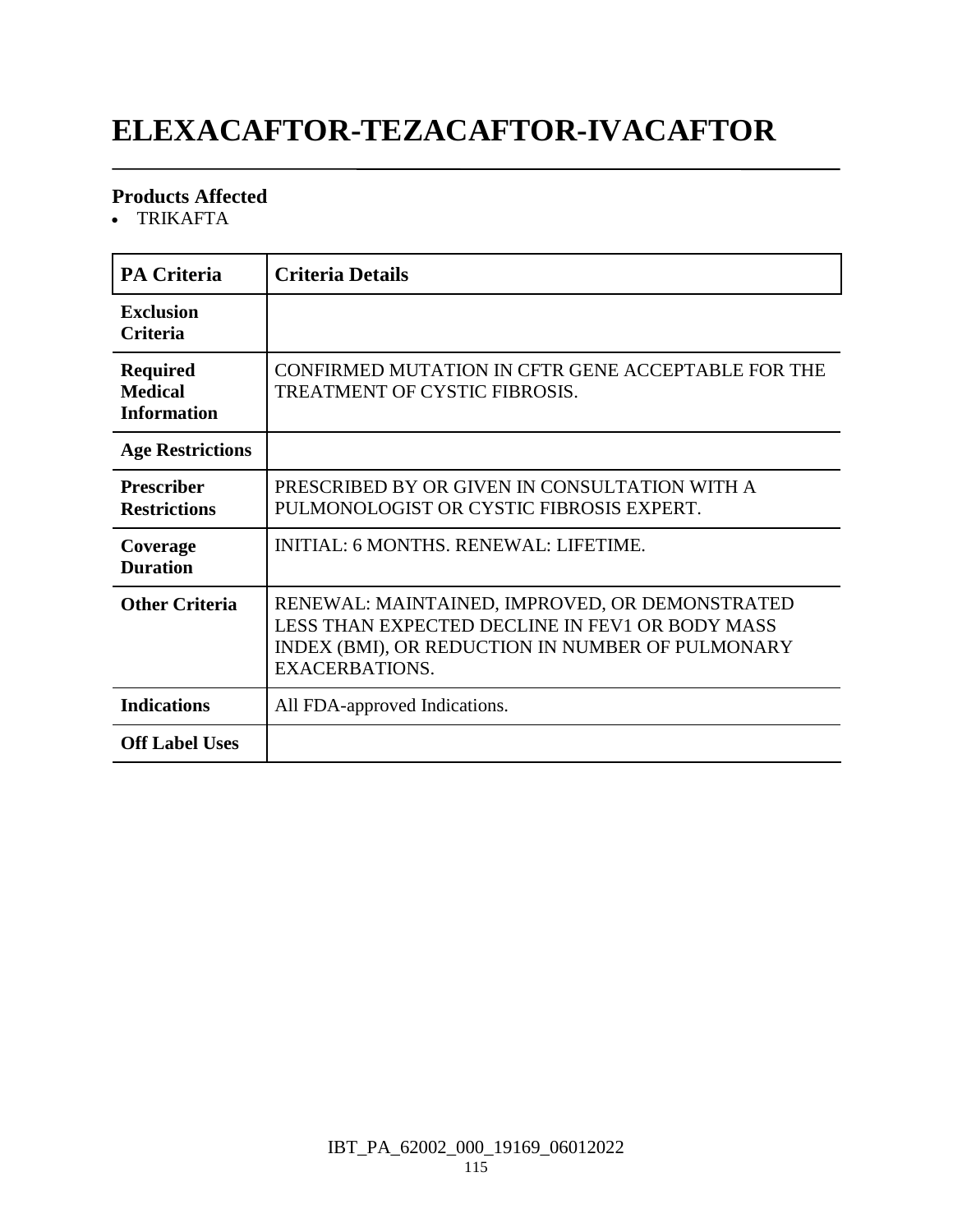# **ELIGLUSTAT TARTRATE**

### **Products Affected**

• CERDELGA

| <b>PA Criteria</b>                                      | <b>Criteria Details</b>       |
|---------------------------------------------------------|-------------------------------|
| <b>Exclusion</b><br>Criteria                            |                               |
| <b>Required</b><br><b>Medical</b><br><b>Information</b> |                               |
| <b>Age Restrictions</b>                                 |                               |
| <b>Prescriber</b><br><b>Restrictions</b>                |                               |
| Coverage<br><b>Duration</b>                             | 12 MONTHS                     |
| <b>Other Criteria</b>                                   |                               |
| <b>Indications</b>                                      | All FDA-approved Indications. |
| <b>Off Label Uses</b>                                   |                               |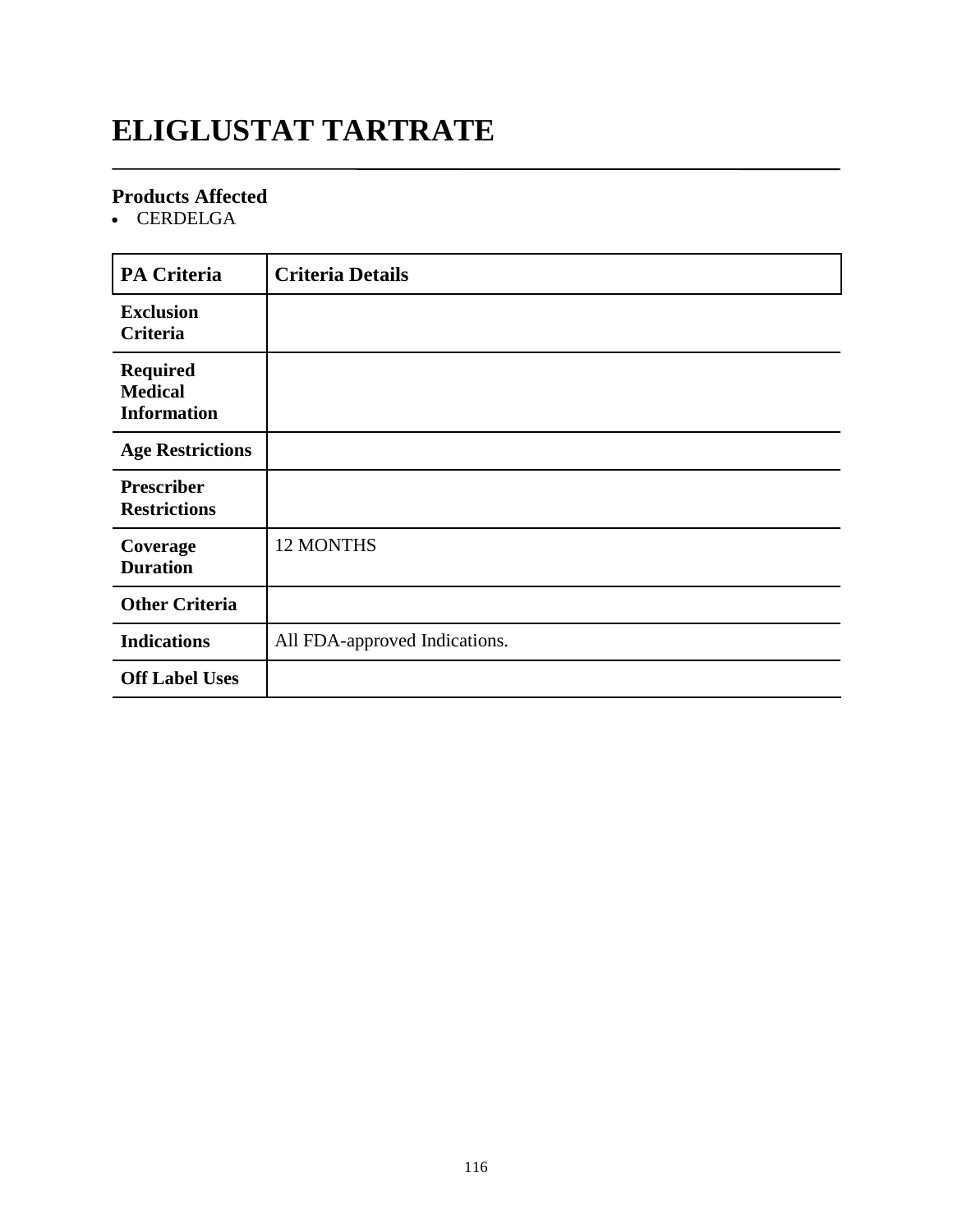# **ELOSULFASE ALFA**

### **Products Affected**

VIMIZIM

| <b>PA Criteria</b>                                      | <b>Criteria Details</b>       |
|---------------------------------------------------------|-------------------------------|
| <b>Exclusion</b><br>Criteria                            |                               |
| <b>Required</b><br><b>Medical</b><br><b>Information</b> |                               |
| <b>Age Restrictions</b>                                 |                               |
| <b>Prescriber</b><br><b>Restrictions</b>                |                               |
| Coverage<br><b>Duration</b>                             | 12 MONTHS                     |
| <b>Other Criteria</b>                                   |                               |
| <b>Indications</b>                                      | All FDA-approved Indications. |
| <b>Off Label Uses</b>                                   |                               |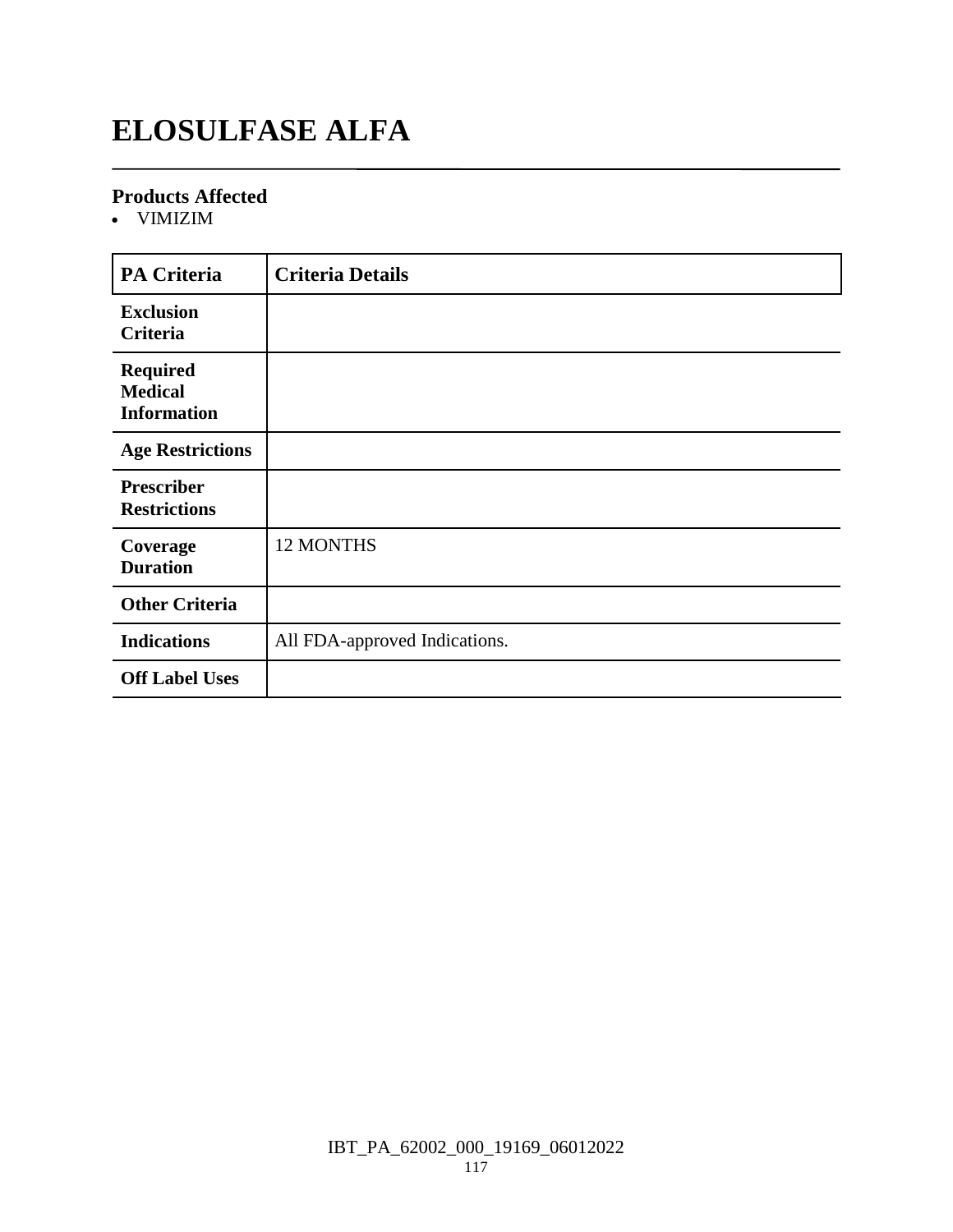# **ELOTUZUMAB**

### **Products Affected**

• EMPLICITI

| <b>PA Criteria</b>                                      | <b>Criteria Details</b>       |
|---------------------------------------------------------|-------------------------------|
| <b>Exclusion</b><br>Criteria                            |                               |
| <b>Required</b><br><b>Medical</b><br><b>Information</b> |                               |
| <b>Age Restrictions</b>                                 |                               |
| <b>Prescriber</b><br><b>Restrictions</b>                |                               |
| Coverage<br><b>Duration</b>                             | 12 MONTHS                     |
| <b>Other Criteria</b>                                   |                               |
| <b>Indications</b>                                      | All FDA-approved Indications. |
| <b>Off Label Uses</b>                                   |                               |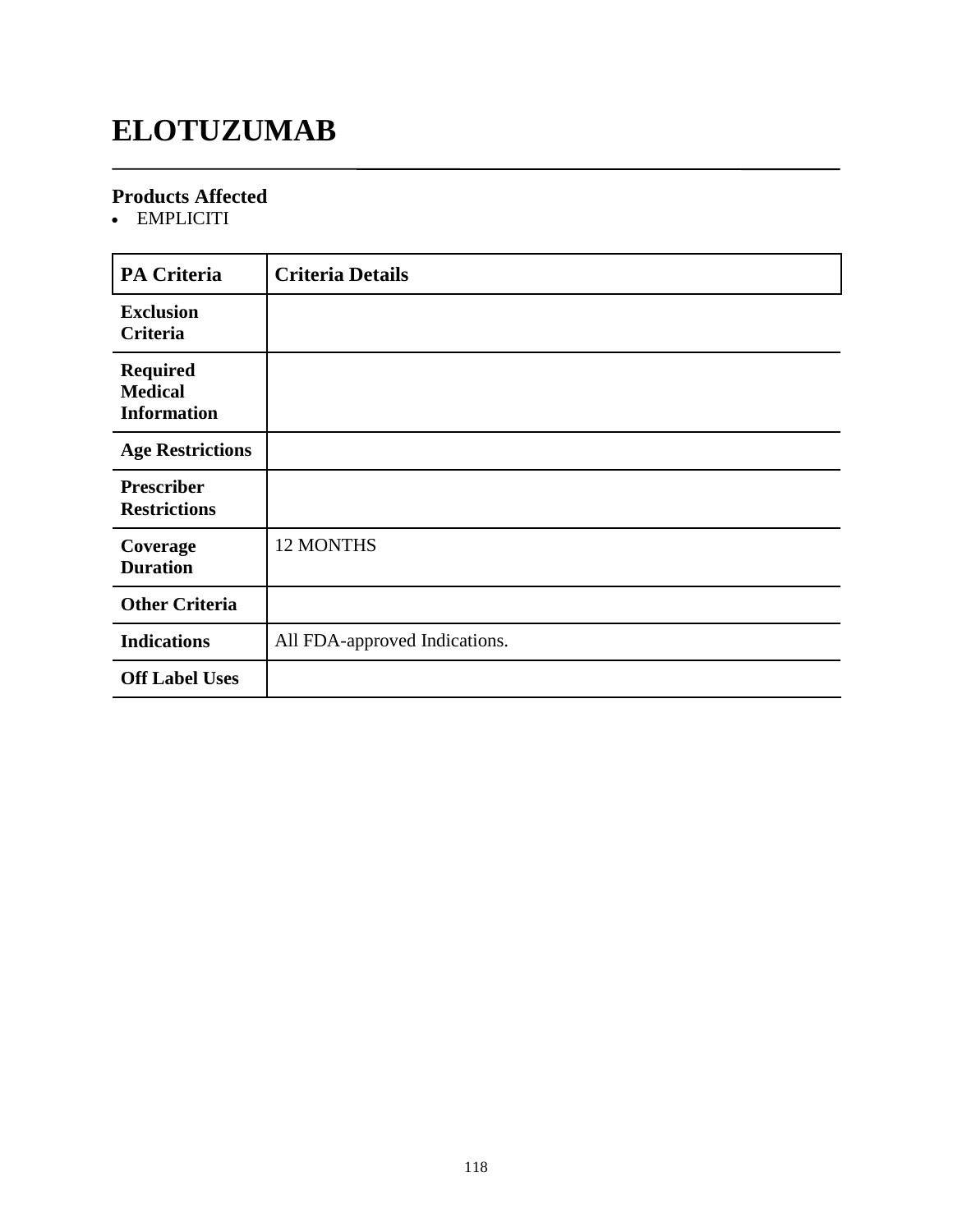### **ELTROMBOPAG**

#### **Products Affected**

- PROMACTA ORAL POWDER IN PACKET 12.5 MG, 25 MG
- PROMACTA ORAL TABLET 12.5 MG, 25 MG, 50 MG, 75 MG

| <b>PA Criteria</b>                                      | <b>Criteria Details</b>                                                                                                                                                                                                                                                                                                                                                                                              |
|---------------------------------------------------------|----------------------------------------------------------------------------------------------------------------------------------------------------------------------------------------------------------------------------------------------------------------------------------------------------------------------------------------------------------------------------------------------------------------------|
| <b>Exclusion</b><br><b>Criteria</b>                     |                                                                                                                                                                                                                                                                                                                                                                                                                      |
| <b>Required</b><br><b>Medical</b><br><b>Information</b> |                                                                                                                                                                                                                                                                                                                                                                                                                      |
| <b>Age Restrictions</b>                                 |                                                                                                                                                                                                                                                                                                                                                                                                                      |
| <b>Prescriber</b><br><b>Restrictions</b>                | ITP: PRESCRIBED BY OR IN CONSULTATION WITH A<br><b>HEMATOLOGIST OR IMMUNOLOGIST</b>                                                                                                                                                                                                                                                                                                                                  |
| Coverage<br><b>Duration</b>                             | ITP: INITIAL: 2 MO. RENEW: 12 MO. HCV: 12 MO. SEVERE<br>APLASTIC ANEMIA: 12 MO.                                                                                                                                                                                                                                                                                                                                      |
| <b>Other Criteria</b>                                   | INITIAL: CHRONIC IMMUNE (IDIOPATHIC)<br>THROMBOCYTOPENIA PURPURA (ITP): TRIAL OF OR<br>CONTRAINDICATION TO CORTICOSTEROIDS,<br>IMMUNOGLOBULINS, OR AN INSUFFICIENT RESPONSE TO<br>SPLENECTOMY. ALL INDICATIONS: APPROVAL FOR<br>PROMACTA ORAL SUSPENSION PACKETS REQUIRES A TRIAL<br>OF PROMACTA TABLETS OR PATIENT IS UNABLE TO TAKE<br>TABLET FORMULATION. ITP: RENEWAL: PATIENT HAS SHOWN<br>A CLINICAL RESPONSE. |
| <b>Indications</b>                                      | All FDA-approved Indications.                                                                                                                                                                                                                                                                                                                                                                                        |
| <b>Off Label Uses</b>                                   |                                                                                                                                                                                                                                                                                                                                                                                                                      |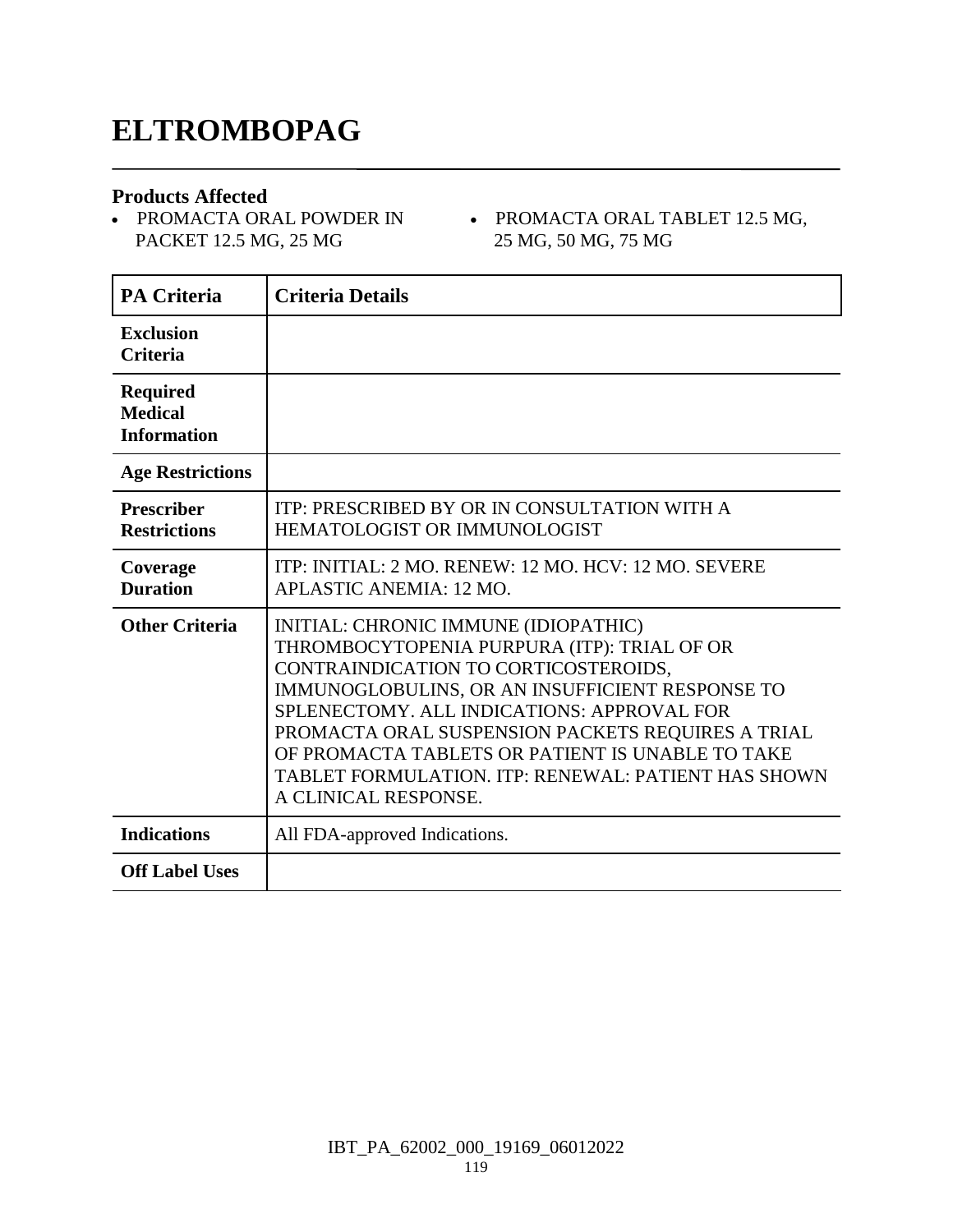# **EMAPALUMAB-LZSG**

### **Products Affected**

GAMIFANT

| <b>PA Criteria</b>                                      | <b>Criteria Details</b>                                                                                                                                                                                                                                                                                                                                                                                                                                                                                                                                                                                                                                        |
|---------------------------------------------------------|----------------------------------------------------------------------------------------------------------------------------------------------------------------------------------------------------------------------------------------------------------------------------------------------------------------------------------------------------------------------------------------------------------------------------------------------------------------------------------------------------------------------------------------------------------------------------------------------------------------------------------------------------------------|
| <b>Exclusion</b><br><b>Criteria</b>                     |                                                                                                                                                                                                                                                                                                                                                                                                                                                                                                                                                                                                                                                                |
| <b>Required</b><br><b>Medical</b><br><b>Information</b> | INITIAL: HEMOPHAGOCYTIC LYMPHOHISTIOCYTOSIS (HLH):<br>PATIENT HAS UNDERGONE A GENETIC TEST IDENTIFYING<br>HLH-ASSOCIATED GENE MUTATION (E.G., PRF1, UNC13D) OR<br>PATIENT HAS AT LEAST FIVE OF THE FOLLOWING EIGHT<br>DIAGNOSTIC CRITERIA FOR HLH: 1) FEVER, 2)<br>SPLENOMEGALY, 3) CYTOPENIAS (AFFECTING AT LEAST 2 OF<br>3 CELL LINEAGES), 4) HYPERTRIGLYCERIDEMIA OR<br>HYPOFIBRINOGENEMIA, 5) HEMOPHAGOCYTOSIS IN BONE<br>MARROW OR SPLEEN OR LYMPH NODES AND NO EVIDENCE<br>OF MALIGNANCY, 6) LOW OR ABSENT NATURAL KILLER-CELL<br>ACTIVITY, 7) FERRITIN LEVEL OF 500 MCG/L OR GREATER, 8)<br>SOLUBLE CD25 LEVEL OF 2,400 U/ML OR GREATER.                |
| <b>Age Restrictions</b>                                 |                                                                                                                                                                                                                                                                                                                                                                                                                                                                                                                                                                                                                                                                |
| <b>Prescriber</b><br><b>Restrictions</b>                | HLH: PRESCRIBED BY OR GIVEN IN CONSULTATION WITH AN<br>IMMUNOLOGIST, HEMATOLOGIST, OR ONCOLOGIST.                                                                                                                                                                                                                                                                                                                                                                                                                                                                                                                                                              |
| Coverage<br><b>Duration</b>                             | <b>INITIAL AND RENEWAL: 8 WEEKS.</b>                                                                                                                                                                                                                                                                                                                                                                                                                                                                                                                                                                                                                           |
| <b>Other Criteria</b>                                   | INITIAL: HLH: 1) CONCURRENT THERAPY WITH<br>DEXAMETHASONE AND 2) PATIENT EITHER HAS<br>REFRACTORY, RECURRENT, OR PROGRESSIVE DISEASE, OR<br>HAD A TRIAL OF OR INTOLERANCE TO CONVENTIONAL HLH<br>THERAPY (I.E., CHEMOTHERAPY, STEROIDS,<br>IMMUNOTHERAPY). RENEWAL: HLH: 1) PATIENT HAS NOT<br>RECEIVED SUCCESSFUL HEMATOPOIETIC STEM CELL<br>TRANSPLANTATION AND 2) PATIENT HAS DEMONSTRATED<br><b>IMPROVED IMMUNE SYSTEM RESPONSE FROM BASELINE</b><br>(E.G., RESOLUTION OF FEVER, DECREASED SPLENOMEGALY,<br>IMPROVEMENT IN CNS SYMPTOMS, IMPROVED CBC,<br>INCREASED FIBRINOGEN LEVELS, REDUCED D-DIMER,<br>REDUCED FERRITIN, REDUCED SOLUBLE CD25 LEVELS.) |
| <b>Indications</b>                                      | All FDA-approved Indications.                                                                                                                                                                                                                                                                                                                                                                                                                                                                                                                                                                                                                                  |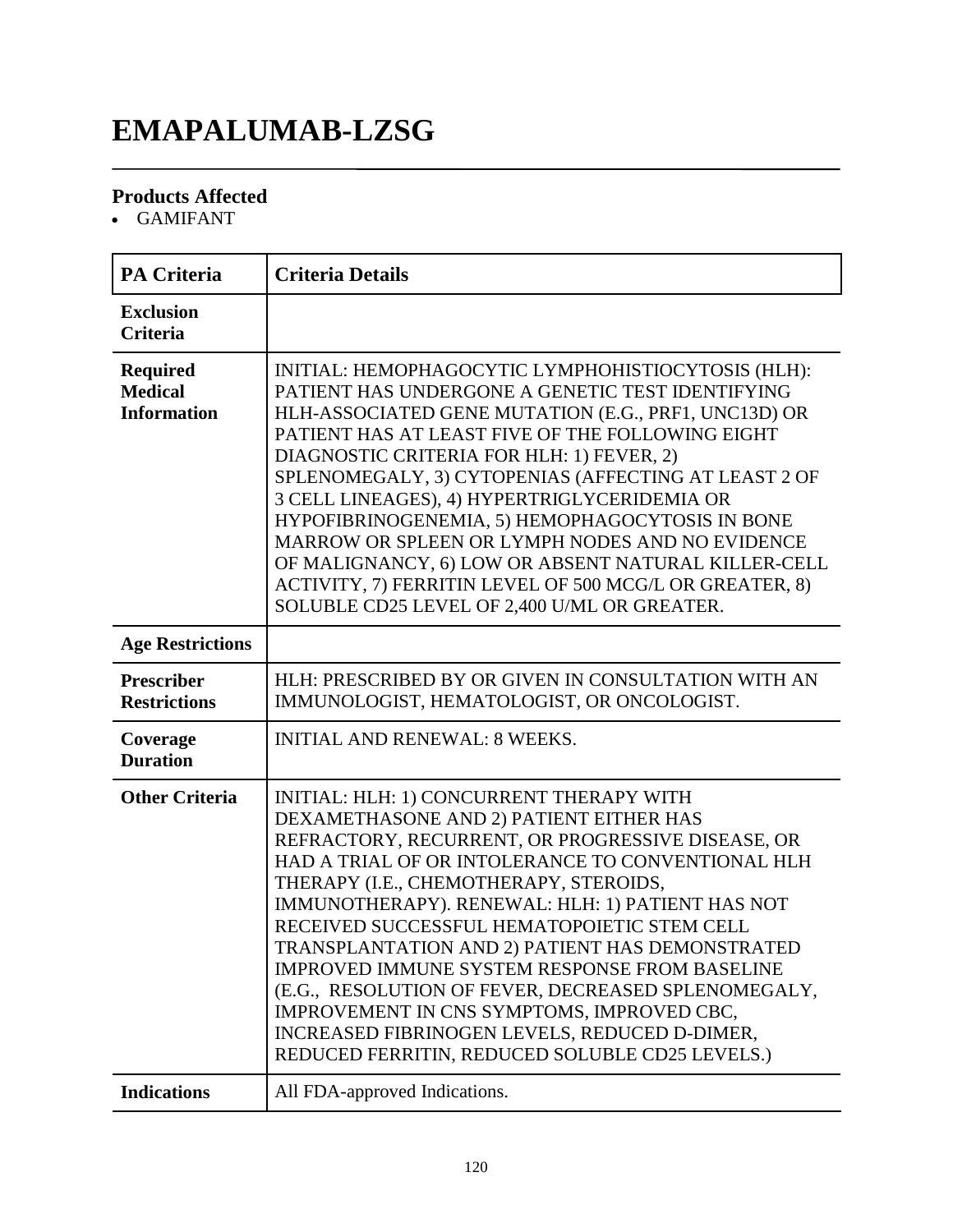| <b>PA Criteria</b>    | <b>Criteria Details</b> |
|-----------------------|-------------------------|
| <b>Off Label Uses</b> |                         |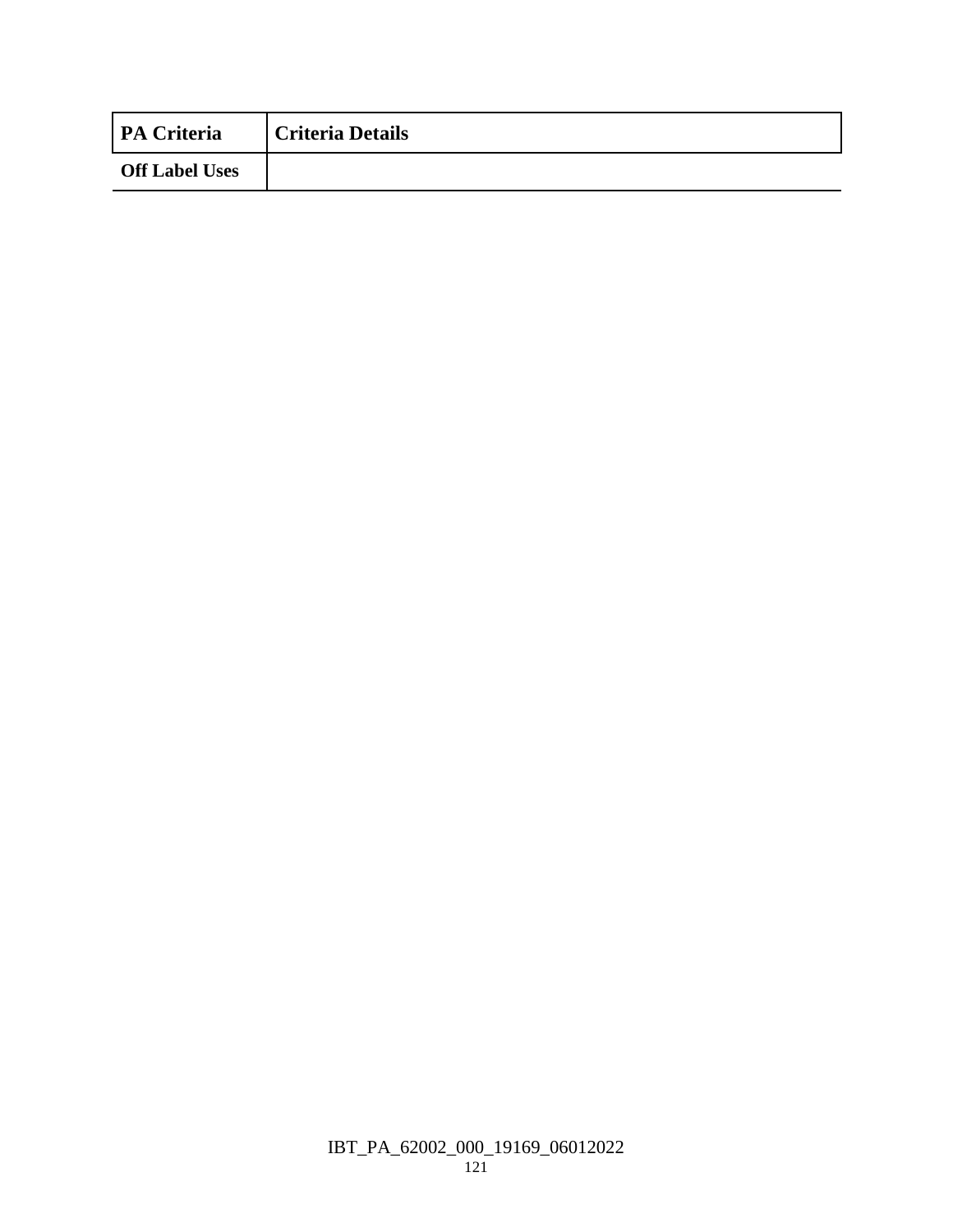# **ENASIDENIB**

### **Products Affected**

• IDHIFA

| <b>PA Criteria</b>                                      | <b>Criteria Details</b>       |
|---------------------------------------------------------|-------------------------------|
| <b>Exclusion</b><br>Criteria                            |                               |
| <b>Required</b><br><b>Medical</b><br><b>Information</b> |                               |
| <b>Age Restrictions</b>                                 |                               |
| <b>Prescriber</b><br><b>Restrictions</b>                |                               |
| Coverage<br><b>Duration</b>                             | 12 MONTHS                     |
| <b>Other Criteria</b>                                   |                               |
| <b>Indications</b>                                      | All FDA-approved Indications. |
| <b>Off Label Uses</b>                                   |                               |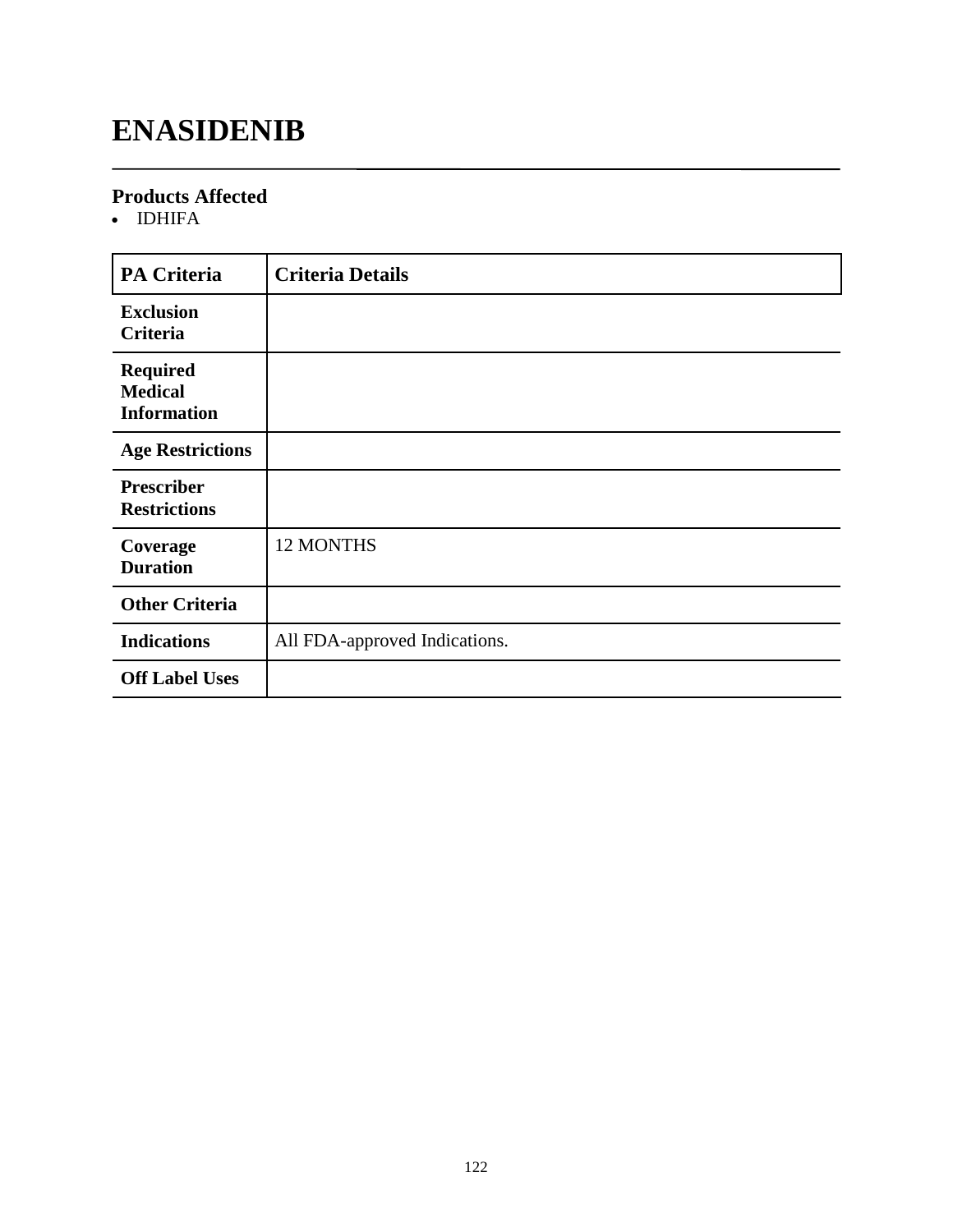### **ENCORAFENIB**

### **Products Affected**

BRAFTOVI ORAL CAPSULE 75 MG

| <b>PA Criteria</b>                                      | <b>Criteria Details</b>       |
|---------------------------------------------------------|-------------------------------|
| <b>Exclusion</b><br>Criteria                            |                               |
| <b>Required</b><br><b>Medical</b><br><b>Information</b> |                               |
| <b>Age Restrictions</b>                                 |                               |
| <b>Prescriber</b><br><b>Restrictions</b>                |                               |
| Coverage<br><b>Duration</b>                             | 12 MONTHS                     |
| <b>Other Criteria</b>                                   |                               |
| <b>Indications</b>                                      | All FDA-approved Indications. |
| <b>Off Label Uses</b>                                   |                               |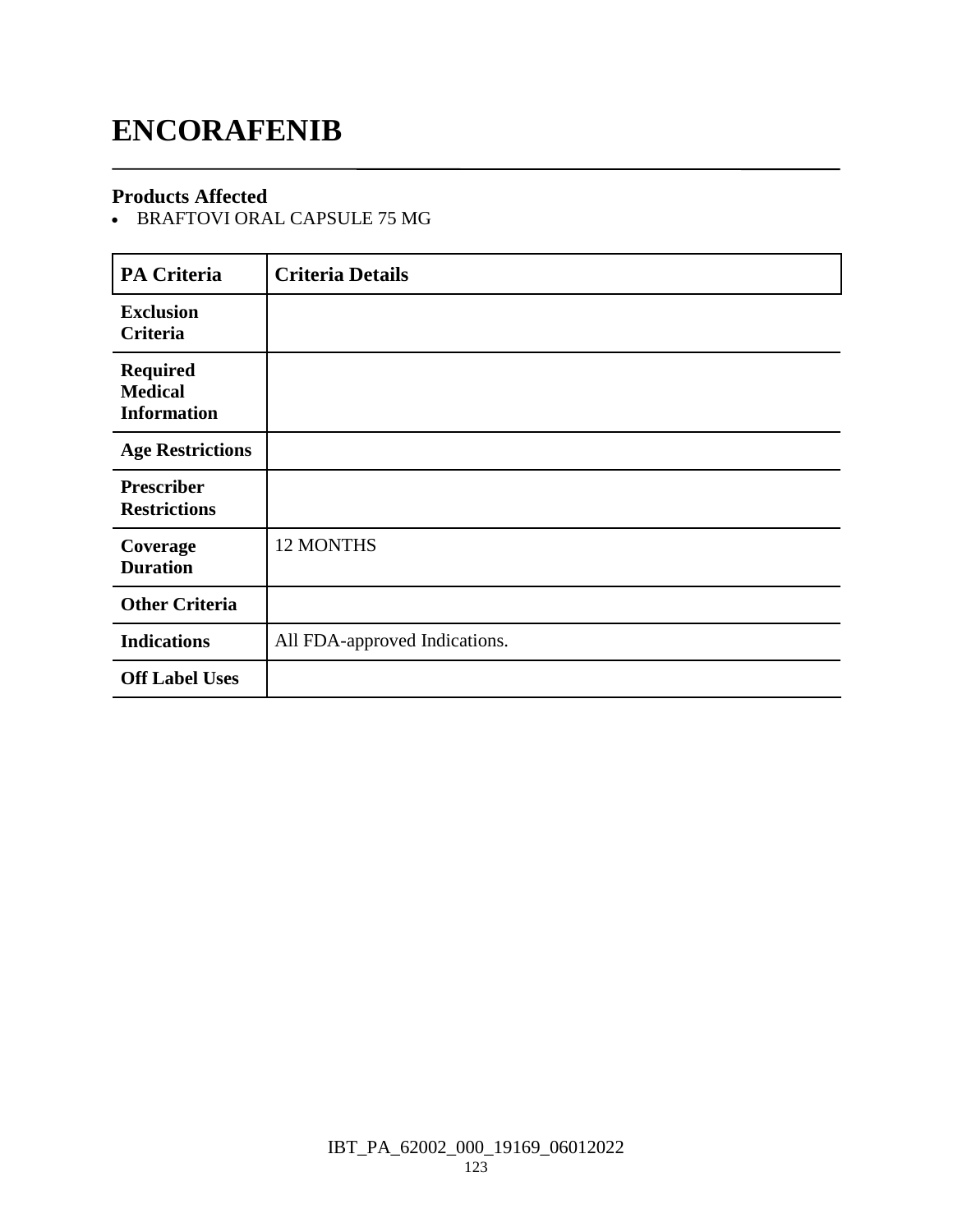# **ENDOTHELIN RECEPTOR ANTAGONISTS**

TRACLEER ORAL TABLET FOR

**SUSPENSION** 

#### **Products Affected**

- *ambrisentan*
- OPSUMIT
- TRACLEER ORAL TABLET

#### **PA Criteria Criteria Details Exclusion Criteria Required Medical Information** DOCUMENTED CONFIRMATORY PULMONARY ARTERIAL HYPERTENSION (PAH) DIAGNOSIS BASED ON RIGHT HEART CATHETERIZATION. PATIENT HAS NYHA-WHO FUNCTIONAL CLASS II-IV SYMPTOMS **Age Restrictions Prescriber Restrictions** PRESCRIBED BY OR GIVEN IN CONSULTATION WITH A CARDIOLOGIST OR PULMONOLOGIST. **Coverage Duration** INITIAL AND RENEWAL: 12 MONTHS **Other Criteria** | INITIAL: MEAN PULMONARY ARTERY PRESSURE (PAP) GREATER THAN 20 MMHG, PULMONARY CAPILLARY WEDGE PRESSURE (PCWP) 15 MMHG OR LESS, PULMONARY VASCULAR RESISTANCE (PVR) 3 WOOD UNITS OR GREATER. AMBRISENTAN: PATIENT DOES NOT HAVE IDIOPATHIC PULMONARY FIBROSIS (IPF). FORMULARY VERSION OF BOSENTAN: PATIENT DOES NOT HAVE ELEVATED LIVER ENZYMES (ALT, AST) MORE THAN 3 TIMES UPPER LIMIT OF NORMAL (ULN) OR INCREASES IN BILIRUBIN BY 2 OR MORE TIMES ULN. PATIENT IS NOT CONCURRENTLY TAKING CYCLOSPORINE A OR GLYBURIDE. RENEWAL: PATIENT SHOW IMPROVEMENT FROM BASELINE IN THE 6-MINUTE WALK DISTANCE OR PATIENT HAS A STABLE 6-MINUTE WALK DISTANCE WITH A STABLE/IMPROVED WHO FUNCTIONAL CLASS. **Indications** All FDA-approved Indications. **Off Label Uses**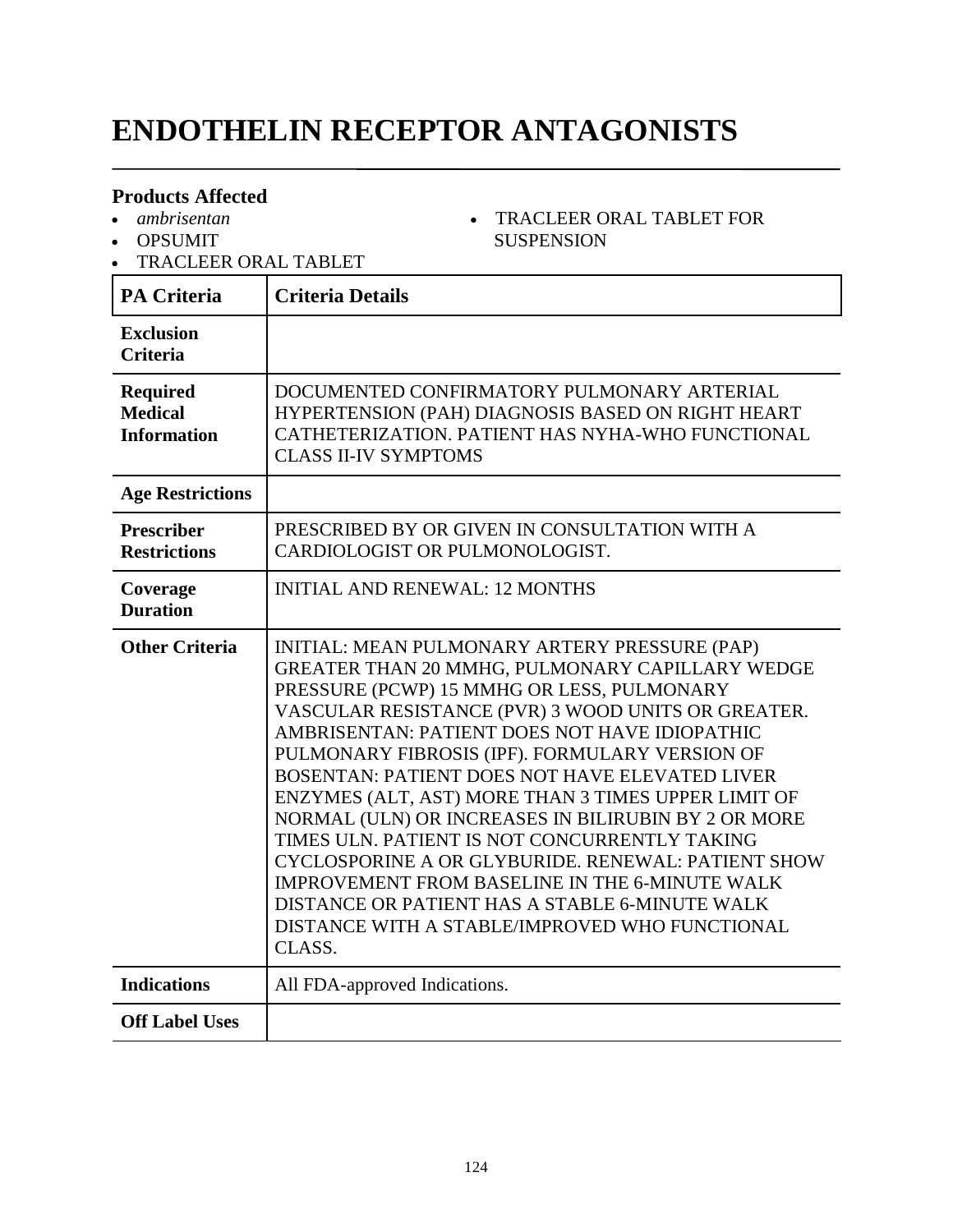### **ENFORTUMAB**

### **Products Affected**

• PADCEV

| <b>PA Criteria</b>                                      | <b>Criteria Details</b>       |
|---------------------------------------------------------|-------------------------------|
| <b>Exclusion</b><br>Criteria                            |                               |
| <b>Required</b><br><b>Medical</b><br><b>Information</b> |                               |
| <b>Age Restrictions</b>                                 |                               |
| <b>Prescriber</b><br><b>Restrictions</b>                |                               |
| Coverage<br><b>Duration</b>                             | 12 MONTHS                     |
| <b>Other Criteria</b>                                   |                               |
| <b>Indications</b>                                      | All FDA-approved Indications. |
| <b>Off Label Uses</b>                                   |                               |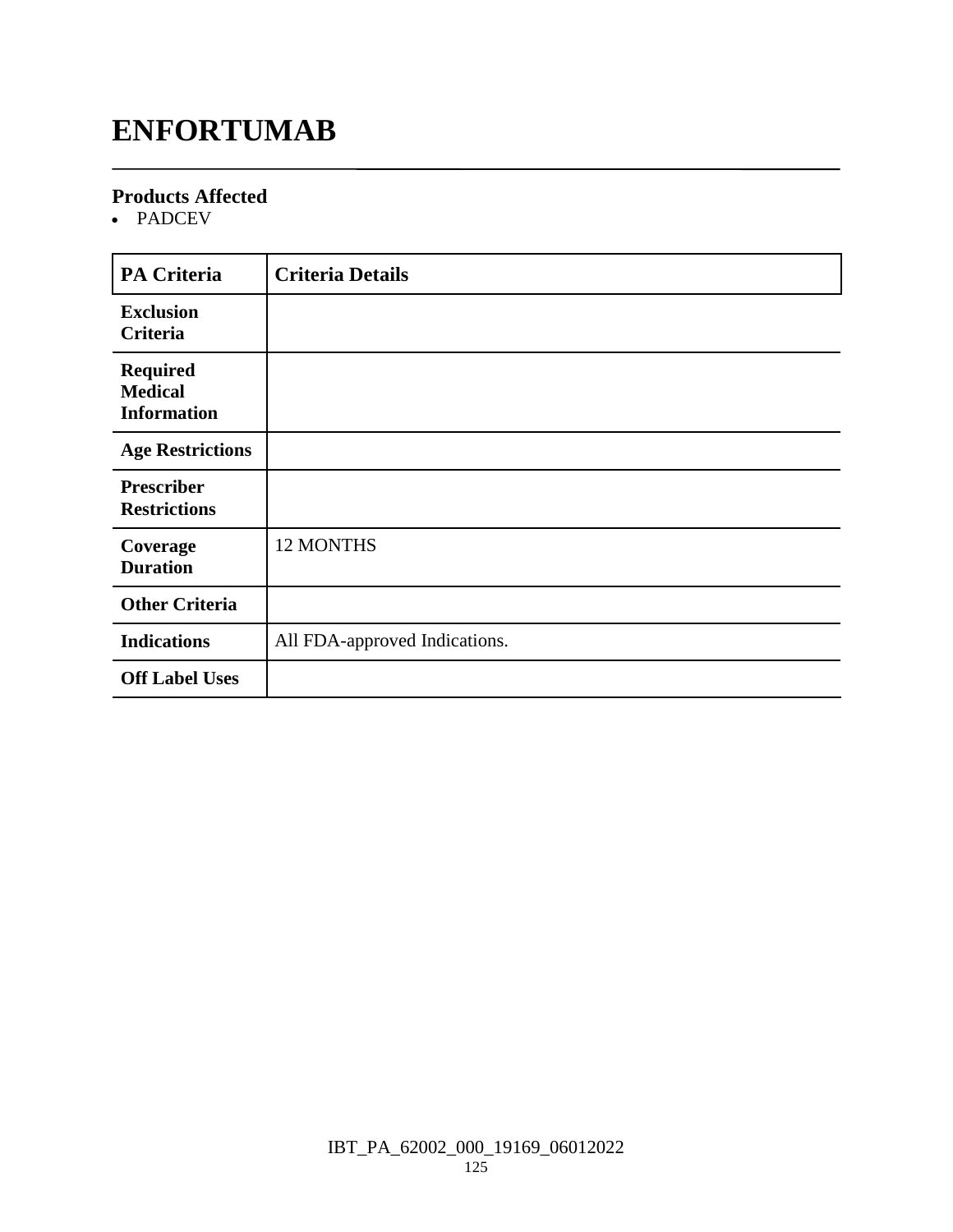## **ENTRECTINIB**

#### **Products Affected**

 ROZLYTREK ORAL CAPSULE 100 MG, 200 MG

| PA Criteria                                             | <b>Criteria Details</b>       |
|---------------------------------------------------------|-------------------------------|
| <b>Exclusion</b><br>Criteria                            |                               |
| <b>Required</b><br><b>Medical</b><br><b>Information</b> |                               |
| <b>Age Restrictions</b>                                 |                               |
| <b>Prescriber</b><br><b>Restrictions</b>                |                               |
| Coverage<br><b>Duration</b>                             | 12 MONTHS                     |
| <b>Other Criteria</b>                                   |                               |
| <b>Indications</b>                                      | All FDA-approved Indications. |
| <b>Off Label Uses</b>                                   |                               |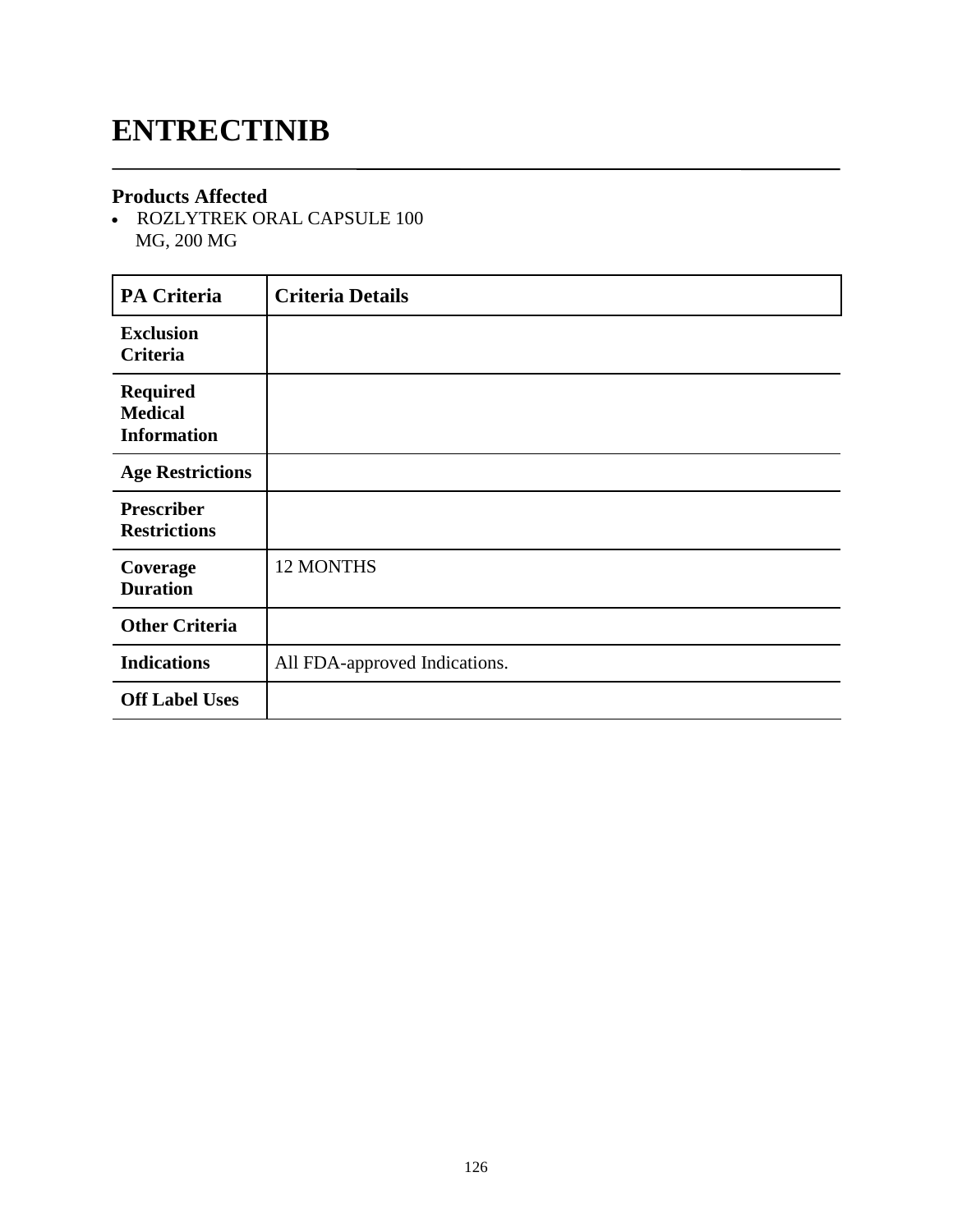### **ENZALUTAMIDE**

**Products Affected**

- XTANDI ORAL TABLET  $40$  MG,  $80$ MG

| <b>PA Criteria</b>                                      | <b>Criteria Details</b>                                                                                                                                                                                                                                                                                                                                                                                                                                                                                                                                                                                   |
|---------------------------------------------------------|-----------------------------------------------------------------------------------------------------------------------------------------------------------------------------------------------------------------------------------------------------------------------------------------------------------------------------------------------------------------------------------------------------------------------------------------------------------------------------------------------------------------------------------------------------------------------------------------------------------|
| <b>Exclusion</b><br><b>Criteria</b>                     |                                                                                                                                                                                                                                                                                                                                                                                                                                                                                                                                                                                                           |
| <b>Required</b><br><b>Medical</b><br><b>Information</b> |                                                                                                                                                                                                                                                                                                                                                                                                                                                                                                                                                                                                           |
| <b>Age Restrictions</b>                                 |                                                                                                                                                                                                                                                                                                                                                                                                                                                                                                                                                                                                           |
| <b>Prescriber</b><br><b>Restrictions</b>                |                                                                                                                                                                                                                                                                                                                                                                                                                                                                                                                                                                                                           |
| Coverage<br><b>Duration</b>                             | <b>12 MONTHS</b>                                                                                                                                                                                                                                                                                                                                                                                                                                                                                                                                                                                          |
| <b>Other Criteria</b>                                   | INITIAL: CASTRATION-RESISTANT PROSTATE CANCER (CRPC)<br>THAT IS NOT METASTATIC: PATIENT HAS HIGH RISK<br>PROSTATE CANCER (I.E. RAPIDLY INCREASING PROSTATE<br>SPECIFIC ANTIGEN [PSA] LEVELS). CRPC (INCLUDES NON-<br>METASTATIC AND METASTATIC) OR METASTATIC<br>CASTRATION-SENSITIVE PROSTATE CANCER (MCSPC): 1)<br>PREVIOUSLY RECEIVED A BILATERAL ORCHIECTOMY, OR 2)<br>CASTRATE LEVEL OF TESTOSTERONE (I.E., LESS THAN 50<br>NG/DL), OR 3) CONCURRENT USE WITH A GONADOTROPIN<br>RELEASING HORMONE (GNRH) ANALOG. RENEWAL:<br>DIAGNOSIS OF CRPC (INCLUDES NON-METASTATIC AND<br>METASTATIC) OR MCSPC. |
| <b>Indications</b>                                      | All FDA-approved Indications.                                                                                                                                                                                                                                                                                                                                                                                                                                                                                                                                                                             |
| <b>Off Label Uses</b>                                   |                                                                                                                                                                                                                                                                                                                                                                                                                                                                                                                                                                                                           |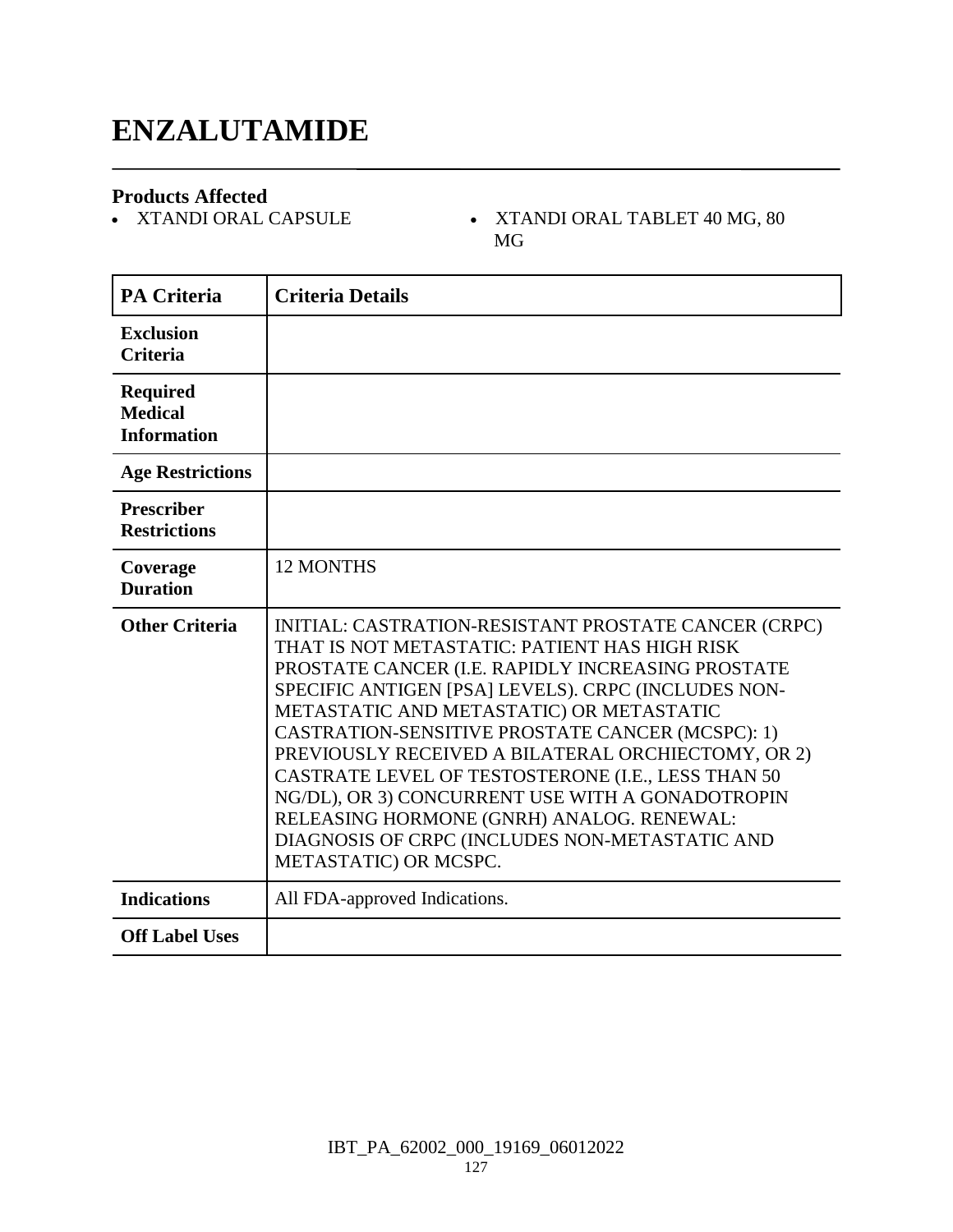# **EPOPROSTENOL IV**

### **Products Affected**

*epoprostenol (glycine)*

| <b>PA Criteria</b>                                      | <b>Criteria Details</b>                                                                                                                                                                                                                                                                                                                                                                                                                                                                             |
|---------------------------------------------------------|-----------------------------------------------------------------------------------------------------------------------------------------------------------------------------------------------------------------------------------------------------------------------------------------------------------------------------------------------------------------------------------------------------------------------------------------------------------------------------------------------------|
| <b>Exclusion</b><br><b>Criteria</b>                     |                                                                                                                                                                                                                                                                                                                                                                                                                                                                                                     |
| <b>Required</b><br><b>Medical</b><br><b>Information</b> | DOCUMENTED CONFIRMATORY PULMONARY ARTERIAL<br>HYPERTENSION (PAH) DIAGNOSIS BASED ON RIGHT HEART<br>CATHETERIZATION. PATIENT HAS NYHA-WHO FUNCTIONAL<br><b>CLASS III-IV SYMPTOMS.</b>                                                                                                                                                                                                                                                                                                                |
| <b>Age Restrictions</b>                                 |                                                                                                                                                                                                                                                                                                                                                                                                                                                                                                     |
| <b>Prescriber</b><br><b>Restrictions</b>                | PRESCRIBED BY OR GIVEN IN CONSULTATION WITH A<br>CARDIOLOGIST OR PULMONOLOGIST.                                                                                                                                                                                                                                                                                                                                                                                                                     |
| Coverage<br><b>Duration</b>                             | <b>INITIAL AND RENEWAL: 12 MONTHS</b>                                                                                                                                                                                                                                                                                                                                                                                                                                                               |
| <b>Other Criteria</b>                                   | INITIAL: MEAN PULMONARY ARTERY PRESSURE (PAP)<br>GREATER THAN 20 MMHG, PULMONARY CAPILLARY WEDGE<br>PRESSURE (PCWP) 15 MMHG OR LESS, PULMONARY<br>VASCULAR RESISTANCE (PVR) 3 WOOD UNITS OR GREATER.<br>RENEWAL: PATIENT HAS SHOWN IMPROVEMENT FROM<br>BASELINE IN THE 6-MINUTE WALK DISTANCE OR PATIENT<br>HAS A STABLE 6-MINUTE WALK DISTANCE WITH A STABLE/<br>IMPROVED WHO FUNCTIONAL CLASS. THIS DRUG ALSO<br>REQUIRES PAYMENT DETERMINATION AND MAY BE<br>COVERED UNDER MEDICARE PART B OR D. |
| <b>Indications</b>                                      | All FDA-approved Indications.                                                                                                                                                                                                                                                                                                                                                                                                                                                                       |
| <b>Off Label Uses</b>                                   |                                                                                                                                                                                                                                                                                                                                                                                                                                                                                                     |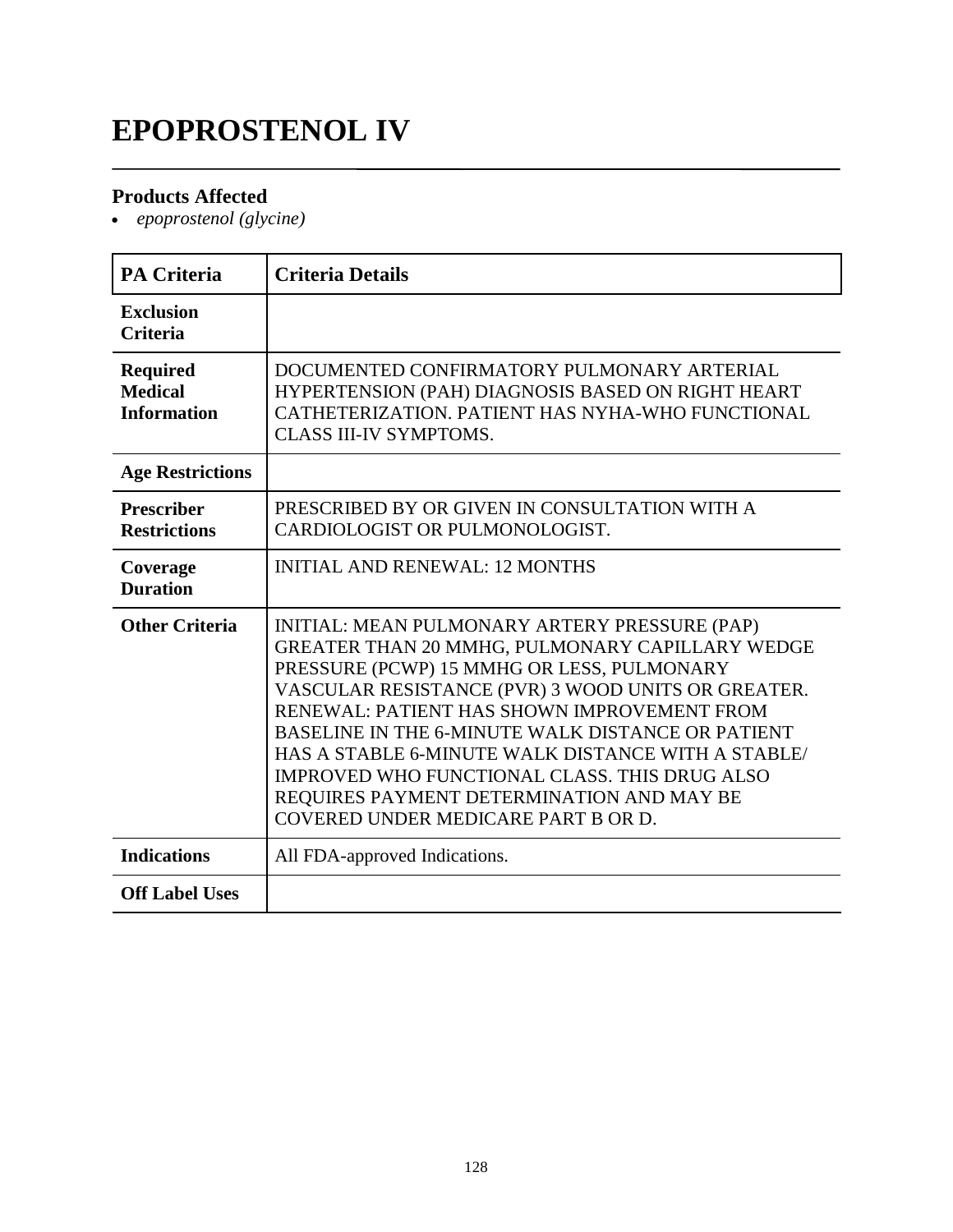### **ERDAFITINIB**

#### **Products Affected**

 BALVERSA ORAL TABLET 3 MG, 4 MG, 5 MG

| <b>PA Criteria</b>                                      | <b>Criteria Details</b>       |
|---------------------------------------------------------|-------------------------------|
| <b>Exclusion</b><br>Criteria                            |                               |
| <b>Required</b><br><b>Medical</b><br><b>Information</b> |                               |
| <b>Age Restrictions</b>                                 |                               |
| <b>Prescriber</b><br><b>Restrictions</b>                |                               |
| Coverage<br><b>Duration</b>                             | <b>12 MONTHS</b>              |
| <b>Other Criteria</b>                                   |                               |
| <b>Indications</b>                                      | All FDA-approved Indications. |
| <b>Off Label Uses</b>                                   |                               |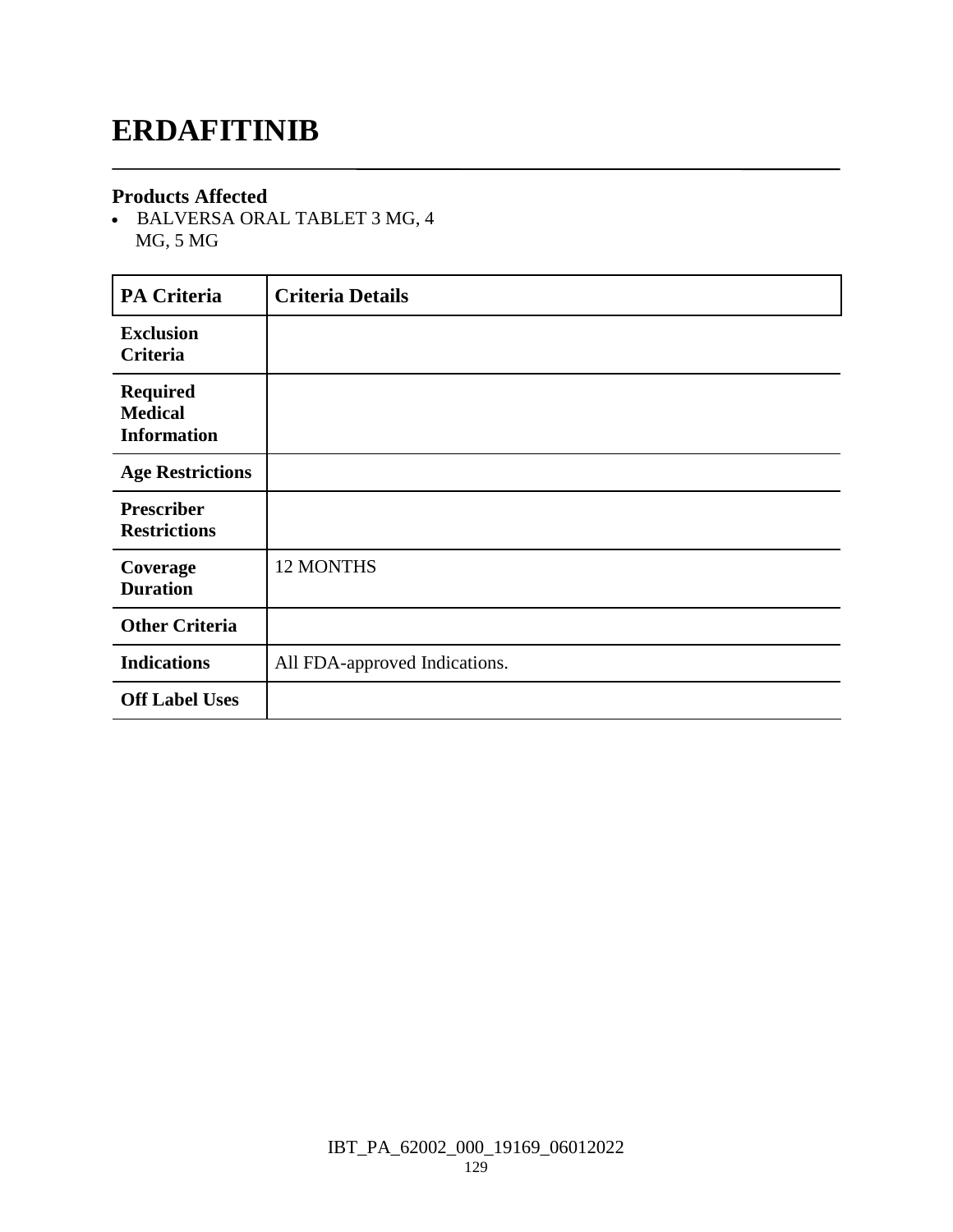# **ERENUMAB-AOOE**

### **Products Affected**

AIMOVIG AUTOINJECTOR

| <b>PA Criteria</b>                                      | <b>Criteria Details</b>                                                                                                                                                                                                                                                                                                                                                |
|---------------------------------------------------------|------------------------------------------------------------------------------------------------------------------------------------------------------------------------------------------------------------------------------------------------------------------------------------------------------------------------------------------------------------------------|
| <b>Exclusion</b><br><b>Criteria</b>                     |                                                                                                                                                                                                                                                                                                                                                                        |
| <b>Required</b><br><b>Medical</b><br><b>Information</b> |                                                                                                                                                                                                                                                                                                                                                                        |
| <b>Age Restrictions</b>                                 |                                                                                                                                                                                                                                                                                                                                                                        |
| <b>Prescriber</b><br><b>Restrictions</b>                |                                                                                                                                                                                                                                                                                                                                                                        |
| Coverage<br><b>Duration</b>                             | <b>INITIAL: 6 MONTHS, RENEWAL: 12 MONTHS</b>                                                                                                                                                                                                                                                                                                                           |
| <b>Other Criteria</b>                                   | MIGRAINE PREVENTION: INITIAL: TRIAL OF OR<br>CONTRAINDICATION TO ONE ALTERNATIVE FOR PREVENTIVE<br>MIGRAINE TREATMENT: DIVALPROEX SODIUM, TOPIRAMATE,<br>PROPRANOLOL, TIMOLOL, RENEWAL: EXPERIENCED A<br>REDUCTION IN MIGRAINE OR HEADACHE FREQUENCY OF AT<br>LEAST 2 DAYS PER MONTH OR A REDUCTION IN MIGRAINE<br>SEVERITY OR MIGRAINE DURATION WITH AIMOVIG THERAPY. |
| <b>Indications</b>                                      | All FDA-approved Indications.                                                                                                                                                                                                                                                                                                                                          |
| <b>Off Label Uses</b>                                   |                                                                                                                                                                                                                                                                                                                                                                        |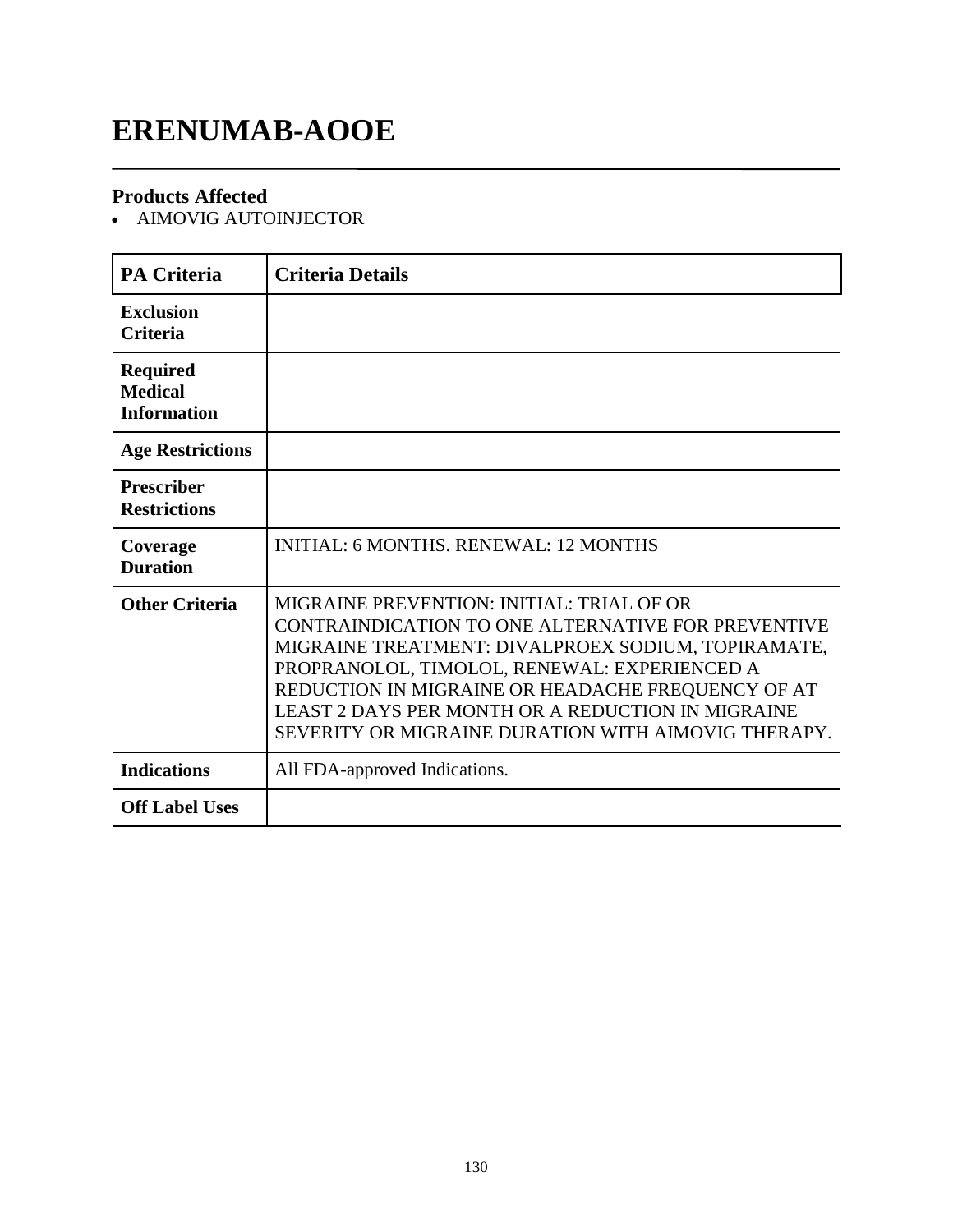# **ERLOTINIB**

### **Products Affected**

 *erlotinib oral tablet 100 mg, 150 mg, 25 mg*

| <b>PA Criteria</b>                                      | <b>Criteria Details</b>       |
|---------------------------------------------------------|-------------------------------|
| <b>Exclusion</b><br><b>Criteria</b>                     |                               |
| <b>Required</b><br><b>Medical</b><br><b>Information</b> |                               |
| <b>Age Restrictions</b>                                 |                               |
| <b>Prescriber</b><br><b>Restrictions</b>                |                               |
| Coverage<br><b>Duration</b>                             | 12 MONTHS                     |
| <b>Other Criteria</b>                                   |                               |
| <b>Indications</b>                                      | All FDA-approved Indications. |
| <b>Off Label Uses</b>                                   |                               |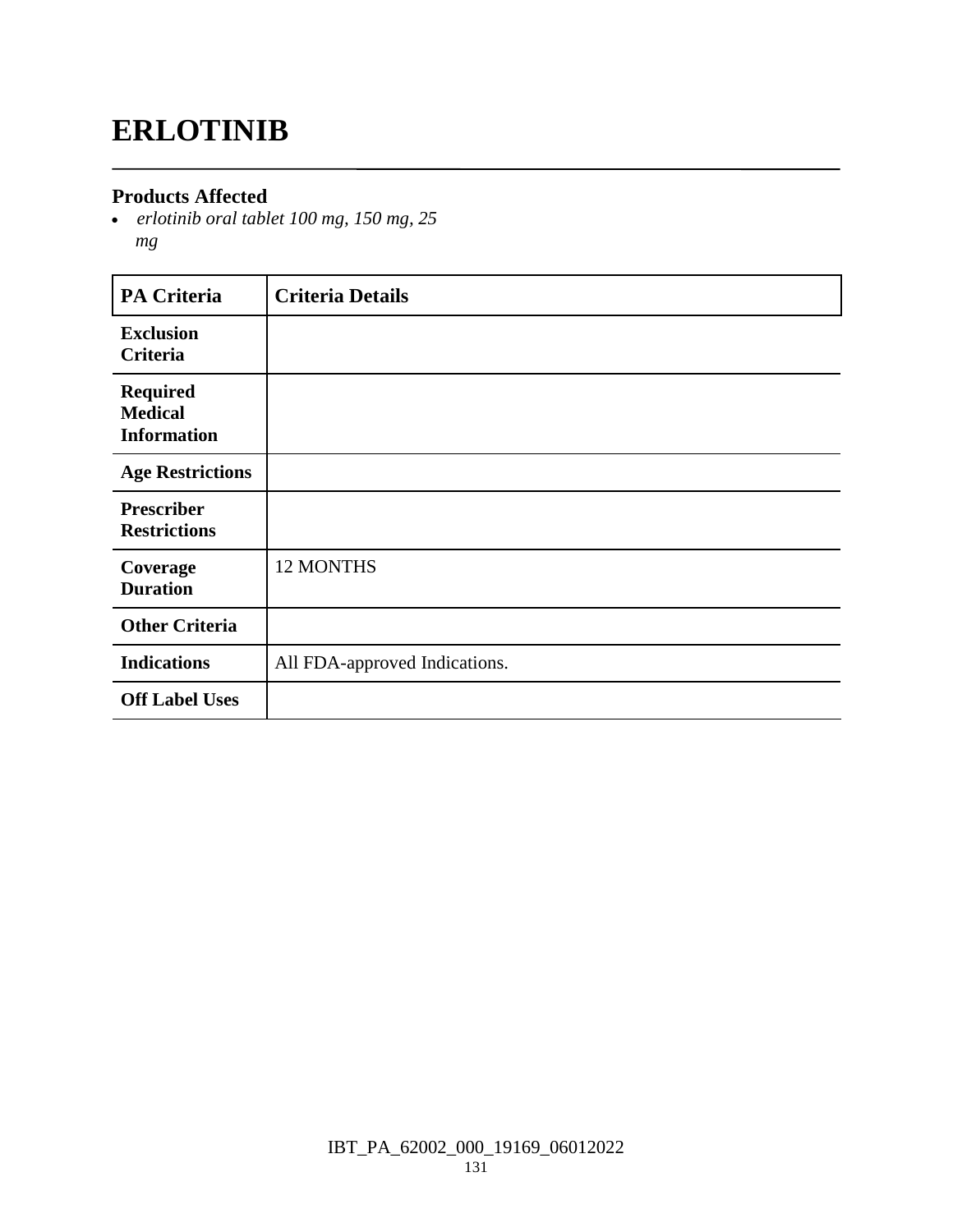# **ERYTHROPOIESIS STIMULATING AGENTS - RETACRIT**

#### **Products Affected**

• RETACRIT INJECTION SOLUTION 10,000 UNIT/ML, 2,000 UNIT/ML, 20,000 UNIT/2 ML, 20,000 UNIT/ML, 3,000 UNIT/ML, 4,000 UNIT/ML, 40,000 UNIT/ML

| <b>PA Criteria</b>                                      | <b>Criteria Details</b>                                                                                                                                                                                                                                                                                                                                                                                                                                                                                                                                                                                                                                                                            |
|---------------------------------------------------------|----------------------------------------------------------------------------------------------------------------------------------------------------------------------------------------------------------------------------------------------------------------------------------------------------------------------------------------------------------------------------------------------------------------------------------------------------------------------------------------------------------------------------------------------------------------------------------------------------------------------------------------------------------------------------------------------------|
| <b>Exclusion</b><br><b>Criteria</b>                     |                                                                                                                                                                                                                                                                                                                                                                                                                                                                                                                                                                                                                                                                                                    |
| <b>Required</b><br><b>Medical</b><br><b>Information</b> | INITIAL: CHRONIC KIDNEY DISEASE (CKD), ANEMIA RELATED<br>TO ZIDOVUDINE THERAPY, OR CANCER CHEMOTHERAPY:<br>HEMOGLOBIN LEVEL OF LESS THAN 10G/DL. ELECTIVE NON-<br>CARDIAC OR NON-VASCULAR SURGERY: HEMOGLOBIN LEVEL<br>LESS THAN 13G/DL. RENEWAL: CKD: 1) HEMOGLOBIN LEVEL IS<br>LESS THAN 10G/DL, OR 2) HEMOGLOBIN LEVEL HAS REACHED<br>10G/DL AND DOSE REDUCTION/INTERRUPTION IS REQUIRED<br>TO REDUCE THE NEED FOR BLOOD TRANSFUSIONS. ANEMIA<br>RELATED TO ZIDOVUDINE THERAPY: HEMOGLOBIN LEVEL<br>BETWEEN 10G/DL AND 12G/DL. CANCER CHEMOTHERAPY:<br>HEMOGLOBIN LEVEL OF LESS THAN 10 G/DL OR THAT THE<br>HEMOGLOBIN LEVEL DOES NOT EXCEED A LEVEL NEEDED TO<br><b>AVOID RBC TRANSFUSION.</b> |
| <b>Age Restrictions</b>                                 |                                                                                                                                                                                                                                                                                                                                                                                                                                                                                                                                                                                                                                                                                                    |
| <b>Prescriber</b><br><b>Restrictions</b>                |                                                                                                                                                                                                                                                                                                                                                                                                                                                                                                                                                                                                                                                                                                    |
| Coverage<br><b>Duration</b>                             | ANEMIA FROM CHEMO/CKD WITHOUT<br>DIALYSIS/ZIDOVUDINE:12 MONTHS, SURGERY:1 MONTH,                                                                                                                                                                                                                                                                                                                                                                                                                                                                                                                                                                                                                   |
| <b>Other Criteria</b>                                   | RENEWAL: CKD: NOT RECEIVING DIALYSIS TREATMENT. THIS<br>DRUG MAY BE EITHER BUNDLED WITH AND COVERED UNDER<br>END STAGE RENAL DISEASE DIALYSIS RELATED SERVICES OR<br>COVERED UNDER MEDICARE D DEPENDING UPON THE<br>CIRCUMSTANCES. INFORMATION MAY NEED TO BE<br>SUBMITTED DESCRIBING THE USE AND SETTING OF THE<br>DRUG TO MAKE THE DETERMINATION.                                                                                                                                                                                                                                                                                                                                                |
| <b>Indications</b>                                      | All FDA-approved Indications.                                                                                                                                                                                                                                                                                                                                                                                                                                                                                                                                                                                                                                                                      |
| <b>Off Label Uses</b>                                   |                                                                                                                                                                                                                                                                                                                                                                                                                                                                                                                                                                                                                                                                                                    |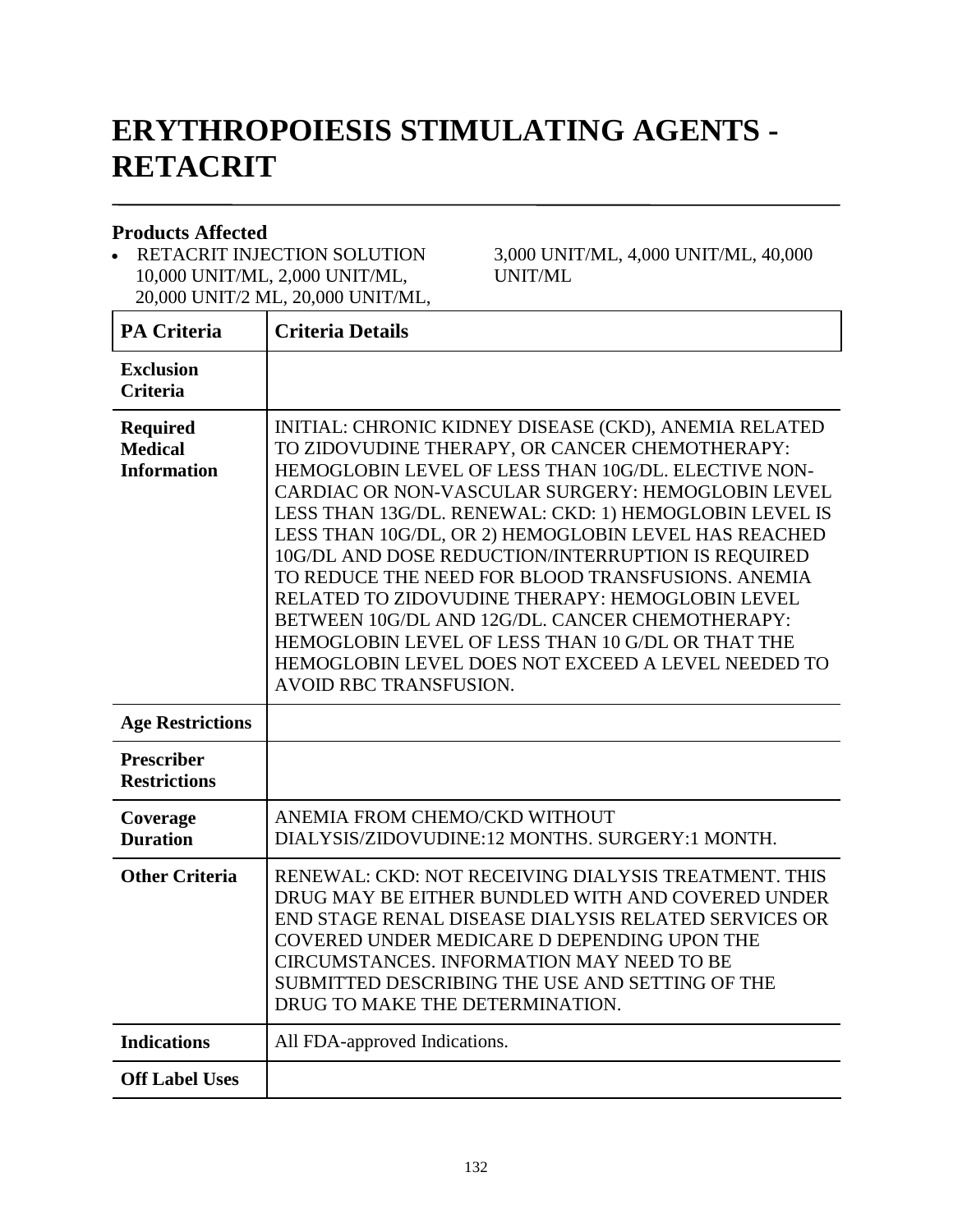### **ESKETAMINE**

### **Products Affected**

SPRAVATO

| <b>PA Criteria</b>                                      | <b>Criteria Details</b>                                                                                                                                                                                                                                                                                                                                                                                                           |
|---------------------------------------------------------|-----------------------------------------------------------------------------------------------------------------------------------------------------------------------------------------------------------------------------------------------------------------------------------------------------------------------------------------------------------------------------------------------------------------------------------|
| <b>Exclusion</b><br><b>Criteria</b>                     |                                                                                                                                                                                                                                                                                                                                                                                                                                   |
| <b>Required</b><br><b>Medical</b><br><b>Information</b> |                                                                                                                                                                                                                                                                                                                                                                                                                                   |
| <b>Age Restrictions</b>                                 |                                                                                                                                                                                                                                                                                                                                                                                                                                   |
| <b>Prescriber</b><br><b>Restrictions</b>                | TREATMENT-RESISTANT DEPRESSION (TRD), MAJOR<br>DEPRESSIVE DISORDER (MDD): PRESCRIBED BY OR IN<br>CONSULTATION WITH A PSYCHIATRIST.                                                                                                                                                                                                                                                                                                |
| Coverage<br><b>Duration</b>                             | INITIAL: 3 MONTHS, RENEWAL: 12 MONTHS.                                                                                                                                                                                                                                                                                                                                                                                            |
| <b>Other Criteria</b>                                   | INITIAL: TRD: 1) NON-PSYCHOTIC, UNIPOLAR DEPRESSION, 2)<br>NO ACTIVE SUBSTANCE ABUSE, AND 3) ADEQUATE TRIAL (AT<br>LEAST 4 WEEKS) OF AT LEAST TWO ANTIDEPRESSANT<br>AGENTS FROM DIFFERENT CLASSES THAT ARE INDICATED<br>FOR DEPRESSION. MDD: 1) NON-PSYCHOTIC, UNIPOLAR<br>DEPRESSION, AND 2) NO ACTIVE SUBSTANCE ABUSE.<br>RENEWAL: TRD, MDD: DEMONSTRATED CLINICAL BENEFIT<br>(IMPROVEMENT IN DEPRESSION) COMPARED TO BASELINE. |
| <b>Indications</b>                                      | All FDA-approved Indications.                                                                                                                                                                                                                                                                                                                                                                                                     |
| <b>Off Label Uses</b>                                   |                                                                                                                                                                                                                                                                                                                                                                                                                                   |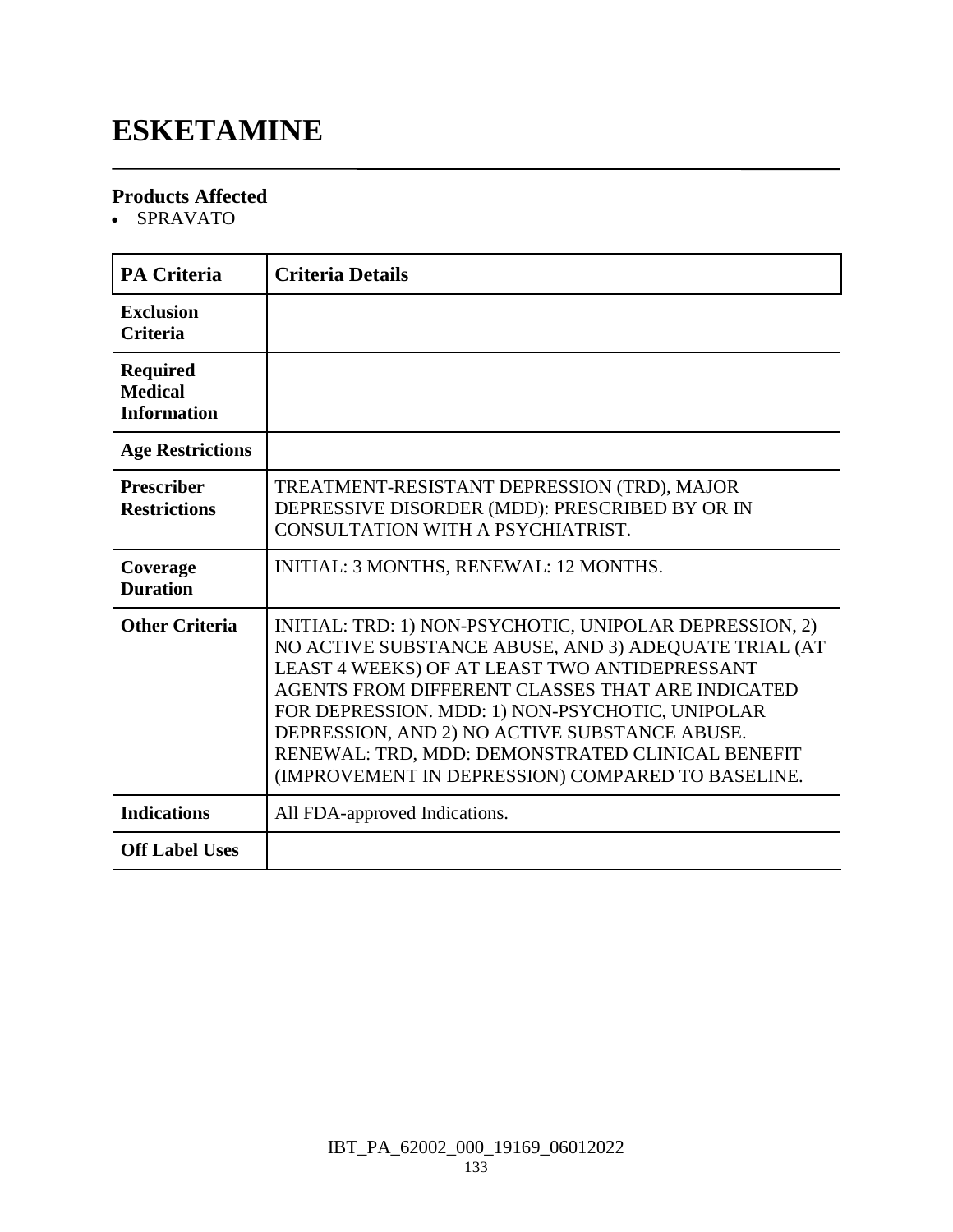# **ETANERCEPT**

### **Products Affected**

- ENBREL
- ENBREL MINI

| <b>PA Criteria</b>                                      | <b>Criteria Details</b>                                                                                                                                                                                                                                                                                                                                                                                                                                                                                                                                                                                                                                                                                            |
|---------------------------------------------------------|--------------------------------------------------------------------------------------------------------------------------------------------------------------------------------------------------------------------------------------------------------------------------------------------------------------------------------------------------------------------------------------------------------------------------------------------------------------------------------------------------------------------------------------------------------------------------------------------------------------------------------------------------------------------------------------------------------------------|
| <b>Exclusion</b><br><b>Criteria</b>                     |                                                                                                                                                                                                                                                                                                                                                                                                                                                                                                                                                                                                                                                                                                                    |
| <b>Required</b><br><b>Medical</b><br><b>Information</b> | <b>INITIAL: PLAQUE PSORIASIS (PSO): PSORIASIS COVERING 3</b><br>PERCENT OR MORE OF BODY SURFACE AREA OR PSORIATIC<br>LESIONS AFFECTING THE HANDS, FEET, FACE OR GENITAL<br>AREA.                                                                                                                                                                                                                                                                                                                                                                                                                                                                                                                                   |
| <b>Age Restrictions</b>                                 | RHEUMATOID ARTHRITIS (RA), ANKYLOSING SPONDYLITIS<br>(AS), PSORIATIC ARTHRITIS (PSA): 18 YEARS OR OLDER.                                                                                                                                                                                                                                                                                                                                                                                                                                                                                                                                                                                                           |
| <b>Prescriber</b><br><b>Restrictions</b>                | RA, POLYARTICULAR JUVENILE IDIOPATHIC ARTHRITIS (PJIA),<br>AS: PRESCRIBED BY OR IN CONSULTATION WITH A<br>RHEUMATOLOGIST. PSA: PRESCRIBED BY OR GIVEN IN<br>CONSULTATION WITH A DERMATOLOGIST OR<br>RHEUMATOLOGIST. PSO: PRESCRIBED BY OR IN<br>CONSULTATION WITH A DERMATOLOGIST.                                                                                                                                                                                                                                                                                                                                                                                                                                 |
| Coverage<br><b>Duration</b>                             | <b>INITIAL: 6 MONTHS, RENEWAL: 12 MONTHS.</b>                                                                                                                                                                                                                                                                                                                                                                                                                                                                                                                                                                                                                                                                      |
| <b>Other Criteria</b>                                   | INITIAL: RA: TRIAL OF OR CONTRAINDICATION TO 3 MONTHS<br>OF TREATMENT WITH ONE DMARD (DISEASE-MODIFYING<br>ANTIRHEUMATIC DRUG) - IF PATIENT TRIED METHOTREXATE,<br>THEN TRIAL AT A DOSE GREATER THAN OR EQUAL TO 20 MG<br>PER WEEK OR MAXIMALLY TOLERATED DOSE IS REQUIRED.<br>PJIA, PSA: TRIAL OF OR CONTRAINDICATION TO ONE DMARD.<br>AS: TRIAL OF OR CONTRAINDICATION TO AN NSAID. PSO:<br>TRIAL OF OR CONTRAINDICATION TO ONE CONVENTIONAL<br>THERAPY SUCH AS A PUVA (PHOTOTHERAPY ULTRAVIOLET<br>LIGHT A), UVB (ULTRAVIOLET LIGHT B), TOPICAL<br>CORTICOSTEROIDS, CALCIPOTRIENE, ACITRETIN<br>METHOTREXATE, OR CYCLOSPORINE. RENEWAL: RA, PJIA,<br>PSA, AS, PSO: CONTINUES TO BENEFIT FROM THE<br>MEDICATION. |
| <b>Indications</b>                                      | All FDA-approved Indications.                                                                                                                                                                                                                                                                                                                                                                                                                                                                                                                                                                                                                                                                                      |
| <b>Off Label Uses</b>                                   |                                                                                                                                                                                                                                                                                                                                                                                                                                                                                                                                                                                                                                                                                                                    |

ENBREL SURECLICK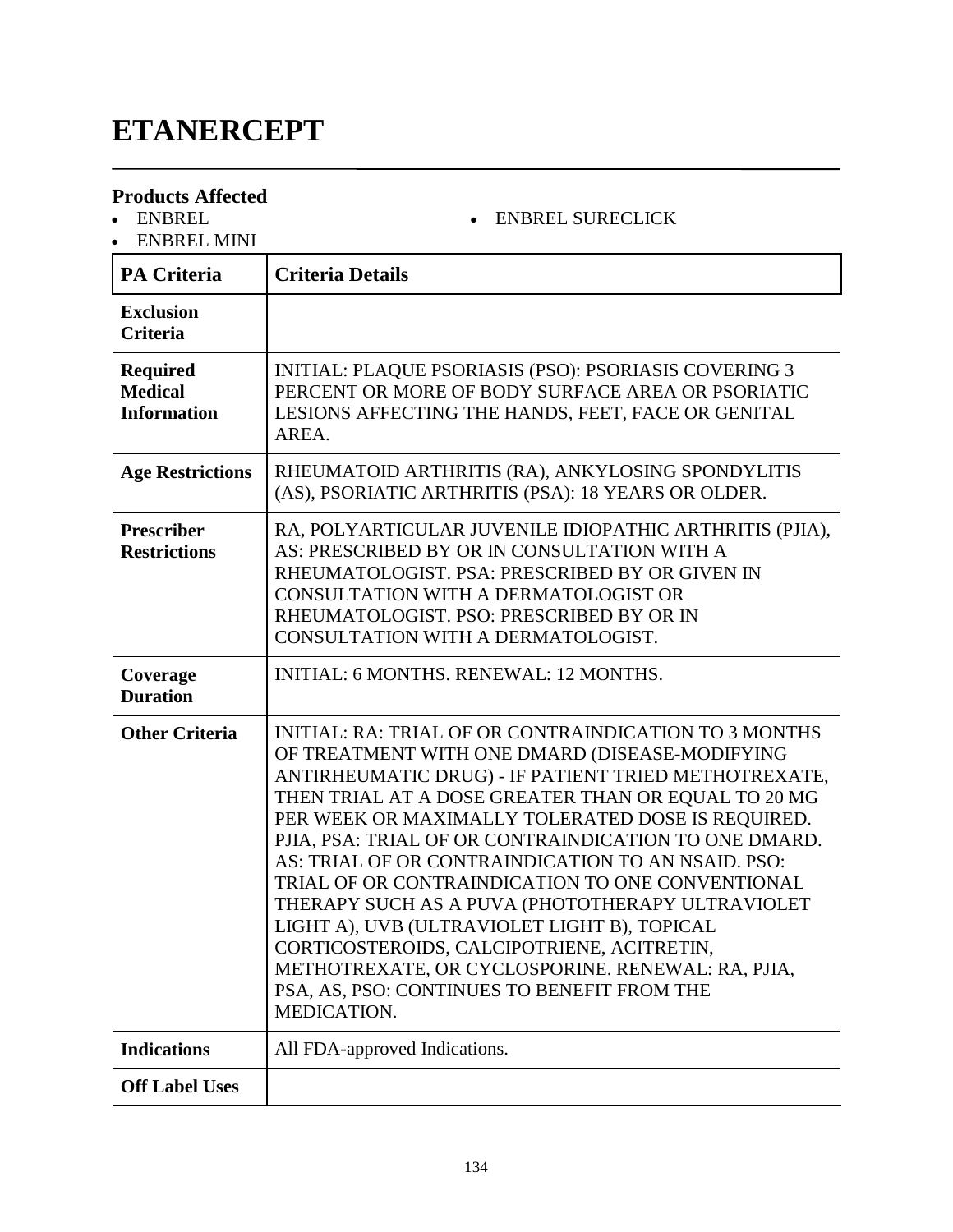### **ETEPLIRSEN**

### **Products Affected**

• EXONDYS-51

| <b>PA Criteria</b>                                      | <b>Criteria Details</b>                                                                                                                                                                                                                                                                                                                                                                       |
|---------------------------------------------------------|-----------------------------------------------------------------------------------------------------------------------------------------------------------------------------------------------------------------------------------------------------------------------------------------------------------------------------------------------------------------------------------------------|
| <b>Exclusion</b><br><b>Criteria</b>                     |                                                                                                                                                                                                                                                                                                                                                                                               |
| <b>Required</b><br><b>Medical</b><br><b>Information</b> |                                                                                                                                                                                                                                                                                                                                                                                               |
| <b>Age Restrictions</b>                                 |                                                                                                                                                                                                                                                                                                                                                                                               |
| <b>Prescriber</b><br><b>Restrictions</b>                | DMD: PRESCRIBED BY OR IN CONSULTATION WITH A<br>NEUROLOGIST.                                                                                                                                                                                                                                                                                                                                  |
| Coverage<br><b>Duration</b>                             | DMD: INITIAL: 6 MONTHS, RENEWAL: 12 MONTHS.                                                                                                                                                                                                                                                                                                                                                   |
| <b>Other Criteria</b>                                   | DMD: INITIAL: PATIENT IS AMBULATORY AND IS CURRENTLY<br>RECEIVING TREATMENT WITH OR HAS A CONTRAINDICATION<br>TO CORTICOSTEROIDS, RENEWAL: MAINTAINED OR<br>DEMONSTRATED A LESS THAN EXPECTED DECLINE IN<br>AMBULATORY ABILITY IN MUSCLE FUNCTION ASSESSMENTS<br>OR OTHER MUSCLE FUNCTION. THIS DRUG ALSO REQUIRES<br>PAYMENT DETERMINATION AND MAY BE COVERED UNDER<br>MEDICARE PART B OR D. |
| <b>Indications</b>                                      | All FDA-approved Indications.                                                                                                                                                                                                                                                                                                                                                                 |
| <b>Off Label Uses</b>                                   |                                                                                                                                                                                                                                                                                                                                                                                               |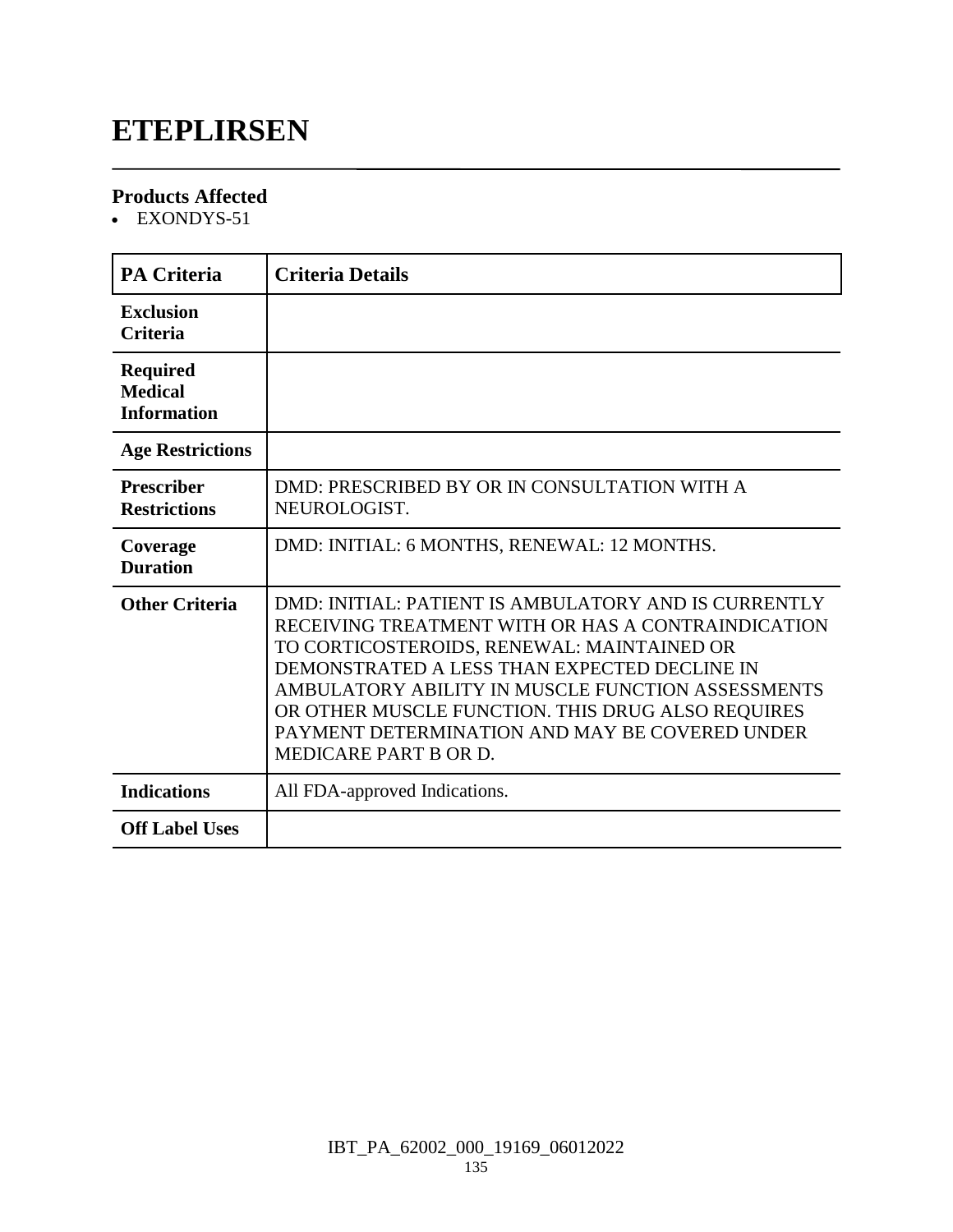### **EVEROLIMUS**

### **Products Affected**

- *mg, 2.5 mg, 5 mg, 7.5 mg*
- *everolimus (antineoplastic) oral tablet 10 everolimus (antineoplastic) oral tablet for suspension*

| <b>PA Criteria</b>                                      | <b>Criteria Details</b>                                                                                                   |
|---------------------------------------------------------|---------------------------------------------------------------------------------------------------------------------------|
| <b>Exclusion</b><br>Criteria                            |                                                                                                                           |
| <b>Required</b><br><b>Medical</b><br><b>Information</b> |                                                                                                                           |
| <b>Age Restrictions</b>                                 |                                                                                                                           |
| <b>Prescriber</b><br><b>Restrictions</b>                |                                                                                                                           |
| Coverage<br><b>Duration</b>                             | <b>12 MONTHS</b>                                                                                                          |
| <b>Other Criteria</b>                                   | ADVANCED RENAL CELL CARCINOMA (RCC): TRIAL OF OR<br>CONTRAINDICATION TO A FORMULARY VERSION OF<br>SUNITINIB OR SORAFENIB. |
| <b>Indications</b>                                      | All FDA-approved Indications.                                                                                             |
| <b>Off Label Uses</b>                                   |                                                                                                                           |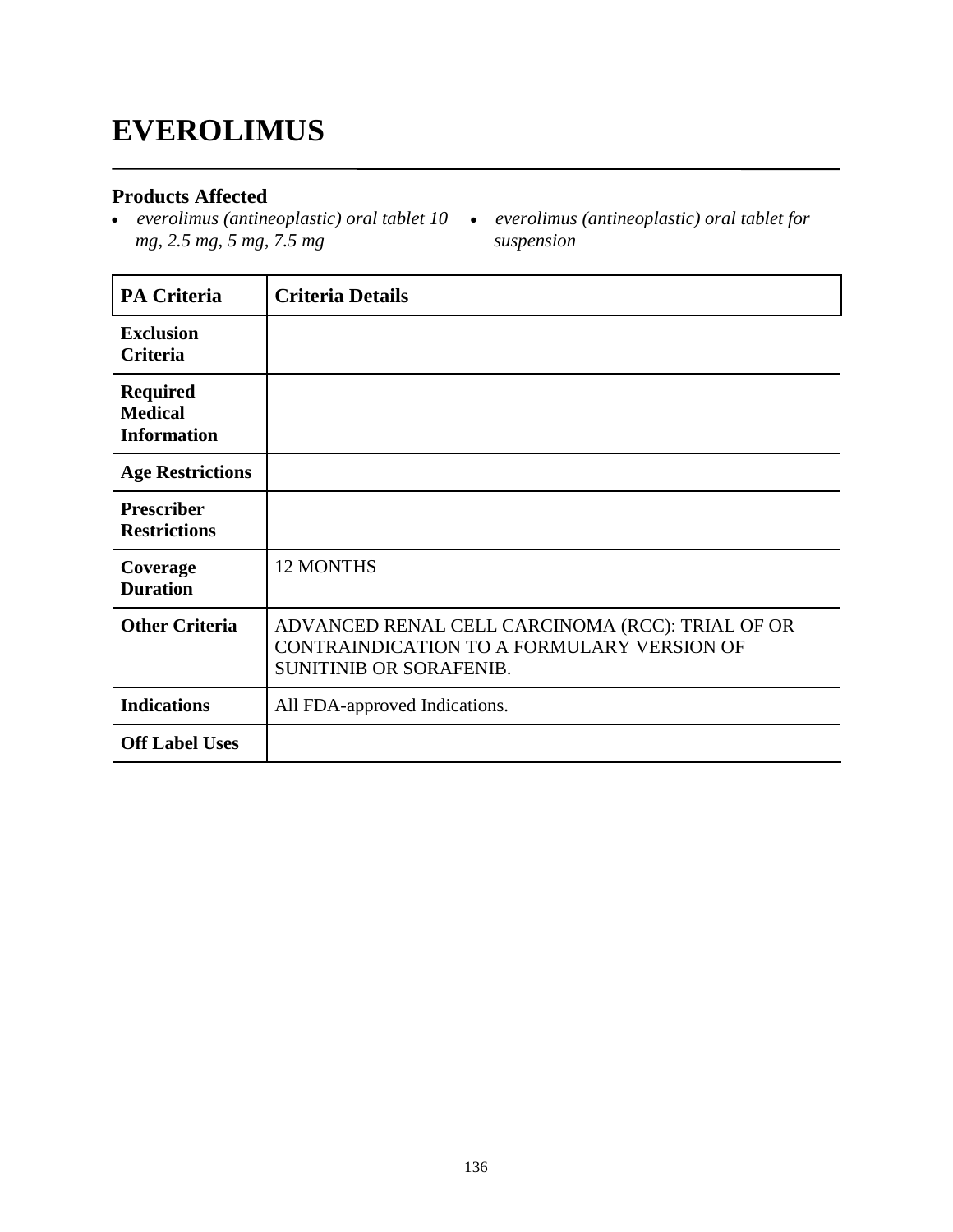# **FAM-TRASTUZUMAB**

### **Products Affected**

ENHERTU

| <b>PA Criteria</b>                                      | <b>Criteria Details</b>       |
|---------------------------------------------------------|-------------------------------|
| <b>Exclusion</b><br>Criteria                            |                               |
| <b>Required</b><br><b>Medical</b><br><b>Information</b> |                               |
| <b>Age Restrictions</b>                                 |                               |
| <b>Prescriber</b><br><b>Restrictions</b>                |                               |
| Coverage<br><b>Duration</b>                             | 12 MONTHS                     |
| <b>Other Criteria</b>                                   |                               |
| <b>Indications</b>                                      | All FDA-approved Indications. |
| <b>Off Label Uses</b>                                   |                               |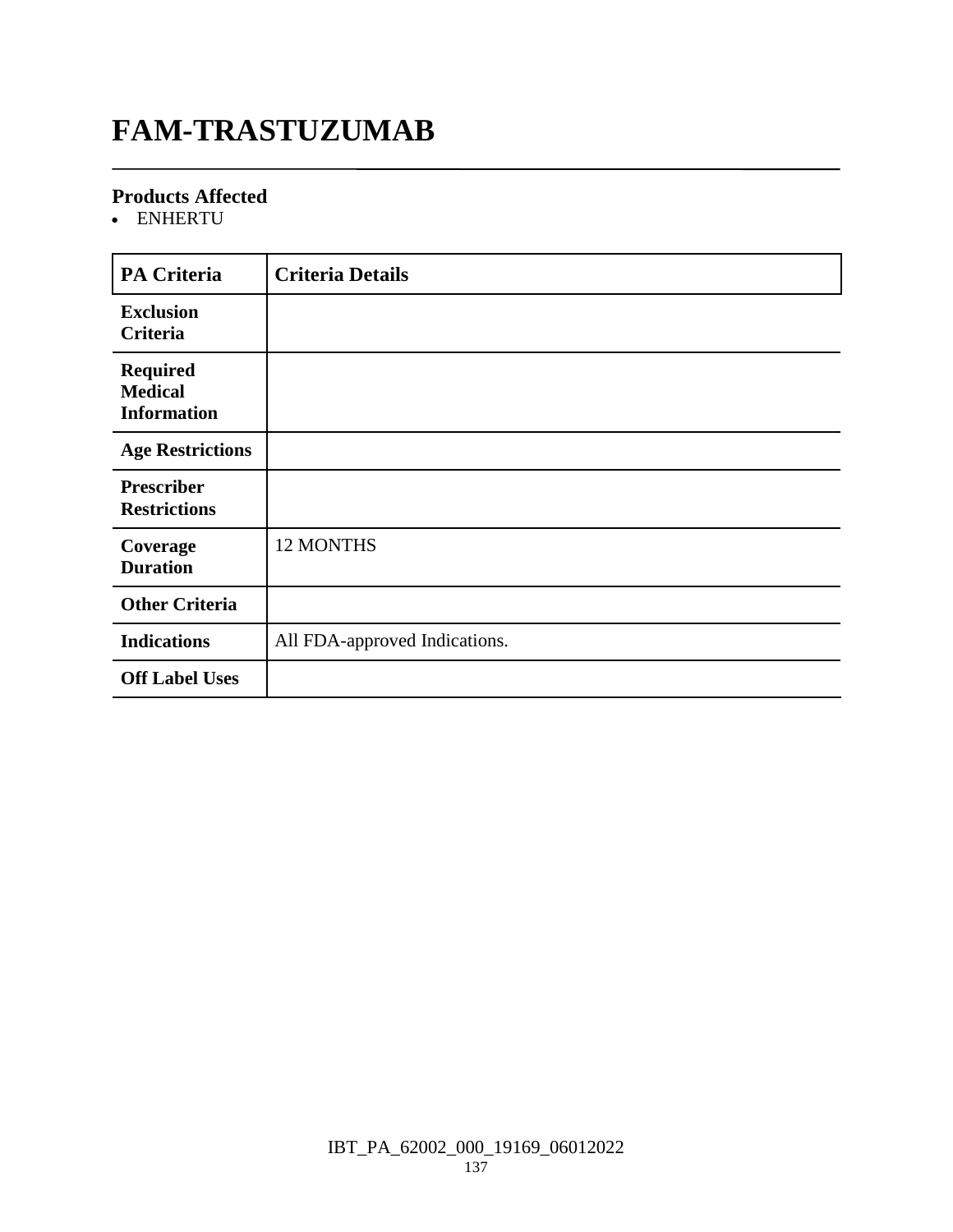# **FEDRATINIB**

### **Products Affected**

• INREBIC

| <b>PA Criteria</b>                                      | <b>Criteria Details</b>                                                                                                                                                               |
|---------------------------------------------------------|---------------------------------------------------------------------------------------------------------------------------------------------------------------------------------------|
| <b>Exclusion</b><br><b>Criteria</b>                     |                                                                                                                                                                                       |
| <b>Required</b><br><b>Medical</b><br><b>Information</b> |                                                                                                                                                                                       |
| <b>Age Restrictions</b>                                 |                                                                                                                                                                                       |
| <b>Prescriber</b><br><b>Restrictions</b>                |                                                                                                                                                                                       |
| Coverage<br><b>Duration</b>                             | <b>INITIAL: 6 MONTHS, RENEWAL: 12 MONTHS</b>                                                                                                                                          |
| <b>Other Criteria</b>                                   | INITIAL: MYELOFIBROSIS: TRIAL OF OR CONTRAINDICATION<br>TO FORMULARY VERSION OF JAKAFI (RUXOLITINIB).<br>RENEWAL: MYELOFIBROSIS: PATIENT CONTINUES TO BENEFIT<br>FROM THE MEDICATION. |
| <b>Indications</b>                                      | All FDA-approved Indications.                                                                                                                                                         |
| <b>Off Label Uses</b>                                   |                                                                                                                                                                                       |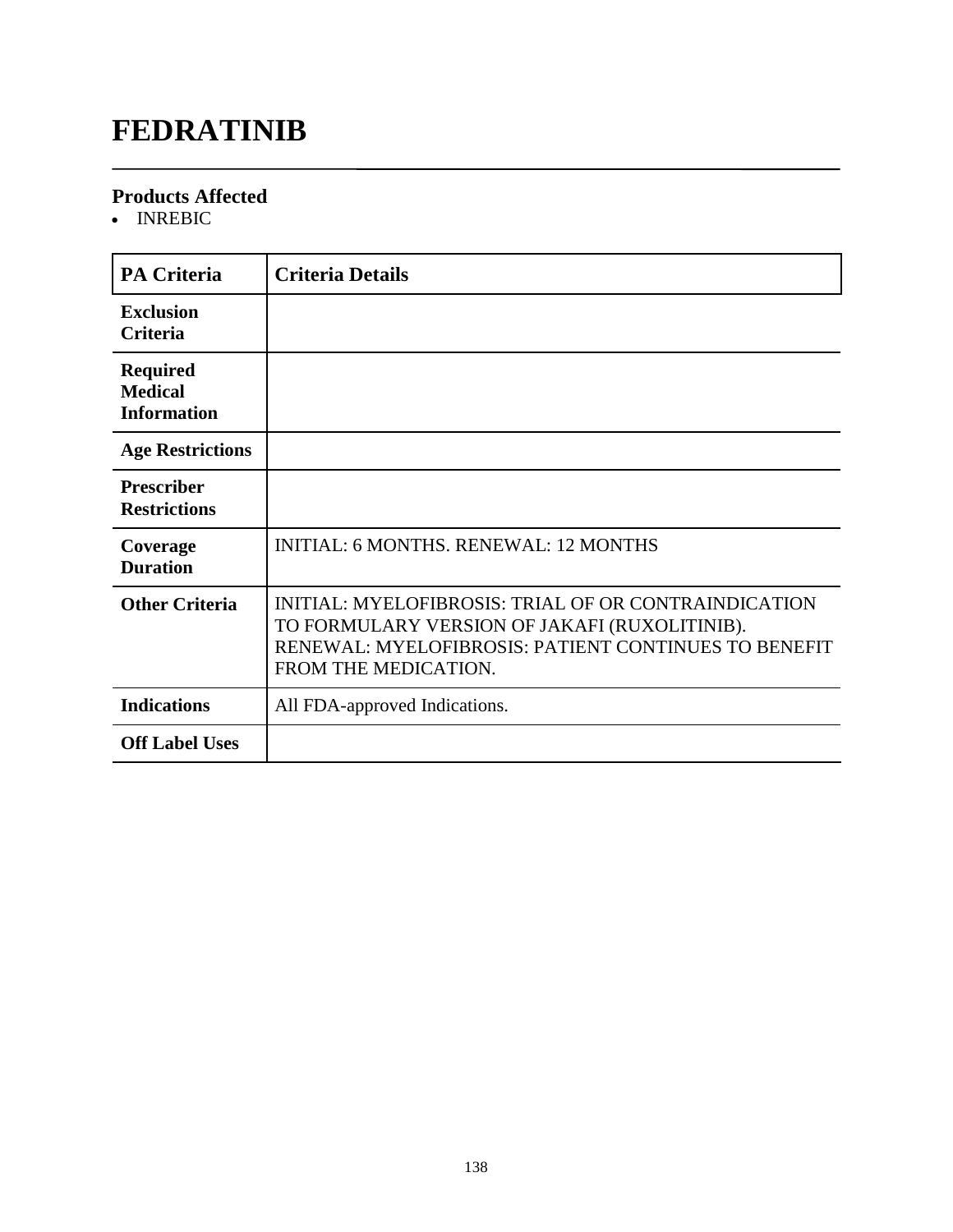## **FENFLURAMINE**

### **Products Affected**

FINTEPLA

| <b>PA Criteria</b>                                      | <b>Criteria Details</b>                                                                                                                          |
|---------------------------------------------------------|--------------------------------------------------------------------------------------------------------------------------------------------------|
| <b>Exclusion</b><br><b>Criteria</b>                     |                                                                                                                                                  |
| <b>Required</b><br><b>Medical</b><br><b>Information</b> |                                                                                                                                                  |
| <b>Age Restrictions</b>                                 |                                                                                                                                                  |
| <b>Prescriber</b><br><b>Restrictions</b>                | PRESCRIBED BY OR GIVEN IN CONSULTATION WITH A<br>NEUROLOGIST.                                                                                    |
| Coverage<br><b>Duration</b>                             | <b>12 MONTHS</b>                                                                                                                                 |
| <b>Other Criteria</b>                                   | RENEWAL: PATIENT HAS SHOWN CONTINUED CLINICAL<br>BENEFIT (E.G. REDUCTION OF SEIZURES, REDUCED LENGTH<br>OF SEIZURES, SEIZURE CONTROL MAINTAINED) |
| <b>Indications</b>                                      | All FDA-approved Indications.                                                                                                                    |
| <b>Off Label Uses</b>                                   |                                                                                                                                                  |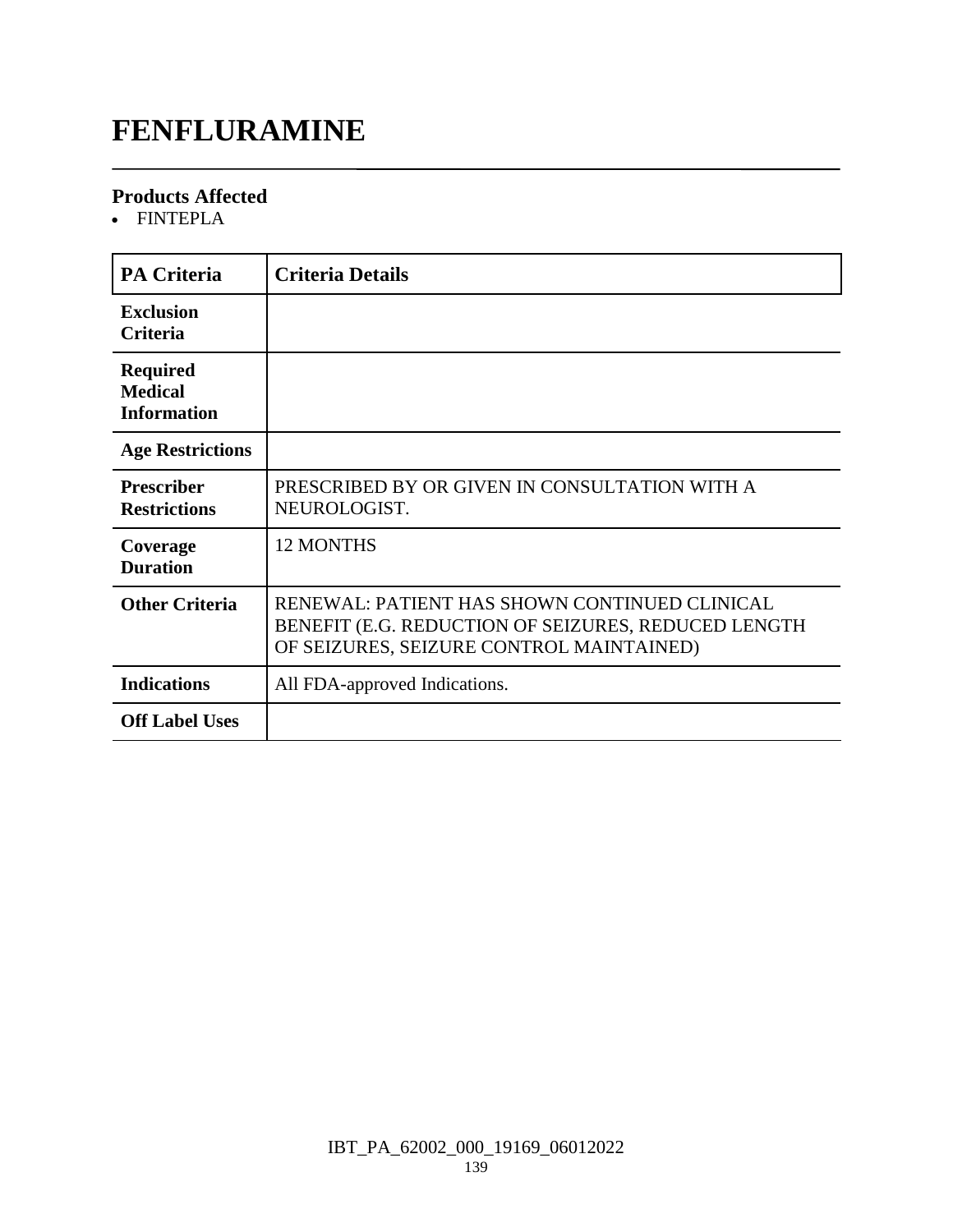# **FENTANYL NASAL SPRAY**

### **Products Affected**

LAZANDA

| <b>PA Criteria</b>                                      | <b>Criteria Details</b>                                                                                                                                                                                                                                                                                                                                                                 |
|---------------------------------------------------------|-----------------------------------------------------------------------------------------------------------------------------------------------------------------------------------------------------------------------------------------------------------------------------------------------------------------------------------------------------------------------------------------|
| <b>Exclusion</b><br><b>Criteria</b>                     |                                                                                                                                                                                                                                                                                                                                                                                         |
| <b>Required</b><br><b>Medical</b><br><b>Information</b> |                                                                                                                                                                                                                                                                                                                                                                                         |
| <b>Age Restrictions</b>                                 |                                                                                                                                                                                                                                                                                                                                                                                         |
| <b>Prescriber</b><br><b>Restrictions</b>                |                                                                                                                                                                                                                                                                                                                                                                                         |
| Coverage<br><b>Duration</b>                             | <b>12 MONTHS</b>                                                                                                                                                                                                                                                                                                                                                                        |
| <b>Other Criteria</b>                                   | CANCER RELATED PAIN: CURRENTLY ON A MAINTENANCE<br>DOSE OF CONTROLLED-RELEASE OPIOID PAIN MEDICATION.<br>EITHER A TRIAL OR CONTRAINDICATION TO AT LEAST ONE<br>IMMEDIATE-RELEASE ORAL OPIOID PAIN AGENT OR MEMBER<br>HAS DIFFICULTY SWALLOWING TABLETS/CAPSULES. TRIAL<br>OR CONTRAINDICATION TO GENERIC FENTANYL CITRATE<br>LOZENGE. THIS DRUG ALSO REQUIRES PAYMENT<br>DETERMINATION. |
| <b>Indications</b>                                      | All FDA-approved Indications.                                                                                                                                                                                                                                                                                                                                                           |
| <b>Off Label Uses</b>                                   |                                                                                                                                                                                                                                                                                                                                                                                         |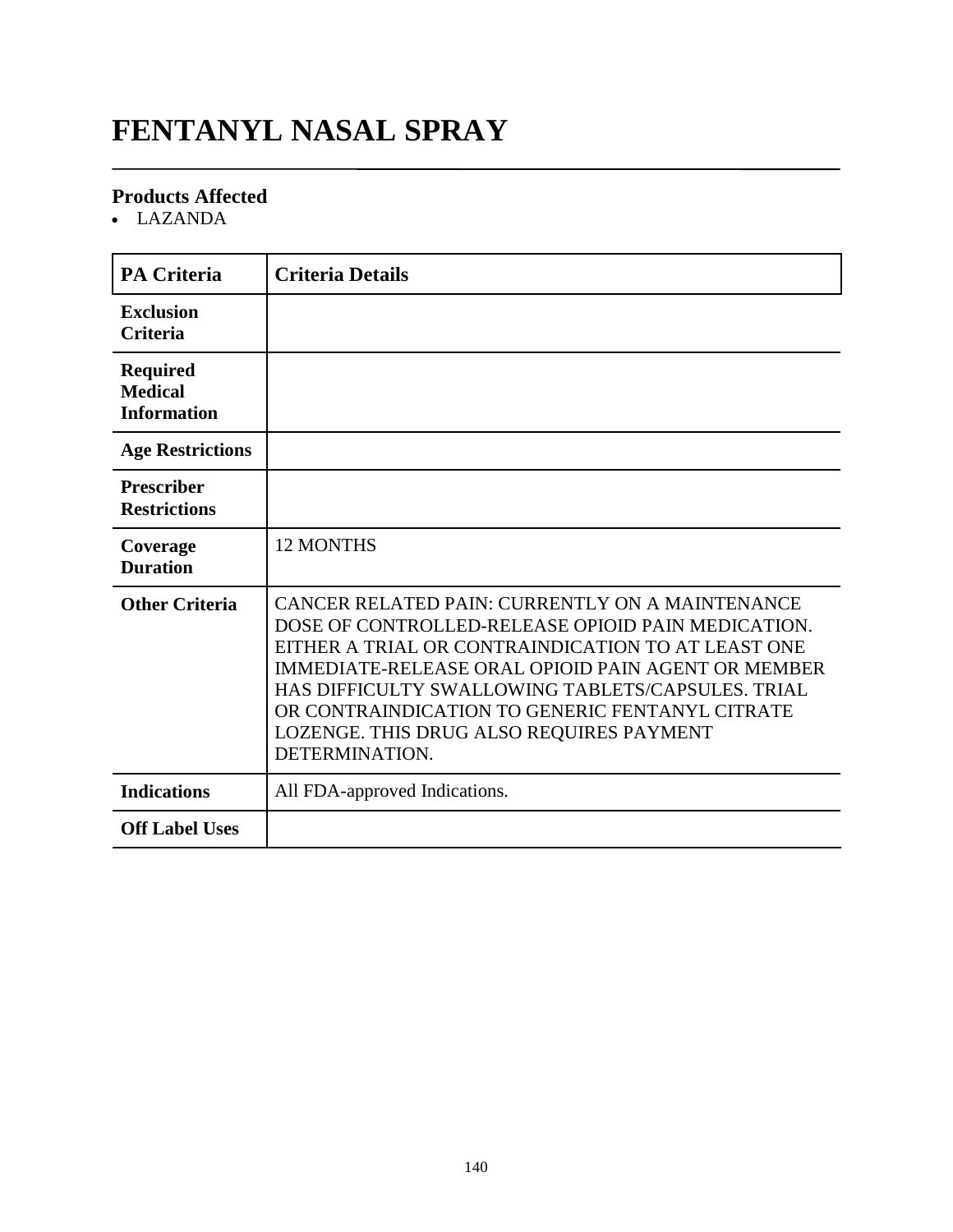# **FENTANYL TRANSMUCOSAL AGENTS - FENTANYL CITRATE**

### **Products Affected**

 *fentanyl citrate buccal lozenge on a handle*

| <b>PA Criteria</b>                                      | <b>Criteria Details</b>                                                                                                                                                                                                                                                                                            |
|---------------------------------------------------------|--------------------------------------------------------------------------------------------------------------------------------------------------------------------------------------------------------------------------------------------------------------------------------------------------------------------|
| <b>Exclusion</b><br><b>Criteria</b>                     |                                                                                                                                                                                                                                                                                                                    |
| <b>Required</b><br><b>Medical</b><br><b>Information</b> |                                                                                                                                                                                                                                                                                                                    |
| <b>Age Restrictions</b>                                 |                                                                                                                                                                                                                                                                                                                    |
| <b>Prescriber</b><br><b>Restrictions</b>                |                                                                                                                                                                                                                                                                                                                    |
| Coverage<br><b>Duration</b>                             | <b>12 MONTHS</b>                                                                                                                                                                                                                                                                                                   |
| <b>Other Criteria</b>                                   | CANCER RELATED PAIN: CURRENTLY ON A MAINTENANCE<br>DOSE OF CONTROLLED-RELEASE OPIOID PAIN MEDICATION.<br>EITHER A TRIAL OR CONTRAINDICATION TO AT LEAST ONE<br>IMMEDIATE-RELEASE ORAL OPIOID PAIN AGENT OR MEMBER<br>HAS DIFFICULTY SWALLOWING TABLETS/CAPSULES. THIS<br>DRUG ALSO REQUIRES PAYMENT DETERMINATION. |
| <b>Indications</b>                                      | All FDA-approved Indications.                                                                                                                                                                                                                                                                                      |
| <b>Off Label Uses</b>                                   |                                                                                                                                                                                                                                                                                                                    |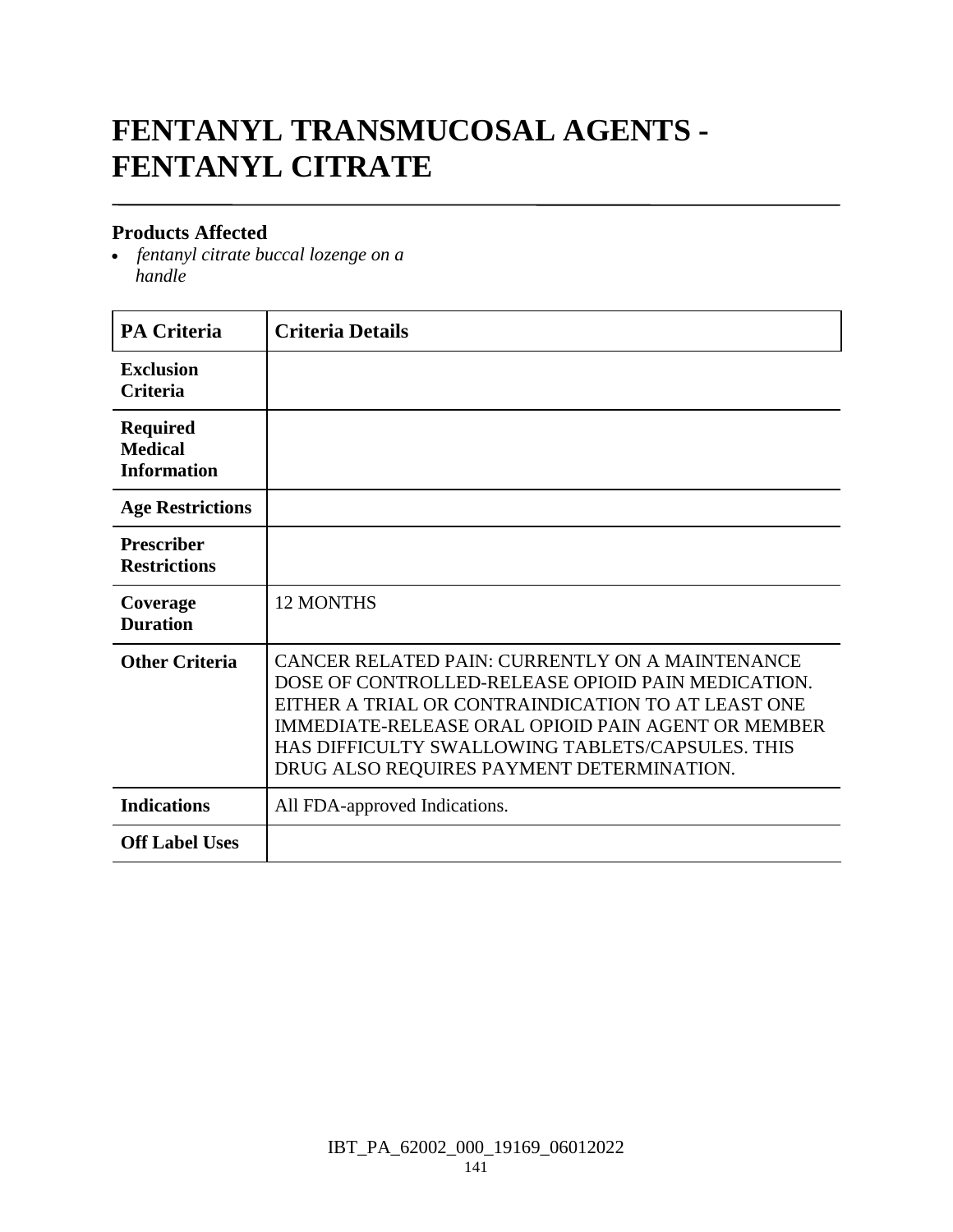# **FILGRASTIM**

| <b>Products Affected</b><br><b>GRANIX</b><br><b>NIVESTYM</b> | <b>ZARXIO</b>                                                                                                                                                                                                                              |
|--------------------------------------------------------------|--------------------------------------------------------------------------------------------------------------------------------------------------------------------------------------------------------------------------------------------|
| <b>PA Criteria</b>                                           | <b>Criteria Details</b>                                                                                                                                                                                                                    |
| <b>Exclusion</b><br><b>Criteria</b>                          |                                                                                                                                                                                                                                            |
| <b>Required</b><br><b>Medical</b><br><b>Information</b>      |                                                                                                                                                                                                                                            |
| <b>Age Restrictions</b>                                      |                                                                                                                                                                                                                                            |
| <b>Prescriber</b><br><b>Restrictions</b>                     | PRESCRIBED BY OR IN CONSULTATION WITH A<br>HEMATOLOGIST OR ONCOLOGIST.                                                                                                                                                                     |
| Coverage<br><b>Duration</b>                                  | <b>12 MONTHS</b>                                                                                                                                                                                                                           |
| <b>Other Criteria</b>                                        | NIVESTYM IS THE PREFERRED FILGRASTIM PRODUCT.<br>REQUESTS FOR NIVESTYM DOES NOT REQUIRE A STEP. OTHER<br>FORMULARY VERSIONS OF FILGRASTIM PRODUCTS WILL<br>REQUIRE A TRIAL OF OR CONTRAINDICATION TO NIVESTYM,<br>WHERE INDICATIONS ALIGN. |
| <b>Indications</b>                                           | All FDA-approved Indications.                                                                                                                                                                                                              |
| <b>Off Label Uses</b>                                        |                                                                                                                                                                                                                                            |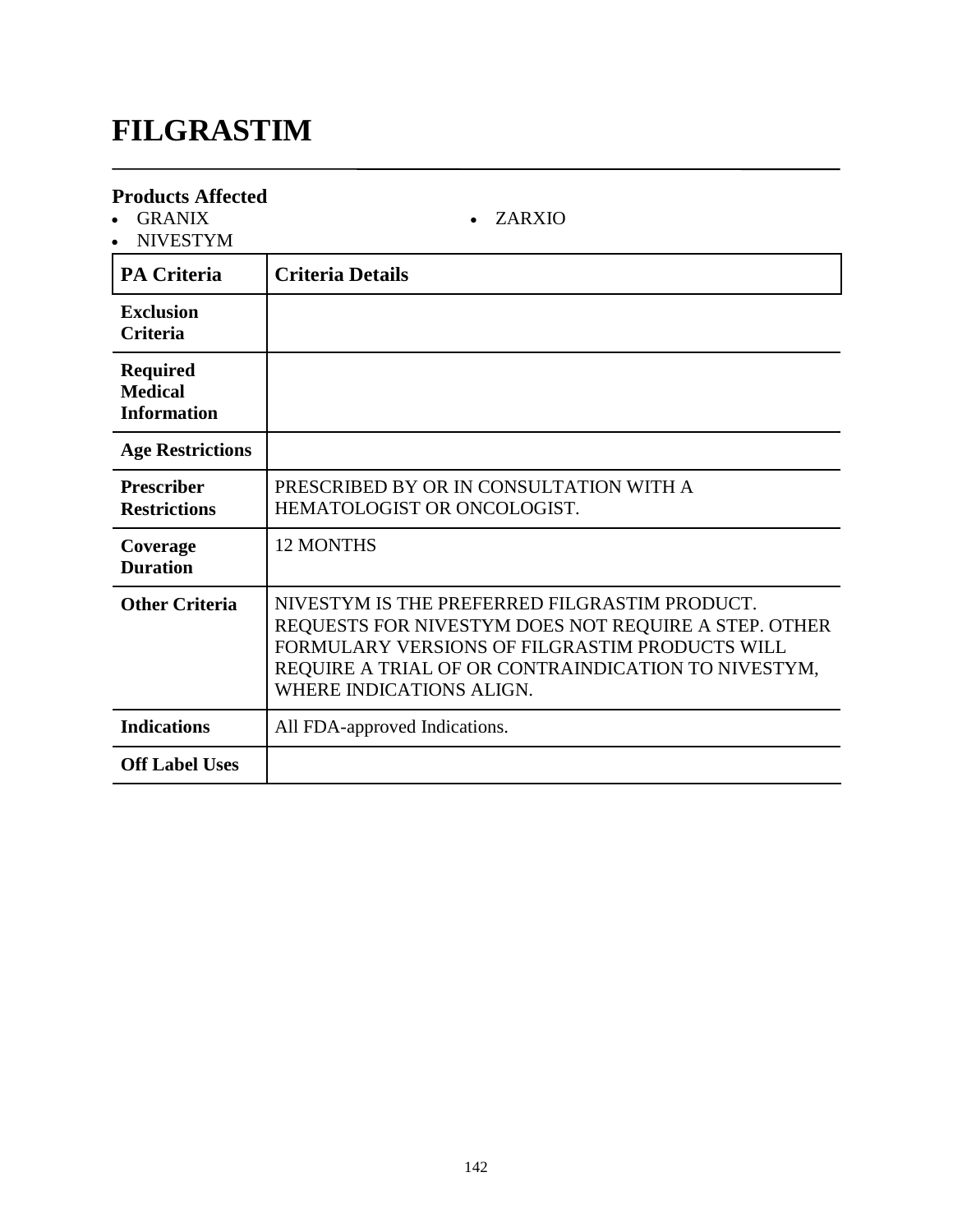# **FILGRASTIM-AYOW**

### **Products Affected**

RELEUKO

| <b>PA Criteria</b>                                      | <b>Criteria Details</b>                                                                   |
|---------------------------------------------------------|-------------------------------------------------------------------------------------------|
| <b>Exclusion</b><br><b>Criteria</b>                     |                                                                                           |
| <b>Required</b><br><b>Medical</b><br><b>Information</b> |                                                                                           |
| <b>Age Restrictions</b>                                 |                                                                                           |
| <b>Prescriber</b><br><b>Restrictions</b>                | PRESCRIBED BY OR IN CONSULTATION WITH A<br>HEMATOLOGIST OR ONCOLOGIST.                    |
| Coverage<br><b>Duration</b>                             | <b>12 MONTHS</b>                                                                          |
| <b>Other Criteria</b>                                   | TRIAL OF OR CONTRAINDICATION TO THE PREFERRED AGENT<br>NIVESTYM, WHERE INDICATIONS ALIGN. |
| <b>Indications</b>                                      | All FDA-approved Indications.                                                             |
| <b>Off Label Uses</b>                                   |                                                                                           |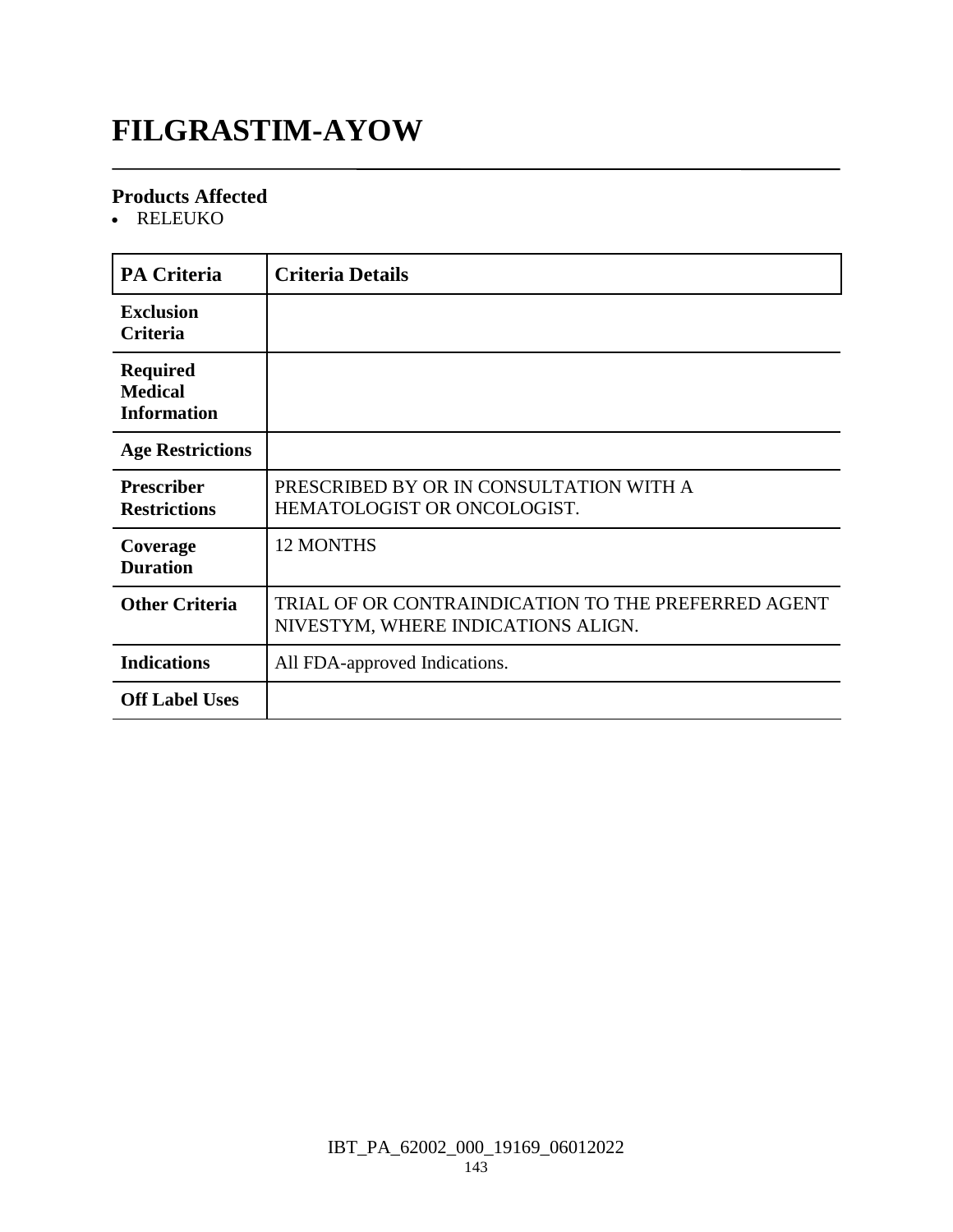# **FINGOLIMOD**

### **Products Affected**

GILENYA

| <b>PA Criteria</b>                                      | <b>Criteria Details</b>       |
|---------------------------------------------------------|-------------------------------|
| <b>Exclusion</b><br><b>Criteria</b>                     |                               |
| <b>Required</b><br><b>Medical</b><br><b>Information</b> |                               |
| <b>Age Restrictions</b>                                 |                               |
| <b>Prescriber</b><br><b>Restrictions</b>                |                               |
| Coverage<br><b>Duration</b>                             | 12 MONTHS                     |
| <b>Other Criteria</b>                                   |                               |
| <b>Indications</b>                                      | All FDA-approved Indications. |
| <b>Off Label Uses</b>                                   |                               |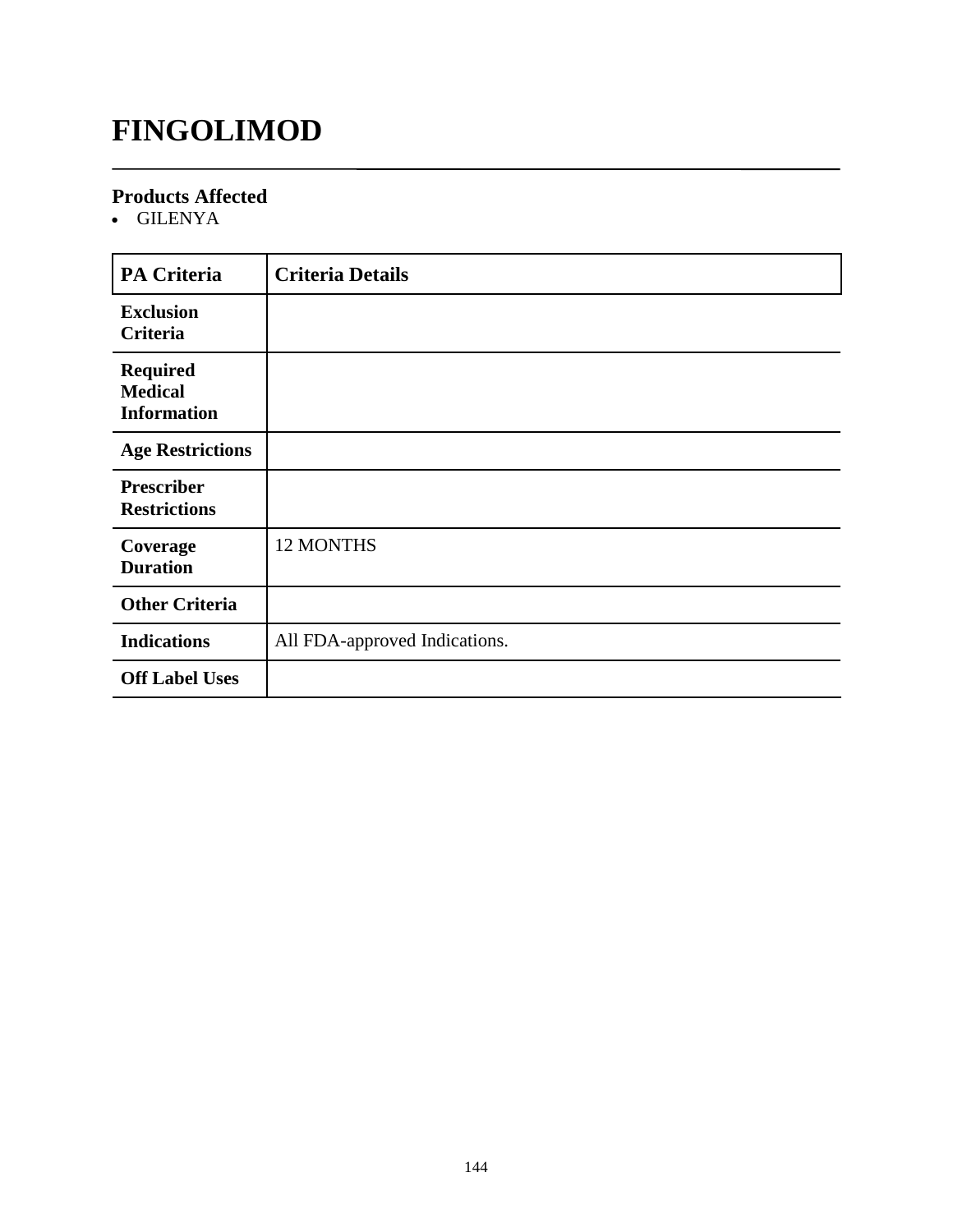# **FOSTAMATINIB**

#### **Products Affected**

TAVALISSE

| <b>PA Criteria</b>                                      | <b>Criteria Details</b>                                                        |
|---------------------------------------------------------|--------------------------------------------------------------------------------|
| <b>Exclusion</b><br><b>Criteria</b>                     |                                                                                |
| <b>Required</b><br><b>Medical</b><br><b>Information</b> | RENEWAL: PHYSICIAN ATTESTATION OF A CLINICAL<br><b>RESPONSE.</b>               |
| <b>Age Restrictions</b>                                 |                                                                                |
| <b>Prescriber</b><br><b>Restrictions</b>                | PRESCRIBED BY OR GIVEN IN CONSULTATION WITH A<br>HEMATOLOGIST OR IMMUNOLOGIST. |
| Coverage<br><b>Duration</b>                             | <b>INITIAL: 3 MONTHS, RENEWAL: 12 MONTHS.</b>                                  |
| <b>Other Criteria</b>                                   |                                                                                |
| <b>Indications</b>                                      | All FDA-approved Indications.                                                  |
| <b>Off Label Uses</b>                                   |                                                                                |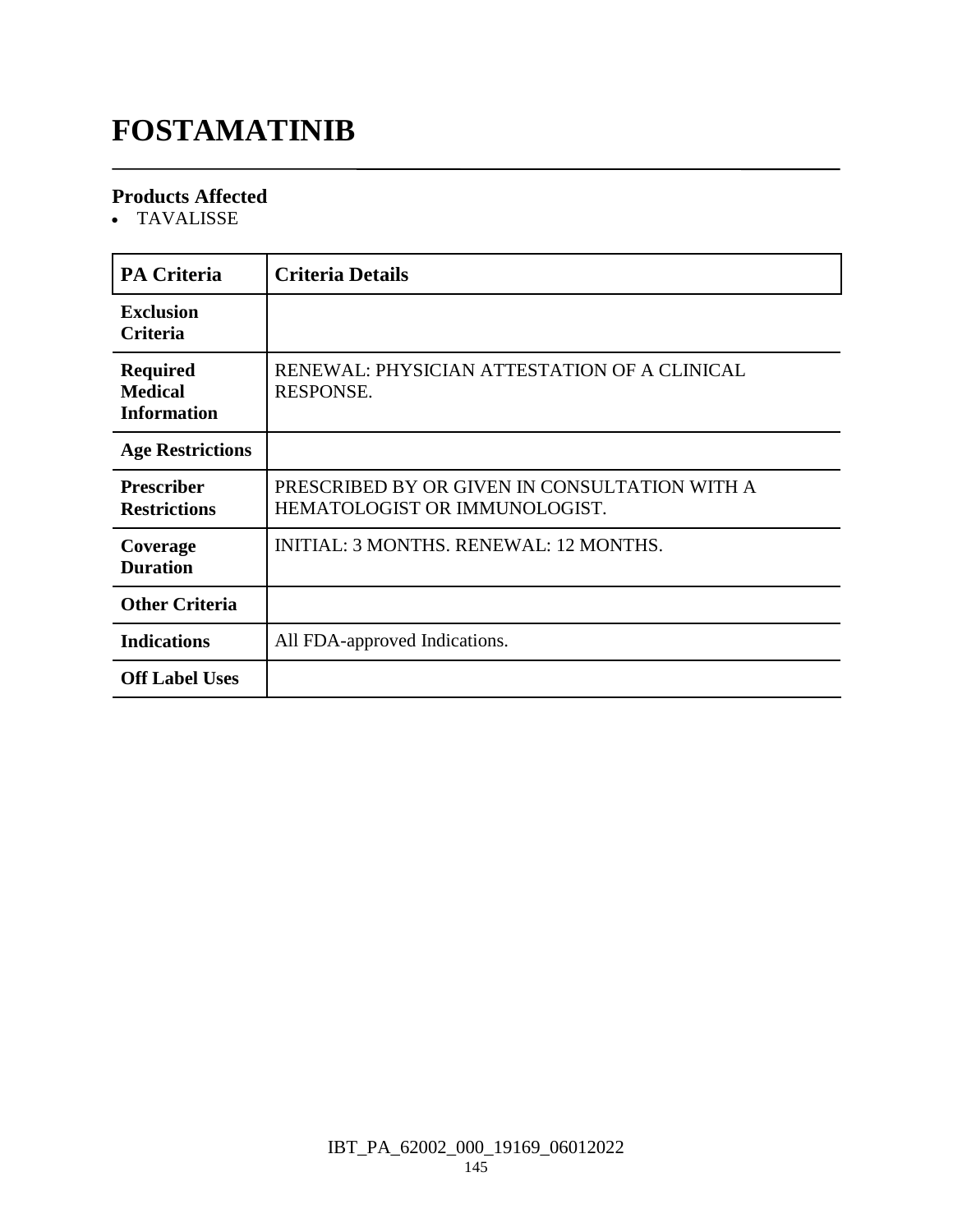### **FREMANEZUMAB-VFRM**

#### **Products Affected**

- AJOVY AUTOINJECTOR - AJOVY SYRINGE

| <b>PA Criteria</b>                                      | <b>Criteria Details</b>                                                                                                                                                                                                                                                                                                                                                          |
|---------------------------------------------------------|----------------------------------------------------------------------------------------------------------------------------------------------------------------------------------------------------------------------------------------------------------------------------------------------------------------------------------------------------------------------------------|
| <b>Exclusion</b><br><b>Criteria</b>                     |                                                                                                                                                                                                                                                                                                                                                                                  |
| <b>Required</b><br><b>Medical</b><br><b>Information</b> |                                                                                                                                                                                                                                                                                                                                                                                  |
| <b>Age Restrictions</b>                                 |                                                                                                                                                                                                                                                                                                                                                                                  |
| <b>Prescriber</b><br><b>Restrictions</b>                |                                                                                                                                                                                                                                                                                                                                                                                  |
| Coverage<br><b>Duration</b>                             | <b>INITIAL: 6 MONTHS, RENEWAL: 12 MONTHS</b>                                                                                                                                                                                                                                                                                                                                     |
| <b>Other Criteria</b>                                   | <b>MIGRAINE PREVENTION: INITIAL: TRIAL OF OR</b><br>CONTRAINDICATION TO ONE OF THE FOLLOWING<br>PREVENTIVE MIGRAINE TREATMENTS: DIVALPROEX SODIUM,<br>TOPIRAMATE, PROPRANOLOL, TIMOLOL. RENEWAL:<br>EXPERIENCED A REDUCTION IN MIGRAINE OR HEADACHE<br>FREQUENCY OF AT LEAST 2 DAYS PER MONTH OR A<br>REDUCTION IN MIGRAINE SEVERITY OR MIGRAINE DURATION<br>WITH AJOVY THERAPY. |
| <b>Indications</b>                                      | All FDA-approved Indications.                                                                                                                                                                                                                                                                                                                                                    |
| <b>Off Label Uses</b>                                   |                                                                                                                                                                                                                                                                                                                                                                                  |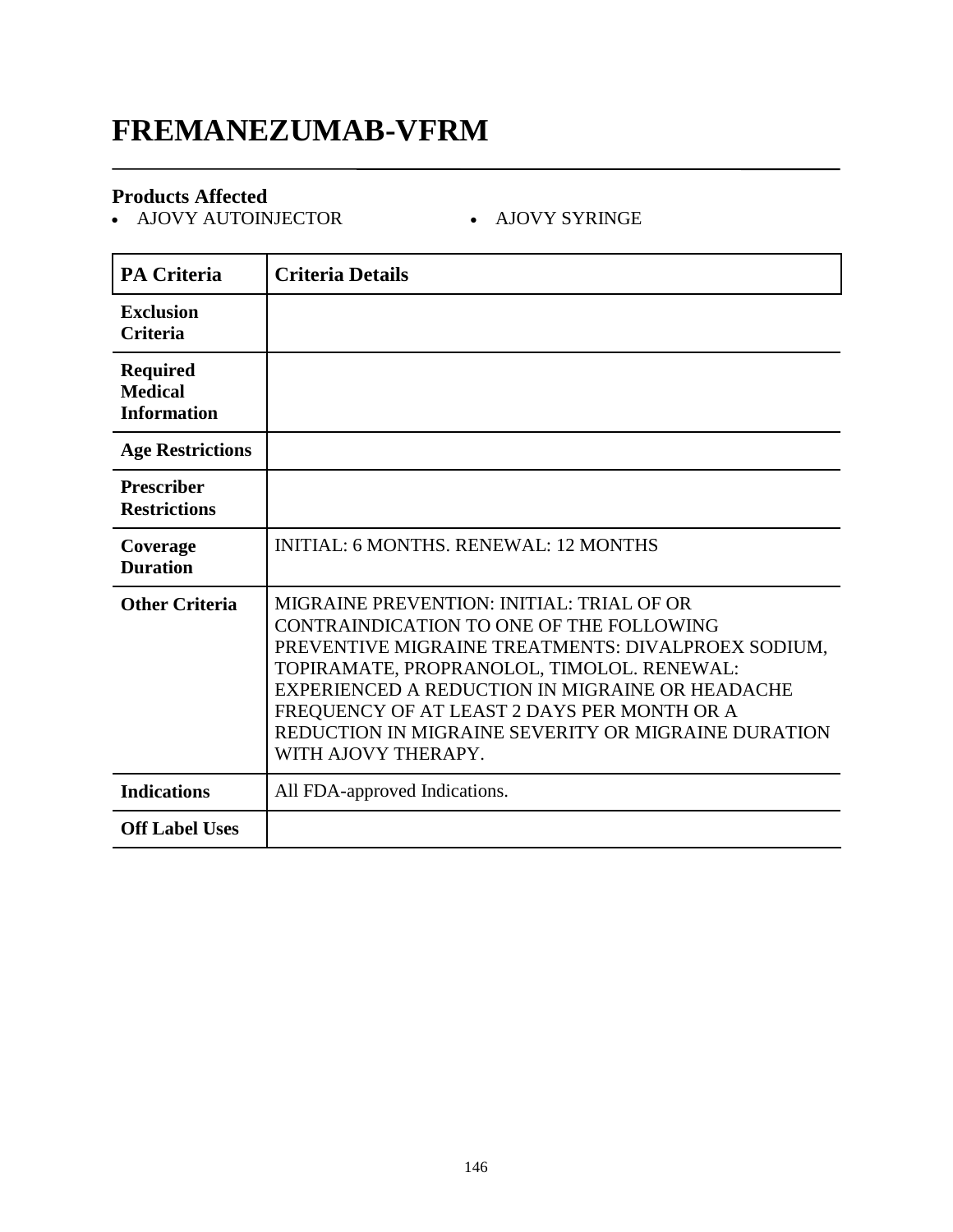## **GALCANEZUMAB-GNLM**

#### **Products Affected**

EMGALITY PEN

EMGALITY SYRINGE

MG/ML, 300 MG/3 ML (100 MG/ML X 3)

SUBCUTANEOUS SYRINGE 120 **PA Criteria Criteria Details**

| PA Criteria                                             | Criteria Details                                                                                                                                                                                                                                                                                                                                                                                                                                                                                                                                                         |
|---------------------------------------------------------|--------------------------------------------------------------------------------------------------------------------------------------------------------------------------------------------------------------------------------------------------------------------------------------------------------------------------------------------------------------------------------------------------------------------------------------------------------------------------------------------------------------------------------------------------------------------------|
| <b>Exclusion</b><br><b>Criteria</b>                     |                                                                                                                                                                                                                                                                                                                                                                                                                                                                                                                                                                          |
| <b>Required</b><br><b>Medical</b><br><b>Information</b> |                                                                                                                                                                                                                                                                                                                                                                                                                                                                                                                                                                          |
| <b>Age Restrictions</b>                                 |                                                                                                                                                                                                                                                                                                                                                                                                                                                                                                                                                                          |
| <b>Prescriber</b><br><b>Restrictions</b>                |                                                                                                                                                                                                                                                                                                                                                                                                                                                                                                                                                                          |
| Coverage<br><b>Duration</b>                             | INITIAL: MIGRAINES: 6 MOS. CLUSTER HEADACHE: 3 MOS.<br>RENEWAL (ALL INDICATIONS): 12 MONTHS.                                                                                                                                                                                                                                                                                                                                                                                                                                                                             |
| <b>Other Criteria</b>                                   | <b>INITIAL FOR MIGRAINES: PREVIOUS TRIAL OF OR</b><br>CONTRAINDICATION TO ONE ALTERNATIVE FOR PREVENTIVE<br>MIGRAINE TREATMENT: DIVALPROEX SODIUM, TOPIRAMATE,<br>PROPRANOLOL, TIMOLOL. CLUSTER HEADACHE: NO STEP.<br>RENEWAL FOR MIGRAINES: THE PATIENT HAS EXPERIENCED<br>A REDUCTION IN MIGRAINE OR HEADACHE FREQUENCY OF<br>AT LEAST 2 DAYS PER MONTH OR A REDUCTION IN MIGRAINE<br>SEVERITY OR MIGRAINE DURATION WITH EMGALITY<br>THERAPY. RENEWAL FOR EPISODIC CLUSTER HEADACHE:<br>IMPROVEMENT IN EPISODIC CLUSTER HEADACHE<br>FREQUENCY AS COMPARED TO BASELINE. |
| <b>Indications</b>                                      | All FDA-approved Indications.                                                                                                                                                                                                                                                                                                                                                                                                                                                                                                                                            |
| <b>Off Label Uses</b>                                   |                                                                                                                                                                                                                                                                                                                                                                                                                                                                                                                                                                          |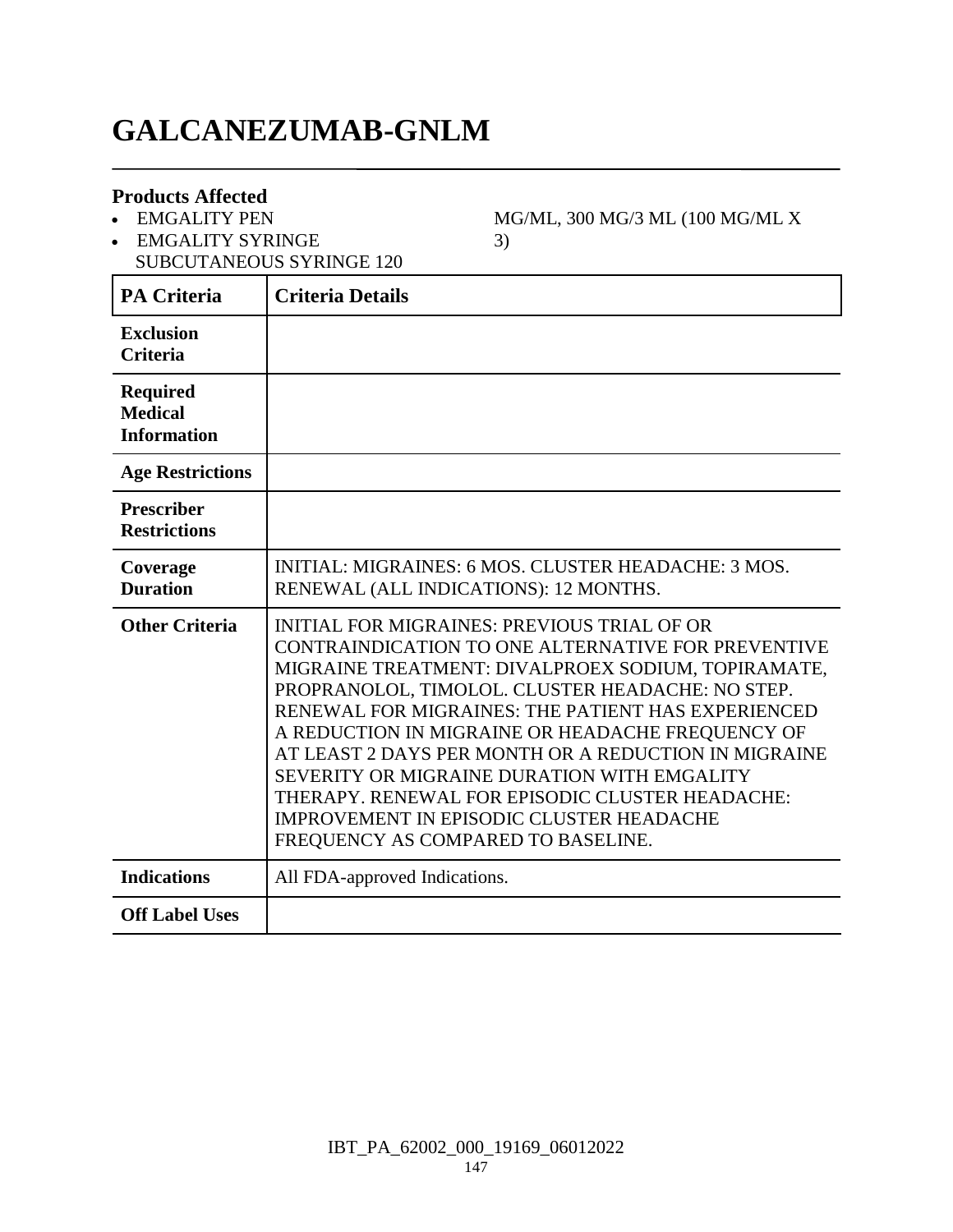### **GEFITINIB**

#### **Products Affected**

• IRESSA

| PA Criteria                                             | <b>Criteria Details</b>       |
|---------------------------------------------------------|-------------------------------|
| <b>Exclusion</b><br><b>Criteria</b>                     |                               |
| <b>Required</b><br><b>Medical</b><br><b>Information</b> |                               |
| <b>Age Restrictions</b>                                 |                               |
| <b>Prescriber</b><br><b>Restrictions</b>                |                               |
| Coverage<br><b>Duration</b>                             | 12 MONTHS                     |
| <b>Other Criteria</b>                                   |                               |
| <b>Indications</b>                                      | All FDA-approved Indications. |
| <b>Off Label Uses</b>                                   |                               |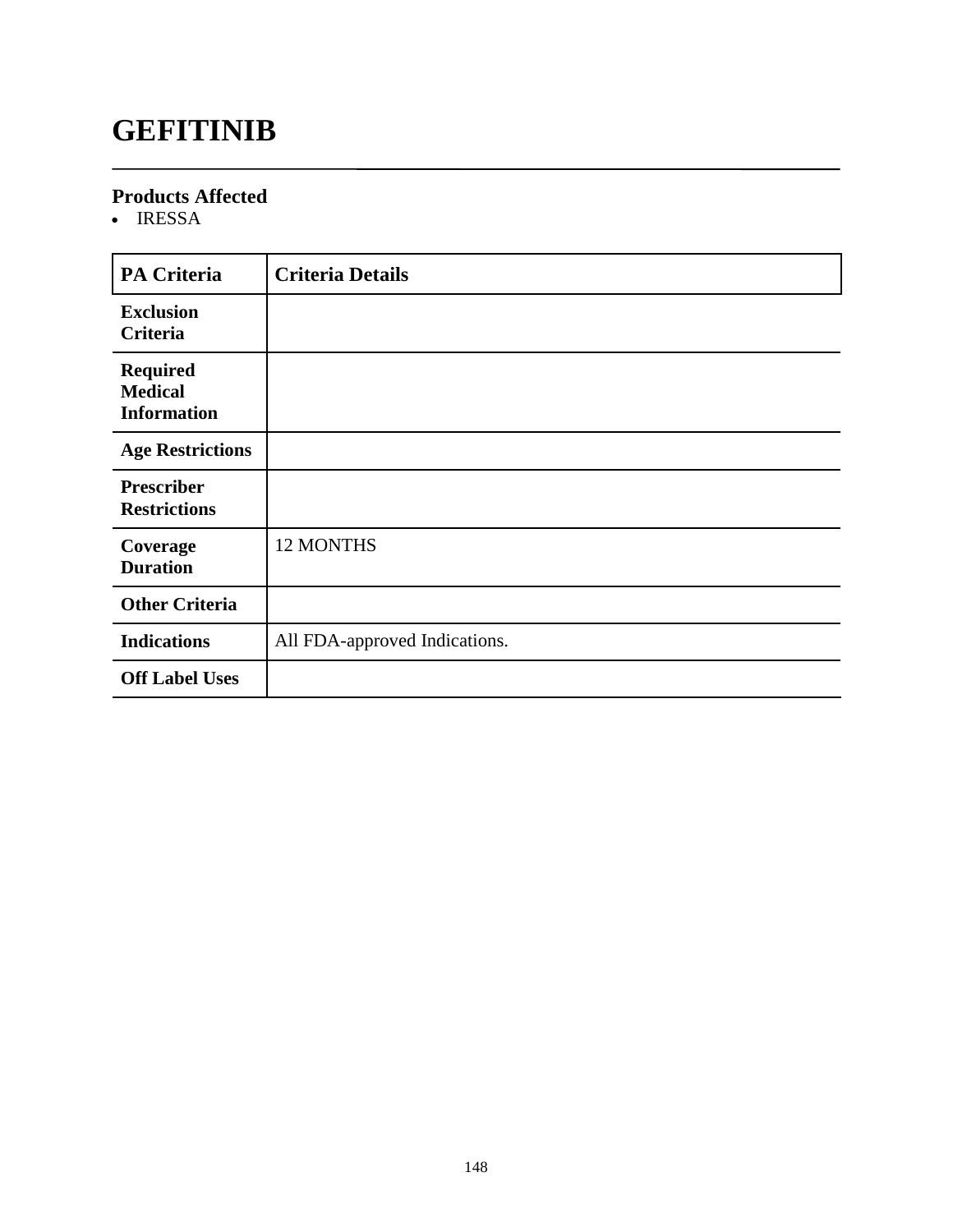# **GEMTUZUMAB OZOGAMICIN**

#### **Products Affected**

MYLOTARG

| <b>PA Criteria</b>                                      | <b>Criteria Details</b>       |
|---------------------------------------------------------|-------------------------------|
| <b>Exclusion</b><br>Criteria                            |                               |
| <b>Required</b><br><b>Medical</b><br><b>Information</b> |                               |
| <b>Age Restrictions</b>                                 |                               |
| <b>Prescriber</b><br><b>Restrictions</b>                |                               |
| Coverage<br><b>Duration</b>                             | 12 MONTHS                     |
| <b>Other Criteria</b>                                   |                               |
| <b>Indications</b>                                      | All FDA-approved Indications. |
| <b>Off Label Uses</b>                                   |                               |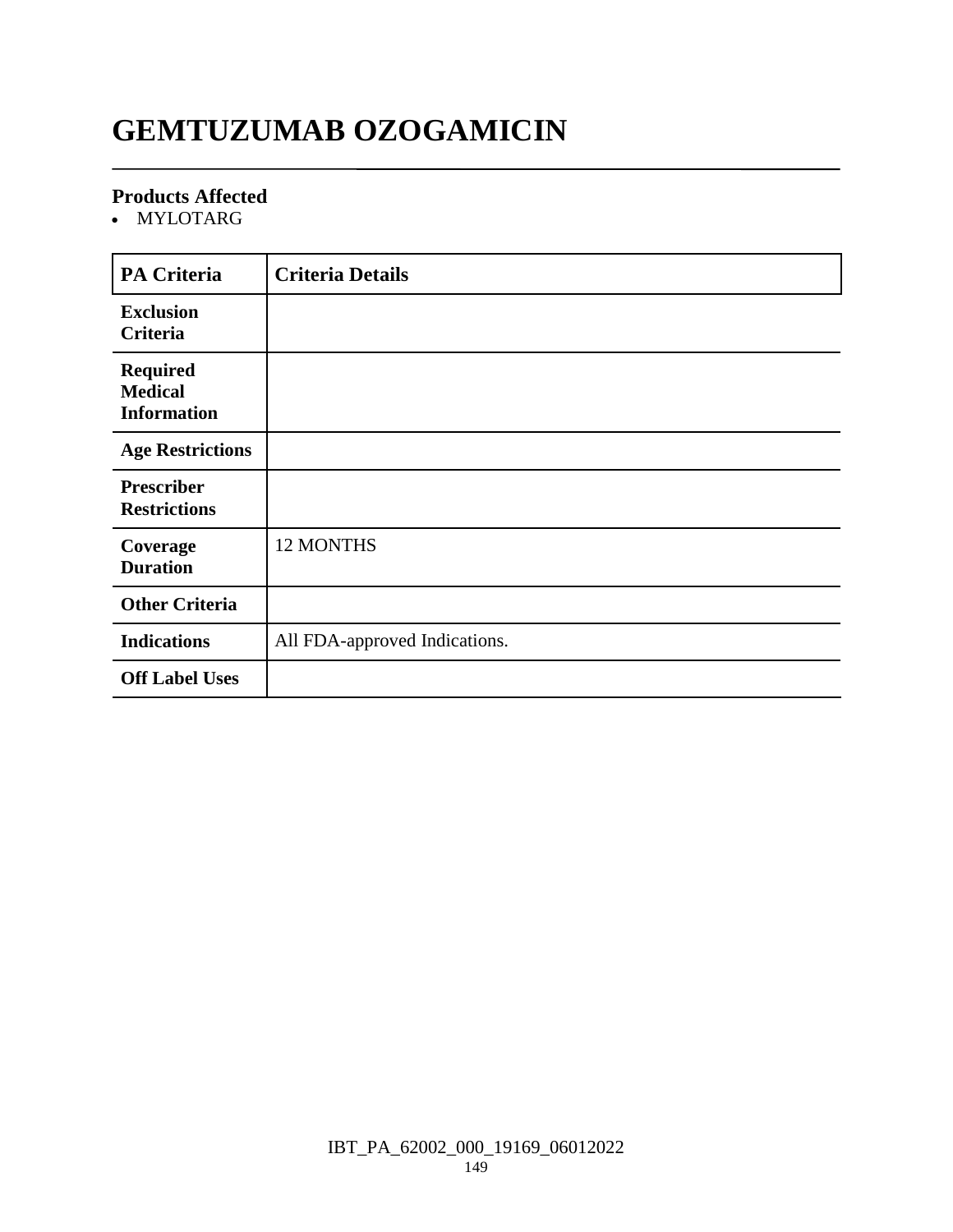# **GILTERITINIB**

#### **Products Affected**

XOSPATA

| <b>PA Criteria</b>                                      | <b>Criteria Details</b>       |
|---------------------------------------------------------|-------------------------------|
| <b>Exclusion</b><br>Criteria                            |                               |
| <b>Required</b><br><b>Medical</b><br><b>Information</b> |                               |
| <b>Age Restrictions</b>                                 |                               |
| <b>Prescriber</b><br><b>Restrictions</b>                |                               |
| Coverage<br><b>Duration</b>                             | 12 MONTHS                     |
| <b>Other Criteria</b>                                   |                               |
| <b>Indications</b>                                      | All FDA-approved Indications. |
| <b>Off Label Uses</b>                                   |                               |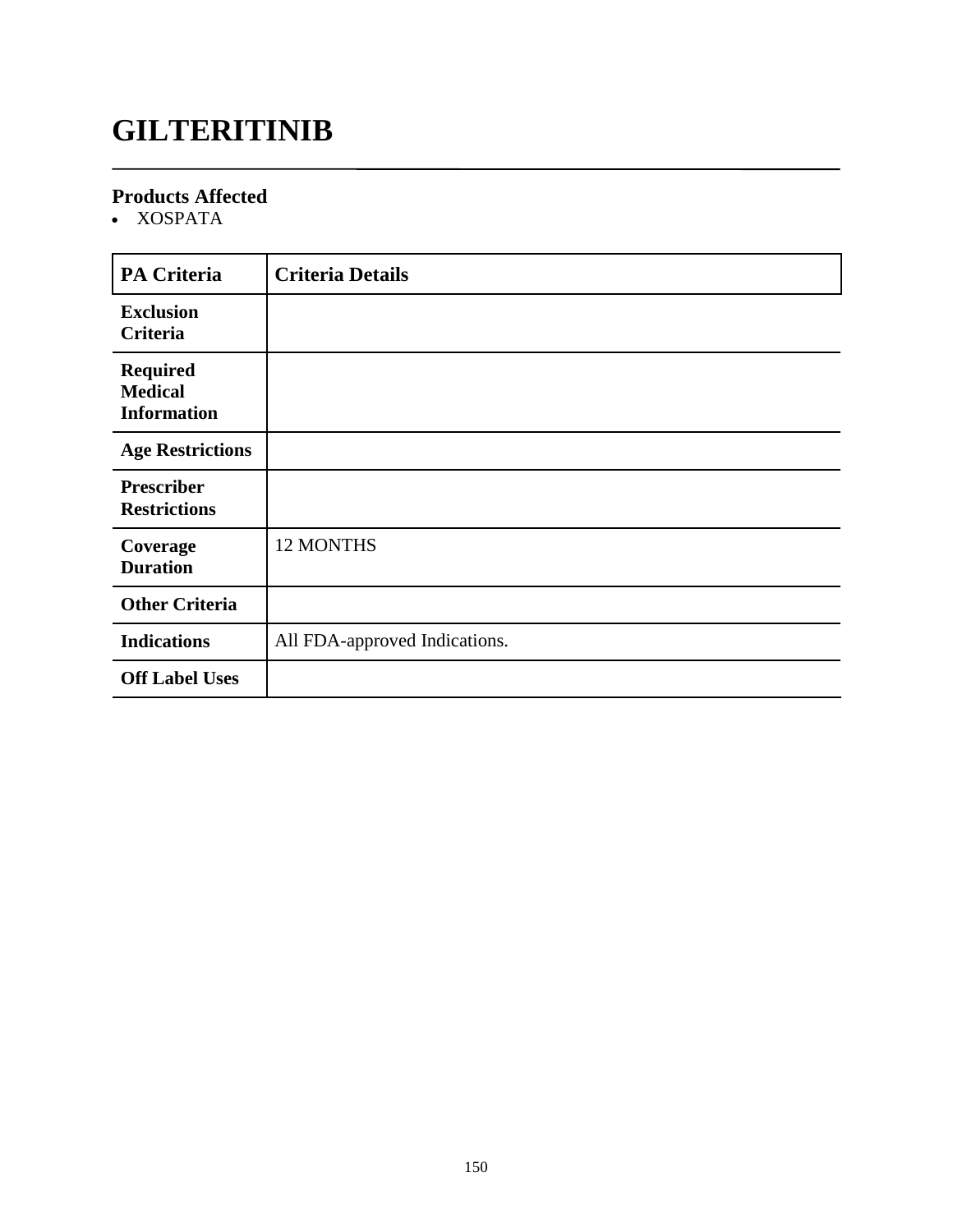# **GIVOSIRAN**

#### **Products Affected**

GIVLAARI

| PA Criteria                                             | <b>Criteria Details</b>                                                                                                                                                                                                                      |
|---------------------------------------------------------|----------------------------------------------------------------------------------------------------------------------------------------------------------------------------------------------------------------------------------------------|
| <b>Exclusion</b><br><b>Criteria</b>                     |                                                                                                                                                                                                                                              |
| <b>Required</b><br><b>Medical</b><br><b>Information</b> | ACUTE HEPATIC PORPHYRIA (AHP): INITIAL: GENETIC<br>CONFIRMATION OF MUTATION OR ELEVATED URINARY OR<br>PLASMA PBG (PORPHOBILINOGEN) OR ALA (AMINOLEVULINIC<br>ACID).                                                                          |
| <b>Age Restrictions</b>                                 |                                                                                                                                                                                                                                              |
| <b>Prescriber</b><br><b>Restrictions</b>                | ACUTE HEPATIC PORPHYRIA (AHP): PRESCRIBED BY OR GIVEN<br>IN CONSULTATION WITH A GENETICIST, HEPATOLOGIST,<br>HEMATOLOGIST, GASTROENTEROLOGIST, NEUROLOGIST,<br>DERMATOLOGIST, OR A HEALTHCARE PROVIDER<br>EXPERIENCED IN MANAGING AHP.       |
| Coverage<br><b>Duration</b>                             | INITIAL: 6 MONTHS, RENEWAL: 12 MONTHS                                                                                                                                                                                                        |
| <b>Other Criteria</b>                                   | AHP: INITIAL: HAS EXPERIENCED TWO OR MORE ACUTE<br>HEPATIC PORPHYRIA (AHP) ATTACKS IN THE PAST 12<br>MONTHS. RENEWAL: 1) HAS ACHIEVED OR MAINTAINED<br>CLINICAL BENEFIT COMPARED TO BASELINE, AND 2) HAS NOT<br>RECEIVED A LIVER TRANSPLANT. |
| <b>Indications</b>                                      | All FDA-approved Indications.                                                                                                                                                                                                                |
| <b>Off Label Uses</b>                                   |                                                                                                                                                                                                                                              |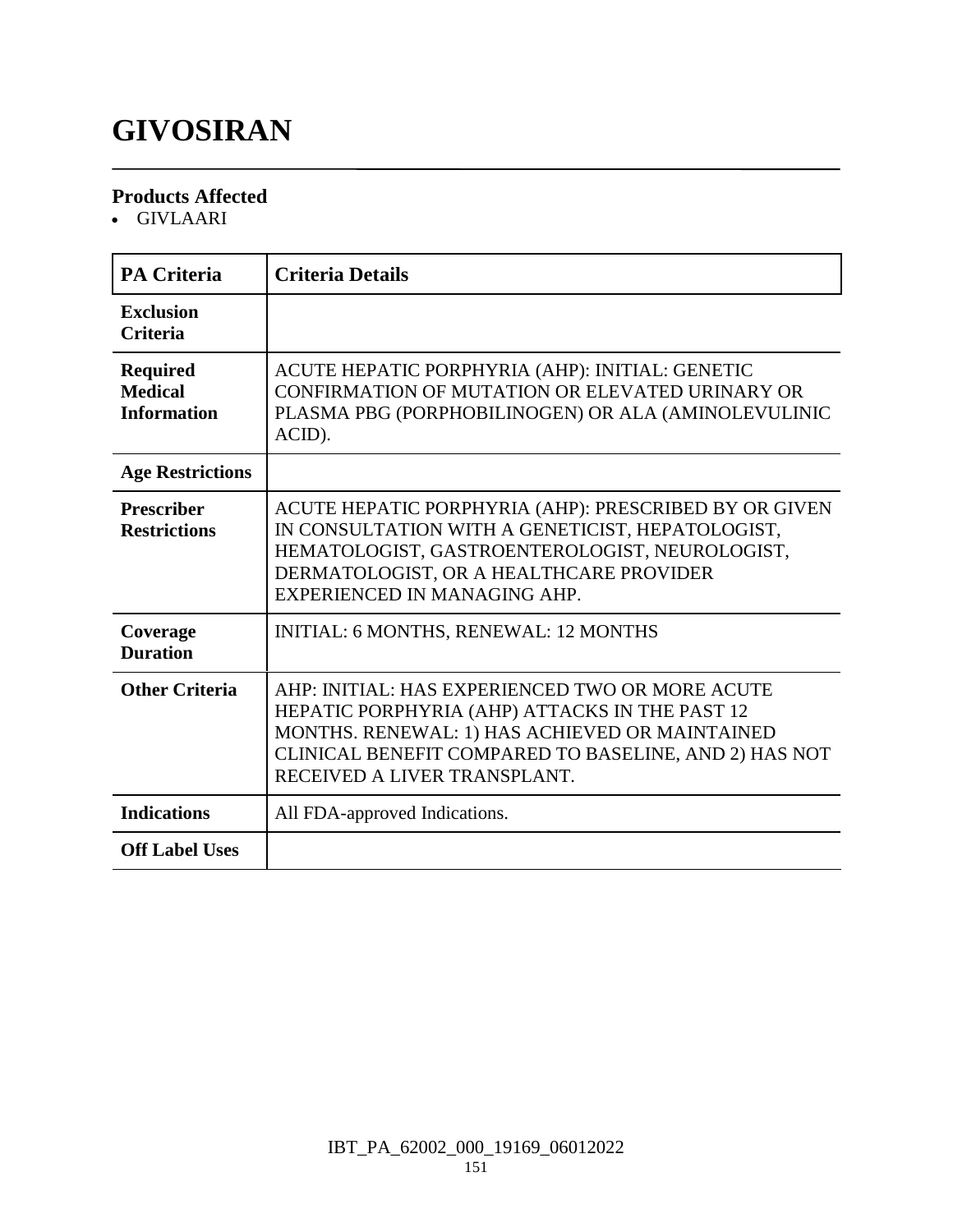### **GLASDEGIB**

#### **Products Affected**

 DAURISMO ORAL TABLET 100 MG, 25 MG

| <b>PA Criteria</b>                                      | <b>Criteria Details</b>       |
|---------------------------------------------------------|-------------------------------|
| <b>Exclusion</b><br>Criteria                            |                               |
| <b>Required</b><br><b>Medical</b><br><b>Information</b> |                               |
| <b>Age Restrictions</b>                                 |                               |
| <b>Prescriber</b><br><b>Restrictions</b>                |                               |
| Coverage<br><b>Duration</b>                             | 12 MONTHS                     |
| <b>Other Criteria</b>                                   |                               |
| <b>Indications</b>                                      | All FDA-approved Indications. |
| <b>Off Label Uses</b>                                   |                               |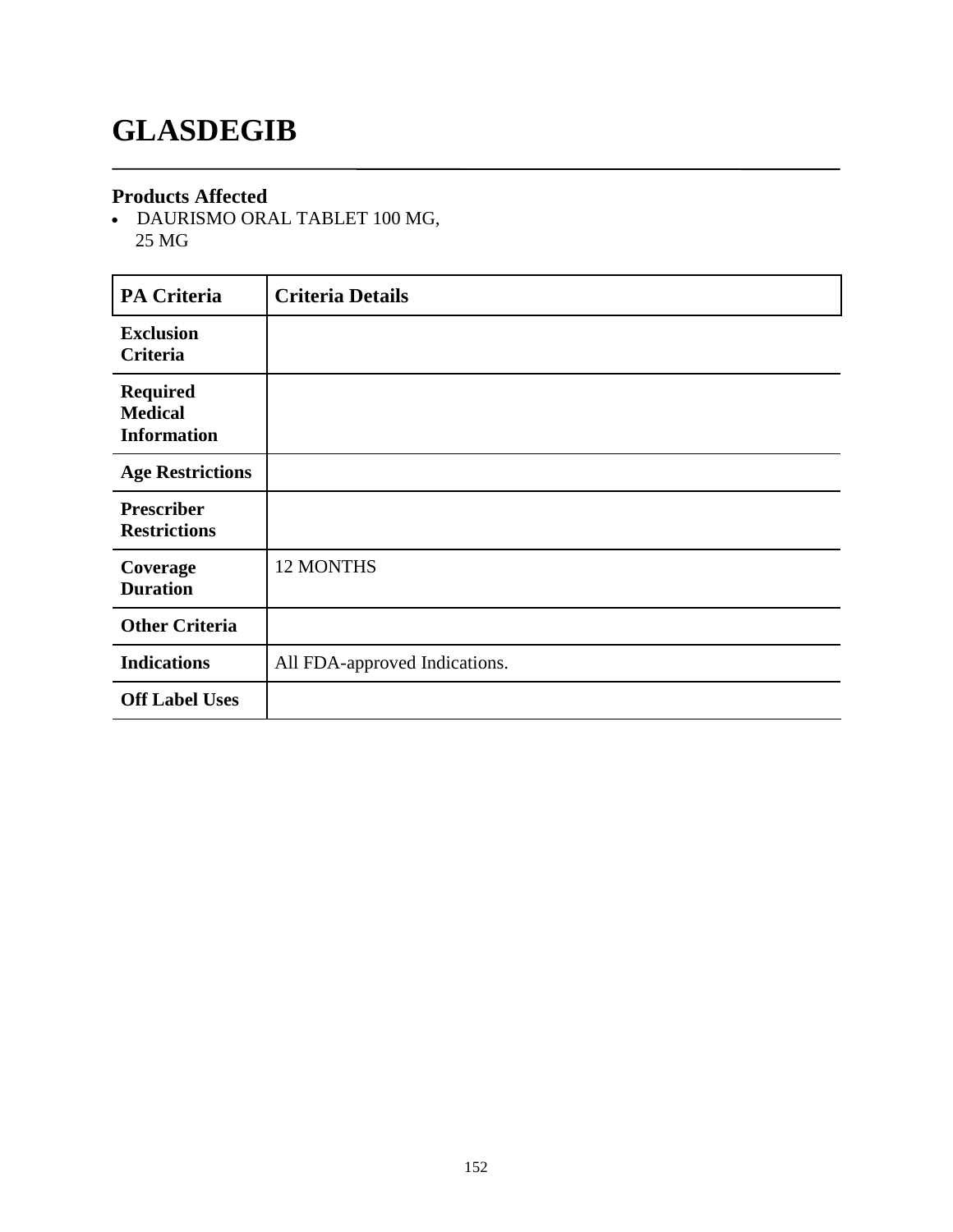# **GLATIRAMER ACETATE**

#### **Products Affected**

- COPAXONE SUBCUTANEOUS SYRINGE 20 MG/ML, 40 MG/ML
- *glatopa subcutaneous syringe 20 mg/ml, 40 mg/ml*
- *glatiramer subcutaneous syringe 20 mg/ml, 40 mg/ml*

| PA Criteria                                             | <b>Criteria Details</b>       |
|---------------------------------------------------------|-------------------------------|
| <b>Exclusion</b><br>Criteria                            |                               |
| <b>Required</b><br><b>Medical</b><br><b>Information</b> |                               |
| <b>Age Restrictions</b>                                 |                               |
| <b>Prescriber</b><br><b>Restrictions</b>                |                               |
| Coverage<br><b>Duration</b>                             | 12 MONTHS                     |
| <b>Other Criteria</b>                                   |                               |
| <b>Indications</b>                                      | All FDA-approved Indications. |
| <b>Off Label Uses</b>                                   |                               |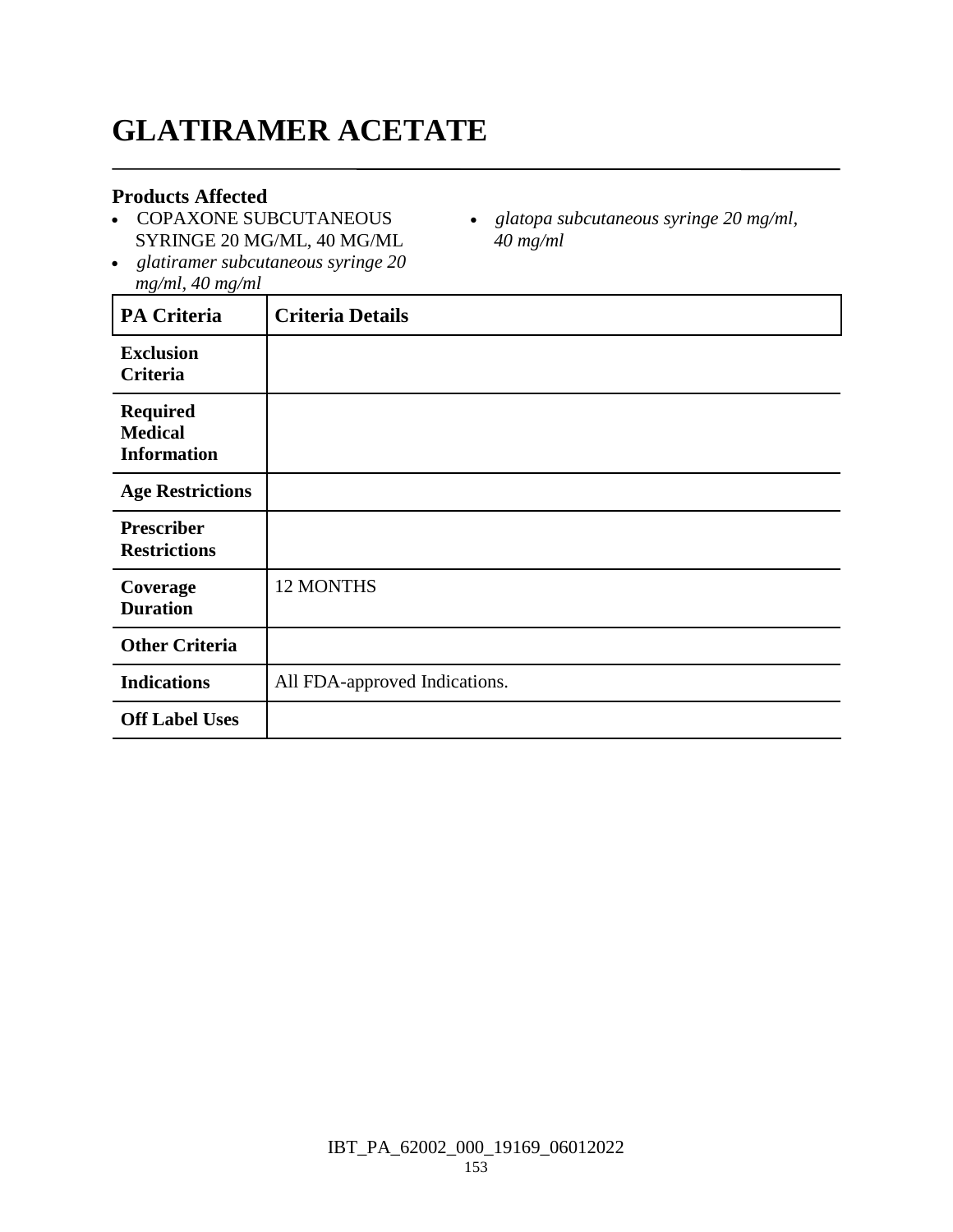# **GLECAPREVIR/PIBRENTASVIR**

#### **Products Affected**

MAVYRET ORAL TABLET

| <b>PA Criteria</b>                                      | <b>Criteria Details</b>                                                                                                                                                                                                                                                                                                                                                                                                                                                                                                                                                                                                                                                                                                                                                                                 |
|---------------------------------------------------------|---------------------------------------------------------------------------------------------------------------------------------------------------------------------------------------------------------------------------------------------------------------------------------------------------------------------------------------------------------------------------------------------------------------------------------------------------------------------------------------------------------------------------------------------------------------------------------------------------------------------------------------------------------------------------------------------------------------------------------------------------------------------------------------------------------|
| <b>Exclusion</b><br><b>Criteria</b>                     | MODERATE OR SEVERE HEPATIC IMPAIRMENT (CHILD PUGH B<br>OR C)                                                                                                                                                                                                                                                                                                                                                                                                                                                                                                                                                                                                                                                                                                                                            |
| <b>Required</b><br><b>Medical</b><br><b>Information</b> | HCV RNA LEVEL WITHIN PAST 6 MONTHS                                                                                                                                                                                                                                                                                                                                                                                                                                                                                                                                                                                                                                                                                                                                                                      |
| <b>Age Restrictions</b>                                 |                                                                                                                                                                                                                                                                                                                                                                                                                                                                                                                                                                                                                                                                                                                                                                                                         |
| <b>Prescriber</b><br><b>Restrictions</b>                | PRESCRIBED BY OR GIVEN IN CONSULTATION WITH:<br>GASTROENTEROLOGIST, INFECTIOUS DISEASE SPECIALIST,<br>PHYSICIAN SPECIALIZING IN THE TREATMENT OF HEPATITIS<br>(HEPATOLOGIST), OR A SPECIALLY TRAINED GROUP SUCH AS<br>ECHO (EXTENSION FOR COMMUNITY HEALTHCARE<br><b>OUTCOMES) MODEL.</b>                                                                                                                                                                                                                                                                                                                                                                                                                                                                                                               |
| Coverage<br><b>Duration</b>                             | CRITERIA WILL BE APPLIED CONSISTENT WITH CURRENT<br>AASLD/IDSA GUIDANCE.                                                                                                                                                                                                                                                                                                                                                                                                                                                                                                                                                                                                                                                                                                                                |
| <b>Other Criteria</b>                                   | CRITERIA WILL BE APPLIED CONSISTENT WITH CURRENT<br>AASLD/IDSA GUIDANCE. TRIAL OF A PREFERRED FORMULARY<br>ALTERNATIVE INCLUDING HARVONI OR EPCLUSA WHEN<br>THESE AGENTS ARE CONSIDERED ACCEPTABLE FOR<br>TREATMENT OF THE SPECIFIC GENOTYPE PER AASLD/IDSA<br>GUIDANCE. PATIENT IS NOT CONCURRENTLY TAKING ANY OF<br>THE FOLLOWING MEDICATIONS NOT RECOMMENDED OR<br>CONTRAINDICATED BY THE MANUFACTURER:<br>CARBAMAZEPINE, RIFAMPIN, ETHINYL ESTRADIOL-<br>CONTAINING MEDICATION, ATAZANAVIR, DARUNAVIR,<br>LOPINAVIR, RITONAVIR, EFAVIRENZ, ATORVASTATIN,<br>LOVASTATIN, SIMVASTATIN, ROSUVASTATIN AT DOSES<br>GREATER THAN 10MG, OR CYCLOSPORINE AT DOSES<br>GREATER THAN 100MG PER DAY. PATIENT MUST NOT HAVE<br>PRIOR FAILURE OF A DAA REGIMEN WITH NS5A INHIBITOR<br>AND HCV PROTEASE INHIBITOR. |
| <b>Indications</b>                                      | All FDA-approved Indications.                                                                                                                                                                                                                                                                                                                                                                                                                                                                                                                                                                                                                                                                                                                                                                           |
| <b>Off Label Uses</b>                                   |                                                                                                                                                                                                                                                                                                                                                                                                                                                                                                                                                                                                                                                                                                                                                                                                         |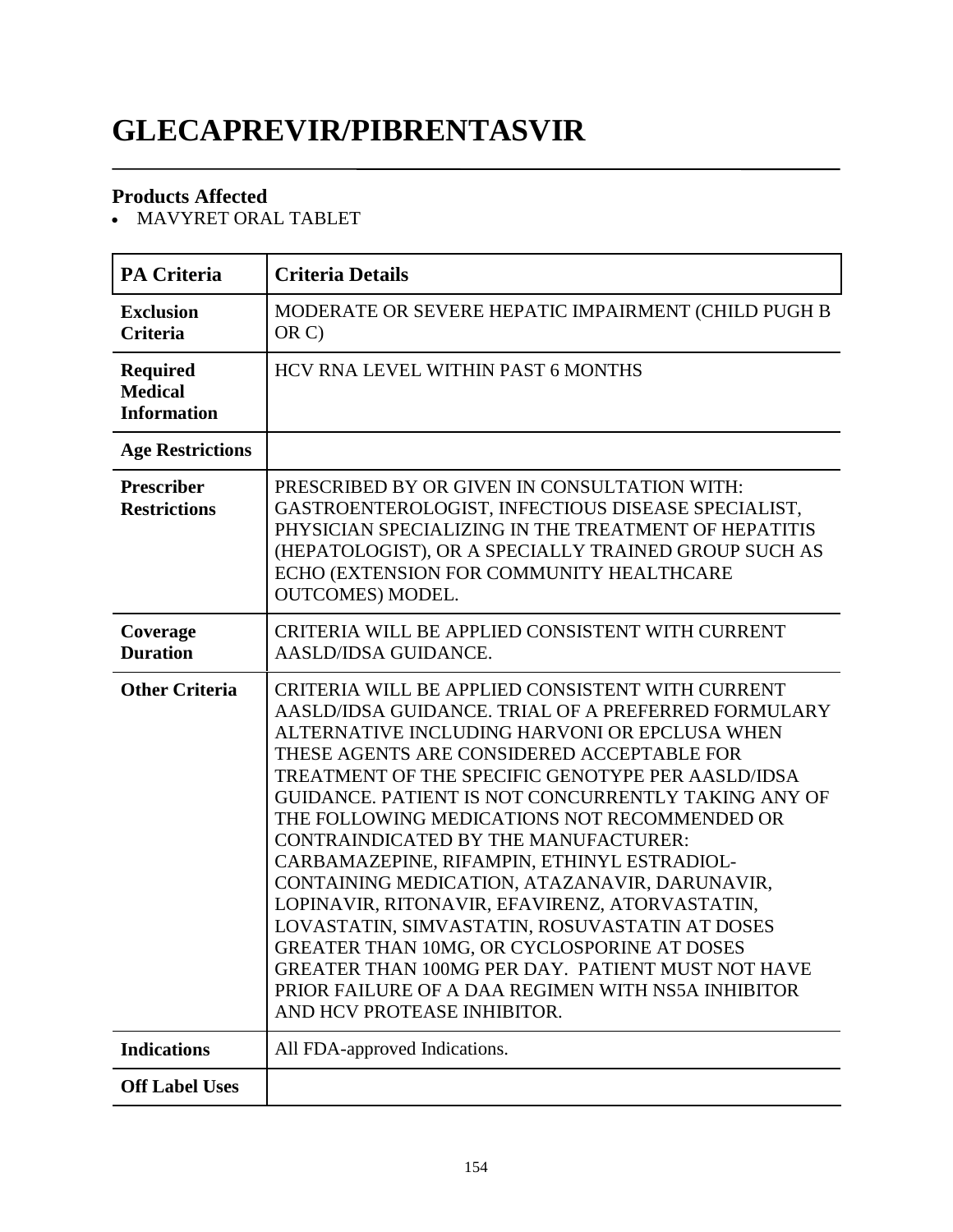# **GLYCEROL PHENYLBUTYRATE**

#### **Products Affected**

RAVICTI

| <b>PA Criteria</b>                                      | <b>Criteria Details</b>                                                                                                                                                         |
|---------------------------------------------------------|---------------------------------------------------------------------------------------------------------------------------------------------------------------------------------|
| <b>Exclusion</b><br><b>Criteria</b>                     |                                                                                                                                                                                 |
| <b>Required</b><br><b>Medical</b><br><b>Information</b> | INITIAL: UREA CYCLE DISORDER (UCD): DIAGNOSIS IS<br>CONFIRMED BY ENZYMATIC, BIOCHEMICAL OR GENETIC<br>TESTING                                                                   |
| <b>Age Restrictions</b>                                 |                                                                                                                                                                                 |
| <b>Prescriber</b><br><b>Restrictions</b>                |                                                                                                                                                                                 |
| Coverage<br><b>Duration</b>                             | <b>12 MONTHS</b>                                                                                                                                                                |
| <b>Other Criteria</b>                                   | INITIAL: UREA CYCLE DISORDER (UCD): TRIAL OF OR<br>CONTRAINDICATION TO SODIUM PHENYLBUTYRATE<br>(BUPHENYL). RENEWAL: UCD: PATIENT HAS CLINICAL<br><b>BENEFIT FROM BASELINE.</b> |
| <b>Indications</b>                                      | All FDA-approved Indications.                                                                                                                                                   |
| <b>Off Label Uses</b>                                   |                                                                                                                                                                                 |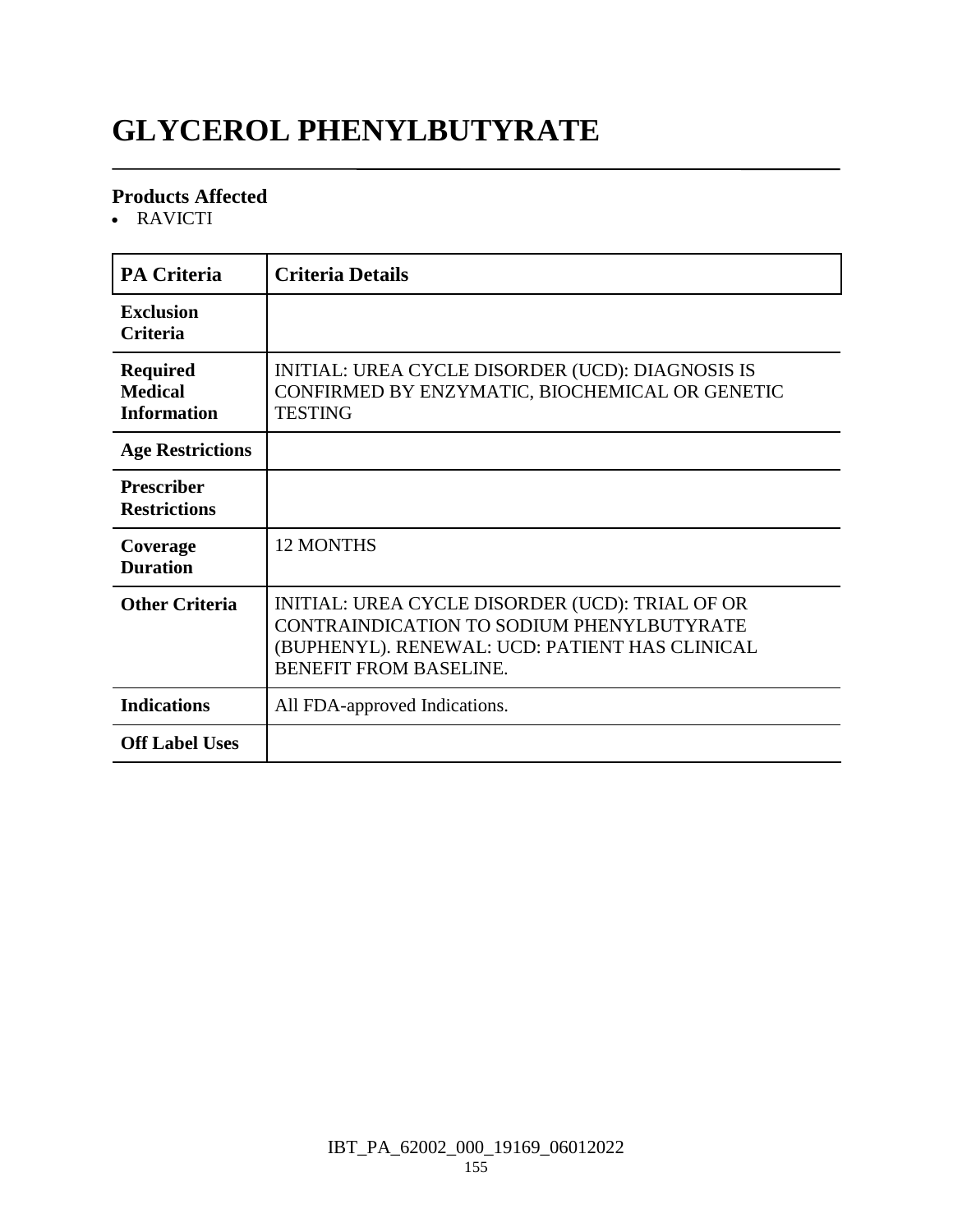### **GUSELKUMAB**

#### **Products Affected**

TREMFYA

| <b>PA Criteria</b>                                      | <b>Criteria Details</b>                                                                                                                                                                                                                                                                                                                                                                                      |
|---------------------------------------------------------|--------------------------------------------------------------------------------------------------------------------------------------------------------------------------------------------------------------------------------------------------------------------------------------------------------------------------------------------------------------------------------------------------------------|
| <b>Exclusion</b><br><b>Criteria</b>                     |                                                                                                                                                                                                                                                                                                                                                                                                              |
| <b>Required</b><br><b>Medical</b><br><b>Information</b> | <b>INITIAL: PLAQUE PSORIASIS (PSO): PSORIASIS COVERING 3</b><br>PERCENT OR MORE OF BODY SURFACE AREA OR PSORIATIC<br>LESIONS AFFECTING THE HANDS, FEET, FACE OR GENITAL<br>AREA.                                                                                                                                                                                                                             |
| <b>Age Restrictions</b>                                 |                                                                                                                                                                                                                                                                                                                                                                                                              |
| <b>Prescriber</b><br><b>Restrictions</b>                | PSO: PRESCRIBED BY OR IN CONSULTATION WITH A<br>DERMATOLOGIST. PSORIATIC ARTHRITIS (PSA): PRESCRIBED<br>BY OR IN CONSULTATION WITH A RHEUMATOLOGIST OR<br>DERMATOLOGIST.                                                                                                                                                                                                                                     |
| Coverage<br><b>Duration</b>                             | <b>INITIAL: 6 MONTHS, RENEWAL: 12 MONTHS</b>                                                                                                                                                                                                                                                                                                                                                                 |
| <b>Other Criteria</b>                                   | INITIAL: PSA: TRIAL OF OR CONTRAINDICATION TO ONE<br>DMARD (DISEASE-MODIFYING ANTIRHEUMATIC DRUG). PSO:<br>TRIAL OF OR CONTRAINDICATION ONE CONVENTIONAL<br>THERAPY SUCH AS A PUVA (PHOTOTHERAPY ULTRAVIOLET<br>LIGHT A), UVB (ULTRAVIOLET LIGHT B), TOPICAL<br>CORTICOSTEROIDS, CALCIPOTRIENE, ACITRETIN,<br>METHOTREXATE, OR CYCLOSPORINE. RENEWAL: PSO, PSA:<br>CONTINUES TO BENEFIT FROM THE MEDICATION. |
| <b>Indications</b>                                      | All FDA-approved Indications.                                                                                                                                                                                                                                                                                                                                                                                |
| <b>Off Label Uses</b>                                   |                                                                                                                                                                                                                                                                                                                                                                                                              |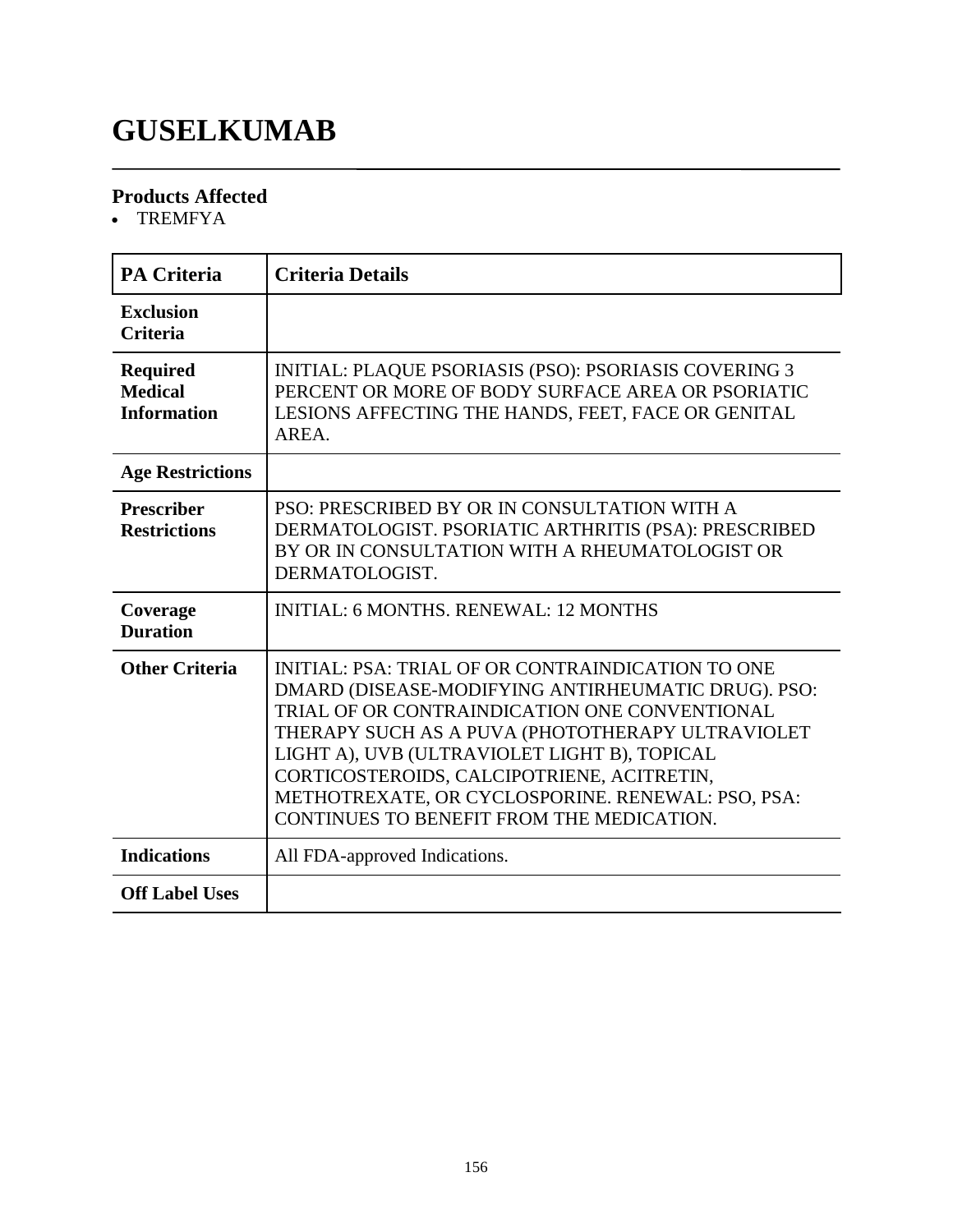# **HIGH CONCENTRATION ORAL OPIOID SOLUTIONS**

#### **Products Affected**

*morphine concentrate oral solution oxycodone oral concentrate*

| <b>PA Criteria</b>                                      | <b>Criteria Details</b>                                                                                                                                                                                                                                                                                                                                                                                                                                           |
|---------------------------------------------------------|-------------------------------------------------------------------------------------------------------------------------------------------------------------------------------------------------------------------------------------------------------------------------------------------------------------------------------------------------------------------------------------------------------------------------------------------------------------------|
| <b>Exclusion</b><br><b>Criteria</b>                     |                                                                                                                                                                                                                                                                                                                                                                                                                                                                   |
| <b>Required</b><br><b>Medical</b><br><b>Information</b> |                                                                                                                                                                                                                                                                                                                                                                                                                                                                   |
| <b>Age Restrictions</b>                                 |                                                                                                                                                                                                                                                                                                                                                                                                                                                                   |
| <b>Prescriber</b><br><b>Restrictions</b>                |                                                                                                                                                                                                                                                                                                                                                                                                                                                                   |
| Coverage<br><b>Duration</b>                             | OPIOID TOLERANT: 12 MONTHS. HOSPICE, PALLIATIVE CARE<br>OR END OF LIFE CARE: LIFETIME.                                                                                                                                                                                                                                                                                                                                                                            |
| <b>Other Criteria</b>                                   | 1) OPIOID TOLERANT (I.E. PREVIOUS USE OF 60 MG ORAL<br>MORPHINE PER DAY, 25 MCG TRANSDERMAL FENTANYL PER<br>HOUR, 30 MG ORAL OXYCODONE PER DAY, 8 MG ORAL<br>HYDROMORPHONE PER DAY, 25 MG ORAL OXYMORPHONE<br>PER DAY, 60 MG ORAL HYDROCODONE PER DAY, OR AN<br>EQUIANALGESIC DOSE OF ANOTHER OPIOID) AND HAS<br>TROUBLE SWALLOWING OPIOID TABLETS, CAPSULES, OR<br>LARGE VOLUMES OF LIQUID, OR 2) ENROLLED IN HOSPICE OR<br>PALLIATIVE CARE OR END OF LIFE CARE. |
| <b>Indications</b>                                      | All FDA-approved Indications.                                                                                                                                                                                                                                                                                                                                                                                                                                     |
| <b>Off Label Uses</b>                                   |                                                                                                                                                                                                                                                                                                                                                                                                                                                                   |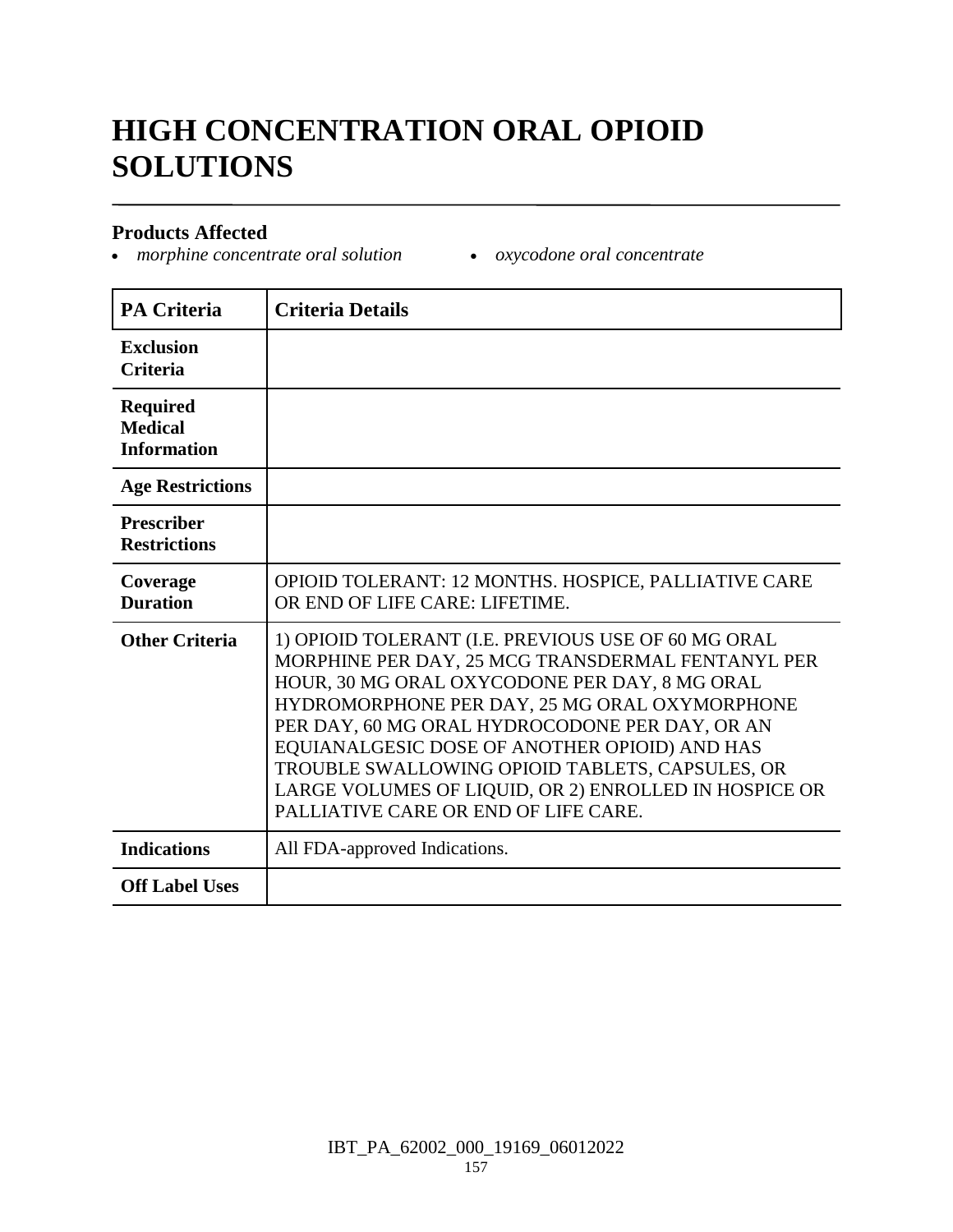# **HYDROXYUREA**

#### **Products Affected**

SIKLOS

| <b>PA Criteria</b>                                      | <b>Criteria Details</b>       |
|---------------------------------------------------------|-------------------------------|
| <b>Exclusion</b><br>Criteria                            |                               |
| <b>Required</b><br><b>Medical</b><br><b>Information</b> |                               |
| <b>Age Restrictions</b>                                 |                               |
| <b>Prescriber</b><br><b>Restrictions</b>                |                               |
| Coverage<br><b>Duration</b>                             | 12 MONTHS                     |
| <b>Other Criteria</b>                                   |                               |
| <b>Indications</b>                                      | All FDA-approved Indications. |
| <b>Off Label Uses</b>                                   |                               |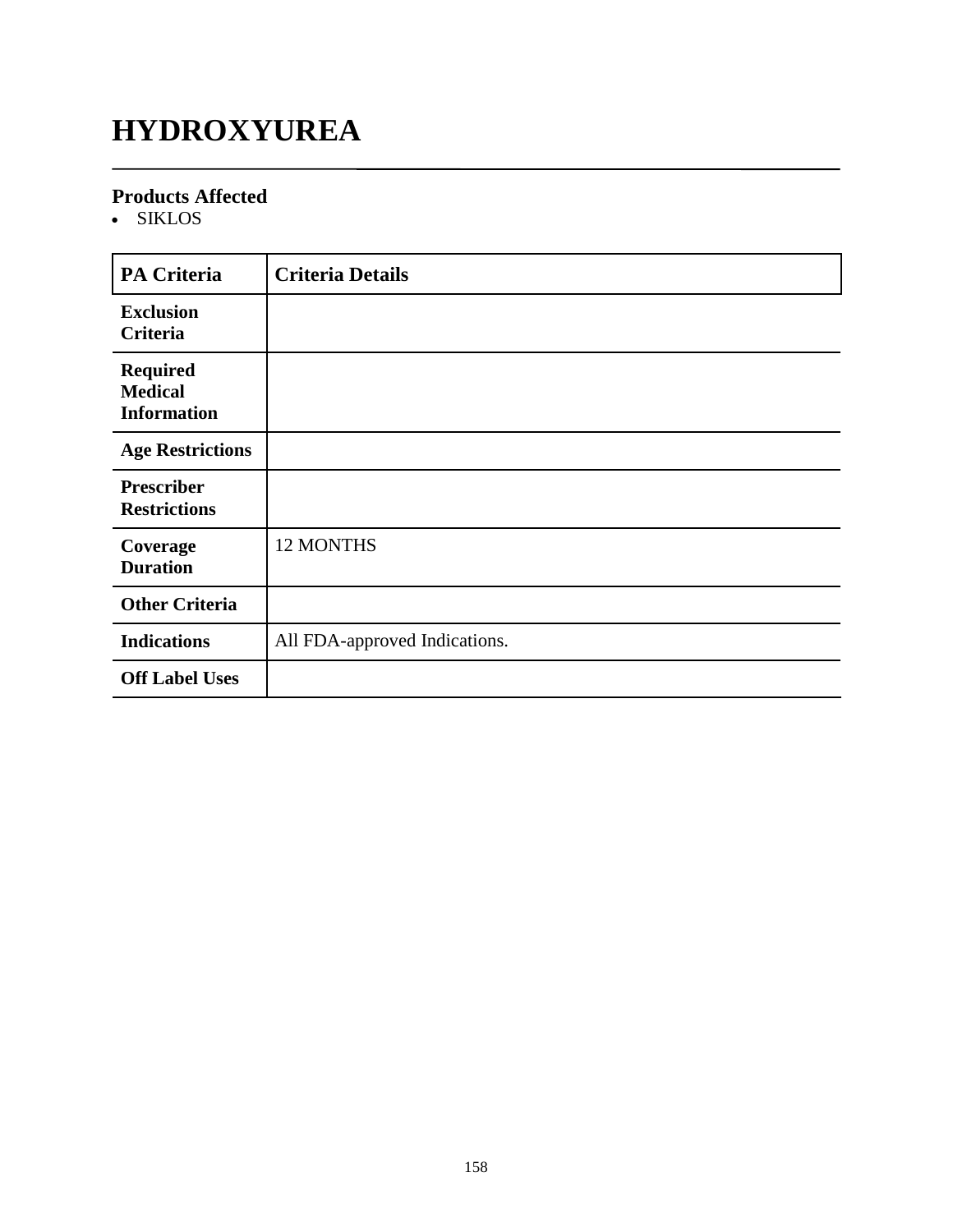### **IBRUTINIB**

#### **Products Affected**

• IMBRUVICA ORAL CAPSULE 140 • IMBRUVICA ORAL TABLET MG, 70 MG

| <b>PA Criteria</b>                                      | <b>Criteria Details</b>       |
|---------------------------------------------------------|-------------------------------|
| <b>Exclusion</b><br>Criteria                            |                               |
| <b>Required</b><br><b>Medical</b><br><b>Information</b> |                               |
| <b>Age Restrictions</b>                                 |                               |
| <b>Prescriber</b><br><b>Restrictions</b>                |                               |
| Coverage<br><b>Duration</b>                             | 12 MONTHS                     |
| <b>Other Criteria</b>                                   |                               |
| <b>Indications</b>                                      | All FDA-approved Indications. |
| <b>Off Label Uses</b>                                   |                               |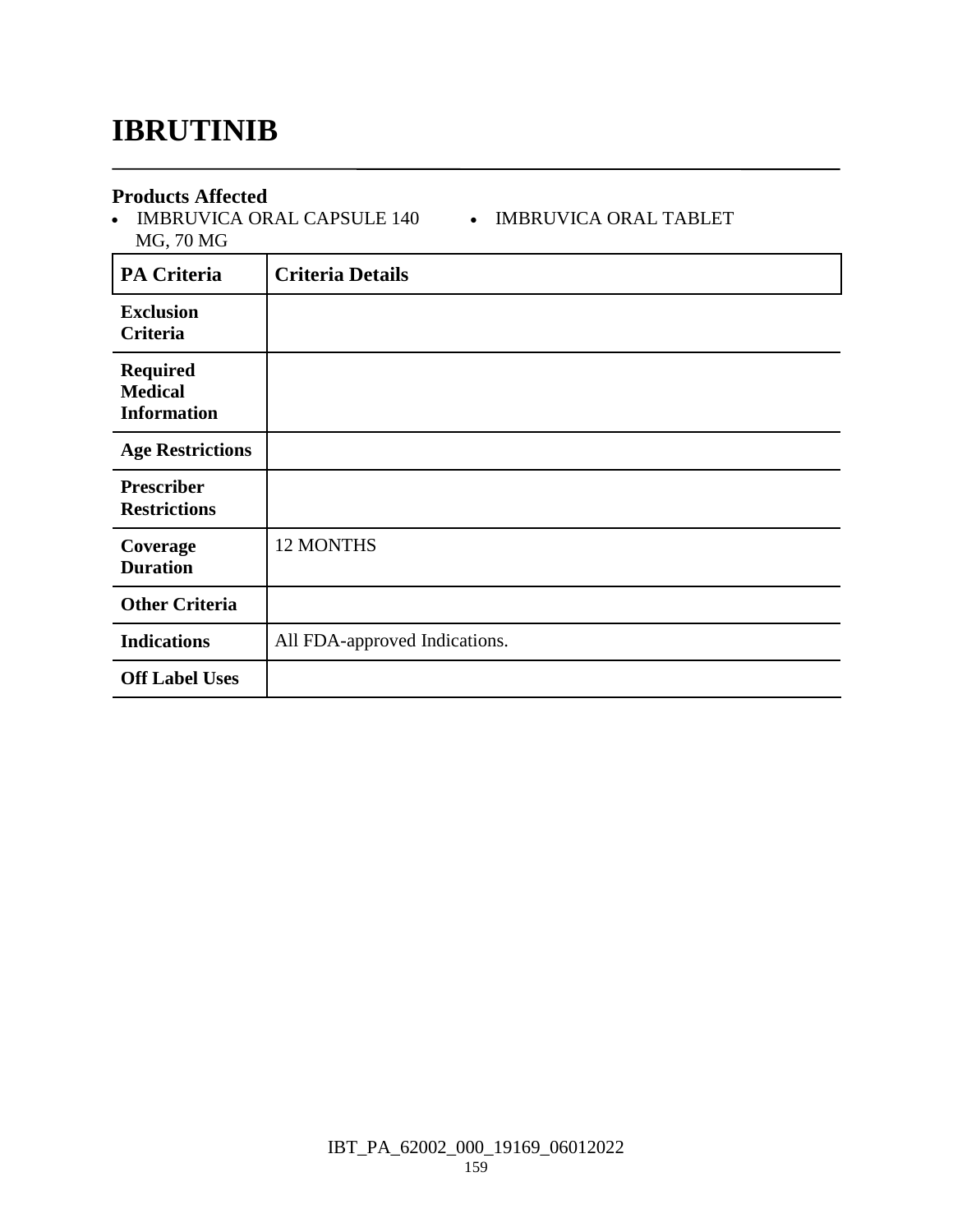## **IBUPROFEN-FAMOTIDINE**

#### **Products Affected**

*ibuprofen-famotidine*

| <b>PA Criteria</b>                                      | <b>Criteria Details</b>                                                                                                                                                                  |
|---------------------------------------------------------|------------------------------------------------------------------------------------------------------------------------------------------------------------------------------------------|
| <b>Exclusion</b><br>Criteria                            |                                                                                                                                                                                          |
| <b>Required</b><br><b>Medical</b><br><b>Information</b> |                                                                                                                                                                                          |
| <b>Age Restrictions</b>                                 |                                                                                                                                                                                          |
| <b>Prescriber</b><br><b>Restrictions</b>                |                                                                                                                                                                                          |
| Coverage<br><b>Duration</b>                             | <b>12 MONTHS</b>                                                                                                                                                                         |
| <b>Other Criteria</b>                                   | TRIAL OF ONE OF THE FOLLOWING GENERIC, FEDERAL<br>LEGEND HISTAMINE H2-RECEPTOR ANTAGONISTS:<br>FAMOTIDINE, CIMETIDINE, OR NIZATIDINE, AND TRIAL OF<br>GENERIC, FEDERAL LEGEND IBUPROFEN. |
| <b>Indications</b>                                      | All FDA-approved Indications.                                                                                                                                                            |
| <b>Off Label Uses</b>                                   |                                                                                                                                                                                          |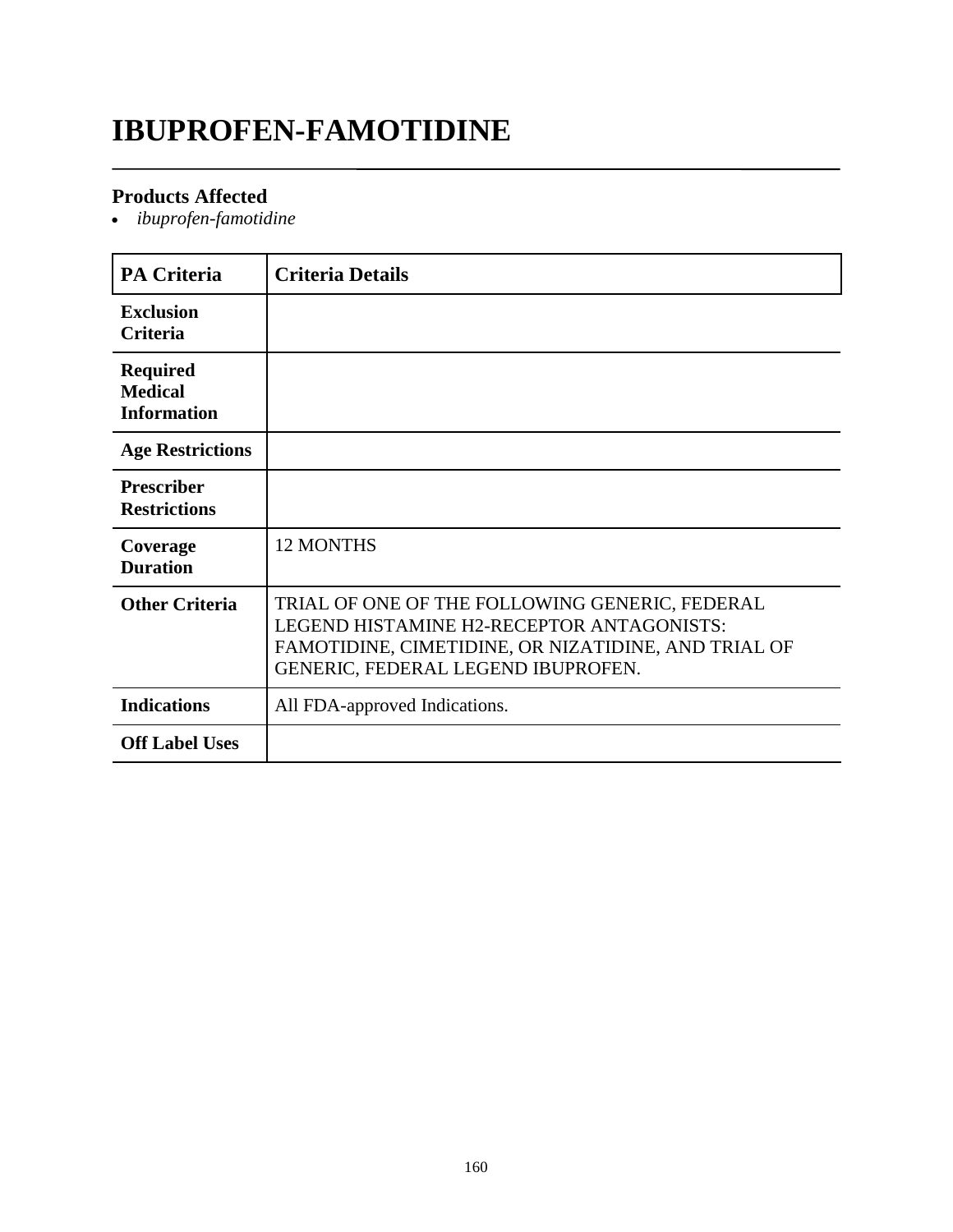# **ICATIBANT**

#### **Products Affected**

*icatibant sajazir*

| <b>PA Criteria</b>                                      | <b>Criteria Details</b>                                                                   |
|---------------------------------------------------------|-------------------------------------------------------------------------------------------|
| <b>Exclusion</b><br><b>Criteria</b>                     |                                                                                           |
| <b>Required</b><br><b>Medical</b><br><b>Information</b> |                                                                                           |
| <b>Age Restrictions</b>                                 |                                                                                           |
| <b>Prescriber</b><br><b>Restrictions</b>                | PRESCRIBED BY OR GIVEN IN CONSULTATION WITH AN<br>ALLERGIST/IMMUNOLOGIST OR HEMATOLOGIST. |
| Coverage<br><b>Duration</b>                             | <b>12 MONTHS</b>                                                                          |
| <b>Other Criteria</b>                                   | DIAGNOSIS OF HEREDITARY ANGIOEDEMA CONFIRMED BY<br><b>COMPLEMENT TESTING.</b>             |
| <b>Indications</b>                                      | All FDA-approved Indications.                                                             |
| <b>Off Label Uses</b>                                   |                                                                                           |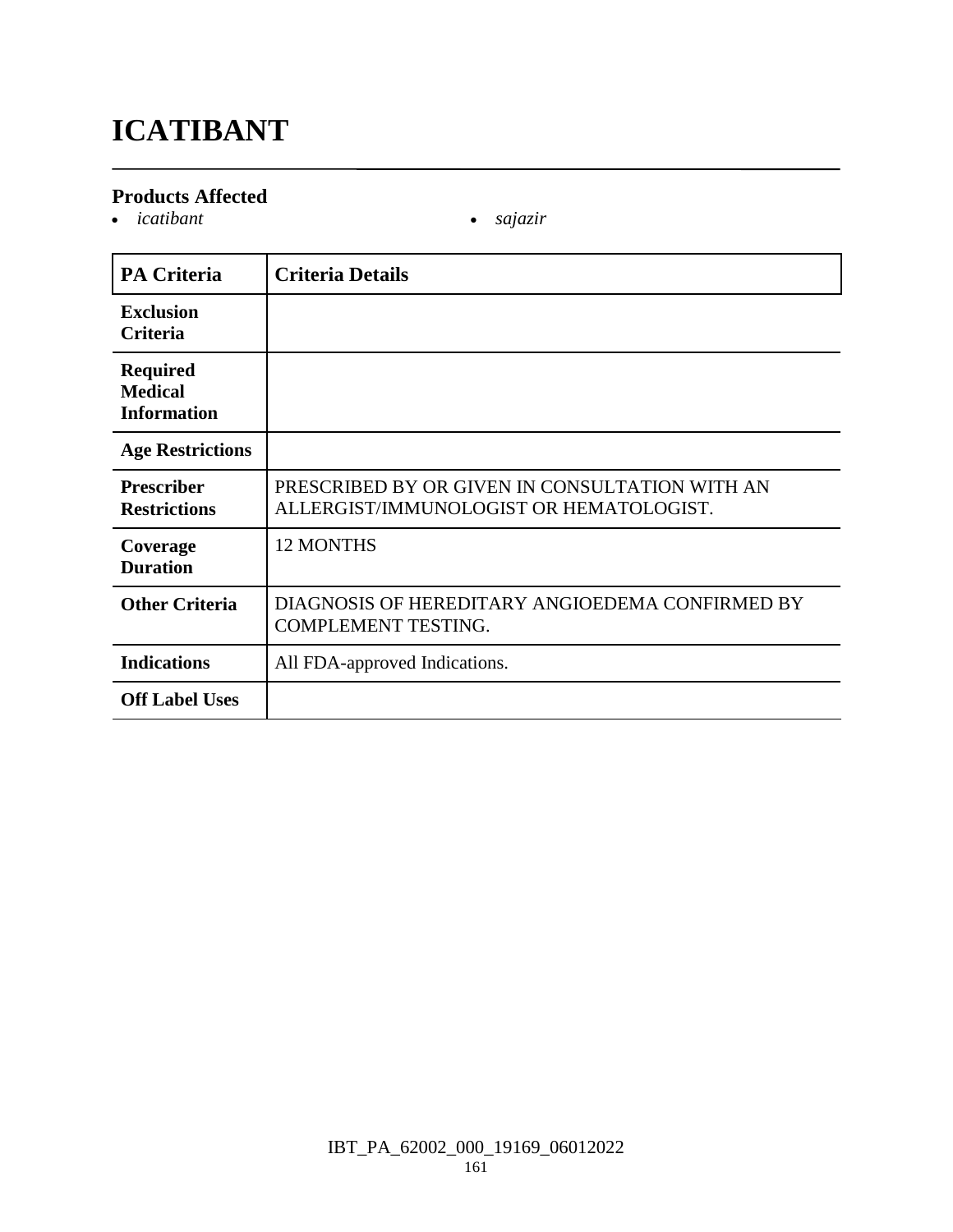## **IDELALISIB**

#### **Products Affected**

• ZYDELIG

| <b>PA Criteria</b>                                      | <b>Criteria Details</b>       |
|---------------------------------------------------------|-------------------------------|
| <b>Exclusion</b><br>Criteria                            |                               |
| <b>Required</b><br><b>Medical</b><br><b>Information</b> |                               |
| <b>Age Restrictions</b>                                 |                               |
| <b>Prescriber</b><br><b>Restrictions</b>                |                               |
| Coverage<br><b>Duration</b>                             | 12 MONTHS                     |
| <b>Other Criteria</b>                                   |                               |
| <b>Indications</b>                                      | All FDA-approved Indications. |
| <b>Off Label Uses</b>                                   |                               |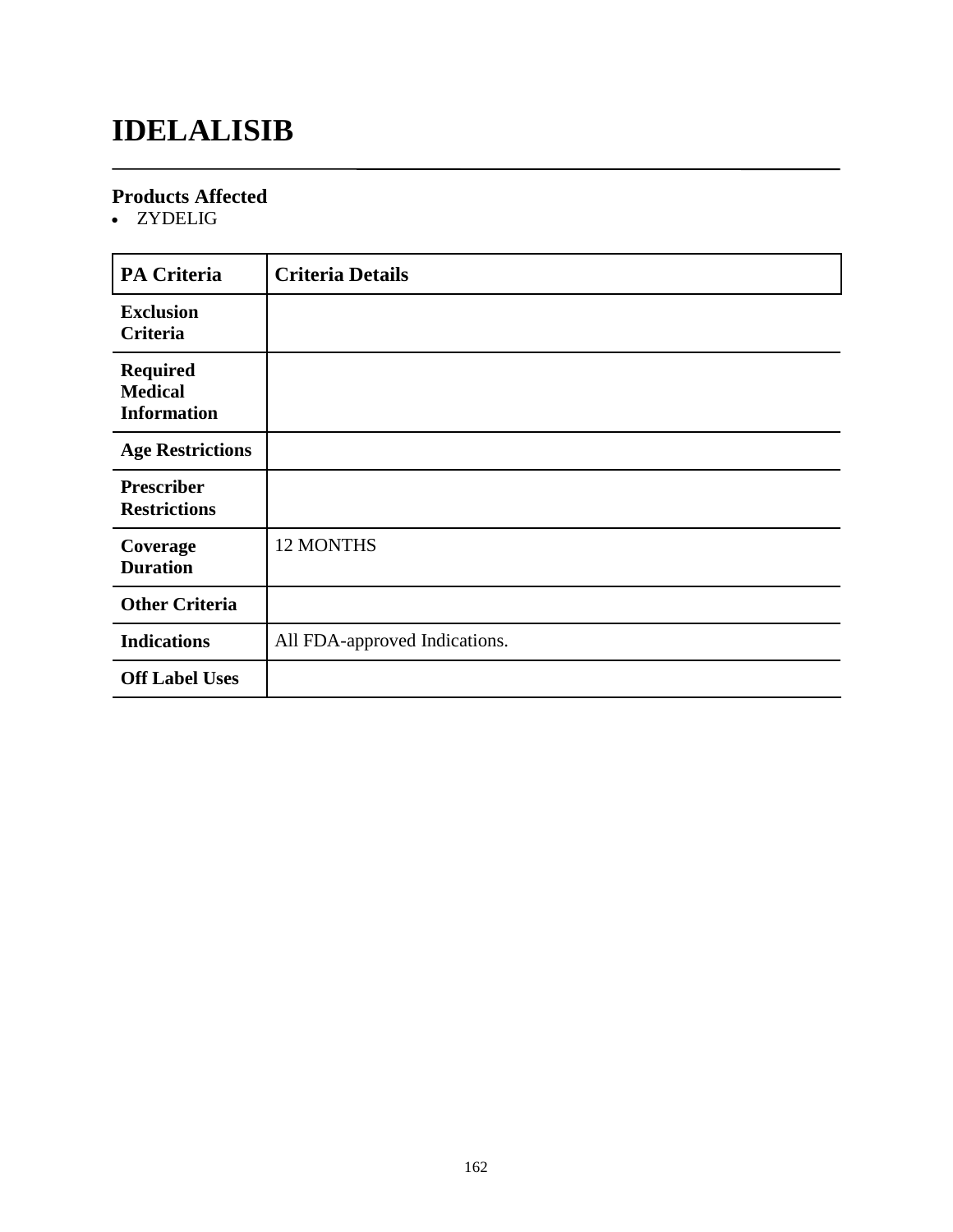### **IMATINIB MESYLATE**

#### **Products Affected**

*imatinib oral tablet 100 mg, 400 mg*

| <b>PA Criteria</b>                                      | <b>Criteria Details</b>                                                                                                                                |
|---------------------------------------------------------|--------------------------------------------------------------------------------------------------------------------------------------------------------|
| <b>Exclusion</b><br><b>Criteria</b>                     |                                                                                                                                                        |
| <b>Required</b><br><b>Medical</b><br><b>Information</b> |                                                                                                                                                        |
| <b>Age Restrictions</b>                                 |                                                                                                                                                        |
| <b>Prescriber</b><br><b>Restrictions</b>                |                                                                                                                                                        |
| Coverage<br><b>Duration</b>                             | ADJUVANT GASTROINTESTINAL STROMAL TUMOR<br>TREATMENT: 36 MONTHS, ALL OTHER DIAGNOSES: 12<br>MONTHS.                                                    |
| <b>Other Criteria</b>                                   | PHILADELPHIA CHROMOSOME POSITIVE CHRONIC MYELOID<br>LEUKEMIA: PATIENT HAS NOT RECEIVED A PREVIOUS<br>TREATMENT WITH ANOTHER TYROSINE KINASE INHIBITOR. |
| <b>Indications</b>                                      | All FDA-approved Indications.                                                                                                                          |
| <b>Off Label Uses</b>                                   |                                                                                                                                                        |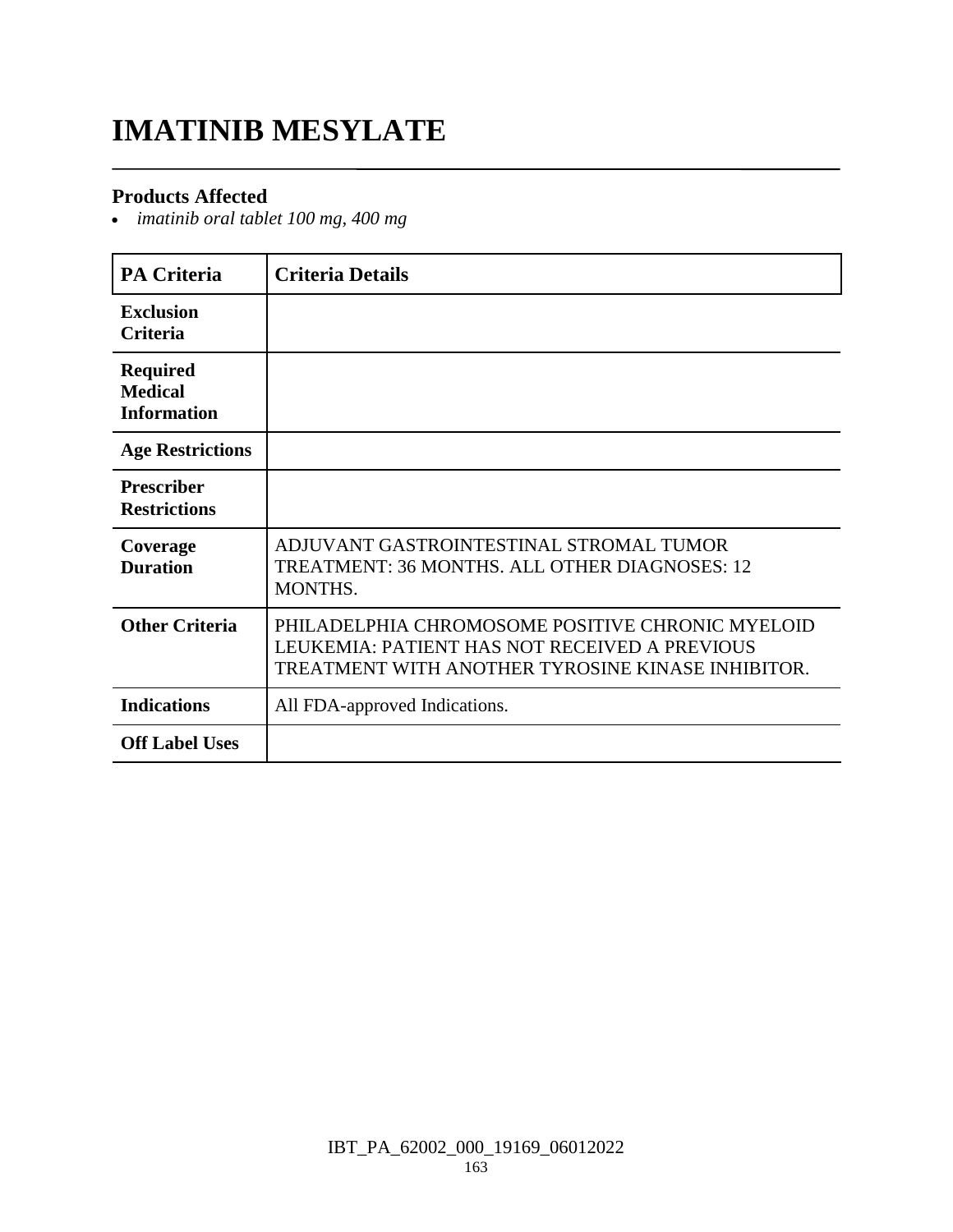# **INFIGRATINIB**

#### **Products Affected**

TRUSELTIQ

| <b>PA Criteria</b>                                      | <b>Criteria Details</b>       |
|---------------------------------------------------------|-------------------------------|
| <b>Exclusion</b><br>Criteria                            |                               |
| <b>Required</b><br><b>Medical</b><br><b>Information</b> |                               |
| <b>Age Restrictions</b>                                 |                               |
| <b>Prescriber</b><br><b>Restrictions</b>                |                               |
| Coverage<br><b>Duration</b>                             | 12 MONTHS                     |
| <b>Other Criteria</b>                                   |                               |
| <b>Indications</b>                                      | All FDA-approved Indications. |
| <b>Off Label Uses</b>                                   |                               |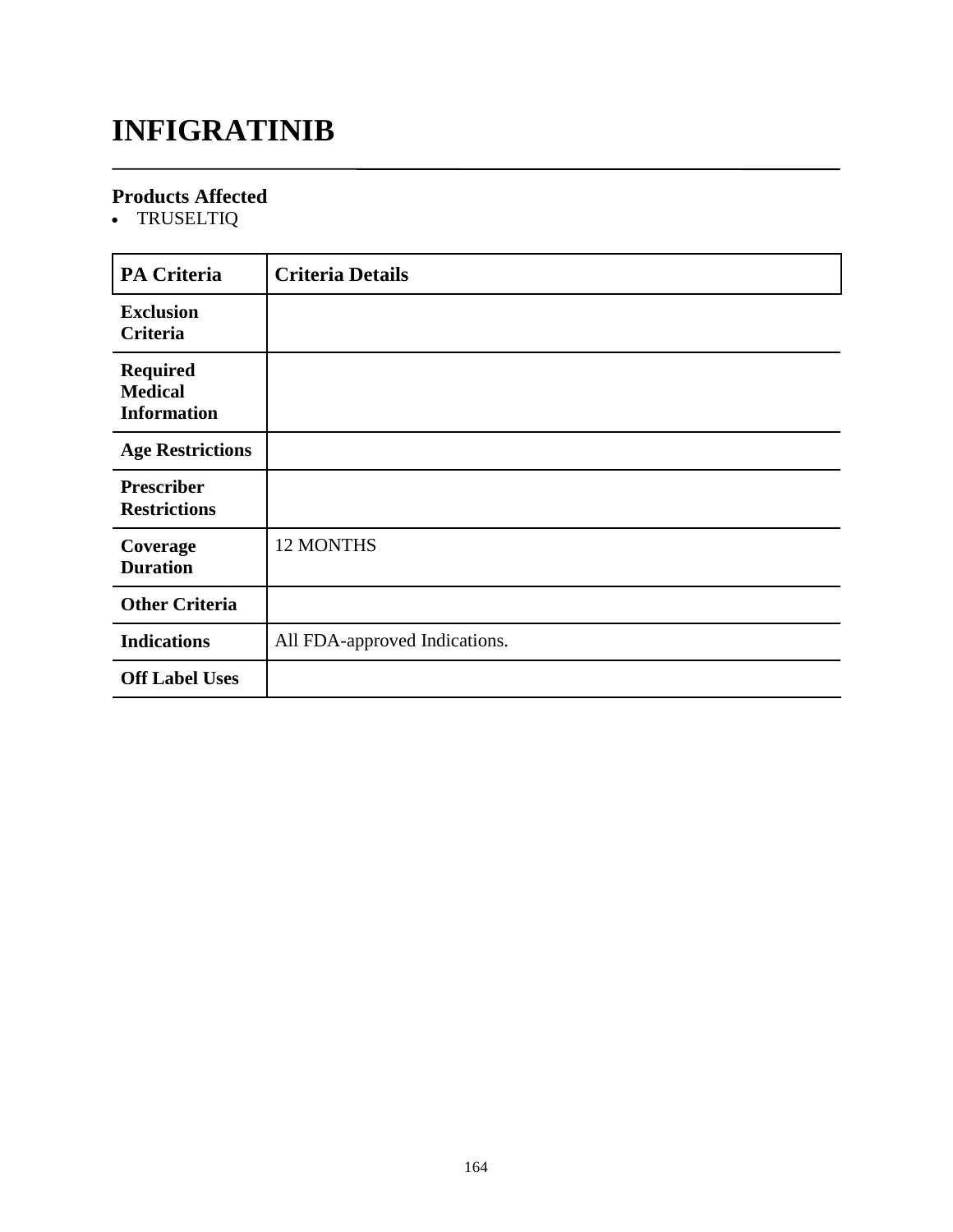### **INFLIXIMAB**

# **Products Affected**

#### *infliximab* REMICADE

| <b>PA Criteria</b>                                      | <b>Criteria Details</b>                                                                                                                                                                                                                                                                                                                                                                                                                                                                                                                                                                                                                                                                                                                                                                                                                                                                   |
|---------------------------------------------------------|-------------------------------------------------------------------------------------------------------------------------------------------------------------------------------------------------------------------------------------------------------------------------------------------------------------------------------------------------------------------------------------------------------------------------------------------------------------------------------------------------------------------------------------------------------------------------------------------------------------------------------------------------------------------------------------------------------------------------------------------------------------------------------------------------------------------------------------------------------------------------------------------|
| <b>Exclusion</b><br><b>Criteria</b>                     |                                                                                                                                                                                                                                                                                                                                                                                                                                                                                                                                                                                                                                                                                                                                                                                                                                                                                           |
| <b>Required</b><br><b>Medical</b><br><b>Information</b> | <b>INITIAL: PLAQUE PSORIASIS (PSO): PSORIASIS COVERING 3</b><br>PERCENT OR MORE OF BODY SURFACE AREA OR PSORIATIC<br>LESIONS AFFECTING THE HANDS, FEET, GENITAL AREA, OR<br>FACE.                                                                                                                                                                                                                                                                                                                                                                                                                                                                                                                                                                                                                                                                                                         |
| <b>Age Restrictions</b>                                 |                                                                                                                                                                                                                                                                                                                                                                                                                                                                                                                                                                                                                                                                                                                                                                                                                                                                                           |
| Prescriber<br><b>Restrictions</b>                       | RHEUMATOID ARTHRITIS (RA), ANKYLOSING SPONDYLITIS<br>(AS): PRESCRIBED BY OR IN CONSULTATION WITH A<br>RHEUMATOLOGIST. PSORIATIC ARTHRITIS (PSA): PRESCRIBED<br>BY OR IN CONSULTATION WITH A DERMATOLOGIST OR<br>RHEUMATOLOGIST. PSO: PRESCRIBED BY OR IN<br>CONSULTATION WITH A DERMATOLOGIST. CROHNS DISEASE<br>(CD), ULCERATIVE COLITIS (UC): PRESCRIBED BY OR IN<br>CONSULTATION WITH A GASTROENTEROLOGIST.                                                                                                                                                                                                                                                                                                                                                                                                                                                                            |
| Coverage<br><b>Duration</b>                             | <b>INITIAL: 6 MONTHS, RENEWAL: 12 MONTHS.</b>                                                                                                                                                                                                                                                                                                                                                                                                                                                                                                                                                                                                                                                                                                                                                                                                                                             |
| <b>Other Criteria</b>                                   | INITIAL: RA: ONE OF THE FOLLOWING: 1) TRIAL OF OR<br>CONTRAINDICATION TO ANY TWO OF THE FOLLOWING<br>PREFERRED AGENTS: HUMIRA, ENBREL, XELJANZ, RINVOQ,<br>OR 2) TRIAL OF ANY TNF INHIBITOR AND PHYSICIAN HAS<br><b>INDICATED THE PATIENT CANNOT USE A JAK INHIBITOR DUE</b><br>TO THE BLACK BOX WARNING FOR INCREASED RISK OF<br>MORTALITY, MALIGNANCIES, AND SERIOUS<br>CARDIOVASCULAR EVENTS. PSA: TRIAL OF OR<br>CONTRAINDICATION TO ANY TWO OF THE FOLLOWING<br>PREFERRED AGENTS: HUMIRA, STELARA, COSENTYX<br>ENBREL, XELJANZ, TREMFYA, RINVOQ, SKYRIZI. PSO: TRIAL<br>OF OR CONTRAINDICATION TO ANY TWO OF THE FOLLOWING<br>PREFERRED AGENTS: HUMIRA, STELARA, COSENTYX,<br>ENBREL, SKYRIZI, TREMFYA. AS: TRIAL OF OR<br>CONTRAINDICATION TO ANY TWO OF THE FOLLOWING<br>PREFERRED AGENTS: HUMIRA, COSENTYX, ENBREL, XELJANZ.<br>CD: 1) TRIAL OF OR CONTRAINDICATION TO HUMIRA AND |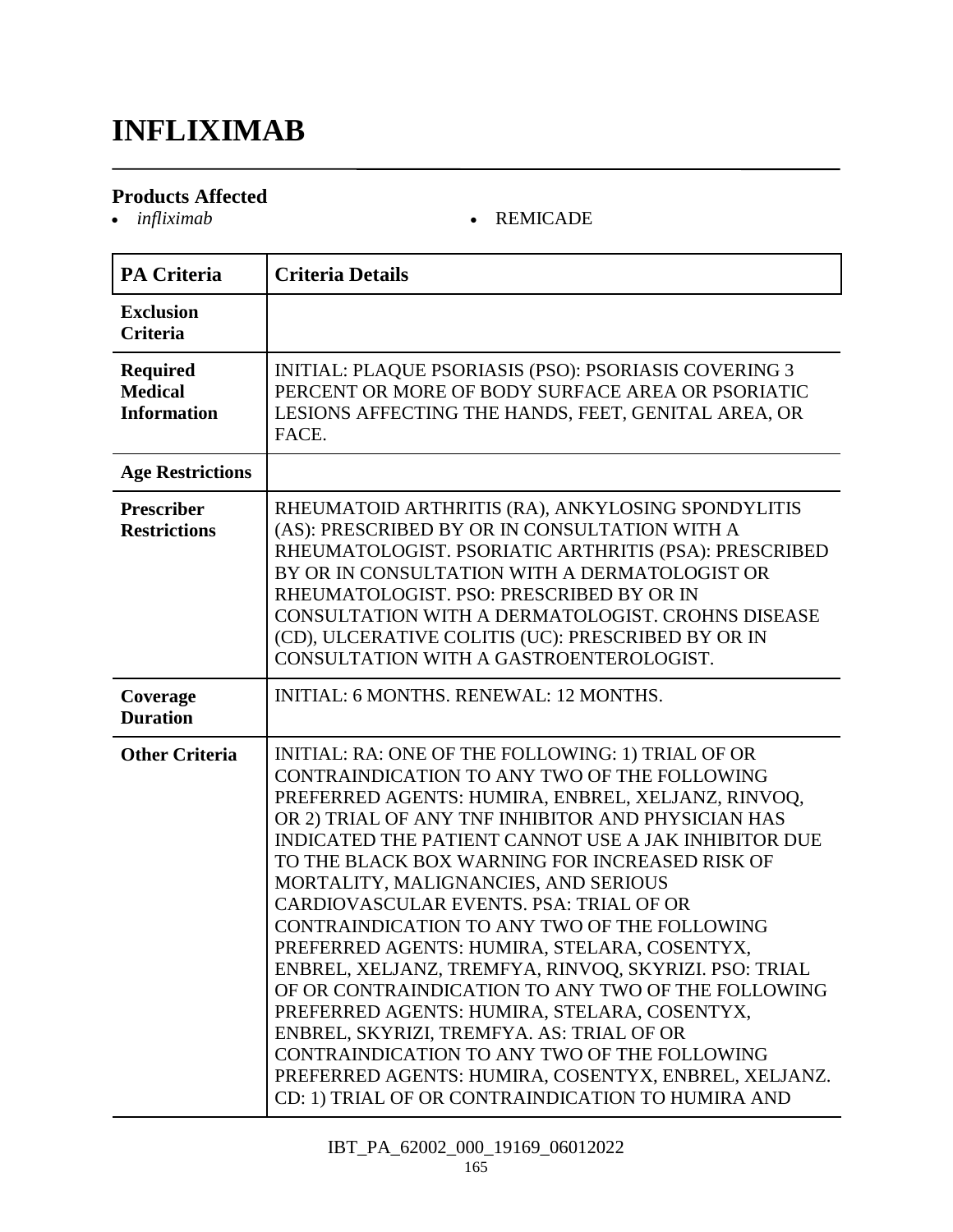| <b>PA Criteria</b>    | <b>Criteria Details</b>                                                                                                                                                                                                                                                                                                                                                                                                                                                        |
|-----------------------|--------------------------------------------------------------------------------------------------------------------------------------------------------------------------------------------------------------------------------------------------------------------------------------------------------------------------------------------------------------------------------------------------------------------------------------------------------------------------------|
|                       | STELARA FOR PATIENTS 18 YEARS OF AGE AND OLDER, OR 2)<br>TRIAL OF OR CONTRAINDICATION TO HUMIRA FOR PATIENTS<br>6 TO 17 YEARS OLD. UC: TRIAL OF OR CONTRAINDICATION TO<br>ANY TWO OF THE FOLLOWING PREFERRED AGENTS: HUMIRA,<br>STELARA, XELJANZ, RINVOQ FOR PATIENTS 18 YEARS OF AGE<br>AND OLDER. RENEWAL: RA, AS, PSO, PSA: CONTINUES TO<br>BENEFIT FROM THE MEDICATION. THIS DRUG ALSO REQUIRES<br>PAYMENT DETERMINATION AND MAY BE COVERED UNDER<br>MEDICARE PART B OR D. |
| <b>Indications</b>    | All FDA-approved Indications.                                                                                                                                                                                                                                                                                                                                                                                                                                                  |
| <b>Off Label Uses</b> |                                                                                                                                                                                                                                                                                                                                                                                                                                                                                |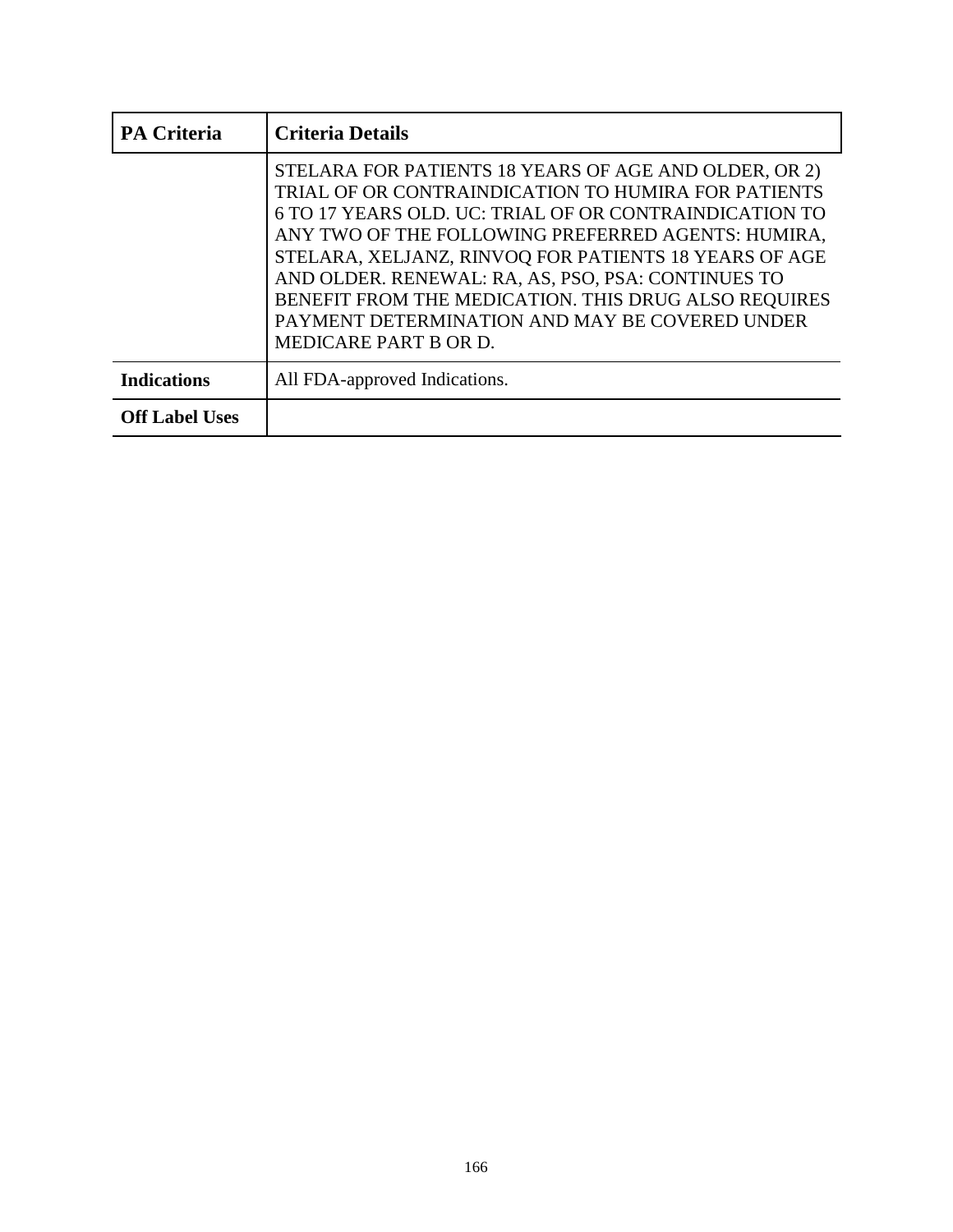### **INFLIXIMAB-ABDA**

#### **Products Affected**

• RENFLEXIS

| <b>PA Criteria</b>                                      | <b>Criteria Details</b>                                                                                                                                                                                                                                                                                                                                                                                                                                                                                                                                                                                                                                                                                                                                                                                                                                                                       |
|---------------------------------------------------------|-----------------------------------------------------------------------------------------------------------------------------------------------------------------------------------------------------------------------------------------------------------------------------------------------------------------------------------------------------------------------------------------------------------------------------------------------------------------------------------------------------------------------------------------------------------------------------------------------------------------------------------------------------------------------------------------------------------------------------------------------------------------------------------------------------------------------------------------------------------------------------------------------|
| <b>Exclusion</b><br><b>Criteria</b>                     |                                                                                                                                                                                                                                                                                                                                                                                                                                                                                                                                                                                                                                                                                                                                                                                                                                                                                               |
| <b>Required</b><br><b>Medical</b><br><b>Information</b> | INITIAL: PLAQUE PSORIASIS (PSO): PSORIASIS COVERING 3<br>PERCENT OR MORE OF BODY SURFACE AREA OR PSORIATIC<br>LESIONS AFFECTING THE HANDS, FEET, GENITAL AREA, OR<br>FACE.                                                                                                                                                                                                                                                                                                                                                                                                                                                                                                                                                                                                                                                                                                                    |
| <b>Age Restrictions</b>                                 |                                                                                                                                                                                                                                                                                                                                                                                                                                                                                                                                                                                                                                                                                                                                                                                                                                                                                               |
| <b>Prescriber</b><br><b>Restrictions</b>                | RHEUMATOID ARTHRITIS (RA), ANKYLOSING SPONDYLITIS<br>(AS): PRESCRIBED BY OR IN CONSULTATION WITH A<br>RHEUMATOLOGIST. PSORIATIC ARTHRITIS (PSA): PRESCRIBED<br>BY OR IN CONSULTATION WITH A DERMATOLOGIST OR<br>RHEUMATOLOGIST. PSO: PRESCRIBED BY OR IN<br>CONSULTATION WITH A DERMATOLOGIST. CROHNS DISEASE<br>(CD), ULCERATIVE COLITIS (UC): PRESCRIBED BY OR IN<br>CONSULTATION WITH A GASTROENTEROLOGIST.                                                                                                                                                                                                                                                                                                                                                                                                                                                                                |
| Coverage<br><b>Duration</b>                             | INITIAL: 6 MONTHS. RENEWAL: 12 MONTHS.                                                                                                                                                                                                                                                                                                                                                                                                                                                                                                                                                                                                                                                                                                                                                                                                                                                        |
| <b>Other Criteria</b>                                   | INITIAL: RA: ONE OF THE FOLLOWING: 1) TRIAL OF OR<br>CONTRAINDICATION TO ANY TWO OF THE FOLLOWING<br>PREFERRED AGENTS: HUMIRA, ENBREL, XELJANZ, RINVOQ,<br>OR 2) TRIAL OF ANY TNF INHIBITOR AND PHYSICIAN HAS<br><b>INDICATED THE PATIENT CANNOT USE A JAK INHIBITOR DUE</b><br>TO THE BLACK BOX WARNING FOR INCREASED RISK OF<br>MORTALITY, MALIGNANCIES, AND SERIOUS<br>CARDIOVASCULAR EVENTS. PSA: TRIAL OF OR<br>CONTRAINDICATION TO ANY TWO OF THE FOLLOWING<br>PREFERRED AGENTS: HUMIRA, STELARA, COSENTYX,<br>ENBREL, XELJANZ, TREMFYA, RINVOQ, SKYRIZI. PSO: TRIAL<br>OF OR CONTRAINDICATION TO ANY TWO OF THE FOLLOWING<br>PREFERRED AGENTS: HUMIRA, STELARA, COSENTYX,<br>ENBREL, SKYRIZI, TREMFYA. AS: TRIAL OF OR<br>CONTRAINDICATION TO ANY TWO OF THE FOLLOWING<br>PREFERRED AGENTS: HUMIRA, COSENTYX, ENBREL, XELJANZ.<br>CD: 1) TRIAL OF OR CONTRAINDICATION TO THE PREFERRED |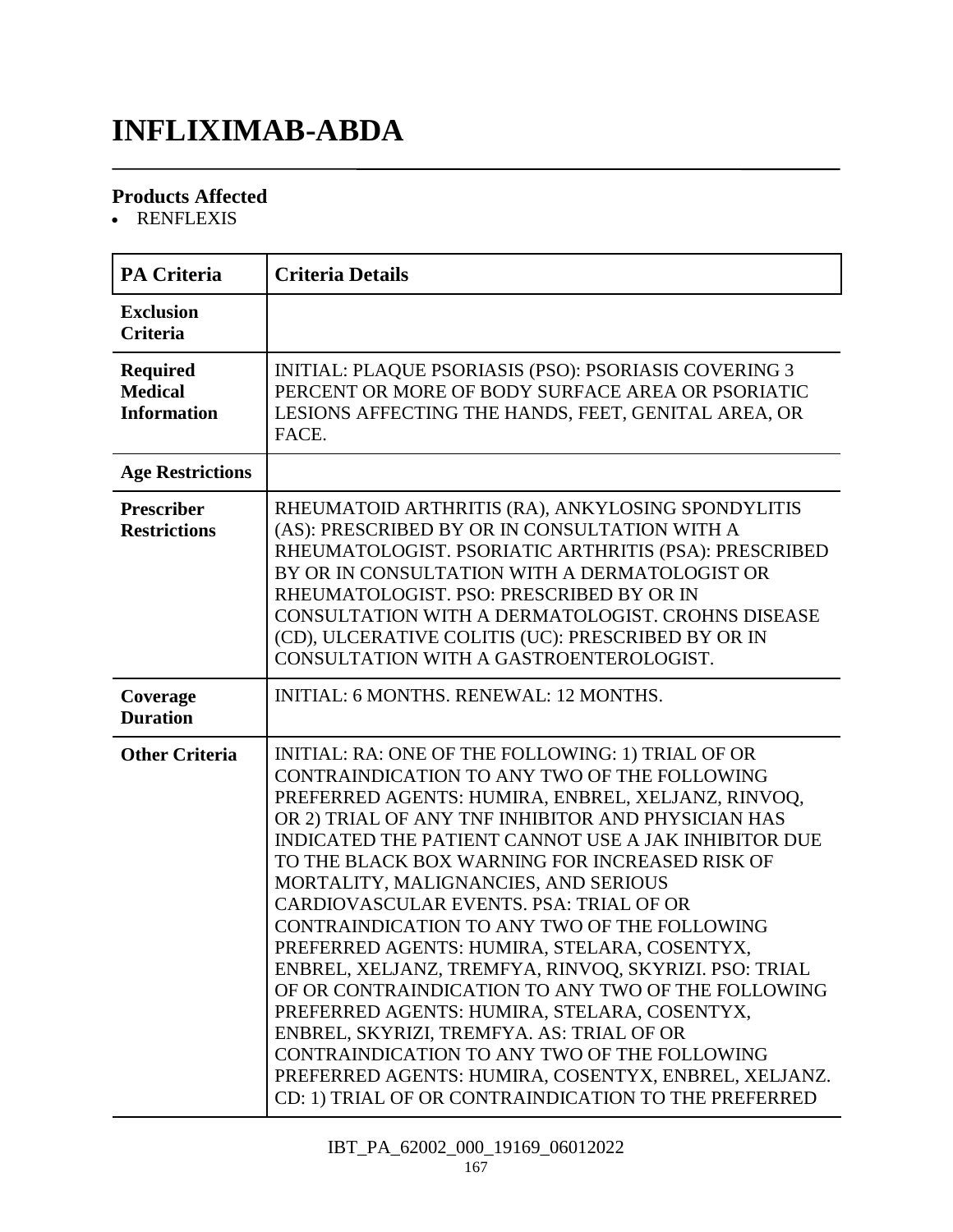| <b>PA Criteria</b>    | <b>Criteria Details</b>                                                                                                                                                                                                                                                                                                                                                                                                                                                                                                 |
|-----------------------|-------------------------------------------------------------------------------------------------------------------------------------------------------------------------------------------------------------------------------------------------------------------------------------------------------------------------------------------------------------------------------------------------------------------------------------------------------------------------------------------------------------------------|
|                       | AGENTS HUMIRA AND STELARA FOR PATIENTS 18 YEARS OF<br>AGE AND OLDER, OR 2) TRIAL OF OR CONTRAINDICATION TO<br>THE PREFERRED AGENT HUMIRA FOR PATIENTS 6 TO 17<br>YEARS OLD. UC: TRIAL OF OR CONTRAINDICATION TO ANY<br>TWO OF THE FOLLOWING PREFERRED AGENTS: HUMIRA,<br>STELARA, XELJANZ, RINVOQ FOR PATIENTS 18 YEARS OF AGE<br>AND OLDER. RENEWAL: RA, AS, PSO, PSA: CONTINUES TO<br>BENEFIT FROM THE MEDICATION. THIS DRUG ALSO REQUIRES<br>PAYMENT DETERMINATION AND MAY BE COVERED UNDER<br>MEDICARE PART B OR D. |
| <b>Indications</b>    | All FDA-approved Indications.                                                                                                                                                                                                                                                                                                                                                                                                                                                                                           |
| <b>Off Label Uses</b> |                                                                                                                                                                                                                                                                                                                                                                                                                                                                                                                         |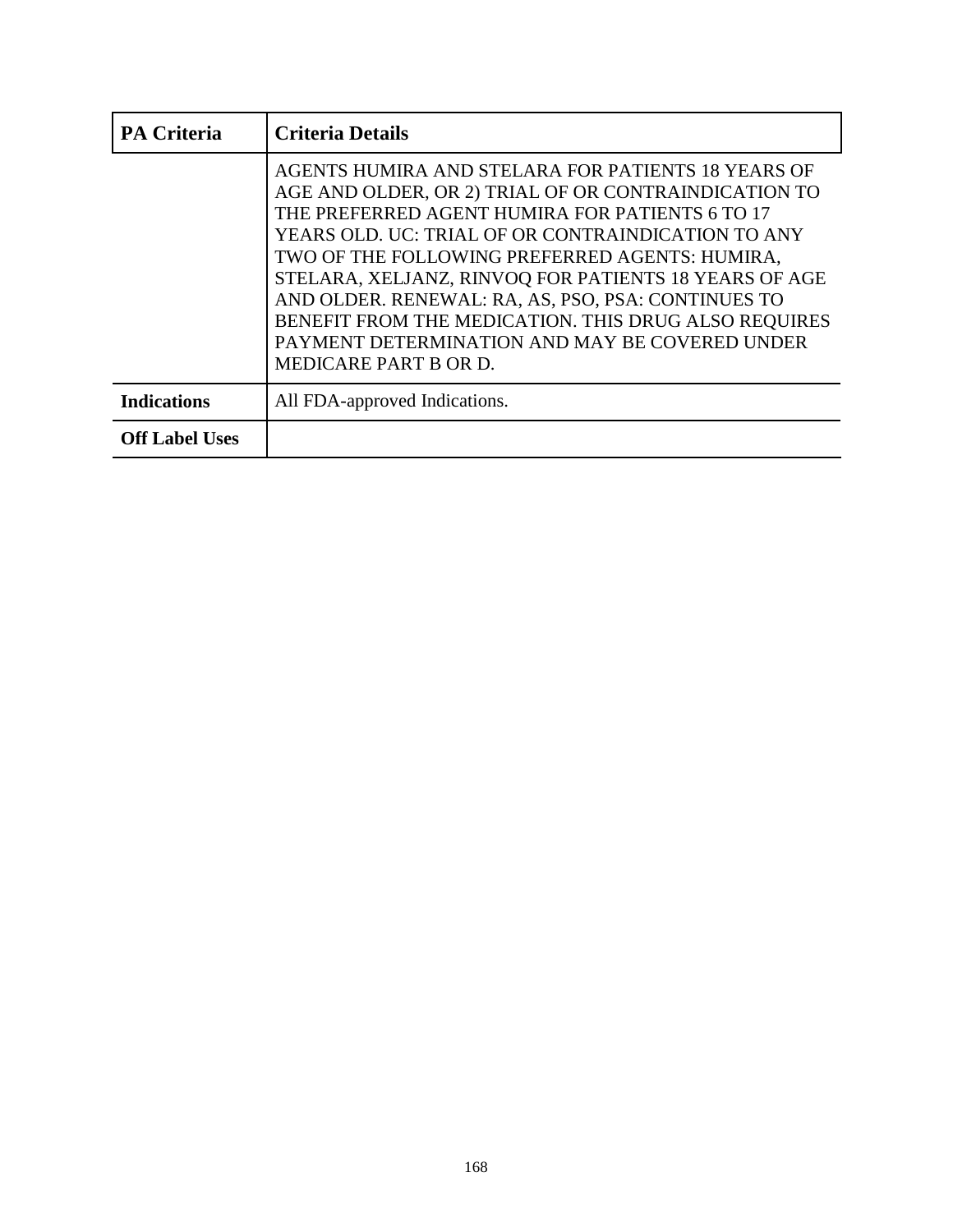# **INFLIXIMAB-AXXQ**

#### **Products Affected**

AVSOLA

| <b>PA Criteria</b>                                      | <b>Criteria Details</b>                                                                                                                                                                                                                                                                                                                                                                                                                                                                                                                                                                                                                                                                                                                                                                                                                                                                       |
|---------------------------------------------------------|-----------------------------------------------------------------------------------------------------------------------------------------------------------------------------------------------------------------------------------------------------------------------------------------------------------------------------------------------------------------------------------------------------------------------------------------------------------------------------------------------------------------------------------------------------------------------------------------------------------------------------------------------------------------------------------------------------------------------------------------------------------------------------------------------------------------------------------------------------------------------------------------------|
| <b>Exclusion</b><br><b>Criteria</b>                     |                                                                                                                                                                                                                                                                                                                                                                                                                                                                                                                                                                                                                                                                                                                                                                                                                                                                                               |
| <b>Required</b><br><b>Medical</b><br><b>Information</b> | INITIAL: PLAQUE PSORIASIS (PSO): PSORIASIS COVERING 3<br>PERCENT OR MORE OF BODY SURFACE AREA OR PSORIATIC<br>LESIONS AFFECTING THE HANDS, FEET, GENITAL AREA, OR<br>FACE.                                                                                                                                                                                                                                                                                                                                                                                                                                                                                                                                                                                                                                                                                                                    |
| <b>Age Restrictions</b>                                 |                                                                                                                                                                                                                                                                                                                                                                                                                                                                                                                                                                                                                                                                                                                                                                                                                                                                                               |
| Prescriber<br><b>Restrictions</b>                       | RHEUMATOID ARTHRITIS (RA), ANKYLOSING SPONDYLITIS<br>(AS): PRESCRIBED BY OR IN CONSULTATION WITH A<br>RHEUMATOLOGIST. PSORIATIC ARTHRITIS (PSA): PRESCRIBED<br>BY OR IN CONSULTATION WITH A DERMATOLOGIST OR<br>RHEUMATOLOGIST. PSO: PRESCRIBED BY OR IN<br><b>CONSULTATION WITH A DERMATOLOGIST. CROHNS DISEASE</b><br>(CD), ULCERATIVE COLITIS (UC): PRESCRIBED BY OR IN<br>CONSULTATION WITH A GASTROENTEROLOGIST.                                                                                                                                                                                                                                                                                                                                                                                                                                                                         |
| Coverage<br><b>Duration</b>                             | <b>INITIAL: 6 MONTHS. RENEWAL: 12 MONTHS.</b>                                                                                                                                                                                                                                                                                                                                                                                                                                                                                                                                                                                                                                                                                                                                                                                                                                                 |
| <b>Other Criteria</b>                                   | INITIAL: RA: ONE OF THE FOLLOWING: 1) TRIAL OF OR<br>CONTRAINDICATION TO ANY TWO OF THE FOLLOWING<br>PREFERRED AGENTS: HUMIRA, ENBREL, XELJANZ, RINVOQ,<br>OR 2) TRIAL OF ANY TNF INHIBITOR AND PHYSICIAN HAS<br><b>INDICATED THE PATIENT CANNOT USE A JAK INHIBITOR DUE</b><br>TO THE BLACK BOX WARNING FOR INCREASED RISK OF<br>MORTALITY, MALIGNANCIES, AND SERIOUS<br>CARDIOVASCULAR EVENTS. PSA: TRIAL OF OR<br>CONTRAINDICATION TO ANY TWO OF THE FOLLOWING<br>PREFERRED AGENTS: HUMIRA, STELARA, COSENTYX,<br>ENBREL, XELJANZ, TREMFYA, RINVOQ, SKYRIZI. PSO: TRIAL<br>OF OR CONTRAINDICATION TO ANY TWO OF THE FOLLOWING<br>PREFERRED AGENTS: HUMIRA, STELARA, COSENTYX,<br>ENBREL, SKYRIZI, TREMFYA. AS: TRIAL OF OR<br>CONTRAINDICATION TO ANY TWO OF THE FOLLOWING<br>PREFERRED AGENTS: HUMIRA, COSENTYX, ENBREL, XELJANZ.<br>CD: 1) TRIAL OF OR CONTRAINDICATION TO THE FOLLOWING |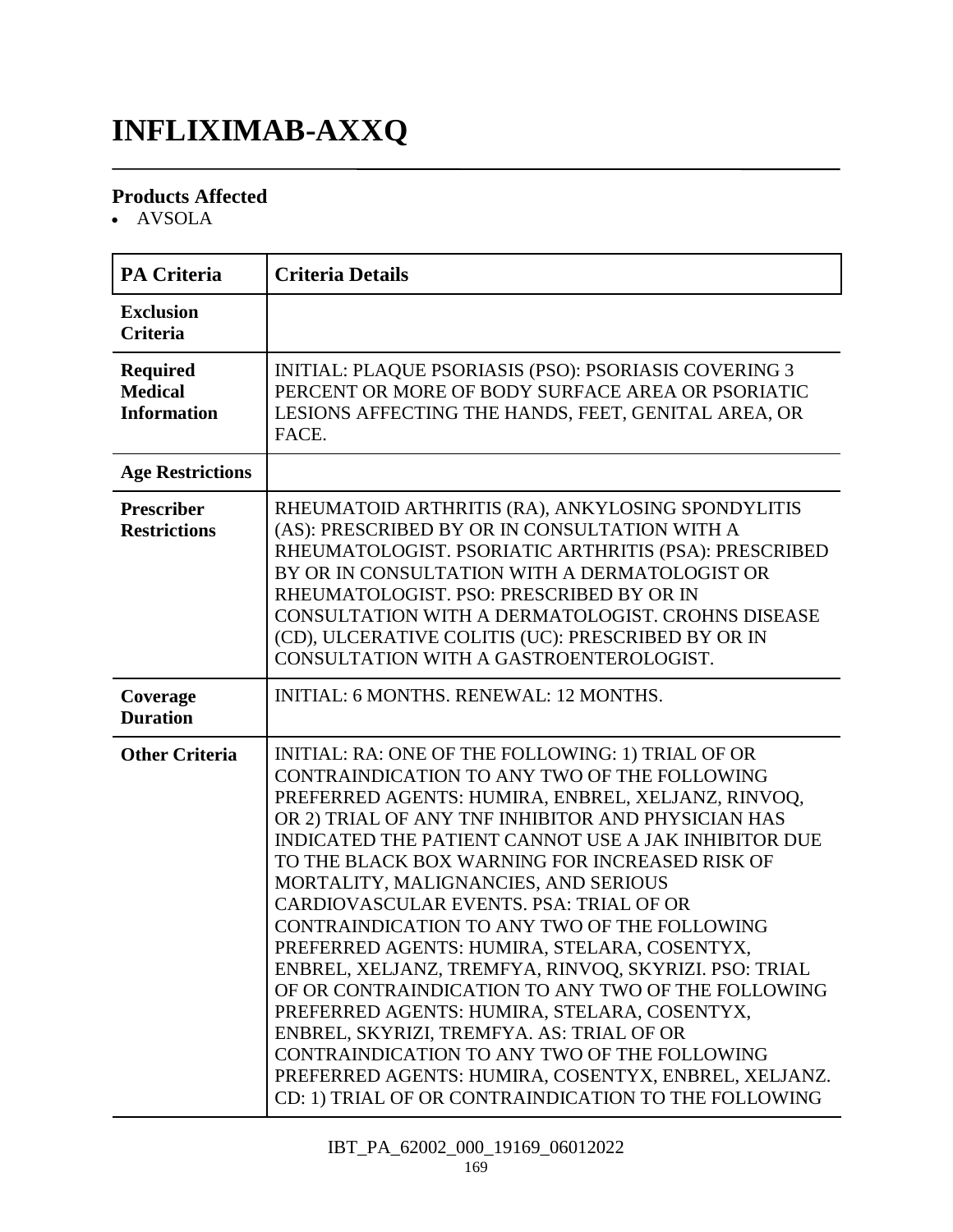| <b>PA Criteria</b>    | <b>Criteria Details</b>                                                                                                                                                                                                                                                                                                                                                                                                                                                                                                              |
|-----------------------|--------------------------------------------------------------------------------------------------------------------------------------------------------------------------------------------------------------------------------------------------------------------------------------------------------------------------------------------------------------------------------------------------------------------------------------------------------------------------------------------------------------------------------------|
|                       | PREFERRED AGENTS HUMIRA AND STELARA FOR PATIENTS 18<br>YEARS OF AGE AND OLDER, OR 2) TRIAL OF OR<br>CONTRAINDICATION TO THE PREFERRED AGENT HUMIRA FOR<br>PATIENTS 6 TO 17 YEARS OLD. UC: TRIAL OF OR<br>CONTRAINDICATION TO ANY TWO OF THE FOLLOWING<br>PREFERRED AGENTS: HUMIRA, STELARA, XELJANZ, RINVOQ<br>FOR PATIENTS 18 YEARS OF AGE AND OLDER. RENEWAL: RA,<br>AS, PSO, PSA: CONTINUES TO BENEFIT FROM THE<br>MEDICATION. THIS DRUG ALSO REQUIRES PAYMENT<br>DETERMINATION AND MAY BE COVERED UNDER MEDICARE<br>PART B OR D. |
| <b>Indications</b>    | All FDA-approved Indications.                                                                                                                                                                                                                                                                                                                                                                                                                                                                                                        |
| <b>Off Label Uses</b> |                                                                                                                                                                                                                                                                                                                                                                                                                                                                                                                                      |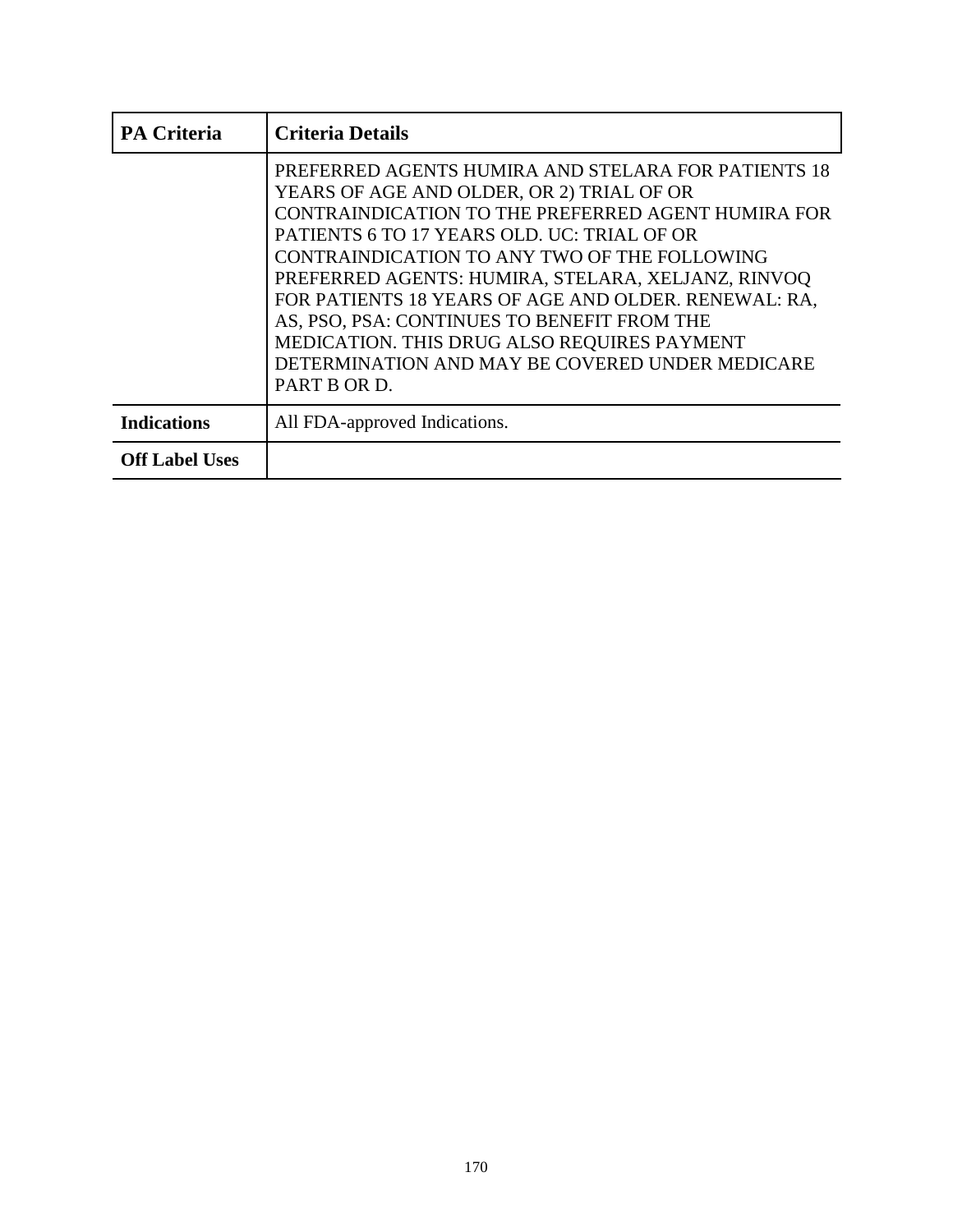### **INFLIXIMAB-DYYB**

#### **Products Affected**

• INFLECTRA

| <b>PA Criteria</b>                                      | <b>Criteria Details</b>                                                                                                                                                                                                                                                                                                                                                                                                                                                                                                                                                                                                                                                                                                                                                                                                                                                                |
|---------------------------------------------------------|----------------------------------------------------------------------------------------------------------------------------------------------------------------------------------------------------------------------------------------------------------------------------------------------------------------------------------------------------------------------------------------------------------------------------------------------------------------------------------------------------------------------------------------------------------------------------------------------------------------------------------------------------------------------------------------------------------------------------------------------------------------------------------------------------------------------------------------------------------------------------------------|
| <b>Exclusion</b><br><b>Criteria</b>                     |                                                                                                                                                                                                                                                                                                                                                                                                                                                                                                                                                                                                                                                                                                                                                                                                                                                                                        |
| <b>Required</b><br><b>Medical</b><br><b>Information</b> | <b>INITIAL: PLAQUE PSORIASIS (PSO): PSORIASIS COVERING 3</b><br>PERCENT OR MORE OF BODY SURFACE AREA OR PSORIATIC<br>LESIONS AFFECTING THE HANDS, FEET, GENITAL AREA, OR<br>FACE.                                                                                                                                                                                                                                                                                                                                                                                                                                                                                                                                                                                                                                                                                                      |
| <b>Age Restrictions</b>                                 |                                                                                                                                                                                                                                                                                                                                                                                                                                                                                                                                                                                                                                                                                                                                                                                                                                                                                        |
| <b>Prescriber</b><br><b>Restrictions</b>                | RHEUMATOID ARTHRITIS (RA), ANKYLOSING SPONDYLITIS<br>(AS): PRESCRIBED BY OR IN CONSULTATION WITH A<br>RHEUMATOLOGIST. PSORIATIC ARTHRITIS (PSA): PRESCRIBED<br>BY OR IN CONSULTATION WITH A DERMATOLOGIST OR<br>RHEUMATOLOGIST. PSO: PRESCRIBED BY OR IN<br><b>CONSULTATION WITH A DERMATOLOGIST. CROHNS DISEASE</b><br>(CD), ULCERATIVE COLITIS (UC): PRESCRIBED BY OR IN<br>CONSULTATION WITH A GASTROENTEROLOGIST.                                                                                                                                                                                                                                                                                                                                                                                                                                                                  |
| Coverage<br><b>Duration</b>                             | INITIAL: 6 MONTHS. RENEWAL: 12 MONTHS.                                                                                                                                                                                                                                                                                                                                                                                                                                                                                                                                                                                                                                                                                                                                                                                                                                                 |
| <b>Other Criteria</b>                                   | INITIAL: RA: ONE OF THE FOLLOWING: 1) TRIAL OF OR<br>CONTRAINDICATION TO ANY TWO OF THE FOLLOWING<br>PREFERRED AGENTS: HUMIRA, ENBREL, XELJANZ, RINVOQ,<br>OR 2) TRIAL OF ANY TNF INHIBITOR AND PHYSICIAN HAS<br>INDICATED THE PATIENT CANNOT USE A JAK INHIBITOR DUE<br>TO THE BLACK BOX WARNING FOR INCREASED RISK OF<br>MORTALITY, MALIGNANCIES, AND SERIOUS<br>CARDIOVASCULAR EVENTS. PSA: TRIAL OF OR<br>CONTRAINDICATION TO ANY TWO OF THE FOLLOWING<br>PREFERRED AGENTS: HUMIRA, STELARA, COSENTYX,<br>ENBREL, XELJANZ, TREMFYA, RINVOQ, SKYRIZI. PSO: TRIAL<br>OF OR CONTRAINDICATION TO ANY TWO OF THE FOLLOWING<br>PREFERRED AGENTS: HUMIRA, STELARA, COSENTYX,<br>ENBREL, SKYRIZI, TREMFYA. AS: TRIAL OF OR<br>CONTRAINDICATION TO ANY TWO OF THE FOLLOWING<br>PREFERRED AGENTS: HUMIRA, COSENTYX, ENBREL, XELJANZ.<br>CD: 1) TRIAL OF OR CONTRAINDICATION TO THE PREFERRED |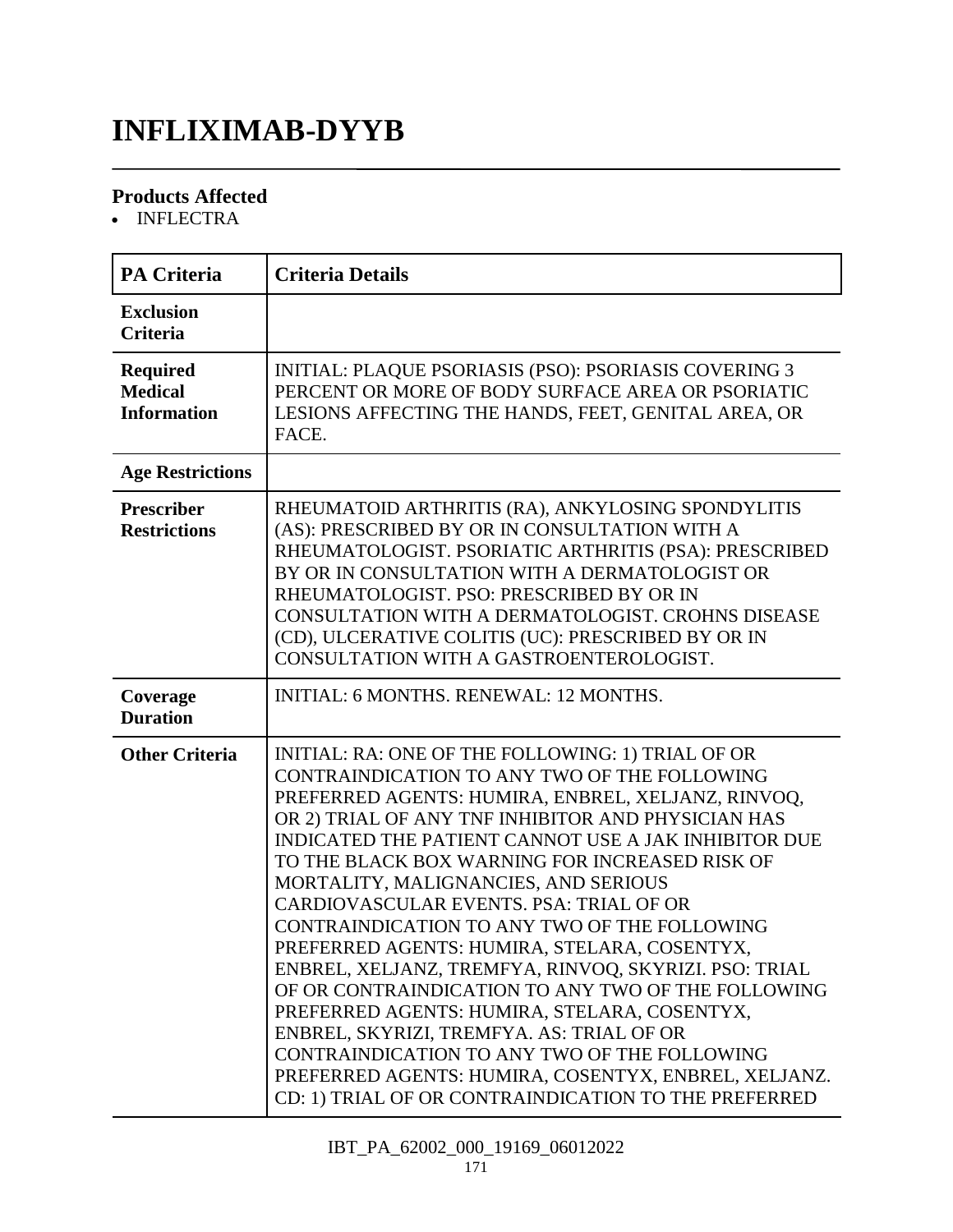| <b>PA Criteria</b>    | <b>Criteria Details</b>                                                                                                                                                                                                                                                                                                                                                                                                                                                                                                 |
|-----------------------|-------------------------------------------------------------------------------------------------------------------------------------------------------------------------------------------------------------------------------------------------------------------------------------------------------------------------------------------------------------------------------------------------------------------------------------------------------------------------------------------------------------------------|
|                       | AGENTS HUMIRA AND STELARA FOR PATIENTS 18 YEARS OF<br>AGE AND OLDER, OR 2) TRIAL OF OR CONTRAINDICATION TO<br>THE PREFERRED AGENT HUMIRA FOR PATIENTS 6 TO 17<br>YEARS OLD. UC: TRIAL OF OR CONTRAINDICATION TO ANY<br>TWO OF THE FOLLOWING PREFERRED AGENTS: HUMIRA,<br>STELARA, XELJANZ, RINVOQ FOR PATIENTS 18 YEARS OF AGE<br>AND OLDER. RENEWAL: RA, AS, PSO, PSA: CONTINUES TO<br>BENEFIT FROM THE MEDICATION. THIS DRUG ALSO REQUIRES<br>PAYMENT DETERMINATION AND MAY BE COVERED UNDER<br>MEDICARE PART B OR D. |
| <b>Indications</b>    | All FDA-approved Indications.                                                                                                                                                                                                                                                                                                                                                                                                                                                                                           |
| <b>Off Label Uses</b> |                                                                                                                                                                                                                                                                                                                                                                                                                                                                                                                         |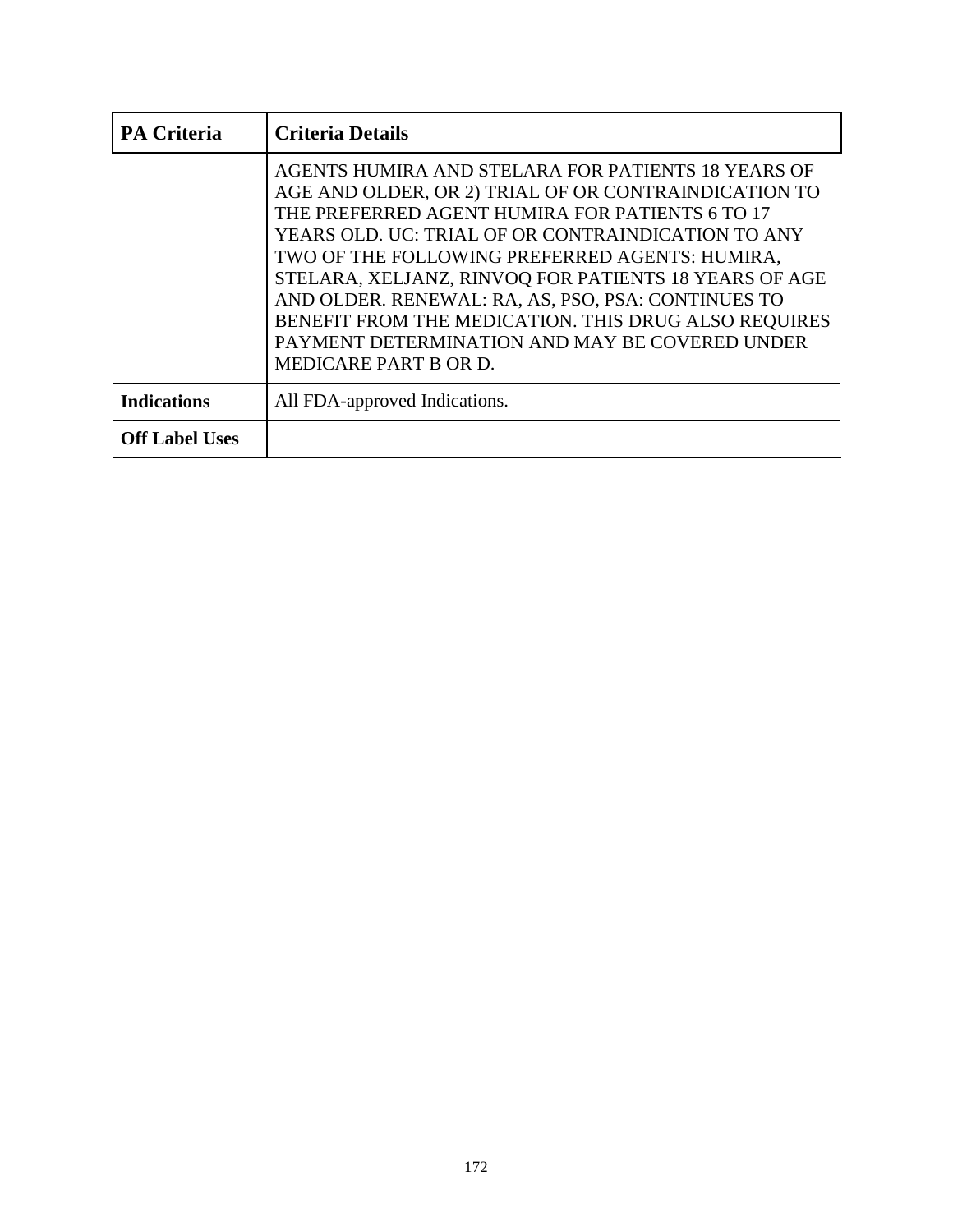# **INOTUZUMAB OZOGAMICIN**

#### **Products Affected**

• BESPONSA

| <b>PA Criteria</b>                                      | <b>Criteria Details</b>       |
|---------------------------------------------------------|-------------------------------|
| <b>Exclusion</b><br><b>Criteria</b>                     |                               |
| <b>Required</b><br><b>Medical</b><br><b>Information</b> |                               |
| <b>Age Restrictions</b>                                 |                               |
| <b>Prescriber</b><br><b>Restrictions</b>                |                               |
| Coverage<br><b>Duration</b>                             | 12 MONTHS                     |
| <b>Other Criteria</b>                                   |                               |
| <b>Indications</b>                                      | All FDA-approved Indications. |
| <b>Off Label Uses</b>                                   |                               |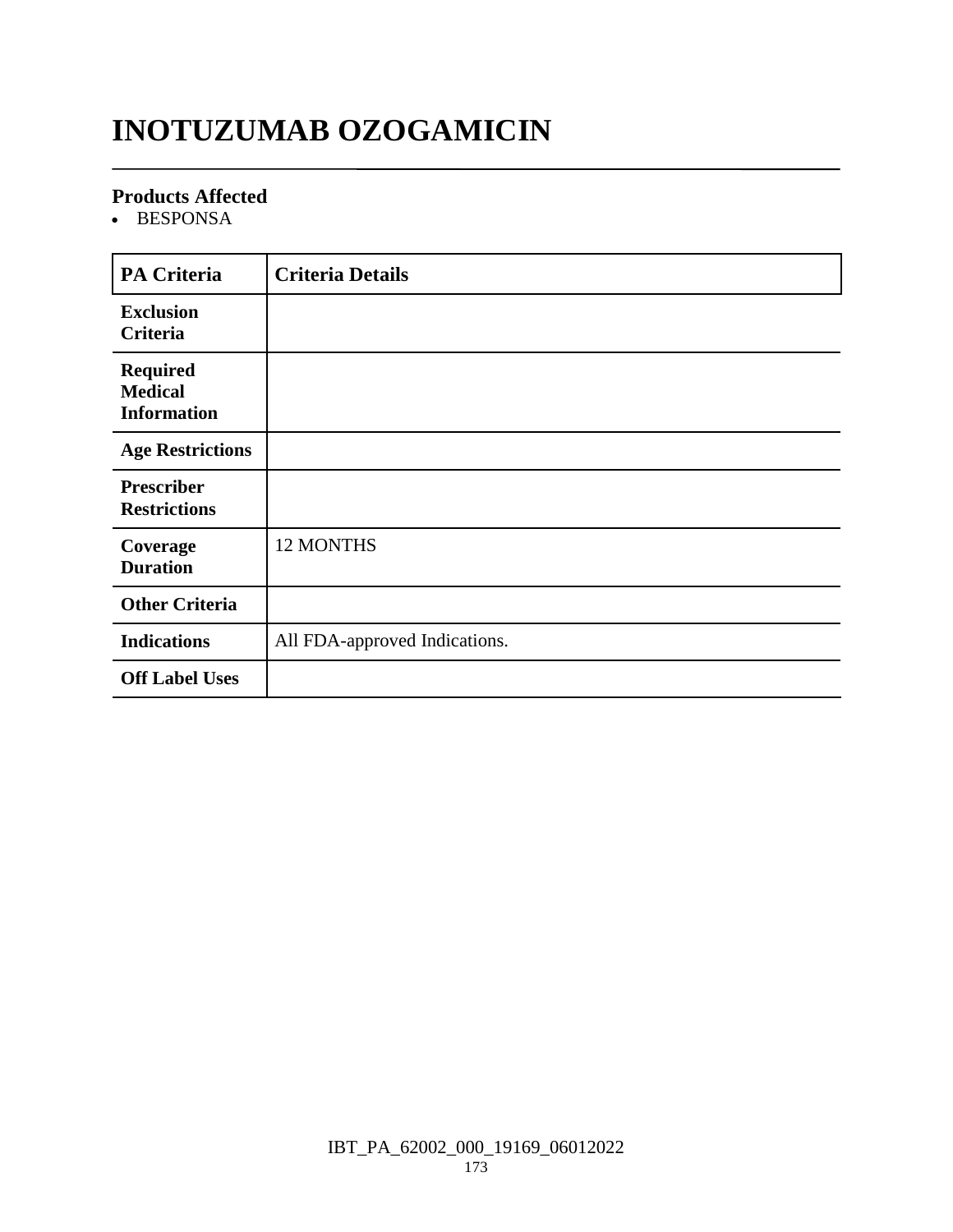### **INTERFERON ALFA-2B**

#### **Products Affected**

• INTRON A INJECTION

| <b>PA Criteria</b>                                      | <b>Criteria Details</b>                                                                                                                                                                                                                                                                                                                                                                        |
|---------------------------------------------------------|------------------------------------------------------------------------------------------------------------------------------------------------------------------------------------------------------------------------------------------------------------------------------------------------------------------------------------------------------------------------------------------------|
| <b>Exclusion</b><br><b>Criteria</b>                     |                                                                                                                                                                                                                                                                                                                                                                                                |
| <b>Required</b><br><b>Medical</b><br><b>Information</b> |                                                                                                                                                                                                                                                                                                                                                                                                |
| <b>Age Restrictions</b>                                 |                                                                                                                                                                                                                                                                                                                                                                                                |
| <b>Prescriber</b><br><b>Restrictions</b>                | HEPATITIS C: GASTROENTEROLOGIST, INFECTIOUS DISEASE<br>SPECIALIST, PHYSICIAN SPECIALIZING IN THE TREATMENT OF<br>HEPATITIS (E.G. HEPATOLOGIST).                                                                                                                                                                                                                                                |
| Coverage<br><b>Duration</b>                             | 6 MONTHS.                                                                                                                                                                                                                                                                                                                                                                                      |
| <b>Other Criteria</b>                                   | CRITERIA WILL BE APPLIED CONSISTENT WITH CURRENT<br>AASLD/IDSA GUIDANCE. LIMITED TO 1 YEAR OF THERAPY<br>EXCEPT 18 MONTHS FOR FOLLICULAR LYMPHOMA AND 24<br>MONTHS FOR HEPATITIS C. HEPATITIS C GENOTYPE 1, 2, 3, 4, 5,<br>OR 6: REQUIRES A TRIAL OF OR CONTRAINDICATION TO<br>PEGINTERFERON ALFA-2A OR PEGINTERFERON ALFA-2B USED<br>IN COMBINATION WITH RIBAVIRIN UNLESS<br>CONTRAINDICATED. |
| <b>Indications</b>                                      | All FDA-approved Indications.                                                                                                                                                                                                                                                                                                                                                                  |
| <b>Off Label Uses</b>                                   |                                                                                                                                                                                                                                                                                                                                                                                                |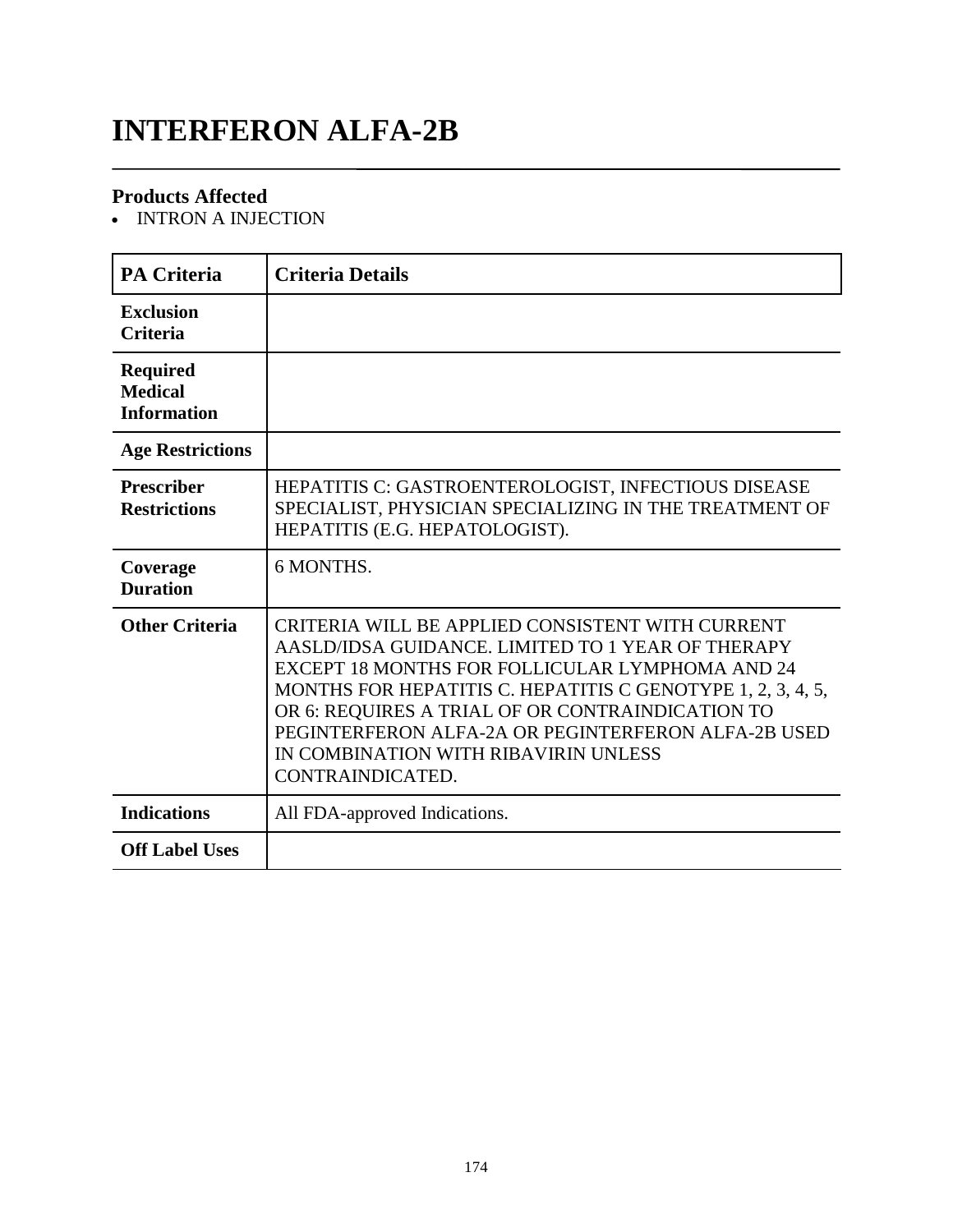# **INTERFERON GAMMA-1B**

#### **Products Affected**

ACTIMMUNE

| <b>PA Criteria</b>                                      | <b>Criteria Details</b>                                                                                                                                                                                                                                            |
|---------------------------------------------------------|--------------------------------------------------------------------------------------------------------------------------------------------------------------------------------------------------------------------------------------------------------------------|
| <b>Exclusion</b><br><b>Criteria</b>                     |                                                                                                                                                                                                                                                                    |
| <b>Required</b><br><b>Medical</b><br><b>Information</b> |                                                                                                                                                                                                                                                                    |
| <b>Age Restrictions</b>                                 |                                                                                                                                                                                                                                                                    |
| <b>Prescriber</b><br><b>Restrictions</b>                | CHRONIC GRANULOMATOUS DISEASE (CGD): PRESCRIBED BY<br>OR GIVEN IN CONSULTATION WITH A HEMATOLOGIST,<br>INFECTIOUS DISEASE SPECIALIST, OR IMMUNOLOGIST.<br>SEVERE MALIGNANT OSTEOPETROSIS (SMO): PRESCRIBED BY<br>OR GIVEN IN CONSULTATION WITH AN ENDOCRINOLOGIST. |
| Coverage<br><b>Duration</b>                             | <b>INITIAL: 6 MONTHS, RENEWAL: 12 MONTHS</b>                                                                                                                                                                                                                       |
| <b>Other Criteria</b>                                   | RENEWAL: THE PATIENT HAS DEMONSTRATED CLINICAL<br>BENEFIT COMPARED TO BASELINE AND HAS NOT RECEIVED<br>HEMATOPOIETIC CELL TRANSPLANTATION.                                                                                                                         |
| <b>Indications</b>                                      | All FDA-approved Indications.                                                                                                                                                                                                                                      |
| <b>Off Label Uses</b>                                   |                                                                                                                                                                                                                                                                    |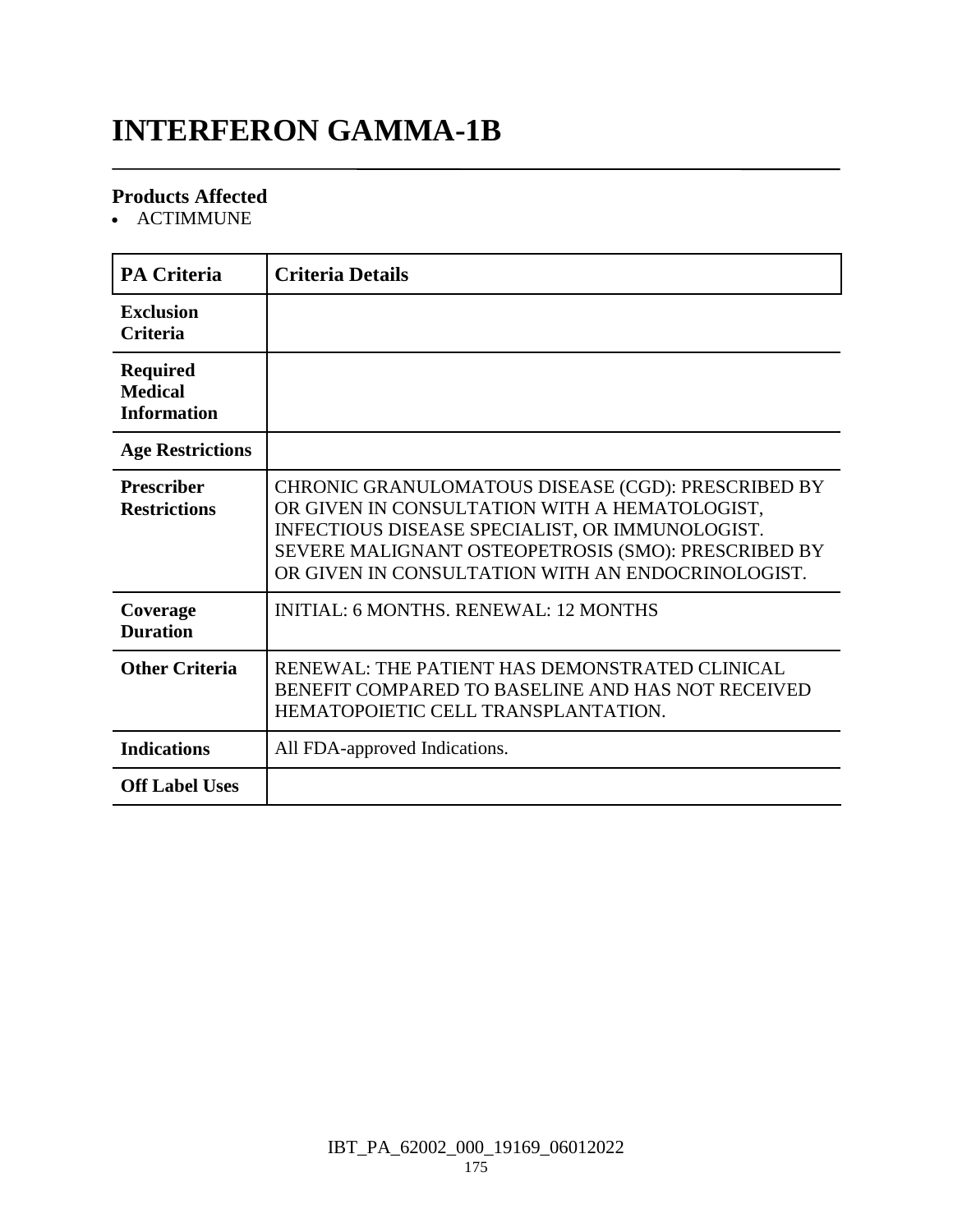# **INTERFERONS FOR MULTIPLE SCLEROSIS-AVONEX, BETASERON, PLEGRIDY**

#### **Products Affected**

- AVONEX INTRAMUSCULAR PEN INJECTOR KIT
- AVONEX INTRAMUSCULAR SYRINGE KIT
- **BETASERON SUBCUTANEOUS KIT**
- PLEGRIDY SUBCUTANEOUS PEN INJECTOR 125 MCG/0.5 ML, 63 MCG/0.5 ML- 94 MCG/0.5 ML
- PLEGRIDY SUBCUTANEOUS SYRINGE 125 MCG/0.5 ML, 63 MCG/0.5 ML- 94 MCG/0.5 ML

| <b>PA Criteria</b>                                      | <b>Criteria Details</b>       |
|---------------------------------------------------------|-------------------------------|
| <b>Exclusion</b><br>Criteria                            |                               |
| <b>Required</b><br><b>Medical</b><br><b>Information</b> |                               |
| <b>Age Restrictions</b>                                 |                               |
| <b>Prescriber</b><br><b>Restrictions</b>                |                               |
| Coverage<br><b>Duration</b>                             | 12 MONTHS                     |
| <b>Other Criteria</b>                                   |                               |
| <b>Indications</b>                                      | All FDA-approved Indications. |
| <b>Off Label Uses</b>                                   |                               |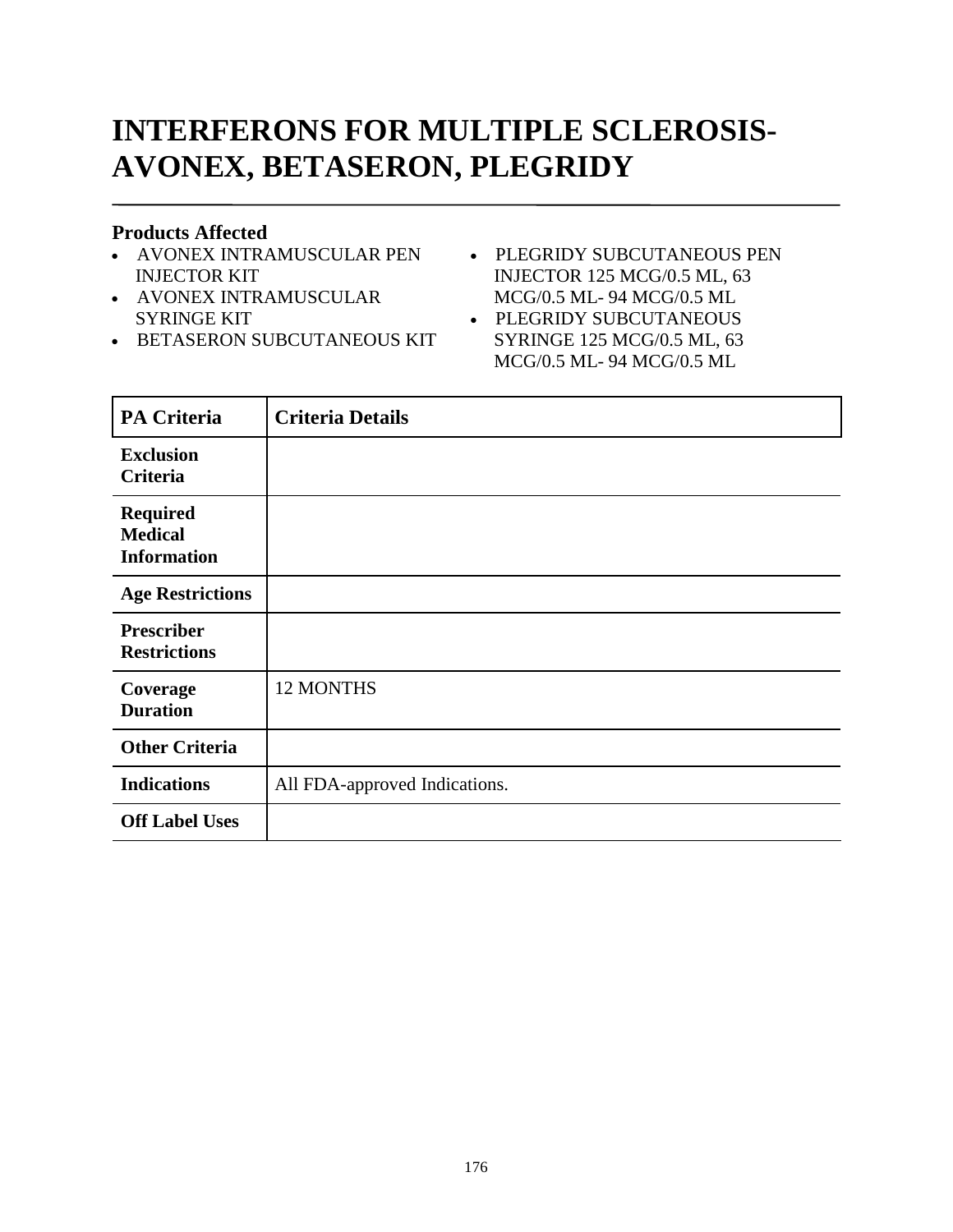### **IPILIMUMAB**

#### **Products Affected**

• YERVOY

| <b>PA Criteria</b>                                      | <b>Criteria Details</b>                                                                                                                                                                                                                                                                     |
|---------------------------------------------------------|---------------------------------------------------------------------------------------------------------------------------------------------------------------------------------------------------------------------------------------------------------------------------------------------|
| <b>Exclusion</b><br><b>Criteria</b>                     |                                                                                                                                                                                                                                                                                             |
| <b>Required</b><br><b>Medical</b><br><b>Information</b> |                                                                                                                                                                                                                                                                                             |
| <b>Age Restrictions</b>                                 |                                                                                                                                                                                                                                                                                             |
| <b>Prescriber</b><br><b>Restrictions</b>                |                                                                                                                                                                                                                                                                                             |
| Coverage<br><b>Duration</b>                             | INITIAL: UNRESECT/MET MEL: 4MO, RCC/CRC/HCC: 3MO, ALL<br>OTHERS: 12MO. INITIAL/RENEWAL: CUTAN MEL: 6MO                                                                                                                                                                                      |
| <b>Other Criteria</b>                                   | RENEWAL: ADJUVANT CUTANEOUS MELANOMA: NO<br>EVIDENCE OF DISEASE RECURRENCE (DEFINED AS THE<br>APPEARANCE OF ONE OR MORE NEW MELANOMA LESIONS:<br>LOCAL, REGIONAL OR DISTANT METASTASIS). THIS DRUG<br>ALSO REQUIRES PAYMENT DETERMINATION AND MAY BE<br>COVERED UNDER MEDICARE PART B OR D. |
| <b>Indications</b>                                      | All FDA-approved Indications.                                                                                                                                                                                                                                                               |
| <b>Off Label Uses</b>                                   |                                                                                                                                                                                                                                                                                             |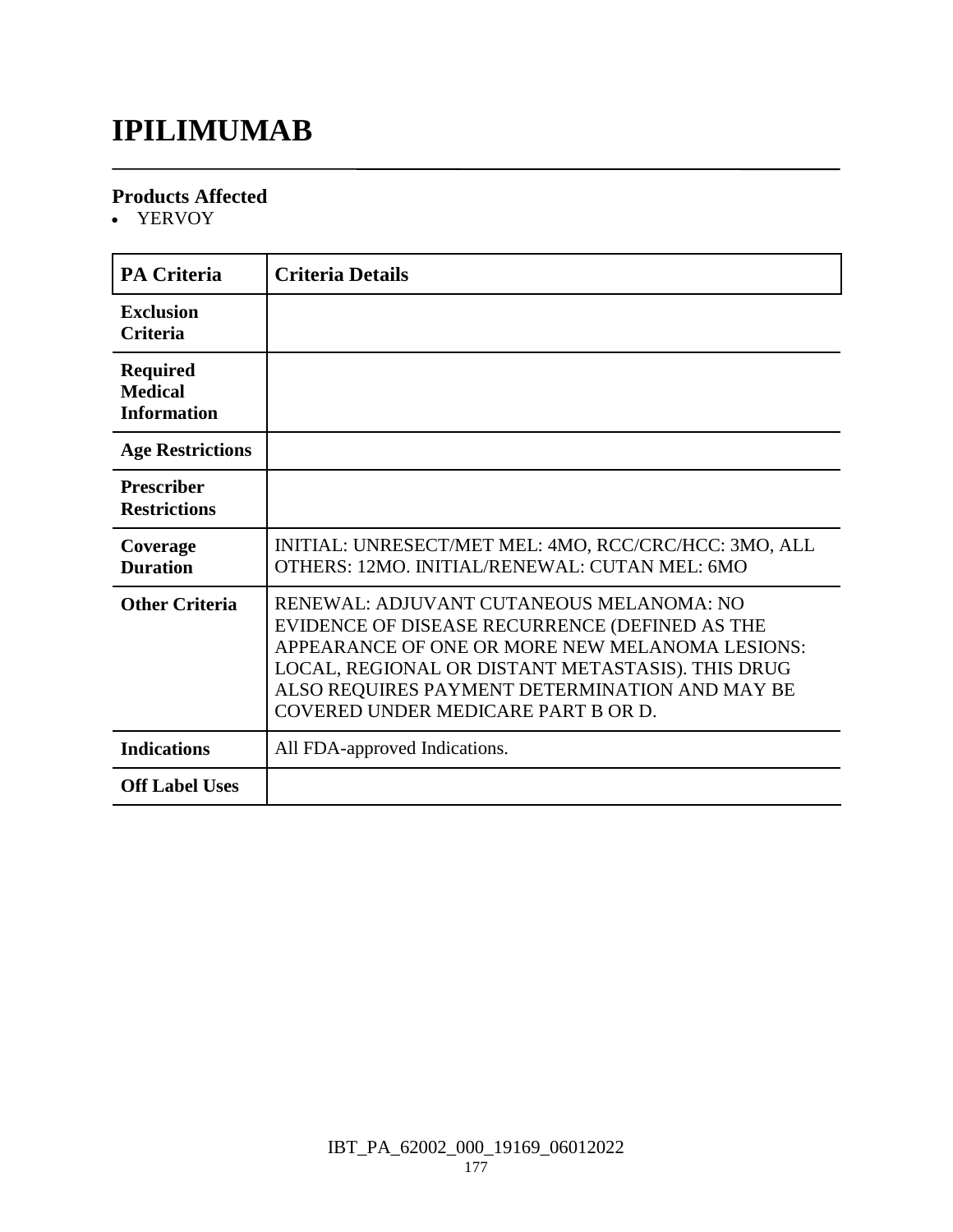### **ISATUXIMAB-IRFC**

#### **Products Affected**

SARCLISA

| <b>PA Criteria</b>                                      | <b>Criteria Details</b>       |
|---------------------------------------------------------|-------------------------------|
| <b>Exclusion</b><br>Criteria                            |                               |
| <b>Required</b><br><b>Medical</b><br><b>Information</b> |                               |
| <b>Age Restrictions</b>                                 |                               |
| <b>Prescriber</b><br><b>Restrictions</b>                |                               |
| Coverage<br><b>Duration</b>                             | 12 MONTHS                     |
| <b>Other Criteria</b>                                   |                               |
| <b>Indications</b>                                      | All FDA-approved Indications. |
| <b>Off Label Uses</b>                                   |                               |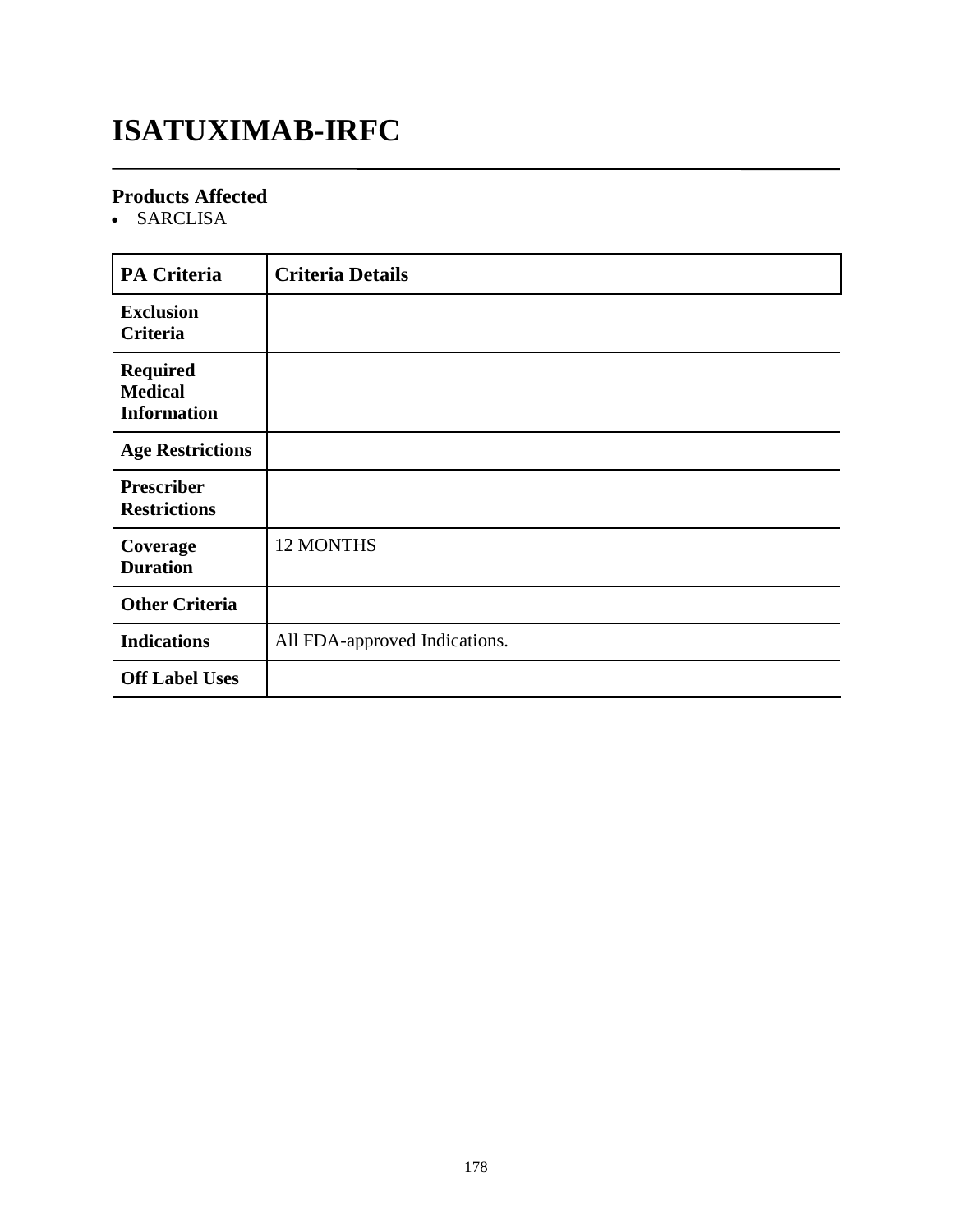# **ITRACONAZOLE SOLUTION**

#### **Products Affected**

*itraconazole oral solution*

| <b>PA Criteria</b>                                      | <b>Criteria Details</b>                                                                                  |
|---------------------------------------------------------|----------------------------------------------------------------------------------------------------------|
| <b>Exclusion</b><br><b>Criteria</b>                     |                                                                                                          |
| <b>Required</b><br><b>Medical</b><br><b>Information</b> |                                                                                                          |
| <b>Age Restrictions</b>                                 |                                                                                                          |
| <b>Prescriber</b><br><b>Restrictions</b>                |                                                                                                          |
| Coverage<br><b>Duration</b>                             | <b>6 MONTHS</b>                                                                                          |
| <b>Other Criteria</b>                                   | ESOPHAGEAL CANDIDIASIS AND OROPHARYNGEAL<br>CANDIDIASIS: TRIAL OF OR CONTRAINDICATION TO<br>FLUCONAZOLE. |
| <b>Indications</b>                                      | All FDA-approved Indications.                                                                            |
| <b>Off Label Uses</b>                                   |                                                                                                          |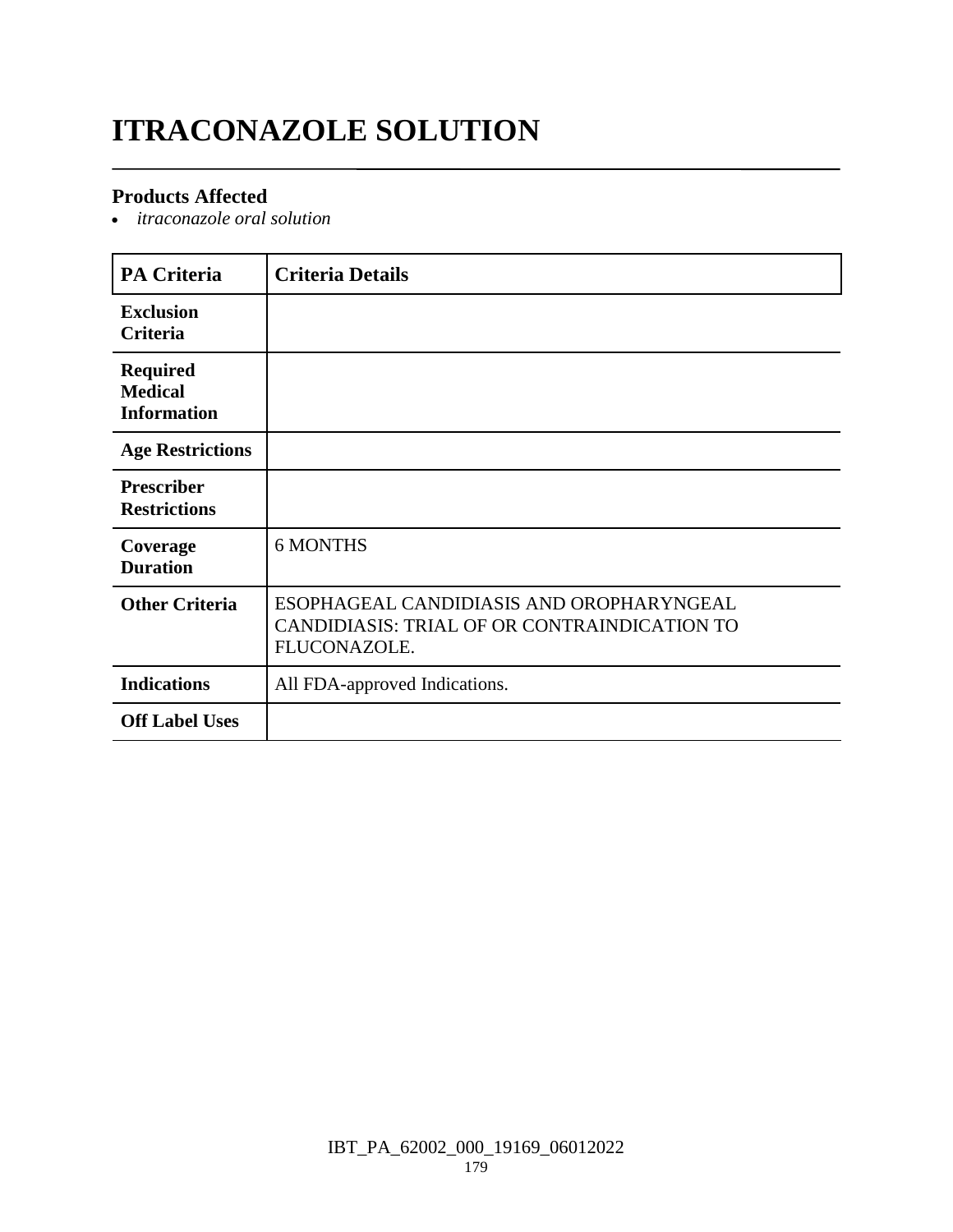# **IVACAFTOR**

#### **Products Affected**

• KALYDECO

| <b>PA Criteria</b>                                      | <b>Criteria Details</b>                                                                                                                                                        |
|---------------------------------------------------------|--------------------------------------------------------------------------------------------------------------------------------------------------------------------------------|
| <b>Exclusion</b><br>Criteria                            | HOMOZYGOUS FOR F508DEL MUTATION IN CFTR GENE.                                                                                                                                  |
| <b>Required</b><br><b>Medical</b><br><b>Information</b> | CONFIRMED MUTATION IN CFTR GENE ACCEPTABLE FOR THE<br>TREATMENT OF CYSTIC FIBROSIS                                                                                             |
| <b>Age Restrictions</b>                                 |                                                                                                                                                                                |
| <b>Prescriber</b><br><b>Restrictions</b>                | PRESCRIBED BY OR GIVEN IN CONSULTATION WITH A<br>PULMONOLOGIST OR CYSTIC FIBROSIS EXPERT                                                                                       |
| Coverage<br><b>Duration</b>                             | <b>INITIAL: 12 MONTHS. RENEWAL: LIFETIME</b>                                                                                                                                   |
| <b>Other Criteria</b>                                   | RENEWAL: MAINTAINED, IMPROVED, OR DEMONSTRATED<br>LESS THAN EXPECTED DECLINE IN FEV1 OR BODY MASS<br>INDEX (BMI), OR REDUCTION IN NUMBER OF PULMONARY<br><b>EXACERBATIONS.</b> |
| <b>Indications</b>                                      | All FDA-approved Indications.                                                                                                                                                  |
| <b>Off Label Uses</b>                                   |                                                                                                                                                                                |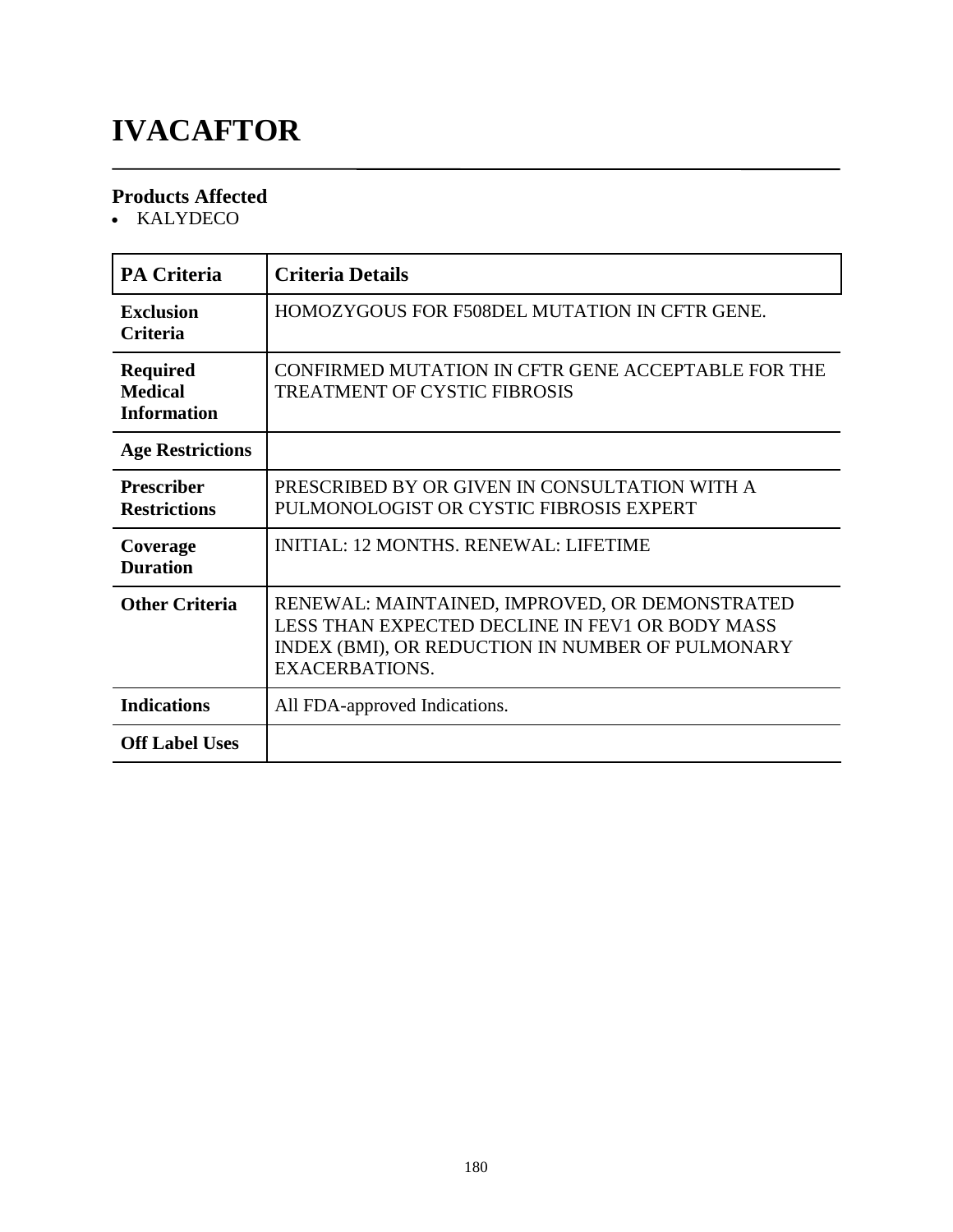### **IVOSIDENIB**

#### **Products Affected**

TIBSOVO

| <b>PA Criteria</b>                                      | <b>Criteria Details</b>       |
|---------------------------------------------------------|-------------------------------|
| <b>Exclusion</b><br>Criteria                            |                               |
| <b>Required</b><br><b>Medical</b><br><b>Information</b> |                               |
| <b>Age Restrictions</b>                                 |                               |
| <b>Prescriber</b><br><b>Restrictions</b>                |                               |
| Coverage<br><b>Duration</b>                             | <b>12 MONTHS</b>              |
| <b>Other Criteria</b>                                   |                               |
| <b>Indications</b>                                      | All FDA-approved Indications. |
| <b>Off Label Uses</b>                                   |                               |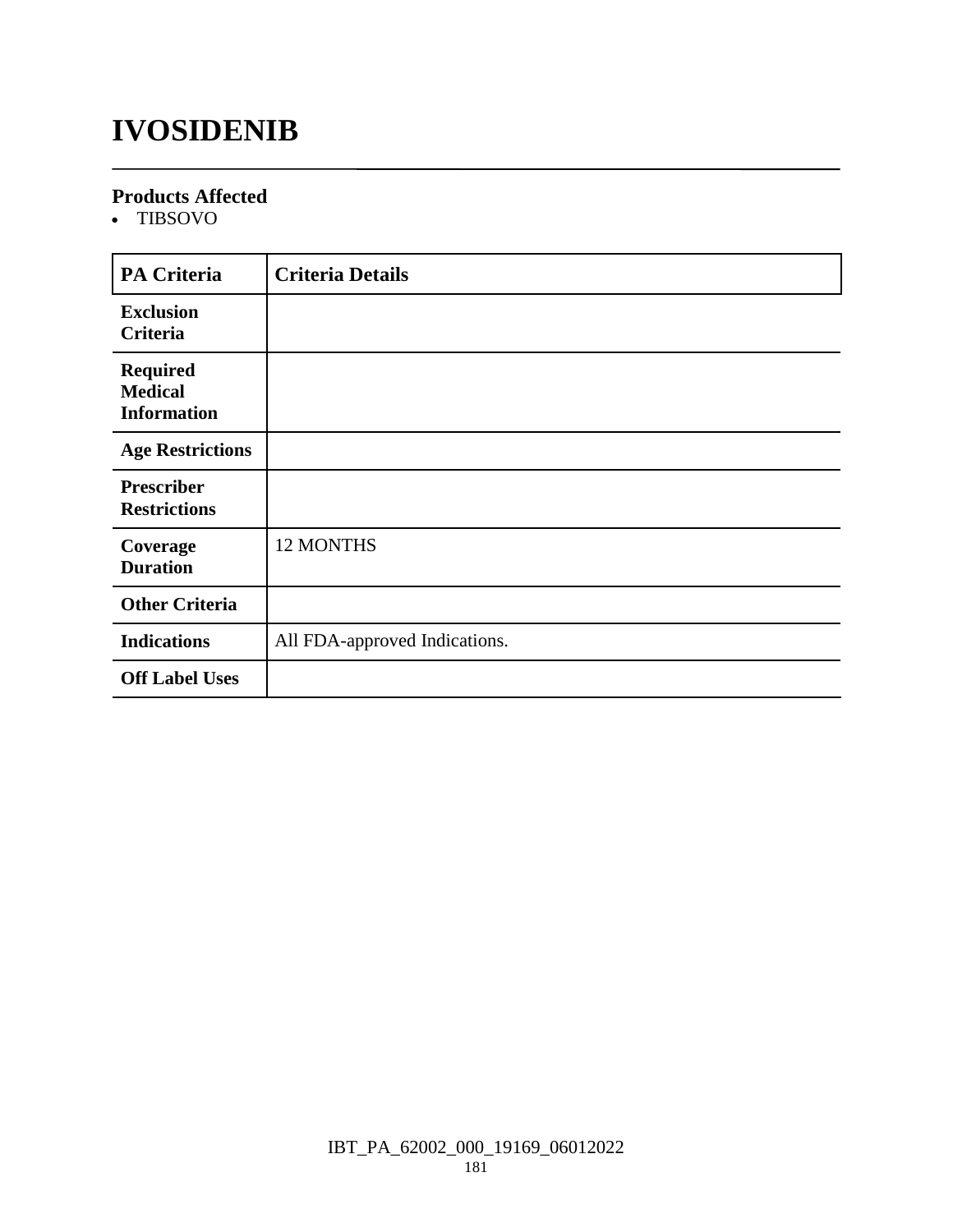## **IXAZOMIB**

### **Products Affected**

• NINLARO

| <b>PA Criteria</b>                                      | <b>Criteria Details</b>       |
|---------------------------------------------------------|-------------------------------|
| <b>Exclusion</b><br>Criteria                            |                               |
| <b>Required</b><br><b>Medical</b><br><b>Information</b> |                               |
| <b>Age Restrictions</b>                                 |                               |
| <b>Prescriber</b><br><b>Restrictions</b>                |                               |
| Coverage<br><b>Duration</b>                             | <b>12 MONTHS</b>              |
| <b>Other Criteria</b>                                   |                               |
| <b>Indications</b>                                      | All FDA-approved Indications. |
| <b>Off Label Uses</b>                                   |                               |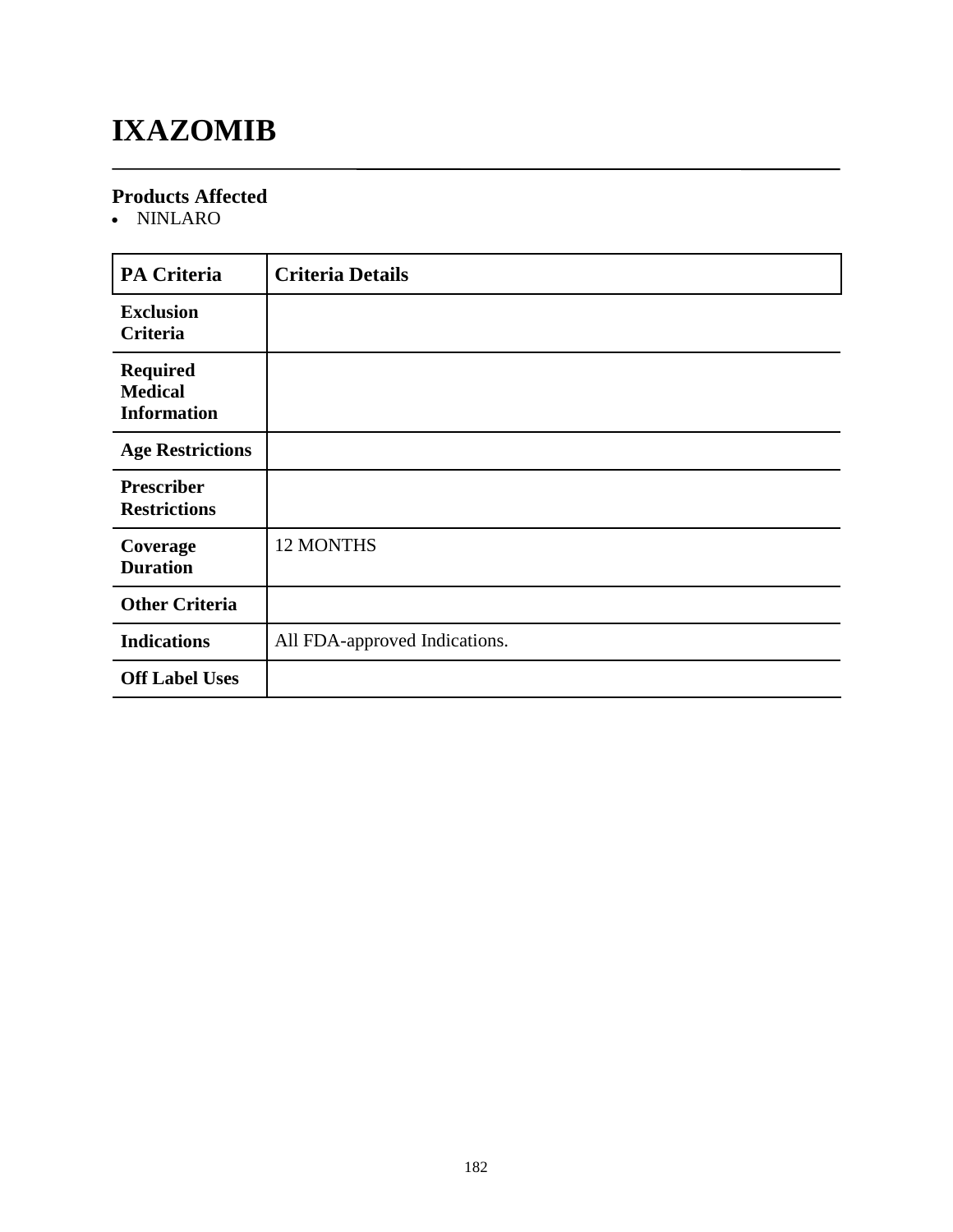### **IXEKIZUMAB**

#### **Products Affected**

• TALTZ AUTOINJECTOR TALTZ SYRINGE

| <b>PA Criteria</b>                                      | <b>Criteria Details</b>                                                                                                                                                                                                                                                                                                                                                                                                                                                                                                                                                                                                     |
|---------------------------------------------------------|-----------------------------------------------------------------------------------------------------------------------------------------------------------------------------------------------------------------------------------------------------------------------------------------------------------------------------------------------------------------------------------------------------------------------------------------------------------------------------------------------------------------------------------------------------------------------------------------------------------------------------|
| <b>Exclusion</b><br><b>Criteria</b>                     |                                                                                                                                                                                                                                                                                                                                                                                                                                                                                                                                                                                                                             |
| <b>Required</b><br><b>Medical</b><br><b>Information</b> | <b>INITIAL: PLAQUE PSORIASIS (PSO): PSORIASIS COVERING 3</b><br>PERCENT OR MORE OF BODY SURFACE AREA OR PSORIATIC<br>LESIONS AFFECTING THE HANDS, FEET, FACE, OR GENITAL<br>AREA. NON-RADIOGRAPHIC AXIAL SPONDYLOARTHRITIS (NR-<br>AXSPA): 1) C-REACTIVE PROTEIN (CRP) LEVELS ABOVE THE<br>UPPER LIMIT OF NORMAL, OR 2) SACROILIITIS ON MAGNETIC<br>RESONANCE IMAGING (MRI).                                                                                                                                                                                                                                                |
| <b>Age Restrictions</b>                                 |                                                                                                                                                                                                                                                                                                                                                                                                                                                                                                                                                                                                                             |
| <b>Prescriber</b><br><b>Restrictions</b>                | PSO: PRESCRIBED BY OR IN CONSULTATION WITH A<br>DERMATOLOGIST. PSORIATIC ARTHRITIS (PSA): PRESCRIBED<br>BY OR IN CONSULTATION WITH A RHEUMATOLOGIST OR<br>DERMATOLOGIST. ANKYLOSING SPONDYLITIS (AS), NR-<br>AXSPA: PRESCRIBED BY OR IN CONSULTATION WITH A<br>RHEUMATOLOGIST.                                                                                                                                                                                                                                                                                                                                              |
| Coverage<br><b>Duration</b>                             | <b>INITIAL: 6 MONTHS. RENEWAL: 12 MONTHS.</b>                                                                                                                                                                                                                                                                                                                                                                                                                                                                                                                                                                               |
| <b>Other Criteria</b>                                   | INITIAL: PSO: TRIAL OF OR CONTRAINDICATION TO ANY TWO<br>OF THE FOLLOWING PREFERRED AGENTS WHERE AGES<br>ALIGN: HUMIRA, COSENTYX, STELARA, ENBREL, SKYRIZI,<br>TREMFYA. PSA: TRIAL OF OR CONTRAINDICATION TO ANY<br>TWO OF THE FOLLOWING PREFERRED AGENTS: HUMIRA,<br>COSENTYX, STELARA, ENBREL, XELJANZ, TREMFYA, RINVOQ,<br>SKYRIZI. AS: TRIAL OF OR CONTRAINDICATION TO ANY TWO<br>OF THE FOLLOWING PREFERRED AGENTS: ENBREL, HUMIRA,<br>COSENTYX, XELJANZ, NR-AXSPA: TRIAL OF OR<br>CONTRAINDICATION TO THE PREFERRED AGENT: COSENTYX.<br>RENEWAL: PSO, PSA, AS, NR-AXSPA: CONTINUES TO BENEFIT<br>FROM THE MEDICATION. |
| <b>Indications</b>                                      | All FDA-approved Indications.                                                                                                                                                                                                                                                                                                                                                                                                                                                                                                                                                                                               |
| <b>Off Label Uses</b>                                   |                                                                                                                                                                                                                                                                                                                                                                                                                                                                                                                                                                                                                             |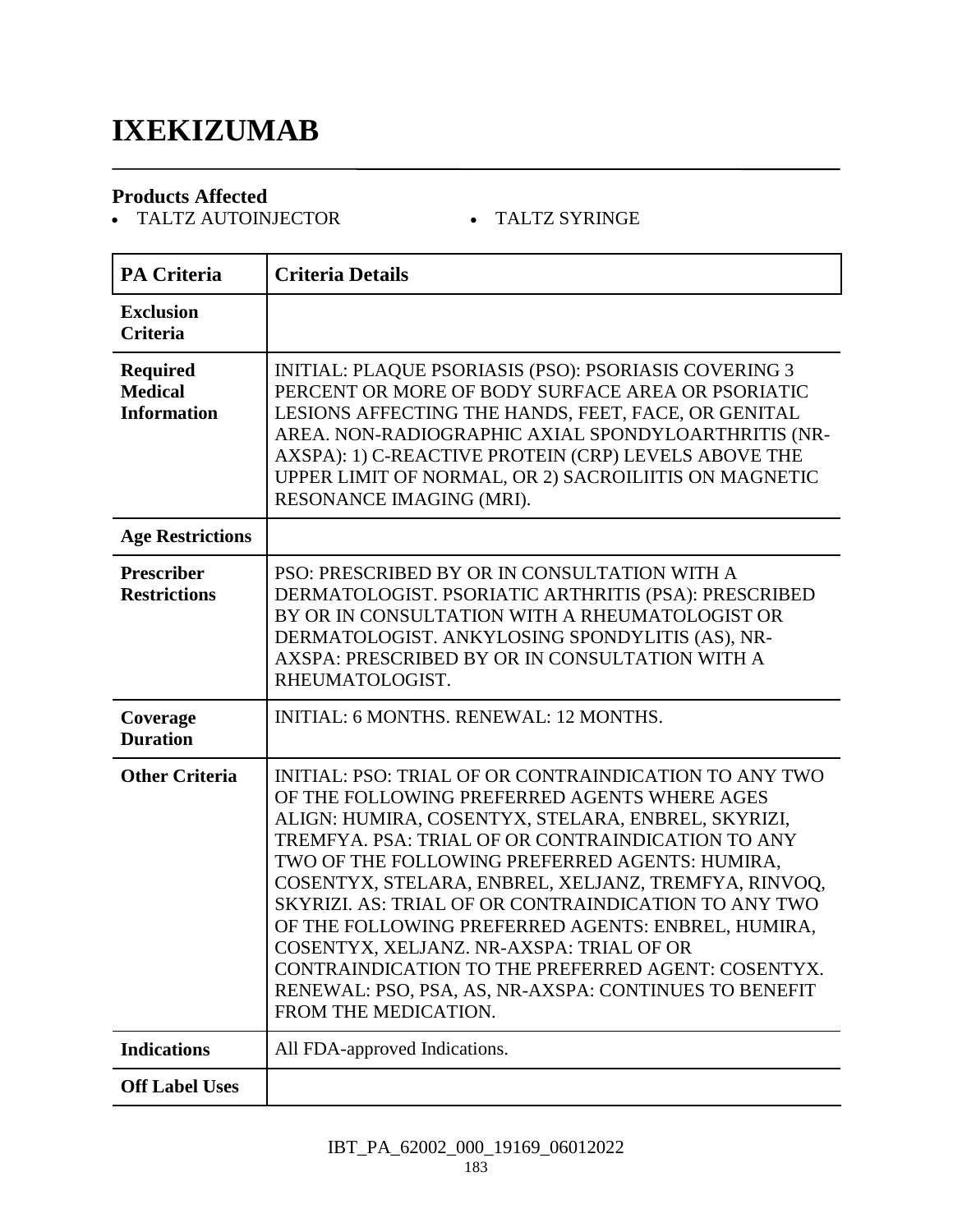# **LANADELUMAB**

### **Products Affected**

TAKHZYRO

| <b>PA Criteria</b>                                      | <b>Criteria Details</b>                                                                                                                                                                                                       |
|---------------------------------------------------------|-------------------------------------------------------------------------------------------------------------------------------------------------------------------------------------------------------------------------------|
| <b>Exclusion</b><br>Criteria                            |                                                                                                                                                                                                                               |
| <b>Required</b><br><b>Medical</b><br><b>Information</b> | INITIAL: HEREDITARY ANGIOEDEMA (HAE): DIAGNOSIS<br>CONFIRMED BY COMPLEMENT TESTING.                                                                                                                                           |
| <b>Age Restrictions</b>                                 |                                                                                                                                                                                                                               |
| <b>Prescriber</b><br><b>Restrictions</b>                | HAE: PRESCRIBED BY OR IN CONSULTATION WITH AN<br>ALLERGIST/IMMUNOLOGIST OR HEMATOLOGIST.                                                                                                                                      |
| Coverage<br><b>Duration</b>                             | <b>12 MONTHS</b>                                                                                                                                                                                                              |
| <b>Other Criteria</b>                                   | HAE: INITIAL: NOT ON CONCURRENT TREATMENT WITH<br>ALTERNATIVE PROPHYLACTIC AGENT FOR HAE, RENEWAL:<br><b>IMPROVEMENT COMPARED TO BASELINE IN HAE ATTACKS</b><br>(I.E., REDUCTIONS IN ATTACK FREQUENCY OR ATTACK<br>SEVERITY). |
| <b>Indications</b>                                      | All FDA-approved Indications.                                                                                                                                                                                                 |
| <b>Off Label Uses</b>                                   |                                                                                                                                                                                                                               |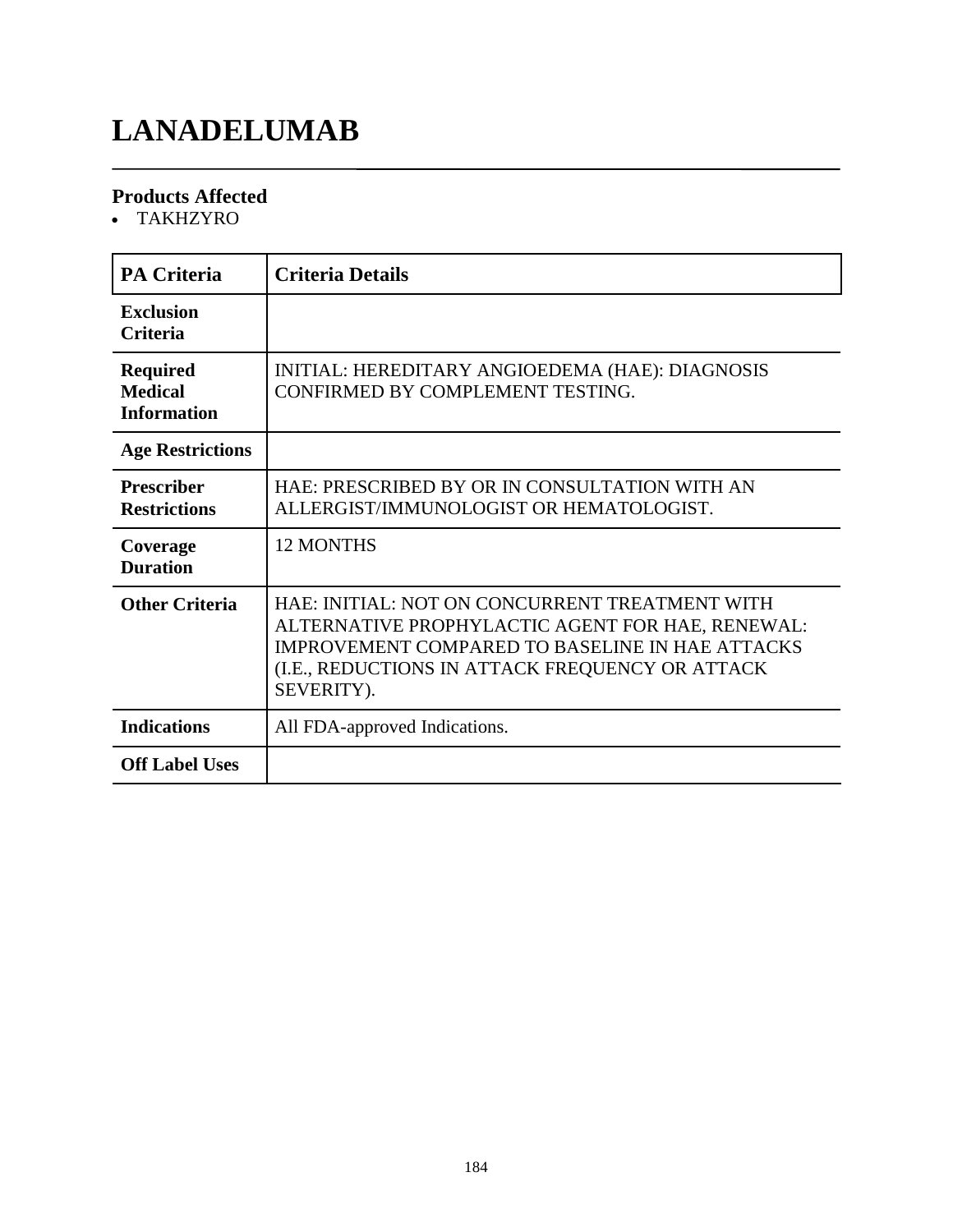### **LANREOTIDE**

#### **Products Affected**

- *lanreotide*
- SOMATULINE DEPOT SUBCUTANEOUS SYRINGE 120

MG/0.5 ML, 60 MG/0.2 ML, 90 MG/0.3 ML

| <b>PA Criteria</b>                                      | <b>Criteria Details</b>       |
|---------------------------------------------------------|-------------------------------|
| <b>Exclusion</b><br>Criteria                            |                               |
| <b>Required</b><br><b>Medical</b><br><b>Information</b> |                               |
| <b>Age Restrictions</b>                                 |                               |
| <b>Prescriber</b><br><b>Restrictions</b>                |                               |
| Coverage<br><b>Duration</b>                             | 12 MONTHS                     |
| <b>Other Criteria</b>                                   |                               |
| <b>Indications</b>                                      | All FDA-approved Indications. |
| <b>Off Label Uses</b>                                   |                               |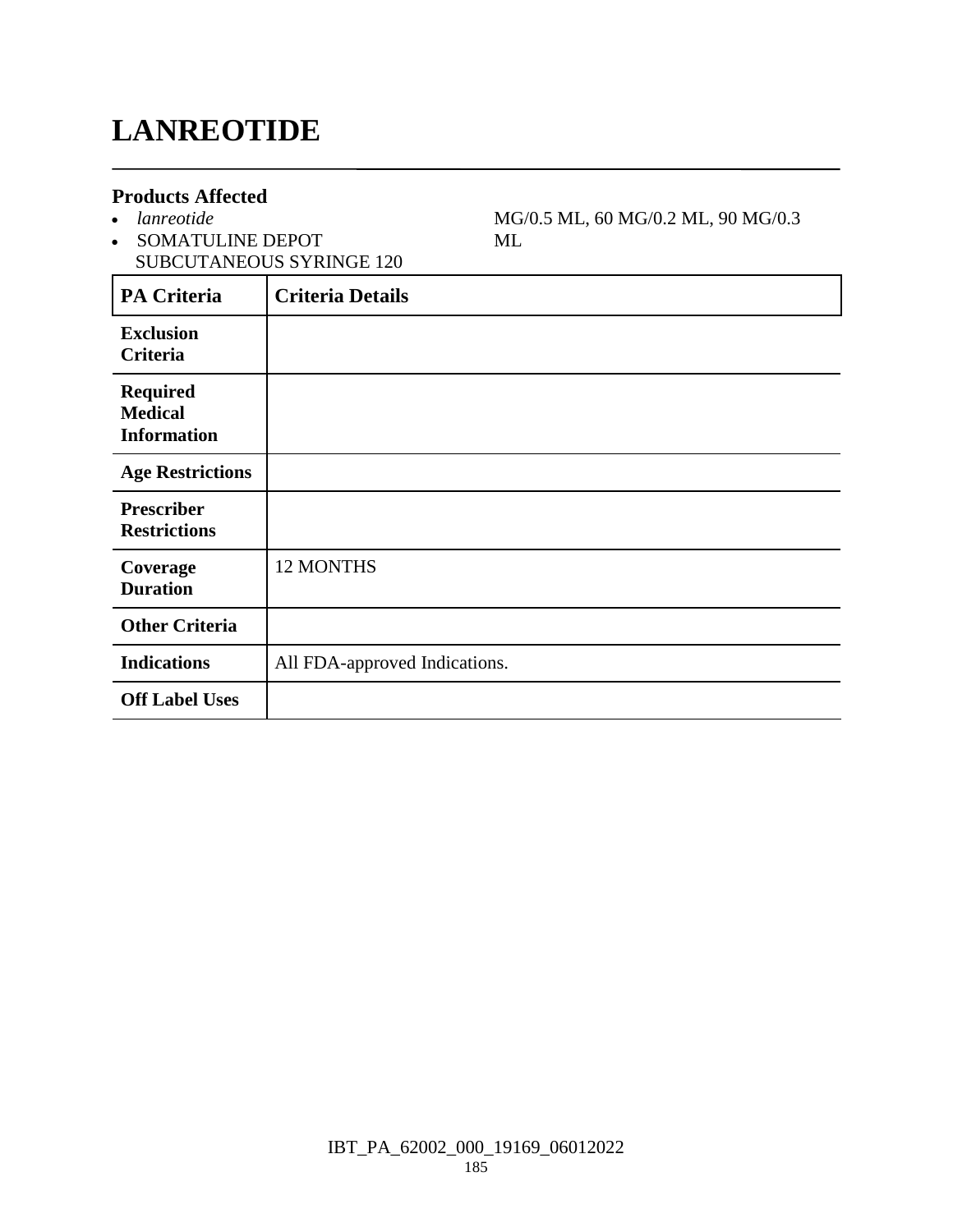### **LAPATINIB**

### **Products Affected**

*lapatinib*

| <b>PA Criteria</b>                                      | <b>Criteria Details</b>       |
|---------------------------------------------------------|-------------------------------|
| <b>Exclusion</b><br><b>Criteria</b>                     |                               |
| <b>Required</b><br><b>Medical</b><br><b>Information</b> |                               |
| <b>Age Restrictions</b>                                 |                               |
| <b>Prescriber</b><br><b>Restrictions</b>                |                               |
| Coverage<br><b>Duration</b>                             | <b>12 MONTHS</b>              |
| <b>Other Criteria</b>                                   |                               |
| <b>Indications</b>                                      | All FDA-approved Indications. |
| <b>Off Label Uses</b>                                   |                               |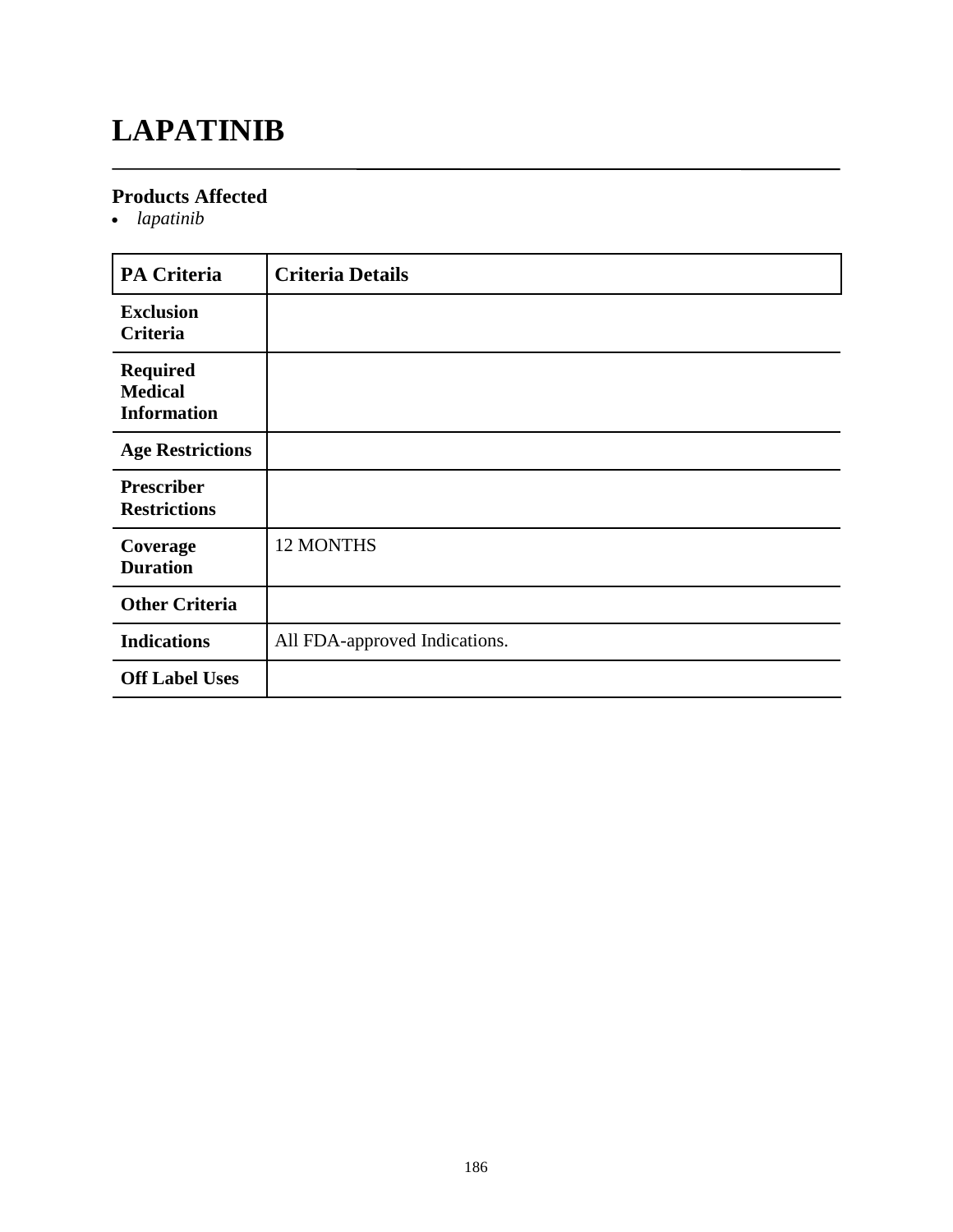# **LAROTRECTINIB**

#### **Products Affected**

• VITRAKVI ORAL CAPSULE 100 MG, • VITRAKVI ORAL SOLUTION 25 MG

| <b>PA Criteria</b>                                      | <b>Criteria Details</b>                                                                                                 |
|---------------------------------------------------------|-------------------------------------------------------------------------------------------------------------------------|
| <b>Exclusion</b><br><b>Criteria</b>                     |                                                                                                                         |
| <b>Required</b><br><b>Medical</b><br><b>Information</b> |                                                                                                                         |
| <b>Age Restrictions</b>                                 |                                                                                                                         |
| <b>Prescriber</b><br><b>Restrictions</b>                |                                                                                                                         |
| Coverage<br><b>Duration</b>                             | <b>12 MONTHS</b>                                                                                                        |
| <b>Other Criteria</b>                                   | APPROVAL FOR VITRAKVI ORAL SOLUTION: TRIAL OF<br>VITRAKVI CAPSULES OR PATIENT IS UNABLE TO TAKE<br>CAPSULE FORMULATION. |
| <b>Indications</b>                                      | All FDA-approved Indications.                                                                                           |
| <b>Off Label Uses</b>                                   |                                                                                                                         |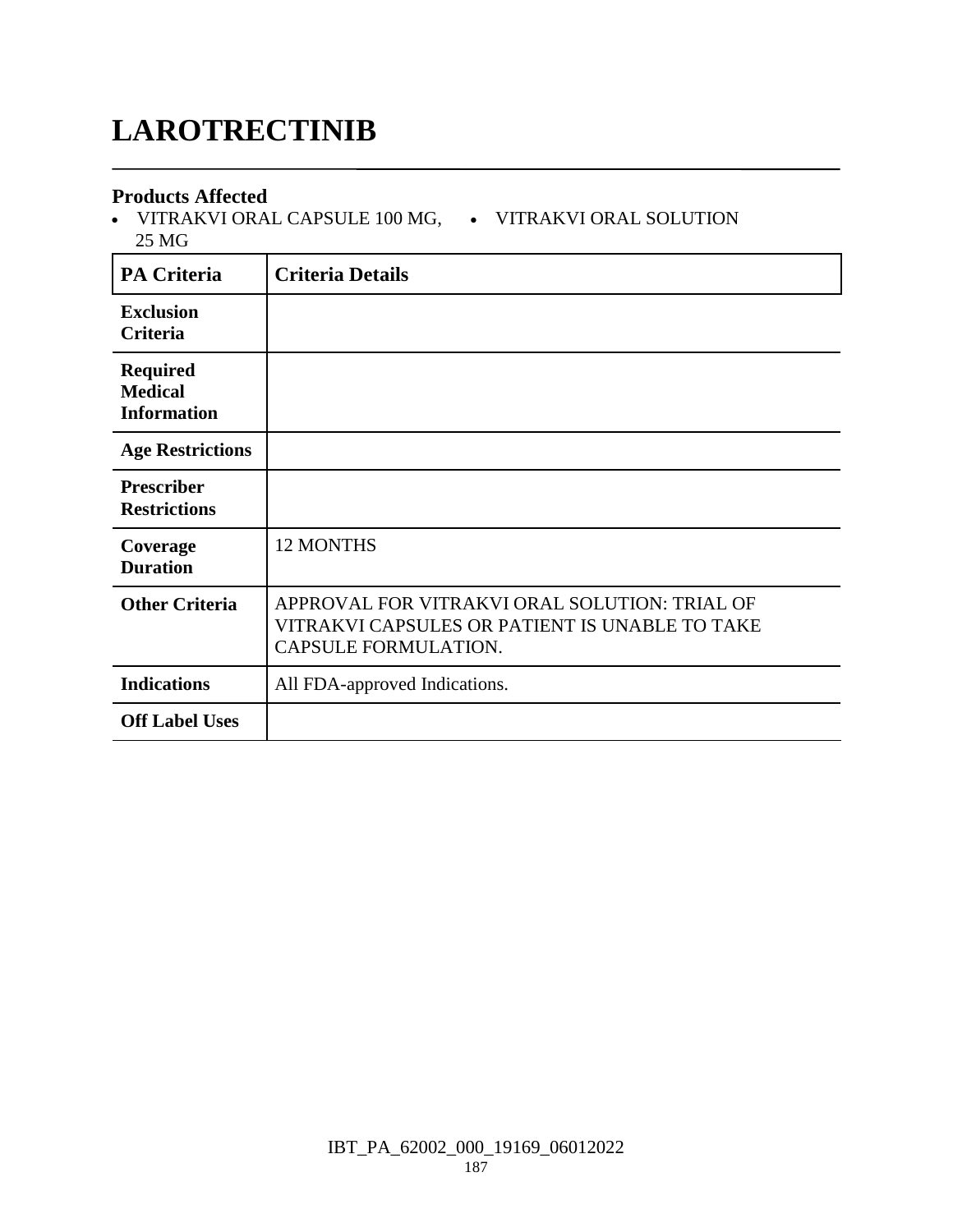### **LEDIPASVIR-SOFOSBUVIR**

#### **Products Affected**

 HARVONI ORAL PELLETS IN PACKET 33.75-150 MG, 45-200 MG

#### HARVONI ORAL TABLET

| <b>PA Criteria</b>                                      | <b>Criteria Details</b>                                                                                                                                                                                                                                                                                                                                                                                                                                                                                           |
|---------------------------------------------------------|-------------------------------------------------------------------------------------------------------------------------------------------------------------------------------------------------------------------------------------------------------------------------------------------------------------------------------------------------------------------------------------------------------------------------------------------------------------------------------------------------------------------|
| <b>Exclusion</b><br><b>Criteria</b>                     |                                                                                                                                                                                                                                                                                                                                                                                                                                                                                                                   |
| <b>Required</b><br><b>Medical</b><br><b>Information</b> | HCV RNA LEVEL WITHIN PAST 6 MONTHS.                                                                                                                                                                                                                                                                                                                                                                                                                                                                               |
| <b>Age Restrictions</b>                                 |                                                                                                                                                                                                                                                                                                                                                                                                                                                                                                                   |
| <b>Prescriber</b><br><b>Restrictions</b>                | GASTROENTEROLOGIST, INFECTIOUS DISEASE SPECIALIST,<br>PHYSICIAN SPECIALIZING IN THE TREATMENT OF HEPATITIS<br>(HEPATOLOGIST), OR A SPECIALLY TRAINED GROUP SUCH AS<br>ECHO (EXTENSION FOR COMMUNITY HEALTHCARE<br><b>OUTCOMES) MODEL.</b>                                                                                                                                                                                                                                                                         |
| Coverage<br><b>Duration</b>                             | CRITERIA WILL BE APPLIED CONSISTENT WITH CURRENT<br><b>AASLD/IDSA GUIDANCE.</b>                                                                                                                                                                                                                                                                                                                                                                                                                                   |
| <b>Other Criteria</b>                                   | CRITERIA WILL BE APPLIED CONSISTENT WITH CURRENT<br>AASLD/IDSA GUIDANCE. PATIENT IS NOT CONCURRENTLY<br>TAKING ANY OF THE FOLLOWING: CARBAMAZEPINE,<br>PHENYTOIN, PHENOBARBITAL, OXCARBAZEPINE, RIFAMPIN,<br>RIFABUTIN, RIFAPENTINE, ROSUVASTATIN, SOFOSBUVIR (AS<br>A SINGLE AGENT), OR TIPRANAVIR/RITONAVIR. REQUESTS<br>FOR FORMULARY VERSION OF LEDIPASVIR/SOFOSBUVIR:<br>TRIAL OF OR CONTRAINDICATION TO BRAND HARVONI.<br>REQUESTS FOR HARVONI 45MG-200MG PELLETS: PATIENT IS<br>UNABLE TO SWALLOW TABLETS. |
| <b>Indications</b>                                      | All FDA-approved Indications.                                                                                                                                                                                                                                                                                                                                                                                                                                                                                     |
| <b>Off Label Uses</b>                                   |                                                                                                                                                                                                                                                                                                                                                                                                                                                                                                                   |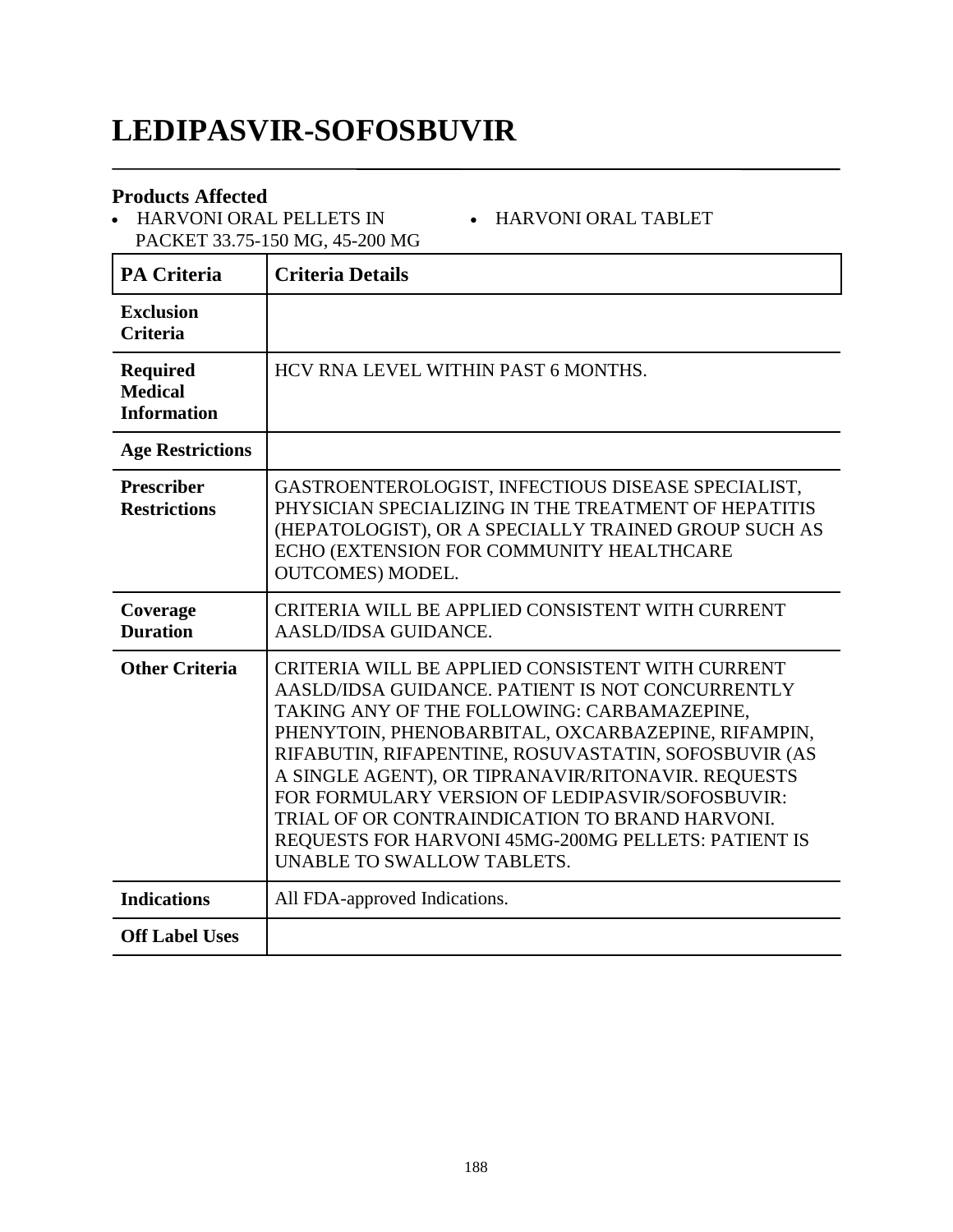### **LENALIDOMIDE**

#### **Products Affected**

#### *lenalidomide* REVLIMID ORAL CAPSULE 2.5 MG, 20 MG

| <b>PA Criteria</b>                                      | <b>Criteria Details</b>       |
|---------------------------------------------------------|-------------------------------|
| <b>Exclusion</b><br>Criteria                            |                               |
| <b>Required</b><br><b>Medical</b><br><b>Information</b> |                               |
| <b>Age Restrictions</b>                                 |                               |
| <b>Prescriber</b><br><b>Restrictions</b>                |                               |
| Coverage<br><b>Duration</b>                             | 12 MONTHS                     |
| <b>Other Criteria</b>                                   |                               |
| <b>Indications</b>                                      | All FDA-approved Indications. |
| <b>Off Label Uses</b>                                   |                               |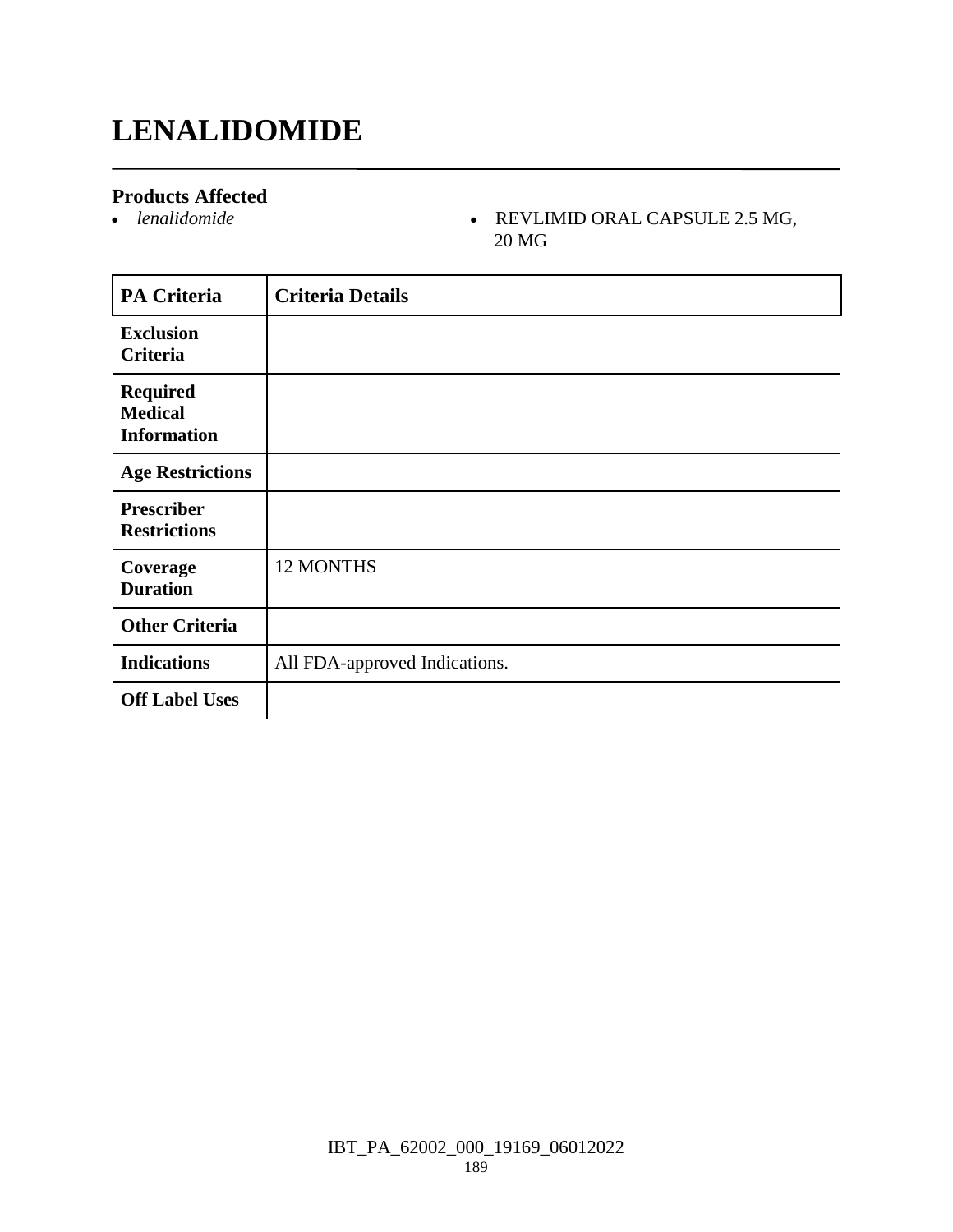### **LENVATINIB**

### **Products Affected**

• LENVIMA

| <b>PA Criteria</b>                                      | <b>Criteria Details</b>       |
|---------------------------------------------------------|-------------------------------|
| <b>Exclusion</b><br>Criteria                            |                               |
| <b>Required</b><br><b>Medical</b><br><b>Information</b> |                               |
| <b>Age Restrictions</b>                                 |                               |
| <b>Prescriber</b><br><b>Restrictions</b>                |                               |
| Coverage<br><b>Duration</b>                             | <b>12 MONTHS</b>              |
| <b>Other Criteria</b>                                   |                               |
| <b>Indications</b>                                      | All FDA-approved Indications. |
| <b>Off Label Uses</b>                                   |                               |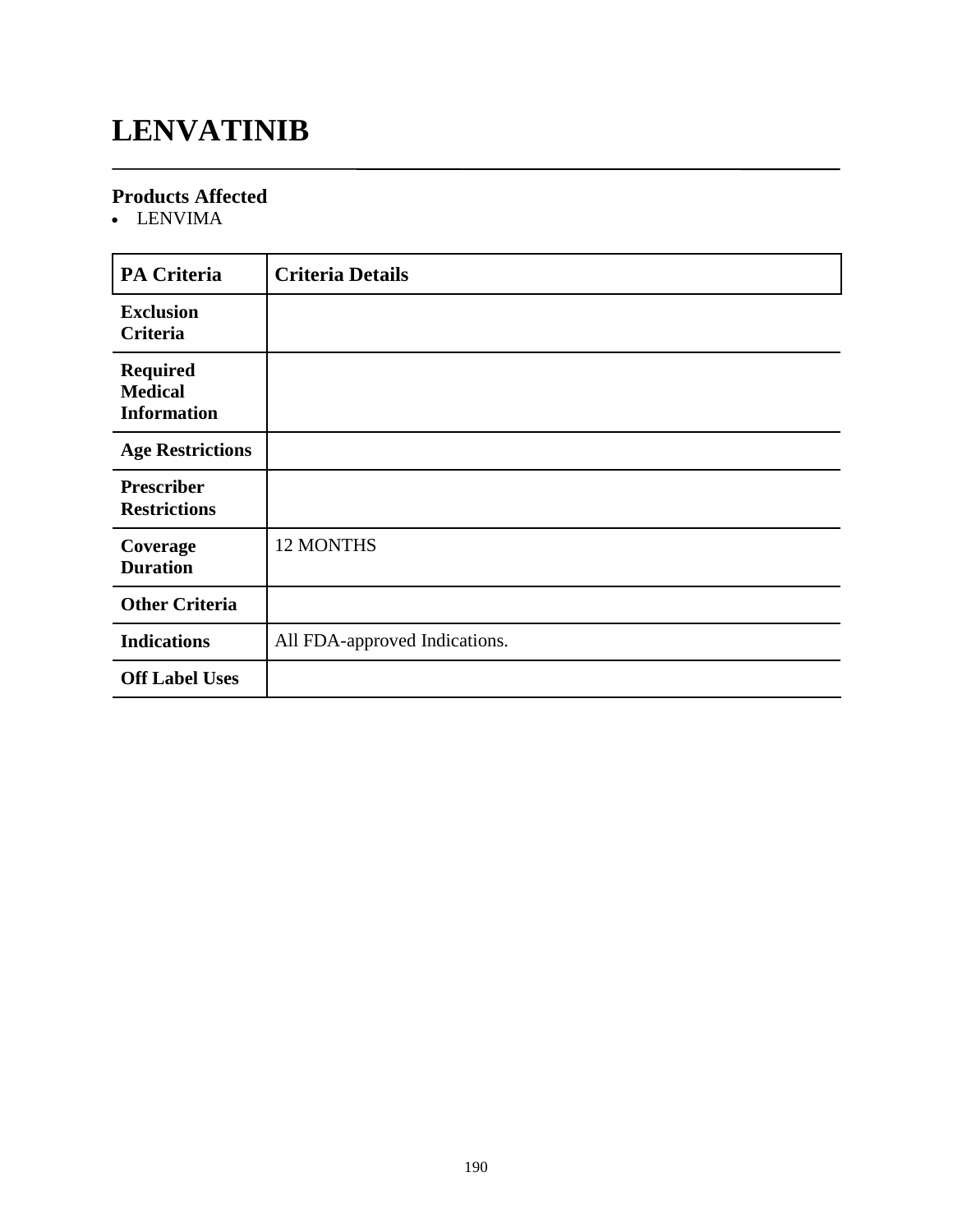### **LETERMOVIR**

#### **Products Affected**

• PREVYMIS INTRAVENOUS SOLUTION 240 MG/12 ML, 480 MG/24 ML

PREVYMIS ORAL

| <b>PA Criteria</b>                                      | <b>Criteria Details</b>                                                                                                                                            |
|---------------------------------------------------------|--------------------------------------------------------------------------------------------------------------------------------------------------------------------|
| <b>Exclusion</b><br>Criteria                            |                                                                                                                                                                    |
| <b>Required</b><br><b>Medical</b><br><b>Information</b> |                                                                                                                                                                    |
| <b>Age Restrictions</b>                                 |                                                                                                                                                                    |
| <b>Prescriber</b><br><b>Restrictions</b>                |                                                                                                                                                                    |
| Coverage<br><b>Duration</b>                             | <b>4 MONTHS</b>                                                                                                                                                    |
| <b>Other Criteria</b>                                   | THERAPY WILL BE INITIATED BETWEEN DAY 0 AND DAY 28<br>POST TRANSPLANTATION AND PATIENT IS NOT RECEIVING<br>THE MEDICATION BEYOND 100 DAYS POST<br>TRANSPLANTATION. |
| <b>Indications</b>                                      | All FDA-approved Indications.                                                                                                                                      |
| <b>Off Label Uses</b>                                   |                                                                                                                                                                    |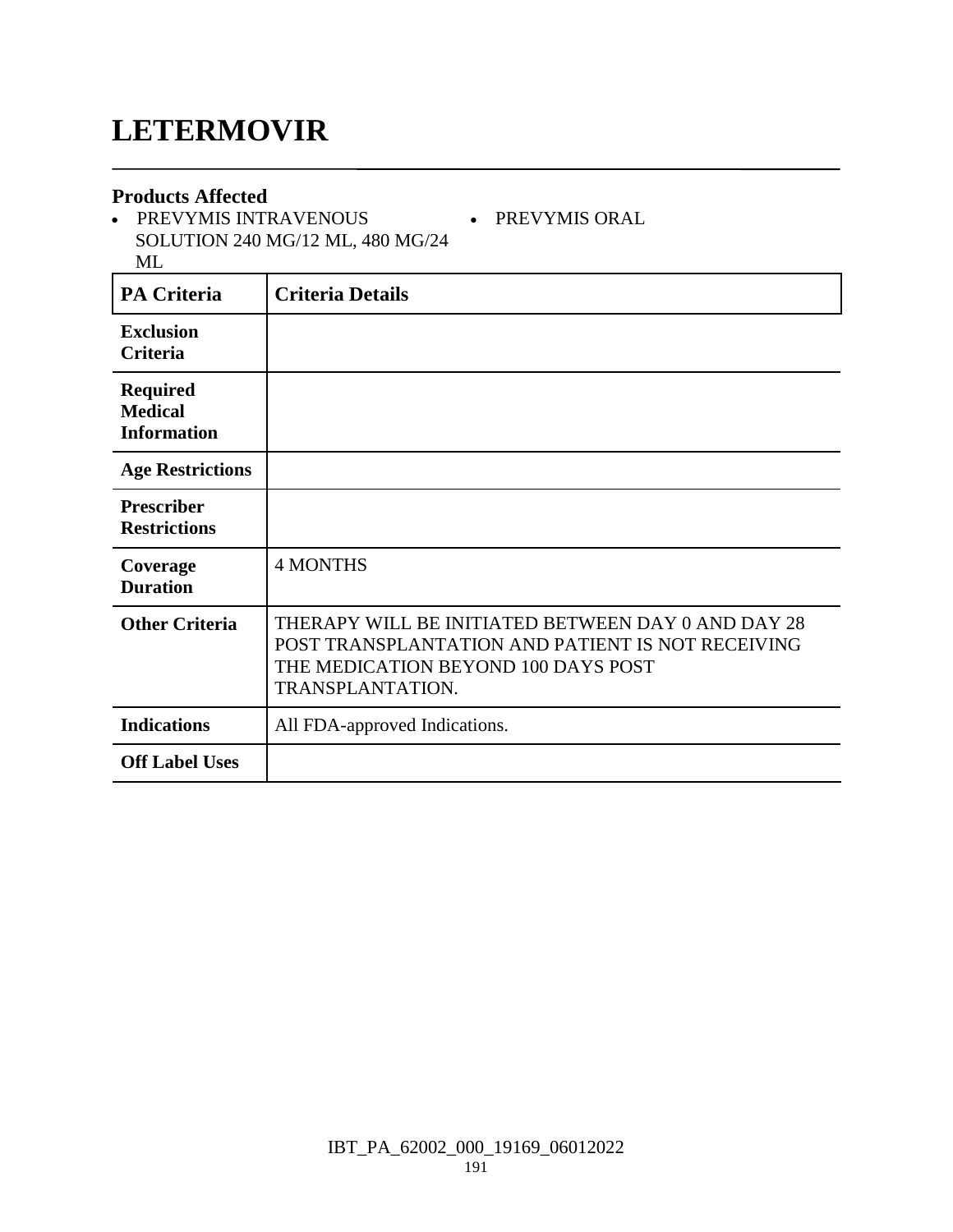### **LEVODOPA**

#### **Products Affected**

• INBRIJA INHALATION CAPSULE, W/INHALATION DEVICE

| <b>PA Criteria</b>                                      | <b>Criteria Details</b>                                                                                                                                                                                                                                                               |
|---------------------------------------------------------|---------------------------------------------------------------------------------------------------------------------------------------------------------------------------------------------------------------------------------------------------------------------------------------|
| <b>Exclusion</b><br><b>Criteria</b>                     |                                                                                                                                                                                                                                                                                       |
| <b>Required</b><br><b>Medical</b><br><b>Information</b> |                                                                                                                                                                                                                                                                                       |
| <b>Age Restrictions</b>                                 |                                                                                                                                                                                                                                                                                       |
| <b>Prescriber</b><br><b>Restrictions</b>                | PARKINSONS DISEASE (PD): PRESCRIBED BY OR IN<br>CONSULTATION WITH A NEUROLOGIST.                                                                                                                                                                                                      |
| Coverage<br><b>Duration</b>                             | <b>INITIAL: 6 MONTHS, RENEWAL: 12 MONTHS.</b>                                                                                                                                                                                                                                         |
| <b>Other Criteria</b>                                   | PD: INITIAL: 1) PATIENT IS NOT CURRENTLY TAKING MORE<br>THAN 1600MG OF LEVODOPA PER DAY, AND 2) PHYSICIAN HAS<br>OPTIMIZED DRUG THERAPY FOR PARKINSONS DISEASE.<br>RENEWAL: PATIENT HAD IMPROVEMENT WITH MOTOR<br>FLUCTUATIONS DURING OFF EPISODES WITH THE USE OF<br><b>INBRIJA.</b> |
| <b>Indications</b>                                      | All FDA-approved Indications.                                                                                                                                                                                                                                                         |
| <b>Off Label Uses</b>                                   |                                                                                                                                                                                                                                                                                       |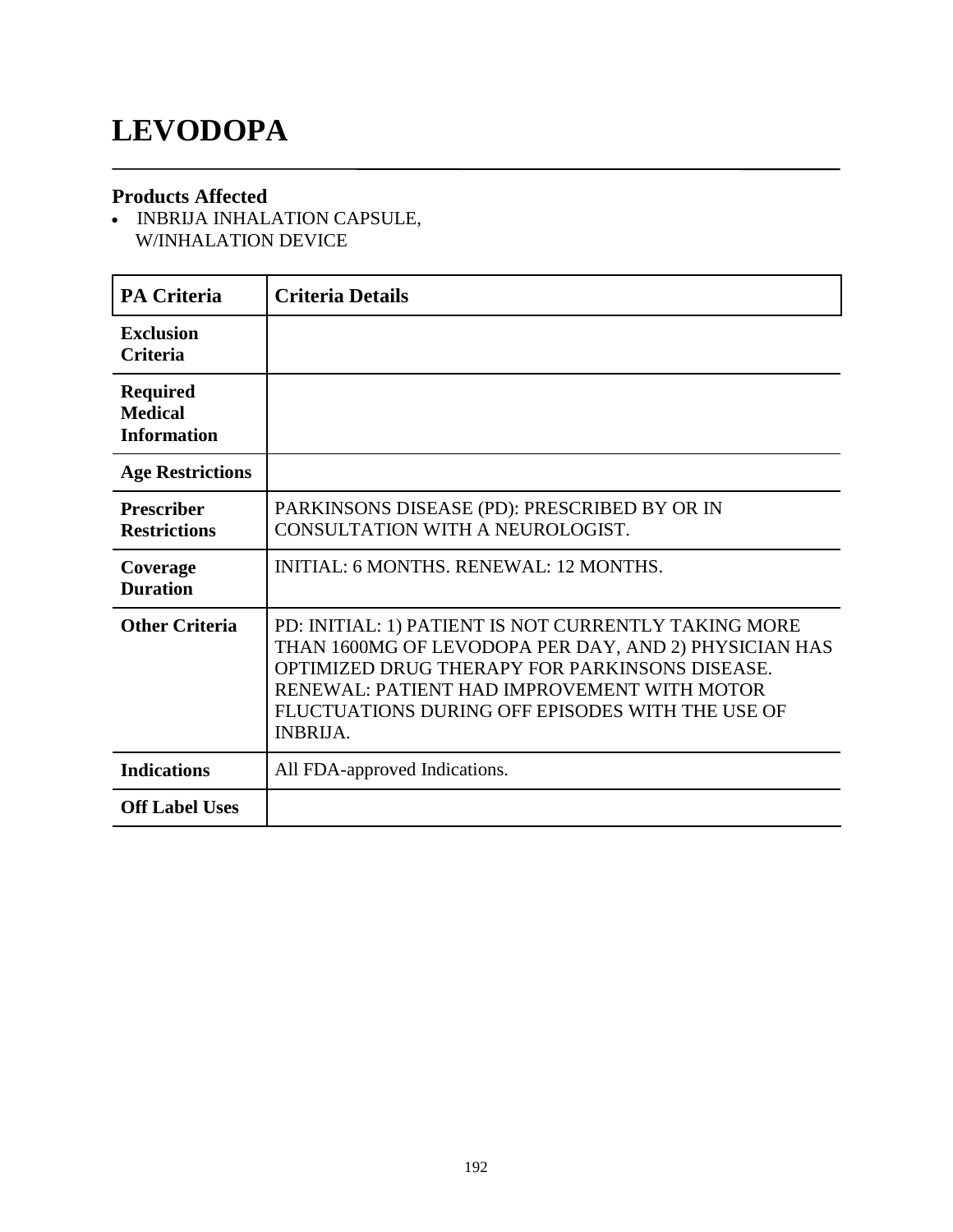# **L-GLUTAMINE**

#### **Products Affected**

ENDARI

| <b>PA Criteria</b>                                      | <b>Criteria Details</b>                                                                                                                                                                                                                                                                                                                                                                                                                                                        |
|---------------------------------------------------------|--------------------------------------------------------------------------------------------------------------------------------------------------------------------------------------------------------------------------------------------------------------------------------------------------------------------------------------------------------------------------------------------------------------------------------------------------------------------------------|
| <b>Exclusion</b><br><b>Criteria</b>                     |                                                                                                                                                                                                                                                                                                                                                                                                                                                                                |
| <b>Required</b><br><b>Medical</b><br><b>Information</b> |                                                                                                                                                                                                                                                                                                                                                                                                                                                                                |
| <b>Age Restrictions</b>                                 |                                                                                                                                                                                                                                                                                                                                                                                                                                                                                |
| <b>Prescriber</b><br><b>Restrictions</b>                | SICKLE CELL DISEASE: PRESCRIBED BY OR IN CONSULTATION<br>WITH A HEMATOLOGIST.                                                                                                                                                                                                                                                                                                                                                                                                  |
| Coverage<br><b>Duration</b>                             | <b>INITIAL: 12 MONTHS, RENEWAL: LIFETIME.</b>                                                                                                                                                                                                                                                                                                                                                                                                                                  |
| <b>Other Criteria</b>                                   | <b>INITIAL: PATIENTS 18 YEARS OR OLDER: ONE OF THE</b><br>FOLLOWING: 1) AT LEAST 2 SICKLE CELL CRISES IN THE PAST<br>YEAR, OR 2) SICKLE-CELL ASSOCIATED SYMPTOMS WHICH<br>ARE INTERFERING WITH ACTIVITIES OF DAILY LIVING, OR 3)<br>HISTORY OF OR HAS RECURRENT ACUTE CHEST SYNDROME.<br>PATIENTS 5 TO 17 YEARS: APPROVED WITHOUT ADDITIONAL<br>CRITERIA. RENEWAL: PATIENT HAS MAINTAINED OR<br>EXPERIENCED REDUCTION IN ACUTE COMPLICATIONS OF<br><b>SICKLE CELL DISEASE.</b> |
| <b>Indications</b>                                      | All FDA-approved Indications.                                                                                                                                                                                                                                                                                                                                                                                                                                                  |
| <b>Off Label Uses</b>                                   |                                                                                                                                                                                                                                                                                                                                                                                                                                                                                |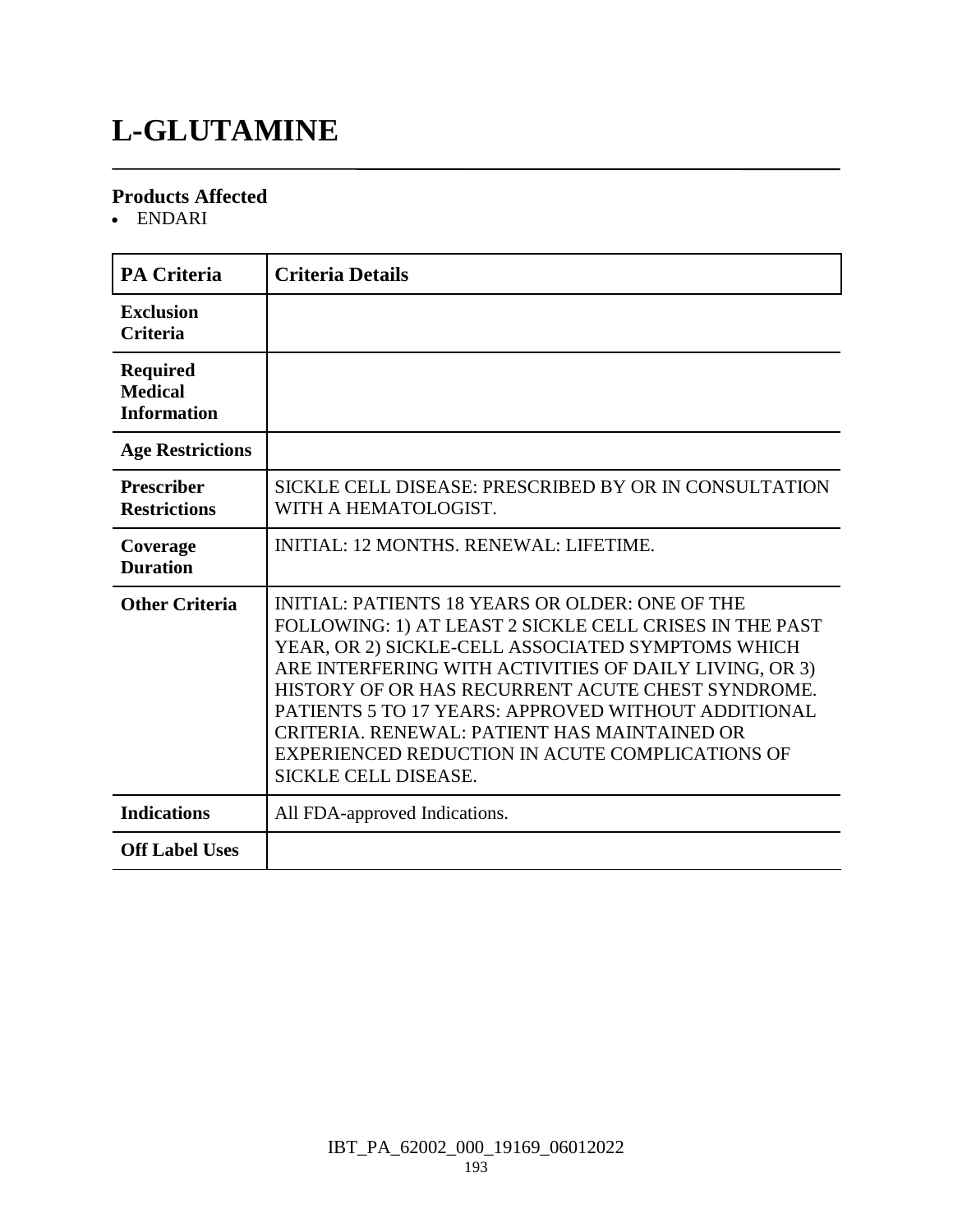# **LIDOCAINE**

#### **Products Affected**

- *lidocaine hcl mucous membrane solution 4 % (40 mg/ml)*
- *lidocaine topical ointment* ZTLIDO
- *lidocaine topical adhesive patch,medicated 5 %*

| <b>PA Criteria</b>                                      | <b>Criteria Details</b>                        |
|---------------------------------------------------------|------------------------------------------------|
| <b>Exclusion</b><br>Criteria                            |                                                |
| <b>Required</b><br><b>Medical</b><br><b>Information</b> |                                                |
| <b>Age Restrictions</b>                                 |                                                |
| <b>Prescriber</b><br><b>Restrictions</b>                |                                                |
| Coverage<br><b>Duration</b>                             | <b>12 MONTHS</b>                               |
| <b>Other Criteria</b>                                   | THIS DRUG ALSO REQUIRES PAYMENT DETERMINATION. |
| <b>Indications</b>                                      | All Medically-accepted Indications.            |
| <b>Off Label Uses</b>                                   |                                                |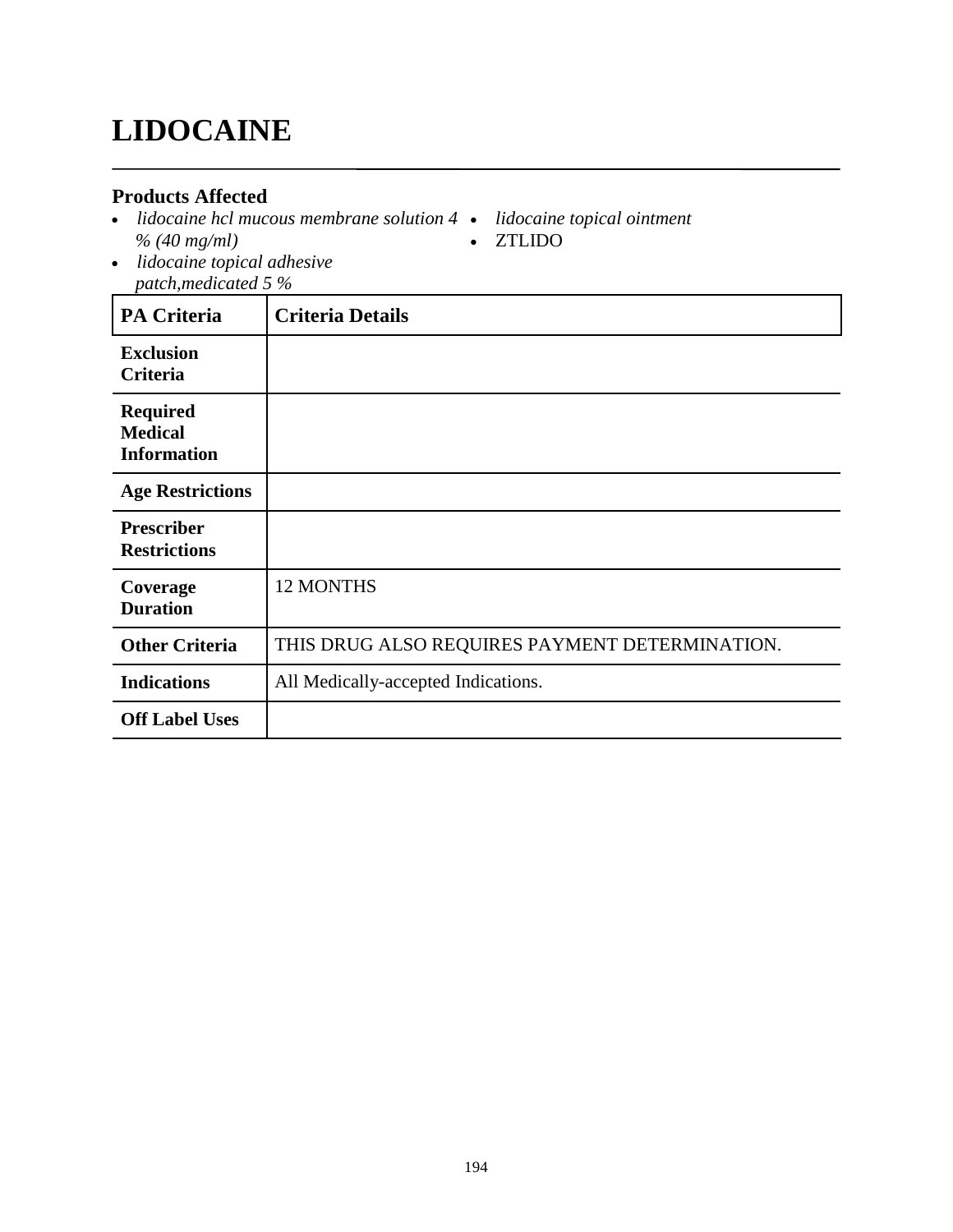# **LIDOCAINE PRILOCAINE**

#### **Products Affected**

*lidocaine-prilocaine topical cream*

| <b>PA Criteria</b>                                      | <b>Criteria Details</b>                                                                                                                                                                                                                                                                                                                            |
|---------------------------------------------------------|----------------------------------------------------------------------------------------------------------------------------------------------------------------------------------------------------------------------------------------------------------------------------------------------------------------------------------------------------|
| <b>Exclusion</b><br><b>Criteria</b>                     |                                                                                                                                                                                                                                                                                                                                                    |
| <b>Required</b><br><b>Medical</b><br><b>Information</b> |                                                                                                                                                                                                                                                                                                                                                    |
| <b>Age Restrictions</b>                                 |                                                                                                                                                                                                                                                                                                                                                    |
| <b>Prescriber</b><br><b>Restrictions</b>                |                                                                                                                                                                                                                                                                                                                                                    |
| Coverage<br><b>Duration</b>                             | <b>12 MONTHS</b>                                                                                                                                                                                                                                                                                                                                   |
| <b>Other Criteria</b>                                   | THIS DRUG MAY BE EITHER BUNDLED WITH AND COVERED<br>UNDER END STAGE RENAL DISEASE DIALYSIS RELATED<br>SERVICES OR COVERED UNDER MEDICARE D DEPENDING<br>UPON THE CIRCUMSTANCES. INFORMATION MAY NEED TO BE<br>SUBMITTED DESCRIBING THE USE AND SETTING OF THE<br>DRUG TO MAKE THE DETERMINATION. THIS DRUG ALSO<br>REQUIRES PAYMENT DETERMINATION. |
| <b>Indications</b>                                      | All Medically-accepted Indications.                                                                                                                                                                                                                                                                                                                |
| <b>Off Label Uses</b>                                   |                                                                                                                                                                                                                                                                                                                                                    |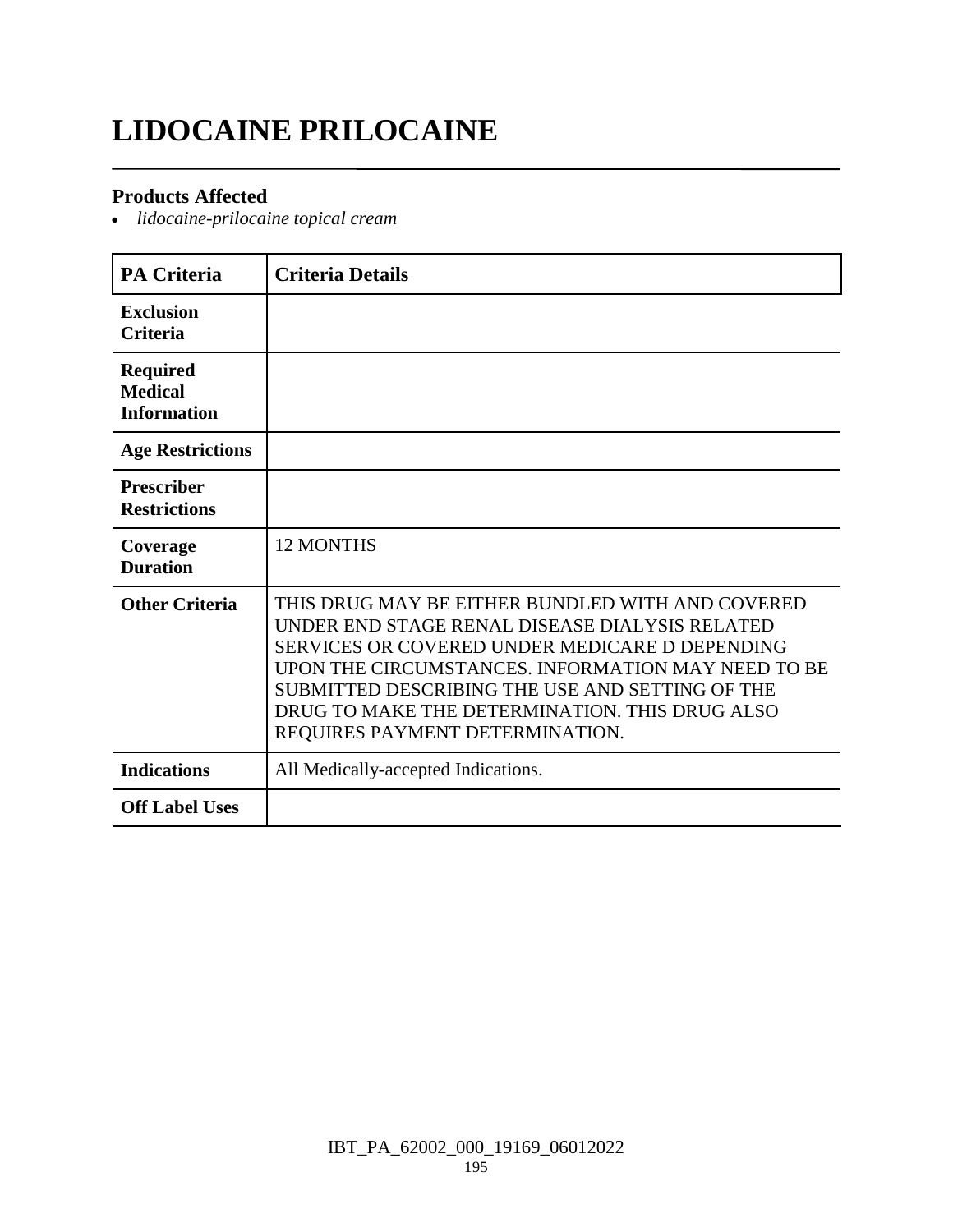### **LOMITAPIDE**

#### **Products Affected**

 JUXTAPID ORAL CAPSULE 10 MG, 20 MG, 30 MG, 40 MG, 5 MG, 60 MG

| <b>PA Criteria</b>                                      | <b>Criteria Details</b>                                                                                                                                                                                                                                                                                                                                                                                                                                                                                                                                                                                                                                                                                                                                                                                                                                                                                                                                                                                                                                                                                                                                                                                                                            |
|---------------------------------------------------------|----------------------------------------------------------------------------------------------------------------------------------------------------------------------------------------------------------------------------------------------------------------------------------------------------------------------------------------------------------------------------------------------------------------------------------------------------------------------------------------------------------------------------------------------------------------------------------------------------------------------------------------------------------------------------------------------------------------------------------------------------------------------------------------------------------------------------------------------------------------------------------------------------------------------------------------------------------------------------------------------------------------------------------------------------------------------------------------------------------------------------------------------------------------------------------------------------------------------------------------------------|
| <b>Exclusion</b><br><b>Criteria</b>                     |                                                                                                                                                                                                                                                                                                                                                                                                                                                                                                                                                                                                                                                                                                                                                                                                                                                                                                                                                                                                                                                                                                                                                                                                                                                    |
| <b>Required</b><br><b>Medical</b><br><b>Information</b> |                                                                                                                                                                                                                                                                                                                                                                                                                                                                                                                                                                                                                                                                                                                                                                                                                                                                                                                                                                                                                                                                                                                                                                                                                                                    |
| <b>Age Restrictions</b>                                 |                                                                                                                                                                                                                                                                                                                                                                                                                                                                                                                                                                                                                                                                                                                                                                                                                                                                                                                                                                                                                                                                                                                                                                                                                                                    |
| <b>Prescriber</b><br><b>Restrictions</b>                | PRESCRIBED BY OR IN CONSULTATION WITH A<br>CARDIOLOGIST, ENDOCRINOLOGIST OR LIPIDOLOGIST.                                                                                                                                                                                                                                                                                                                                                                                                                                                                                                                                                                                                                                                                                                                                                                                                                                                                                                                                                                                                                                                                                                                                                          |
| Coverage<br><b>Duration</b>                             | <b>12 MONTHS</b>                                                                                                                                                                                                                                                                                                                                                                                                                                                                                                                                                                                                                                                                                                                                                                                                                                                                                                                                                                                                                                                                                                                                                                                                                                   |
| <b>Other Criteria</b>                                   | 1) DIAGNOSIS DETERMINED BY A) DEFINITE SIMON BROOME<br>DIAGNOSTIC CRITERIA, OR B) DUTCH LIPID NETWORK<br>CRITERIA SCORE OF 8 OR GREATER, OR C) CLINICAL<br>DIAGNOSIS BASED ON A HISTORY OF AN UNTREATED LDL-C<br>CONCENTRATION GREATER THAN 500 MG/DL TOGETHER<br>WITH EITHER XANTHOMA BEFORE 10 YEARS OF AGE, OR<br>EVIDENCE OF HEFH IN BOTH PARENTS. 2) LDL-C LEVEL<br>GREATER THAN OR EQUAL TO 70MG/DL WHILE ON MAXIMAL<br>DRUG TREATMENT. 3) TRIAL OF EVOLOCUMAB UNLESS THE<br>PATIENT HAS NON-FUNCTIONING LDL RECEPTORS. 4) MEETS<br>ONE OF THE FOLLOWING: A) TAKING A HIGH-INTENSITY<br>STATIN (I.E., ATORVASTATIN 40-80MG DAILY, ROSUVASTATIN<br>20-40MG DAILY) FOR A DURATION OF AT LEAST 8 WEEKS, B)<br>TAKING A MAXIMALLY TOLERATED DOSE OF ANY STATIN<br>FOR A DURATION OF AT LEAST 8 WEEKS GIVEN THAT THE<br>PATIENT CANNOT TOLERATE A HIGH-INTENSITY STATIN, C)<br>ABSOLUTE CONTRAINDICATION TO STATIN THERAPY (E.G<br>ACTIVE DECOMPENSATED LIVER DISEASE, NURSING FEMALE,<br>PREGNANCY OR PLANS TO BECOME PREGNANT,<br>HYPERSENSITIVITY REACTIONS), D) STATIN INTOLERANCE,<br>OR E) TRIAL OF ROSUVASTATIN, ATORVASTATIN, OR STATIN<br>THERAPY AT ANY DOSE AND HAS EXPERIENCED SKELETAL-<br>MUSCLE RELATED SYMPTOMS (E.G., MYOPATHY). |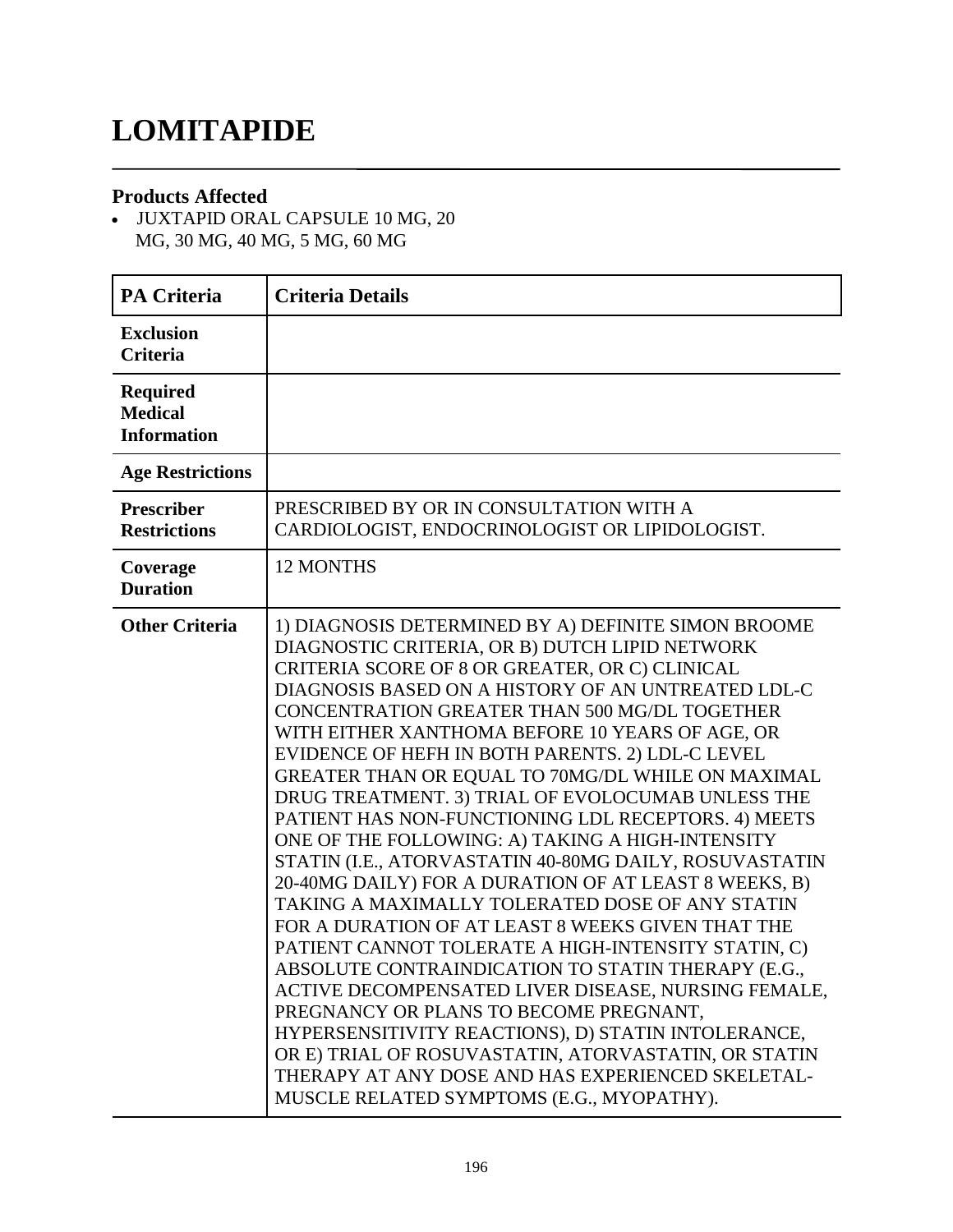| <b>PA Criteria</b>    | <b>Criteria Details</b>       |
|-----------------------|-------------------------------|
| <b>Indications</b>    | All FDA-approved Indications. |
| <b>Off Label Uses</b> |                               |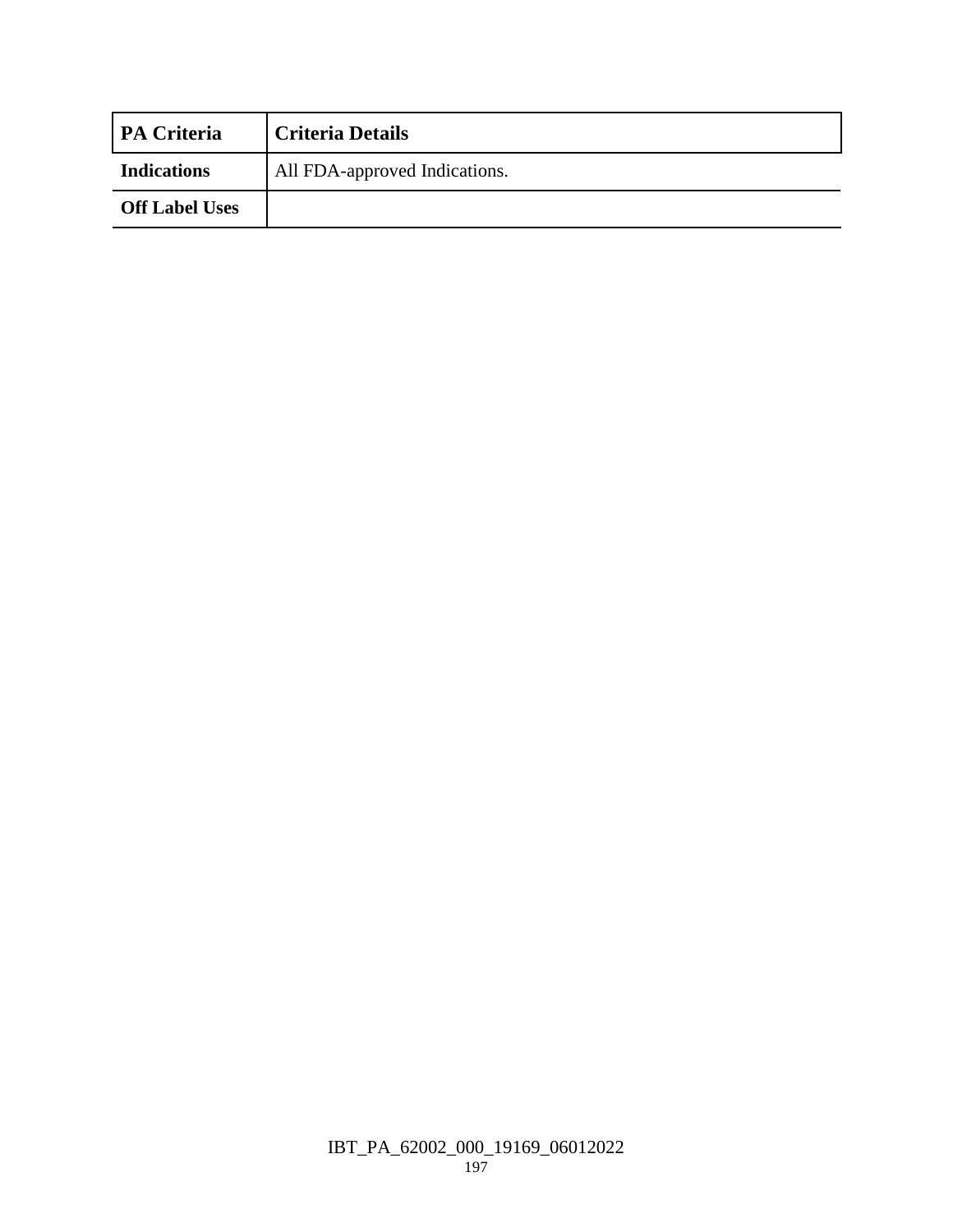# **LONCASTUXIMAB TESIRINE-LPYL**

#### **Products Affected**

• ZYNLONTA

| <b>PA Criteria</b>                                      | <b>Criteria Details</b>       |
|---------------------------------------------------------|-------------------------------|
| <b>Exclusion</b><br>Criteria                            |                               |
| <b>Required</b><br><b>Medical</b><br><b>Information</b> |                               |
| <b>Age Restrictions</b>                                 |                               |
| <b>Prescriber</b><br><b>Restrictions</b>                |                               |
| Coverage<br><b>Duration</b>                             | 12 MONTHS                     |
| <b>Other Criteria</b>                                   |                               |
| <b>Indications</b>                                      | All FDA-approved Indications. |
| <b>Off Label Uses</b>                                   |                               |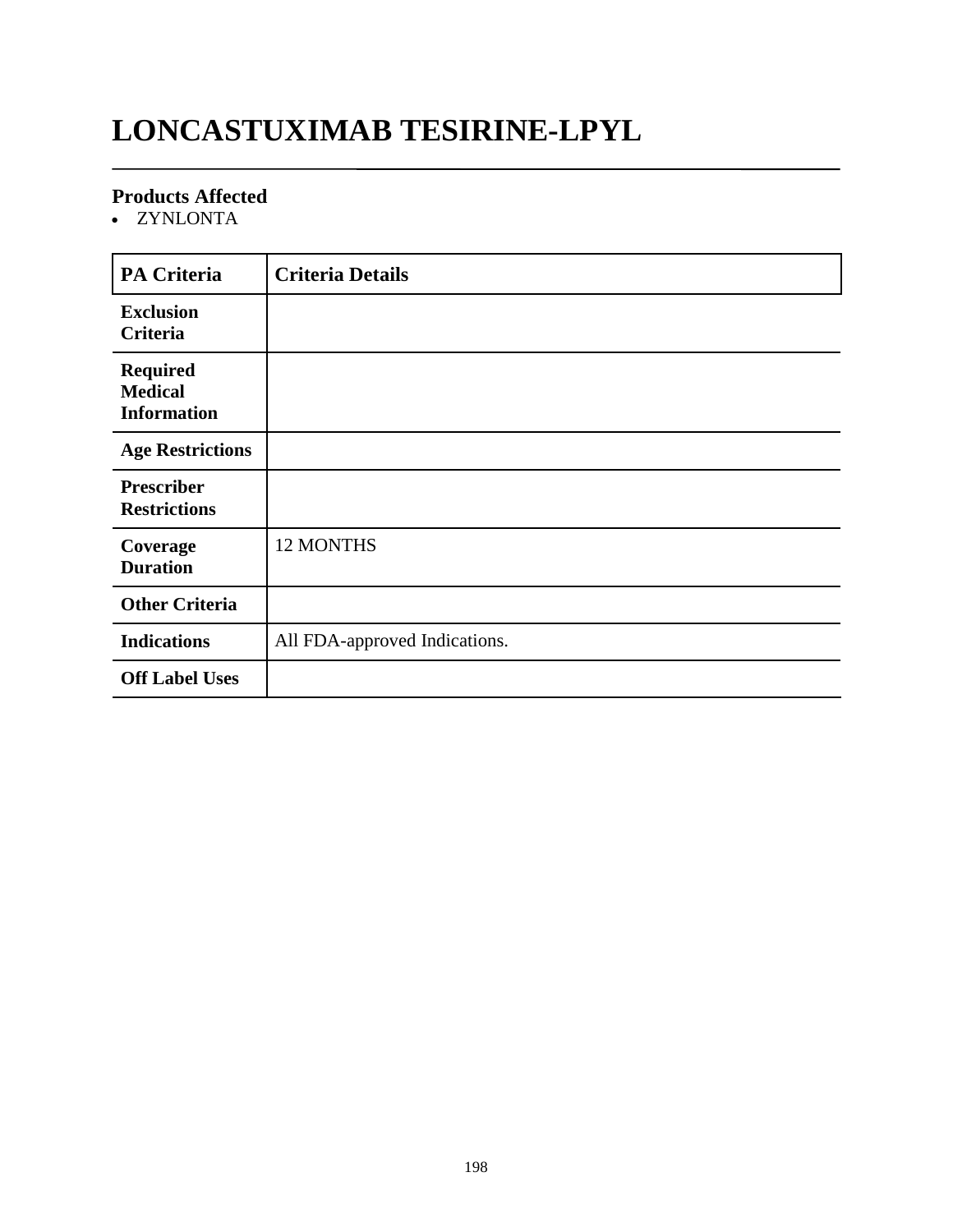# **LORLATINIB**

#### **Products Affected**

 LORBRENA ORAL TABLET 100 MG, 25 MG

| <b>PA Criteria</b>                                      | <b>Criteria Details</b>       |
|---------------------------------------------------------|-------------------------------|
| <b>Exclusion</b><br>Criteria                            |                               |
| <b>Required</b><br><b>Medical</b><br><b>Information</b> |                               |
| <b>Age Restrictions</b>                                 |                               |
| <b>Prescriber</b><br><b>Restrictions</b>                |                               |
| Coverage<br><b>Duration</b>                             | 12 MONTHS                     |
| <b>Other Criteria</b>                                   |                               |
| <b>Indications</b>                                      | All FDA-approved Indications. |
| <b>Off Label Uses</b>                                   |                               |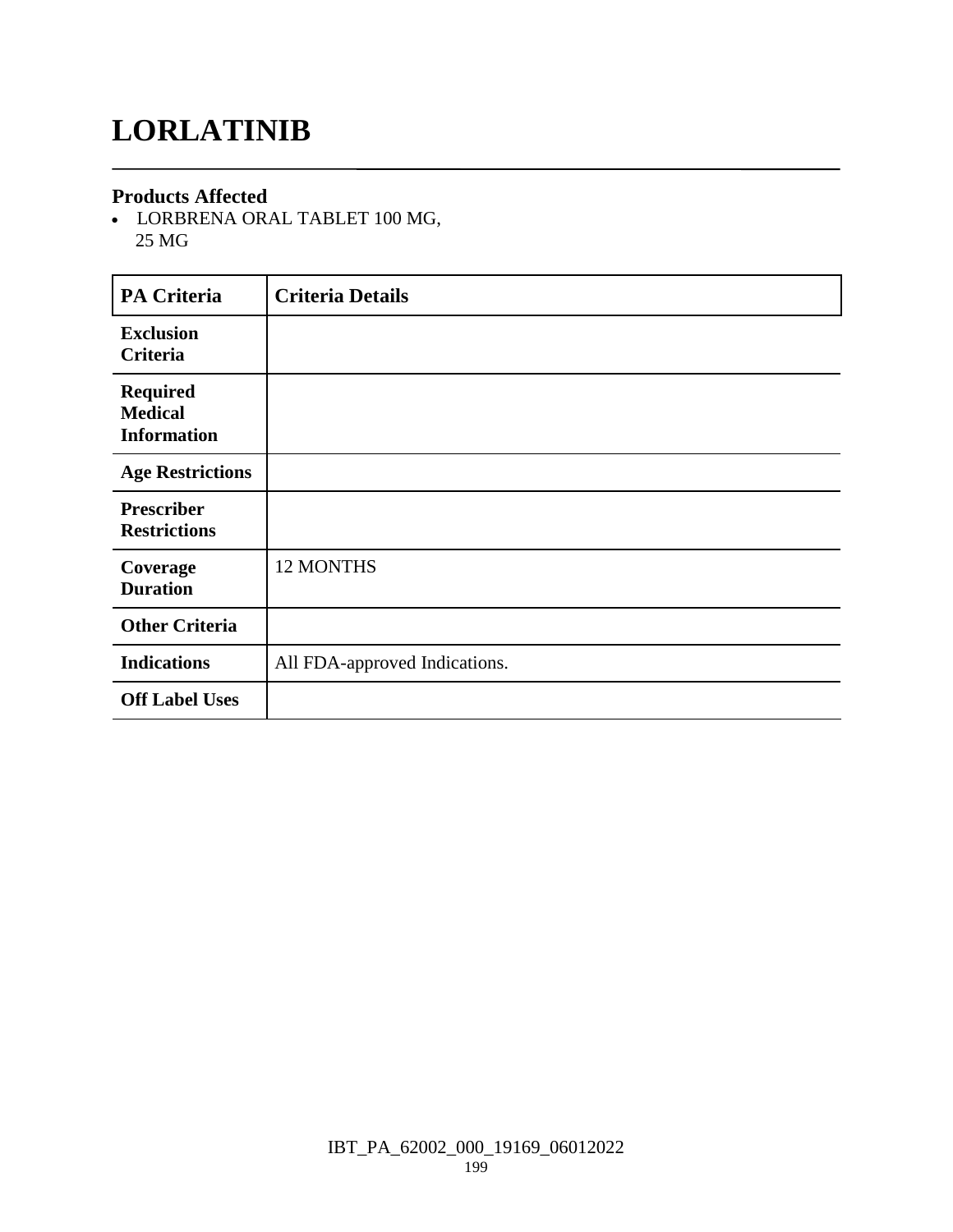# **LUMACAFTOR-IVACAFTOR**

#### **Products Affected**

 ORKAMBI ORAL GRANULES IN ORKAMBI ORAL TABLET PACKET

| <b>PA Criteria</b>                                      | <b>Criteria Details</b>                                                                                                                                                             |
|---------------------------------------------------------|-------------------------------------------------------------------------------------------------------------------------------------------------------------------------------------|
| <b>Exclusion</b><br><b>Criteria</b>                     |                                                                                                                                                                                     |
| <b>Required</b><br><b>Medical</b><br><b>Information</b> | INITIAL: CYSTIC FIBROSIS (CF): CONFIRMED MUTATION IN<br>CFTR GENE ACCEPTABLE FOR THE TREATMENT OF CF.                                                                               |
| <b>Age Restrictions</b>                                 |                                                                                                                                                                                     |
| <b>Prescriber</b><br><b>Restrictions</b>                | CF: PRESCRIBED BY OR IN CONSULTATION WITH A<br>PULMONOLOGIST OR CF EXPERT.                                                                                                          |
| Coverage<br><b>Duration</b>                             | CF: INITIAL: 6 MONTHS, RENEWAL: LIFETIME.                                                                                                                                           |
| <b>Other Criteria</b>                                   | RENEWAL: CF: PATIENT MAINTAINED, IMPROVED, OR<br>DEMONSTRATED LESS THAN EXPECTED DECLINE IN FEV1 OR<br>BODY MASS INDEX (BMI), OR REDUCTION IN NUMBER OF<br>PULMONARY EXACERBATIONS. |
| <b>Indications</b>                                      | All FDA-approved Indications.                                                                                                                                                       |
| <b>Off Label Uses</b>                                   |                                                                                                                                                                                     |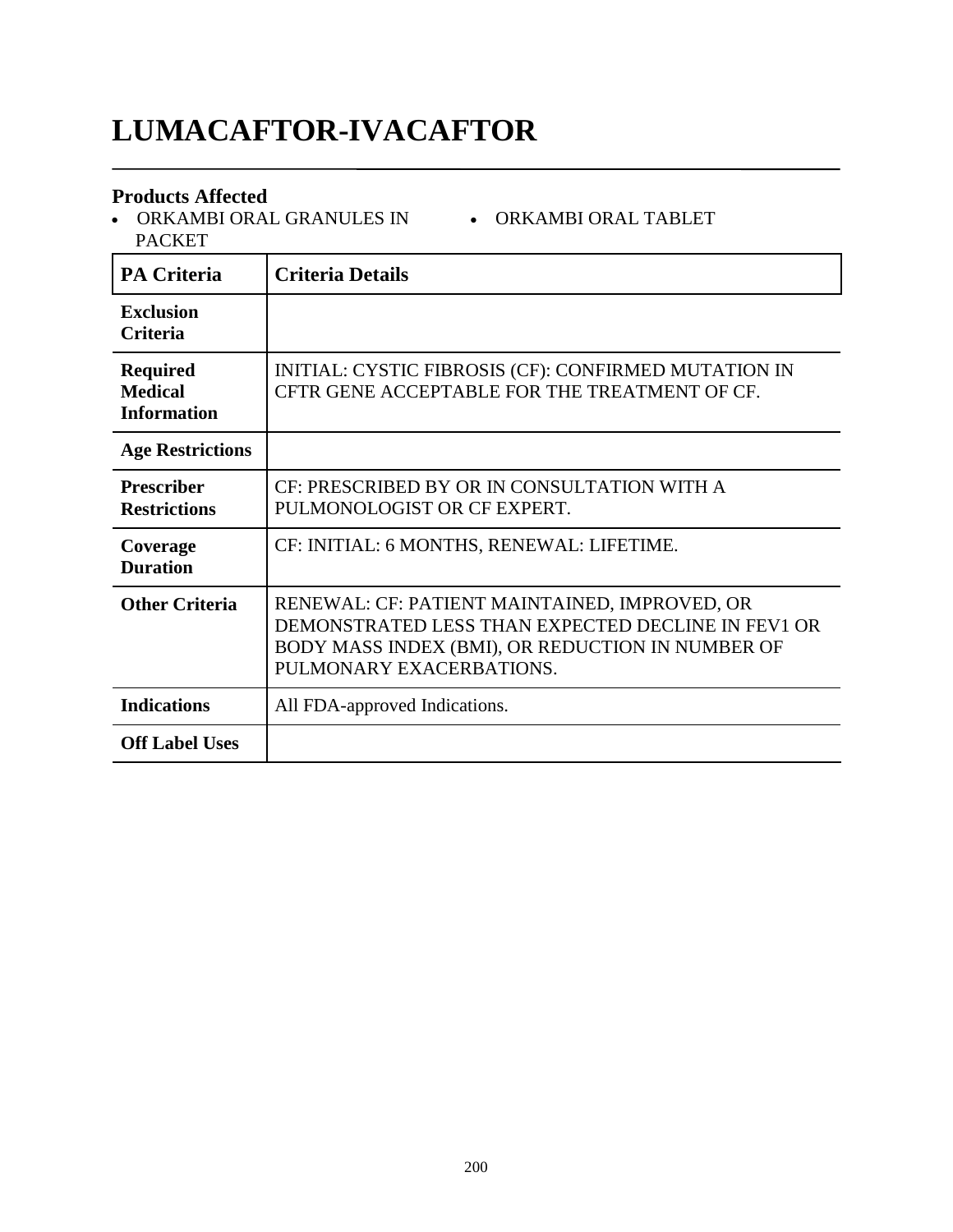# **LUMASIRAN**

#### **Products Affected**

OXLUMO

| <b>PA Criteria</b>                                      | <b>Criteria Details</b>       |
|---------------------------------------------------------|-------------------------------|
| <b>Exclusion</b><br>Criteria                            |                               |
| <b>Required</b><br><b>Medical</b><br><b>Information</b> |                               |
| <b>Age Restrictions</b>                                 |                               |
| <b>Prescriber</b><br><b>Restrictions</b>                |                               |
| Coverage<br><b>Duration</b>                             | 12 MONTHS                     |
| <b>Other Criteria</b>                                   |                               |
| <b>Indications</b>                                      | All FDA-approved Indications. |
| <b>Off Label Uses</b>                                   |                               |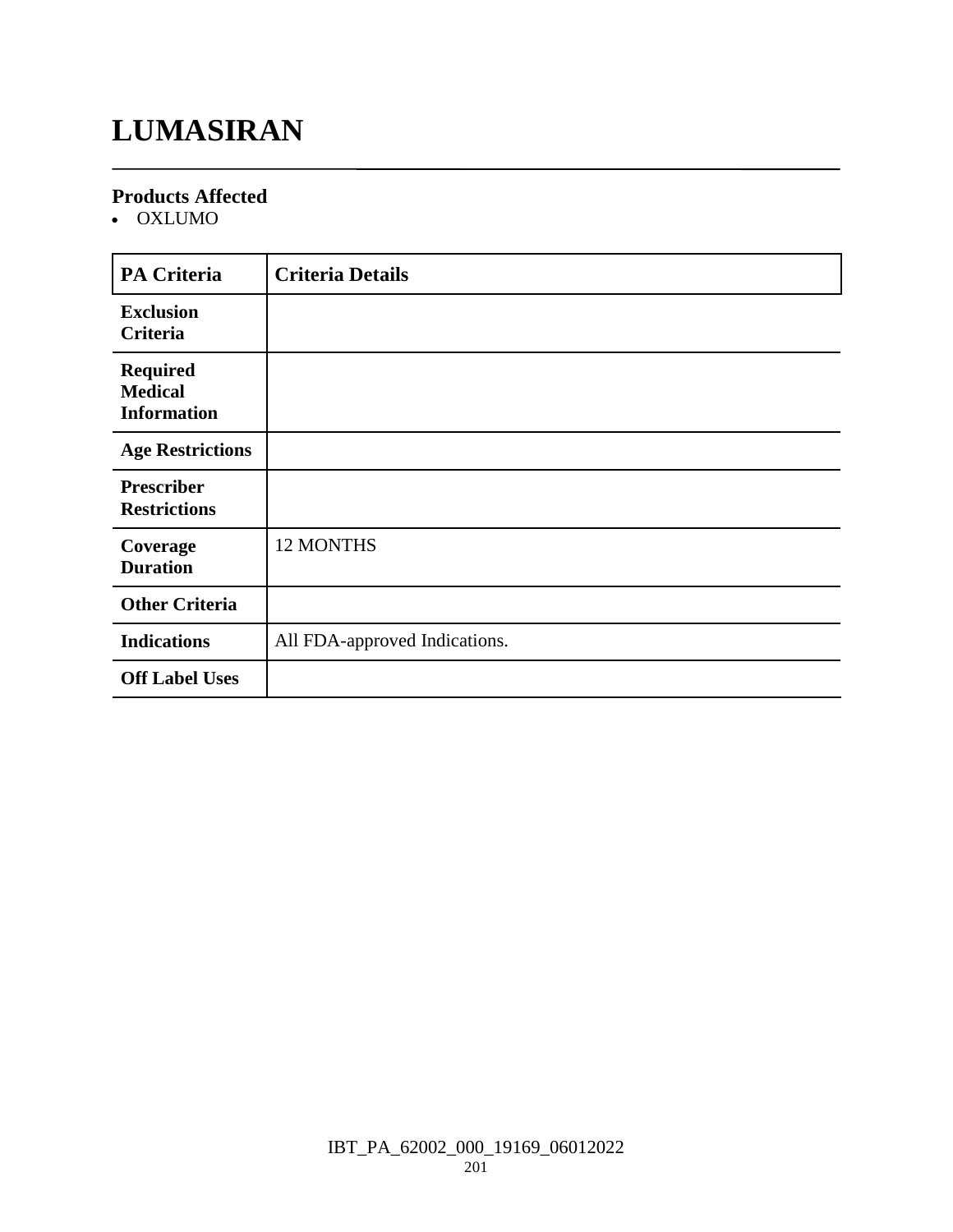# **LURBINECTEDIN**

### **Products Affected**

ZEPZELCA

| <b>PA Criteria</b>                                      | <b>Criteria Details</b>       |
|---------------------------------------------------------|-------------------------------|
| <b>Exclusion</b><br><b>Criteria</b>                     |                               |
| <b>Required</b><br><b>Medical</b><br><b>Information</b> |                               |
| <b>Age Restrictions</b>                                 |                               |
| <b>Prescriber</b><br><b>Restrictions</b>                |                               |
| Coverage<br><b>Duration</b>                             | <b>12 MONTHS</b>              |
| <b>Other Criteria</b>                                   |                               |
| <b>Indications</b>                                      | All FDA-approved Indications. |
| <b>Off Label Uses</b>                                   |                               |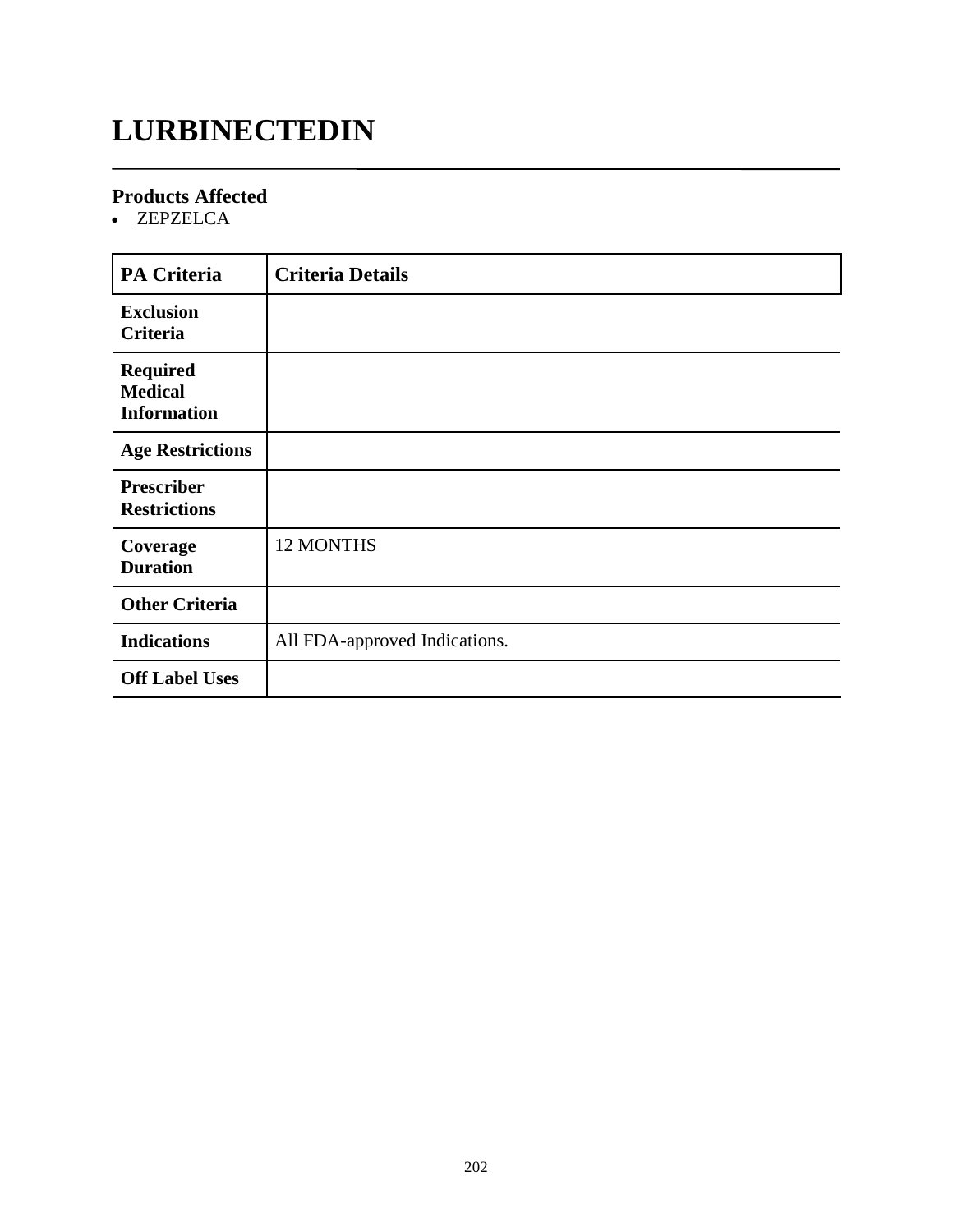### **LUSUTROMBOPAG**

#### **Products Affected**

MULPLETA

| <b>PA Criteria</b>                                      | <b>Criteria Details</b>                                                                                                                                                                                      |
|---------------------------------------------------------|--------------------------------------------------------------------------------------------------------------------------------------------------------------------------------------------------------------|
| <b>Exclusion</b><br><b>Criteria</b>                     |                                                                                                                                                                                                              |
| <b>Required</b><br><b>Medical</b><br><b>Information</b> |                                                                                                                                                                                                              |
| <b>Age Restrictions</b>                                 |                                                                                                                                                                                                              |
| <b>Prescriber</b><br><b>Restrictions</b>                | PRESCRIBED BY OR IN CONSULTATION WITH A<br>HEMATOLOGIST, GASTROENTEROLOGIST, HEPATOLOGIST,<br>IMMUNOLOGIST, ENDOCRINOLOGIST, OR A SURGEON.                                                                   |
| Coverage<br><b>Duration</b>                             | 1 MONTH                                                                                                                                                                                                      |
| <b>Other Criteria</b>                                   | 1) PATIENT HAS A PLANNED PROCEDURE 8 TO 14 DAYS AFTER<br>INITIATION OF MULPLETA AND 2) PATIENT IS NOT RECEIVING<br>OTHER THROMBOPOIETIN RECEPTOR AGONISTS (E.G.,<br>AVATROMBOPAG, ROMIPLOSTIM, ELTROMBOPAG). |
| <b>Indications</b>                                      | All FDA-approved Indications.                                                                                                                                                                                |
| <b>Off Label Uses</b>                                   |                                                                                                                                                                                                              |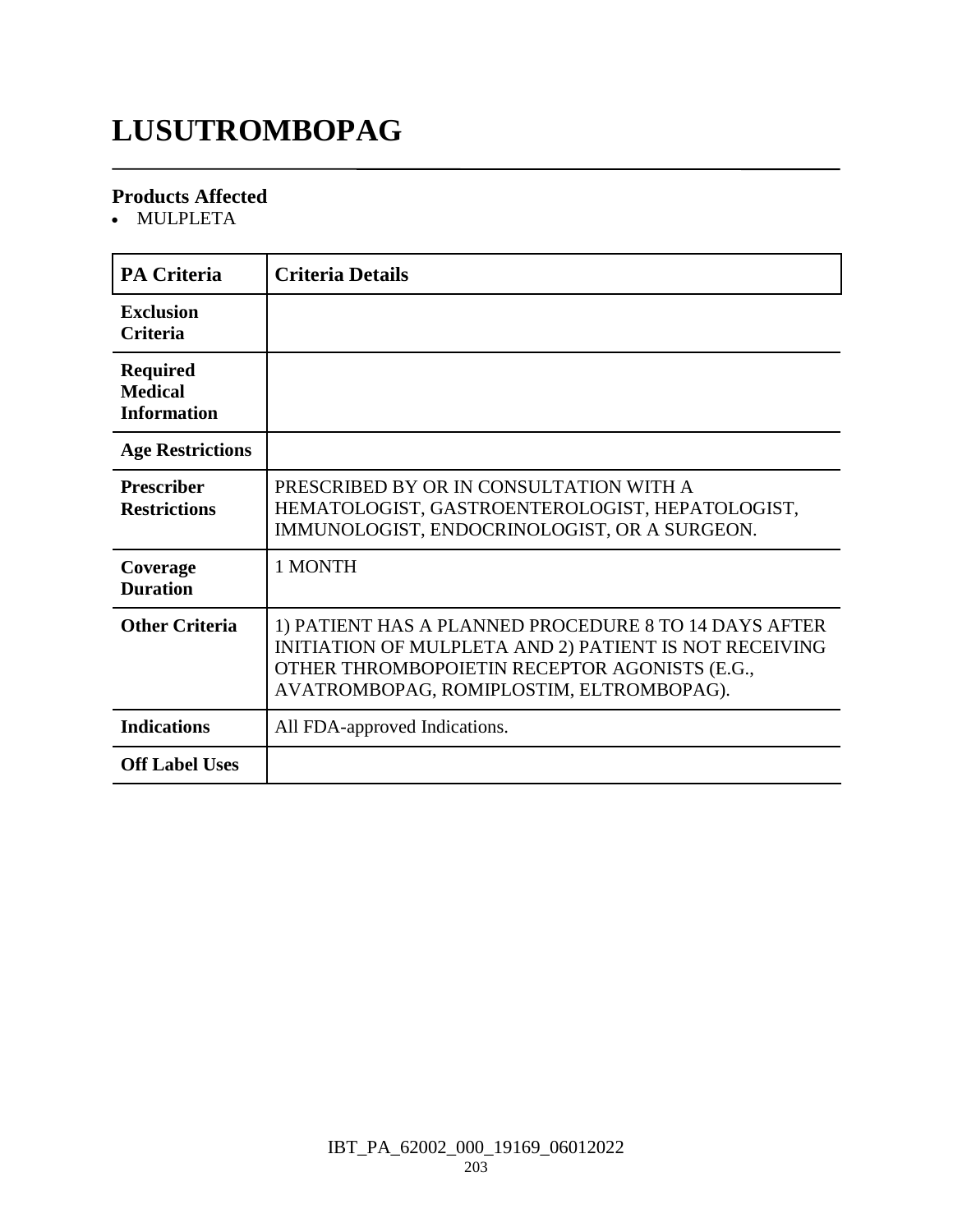### **MARGETUXIMAB-CMKB**

### **Products Affected**

• MARGENZA

| <b>PA Criteria</b>                                      | <b>Criteria Details</b>       |
|---------------------------------------------------------|-------------------------------|
| <b>Exclusion</b><br>Criteria                            |                               |
| <b>Required</b><br><b>Medical</b><br><b>Information</b> |                               |
| <b>Age Restrictions</b>                                 |                               |
| <b>Prescriber</b><br><b>Restrictions</b>                |                               |
| Coverage<br><b>Duration</b>                             | 12 MONTHS                     |
| <b>Other Criteria</b>                                   |                               |
| <b>Indications</b>                                      | All FDA-approved Indications. |
| <b>Off Label Uses</b>                                   |                               |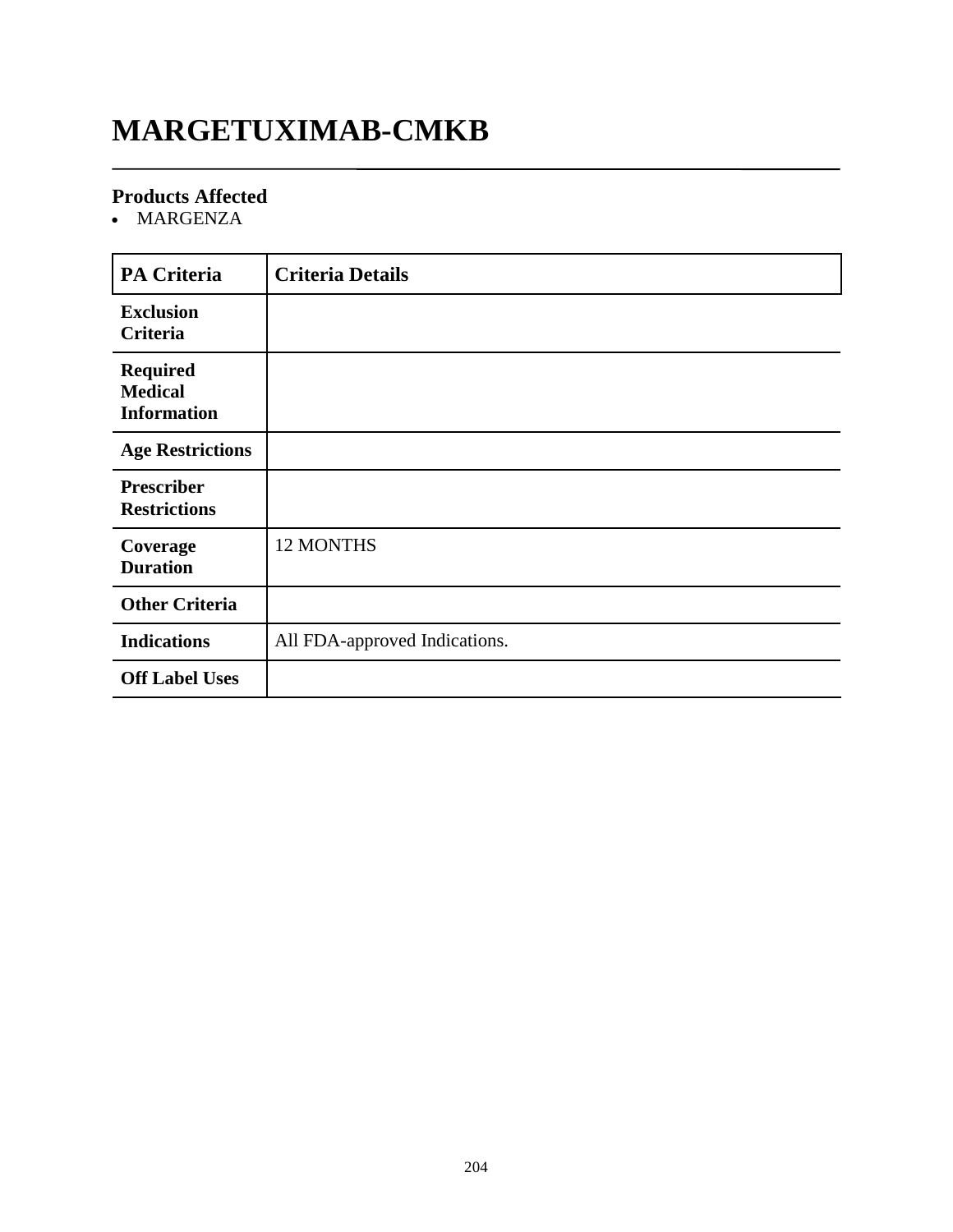### **MELPHALAN FLUFENAMIDE HCL**

#### **Products Affected**

• PEPAXTO

| <b>PA Criteria</b>                                      | <b>Criteria Details</b>       |
|---------------------------------------------------------|-------------------------------|
| <b>Exclusion</b><br><b>Criteria</b>                     |                               |
| <b>Required</b><br><b>Medical</b><br><b>Information</b> |                               |
| <b>Age Restrictions</b>                                 |                               |
| <b>Prescriber</b><br><b>Restrictions</b>                |                               |
| Coverage<br><b>Duration</b>                             | 12 MONTHS                     |
| <b>Other Criteria</b>                                   |                               |
| <b>Indications</b>                                      | All FDA-approved Indications. |
| <b>Off Label Uses</b>                                   |                               |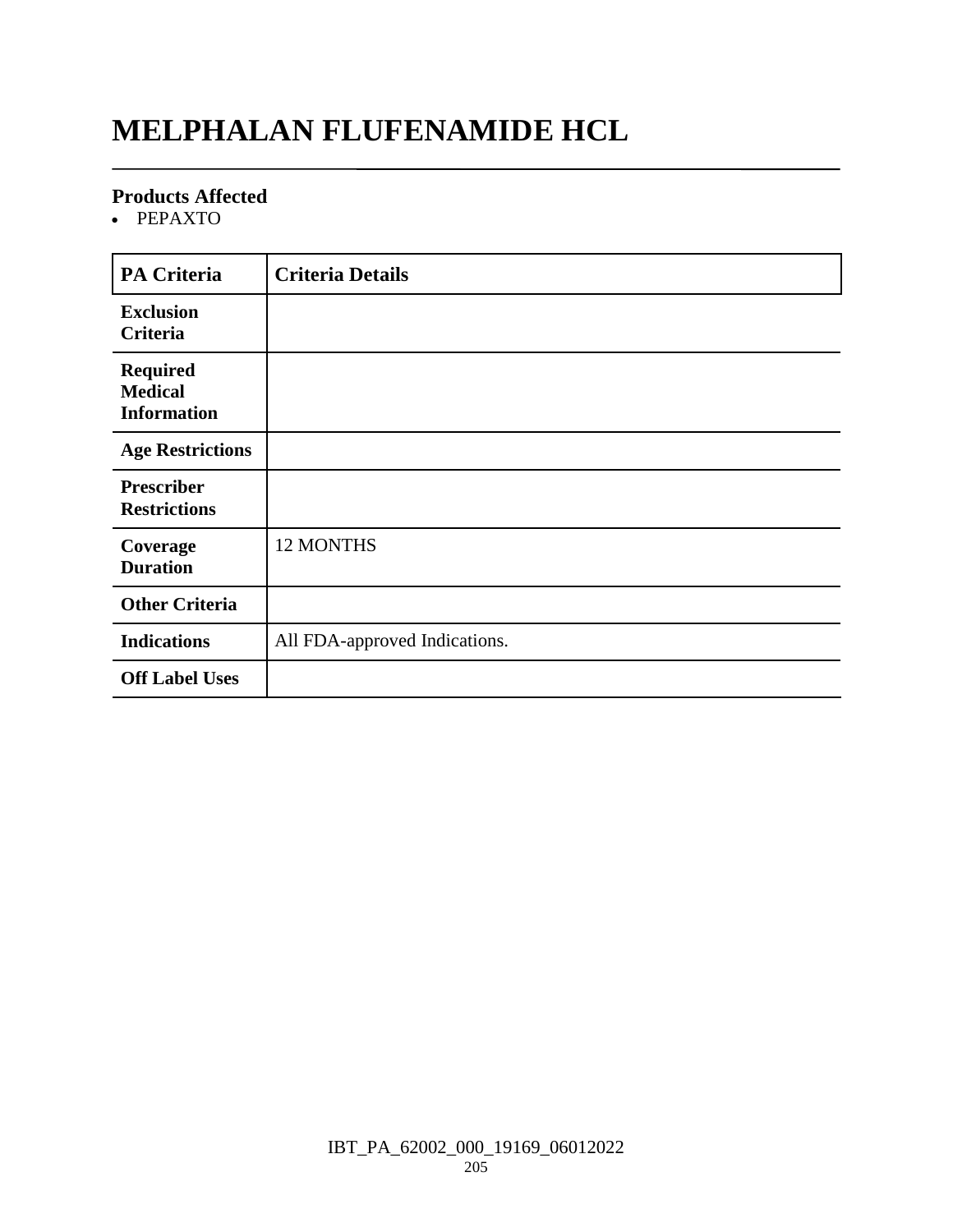# **MEPOLIZUMAB**

#### **Products Affected**

• NUCALA

| <b>PA Criteria</b>                                      | <b>Criteria Details</b>                                                                                                                                                                                                                                                                                                                                                                                                                                                                                                                                                                                                                                                                                                                                                                                                                                                                                                                                                                                                                                                                                                                      |
|---------------------------------------------------------|----------------------------------------------------------------------------------------------------------------------------------------------------------------------------------------------------------------------------------------------------------------------------------------------------------------------------------------------------------------------------------------------------------------------------------------------------------------------------------------------------------------------------------------------------------------------------------------------------------------------------------------------------------------------------------------------------------------------------------------------------------------------------------------------------------------------------------------------------------------------------------------------------------------------------------------------------------------------------------------------------------------------------------------------------------------------------------------------------------------------------------------------|
| <b>Exclusion</b><br><b>Criteria</b>                     |                                                                                                                                                                                                                                                                                                                                                                                                                                                                                                                                                                                                                                                                                                                                                                                                                                                                                                                                                                                                                                                                                                                                              |
| <b>Required</b><br><b>Medical</b><br><b>Information</b> | INITIAL: ASTHMA: BLOOD EOSINOPHIL LEVEL GREATER THAN<br>OR EQUAL TO 150 CELLS/MCL WITHIN THE PAST 12 MONTHS.                                                                                                                                                                                                                                                                                                                                                                                                                                                                                                                                                                                                                                                                                                                                                                                                                                                                                                                                                                                                                                 |
| <b>Age Restrictions</b>                                 |                                                                                                                                                                                                                                                                                                                                                                                                                                                                                                                                                                                                                                                                                                                                                                                                                                                                                                                                                                                                                                                                                                                                              |
| <b>Prescriber</b><br><b>Restrictions</b>                | ASTHMA: PRESCRIBED BY OR IN CONSULTATION WITH A<br>PHYSICIAN SPECIALIZING IN PULMONARY OR ALLERGY<br>MEDICINE. NASAL POLYPS: PRESCRIBED BY OR IN<br>CONSULTATION WITH AN OTOLARYNGOLOGIST, ALLERGIST<br>OR IMMUNOLOGIST.                                                                                                                                                                                                                                                                                                                                                                                                                                                                                                                                                                                                                                                                                                                                                                                                                                                                                                                     |
| Coverage<br><b>Duration</b>                             | INITIAL: NASAL POLYPS: 6 MO. OTHER INDICATIONS: 12 MO.<br>RENEWAL: NASAL POLYPS, ASTHMA: 12 MO.                                                                                                                                                                                                                                                                                                                                                                                                                                                                                                                                                                                                                                                                                                                                                                                                                                                                                                                                                                                                                                              |
| <b>Other Criteria</b>                                   | INITIAL: ASTHMA: 1) PRIOR THERAPY WITH A MEDIUM, HIGH-<br>DOSE OR MAXIMALLY TOLERATED DOSE OF AN INHALED<br>CORTICOSTEROID AND AT LEAST ONE OTHER MAINTENANCE<br>MEDICATION, AND 2) ONE OF THE FOLLOWING: (A) PATIENT<br>EXPERIENCED AT LEAST ONE ASTHMA EXACERBATION<br>REQUIRING SYSTEMIC CORTICOSTEROID BURST LASTING 3<br>OR MORE DAYS WITHIN THE PAST 12 MONTHS OR AT LEAST<br>ONE SERIOUS EXACERBATION REQUIRING HOSPITALIZATION<br>OR ER VISIT WITHIN THE PAST 12 MONTHS, OR (B) PATIENT<br>HAS POOR SYMPTOM CONTROL DESPITE CURRENT THERAPY<br>AS EVIDENCED BY AT LEAST THREE OF THE FOLLOWING<br>WITHIN THE PAST 4 WEEKS: DAYTIME ASTHMA SYMPTOMS<br>MORE THAN TWICE/WEEK, ANY NIGHT WAKING DUE TO<br>ASTHMA, SABA RELIEVER FOR SYMPTOMS MORE THAN<br>TWICE/WEEK, ANY ACTIVITY LIMITATION DUE TO ASTHMA,<br>AND 3) NOT CONCURRENTLY RECEIVING XOLAIR, DUPIXENT<br>OR OTHER ANTI-IL5 BIOLOGICS WHEN THESE ARE USED FOR<br>THE TREATMENT OF ASTHMA. NASAL POLYPS: PREVIOUS 90<br>DAY TRIAL OF ONE TOPICAL NASAL CORTICOSTEROID.<br>RENEWAL: ASTHMA: CLINICAL RESPONSE AS EVIDENCED BY<br>ONE OF THE FOLLOWING: 1) REDUCTION IN ASTHMA |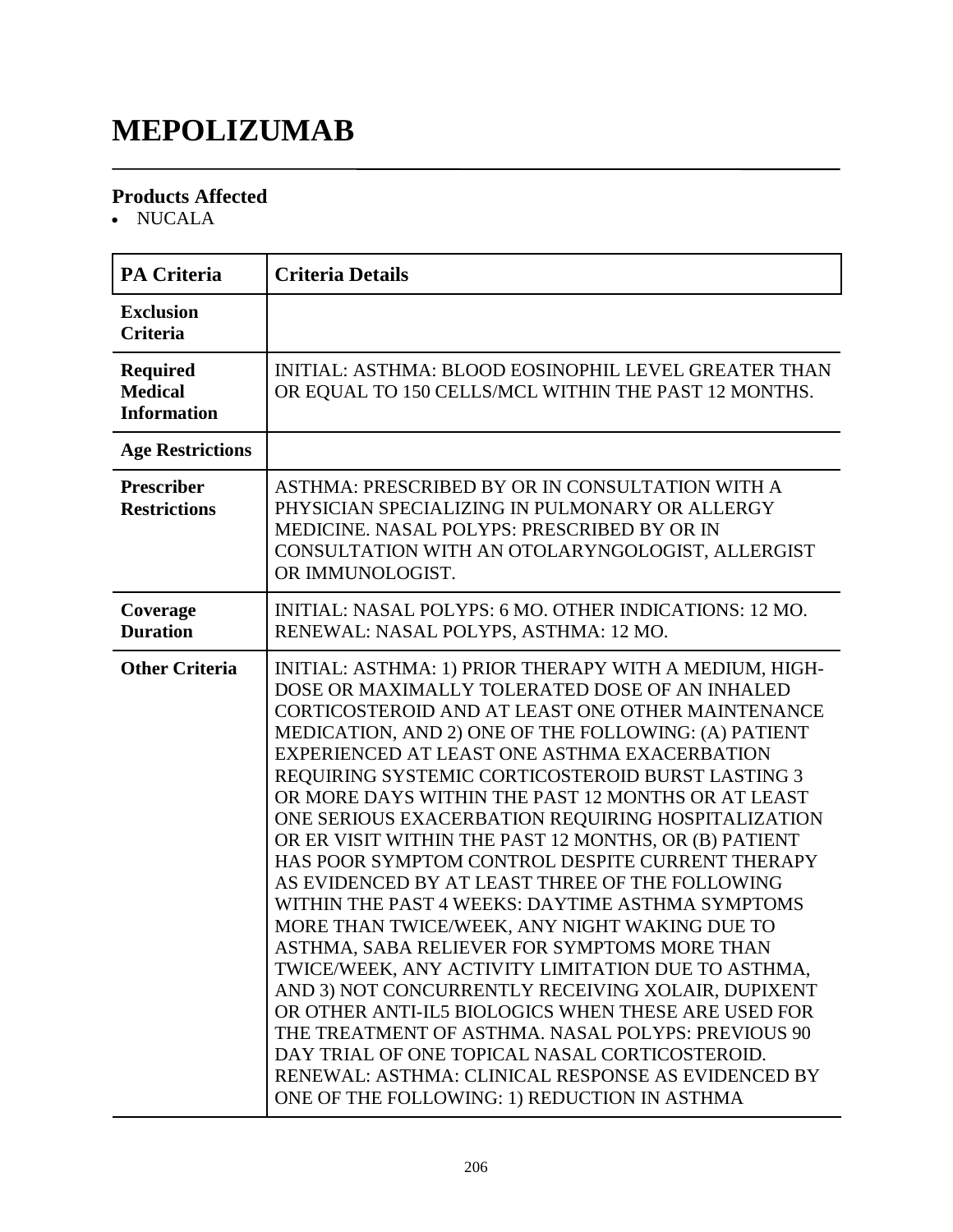| <b>PA Criteria</b>    | <b>Criteria Details</b>                                                                                                                                                                                                                                                                        |
|-----------------------|------------------------------------------------------------------------------------------------------------------------------------------------------------------------------------------------------------------------------------------------------------------------------------------------|
|                       | <b>EXACERBATIONS FROM BASELINE, 2) DECREASED</b><br>UTILIZATION OF RESCUE MEDICATIONS, 3) REDUCTION IN<br>SEVERITY OR FREQUENCY OF ASTHMA-RELATED SYMPTOMS,<br>OR 4) INCREASE IN PERCENT PREDICTED FEV1 FROM<br>PRETREATMENT BASELINE. NASAL POLYPS: CLINICAL<br>BENEFIT COMPARED TO BASELINE. |
| <b>Indications</b>    | All FDA-approved Indications.                                                                                                                                                                                                                                                                  |
| <b>Off Label Uses</b> |                                                                                                                                                                                                                                                                                                |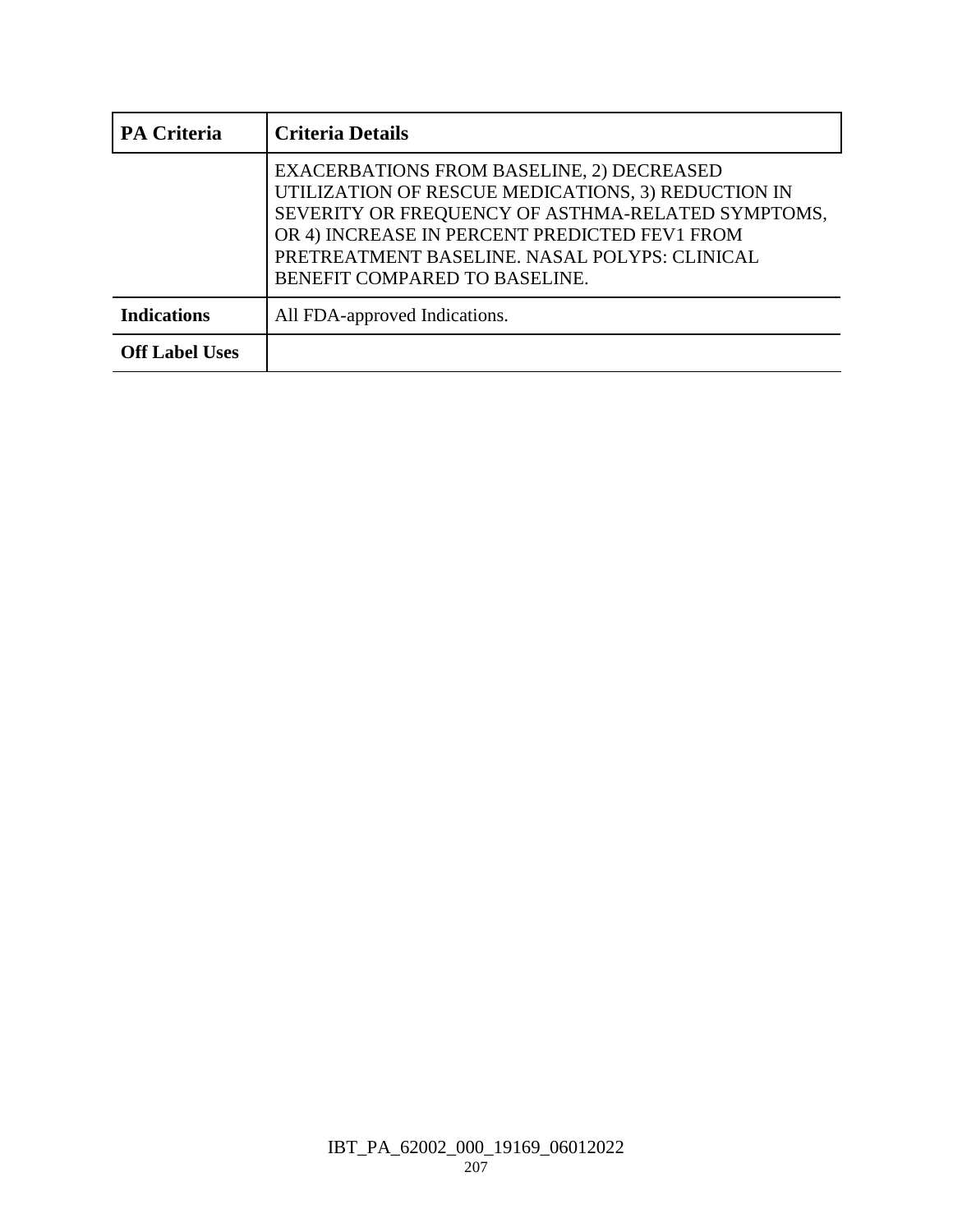### **METHYLNALTREXONE**

#### **Products Affected**

• RELISTOR SUBCUTANEOUS **SOLUTION** 

#### RELISTOR SUBCUTANEOUS SYRINGE 12 MG/0.6 ML, 8 MG/0.4 ML

| PA Criteria                                             | <b>Criteria Details</b>                                                                                                                                                                                                                               |
|---------------------------------------------------------|-------------------------------------------------------------------------------------------------------------------------------------------------------------------------------------------------------------------------------------------------------|
| <b>Exclusion</b><br><b>Criteria</b>                     |                                                                                                                                                                                                                                                       |
| <b>Required</b><br><b>Medical</b><br><b>Information</b> | ADVANCED ILLNESS: OPIOID-INDUCED CONSTIPATION.                                                                                                                                                                                                        |
| <b>Age Restrictions</b>                                 |                                                                                                                                                                                                                                                       |
| <b>Prescriber</b><br><b>Restrictions</b>                |                                                                                                                                                                                                                                                       |
| Coverage<br><b>Duration</b>                             | 6 MONTHS FOR PATIENTS RECEIVING PALLIATIVE CARE, 12<br>MONTHS FOR CHRONIC, NON-CANCER PAIN.                                                                                                                                                           |
| <b>Other Criteria</b>                                   | ADVANCED ILLNESS: PATIENT IS RECEIVING PALLIATIVE<br>CARE. CHRONIC NON-CANCER PAIN: PATIENT HAS BEEN<br>TAKING OPIOIDS FOR AT LEAST 4 WEEKS AND HAD A<br>PREVIOUS TRIAL OF OR CONTRAINDICATION TO NALOXEGOL<br>(MOVANTIK) AND LUBIPROSTONE (AMITIZA). |
| <b>Indications</b>                                      | All FDA-approved Indications.                                                                                                                                                                                                                         |
| <b>Off Label Uses</b>                                   |                                                                                                                                                                                                                                                       |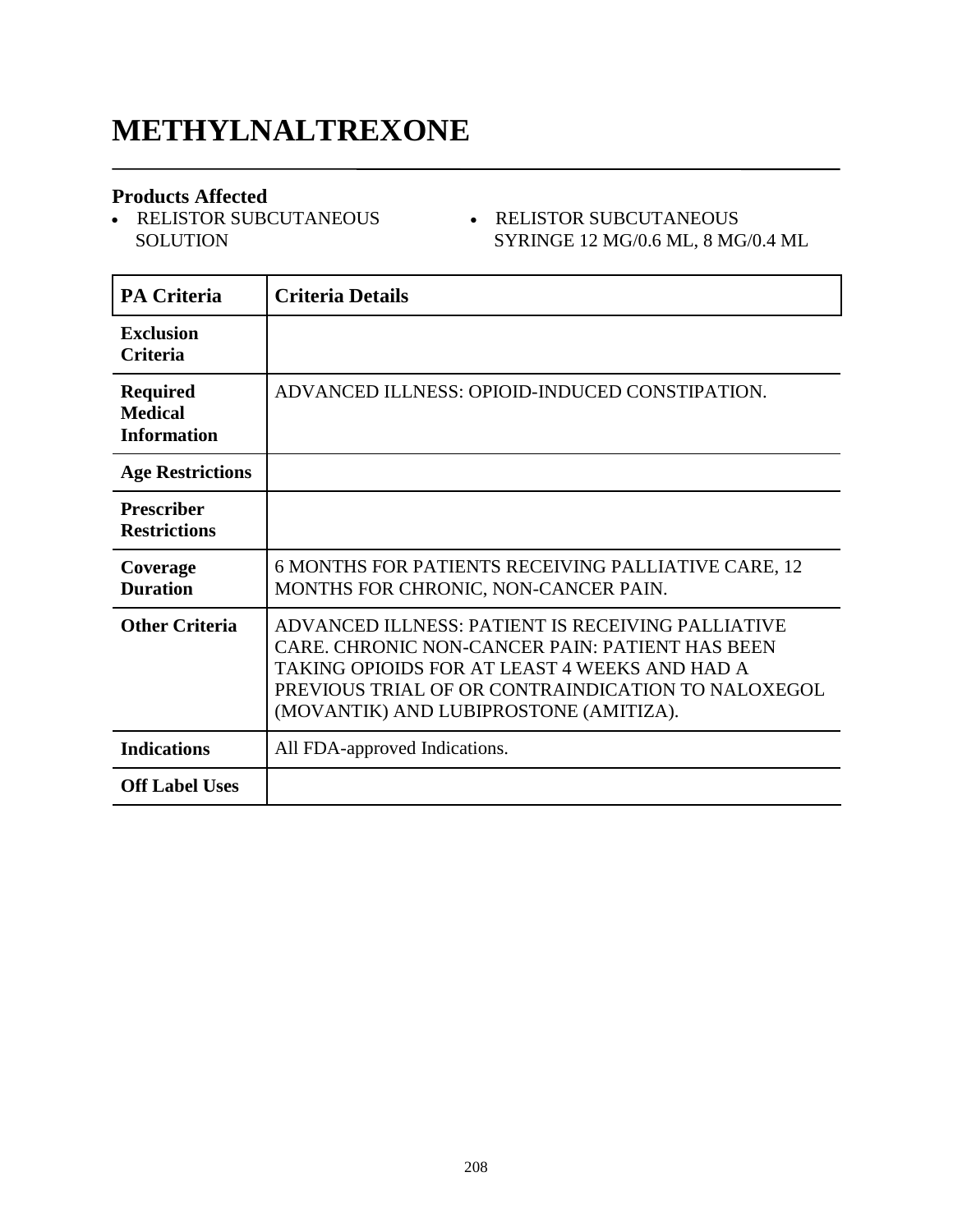# **METHYLNALTREXONE ORAL**

#### **Products Affected**

RELISTOR ORAL

| <b>PA Criteria</b>                                      | <b>Criteria Details</b>                                                                                                                                                                    |
|---------------------------------------------------------|--------------------------------------------------------------------------------------------------------------------------------------------------------------------------------------------|
| <b>Exclusion</b><br><b>Criteria</b>                     |                                                                                                                                                                                            |
| <b>Required</b><br><b>Medical</b><br><b>Information</b> |                                                                                                                                                                                            |
| <b>Age Restrictions</b>                                 |                                                                                                                                                                                            |
| <b>Prescriber</b><br><b>Restrictions</b>                |                                                                                                                                                                                            |
| Coverage<br><b>Duration</b>                             | <b>12 MONTHS</b>                                                                                                                                                                           |
| <b>Other Criteria</b>                                   | CHRONIC NON-CANCER PAIN: PATIENT HAS BEEN TAKING<br>OPIOIDS FOR AT LEAST 4 WEEKS AND HAD A PREVIOUS TRIAL<br>OF OR CONTRAINDICATION TO NALOXEGOL (MOVANTIK)<br>AND LUBIPROSTONE (AMITIZA). |
| <b>Indications</b>                                      | All FDA-approved Indications.                                                                                                                                                              |
| <b>Off Label Uses</b>                                   |                                                                                                                                                                                            |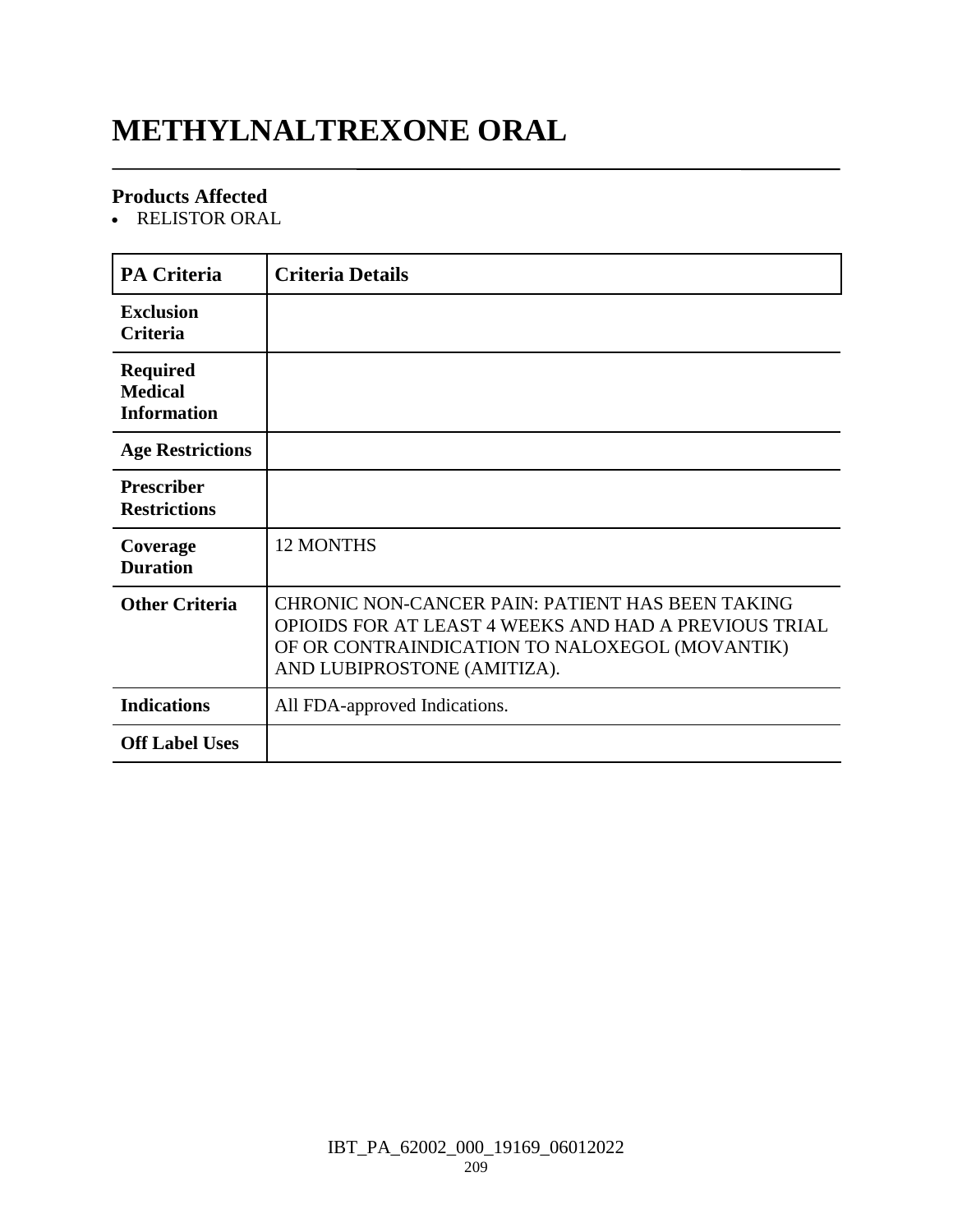## **MIDOSTAURIN**

#### **Products Affected**

RYDAPT

| <b>PA Criteria</b>                                      | <b>Criteria Details</b>                                                        |
|---------------------------------------------------------|--------------------------------------------------------------------------------|
| <b>Exclusion</b><br>Criteria                            |                                                                                |
| <b>Required</b><br><b>Medical</b><br><b>Information</b> |                                                                                |
| <b>Age Restrictions</b>                                 |                                                                                |
| <b>Prescriber</b><br><b>Restrictions</b>                |                                                                                |
| Coverage<br><b>Duration</b>                             | ACUTE MYELOID LEUKEMIA: 6 MONTHS. ADVANCED<br>SYSTEMIC MASTOCYTOSIS: 12 MONTHS |
| <b>Other Criteria</b>                                   |                                                                                |
| <b>Indications</b>                                      | All FDA-approved Indications.                                                  |
| <b>Off Label Uses</b>                                   |                                                                                |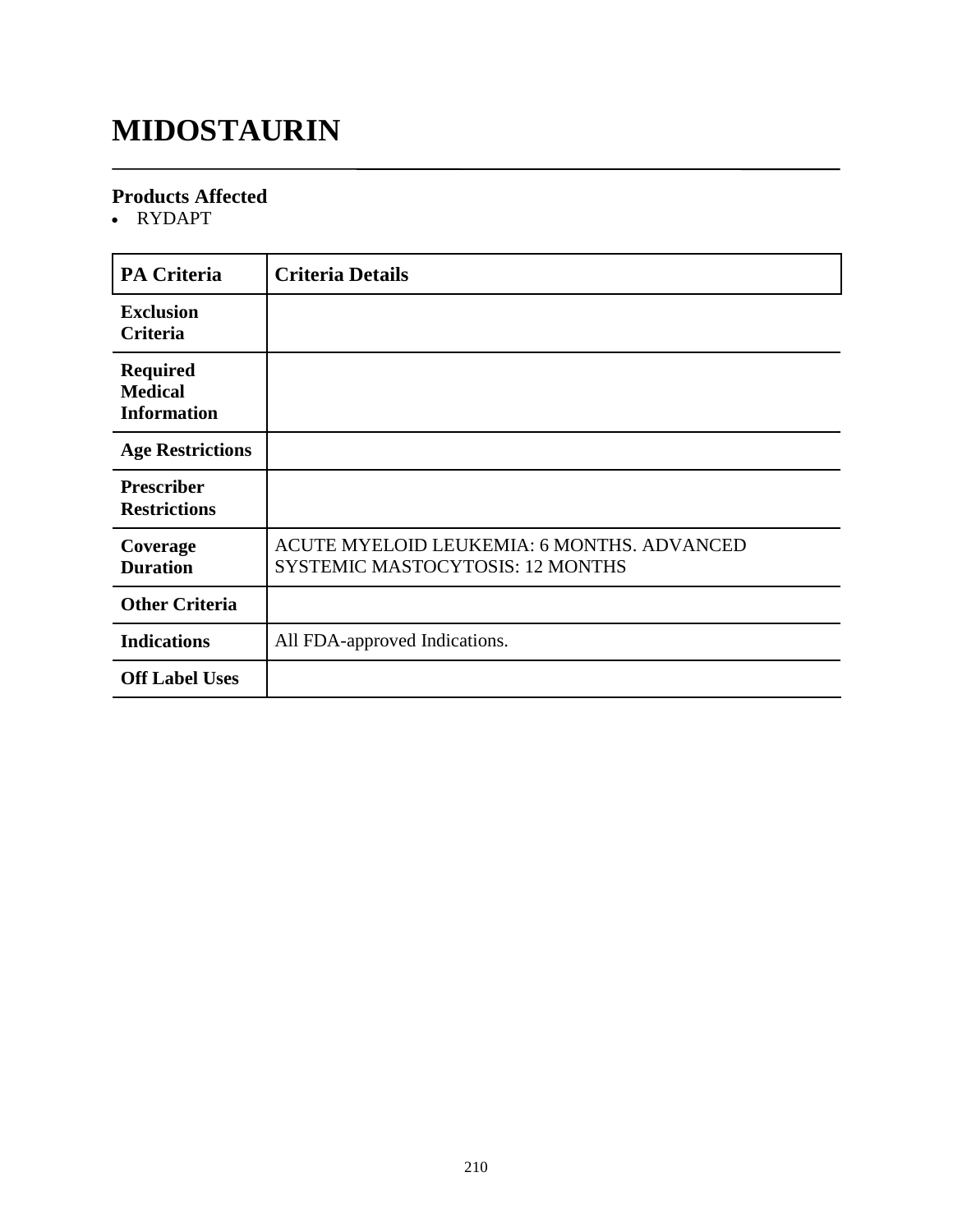### **MIFEPRISTONE**

#### **Products Affected**

• KORLYM

| <b>PA Criteria</b>                                      | <b>Criteria Details</b>                                                                                                                                                                                                                                                                                                                                                                                  |
|---------------------------------------------------------|----------------------------------------------------------------------------------------------------------------------------------------------------------------------------------------------------------------------------------------------------------------------------------------------------------------------------------------------------------------------------------------------------------|
| <b>Exclusion</b><br><b>Criteria</b>                     |                                                                                                                                                                                                                                                                                                                                                                                                          |
| <b>Required</b><br><b>Medical</b><br><b>Information</b> | INITIAL: CUSHINGS SYNDROME (CS): DIAGNOSIS CONFIRMED<br>BY ONE OF THE FOLLOWING: 1) 24-HR URINE FREE CORTISOL<br>(2 OR MORE TESTS TO CONFIRM), 2) OVERNIGHT 1MG<br>DEXAMETHASONE TEST, OR 3) LATE NIGHT SALIVARY<br>CORTISOL (2 OR MORE TESTS TO CONFIRM).                                                                                                                                               |
| <b>Age Restrictions</b>                                 |                                                                                                                                                                                                                                                                                                                                                                                                          |
| <b>Prescriber</b><br><b>Restrictions</b>                | CS: PRESCRIBED BY OR IN CONSULTATION WITH AN<br>ENDOCRINOLOGIST.                                                                                                                                                                                                                                                                                                                                         |
| Coverage<br><b>Duration</b>                             | <b>INITIAL AND RENEWAL: 12 MONTHS.</b>                                                                                                                                                                                                                                                                                                                                                                   |
| <b>Other Criteria</b>                                   | CD: INITIAL: HYPERCORTISOLISM IS NOT A RESULT OF<br>CHRONIC GLUCOCORTICOIDS, RENEWAL: 1) PATIENT<br>CONTINUES TO HAVE IMPROVEMENT OF GLUCOSE<br>TOLERANCE OR STABLE GLUCOSE TOLERANCE (E.G.,<br>REDUCED A1C, IMPROVED FASTING GLUCOSE, ETC.), 2)<br>PATIENT CONTINUES TO HAVE TOLERABILITY TO KORLYM,<br>AND 3) PATIENT CONTINUES TO NOT BE A CANDIDATE FOR<br>SURGICAL TREATMENT OR HAS FAILED SURGERY. |
| <b>Indications</b>                                      | All FDA-approved Indications.                                                                                                                                                                                                                                                                                                                                                                            |
| <b>Off Label Uses</b>                                   |                                                                                                                                                                                                                                                                                                                                                                                                          |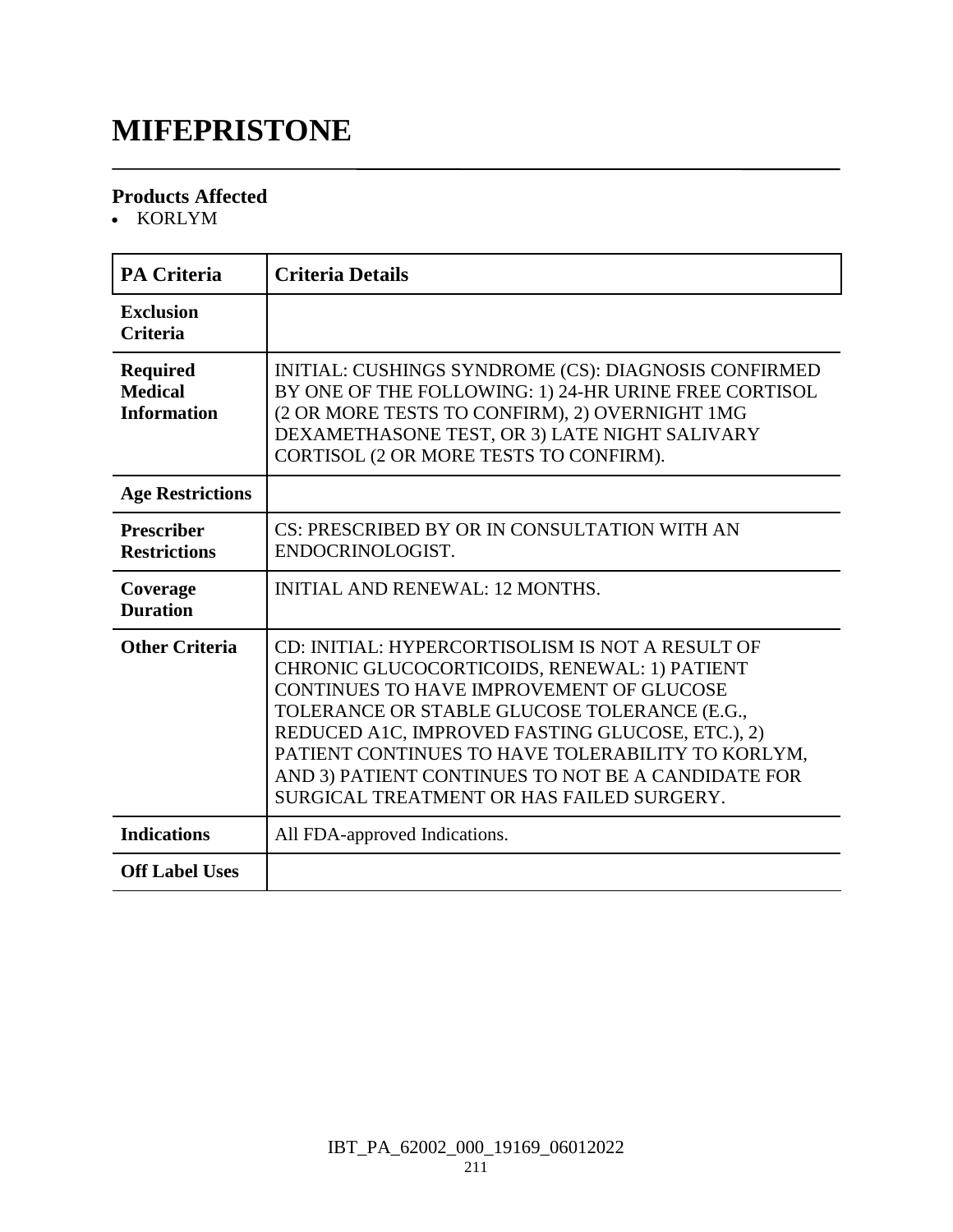# **MIGALASTAT**

### **Products Affected**

GALAFOLD

| <b>PA Criteria</b>                                      | <b>Criteria Details</b>                                                                                                                                                                                  |
|---------------------------------------------------------|----------------------------------------------------------------------------------------------------------------------------------------------------------------------------------------------------------|
| <b>Exclusion</b><br><b>Criteria</b>                     |                                                                                                                                                                                                          |
| <b>Required</b><br><b>Medical</b><br><b>Information</b> | INITIAL: FABRY DISEASE: PATIENT IS SYMPTOMATIC OR HAS<br>EVIDENCE OF INJURY FROM GL-3 TO THE KIDNEY, HEART, OR<br>CENTRAL NERVOUS SYSTEM RECOGNIZED BY LABORATORY,<br>HISTOLOGICAL, OR IMAGING FINDINGS. |
| <b>Age Restrictions</b>                                 |                                                                                                                                                                                                          |
| <b>Prescriber</b><br><b>Restrictions</b>                | FABRY DISEASE: PRESCRIBED BY OR IN CONSULTATION WITH<br>A NEPHROLOGIST, CARDIOLOGIST, OR SPECIALIST IN<br>GENETICS OR INHERITED METABOLIC DISORDERS.                                                     |
| Coverage<br><b>Duration</b>                             | INITIAL: 6 MOS. RENEWAL: 12 MOS.                                                                                                                                                                         |
| <b>Other Criteria</b>                                   | FABRY DISEASE: INITIAL: NOT CONCURRENTLY USING<br>ENZYME REPLACEMENT THERAPY (I.E. FABRAZYME),<br>RENEWAL: PATIENT HAS DEMONSTRATED IMPROVEMENT OR<br>STABILIZATION.                                     |
| <b>Indications</b>                                      | All FDA-approved Indications.                                                                                                                                                                            |
| <b>Off Label Uses</b>                                   |                                                                                                                                                                                                          |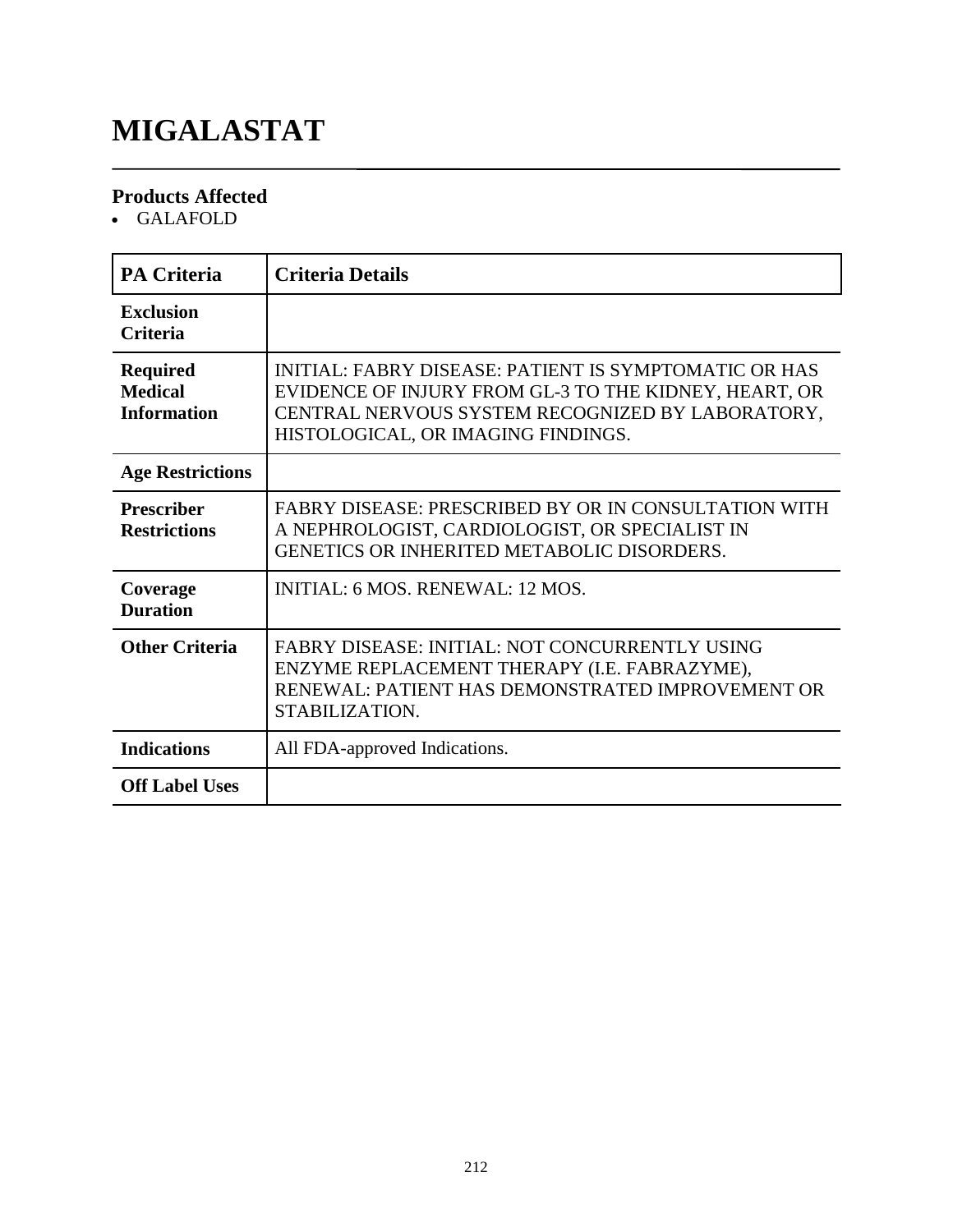# **MIGLUSTAT**

#### **Products Affected**

*miglustat*

| <b>PA Criteria</b>                                      | <b>Criteria Details</b>       |
|---------------------------------------------------------|-------------------------------|
| <b>Exclusion</b><br>Criteria                            |                               |
| <b>Required</b><br><b>Medical</b><br><b>Information</b> |                               |
| <b>Age Restrictions</b>                                 |                               |
| <b>Prescriber</b><br><b>Restrictions</b>                |                               |
| Coverage<br><b>Duration</b>                             | <b>12 MONTHS</b>              |
| <b>Other Criteria</b>                                   |                               |
| <b>Indications</b>                                      | All FDA-approved Indications. |
| <b>Off Label Uses</b>                                   |                               |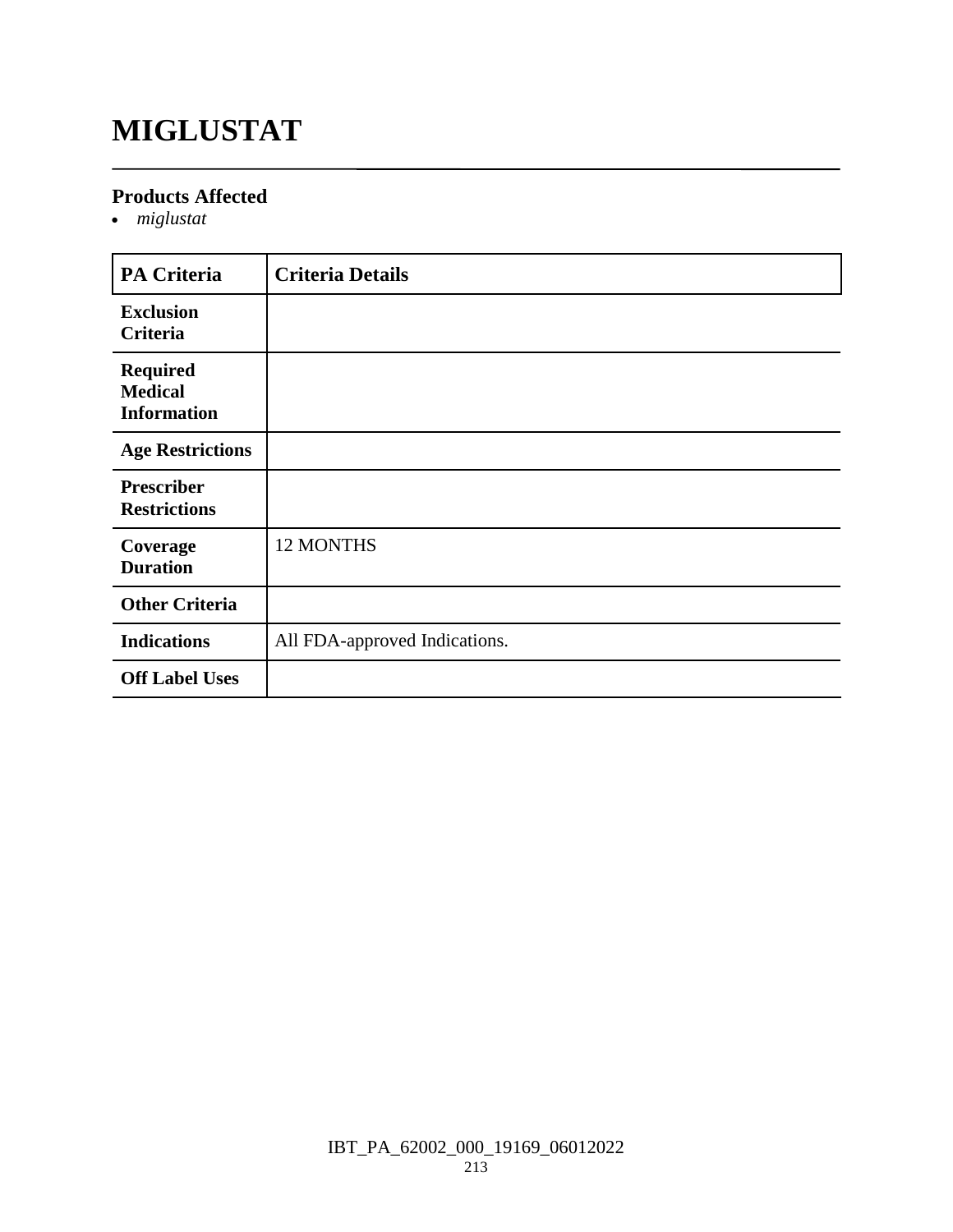### **MILTEFOSINE**

#### **Products Affected**

• IMPAVIDO

| <b>PA Criteria</b>                                      | <b>Criteria Details</b>       |
|---------------------------------------------------------|-------------------------------|
| <b>Exclusion</b><br>Criteria                            |                               |
| <b>Required</b><br><b>Medical</b><br><b>Information</b> |                               |
| <b>Age Restrictions</b>                                 |                               |
| <b>Prescriber</b><br><b>Restrictions</b>                |                               |
| Coverage<br><b>Duration</b>                             | 12 MONTHS                     |
| <b>Other Criteria</b>                                   |                               |
| <b>Indications</b>                                      | All FDA-approved Indications. |
| <b>Off Label Uses</b>                                   |                               |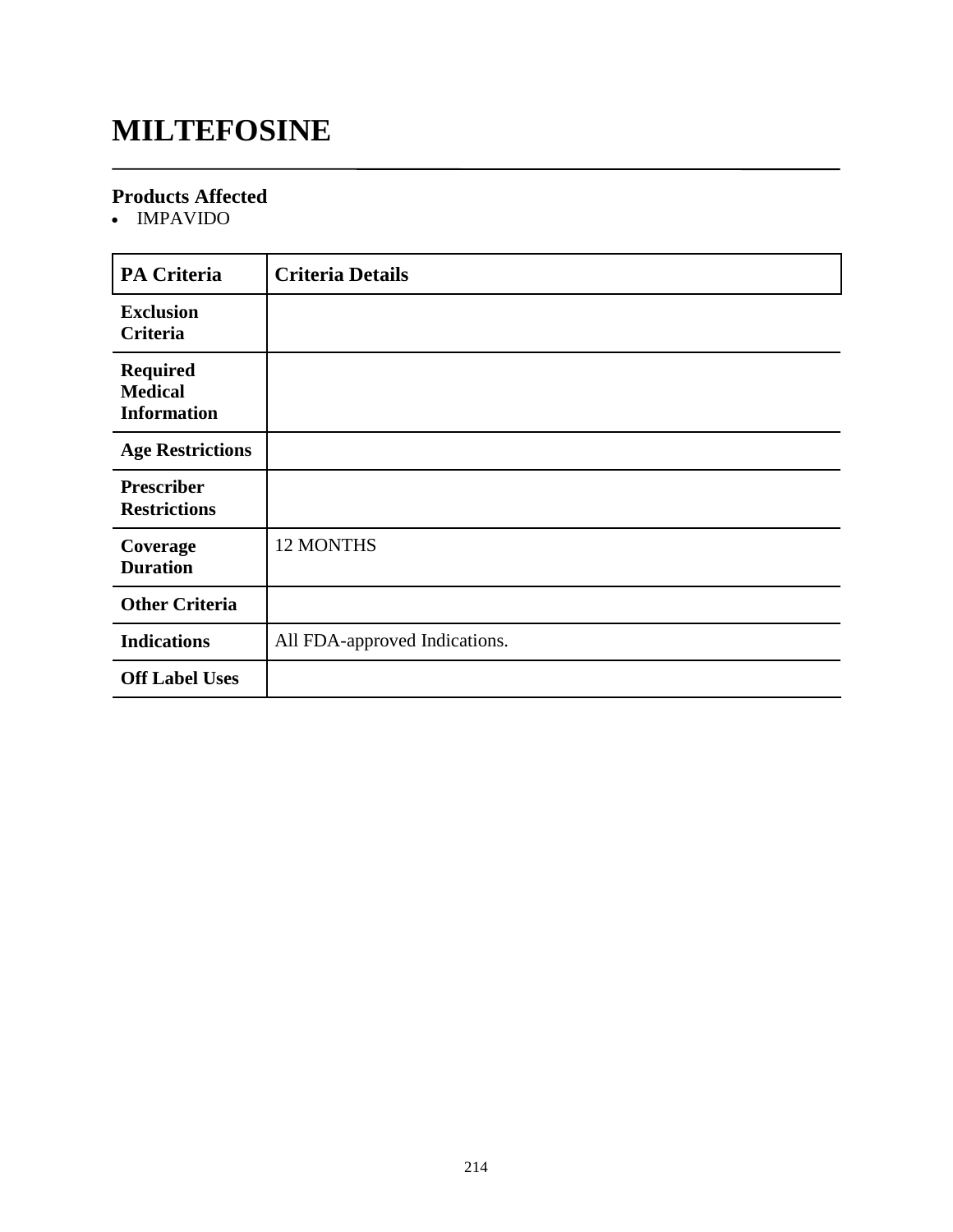### **MOBOCERTINIB**

#### **Products Affected**

EXKIVITY

| <b>PA Criteria</b>                                      | <b>Criteria Details</b>       |
|---------------------------------------------------------|-------------------------------|
| <b>Exclusion</b><br>Criteria                            |                               |
| <b>Required</b><br><b>Medical</b><br><b>Information</b> |                               |
| <b>Age Restrictions</b>                                 |                               |
| <b>Prescriber</b><br><b>Restrictions</b>                |                               |
| Coverage<br><b>Duration</b>                             | 12 MONTHS                     |
| <b>Other Criteria</b>                                   |                               |
| <b>Indications</b>                                      | All FDA-approved Indications. |
| <b>Off Label Uses</b>                                   |                               |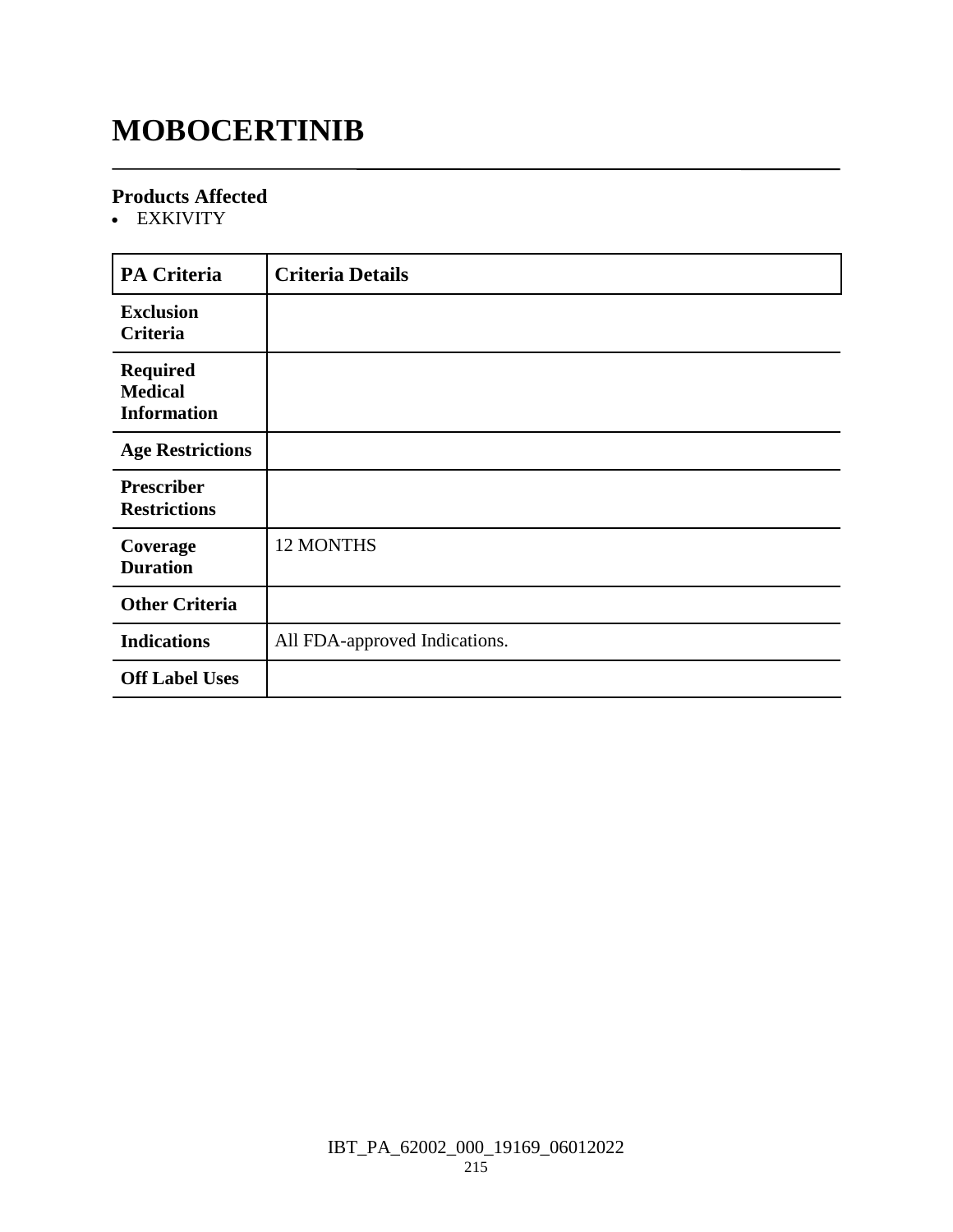# **MOXETUMOMAB PASUDOTOX**

#### **Products Affected**

LUMOXITI

| <b>PA Criteria</b>                                      | <b>Criteria Details</b>                                            |
|---------------------------------------------------------|--------------------------------------------------------------------|
| <b>Exclusion</b><br><b>Criteria</b>                     |                                                                    |
| <b>Required</b><br><b>Medical</b><br><b>Information</b> |                                                                    |
| <b>Age Restrictions</b>                                 |                                                                    |
| <b>Prescriber</b><br><b>Restrictions</b>                |                                                                    |
| Coverage<br><b>Duration</b>                             | <b>6 MONTHS</b>                                                    |
| <b>Other Criteria</b>                                   | PATIENT HAS NOT PREVIOUSLY RECEIVED 6 CYCLES OF<br><b>LUMOXITI</b> |
| <b>Indications</b>                                      | All FDA-approved Indications.                                      |
| <b>Off Label Uses</b>                                   |                                                                    |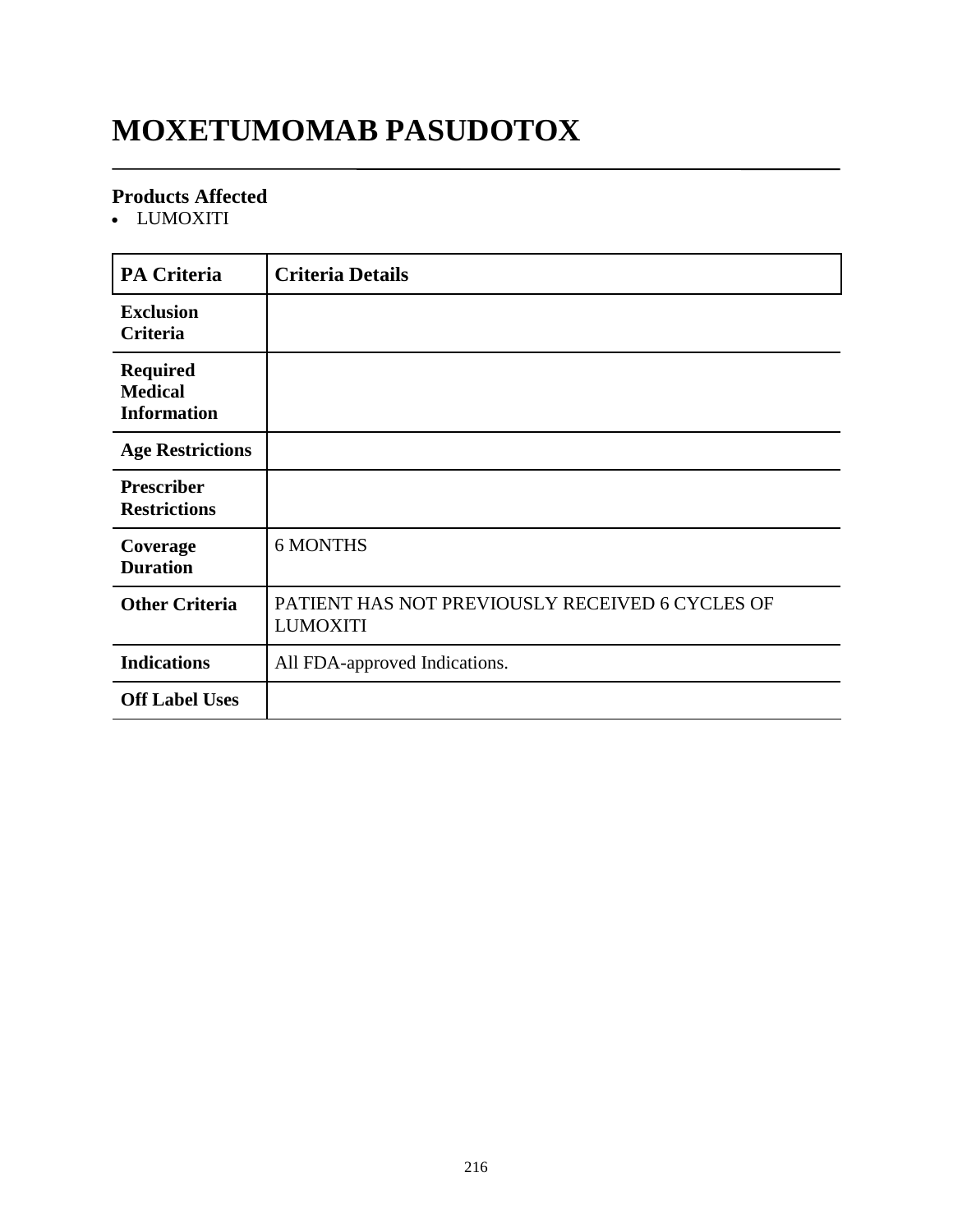# **NAPROXEN- ESOMEPRAZOLE**

#### **Products Affected**

 *naproxen-esomeprazole oral tablet,ir,delayed rel,biphasic 375-20 mg*

| <b>PA Criteria</b>                                      | <b>Criteria Details</b>                                                                                                                                                           |
|---------------------------------------------------------|-----------------------------------------------------------------------------------------------------------------------------------------------------------------------------------|
| <b>Exclusion</b><br><b>Criteria</b>                     |                                                                                                                                                                                   |
| <b>Required</b><br><b>Medical</b><br><b>Information</b> |                                                                                                                                                                                   |
| <b>Age Restrictions</b>                                 |                                                                                                                                                                                   |
| <b>Prescriber</b><br><b>Restrictions</b>                |                                                                                                                                                                                   |
| Coverage<br><b>Duration</b>                             | <b>12 MONTHS</b>                                                                                                                                                                  |
| <b>Other Criteria</b>                                   | TRIAL OF ONE OF THE FOLLOWING GENERIC, FEDERAL<br>LEGEND PROTON PUMP INHIBITORS: OMEPRAZOLE,<br>LANSOPRAZOLE, OR PANTOPRAZOLE AND A TRIAL OF<br>GENERIC, FEDERAL LEGEND NAPROXEN. |
| <b>Indications</b>                                      | All FDA-approved Indications.                                                                                                                                                     |
| <b>Off Label Uses</b>                                   |                                                                                                                                                                                   |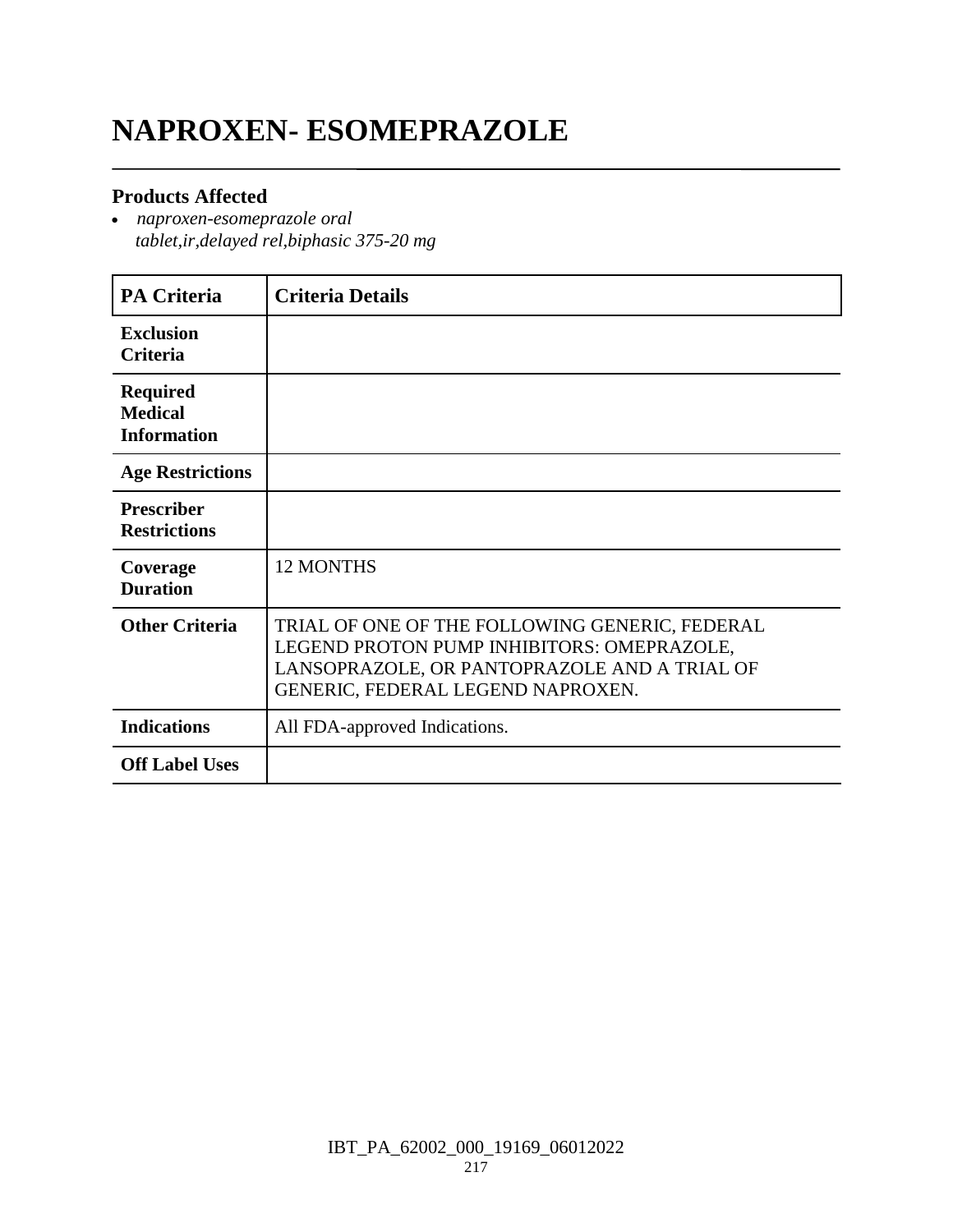# **NARCOLEPSY AGENTS**

# **Products Affected**

*armodafinil modafinil oral tablet 100 mg, 200 mg*

| <b>PA Criteria</b>                                      | <b>Criteria Details</b>                        |
|---------------------------------------------------------|------------------------------------------------|
| <b>Exclusion</b><br>Criteria                            |                                                |
| <b>Required</b><br><b>Medical</b><br><b>Information</b> |                                                |
| <b>Age Restrictions</b>                                 |                                                |
| <b>Prescriber</b><br><b>Restrictions</b>                |                                                |
| Coverage<br><b>Duration</b>                             | <b>12 MONTHS</b>                               |
| <b>Other Criteria</b>                                   | THIS DRUG ALSO REQUIRES PAYMENT DETERMINATION. |
| <b>Indications</b>                                      | All Medically-accepted Indications.            |
| <b>Off Label Uses</b>                                   |                                                |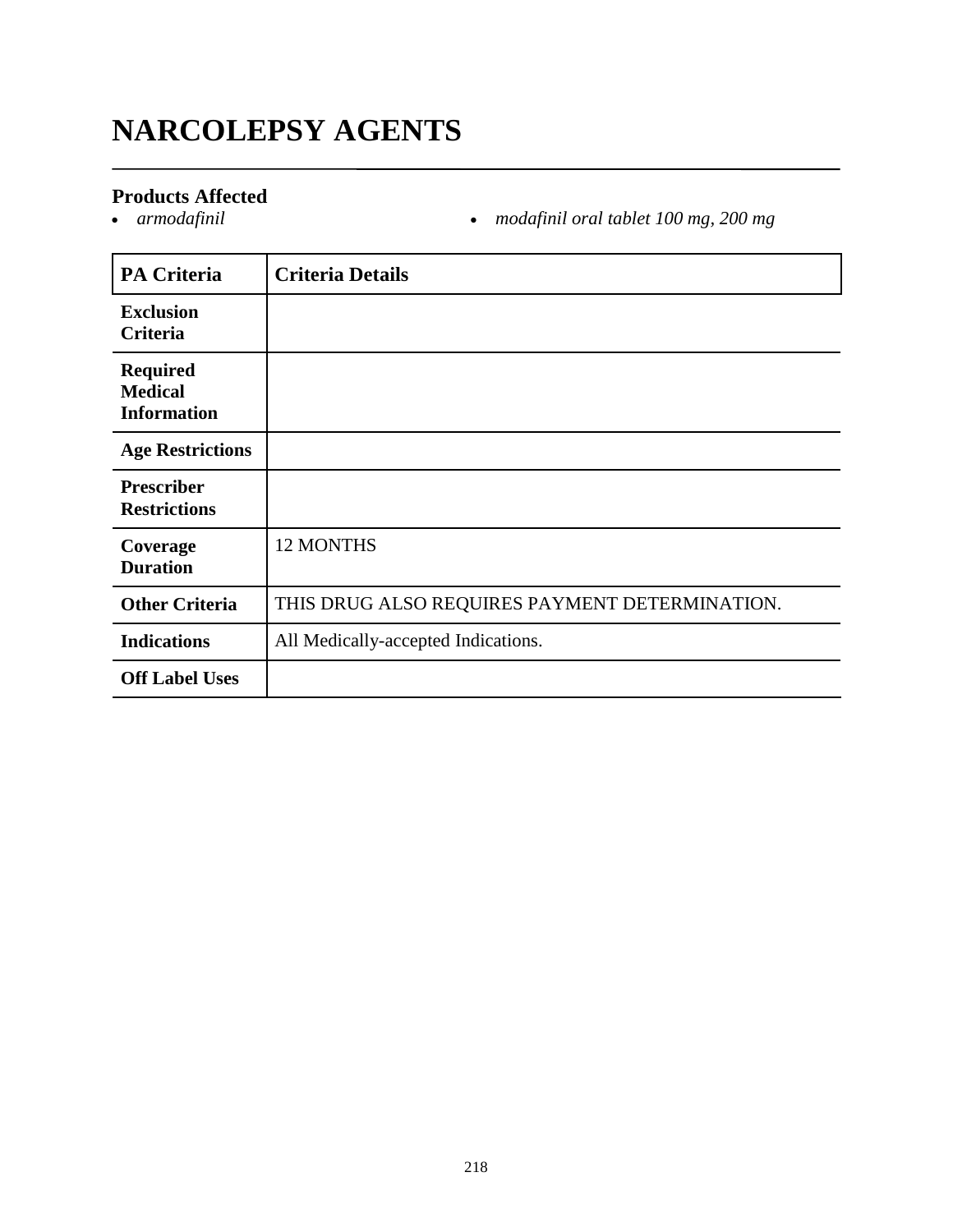# **NATALIZUMAB**

#### **Products Affected**

TYSABRI

| <b>PA Criteria</b>                                      | <b>Criteria Details</b>                                                                                                                                                                                                                                                                                                                                                                                                                                                                                                                                                                                                                   |
|---------------------------------------------------------|-------------------------------------------------------------------------------------------------------------------------------------------------------------------------------------------------------------------------------------------------------------------------------------------------------------------------------------------------------------------------------------------------------------------------------------------------------------------------------------------------------------------------------------------------------------------------------------------------------------------------------------------|
| <b>Exclusion</b><br><b>Criteria</b>                     |                                                                                                                                                                                                                                                                                                                                                                                                                                                                                                                                                                                                                                           |
| <b>Required</b><br><b>Medical</b><br><b>Information</b> |                                                                                                                                                                                                                                                                                                                                                                                                                                                                                                                                                                                                                                           |
| <b>Age Restrictions</b>                                 |                                                                                                                                                                                                                                                                                                                                                                                                                                                                                                                                                                                                                                           |
| <b>Prescriber</b><br><b>Restrictions</b>                | CROHNS DISEASE (CD): PRESCRIBED BY OR IN CONSULTATION<br>WITH A GASTROENTEROLOGIST.                                                                                                                                                                                                                                                                                                                                                                                                                                                                                                                                                       |
| Coverage<br><b>Duration</b>                             | MULTIPLE SCLEROSIS (MS): 12 MOS. CD: INITIAL: 6 MOS,<br><b>RENEWAL: 12 MOS.</b>                                                                                                                                                                                                                                                                                                                                                                                                                                                                                                                                                           |
| <b>Other Criteria</b>                                   | <b>INITIAL: MS: TRIAL OF TWO AGENTS INDICATED FOR THE</b><br>TREATMENT OF MS. CD: TRIAL OF OR CONTRAINDICATION TO<br>THE PREFERRED AGENTS: HUMIRA AND STELARA. RENEWAL:<br>CD: RECEIVED AT LEAST 12 MONTHS OF THERAPY WITH<br>TYSABRI AND HAS NOT REQUIRED MORE THAN 3 MONTHS OF<br>CORTICOSTEROID USE WITHIN THE PAST 12 MONTHS TO<br>CONTROL THEIR CROHNS DISEASE WHILE ON TYSABRI, OR<br>HAS ONLY RECEIVED 6 MONTHS OF THERAPY WITH TYSABRI<br>AND HAS TAPERED OFF CORTICOSTEROIDS DURING THE<br>FIRST 24 WEEKS OF TYSABRI THERAPY. THIS DRUG ALSO<br>REQUIRES PAYMENT DETERMINATION AND MAY BE<br>COVERED UNDER MEDICARE PART B OR D. |
| <b>Indications</b>                                      | All FDA-approved Indications.                                                                                                                                                                                                                                                                                                                                                                                                                                                                                                                                                                                                             |
| <b>Off Label Uses</b>                                   |                                                                                                                                                                                                                                                                                                                                                                                                                                                                                                                                                                                                                                           |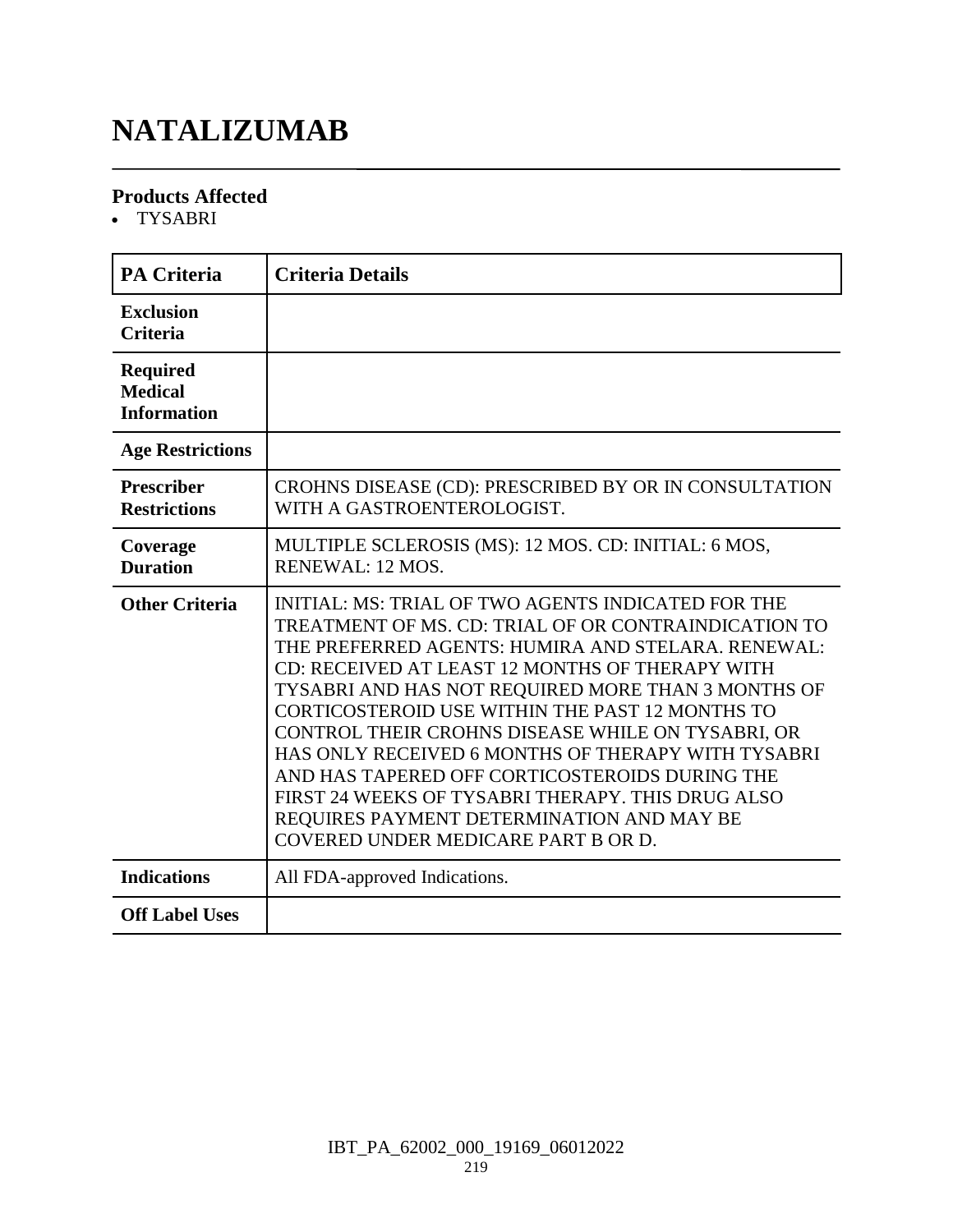# **NAXITAMAB-GQGK**

#### **Products Affected**

DANYELZA

| <b>PA Criteria</b>                                      | <b>Criteria Details</b>       |
|---------------------------------------------------------|-------------------------------|
| <b>Exclusion</b><br>Criteria                            |                               |
| <b>Required</b><br><b>Medical</b><br><b>Information</b> |                               |
| <b>Age Restrictions</b>                                 |                               |
| <b>Prescriber</b><br><b>Restrictions</b>                |                               |
| Coverage<br><b>Duration</b>                             | 12 MONTHS                     |
| <b>Other Criteria</b>                                   |                               |
| <b>Indications</b>                                      | All FDA-approved Indications. |
| <b>Off Label Uses</b>                                   |                               |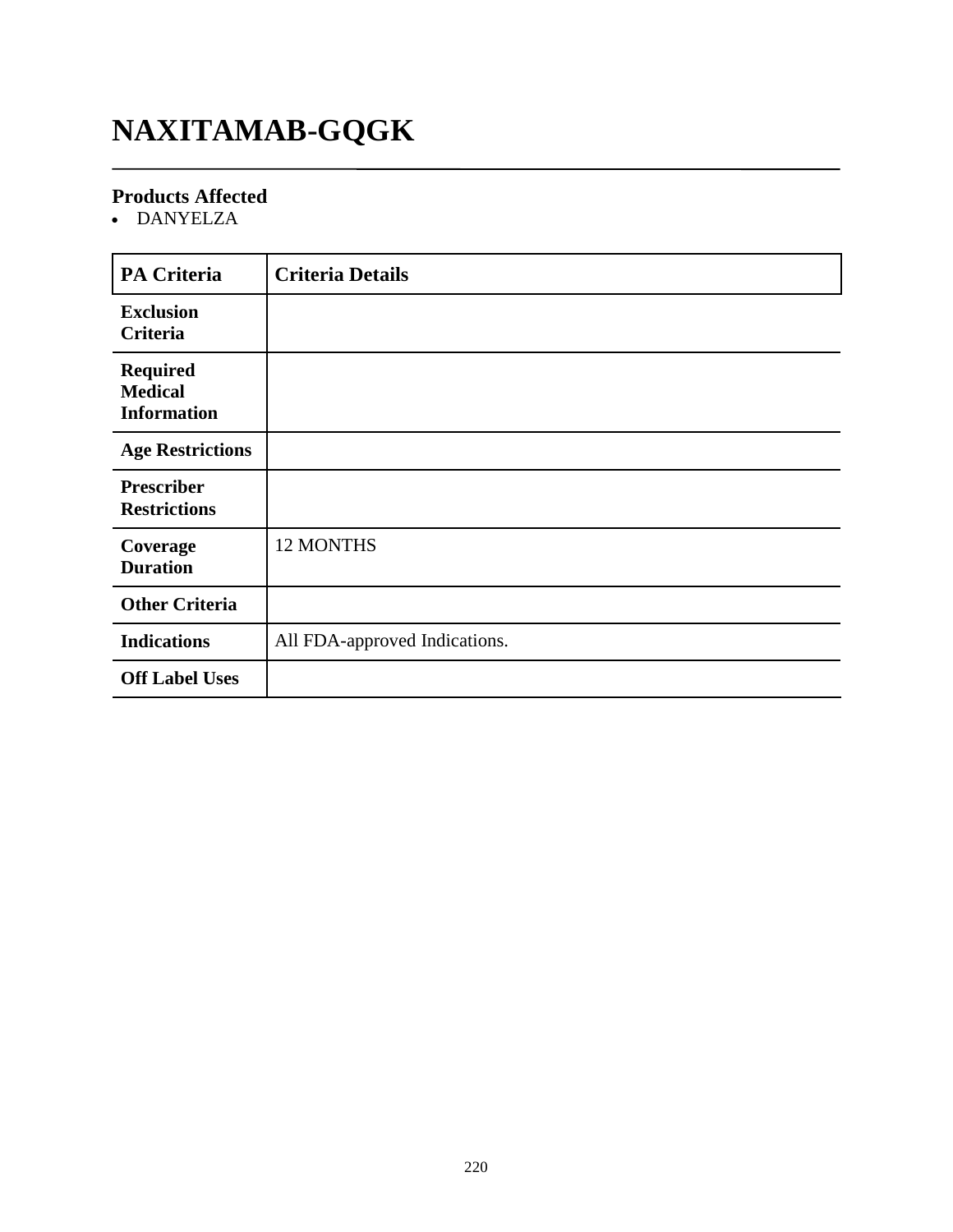### **NECITUMUMAB**

#### **Products Affected**

PORTRAZZA

| <b>PA Criteria</b>                                      | <b>Criteria Details</b>       |
|---------------------------------------------------------|-------------------------------|
| <b>Exclusion</b><br>Criteria                            |                               |
| <b>Required</b><br><b>Medical</b><br><b>Information</b> |                               |
| <b>Age Restrictions</b>                                 |                               |
| <b>Prescriber</b><br><b>Restrictions</b>                |                               |
| Coverage<br><b>Duration</b>                             | <b>12 MONTHS</b>              |
| <b>Other Criteria</b>                                   |                               |
| <b>Indications</b>                                      | All FDA-approved Indications. |
| <b>Off Label Uses</b>                                   |                               |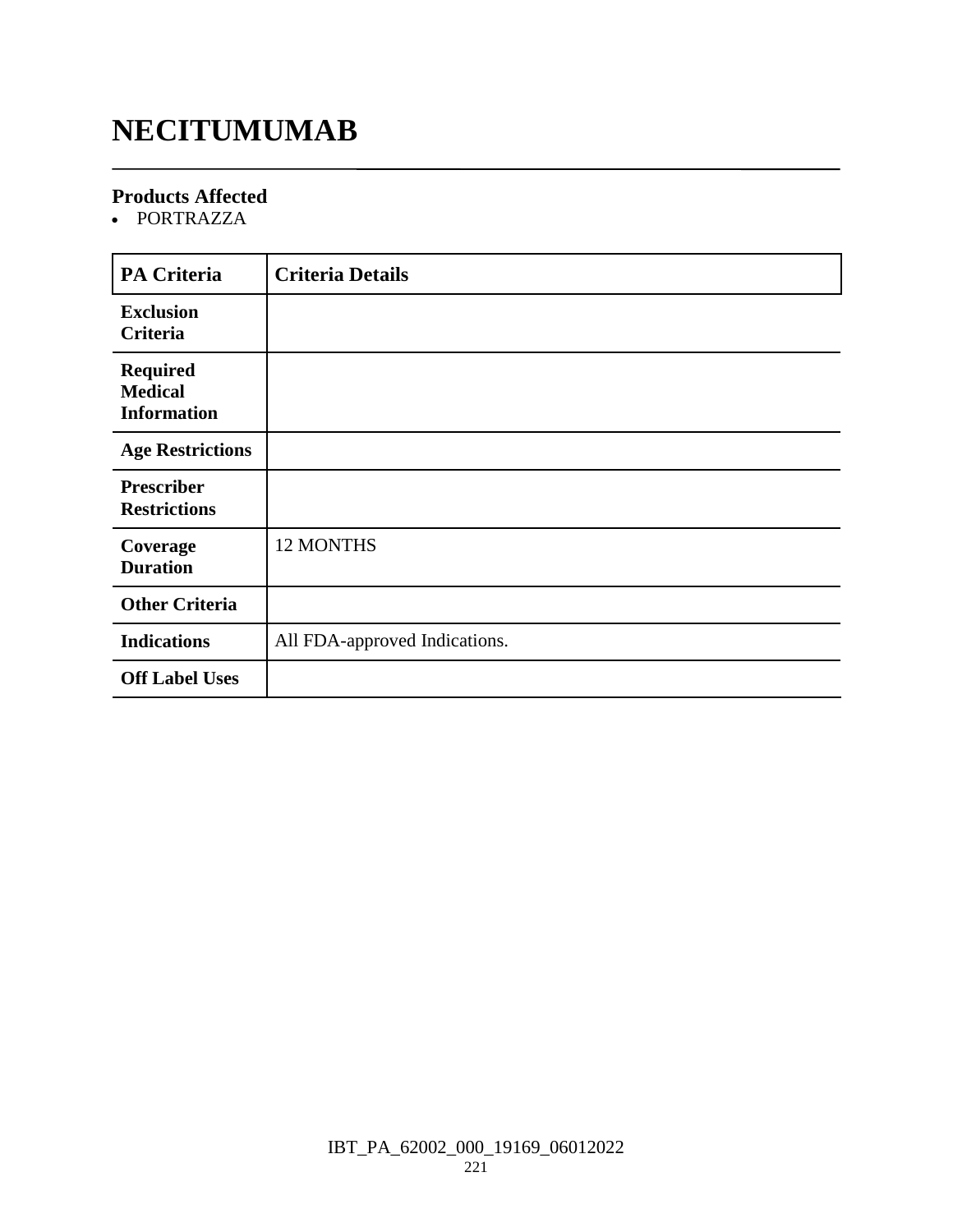### **NERATINIB MALEATE**

#### **Products Affected**

NERLYNX

| <b>PA Criteria</b>                                      | <b>Criteria Details</b>                                                                                                                                                                                                                                                   |
|---------------------------------------------------------|---------------------------------------------------------------------------------------------------------------------------------------------------------------------------------------------------------------------------------------------------------------------------|
| <b>Exclusion</b><br><b>Criteria</b>                     |                                                                                                                                                                                                                                                                           |
| <b>Required</b><br><b>Medical</b><br><b>Information</b> |                                                                                                                                                                                                                                                                           |
| <b>Age Restrictions</b>                                 |                                                                                                                                                                                                                                                                           |
| <b>Prescriber</b><br><b>Restrictions</b>                |                                                                                                                                                                                                                                                                           |
| Coverage<br><b>Duration</b>                             | <b>12 MONTHS</b>                                                                                                                                                                                                                                                          |
| <b>Other Criteria</b>                                   | EARLY-STAGE TUMOR (STAGE I-III) AND THE MEDICATION IS<br>BEING REQUESTED WITHIN 2 YEARS OF COMPLETING THE<br>LAST TRASTUZUMAB DOSE. ALL OTHER FDA APPROVED<br>INDICATIONS ARE COVERED WITHOUT ADDITIONAL<br>CRITERIA, EXCEPT THOSE CRITERIA IN THE FDA APPROVED<br>LABEL. |
| <b>Indications</b>                                      | All FDA-approved Indications.                                                                                                                                                                                                                                             |
| <b>Off Label Uses</b>                                   |                                                                                                                                                                                                                                                                           |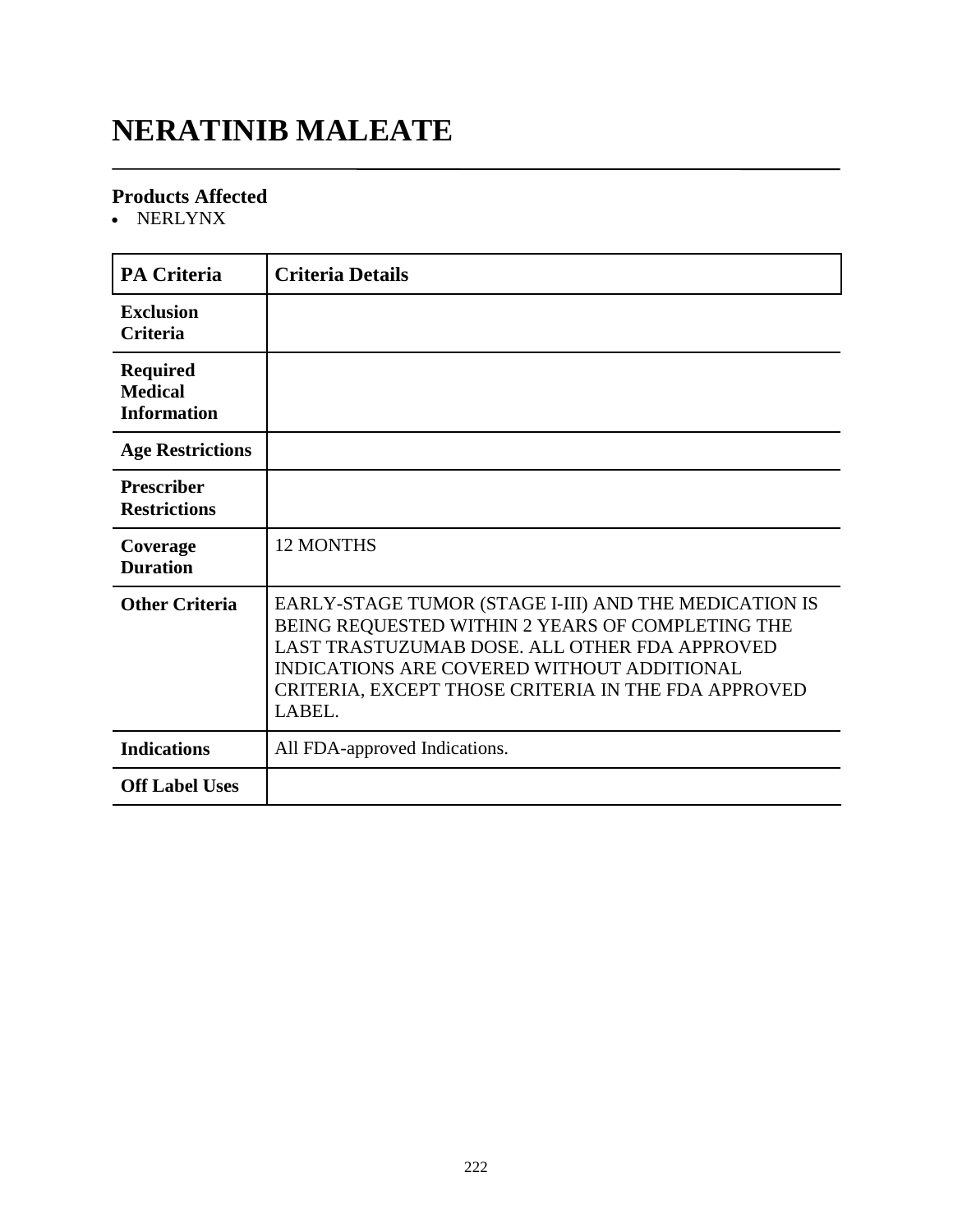### **NILOTINIB**

#### **Products Affected**

 TASIGNA ORAL CAPSULE 150 MG, 200 MG, 50 MG

| <b>PA Criteria</b>                                      | <b>Criteria Details</b>                                                                                                                             |
|---------------------------------------------------------|-----------------------------------------------------------------------------------------------------------------------------------------------------|
| <b>Exclusion</b><br><b>Criteria</b>                     |                                                                                                                                                     |
| <b>Required</b><br><b>Medical</b><br><b>Information</b> |                                                                                                                                                     |
| <b>Age Restrictions</b>                                 |                                                                                                                                                     |
| <b>Prescriber</b><br><b>Restrictions</b>                |                                                                                                                                                     |
| Coverage<br><b>Duration</b>                             | <b>12 MONTHS</b>                                                                                                                                    |
| <b>Other Criteria</b>                                   | PREVIOUSLY TREATED CML REQUIRES BCR-ABL<br>MUTATIONAL ANALYSIS NEGATIVE FOR THE FOLLOWING<br>MUTATIONS: T315I, Y253H, E255K/V, F359V/C/I, OR G250E. |
| <b>Indications</b>                                      | All FDA-approved Indications.                                                                                                                       |
| <b>Off Label Uses</b>                                   |                                                                                                                                                     |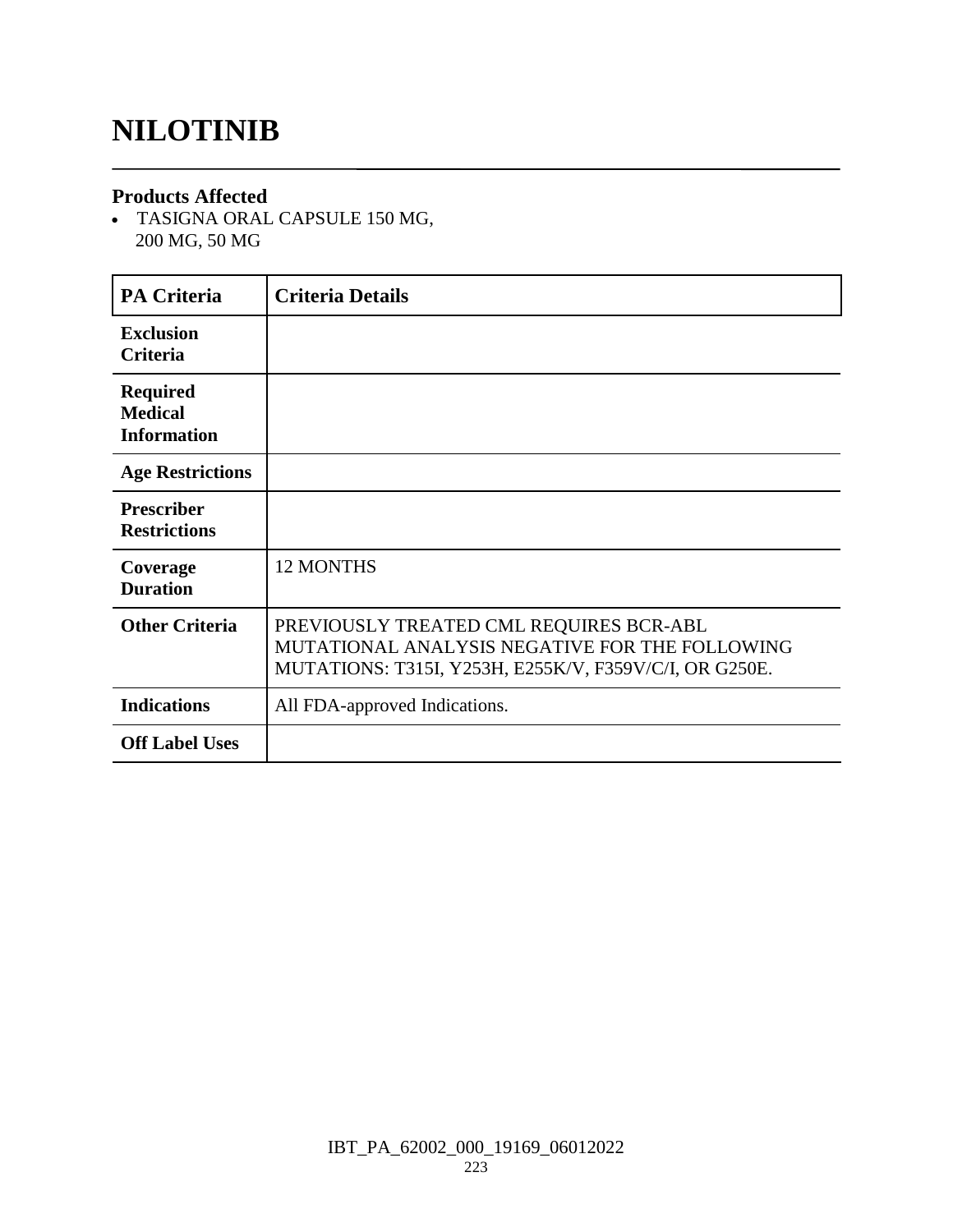# **NINTEDANIB**

#### **Products Affected**

• OFEV

| <b>PA Criteria</b>                                      | <b>Criteria Details</b>                                                                                                                                                                                                                                                                                                                                                                                                                                                                                                                                                                                                                                                                                                                                                                                                                                                                                                                                                                            |
|---------------------------------------------------------|----------------------------------------------------------------------------------------------------------------------------------------------------------------------------------------------------------------------------------------------------------------------------------------------------------------------------------------------------------------------------------------------------------------------------------------------------------------------------------------------------------------------------------------------------------------------------------------------------------------------------------------------------------------------------------------------------------------------------------------------------------------------------------------------------------------------------------------------------------------------------------------------------------------------------------------------------------------------------------------------------|
| <b>Exclusion</b><br><b>Criteria</b>                     | INITIAL: IDIOPATHIC PULMONARY FIBROSIS (IPF): NOT<br>APPROVED FOR PATIENTS WITH OTHER KNOWN CAUSES OF<br>INTERSTITIAL LUNG DISEASE (E.G., CONNECTIVE TISSUE<br>DISEASE, DRUG TOXICITY, ASBESTOS OR BERYLLIUM<br>EXPOSURE, HYPERSENSITIVITY PNEUMONITIS, SYSTEMIC<br>SCLEROSIS, RHEUMATOID ARTHRITIS, RADIATION,<br>SARCOIDOSIS, BRONCHIOLITIS OBLITERANS ORGANIZING<br>PNEUMONIA, HUMAN IMMUNODEFICIENCY VIRUS (HIV)<br>INFECTION, VIRAL HEPATITIS, OR CANCER). SYSTEMIC<br>SCLEROSIS-ASSOCIATED INTERSTITIAL LUNG DISEASE (SSC-<br>ILD): NOT APPROVED FOR PATIENTS WITH OTHER KNOWN<br>CAUSES OF ILD [E.G., HEART FAILURE/FLUID OVERLOAD,<br>DRUG-INDUCED LUNG TOXICITY (CYCLOPHOSPHAMIDE,<br>METHOTREXATE, ACE-INHIBITORS), RECURRENT ASPIRATION<br>(SUCH AS FROM GERD), PULMONARY VASCULAR DISEASE,<br>PULMONARY EDEMA, PNEUMONIA, CHRONIC PULMONARY<br>THROMBOEMBOLISM, ALVEOLAR HEMORRHAGE OR ILD<br>CAUSED BY ANOTHER RHEUMATIC DISEASE, SUCH AS MIXED<br>CONNECTIVE TISSUE DISEASE (MCTD)]. |
| <b>Required</b><br><b>Medical</b><br><b>Information</b> | INITIAL: IPF: 1) A USUAL INTERSTITIAL PNEUMONIA (UIP)<br>PATTERN AS EVIDENCED BY HIGH-RESOLUTION COMPUTED<br>TOMOGRAPHY (HRCT) ALONE OR VIA A COMBINATION OF<br>SURGICAL LUNG BIOPSY AND HRCT, AND 2) BASELINE<br>FORCED VITAL CAPACITY (FVC) AT LEAST 50% OF PREDICTED<br>VALUE. SSC-ILD: AT LEAST 10% FIBROSIS ON A CHEST HRCT<br>AND BASELINE FVC AT LEAST 40% OF PREDICTED VALUE. PF-<br>ILD: AT LEAST 10% FIBROSIS ON A CHEST HRCT AND<br>BASELINE FVC AT LEAST 45% OF PREDICTED VALUE.                                                                                                                                                                                                                                                                                                                                                                                                                                                                                                       |
| <b>Age Restrictions</b>                                 | INITIAL: IPF, SSC-ILD, PF-ILD: 18 YEARS OR OLDER.                                                                                                                                                                                                                                                                                                                                                                                                                                                                                                                                                                                                                                                                                                                                                                                                                                                                                                                                                  |
| <b>Prescriber</b><br><b>Restrictions</b>                | IPF: PRESCRIBED BY OR IN CONSULTATION WITH A<br>PULMONOLOGIST. SSC-ILD, PF-ILD: PRESCRIBED BY OR IN<br>CONSULTATION WITH A PULMONOLOGIST OR<br>RHEUMATOLOGIST.                                                                                                                                                                                                                                                                                                                                                                                                                                                                                                                                                                                                                                                                                                                                                                                                                                     |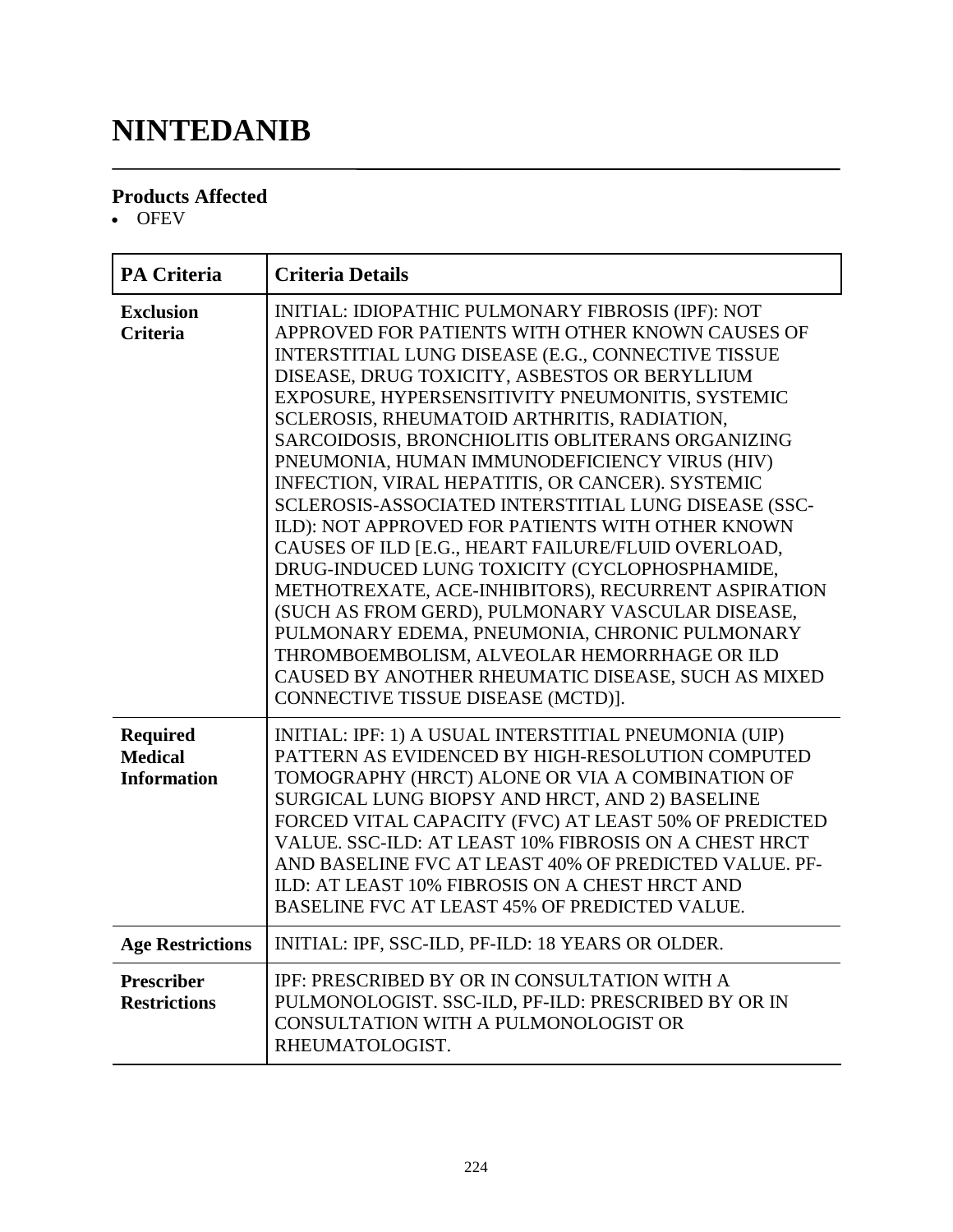| PA Criteria                 | <b>Criteria Details</b>                                                                                                                                                                                                                                                                                                                                                                                                                                                                                                                          |
|-----------------------------|--------------------------------------------------------------------------------------------------------------------------------------------------------------------------------------------------------------------------------------------------------------------------------------------------------------------------------------------------------------------------------------------------------------------------------------------------------------------------------------------------------------------------------------------------|
| Coverage<br><b>Duration</b> | INITIAL: SSC-ILD: 6 MOS. IPF, PF-ILD: 12 MOS. RENEWAL: 12<br>MOS.                                                                                                                                                                                                                                                                                                                                                                                                                                                                                |
| <b>Other Criteria</b>       | INITIAL: IPF: TRIAL OF OR CONTRAINDICATION TO THE<br>PREFERRED AGENT: ESBRIET. SSC-ILD: TRIAL OF OR<br>CONTRAINDICATION TO THE PREFERRED AGENT: ACTEMRA<br>SUBQ. PF-ILD: LUNG FUNCTION AND RESPIRATORY<br><b>SYMPTOMS OR CHEST IMAGING HAVE</b><br>WORSENED/PROGRESSED DESPITE TREATMENT WITH<br>MEDICATIONS USED IN CLINICAL PRACTICE FOR ILD (NOT<br>ATTRIBUTABLE TO COMORBIDITIES SUCH AS INFECTION,<br>HEART FAILURE). RENEWAL: IPF, SSC-ILD, PF-ILD: CLINICAL<br>MEANINGFUL IMPROVEMENT OR MAINTENANCE IN ANNUAL<br><b>RATE OF DECLINE.</b> |
| <b>Indications</b>          | All FDA-approved Indications.                                                                                                                                                                                                                                                                                                                                                                                                                                                                                                                    |
| <b>Off Label Uses</b>       |                                                                                                                                                                                                                                                                                                                                                                                                                                                                                                                                                  |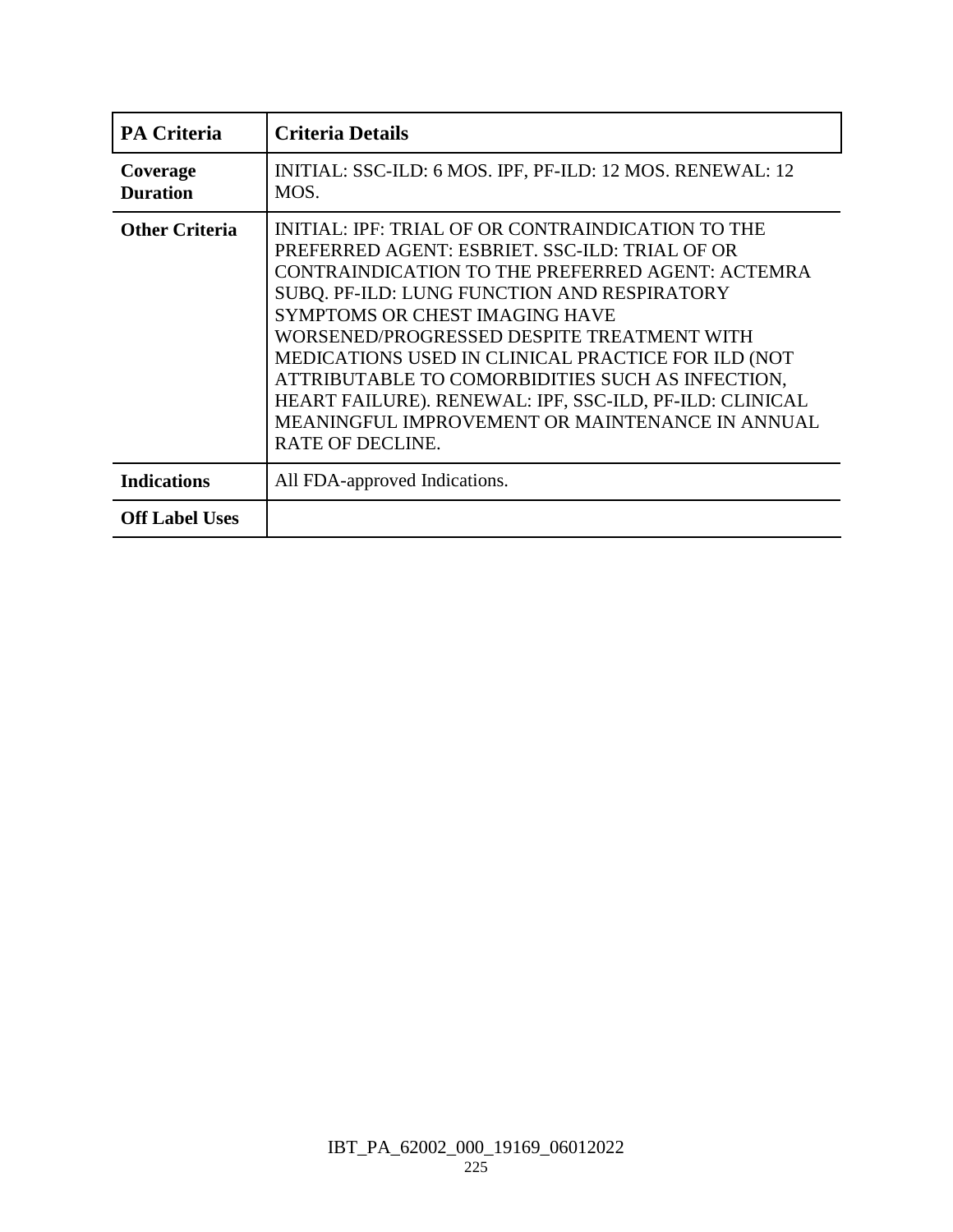# **NIRAPARIB**

#### **Products Affected**

ZEJULA

| <b>PA Criteria</b>                                      | <b>Criteria Details</b>                                                                                                                                                                                         |
|---------------------------------------------------------|-----------------------------------------------------------------------------------------------------------------------------------------------------------------------------------------------------------------|
| <b>Exclusion</b><br><b>Criteria</b>                     |                                                                                                                                                                                                                 |
| <b>Required</b><br><b>Medical</b><br><b>Information</b> |                                                                                                                                                                                                                 |
| <b>Age Restrictions</b>                                 |                                                                                                                                                                                                                 |
| <b>Prescriber</b><br><b>Restrictions</b>                |                                                                                                                                                                                                                 |
| Coverage<br><b>Duration</b>                             | <b>12 MONTHS</b>                                                                                                                                                                                                |
| <b>Other Criteria</b>                                   | RECURRENT EPITHELIAL OVARIAN, FALLOPIAN TUBE, OR<br>PRIMARY PERITONEAL CANCER: ZEJULA WILL BE USED AS<br>MONOTHERAPY AND IS STARTED NO LATER THAN 8 WEEKS<br>AFTER THE MOST RECENT PLATINUM-CONTAINING REGIMEN. |
| <b>Indications</b>                                      | All FDA-approved Indications.                                                                                                                                                                                   |
| <b>Off Label Uses</b>                                   |                                                                                                                                                                                                                 |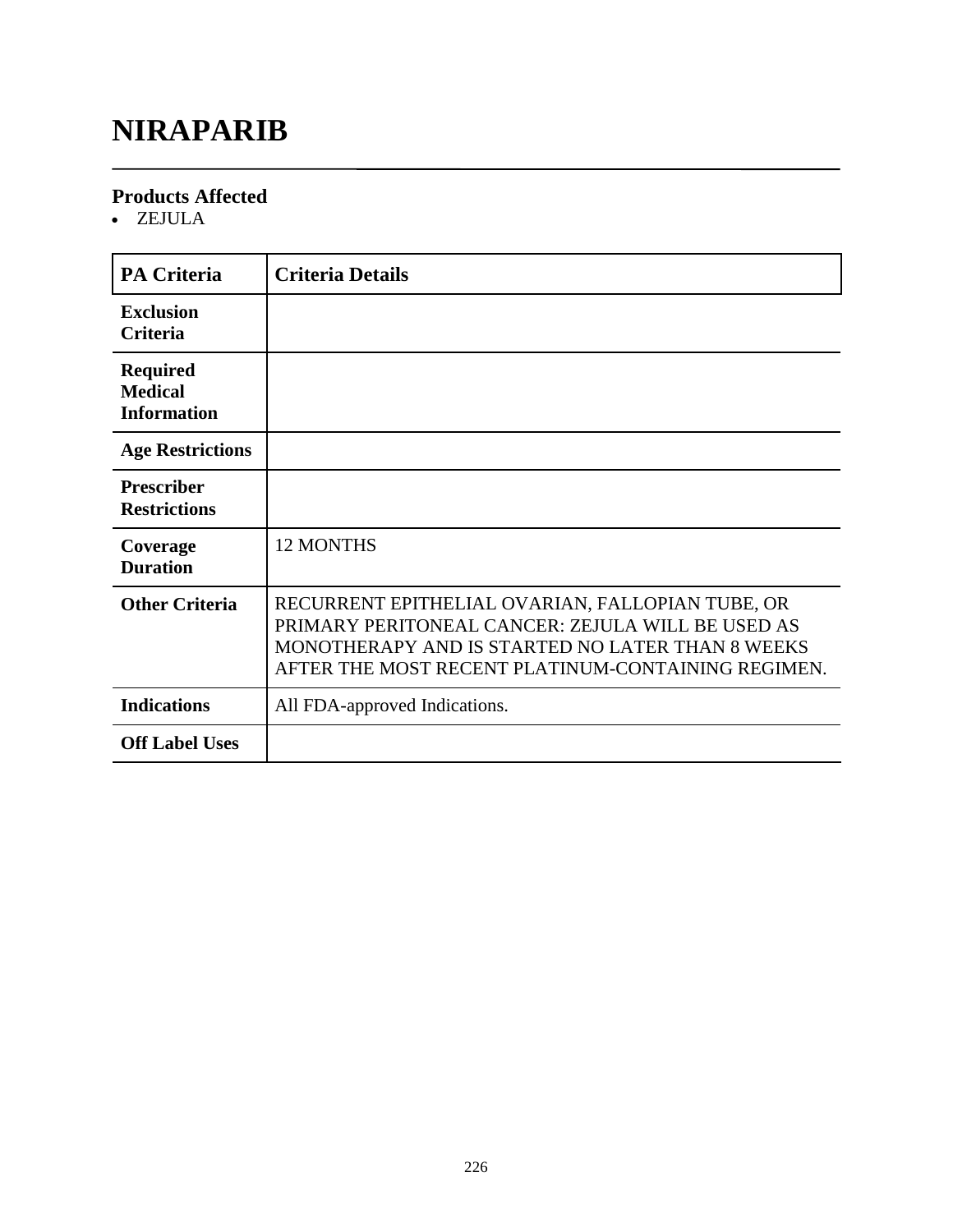### **NITISINONE**

#### **Products Affected**

- *nitisinone*
- NITYR

#### ORFADIN ORAL CAPSULE 20 MG

ORFADIN ORAL SUSPENSION

| <b>PA Criteria</b>                                      | <b>Criteria Details</b>                                                                                                                                                                                                                               |
|---------------------------------------------------------|-------------------------------------------------------------------------------------------------------------------------------------------------------------------------------------------------------------------------------------------------------|
| <b>Exclusion</b><br><b>Criteria</b>                     |                                                                                                                                                                                                                                                       |
| <b>Required</b><br><b>Medical</b><br><b>Information</b> | INITIAL: HEREDITARY TYROSINEMIA TYPE 1 (HT-1):<br>DIAGNOSIS CONFIRMED BY ELEVATED URINARY OR PLASMA<br>SUCCINYLACETONE LEVELS OR A MUTATION IN THE<br>FUMARYLACETOACETATE HYDROLASE GENE.                                                             |
| <b>Age Restrictions</b>                                 |                                                                                                                                                                                                                                                       |
| <b>Prescriber</b><br><b>Restrictions</b>                | HT-1: PRESCRIBED BY OR IN CONSULTATION WITH A<br>PRESCRIBER SPECIALIZING IN INHERITED METABOLIC<br>DISEASES.                                                                                                                                          |
| Coverage<br><b>Duration</b>                             | INITIAL: 6 MONTHS, RENEWAL: 12 MONTHS.                                                                                                                                                                                                                |
| <b>Other Criteria</b>                                   | HT-1: INITIAL: ORFADIN SUSPENSION: TRIAL OF OR<br>CONTRAINDICATION TO PREFERRED FORMULARY<br>NITISINONE TABLETS OR CAPSULES, RENEWAL: URINARY OR<br>PLASMA SUCCINYLACETONE LEVELS HAVE DECREASED<br>FROM BASELINE WHILE ON TREATMENT WITH NITISINONE. |
| <b>Indications</b>                                      | All FDA-approved Indications.                                                                                                                                                                                                                         |
| <b>Off Label Uses</b>                                   |                                                                                                                                                                                                                                                       |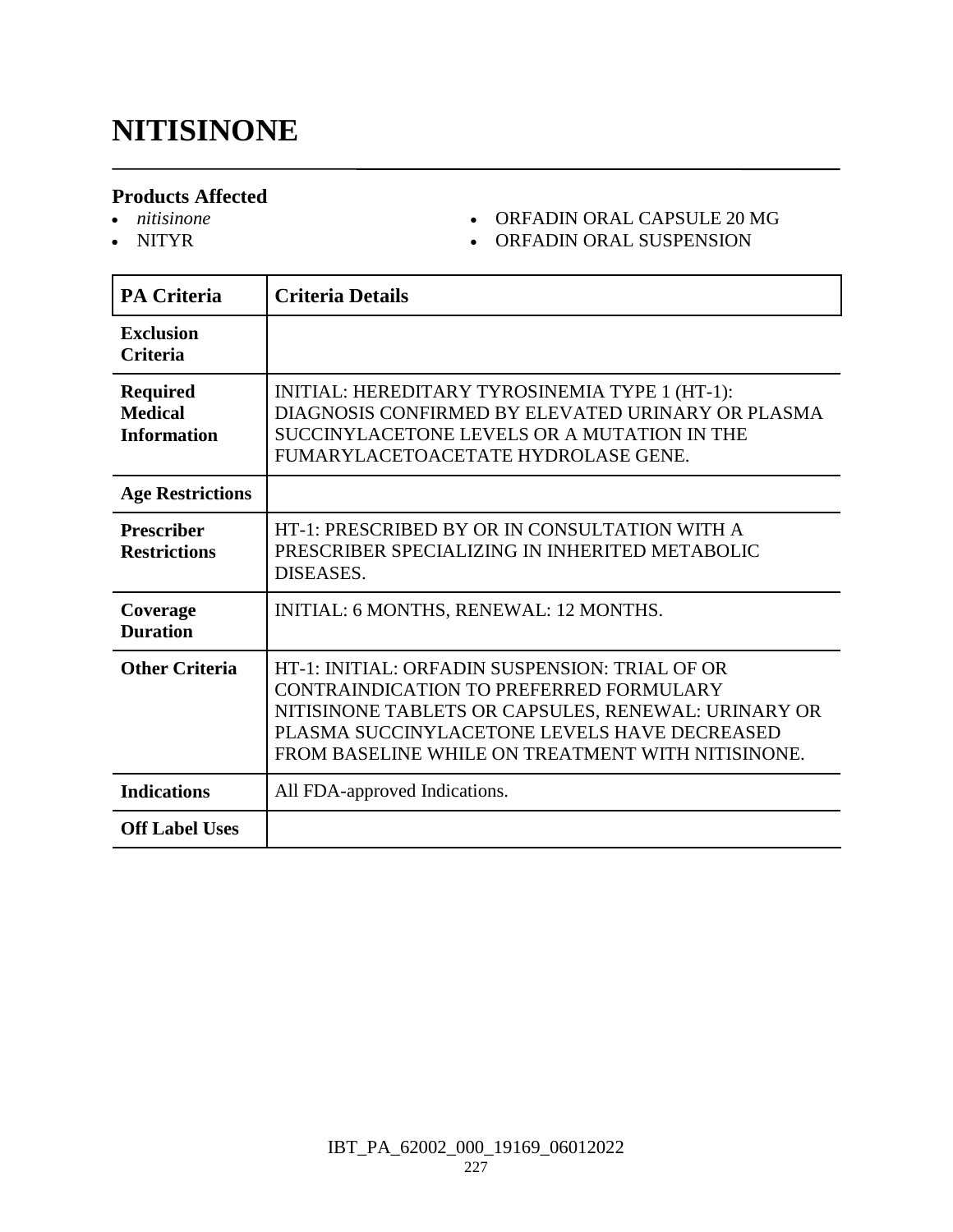# **NIVOLUMAB**

#### **Products Affected**

OPDIVO

| <b>PA Criteria</b>                                      | <b>Criteria Details</b>                                                                                                                   |
|---------------------------------------------------------|-------------------------------------------------------------------------------------------------------------------------------------------|
| <b>Exclusion</b><br><b>Criteria</b>                     |                                                                                                                                           |
| <b>Required</b><br><b>Medical</b><br><b>Information</b> |                                                                                                                                           |
| <b>Age Restrictions</b>                                 |                                                                                                                                           |
| <b>Prescriber</b><br><b>Restrictions</b>                |                                                                                                                                           |
| Coverage<br><b>Duration</b>                             | <b>12 MONTHS</b>                                                                                                                          |
| <b>Other Criteria</b>                                   | MELANOMA: OPDIVO IS NOT APPROVED FOR COMBINATION<br>THERAPY WITH TAFINLAR, MEKINIST (TRAMETINIB),<br>COTELLIC (COBIMETINIB), OR ZELBORAF. |
| <b>Indications</b>                                      | All FDA-approved Indications.                                                                                                             |
| <b>Off Label Uses</b>                                   |                                                                                                                                           |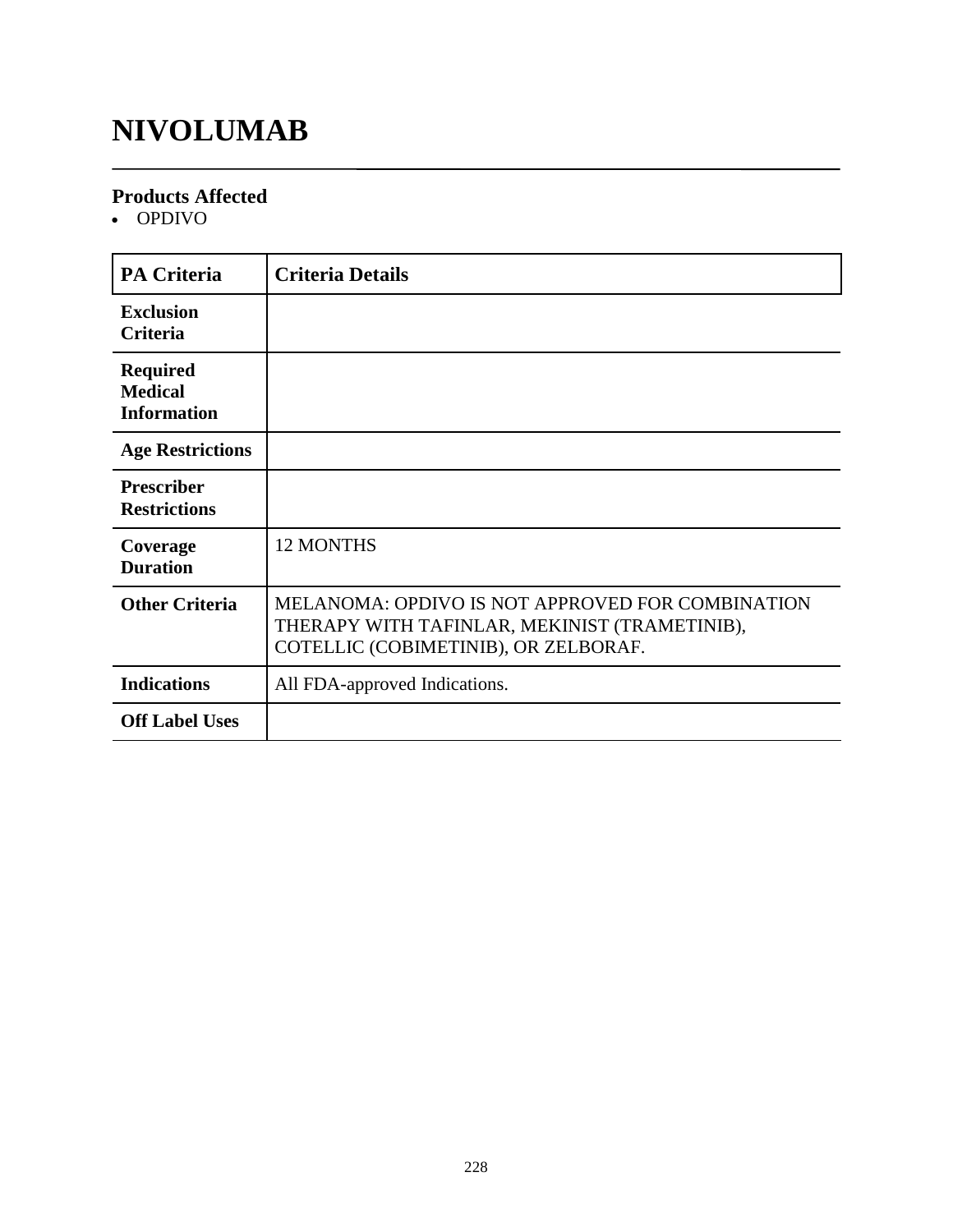# **NIVOLUMAB-RELATLIMAB-RMBW**

#### **Products Affected**

OPDUALAG

| <b>PA Criteria</b>                                      | <b>Criteria Details</b>       |
|---------------------------------------------------------|-------------------------------|
| <b>Exclusion</b><br>Criteria                            |                               |
| <b>Required</b><br><b>Medical</b><br><b>Information</b> |                               |
| <b>Age Restrictions</b>                                 |                               |
| <b>Prescriber</b><br><b>Restrictions</b>                |                               |
| Coverage<br><b>Duration</b>                             | 12 MONTHS                     |
| <b>Other Criteria</b>                                   |                               |
| <b>Indications</b>                                      | All FDA-approved Indications. |
| <b>Off Label Uses</b>                                   |                               |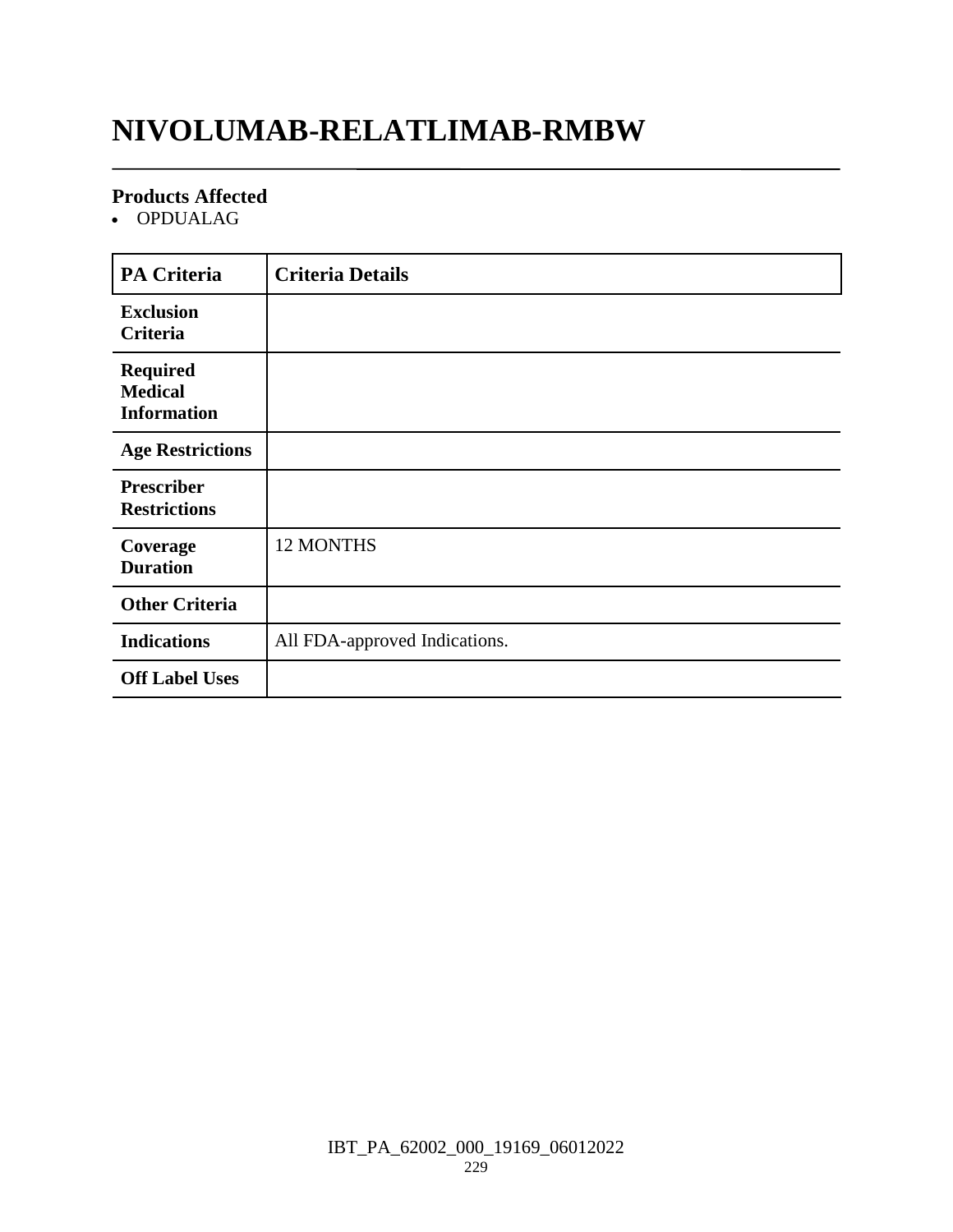# **OBETICHOLIC ACID**

#### **Products Affected**

• OCALIVA

| <b>PA Criteria</b>                                      | <b>Criteria Details</b>                                                                                                                                                                                                                                                                                                                                                                                          |
|---------------------------------------------------------|------------------------------------------------------------------------------------------------------------------------------------------------------------------------------------------------------------------------------------------------------------------------------------------------------------------------------------------------------------------------------------------------------------------|
| <b>Exclusion</b><br><b>Criteria</b>                     | PATIENTS WITH COMPLETE BILIARY OBSTRUCTION.                                                                                                                                                                                                                                                                                                                                                                      |
| <b>Required</b><br><b>Medical</b><br><b>Information</b> | <b>INITIAL: DIAGNOSIS OF PRIMARY BILIARY CHOLANGITIS</b><br>(PBC) AS CONFIRMED BY TWO OF THE FOLLOWING: 1)<br>ALKALINE PHOSPHATASE LEVEL OF AT LEAST 1.5 TIMES THE<br>UPPER LIMIT OF NORMAL (ULN), 2) PRESENCE OF<br>ANTIMITOCHONDRIAL ANTIBODIES AT A TITER OF 1:40 OR<br>HIGHER, OR 3) HISTOLOGIC EVIDENCE OF NON-SUPPURATIVE<br>DESTRUCTIVE CHOLANGITIS AND DESTRUCTION OF<br><b>INTERLOBULAR BILE DUCTS.</b> |
| <b>Age Restrictions</b>                                 |                                                                                                                                                                                                                                                                                                                                                                                                                  |
| <b>Prescriber</b><br><b>Restrictions</b>                | PBC: PRESCRIBED BY OR IN CONSULTATION WITH A<br>GASTROENTEROLOGIST OR HEPATOLOGIST.                                                                                                                                                                                                                                                                                                                              |
| Coverage<br><b>Duration</b>                             | 12 MONTHS                                                                                                                                                                                                                                                                                                                                                                                                        |
| <b>Other Criteria</b>                                   | PBC: INITIAL: USED IN COMBINATION WITH<br>URSODEOXYCHOLIC ACID (E.G., URSODIOL, URSO 250, URSO<br>FORTE) IN ADULTS WITH AN INADEQUATE RESPONSE TO<br>URSODEOXYCHOLIC ACID AT A DOSAGE OF 13-15 MG/KG/DAY<br>FOR AT LEAST 1 YEAR, OR AS MONOTHERAPY IN ADULTS<br>UNABLE TO TOLERATE URSODEOXYCHOLIC ACID, RENEWAL:<br>PATIENT CONTINUES TO BENEFIT FROM THE MEDICATION.                                           |
| <b>Indications</b>                                      | All FDA-approved Indications.                                                                                                                                                                                                                                                                                                                                                                                    |
| <b>Off Label Uses</b>                                   |                                                                                                                                                                                                                                                                                                                                                                                                                  |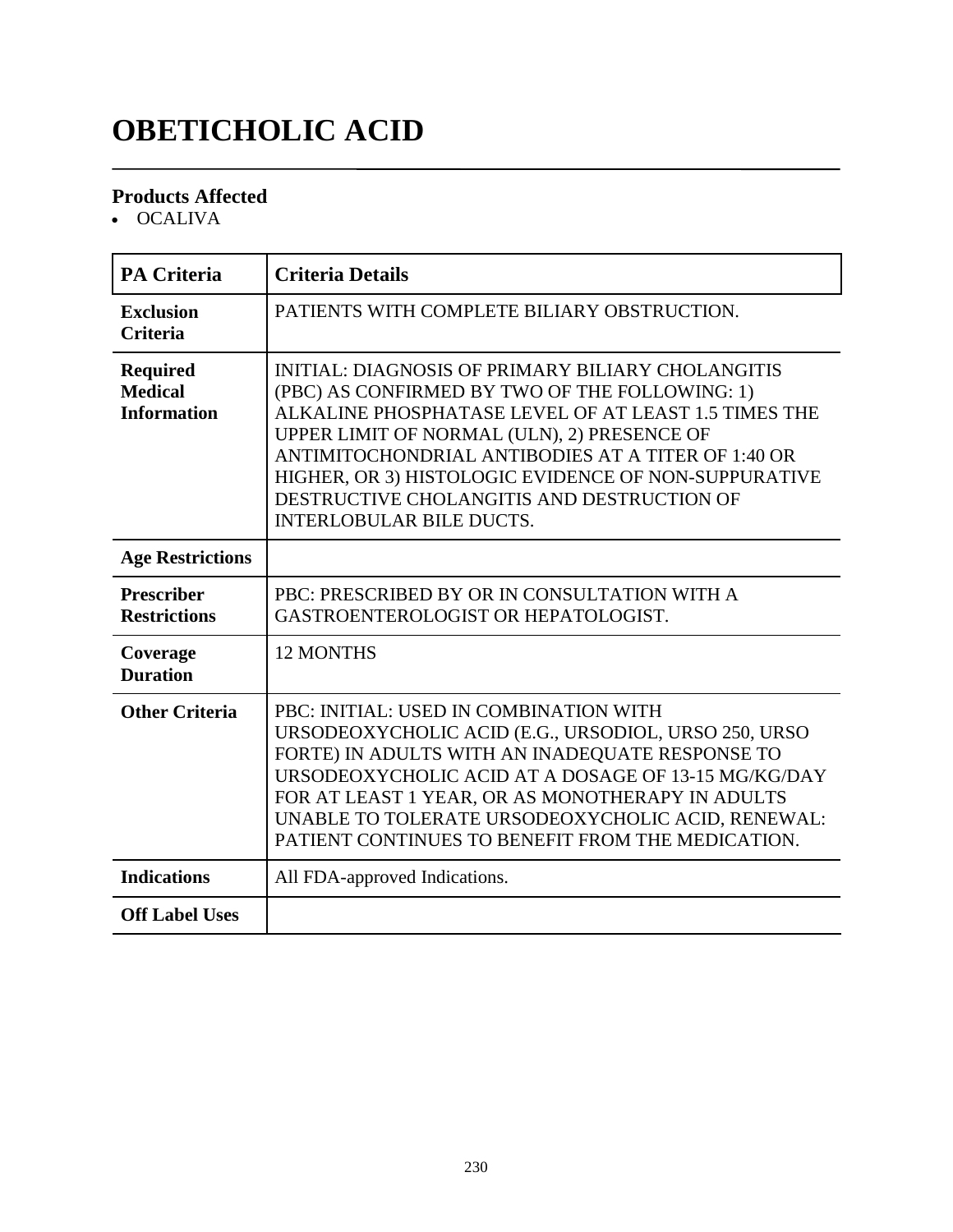### **OBINUTUZUMAB**

#### **Products Affected**

GAZYVA

| <b>PA Criteria</b>                                      | <b>Criteria Details</b>       |
|---------------------------------------------------------|-------------------------------|
| <b>Exclusion</b><br>Criteria                            |                               |
| <b>Required</b><br><b>Medical</b><br><b>Information</b> |                               |
| <b>Age Restrictions</b>                                 |                               |
| <b>Prescriber</b><br><b>Restrictions</b>                |                               |
| Coverage<br><b>Duration</b>                             | <b>6 MONTHS</b>               |
| <b>Other Criteria</b>                                   |                               |
| <b>Indications</b>                                      | All FDA-approved Indications. |
| <b>Off Label Uses</b>                                   |                               |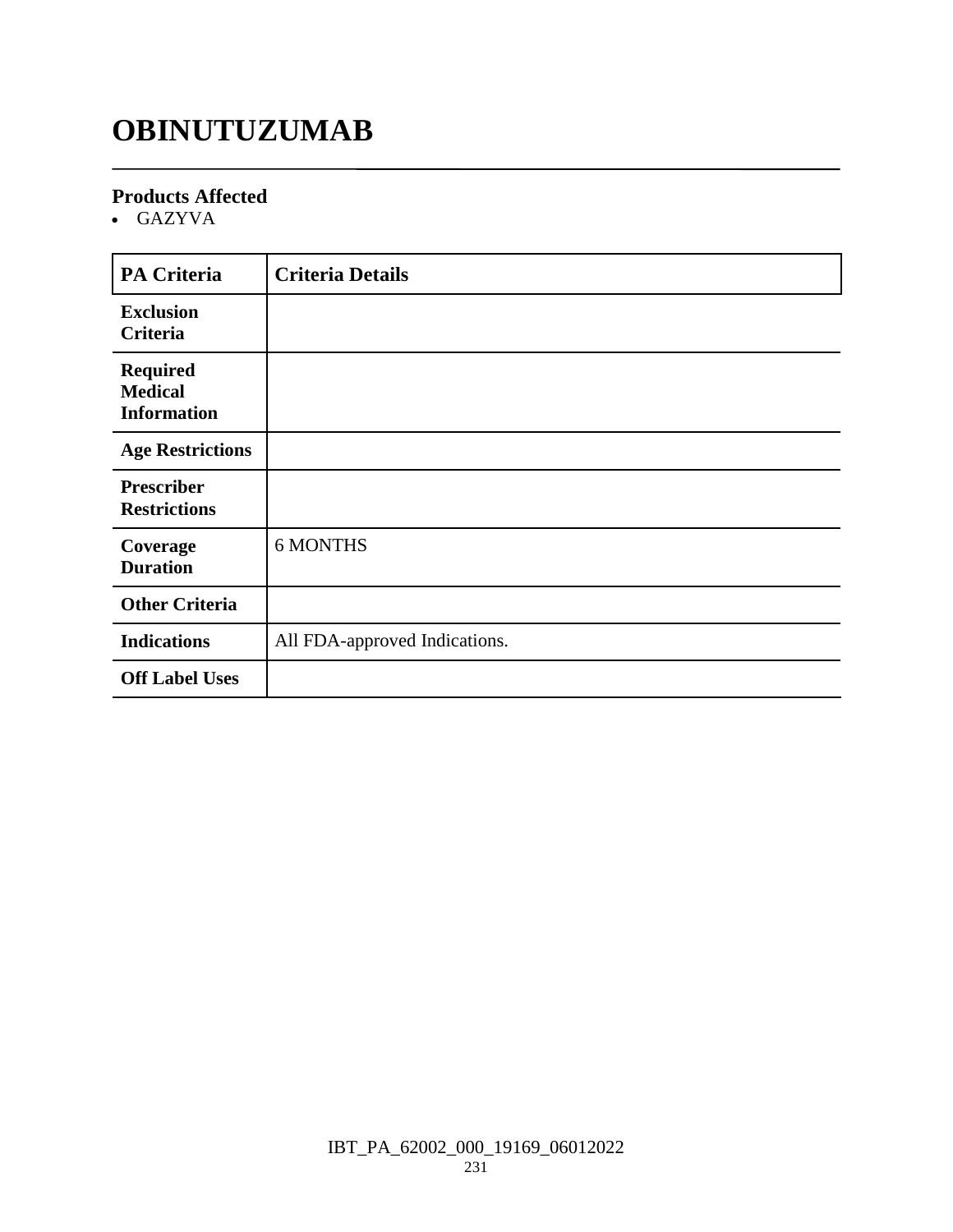# **OCTREOTIDE - ORAL**

#### **Products Affected**

• MYCAPSSA

| <b>PA Criteria</b>                                      | <b>Criteria Details</b>                                                                                                                                                                                                                                                                            |
|---------------------------------------------------------|----------------------------------------------------------------------------------------------------------------------------------------------------------------------------------------------------------------------------------------------------------------------------------------------------|
| Exclusion<br><b>Criteria</b>                            |                                                                                                                                                                                                                                                                                                    |
| <b>Required</b><br><b>Medical</b><br><b>Information</b> |                                                                                                                                                                                                                                                                                                    |
| <b>Age Restrictions</b>                                 |                                                                                                                                                                                                                                                                                                    |
| <b>Prescriber</b><br><b>Restrictions</b>                | ACROMEGALY: PRESCRIBED BY OR GIVEN IN CONSULTATION<br>WITH AN ENDOCRINOLOGIST.                                                                                                                                                                                                                     |
| Coverage<br><b>Duration</b>                             | ACROMEGALY: INITIAL: 3 MONTHS, RENEWAL: 12 MONTHS                                                                                                                                                                                                                                                  |
| <b>Other Criteria</b>                                   | ACROMEGALY: INITIAL: RESPONDED TO AND IS CURRENTLY<br>STABLE ON AN INJECTABLE SOMATOSTATIN ANALOG<br>THERAPY. RENEWAL: 1) REDUCTION, NORMALIZATION, OR<br>MAINTENANCE OF IGF-1 LEVELS BASED ON AGE AND<br>GENDER, AND 2) IMPROVEMENT OR SUSTAINED REMISSION<br>OF CLINICAL SYMPTOMS OF ACROMEGALY. |
| <b>Indications</b>                                      | All FDA-approved Indications.                                                                                                                                                                                                                                                                      |
| <b>Off Label Uses</b>                                   |                                                                                                                                                                                                                                                                                                    |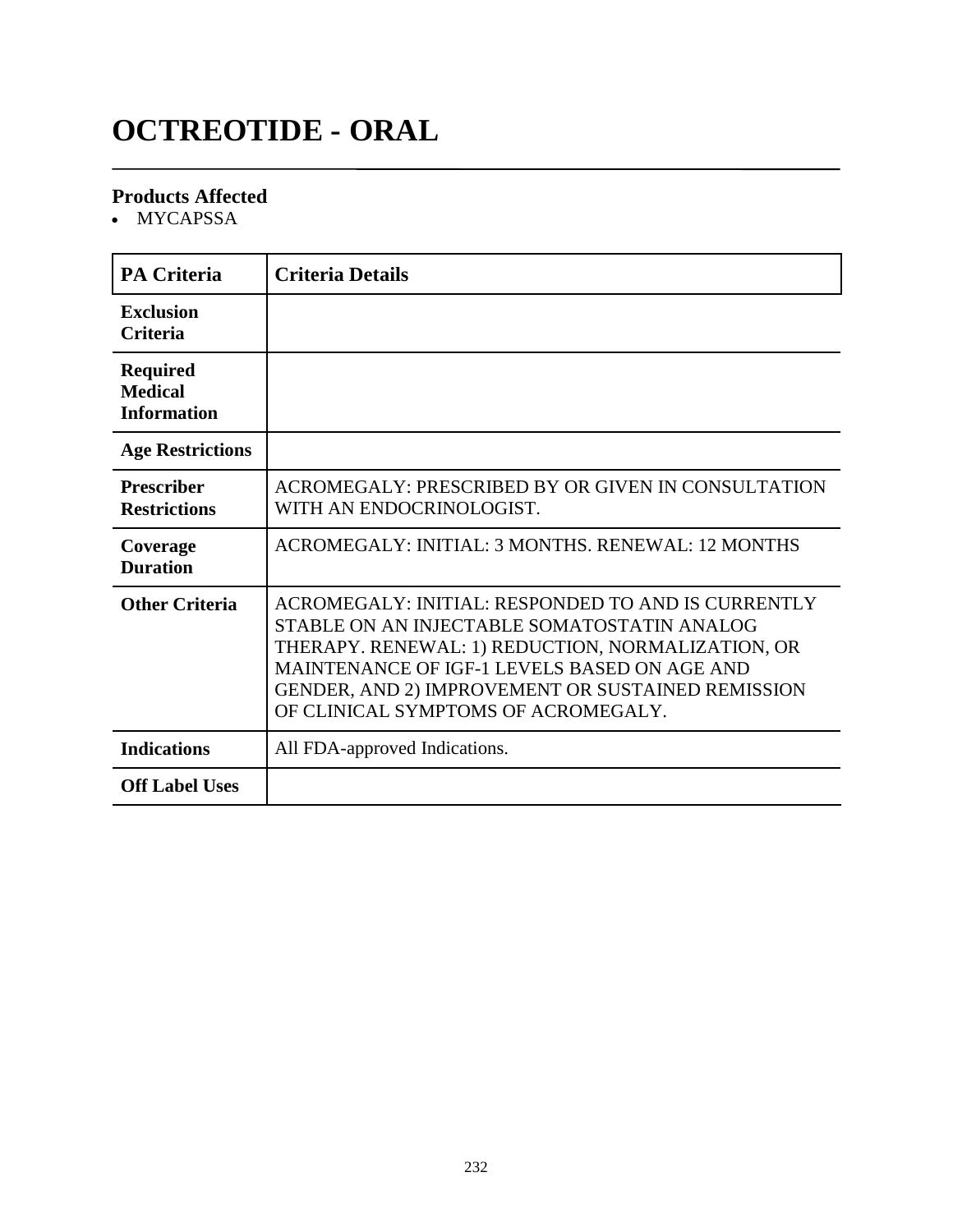# **OFATUMUMAB-SQ**

#### **Products Affected**

• KESIMPTA PEN

| PA Criteria             | <b>Criteria Details</b>       |
|-------------------------|-------------------------------|
| <b>Exclusion</b>        |                               |
| Criteria                |                               |
| <b>Required</b>         |                               |
| <b>Medical</b>          |                               |
| <b>Information</b>      |                               |
|                         |                               |
| <b>Age Restrictions</b> |                               |
| <b>Prescriber</b>       |                               |
| <b>Restrictions</b>     |                               |
|                         |                               |
| Coverage                | 12 MONTHS                     |
| <b>Duration</b>         |                               |
|                         |                               |
| <b>Other Criteria</b>   |                               |
| <b>Indications</b>      | All FDA-approved Indications. |
|                         |                               |
| <b>Off Label Uses</b>   |                               |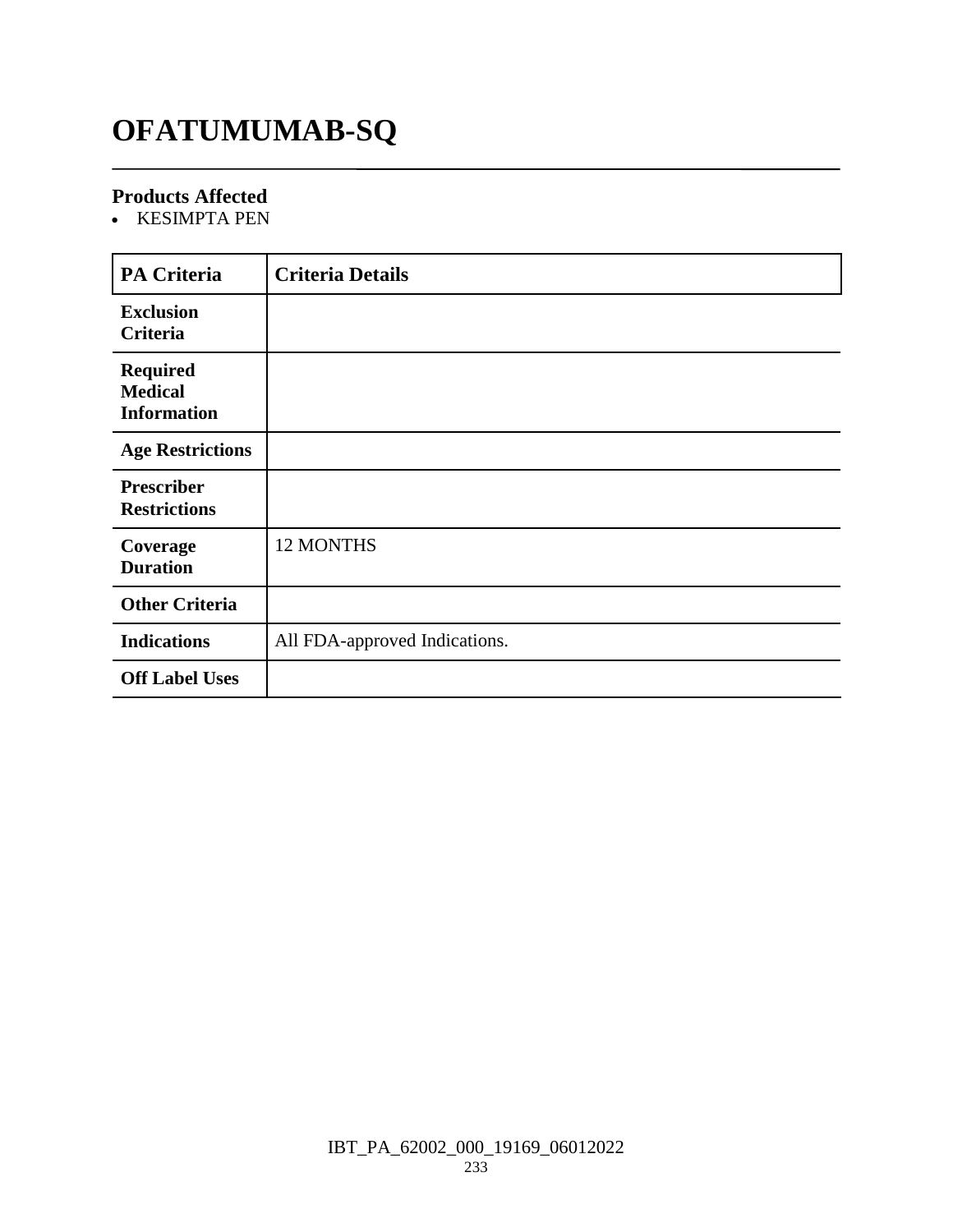# **OLANZAPINE/SAMIDORPHAN**

#### **Products Affected**

LYBALVI

| <b>PA Criteria</b>                                      | <b>Criteria Details</b>                                                                                                                                                                                                                                                                                                                                                                                                                                                                                                          |
|---------------------------------------------------------|----------------------------------------------------------------------------------------------------------------------------------------------------------------------------------------------------------------------------------------------------------------------------------------------------------------------------------------------------------------------------------------------------------------------------------------------------------------------------------------------------------------------------------|
| <b>Exclusion</b><br><b>Criteria</b>                     |                                                                                                                                                                                                                                                                                                                                                                                                                                                                                                                                  |
| <b>Required</b><br><b>Medical</b><br><b>Information</b> |                                                                                                                                                                                                                                                                                                                                                                                                                                                                                                                                  |
| <b>Age Restrictions</b>                                 |                                                                                                                                                                                                                                                                                                                                                                                                                                                                                                                                  |
| <b>Prescriber</b><br><b>Restrictions</b>                | SCHIZOPHRENIA/BIPOLAR I: PRESCRIBED BY OR IN<br>CONSULTATION WITH A PSYCHIATRIST                                                                                                                                                                                                                                                                                                                                                                                                                                                 |
| Coverage<br><b>Duration</b>                             | <b>12 MONTHS</b>                                                                                                                                                                                                                                                                                                                                                                                                                                                                                                                 |
| <b>Other Criteria</b>                                   | SCHIZOPHRENIA: (1) PATIENT IS AT HIGH RISK OF WEIGHT<br>GAIN AND (2) TRIAL OF OR CONTRAINDICATION TO LATUDA<br>OR ONE OF THE FOLLOWING ORAL ANTIPSYCHOTICS:<br>RISPERIDONE, CLOZAPINE TABLET, OLANZAPINE, IMMEDIATE<br>RELEASE QUETIAPINE FUMARATE, ZIPRASIDONE,<br>ARIPIPRAZOLE. BIPOLAR I: (1) PATIENT IS AT HIGH RISK OF<br>WEIGHT GAIN AND (2) TRIAL OF OR CONTRAINDICATION TO<br>ONE OF THE FOLLOWING ORAL ANTIPSYCHOTICS:<br>RISPERIDONE, OLANZAPINE, IMMEDIATE RELEASE<br>QUETIAPINE FUMARATE, ZIPRASIDONE, ARIPIPRAZOLE. |
| <b>Indications</b>                                      | All FDA-approved Indications.                                                                                                                                                                                                                                                                                                                                                                                                                                                                                                    |
| <b>Off Label Uses</b>                                   |                                                                                                                                                                                                                                                                                                                                                                                                                                                                                                                                  |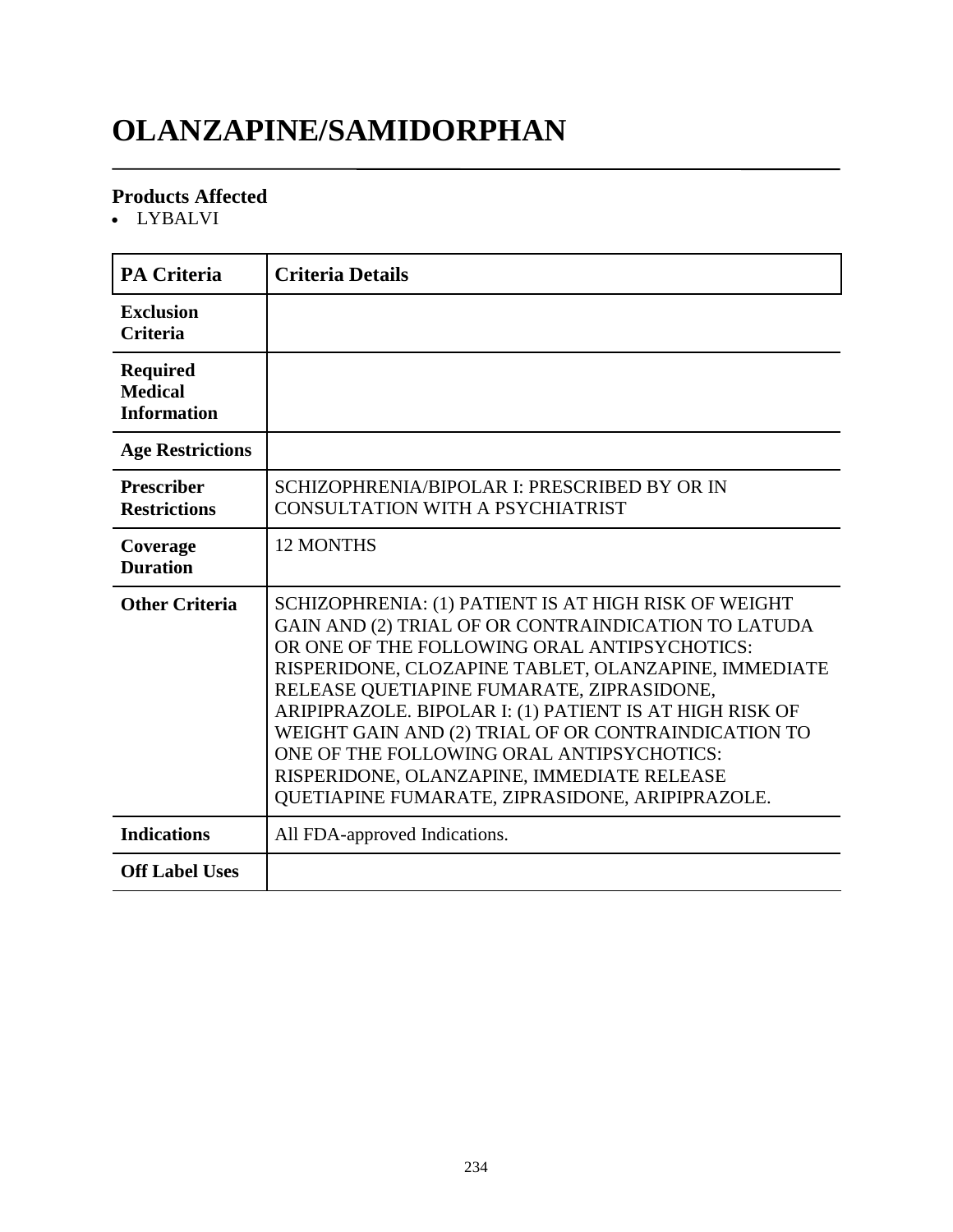### **OLAPARIB**

#### **Products Affected**

LYNPARZA

| <b>PA Criteria</b>                                      | <b>Criteria Details</b>                                                                                                                                                                                                                                                                                                                                                                                                                                                                                                                                                                                                                                                                                                                              |
|---------------------------------------------------------|------------------------------------------------------------------------------------------------------------------------------------------------------------------------------------------------------------------------------------------------------------------------------------------------------------------------------------------------------------------------------------------------------------------------------------------------------------------------------------------------------------------------------------------------------------------------------------------------------------------------------------------------------------------------------------------------------------------------------------------------------|
| <b>Exclusion</b><br><b>Criteria</b>                     |                                                                                                                                                                                                                                                                                                                                                                                                                                                                                                                                                                                                                                                                                                                                                      |
| <b>Required</b><br><b>Medical</b><br><b>Information</b> |                                                                                                                                                                                                                                                                                                                                                                                                                                                                                                                                                                                                                                                                                                                                                      |
| <b>Age Restrictions</b>                                 |                                                                                                                                                                                                                                                                                                                                                                                                                                                                                                                                                                                                                                                                                                                                                      |
| <b>Prescriber</b><br><b>Restrictions</b>                |                                                                                                                                                                                                                                                                                                                                                                                                                                                                                                                                                                                                                                                                                                                                                      |
| Coverage<br><b>Duration</b>                             | 12 MONTHS                                                                                                                                                                                                                                                                                                                                                                                                                                                                                                                                                                                                                                                                                                                                            |
| <b>Other Criteria</b>                                   | RECURRENT EPITHELIAL OVARIAN, FALLOPIAN TUBE OR<br>PRIMARY PERITONEAL CANCER: 1) MEDICATION WILL BE<br>USED AS MONOTHERAPY, AND 2) PATIENT HAS COMPLETED<br>TWO OR MORE LINES OF PLATINUM-BASED CHEMOTHERAPY.<br>ADVANCED GERMLINE BRCA-MUTATED OVARIAN CANCER<br>AFTER 3 OR MORE LINES OF CHEMOTHERAPY: MEDICATION<br>WILL BE USED AS MONOTHERAPY. METASTATIC<br>CASTRATION-RESISTANT PROSTATE CANCER: 1) PREVIOUSLY<br>RECEIVED A BILATERAL ORCHIECTOMY, OR 2) CASTRATE<br>LEVEL OF TESTOSTERONE (I.E., LESS THAN 50 NG/DL), OR 3)<br>CONCURRENT USE WITH A GONADOTROPIN RELEASING<br>HORMONE (GNRH) ANALOG. ALL OTHER FDA APPROVED<br>INDICATIONS ARE COVERED WITHOUT ADDITIONAL<br>CRITERIA, EXCEPT THOSE CRITERIA IN THE FDA APPROVED<br>LABEL. |
| <b>Indications</b>                                      | All FDA-approved Indications.                                                                                                                                                                                                                                                                                                                                                                                                                                                                                                                                                                                                                                                                                                                        |
| <b>Off Label Uses</b>                                   |                                                                                                                                                                                                                                                                                                                                                                                                                                                                                                                                                                                                                                                                                                                                                      |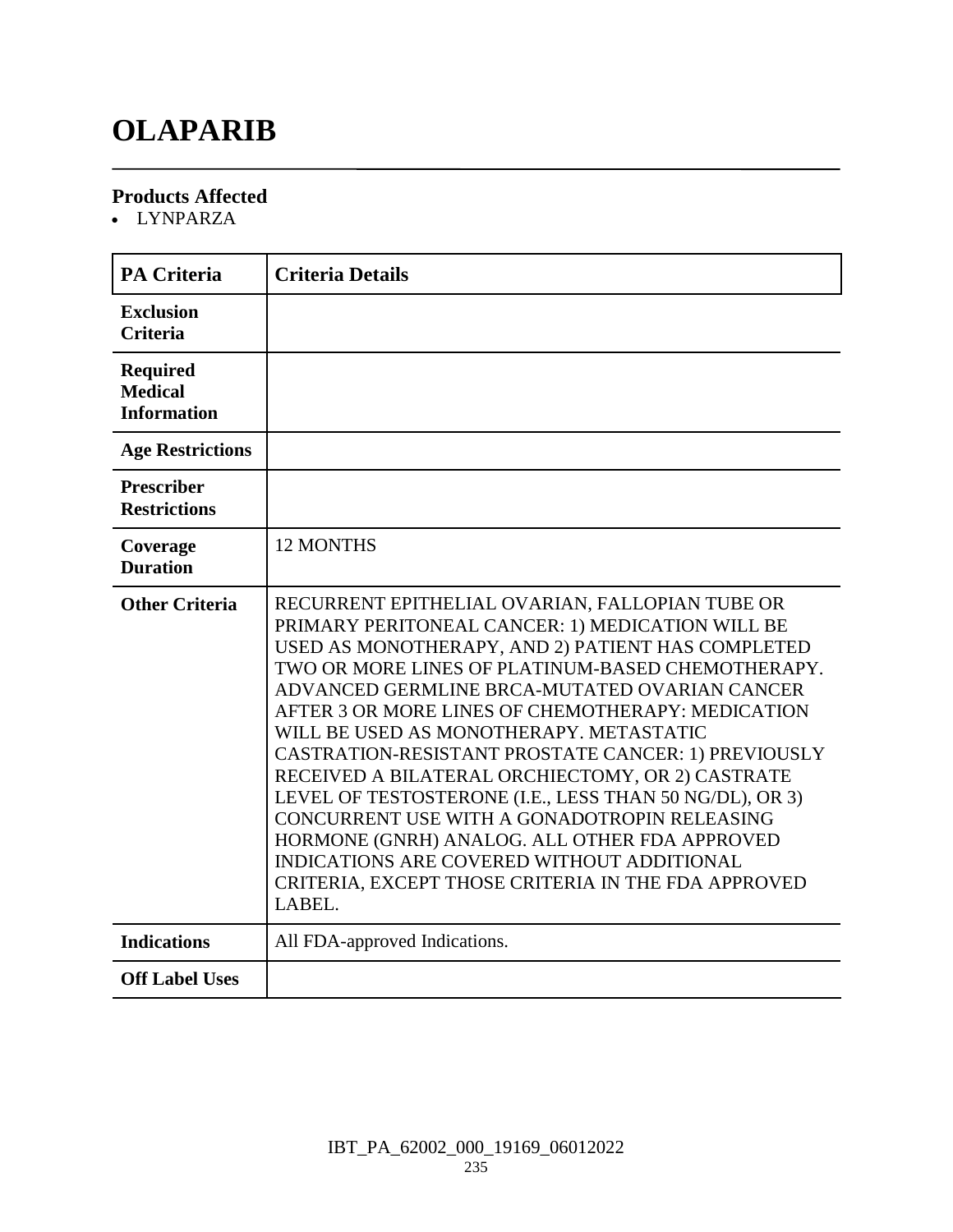# **OMACETAXINE**

#### **Products Affected**

• SYNRIBO

| <b>PA Criteria</b>                                      | <b>Criteria Details</b>                                                                                                                                                                                                                                                                                                                                                                                                                                                                                                                                                                                       |
|---------------------------------------------------------|---------------------------------------------------------------------------------------------------------------------------------------------------------------------------------------------------------------------------------------------------------------------------------------------------------------------------------------------------------------------------------------------------------------------------------------------------------------------------------------------------------------------------------------------------------------------------------------------------------------|
| <b>Exclusion</b><br><b>Criteria</b>                     |                                                                                                                                                                                                                                                                                                                                                                                                                                                                                                                                                                                                               |
| <b>Required</b><br><b>Medical</b><br><b>Information</b> |                                                                                                                                                                                                                                                                                                                                                                                                                                                                                                                                                                                                               |
| <b>Age Restrictions</b>                                 |                                                                                                                                                                                                                                                                                                                                                                                                                                                                                                                                                                                                               |
| <b>Prescriber</b><br><b>Restrictions</b>                |                                                                                                                                                                                                                                                                                                                                                                                                                                                                                                                                                                                                               |
| Coverage<br><b>Duration</b>                             | INDUCTION: 3 MONTHS, POST INDUCTION/RENEWAL: 3 TO 12<br>MONTHS.                                                                                                                                                                                                                                                                                                                                                                                                                                                                                                                                               |
| <b>Other Criteria</b>                                   | CML INDUCTION THERAPY: TRIAL OF OR CONTRAINDICATION<br>TO AT LEAST TWO OF THE FOLLOWING AGENTS: GLEEVEC,<br>SPRYCEL, TASIGNA, BOSULIF, OR ICLUSIG. APPROVAL FOR<br>POST-INDUCTION THERAPY DURATION WILL DEPEND ON THE<br>PATIENT'S HEMATOLOGIC RESPONSE, DEFINED AS (1) AN<br>ABSOLUTE NEUTROPHIL COUNT (ANC) GREATER THAN OR<br>EQUAL TO 1.5 X 10^9/L AND PLATELETS GREATER THAN OR<br>EQUAL TO 100 X 10^9/L WITHOUT BLOOD BLASTS OR (2) THE<br>PATIENT HAS BONE MARROW BLASTS AT LESS THAN 5<br>PERCENT. APPROVAL IS FOR 12 MONTHS IF HEMATOLOGIC<br>RESPONSE IS MET. IF NOT MET, APPROVAL IS FOR 3 MONTHS. |
| <b>Indications</b>                                      | All FDA-approved Indications.                                                                                                                                                                                                                                                                                                                                                                                                                                                                                                                                                                                 |
| <b>Off Label Uses</b>                                   |                                                                                                                                                                                                                                                                                                                                                                                                                                                                                                                                                                                                               |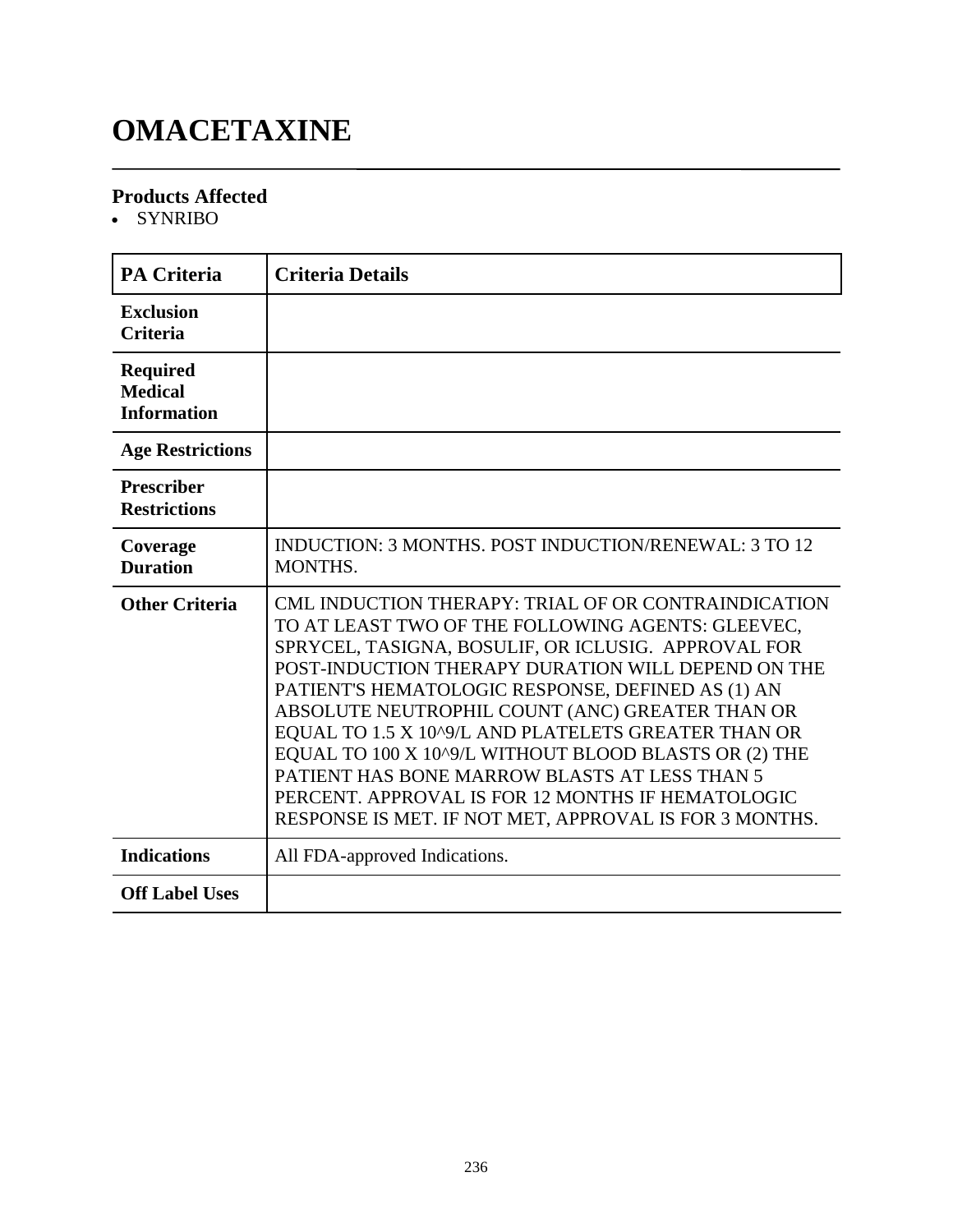# **OMALIZUMAB**

#### **Products Affected**

XOLAIR

| <b>PA Criteria</b>                                      | <b>Criteria Details</b>                                                                                                                                                                                                                                                                                                                                                                                                                                                                                                                                                                                                                                                                                                                                                                                                                               |
|---------------------------------------------------------|-------------------------------------------------------------------------------------------------------------------------------------------------------------------------------------------------------------------------------------------------------------------------------------------------------------------------------------------------------------------------------------------------------------------------------------------------------------------------------------------------------------------------------------------------------------------------------------------------------------------------------------------------------------------------------------------------------------------------------------------------------------------------------------------------------------------------------------------------------|
| <b>Exclusion</b><br><b>Criteria</b>                     |                                                                                                                                                                                                                                                                                                                                                                                                                                                                                                                                                                                                                                                                                                                                                                                                                                                       |
| <b>Required</b><br><b>Medical</b><br><b>Information</b> | INITIAL: ASTHMA: POSITIVE SKIN PRICK OR BLOOD TEST (E.G.,<br>ELISA, FEIA) TO A PERENNIAL AEROALLERGEN AND A<br>BASELINE IGE SERUM LEVEL GREATER THAN OR EQUAL TO 30<br>IU/ML.                                                                                                                                                                                                                                                                                                                                                                                                                                                                                                                                                                                                                                                                         |
| <b>Age Restrictions</b>                                 |                                                                                                                                                                                                                                                                                                                                                                                                                                                                                                                                                                                                                                                                                                                                                                                                                                                       |
| <b>Prescriber</b><br><b>Restrictions</b>                | INITIAL AND RENEWAL: CHRONIC IDIOPATHIC URTICARIA<br>(CIU): PRESCRIBED BY OR IN CONSULTATION WITH A<br>PHYSICIAN SPECIALIZING IN ALLERGY OR PULMONARY<br>MEDICINE, DERMATOLOGY OR IMMUNOLOGY. INITIAL:<br>NASAL POLYPS: PRESCRIBED BY OR IN CONSULTATION WITH<br>AN OTOLARYNGOLOGIST, ALLERGIST OR IMMUNOLOGIST.<br>ASTHMA: PRESCRIBED BY OR IN CONSULTATION WITH A<br>PHYSICIAN SPECIALIZING IN ALLERGY OR PULMONARY<br>MEDICINE.                                                                                                                                                                                                                                                                                                                                                                                                                    |
| Coverage<br><b>Duration</b>                             | INITIAL: ASTHMA: 12 MO. CIU, NASAL POLYPS: 6 MO.<br>RENEWAL: ASTHMA, NASAL POLYPS: 12 MO. CIU: 6 MO.                                                                                                                                                                                                                                                                                                                                                                                                                                                                                                                                                                                                                                                                                                                                                  |
| <b>Other Criteria</b>                                   | <b>INITIAL: CIU: TRIAL OF OR CONTRAINDICATION TO A</b><br>MAXIMALLY TOLERATED DOSE OF AN H1 ANTI-HISTAMINE<br>AND STILL EXPERIENCES HIVES ON MOST DAYS OF THE<br>WEEK. NASAL POLYPS: PREVIOUS 90 DAY TRIAL OF ONE<br>TOPICAL NASAL CORTICOSTEROID. ASTHMA: 1) PRIOR<br>THERAPY WITH A MEDIUM, HIGH-DOSE OR MAXIMALLY<br>TOLERATED DOSE OF AN INHALED CORTICOSTEROID AND AT<br>LEAST ONE OTHER MAINTENANCE MEDICATION, 2) ONE OF<br>THE FOLLOWING: (A) PATIENT EXPERIENCED AT LEAST ONE<br>ASTHMA EXACERBATION REQUIRING SYSTEMIC<br>CORTICOSTEROID BURST LASTING 3 OR MORE DAYS WITHIN<br>THE PAST 12 MONTHS OR AT LEAST ONE SERIOUS<br>EXACERBATION REQUIRING HOSPITALIZATION OR ER VISIT<br>WITHIN THE PAST 12 MONTHS, OR (B) PATIENT HAS POOR<br>SYMPTOM CONTROL DESPITE CURRENT THERAPY AS<br>EVIDENCED BY AT LEAST THREE OF THE FOLLOWING WITHIN |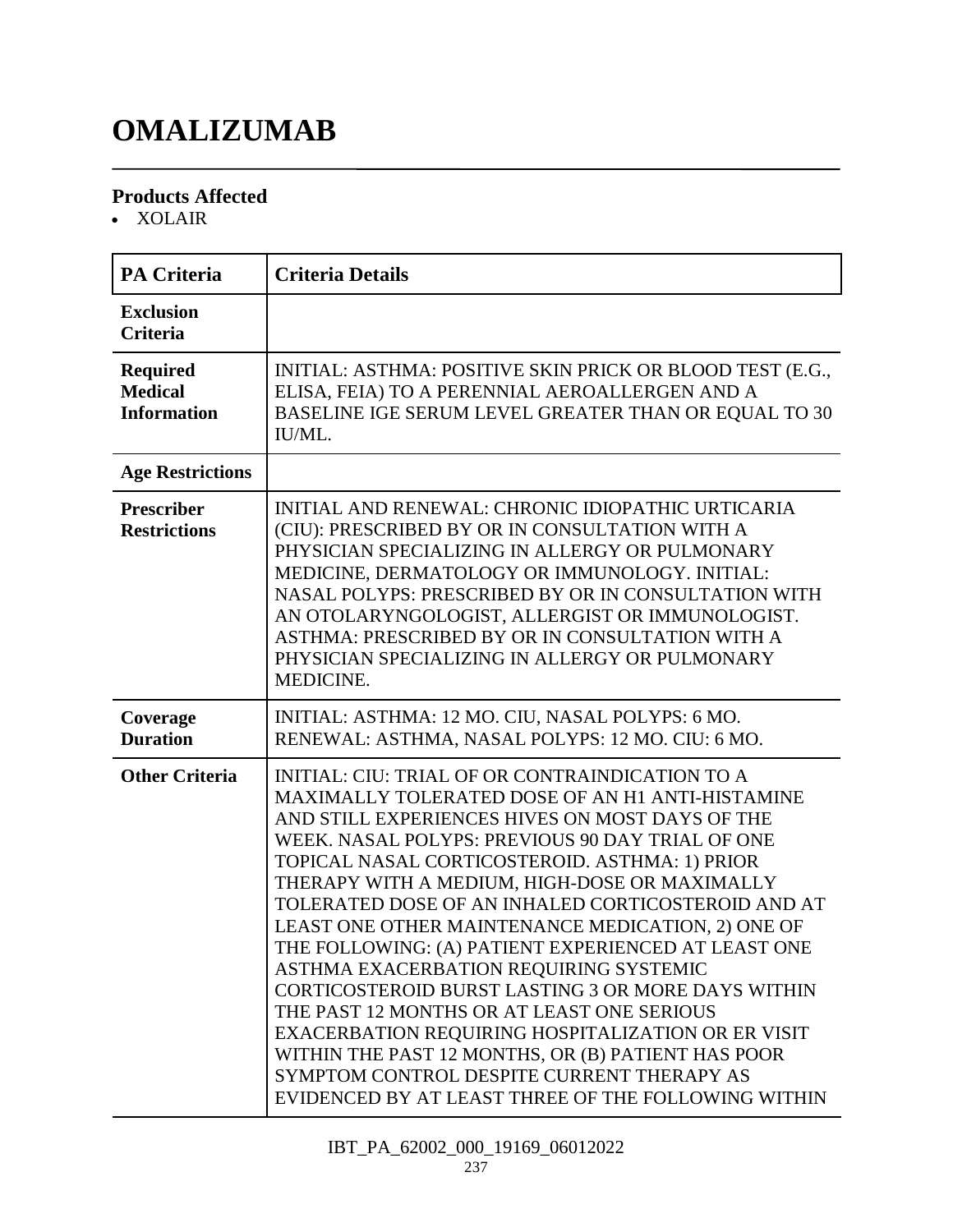| <b>PA Criteria</b>    | <b>Criteria Details</b>                                                                                                                                                                                                                                                                                                                                                                                                                                                                                                                                                                                                                                                                                                                                                                                                  |
|-----------------------|--------------------------------------------------------------------------------------------------------------------------------------------------------------------------------------------------------------------------------------------------------------------------------------------------------------------------------------------------------------------------------------------------------------------------------------------------------------------------------------------------------------------------------------------------------------------------------------------------------------------------------------------------------------------------------------------------------------------------------------------------------------------------------------------------------------------------|
|                       | THE PAST 4 WEEKS: DAYTIME ASTHMA SYMPTOMS MORE<br>THAN TWICE/WEEK, ANY NIGHT WAKING DUE TO ASTHMA,<br>SABA RELIEVER FOR SYMPTOMS MORE THAN TWICE/WEEK,<br>ANY ACTIVITY LIMITATION DUE TO ASTHMA, 3) XOLAIR WILL<br>BE USED AS ADD-ON MAINTENANCE TREATMENT, AND 4) NOT<br>CONCURRENTLY RECEIVING DUPIXENT OR OTHER ANTI-IL5<br><b>BIOLOGICS WHEN THESE ARE USED FOR THE TREATMENT OF</b><br>ASTHMA. RENEWAL: CIU: DIAGNOSIS OF CIU. NASAL POLYPS:<br>CLINICAL BENEFIT COMPARED TO BASELINE. ASTHMA:<br>CLINICAL RESPONSE AS EVIDENCED BY ONE OF THE<br>FOLLOWING: 1) REDUCTION IN ASTHMA EXACERBATIONS<br>FROM BASELINE, 2) DECREASED UTILIZATION OF RESCUE<br>MEDICATIONS, 3) REDUCTION IN SEVERITY OR FREQUENCY<br>OF ASTHMA-RELATED SYMPTOMS, OR 4) INCREASE IN<br>PERCENT PREDICTED FEV1 FROM PRETREATMENT BASELINE. |
| <b>Indications</b>    | All FDA-approved Indications.                                                                                                                                                                                                                                                                                                                                                                                                                                                                                                                                                                                                                                                                                                                                                                                            |
| <b>Off Label Uses</b> |                                                                                                                                                                                                                                                                                                                                                                                                                                                                                                                                                                                                                                                                                                                                                                                                                          |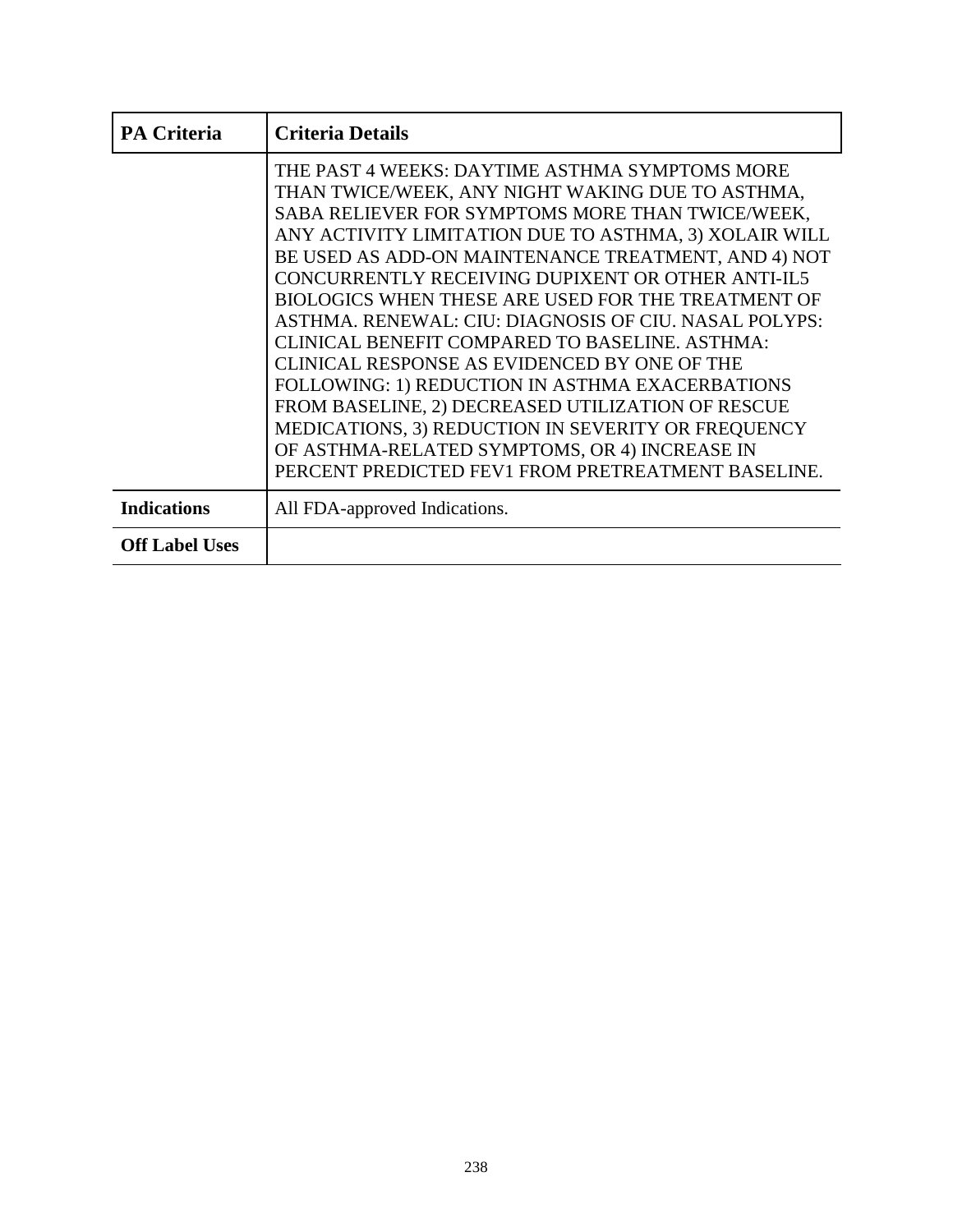### **OPICAPONE**

#### **Products Affected**

• ONGENTYS

| <b>PA Criteria</b>                                      | <b>Criteria Details</b>         |
|---------------------------------------------------------|---------------------------------|
| <b>Exclusion</b><br><b>Criteria</b>                     |                                 |
| <b>Required</b><br><b>Medical</b><br><b>Information</b> |                                 |
| <b>Age Restrictions</b>                                 | <b>18 YEARS OF AGE OR OLDER</b> |
| <b>Prescriber</b><br><b>Restrictions</b>                |                                 |
| Coverage<br><b>Duration</b>                             | <b>12 MONTHS</b>                |
| <b>Other Criteria</b>                                   |                                 |
| <b>Indications</b>                                      | All FDA-approved Indications.   |
| <b>Off Label Uses</b>                                   |                                 |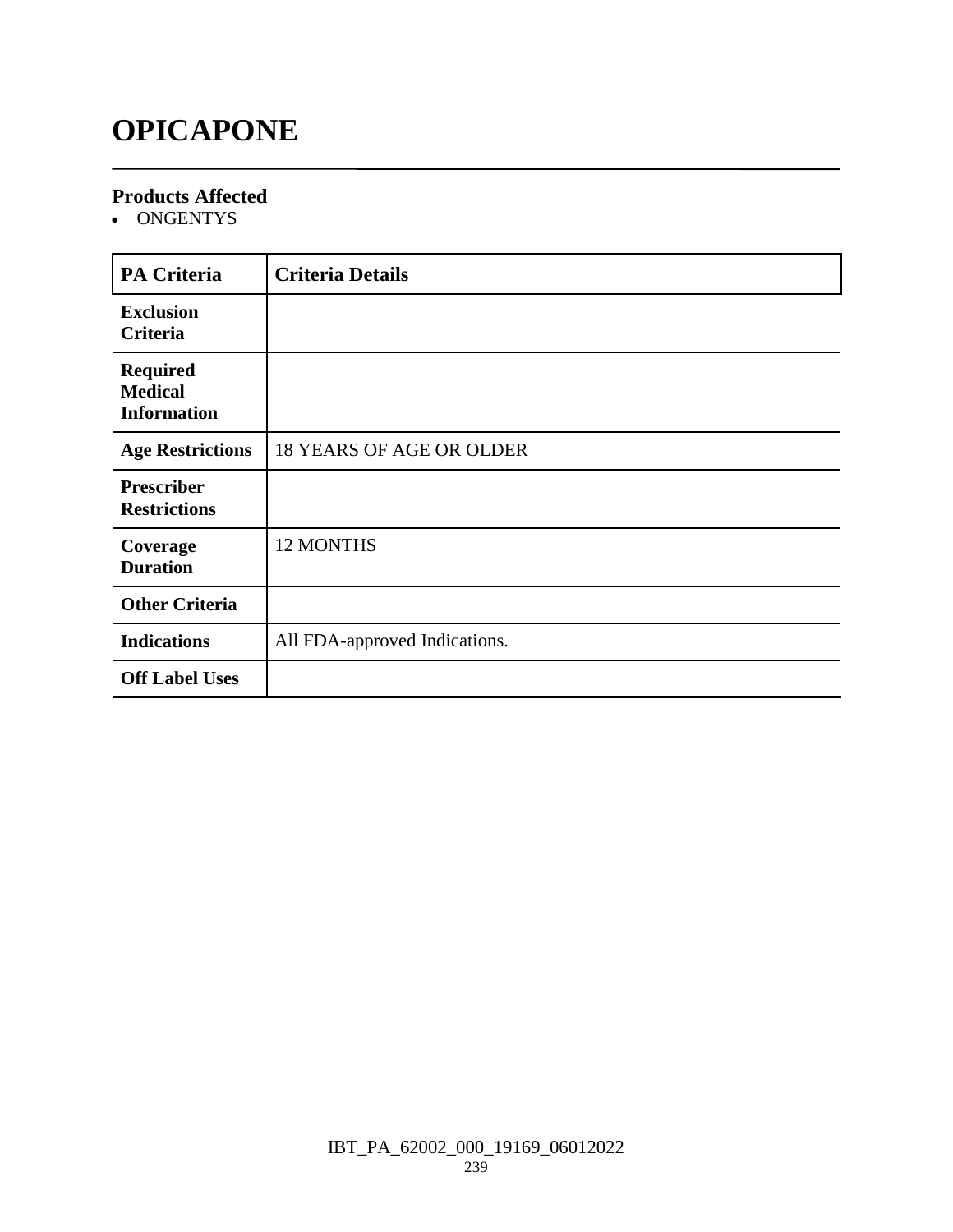# **OSIMERTINIB**

#### **Products Affected**

TAGRISSO

| <b>PA Criteria</b>                                      | <b>Criteria Details</b>                                                                                                       |
|---------------------------------------------------------|-------------------------------------------------------------------------------------------------------------------------------|
| <b>Exclusion</b><br><b>Criteria</b>                     |                                                                                                                               |
| <b>Required</b><br><b>Medical</b><br><b>Information</b> |                                                                                                                               |
| <b>Age Restrictions</b>                                 |                                                                                                                               |
| <b>Prescriber</b><br><b>Restrictions</b>                |                                                                                                                               |
| Coverage<br><b>Duration</b>                             | <b>12 MONTHS</b>                                                                                                              |
| <b>Other Criteria</b>                                   | METASTATIC NSCLC WITH EGFR T790M MUTATION: PATIENT<br>IS NOT ON CONCURRENT THERAPY WITH AN EGFR TYROSINE<br>KINASE-INHIBITOR. |
| <b>Indications</b>                                      | All FDA-approved Indications.                                                                                                 |
| <b>Off Label Uses</b>                                   |                                                                                                                               |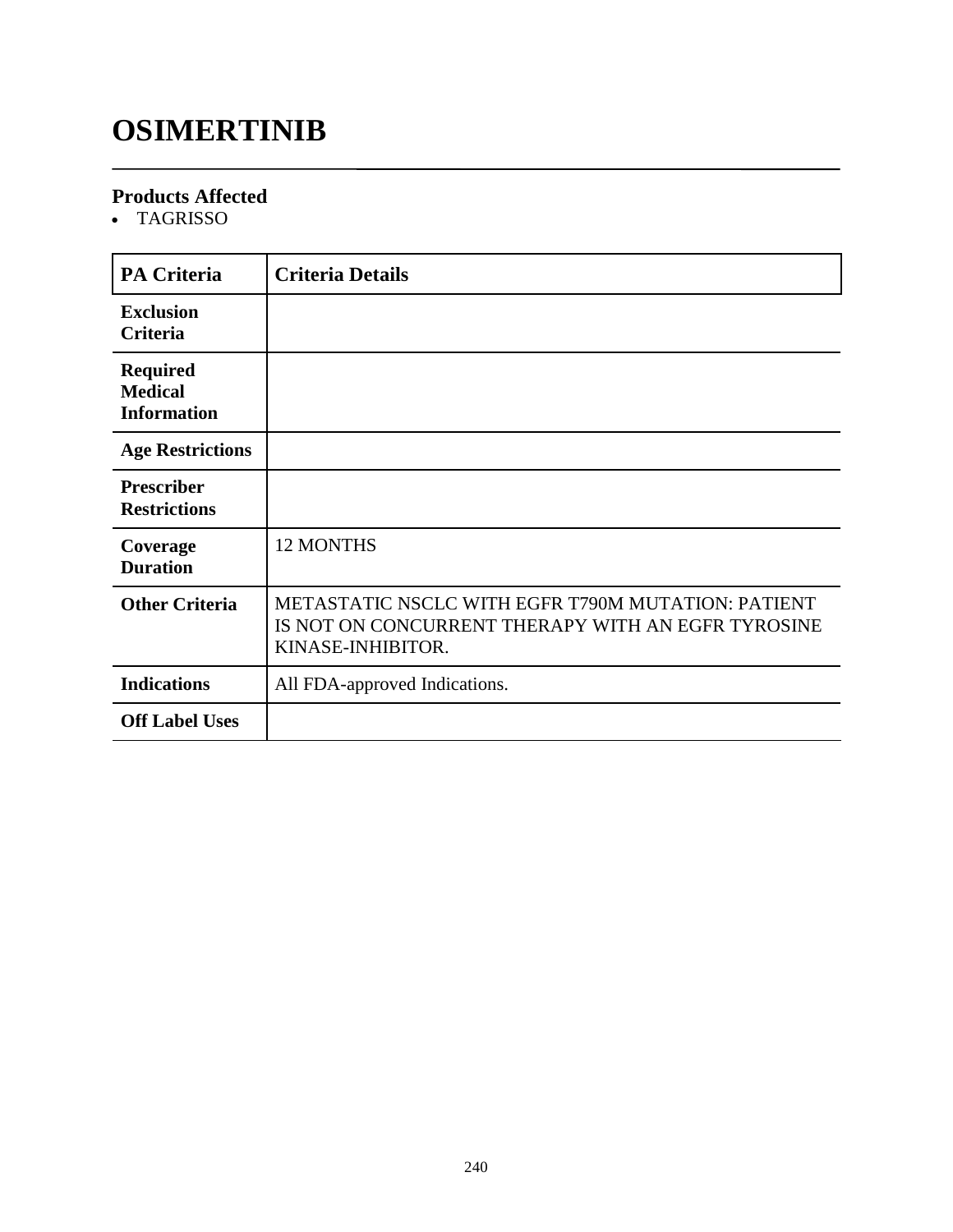# **OXYMETHOLONE**

#### **Products Affected**

• ANADROL-50

| <b>PA Criteria</b>                                      | <b>Criteria Details</b>                                                                                                                                                                                                                                                       |
|---------------------------------------------------------|-------------------------------------------------------------------------------------------------------------------------------------------------------------------------------------------------------------------------------------------------------------------------------|
| <b>Exclusion</b><br><b>Criteria</b>                     | CARCINOMA OF THE PROSTATE OR BREAST IN MALE<br>PATIENTS, CARCINOMA OF THE BREAST IN FEMALES WITH<br>HYPERCALCEMIA, WOMEN WHO ARE OR MAY BECOME<br>PREGNANT, NEPHROSIS OR THE NEPHROTIC PHASE OF<br>NEPHRITIS, HYPERSENSITIVITY TO THE DRUG AND SEVERE<br>HEPATIC DYSFUNCTION. |
| <b>Required</b><br><b>Medical</b><br><b>Information</b> |                                                                                                                                                                                                                                                                               |
| <b>Age Restrictions</b>                                 |                                                                                                                                                                                                                                                                               |
| <b>Prescriber</b><br><b>Restrictions</b>                |                                                                                                                                                                                                                                                                               |
| Coverage<br><b>Duration</b>                             | <b>12 MONTHS</b>                                                                                                                                                                                                                                                              |
| <b>Other Criteria</b>                                   |                                                                                                                                                                                                                                                                               |
| <b>Indications</b>                                      | All FDA-approved Indications.                                                                                                                                                                                                                                                 |
| <b>Off Label Uses</b>                                   |                                                                                                                                                                                                                                                                               |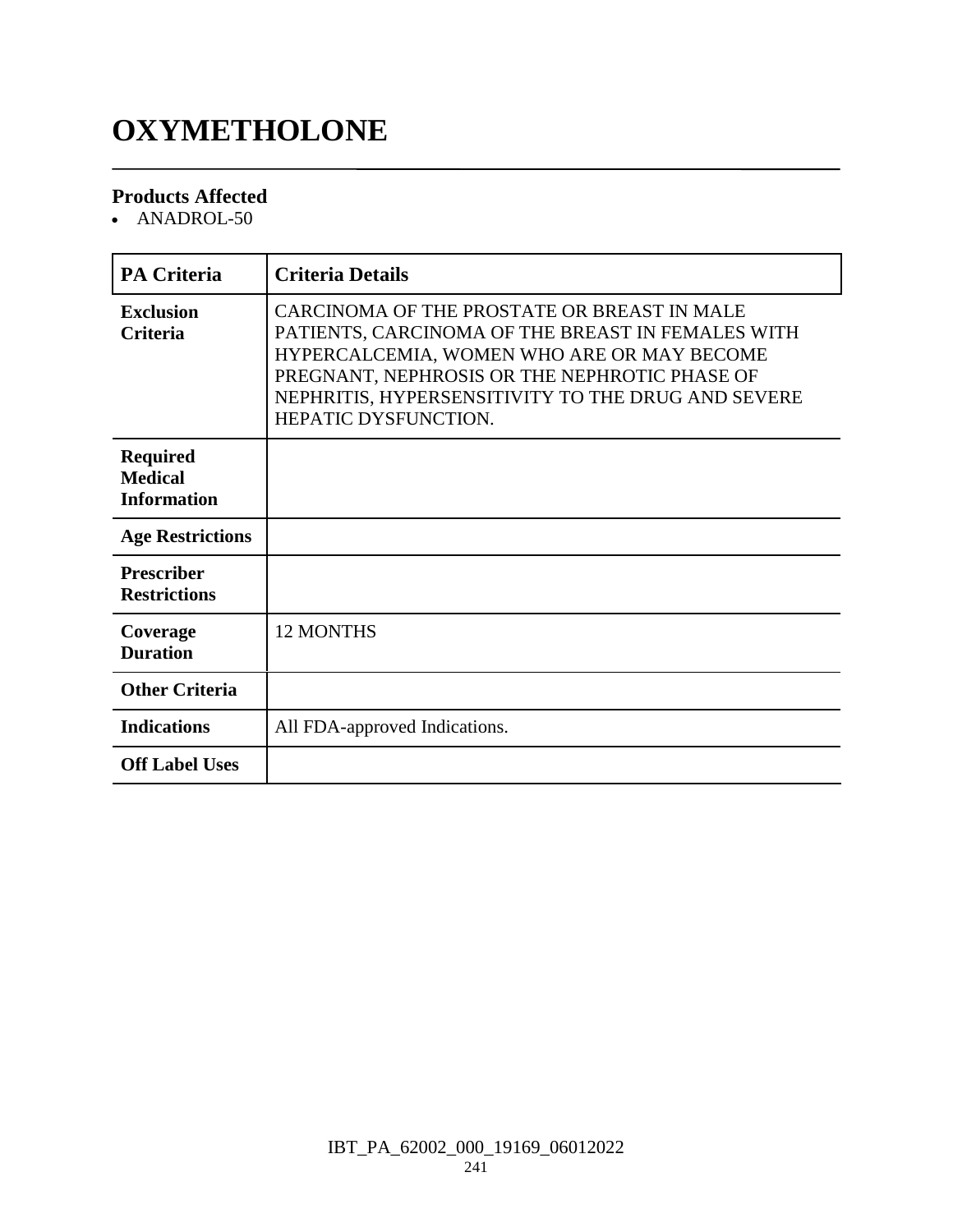# **PACRITINIB**

#### **Products Affected**

VONJO

| <b>PA Criteria</b>                                      | <b>Criteria Details</b>                                                    |
|---------------------------------------------------------|----------------------------------------------------------------------------|
| <b>Exclusion</b><br><b>Criteria</b>                     |                                                                            |
| <b>Required</b><br><b>Medical</b><br><b>Information</b> |                                                                            |
| <b>Age Restrictions</b>                                 |                                                                            |
| <b>Prescriber</b><br><b>Restrictions</b>                |                                                                            |
| Coverage<br><b>Duration</b>                             | <b>INITIAL: 6 MONTHS. RENEWAL: 12 MONTHS</b>                               |
| <b>Other Criteria</b>                                   | <b>MYELOFIBROSIS: RENEWAL: CONTINUES TO BENEFIT FROM</b><br>THE MEDICATION |
| <b>Indications</b>                                      | All FDA-approved Indications.                                              |
| <b>Off Label Uses</b>                                   |                                                                            |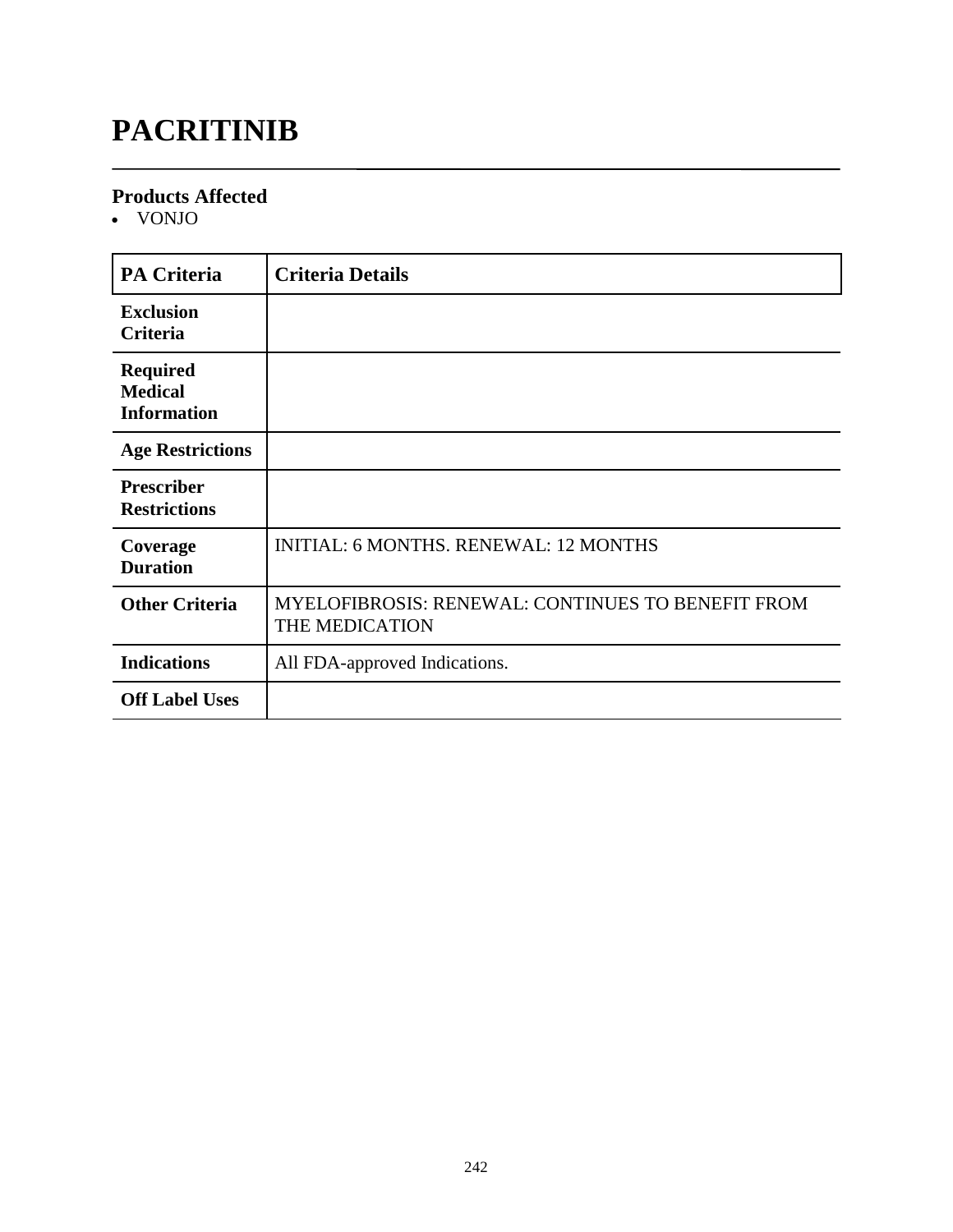# **PALBOCICLIB**

#### **Products Affected**

• IBRANCE

| <b>PA Criteria</b>                                      | <b>Criteria Details</b>                                                                      |
|---------------------------------------------------------|----------------------------------------------------------------------------------------------|
| <b>Exclusion</b><br><b>Criteria</b>                     |                                                                                              |
| <b>Required</b><br><b>Medical</b><br><b>Information</b> | THE PATIENT HAS NOT EXPERIENCED DISEASE PROGRESSION<br>FOLLOWING PRIOR CDK INHIBITOR THERAPY |
| <b>Age Restrictions</b>                                 |                                                                                              |
| <b>Prescriber</b><br><b>Restrictions</b>                |                                                                                              |
| Coverage<br><b>Duration</b>                             | 12 MONTHS                                                                                    |
| <b>Other Criteria</b>                                   |                                                                                              |
| <b>Indications</b>                                      | All FDA-approved Indications.                                                                |
| <b>Off Label Uses</b>                                   |                                                                                              |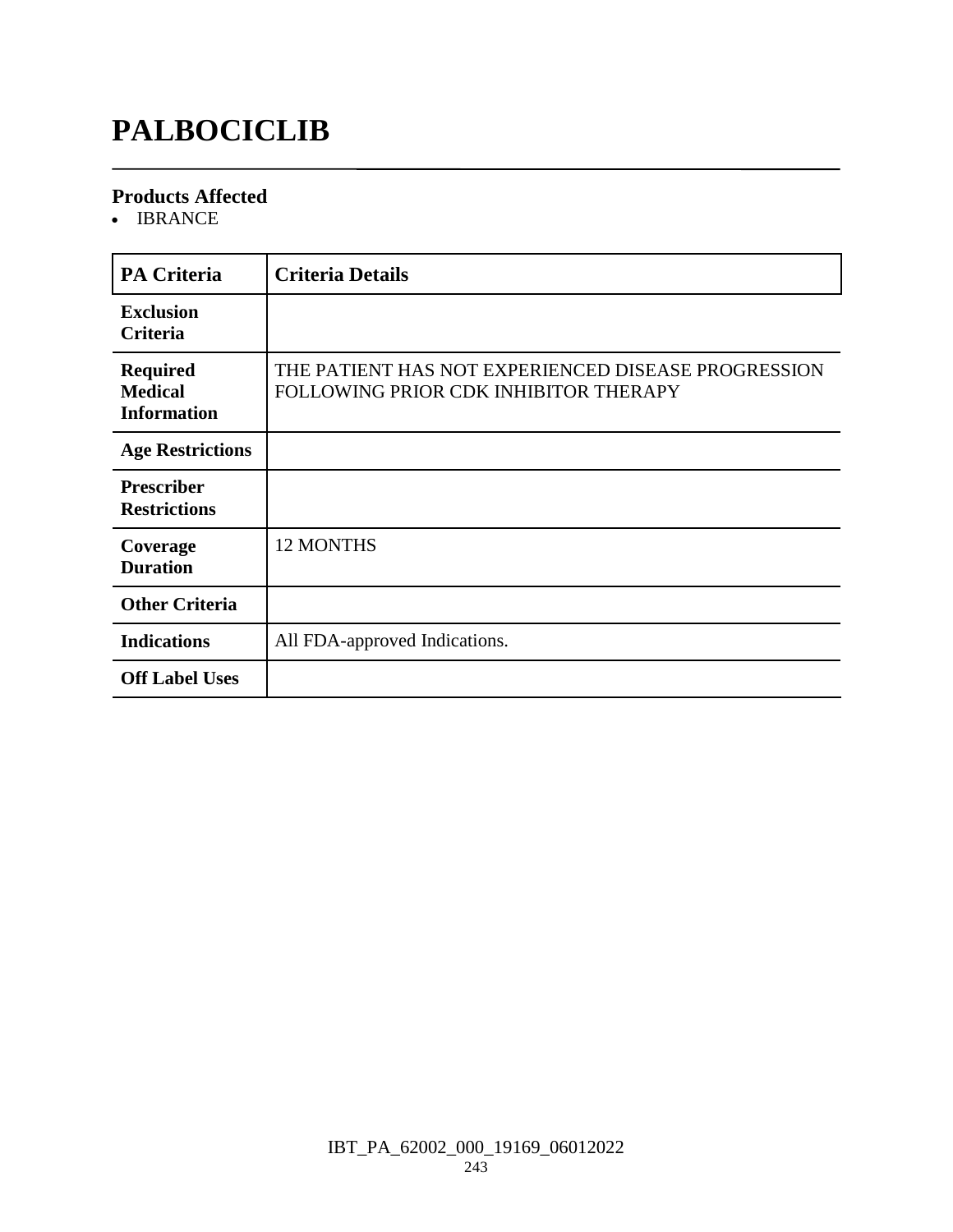# **PALIVIZUMAB**

#### **Products Affected**

• SYNAGIS

| <b>PA Criteria</b>                                      | <b>Criteria Details</b>                                                                                                                                                                                                                                                                                                                                                                                                                                                                |
|---------------------------------------------------------|----------------------------------------------------------------------------------------------------------------------------------------------------------------------------------------------------------------------------------------------------------------------------------------------------------------------------------------------------------------------------------------------------------------------------------------------------------------------------------------|
| <b>Exclusion</b><br><b>Criteria</b>                     |                                                                                                                                                                                                                                                                                                                                                                                                                                                                                        |
| <b>Required</b><br><b>Medical</b><br><b>Information</b> | <b>GESTATIONAL AGE</b>                                                                                                                                                                                                                                                                                                                                                                                                                                                                 |
| <b>Age Restrictions</b>                                 | <b>LESS THAN 24 MONTHS OF AGE.</b>                                                                                                                                                                                                                                                                                                                                                                                                                                                     |
| <b>Prescriber</b><br><b>Restrictions</b>                |                                                                                                                                                                                                                                                                                                                                                                                                                                                                                        |
| Coverage<br><b>Duration</b>                             | 1 MONTH TO 5 MONTHS. SEE OTHER CRITERIA FOR MORE<br><b>INFORMATION.</b>                                                                                                                                                                                                                                                                                                                                                                                                                |
| <b>Other Criteria</b>                                   | CRITERIA WILL BE APPLIED CONSISTENT WITH CURRENT<br>RECOMMENDATIONS FROM THE AMERICAN ACADEMY OF<br>PEDIATRICS FOR PALIVIZUMAB PROPHYLAXIS FOR<br>RESPIRATORY SYNCYTIAL VIRUS INFECTIONS. INITIAL:<br>APPROVAL WILL BE FOR AT LEAST 1 MONTH AND NO<br><b>GREATER THAN 5 MONTHS DEPENDENT UPON REMAINING</b><br>LENGTH OF RESPIRATORY SYNCYTIAL VIRUS (RSV) SEASON.<br>RENEWAL: ADDITIONAL 1 MONTH OF TREATMENT FOR<br>CARDIOPULMONARY BYPASS SURGERY DURING RSV<br>PROPHYLAXIS SEASON. |
| <b>Indications</b>                                      | All FDA-approved Indications.                                                                                                                                                                                                                                                                                                                                                                                                                                                          |
| <b>Off Label Uses</b>                                   |                                                                                                                                                                                                                                                                                                                                                                                                                                                                                        |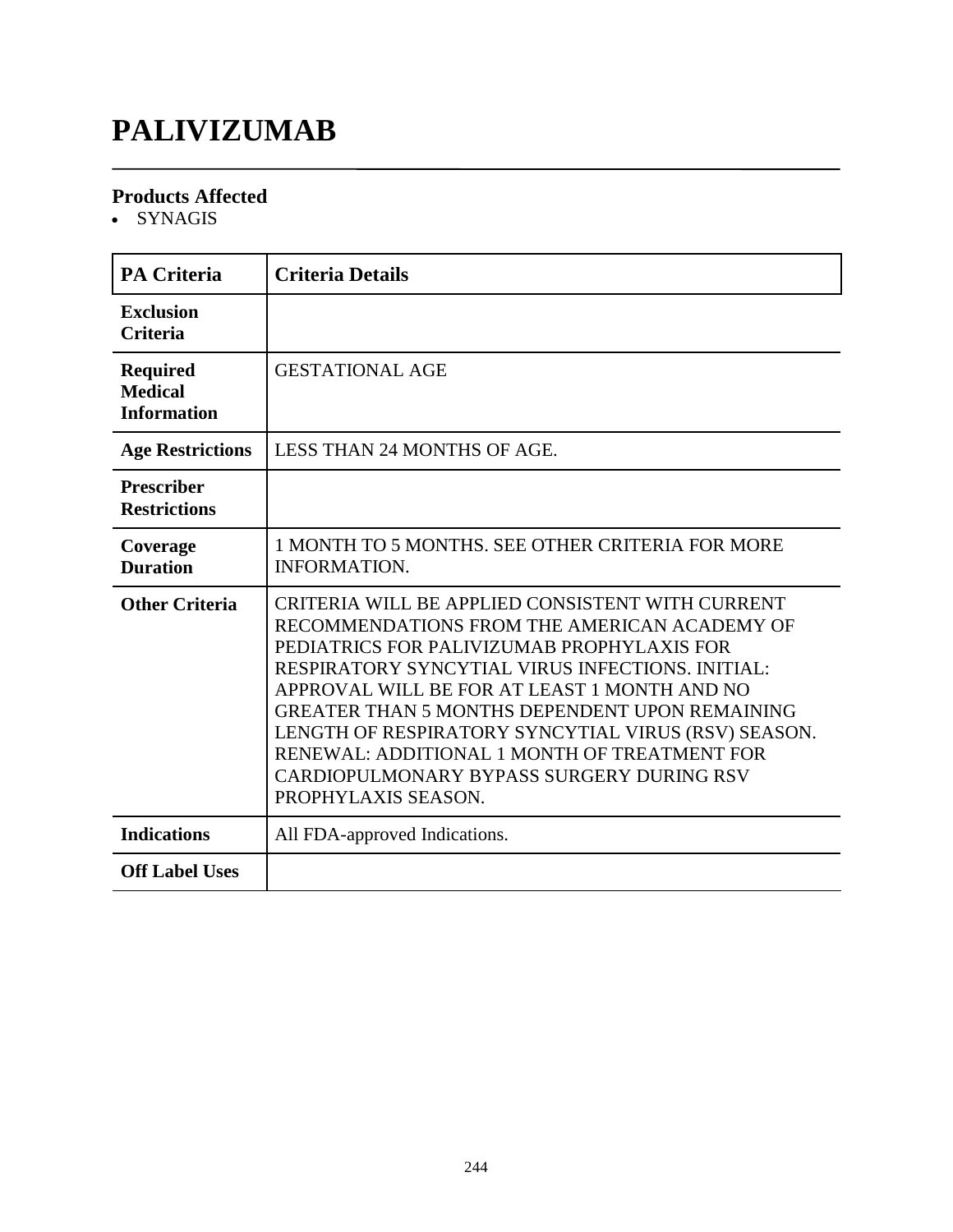### **PANITUMUMAB**

#### **Products Affected**

VECTIBIX

| <b>PA Criteria</b>                                      | <b>Criteria Details</b>       |
|---------------------------------------------------------|-------------------------------|
| <b>Exclusion</b><br>Criteria                            |                               |
| <b>Required</b><br><b>Medical</b><br><b>Information</b> |                               |
| <b>Age Restrictions</b>                                 |                               |
| <b>Prescriber</b><br><b>Restrictions</b>                |                               |
| Coverage<br><b>Duration</b>                             | <b>12 MONTHS</b>              |
| <b>Other Criteria</b>                                   |                               |
| <b>Indications</b>                                      | All FDA-approved Indications. |
| <b>Off Label Uses</b>                                   |                               |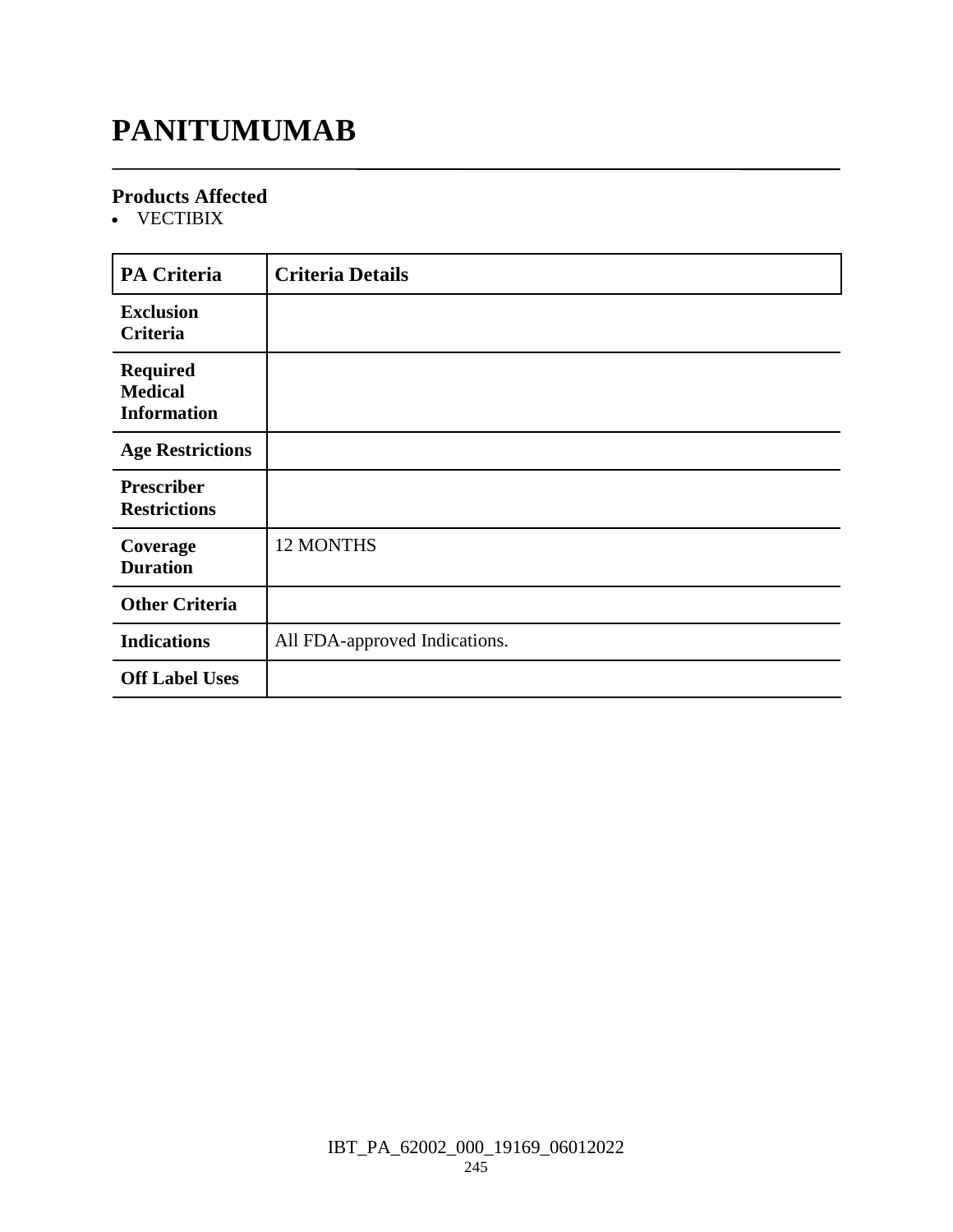# **PANOBINOSTAT**

#### **Products Affected**

FARYDAK

| <b>PA Criteria</b>                                      | <b>Criteria Details</b>                                                                                                         |
|---------------------------------------------------------|---------------------------------------------------------------------------------------------------------------------------------|
| <b>Exclusion</b><br><b>Criteria</b>                     |                                                                                                                                 |
| <b>Required</b><br><b>Medical</b><br><b>Information</b> |                                                                                                                                 |
| <b>Age Restrictions</b>                                 |                                                                                                                                 |
| <b>Prescriber</b><br><b>Restrictions</b>                |                                                                                                                                 |
| Coverage<br><b>Duration</b>                             | 12 MONTHS                                                                                                                       |
| <b>Other Criteria</b>                                   | RENEWAL: PATIENT HAS TOLERATED THE FIRST 8 CYCLES OF<br>THERAPY WITHOUT UNRESOLVED SEVERE OR MEDICALLY<br>SIGNIFICANT TOXICITY. |
| <b>Indications</b>                                      | All FDA-approved Indications.                                                                                                   |
| <b>Off Label Uses</b>                                   |                                                                                                                                 |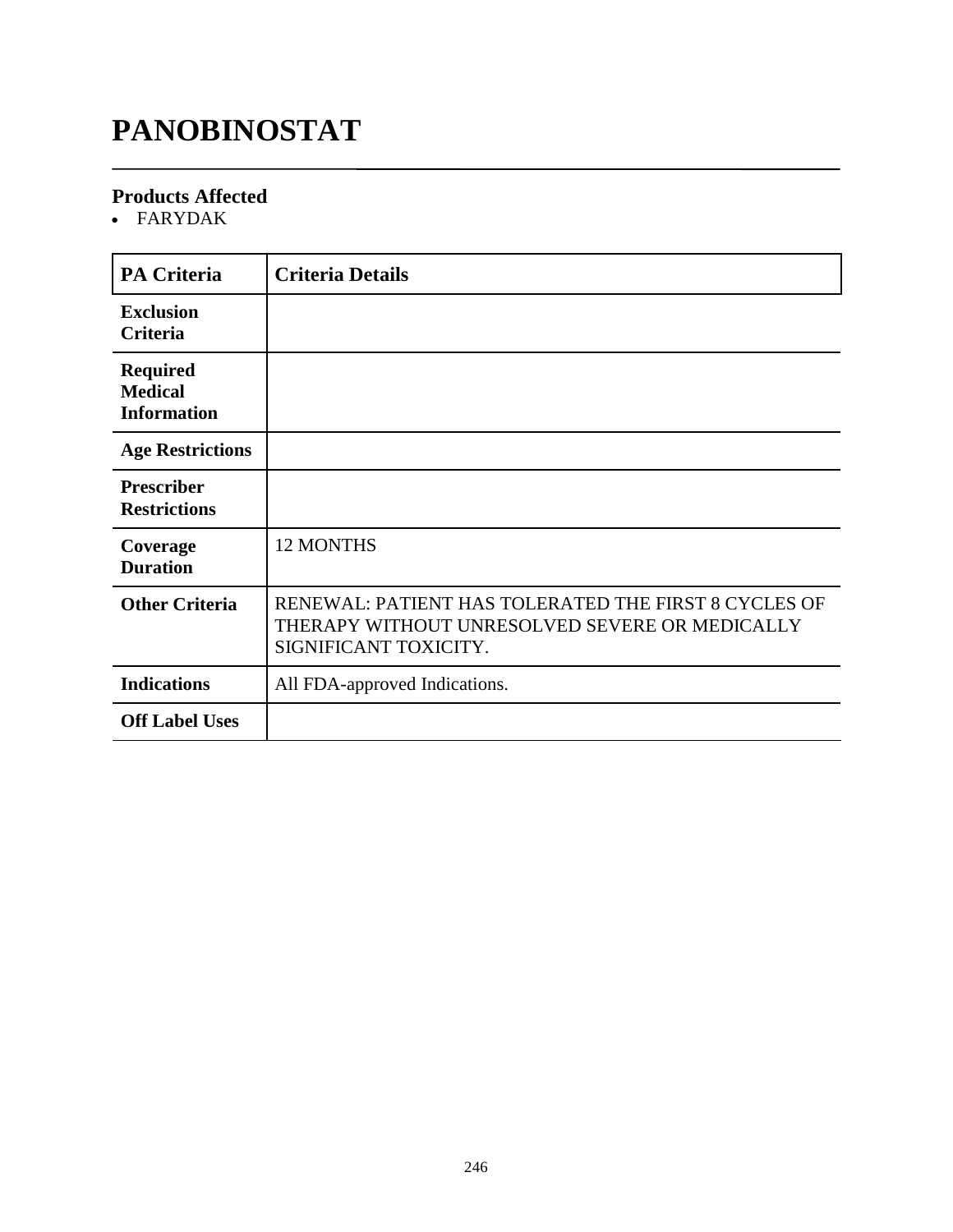# **PARATHYROID HORMONE**

#### **Products Affected**

NATPARA

| PA Criteria                                             | <b>Criteria Details</b>       |
|---------------------------------------------------------|-------------------------------|
| <b>Exclusion</b><br>Criteria                            |                               |
| <b>Required</b><br><b>Medical</b><br><b>Information</b> |                               |
| <b>Age Restrictions</b>                                 |                               |
| <b>Prescriber</b><br><b>Restrictions</b>                |                               |
| Coverage<br><b>Duration</b>                             | 12 MONTHS                     |
| <b>Other Criteria</b>                                   |                               |
| <b>Indications</b>                                      | All FDA-approved Indications. |
| <b>Off Label Uses</b>                                   |                               |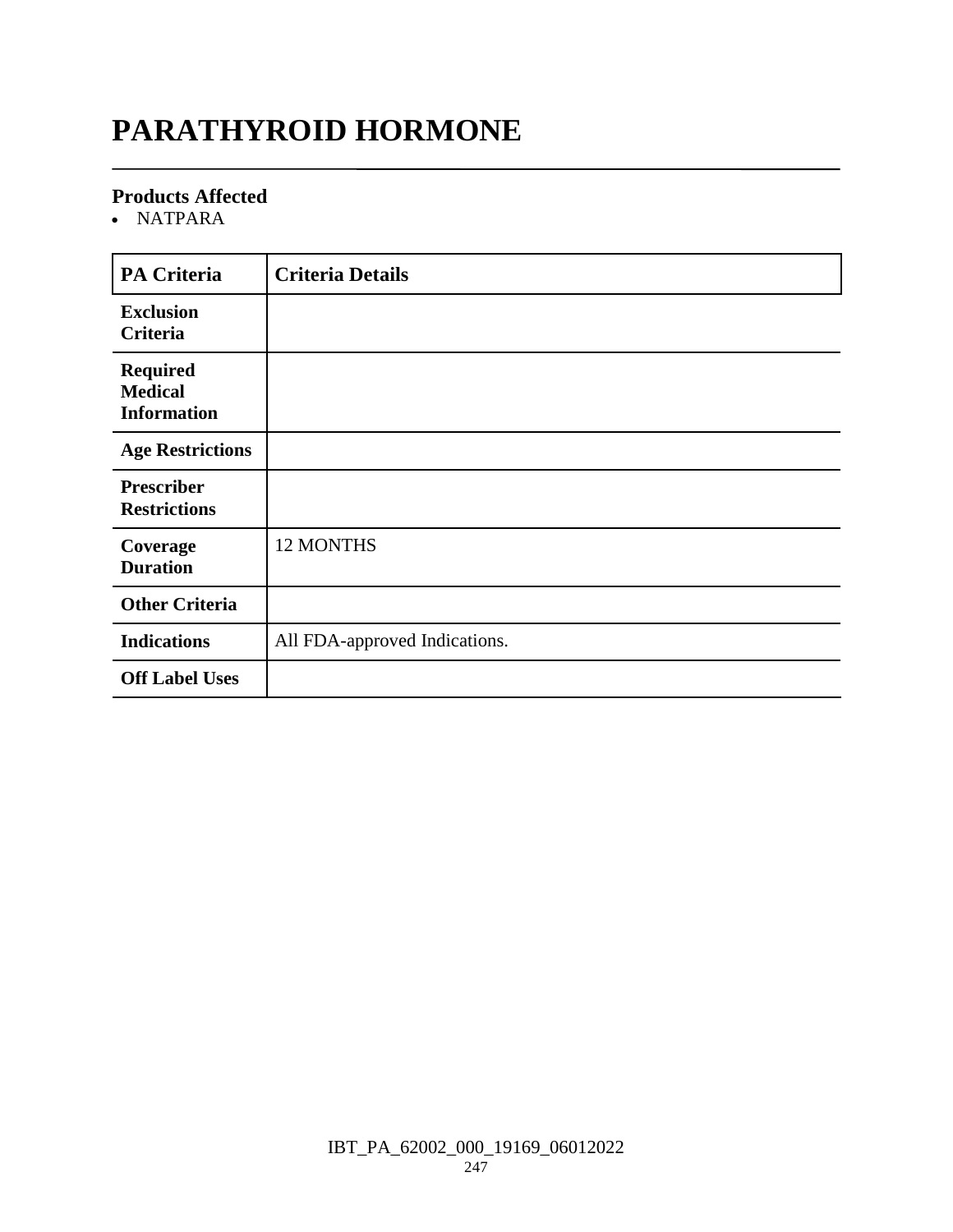# **PASIREOTIDE DIASPARTATE**

#### **Products Affected**

SIGNIFOR

| <b>PA Criteria</b>                                      | <b>Criteria Details</b>                                                                             |
|---------------------------------------------------------|-----------------------------------------------------------------------------------------------------|
| <b>Exclusion</b><br>Criteria                            |                                                                                                     |
| <b>Required</b><br><b>Medical</b><br><b>Information</b> |                                                                                                     |
| <b>Age Restrictions</b>                                 |                                                                                                     |
| <b>Prescriber</b><br><b>Restrictions</b>                | CUSHINGS DISEASE (CD): PRESCRIBED BY OR IN<br>CONSULTATION WITH AN ENDOCRINOLOGIST.                 |
| Coverage<br><b>Duration</b>                             | INITIAL: 6 MONTHS, RENEWAL: 12 MONTHS.                                                              |
| <b>Other Criteria</b>                                   | RENEWAL: CD: PATIENT CONTINUES TO HAVE IMPROVEMENT<br>OF CD AND MAINTAINS TOLERABILITY TO SIGNIFOR. |
| <b>Indications</b>                                      | All FDA-approved Indications.                                                                       |
| <b>Off Label Uses</b>                                   |                                                                                                     |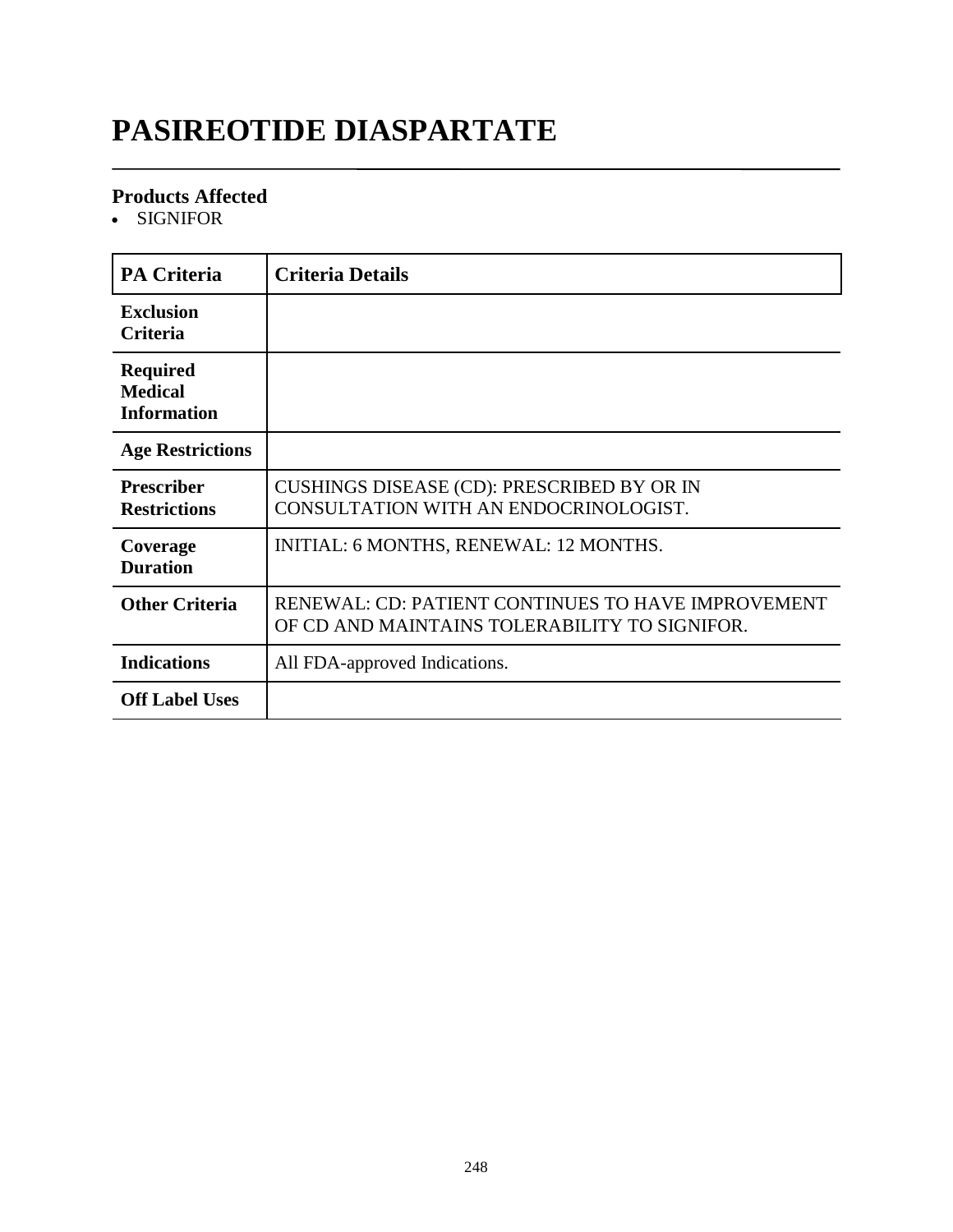### **PAZOPANIB**

#### **Products Affected**

VOTRIENT

| <b>PA Criteria</b>                                      | <b>Criteria Details</b>       |
|---------------------------------------------------------|-------------------------------|
| <b>Exclusion</b><br>Criteria                            |                               |
| <b>Required</b><br><b>Medical</b><br><b>Information</b> |                               |
| <b>Age Restrictions</b>                                 |                               |
| <b>Prescriber</b><br><b>Restrictions</b>                |                               |
| Coverage<br><b>Duration</b>                             | 12 MONTHS                     |
| <b>Other Criteria</b>                                   |                               |
| <b>Indications</b>                                      | All FDA-approved Indications. |
| <b>Off Label Uses</b>                                   |                               |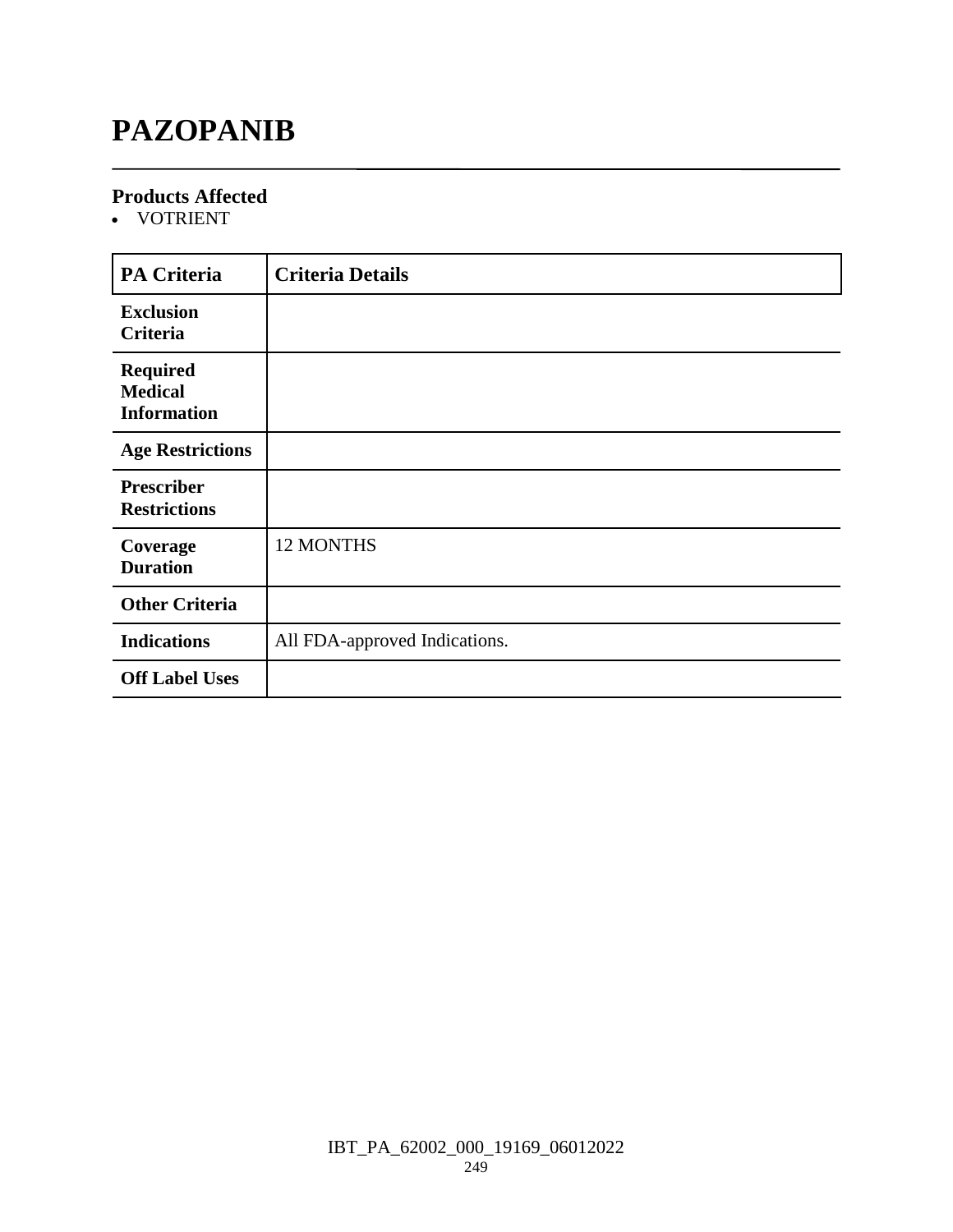# **PDE5 INHIBITORS FOR PULMONARY ARTERIAL HYPERTENSION**

#### **Products Affected**

*alyq*

*sildenafil (pulm.hypertension) oral tablet*

| <b>PA Criteria</b>                                      | <b>Criteria Details</b>                                                                                                                                                                                                                                                                                                                                                                                                                                                                                                                                                                                            |
|---------------------------------------------------------|--------------------------------------------------------------------------------------------------------------------------------------------------------------------------------------------------------------------------------------------------------------------------------------------------------------------------------------------------------------------------------------------------------------------------------------------------------------------------------------------------------------------------------------------------------------------------------------------------------------------|
| <b>Exclusion</b><br><b>Criteria</b>                     |                                                                                                                                                                                                                                                                                                                                                                                                                                                                                                                                                                                                                    |
| <b>Required</b><br><b>Medical</b><br><b>Information</b> | DOCUMENTED CONFIRMATORY PULMONARY ARTERIAL<br>HYPERTENSION (PAH) DIAGNOSIS BASED ON RIGHT HEART<br>CATHETERIZATION. PATIENT HAS NYHA-WHO FUNCTIONAL<br><b>CLASS II-IV SYMPTOMS.</b>                                                                                                                                                                                                                                                                                                                                                                                                                                |
| <b>Age Restrictions</b>                                 |                                                                                                                                                                                                                                                                                                                                                                                                                                                                                                                                                                                                                    |
| <b>Prescriber</b><br><b>Restrictions</b>                | PAH: PRESCRIBED BY OR IN CONSULTATION WITH A<br>CARDIOLOGIST OR PULMONOLOGIST.                                                                                                                                                                                                                                                                                                                                                                                                                                                                                                                                     |
| Coverage<br><b>Duration</b>                             | <b>INITIAL AND RENEWAL: 12 MONTHS</b>                                                                                                                                                                                                                                                                                                                                                                                                                                                                                                                                                                              |
| <b>Other Criteria</b>                                   | PAH: INITIAL: 1) NOT CONCURRENTLY OR INTERMITTENTLY<br>TAKING ORAL ERECTILE DYSFUNCTION AGENTS (E.G. CIALIS,<br>VIAGRA), ANY ORGANIC NITRATES IN ANY FORM, OR<br>GUANYLATE CYCLASE STIMULATORS, AND 2) MEAN<br>PULMONARY ARTERY PRESSURE (PAP) GREATER THAN 20<br>MMHG, PULMONARY CAPILLARY WEDGE PRESSURE (PCWP) 15<br>MMHG OR LESS, PULMONARY VASCULAR RESISTANCE (PVR) 3<br>WOOD UNITS OR GREATER, RENEWAL: IMPROVEMENT FROM<br>BASELINE IN THE 6-MINUTE WALK DISTANCE OR A STABLE 6-<br>MINUTE WALK DISTANCE WITH A STABLE/IMPROVED WHO<br>FUNCTIONAL CLASS. THIS DRUG ALSO REQUIRES PAYMENT<br>DETERMINATION. |
| <b>Indications</b>                                      | All FDA-approved Indications.                                                                                                                                                                                                                                                                                                                                                                                                                                                                                                                                                                                      |
| <b>Off Label Uses</b>                                   |                                                                                                                                                                                                                                                                                                                                                                                                                                                                                                                                                                                                                    |

*tadalafil (pulm. hypertension)*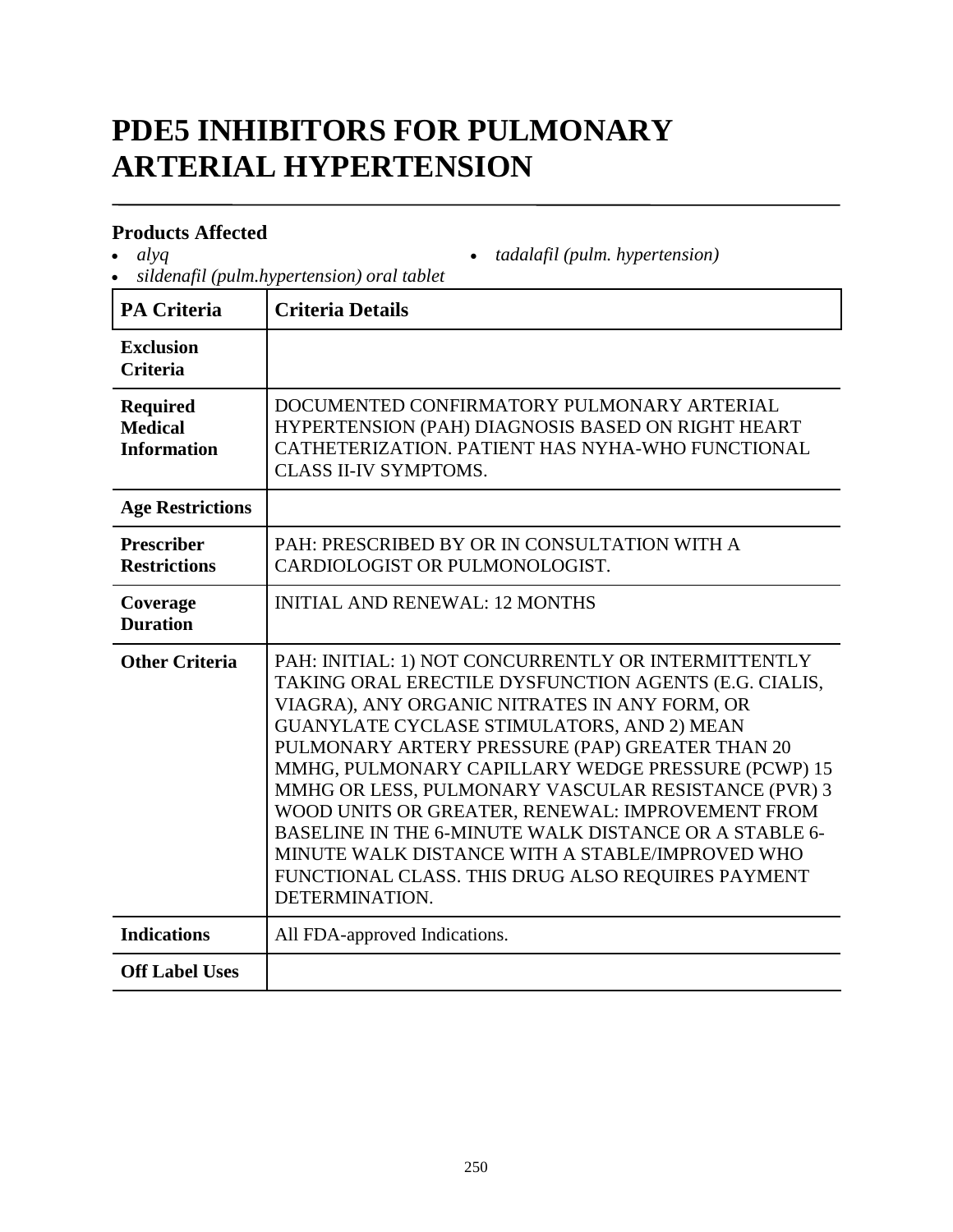# **PDE5 INHIBITORS FOR PULMONARY ARTERIAL HYPERTENSION - IV**

#### **Products Affected**

*sildenafil (pulm.hypertension) intravenous*

| <b>PA Criteria</b>                               | <b>Criteria Details</b>                                                                                                                                                                                                                                                                                                                                                                                                                                                                                                                                          |
|--------------------------------------------------|------------------------------------------------------------------------------------------------------------------------------------------------------------------------------------------------------------------------------------------------------------------------------------------------------------------------------------------------------------------------------------------------------------------------------------------------------------------------------------------------------------------------------------------------------------------|
| <b>Exclusion</b><br><b>Criteria</b>              |                                                                                                                                                                                                                                                                                                                                                                                                                                                                                                                                                                  |
| Required<br><b>Medical</b><br><b>Information</b> | DOCUMENTED CONFIRMATORY PULMONARY ARTERIAL<br>HYPERTENSION (PAH) DIAGNOSIS BASED ON RIGHT HEART<br>CATHETERIZATION. PATIENT HAS NYHA-WHO FUNCTIONAL<br><b>CLASS II-IV SYMPTOMS.</b>                                                                                                                                                                                                                                                                                                                                                                              |
| <b>Age Restrictions</b>                          |                                                                                                                                                                                                                                                                                                                                                                                                                                                                                                                                                                  |
| <b>Prescriber</b><br><b>Restrictions</b>         | PAH: PRESCRIBED BY OR IN CONSULTATION WITH A<br>CARDIOLOGIST OR PULMONOLOGIST.                                                                                                                                                                                                                                                                                                                                                                                                                                                                                   |
| Coverage<br><b>Duration</b>                      | <b>INITIAL AND RENEWAL: 12 MONTHS</b>                                                                                                                                                                                                                                                                                                                                                                                                                                                                                                                            |
| <b>Other Criteria</b>                            | PAH: INITIAL: 1) NOT CONCURRENTLY OR INTERMITTENTLY<br>TAKING ORAL ERECTILE DYSFUNCTION AGENTS (E.G. CIALIS,<br>VIAGRA), ANY ORGANIC NITRATES IN ANY FORM, OR<br>GUANYLATE CYCLASE STIMULATORS, AND 2) MEAN<br>PULMONARY ARTERY PRESSURE (PAP) GREATER THAN 20<br>MMHG, PULMONARY CAPILLARY WEDGE PRESSURE (PCWP) 15<br>MMHG OR LESS, PULMONARY VASCULAR RESISTANCE (PVR) 3<br>WOOD UNITS OR GREATER, RENEWAL: IMPROVEMENT FROM<br>BASELINE IN THE 6-MINUTE WALK DISTANCE OR A STABLE 6-<br>MINUTE WALK DISTANCE WITH A STABLE/IMPROVED WHO<br>FUNCTIONAL CLASS. |
| <b>Indications</b>                               | All FDA-approved Indications.                                                                                                                                                                                                                                                                                                                                                                                                                                                                                                                                    |
| <b>Off Label Uses</b>                            |                                                                                                                                                                                                                                                                                                                                                                                                                                                                                                                                                                  |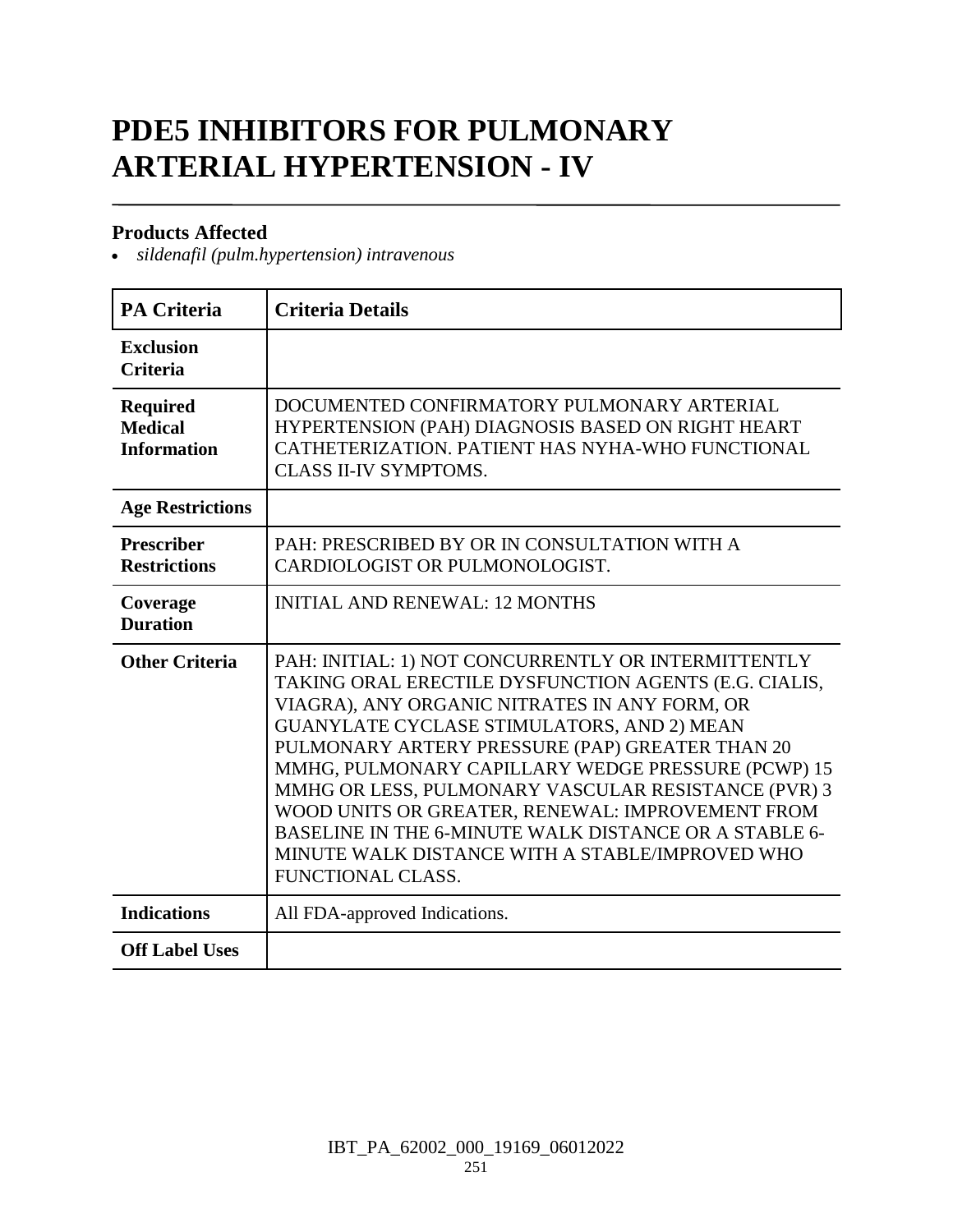# **PEGFILGRASTIM**

| <b>Products Affected</b><br><b>FULPHILA</b><br>$\bullet$<br><b>NEULASTA</b><br><b>NYVEPRIA</b><br>$\bullet$ | <b>UDENYCA</b><br><b>ZIEXTENZO</b>                                                                                                                                                                                                               |
|-------------------------------------------------------------------------------------------------------------|--------------------------------------------------------------------------------------------------------------------------------------------------------------------------------------------------------------------------------------------------|
| <b>PA Criteria</b>                                                                                          | <b>Criteria Details</b>                                                                                                                                                                                                                          |
| <b>Exclusion</b><br><b>Criteria</b>                                                                         |                                                                                                                                                                                                                                                  |
| <b>Required</b><br><b>Medical</b><br><b>Information</b>                                                     |                                                                                                                                                                                                                                                  |
| <b>Age Restrictions</b>                                                                                     |                                                                                                                                                                                                                                                  |
| <b>Prescriber</b><br><b>Restrictions</b>                                                                    | PRESCRIBED BY OR IN CONSULTATION WITH A<br>HEMATOLOGIST OR ONCOLOGIST.                                                                                                                                                                           |
| Coverage<br><b>Duration</b>                                                                                 | 12 MONTHS                                                                                                                                                                                                                                        |
| <b>Other Criteria</b>                                                                                       | NYVEPRIA IS THE PREFERRED PEGFILGRASTIM PRODUCT.<br>REQUESTS FOR NYVEPRIA DOES NOT REQUIRE A STEP. OTHER<br>FORMULARY VERSIONS OF PEGFILGRASTIM PRODUCTS WILL<br>REQUIRE A TRIAL OF OR CONTRAINDICATION TO NYVEPRIA,<br>WHERE INDICATIONS ALIGN. |
| <b>Indications</b>                                                                                          | All FDA-approved Indications.                                                                                                                                                                                                                    |
| <b>Off Label Uses</b>                                                                                       |                                                                                                                                                                                                                                                  |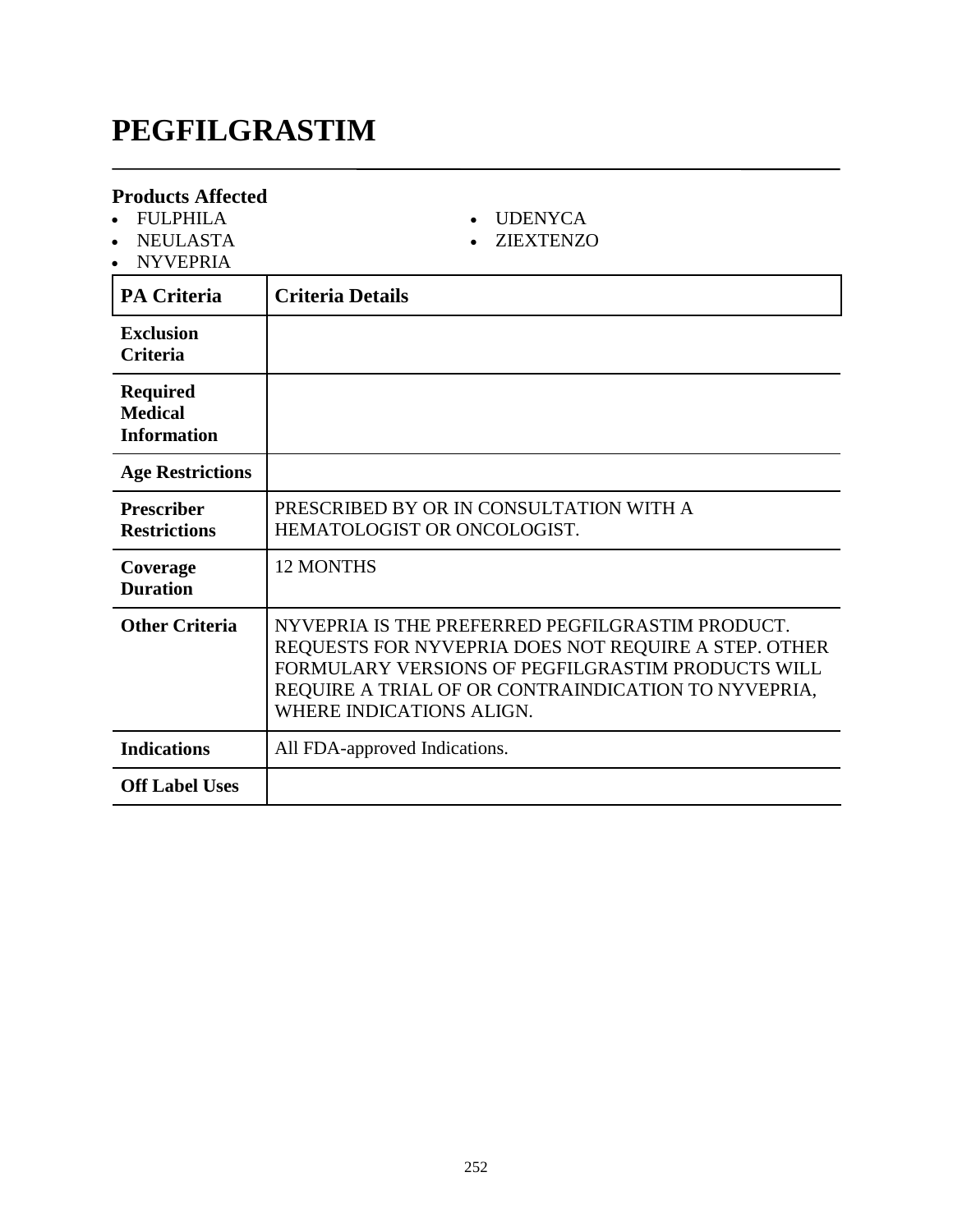# **PEGFILGRASTIM-NEULASTA ONPRO**

### **Products Affected**

NEULASTA ONPRO

| <b>PA Criteria</b>                                      | <b>Criteria Details</b>                                                |
|---------------------------------------------------------|------------------------------------------------------------------------|
| <b>Exclusion</b><br><b>Criteria</b>                     |                                                                        |
| <b>Required</b><br><b>Medical</b><br><b>Information</b> |                                                                        |
| <b>Age Restrictions</b>                                 |                                                                        |
| <b>Prescriber</b><br><b>Restrictions</b>                | PRESCRIBED BY OR IN CONSULTATION WITH A<br>HEMATOLOGIST OR ONCOLOGIST. |
| Coverage<br><b>Duration</b>                             | <b>12 MONTHS</b>                                                       |
| <b>Other Criteria</b>                                   |                                                                        |
| <b>Indications</b>                                      | All FDA-approved Indications.                                          |
| <b>Off Label Uses</b>                                   |                                                                        |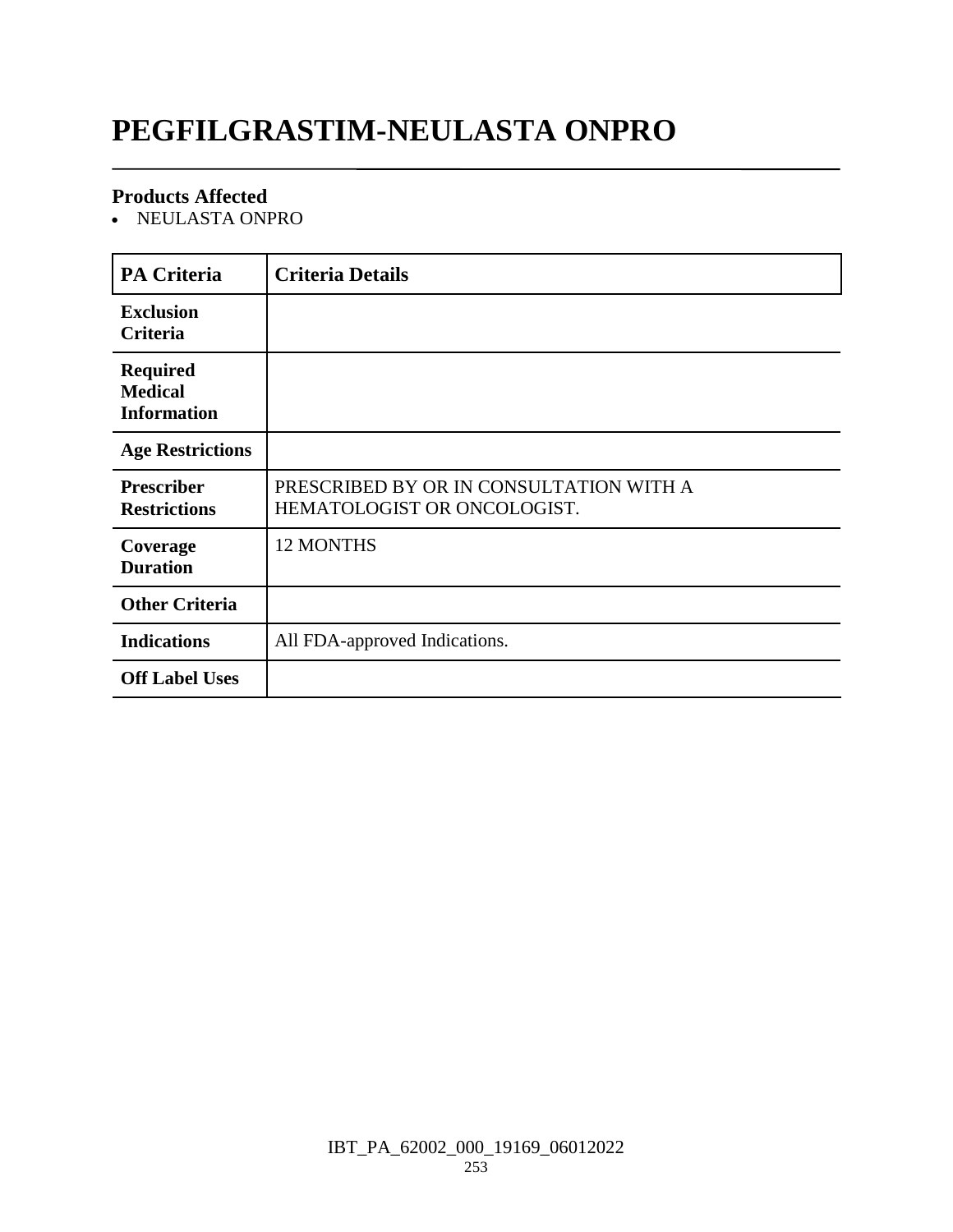# **PEGVALIASE-PQPZ**

### **Products Affected**

PALYNZIQ

| <b>PA Criteria</b>                                      | <b>Criteria Details</b>                                       |
|---------------------------------------------------------|---------------------------------------------------------------|
| <b>Exclusion</b><br>Criteria                            |                                                               |
| <b>Required</b><br><b>Medical</b><br><b>Information</b> | RENEWAL: PATIENT CONTINUES TO BENEFIT FROM THE<br>MEDICATION. |
| <b>Age Restrictions</b>                                 |                                                               |
| <b>Prescriber</b><br><b>Restrictions</b>                |                                                               |
| Coverage<br><b>Duration</b>                             | <b>INITIAL: 6 MONTHS. RENEWAL: 12 MONTHS.</b>                 |
| <b>Other Criteria</b>                                   |                                                               |
| <b>Indications</b>                                      | All FDA-approved Indications.                                 |
| <b>Off Label Uses</b>                                   |                                                               |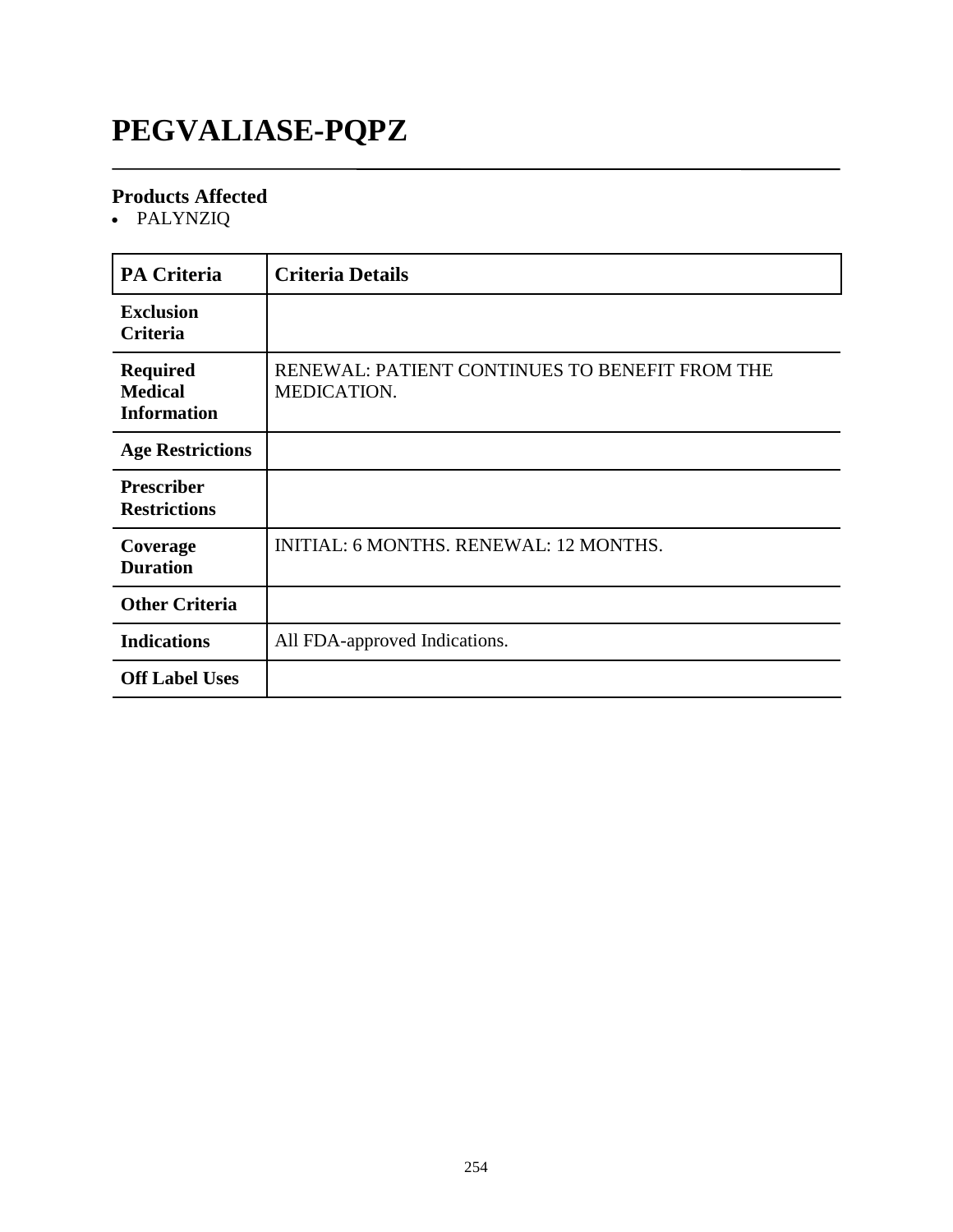# **PEGVISOMANT**

### **Products Affected**

SOMAVERT

| <b>PA Criteria</b>                                      | <b>Criteria Details</b>       |
|---------------------------------------------------------|-------------------------------|
| <b>Exclusion</b><br>Criteria                            |                               |
| <b>Required</b><br><b>Medical</b><br><b>Information</b> |                               |
| <b>Age Restrictions</b>                                 |                               |
| <b>Prescriber</b><br><b>Restrictions</b>                |                               |
| Coverage<br><b>Duration</b>                             | 12 MONTHS                     |
| <b>Other Criteria</b>                                   |                               |
| <b>Indications</b>                                      | All FDA-approved Indications. |
| <b>Off Label Uses</b>                                   |                               |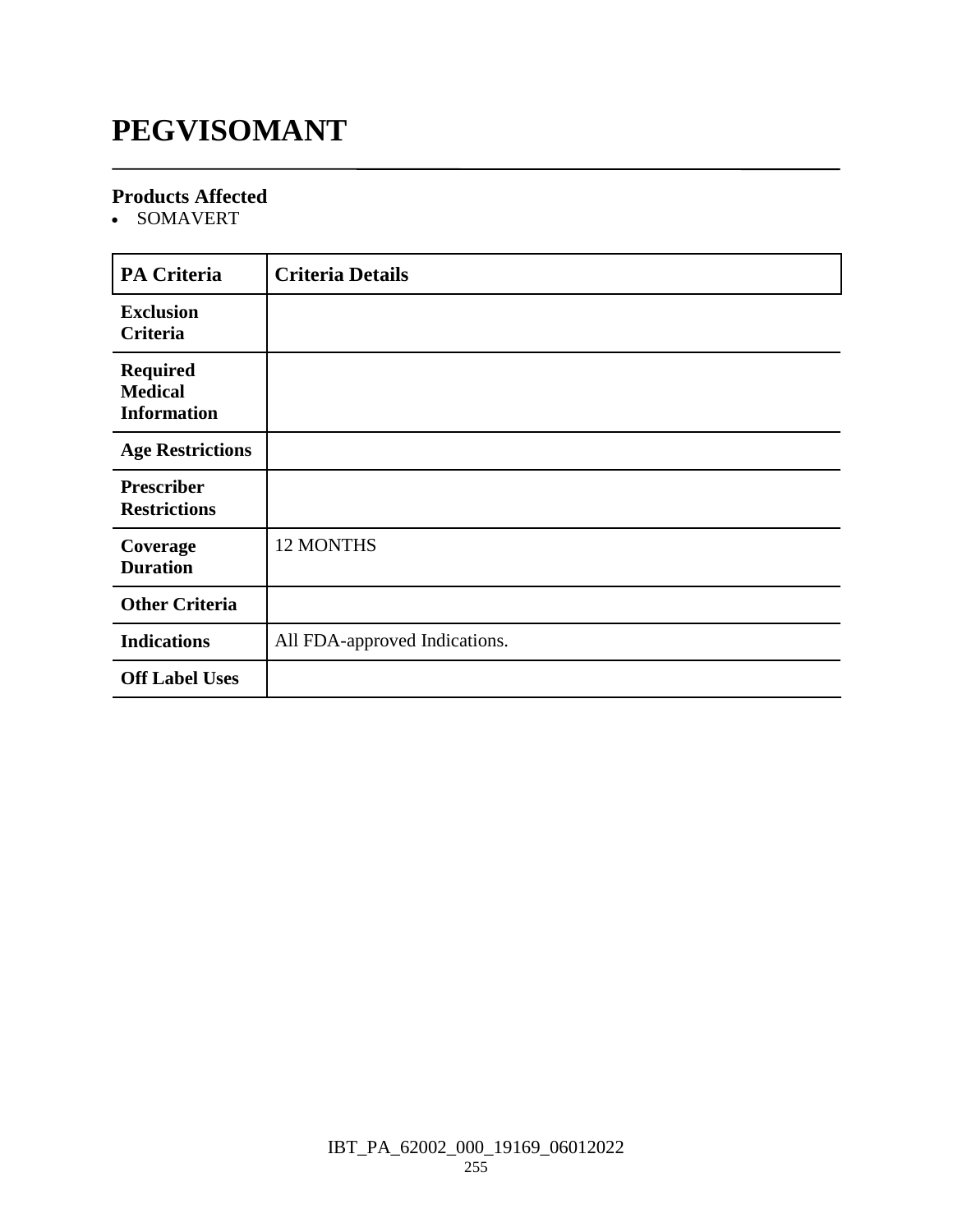# **PEMBROLIZUMAB**

### **Products Affected**

KEYTRUDA

| <b>PA Criteria</b>                                      | <b>Criteria Details</b>       |
|---------------------------------------------------------|-------------------------------|
| <b>Exclusion</b><br>Criteria                            |                               |
| <b>Required</b><br><b>Medical</b><br><b>Information</b> |                               |
| <b>Age Restrictions</b>                                 |                               |
| <b>Prescriber</b><br><b>Restrictions</b>                |                               |
| Coverage<br><b>Duration</b>                             | <b>12 MONTHS</b>              |
| <b>Other Criteria</b>                                   |                               |
| <b>Indications</b>                                      | All FDA-approved Indications. |
| <b>Off Label Uses</b>                                   |                               |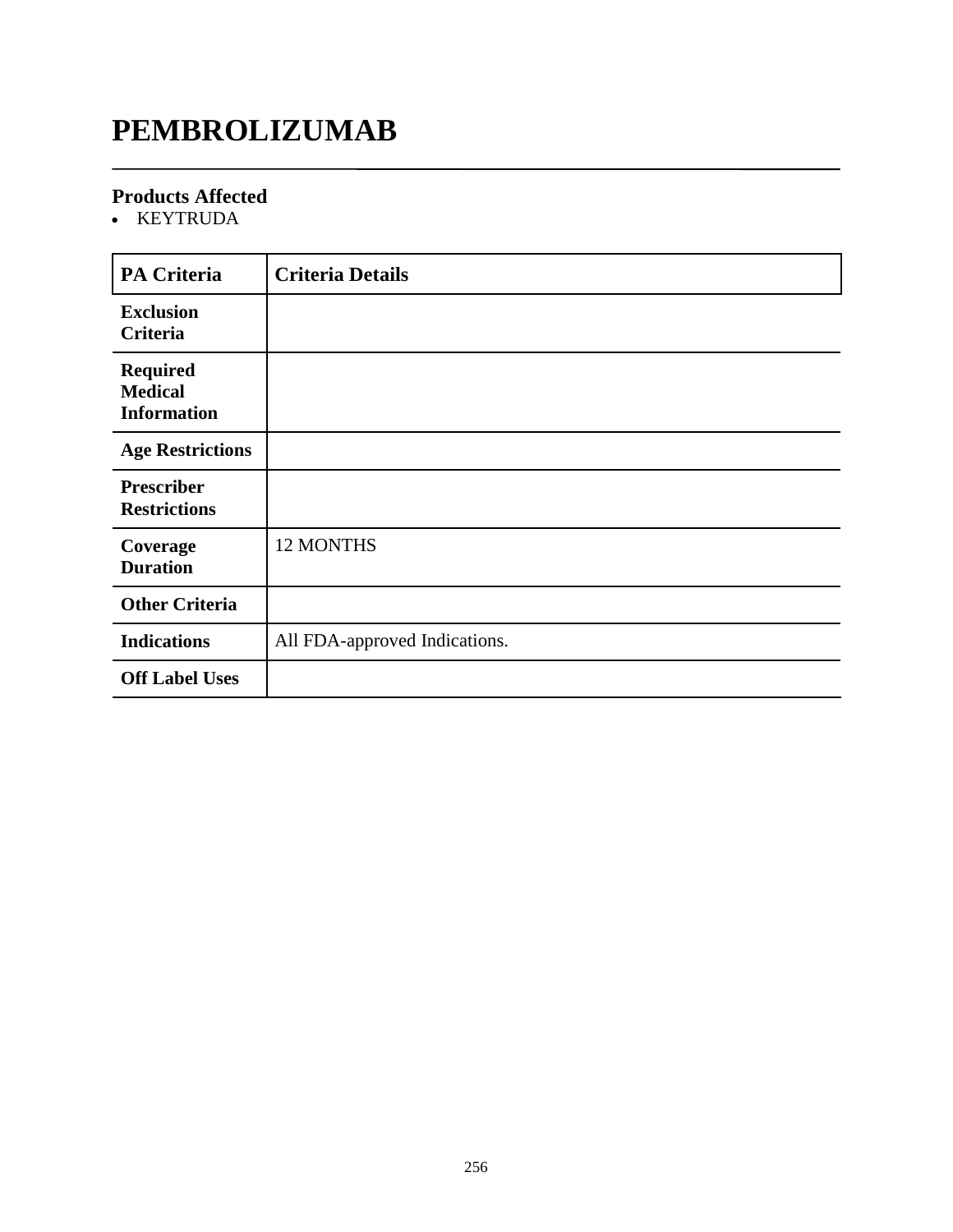# **PEMIGATINIB**

### **Products Affected**

PEMAZYRE

| <b>PA Criteria</b>                                      | <b>Criteria Details</b>       |
|---------------------------------------------------------|-------------------------------|
| <b>Exclusion</b><br>Criteria                            |                               |
| <b>Required</b><br><b>Medical</b><br><b>Information</b> |                               |
| <b>Age Restrictions</b>                                 |                               |
| <b>Prescriber</b><br><b>Restrictions</b>                |                               |
| Coverage<br><b>Duration</b>                             | <b>12 MONTHS</b>              |
| <b>Other Criteria</b>                                   |                               |
| <b>Indications</b>                                      | All FDA-approved Indications. |
| <b>Off Label Uses</b>                                   |                               |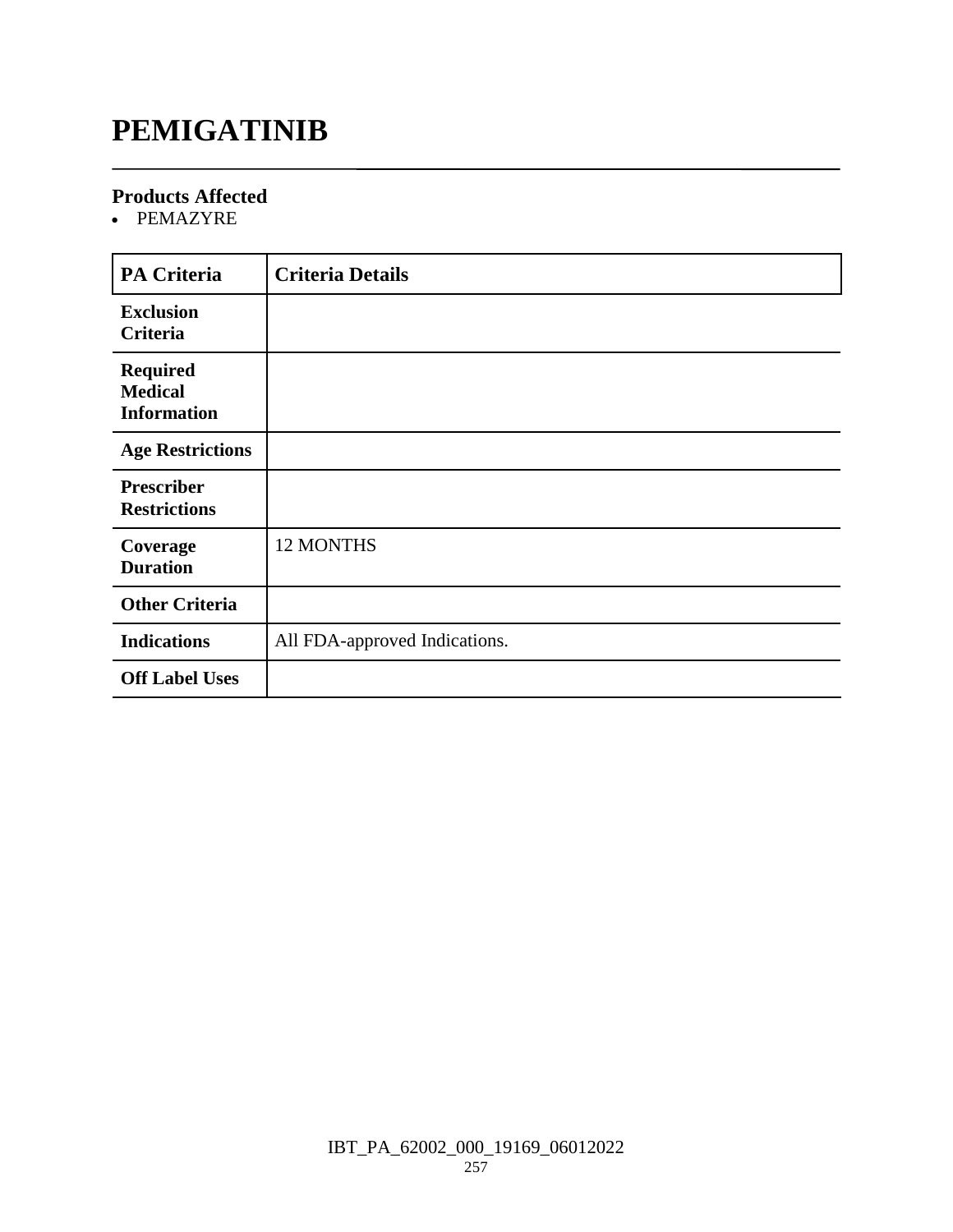# **PENICILLAMINE**

### **Products Affected**

*penicillamine* THIOLA EC

| <b>PA Criteria</b>                                      | <b>Criteria Details</b>                                                                                                                                                                                                                                                                                                                                                                                                                                                                                                                                                                                                                                                                                                                                                                                                                                                                                       |
|---------------------------------------------------------|---------------------------------------------------------------------------------------------------------------------------------------------------------------------------------------------------------------------------------------------------------------------------------------------------------------------------------------------------------------------------------------------------------------------------------------------------------------------------------------------------------------------------------------------------------------------------------------------------------------------------------------------------------------------------------------------------------------------------------------------------------------------------------------------------------------------------------------------------------------------------------------------------------------|
| <b>Exclusion</b><br><b>Criteria</b>                     | INITIAL AND RENEWAL: FORMULARY VERSION OF<br>PENICILLAMINE: RHEUMATOID ARTHRITIS (RA): HISTORY OR<br>OTHER EVIDENCE OF RENAL INSUFFICIENCY.                                                                                                                                                                                                                                                                                                                                                                                                                                                                                                                                                                                                                                                                                                                                                                   |
| <b>Required</b><br><b>Medical</b><br><b>Information</b> | INITIAL: WILSONS DISEASE: KNOWN FAMILY HISTORY OF<br>WILSONS DISEASE OR PHYSICAL EXAMINATION CONSISTENT<br>WITH WILSONS DISEASE. CONFIRMATION OF ONE OF THE<br>FOLLOWING: 1) PLASMA COPPER-PROTEIN CERULOPLASMIN<br>IS LESS THAN 20MG/DL, 2) LIVER BIOPSY POSITIVE FOR AN<br>ABNORMALLY HIGH CONCENTRATION OF COPPER (GREATER<br>THAN 250MCG/G DRY WEIGHT) OR THE PRESENCE OF KAYSER-<br>FLEISCHER RINGS, OR 3) CONFIRMATION BY GENETIC<br>TESTING FOR ATP7B MUTATIONS. CYSTINURIA: DIAGNOSIS<br>REQUIRES THE PRESENCE OF NEPHROLITHIASIS AND ONE OR<br>MORE OF THE FOLLOWING: 1) STONE ANALYSIS SHOWING<br>PRESENCE OF CYSTEINE, 2) IDENTIFICATION OF<br>PATHOGNOMONIC HEXAGONAL CYSTINE CRYSTALS ON<br>URINALYSIS, OR 3) POSITIVE FAMILY HISTORY OF<br>CYSTINURIA WITH POSITIVE CYANIDE-NITROPRUSSIDE<br>SCREEN. RENEWAL: WILSONS DISEASE, CYSTINURIA: PATIENT<br>CONTINUES TO BENEFIT FROM THE MEDICATION. |
| <b>Age Restrictions</b>                                 |                                                                                                                                                                                                                                                                                                                                                                                                                                                                                                                                                                                                                                                                                                                                                                                                                                                                                                               |
| <b>Prescriber</b><br><b>Restrictions</b>                | WILSONS DISEASE: PRESCRIBED BY OR IN CONSULTATION<br>WITH A HEPATOLOGIST. CYSTINURIA: PRESCRIBED BY OR IN<br>CONSULTATION WITH A NEPHROLOGIST. RA: PRESCRIBED BY<br>OR IN CONSULTATION WITH A RHEUMATOLOGIST.                                                                                                                                                                                                                                                                                                                                                                                                                                                                                                                                                                                                                                                                                                 |
| Coverage<br><b>Duration</b>                             | INITIAL: 12 MONTHS, RENEWAL: LIFETIME.                                                                                                                                                                                                                                                                                                                                                                                                                                                                                                                                                                                                                                                                                                                                                                                                                                                                        |
| <b>Other Criteria</b>                                   | INITIAL: RA, WILSONS DISEASE: REQUESTS FOR FORMULARY<br>VERSION OF PENICILLAMINE CAPSULE REQUIRE A TRIAL OF<br>OR CONTRAINDICATION TO PENICILLAMINE TABLET (DEPEN).<br>CYSTINURIA: REQUESTS FOR FORMULARY VERSION OF<br>PENICILLAMINE CAPSULE REQUIRES A TRIAL OF OR<br>CONTRAINDICATION TO PENICILLAMINE TABLET (DEPEN)<br>AND A FORMULARY VERSION OF TIOPRONIN                                                                                                                                                                                                                                                                                                                                                                                                                                                                                                                                              |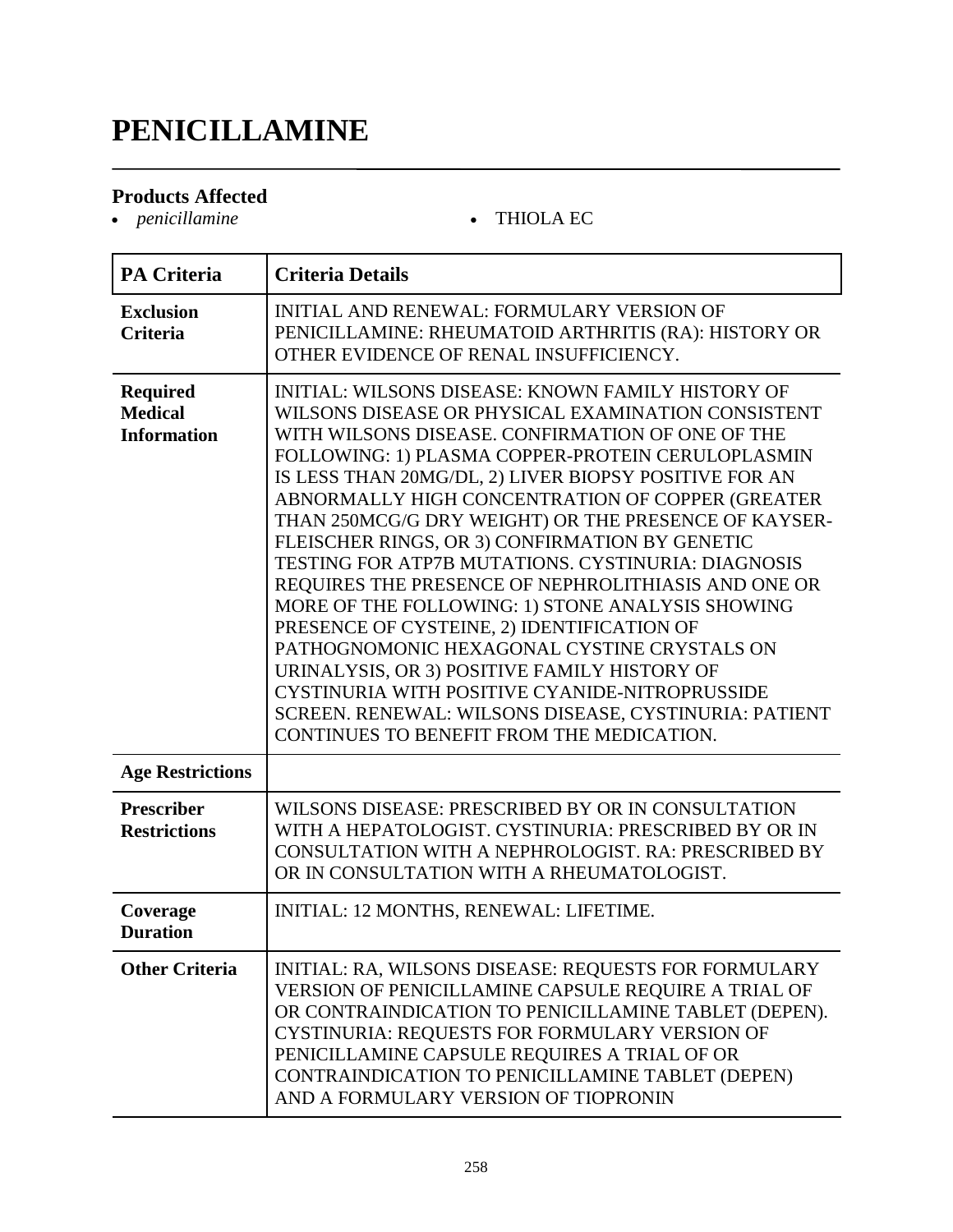| <b>PA Criteria</b>    | <b>Criteria Details</b>                                                                                                                                                                                                                                                                                                                                                                                                |
|-----------------------|------------------------------------------------------------------------------------------------------------------------------------------------------------------------------------------------------------------------------------------------------------------------------------------------------------------------------------------------------------------------------------------------------------------------|
|                       | (THIOLA)/THIOLA EC. RA: TRIAL OF OR CONTRAINDICATION<br>TO 3 MONTHS OF TREATMENT WITH ONE DMARD (DISEASE-<br>MODIFYING ANTIRHEUMATIC DRUG) - IF PATIENT TRIED<br>METHOTREXATE, THEN TRIAL AT A DOSE GREATER THAN OR<br>EQUAL TO 20 MG PER WEEK OR MAXIMALLY TOLERATED<br>DOSE IS REQUIRED. RENEWAL: RA: EXPERIENCED OR<br>MAINTAINED IMPROVEMENT IN TENDER JOINT COUNT OR<br>SWOLLEN JOINT COUNT COMPARED TO BASELINE. |
| <b>Indications</b>    | All FDA-approved Indications.                                                                                                                                                                                                                                                                                                                                                                                          |
| <b>Off Label Uses</b> |                                                                                                                                                                                                                                                                                                                                                                                                                        |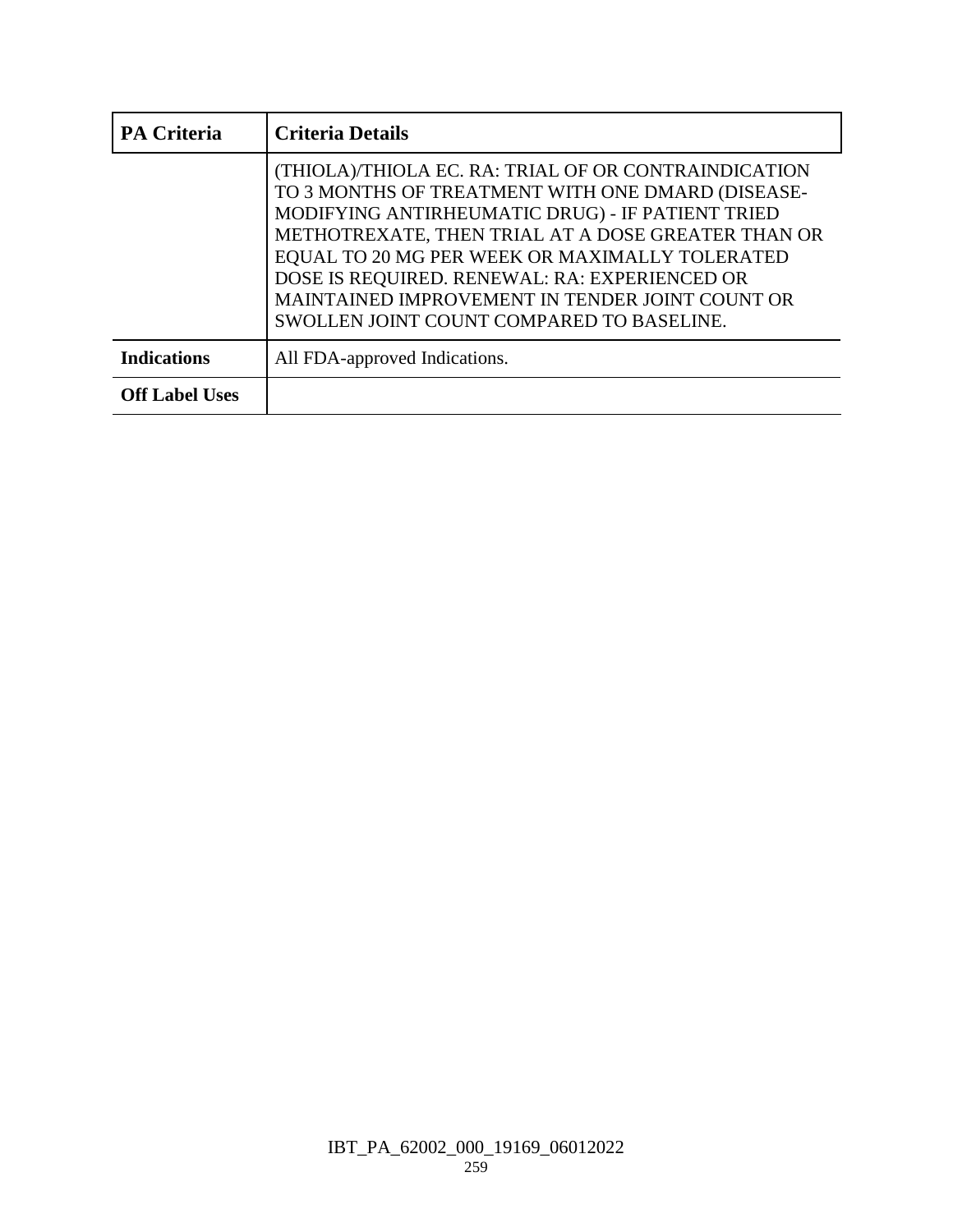# **PERTUZUMAB**

### **Products Affected**

• PERJETA

| <b>PA Criteria</b>                                      | <b>Criteria Details</b>       |
|---------------------------------------------------------|-------------------------------|
| <b>Exclusion</b><br><b>Criteria</b>                     |                               |
| <b>Required</b><br><b>Medical</b><br><b>Information</b> |                               |
| <b>Age Restrictions</b>                                 |                               |
| <b>Prescriber</b><br><b>Restrictions</b>                |                               |
| Coverage<br><b>Duration</b>                             | <b>12 MONTHS</b>              |
| <b>Other Criteria</b>                                   |                               |
| <b>Indications</b>                                      | All FDA-approved Indications. |
| <b>Off Label Uses</b>                                   |                               |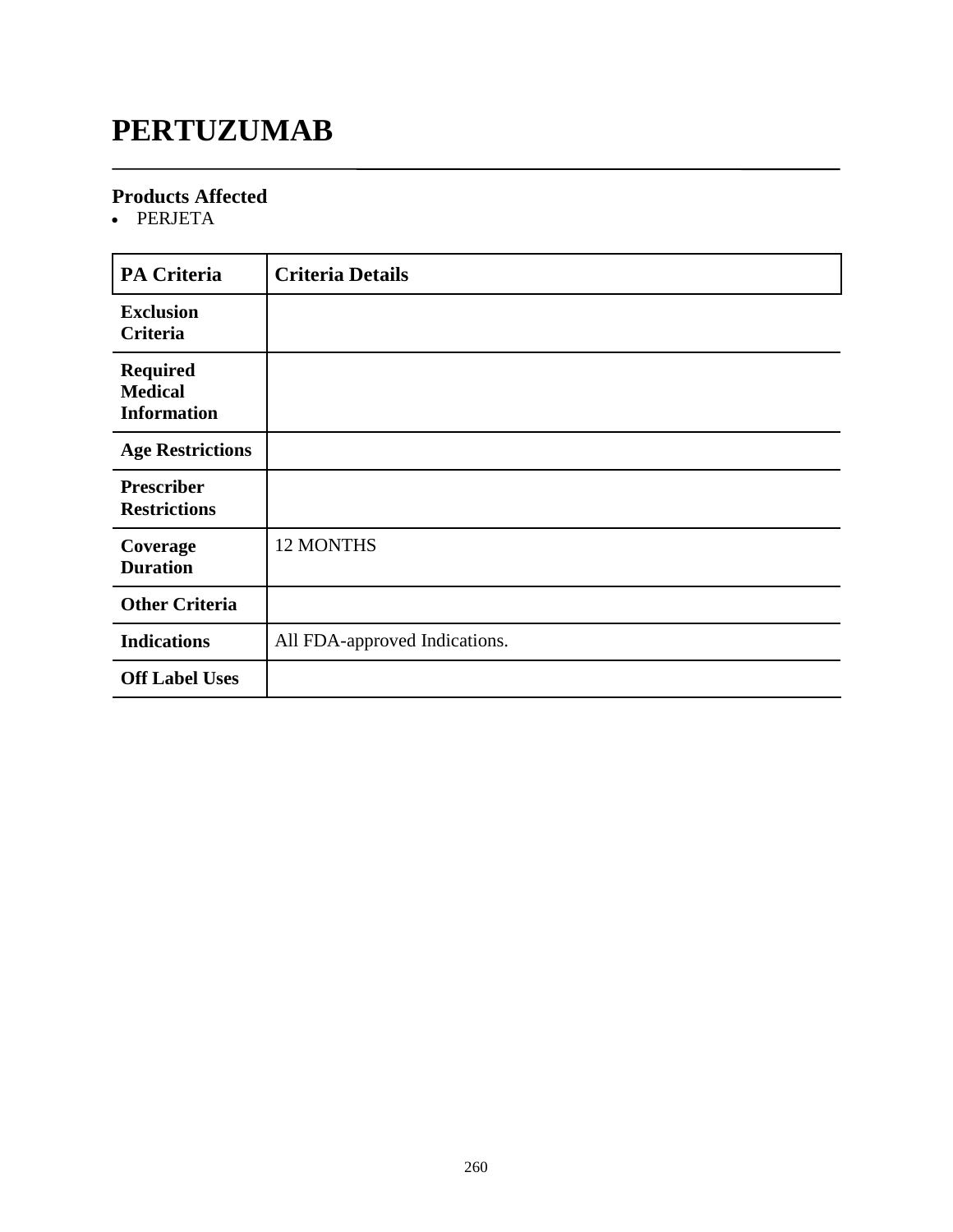## **PERTUZUMAB-TRASTUZUMAB-HY-ZZXF**

### **Products Affected**

• PHESGO SUBCUTANEOUS SOLUTION 1,200 MG-600MG- 30000 UNIT/15ML, 600 MG-600 MG- 20000 UNIT/10ML

| <b>PA Criteria</b>                                      | <b>Criteria Details</b>       |
|---------------------------------------------------------|-------------------------------|
| <b>Exclusion</b><br><b>Criteria</b>                     |                               |
| <b>Required</b><br><b>Medical</b><br><b>Information</b> |                               |
| <b>Age Restrictions</b>                                 |                               |
| <b>Prescriber</b><br><b>Restrictions</b>                |                               |
| Coverage<br><b>Duration</b>                             | <b>12 MONTHS</b>              |
| <b>Other Criteria</b>                                   |                               |
| <b>Indications</b>                                      | All FDA-approved Indications. |
| <b>Off Label Uses</b>                                   |                               |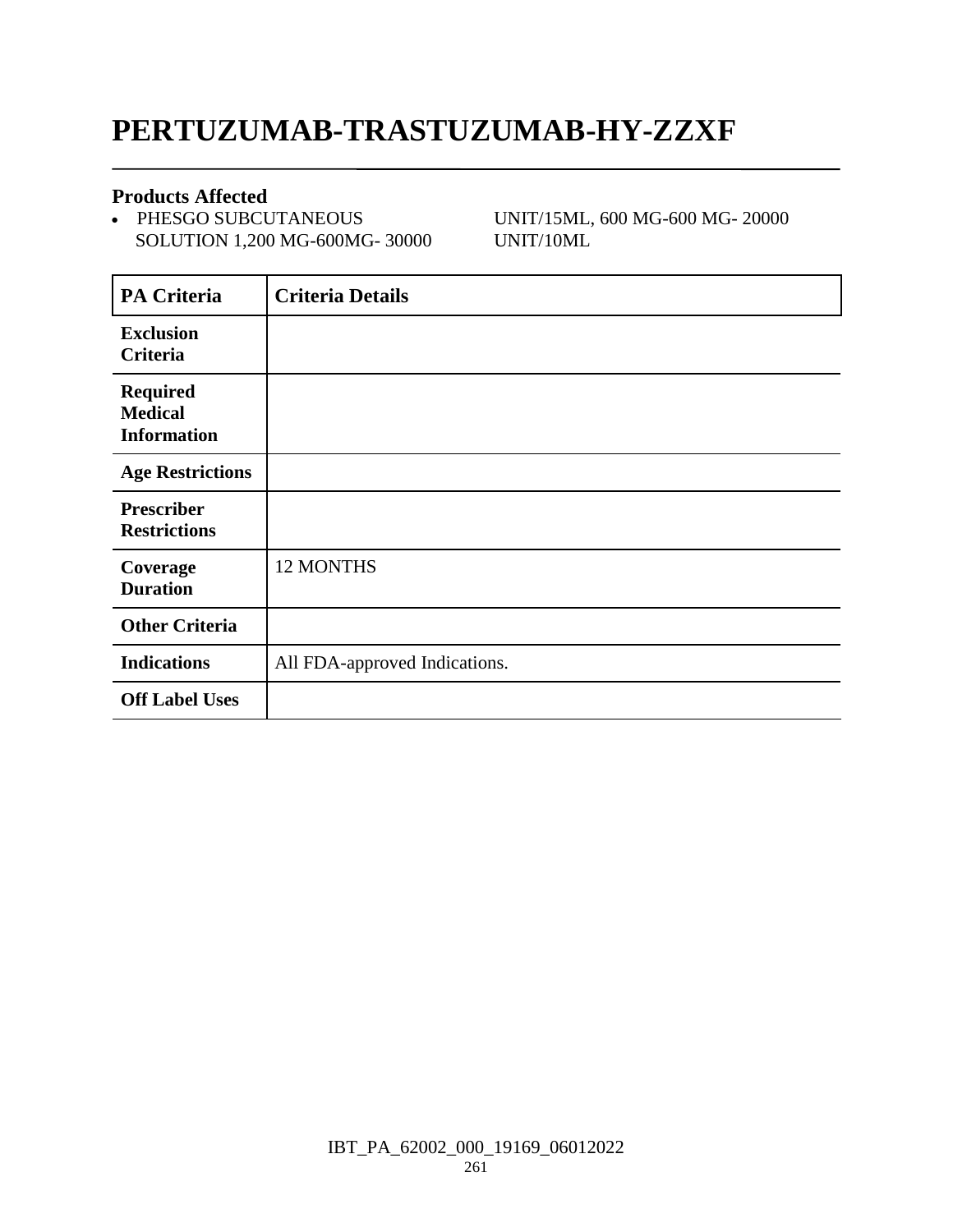# **PEXIDARTINIB**

### **Products Affected**

TURALIO

| <b>PA Criteria</b>                                      | <b>Criteria Details</b>       |
|---------------------------------------------------------|-------------------------------|
| <b>Exclusion</b><br>Criteria                            |                               |
| <b>Required</b><br><b>Medical</b><br><b>Information</b> |                               |
| <b>Age Restrictions</b>                                 |                               |
| <b>Prescriber</b><br><b>Restrictions</b>                |                               |
| Coverage<br><b>Duration</b>                             | <b>12 MONTHS</b>              |
| <b>Other Criteria</b>                                   |                               |
| <b>Indications</b>                                      | All FDA-approved Indications. |
| <b>Off Label Uses</b>                                   |                               |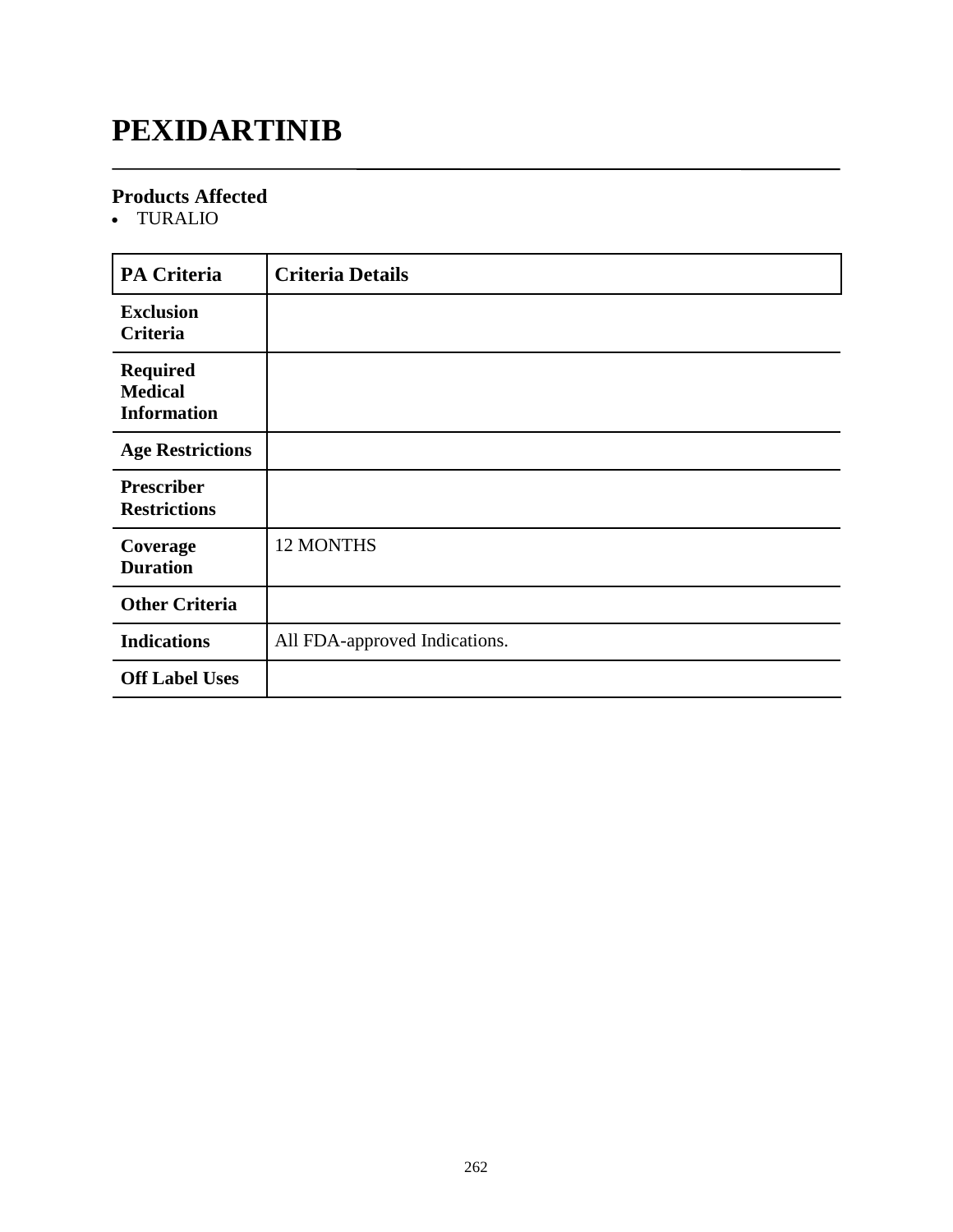# **PIMAVANSERIN**

### **Products Affected**

• NUPLAZID

| <b>PA Criteria</b>                                      | <b>Criteria Details</b>                                                                                                                                     |
|---------------------------------------------------------|-------------------------------------------------------------------------------------------------------------------------------------------------------------|
| <b>Exclusion</b><br><b>Criteria</b>                     |                                                                                                                                                             |
| <b>Required</b><br><b>Medical</b><br><b>Information</b> |                                                                                                                                                             |
| <b>Age Restrictions</b>                                 | <b>18 YEARS OR OLDER</b>                                                                                                                                    |
| <b>Prescriber</b><br><b>Restrictions</b>                | PRESCRIBED BY OR GIVEN IN CONSULTATION WITH A<br>NEUROLOGIST, GERIATRICIAN, OR A BEHAVIORAL HEALTH<br>SPECIALIST (SUCH AS A PSYCHIATRIST).                  |
| Coverage<br><b>Duration</b>                             | <b>INITIAL 12 MONTHS, RENEWAL 12 MONTHS.</b>                                                                                                                |
| <b>Other Criteria</b>                                   | RENEWAL REQUIRES THAT THE PATIENT HAS EXPERIENCED<br>AN IMPROVEMENT IN PSYCHOSIS SYMPTOMS FROM BASELINE<br>AND DEMONSTRATES A CONTINUED NEED FOR TREATMENT. |
| <b>Indications</b>                                      | All FDA-approved Indications.                                                                                                                               |
| <b>Off Label Uses</b>                                   |                                                                                                                                                             |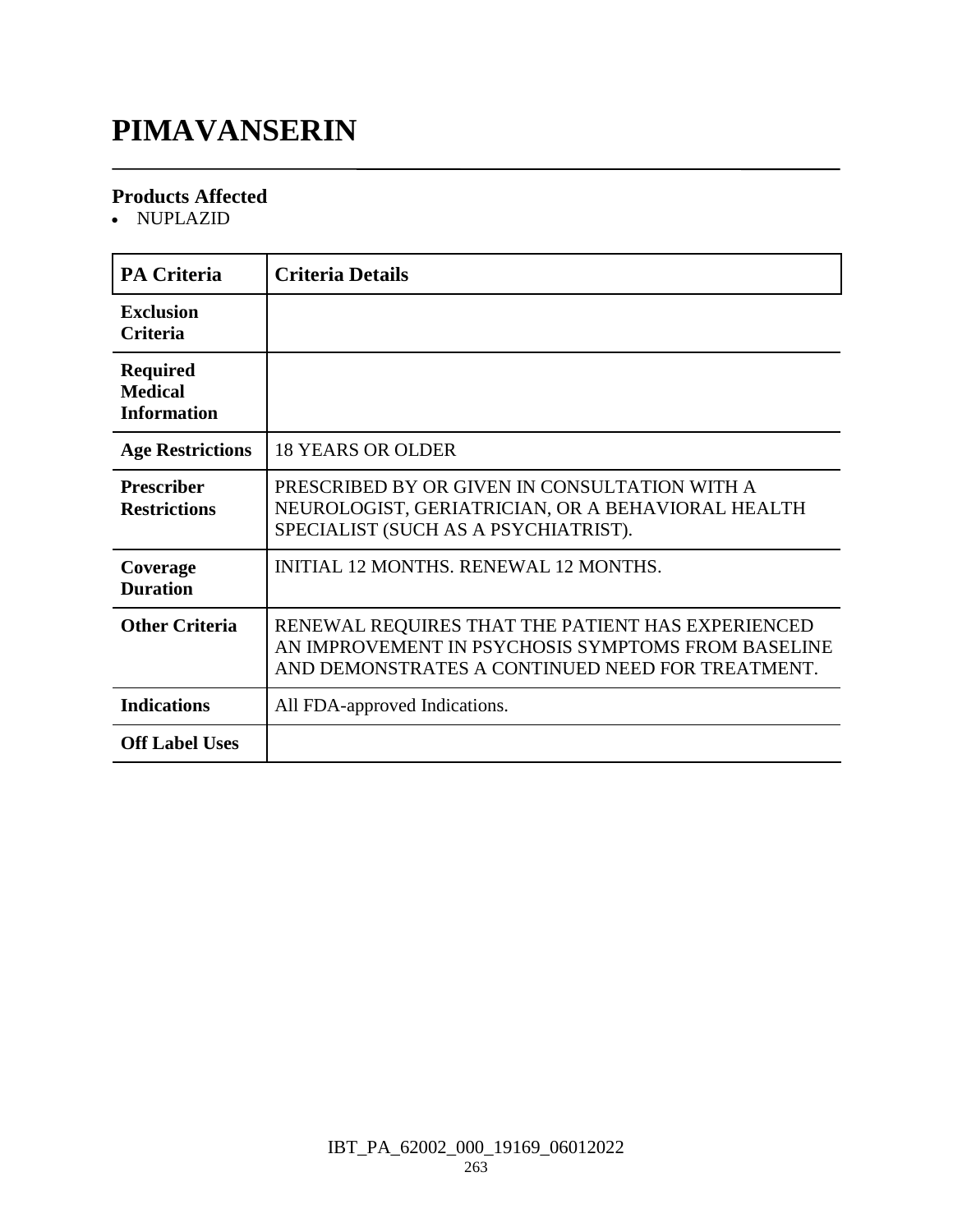### **PIRFENIDONE**

**Products Affected**

- ESBRIET ORAL TABLET  $267$  MG,  $801$ MG

| <b>PA Criteria</b>                                      | <b>Criteria Details</b>                                                                                                                                                                                                                                                                                                                                                                                                               |
|---------------------------------------------------------|---------------------------------------------------------------------------------------------------------------------------------------------------------------------------------------------------------------------------------------------------------------------------------------------------------------------------------------------------------------------------------------------------------------------------------------|
| <b>Exclusion</b><br><b>Criteria</b>                     | INITIAL: IDIOPATHIC PULMONARY FIBROSIS (IPF): PATIENTS<br>WITH KNOWN CAUSES OF INTERSTITIAL LUNG DISEASE (E.G.,<br>CONNECTIVE TISSUE DISEASE, DRUG TOXICITY, ASBESTOS OR<br>BERYLLIUM EXPOSURE, HYPERSENSITIVITY PNEUMONITIS,<br>SYSTEMIC SCLEROSIS, RHEUMATOID ARTHRITIS, RADIATION,<br>SARCOIDOSIS, BRONCHIOLITIS OBLITERANS ORGANIZING<br>PNEUMONIA, HUMAN IMMUNODEFICIENCY VIRUS (HIV)<br>INFECTION, VIRAL HEPATITIS, OR CANCER). |
| <b>Required</b><br><b>Medical</b><br><b>Information</b> | INITIAL: IPF: 1) A USUAL INTERSTITIAL PNEUMONIA (UIP)<br>PATTERN AS EVIDENCED BY HIGH-RESOLUTION COMPUTED<br>TOMOGRAPHY (HRCT) ALONE OR VIA A COMBINATION OF<br>SURGICAL LUNG BIOPSY AND HRCT, AND 2) BASELINE<br>FORCED VITAL CAPACITY (FVC) AT LEAST 50% OF PREDICTED<br><b>VALUE.</b>                                                                                                                                              |
| <b>Age Restrictions</b>                                 | <b>IPF: 18 YEARS OR OLDER.</b>                                                                                                                                                                                                                                                                                                                                                                                                        |
| <b>Prescriber</b><br><b>Restrictions</b>                | IPF: PRESCRIBED BY OR IN CONSULTATION WITH A<br>PULMONOLOGIST.                                                                                                                                                                                                                                                                                                                                                                        |
| Coverage<br><b>Duration</b>                             | <b>IPF: INITIAL AND RENEWAL: 12 MONTHS.</b>                                                                                                                                                                                                                                                                                                                                                                                           |
| <b>Other Criteria</b>                                   | RENEWAL: IPF: CLINICAL MEANINGFUL IMPROVEMENT OR<br>MAINTENANCE IN ANNUAL RATE OF DECLINE.                                                                                                                                                                                                                                                                                                                                            |
| <b>Indications</b>                                      | All FDA-approved Indications.                                                                                                                                                                                                                                                                                                                                                                                                         |
| <b>Off Label Uses</b>                                   |                                                                                                                                                                                                                                                                                                                                                                                                                                       |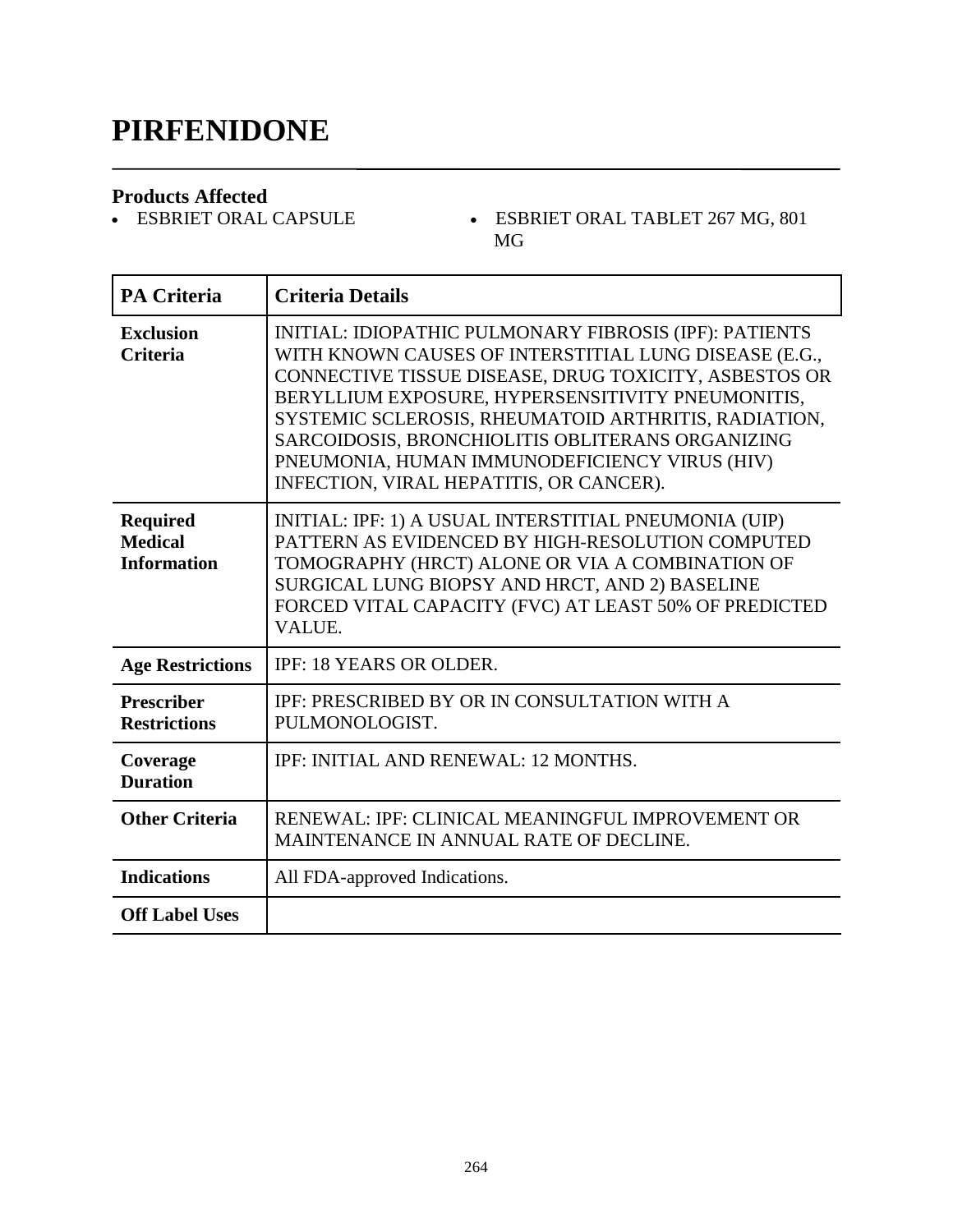# **POLATUZUMAB VEDOTIN**

### **Products Affected**

• POLIVY

| <b>PA Criteria</b>                                      | <b>Criteria Details</b>       |
|---------------------------------------------------------|-------------------------------|
| <b>Exclusion</b><br>Criteria                            |                               |
| <b>Required</b><br><b>Medical</b><br><b>Information</b> |                               |
| <b>Age Restrictions</b>                                 |                               |
| <b>Prescriber</b><br><b>Restrictions</b>                |                               |
| Coverage<br><b>Duration</b>                             | 12 MONTHS                     |
| <b>Other Criteria</b>                                   |                               |
| <b>Indications</b>                                      | All FDA-approved Indications. |
| <b>Off Label Uses</b>                                   |                               |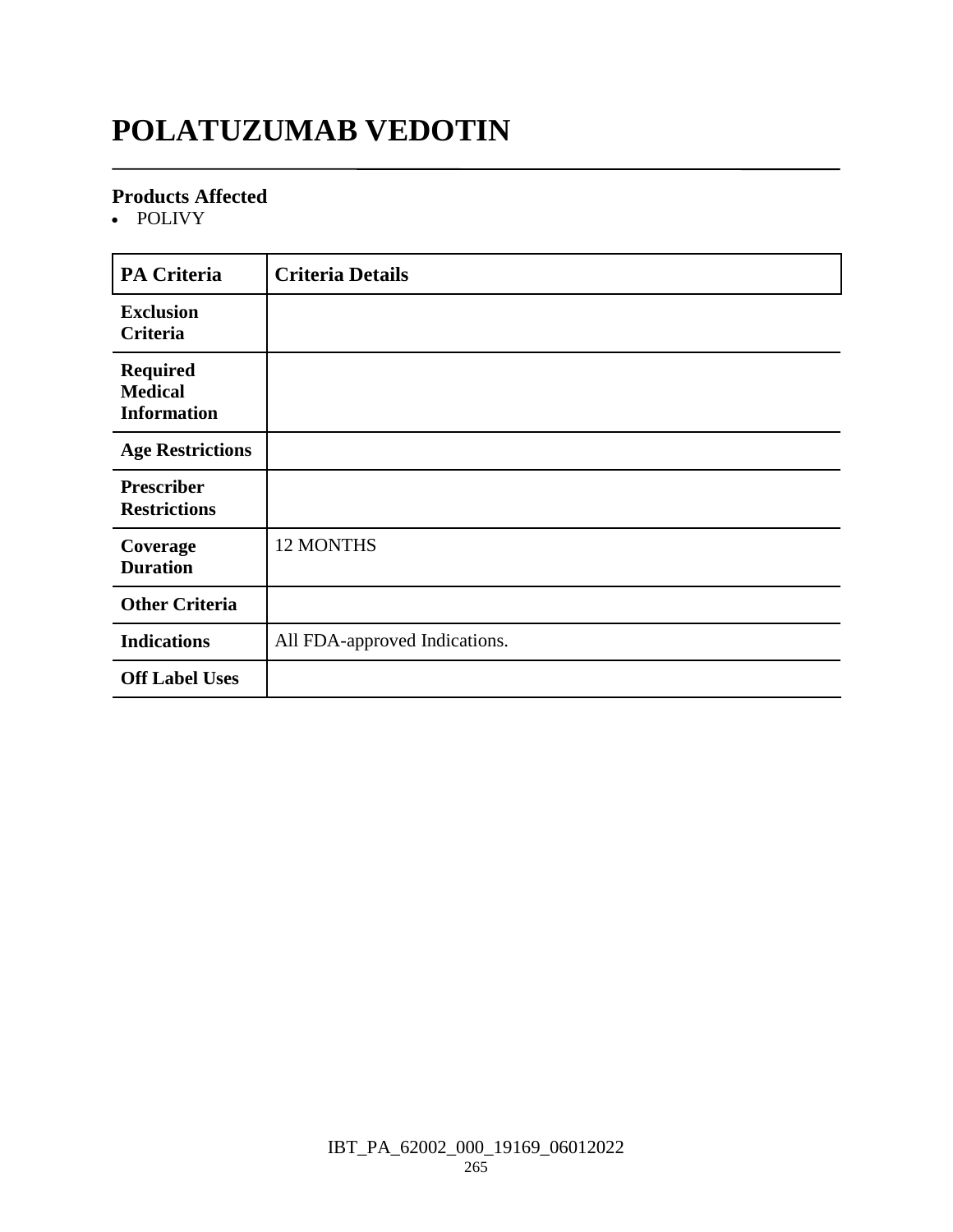# **POMALIDOMIDE**

### **Products Affected**

• POMALYST

| <b>PA Criteria</b>                                      | <b>Criteria Details</b>       |
|---------------------------------------------------------|-------------------------------|
| <b>Exclusion</b><br>Criteria                            |                               |
| <b>Required</b><br><b>Medical</b><br><b>Information</b> |                               |
| <b>Age Restrictions</b>                                 |                               |
| <b>Prescriber</b><br><b>Restrictions</b>                |                               |
| Coverage<br><b>Duration</b>                             | 12 MONTHS                     |
| <b>Other Criteria</b>                                   |                               |
| <b>Indications</b>                                      | All FDA-approved Indications. |
| <b>Off Label Uses</b>                                   |                               |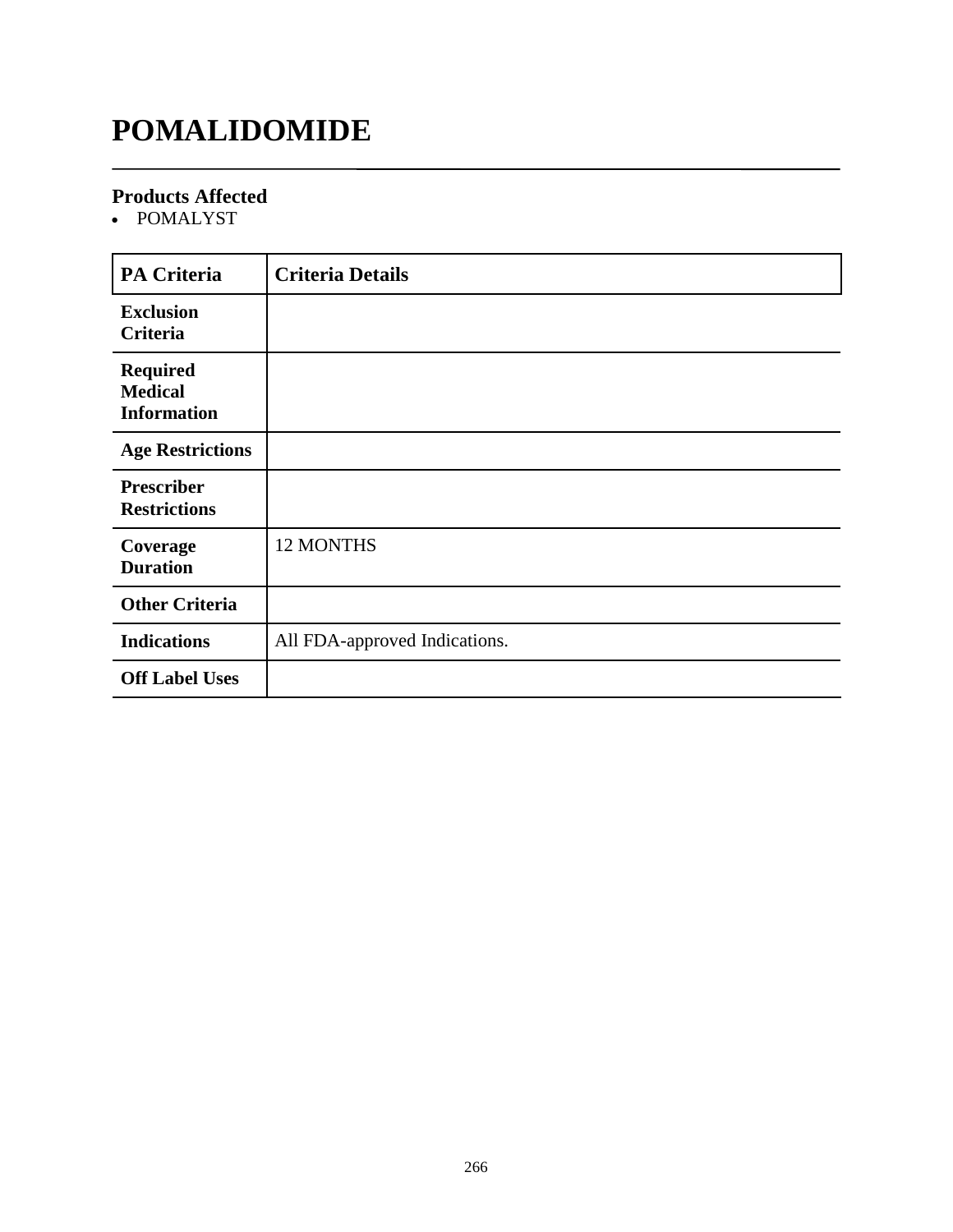# **PONATINIB**

### **Products Affected**

ICLUSIG

| <b>PA Criteria</b>                                      | <b>Criteria Details</b>       |
|---------------------------------------------------------|-------------------------------|
| <b>Exclusion</b><br>Criteria                            |                               |
| <b>Required</b><br><b>Medical</b><br><b>Information</b> |                               |
| <b>Age Restrictions</b>                                 |                               |
| <b>Prescriber</b><br><b>Restrictions</b>                |                               |
| Coverage<br><b>Duration</b>                             | 12 MONTHS                     |
| <b>Other Criteria</b>                                   |                               |
| <b>Indications</b>                                      | All FDA-approved Indications. |
| <b>Off Label Uses</b>                                   |                               |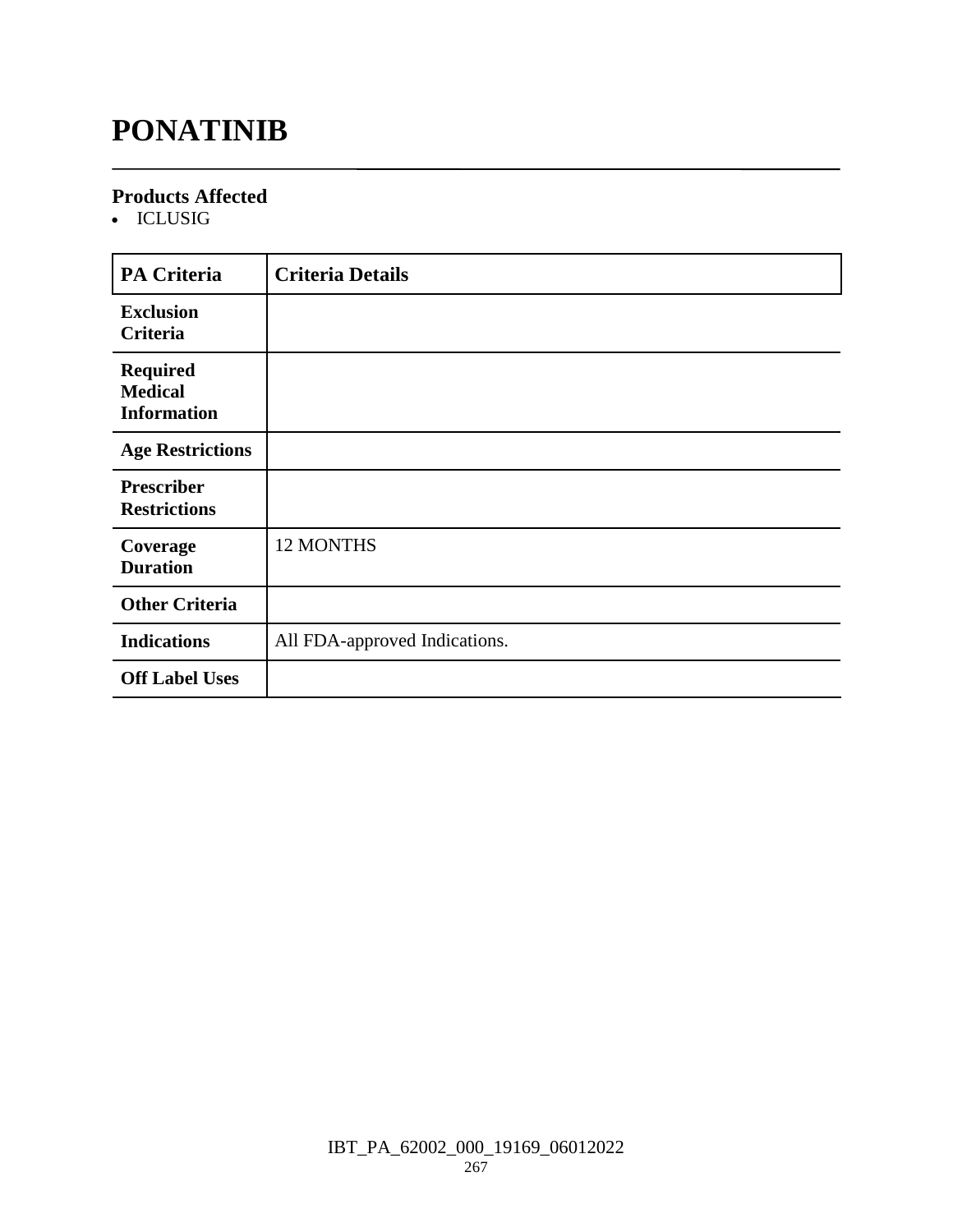# **POSACONAZOLE**

**Products Affected**

 $\bullet$  posaconazole oral tablet,delayed release *(dr/ec)*

| <b>PA Criteria</b>                                      | <b>Criteria Details</b>                                                                                                                                                                                                                                                                                                                                                                            |
|---------------------------------------------------------|----------------------------------------------------------------------------------------------------------------------------------------------------------------------------------------------------------------------------------------------------------------------------------------------------------------------------------------------------------------------------------------------------|
| <b>Exclusion</b><br><b>Criteria</b>                     |                                                                                                                                                                                                                                                                                                                                                                                                    |
| <b>Required</b><br><b>Medical</b><br><b>Information</b> |                                                                                                                                                                                                                                                                                                                                                                                                    |
| <b>Age Restrictions</b>                                 |                                                                                                                                                                                                                                                                                                                                                                                                    |
| <b>Prescriber</b><br><b>Restrictions</b>                |                                                                                                                                                                                                                                                                                                                                                                                                    |
| Coverage<br><b>Duration</b>                             | OROPHARYNGEAL CANDIDIASIS (OPC): 3 MONTHS.<br>PROPHYLAXIS: 6 MONTHS, TREATMENT: 12 WEEKS.                                                                                                                                                                                                                                                                                                          |
| <b>Other Criteria</b>                                   | POSACONAZOLE SUSPENSION ONLY: 1) OPC: TRIAL OF OR<br>CONTRAINDICATION TO FLUCONAZOLE OR ITRACONAZOLE.<br>2) PROPHYLAXIS OF INVASIVE ASPERGILLUS AND CANDIDA<br><b>INFECTION: INABILITY TO SWALLOW TABLETS.</b><br>POSACONZOLE TABLETS ONLY: TREATMENT OF INVASIVE<br>ASPERGILLOSIS: NO EXTRA CRITERIA REQUIRED.<br>CONTINUATION OF THERAPY AFTER HOSPITAL DISCHARGE<br>REQUIRES NO EXTRA CRITERIA. |
| <b>Indications</b>                                      | All FDA-approved Indications.                                                                                                                                                                                                                                                                                                                                                                      |
| <b>Off Label Uses</b>                                   |                                                                                                                                                                                                                                                                                                                                                                                                    |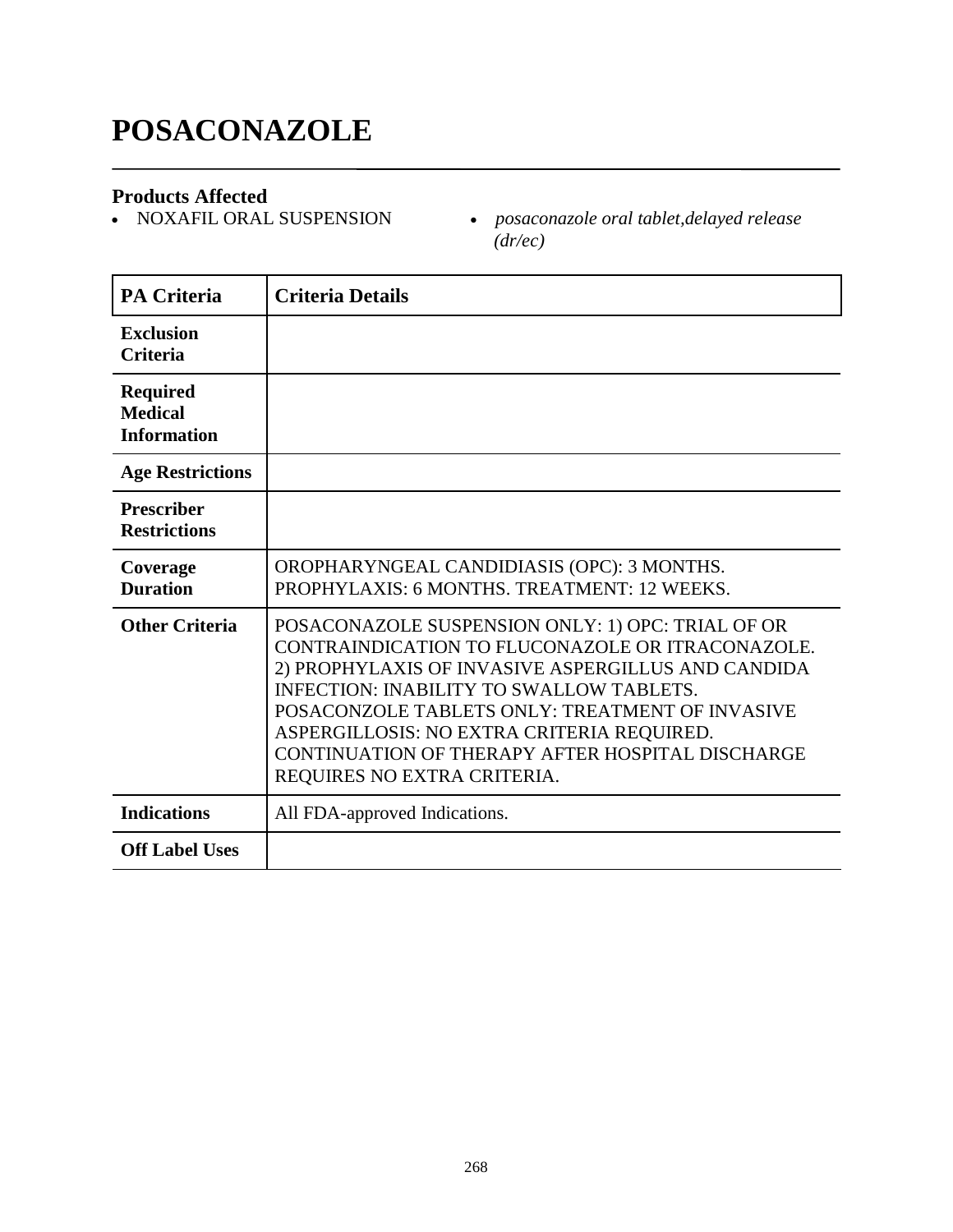# **PRALSETINIB**

### **Products Affected**

GAVRETO

| <b>PA Criteria</b>                                      | <b>Criteria Details</b>       |
|---------------------------------------------------------|-------------------------------|
| <b>Exclusion</b><br>Criteria                            |                               |
| <b>Required</b><br><b>Medical</b><br><b>Information</b> |                               |
| <b>Age Restrictions</b>                                 |                               |
| <b>Prescriber</b><br><b>Restrictions</b>                |                               |
| Coverage<br><b>Duration</b>                             | <b>12 MONTHS</b>              |
| <b>Other Criteria</b>                                   |                               |
| <b>Indications</b>                                      | All FDA-approved Indications. |
| <b>Off Label Uses</b>                                   |                               |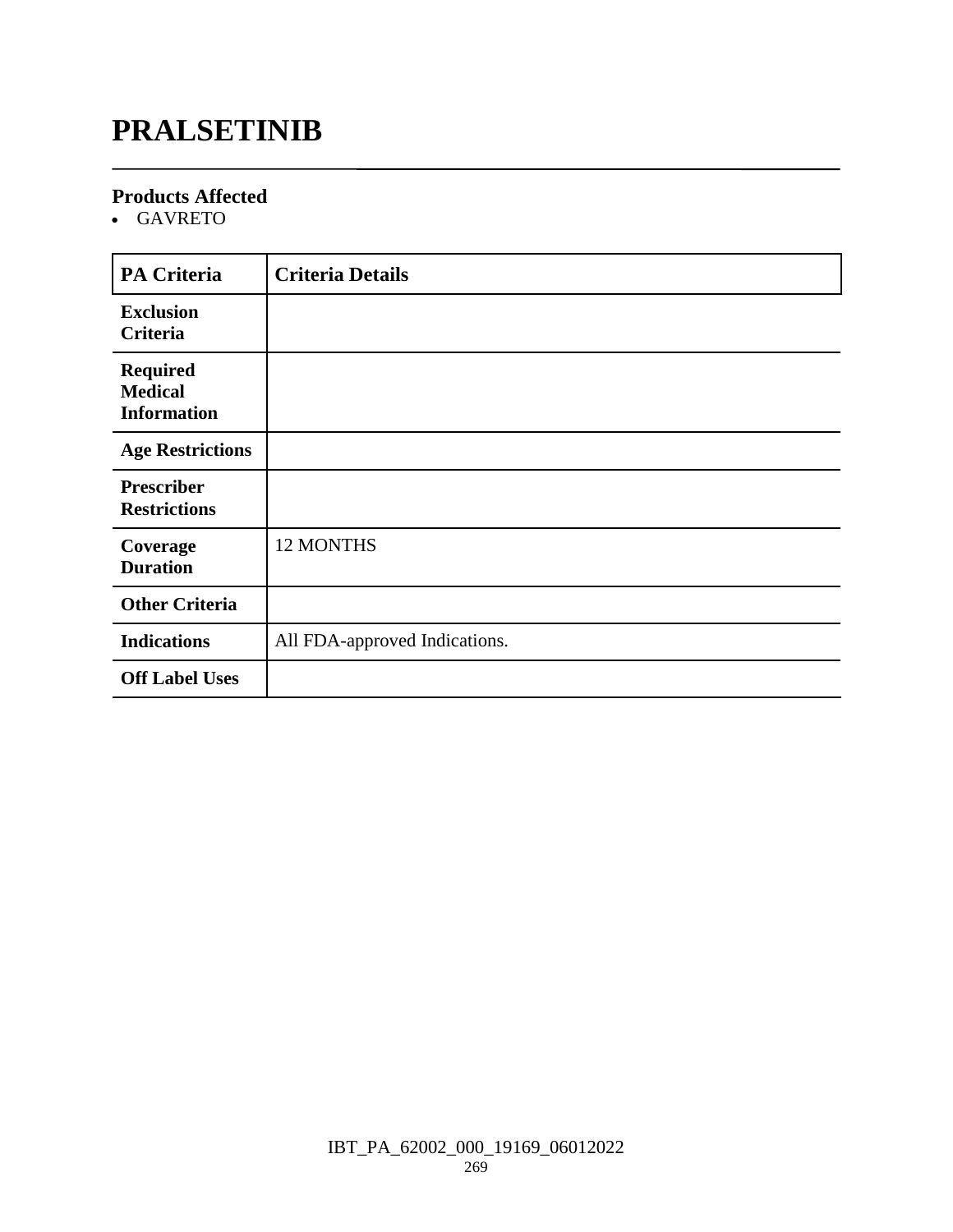# **PRAMLINTIDE**

### **Products Affected**

SYMLINPEN 120 SYMLINPEN 60

| <b>PA Criteria</b>                                      | <b>Criteria Details</b>                                                                                                       |
|---------------------------------------------------------|-------------------------------------------------------------------------------------------------------------------------------|
| <b>Exclusion</b><br>Criteria                            |                                                                                                                               |
| <b>Required</b><br><b>Medical</b><br><b>Information</b> | TYPE I OR TYPE II DIABETES: REQUIRING INSULIN OR<br>CONTINUOUS INSULIN INFUSION (INSULIN PUMP) FOR<br><b>GLYCEMIC CONTROL</b> |
| <b>Age Restrictions</b>                                 |                                                                                                                               |
| <b>Prescriber</b><br><b>Restrictions</b>                |                                                                                                                               |
| Coverage<br><b>Duration</b>                             | <b>12 MONTHS</b>                                                                                                              |
| <b>Other Criteria</b>                                   |                                                                                                                               |
| <b>Indications</b>                                      | All FDA-approved Indications.                                                                                                 |
| <b>Off Label Uses</b>                                   |                                                                                                                               |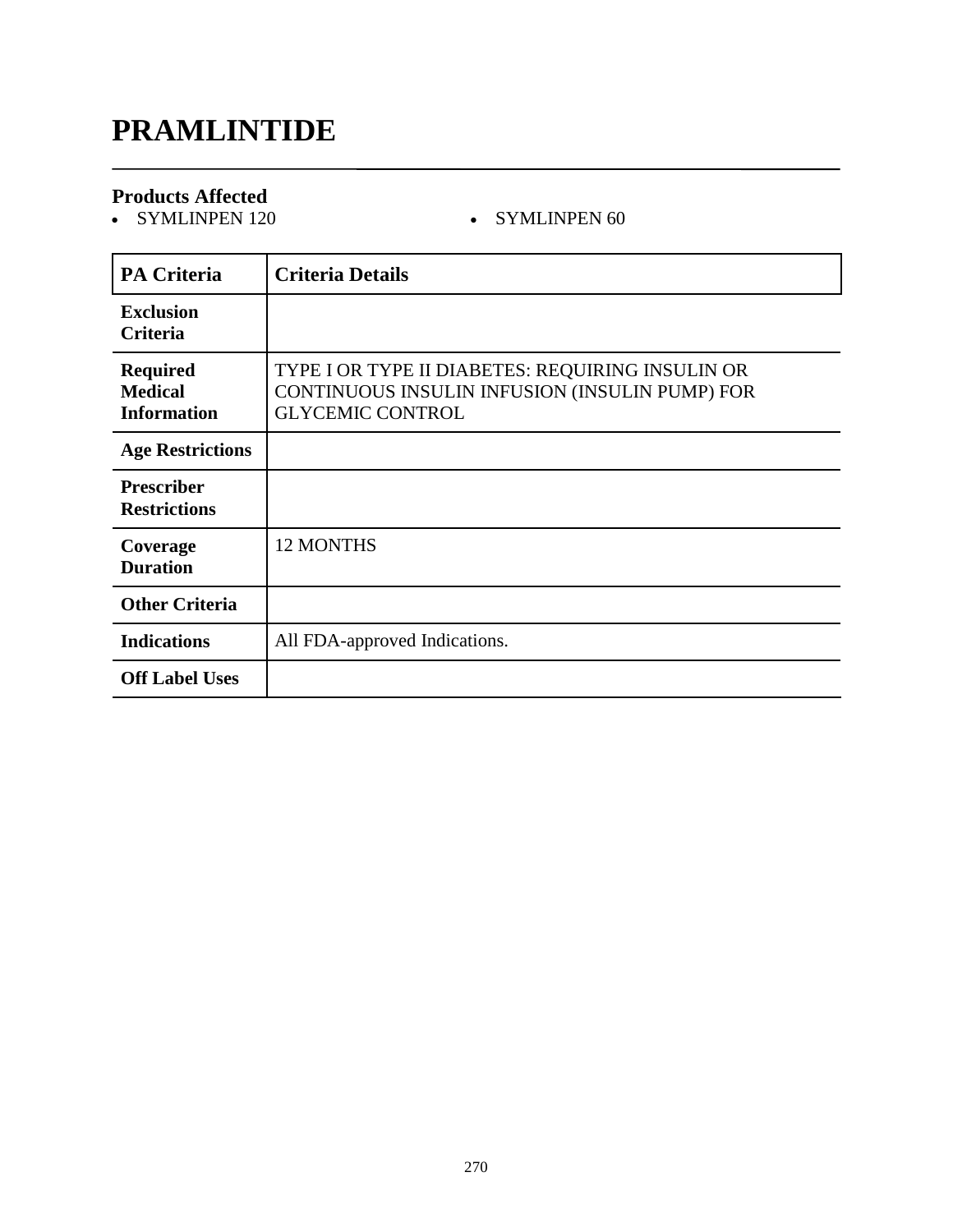# **PYRIMETHAMINE**

### **Products Affected**

*pyrimethamine*

| <b>PA Criteria</b>                                      | <b>Criteria Details</b>                                                                                                                                                                                                                                                                                                                                |
|---------------------------------------------------------|--------------------------------------------------------------------------------------------------------------------------------------------------------------------------------------------------------------------------------------------------------------------------------------------------------------------------------------------------------|
| <b>Exclusion</b><br><b>Criteria</b>                     |                                                                                                                                                                                                                                                                                                                                                        |
| <b>Required</b><br><b>Medical</b><br><b>Information</b> |                                                                                                                                                                                                                                                                                                                                                        |
| <b>Age Restrictions</b>                                 |                                                                                                                                                                                                                                                                                                                                                        |
| <b>Prescriber</b><br><b>Restrictions</b>                | TOXOPLASMOSIS: PRESCRIBED BY OR GIVEN IN<br>CONSULTATION WITH AN INFECTIOUS DISEASE SPECIALIST.                                                                                                                                                                                                                                                        |
| Coverage<br><b>Duration</b>                             | TOXOPLASMOSIS: INITIAL: 8 WEEKS, RENEWAL: 6 MOS.                                                                                                                                                                                                                                                                                                       |
| <b>Other Criteria</b>                                   | RENEWAL: CONTINUED TREATMENT OF TOXOPLASMOSIS<br>REQUIRES ONE OF THE FOLLOWING: 1) PERSISTENT CLINICAL<br>DISEASE (HEADACHE, NEUROLOGICAL SYMPTOMS, OR<br>FEVER) AND PERSISTENT RADIOGRAPHIC DISEASE (ONE OR<br>MORE MASS LESIONS ON BRAIN IMAGING) OR 2) CD4 COUNT<br>LESS THAN 200 CELLS/MM3 AND CURRENT ANTI-RETROVIRAL<br>THERAPY IF HIV POSITIVE. |
| <b>Indications</b>                                      | All FDA-approved Indications.                                                                                                                                                                                                                                                                                                                          |
| <b>Off Label Uses</b>                                   |                                                                                                                                                                                                                                                                                                                                                        |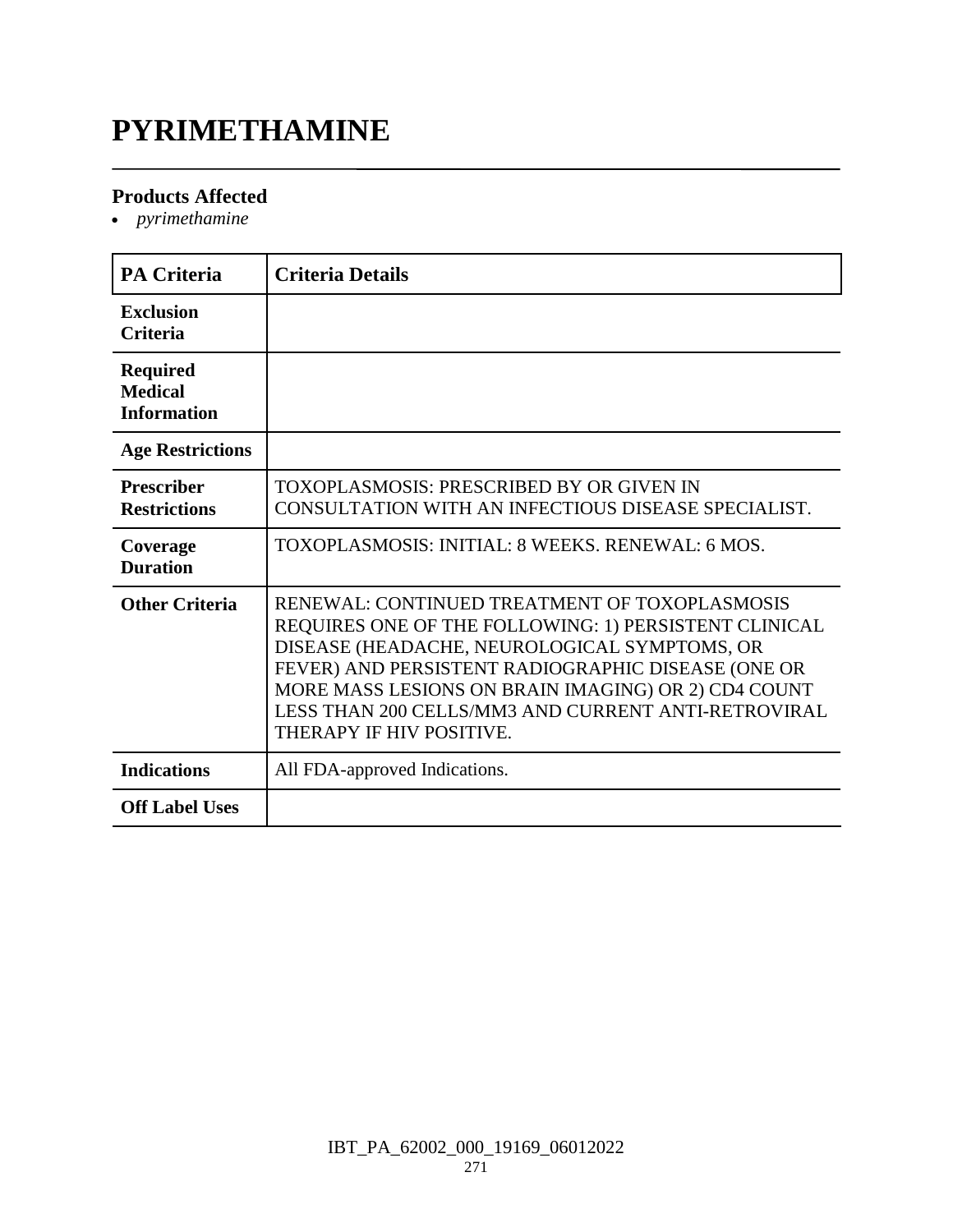# **QUININE SULFATE**

### **Products Affected**

*quinine sulfate*

| <b>PA Criteria</b>                                      | <b>Criteria Details</b>       |
|---------------------------------------------------------|-------------------------------|
| <b>Exclusion</b><br>Criteria                            |                               |
| <b>Required</b><br><b>Medical</b><br><b>Information</b> |                               |
| <b>Age Restrictions</b>                                 |                               |
| <b>Prescriber</b><br><b>Restrictions</b>                |                               |
| Coverage<br><b>Duration</b>                             | 12 MONTHS                     |
| <b>Other Criteria</b>                                   |                               |
| <b>Indications</b>                                      | All FDA-approved Indications. |
| <b>Off Label Uses</b>                                   |                               |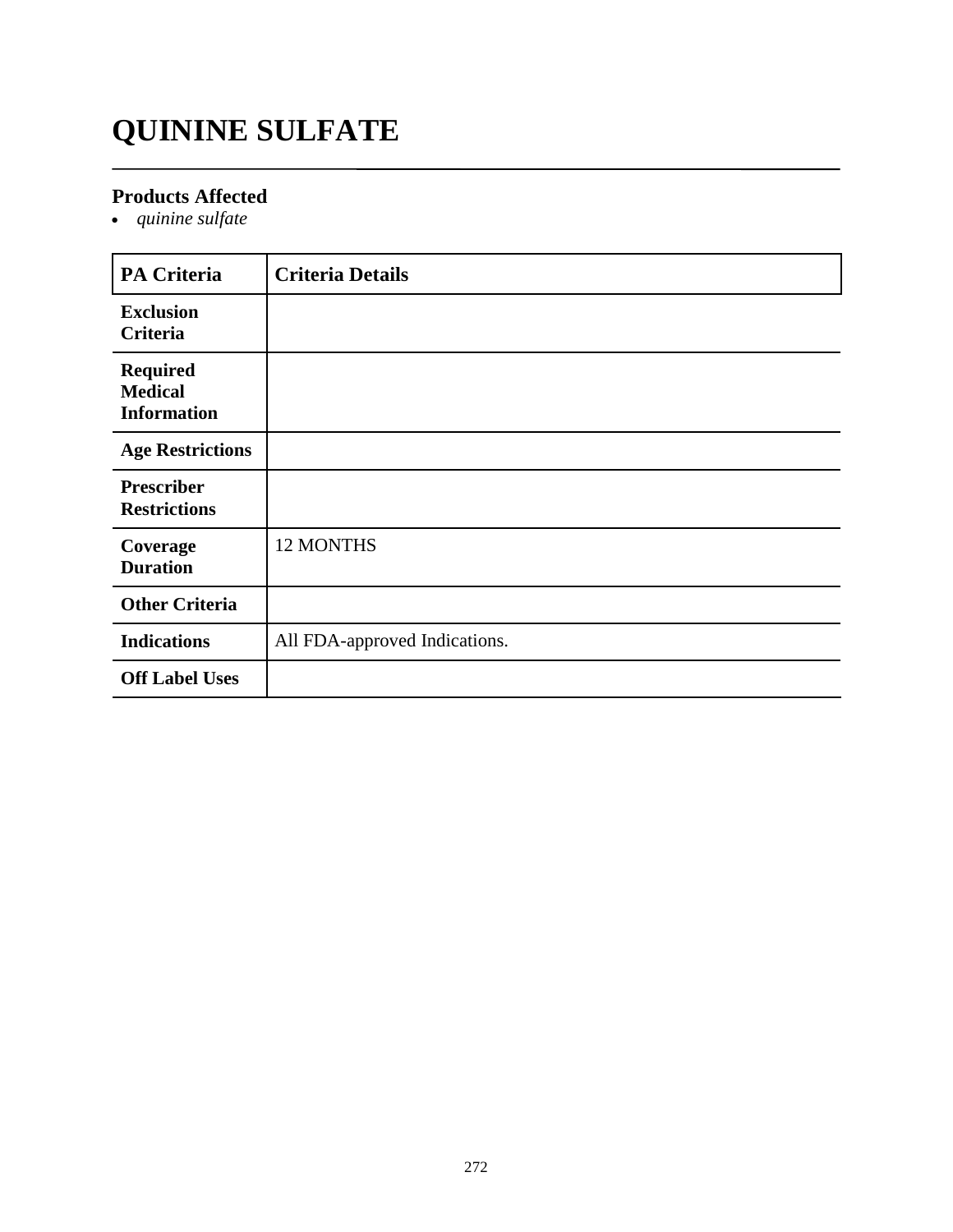# **RAMUCIRUMAB**

### **Products Affected**

CYRAMZA

| <b>PA Criteria</b>                                      | <b>Criteria Details</b>       |
|---------------------------------------------------------|-------------------------------|
| <b>Exclusion</b><br>Criteria                            |                               |
| <b>Required</b><br><b>Medical</b><br><b>Information</b> |                               |
| <b>Age Restrictions</b>                                 |                               |
| <b>Prescriber</b><br><b>Restrictions</b>                |                               |
| Coverage<br><b>Duration</b>                             | 12 MONTHS                     |
| <b>Other Criteria</b>                                   |                               |
| <b>Indications</b>                                      | All FDA-approved Indications. |
| <b>Off Label Uses</b>                                   |                               |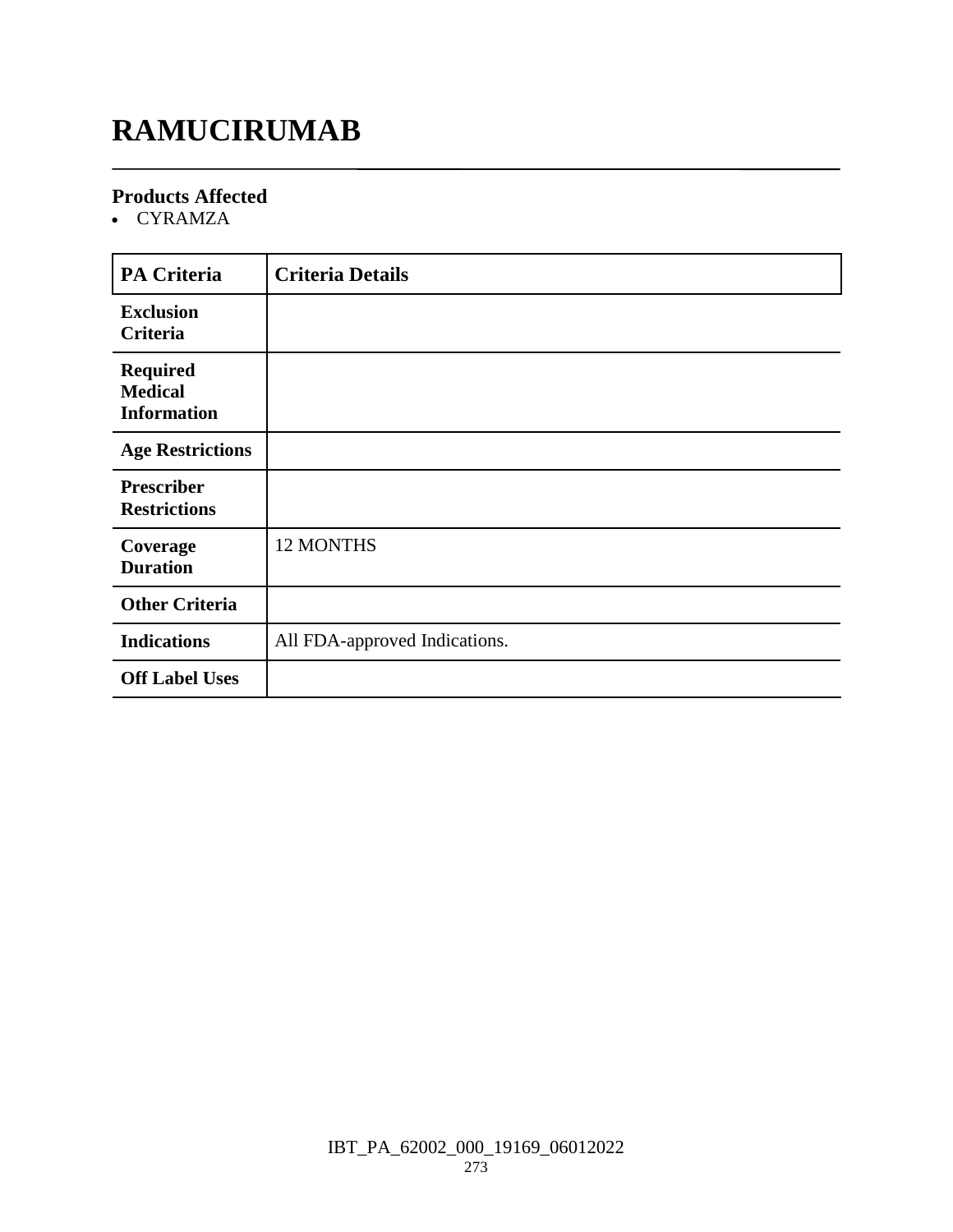# **REGORAFENIB**

### **Products Affected**

• STIVARGA

| <b>PA Criteria</b>                                      | <b>Criteria Details</b>       |
|---------------------------------------------------------|-------------------------------|
| <b>Exclusion</b><br>Criteria                            |                               |
| <b>Required</b><br><b>Medical</b><br><b>Information</b> |                               |
| <b>Age Restrictions</b>                                 |                               |
| <b>Prescriber</b><br><b>Restrictions</b>                |                               |
| Coverage<br><b>Duration</b>                             | <b>12 MONTHS</b>              |
| <b>Other Criteria</b>                                   |                               |
| <b>Indications</b>                                      | All FDA-approved Indications. |
| <b>Off Label Uses</b>                                   |                               |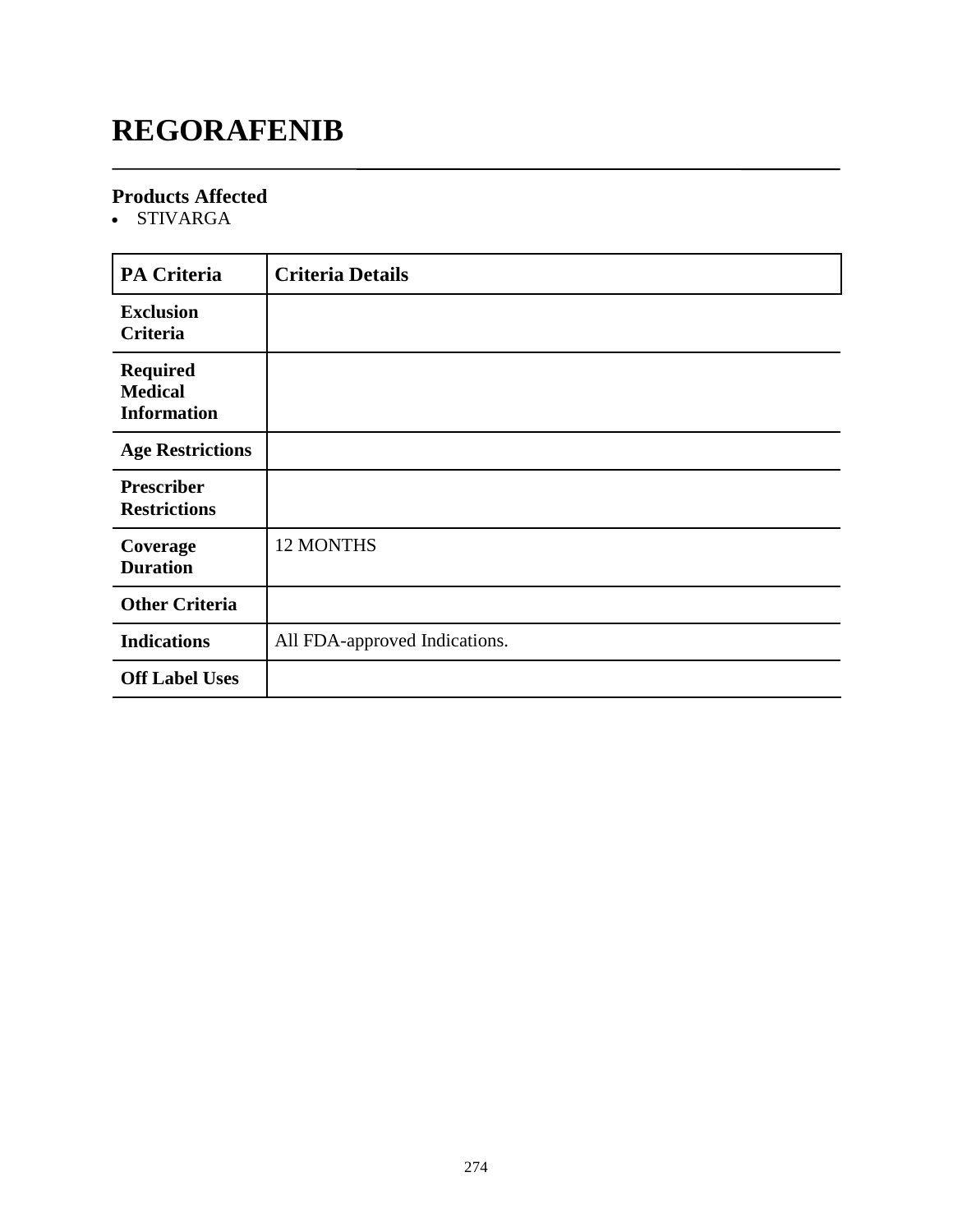# **RELUGOLIX**

### **Products Affected**

• ORGOVYX

| <b>PA Criteria</b>                                      | <b>Criteria Details</b>       |
|---------------------------------------------------------|-------------------------------|
| <b>Exclusion</b><br>Criteria                            |                               |
| <b>Required</b><br><b>Medical</b><br><b>Information</b> |                               |
| <b>Age Restrictions</b>                                 |                               |
| <b>Prescriber</b><br><b>Restrictions</b>                |                               |
| Coverage<br><b>Duration</b>                             | 12 MONTHS                     |
| <b>Other Criteria</b>                                   |                               |
| <b>Indications</b>                                      | All FDA-approved Indications. |
| <b>Off Label Uses</b>                                   |                               |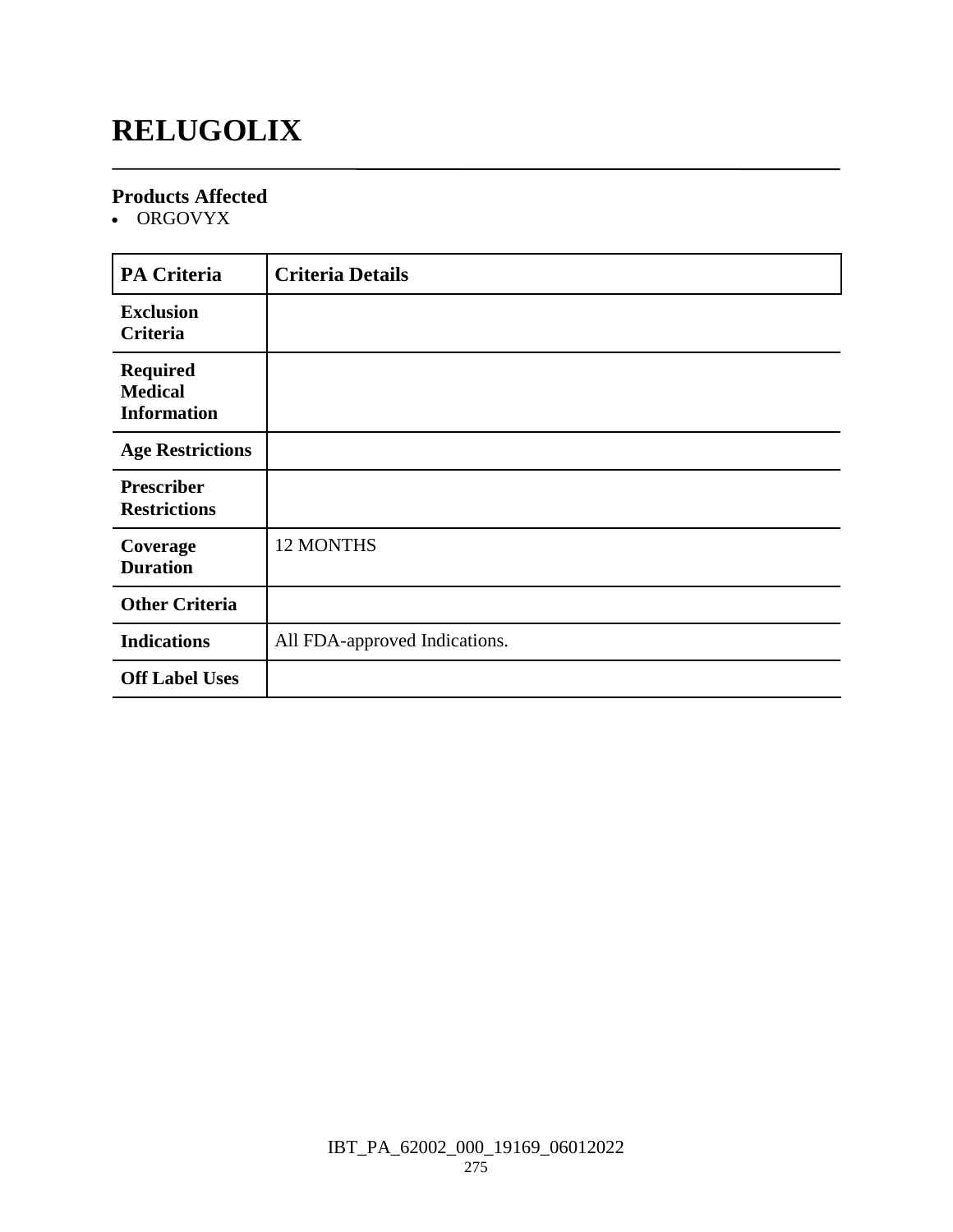# **RESLIZUMAB**

### **Products Affected**

CINQAIR

| <b>PA Criteria</b>                                      | <b>Criteria Details</b>                                                                                                                                                                                                                                                                                                                                                                                                                                                                                                                                                                                                                                                                                                                                                                                                                                                                                                                                                                                                                                                                                                                                                                      |
|---------------------------------------------------------|----------------------------------------------------------------------------------------------------------------------------------------------------------------------------------------------------------------------------------------------------------------------------------------------------------------------------------------------------------------------------------------------------------------------------------------------------------------------------------------------------------------------------------------------------------------------------------------------------------------------------------------------------------------------------------------------------------------------------------------------------------------------------------------------------------------------------------------------------------------------------------------------------------------------------------------------------------------------------------------------------------------------------------------------------------------------------------------------------------------------------------------------------------------------------------------------|
| <b>Exclusion</b><br><b>Criteria</b>                     |                                                                                                                                                                                                                                                                                                                                                                                                                                                                                                                                                                                                                                                                                                                                                                                                                                                                                                                                                                                                                                                                                                                                                                                              |
| <b>Required</b><br><b>Medical</b><br><b>Information</b> | INITIAL: ASTHMA: BLOOD EOSINOPHIL LEVEL GREATER THAN<br>OR EQUAL TO 150 CELLS/MCL WITHIN THE PAST 12 MONTHS.                                                                                                                                                                                                                                                                                                                                                                                                                                                                                                                                                                                                                                                                                                                                                                                                                                                                                                                                                                                                                                                                                 |
| <b>Age Restrictions</b>                                 |                                                                                                                                                                                                                                                                                                                                                                                                                                                                                                                                                                                                                                                                                                                                                                                                                                                                                                                                                                                                                                                                                                                                                                                              |
| <b>Prescriber</b><br><b>Restrictions</b>                | ASTHMA: PRESCRIBED BY OR IN CONSULTATION WITH A<br>PHYSICIAN SPECIALIZING IN ALLERGY OR PULMONARY<br>MEDICINE.                                                                                                                                                                                                                                                                                                                                                                                                                                                                                                                                                                                                                                                                                                                                                                                                                                                                                                                                                                                                                                                                               |
| Coverage<br><b>Duration</b>                             | <b>12 MONTHS</b>                                                                                                                                                                                                                                                                                                                                                                                                                                                                                                                                                                                                                                                                                                                                                                                                                                                                                                                                                                                                                                                                                                                                                                             |
| <b>Other Criteria</b>                                   | ASTHMA: INITIAL: 1) PRIOR THERAPY WITH A MEDIUM, HIGH-<br>DOSE OR MAXIMALLY TOLERATED DOSE OF AN INHALED<br>CORTICOSTEROID AND AT LEAST ONE OTHER MAINTENANCE<br>MEDICATION, AND 2) ONE OF THE FOLLOWING: (A) PATIENT<br>EXPERIENCED AT LEAST ONE ASTHMA EXACERBATION<br>REQUIRING SYSTEMIC CORTICOSTEROID BURST LASTING 3<br>OR MORE DAYS WITHIN THE PAST 12 MONTHS OR AT LEAST<br>ONE SERIOUS EXACERBATION REQUIRING HOSPITALIZATION<br>OR ER VISIT WITHIN THE PAST 12 MONTHS, OR (B) PATIENT<br>HAS POOR SYMPTOM CONTROL DESPITE CURRENT THERAPY<br>AS EVIDENCED BY AT LEAST THREE OF THE FOLLOWING<br>WITHIN THE PAST 4 WEEKS: DAYTIME ASTHMA SYMPTOMS<br>MORE THAN TWICE/WEEK, ANY NIGHT WAKING DUE TO<br>ASTHMA, SABA RELIEVER FOR SYMPTOMS MORE THAN<br>TWICE/WEEK, ANY ACTIVITY LIMITATION DUE TO ASTHMA,<br>AND 3) NOT CONCURRENTLY RECEIVING XOLAIR, DUPIXENT<br>OR OTHER ANTI-IL5 BIOLOGICS WHEN THESE ARE USED FOR<br>THE TREATMENT OF ASTHMA, RENEWAL: CLINICAL<br>RESPONSE AS EVIDENCED BY ONE OF THE FOLLOWING: 1)<br>REDUCTION IN ASTHMA EXACERBATIONS FROM BASELINE, 2)<br>DECREASED UTILIZATION OF RESCUE MEDICATIONS, 3)<br>REDUCTION IN SEVERITY OR FREQUENCY OF ASTHMA- |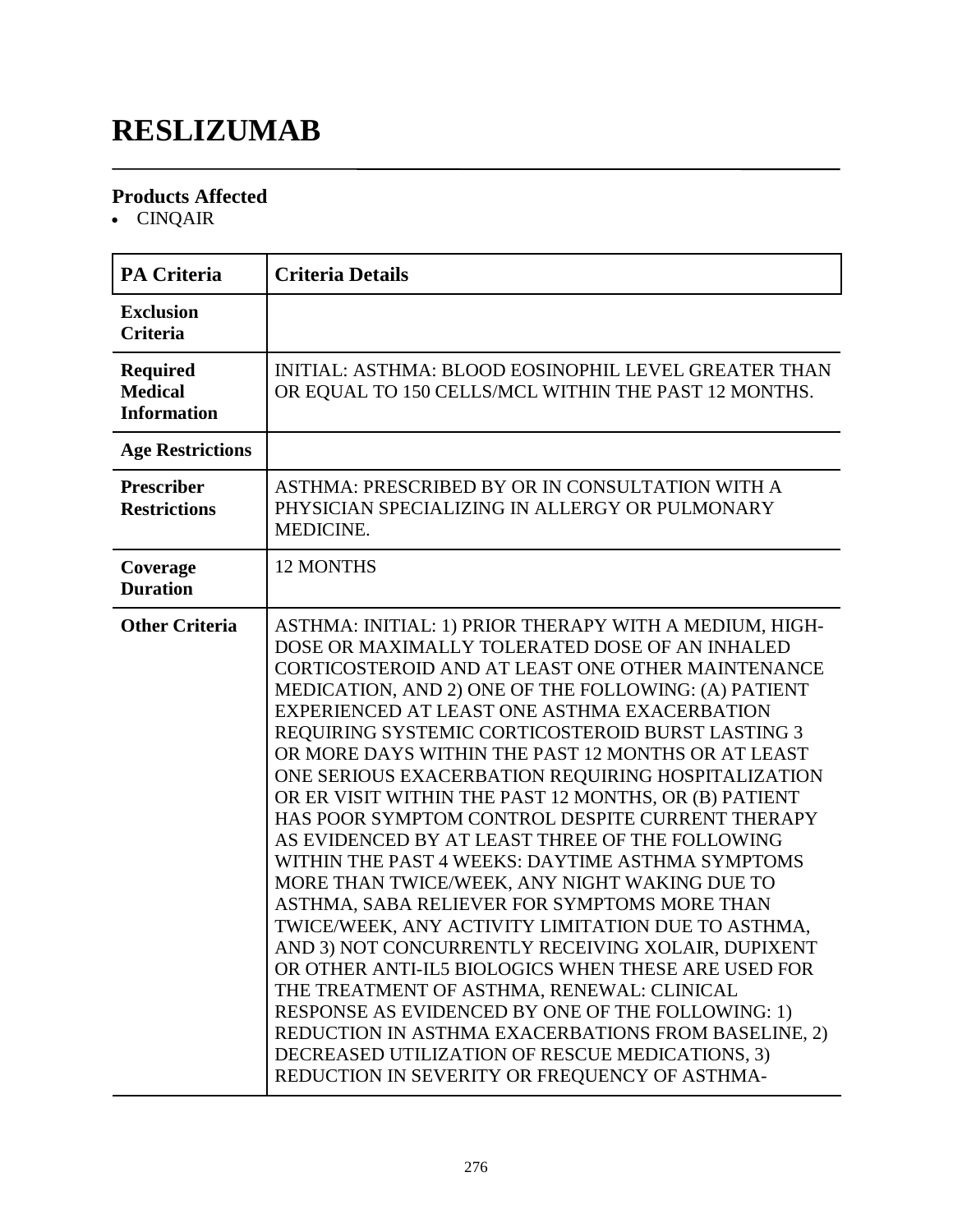| <b>PA Criteria</b>    | <b>Criteria Details</b>                                                                   |
|-----------------------|-------------------------------------------------------------------------------------------|
|                       | RELATED SYMPTOMS, OR 4) INCREASE IN PERCENT<br>PREDICTED FEV1 FROM PRETREATMENT BASELINE. |
| <b>Indications</b>    | All FDA-approved Indications.                                                             |
| <b>Off Label Uses</b> |                                                                                           |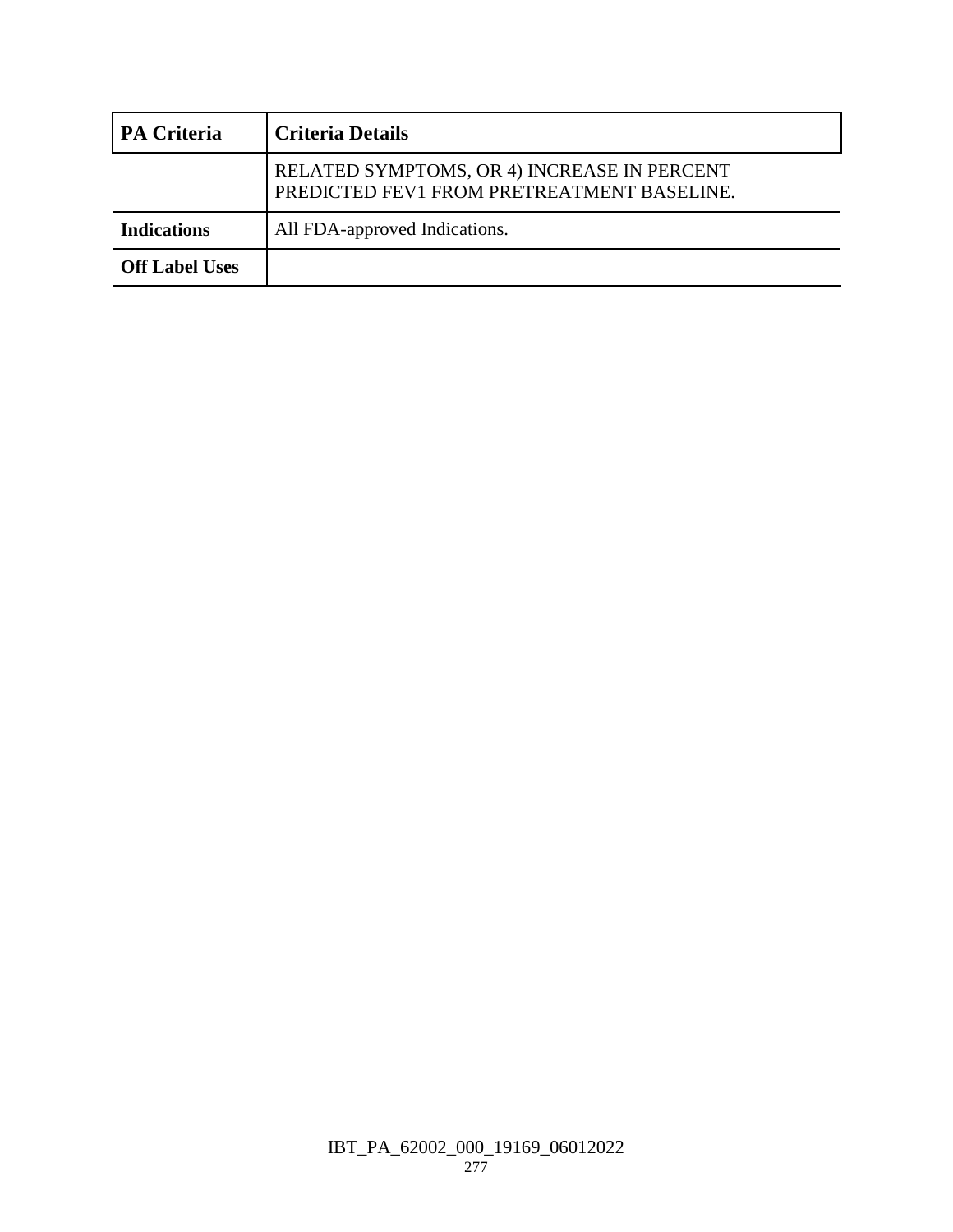# **RIBOCICLIB**

### **Products Affected**

 KISQALI FEMARA CO-PACK ORAL TABLET 200 MG/DAY(200 MG X 1)-2.5 MG, 400 MG/DAY(200 MG X 2)-2.5 MG, 600 MG/DAY(200 MG X 3)-2.5 MG

 KISQALI ORAL TABLET 200 MG/DAY (200 MG X 1), 400 MG/DAY (200 MG X 2), 600 MG/DAY (200 MG X 3)

| <b>PA Criteria</b>                                      | <b>Criteria Details</b>                                                                      |
|---------------------------------------------------------|----------------------------------------------------------------------------------------------|
| <b>Exclusion</b><br><b>Criteria</b>                     |                                                                                              |
| <b>Required</b><br><b>Medical</b><br><b>Information</b> | THE PATIENT HAS NOT EXPERIENCED DISEASE PROGRESSION<br>FOLLOWING PRIOR CDK INHIBITOR THERAPY |
| <b>Age Restrictions</b>                                 |                                                                                              |
| <b>Prescriber</b><br><b>Restrictions</b>                |                                                                                              |
| Coverage<br><b>Duration</b>                             | <b>12 MONTHS</b>                                                                             |
| <b>Other Criteria</b>                                   | REQUIRES A TRIAL OF OR CONTRAINDICATION TO VERZENIO<br>OR IBRANCE WHERE INDICATIONS ALIGN.   |
| <b>Indications</b>                                      | All FDA-approved Indications.                                                                |
| <b>Off Label Uses</b>                                   |                                                                                              |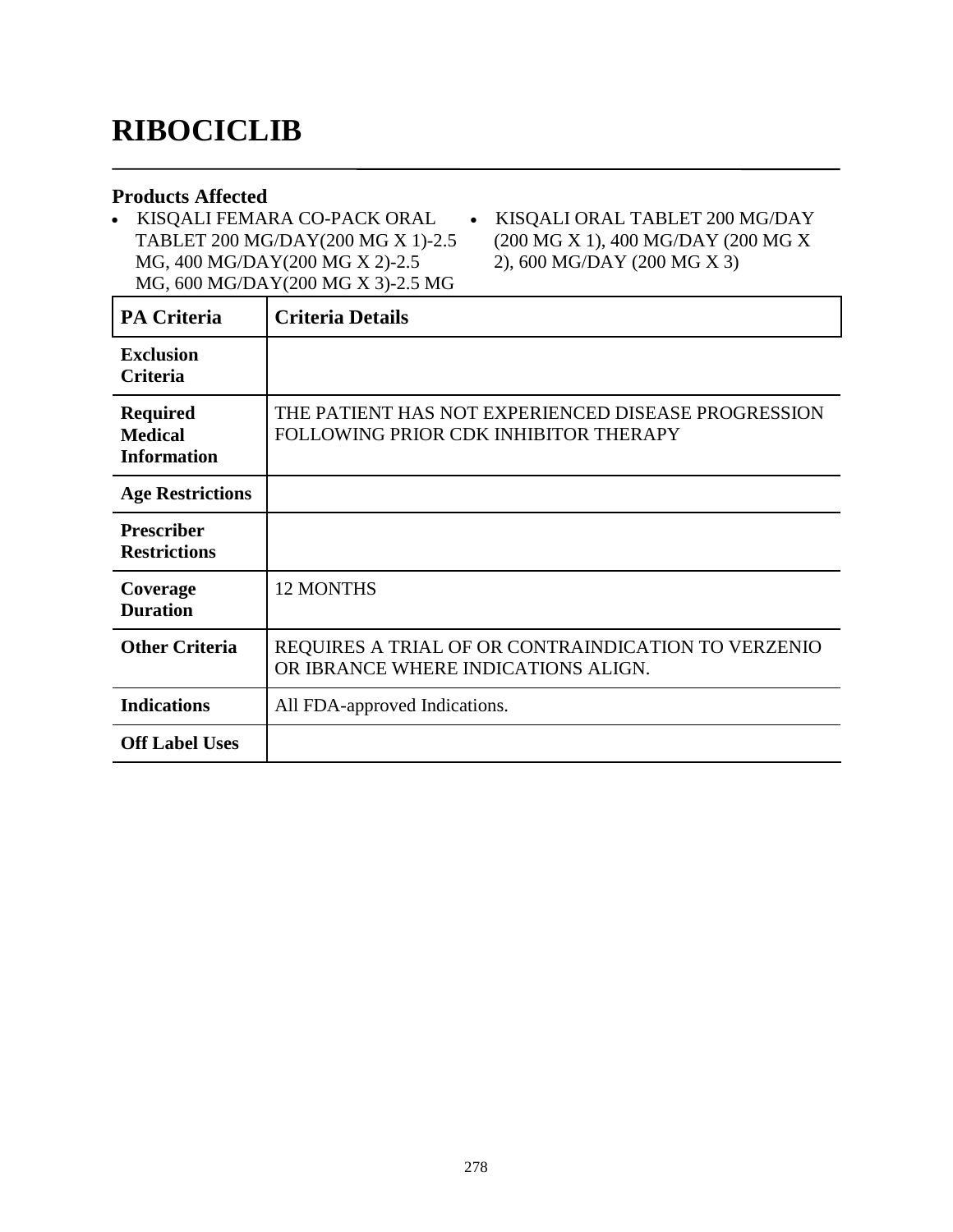## **RIFAXIMIN**

### **Products Affected**

 XIFAXAN ORAL TABLET 200 MG, 550 MG

| <b>PA Criteria</b>                                      | <b>Criteria Details</b>                                                                                        |
|---------------------------------------------------------|----------------------------------------------------------------------------------------------------------------|
| <b>Exclusion</b><br><b>Criteria</b>                     |                                                                                                                |
| <b>Required</b><br><b>Medical</b><br><b>Information</b> |                                                                                                                |
| <b>Age Restrictions</b>                                 |                                                                                                                |
| <b>Prescriber</b><br><b>Restrictions</b>                |                                                                                                                |
| Coverage<br><b>Duration</b>                             | TRAVELERS DIARRHEA/HE: 12 MOS. IBS-D: 12 WKS.                                                                  |
| <b>Other Criteria</b>                                   | RIFAXIMIN 550 MG TABLETS: HE: TRIAL OF OR<br>CONTRAINDICATION TO LACTULOSE OR CONCURRENT<br>LACTULOSE THERAPY. |
| <b>Indications</b>                                      | All FDA-approved Indications.                                                                                  |
| <b>Off Label Uses</b>                                   |                                                                                                                |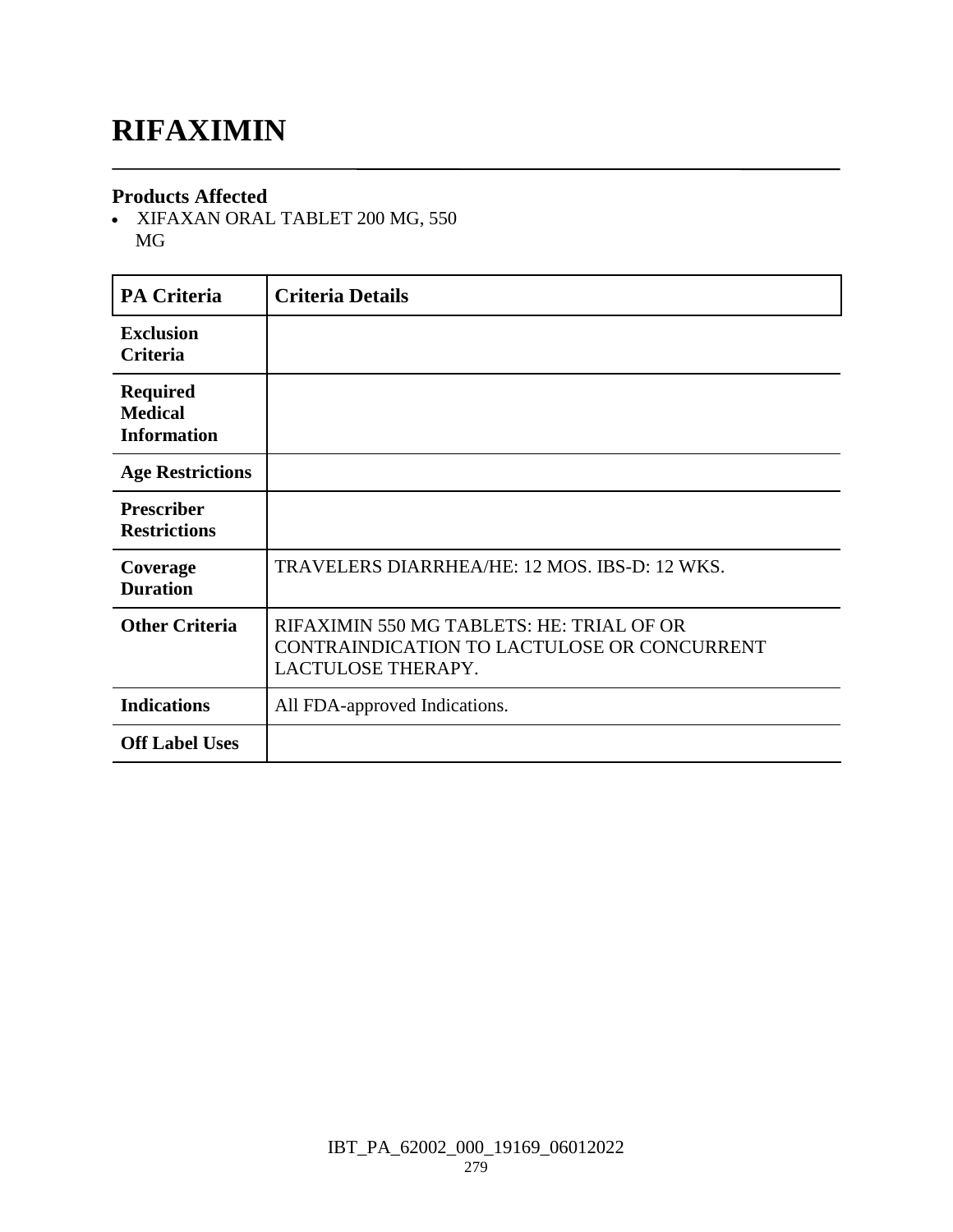# **RIMEGEPANT**

### **Products Affected**

• NURTEC ODT

| <b>PA Criteria</b>                                      | <b>Criteria Details</b>                                                                                                                                                                                                                                                                                                                                                                                                                                                                                                                                                                                                                                                                                               |
|---------------------------------------------------------|-----------------------------------------------------------------------------------------------------------------------------------------------------------------------------------------------------------------------------------------------------------------------------------------------------------------------------------------------------------------------------------------------------------------------------------------------------------------------------------------------------------------------------------------------------------------------------------------------------------------------------------------------------------------------------------------------------------------------|
| <b>Exclusion</b><br><b>Criteria</b>                     |                                                                                                                                                                                                                                                                                                                                                                                                                                                                                                                                                                                                                                                                                                                       |
| <b>Required</b><br><b>Medical</b><br><b>Information</b> |                                                                                                                                                                                                                                                                                                                                                                                                                                                                                                                                                                                                                                                                                                                       |
| <b>Age Restrictions</b>                                 |                                                                                                                                                                                                                                                                                                                                                                                                                                                                                                                                                                                                                                                                                                                       |
| <b>Prescriber</b><br><b>Restrictions</b>                |                                                                                                                                                                                                                                                                                                                                                                                                                                                                                                                                                                                                                                                                                                                       |
| Coverage<br><b>Duration</b>                             | <b>INITIAL: 6 MONTHS, RENEWAL: 12 MONTHS,</b>                                                                                                                                                                                                                                                                                                                                                                                                                                                                                                                                                                                                                                                                         |
| <b>Other Criteria</b>                                   | <b>INITIAL: ACUTE MIGRAINE TREATMENT: TRIAL OF OR</b><br>CONTRAINDICATION TO ONE TRIPTAN (E.G., SUMATRIPTAN,<br>RIZATRIPTAN). EPISODIC MIGRAINE PREVENTION: TRIAL OF<br>OR CONTRAINDICATION TO ONE OF THE FOLLOWING<br>PREVENTIVE MIGRAINE TREATMENTS: DIVALPROEX SODIUM,<br>TOPIRAMATE, PROPRANOLOL, TIMOLOL. RENEWAL: ACUTE<br>MIGRAINE TREATMENT: 1) IMPROVEMENT FROM BASELINE IN<br>A VALIDATED ACUTE TREATMENT PATIENT-REPORTED<br>OUTCOME QUESTIONNAIRE, OR 2) THERAPY WORKS<br>CONSISTENTLY IN MAJORITY OF MIGRAINE ATTACKS.<br>EPISODIC MIGRAINE PREVENTION: 1) REDUCTION IN<br>MIGRAINE OR HEADACHE FREQUENCY OF AT LEAST 2 DAYS<br>PER MONTH, OR 2) REDUCTION IN MIGRAINE SEVERITY OR<br>MIGRAINE DURATION. |
| <b>Indications</b>                                      | All FDA-approved Indications.                                                                                                                                                                                                                                                                                                                                                                                                                                                                                                                                                                                                                                                                                         |
| <b>Off Label Uses</b>                                   |                                                                                                                                                                                                                                                                                                                                                                                                                                                                                                                                                                                                                                                                                                                       |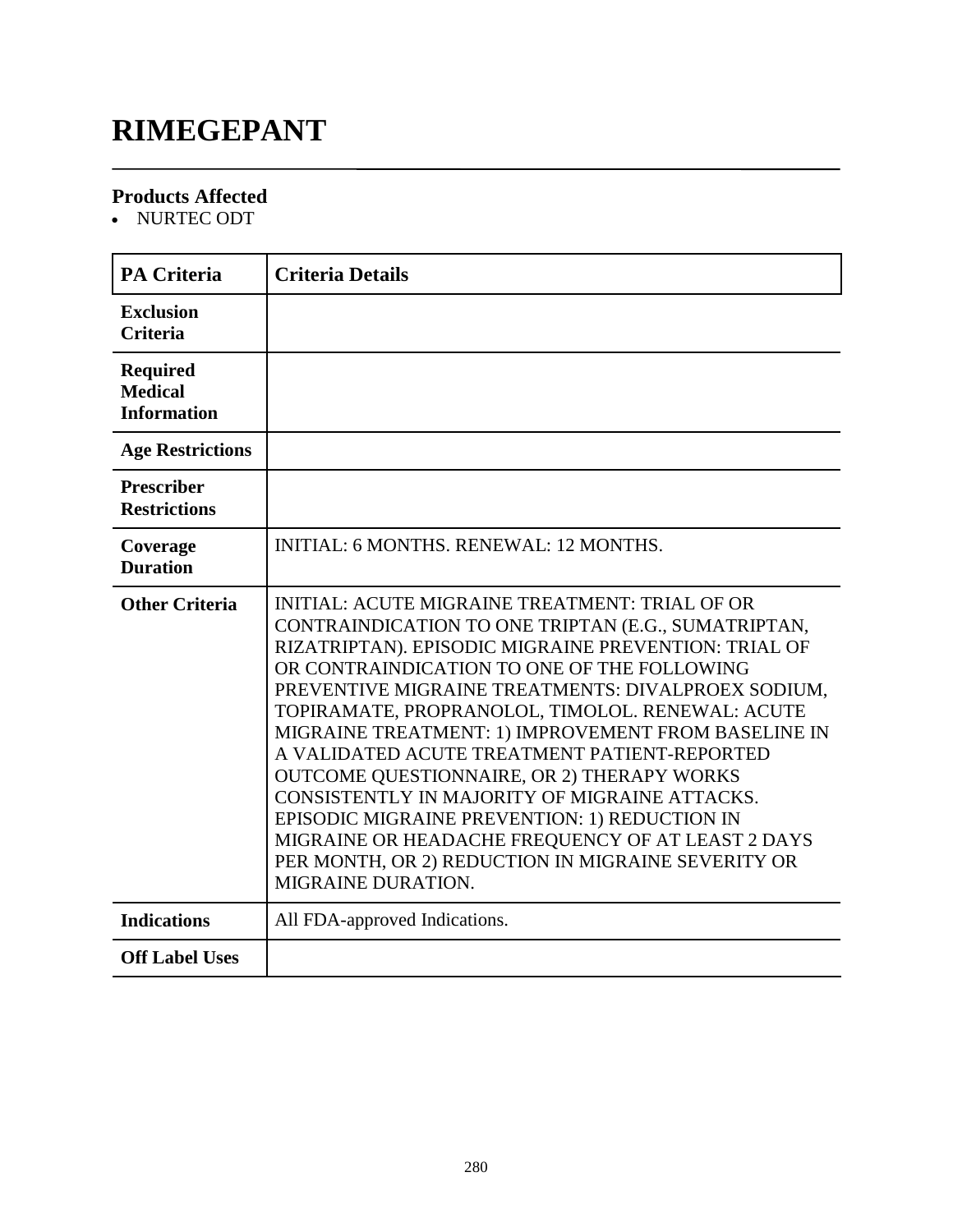# **RIOCIGUAT**

### **Products Affected**

• ADEMPAS

| <b>PA Criteria</b>                                      | <b>Criteria Details</b>                                                                                                                                                                                                                                                                                                                                                                                                                                                                                                                                              |
|---------------------------------------------------------|----------------------------------------------------------------------------------------------------------------------------------------------------------------------------------------------------------------------------------------------------------------------------------------------------------------------------------------------------------------------------------------------------------------------------------------------------------------------------------------------------------------------------------------------------------------------|
| <b>Exclusion</b><br><b>Criteria</b>                     |                                                                                                                                                                                                                                                                                                                                                                                                                                                                                                                                                                      |
| <b>Required</b><br><b>Medical</b><br><b>Information</b> | INITIAL: PULMONARY ARTERIAL HYPERTENSION (PAH): 1)<br>CONFIRMATORY DIAGNOSIS BASED ON RIGHT HEART<br>CATHETERIZATION: A) MEAN PULMONARY ARTERY<br>PRESSURE (PAP) GREATER THAN 20 MMHG, B) PULMONARY<br>CAPILLARY WEDGE PRESSURE (PCWP) 15 MMHG OR LESS,<br>AND C) PULMONARY VASCULAR RESISTANCE (PVR) 3 WOOD<br>UNITS OR GREATER, AND 2) NYHA-WHO FUNCTIONAL CLASS<br>(FC) II-IV SYMPTOMS. PERSISTENT/RECURRENT CHRONIC<br>THROMBOEMBOLIC PULMONARY HYPERTENSION (CTEPH)<br>WHO GROUP 4: NYHA-WHO FUNCTIONAL CLASS II-IV<br>SYMPTOMS.                                |
| <b>Age Restrictions</b>                                 |                                                                                                                                                                                                                                                                                                                                                                                                                                                                                                                                                                      |
| <b>Prescriber</b><br><b>Restrictions</b>                | PAH, CTEPH: PRESCRIBED BY OR IN CONSULTATION WITH A<br>CARDIOLOGIST OR PULMONOLOGIST.                                                                                                                                                                                                                                                                                                                                                                                                                                                                                |
| Coverage<br><b>Duration</b>                             | <b>INITIAL AND RENEWAL: 12 MONTHS.</b>                                                                                                                                                                                                                                                                                                                                                                                                                                                                                                                               |
| <b>Other Criteria</b>                                   | INITIAL: PAH: NOT CONCURRENTLY TAKING NITRATES,<br>NITRIC OXIDE DONORS, PHOSPHODIESTERASE INHIBITORS,<br>OR NON-SPECIFIC PDE INHIBITORS. CTEPH: 1) NOT<br>CONCURRENTLY OR INTERMITTENTLY TAKING NITRATES,<br>NITRIC OXIDE DONORS, OR ANY PDE INHIBITORS, AND 2) NOT<br>A CANDIDATE FOR SURGERY OR HAS INOPERABLE CTEPH OR<br>HAS PERSISTENT OR RECURRENT DISEASE AFTER SURGICAL<br>TREATMENT. RENEWAL: PAH, CTEPH: IMPROVEMENT FROM<br>BASELINE IN THE 6-MINUTE WALK DISTANCE OR A STABLE 6-<br>MINUTE WALK DISTANCE WITH A STABLE/IMPROVED WHO<br>FUNCTIONAL CLASS. |
| <b>Indications</b>                                      | All FDA-approved Indications.                                                                                                                                                                                                                                                                                                                                                                                                                                                                                                                                        |
| <b>Off Label Uses</b>                                   |                                                                                                                                                                                                                                                                                                                                                                                                                                                                                                                                                                      |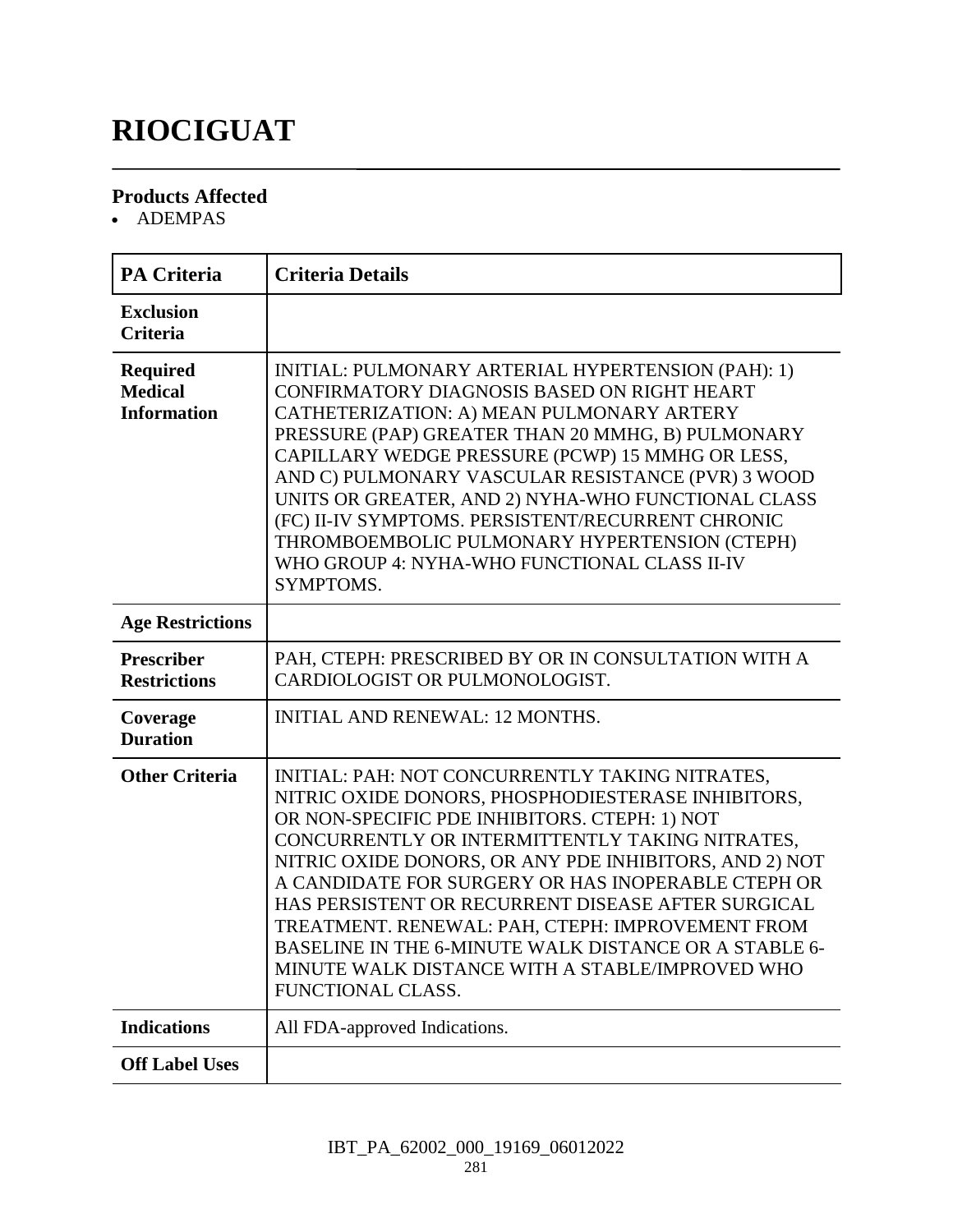# **RIPRETINIB**

### **Products Affected**

QINLOCK

| <b>PA Criteria</b>                                      | <b>Criteria Details</b>       |
|---------------------------------------------------------|-------------------------------|
| <b>Exclusion</b><br>Criteria                            |                               |
| <b>Required</b><br><b>Medical</b><br><b>Information</b> |                               |
| <b>Age Restrictions</b>                                 |                               |
| <b>Prescriber</b><br><b>Restrictions</b>                |                               |
| Coverage<br><b>Duration</b>                             | <b>12 MONTHS</b>              |
| <b>Other Criteria</b>                                   |                               |
| <b>Indications</b>                                      | All FDA-approved Indications. |
| <b>Off Label Uses</b>                                   |                               |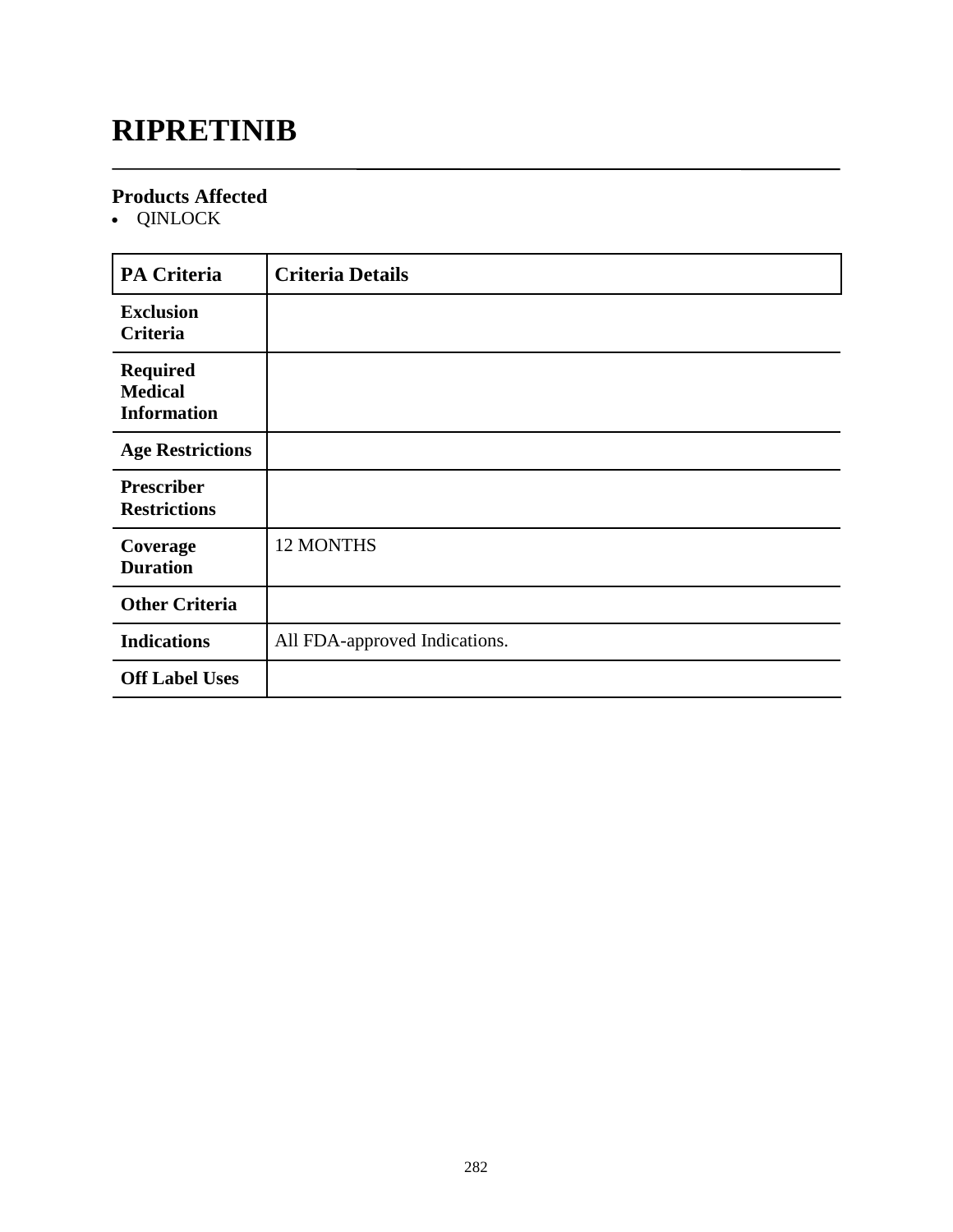# **RISANKIZUMAB-RZAA**

### **Products Affected**

SKYRIZI

| <b>PA Criteria</b>                                      | <b>Criteria Details</b>                                                                                                                                                                                                                                                                                                                                                                                       |
|---------------------------------------------------------|---------------------------------------------------------------------------------------------------------------------------------------------------------------------------------------------------------------------------------------------------------------------------------------------------------------------------------------------------------------------------------------------------------------|
| <b>Exclusion</b><br><b>Criteria</b>                     |                                                                                                                                                                                                                                                                                                                                                                                                               |
| <b>Required</b><br><b>Medical</b><br><b>Information</b> | <b>INITIAL: PLAQUE PSORIASIS (PSO): PLAQUE PSORIASIS</b><br>COVERING 3 PERCENT OR MORE OF BODY SURFACE AREA OR<br>PSORIATIC LESIONS AFFECTING THE HANDS, FEET, FACE OR<br><b>GENITAL AREA.</b>                                                                                                                                                                                                                |
| <b>Age Restrictions</b>                                 |                                                                                                                                                                                                                                                                                                                                                                                                               |
| <b>Prescriber</b><br><b>Restrictions</b>                | PSO: PRESCRIBED BY OR IN CONSULTATION WITH A<br>DERMATOLOGIST. PSORIATIC ARTHRITIS (PSA): PRESCRIBED<br>BY OR IN CONSULTATION WITH A RHEUMATOLOGIST OR<br>DERMATOLOGIST.                                                                                                                                                                                                                                      |
| Coverage<br><b>Duration</b>                             | <b>INITIAL: 6 MONTHS, RENEWAL: 12 MONTHS</b>                                                                                                                                                                                                                                                                                                                                                                  |
| <b>Other Criteria</b>                                   | INITIAL: PSO: TRIAL OF OR CONTRAINDICATION TO ONE<br>CONVENTIONAL THERAPY SUCH AS PUVA (PHOTOTHERAPY<br>ULTRAVIOLET LIGHT A), UVB (ULTRAVIOLET LIGHT B),<br>TOPICAL CORTICOSTEROIDS, CALCIPOTRIENE, ACITRETIN,<br>METHOTREXATE, OR CYCLOSPORINE. PSA: TRIAL OF OR<br>CONTRAINDICATION TO ONE DMARD (DISEASE-MODIFYING<br>ANTIRHEUMATIC DRUG). RENEWAL: PSO, PSA: CONTINUES TO<br>BENEFIT FROM THE MEDICATION. |
| <b>Indications</b>                                      | All FDA-approved Indications.                                                                                                                                                                                                                                                                                                                                                                                 |
| <b>Off Label Uses</b>                                   |                                                                                                                                                                                                                                                                                                                                                                                                               |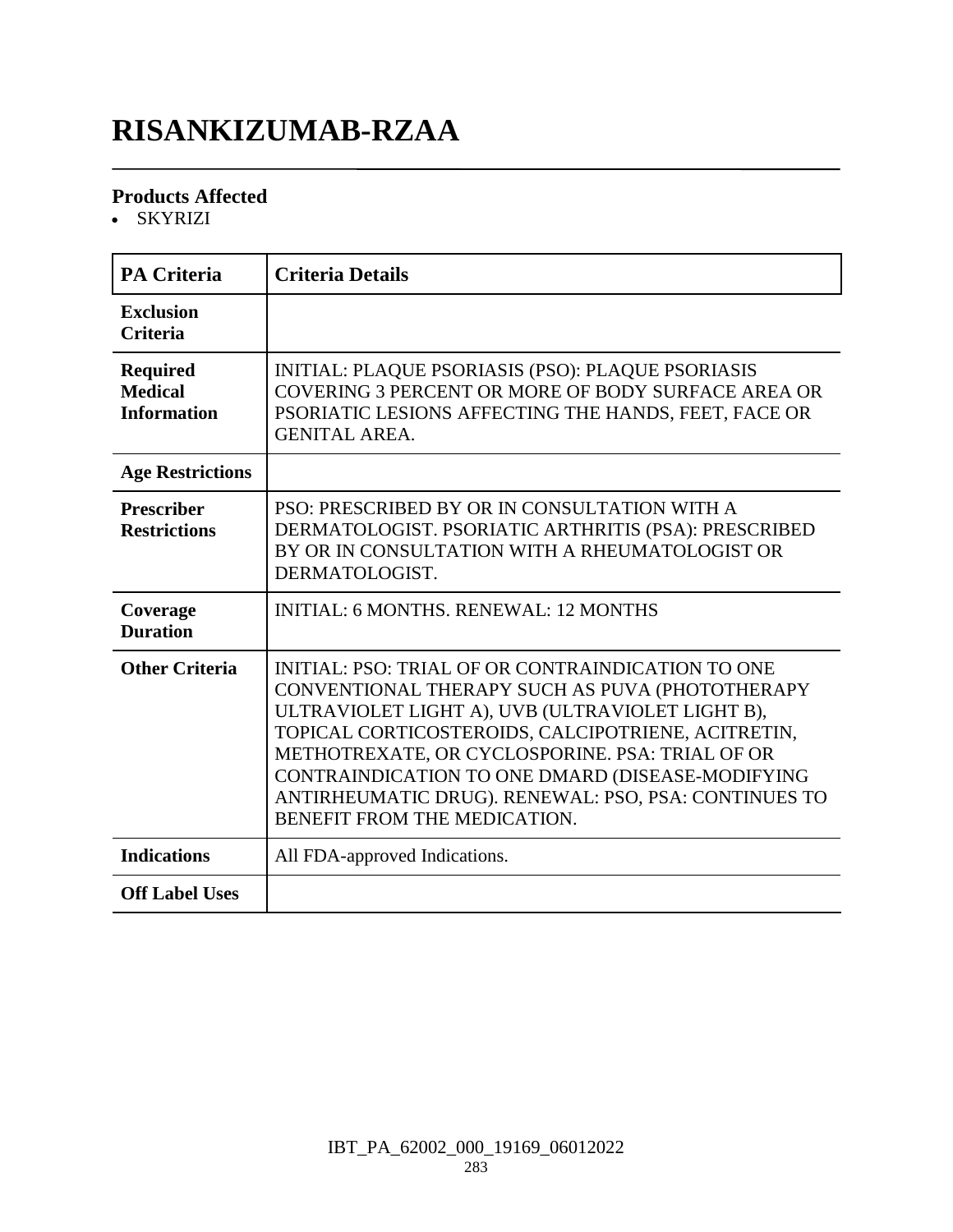# **RISDIPLAM**

### **Products Affected**

EVRYSDI

| <b>PA Criteria</b>                                      | <b>Criteria Details</b>                                                                                                                                                                                                                                                                                                                                                                                                                                                                                                                                                                                                                                                                                                                                                                                           |
|---------------------------------------------------------|-------------------------------------------------------------------------------------------------------------------------------------------------------------------------------------------------------------------------------------------------------------------------------------------------------------------------------------------------------------------------------------------------------------------------------------------------------------------------------------------------------------------------------------------------------------------------------------------------------------------------------------------------------------------------------------------------------------------------------------------------------------------------------------------------------------------|
| <b>Exclusion</b><br><b>Criteria</b>                     |                                                                                                                                                                                                                                                                                                                                                                                                                                                                                                                                                                                                                                                                                                                                                                                                                   |
| <b>Required</b><br><b>Medical</b><br><b>Information</b> |                                                                                                                                                                                                                                                                                                                                                                                                                                                                                                                                                                                                                                                                                                                                                                                                                   |
| <b>Age Restrictions</b>                                 |                                                                                                                                                                                                                                                                                                                                                                                                                                                                                                                                                                                                                                                                                                                                                                                                                   |
| <b>Prescriber</b><br><b>Restrictions</b>                | SMA: PRESCRIBED BY OR GIVEN IN CONSULTATION WITH A<br>NEUROMUSCULAR SPECIALIST OR SPINAL MUSCULAR<br>ATROPHY (SMA) SPECIALIST AT A SMA SPECIALTY CENTER.                                                                                                                                                                                                                                                                                                                                                                                                                                                                                                                                                                                                                                                          |
| Coverage<br><b>Duration</b>                             | <b>SMA: INITIAL/RENEWAL: 12 MONTHS</b>                                                                                                                                                                                                                                                                                                                                                                                                                                                                                                                                                                                                                                                                                                                                                                            |
| <b>Other Criteria</b>                                   | SPINAL MUSCULAR ATROPHY (SMA): INITIAL:<br>DOCUMENTATION OF GENE MUTATION ANALYSIS<br><b>INDICATING MUTATIONS OR DELETIONS OF BOTH ALLELES</b><br>OF THE SURVIVAL MOTOR NEURON 1 (SMN1) GENE. FOR<br>PRESYMPTOMATIC PATIENTS: DOCUMENTATION OF UP TO<br>THREE COPIES OF SURVIVAL MOTOR NEURON 2 (SMN2) BASED<br>ON NEWBORN SCREENING. FOR SYMPTOMATIC PATIENTS: 1)<br>ONSET OF SMA SYMPTOMS OCCURRED BEFORE 20 YEARS OF<br>AGE, 2) DOCUMENTATION OF BASELINE MOTOR FUNCTION<br>ASSESSMENT BY A NEUROMUSCULAR SPECIALIST OR SMA<br>SPECIALIST, 3) IF PREVIOUSLY RECEIVED GENE THERAPY, THE<br>PATIENT HAD LESS THAN EXPECTED CLINICAL BENEFIT.<br>RENEWAL: IMPROVED, MAINTAINED, OR DEMONSTRATED<br>LESS THAN EXPECTED DECLINE IN MOTOR FUNCTION<br>ASSESSMENTS COMPARED TO BASELINE, OR OTHER MUSCLE<br>FUNCTION. |
| <b>Indications</b>                                      | All FDA-approved Indications.                                                                                                                                                                                                                                                                                                                                                                                                                                                                                                                                                                                                                                                                                                                                                                                     |
| <b>Off Label Uses</b>                                   |                                                                                                                                                                                                                                                                                                                                                                                                                                                                                                                                                                                                                                                                                                                                                                                                                   |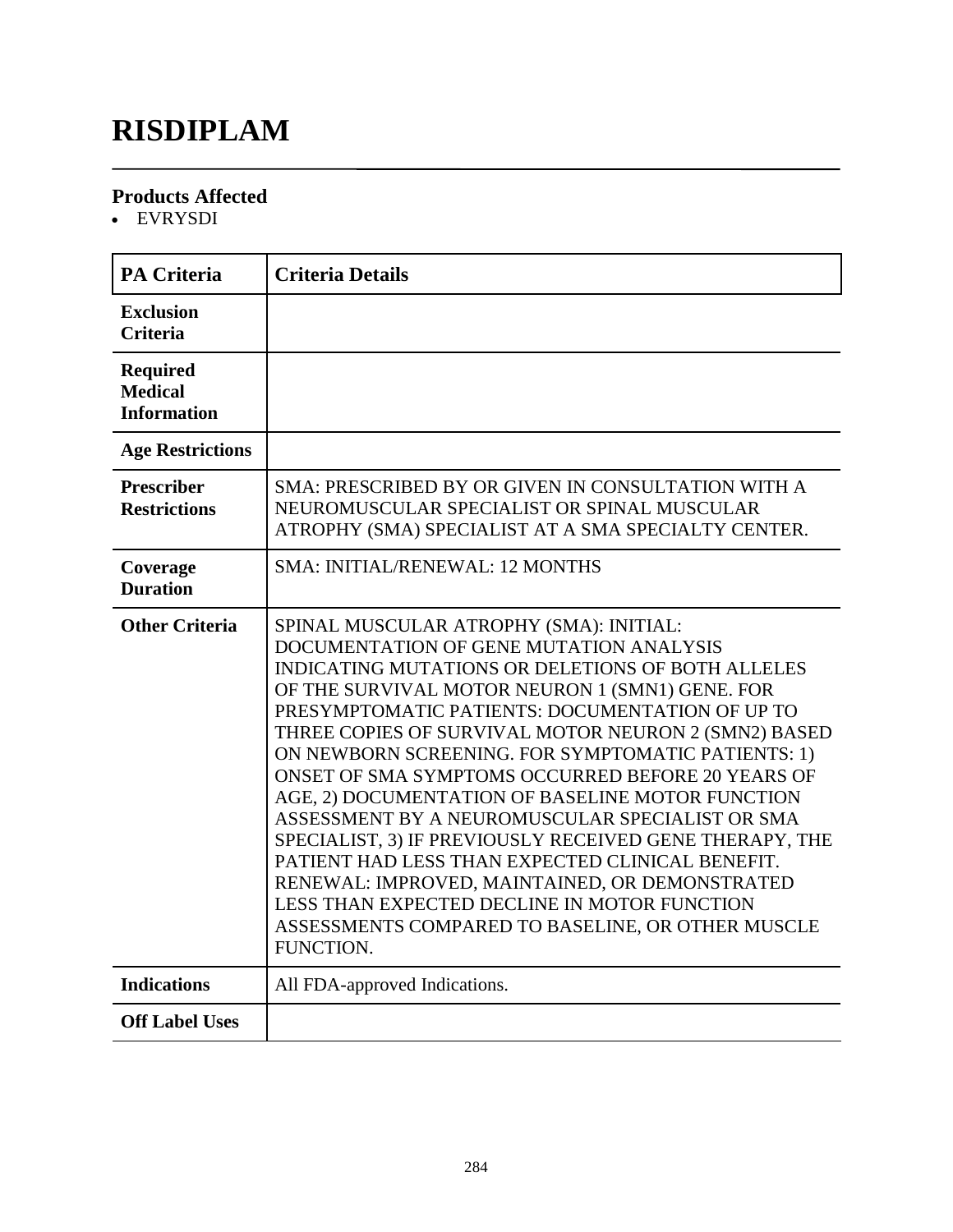# **RITUXIMAB**

### **Products Affected**

RITUXAN

| <b>PA Criteria</b>                                      | <b>Criteria Details</b>                                                                                                                                                                                                                                                                                                                                                                                                                                                                                                                            |
|---------------------------------------------------------|----------------------------------------------------------------------------------------------------------------------------------------------------------------------------------------------------------------------------------------------------------------------------------------------------------------------------------------------------------------------------------------------------------------------------------------------------------------------------------------------------------------------------------------------------|
| <b>Exclusion</b><br><b>Criteria</b>                     |                                                                                                                                                                                                                                                                                                                                                                                                                                                                                                                                                    |
| <b>Required</b><br><b>Medical</b><br><b>Information</b> |                                                                                                                                                                                                                                                                                                                                                                                                                                                                                                                                                    |
| <b>Age Restrictions</b>                                 |                                                                                                                                                                                                                                                                                                                                                                                                                                                                                                                                                    |
| <b>Prescriber</b><br><b>Restrictions</b>                | RHEUMATOID ARTHRITIS (RA): PRESCRIBED BY OR IN<br>CONSULTATION WITH A RHEUMATOLOGIST. NHL, DIFFUSE<br>LARGE B-CELL LYMPHOMA (DLBCL), BURKITT LYMPHOMA<br>(BL), BURKITT-LIKE LYMPHOMA (BLL), MATURE B-CELL<br>ACUTE LEUKEMIA (B-AL), CLL: PRESCRIBED BY OR IN<br>CONSULTATION WITH AN ONCOLOGIST.                                                                                                                                                                                                                                                   |
| Coverage<br><b>Duration</b>                             | RA: INITIAL: 6 MO, RENEWAL: 12 MO. NHL, DLBCL, BL, BLL, B-<br>AL, PV, WG, MPA: 12 MO. CLL: 6 MO.                                                                                                                                                                                                                                                                                                                                                                                                                                                   |
| <b>Other Criteria</b>                                   | RA: INITIAL: ONE OF THE FOLLOWING: 1) TRIAL OF OR<br>CONTRAINDICATION TO ANY TWO OF THE FOLLOWING<br>PREFERRED AGENTS: HUMIRA, ENBREL, XELJANZ, RINVOQ,<br>OR 2) TRIAL OF ANY TNF INHIBITOR AND PHYSICIAN HAS<br>INDICATED THE PATIENT CANNOT USE A JAK INHIBITOR DUE<br>TO THE BLACK BOX WARNING FOR INCREASED RISK OF<br>MORTALITY, MALIGNANCIES, AND SERIOUS<br>CARDIOVASCULAR EVENTS, RENEWAL: CONTINUES TO<br>BENEFIT FROM THE MEDICATION. THIS DRUG ALSO REQUIRES<br>PAYMENT DETERMINATION AND MAY BE COVERED UNDER<br>MEDICARE PART B OR D. |
| <b>Indications</b>                                      | All FDA-approved Indications.                                                                                                                                                                                                                                                                                                                                                                                                                                                                                                                      |
| <b>Off Label Uses</b>                                   |                                                                                                                                                                                                                                                                                                                                                                                                                                                                                                                                                    |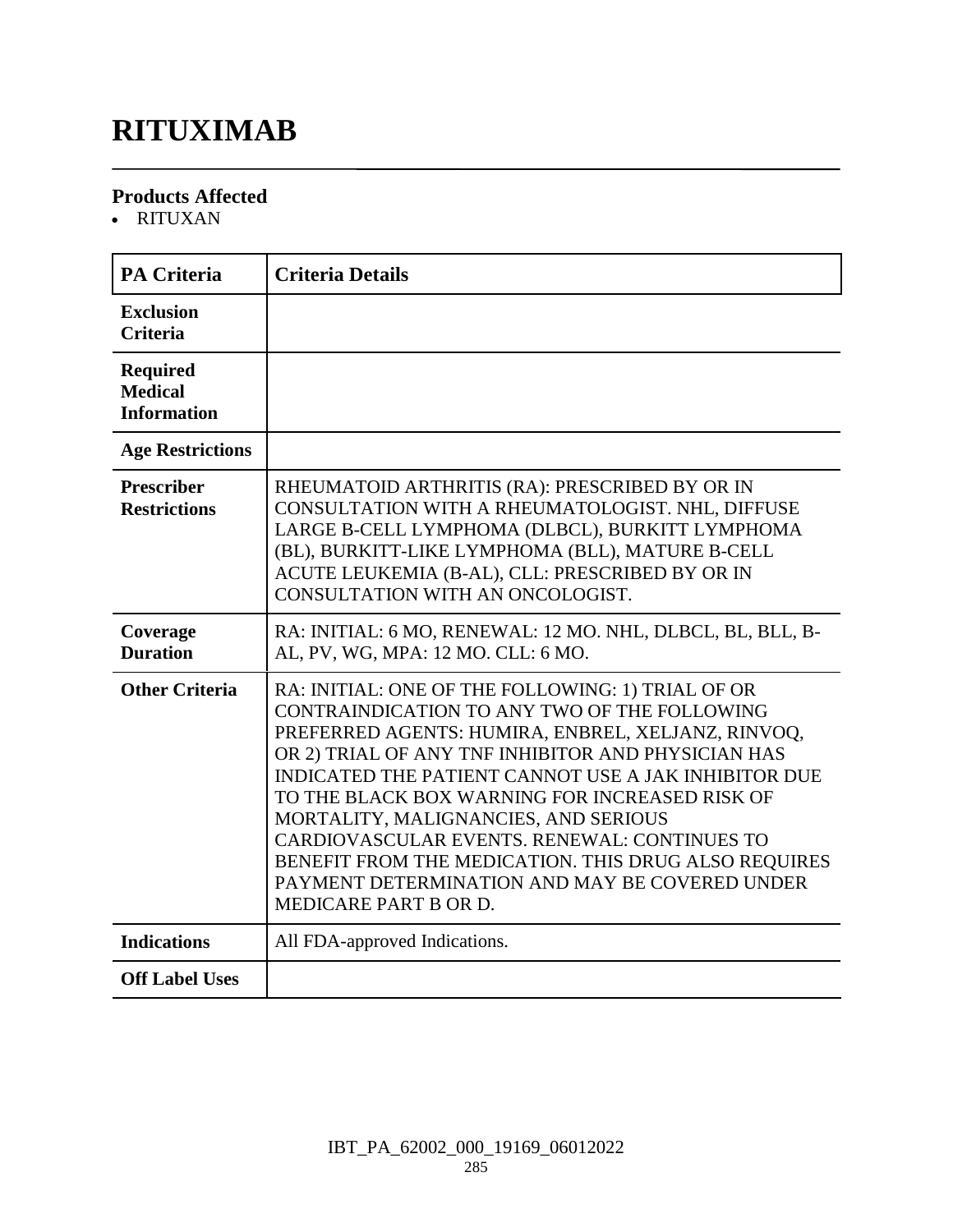# **RITUXIMAB AND HYALURONIDASE HUMAN-SQ**

### **Products Affected**

RITUXAN HYCELA

| <b>PA Criteria</b>                                      | <b>Criteria Details</b>                                                                                                                                                                                                                                                           |
|---------------------------------------------------------|-----------------------------------------------------------------------------------------------------------------------------------------------------------------------------------------------------------------------------------------------------------------------------------|
| <b>Exclusion</b><br><b>Criteria</b>                     |                                                                                                                                                                                                                                                                                   |
| <b>Required</b><br><b>Medical</b><br><b>Information</b> |                                                                                                                                                                                                                                                                                   |
| <b>Age Restrictions</b>                                 |                                                                                                                                                                                                                                                                                   |
| <b>Prescriber</b><br><b>Restrictions</b>                |                                                                                                                                                                                                                                                                                   |
| Coverage<br><b>Duration</b>                             | <b>12 MONTHS</b>                                                                                                                                                                                                                                                                  |
| <b>Other Criteria</b>                                   | PATIENT HAS RECEIVED OR WILL RECEIVE AT LEAST ONE<br>FULL DOSE OF A RITUXIMAB PRODUCT BY INTRAVENOUS<br><b>INFUSION PRIOR TO INITIATION OF RITUXIMAB AND</b><br>HYALURONIDASE. THIS DRUG ALSO REQUIRES PAYMENT<br>DETERMINATION AND MAY BE COVERED UNDER MEDICARE<br>PART B OR D. |
| <b>Indications</b>                                      | All FDA-approved Indications.                                                                                                                                                                                                                                                     |
| <b>Off Label Uses</b>                                   |                                                                                                                                                                                                                                                                                   |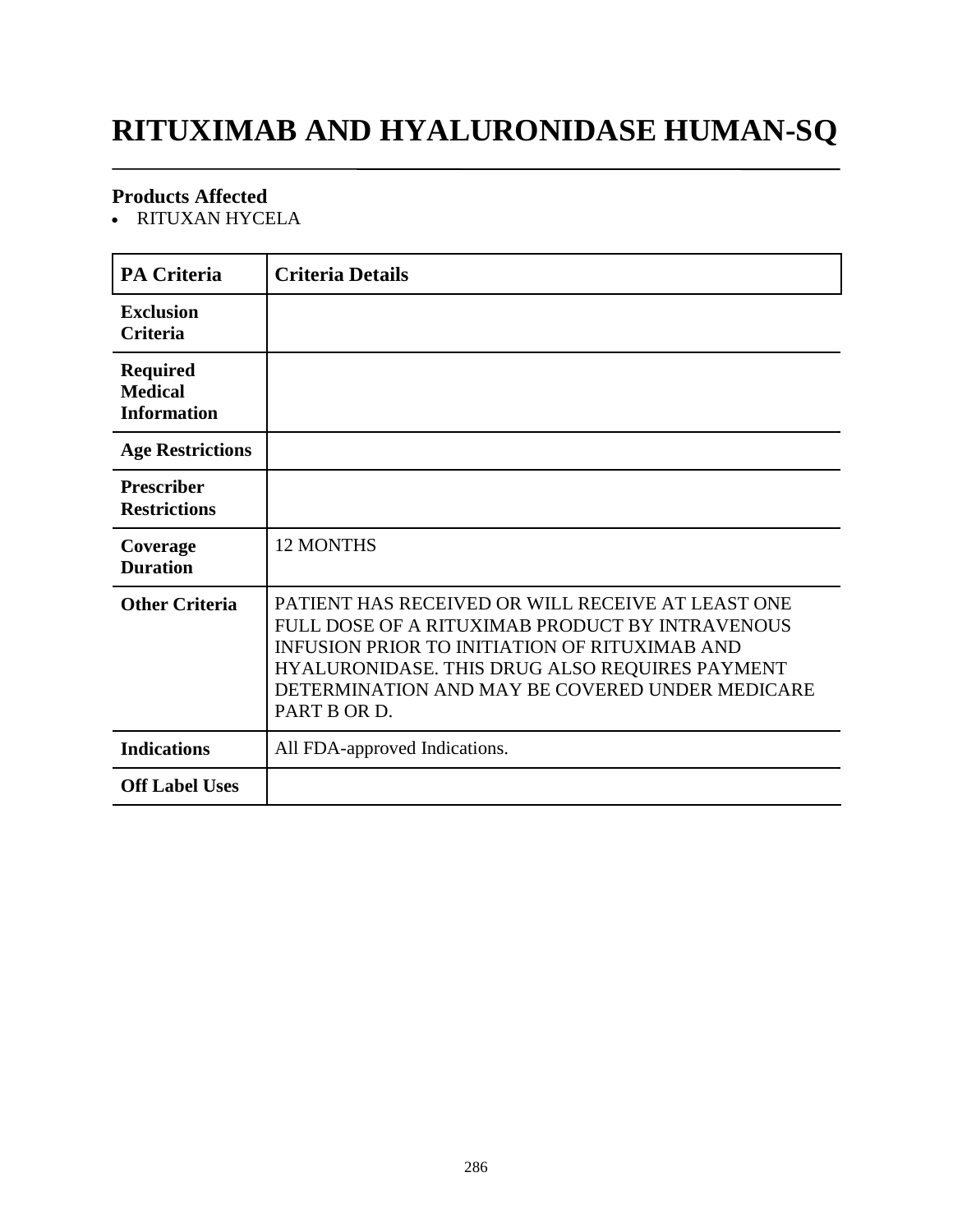# **RITUXIMAB-ABBS**

### **Products Affected**

TRUXIMA

| <b>PA Criteria</b>                                      | <b>Criteria Details</b>                                                                                                                                                                                                                                                                                                                                                                                                                                                                                                                            |
|---------------------------------------------------------|----------------------------------------------------------------------------------------------------------------------------------------------------------------------------------------------------------------------------------------------------------------------------------------------------------------------------------------------------------------------------------------------------------------------------------------------------------------------------------------------------------------------------------------------------|
| <b>Exclusion</b><br><b>Criteria</b>                     |                                                                                                                                                                                                                                                                                                                                                                                                                                                                                                                                                    |
| <b>Required</b><br><b>Medical</b><br><b>Information</b> |                                                                                                                                                                                                                                                                                                                                                                                                                                                                                                                                                    |
| <b>Age Restrictions</b>                                 |                                                                                                                                                                                                                                                                                                                                                                                                                                                                                                                                                    |
| <b>Prescriber</b><br><b>Restrictions</b>                | RHEUMATOID ARTHRITIS (RA): PRESCRIBED BY OR IN<br>CONSULTATION WITH A RHEUMATOLOGIST. NHL, CLL:<br>PRESCRIBED BY OR IN CONSULTATION WITH AN<br>ONCOLOGIST.                                                                                                                                                                                                                                                                                                                                                                                         |
| Coverage<br><b>Duration</b>                             | RA: INITIAL: 6 MO, RENEWAL: 12 MO. NHL, WG, MPA: 12 MO.<br>CLL: 6 MO.                                                                                                                                                                                                                                                                                                                                                                                                                                                                              |
| <b>Other Criteria</b>                                   | RA: INITIAL: ONE OF THE FOLLOWING: 1) TRIAL OF OR<br>CONTRAINDICATION TO ANY TWO OF THE FOLLOWING<br>PREFERRED AGENTS: HUMIRA, ENBREL, XELJANZ, RINVOQ,<br>OR 2) TRIAL OF ANY TNF INHIBITOR AND PHYSICIAN HAS<br>INDICATED THE PATIENT CANNOT USE A JAK INHIBITOR DUE<br>TO THE BLACK BOX WARNING FOR INCREASED RISK OF<br>MORTALITY, MALIGNANCIES, AND SERIOUS<br>CARDIOVASCULAR EVENTS. RENEWAL: CONTINUES TO<br>BENEFIT FROM THE MEDICATION. THIS DRUG ALSO REQUIRES<br>PAYMENT DETERMINATION AND MAY BE COVERED UNDER<br>MEDICARE PART B OR D. |
| <b>Indications</b>                                      | All FDA-approved Indications.                                                                                                                                                                                                                                                                                                                                                                                                                                                                                                                      |
| <b>Off Label Uses</b>                                   |                                                                                                                                                                                                                                                                                                                                                                                                                                                                                                                                                    |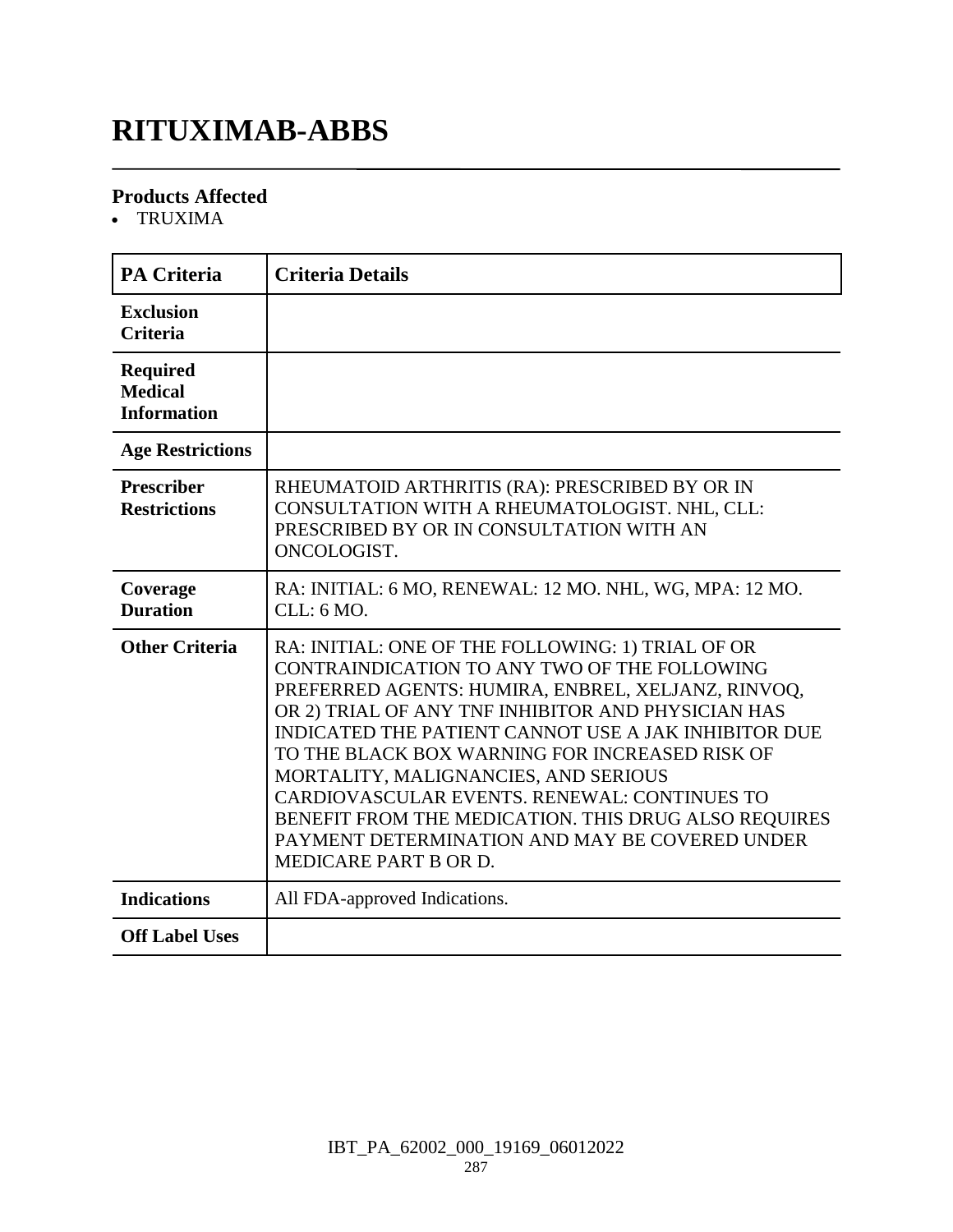# **RITUXIMAB-ARRX**

### **Products Affected**

• RIABNI

| <b>PA Criteria</b>                                      | <b>Criteria Details</b>                                                                         |
|---------------------------------------------------------|-------------------------------------------------------------------------------------------------|
| <b>Exclusion</b><br><b>Criteria</b>                     |                                                                                                 |
| <b>Required</b><br><b>Medical</b><br><b>Information</b> |                                                                                                 |
| <b>Age Restrictions</b>                                 |                                                                                                 |
| <b>Prescriber</b><br><b>Restrictions</b>                | NHL, CLL: PRESCRIBED BY OR IN CONSULTATION WITH AN<br>ONCOLOGIST.                               |
| Coverage<br><b>Duration</b>                             | NHL, WG, MPA: 12 MONTHS. CLL: 6 MONTHS.                                                         |
| <b>Other Criteria</b>                                   | THIS DRUG ALSO REQUIRES PAYMENT DETERMINATION AND<br>MAY BE COVERED UNDER MEDICARE PART B OR D. |
| <b>Indications</b>                                      | All FDA-approved Indications.                                                                   |
| <b>Off Label Uses</b>                                   |                                                                                                 |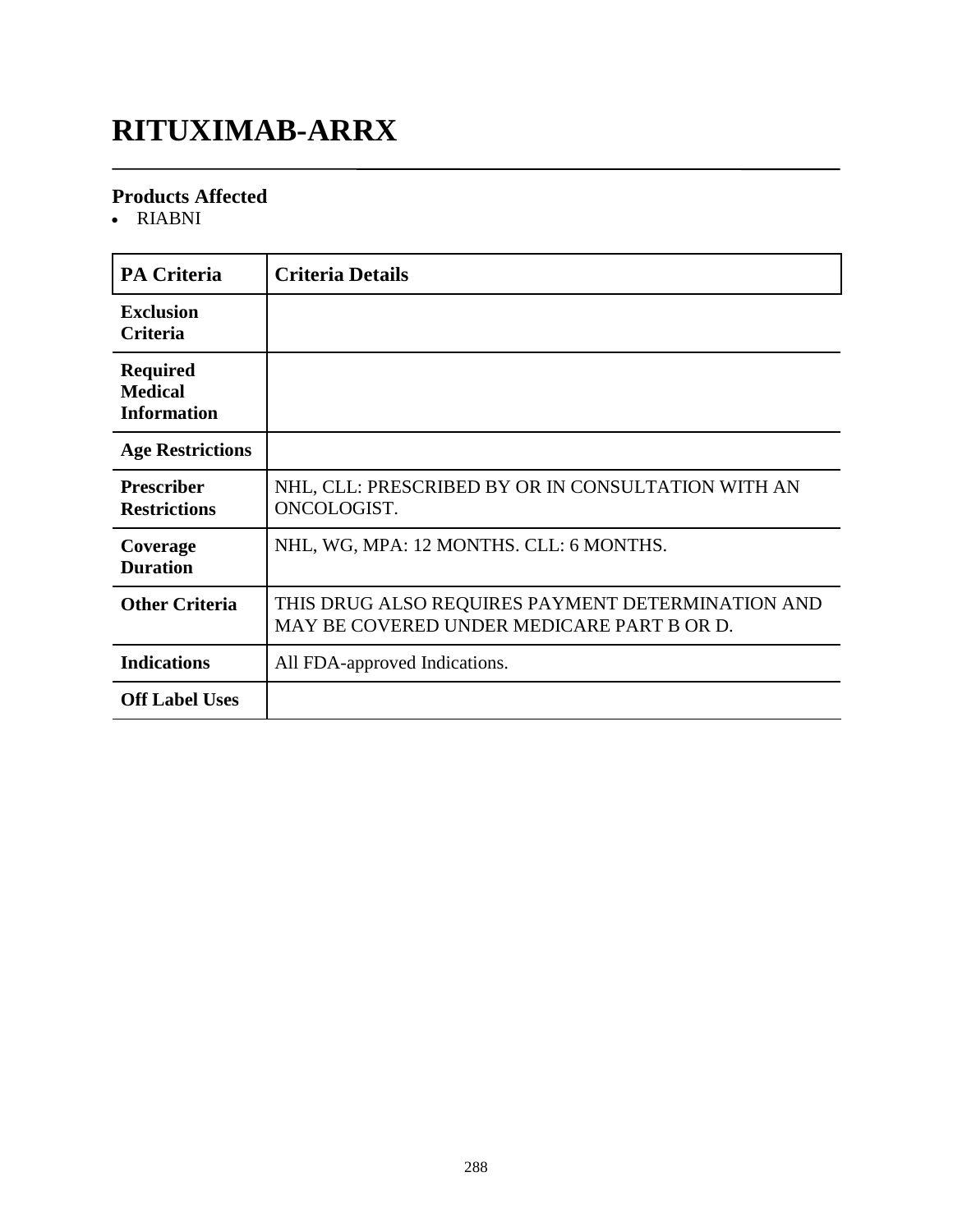### **RITUXIMAB-PVVR**

### **Products Affected**

RUXIENCE

| <b>PA Criteria</b>                                      | <b>Criteria Details</b>                                                                                                                                                                                                                                                                                                                                                                                                                                                                                                               |
|---------------------------------------------------------|---------------------------------------------------------------------------------------------------------------------------------------------------------------------------------------------------------------------------------------------------------------------------------------------------------------------------------------------------------------------------------------------------------------------------------------------------------------------------------------------------------------------------------------|
| <b>Exclusion</b><br><b>Criteria</b>                     |                                                                                                                                                                                                                                                                                                                                                                                                                                                                                                                                       |
| <b>Required</b><br><b>Medical</b><br><b>Information</b> |                                                                                                                                                                                                                                                                                                                                                                                                                                                                                                                                       |
| <b>Age Restrictions</b>                                 |                                                                                                                                                                                                                                                                                                                                                                                                                                                                                                                                       |
| <b>Prescriber</b><br><b>Restrictions</b>                | NHL, CLL: PRESCRIBED BY OR IN CONSULTATION WITH AN<br>ONCOLOGIST. RA: PRESCRIBED BY OR IN CONSULTATION<br>WITH A RHEUMATOLOGIST.                                                                                                                                                                                                                                                                                                                                                                                                      |
| Coverage<br><b>Duration</b>                             | NHL, WG, MPA: 12 MONTHS. CLL: 6 MONTHS. RA: INITIAL: 6<br>MONTHS, RENEWAL: 12 MONTHS.                                                                                                                                                                                                                                                                                                                                                                                                                                                 |
| <b>Other Criteria</b>                                   | RA: INITIAL: ONE OF THE FOLLOWING: 1) TRIAL OF OR<br>CONTRAINDICATION TO TWO PREFERRED AGENTS: HUMIRA,<br>ENBREL, RINVOQ, XELJANZ, OR 2) TRIAL OF ANY TNF<br>INHIBITOR AND PHYSICIAN HAS INDICATED THE PATIENT<br>CANNOT USE A JAK INHIBITOR DUE TO THE BLACK BOX<br>WARNING FOR INCREASED RISK OF MORTALITY,<br>MALIGNANCIES, AND SERIOUS CARDIOVASCULAR EVENTS.<br>RENEWAL: PATIENT CONTINUES TO BENEFIT FROM THE<br>MEDICATION. THIS DRUG ALSO REQUIRES PAYMENT<br>DETERMINATION AND MAY BE COVERED UNDER MEDICARE<br>PART B OR D. |
| <b>Indications</b>                                      | All FDA-approved Indications.                                                                                                                                                                                                                                                                                                                                                                                                                                                                                                         |
| <b>Off Label Uses</b>                                   |                                                                                                                                                                                                                                                                                                                                                                                                                                                                                                                                       |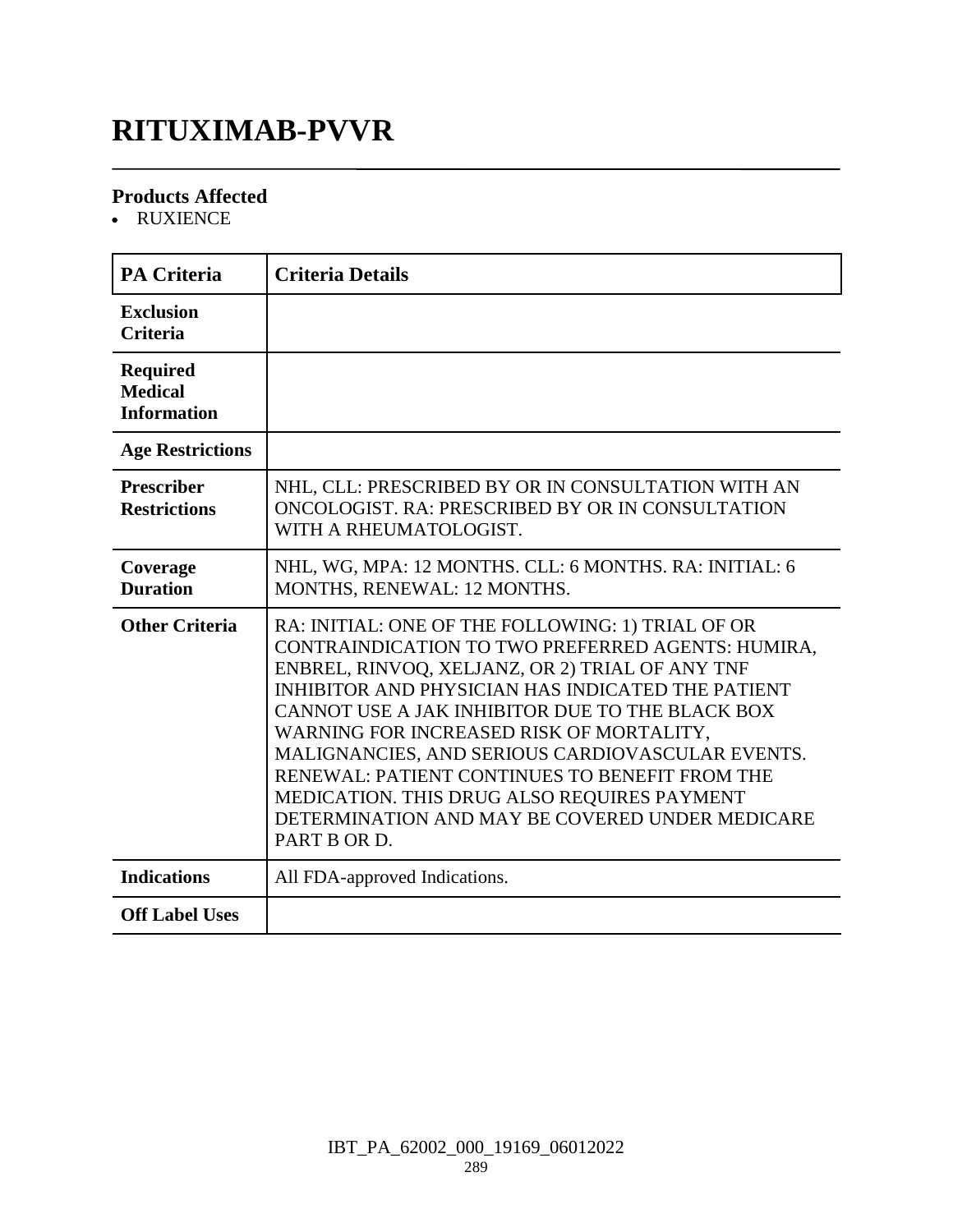# **ROMIPLOSTIM**

#### **Products Affected**

NPLATE

| <b>PA Criteria</b>                                      | <b>Criteria Details</b>                                                                                                                                                                                 |
|---------------------------------------------------------|---------------------------------------------------------------------------------------------------------------------------------------------------------------------------------------------------------|
| <b>Exclusion</b><br>Criteria                            |                                                                                                                                                                                                         |
| <b>Required</b><br><b>Medical</b><br><b>Information</b> |                                                                                                                                                                                                         |
| <b>Age Restrictions</b>                                 |                                                                                                                                                                                                         |
| <b>Prescriber</b><br><b>Restrictions</b>                | IMMUNE THROMBOCYTOPENIA (ITP): PRESCRIBED BY OR<br>GIVEN IN CONSULTATION WITH A HEMATOLOGIST OR<br>IMMUNOLOGIST.                                                                                        |
| Coverage<br><b>Duration</b>                             | ITP: INITIAL: 4 MO, RENEWAL: 12 MO. HEMATOPOIETIC<br>SYNDROME OF ACUTE RADIATION SYNDROME: 12 MO.                                                                                                       |
| <b>Other Criteria</b>                                   | INITIAL: ITP: TRIAL OF OR CONTRAINDICATION TO<br>CORTICOSTEROIDS, IMMUNOGLOBULINS, OR AN<br><b>INSUFFICIENT RESPONSE TO SPLENECTOMY. RENEWAL: ITP:</b><br>PHYSICIAN ATTESTATION OF A CLINICAL RESPONSE. |
| <b>Indications</b>                                      | All FDA-approved Indications.                                                                                                                                                                           |
| <b>Off Label Uses</b>                                   |                                                                                                                                                                                                         |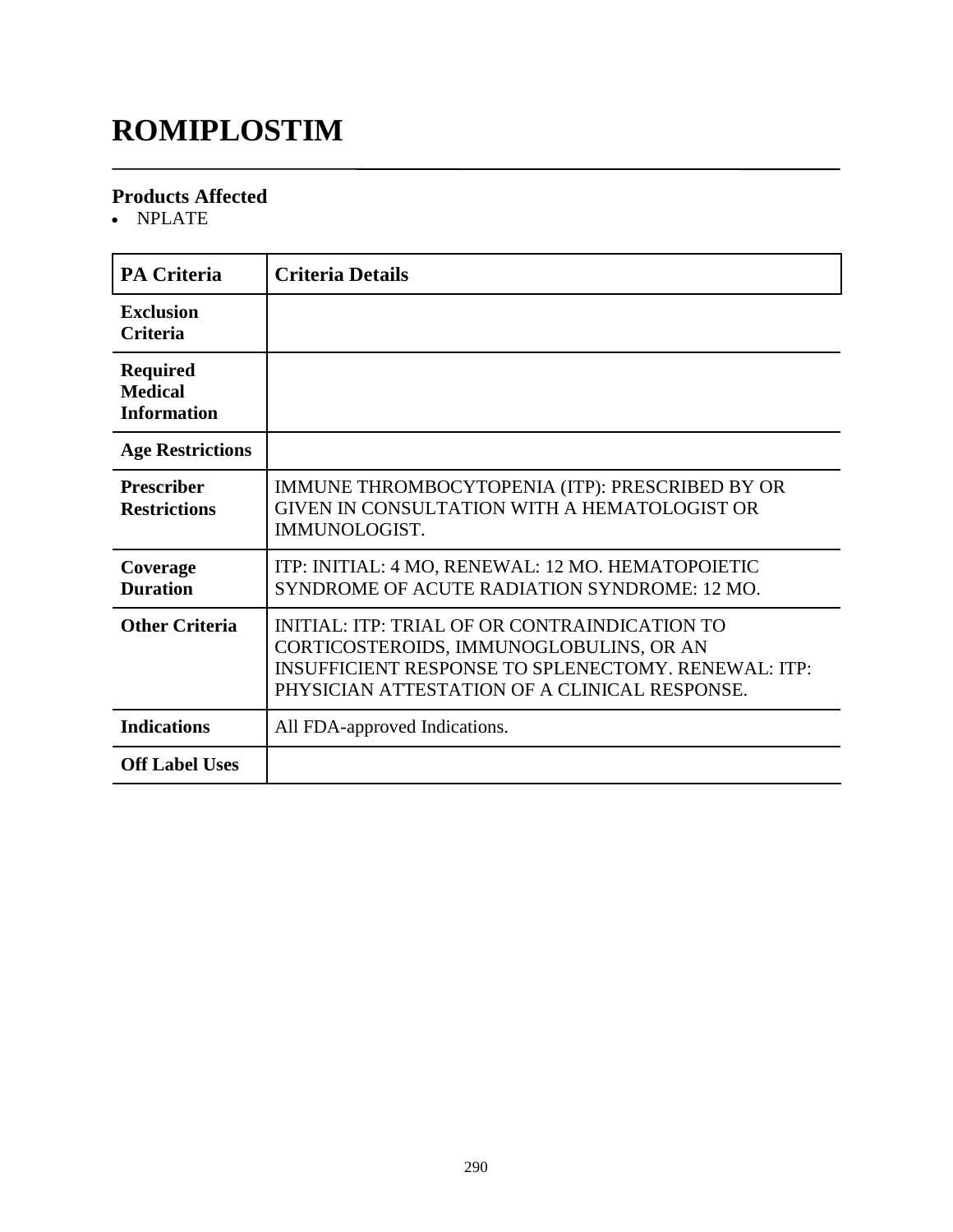# **ROMOSOZUMAB**

### **Products Affected**

EVENITY

| <b>PA Criteria</b>                                      | <b>Criteria Details</b>                                                                                                                                                                                                                                                                                                                                                                                                                                                                                                                                                                                                                                                                                                                                                                                                                                                                                                                                            |
|---------------------------------------------------------|--------------------------------------------------------------------------------------------------------------------------------------------------------------------------------------------------------------------------------------------------------------------------------------------------------------------------------------------------------------------------------------------------------------------------------------------------------------------------------------------------------------------------------------------------------------------------------------------------------------------------------------------------------------------------------------------------------------------------------------------------------------------------------------------------------------------------------------------------------------------------------------------------------------------------------------------------------------------|
| <b>Exclusion</b><br><b>Criteria</b>                     |                                                                                                                                                                                                                                                                                                                                                                                                                                                                                                                                                                                                                                                                                                                                                                                                                                                                                                                                                                    |
| <b>Required</b><br><b>Medical</b><br><b>Information</b> | ONE OF THE FOLLOWING: (1) HIGH RISK FOR FRACTURES<br>DEFINED AS ONE OF THE FOLLOWING: A) HISTORY OF<br>OSTEOPOROTIC (I.E., FRAGILITY, LOW TRAUMA)<br>FRACTURE(S). B) 2 OR MORE RISK FACTORS FOR FRACTURE<br>(E.G., HISTORY OF MULTIPLE RECENT LOW TRAUMA<br>FRACTURES, BMD T-SCORE LESS THAN OR EQUAL TO -2.5,<br>CORTICOSTEROID USE, OR USE OF GNRH ANALOGS SUCH AS<br>NAFARELIN, ETC.). C) NO PRIOR TREATMENT FOR<br>OSTEOPOROSIS AND FRAX SCORE OF AT LEAST 20% FOR ANY<br>MAJOR FRACTURE OR OF AT LEAST 3% FOR HIP FRACTURE. (2)<br>UNABLE TO USE ORAL THERAPY (I.E., UPPER<br>GASTROINTESTINAL PROBLEMS UNABLE TO TOLERATE ORAL<br>MEDICATION, LOWER GASTROINTESTINAL PROBLEMS<br>UNABLE TO ABSORB ORAL MEDICATIONS, TROUBLE<br>REMEMBERING TO TAKE ORAL MEDICATIONS OR<br>COORDINATING AN ORAL BISPHOSPHONATE WITH OTHER<br>ORAL MEDICATIONS OR THEIR DAILY ROUTINE). (3)<br>ADEQUATE TRIAL OF, INTOLERANCE TO, OR A<br>CONTRAINDICATION TO BISPHOSPHONATES. |
| <b>Age Restrictions</b>                                 |                                                                                                                                                                                                                                                                                                                                                                                                                                                                                                                                                                                                                                                                                                                                                                                                                                                                                                                                                                    |
| <b>Prescriber</b><br><b>Restrictions</b>                |                                                                                                                                                                                                                                                                                                                                                                                                                                                                                                                                                                                                                                                                                                                                                                                                                                                                                                                                                                    |
| Coverage<br><b>Duration</b>                             | 12 MONTHS                                                                                                                                                                                                                                                                                                                                                                                                                                                                                                                                                                                                                                                                                                                                                                                                                                                                                                                                                          |
| <b>Other Criteria</b>                                   |                                                                                                                                                                                                                                                                                                                                                                                                                                                                                                                                                                                                                                                                                                                                                                                                                                                                                                                                                                    |
| <b>Indications</b>                                      | All FDA-approved Indications.                                                                                                                                                                                                                                                                                                                                                                                                                                                                                                                                                                                                                                                                                                                                                                                                                                                                                                                                      |
| <b>Off Label Uses</b>                                   |                                                                                                                                                                                                                                                                                                                                                                                                                                                                                                                                                                                                                                                                                                                                                                                                                                                                                                                                                                    |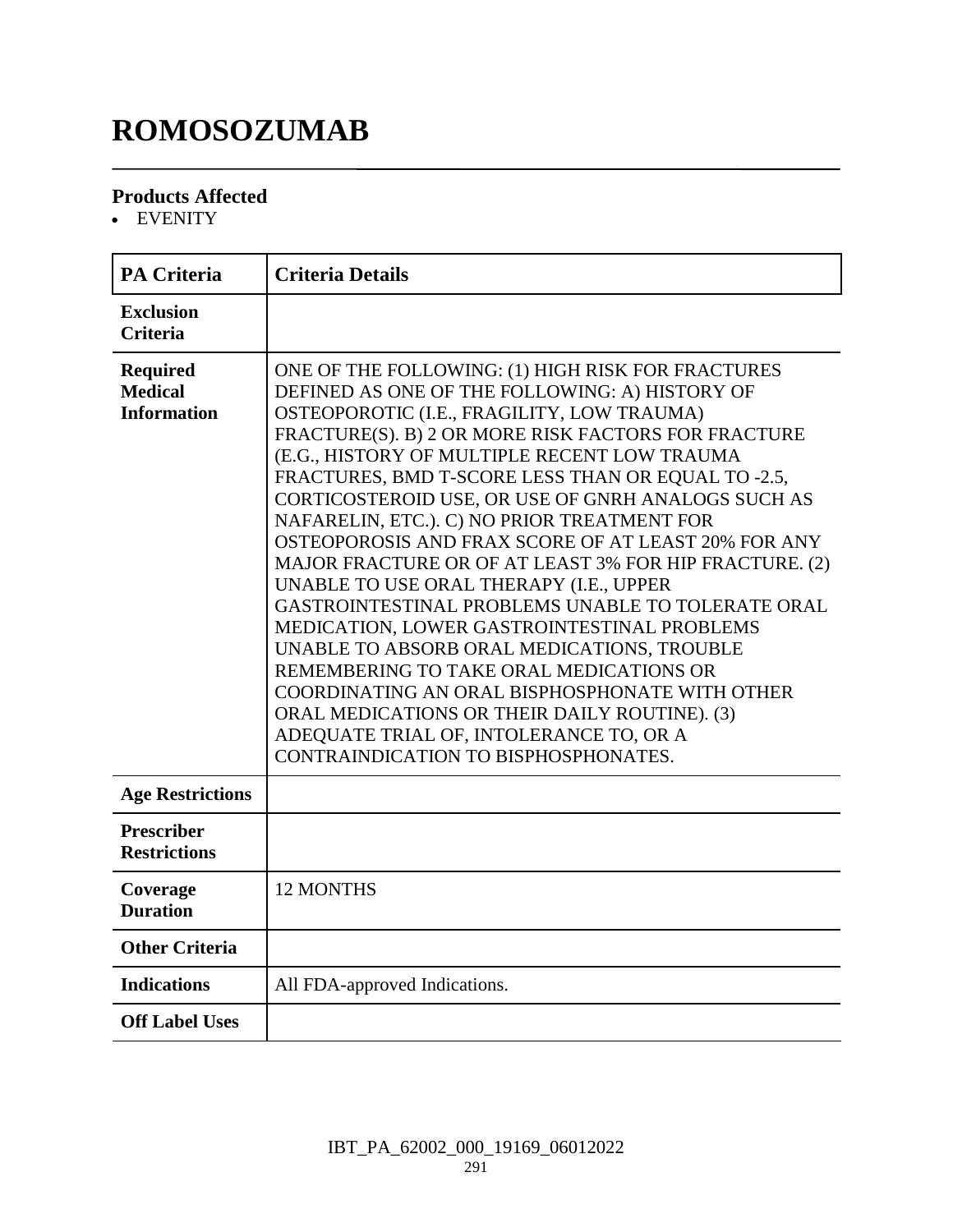### **ROPEGINTERFERON ALFA-2B-NJFT**

#### **Products Affected**

• BESREMI

| <b>PA Criteria</b>                                      | <b>Criteria Details</b>       |
|---------------------------------------------------------|-------------------------------|
| <b>Exclusion</b><br>Criteria                            |                               |
| <b>Required</b><br><b>Medical</b><br><b>Information</b> |                               |
| <b>Age Restrictions</b>                                 |                               |
| <b>Prescriber</b><br><b>Restrictions</b>                |                               |
| Coverage<br><b>Duration</b>                             | <b>12 MONTHS</b>              |
| <b>Other Criteria</b>                                   |                               |
| <b>Indications</b>                                      | All FDA-approved Indications. |
| <b>Off Label Uses</b>                                   |                               |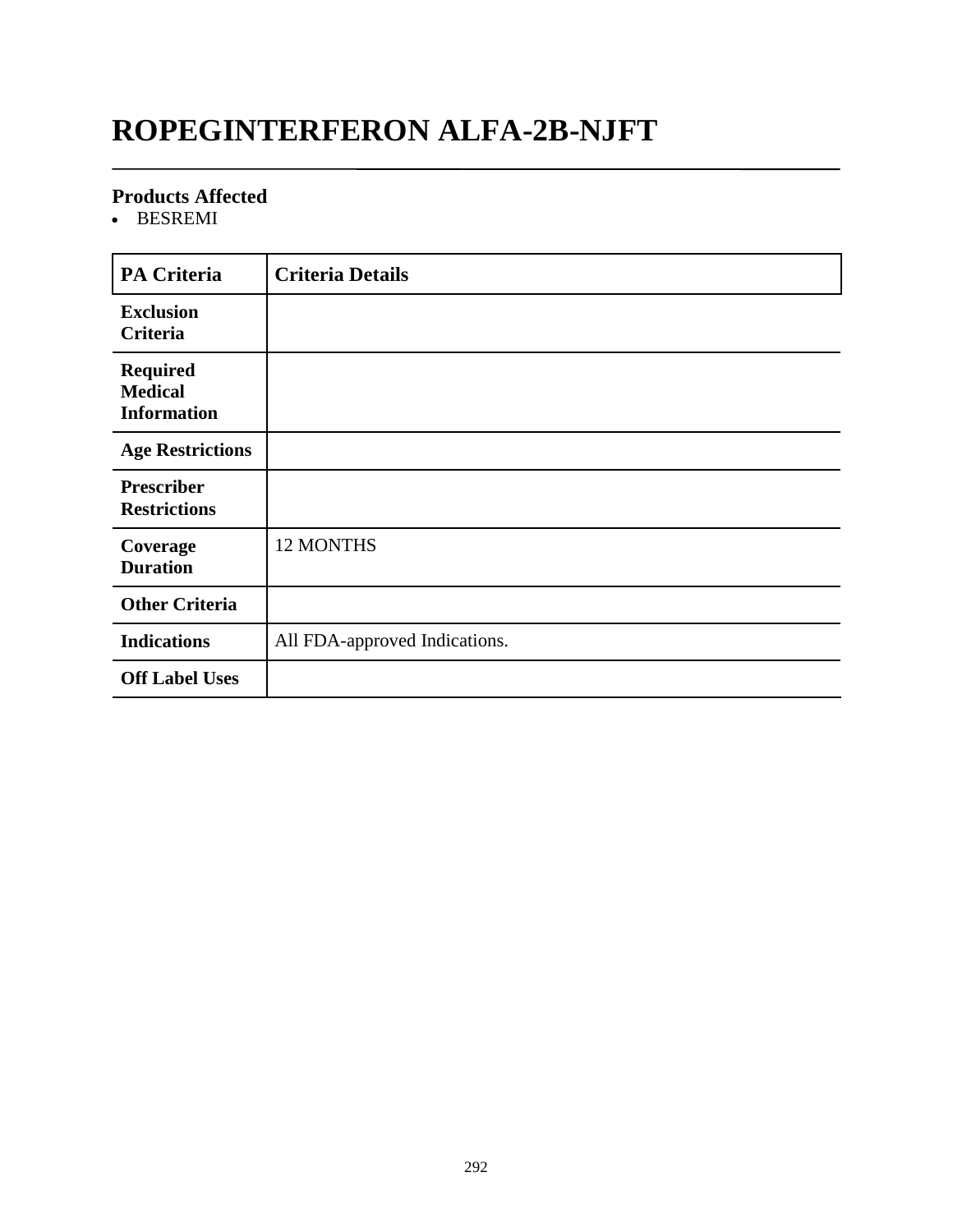### **RUCAPARIB**

#### **Products Affected**

RUBRACA

| <b>PA Criteria</b>                                      | <b>Criteria Details</b>                                                                                                                                                                                                                                 |
|---------------------------------------------------------|---------------------------------------------------------------------------------------------------------------------------------------------------------------------------------------------------------------------------------------------------------|
| <b>Exclusion</b><br><b>Criteria</b>                     |                                                                                                                                                                                                                                                         |
| <b>Required</b><br><b>Medical</b><br><b>Information</b> |                                                                                                                                                                                                                                                         |
| <b>Age Restrictions</b>                                 |                                                                                                                                                                                                                                                         |
| <b>Prescriber</b><br><b>Restrictions</b>                |                                                                                                                                                                                                                                                         |
| Coverage<br><b>Duration</b>                             | <b>12 MONTHS</b>                                                                                                                                                                                                                                        |
| <b>Other Criteria</b>                                   | METASTATIC CASTRATION-RESISTANT PROSTATE CANCER: 1)<br>PREVIOUSLY RECEIVED A BILATERAL ORCHIECTOMY, OR 2)<br>CASTRATE LEVEL OF TESTOSTERONE (I.E., LESS THAN 50<br>NG/DL), OR 3) CONCURRENT USE WITH A GONADOTROPIN<br>RELEASING HORMONE (GNRH) ANALOG. |
| <b>Indications</b>                                      | All FDA-approved Indications.                                                                                                                                                                                                                           |
| <b>Off Label Uses</b>                                   |                                                                                                                                                                                                                                                         |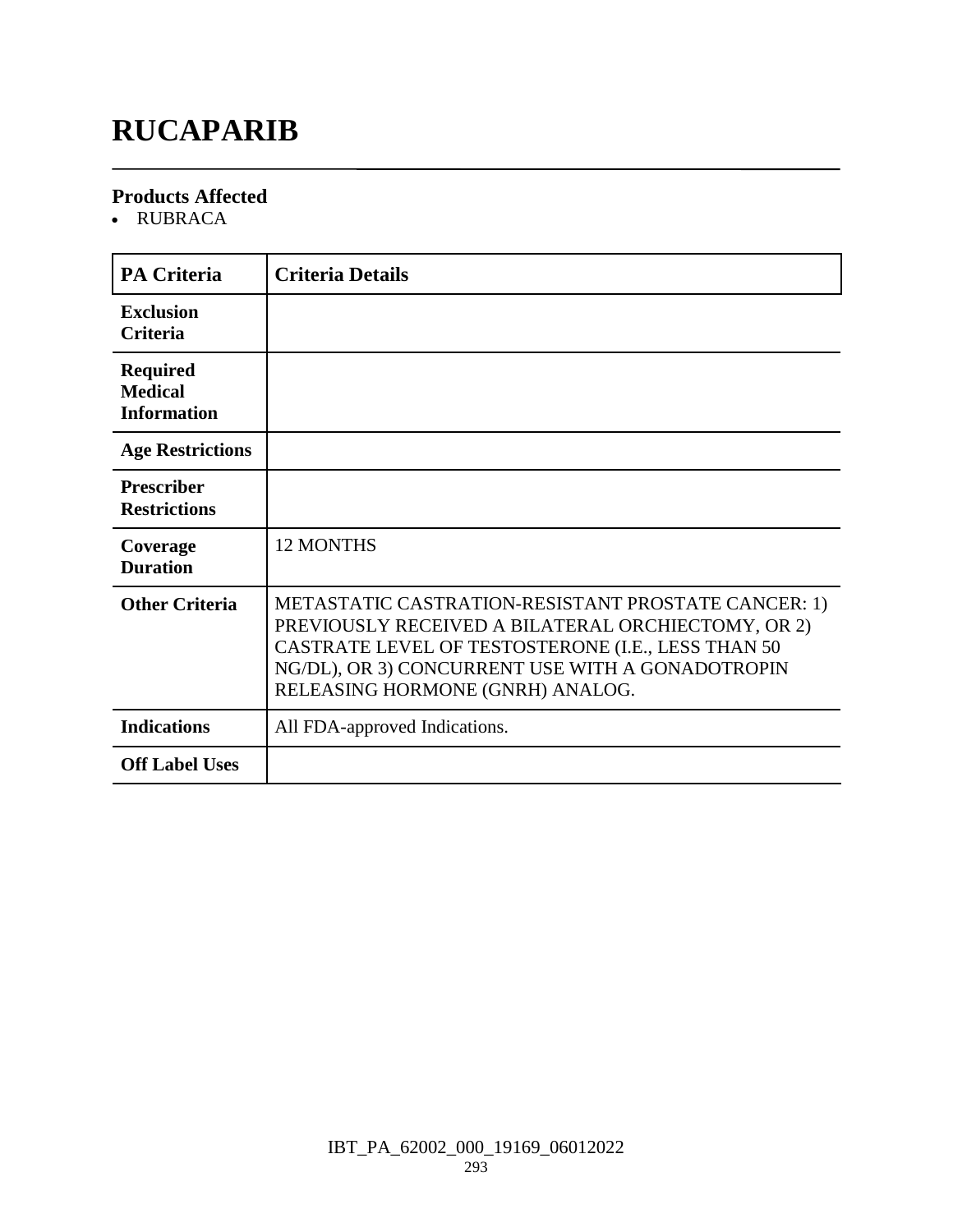### **RUXOLITINIB**

### **Products Affected**

JAKAFI

| <b>PA Criteria</b>                                      | <b>Criteria Details</b>                                                                                                                            |
|---------------------------------------------------------|----------------------------------------------------------------------------------------------------------------------------------------------------|
| <b>Exclusion</b><br><b>Criteria</b>                     |                                                                                                                                                    |
| <b>Required</b><br><b>Medical</b><br><b>Information</b> | <b>MYELOFIBROSIS RENEWAL: PATIENT CONTINUES TO BENEFIT</b><br>FROM THE MEDICATION. ACUTE GRAFT-VERSUS-HOST<br>DISEASE (GVHD): NO RENEWAL CRITERIA. |
| <b>Age Restrictions</b>                                 |                                                                                                                                                    |
| <b>Prescriber</b><br><b>Restrictions</b>                |                                                                                                                                                    |
| Coverage<br><b>Duration</b>                             | MYELOFIBROSIS: INITIAL: 6 MONTHS, RENEWAL: 12 MONTHS.<br>POLYCYTHEMIA VERA, GVHD: 12 MONTHS.                                                       |
| <b>Other Criteria</b>                                   |                                                                                                                                                    |
| <b>Indications</b>                                      | All FDA-approved Indications.                                                                                                                      |
| <b>Off Label Uses</b>                                   |                                                                                                                                                    |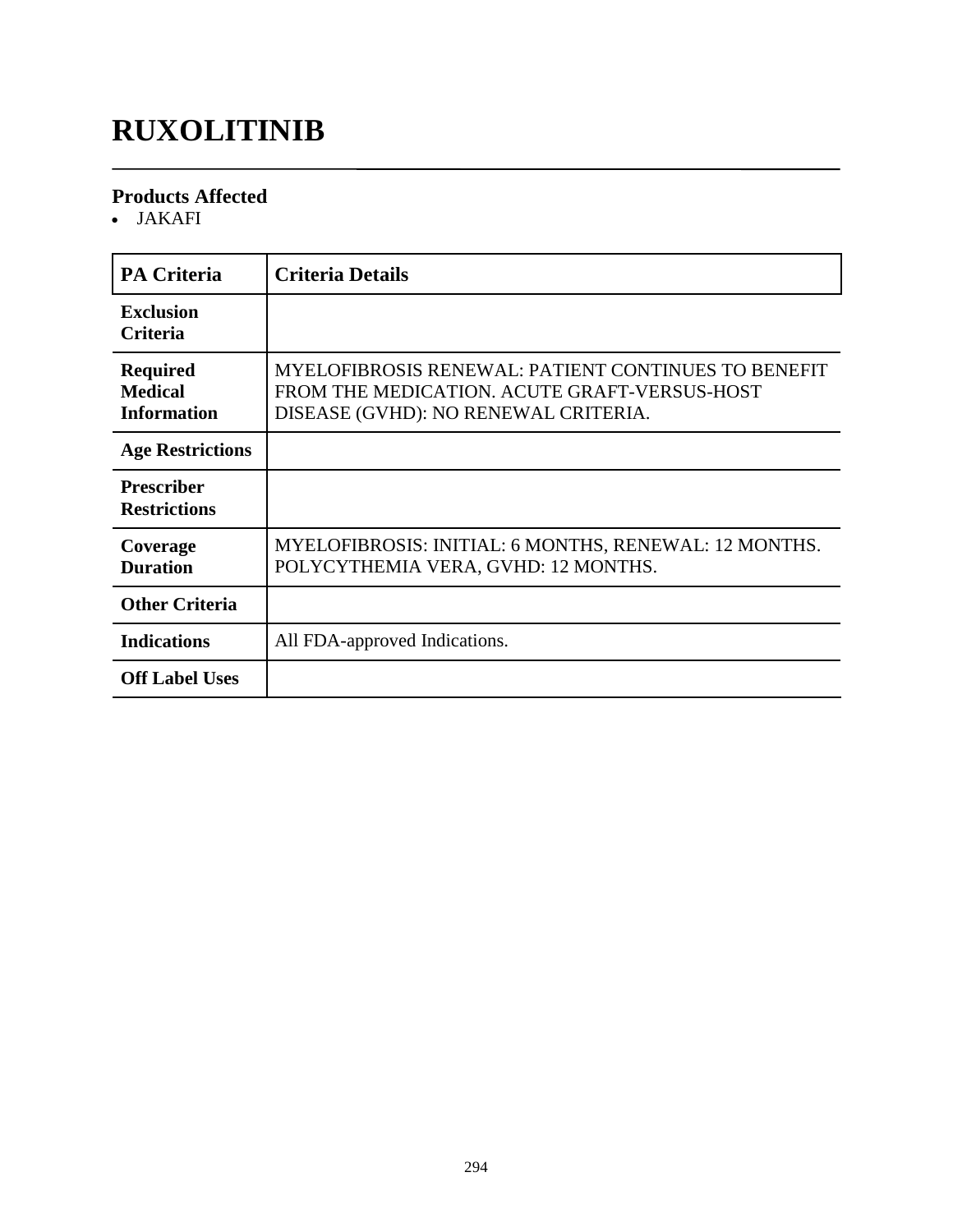# **SACITUZUMAB**

### **Products Affected**

• TRODELVY

| <b>PA Criteria</b>                                      | <b>Criteria Details</b>       |
|---------------------------------------------------------|-------------------------------|
| <b>Exclusion</b><br>Criteria                            |                               |
| <b>Required</b><br><b>Medical</b><br><b>Information</b> |                               |
| <b>Age Restrictions</b>                                 |                               |
| <b>Prescriber</b><br><b>Restrictions</b>                |                               |
| Coverage<br><b>Duration</b>                             | <b>12 MONTHS</b>              |
| <b>Other Criteria</b>                                   |                               |
| <b>Indications</b>                                      | All FDA-approved Indications. |
| <b>Off Label Uses</b>                                   |                               |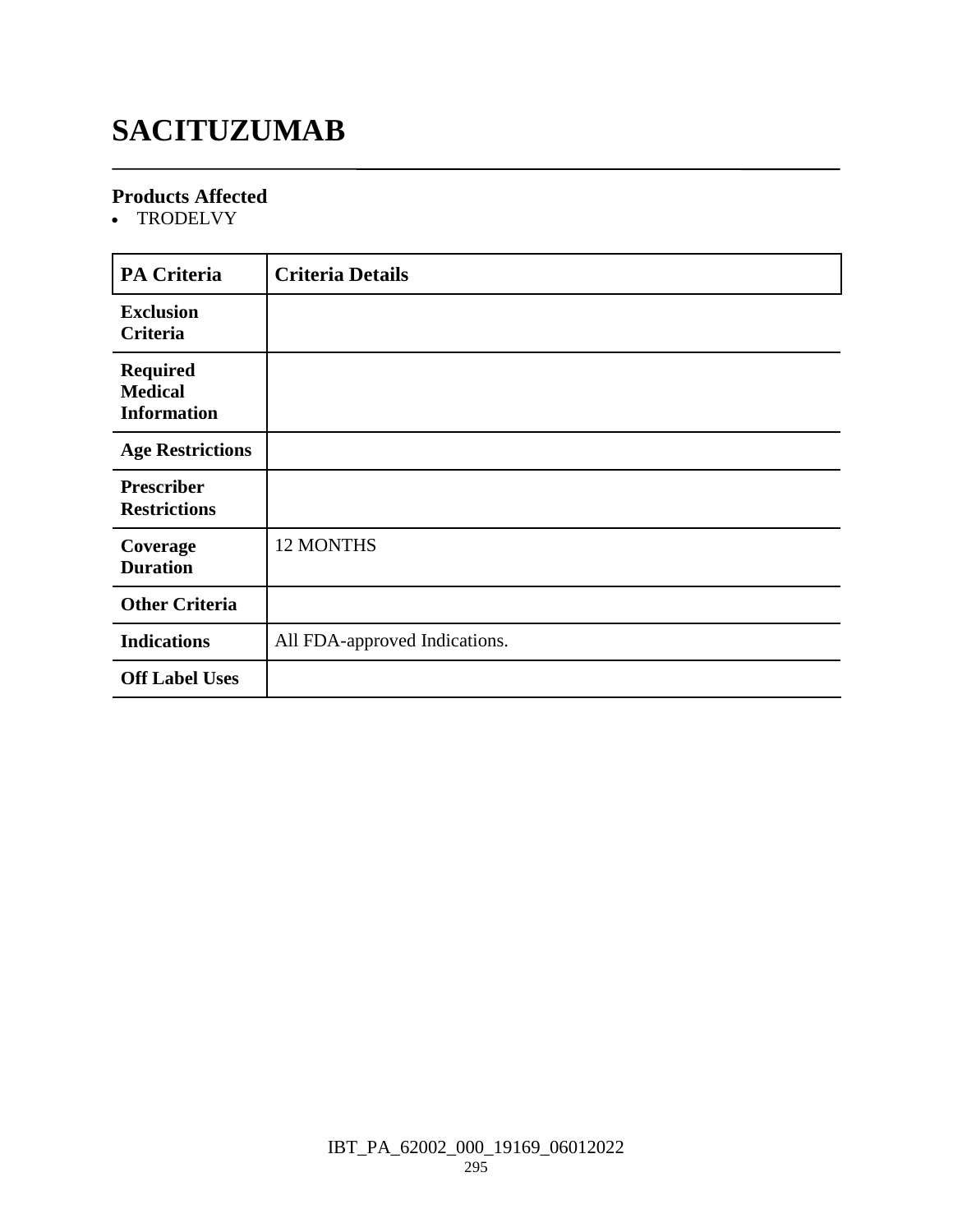### **SAFINAMIDE MESYLATE**

### **Products Affected**

XADAGO

| <b>PA Criteria</b>                                      | <b>Criteria Details</b>       |
|---------------------------------------------------------|-------------------------------|
| <b>Exclusion</b><br><b>Criteria</b>                     |                               |
| <b>Required</b><br><b>Medical</b><br><b>Information</b> |                               |
| <b>Age Restrictions</b>                                 |                               |
| <b>Prescriber</b><br><b>Restrictions</b>                |                               |
| Coverage<br><b>Duration</b>                             | <b>12 MONTHS</b>              |
| <b>Other Criteria</b>                                   |                               |
| <b>Indications</b>                                      | All FDA-approved Indications. |
| <b>Off Label Uses</b>                                   |                               |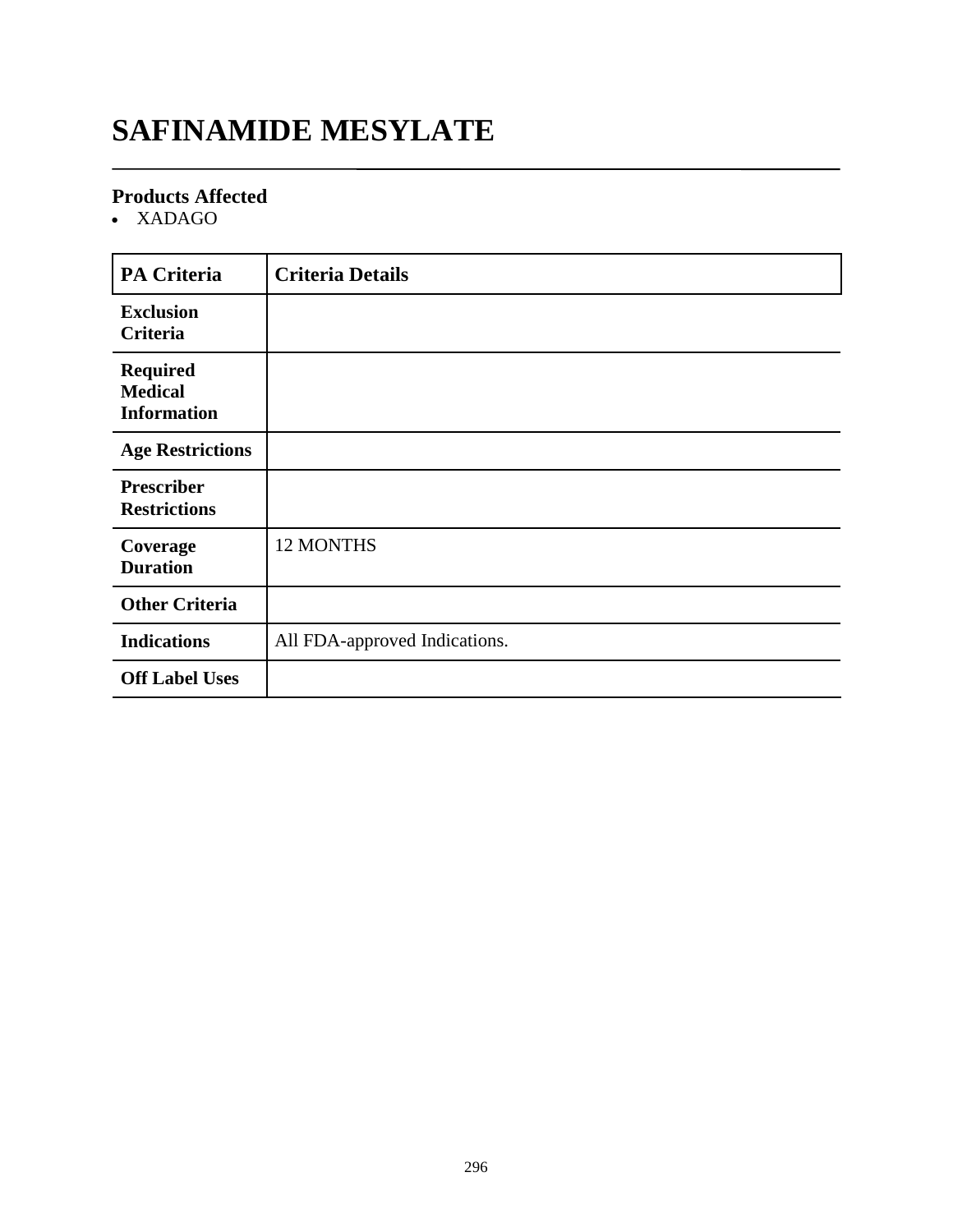# **SARILUMAB**

#### **Products Affected**

KEVZARA

| <b>PA Criteria</b>                                      | <b>Criteria Details</b>                                                                                                                                                                                                                                                                                                                                                                                                                         |
|---------------------------------------------------------|-------------------------------------------------------------------------------------------------------------------------------------------------------------------------------------------------------------------------------------------------------------------------------------------------------------------------------------------------------------------------------------------------------------------------------------------------|
| <b>Exclusion</b><br><b>Criteria</b>                     |                                                                                                                                                                                                                                                                                                                                                                                                                                                 |
| <b>Required</b><br><b>Medical</b><br><b>Information</b> |                                                                                                                                                                                                                                                                                                                                                                                                                                                 |
| <b>Age Restrictions</b>                                 |                                                                                                                                                                                                                                                                                                                                                                                                                                                 |
| <b>Prescriber</b><br><b>Restrictions</b>                | RHEUMATOID ARTHRITIS (RA): PRESCRIBED BY OR IN<br>CONSULTATION WITH A RHEUMATOLOGIST.                                                                                                                                                                                                                                                                                                                                                           |
| Coverage<br><b>Duration</b>                             | INITIAL: 6 MONTHS, RENEWAL: 12 MONTHS.                                                                                                                                                                                                                                                                                                                                                                                                          |
| <b>Other Criteria</b>                                   | RA: INITIAL: ONE OF THE FOLLOWING: 1) TRIAL OF OR<br>CONTRAINDICATION TO ANY TWO OF THE FOLLOWING<br>PREFERRED AGENTS: HUMIRA, ENBREL, XELJANZ, RINVOQ,<br>OR 2) TRIAL OF ANY TNF INHIBITOR AND PHYSICIAN HAS<br>INDICATED THE PATIENT CANNOT USE A JAK INHIBITOR DUE<br>TO THE BLACK BOX WARNING FOR INCREASED RISK OF<br>MORTALITY, MALIGNANCIES, AND SERIOUS<br>CARDIOVASCULAR EVENTS. RENEWAL: CONTINUES TO<br>BENEFIT FROM THE MEDICATION. |
| <b>Indications</b>                                      | All FDA-approved Indications.                                                                                                                                                                                                                                                                                                                                                                                                                   |
| <b>Off Label Uses</b>                                   |                                                                                                                                                                                                                                                                                                                                                                                                                                                 |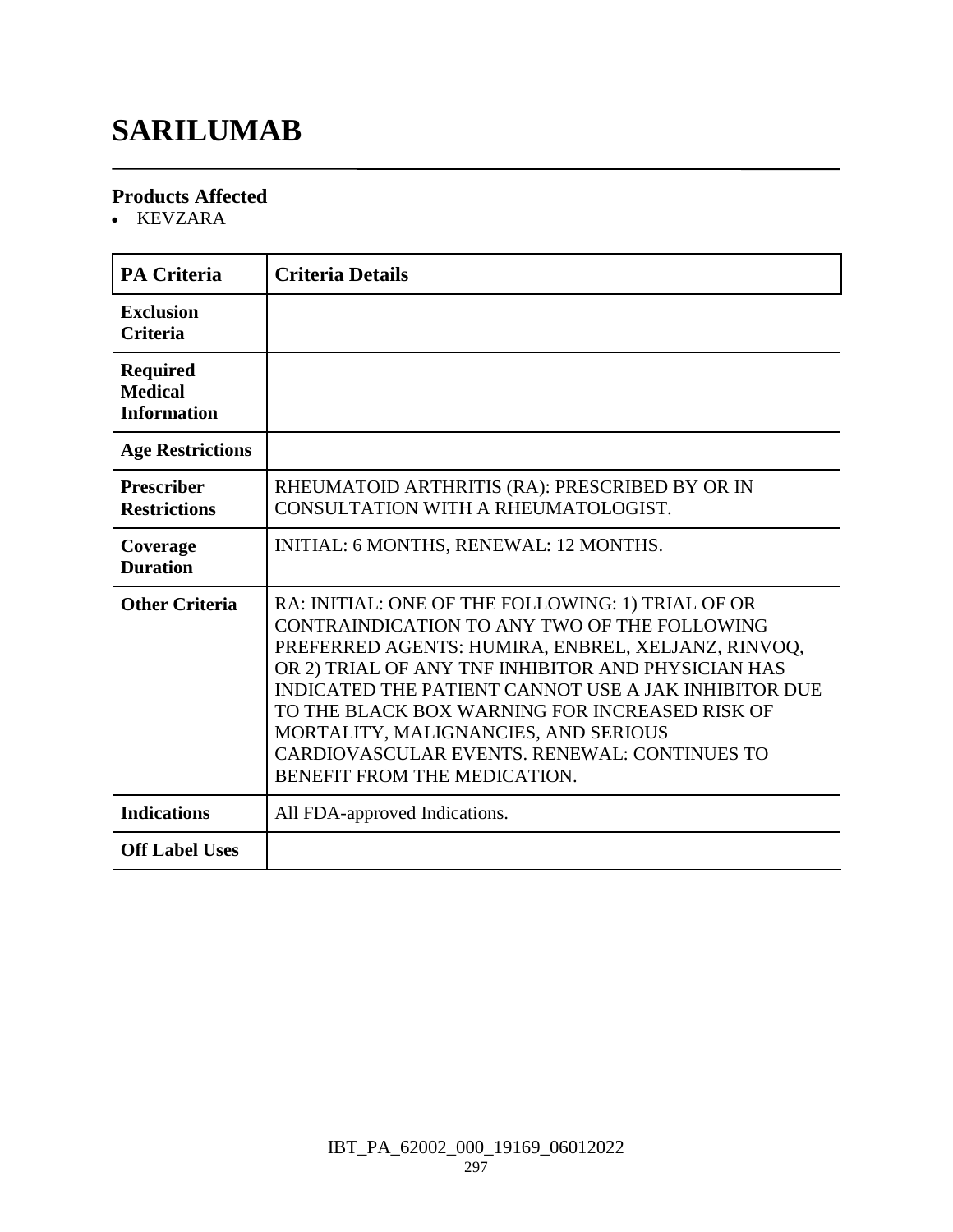# **SATRALIZUMAB-MWGE**

### **Products Affected**

ENSPRYNG

| <b>PA Criteria</b>                                      | <b>Criteria Details</b>                                                                                                                                                                                                                                                                                                                                                                                                                                                                                            |
|---------------------------------------------------------|--------------------------------------------------------------------------------------------------------------------------------------------------------------------------------------------------------------------------------------------------------------------------------------------------------------------------------------------------------------------------------------------------------------------------------------------------------------------------------------------------------------------|
| <b>Exclusion</b><br><b>Criteria</b>                     |                                                                                                                                                                                                                                                                                                                                                                                                                                                                                                                    |
| <b>Required</b><br><b>Medical</b><br><b>Information</b> |                                                                                                                                                                                                                                                                                                                                                                                                                                                                                                                    |
| <b>Age Restrictions</b>                                 |                                                                                                                                                                                                                                                                                                                                                                                                                                                                                                                    |
| <b>Prescriber</b><br><b>Restrictions</b>                | NMOSD: PRESCRIBED BY AN OPHTHALMOLOGIST OR<br>PRESCRIBED BY OR GIVEN IN CONSULTATION WITH A<br>NEUROLOGIST.                                                                                                                                                                                                                                                                                                                                                                                                        |
| Coverage<br><b>Duration</b>                             | <b>INITIAL AND RENEWAL: 12 MONTHS</b>                                                                                                                                                                                                                                                                                                                                                                                                                                                                              |
| <b>Other Criteria</b>                                   | NMOSD: INITIAL: A) MEETS ONE OF THE FOLLOWING CORE<br>CLINICAL CHARACTERISTIC: OPTIC NEURITIS, ACUTE<br>MYELITIS, AREA POSTREMA SYNDROME, ACUTE BRAINSTEM<br>SYNDROME, SYMPTOMATIC NARCOLEPSY OR ACUTE<br>DIENCEPHALIC CLINICAL SYNDROME WITH NMOSD-TYPICAL<br>DIENCEPHALIC MRI LESIONS, OR SYMPTOMATIC CEREBRAL<br>SYNDROME WITH NMOSD-TYPICAL BRAIN LESIONS, B)<br>PATIENT WILL NOT USE RITUXIMAB, INEBILIZUMAB, OR<br>ECULIZUMAB CONCURRENTLY. NMOSD: RENEWAL:<br>REDUCTION IN RELAPSE FREQUENCY FROM BASELINE. |
| <b>Indications</b>                                      | All FDA-approved Indications.                                                                                                                                                                                                                                                                                                                                                                                                                                                                                      |
| <b>Off Label Uses</b>                                   |                                                                                                                                                                                                                                                                                                                                                                                                                                                                                                                    |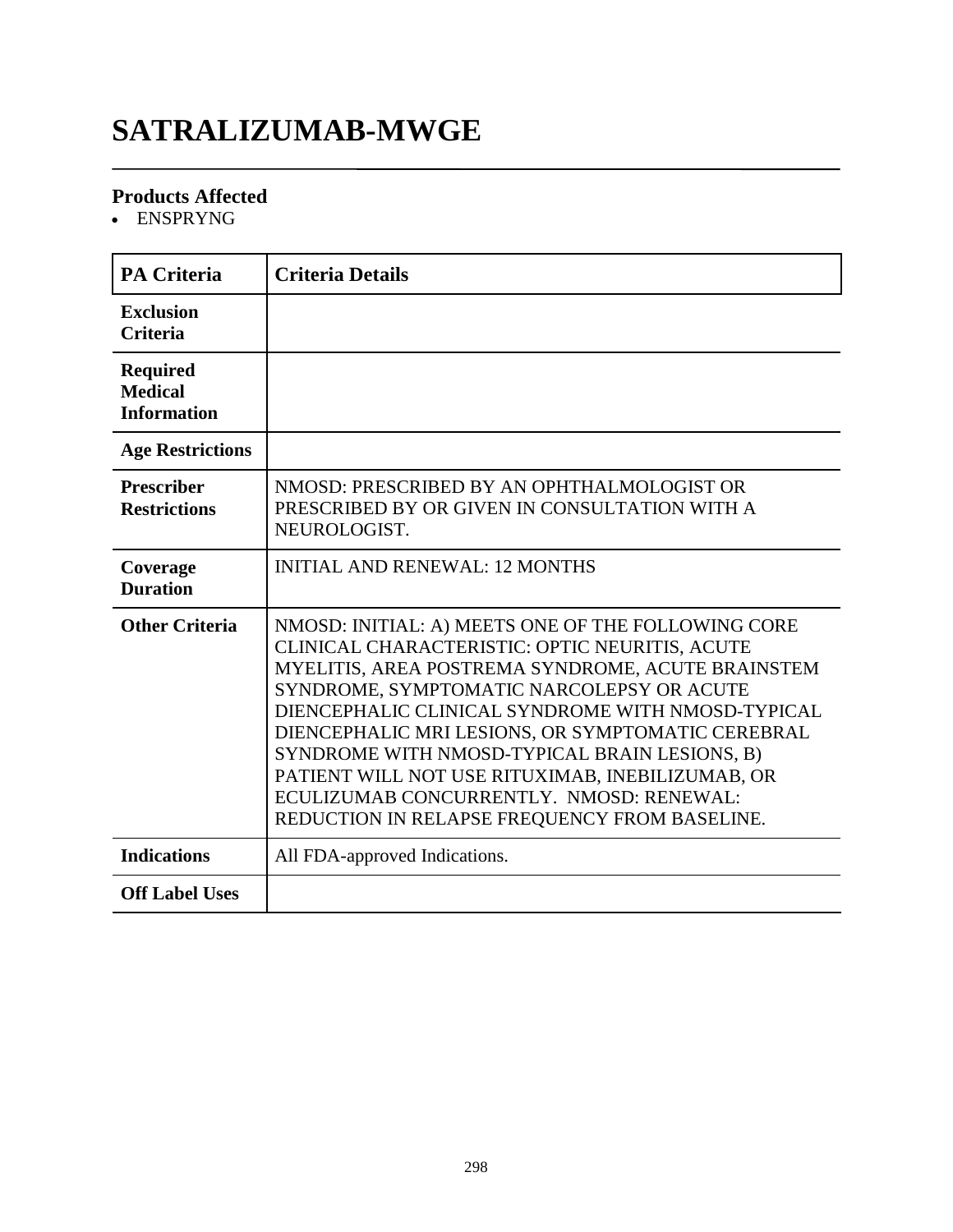## **SEBELIPASE ALFA**

### **Products Affected**

• KANUMA

| <b>PA Criteria</b>                                      | <b>Criteria Details</b>                                                                                                                                                                                                                                                                                                                                                                                                                                                                                                                                                                                                                                                                                                                                                                                                                                                                                                                                                                                                                                                                                                                                   |
|---------------------------------------------------------|-----------------------------------------------------------------------------------------------------------------------------------------------------------------------------------------------------------------------------------------------------------------------------------------------------------------------------------------------------------------------------------------------------------------------------------------------------------------------------------------------------------------------------------------------------------------------------------------------------------------------------------------------------------------------------------------------------------------------------------------------------------------------------------------------------------------------------------------------------------------------------------------------------------------------------------------------------------------------------------------------------------------------------------------------------------------------------------------------------------------------------------------------------------|
| <b>Exclusion</b><br><b>Criteria</b>                     |                                                                                                                                                                                                                                                                                                                                                                                                                                                                                                                                                                                                                                                                                                                                                                                                                                                                                                                                                                                                                                                                                                                                                           |
| <b>Required</b><br><b>Medical</b><br><b>Information</b> | BLOOD TEST OR DRIED BLOOD SPOT TEST INDICATING LOW<br>OR ABSENT LYSOSOMAL ACID LIPASE DEFICIENCY (LAL)<br>ENZYME ACTIVITY, OR A GENETIC TEST INDICATING THE<br>PRESENCE OF ALTERED LIPA GENE(S).                                                                                                                                                                                                                                                                                                                                                                                                                                                                                                                                                                                                                                                                                                                                                                                                                                                                                                                                                          |
| <b>Age Restrictions</b>                                 |                                                                                                                                                                                                                                                                                                                                                                                                                                                                                                                                                                                                                                                                                                                                                                                                                                                                                                                                                                                                                                                                                                                                                           |
| <b>Prescriber</b><br><b>Restrictions</b>                | PRESCRIBED BY OR GIVEN IN CONSULTATION WITH AN<br>ENDOCRINOLOGIST, HEPATOLOGIST, GASTROENTEROLOGIST,<br>MEDICAL GENETICIST, LIPIDOLOGIST, OR A METABOLIC<br>SPECIALIST.                                                                                                                                                                                                                                                                                                                                                                                                                                                                                                                                                                                                                                                                                                                                                                                                                                                                                                                                                                                   |
| Coverage<br><b>Duration</b>                             | LAL INITIAL 6 OR 12 MONTHS, SEE OTHER CRITERIA.<br><b>RENEWAL: 12 MONTHS</b>                                                                                                                                                                                                                                                                                                                                                                                                                                                                                                                                                                                                                                                                                                                                                                                                                                                                                                                                                                                                                                                                              |
| <b>Other Criteria</b>                                   | INITIAL: DIAGNOSIS OF LYSOSOMAL ACID LIPASE (LAL)<br>DEFICIENCY, AS CONFIRMED BY THE PRESENCE OF CLINICAL<br>FEATURES (E.G., HEPATOMEGALY, ELEVATED SERUM<br>TRANSAMINASES, DYSLIPIDEMIA, SPLENOMEGALY) PLUS<br>ANY OF THE FOLLOWING: A BLOOD TEST INDICATING LOW<br>OR ABSENT LEVELS OF LAL ENZYME ACTIVITY, A DRIED<br>BLOOD SPOT TEST INDICATING LOW OR ABSENT LAL ENZYME<br>ACTIVITY, OR A GENETIC TEST INDICATING THE BI-ALLELIC<br>PRESENCE OF ALTERED LIPA GENE(S). RENEWAL: DIAGNOSIS<br>OF LYSOSOMAL ACID LIPASE (LAL) DEFICIENCY PRESENTING<br>AFTER THE FIRST 6 MONTHS OF LIFE AND NOT CONSIDERED<br>RAPIDLY PROGRESSIVE REQUIRES DOCUMENTED<br>IMPROVEMENT IN ANY ONE OF THE FOLLOWING CLINICAL<br>PARAMETERS ASSOCIATED WITH LYSOSOMAL ACID LIPASE<br>(LAL) DEFICIENCY DURING THE PAST 6 MONTHS: A RELATIVE<br>REDUCTION FROM BASELINE IN ANY ONE OF THE FOLLOWING<br>LIPID LEVELS (LDL-C, NON-HDL-C, OR TRIGLYCERIDES),<br>NORMALIZATION OF ASPARTATE AMINOTRANSFERASE (AST)<br>BASED ON AGE- AND GENDER-SPECIFIC NORMAL RANGES, A<br>DECREASE IN LIVER FAT CONTENT COMPARED TO BASELINE<br>ASSESSED BY ABDOMINAL IMAGING (E.G., MULTI-ECHO |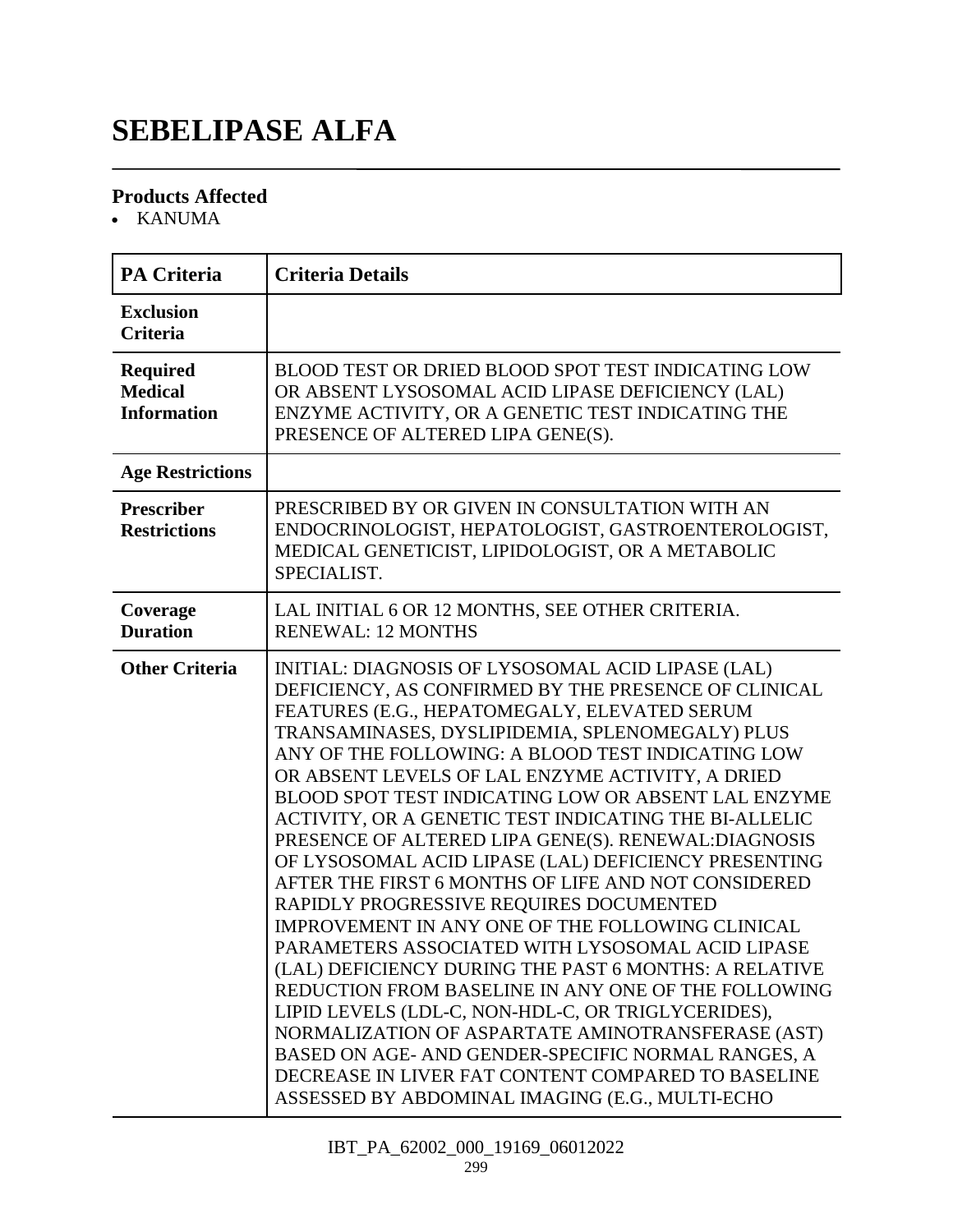| PA Criteria           | <b>Criteria Details</b>                                                                                                                                                                                                                                                                                                                          |
|-----------------------|--------------------------------------------------------------------------------------------------------------------------------------------------------------------------------------------------------------------------------------------------------------------------------------------------------------------------------------------------|
|                       | GRADIENT ECHO [MEGE] MRI). DIAGNOSIS OF RAPIDLY<br>PROGRESSIVE LYSOSOMAL ACID LIPASE (LAL) DEFICIENCY<br>PRESENTING WITHIN THE FIRST 6 MONTHS OF LIFE: 12<br>MONTHS. A DIAGNOSIS OF LYSOSOMAL ACID LIPASE (LAL)<br>DEFICIENCY PRESENTING AFTER THE FIRST 6 MONTHS OF<br>LIFE AND NOT CONSIDERED RAPIDLY PROGRESSIVE: INITIAL:<br><b>6 MONTHS</b> |
| <b>Indications</b>    | All FDA-approved Indications.                                                                                                                                                                                                                                                                                                                    |
| <b>Off Label Uses</b> |                                                                                                                                                                                                                                                                                                                                                  |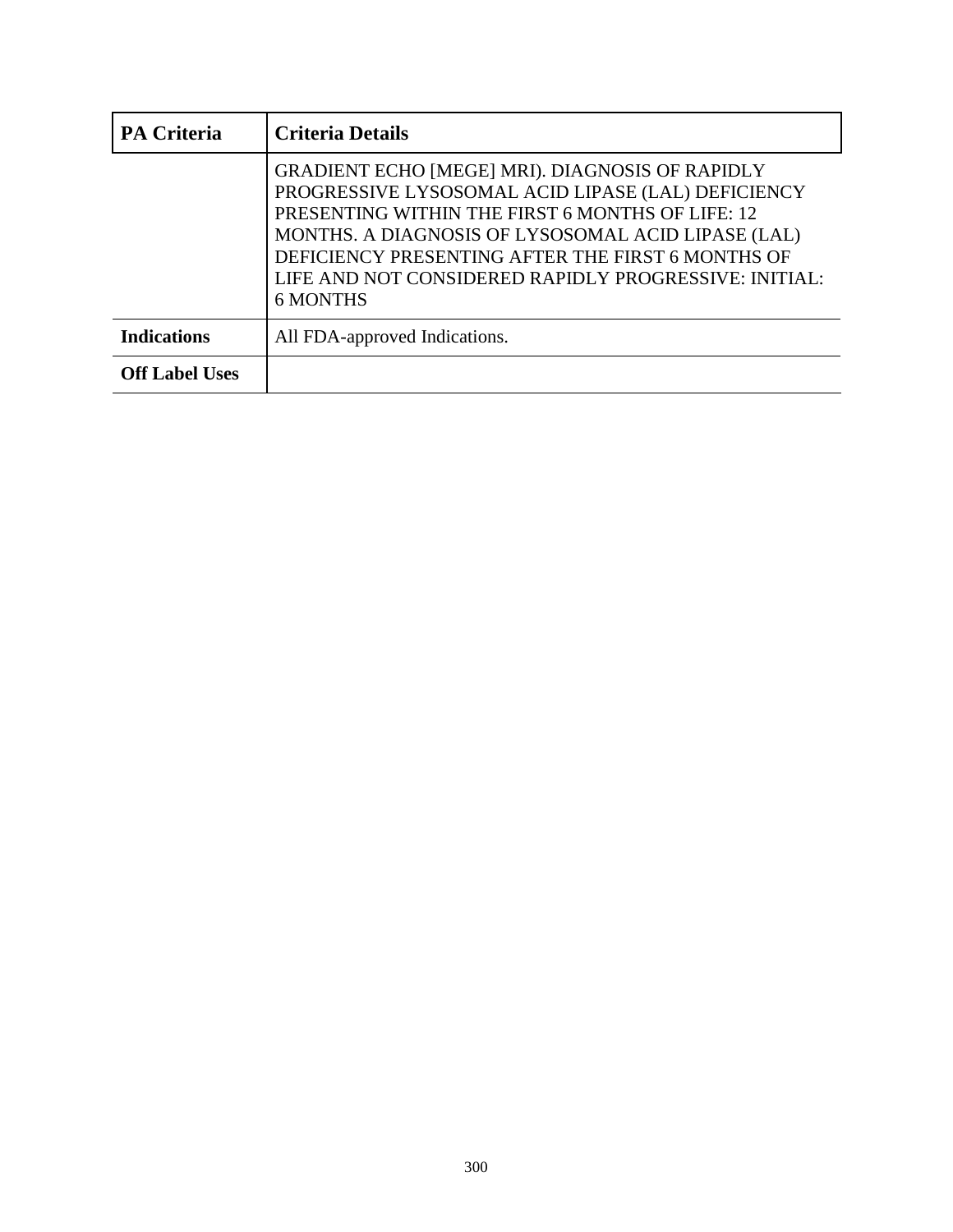### **SECUKINUMAB**

#### **Products Affected**

- COSENTYX (2 SYRINGES) COSENTYX PEN (2 PENS)
- COSENTYX SUBCUTANEOUS SYRINGE 75 MG/0.5 ML
- **PA Criteria Criteria Details Exclusion Criteria Required Medical Information** INITIAL: PLAQUE PSORIASIS (PSO): PSORIASIS COVERING 3 PERCENT OR MORE OF BODY SURFACE AREA OR PSORIATIC LESIONS AFFECTING THE HANDS, FEET, GENITAL AREA, OR FACE. NON-RADIOGRAPHIC AXIAL SPONDYLOARTHRITIS (NR-AXSPA): 1) C-REACTIVE PROTEIN (CRP) LEVELS ABOVE THE UPPER LIMIT OF NORMAL, OR 2) SACROILIITIS ON MAGNETIC RESONANCE IMAGING (MRI). **Age Restrictions Prescriber Restrictions** PSO: PRESCRIBED BY OR IN CONSULTATION WITH A DERMATOLOGIST. PSORIATIC ARTHRITIS (PSA): PRESCRIBED BY OR IN CONSULTATION WITH A RHEUMATOLOGIST OR A DERMATOLOGIST. ANKYLOSING SPONDYLITIS (AS), NR-AXSPA, ENTHESITIS-RELATED ARTHRITIS (ERA): PRESCRIBED BY OR IN CONSULTATION WITH A RHEUMATOLOGIST. **Coverage Duration** INITIAL: 6 MONTHS. RENEWAL: 12 MONTHS **Other Criteria** INITIAL: PSO: TRIAL OF OR CONTRAINDICATION TO ONE CONVENTIONAL THERAPY SUCH AS A PUVA (PHOTOTHERAPY ULTRAVIOLET LIGHT A), UVB (ULTRAVIOLET LIGHT B), TOPICAL CORTICOSTEROIDS, CALCIPOTRIENE, ACITRETIN, METHOTREXATE, OR CYCLOSPORINE. PSA: TRIAL OF OR CONTRAINDICATION TO ONE DMARD (DISEASE-MODIFYING ANTI-RHEUMATIC DRUG). AS, NR-AXSPA: TRIAL OF OR CONTRAINDICATION TO AN NSAID (NON-STEROIDAL ANTI-INFLAMMATORY DRUG). ERA: TRIAL OF OR CONTRAINDICATION TO ONE NSAID, SULFASALAZINE, OR METHOTREXATE. RENEWAL: PSO, PSA, AS, NR-AXSPA, ERA: CONTINUES TO BENEFIT FROM THE MEDICATION. **Indications** All FDA-approved Indications.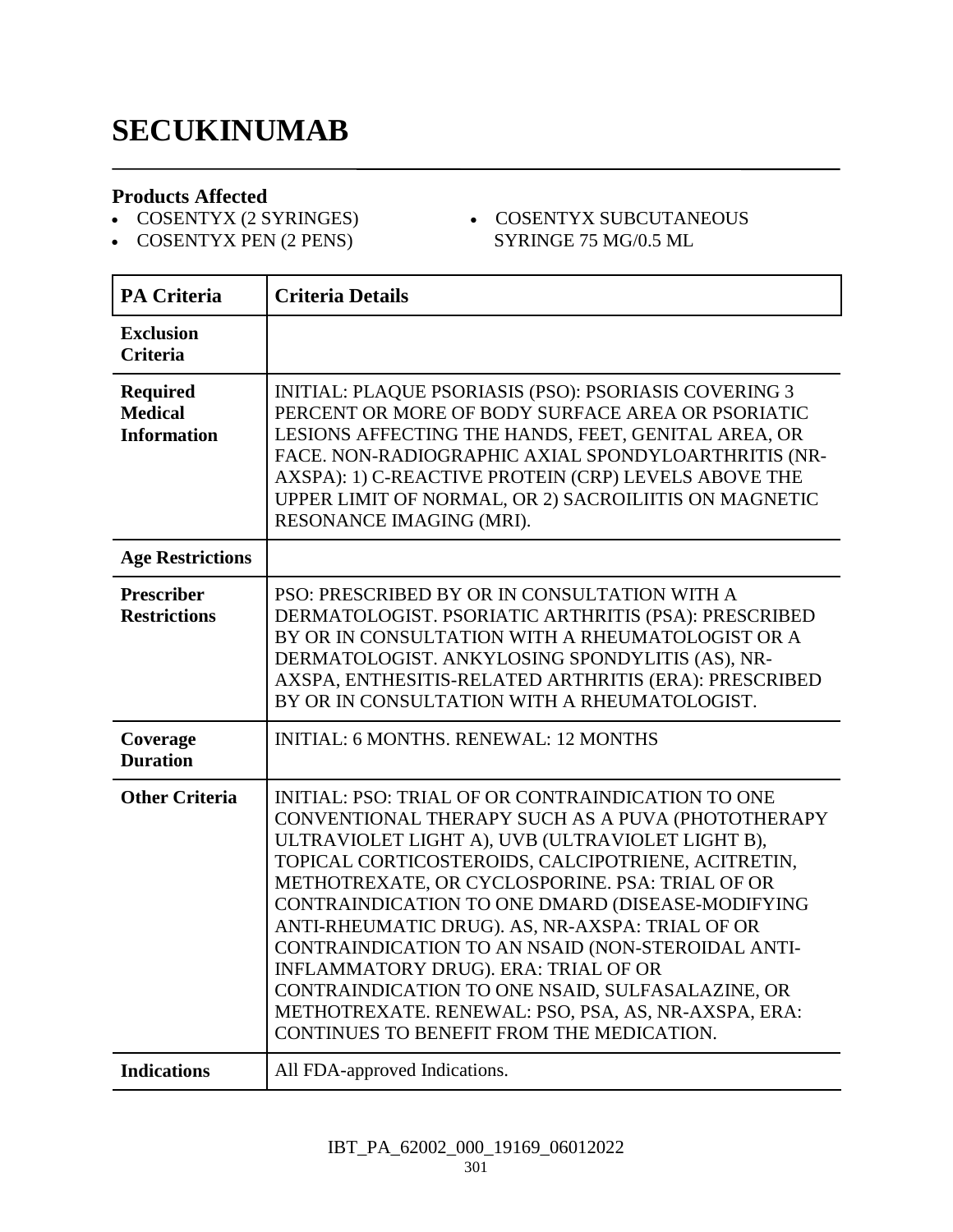| <b>PA Criteria</b>    | <b>Criteria Details</b> |
|-----------------------|-------------------------|
| <b>Off Label Uses</b> |                         |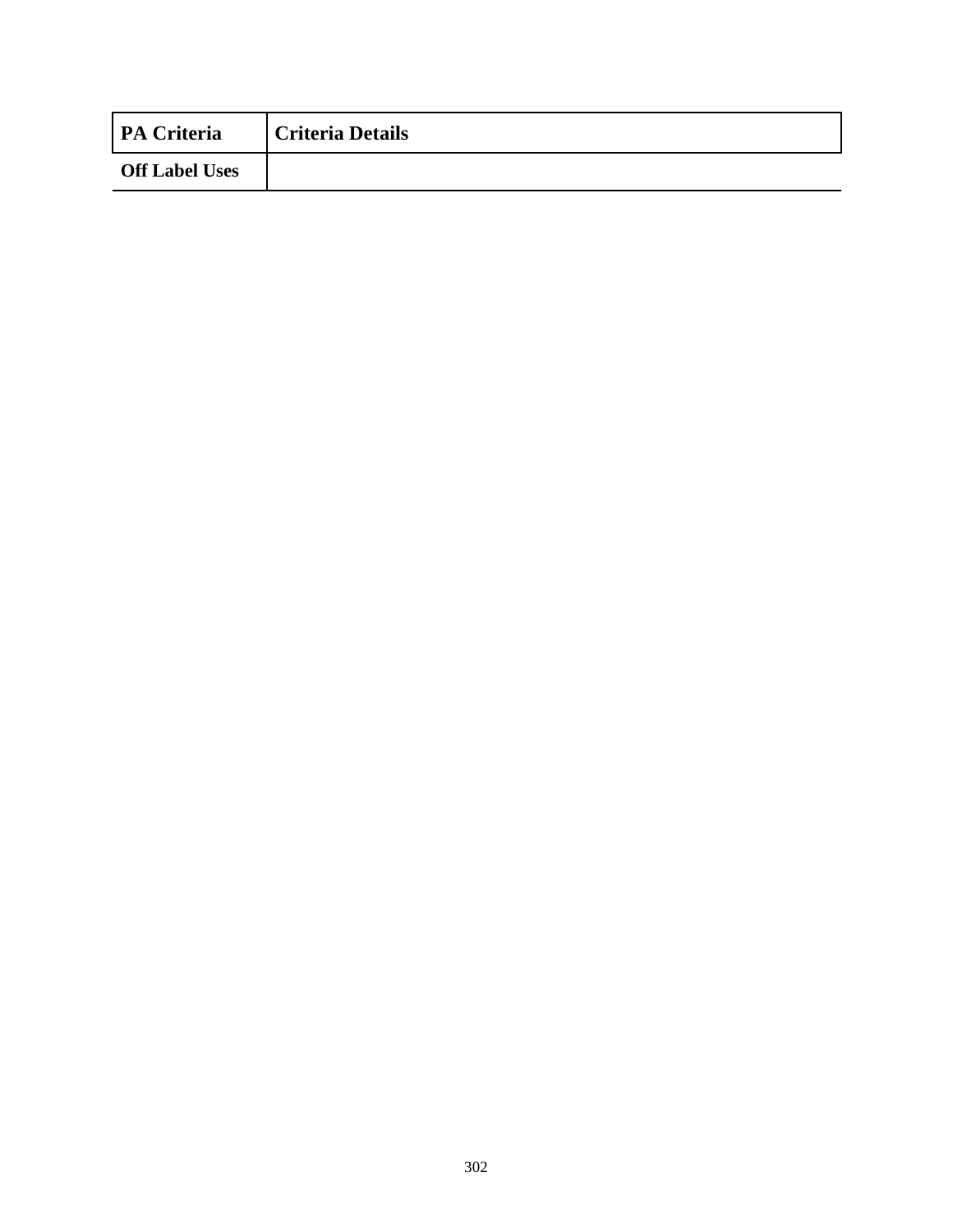#### **Products Affected**

- UPTRAVI INTRAVENOUS
- UPTRAVI ORAL TABLET 1,000 MCG, 1,200 MCG, 1,400 MCG, 1,600 MCG,

200 MCG, 400 MCG, 600 MCG, 800 MCG

 UPTRAVI ORAL TABLETS,DOSE PACK

| <b>PA Criteria</b>                                      | <b>Criteria Details</b>                                                                                                                                                                                                                                                                                                                                                                                                                                                                                                                                                                                                                                                                                                                                          |
|---------------------------------------------------------|------------------------------------------------------------------------------------------------------------------------------------------------------------------------------------------------------------------------------------------------------------------------------------------------------------------------------------------------------------------------------------------------------------------------------------------------------------------------------------------------------------------------------------------------------------------------------------------------------------------------------------------------------------------------------------------------------------------------------------------------------------------|
| <b>Exclusion</b><br><b>Criteria</b>                     |                                                                                                                                                                                                                                                                                                                                                                                                                                                                                                                                                                                                                                                                                                                                                                  |
| <b>Required</b><br><b>Medical</b><br><b>Information</b> | INITIAL: PULMONARY ARTERIAL HYPERTENSION (PAH): 1)<br>CONFIRMATORY DIAGNOSIS BASED ON RIGHT HEART<br>CATHETERIZATION: A) MEAN PULMONARY ARTERY<br>PRESSURE (PAP) GREATER THAN 20 MMHG, B) PULMONARY<br>CAPILLARY WEDGE PRESSURE (PCWP) 15 MMHG OR LESS,<br>AND C) PULMONARY VASCULAR RESISTANCE (PVR) 3 WOOD<br>UNITS OR GREATER, AND 2) NYHA-WHO FUNCTIONAL CLASS<br>(FC) II-IV SYMPTOMS.                                                                                                                                                                                                                                                                                                                                                                       |
| <b>Age Restrictions</b>                                 |                                                                                                                                                                                                                                                                                                                                                                                                                                                                                                                                                                                                                                                                                                                                                                  |
| <b>Prescriber</b><br><b>Restrictions</b>                | PAH: PRESCRIBED BY OR IN CONSULTATION WITH A<br>CARDIOLOGIST OR PULMONOLOGIST.                                                                                                                                                                                                                                                                                                                                                                                                                                                                                                                                                                                                                                                                                   |
| Coverage<br><b>Duration</b>                             | <b>INITIAL AND RENEWAL: 12 MONTHS</b>                                                                                                                                                                                                                                                                                                                                                                                                                                                                                                                                                                                                                                                                                                                            |
| <b>Other Criteria</b>                                   | INITIAL: PAH: WHO FC II-III SYMPTOMS: TRIAL OF OR<br>CONTRAINDICATION TO TWO OF THE FOLLOWING AGENTS<br>FROM DIFFERENT DRUG CLASSES: 1) FORMULARY VERSION<br>OF AN ORAL ENDOTHELIAN RECEPTOR ANTAGONIST (E.G.,<br>AMBRISENTAN, BOSENTAN, MACITENTAN), 2) FORMULARY<br><b>VERSION OF AN ORAL PHOSPHODIESTERASE TYPE-5</b><br>INHIBITOR (E.G., SILDENAFIL, TADALAFIL), OR 3) FORMULARY<br>VERSION OF AN ORAL CGMP STIMULATOR (E.G., RIOCIGUAT).<br>WHO FC III SYMPTOMS AND EVIDENCE OF RAPID<br>PROGRESSION OR POOR PROGNOSIS, WHO FC IV SYMPTOMS:<br>NO STEP. RENEWAL: PAH: IMPROVEMENT FROM BASELINE IN<br>THE 6-MINUTE WALK DISTANCE TEST OR REMAINED STABLE<br>FROM BASELINE IN THE 6-MINUTE WALK DISTANCE TEST AND<br>WHO FC HAS IMPROVED OR REMAINED STABLE. |
| <b>Indications</b>                                      | All FDA-approved Indications.                                                                                                                                                                                                                                                                                                                                                                                                                                                                                                                                                                                                                                                                                                                                    |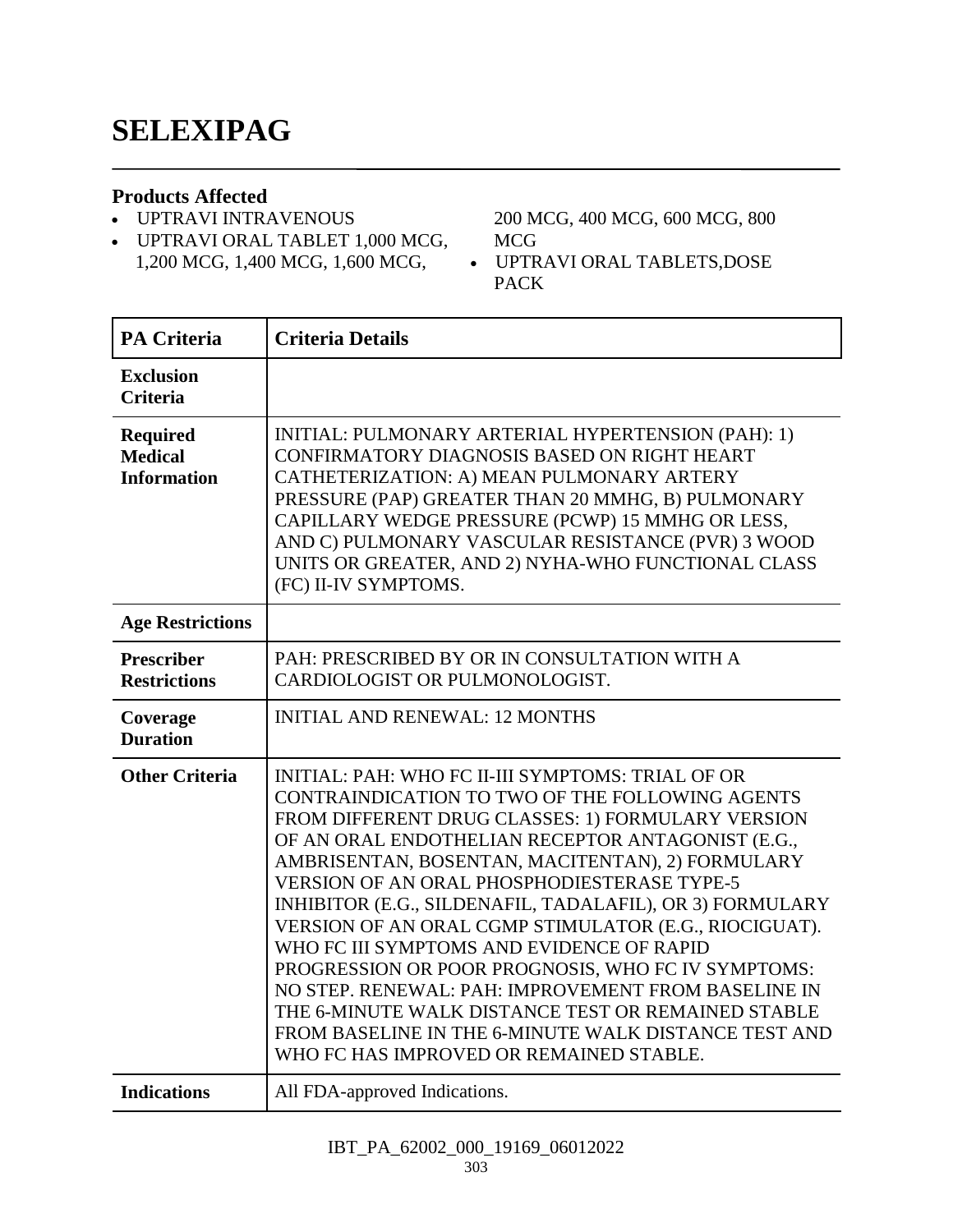| <b>PA Criteria</b>    | <b>Criteria Details</b> |
|-----------------------|-------------------------|
| <b>Off Label Uses</b> |                         |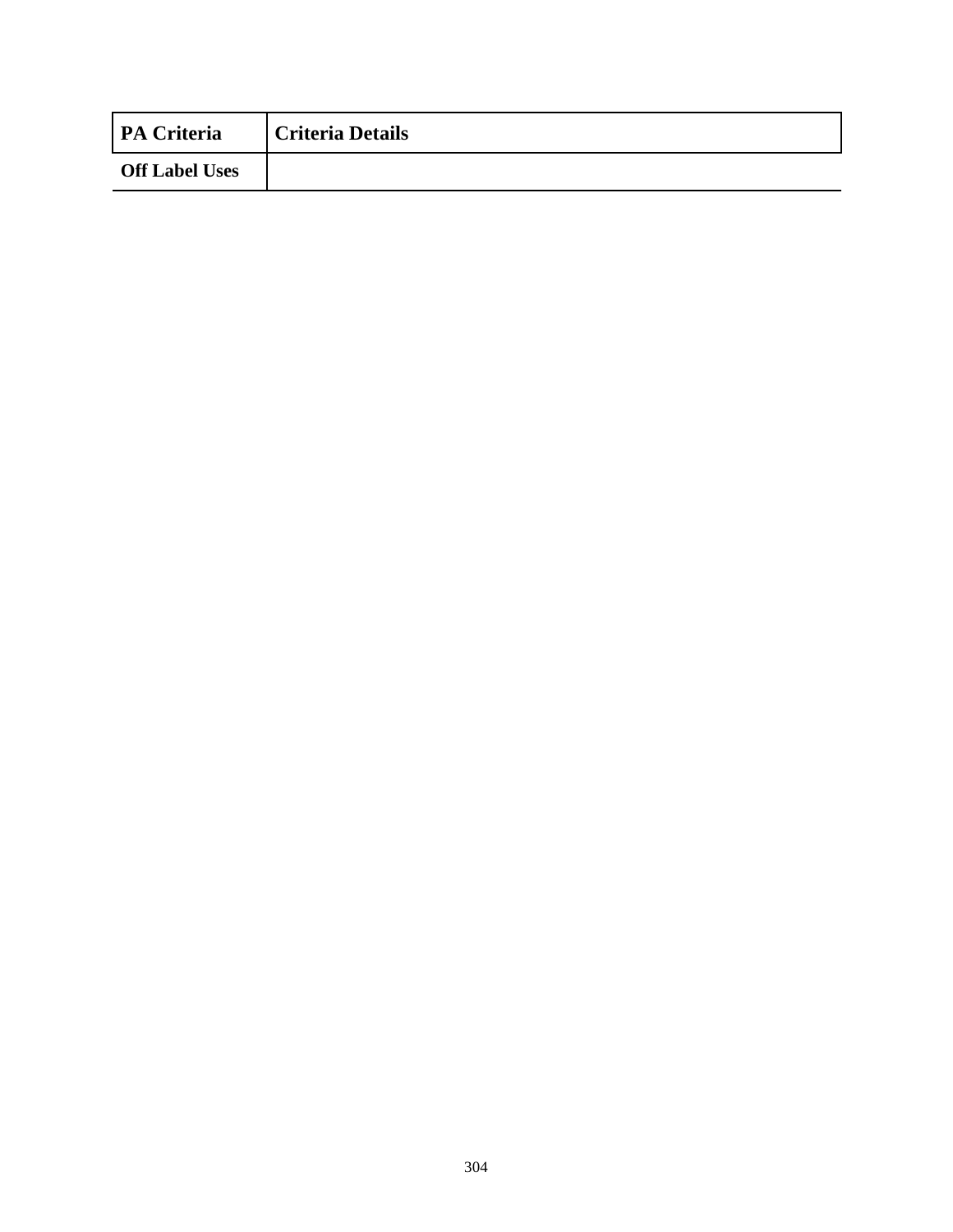### **SELINEXOR**

#### **Products Affected**

 XPOVIO ORAL TABLET 100 MG/WEEK (20 MG X 5), 100 MG/WEEK (50 MG X 2), 40 MG/WEEK (20 MG X 2), 40 MG/WEEK (40 MG X 1), 40MG TWICE WEEK (40 MG X 2), 40MG TWICE WEEK (80 MG/WEEK),

60 MG/WEEK (20 MG X 3), 60 MG/WEEK (60 MG X 1), 60MG TWICE WEEK (120 MG/WEEK), 80 MG/WEEK (20 MG X 4), 80 MG/WEEK (40 MG X 2), 80MG TWICE WEEK (160 MG/WEEK)

| <b>PA Criteria</b>                                      | <b>Criteria Details</b>       |
|---------------------------------------------------------|-------------------------------|
| <b>Exclusion</b><br>Criteria                            |                               |
| <b>Required</b><br><b>Medical</b><br><b>Information</b> |                               |
| <b>Age Restrictions</b>                                 |                               |
| <b>Prescriber</b><br><b>Restrictions</b>                |                               |
| Coverage<br><b>Duration</b>                             | 12 MONTHS                     |
| <b>Other Criteria</b>                                   |                               |
| <b>Indications</b>                                      | All FDA-approved Indications. |
| <b>Off Label Uses</b>                                   |                               |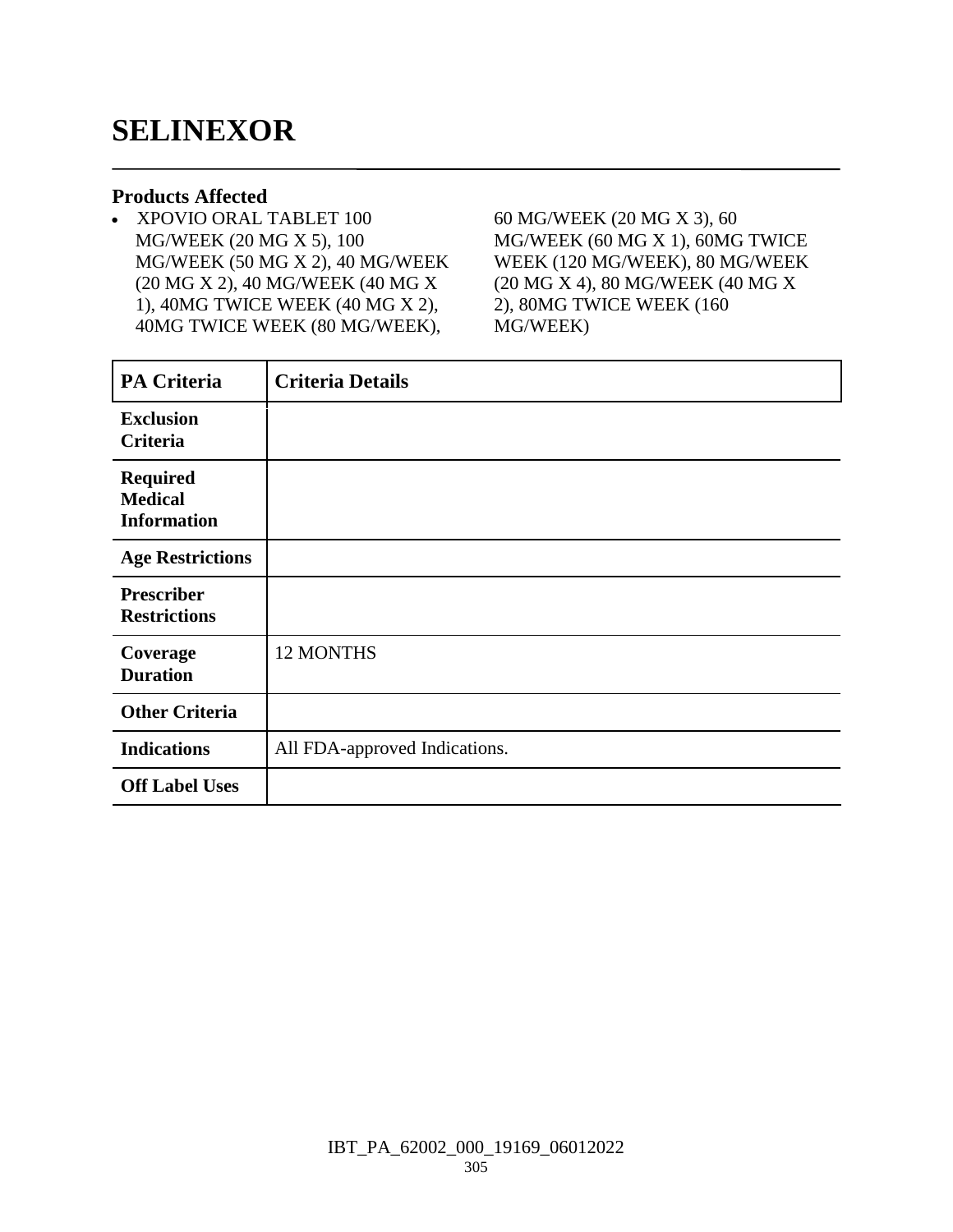# **SELPERCATINIB**

#### **Products Affected**

- RETEVMO ORAL CAPSULE 40 MG, 80 MG

| <b>PA Criteria</b>                                      | <b>Criteria Details</b>       |
|---------------------------------------------------------|-------------------------------|
| <b>Exclusion</b><br><b>Criteria</b>                     |                               |
| <b>Required</b><br><b>Medical</b><br><b>Information</b> |                               |
| <b>Age Restrictions</b>                                 |                               |
| <b>Prescriber</b><br><b>Restrictions</b>                |                               |
| Coverage<br><b>Duration</b>                             | 12 MONTHS                     |
| <b>Other Criteria</b>                                   |                               |
| <b>Indications</b>                                      | All FDA-approved Indications. |
| <b>Off Label Uses</b>                                   |                               |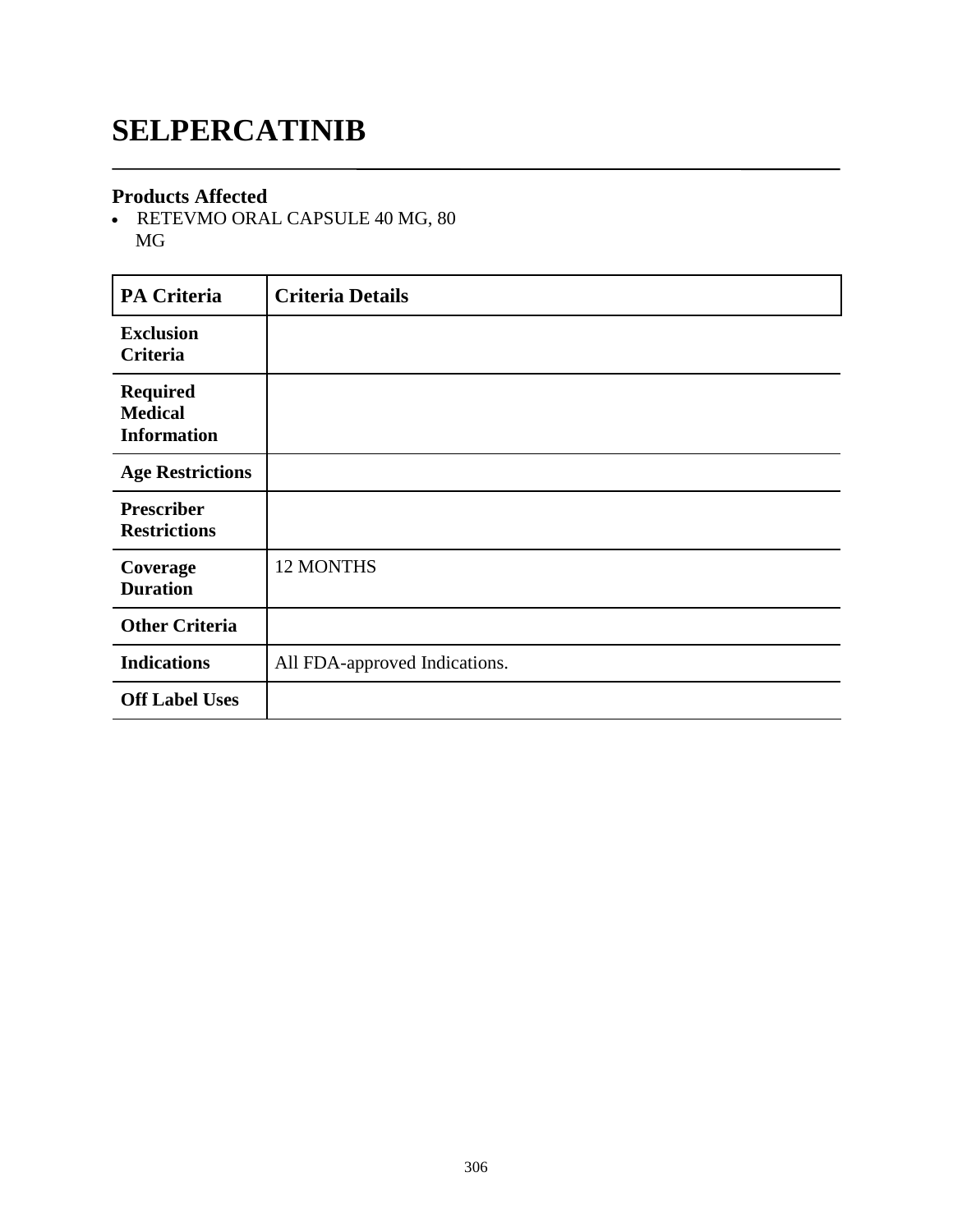### **SELUMETINIB**

#### **Products Affected**

• KOSELUGO ORAL CAPSULE 10 MG, 25 MG

| <b>PA Criteria</b>                                      | <b>Criteria Details</b>       |
|---------------------------------------------------------|-------------------------------|
| <b>Exclusion</b><br>Criteria                            |                               |
| <b>Required</b><br><b>Medical</b><br><b>Information</b> |                               |
| <b>Age Restrictions</b>                                 |                               |
| <b>Prescriber</b><br><b>Restrictions</b>                |                               |
| Coverage<br><b>Duration</b>                             | 12 MONTHS                     |
| <b>Other Criteria</b>                                   |                               |
| <b>Indications</b>                                      | All FDA-approved Indications. |
| <b>Off Label Uses</b>                                   |                               |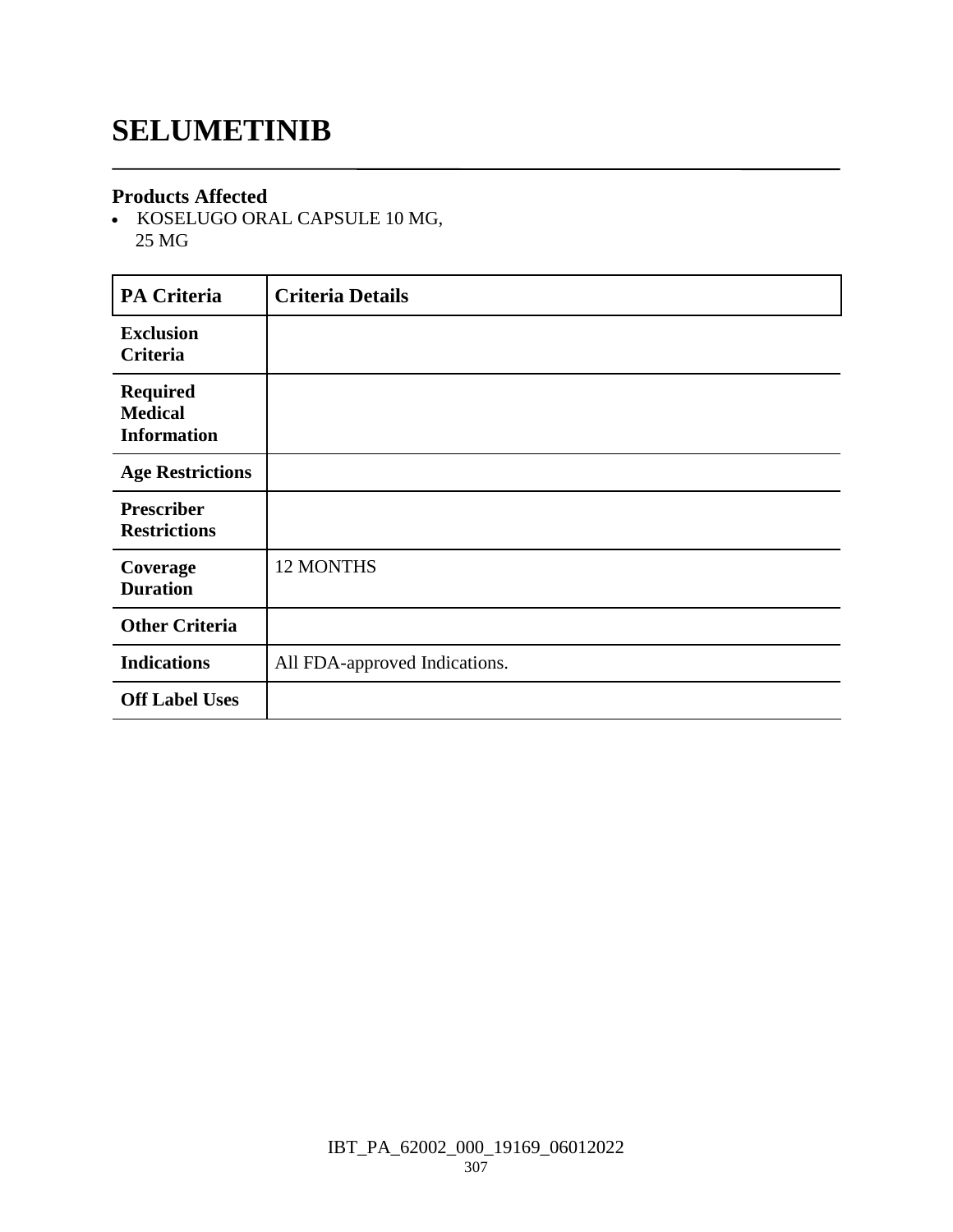### **SILTUXIMAB**

#### **Products Affected**

• SYLVANT

| <b>PA Criteria</b>                                      | <b>Criteria Details</b>       |
|---------------------------------------------------------|-------------------------------|
| <b>Exclusion</b><br>Criteria                            |                               |
| <b>Required</b><br><b>Medical</b><br><b>Information</b> |                               |
| <b>Age Restrictions</b>                                 |                               |
| <b>Prescriber</b><br><b>Restrictions</b>                |                               |
| Coverage<br><b>Duration</b>                             | 12 MONTHS                     |
| <b>Other Criteria</b>                                   |                               |
| <b>Indications</b>                                      | All FDA-approved Indications. |
| <b>Off Label Uses</b>                                   |                               |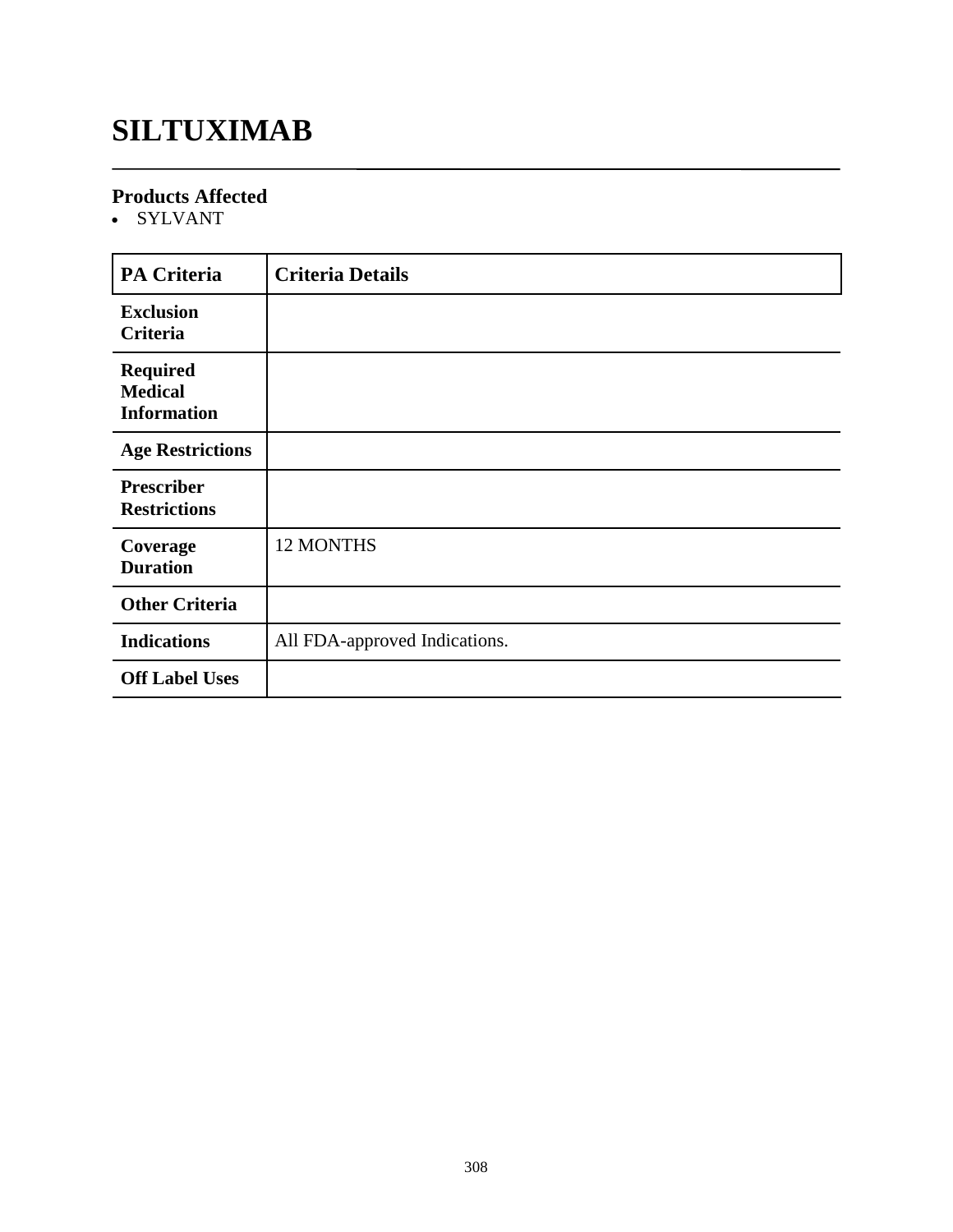### **SIPONIMOD**

#### **Products Affected**

- MAYZENT ORAL TABLET 0.25 MG, 1 MAYZENT STARTER(FOR 2MG MG, 2 MG
- MAYZENT STARTER(FOR 1MG MAINT)

| <b>PA Criteria</b>                                      | <b>Criteria Details</b>                                                                                                                      |
|---------------------------------------------------------|----------------------------------------------------------------------------------------------------------------------------------------------|
| <b>Exclusion</b><br><b>Criteria</b>                     |                                                                                                                                              |
| <b>Required</b><br><b>Medical</b><br><b>Information</b> |                                                                                                                                              |
| <b>Age Restrictions</b>                                 |                                                                                                                                              |
| <b>Prescriber</b><br><b>Restrictions</b>                |                                                                                                                                              |
| Coverage<br><b>Duration</b>                             | <b>12 MONTHS</b>                                                                                                                             |
| <b>Other Criteria</b>                                   | MULTIPLE SCLEROSIS: RENEWAL: 1) DEMONSTRATION OF<br>CLINICAL BENEFIT COMPARED TO PRE-TREATMENT<br>BASELINE AND 2) DOES NOT HAVE LYMPHOPENIA. |
| <b>Indications</b>                                      | All FDA-approved Indications.                                                                                                                |
| <b>Off Label Uses</b>                                   |                                                                                                                                              |

MAINT)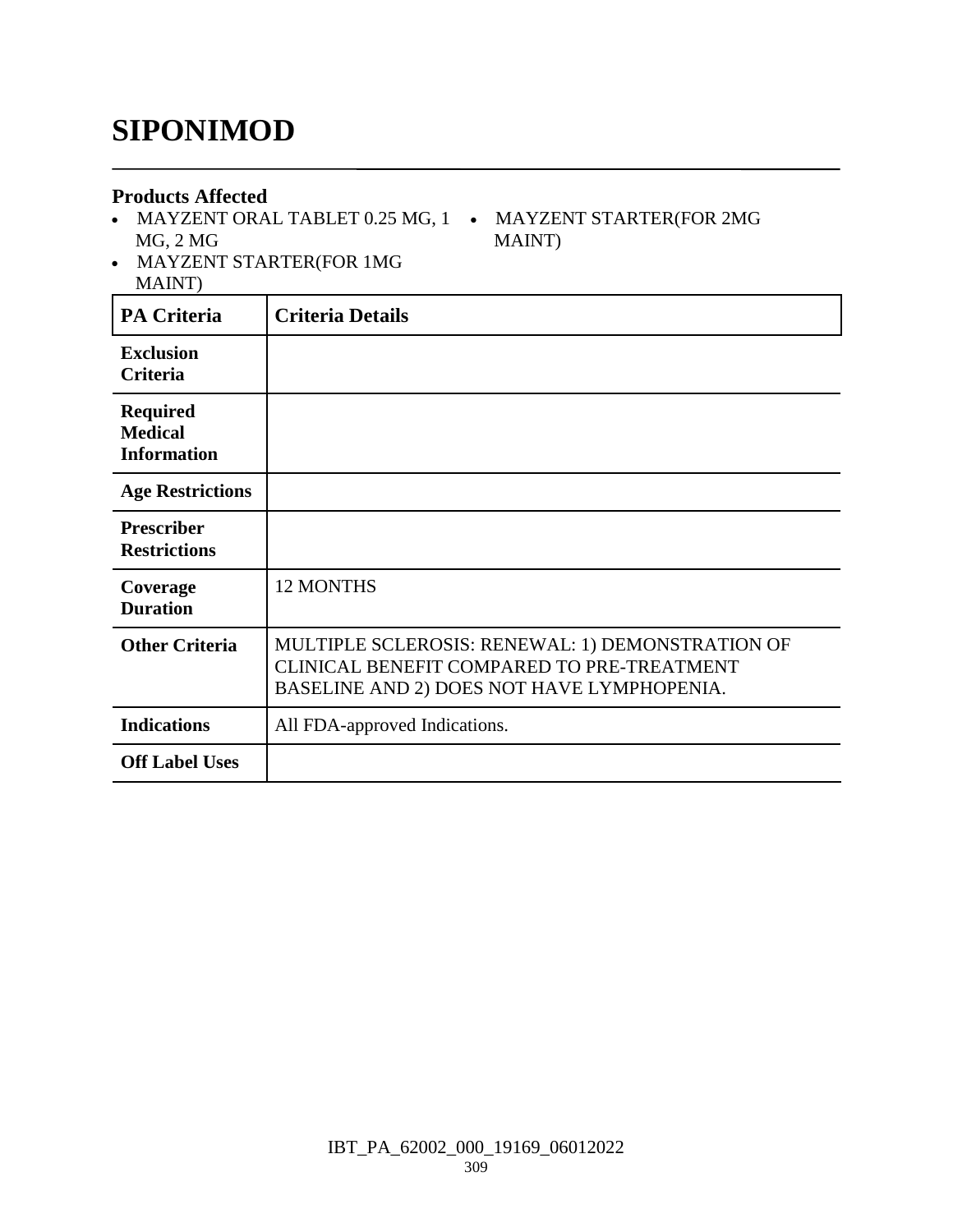### **SODIUM OXYBATE**

#### **Products Affected**

XYREM

| <b>PA Criteria</b>                                      | <b>Criteria Details</b>                                                                                                                                                                                                                                                                                                                                                                                                                                                                                                                                                                                     |
|---------------------------------------------------------|-------------------------------------------------------------------------------------------------------------------------------------------------------------------------------------------------------------------------------------------------------------------------------------------------------------------------------------------------------------------------------------------------------------------------------------------------------------------------------------------------------------------------------------------------------------------------------------------------------------|
| <b>Exclusion</b><br><b>Criteria</b>                     |                                                                                                                                                                                                                                                                                                                                                                                                                                                                                                                                                                                                             |
| <b>Required</b><br><b>Medical</b><br><b>Information</b> |                                                                                                                                                                                                                                                                                                                                                                                                                                                                                                                                                                                                             |
| <b>Age Restrictions</b>                                 |                                                                                                                                                                                                                                                                                                                                                                                                                                                                                                                                                                                                             |
| <b>Prescriber</b><br><b>Restrictions</b>                | PRESCRIBED BY OR GIVEN IN CONSULTATION WITH ONE OF<br>THE FOLLOWING SPECIALISTS: NEUROLOGIST,<br>PSYCHIATRIST, OR SPECIALIST IN SLEEP MEDICINE                                                                                                                                                                                                                                                                                                                                                                                                                                                              |
| Coverage<br><b>Duration</b>                             | <b>INITIAL 6 MONTHS, RENEWAL: 12 MONTHS</b>                                                                                                                                                                                                                                                                                                                                                                                                                                                                                                                                                                 |
| <b>Other Criteria</b>                                   | ALL INDICATIONS: INITIAL: THE PATIENT IS NOT CURRENTLY<br>BEING TREATED WITH SEDATIVE HYPNOTIC AGENTS.<br>EXCESSIVE DAYTIME SLEEPINESS (EDS) IN NARCOLEPSY: FOR<br>PATIENTS 18 YEARS OR OLDER: TRIAL OF OR<br>CONTRAINDICATION TO THE FORMULARY VERSION OF<br>MODAFINIL, ARMODAFINIL, PITOLISANT OR SOLRIAMFETOL<br>AND ONE OTHER GENERIC STIMULANT INDICATED FOR EDS<br>IN NARCOLEPSY. FOR PATIENTS 7 TO 17 YEARS OF AGE: TRIAL<br>OF OR CONTRAINDICATION TO ONE OTHER GENERIC<br>STIMULANT INDICATED FOR EDS IN NARCOLEPSY. RENEWAL:<br>SUSTAINED IMPROVEMENT OF SYMPTOMS COMPARED TO<br><b>BASELINE.</b> |
| <b>Indications</b>                                      | All FDA-approved Indications.                                                                                                                                                                                                                                                                                                                                                                                                                                                                                                                                                                               |
| <b>Off Label Uses</b>                                   |                                                                                                                                                                                                                                                                                                                                                                                                                                                                                                                                                                                                             |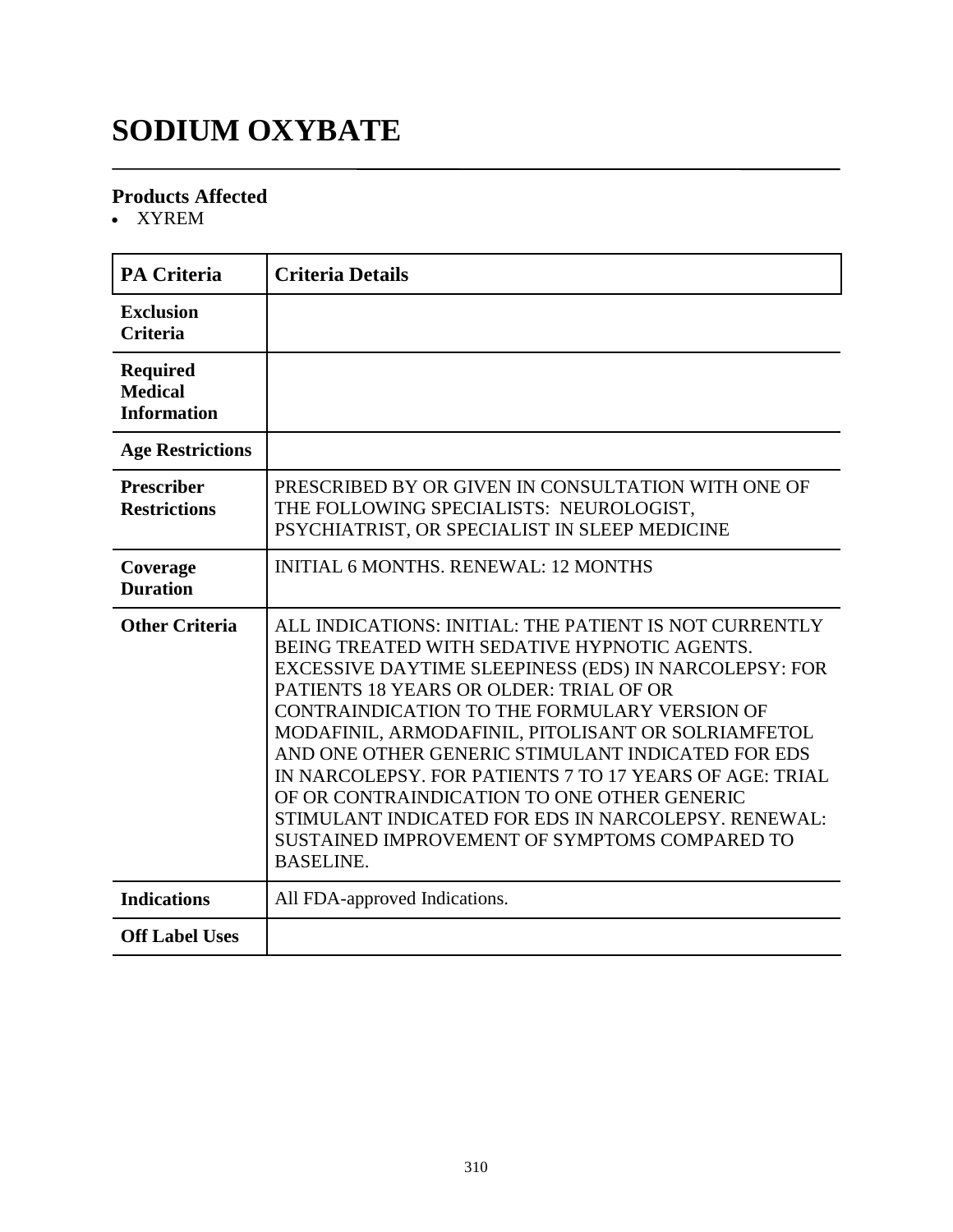### **SOFOSBUVIR/VELPATASVIR**

#### **Products Affected**

 EPCLUSA ORAL PELLETS IN PACKET 150-37.5 MG, 200-50 MG

**PA Criteria Criteria Details Exclusion Criteria Required Medical Information** HCV RNA LEVEL. **Age Restrictions Prescriber Restrictions** PRESCRIBED BY OR GIVEN IN CONSULTATION WITH: GASTROENTEROLOGIST, INFECTIOUS DISEASE SPECIALIST, PHYSICIAN SPECIALIZING IN THE TREATMENT OF HEPATITIS (HEPATOLOGIST), OR A SPECIALLY TRAINED GROUP SUCH AS ECHO (EXTENSION FOR COMMUNITY HEALTHCARE OUTCOMES) MODEL. **Coverage Duration** CRITERIA WILL BE APPLIED CONSISTENT WITH CURRENT AASLD/IDSA GUIDANCE. **Other Criteria** CRITERIA WILL BE APPLIED CONSISTENT WITH CURRENT AASLD/IDSA GUIDANCE. HCV RNA LEVEL WITHIN PAST 6 MONTHS. PATIENT IS NOT CONCURRENTLY TAKING ANY OF THE FOLLOWING MEDICATIONS NOT RECOMMENDED BY THE MANUFACTURER: AMIODARONE, CARBAMAZEPINE, PHENYTOIN, PHENOBARBITAL, OXCARBAZEPINE, RIFAMPIN, RIFABUTIN, RIFAPENTINE, HIV REGIMEN THAT CONTAINS EFAVIRENZ, ROSUVASTATIN AT DOSES ABOVE 10MG, TIPRANAVIR/RITONAVIR OR TOPOTECAN. PATIENTS WITH DECOMPENSATED CIRRHOSIS REQUIRE CONCURRENT RIBAVIRIN UNLESS RIBAVIRIN INELIGIBLE. REQUESTS FOR FORMULARY VERSION OF SOFOSBUVIR/VELPATASVIR: TRIAL OF OR CONTRAINDICATION TO BRAND EPCLUSA. **Indications** All FDA-approved Indications. **Off Label Uses**

EPCLUSA ORAL TABLET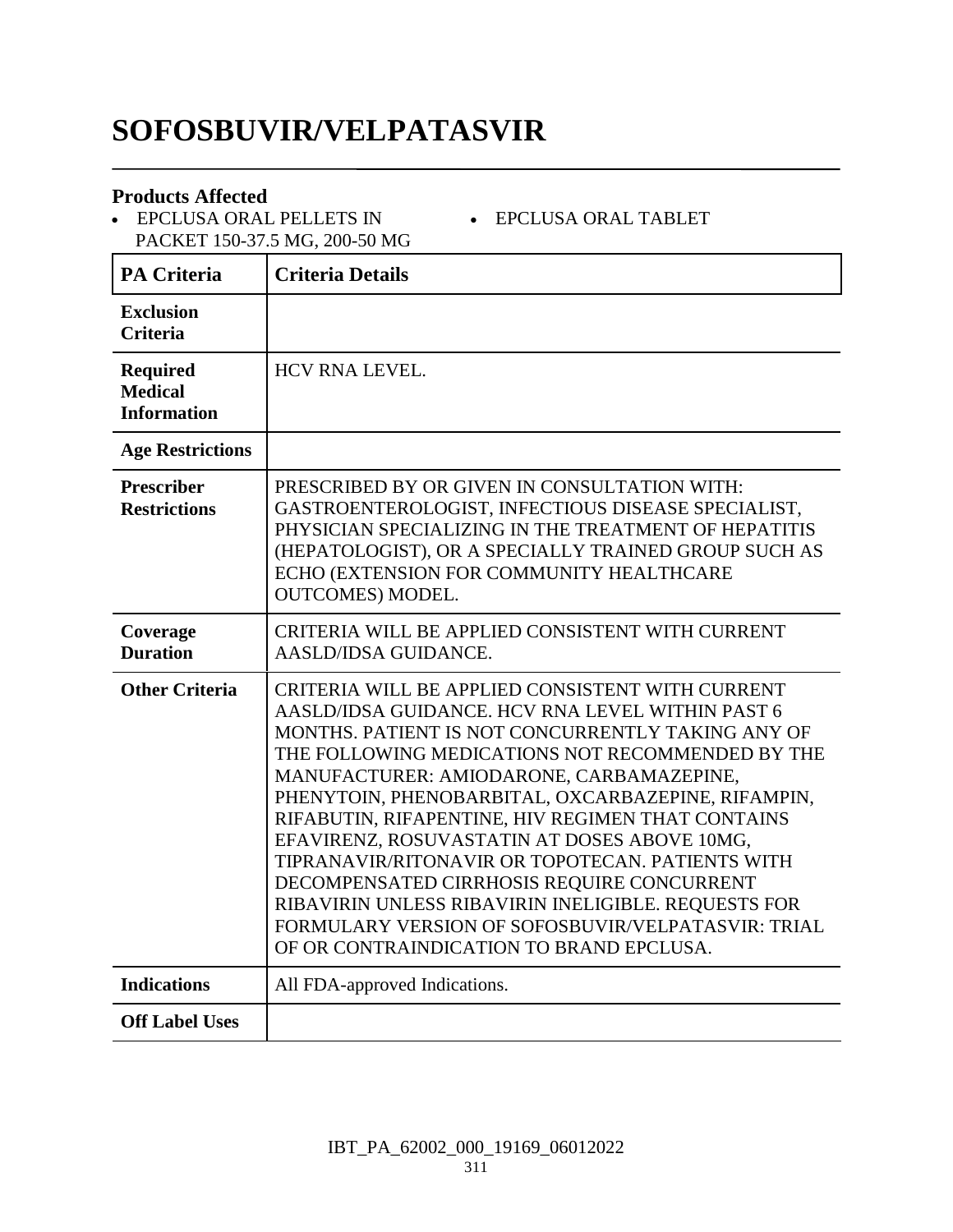# **SOFOSBUVIR/VELPATASVIR/VOXILAPREVIR**

### **Products Affected**

VOSEVI

| <b>PA Criteria</b>                                      | <b>Criteria Details</b>                                                                                                                                                                                                                                                                                                                                                                                                                                                                                                                                                       |
|---------------------------------------------------------|-------------------------------------------------------------------------------------------------------------------------------------------------------------------------------------------------------------------------------------------------------------------------------------------------------------------------------------------------------------------------------------------------------------------------------------------------------------------------------------------------------------------------------------------------------------------------------|
| <b>Exclusion</b><br><b>Criteria</b>                     | MODERATE OR SEVERE HEPATIC IMPAIRMENT (CHILD-PUGH B<br>OR C).                                                                                                                                                                                                                                                                                                                                                                                                                                                                                                                 |
| <b>Required</b><br><b>Medical</b><br><b>Information</b> | HCV RNA LEVEL WITHIN PAST 6 MONTHS                                                                                                                                                                                                                                                                                                                                                                                                                                                                                                                                            |
| <b>Age Restrictions</b>                                 |                                                                                                                                                                                                                                                                                                                                                                                                                                                                                                                                                                               |
| <b>Prescriber</b><br><b>Restrictions</b>                | PRESCRIBED BY OR GIVEN IN CONSULTATION WITH:<br>GASTROENTEROLOGIST, INFECTIOUS DISEASE SPECIALIST,<br>PHYSICIAN SPECIALIZING IN THE TREATMENT OF HEPATITIS<br>(HEPATOLOGIST), OR A SPECIALLY TRAINED GROUP SUCH AS<br>ECHO (EXTENSION FOR COMMUNITY HEALTHCARE<br><b>OUTCOMES) MODEL.</b>                                                                                                                                                                                                                                                                                     |
| Coverage<br><b>Duration</b>                             | CRITERIA WILL BE APPLIED CONSISTENT WITH CURRENT<br>AASLD/IDSA GUIDANCE.                                                                                                                                                                                                                                                                                                                                                                                                                                                                                                      |
| <b>Other Criteria</b>                                   | CRITERIA WILL BE APPLIED CONSISTENT WITH CURRENT<br>AASLD/IDSA GUIDANCE. PATIENT IS NOT CONCURRENTLY<br>TAKING ANY OF THE FOLLOWING MEDICATIONS NOT<br>RECOMMENDED BY THE MANUFACTURER: AMIODARONE,<br>CARBAMAZEPINE, PHENYTOIN, PHENOBARBITAL,<br>OXCARBAZEPINE, RIFAMPIN, RIFABUTIN, RIFAPENTINE,<br>CYCLOSPORINE, PITAVASTATIN, PRAVASTATIN (DOSES<br>ABOVE 40MG), ROSUVASTATIN, METHOTREXATE,<br>MITOXANTRONE, IMATINIB, IRINOTECAN, LAPATINIB,<br>SULFASALAZINE, TOPOTECAN, OR HIV REGIMEN THAT<br>CONTAINS EFAVIRENZ, ATAZANAVIR, LOPINAVIR OR<br>TIPRANAVIR/RITONAVIR. |
| <b>Indications</b>                                      | All FDA-approved Indications.                                                                                                                                                                                                                                                                                                                                                                                                                                                                                                                                                 |
| <b>Off Label Uses</b>                                   |                                                                                                                                                                                                                                                                                                                                                                                                                                                                                                                                                                               |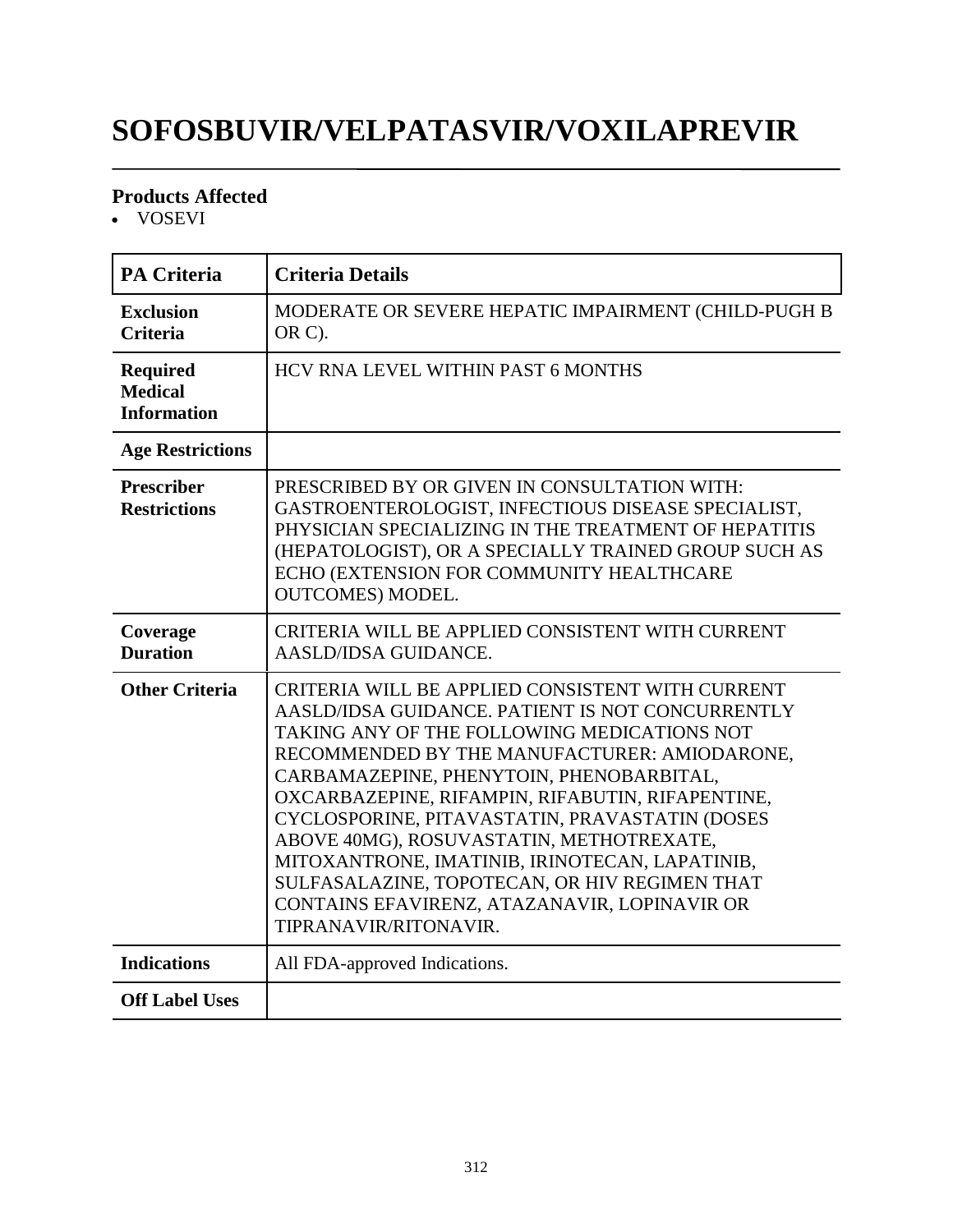### **SOLRIAMFETOL**

#### **Products Affected**

• SUNOSI

| <b>PA Criteria</b>                                      | <b>Criteria Details</b>                                                                                                                                                                                                                                                                                                                                                                                                           |
|---------------------------------------------------------|-----------------------------------------------------------------------------------------------------------------------------------------------------------------------------------------------------------------------------------------------------------------------------------------------------------------------------------------------------------------------------------------------------------------------------------|
| <b>Exclusion</b><br><b>Criteria</b>                     |                                                                                                                                                                                                                                                                                                                                                                                                                                   |
| <b>Required</b><br><b>Medical</b><br><b>Information</b> |                                                                                                                                                                                                                                                                                                                                                                                                                                   |
| <b>Age Restrictions</b>                                 |                                                                                                                                                                                                                                                                                                                                                                                                                                   |
| <b>Prescriber</b><br><b>Restrictions</b>                | EXCESSIVE DAYTIME SLEEPINESS (EDS) IN NARCOLEPSY:<br>NEUROLOGIST, PSYCHIATRIST, OR SPECIALIST IN SLEEP<br>MEDICINE.                                                                                                                                                                                                                                                                                                               |
| Coverage<br><b>Duration</b>                             | INITIAL: 6 MONTHS, RENEWAL: 12 MONTHS.                                                                                                                                                                                                                                                                                                                                                                                            |
| <b>Other Criteria</b>                                   | EXCESSIVE DAYTIME SLEEPINESS (EDS) IN NARCOLEPSY: THE<br>PATIENT HAS TRIED THE FORMULARY VERSION OF<br>MODAFINIL OR ARMODAFINIL AND ONE OTHER GENERIC<br>STIMULANT INDICATED FOR EXCESSIVE DAYTIME<br>SLEEPINESS (EDS) IN NARCOLEPSY. OBSTRUCTIVE SLEEP<br>APNEA (OSA): THE PATIENT HAS TRIED THE FORMULARY<br>VERSION OF MODAFINIL OR ARMODAFINIL. RENEWAL:<br>SUSTAINED IMPROVEMENT OF SYMPTOMS COMPARED TO<br><b>BASELINE.</b> |
| <b>Indications</b>                                      | All FDA-approved Indications.                                                                                                                                                                                                                                                                                                                                                                                                     |
| <b>Off Label Uses</b>                                   |                                                                                                                                                                                                                                                                                                                                                                                                                                   |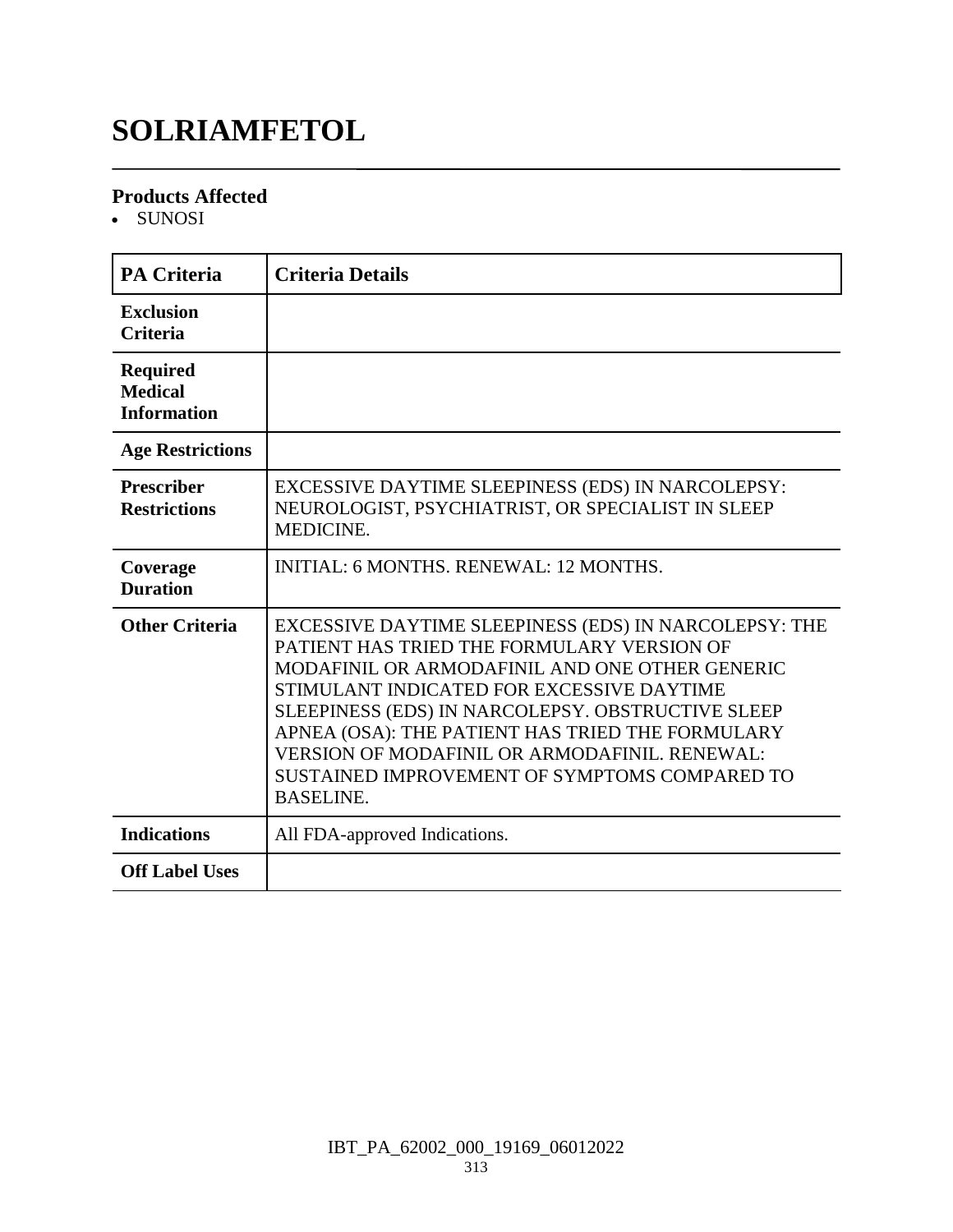# **SOMATROPIN - NORDITROPIN**

### **Products Affected**

• NORDITROPIN FLEXPRO

| <b>PA Criteria</b>                                      | <b>Criteria Details</b>                                                                                                                                                                                                                                                                                                                                                                                                                                                                                                                                                                                   |
|---------------------------------------------------------|-----------------------------------------------------------------------------------------------------------------------------------------------------------------------------------------------------------------------------------------------------------------------------------------------------------------------------------------------------------------------------------------------------------------------------------------------------------------------------------------------------------------------------------------------------------------------------------------------------------|
| <b>Exclusion</b><br><b>Criteria</b>                     | ATHLETIC ENHANCEMENT, ANTI-AGING PURPOSES.                                                                                                                                                                                                                                                                                                                                                                                                                                                                                                                                                                |
| <b>Required</b><br><b>Medical</b><br><b>Information</b> | INITIAL: PEDIATRIC GROWTH HORMONE DEFICIENCY (GHD),<br>IDIOPATHIC SHORT STATURE (ISS), SMALL FOR GESTATIONAL<br>AGE (SGA), TURNER SYNDROME (TS), NOONAN SYNDROME:<br>HEIGHT AT LEAST 2 STANDARD DEVIATIONS (SD) BELOW THE<br>MEAN HEIGHT FOR NORMAL CHILDREN OF THE SAME AGE<br>AND GENDER. PRADER WILLI SYNDROME (PWS): CONFIRMED<br><b>GENETIC DIAGNOSIS.</b>                                                                                                                                                                                                                                           |
| <b>Age Restrictions</b>                                 |                                                                                                                                                                                                                                                                                                                                                                                                                                                                                                                                                                                                           |
| <b>Prescriber</b><br><b>Restrictions</b>                | <b>INITIAL AND RENEWAL: PRESCRIBED BY OR IN</b><br>CONSULTATION WITH AN ENDOCRINOLOGIST.                                                                                                                                                                                                                                                                                                                                                                                                                                                                                                                  |
| Coverage<br><b>Duration</b>                             | <b>INITIAL AND RENEWAL: 12 MONTHS.</b>                                                                                                                                                                                                                                                                                                                                                                                                                                                                                                                                                                    |
| <b>Other Criteria</b>                                   | INITIAL: ADULT GHD: GROWTH HORMONE DEFICIENCY<br>ALONE OR ASSOCIATED WITH MULTIPLE HORMONE<br>DEFICIENCIES (HYPOPITUITARISM), AS A RESULT OF<br>PITUITARY DISEASES, HYPOTHALAMIC DISEASE, SURGERY,<br>RADIATION THERAPY, TRAUMA, OR CONTINUATION OF<br>THERAPY FROM CHILDHOOD ONSET GROWTH HORMONE<br>DEFICIENCY. PEDIATRIC GHD, ISS, SGA, TS, NOONAN<br>SYNDROME: OPEN EPIPHYSES. RENEWAL: PEDIATRIC GHD,<br>ISS, SGA, TS, NOONAN SYNDROME: 1) IMPROVEMENT WHILE<br>ON THERAPY (I.E., INCREASED HEIGHT OR INCREASED<br>GROWTH VELOCITY), AND 2) OPEN EPIPHYSES. PWS:<br>IMPROVEMENT IN BODY COMPOSITION. |
| <b>Indications</b>                                      | All FDA-approved Indications.                                                                                                                                                                                                                                                                                                                                                                                                                                                                                                                                                                             |
| <b>Off Label Uses</b>                                   |                                                                                                                                                                                                                                                                                                                                                                                                                                                                                                                                                                                                           |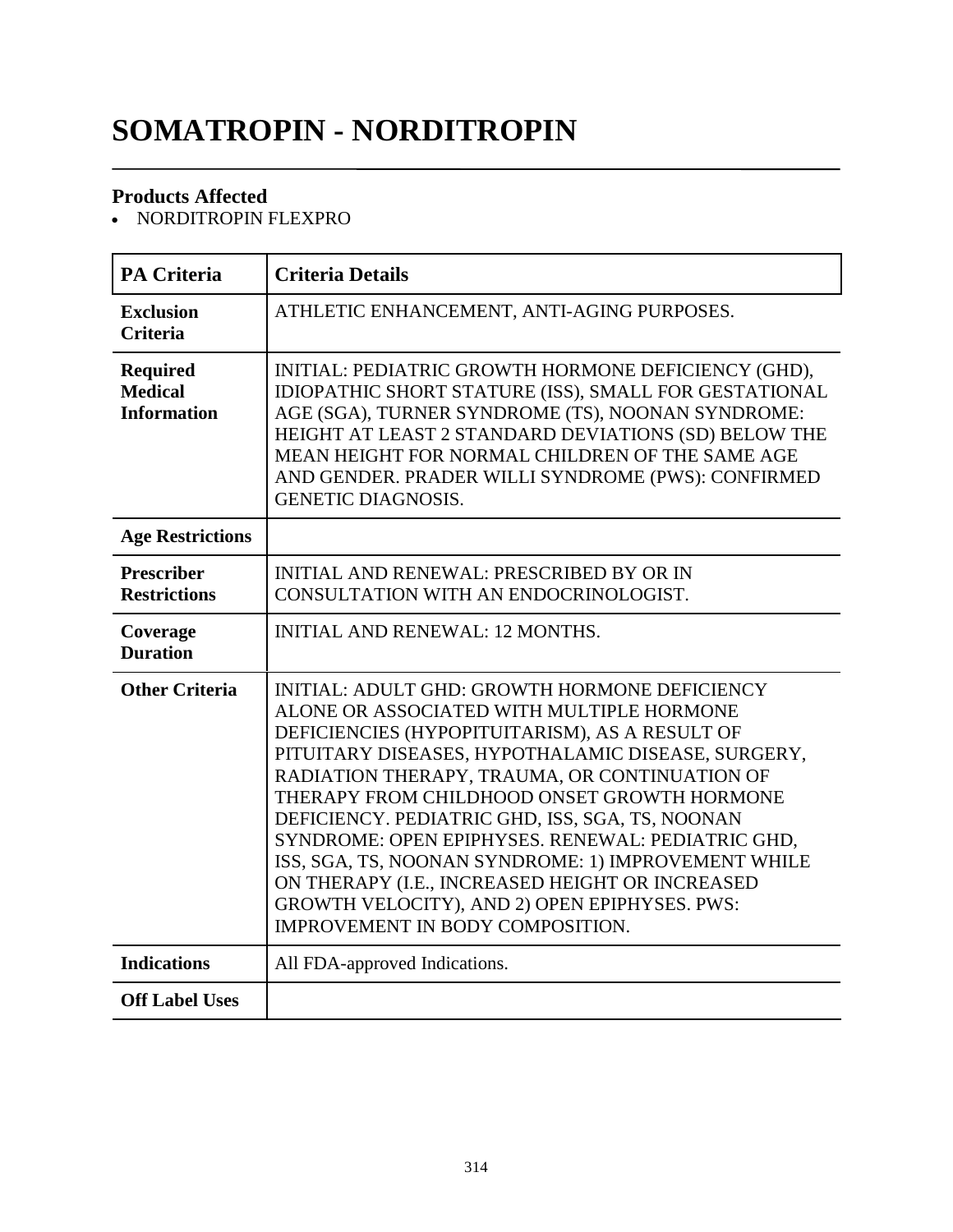# **SOMATROPIN - SEROSTIM**

### **Products Affected**

- SEROSTIM SUBCUTANEOUS RECON SOLN 4 MG, 5 MG, 6 MG

| <b>PA Criteria</b>                                      | <b>Criteria Details</b>                                                                                                                                                                                                                                                                                                                                                                                                                                                                                |
|---------------------------------------------------------|--------------------------------------------------------------------------------------------------------------------------------------------------------------------------------------------------------------------------------------------------------------------------------------------------------------------------------------------------------------------------------------------------------------------------------------------------------------------------------------------------------|
| <b>Exclusion</b><br><b>Criteria</b>                     | ATHLETIC ENHANCEMENT, ANTI-AGING PURPOSES.                                                                                                                                                                                                                                                                                                                                                                                                                                                             |
| <b>Required</b><br><b>Medical</b><br><b>Information</b> | INITIAL: HIV/WASTING: MEETS ONE OF THE FOLLOWING<br>CRITERIA FOR WEIGHT LOSS: 10% UNINTENTIONAL WEIGHT<br>LOSS OVER 12 MONTHS, OR 7.5% OVER 6 MONTHS, OR 5%<br>BODY CELL MASS (BCM) LOSS WITHIN 6 MONTHS, OR A BCM<br>LESS THAN 35% (MEN) OF TOTAL BODY WEIGHT AND A BODY<br>MASS INDEX (BMI) LESS THAN 27 KG PER METER SQUARED,<br>OR BCM LESS THAN 23% (WOMEN) OF TOTAL BODY WEIGHT<br>AND A BODY MASS INDEX (BMI) LESS THAN 27 KG PER METER<br>SQUARED, OR BMI LESS THAN 18.5 KG PER METER SQUARED. |
| <b>Age Restrictions</b>                                 |                                                                                                                                                                                                                                                                                                                                                                                                                                                                                                        |
| <b>Prescriber</b><br><b>Restrictions</b>                | HIV/WASTING: PRESCRIBED BY OR IN CONSULTATION WITH A<br>GASTROENTEROLOGIST, NUTRITIONAL SUPPORT SPECIALIST,<br>OR INFECTIOUS DISEASE SPECIALIST.                                                                                                                                                                                                                                                                                                                                                       |
| Coverage<br><b>Duration</b>                             | <b>INITIAL AND RENEWAL: 3 MONTHS.</b>                                                                                                                                                                                                                                                                                                                                                                                                                                                                  |
| <b>Other Criteria</b>                                   | HIV/WASTING: INITIAL: INADEQUATE RESPONSE TO ONE<br>PREVIOUS THERAPY (E.G., MEGACE, APPETITE STIMULANTS,<br>ANABOLIC STEROIDS), RENEWAL: CLINICAL BENEFIT IN<br>MUSCLE MASS AND WEIGHT. INITIAL AND RENEWAL:<br>CURRENTLY ON HIV ANTIRETROVIRAL THERAPY.                                                                                                                                                                                                                                               |
| <b>Indications</b>                                      | All FDA-approved Indications.                                                                                                                                                                                                                                                                                                                                                                                                                                                                          |
| <b>Off Label Uses</b>                                   |                                                                                                                                                                                                                                                                                                                                                                                                                                                                                                        |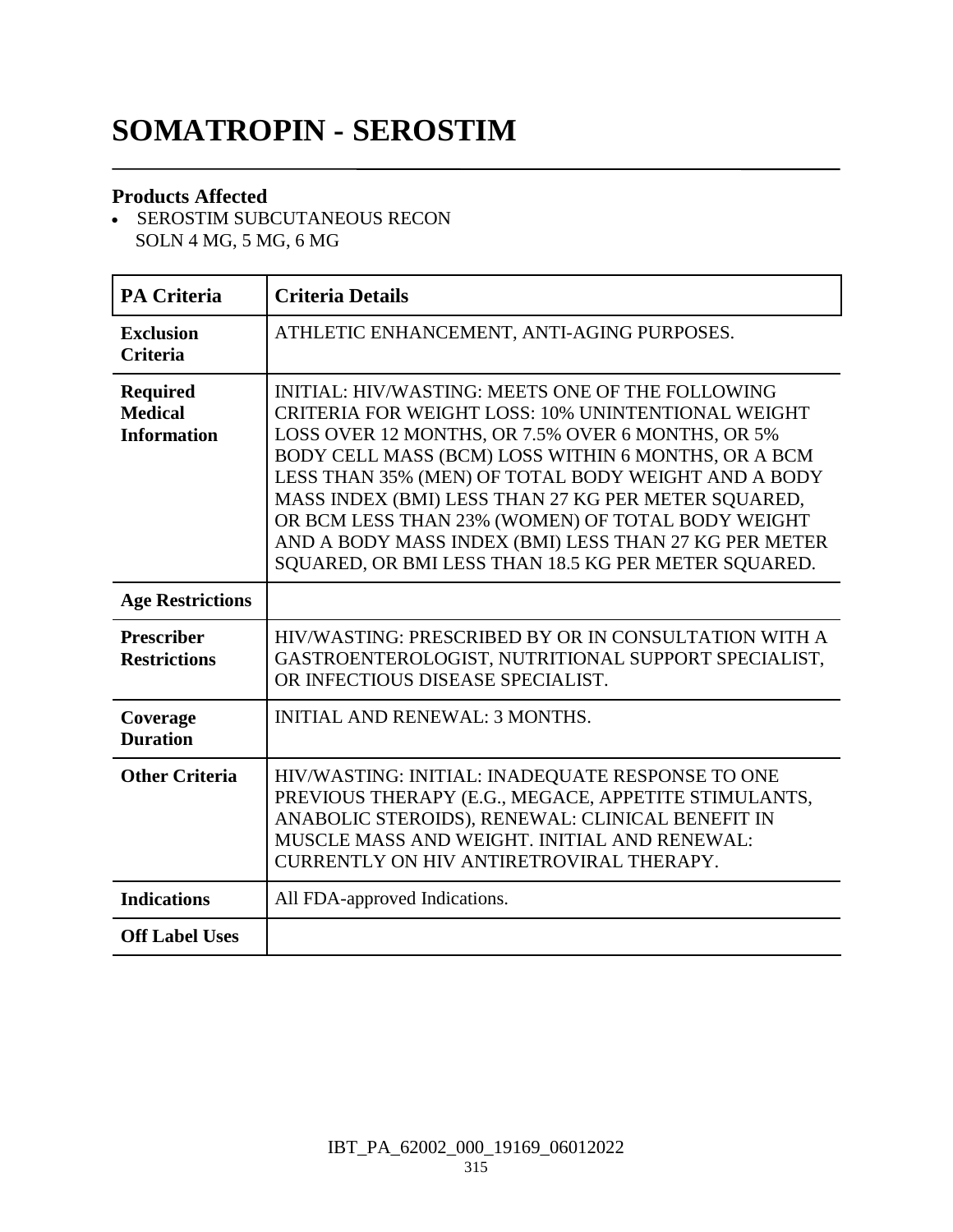### **SOMATROPIN - ZORBTIVE**

#### **Products Affected**

ZORBTIVE

| <b>PA Criteria</b>                                      | <b>Criteria Details</b>                                                     |
|---------------------------------------------------------|-----------------------------------------------------------------------------|
| <b>Exclusion</b><br>Criteria                            | ATHLETIC ENHANCEMENT, ANTI-AGING PURPOSES.                                  |
| <b>Required</b><br><b>Medical</b><br><b>Information</b> |                                                                             |
| <b>Age Restrictions</b>                                 |                                                                             |
| <b>Prescriber</b><br><b>Restrictions</b>                | SHORT BOWEL: PRESCRIBED BY OR IN CONSULTATION WITH<br>A GASTROENTEROLOGIST. |
| Coverage<br><b>Duration</b>                             | <b>SHORT BOWEL: 4 WEEKS ONCE.</b>                                           |
| <b>Other Criteria</b>                                   |                                                                             |
| <b>Indications</b>                                      | All FDA-approved Indications.                                               |
| <b>Off Label Uses</b>                                   |                                                                             |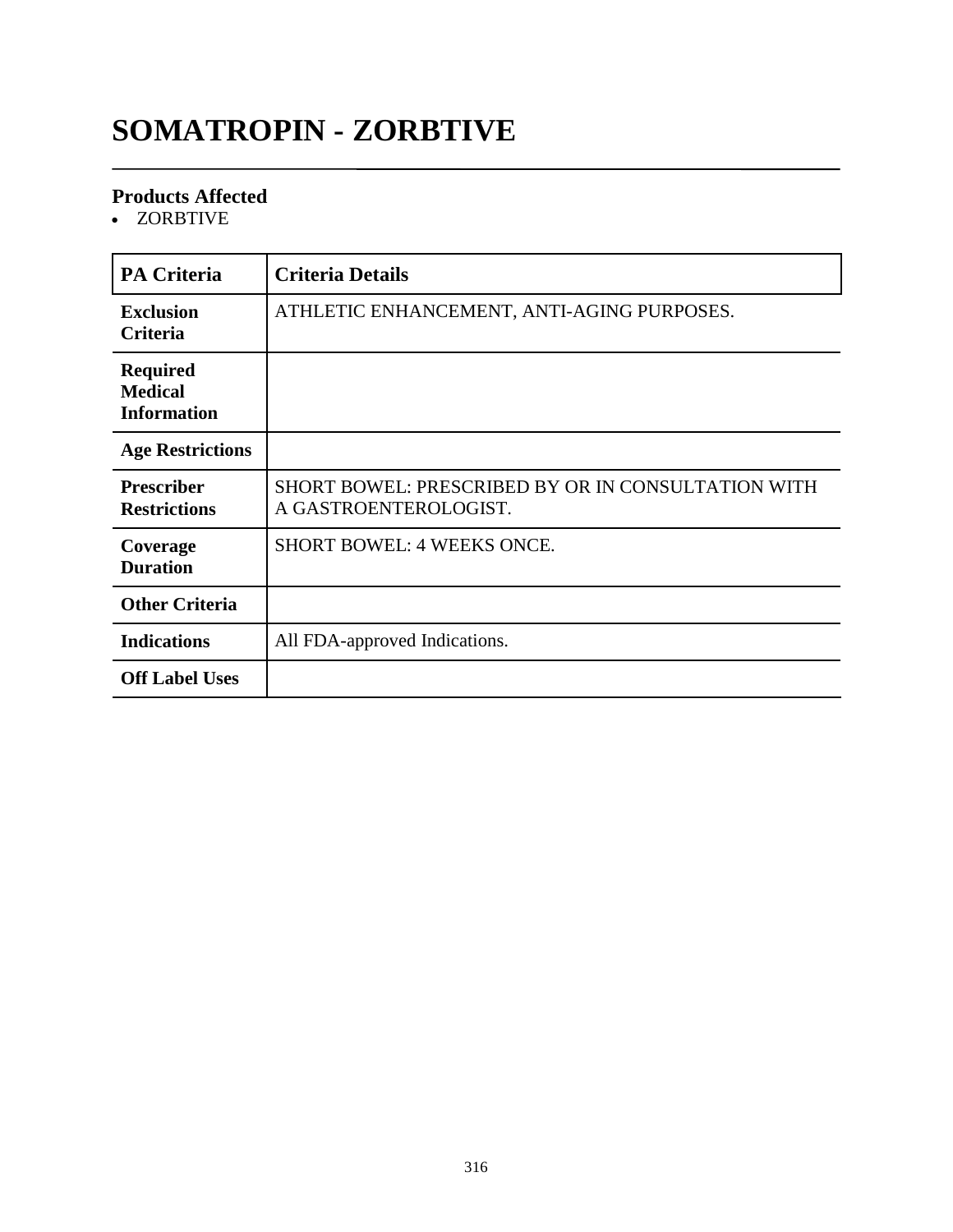### **SONIDEGIB**

#### **Products Affected**

• ODOMZO

| <b>PA Criteria</b>                                      | <b>Criteria Details</b>                                                   |
|---------------------------------------------------------|---------------------------------------------------------------------------|
| <b>Exclusion</b><br><b>Criteria</b>                     |                                                                           |
| <b>Required</b><br><b>Medical</b><br><b>Information</b> | BASELINE SERUM CREATINE KINASE (CK) AND SERUM<br><b>CREATININE LEVELS</b> |
| <b>Age Restrictions</b>                                 |                                                                           |
| <b>Prescriber</b><br><b>Restrictions</b>                |                                                                           |
| Coverage<br><b>Duration</b>                             | 12 MONTHS                                                                 |
| <b>Other Criteria</b>                                   |                                                                           |
| <b>Indications</b>                                      | All FDA-approved Indications.                                             |
| <b>Off Label Uses</b>                                   |                                                                           |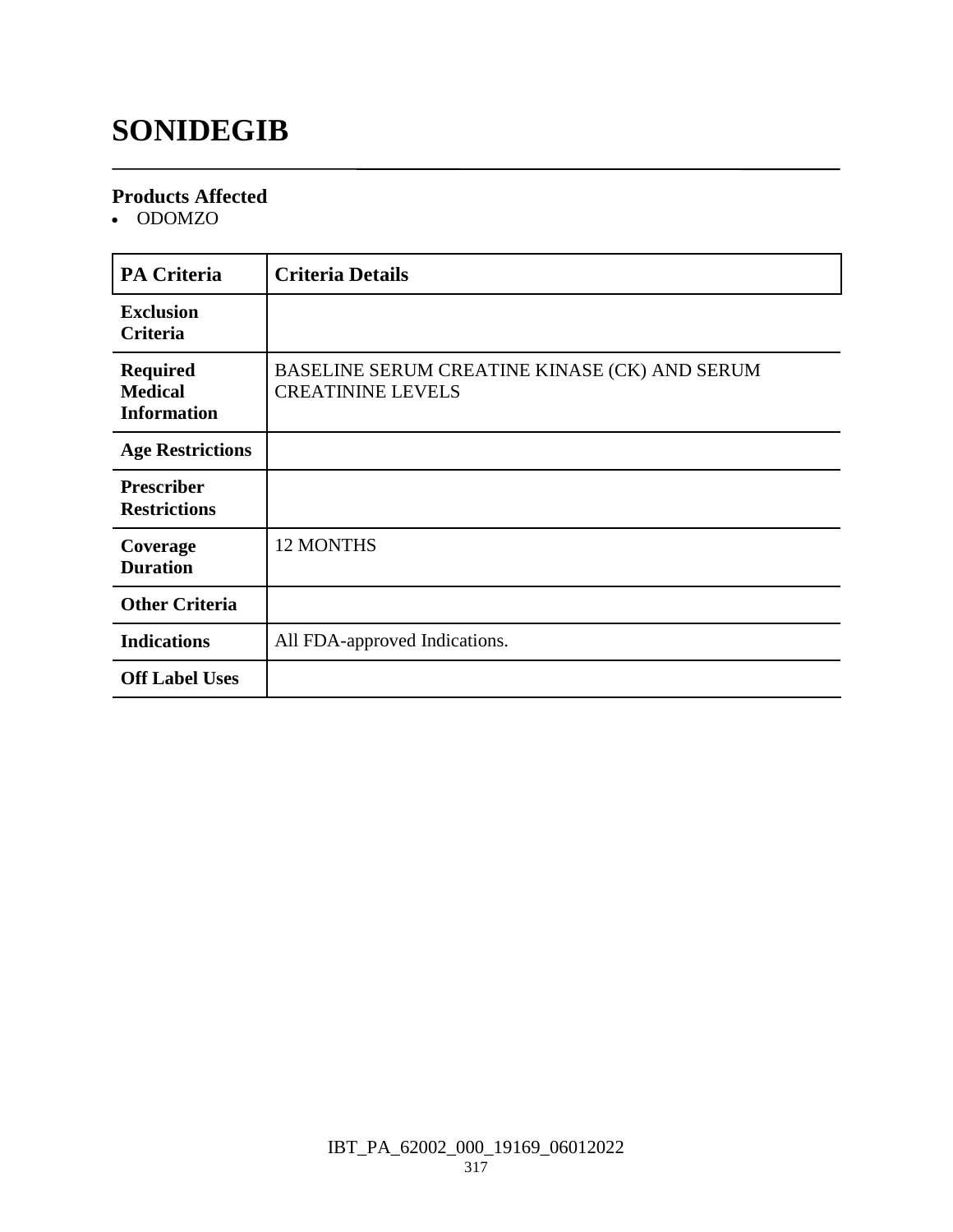### **SORAFENIB TOSYLATE**

#### **Products Affected**

NEXAVAR

| PA Criteria                                             | <b>Criteria Details</b>       |
|---------------------------------------------------------|-------------------------------|
| <b>Exclusion</b><br>Criteria                            |                               |
| <b>Required</b><br><b>Medical</b><br><b>Information</b> |                               |
| <b>Age Restrictions</b>                                 |                               |
| <b>Prescriber</b><br><b>Restrictions</b>                |                               |
| Coverage<br><b>Duration</b>                             | 12 MONTHS                     |
| <b>Other Criteria</b>                                   |                               |
| <b>Indications</b>                                      | All FDA-approved Indications. |
| <b>Off Label Uses</b>                                   |                               |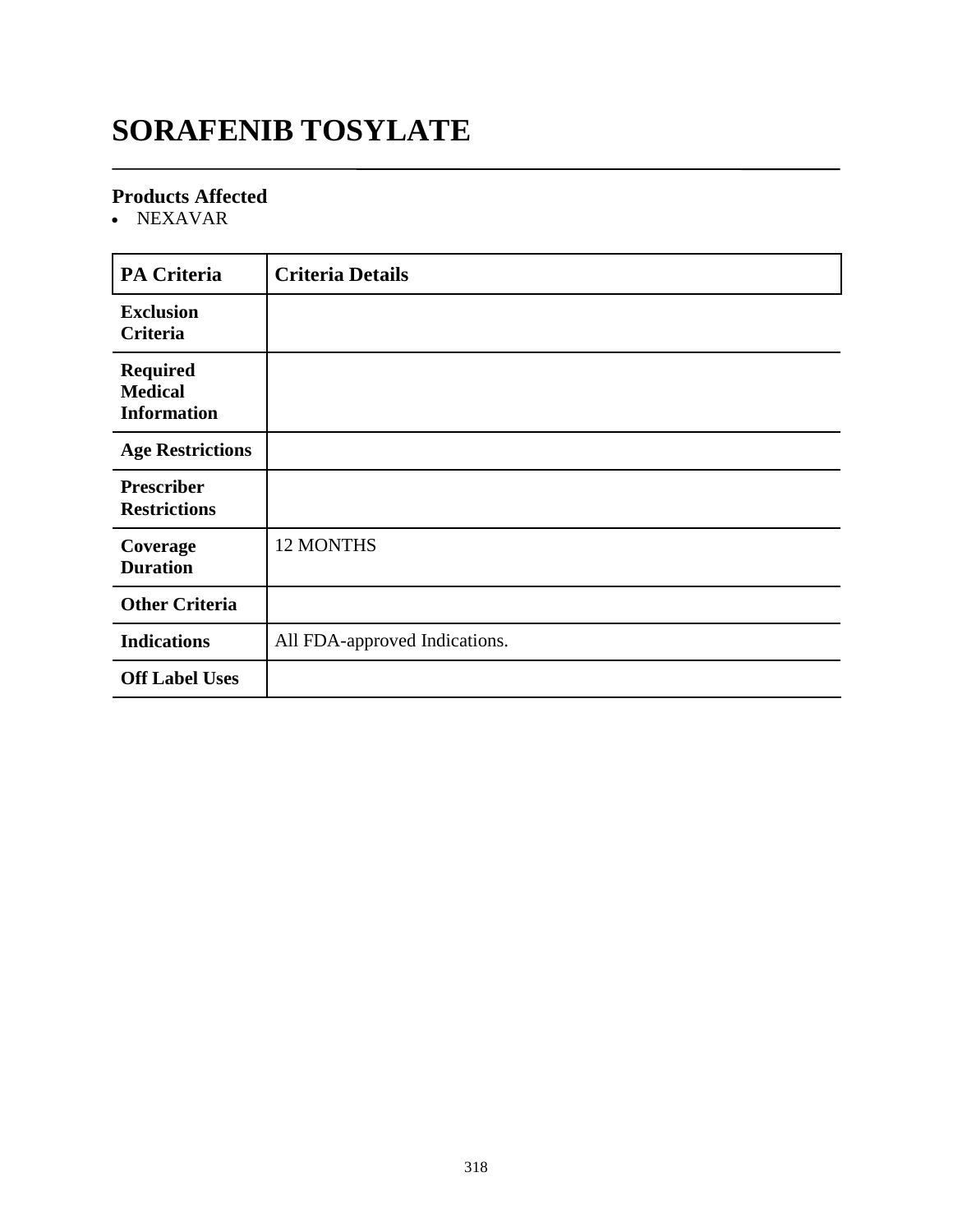## **SOTORASIB**

### **Products Affected**

LUMAKRAS

| <b>PA Criteria</b>                                      | <b>Criteria Details</b>       |
|---------------------------------------------------------|-------------------------------|
| <b>Exclusion</b><br>Criteria                            |                               |
| <b>Required</b><br><b>Medical</b><br><b>Information</b> |                               |
| <b>Age Restrictions</b>                                 |                               |
| <b>Prescriber</b><br><b>Restrictions</b>                |                               |
| Coverage<br><b>Duration</b>                             | <b>12 MONTHS</b>              |
| <b>Other Criteria</b>                                   |                               |
| <b>Indications</b>                                      | All FDA-approved Indications. |
| <b>Off Label Uses</b>                                   |                               |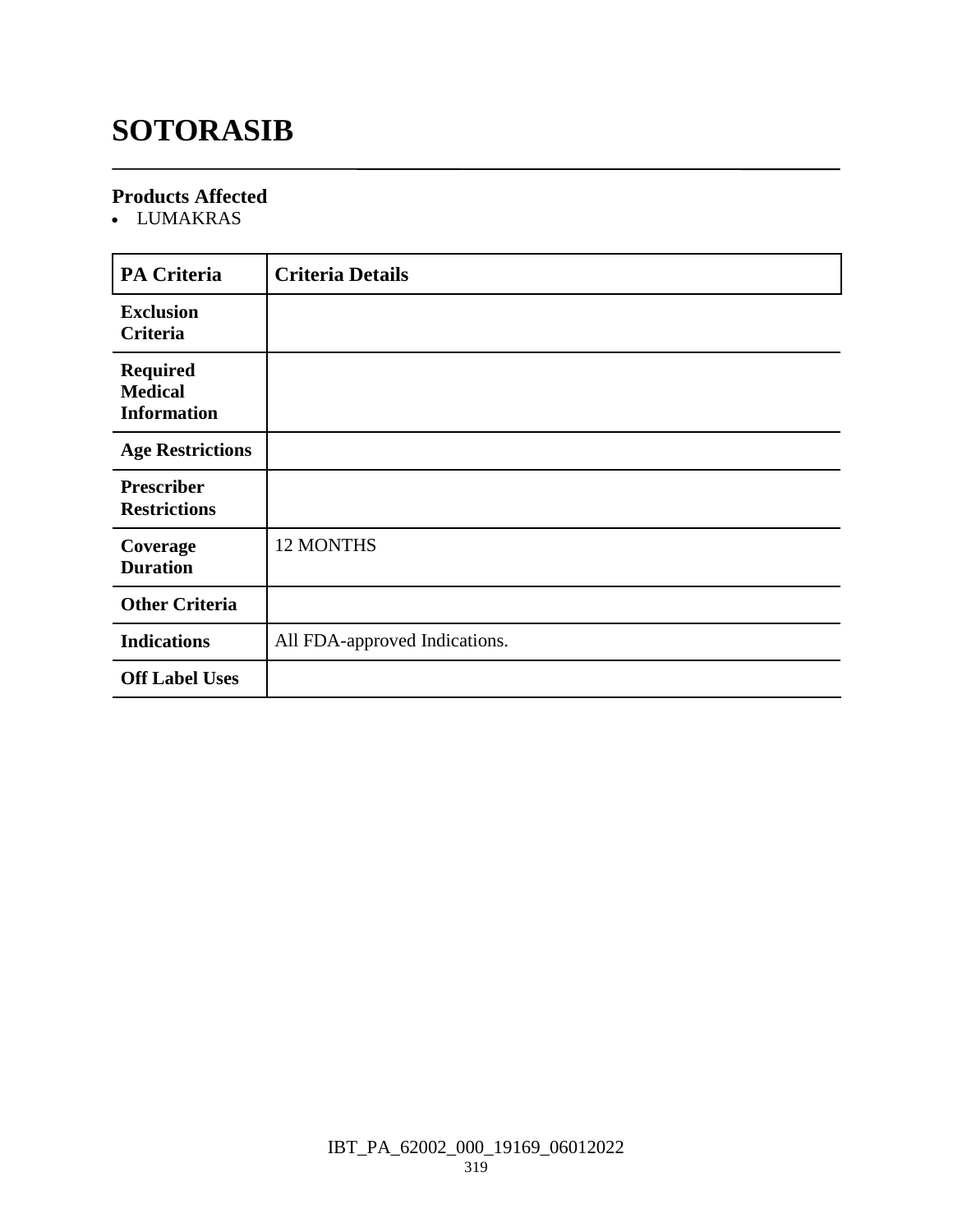### **STIRIPENTOL**

#### **Products Affected**

• DIACOMIT ORAL CAPSULE 250 MG, • DIACOMIT ORAL POWDER IN 500 MG

# PACKET 250 MG, 500 MG

| <b>PA Criteria</b>                                      | <b>Criteria Details</b>                                                  |
|---------------------------------------------------------|--------------------------------------------------------------------------|
| <b>Exclusion</b><br><b>Criteria</b>                     |                                                                          |
| <b>Required</b><br><b>Medical</b><br><b>Information</b> |                                                                          |
| <b>Age Restrictions</b>                                 |                                                                          |
| <b>Prescriber</b><br><b>Restrictions</b>                | DRAVET SYNDROME: PRESCRIBED BY OR IN CONSULTATION<br>WITH A NEUROLOGIST. |
| Coverage<br><b>Duration</b>                             | <b>INITIAL AND RENEWAL: 12 MONTHS.</b>                                   |
| <b>Other Criteria</b>                                   | RENEWAL: DRAVET SYNDROME: CURRENTLY TREATED WITH<br>CLOBAZAM.            |
| <b>Indications</b>                                      | All FDA-approved Indications.                                            |
| <b>Off Label Uses</b>                                   |                                                                          |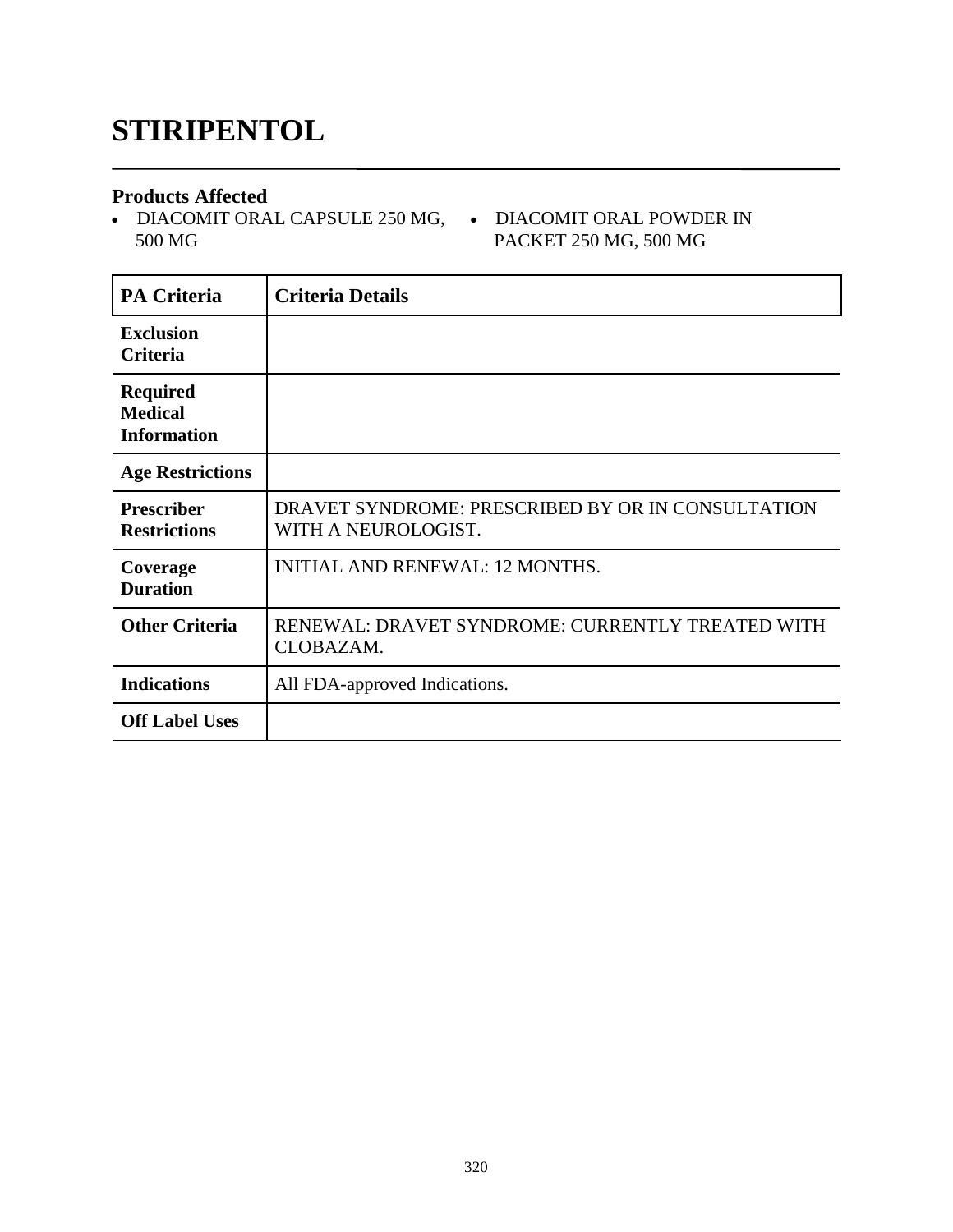### **SUNITINIB MALATE**

#### **Products Affected**

*sunitinib*

| <b>PA Criteria</b>                                      | <b>Criteria Details</b>                                                             |
|---------------------------------------------------------|-------------------------------------------------------------------------------------|
| <b>Exclusion</b><br>Criteria                            |                                                                                     |
| <b>Required</b><br><b>Medical</b><br><b>Information</b> |                                                                                     |
| <b>Age Restrictions</b>                                 |                                                                                     |
| <b>Prescriber</b><br><b>Restrictions</b>                |                                                                                     |
| Coverage<br><b>Duration</b>                             | <b>12 MONTHS</b>                                                                    |
| <b>Other Criteria</b>                                   | GASTROINTESTINAL STROMAL TUMORS (GIST): TRIAL OF OR<br>CONTRAINDICATION TO GLEEVEC. |
| <b>Indications</b>                                      | All FDA-approved Indications.                                                       |
| <b>Off Label Uses</b>                                   |                                                                                     |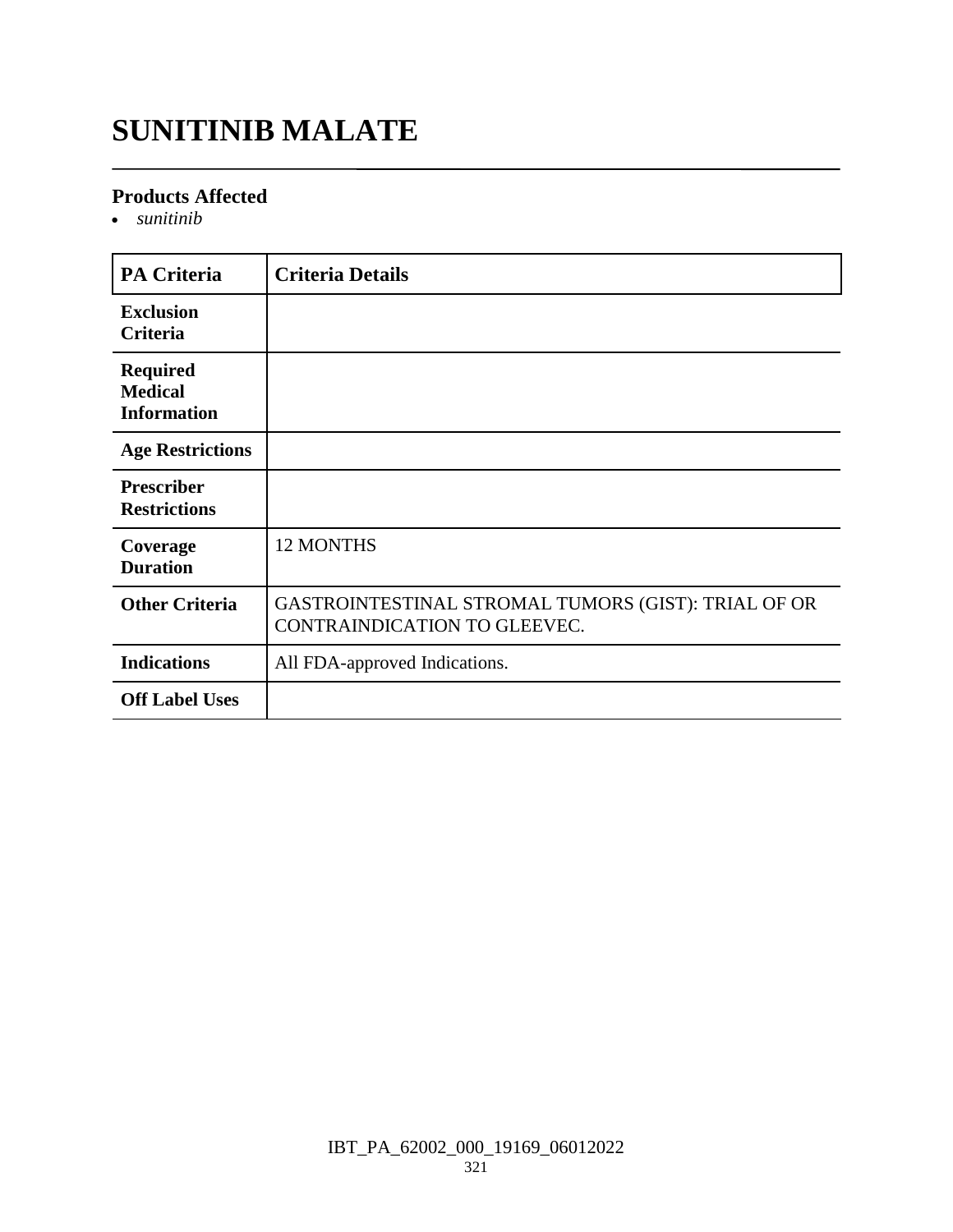### **TADALAFIL**

### **Products Affected**

*tadalafil oral tablet 2.5 mg, 5 mg*

| <b>PA Criteria</b>                                      | <b>Criteria Details</b>                                                                                                                                                                                                                                                      |
|---------------------------------------------------------|------------------------------------------------------------------------------------------------------------------------------------------------------------------------------------------------------------------------------------------------------------------------------|
| <b>Exclusion</b><br><b>Criteria</b>                     | ERECTILE DYSFUNCTION WITHOUT DIAGNOSIS OF BENIGN<br>PROSTATIC HYPERPLASIA.                                                                                                                                                                                                   |
| <b>Required</b><br><b>Medical</b><br><b>Information</b> |                                                                                                                                                                                                                                                                              |
| <b>Age Restrictions</b>                                 |                                                                                                                                                                                                                                                                              |
| <b>Prescriber</b><br><b>Restrictions</b>                |                                                                                                                                                                                                                                                                              |
| Coverage<br><b>Duration</b>                             | <b>12 MONTHS</b>                                                                                                                                                                                                                                                             |
| <b>Other Criteria</b>                                   | TRIAL OF ONE FORMULARY ALPHA BLOCKER SUCH AS<br>DOXAZOSIN, TERAZOSIN, TAMSULOSIN OR ALFUZOSIN) AND<br>ONE FORMULARY 5-ALPHA-REDUCTASE (SUCH AS<br>FINASTERIDE OR DUTASTERIDE). APPLIES TO 2.5MG AND 5MG<br>STRENGTHS ONLY. THIS DRUG ALSO REQUIRES PAYMENT<br>DETERMINATION. |
| <b>Indications</b>                                      | All FDA-approved Indications.                                                                                                                                                                                                                                                |
| <b>Off Label Uses</b>                                   |                                                                                                                                                                                                                                                                              |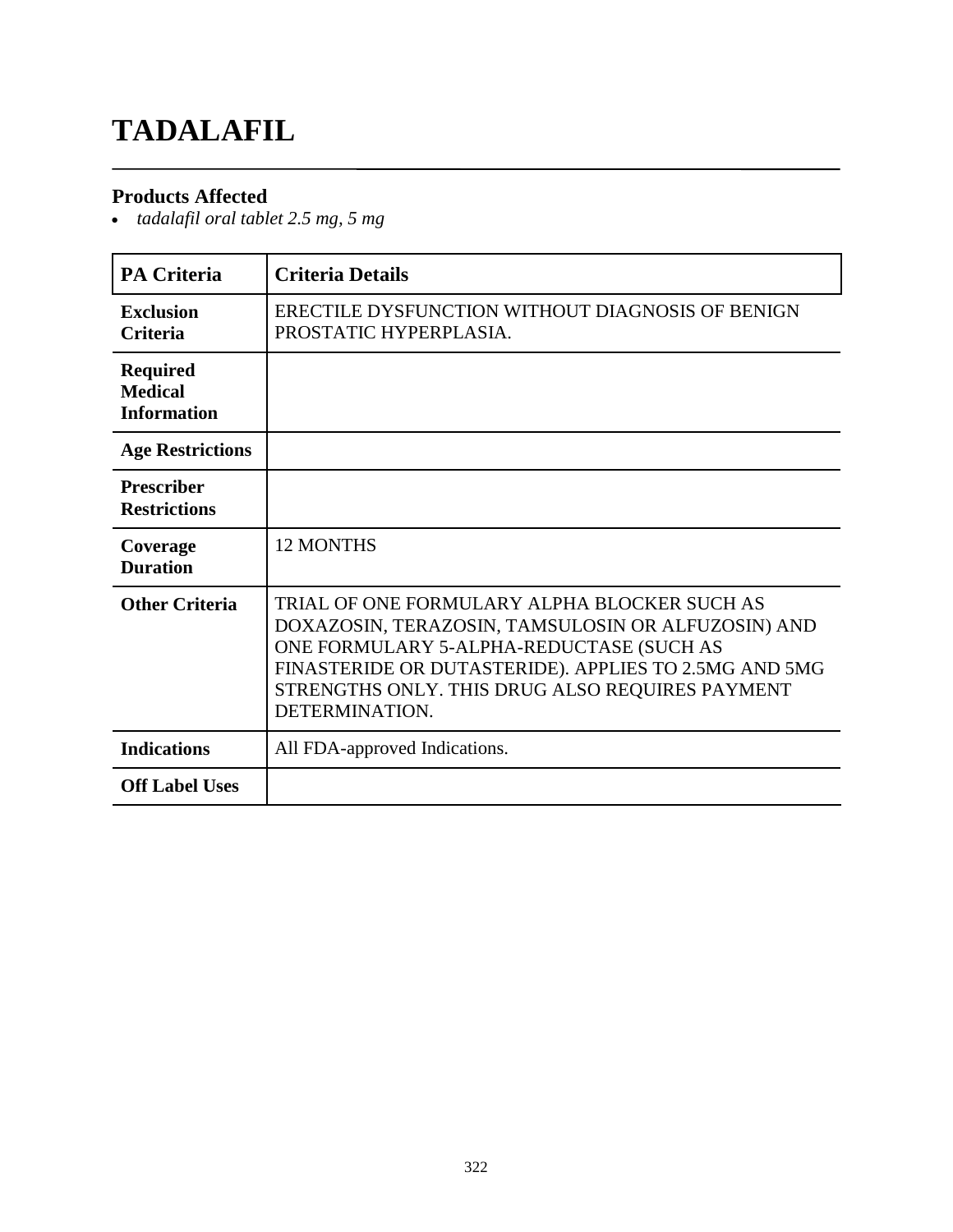### **TAFAMIDIS**

# **Products Affected**

### $\bullet$  VYNDAQEL

| <b>PA Criteria</b>                               | <b>Criteria Details</b>                                                                                                                                                                                                                                                                                                                                                                                                                             |
|--------------------------------------------------|-----------------------------------------------------------------------------------------------------------------------------------------------------------------------------------------------------------------------------------------------------------------------------------------------------------------------------------------------------------------------------------------------------------------------------------------------------|
| <b>Exclusion</b><br><b>Criteria</b>              |                                                                                                                                                                                                                                                                                                                                                                                                                                                     |
| Required<br><b>Medical</b><br><b>Information</b> | RENEWAL: PHYSICIAN ATTESTATION THAT THE PATIENT HAS<br>NOT PROGRESSED TO NYHA CLASS IV HEART FAILURE.                                                                                                                                                                                                                                                                                                                                               |
| <b>Age Restrictions</b>                          |                                                                                                                                                                                                                                                                                                                                                                                                                                                     |
| <b>Prescriber</b><br><b>Restrictions</b>         | PRESCRIBED BY OR GIVEN IN CONSULTATION WITH A<br>CARDIOLOGIST, ATTR SPECIALIST, OR MEDICAL GENETICIST.                                                                                                                                                                                                                                                                                                                                              |
| Coverage<br><b>Duration</b>                      | <b>INITIAL AND RENEWAL: 12 MONTHS</b>                                                                                                                                                                                                                                                                                                                                                                                                               |
| <b>Other Criteria</b>                            | <b>INITIAL: PATIENT HAS NEW YORK HEART ASSOCIATION</b><br>(NYHA) CLASS I, II, OR III HEART FAILURE. DIAGNOSIS<br>CONFIRMED BY ONE OF THE FOLLOWING: 1) BONE SCAN<br>(SCINTIGRAPHY) STRONGLY POSITIVE FOR MYOCARDIAL<br>UPTAKE OF 99MTCPYP/DPD, OR 2) BIOPSY OF TISSUE OF<br>AFFECTED ORGAN(S) (CARDIAC AND POSSIBLY NON-CARDIAC<br>SITES) TO CONFIRM AMYLOID PRESENCE AND CHEMICAL<br>TYPING TO CONFIRM PRESENCE OF TRANSTHYRETIN (TTR)<br>PROTEIN. |
| <b>Indications</b>                               | All FDA-approved Indications.                                                                                                                                                                                                                                                                                                                                                                                                                       |
| <b>Off Label Uses</b>                            |                                                                                                                                                                                                                                                                                                                                                                                                                                                     |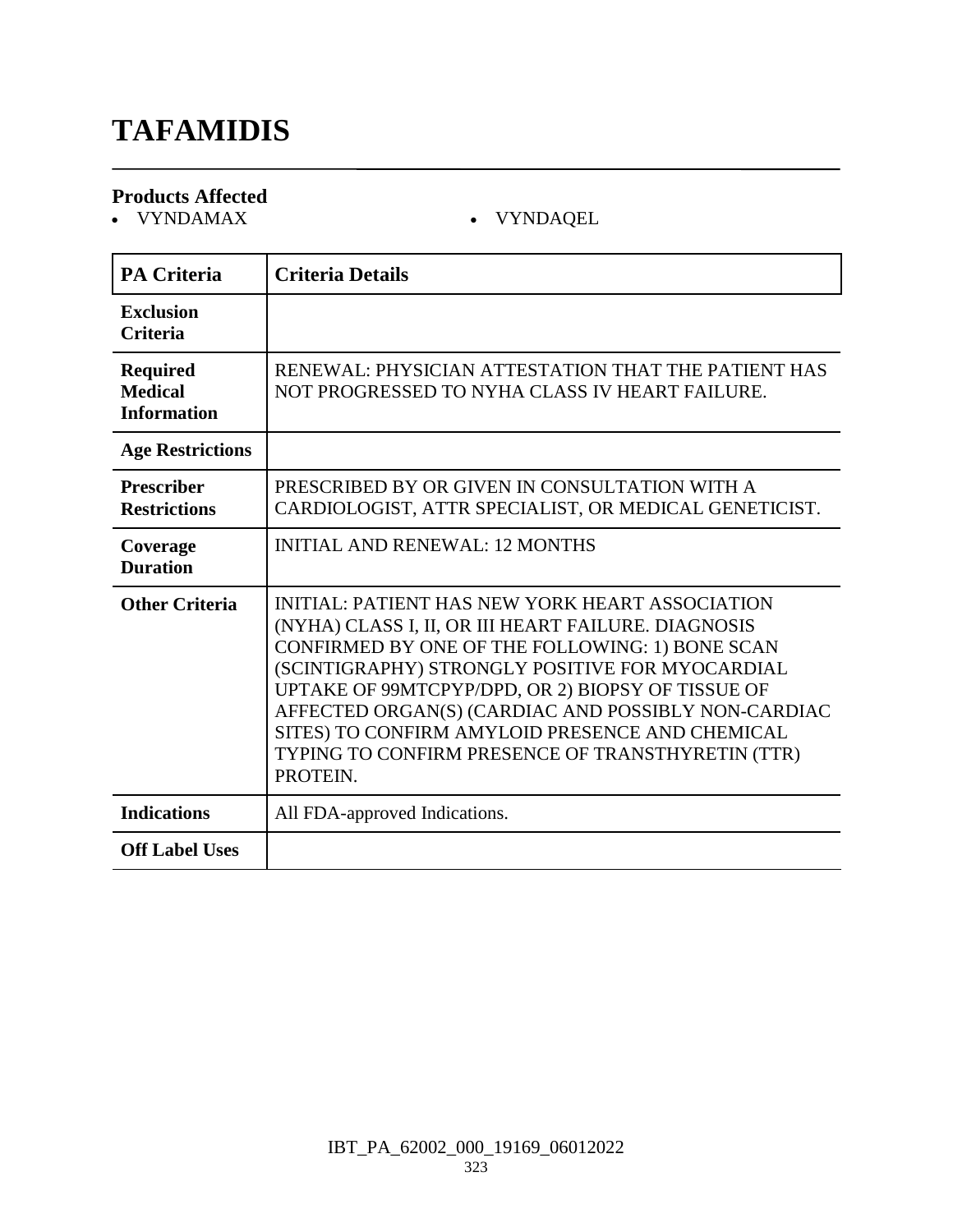### **TAFASITAMAB-CXIX**

### **Products Affected**

• MONJUVI

| <b>PA Criteria</b>                                      | <b>Criteria Details</b>                                                                         |
|---------------------------------------------------------|-------------------------------------------------------------------------------------------------|
| <b>Exclusion</b><br>Criteria                            |                                                                                                 |
| <b>Required</b><br><b>Medical</b><br><b>Information</b> |                                                                                                 |
| <b>Age Restrictions</b>                                 |                                                                                                 |
| <b>Prescriber</b><br><b>Restrictions</b>                |                                                                                                 |
| Coverage<br><b>Duration</b>                             | <b>12 MONTHS</b>                                                                                |
| <b>Other Criteria</b>                                   | THIS DRUG ALSO REQUIRES PAYMENT DETERMINATION AND<br>MAY BE COVERED UNDER MEDICARE PART B OR D. |
| <b>Indications</b>                                      | All FDA-approved Indications.                                                                   |
| <b>Off Label Uses</b>                                   |                                                                                                 |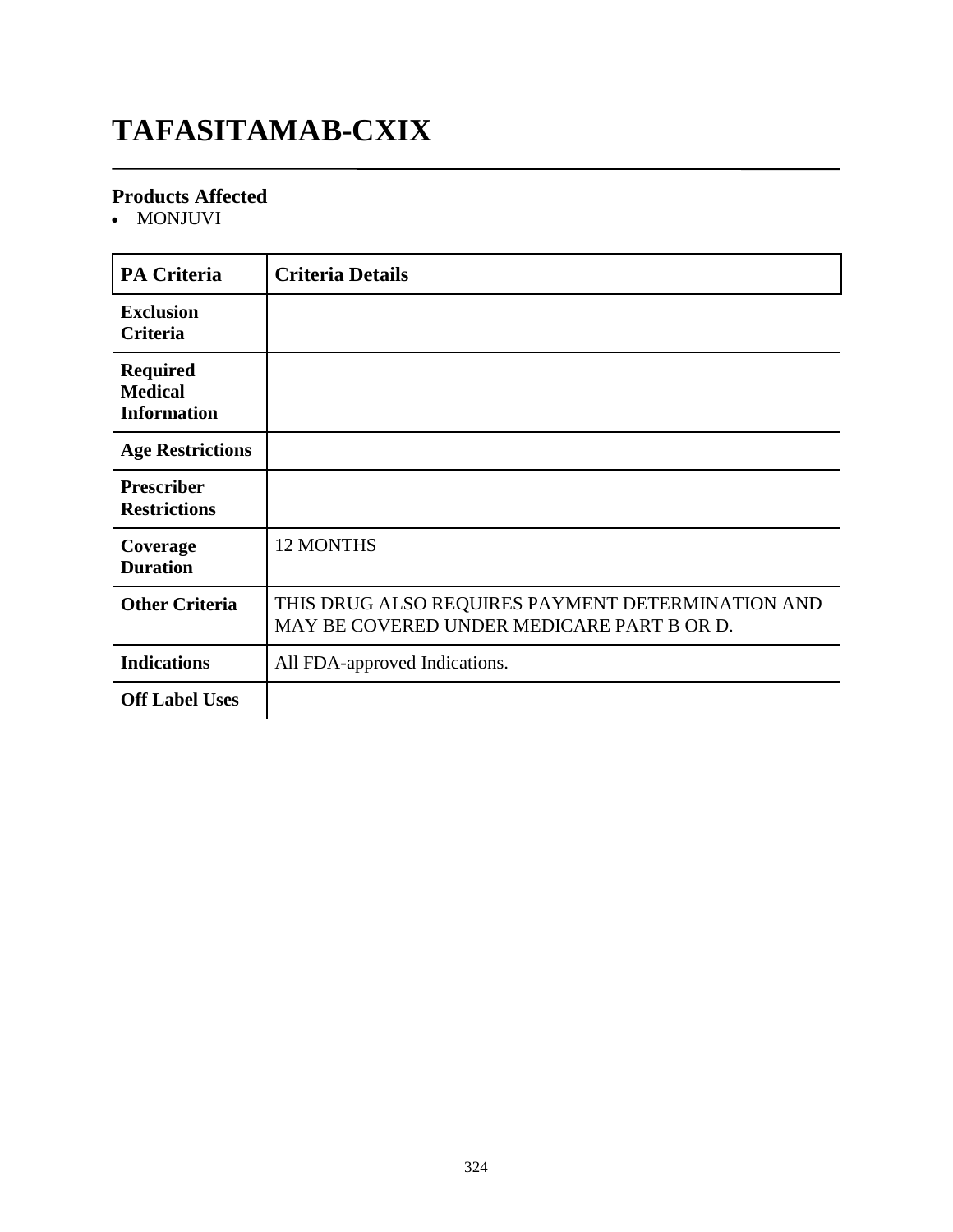# **TALAZOPARIB**

#### **Products Affected**

 TALZENNA ORAL CAPSULE 0.25 MG, 0.5 MG, 0.75 MG, 1 MG

| <b>PA Criteria</b>                                      | <b>Criteria Details</b>                                                                                                                                                                                                                                                                     |
|---------------------------------------------------------|---------------------------------------------------------------------------------------------------------------------------------------------------------------------------------------------------------------------------------------------------------------------------------------------|
| <b>Exclusion</b><br><b>Criteria</b>                     |                                                                                                                                                                                                                                                                                             |
| <b>Required</b><br><b>Medical</b><br><b>Information</b> |                                                                                                                                                                                                                                                                                             |
| <b>Age Restrictions</b>                                 |                                                                                                                                                                                                                                                                                             |
| <b>Prescriber</b><br><b>Restrictions</b>                |                                                                                                                                                                                                                                                                                             |
| Coverage<br><b>Duration</b>                             | <b>12 MONTHS</b>                                                                                                                                                                                                                                                                            |
| <b>Other Criteria</b>                                   | PATIENT HAS BEEN TREATED WITH CHEMOTHERAPY IN THE<br>NEOADJUVANT, ADJUVANT, OR METASTATIC SETTING.<br>PATIENTS WITH HORMONE RECEPTOR (HR)-POSITIVE BREAST<br>CANCER MUST HAVE ADDITIONAL PRIOR TREATMENT WITH<br>ENDOCRINE THERAPY OR BE CONSIDERED INAPPROPRIATE<br>FOR ENDOCRINE THERAPY. |
| <b>Indications</b>                                      | All FDA-approved Indications.                                                                                                                                                                                                                                                               |
| <b>Off Label Uses</b>                                   |                                                                                                                                                                                                                                                                                             |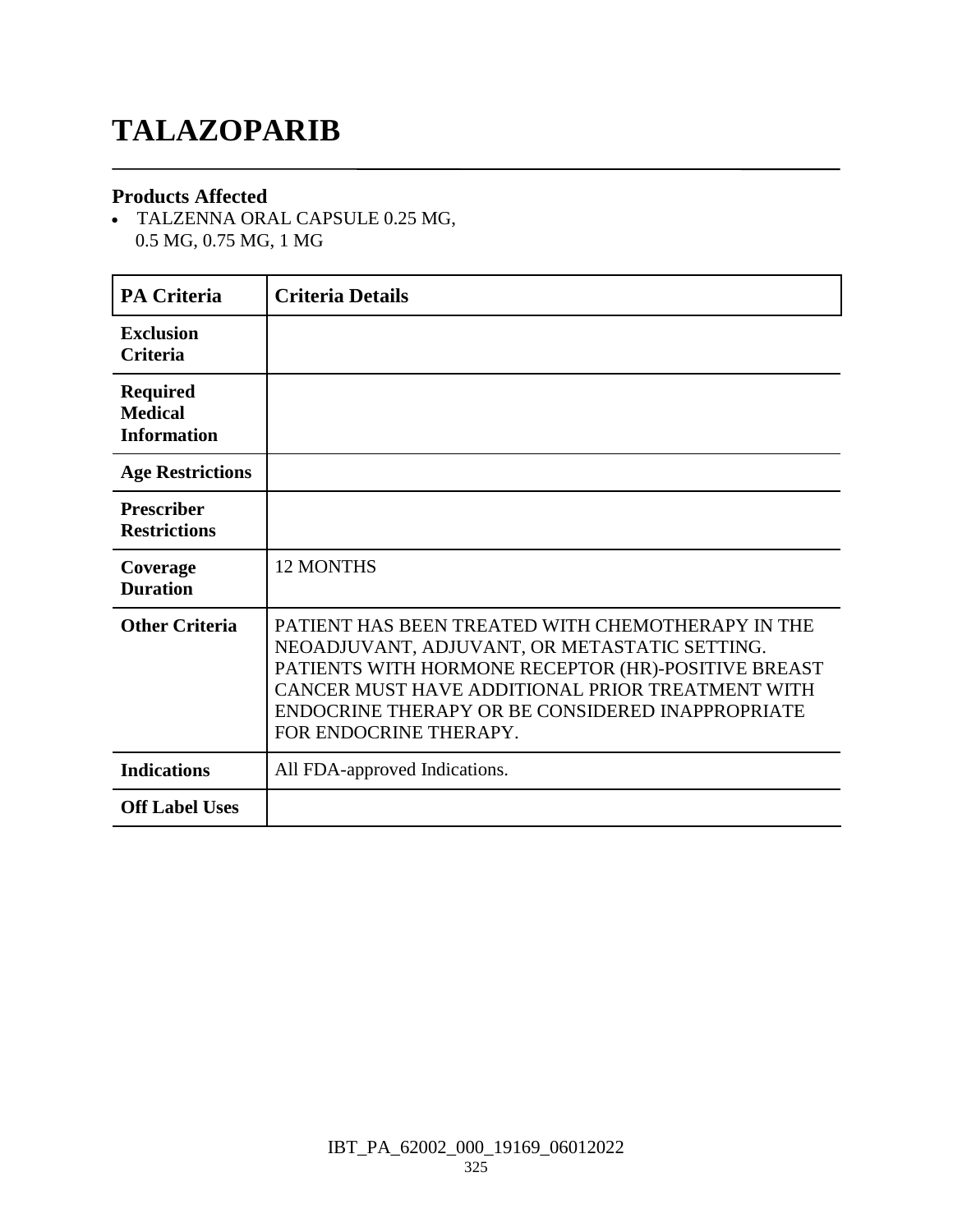# **TALIMOGENE**

#### **Products Affected**

• IMLYGIC INJECTION SUSPENSION 10EXP6 (1 MILLION) PFU/ML, 10EXP8 (100 MILLION) PFU/ML

| <b>PA Criteria</b>                                      | <b>Criteria Details</b>                                                                                                                                                                                                                                                                                                                                                                                                                                                                                                                                                       |
|---------------------------------------------------------|-------------------------------------------------------------------------------------------------------------------------------------------------------------------------------------------------------------------------------------------------------------------------------------------------------------------------------------------------------------------------------------------------------------------------------------------------------------------------------------------------------------------------------------------------------------------------------|
| <b>Exclusion</b><br><b>Criteria</b>                     |                                                                                                                                                                                                                                                                                                                                                                                                                                                                                                                                                                               |
| <b>Required</b><br><b>Medical</b><br><b>Information</b> |                                                                                                                                                                                                                                                                                                                                                                                                                                                                                                                                                                               |
| <b>Age Restrictions</b>                                 |                                                                                                                                                                                                                                                                                                                                                                                                                                                                                                                                                                               |
| <b>Prescriber</b><br><b>Restrictions</b>                |                                                                                                                                                                                                                                                                                                                                                                                                                                                                                                                                                                               |
| Coverage<br><b>Duration</b>                             | <b>12 MONTHS</b>                                                                                                                                                                                                                                                                                                                                                                                                                                                                                                                                                              |
| <b>Other Criteria</b>                                   | 1) IMLYGIC TO BE INJECTED INTO CUTANEOUS,<br>SUBCUTANEOUS, AND/OR NODAL LESIONS THAT ARE<br>VISIBLE, PALPABLE, OR DETECTABLE BY ULTRASOUND<br>GUIDANCE, 2) NOT CURRENTLY RECEIVING<br>IMMUNOSUPPRESSIVE THERAPY, 3) NO HISTORY OF PRIMARY<br>OR ACQUIRED IMMUNODEFICIENT STATES, LEUKEMIA,<br>LYMPHOMA, OR AIDS, AND 4) NO CONCURRENT USE WITH<br>PEMBROLIZUMAB, NIVOLUMAB, IPILIMUMAB, DABRAFENIB,<br>TRAMETINIB, VEMURAFENIB, INTERLEUKIN-2, INTERFERON,<br>DACARBAZINE, TEMOZOLOMIDE, PACLITAXEL,<br>CARBOPLATIN, IMATINIB, MELPHALAN, IMIQUIMOD, OR<br>RADIATION THERAPY. |
| <b>Indications</b>                                      | All FDA-approved Indications.                                                                                                                                                                                                                                                                                                                                                                                                                                                                                                                                                 |
| <b>Off Label Uses</b>                                   |                                                                                                                                                                                                                                                                                                                                                                                                                                                                                                                                                                               |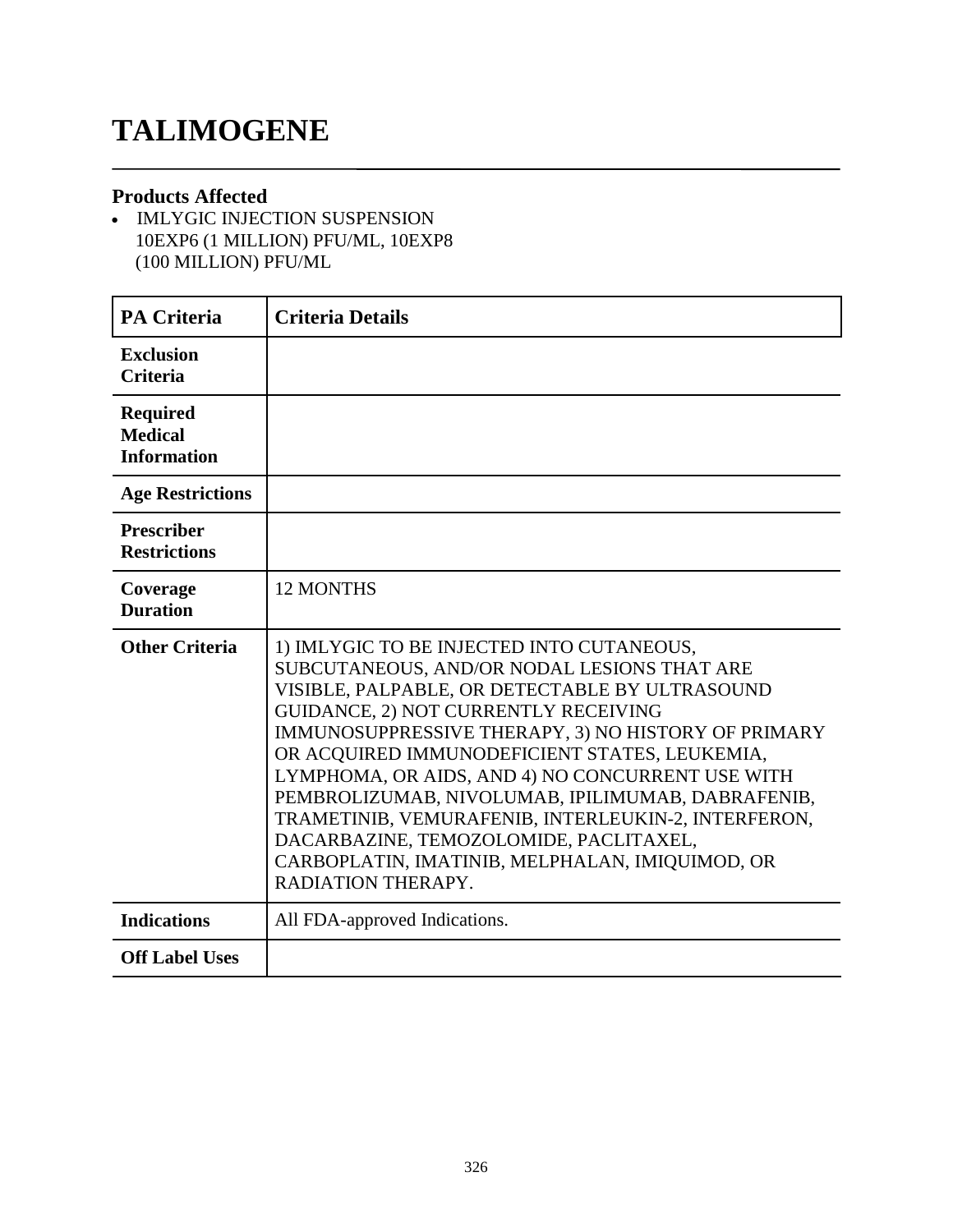# **TASIMELTEON**

# **Products Affected**

#### • HETLIOZ LQ

| <b>PA Criteria</b>                                      | <b>Criteria Details</b>                                                                          |
|---------------------------------------------------------|--------------------------------------------------------------------------------------------------|
| <b>Exclusion</b><br>Criteria                            |                                                                                                  |
| <b>Required</b><br><b>Medical</b><br><b>Information</b> |                                                                                                  |
| <b>Age Restrictions</b>                                 |                                                                                                  |
| <b>Prescriber</b><br><b>Restrictions</b>                |                                                                                                  |
| Coverage<br><b>Duration</b>                             | <b>LIFETIME</b>                                                                                  |
| <b>Other Criteria</b>                                   | NON-24 HOUR SLEEP-WAKE DISORDER: PATIENT IS LIGHT-<br><b>INSENSITIVE OR HAS TOTAL BLINDNESS.</b> |
| <b>Indications</b>                                      | All FDA-approved Indications.                                                                    |
| <b>Off Label Uses</b>                                   |                                                                                                  |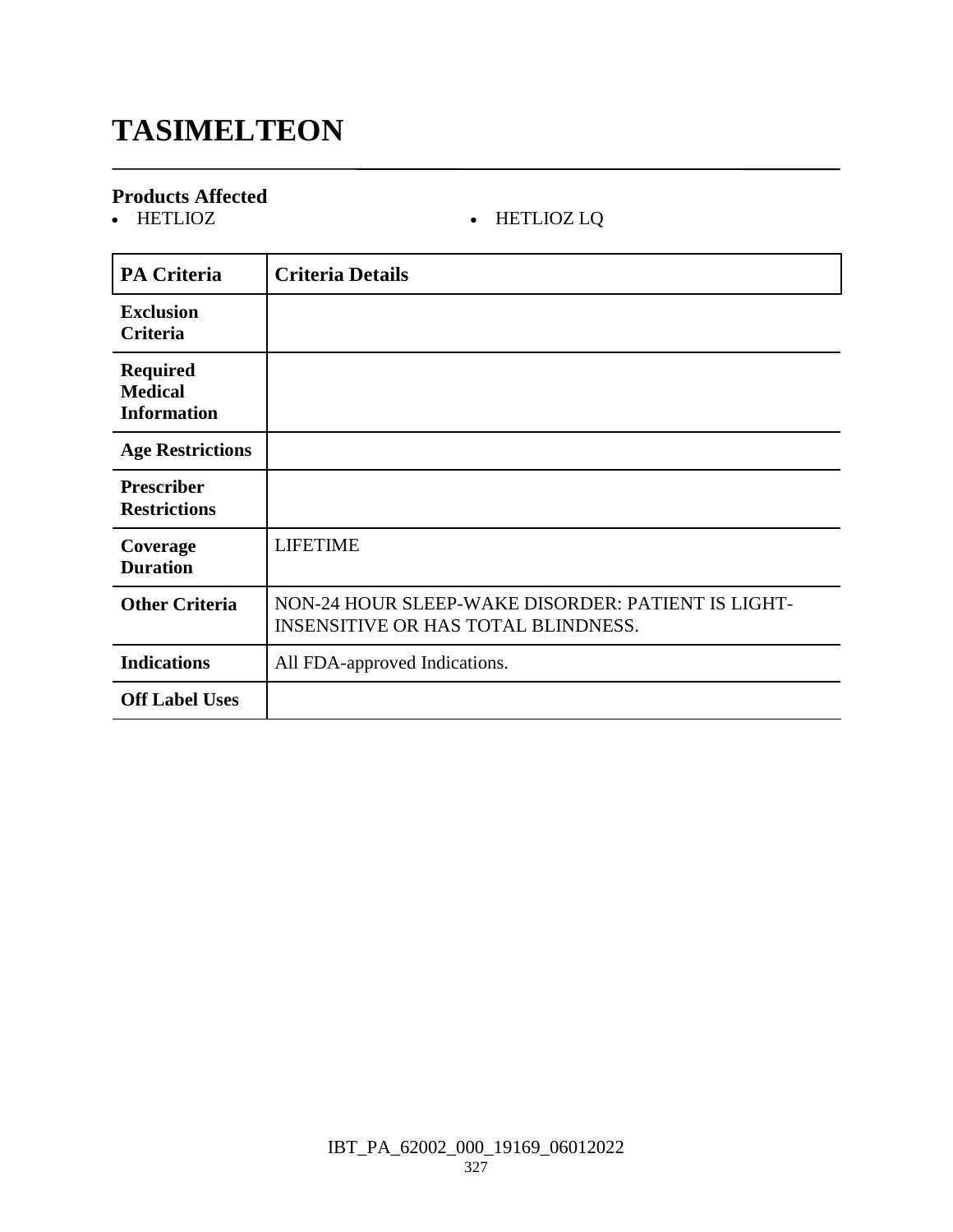# **TAZEMETOSTAT**

#### **Products Affected**

TAZVERIK

| <b>PA Criteria</b>                                      | <b>Criteria Details</b>       |
|---------------------------------------------------------|-------------------------------|
| <b>Exclusion</b><br>Criteria                            |                               |
| <b>Required</b><br><b>Medical</b><br><b>Information</b> |                               |
| <b>Age Restrictions</b>                                 |                               |
| <b>Prescriber</b><br><b>Restrictions</b>                |                               |
| Coverage<br><b>Duration</b>                             | 12 MONTHS                     |
| <b>Other Criteria</b>                                   |                               |
| <b>Indications</b>                                      | All FDA-approved Indications. |
| <b>Off Label Uses</b>                                   |                               |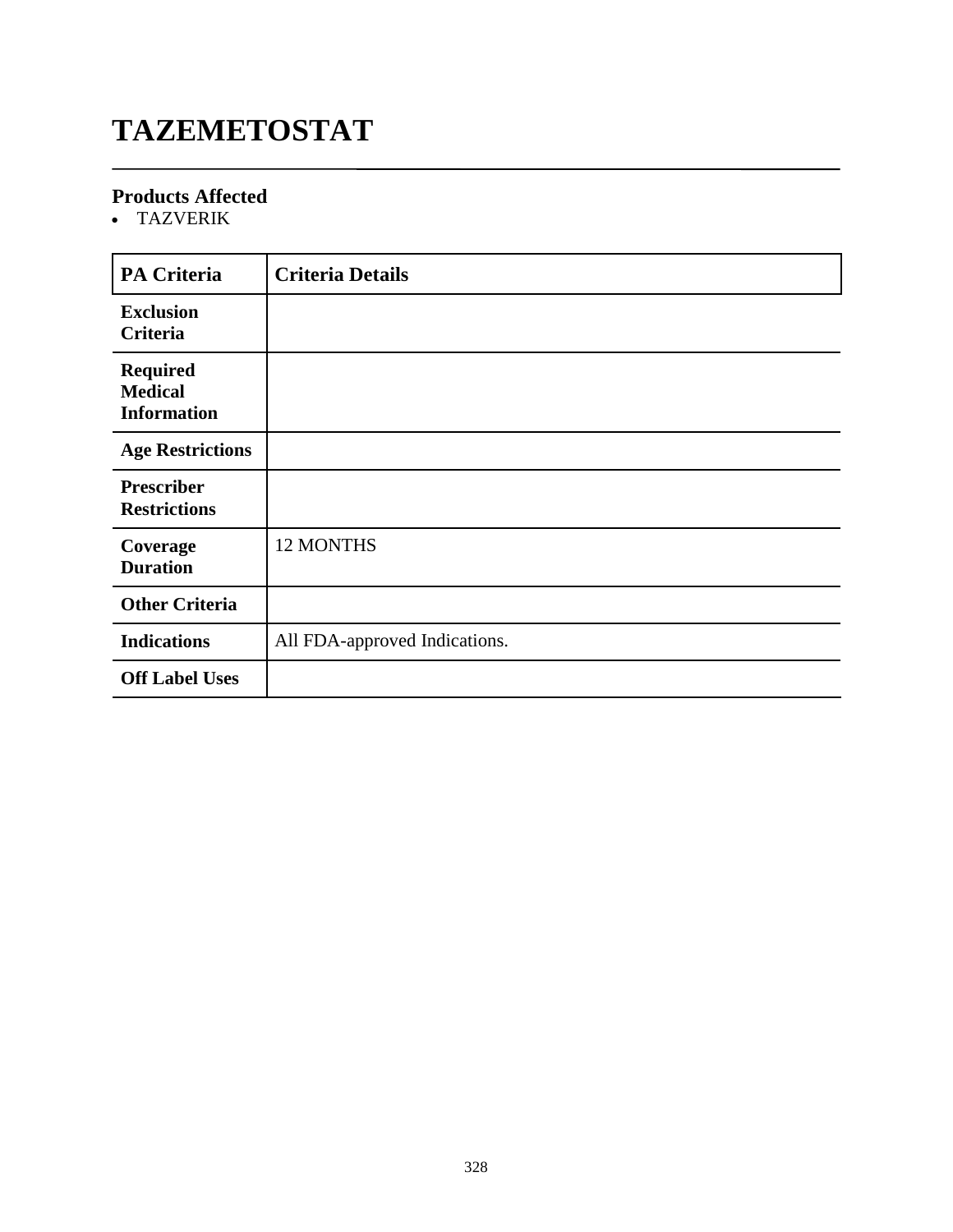### **TEBENTAFUSP-TEBN**

#### **Products Affected**

KIMMTRAK

| <b>PA Criteria</b>                                      | <b>Criteria Details</b>                                                                         |
|---------------------------------------------------------|-------------------------------------------------------------------------------------------------|
| <b>Exclusion</b><br>Criteria                            |                                                                                                 |
| <b>Required</b><br><b>Medical</b><br><b>Information</b> |                                                                                                 |
| <b>Age Restrictions</b>                                 |                                                                                                 |
| <b>Prescriber</b><br><b>Restrictions</b>                |                                                                                                 |
| Coverage<br><b>Duration</b>                             | <b>12 MONTHS</b>                                                                                |
| <b>Other Criteria</b>                                   | THIS DRUG ALSO REQUIRES PAYMENT DETERMINATION AND<br>MAY BE COVERED UNDER MEDICARE PART B OR D. |
| <b>Indications</b>                                      | All FDA-approved Indications.                                                                   |
| <b>Off Label Uses</b>                                   |                                                                                                 |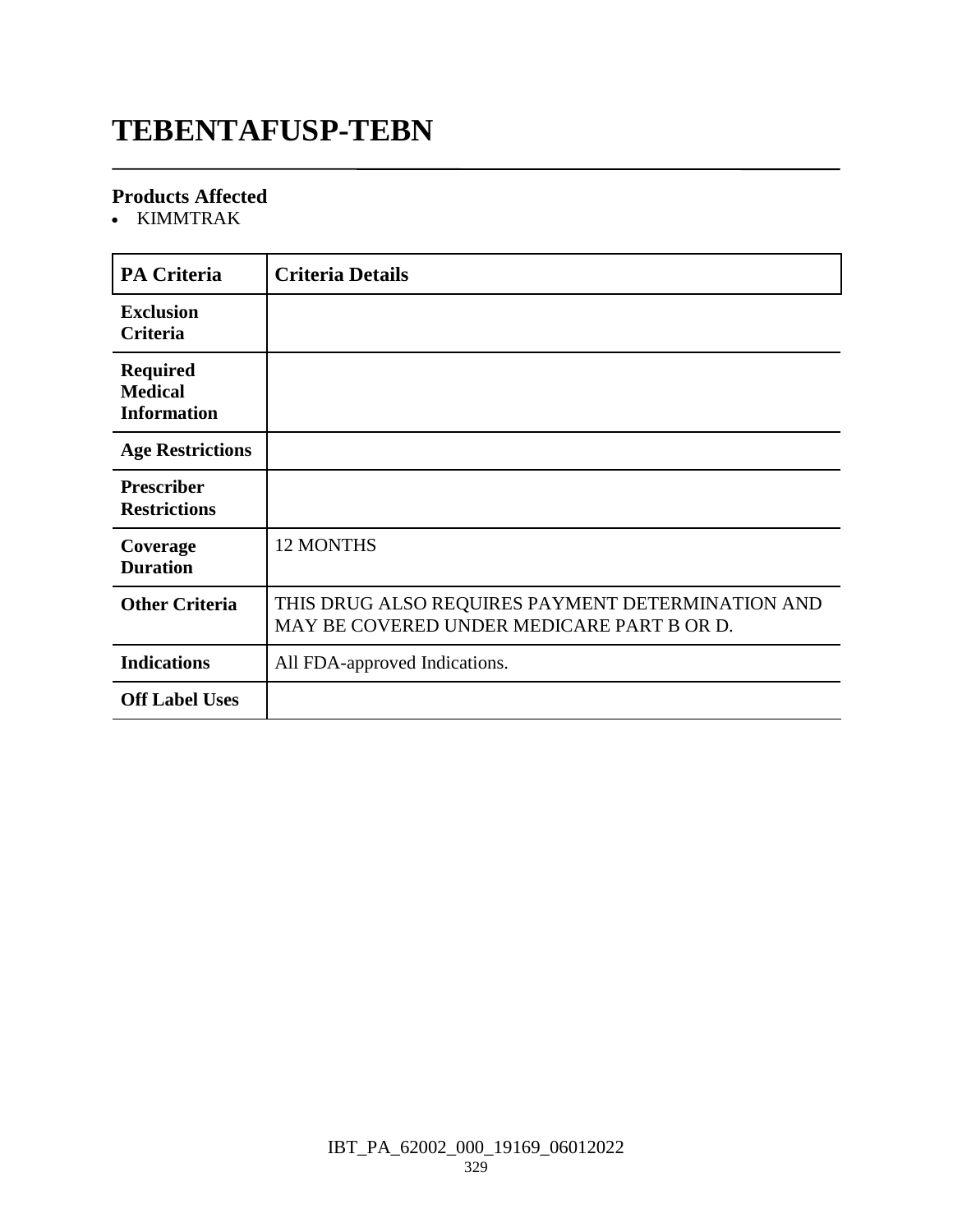# **TEDUGLUTIDE**

#### **Products Affected**

GATTEX 30-VIAL

| <b>PA Criteria</b>                                      | <b>Criteria Details</b>                                                                                                                |
|---------------------------------------------------------|----------------------------------------------------------------------------------------------------------------------------------------|
| <b>Exclusion</b><br><b>Criteria</b>                     |                                                                                                                                        |
| <b>Required</b><br><b>Medical</b><br><b>Information</b> |                                                                                                                                        |
| <b>Age Restrictions</b>                                 |                                                                                                                                        |
| <b>Prescriber</b><br><b>Restrictions</b>                |                                                                                                                                        |
| Coverage<br><b>Duration</b>                             | <b>12 MONTHS</b>                                                                                                                       |
| <b>Other Criteria</b>                                   | PATIENT IS DEPENDENT ON INTRAVENOUS PARENTERAL<br>NUTRITION DEFINED AS REQUIRING PARENTERAL NUTRITION<br>AT LEAST THREE TIMES PER WEEK |
| <b>Indications</b>                                      | All FDA-approved Indications.                                                                                                          |
| <b>Off Label Uses</b>                                   |                                                                                                                                        |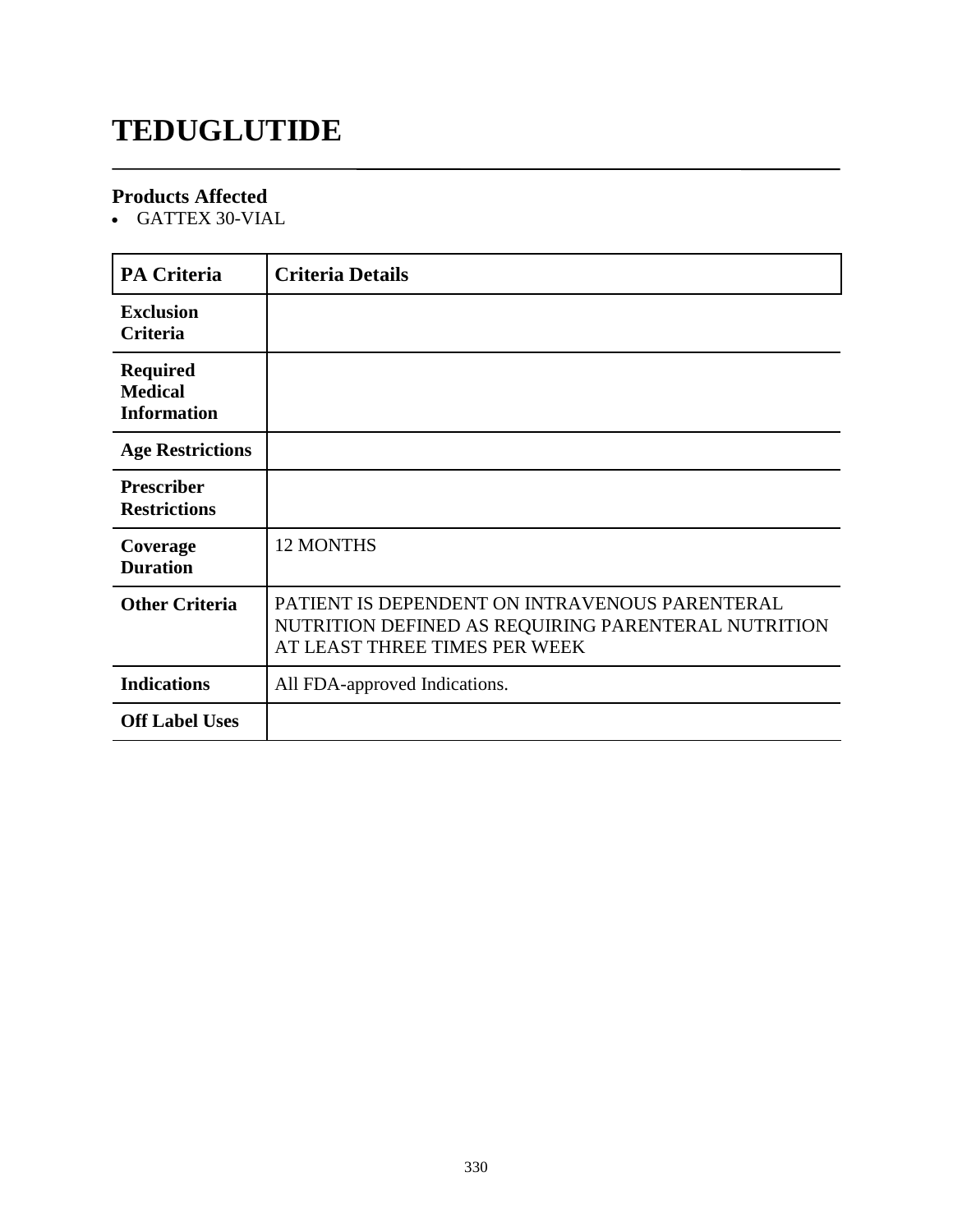# **TELOTRISTAT**

#### **Products Affected**

XERMELO

| <b>PA Criteria</b>                                      | <b>Criteria Details</b>       |
|---------------------------------------------------------|-------------------------------|
| <b>Exclusion</b><br><b>Criteria</b>                     |                               |
| <b>Required</b><br><b>Medical</b><br><b>Information</b> |                               |
| <b>Age Restrictions</b>                                 |                               |
| <b>Prescriber</b><br><b>Restrictions</b>                |                               |
| Coverage<br><b>Duration</b>                             | 12 MONTHS                     |
| <b>Other Criteria</b>                                   |                               |
| <b>Indications</b>                                      | All FDA-approved Indications. |
| <b>Off Label Uses</b>                                   |                               |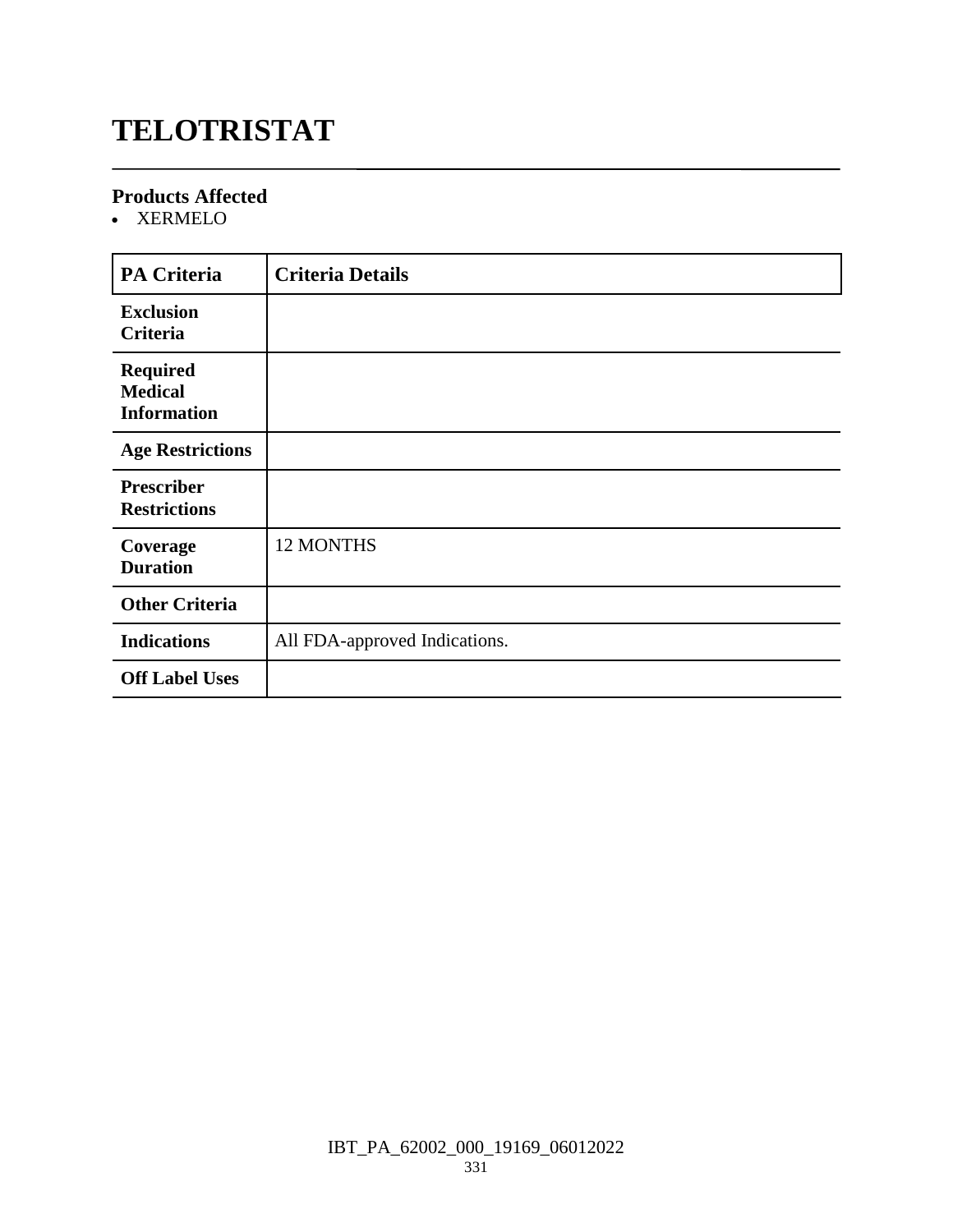# **TEMOZOLOMIDE**

#### **Products Affected**

TEMODAR INTRAVENOUS

| <b>PA Criteria</b>                                      | <b>Criteria Details</b>       |
|---------------------------------------------------------|-------------------------------|
| <b>Exclusion</b><br>Criteria                            |                               |
| <b>Required</b><br><b>Medical</b><br><b>Information</b> |                               |
| <b>Age Restrictions</b>                                 |                               |
| <b>Prescriber</b><br><b>Restrictions</b>                |                               |
| Coverage<br><b>Duration</b>                             | 12 MONTHS                     |
| <b>Other Criteria</b>                                   |                               |
| <b>Indications</b>                                      | All FDA-approved Indications. |
| <b>Off Label Uses</b>                                   |                               |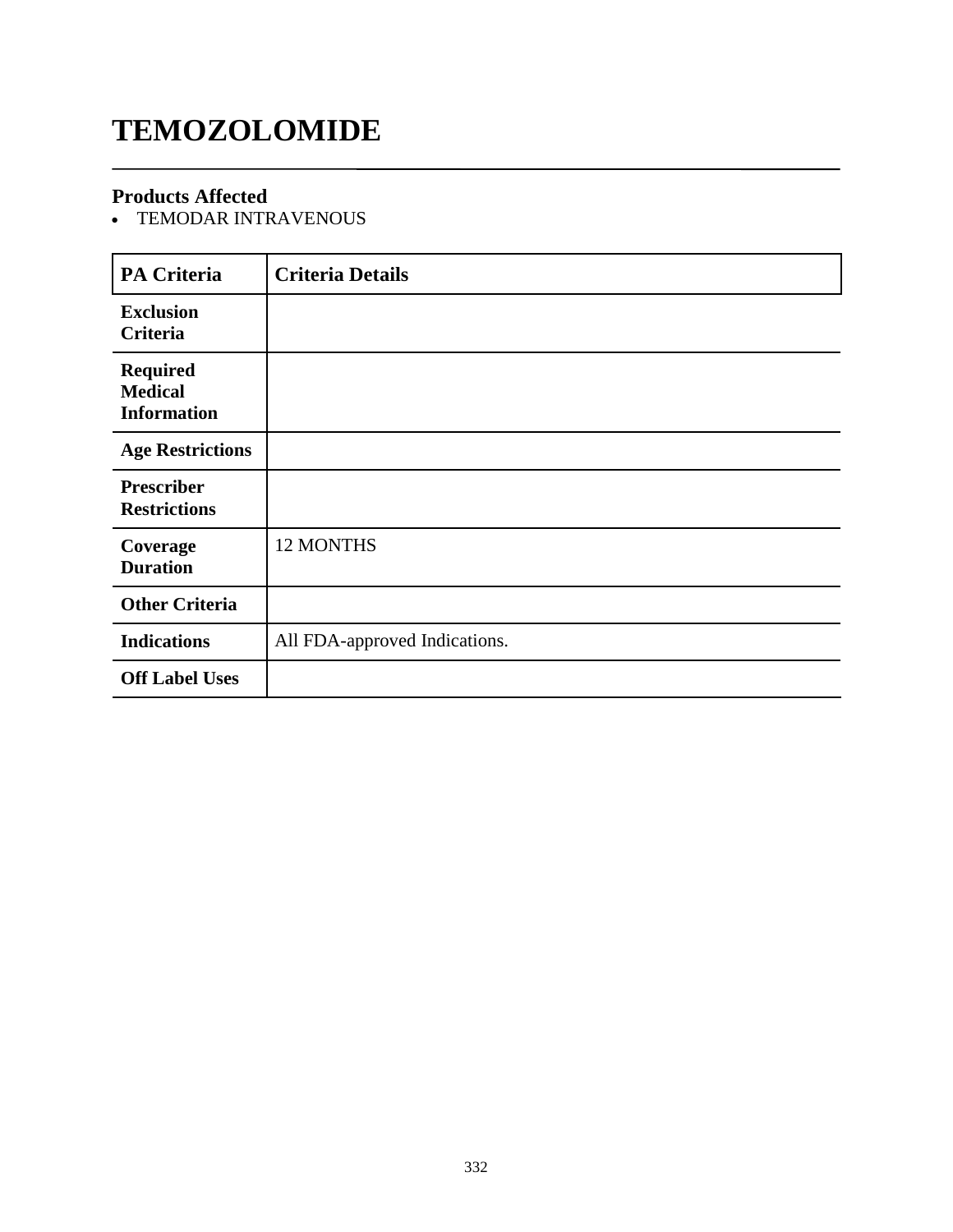## **TEPOTINIB**

#### **Products Affected**

• TEPMETKO

| <b>PA Criteria</b>                                      | <b>Criteria Details</b>       |
|---------------------------------------------------------|-------------------------------|
| <b>Exclusion</b><br>Criteria                            |                               |
| <b>Required</b><br><b>Medical</b><br><b>Information</b> |                               |
| <b>Age Restrictions</b>                                 |                               |
| <b>Prescriber</b><br><b>Restrictions</b>                |                               |
| Coverage<br><b>Duration</b>                             | 12 MONTHS                     |
| <b>Other Criteria</b>                                   |                               |
| <b>Indications</b>                                      | All FDA-approved Indications. |
| <b>Off Label Uses</b>                                   |                               |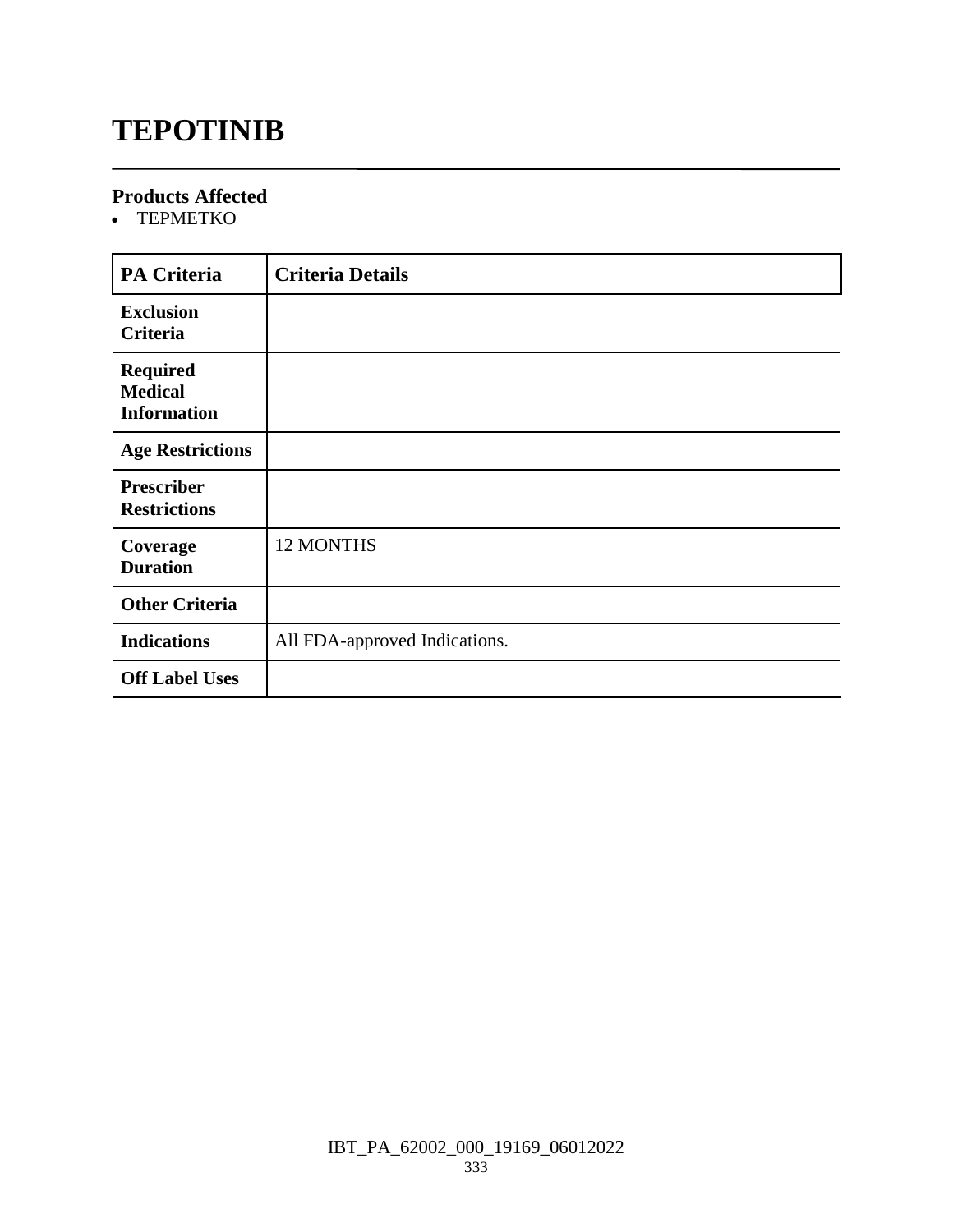# **TEPROTUMUMAB-TRBW**

#### **Products Affected**

• TEPEZZA

| <b>PA Criteria</b>                                      | <b>Criteria Details</b>       |
|---------------------------------------------------------|-------------------------------|
| <b>Exclusion</b><br>Criteria                            |                               |
| <b>Required</b><br><b>Medical</b><br><b>Information</b> |                               |
| <b>Age Restrictions</b>                                 |                               |
| <b>Prescriber</b><br><b>Restrictions</b>                |                               |
| Coverage<br><b>Duration</b>                             | 12 MONTHS                     |
| <b>Other Criteria</b>                                   |                               |
| <b>Indications</b>                                      | All FDA-approved Indications. |
| <b>Off Label Uses</b>                                   |                               |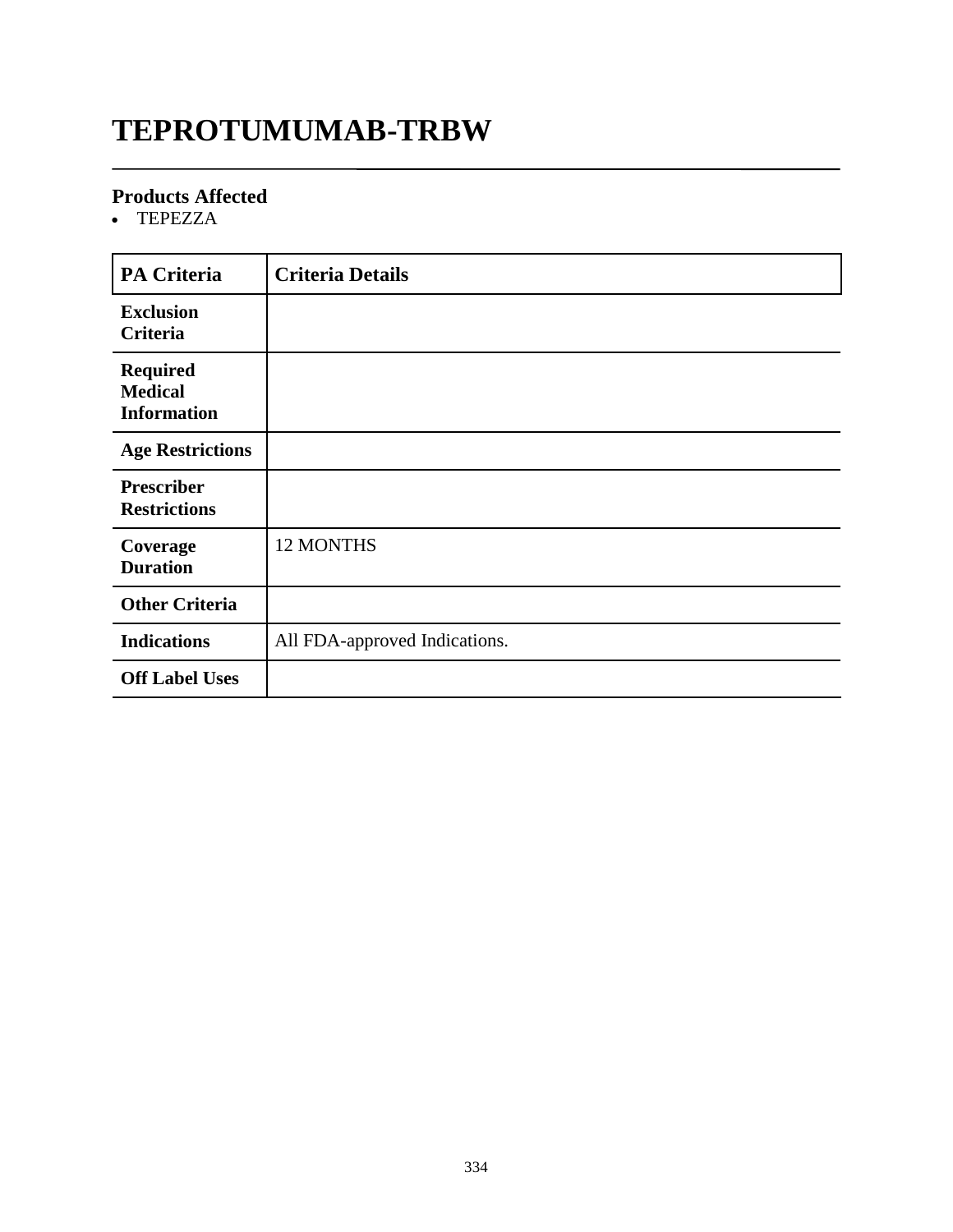# **TERIFLUNOMIDE**

#### **Products Affected**

AUBAGIO

| <b>PA Criteria</b>                                      | <b>Criteria Details</b>       |
|---------------------------------------------------------|-------------------------------|
| <b>Exclusion</b><br>Criteria                            |                               |
| <b>Required</b><br><b>Medical</b><br><b>Information</b> |                               |
| <b>Age Restrictions</b>                                 |                               |
| <b>Prescriber</b><br><b>Restrictions</b>                |                               |
| Coverage<br><b>Duration</b>                             | 12 MONTHS                     |
| <b>Other Criteria</b>                                   |                               |
| <b>Indications</b>                                      | All FDA-approved Indications. |
| <b>Off Label Uses</b>                                   |                               |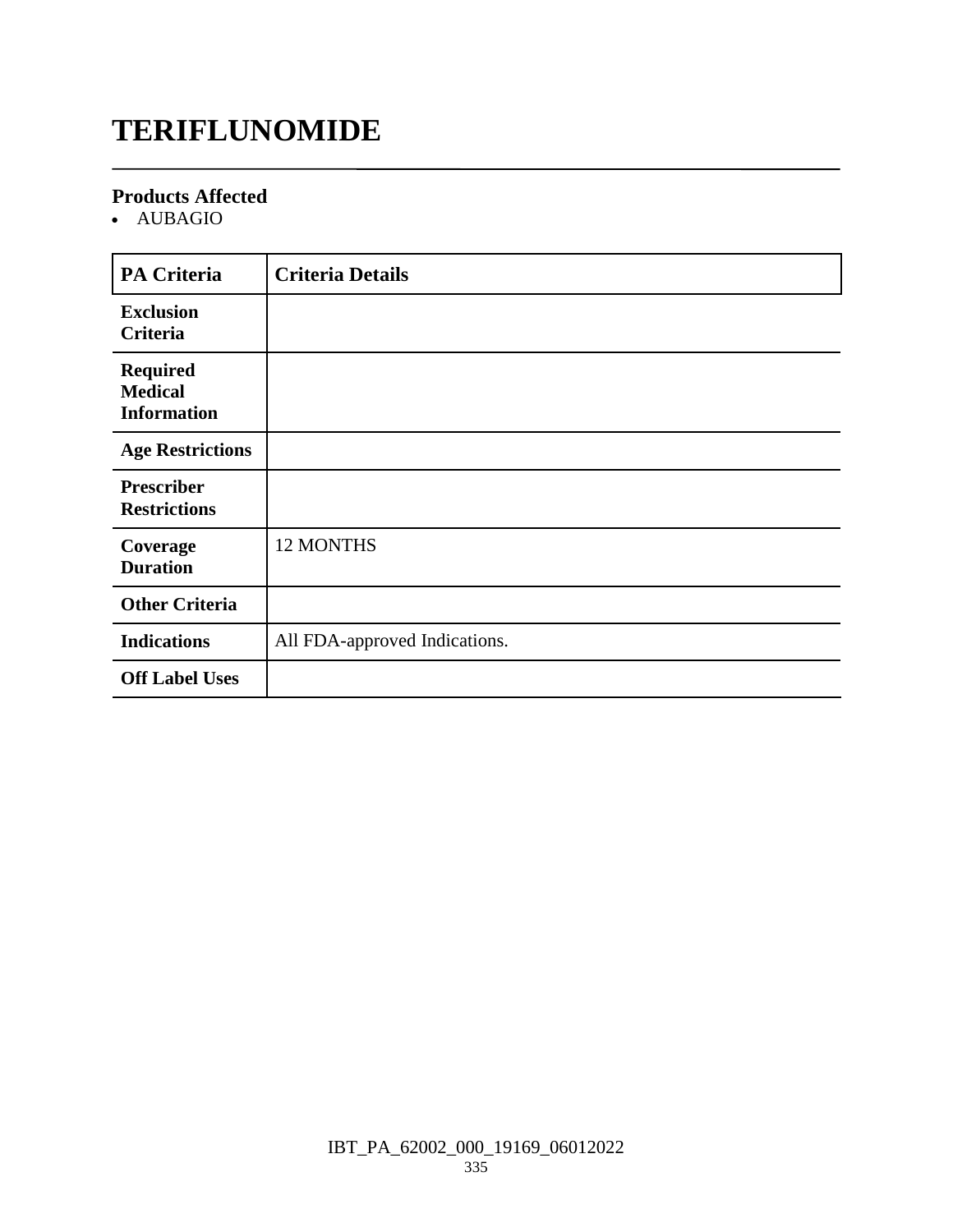# **TERIPARATIDE**

#### **Products Affected**

 FORTEO SUBCUTANEOUS PEN INJECTOR 20 MCG/DOSE (600MCG/2.4ML)

| <b>PA Criteria</b>                                      | <b>Criteria Details</b>                                                                                                                                                                                                                                                                                                                                                                                                                                                                                                                                                                                                                                                                                                                                                                                                                                                                                                                                                   |
|---------------------------------------------------------|---------------------------------------------------------------------------------------------------------------------------------------------------------------------------------------------------------------------------------------------------------------------------------------------------------------------------------------------------------------------------------------------------------------------------------------------------------------------------------------------------------------------------------------------------------------------------------------------------------------------------------------------------------------------------------------------------------------------------------------------------------------------------------------------------------------------------------------------------------------------------------------------------------------------------------------------------------------------------|
| <b>Exclusion</b><br><b>Criteria</b>                     | PATIENT HAS RECEIVED A TOTAL OF 24 MONTHS<br><b>CUMULATIVE TREATMENT UNLESS THE PATIENT REMAINS AT</b><br>OR HAS RETURNED TO HAVING A HIGH RISK FOR FRACTURE.                                                                                                                                                                                                                                                                                                                                                                                                                                                                                                                                                                                                                                                                                                                                                                                                             |
| <b>Required</b><br><b>Medical</b><br><b>Information</b> |                                                                                                                                                                                                                                                                                                                                                                                                                                                                                                                                                                                                                                                                                                                                                                                                                                                                                                                                                                           |
| <b>Age Restrictions</b>                                 |                                                                                                                                                                                                                                                                                                                                                                                                                                                                                                                                                                                                                                                                                                                                                                                                                                                                                                                                                                           |
| <b>Prescriber</b><br><b>Restrictions</b>                |                                                                                                                                                                                                                                                                                                                                                                                                                                                                                                                                                                                                                                                                                                                                                                                                                                                                                                                                                                           |
| Coverage<br><b>Duration</b>                             | 12 MONTHS                                                                                                                                                                                                                                                                                                                                                                                                                                                                                                                                                                                                                                                                                                                                                                                                                                                                                                                                                                 |
| <b>Other Criteria</b>                                   | ONE OF THE FOLLOWING: (1) HIGH RISK FOR FRACTURES<br>DEFINED AS ONE OF THE FOLLOWING: A) HISTORY OF<br>OSTEOPOROTIC (I.E., FRAGILITY, LOW TRAUMA)<br>FRACTURE(S), B) 2 OR MORE RISK FACTORS FOR FRACTURE<br>(E.G., HISTORY OF MULTIPLE RECENT LOW TRAUMA<br>FRACTURES, BMD T-SCORE LESS THAN OR EQUAL TO -2.5,<br>CORTICOSTEROID USE, OR USE OF GNRH ANALOGS SUCH AS<br>NAFARELIN, ETC.), C) NO PRIOR TREATMENT FOR<br>OSTEOPOROSIS AND FRAX SCORE OF AT LEAST 20% FOR ANY<br>MAJOR FRACTURE OR OF AT LEAST 3% FOR HIP FRACTURE. (2)<br>UNABLE TO USE ORAL THERAPY (I.E., UPPER<br><b>GASTROINTESTINAL PROBLEMS UNABLE TO TOLERATE ORAL</b><br>MEDICATION, LOWER GASTROINTESTINAL PROBLEMS<br>UNABLE TO ABSORB ORAL MEDICATIONS, TROUBLE<br>REMEMBERING TO TAKE ORAL MEDICATIONS OR<br>COORDINATING AN ORAL BISPHOSPHONATE WITH OTHER<br>ORAL MEDICATIONS OR THEIR DAILY ROUTINE). (3)<br>ADEQUATE TRIAL OF, INTOLERANCE TO, OR A<br>CONTRAINDICATION TO BISPHOSPHONATES. |
| <b>Indications</b>                                      | All FDA-approved Indications.                                                                                                                                                                                                                                                                                                                                                                                                                                                                                                                                                                                                                                                                                                                                                                                                                                                                                                                                             |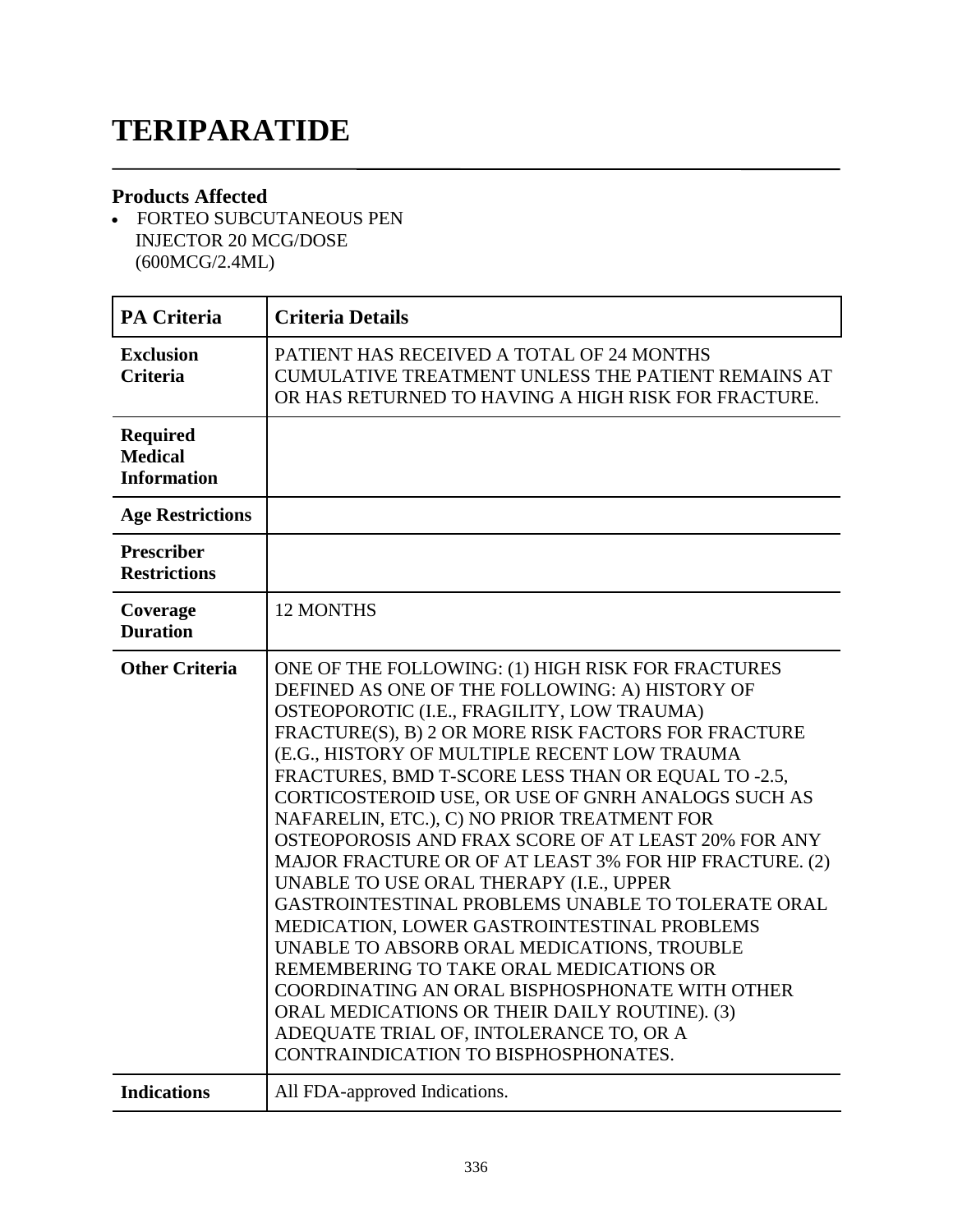| <b>PA Criteria</b>    | <b>Criteria Details</b> |
|-----------------------|-------------------------|
| <b>Off Label Uses</b> |                         |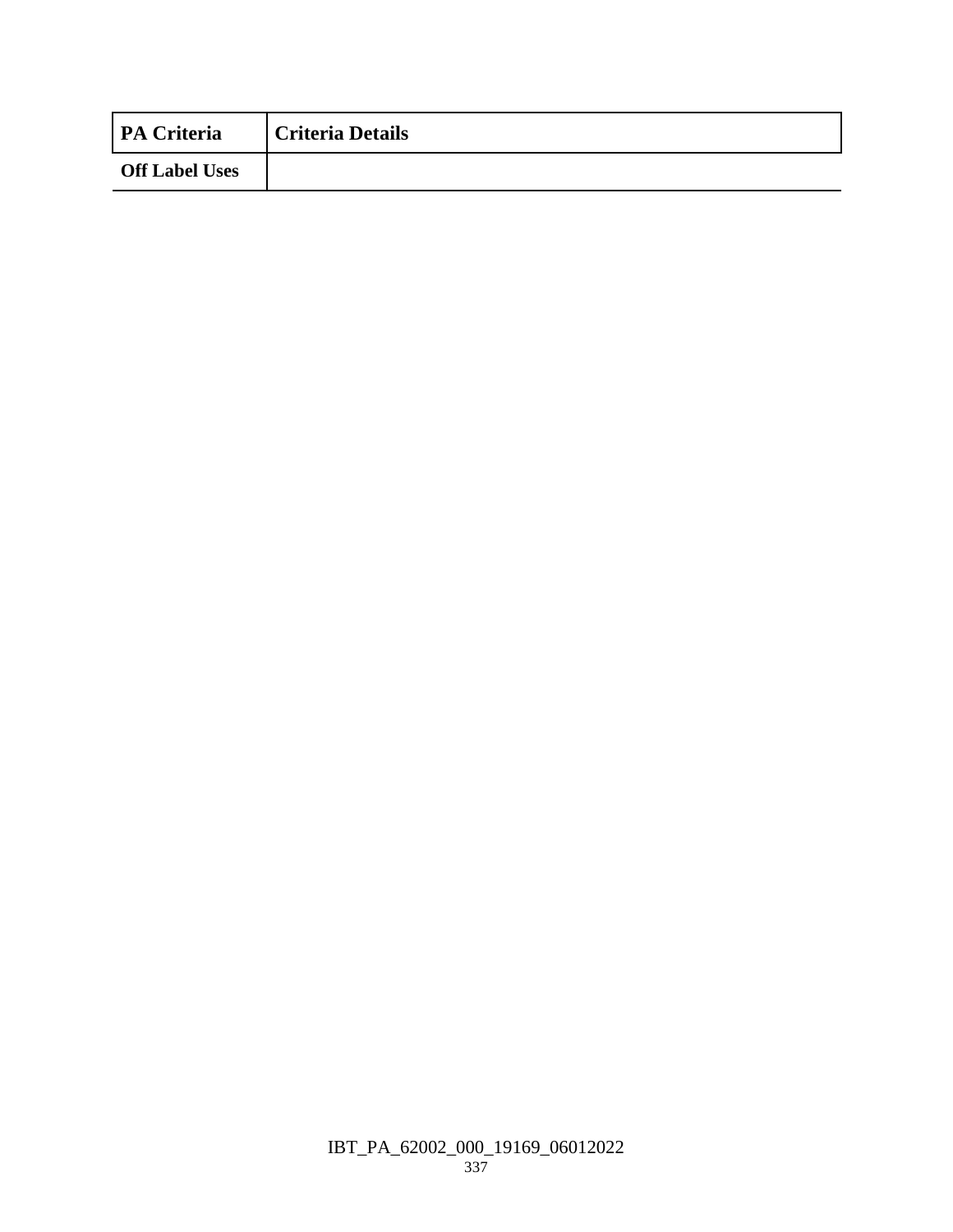# **TESAMORELIN**

# **Products Affected**

### • EGRIFTA SV

| <b>PA Criteria</b>                                      | <b>Criteria Details</b>       |
|---------------------------------------------------------|-------------------------------|
| <b>Exclusion</b><br>Criteria                            |                               |
| <b>Required</b><br><b>Medical</b><br><b>Information</b> |                               |
| <b>Age Restrictions</b>                                 |                               |
| <b>Prescriber</b><br><b>Restrictions</b>                |                               |
| Coverage<br><b>Duration</b>                             | <b>3 MONTHS</b>               |
| <b>Other Criteria</b>                                   |                               |
| <b>Indications</b>                                      | All FDA-approved Indications. |
| <b>Off Label Uses</b>                                   |                               |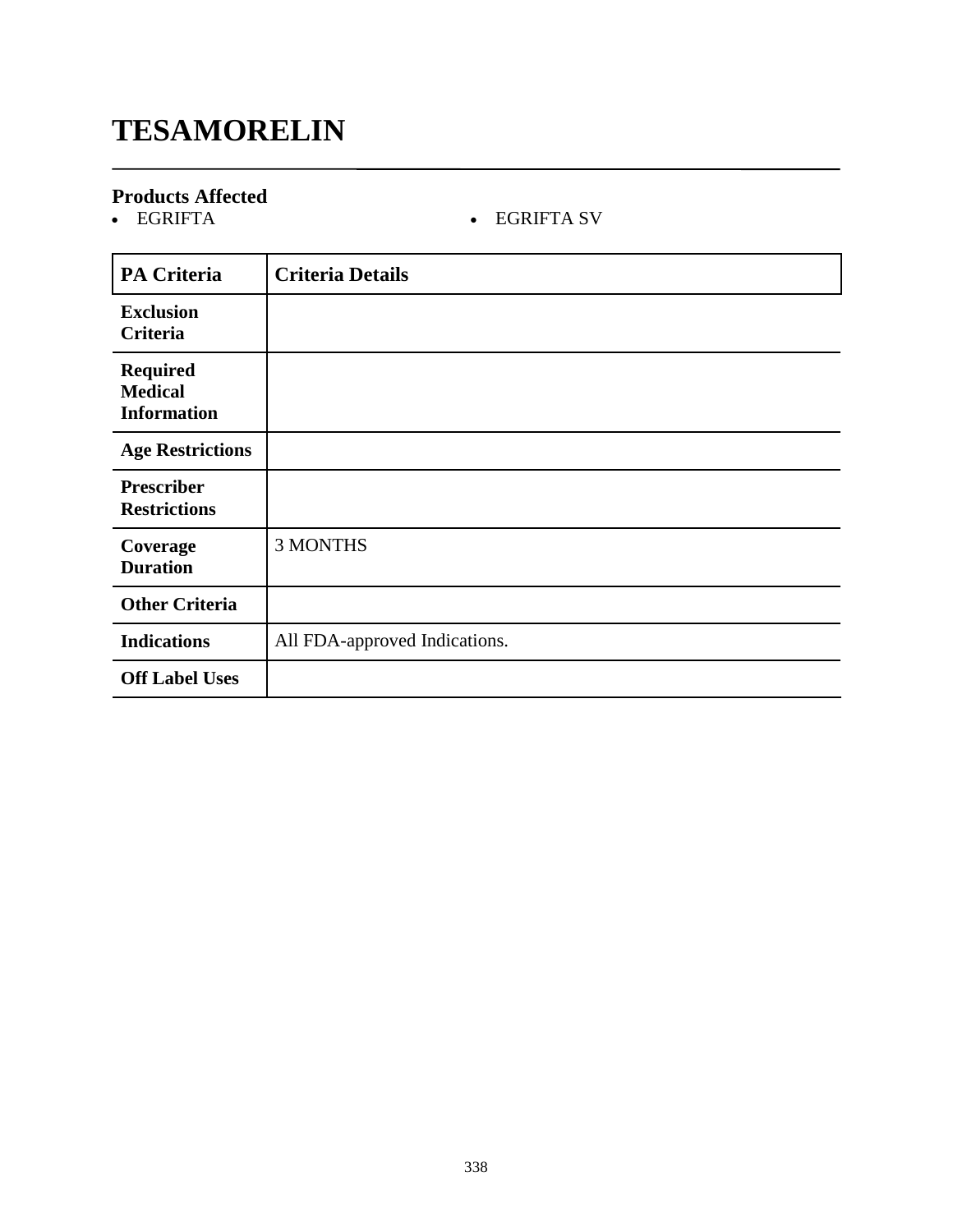# **TESTOSTERONE**

#### **Products Affected**

- *testosterone cypionate intramuscular oil 100 mg/ml, 200 mg/ml, 200 mg/ml (1 ml)*
- *testosterone enanthate*
- *testosterone transdermal gel in metereddose pump 12.5 mg/ 1.25 gram (1 %), 20.25 mg/1.25 gram (1.62 %)*
- *testosterone transdermal gel in packet 1 % (25 mg/2.5gram), 1 % (50 mg/5 gram)*
- *testosterone transdermal solution in metered pump w/app*
- XYOSTED

| <b>PA Criteria</b>                                      | <b>Criteria Details</b>                                                                                                                                                                                          |
|---------------------------------------------------------|------------------------------------------------------------------------------------------------------------------------------------------------------------------------------------------------------------------|
| <b>Exclusion</b><br><b>Criteria</b>                     |                                                                                                                                                                                                                  |
| <b>Required</b><br><b>Medical</b><br><b>Information</b> | INITIAL: MALE HYPOGONADISM: CONFIRMED BY: 1) AT LEAST<br>TWO TOTAL SERUM TESTOSTERONE LEVELS OF LESS THAN<br>300 NG/DL TAKEN ON SEPARATE OCCASIONS, OR 2) FREE<br>SERUM TESTOSTERONE LEVEL OF LESS THAN 5 PG/ML. |
| <b>Age Restrictions</b>                                 |                                                                                                                                                                                                                  |
| <b>Prescriber</b><br><b>Restrictions</b>                |                                                                                                                                                                                                                  |
| Coverage<br><b>Duration</b>                             | PRIMARY OR SECONDARY HYPOGONADISM: 12 MO. ALL<br>OTHER INDICATIONS: LIFETIME OF MEMBERSHIP IN PLAN.                                                                                                              |
| <b>Other Criteria</b>                                   | MALE HYPOGONADISM: RENEWAL: IMPROVED SYMPTOMS<br>COMPARED TO BASELINE AND TOLERANCE TO TREATMENT.                                                                                                                |
| <b>Indications</b>                                      | All FDA-approved Indications.                                                                                                                                                                                    |
| <b>Off Label Uses</b>                                   |                                                                                                                                                                                                                  |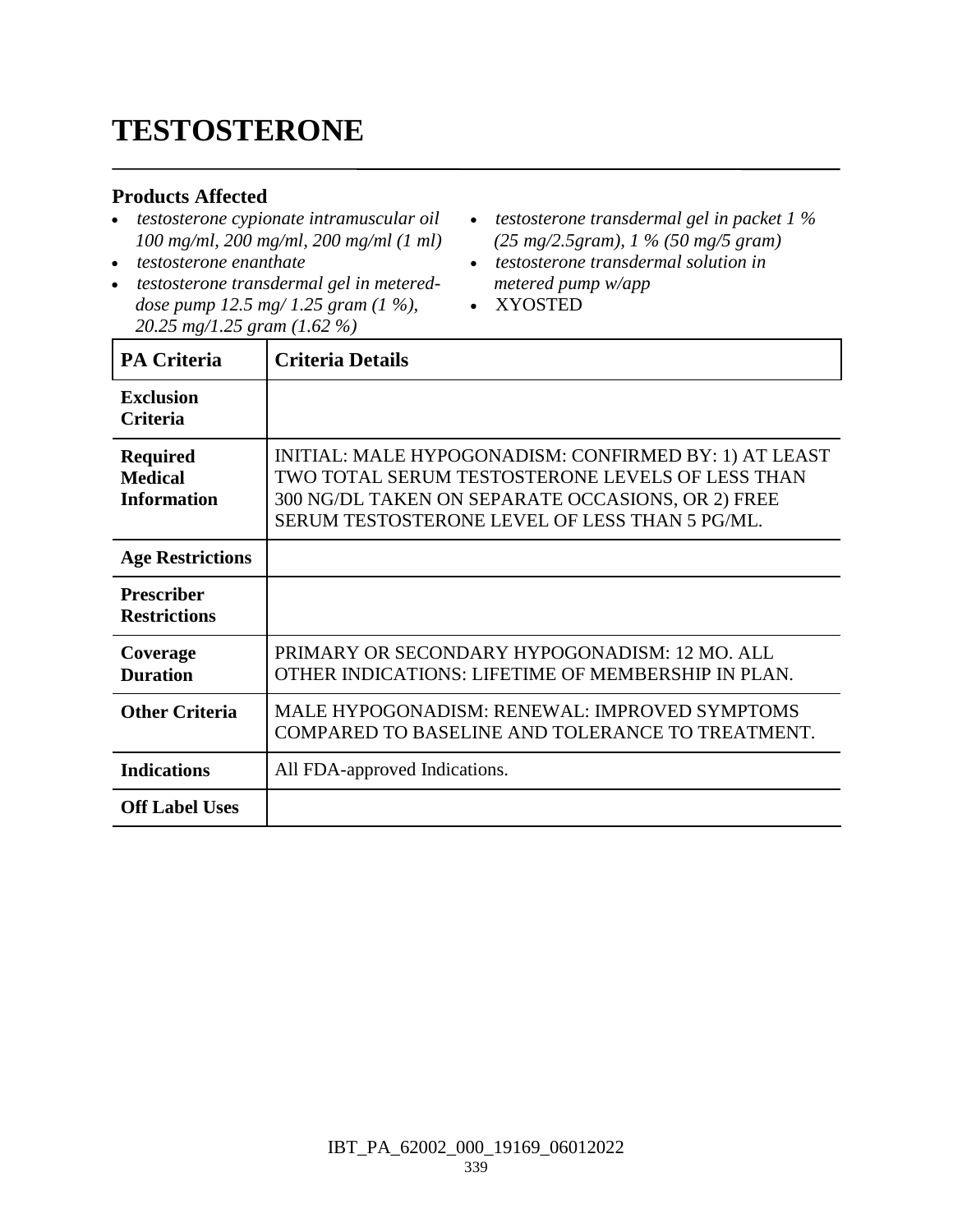# **TETRABENAZINE**

### **Products Affected**

*tetrabenazine*

| <b>PA Criteria</b>                                      | <b>Criteria Details</b>                     |
|---------------------------------------------------------|---------------------------------------------|
| <b>Exclusion</b><br>Criteria                            |                                             |
| <b>Required</b><br><b>Medical</b><br><b>Information</b> |                                             |
| <b>Age Restrictions</b>                                 |                                             |
| <b>Prescriber</b><br><b>Restrictions</b>                | NEUROLOGIST OR MOVEMENT DISORDER SPECIALIST |
| Coverage<br><b>Duration</b>                             | 12 MONTHS                                   |
| <b>Other Criteria</b>                                   |                                             |
| <b>Indications</b>                                      | All FDA-approved Indications.               |
| <b>Off Label Uses</b>                                   |                                             |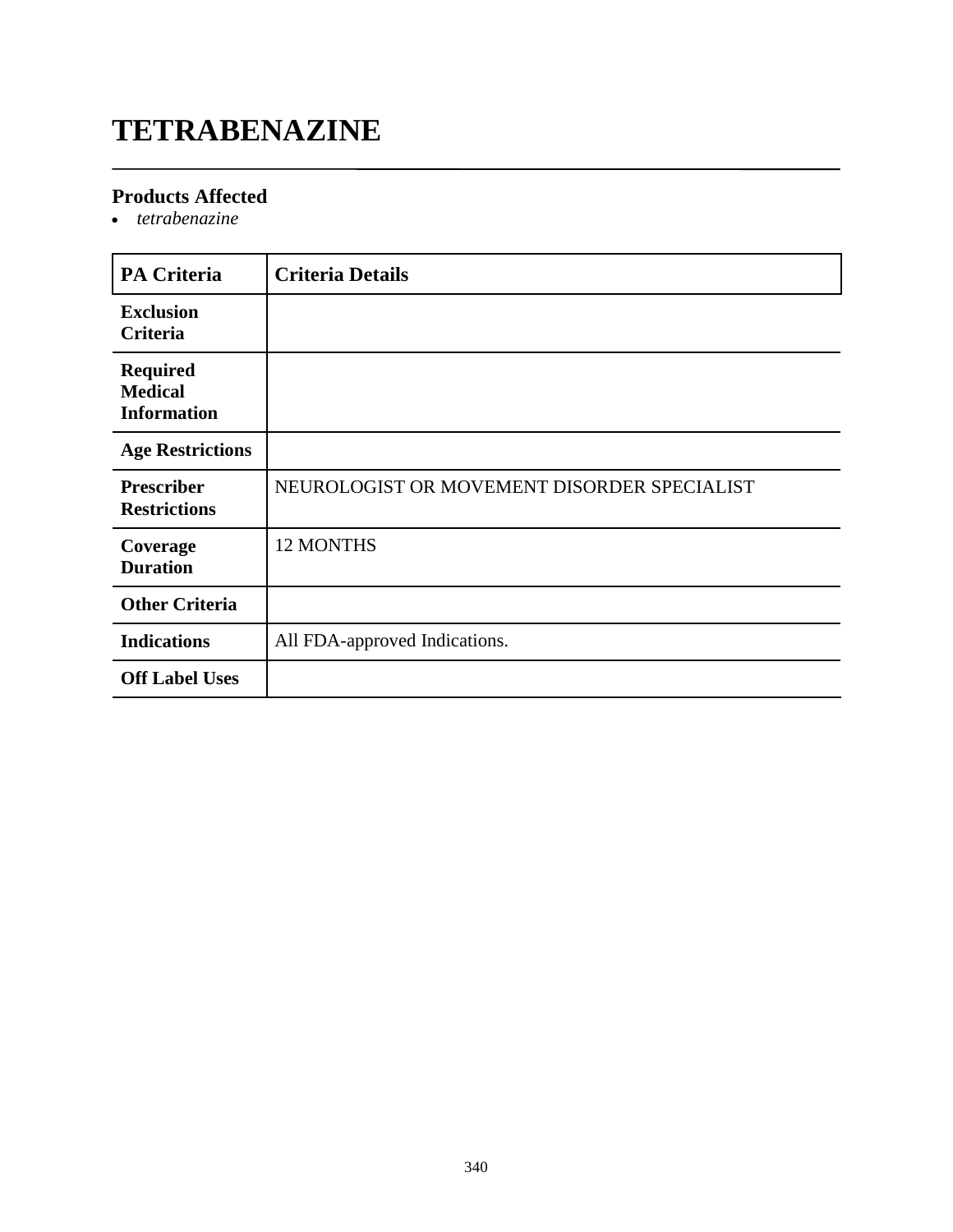# **TEZACAFTOR/IVACAFTOR**

#### **Products Affected**

• SYMDEKO

| <b>PA Criteria</b>                                      | <b>Criteria Details</b>                                                                                                                                                        |
|---------------------------------------------------------|--------------------------------------------------------------------------------------------------------------------------------------------------------------------------------|
| <b>Exclusion</b><br><b>Criteria</b>                     |                                                                                                                                                                                |
| <b>Required</b><br><b>Medical</b><br><b>Information</b> | CONFIRMED MUTATION IN CFTR GENE ACCEPTABLE FOR THE<br>TREATMENT OF CYSTIC FIBROSIS.                                                                                            |
| <b>Age Restrictions</b>                                 |                                                                                                                                                                                |
| <b>Prescriber</b><br><b>Restrictions</b>                | PRESCRIBED BY OR GIVEN IN CONSULTATION WITH A<br>PULMONOLOGIST OR CYSTIC FIBROSIS EXPERT                                                                                       |
| Coverage<br><b>Duration</b>                             | <b>INITIAL: 6 MONTHS. RENEWAL: LIFETIME</b>                                                                                                                                    |
| <b>Other Criteria</b>                                   | RENEWAL: MAINTAINED, IMPROVED, OR DEMONSTRATED<br>LESS THAN EXPECTED DECLINE IN FEV1 OR BODY MASS<br>INDEX (BMI), OR REDUCTION IN NUMBER OF PULMONARY<br><b>EXACERBATIONS.</b> |
| <b>Indications</b>                                      | All FDA-approved Indications.                                                                                                                                                  |
| <b>Off Label Uses</b>                                   |                                                                                                                                                                                |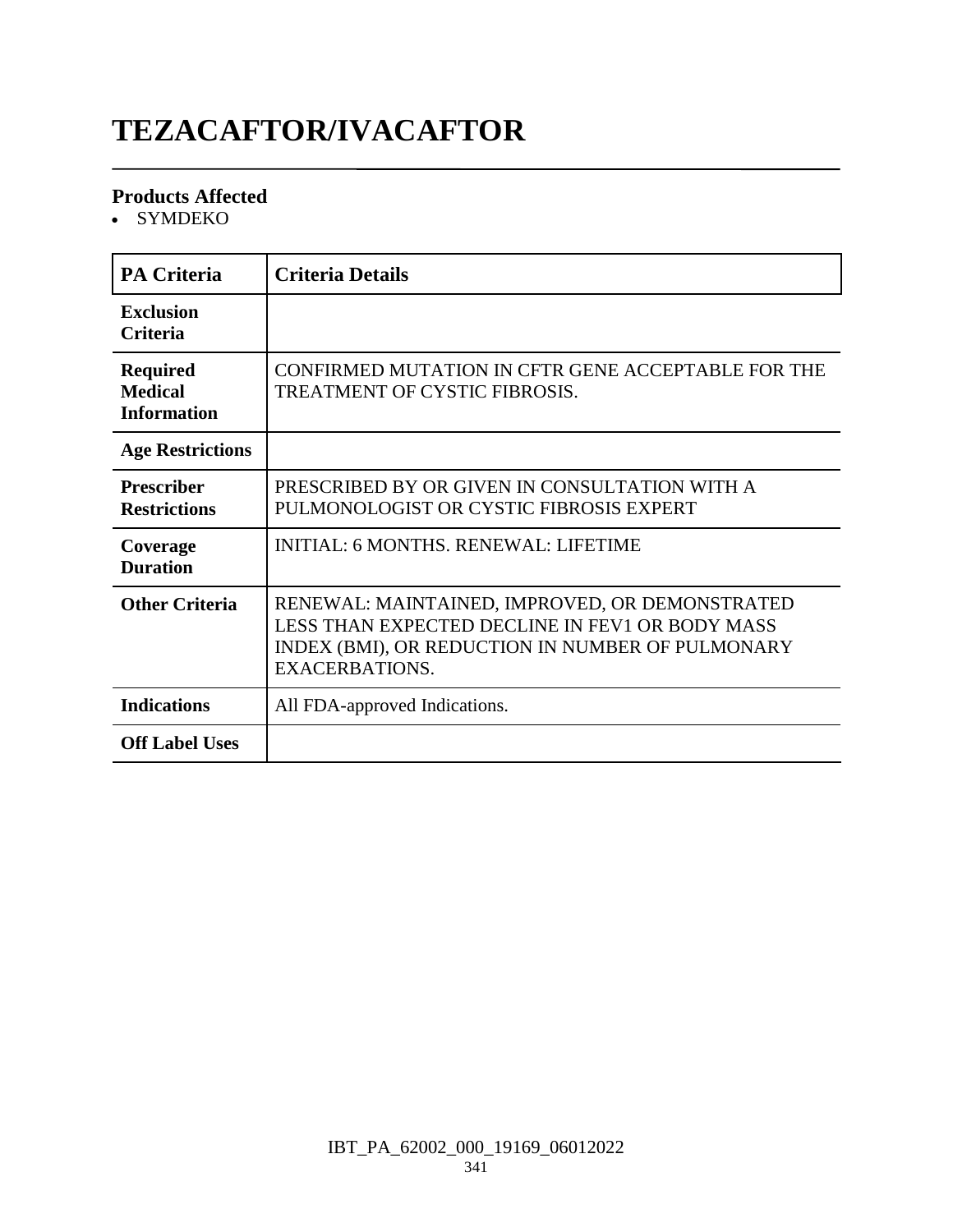# **THALIDOMIDE**

#### **Products Affected**

THALOMID

| <b>PA Criteria</b>                                      | <b>Criteria Details</b>       |
|---------------------------------------------------------|-------------------------------|
| <b>Exclusion</b><br>Criteria                            |                               |
| <b>Required</b><br><b>Medical</b><br><b>Information</b> |                               |
| <b>Age Restrictions</b>                                 |                               |
| <b>Prescriber</b><br><b>Restrictions</b>                |                               |
| Coverage<br><b>Duration</b>                             | 12 MONTHS                     |
| <b>Other Criteria</b>                                   |                               |
| <b>Indications</b>                                      | All FDA-approved Indications. |
| <b>Off Label Uses</b>                                   |                               |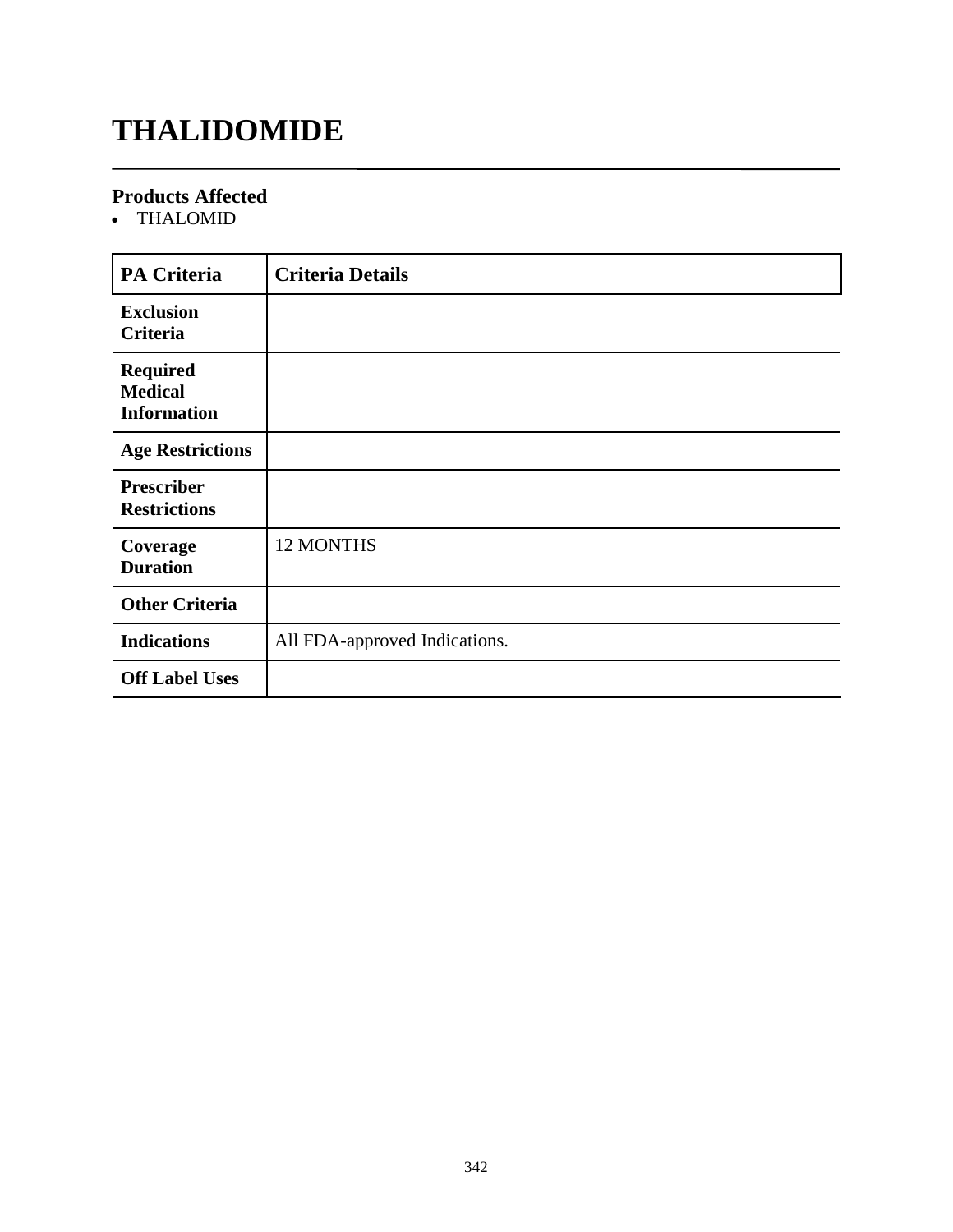# **TILDRAKIZUMAB-ASMN**

#### **Products Affected**

ILUMYA

| <b>PA Criteria</b>                                      | <b>Criteria Details</b>                                                                                                                                                                                                            |
|---------------------------------------------------------|------------------------------------------------------------------------------------------------------------------------------------------------------------------------------------------------------------------------------------|
| <b>Exclusion</b><br><b>Criteria</b>                     |                                                                                                                                                                                                                                    |
| <b>Required</b><br><b>Medical</b><br><b>Information</b> | INITIAL: PLAQUE PSORIASIS (PSO): MODERATE TO SEVERE<br>PLAQUE PSORIASIS COVERING 3 PERCENT OR MORE OF BODY<br>SURFACE AREA OR PSORIATIC LESIONS AFFECTING THE<br>HANDS, FEET, GENITAL AREA, OR FACE.                               |
| <b>Age Restrictions</b>                                 |                                                                                                                                                                                                                                    |
| <b>Prescriber</b><br><b>Restrictions</b>                | PSO: PRESCRIBED BY OR GIVEN IN CONSULTATION WITH A<br>DERMATOLOGIST.                                                                                                                                                               |
| Coverage<br><b>Duration</b>                             | <b>INITIAL: 6 MONTHS, RENEWAL: 12 MONTHS</b>                                                                                                                                                                                       |
| <b>Other Criteria</b>                                   | INITIAL: PSO: PREVIOUS TRIAL OF OR CONTRAINDICATION TO<br>ANY TWO OF THE FOLLOWING PREFERRED AGENTS: HUMIRA,<br>COSENTYX, STELARA, ENBREL, SKYRIZI, TREMFYA.<br>RENEWAL: PSO: PATIENT CONTINUES TO BENEFIT FROM THE<br>MEDICATION. |
| <b>Indications</b>                                      | All FDA-approved Indications.                                                                                                                                                                                                      |
| <b>Off Label Uses</b>                                   |                                                                                                                                                                                                                                    |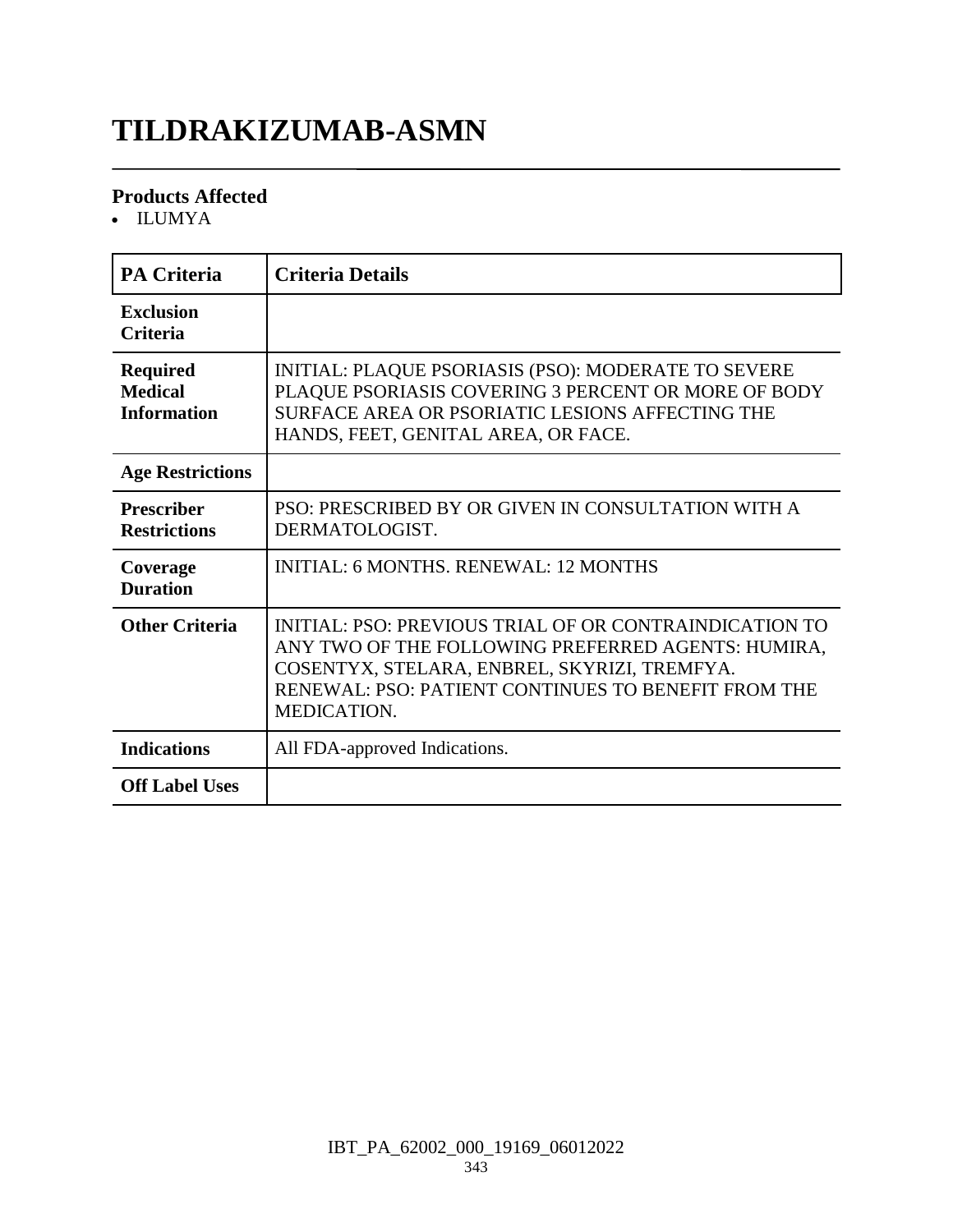# **TISOTUMAB VEDOTIN-TFTV**

#### **Products Affected**

TIVDAK

| <b>PA Criteria</b>                                      | <b>Criteria Details</b>       |
|---------------------------------------------------------|-------------------------------|
| <b>Exclusion</b><br>Criteria                            |                               |
| <b>Required</b><br><b>Medical</b><br><b>Information</b> |                               |
| <b>Age Restrictions</b>                                 |                               |
| <b>Prescriber</b><br><b>Restrictions</b>                |                               |
| Coverage<br><b>Duration</b>                             | 12 MONTHS                     |
| <b>Other Criteria</b>                                   |                               |
| <b>Indications</b>                                      | All FDA-approved Indications. |
| <b>Off Label Uses</b>                                   |                               |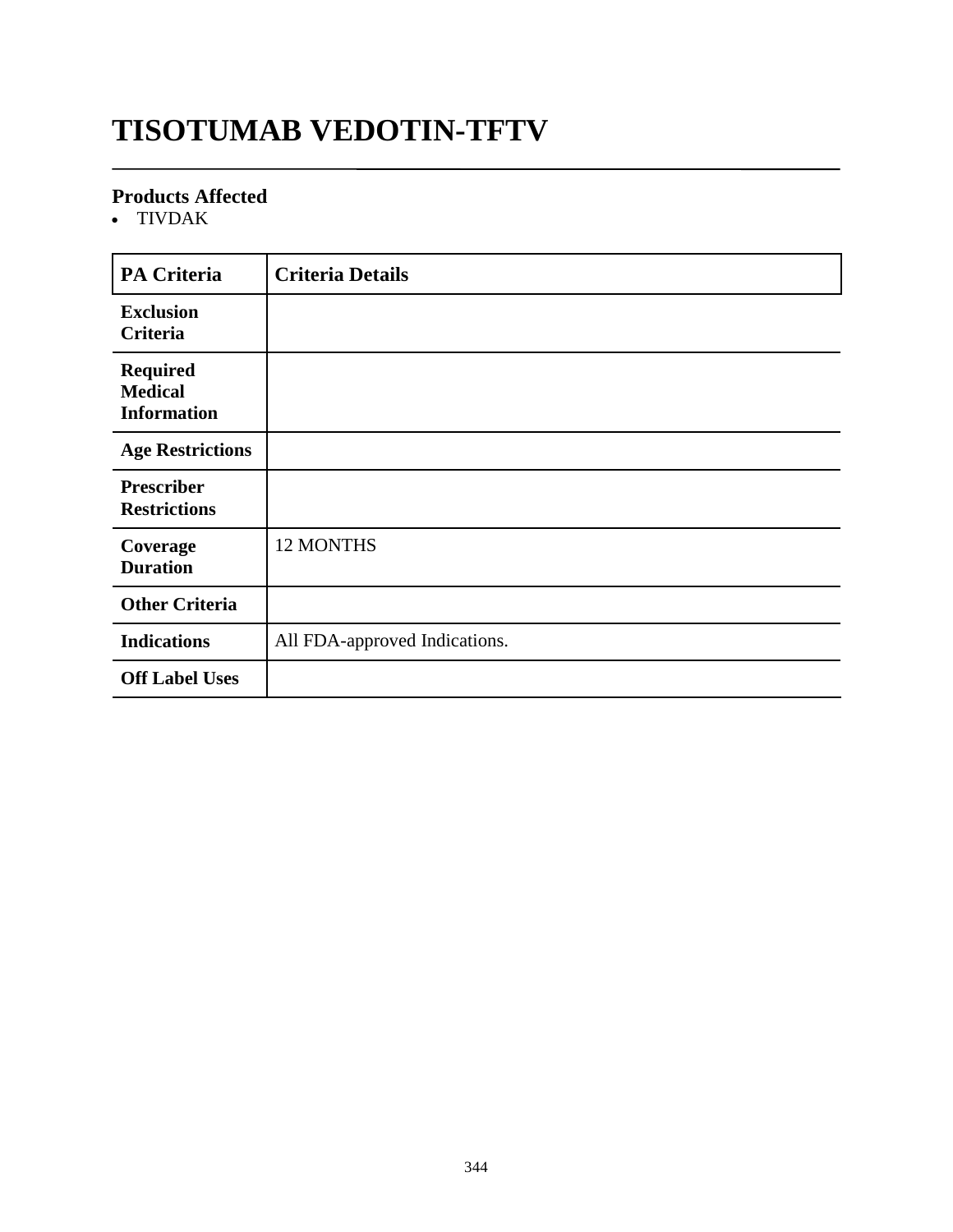# **TIVOZANIB**

#### **Products Affected**

FOTIVDA

| <b>PA Criteria</b>                                      | <b>Criteria Details</b>       |
|---------------------------------------------------------|-------------------------------|
| <b>Exclusion</b><br>Criteria                            |                               |
| <b>Required</b><br><b>Medical</b><br><b>Information</b> |                               |
| <b>Age Restrictions</b>                                 |                               |
| <b>Prescriber</b><br><b>Restrictions</b>                |                               |
| Coverage<br><b>Duration</b>                             | 12 MONTHS                     |
| <b>Other Criteria</b>                                   |                               |
| <b>Indications</b>                                      | All FDA-approved Indications. |
| <b>Off Label Uses</b>                                   |                               |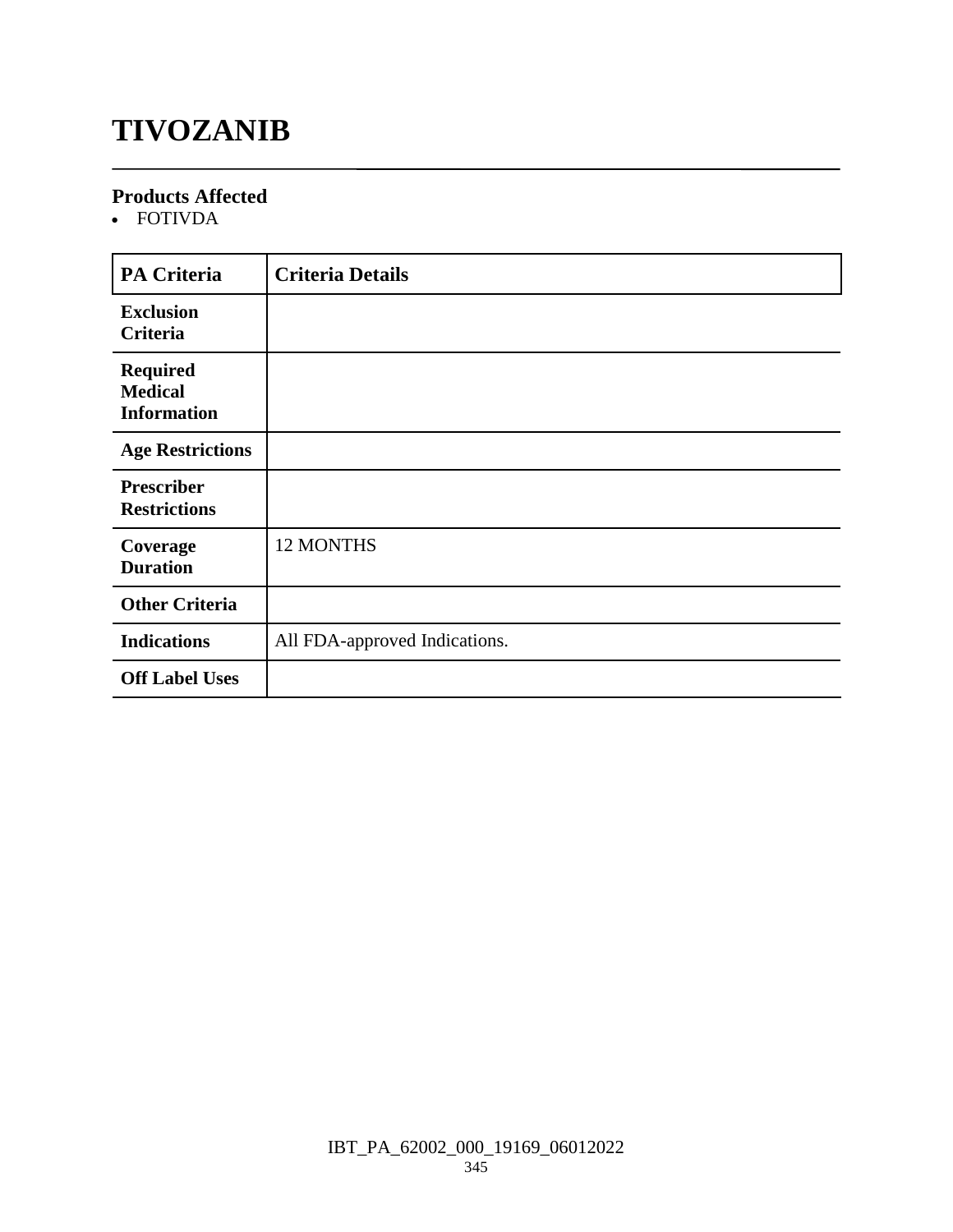# **TOCILIZUMAB IV**

### **Products Affected**

• ACTEMRA

| <b>PA Criteria</b>                                      | <b>Criteria Details</b>                                                                                                                                                                                                                                                                                                                                                                                                                                                                                                                                                                                                                                                           |
|---------------------------------------------------------|-----------------------------------------------------------------------------------------------------------------------------------------------------------------------------------------------------------------------------------------------------------------------------------------------------------------------------------------------------------------------------------------------------------------------------------------------------------------------------------------------------------------------------------------------------------------------------------------------------------------------------------------------------------------------------------|
| <b>Exclusion</b><br><b>Criteria</b>                     |                                                                                                                                                                                                                                                                                                                                                                                                                                                                                                                                                                                                                                                                                   |
| <b>Required</b><br><b>Medical</b><br><b>Information</b> |                                                                                                                                                                                                                                                                                                                                                                                                                                                                                                                                                                                                                                                                                   |
| <b>Age Restrictions</b>                                 |                                                                                                                                                                                                                                                                                                                                                                                                                                                                                                                                                                                                                                                                                   |
| <b>Prescriber</b><br><b>Restrictions</b>                | RHEUMATOID ARTHRITIS (RA), POLYARTICULAR JUVENILE<br>IDIOPATHIC ARTHRITIS (PJIA): PRESCRIBED BY OR IN<br>CONSULTATION WITH A RHEUMATOLOGIST. SYSTEMIC<br>JUVENILE IDIOPATHIC ARTHRITIS (SJIA): PRESCRIBED BY OR<br>IN CONSULTATION WITH A RHEUMATOLOGIST,<br>DERMATOLOGIST, OR IMMUNOLOGIST.                                                                                                                                                                                                                                                                                                                                                                                      |
| Coverage<br><b>Duration</b>                             | INITIAL: RA, PJIA, SJIA: 6 MONTHS. CRS: 1 MONTH. RENEWAL:<br>RA, PJIA, SJIA: 12 MONTHS.                                                                                                                                                                                                                                                                                                                                                                                                                                                                                                                                                                                           |
| <b>Other Criteria</b>                                   | INITIAL: RA: ONE OF THE FOLLOWING: 1) TRIAL OF OR<br>CONTRAINDICATION TO ANY TWO OF THE FOLLOWING<br>PREFERRED AGENTS: HUMIRA, ENBREL, XELJANZ, RINVOQ,<br>OR 2) TRIAL OF ANY TNF INHIBITOR AND PHYSICIAN HAS<br>INDICATED THE PATIENT CANNOT USE A JAK INHIBITOR DUE<br>TO THE BLACK BOX WARNING FOR INCREASED RISK OF<br>MORTALITY, MALIGNANCIES, AND SERIOUS<br>CARDIOVASCULAR EVENTS. PJIA: TRIAL OF OR<br>CONTRAINDICATION TO ANY TWO OF THE FOLLOWING<br>PREFERRED AGENTS: HUMIRA, ENBREL, XELJANZ IR. SJIA:<br>TRIAL OF OR CONTRAINDICATION TO ONE DMARD (DISEASE-<br>MODIFYING ANTIRHEUMATIC DRUG). RENEWAL: RA, PJIA,<br>SJIA: CONTINUES TO BENEFIT FROM THE MEDICATION. |
| <b>Indications</b>                                      | All FDA-approved Indications.                                                                                                                                                                                                                                                                                                                                                                                                                                                                                                                                                                                                                                                     |
| <b>Off Label Uses</b>                                   |                                                                                                                                                                                                                                                                                                                                                                                                                                                                                                                                                                                                                                                                                   |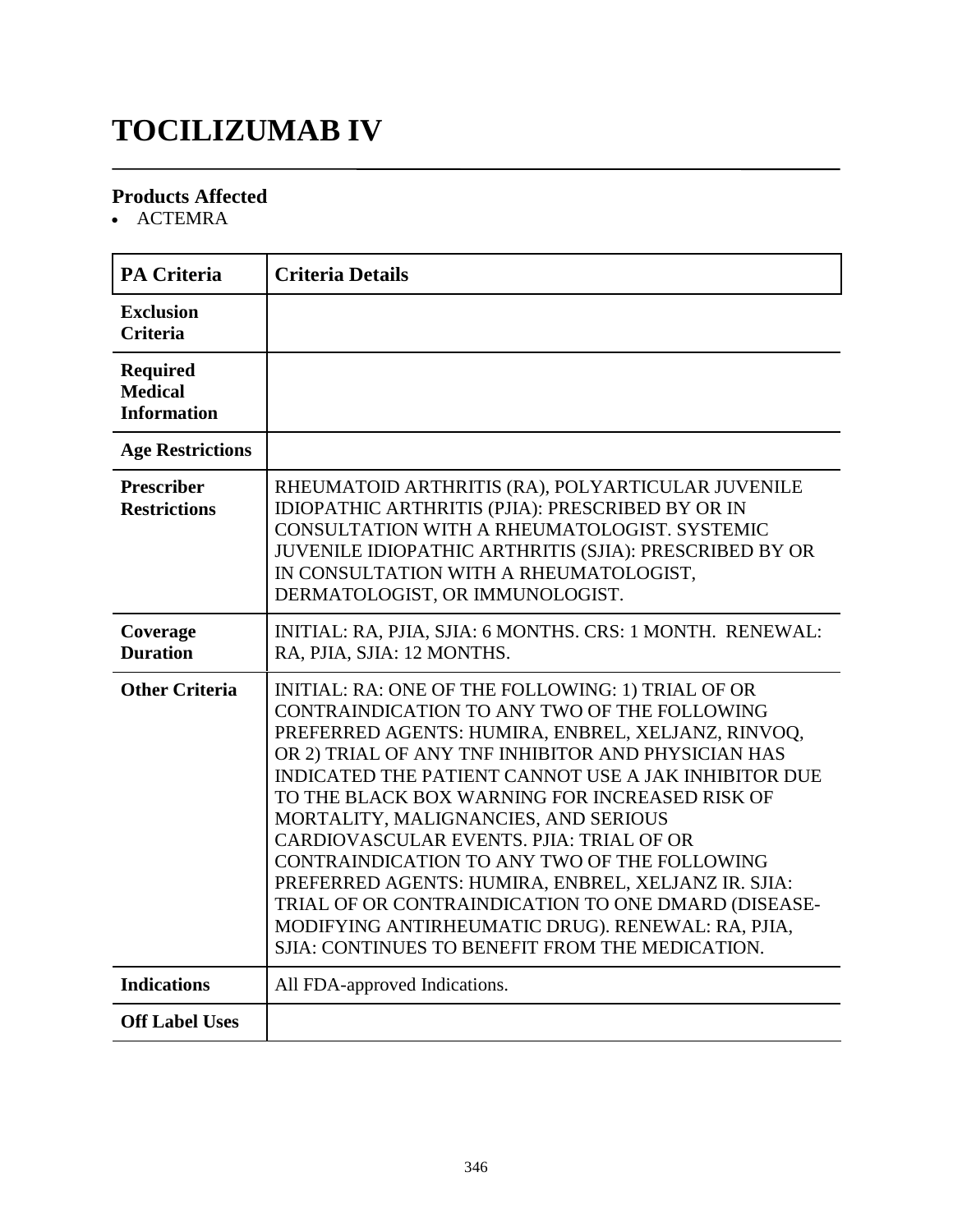# **TOCILIZUMAB SQ**

# **Products Affected**

#### • ACTEMRA ACTPEN

| <b>PA Criteria</b>                                      | <b>Criteria Details</b>                                                                                                                                                                                                                                                                                                                                                                                                                                                                                                           |
|---------------------------------------------------------|-----------------------------------------------------------------------------------------------------------------------------------------------------------------------------------------------------------------------------------------------------------------------------------------------------------------------------------------------------------------------------------------------------------------------------------------------------------------------------------------------------------------------------------|
| <b>Exclusion</b><br><b>Criteria</b>                     | SYSTEMIC SCLEROSIS-ASSOCIATED INTERSTITIAL LUNG<br>DISEASE (SSC-ILD): NOT APPROVED FOR PATIENTS WITH<br>OTHER KNOWN CAUSES OF ILD [E.G., HEART FAILURE/FLUID<br>OVERLOAD, DRUG-INDUCED LUNG TOXICITY<br>(CYCLOPHOSPHAMIDE, METHOTREXATE, ACE-INHIBITORS),<br>RECURRENT ASPIRATION (SUCH AS FROM GERD),<br>PULMONARY VASCULAR DISEASE, PULMONARY EDEMA,<br>PNEUMONIA, CHRONIC PULMONARY THROMBOEMBOLISM,<br>ALVEOLAR HEMORRHAGE OR ILD CAUSED BY ANOTHER<br>RHEUMATIC DISEASE, SUCH AS MIXED CONNECTIVE TISSUE<br>DISEASE (MCTD)]. |
| <b>Required</b><br><b>Medical</b><br><b>Information</b> |                                                                                                                                                                                                                                                                                                                                                                                                                                                                                                                                   |
| <b>Age Restrictions</b>                                 |                                                                                                                                                                                                                                                                                                                                                                                                                                                                                                                                   |
| <b>Prescriber</b><br><b>Restrictions</b>                | RHEUMATOID ARTHRITIS (RA), POLYARTICULAR JUVENILE<br>IDIOPATHIC ARTHRITIS (PJIA): PRESCRIBED BY OR IN<br>CONSULTATION WITH A RHEUMATOLOGIST. SYSTEMIC<br>JUVENILE IDIOPATHIC ARTHRITIS (SJIA): PRESCRIBED BY OR<br>IN CONSULTATION WITH A RHEUMATOLOGIST,<br>DERMATOLOGIST, OR IMMUNOLOGIST. SSC-ILD: PRESCRIBED<br>BY OR IN CONSULTATION WITH A PULMONOLOGIST OR<br>RHEUMATOLOGIST.                                                                                                                                              |
| Coverage<br><b>Duration</b>                             | INITIAL: 6 MONTHS, RENEWAL: 12 MONTHS.                                                                                                                                                                                                                                                                                                                                                                                                                                                                                            |
| <b>Other Criteria</b>                                   | INITIAL: RA: ONE OF THE FOLLOWING: 1) TRIAL OF OR<br>CONTRAINDICATION TO ANY TWO OF THE FOLLOWING<br>PREFERRED AGENTS: HUMIRA, ENBREL, XELJANZ, RINVOQ,<br>OR 2) TRIAL OF ANY TNF INHIBITOR AND PHYSICIAN HAS<br>INDICATED THE PATIENT CANNOT USE A JAK INHIBITOR DUE<br>TO THE BLACK BOX WARNING FOR INCREASED RISK OF<br>MORTALITY, MALIGNANCIES, AND SERIOUS<br>CARDIOVASCULAR EVENTS. PJIA: TRIAL OF OR<br>CONTRAINDICATION TO ANY TWO OF THE FOLLOWING                                                                       |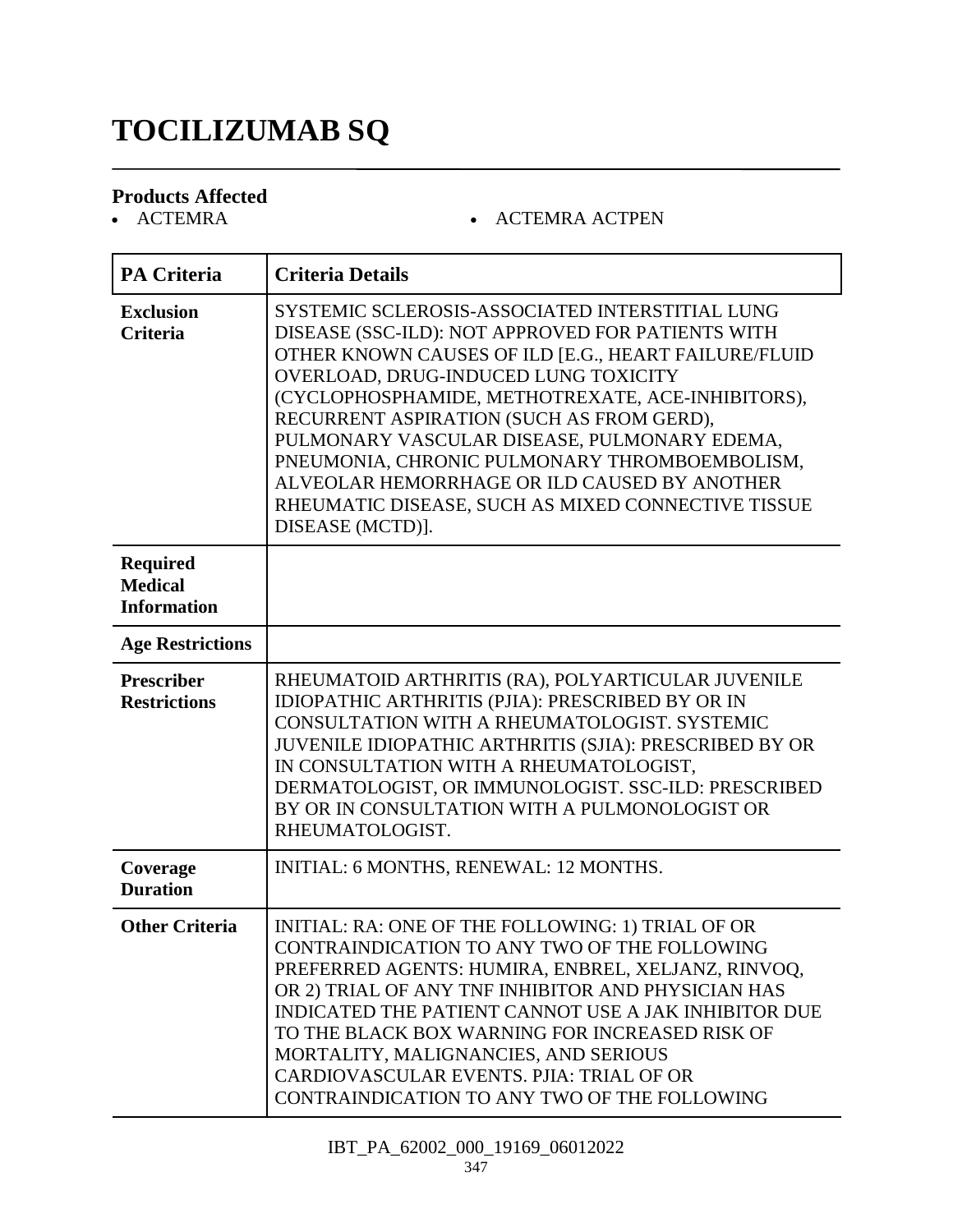| <b>PA Criteria</b>    | <b>Criteria Details</b>                                                                                                                                                                                                                                                                                      |
|-----------------------|--------------------------------------------------------------------------------------------------------------------------------------------------------------------------------------------------------------------------------------------------------------------------------------------------------------|
|                       | PREFERRED AGENTS: HUMIRA, ENBREL, XELJANZ IR. SJIA:<br>TRIAL OF OR CONTRAINDICATION TO ONE DMARD (DISEASE-<br>MODIFYING ANTIRHEUMATIC DRUG). RENEWAL: RA, PJIA,<br>SJIA: CONTINUES TO BENEFIT FROM THE MEDICATION. SSC-<br>ILD: CLINICAL MEANINGFUL IMPROVEMENT OR<br>MAINTENANCE IN ANNUAL RATE OF DECLINE. |
| <b>Indications</b>    | All FDA-approved Indications.                                                                                                                                                                                                                                                                                |
| <b>Off Label Uses</b> |                                                                                                                                                                                                                                                                                                              |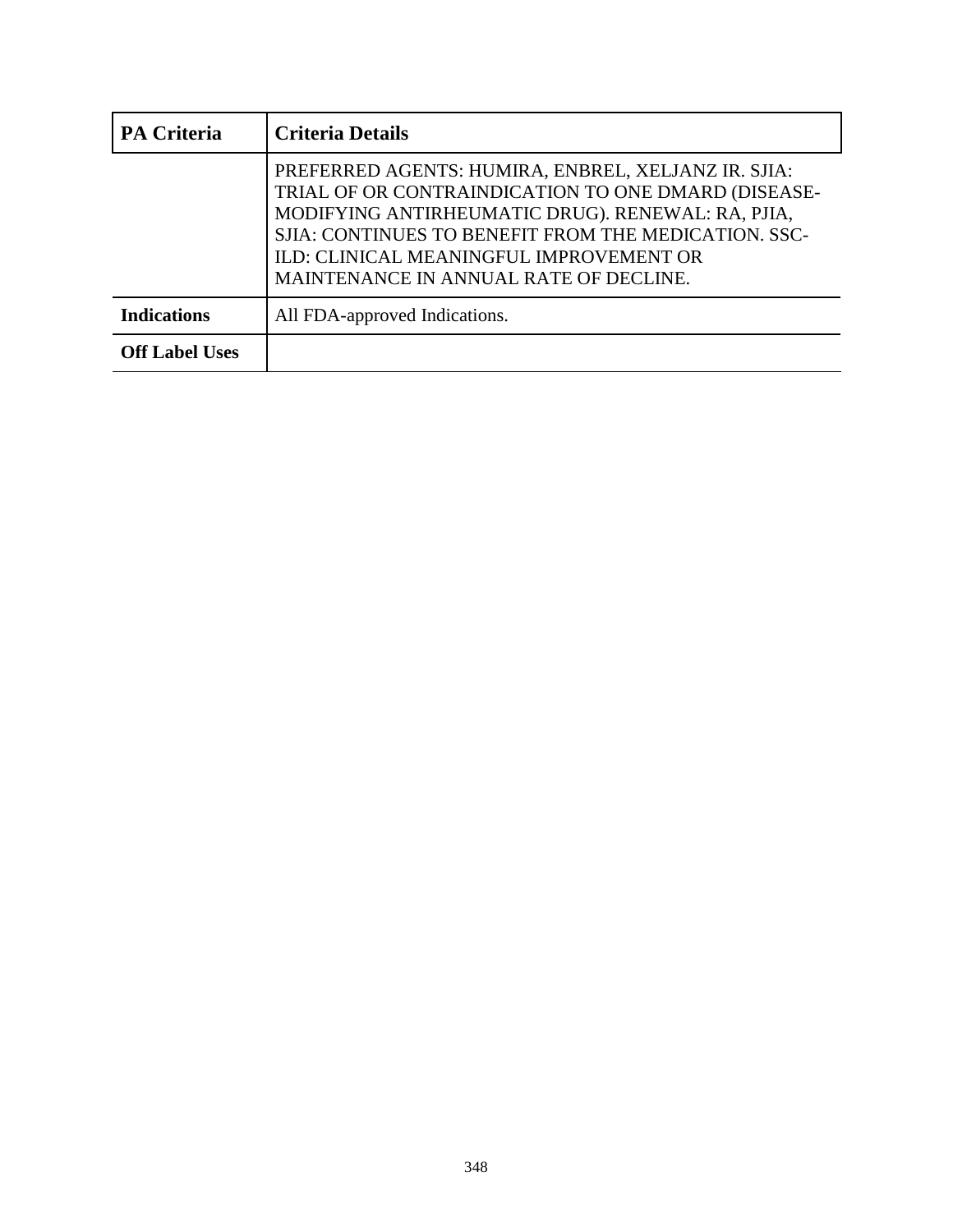# **TOFACITINIB**

# **Products Affected**

#### XELJANZ XELJANZ XR

| <b>PA Criteria</b>                                      | <b>Criteria Details</b>                                                                                                                                                                                                                                                                                                                                                                                                                                                                                                                                                                                                                                                   |
|---------------------------------------------------------|---------------------------------------------------------------------------------------------------------------------------------------------------------------------------------------------------------------------------------------------------------------------------------------------------------------------------------------------------------------------------------------------------------------------------------------------------------------------------------------------------------------------------------------------------------------------------------------------------------------------------------------------------------------------------|
| <b>Exclusion</b><br><b>Criteria</b>                     |                                                                                                                                                                                                                                                                                                                                                                                                                                                                                                                                                                                                                                                                           |
| <b>Required</b><br><b>Medical</b><br><b>Information</b> |                                                                                                                                                                                                                                                                                                                                                                                                                                                                                                                                                                                                                                                                           |
| <b>Age Restrictions</b>                                 |                                                                                                                                                                                                                                                                                                                                                                                                                                                                                                                                                                                                                                                                           |
| Prescriber<br><b>Restrictions</b>                       | RHEUMATOID ARTHRITIS (RA), ANKYLOSING SPONDYLITIS<br>(AS), POLYARTICULAR COURSE JUVENILE IDIOPATHIC<br>ARTHRITIS (PCJIA): PRESCRIBED BY OR IN CONSULTATION<br>WITH A RHEUMATOLOGIST. PSORIATIC ARTHRITIS (PSA):<br>PRESCRIBED BY OR IN CONSULTATION WITH A<br>RHEUMATOLOGIST OR DERMATOLOGIST. ULCERATIVE<br>COLITIS (UC): PRESCRIBED BY OR IN CONSULTATION WITH A<br>GASTROENTEROLOGIST.                                                                                                                                                                                                                                                                                 |
| Coverage<br><b>Duration</b>                             | <b>INITIAL: 6 MONTHS, RENEWAL: 12 MONTHS.</b>                                                                                                                                                                                                                                                                                                                                                                                                                                                                                                                                                                                                                             |
| <b>Other Criteria</b>                                   | INITIAL: RA: TRIAL OF OR CONTRAINDICATION TO 3 MONTHS<br>OF TREATMENT WITH ONE DMARD (DISEASE-MODIFYING<br>ANTIRHEUMATIC DRUG) - IF A PATIENT TRIED<br>METHOTREXATE, THEN TRIAL AT A DOSE GREATER THAN OR<br>EQUAL TO 20MG PER WEEK OR MAXIMALLY TOLERATED<br>DOSE IS REQUIRED. PSA, PCJIA: TRIAL OF OR<br>CONTRAINDICATION TO ONE DMARD. AS: TRIAL OF OR<br>CONTRAINDICATION TO AN NSAID. UC: TRIAL OF OR<br>CONTRAINDICATION TO ONE CONVENTIONAL THERAPY SUCH<br>AS A CORTICOSTEROID (E.G., BUDESONIDE,<br>METHYLPREDNISOLONE), AZATHIOPRINE, MERCAPTOPURINE,<br>METHOTREXATE, OR MESALAMINE. RENEWAL: RA, PSA, AS,<br>PCJIA: CONTINUES TO BENEFIT FROM THE MEDICATION. |
| <b>Indications</b>                                      | All FDA-approved Indications.                                                                                                                                                                                                                                                                                                                                                                                                                                                                                                                                                                                                                                             |
| <b>Off Label Uses</b>                                   |                                                                                                                                                                                                                                                                                                                                                                                                                                                                                                                                                                                                                                                                           |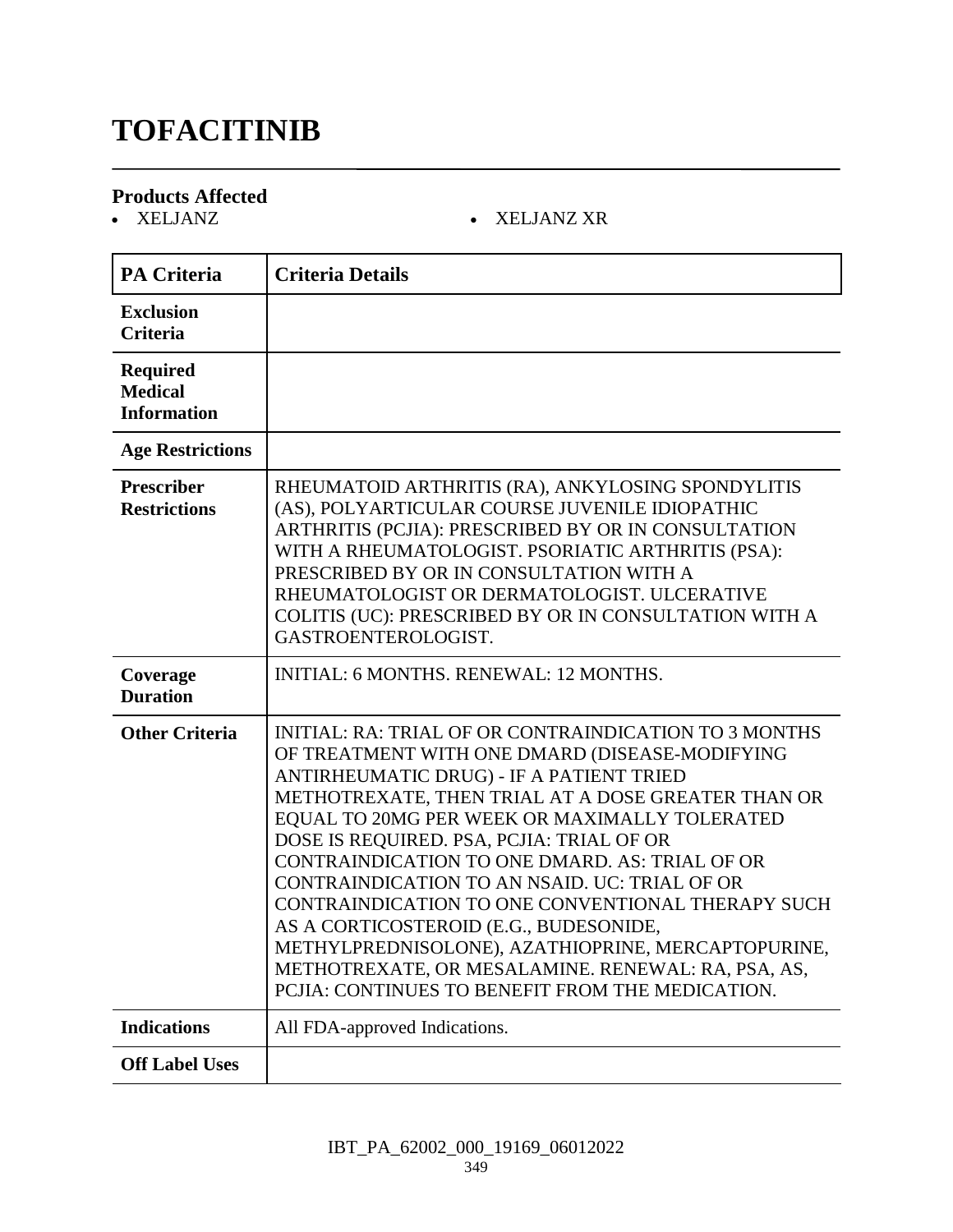# **TOLVAPTAN**

**Products Affected**

 JYNARQUE ORAL TABLET JYNARQUE ORAL TABLETS, SEQUENTIAL

| <b>PA Criteria</b>                                      | <b>Criteria Details</b>                                                                                                                                                                                                                                                                                                                                                     |
|---------------------------------------------------------|-----------------------------------------------------------------------------------------------------------------------------------------------------------------------------------------------------------------------------------------------------------------------------------------------------------------------------------------------------------------------------|
| <b>Exclusion</b><br><b>Criteria</b>                     |                                                                                                                                                                                                                                                                                                                                                                             |
| <b>Required</b><br><b>Medical</b><br><b>Information</b> | RENEWAL: PHYSICIAN ATTESTATION THAT PATIENT HAS NOT<br>PROGRESSED TO ESRD/DIALYSIS OR TRANSPLANT.                                                                                                                                                                                                                                                                           |
| <b>Age Restrictions</b>                                 |                                                                                                                                                                                                                                                                                                                                                                             |
| <b>Prescriber</b><br><b>Restrictions</b>                | PRESCRIBED BY OR IN CONSULTATION WITH A<br>NEPHROLOGIST.                                                                                                                                                                                                                                                                                                                    |
| Coverage<br><b>Duration</b>                             | INITIAL: 6 MONTHS, RENEWAL: 12 MONTHS,                                                                                                                                                                                                                                                                                                                                      |
| <b>Other Criteria</b>                                   | INITIAL: THE PATIENT MEETS ALL OF THE FOLLOWING: (1)<br>CONFIRMED POLYCYSTIC KIDNEY DISEASE VIA CT, MRI<br>IMAGING, OR ULTRASOUND (2) GENETIC TESTING FOR<br>CAUSATIVE MUTATIONS OR FAMILY HISTORY OF CONFIRMED<br>POLYCYSTIC KIDNEY DISEASE IN ONE OR BOTH PARENTS,<br>AND (3) PATIENT DOES NOT HAVE ESRD (I.E., RECEIVING<br>DIALYSIS OR HAS UNDERGONE RENAL TRANSPLANT). |
| <b>Indications</b>                                      | All FDA-approved Indications.                                                                                                                                                                                                                                                                                                                                               |
| <b>Off Label Uses</b>                                   |                                                                                                                                                                                                                                                                                                                                                                             |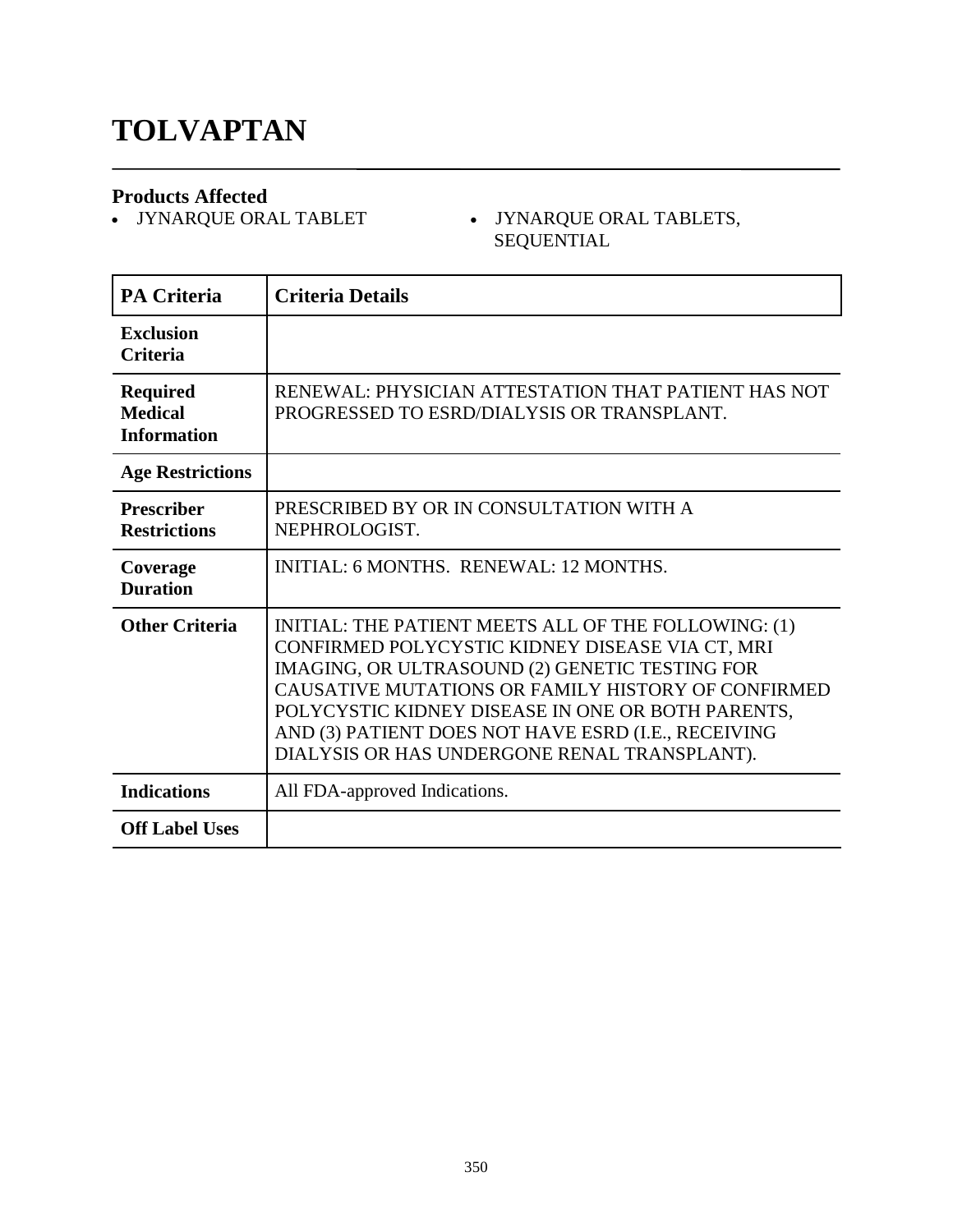# **TOPICAL TRETINOIN**

#### **Products Affected**

ALTRENO *tretinoin*

| <b>PA Criteria</b>                                      | <b>Criteria Details</b>                                                                                                      |
|---------------------------------------------------------|------------------------------------------------------------------------------------------------------------------------------|
| <b>Exclusion</b><br><b>Criteria</b>                     | COSMETIC INDICATIONS SUCH AS WRINKLES, PHOTOAGING,<br>MELASMA.                                                               |
| <b>Required</b><br><b>Medical</b><br><b>Information</b> |                                                                                                                              |
| <b>Age Restrictions</b>                                 |                                                                                                                              |
| <b>Prescriber</b><br><b>Restrictions</b>                |                                                                                                                              |
| Coverage<br><b>Duration</b>                             | <b>12 MONTHS</b>                                                                                                             |
| <b>Other Criteria</b>                                   | BRAND TOPICAL TRETINOIN REQUIRES TRIAL OF OR<br>CONTRAINDICATION TO A FORMULARY GENERIC TOPICAL<br><b>TRETINOIN PRODUCT.</b> |
| <b>Indications</b>                                      | All FDA-approved Indications.                                                                                                |
| <b>Off Label Uses</b>                                   |                                                                                                                              |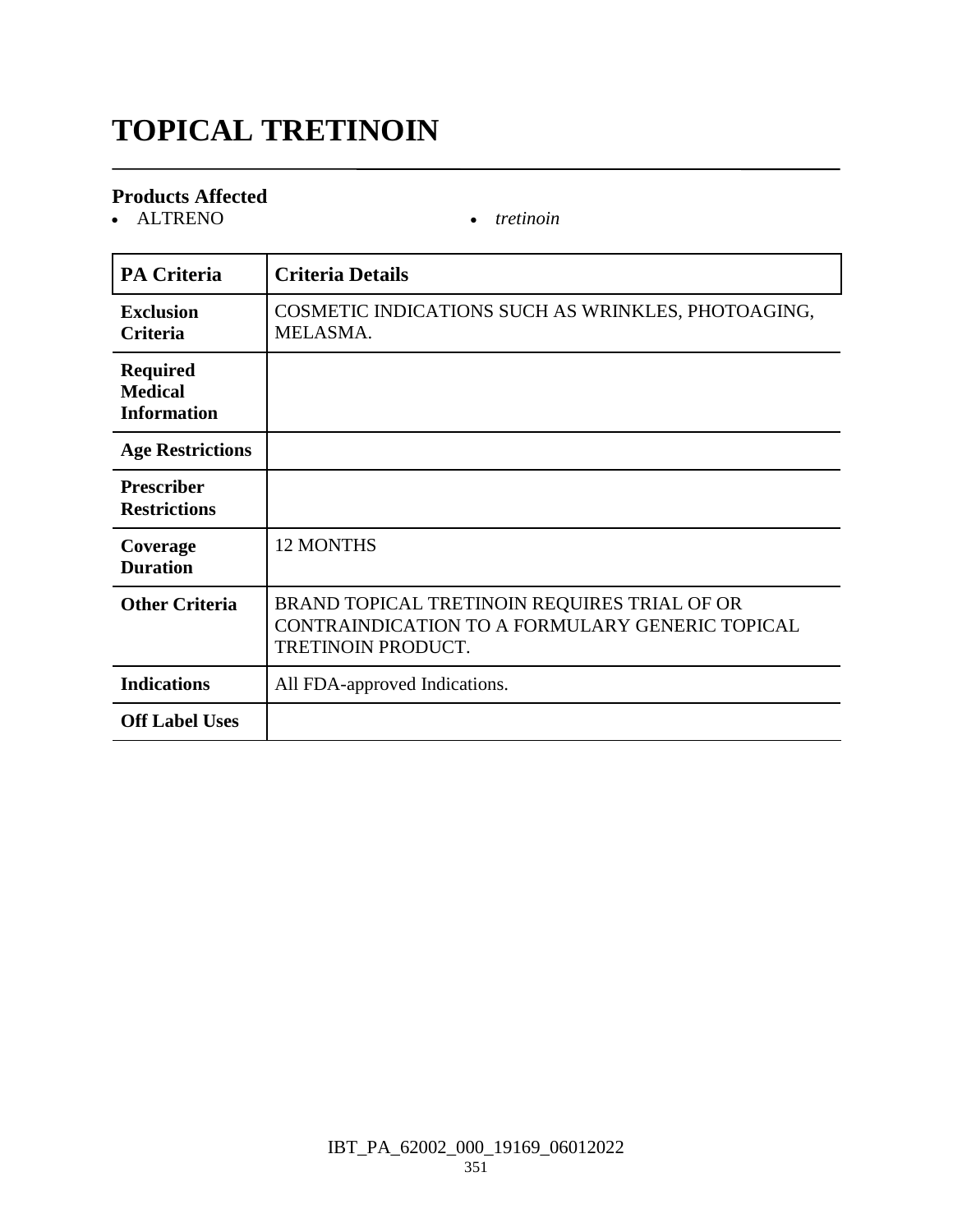# **TRABECTEDIN**

#### **Products Affected**

YONDELIS

| <b>PA Criteria</b>                                      | <b>Criteria Details</b>       |
|---------------------------------------------------------|-------------------------------|
| <b>Exclusion</b><br>Criteria                            |                               |
| <b>Required</b><br><b>Medical</b><br><b>Information</b> |                               |
| <b>Age Restrictions</b>                                 |                               |
| <b>Prescriber</b><br><b>Restrictions</b>                |                               |
| Coverage<br><b>Duration</b>                             | 12 MONTHS                     |
| <b>Other Criteria</b>                                   |                               |
| <b>Indications</b>                                      | All FDA-approved Indications. |
| <b>Off Label Uses</b>                                   |                               |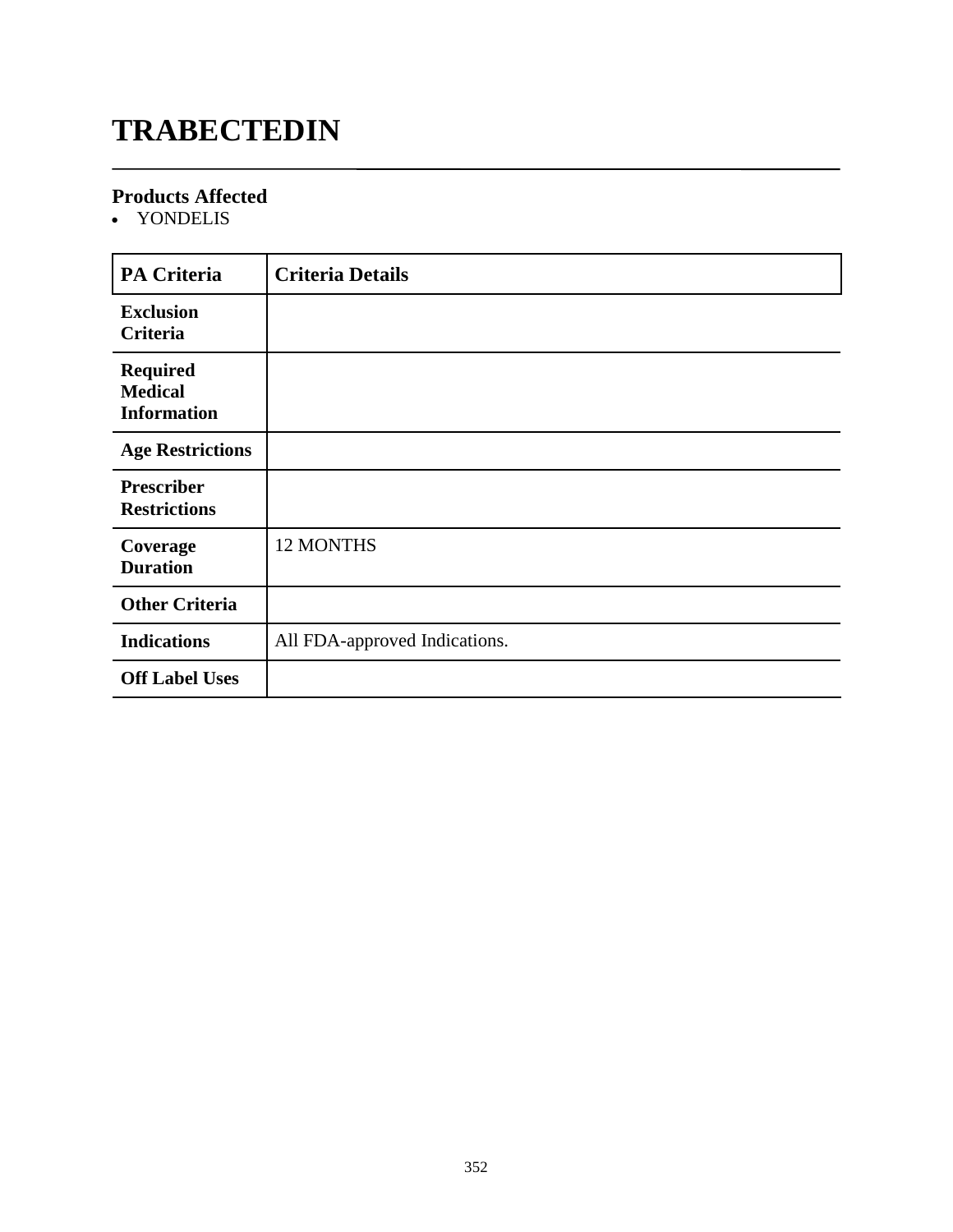## **TRAMETINIB**

#### **Products Affected**

 MEKINIST ORAL TABLET 0.5 MG, 2 MG

| <b>PA Criteria</b>                                      | <b>Criteria Details</b>       |
|---------------------------------------------------------|-------------------------------|
| <b>Exclusion</b><br>Criteria                            |                               |
| <b>Required</b><br><b>Medical</b><br><b>Information</b> |                               |
| <b>Age Restrictions</b>                                 |                               |
| <b>Prescriber</b><br><b>Restrictions</b>                |                               |
| Coverage<br><b>Duration</b>                             | 12 MONTHS                     |
| <b>Other Criteria</b>                                   |                               |
| <b>Indications</b>                                      | All FDA-approved Indications. |
| <b>Off Label Uses</b>                                   |                               |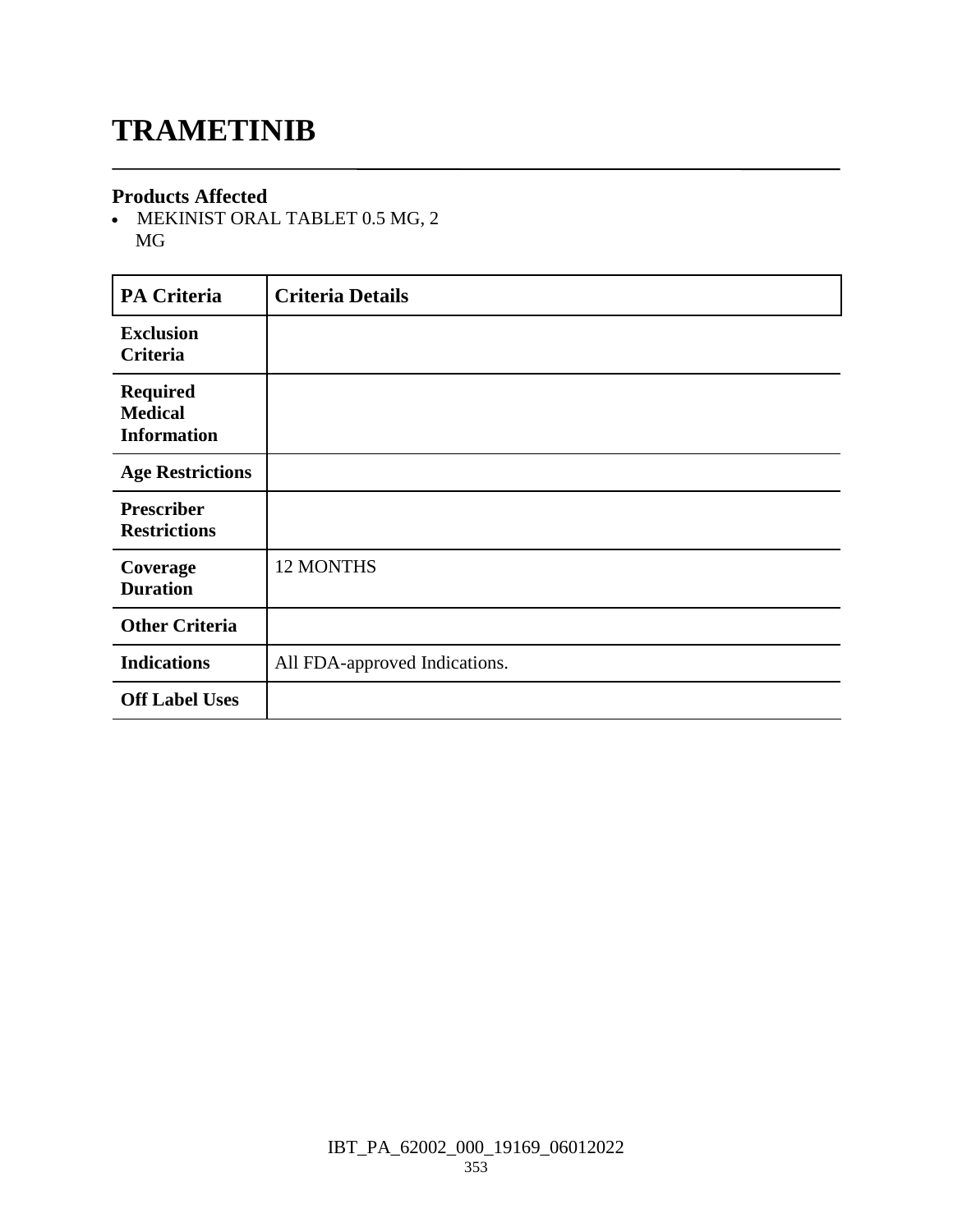# **TRASTUZUMAB**

#### **Products Affected**

• HERCEPTIN INTRAVENOUS RECON SOLN 150 MG

| <b>PA Criteria</b>                                      | <b>Criteria Details</b>                                                                                                                                                                                                                                                            |
|---------------------------------------------------------|------------------------------------------------------------------------------------------------------------------------------------------------------------------------------------------------------------------------------------------------------------------------------------|
| <b>Exclusion</b><br><b>Criteria</b>                     |                                                                                                                                                                                                                                                                                    |
| <b>Required</b><br><b>Medical</b><br><b>Information</b> |                                                                                                                                                                                                                                                                                    |
| <b>Age Restrictions</b>                                 |                                                                                                                                                                                                                                                                                    |
| <b>Prescriber</b><br><b>Restrictions</b>                |                                                                                                                                                                                                                                                                                    |
| Coverage<br><b>Duration</b>                             | <b>12 MONTHS</b>                                                                                                                                                                                                                                                                   |
| <b>Other Criteria</b>                                   | ADJUVANT BREAST CANCER, METASTATIC BREAST CANCER:<br>TRIAL OF OR CONTRAINDICATION TO ONE OF THE<br>FOLLOWING PREFERRED AGENTS: HERZUMA, OGIVRI,<br>ONTRUZANT, TRAZIMERA. THIS DRUG ALSO REQUIRES<br>PAYMENT DETERMINATION AND MAY BE COVERED UNDER<br><b>MEDICARE PART B OR D.</b> |
| <b>Indications</b>                                      | All FDA-approved Indications.                                                                                                                                                                                                                                                      |
| <b>Off Label Uses</b>                                   |                                                                                                                                                                                                                                                                                    |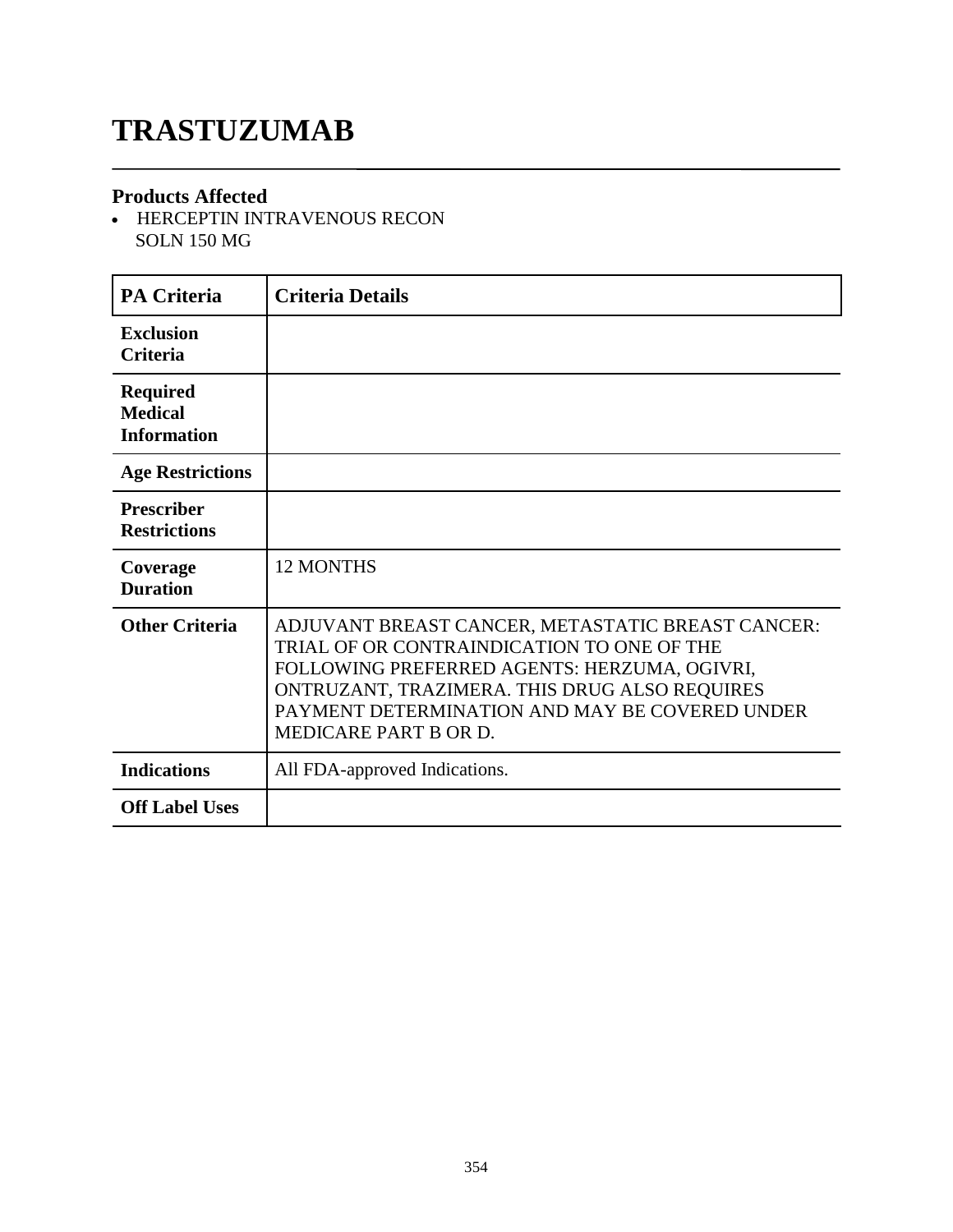# **TRASTUZUMAB HYALURONIDASE**

#### **Products Affected**

• HERCEPTIN HYLECTA

| <b>PA Criteria</b>                                      | <b>Criteria Details</b>                                                                                                                                                  |
|---------------------------------------------------------|--------------------------------------------------------------------------------------------------------------------------------------------------------------------------|
| <b>Exclusion</b><br>Criteria                            |                                                                                                                                                                          |
| <b>Required</b><br><b>Medical</b><br><b>Information</b> |                                                                                                                                                                          |
| <b>Age Restrictions</b>                                 |                                                                                                                                                                          |
| <b>Prescriber</b><br><b>Restrictions</b>                |                                                                                                                                                                          |
| Coverage<br><b>Duration</b>                             | <b>12 MONTHS</b>                                                                                                                                                         |
| <b>Other Criteria</b>                                   | ADJUVANT BREAST CANCER, METASTATIC BREAST CANCER:<br>TRIAL OF OR CONTRAINDICATION TO ONE OF THE<br>FOLLOWING PREFERRED AGENTS: HERZUMA, OGIVRI,<br>ONTRUZANT, TRAZIMERA. |
| <b>Indications</b>                                      | All FDA-approved Indications.                                                                                                                                            |
| <b>Off Label Uses</b>                                   |                                                                                                                                                                          |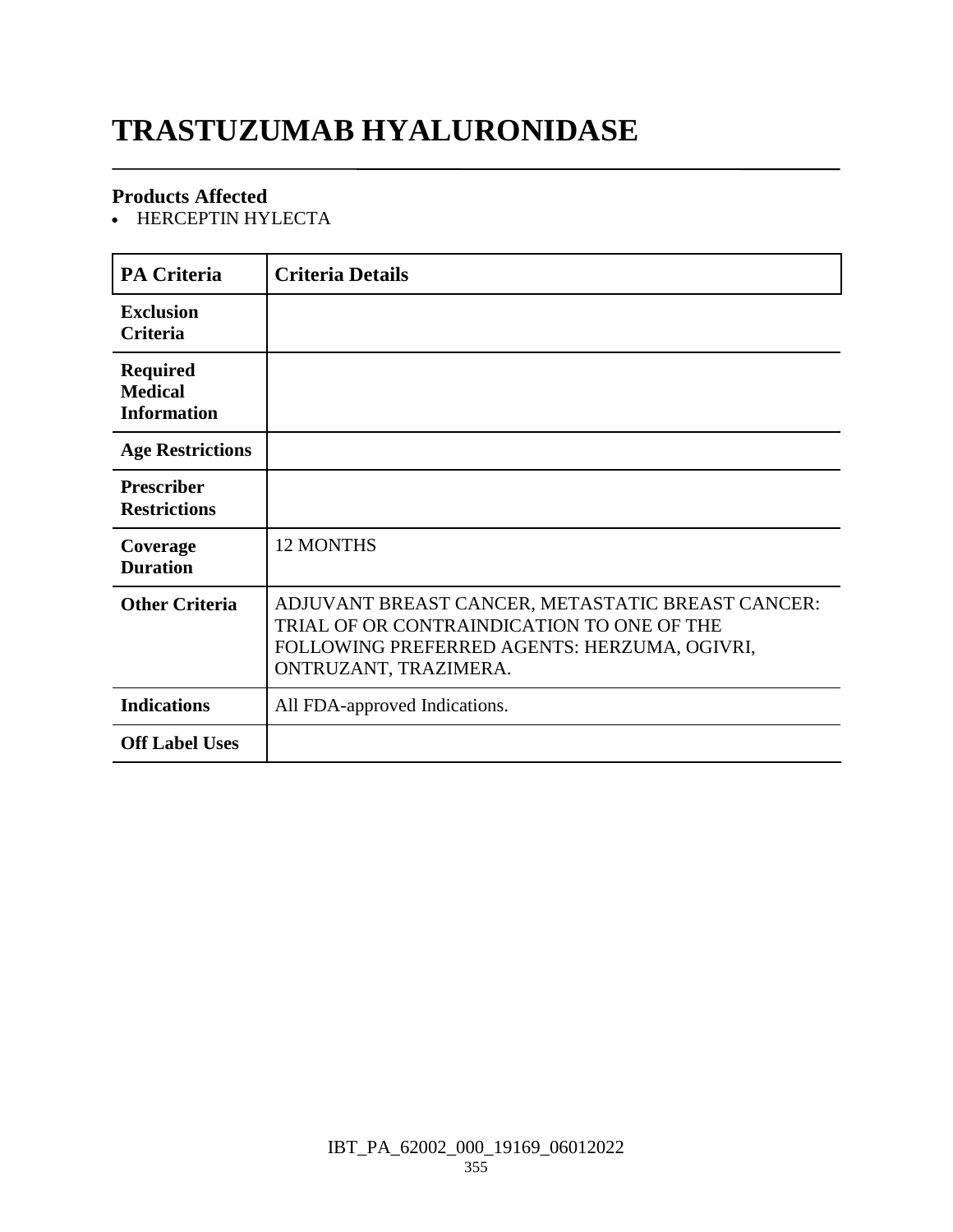# **TRASTUZUMAB-ANNS**

#### **Products Affected**

KANJINTI

| <b>PA Criteria</b>                                      | <b>Criteria Details</b>                                                                                                                                                                                                                                                            |
|---------------------------------------------------------|------------------------------------------------------------------------------------------------------------------------------------------------------------------------------------------------------------------------------------------------------------------------------------|
| <b>Exclusion</b><br><b>Criteria</b>                     |                                                                                                                                                                                                                                                                                    |
| <b>Required</b><br><b>Medical</b><br><b>Information</b> |                                                                                                                                                                                                                                                                                    |
| <b>Age Restrictions</b>                                 |                                                                                                                                                                                                                                                                                    |
| <b>Prescriber</b><br><b>Restrictions</b>                |                                                                                                                                                                                                                                                                                    |
| Coverage<br><b>Duration</b>                             | <b>12 MONTHS</b>                                                                                                                                                                                                                                                                   |
| <b>Other Criteria</b>                                   | ADJUVANT BREAST CANCER, METASTATIC BREAST CANCER:<br>TRIAL OF OR CONTRAINDICATION TO ONE OF THE<br>FOLLOWING PREFERRED AGENTS: HERZUMA, OGIVRI,<br>ONTRUZANT, TRAZIMERA. THIS DRUG ALSO REQUIRES<br>PAYMENT DETERMINATION AND MAY BE COVERED UNDER<br><b>MEDICARE PART B OR D.</b> |
| <b>Indications</b>                                      | All FDA-approved Indications.                                                                                                                                                                                                                                                      |
| <b>Off Label Uses</b>                                   |                                                                                                                                                                                                                                                                                    |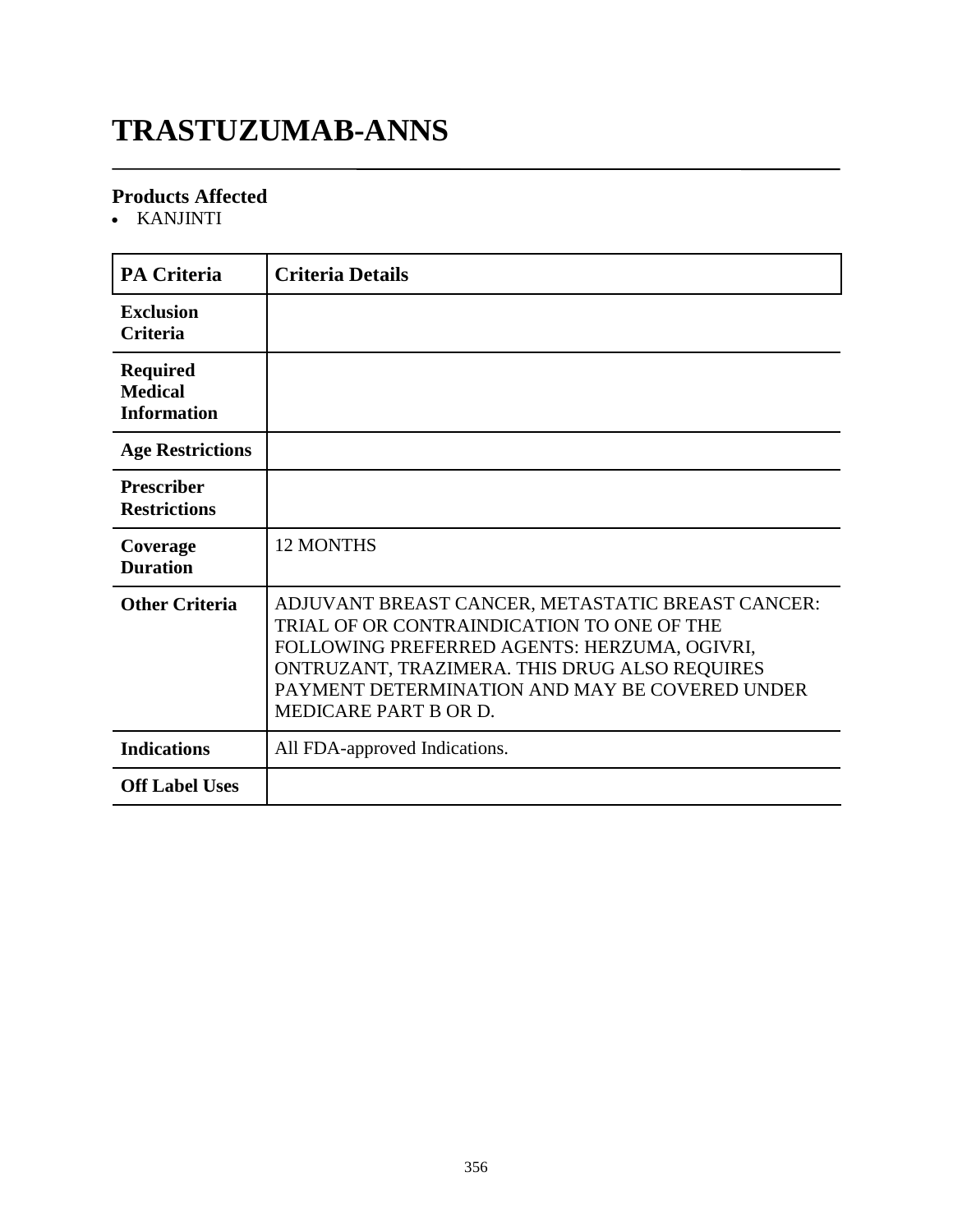# **TRASTUZUMAB-DKST**

#### **Products Affected**

OGIVRI

| <b>PA Criteria</b>                                      | <b>Criteria Details</b>                                                                         |
|---------------------------------------------------------|-------------------------------------------------------------------------------------------------|
| <b>Exclusion</b><br>Criteria                            |                                                                                                 |
| <b>Required</b><br><b>Medical</b><br><b>Information</b> |                                                                                                 |
| <b>Age Restrictions</b>                                 |                                                                                                 |
| <b>Prescriber</b><br><b>Restrictions</b>                |                                                                                                 |
| Coverage<br><b>Duration</b>                             | <b>12 MONTHS</b>                                                                                |
| <b>Other Criteria</b>                                   | THIS DRUG ALSO REQUIRES PAYMENT DETERMINATION AND<br>MAY BE COVERED UNDER MEDICARE PART B OR D. |
| <b>Indications</b>                                      | All FDA-approved Indications.                                                                   |
| <b>Off Label Uses</b>                                   |                                                                                                 |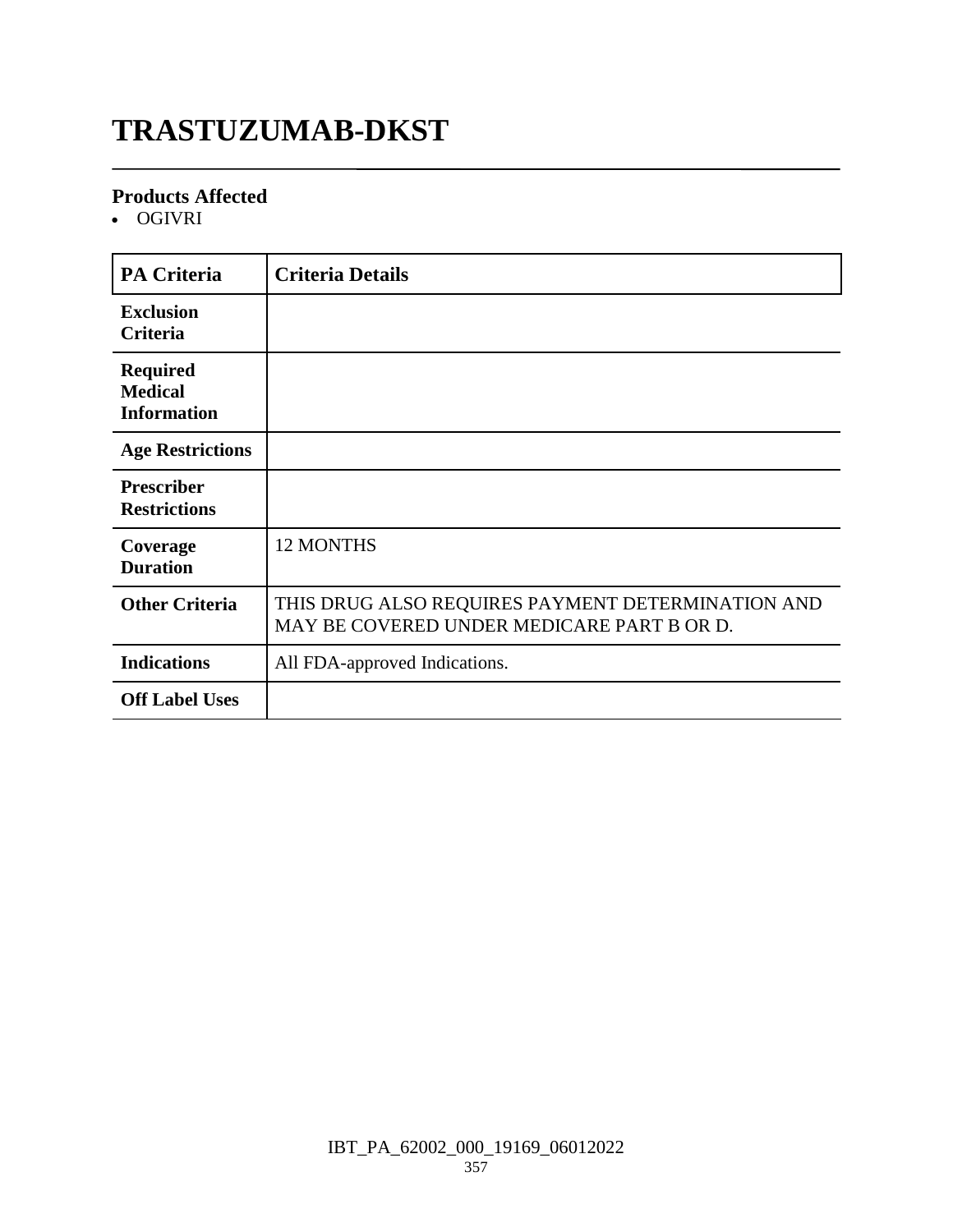# **TRASTUZUMAB-DTTB**

#### **Products Affected**

• ONTRUZANT

| <b>PA Criteria</b>                                      | <b>Criteria Details</b>                                                                         |
|---------------------------------------------------------|-------------------------------------------------------------------------------------------------|
| <b>Exclusion</b><br>Criteria                            |                                                                                                 |
| <b>Required</b><br><b>Medical</b><br><b>Information</b> |                                                                                                 |
| <b>Age Restrictions</b>                                 |                                                                                                 |
| <b>Prescriber</b><br><b>Restrictions</b>                |                                                                                                 |
| Coverage<br><b>Duration</b>                             | <b>12 MONTHS</b>                                                                                |
| <b>Other Criteria</b>                                   | THIS DRUG ALSO REQUIRES PAYMENT DETERMINATION AND<br>MAY BE COVERED UNDER MEDICARE PART B OR D. |
| <b>Indications</b>                                      | All FDA-approved Indications.                                                                   |
| <b>Off Label Uses</b>                                   |                                                                                                 |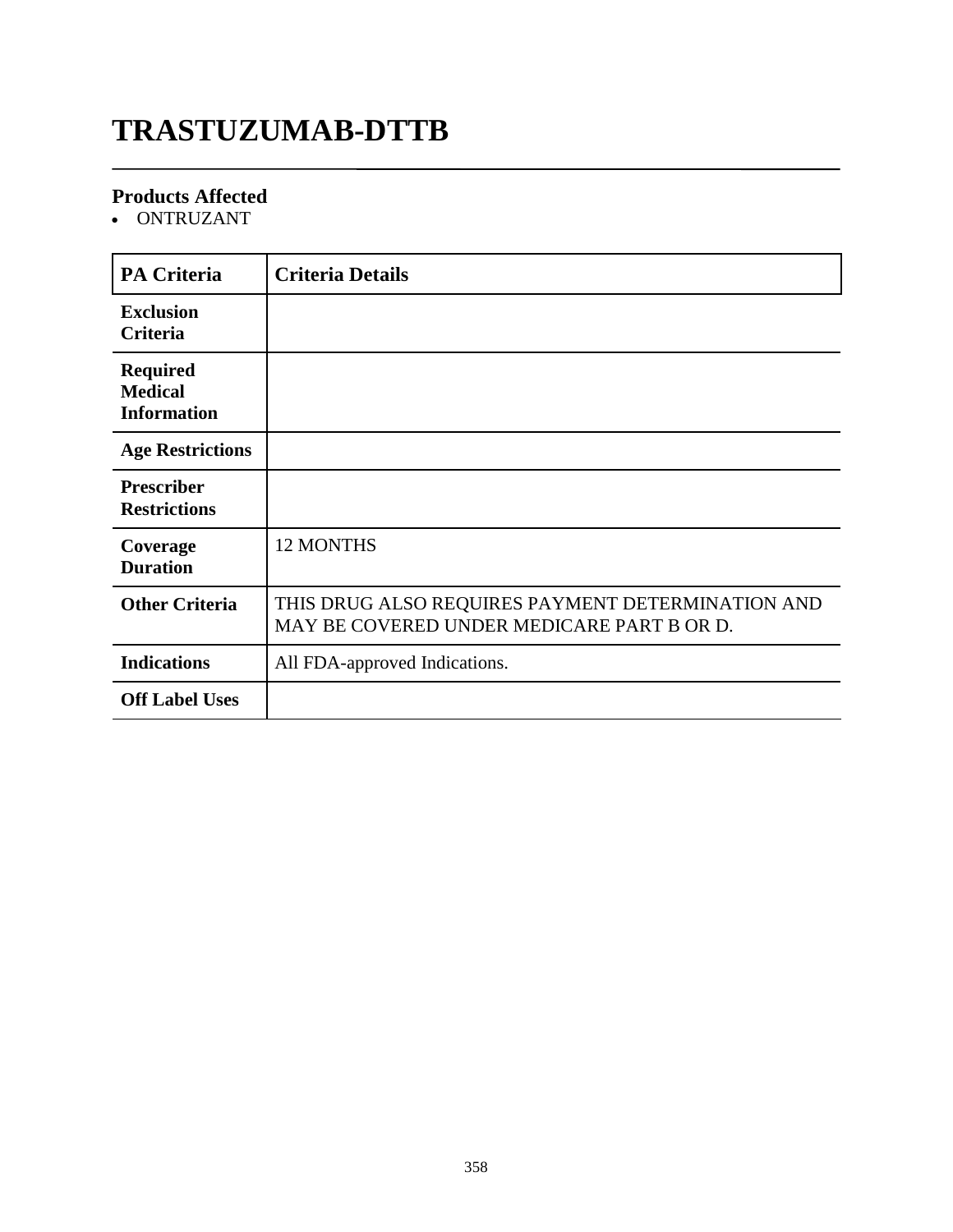# **TRASTUZUMAB-PKRB**

#### **Products Affected**

HERZUMA

| <b>PA Criteria</b>                                      | <b>Criteria Details</b>                                                                         |
|---------------------------------------------------------|-------------------------------------------------------------------------------------------------|
| <b>Exclusion</b><br>Criteria                            |                                                                                                 |
| <b>Required</b><br><b>Medical</b><br><b>Information</b> |                                                                                                 |
| <b>Age Restrictions</b>                                 |                                                                                                 |
| <b>Prescriber</b><br><b>Restrictions</b>                |                                                                                                 |
| Coverage<br><b>Duration</b>                             | <b>12 MONTHS</b>                                                                                |
| <b>Other Criteria</b>                                   | THIS DRUG ALSO REQUIRES PAYMENT DETERMINATION AND<br>MAY BE COVERED UNDER MEDICARE PART B OR D. |
| <b>Indications</b>                                      | All FDA-approved Indications.                                                                   |
| <b>Off Label Uses</b>                                   |                                                                                                 |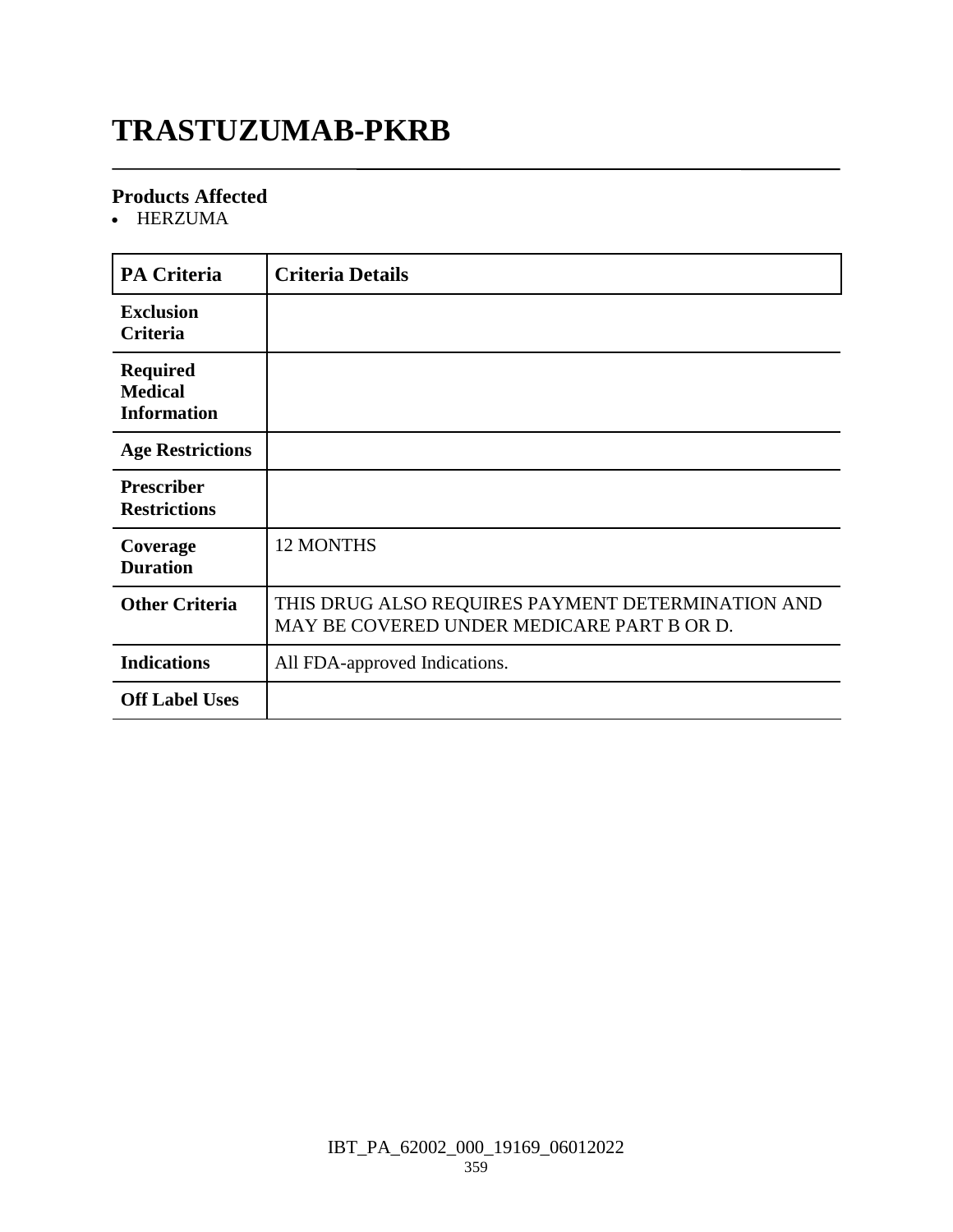# **TRASTUZUMAB-QYYP**

### **Products Affected**

TRAZIMERA

| <b>PA Criteria</b>                                      | <b>Criteria Details</b>                                                                         |
|---------------------------------------------------------|-------------------------------------------------------------------------------------------------|
| <b>Exclusion</b><br><b>Criteria</b>                     |                                                                                                 |
| <b>Required</b><br><b>Medical</b><br><b>Information</b> |                                                                                                 |
| <b>Age Restrictions</b>                                 |                                                                                                 |
| <b>Prescriber</b><br><b>Restrictions</b>                |                                                                                                 |
| Coverage<br><b>Duration</b>                             | <b>12 MONTHS</b>                                                                                |
| <b>Other Criteria</b>                                   | THIS DRUG ALSO REQUIRES PAYMENT DETERMINATION AND<br>MAY BE COVERED UNDER MEDICARE PART B OR D. |
| <b>Indications</b>                                      | All FDA-approved Indications.                                                                   |
| <b>Off Label Uses</b>                                   |                                                                                                 |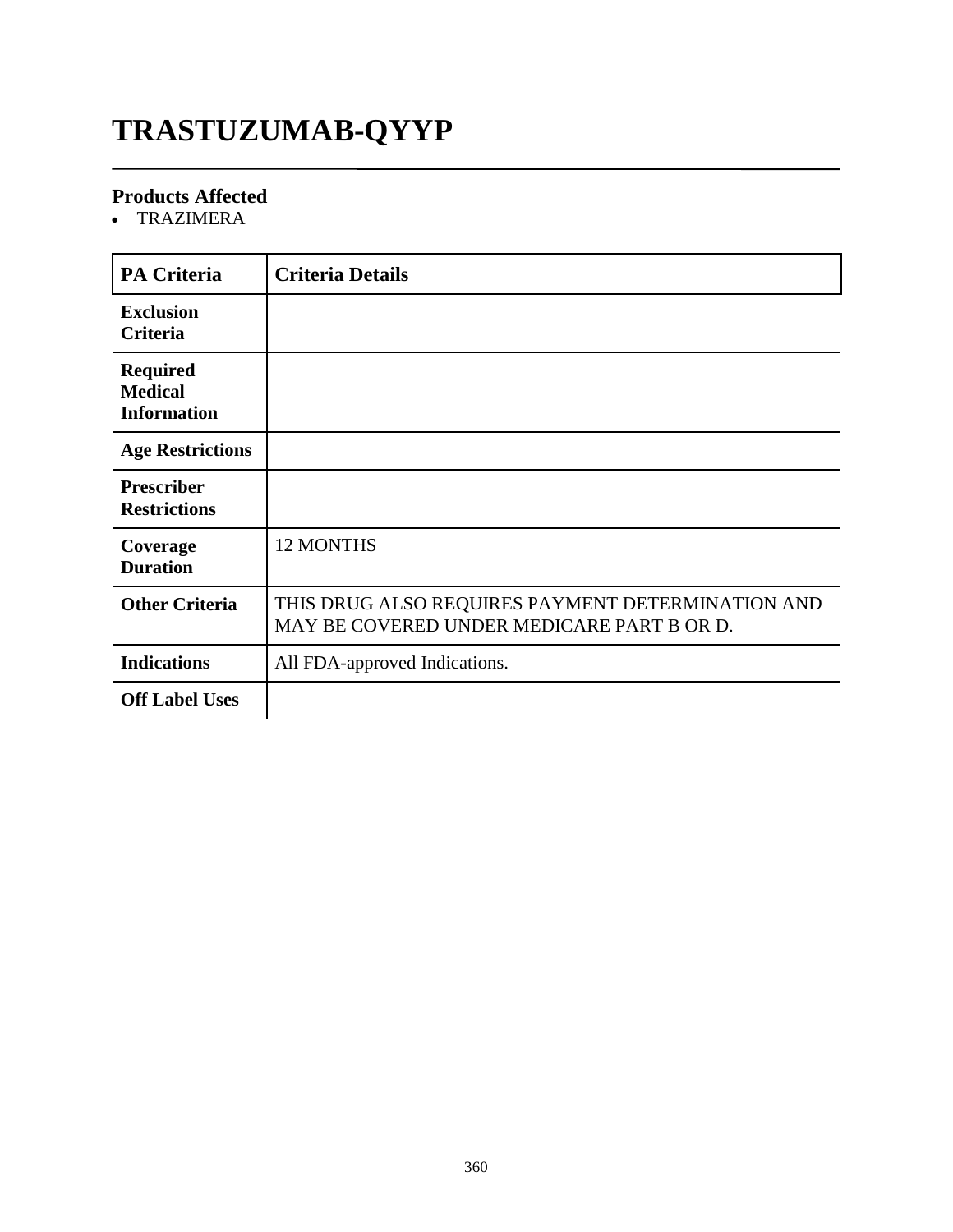# **TREPROSTINIL INHALED**

### **Products Affected**

TYVASO

| <b>PA Criteria</b>                                      | <b>Criteria Details</b>                                                                                                                                                                                                                                                                                                                                                                                                                                                                                                                                                                                                                                                                                                                   |
|---------------------------------------------------------|-------------------------------------------------------------------------------------------------------------------------------------------------------------------------------------------------------------------------------------------------------------------------------------------------------------------------------------------------------------------------------------------------------------------------------------------------------------------------------------------------------------------------------------------------------------------------------------------------------------------------------------------------------------------------------------------------------------------------------------------|
| <b>Exclusion</b><br><b>Criteria</b>                     |                                                                                                                                                                                                                                                                                                                                                                                                                                                                                                                                                                                                                                                                                                                                           |
| <b>Required</b><br><b>Medical</b><br><b>Information</b> | INITIAL: PULMONARY ARTERIAL HYPERTENSION (PAH): 1)<br>CONFIRMATORY DIAGNOSIS BASED ON RIGHT HEART<br>CATHETERIZATION: A) MEAN PULMONARY ARTERY<br>PRESSURE (PAP) GREATER THAN 20 MMHG, B) PULMONARY<br>CAPILLARY WEDGE PRESSURE (PCWP) 15 MMHG OR LESS,<br>AND C) PULMONARY VASCULAR RESISTANCE (PVR) 3 WOOD<br>UNITS OR GREATER, AND 2) NYHA-WHO FUNCTIONAL CLASS<br>(FC) III-IV SYMPTOMS. PULMONARY HYPERTENSION-<br>INTERSTITIAL LUNG DISEASE (PH-ILD): CONFIRMATORY<br>DIAGNOSIS BASED ON RIGHT HEART CATHETERIZATION: 1)<br>MEAN PULMONARY ARTERY PRESSURE (PAP) GREATER THAN<br>20 MMHG, 2) PULMONARY VASCULAR RESISTANCE (PVR) 3<br>WOOD UNITS OR GREATER, AND 3) PULMONARY CAPILLARY<br>WEDGE PRESSURE (PCWP) OF 15 MMHG OR LESS. |
| <b>Age Restrictions</b>                                 |                                                                                                                                                                                                                                                                                                                                                                                                                                                                                                                                                                                                                                                                                                                                           |
| <b>Prescriber</b><br><b>Restrictions</b>                | PAH, PH-ILD: PRESCRIBED BY OR IN CONSULTATION WITH A<br>CARDIOLOGIST OR PULMONOLOGIST.                                                                                                                                                                                                                                                                                                                                                                                                                                                                                                                                                                                                                                                    |
| Coverage<br><b>Duration</b>                             | PAH: INITIAL AND RENEWAL: 12 MONTHS. PH-ILD: INITIAL: 6<br>MONTHS, RENEWAL: 12 MONTHS.                                                                                                                                                                                                                                                                                                                                                                                                                                                                                                                                                                                                                                                    |
| <b>Other Criteria</b>                                   | <b>INITIAL: PAH: WHO FC III SYMPTOMS: TRIAL OF OR</b><br>CONTRAINDICATION TO TWO OF THE FOLLOWING AGENTS<br>FROM DIFFERENT DRUG CLASSES: 1) FORMULARY VERSION<br>OF AN ORAL ENDOTHELIAN RECEPTOR ANTAGONIST, 2)<br>FORMULARY VERSION OF AN ORAL PHOSPHODIESTERASE<br>TYPE-5 INHIBITOR, OR 3) FORMULARY VERSION OF AN ORAL<br>CGMP INHIBITOR. WHO FC III SYMPTOMS AND EVIDENCE OF<br>RAPID PROGRESSION OR POOR PROGNOSIS, WHO FC IV<br>SYMPTOMS: TRIAL OF OR CONTRAINDICATION TO A<br>FORMULARY VERSION OF AN IV/SQ PROSTACYCLIN.<br>RENEWAL: PAH: IMPROVEMENT FROM BASELINE IN THE 6-<br>MINUTE WALK DISTANCE TEST OR REMAINED STABLE FROM<br>BASELINE IN THE 6-MINUTE WALK DISTANCE TEST AND WHO                                         |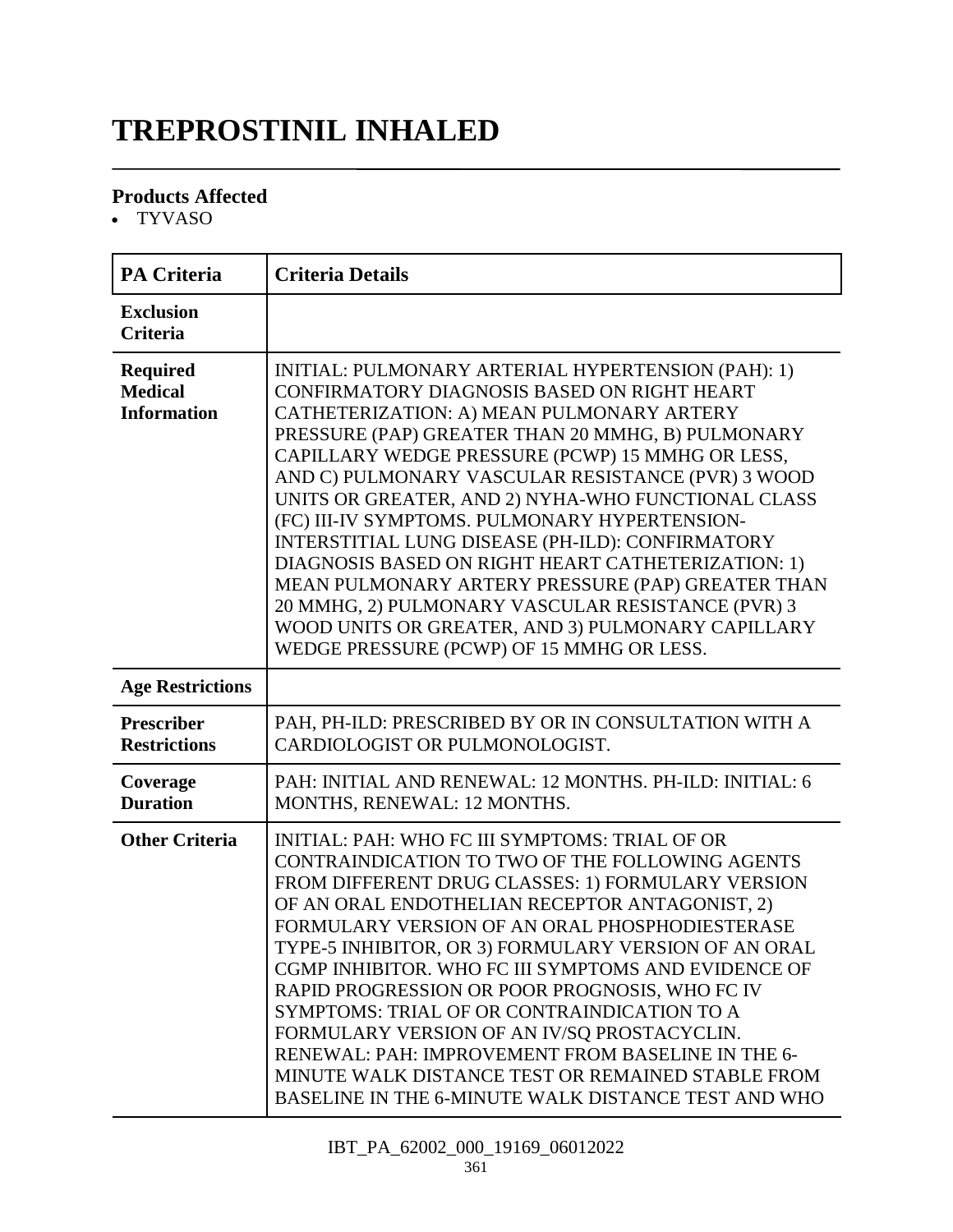| <b>PA Criteria</b>    | <b>Criteria Details</b>                                                                                                                                                                                                                                                                                                                                                        |
|-----------------------|--------------------------------------------------------------------------------------------------------------------------------------------------------------------------------------------------------------------------------------------------------------------------------------------------------------------------------------------------------------------------------|
|                       | FC HAS IMPROVED OR REMAINED STABLE. PH-ILD:<br><b>IMPROVEMENT FROM BASELINE IN THE 6-MINUTE WALK</b><br>DISTANCE TEST OR A STABLE 6-MINUTE WALK DISTANCE<br>TEST. THIS DRUG MAY BE COVERED UNDER MEDICARE PART<br>B OR D DEPENDING UPON THE CIRCUMSTANCES.<br>INFORMATION MAY NEED TO BE SUBMITTED DESCRIBING<br>THE USE AND SETTING OF THE DRUG TO MAKE THE<br>DETERMINATION. |
| <b>Indications</b>    | All FDA-approved Indications.                                                                                                                                                                                                                                                                                                                                                  |
| <b>Off Label Uses</b> |                                                                                                                                                                                                                                                                                                                                                                                |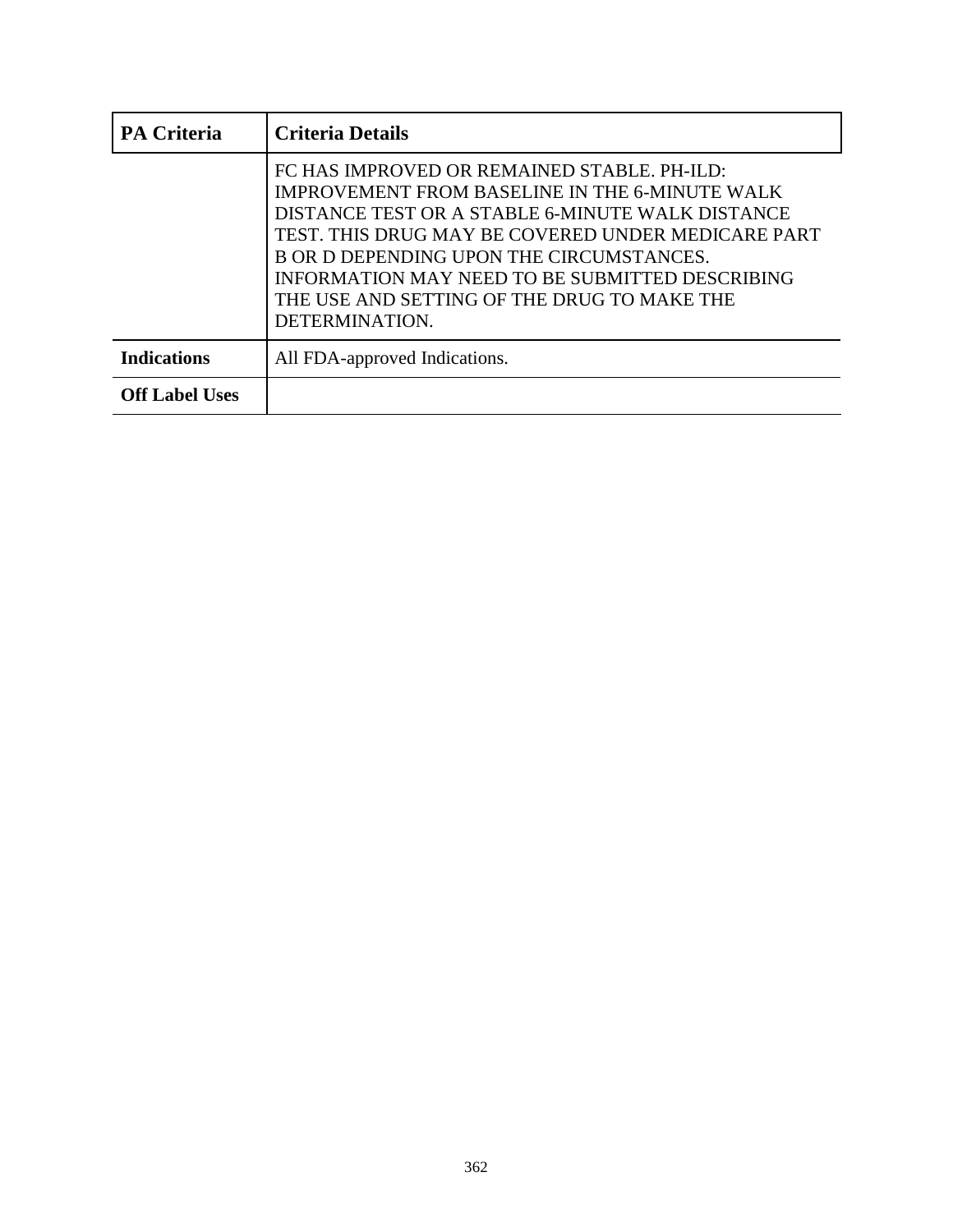# **TREPROSTINIL SODIUM INJECTABLE**

### **Products Affected**

*treprostinil sodium*

| <b>PA Criteria</b>                                      | <b>Criteria Details</b>                                                                                                                                                                                                                                                                                                                                                                                                                                                                                                                                                                                                                                                                                                                                           |
|---------------------------------------------------------|-------------------------------------------------------------------------------------------------------------------------------------------------------------------------------------------------------------------------------------------------------------------------------------------------------------------------------------------------------------------------------------------------------------------------------------------------------------------------------------------------------------------------------------------------------------------------------------------------------------------------------------------------------------------------------------------------------------------------------------------------------------------|
| <b>Exclusion</b><br><b>Criteria</b>                     |                                                                                                                                                                                                                                                                                                                                                                                                                                                                                                                                                                                                                                                                                                                                                                   |
| <b>Required</b><br><b>Medical</b><br><b>Information</b> | INITIAL: PULMONARY ARTERIAL HYPERTENSION (PAH): 1)<br>CONFIRMATORY DIAGNOSIS BASED ON RIGHT HEART<br>CATHETERIZATION: MEAN PULMONARY ARTERY PRESSURE<br>(PAP) GREATER THAN 20 MMHG, B) PULMONARY CAPILLARY<br>WEDGE PRESSURE (PCWP) 15 MMHG OR LESS, AND C)<br>PULMONARY VASCULAR RESISTANCE (PVR) 3 WOOD UNITS<br>OR GREATER, AND 2) NYHA-WHO FUNCTIONAL CLASS (FC) II-<br><b>IV SYMPTOMS.</b>                                                                                                                                                                                                                                                                                                                                                                   |
| <b>Age Restrictions</b>                                 |                                                                                                                                                                                                                                                                                                                                                                                                                                                                                                                                                                                                                                                                                                                                                                   |
| <b>Prescriber</b><br><b>Restrictions</b>                | PAH: PRESCRIBED BY OR IN CONSULTATION WITH A<br>CARDIOLOGIST OR PULMONOLOGIST.                                                                                                                                                                                                                                                                                                                                                                                                                                                                                                                                                                                                                                                                                    |
| Coverage<br><b>Duration</b>                             | PAH: INITIAL AND RENEWAL: 12 MONTHS.                                                                                                                                                                                                                                                                                                                                                                                                                                                                                                                                                                                                                                                                                                                              |
| <b>Other Criteria</b>                                   | INITIAL: PAH: CONTINUATION FROM HOSPITAL DISCHARGE<br>FOR WHO FC II-IV: NO STEP. NEW STARTS FOR WHO FC III-IV:<br>NO STEP. NEW STARTS FOR WHO FC II: TRIAL OF OR<br>CONTRAINDICATION TO TWO OF THE FOLLOWING AGENTS<br>FROM DIFFERENT DRUG CLASSES: 1) FORMULARY VERSION<br>OF AN ORAL ENDOTHELIAN RECEPTOR ANTAGONIST, 2)<br>FORMULARY VERSION OF AN ORAL PHOSPHODIESTERASE<br>TYPE-5 INHIBITOR, OR 3) FORMULARY VERSION OF AN ORAL<br>CGMP INHIBITOR, RENEWAL: PAH: IMPROVEMENT FROM<br>BASELINE IN THE 6-MINUTE WALK DISTANCE TEST OR<br>REMAINED STABLE FROM BASELINE IN THE 6-MINUTE WALK<br>DISTANCE TEST AND WHO FC HAS IMPROVED OR REMAINED<br>STABLE. THIS DRUG ALSO REQUIRES PAYMENT<br>DETERMINATION AND MAY BE COVERED UNDER MEDICARE<br>PART B OR D. |
| <b>Indications</b>                                      | All FDA-approved Indications.                                                                                                                                                                                                                                                                                                                                                                                                                                                                                                                                                                                                                                                                                                                                     |
| <b>Off Label Uses</b>                                   |                                                                                                                                                                                                                                                                                                                                                                                                                                                                                                                                                                                                                                                                                                                                                                   |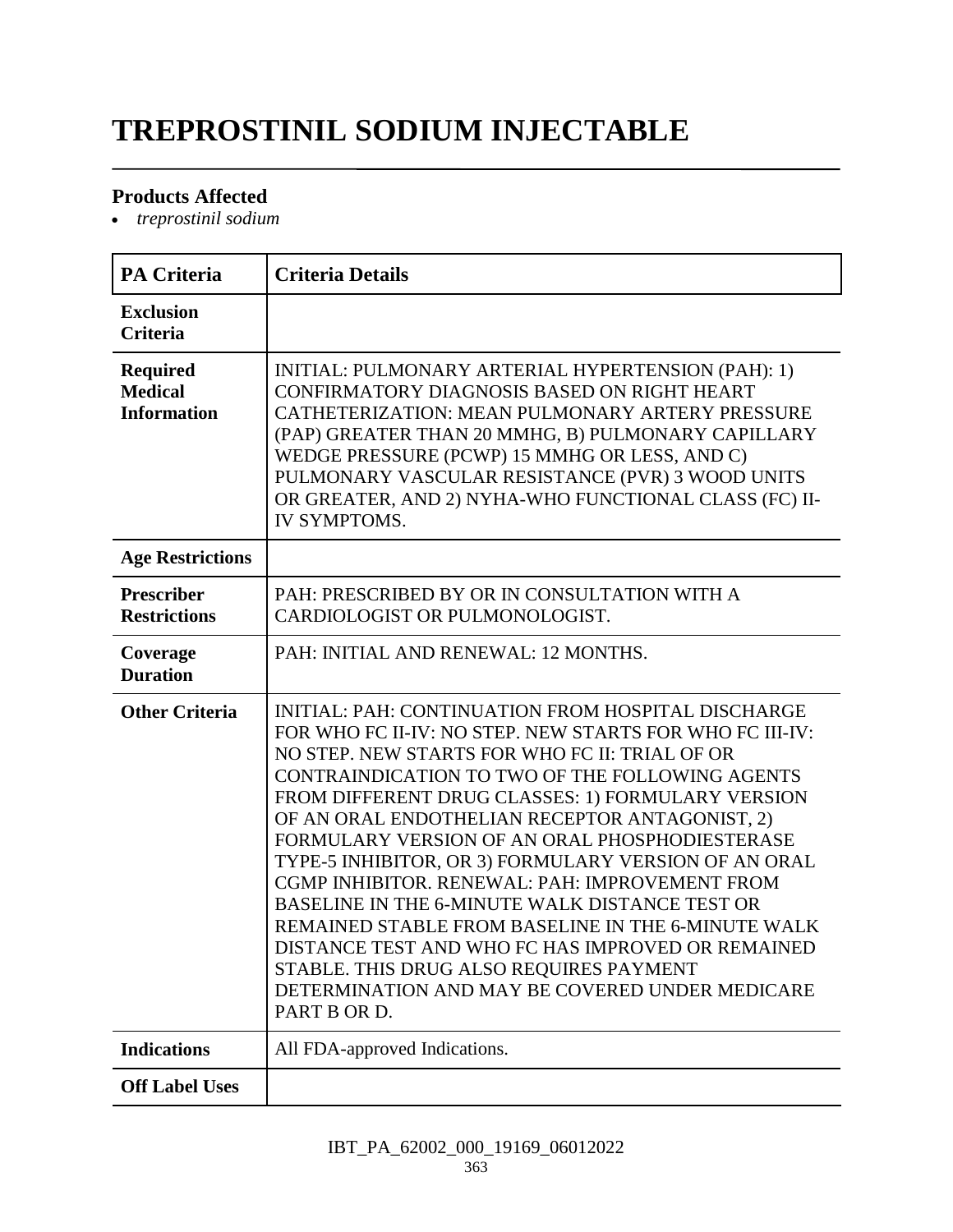### **TRIENTINE**

### **Products Affected**

• *clovique* **•** *trientine* 

| <b>PA Criteria</b>                                      | <b>Criteria Details</b>                                                                                                                                                                                                                                                                                                                                                                                                                                                                                                             |
|---------------------------------------------------------|-------------------------------------------------------------------------------------------------------------------------------------------------------------------------------------------------------------------------------------------------------------------------------------------------------------------------------------------------------------------------------------------------------------------------------------------------------------------------------------------------------------------------------------|
| <b>Exclusion</b><br><b>Criteria</b>                     |                                                                                                                                                                                                                                                                                                                                                                                                                                                                                                                                     |
| <b>Required</b><br><b>Medical</b><br><b>Information</b> | WILSONS DISEASE: INITIAL: KNOWN FAMILY HISTORY OF<br>WILSONS DISEASE OR PHYSICAL EXAMINATION CONSISTENT<br>WITH WILSONS DISEASE. CONFIRMATION OF ONE OF THE<br>FOLLOWING: 1) PLASMA COPPER-PROTEIN CERULOPLASMIN<br>LESS THAN 20 MG/DL, 2) LIVER BIOPSY POSITIVE FOR AN<br>ABNORMALLY HIGH CONCENTRATION OF COPPER (GREATER<br>THAN 250 MCG/G DRY WEIGHT) OR THE PRESENCE OF<br>KAYSER-FLEISCHER RINGS, OR 3) CONFIRMATION BY<br>GENETIC TESTING FOR ATP7B MUTATIONS, RENEWAL:<br>PATIENT CONTINUES TO BENEFIT FROM THE MEDICATION. |
| <b>Age Restrictions</b>                                 |                                                                                                                                                                                                                                                                                                                                                                                                                                                                                                                                     |
| <b>Prescriber</b><br><b>Restrictions</b>                | WILSONS DISEASE: PRESCRIBED BY OR IN CONSULTATION<br>WITH A HEPATOLOGIST OR GASTROENTEROLOGIST.                                                                                                                                                                                                                                                                                                                                                                                                                                     |
| Coverage<br><b>Duration</b>                             | WILSONS DISEASE: INITIAL: 12 MONTHS, RENEWAL: LIFETIME.                                                                                                                                                                                                                                                                                                                                                                                                                                                                             |
| <b>Other Criteria</b>                                   | INITIAL: WILSONS DISEASE: TRIAL OF OR CONTRAINDICATION<br>TO FORMULARY VERSION OF PENICILLAMINE (DEPEN).                                                                                                                                                                                                                                                                                                                                                                                                                            |
| <b>Indications</b>                                      | All FDA-approved Indications.                                                                                                                                                                                                                                                                                                                                                                                                                                                                                                       |
| <b>Off Label Uses</b>                                   |                                                                                                                                                                                                                                                                                                                                                                                                                                                                                                                                     |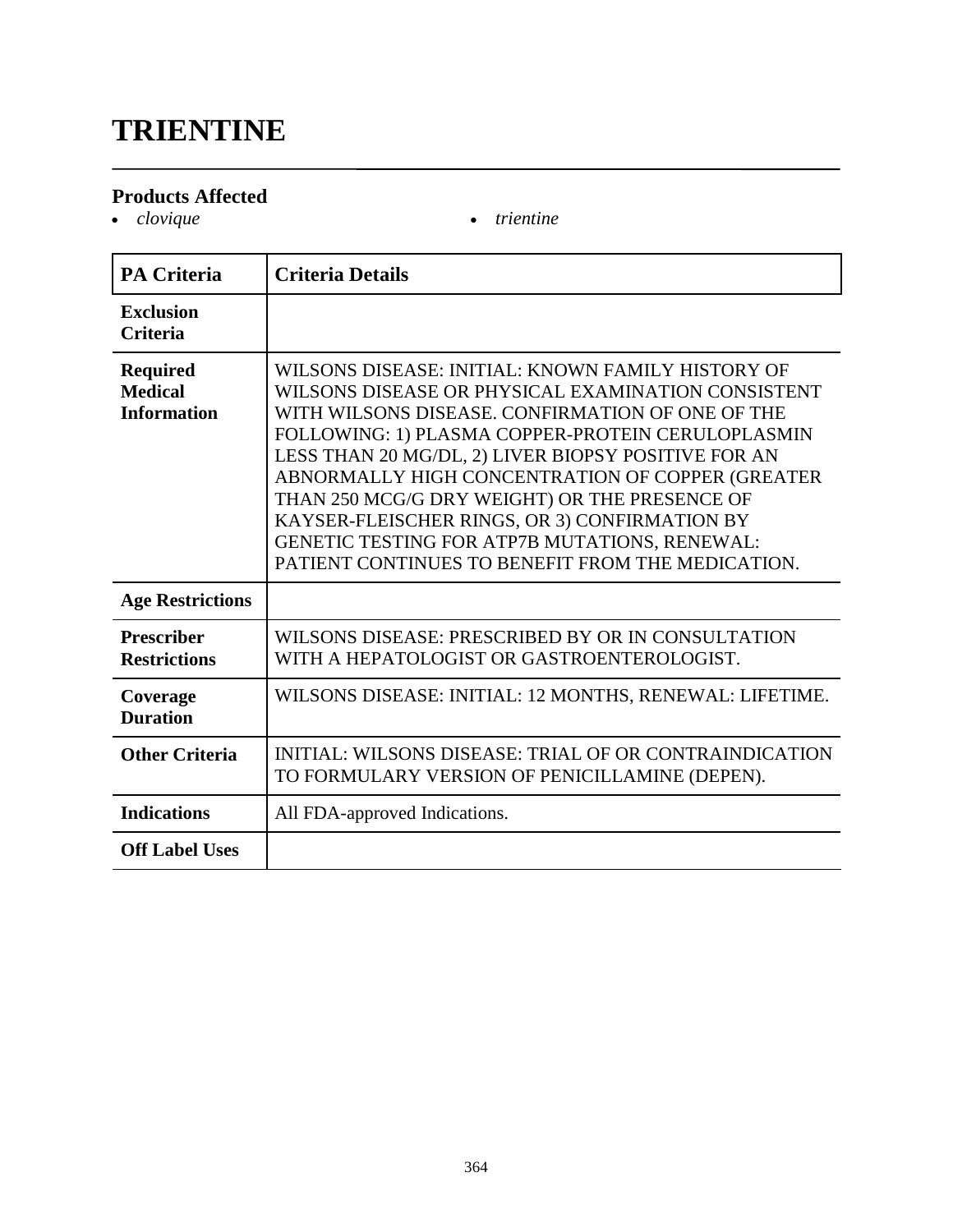# **TRIFLURIDINE/TIPIRACIL**

### **Products Affected**

 LONSURF ORAL TABLET 15-6.14 MG, 20-8.19 MG

| <b>PA Criteria</b>                                      | <b>Criteria Details</b>       |
|---------------------------------------------------------|-------------------------------|
| <b>Exclusion</b><br><b>Criteria</b>                     |                               |
| <b>Required</b><br><b>Medical</b><br><b>Information</b> |                               |
| <b>Age Restrictions</b>                                 |                               |
| <b>Prescriber</b><br><b>Restrictions</b>                |                               |
| Coverage<br><b>Duration</b>                             | 12 MONTHS                     |
| <b>Other Criteria</b>                                   |                               |
| <b>Indications</b>                                      | All FDA-approved Indications. |
| <b>Off Label Uses</b>                                   |                               |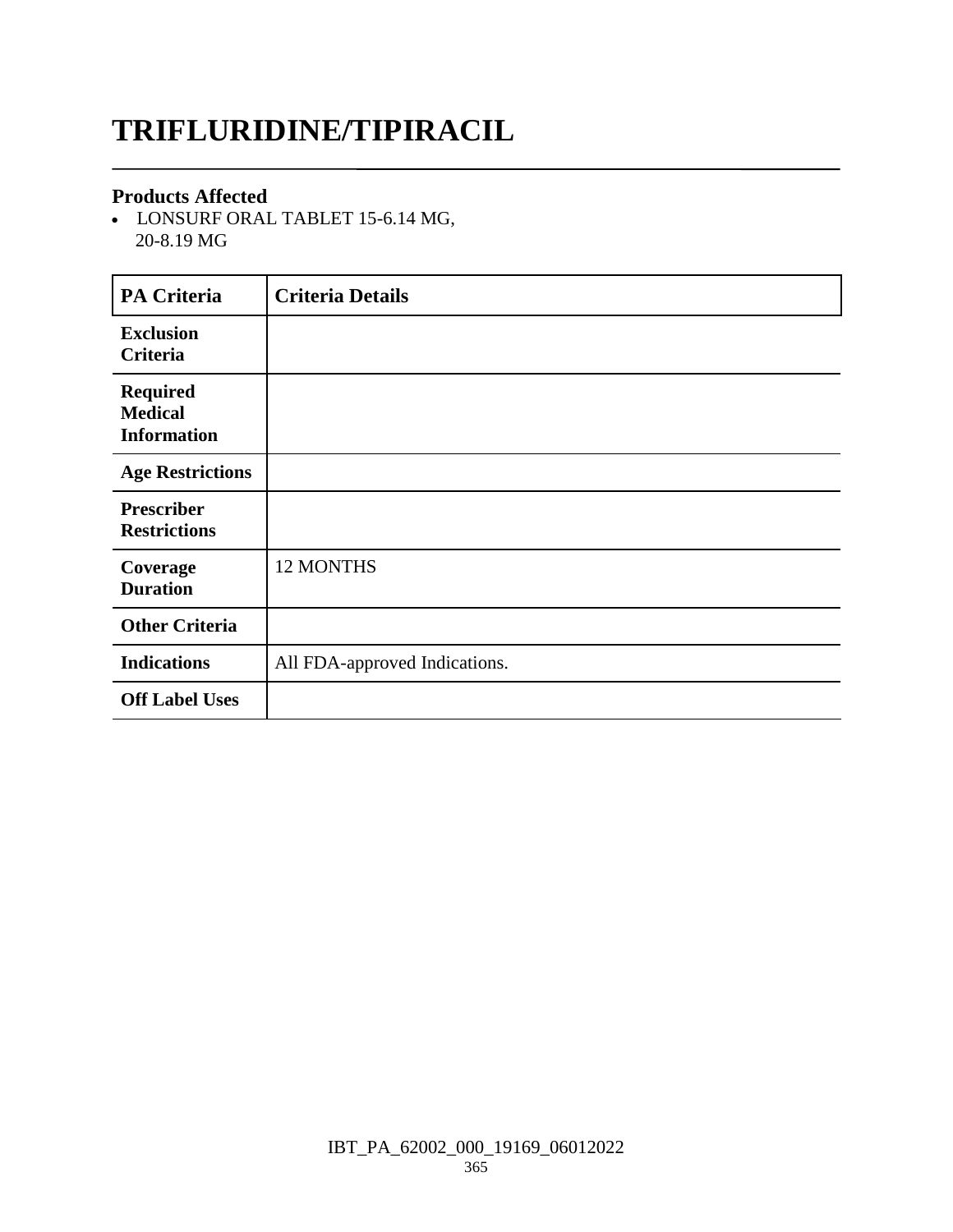# **TUCATINIB**

#### **Products Affected**

 TUKYSA ORAL TABLET 150 MG, 50 MG

| <b>PA Criteria</b>                                      | <b>Criteria Details</b>       |
|---------------------------------------------------------|-------------------------------|
| <b>Exclusion</b><br>Criteria                            |                               |
| <b>Required</b><br><b>Medical</b><br><b>Information</b> |                               |
| <b>Age Restrictions</b>                                 |                               |
| <b>Prescriber</b><br><b>Restrictions</b>                |                               |
| Coverage<br><b>Duration</b>                             | 12 MONTHS                     |
| <b>Other Criteria</b>                                   |                               |
| <b>Indications</b>                                      | All FDA-approved Indications. |
| <b>Off Label Uses</b>                                   |                               |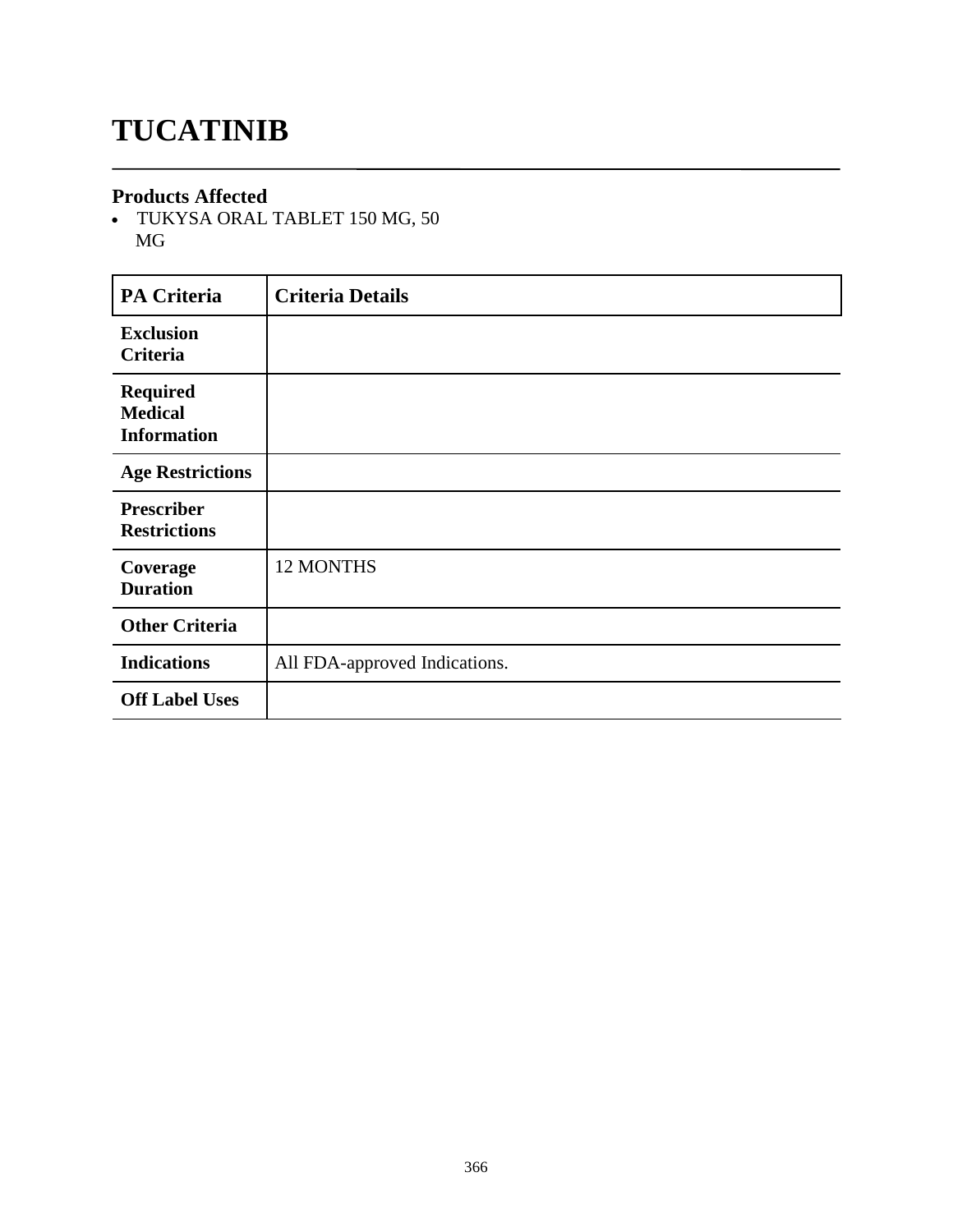# **UBROGEPANT**

### **Products Affected**

UBRELVY

| <b>PA Criteria</b>                                      | <b>Criteria Details</b>                                                                                                                                                                                                                                                                                                                                                                                                                                                                               |
|---------------------------------------------------------|-------------------------------------------------------------------------------------------------------------------------------------------------------------------------------------------------------------------------------------------------------------------------------------------------------------------------------------------------------------------------------------------------------------------------------------------------------------------------------------------------------|
| <b>Exclusion</b><br><b>Criteria</b>                     |                                                                                                                                                                                                                                                                                                                                                                                                                                                                                                       |
| <b>Required</b><br><b>Medical</b><br><b>Information</b> |                                                                                                                                                                                                                                                                                                                                                                                                                                                                                                       |
| <b>Age Restrictions</b>                                 |                                                                                                                                                                                                                                                                                                                                                                                                                                                                                                       |
| <b>Prescriber</b><br><b>Restrictions</b>                |                                                                                                                                                                                                                                                                                                                                                                                                                                                                                                       |
| Coverage<br><b>Duration</b>                             | INITIAL: 6 MONTHS, RENEWAL: 12 MONTHS,                                                                                                                                                                                                                                                                                                                                                                                                                                                                |
| <b>Other Criteria</b>                                   | INITIAL: TRIAL OF OR CONTRAINDICATION TO ONE<br>FORMULARY TRIPTAN, RENEWAL: THE PATIENT HAS<br>EXPERIENCED AN IMPROVEMENT FROM BASELINE IN A<br>VALIDATED ACUTE TREATMENT PATIENT-REPORTED<br>OUTCOME QUESTIONNAIRE OR THE PATIENT HAS<br>EXPERIENCED CLINICAL IMPROVEMENT AS DEFINED BY ONE<br>OF THE FOLLOWING: 1) ABILITY TO FUNCTION NORMALLY<br>WITHIN 2 HOURS OF DOSE, 2) HEADACHE PAIN DISAPPEARS<br>WITHIN 2 HOURS OF DOSE, 3) THERAPY WORKS<br>CONSISTENTLY IN MAJORITY OF MIGRAINE ATTACKS. |
| <b>Indications</b>                                      | All FDA-approved Indications.                                                                                                                                                                                                                                                                                                                                                                                                                                                                         |
| <b>Off Label Uses</b>                                   |                                                                                                                                                                                                                                                                                                                                                                                                                                                                                                       |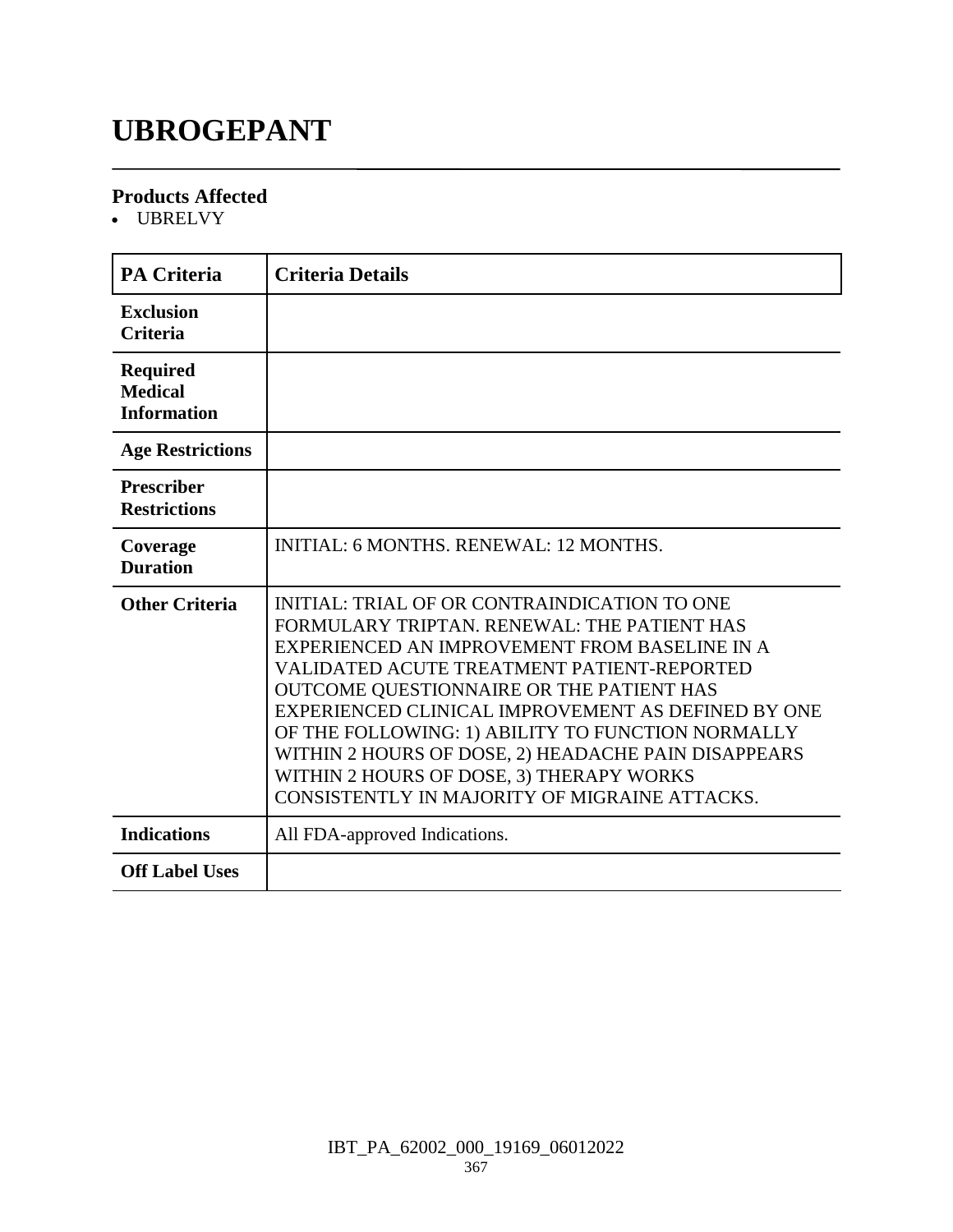## **UMBRALISIB**

### **Products Affected**

UKONIQ

| <b>PA Criteria</b>                                      | <b>Criteria Details</b>       |
|---------------------------------------------------------|-------------------------------|
| <b>Exclusion</b><br>Criteria                            |                               |
| <b>Required</b><br><b>Medical</b><br><b>Information</b> |                               |
| <b>Age Restrictions</b>                                 |                               |
| <b>Prescriber</b><br><b>Restrictions</b>                |                               |
| Coverage<br><b>Duration</b>                             | 12 MONTHS                     |
| <b>Other Criteria</b>                                   |                               |
| <b>Indications</b>                                      | All FDA-approved Indications. |
| <b>Off Label Uses</b>                                   |                               |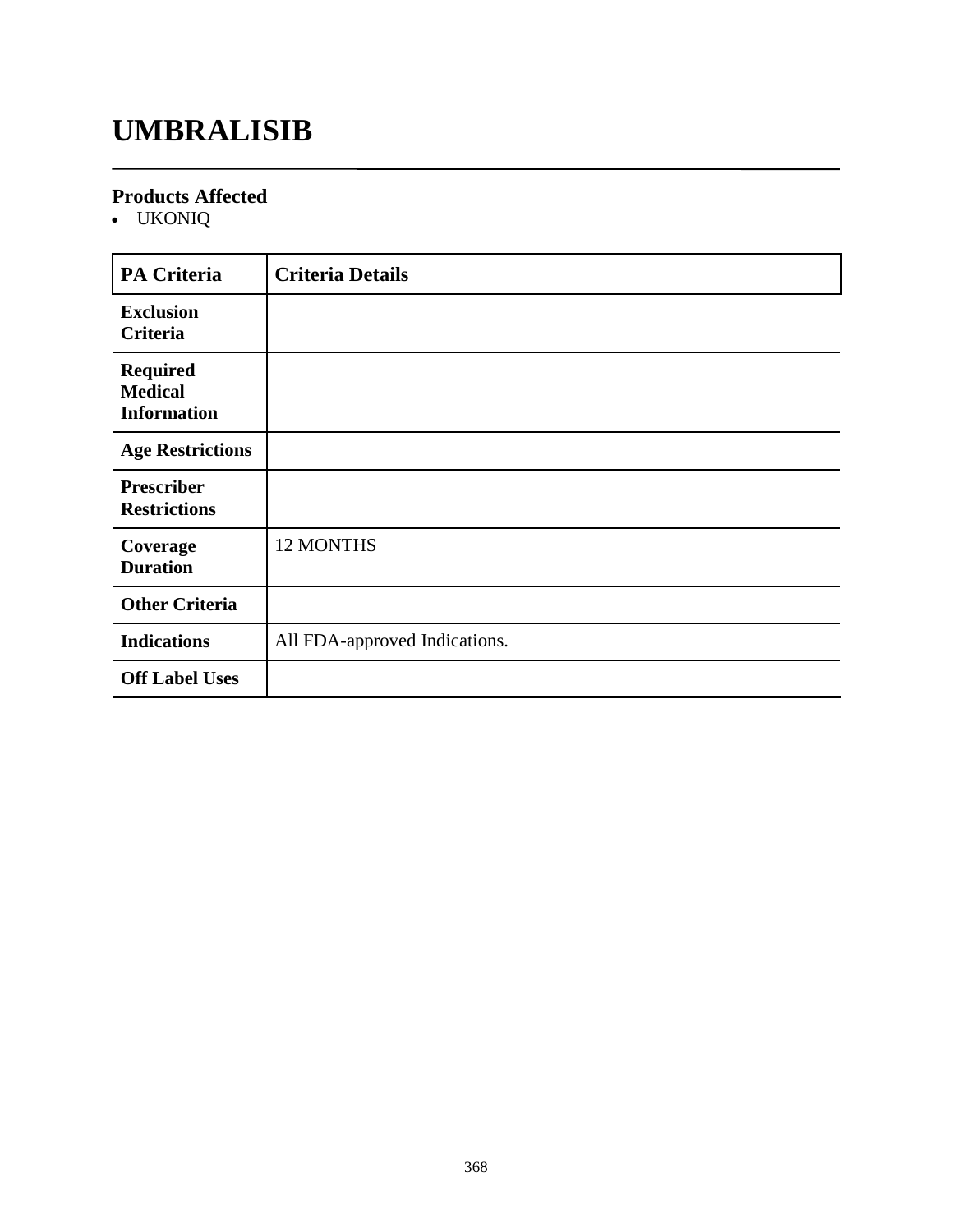# **UPADACITINIB**

### **Products Affected**

RINVOQ

| <b>PA Criteria</b>                                      | <b>Criteria Details</b>           |
|---------------------------------------------------------|-----------------------------------|
| <b>Exclusion</b><br>Criteria                            | PA Criteria: Pending CMS Approval |
| <b>Required</b><br><b>Medical</b><br><b>Information</b> | PA Criteria: Pending CMS Approval |
| <b>Age Restrictions</b>                                 | PA Criteria: Pending CMS Approval |
| <b>Prescriber</b><br><b>Restrictions</b>                | PA Criteria: Pending CMS Approval |
| Coverage<br><b>Duration</b>                             | PA Criteria: Pending CMS Approval |
| <b>Other Criteria</b>                                   | PA Criteria: Pending CMS Approval |
| <b>Indications</b>                                      | PA Criteria: Pending CMS Approval |
| <b>Off Label Uses</b>                                   | PA Criteria: Pending CMS Approval |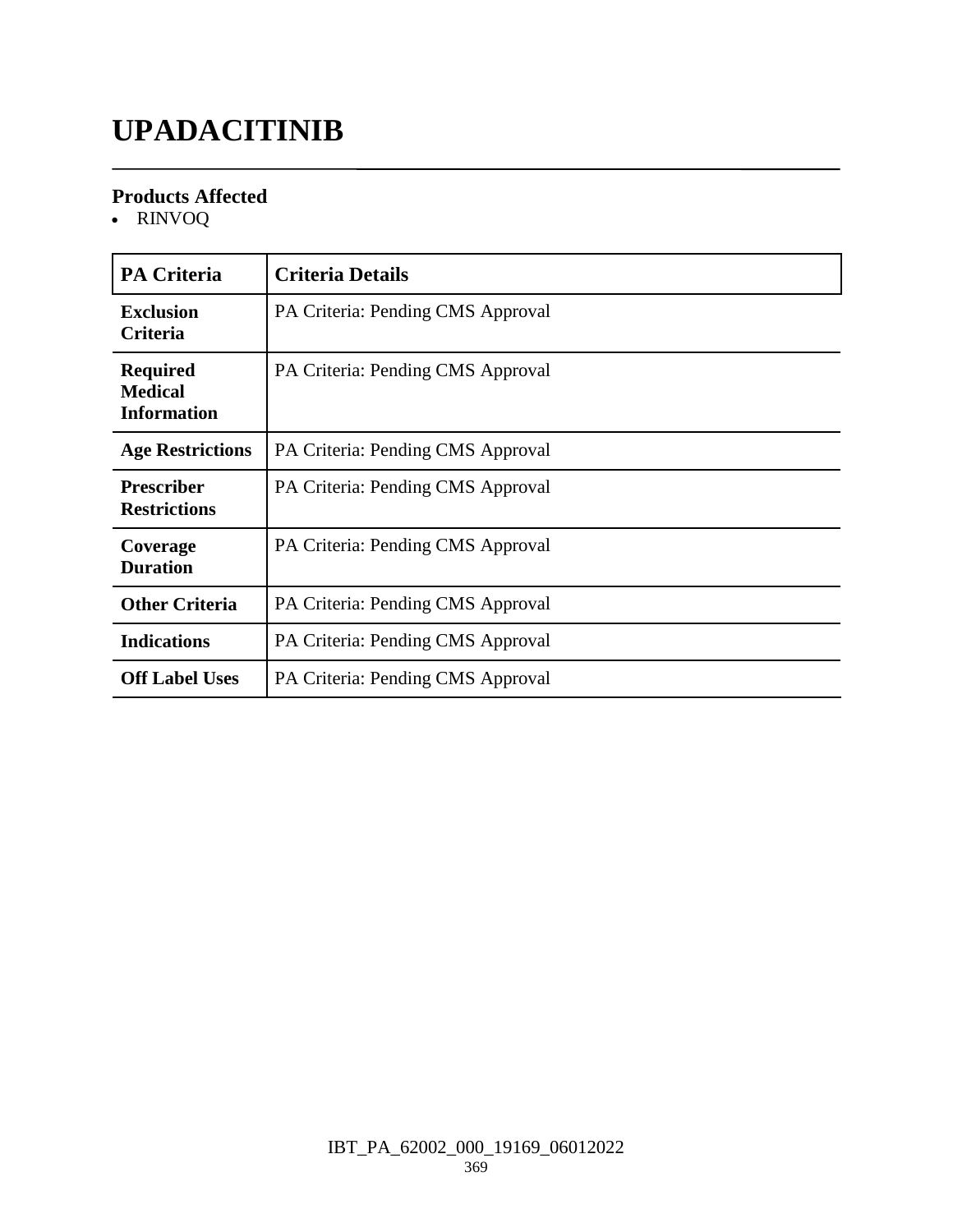# **URIDINE TRIACETATE**

### **Products Affected**

• XURIDEN

| <b>PA Criteria</b>                                      | <b>Criteria Details</b>                                                                                                                                                                                                                                                                                                                                                                |
|---------------------------------------------------------|----------------------------------------------------------------------------------------------------------------------------------------------------------------------------------------------------------------------------------------------------------------------------------------------------------------------------------------------------------------------------------------|
| <b>Exclusion</b><br><b>Criteria</b>                     |                                                                                                                                                                                                                                                                                                                                                                                        |
| <b>Required</b><br><b>Medical</b><br><b>Information</b> | INITIAL: DIAGNOSIS CONFIRMED BY 1) GENETIC MUTATION<br>OF URIDINE MONOPHOSPHATE SYNTHASE (UMPS) GENE AND<br>2) ELEVATED URINE OROTIC ACID PER AGE-SPECIFIC<br>REFERENCE RANGE. RENEWAL: IMPROVEMENT FROM<br><b>BASELINE OR STABILIZATION OF AGE DEPENDENT</b><br>HEMATOLOGIC PARAMETERS (E.G., NEUTROPHIL COUNT,<br>NEUTROPHIL PERCENT, WBC COUNT, MEAN CORPUSCULAR<br><b>VOLUME</b> ) |
| <b>Age Restrictions</b>                                 |                                                                                                                                                                                                                                                                                                                                                                                        |
| <b>Prescriber</b><br><b>Restrictions</b>                | PRESCRIBED BY OR GIVEN IN CONSULTATION WITH A<br>PRESCRIBER SPECIALIZING IN INHERITED METABOLIC<br><b>DISEASES</b>                                                                                                                                                                                                                                                                     |
| Coverage<br><b>Duration</b>                             | <b>INITIAL: 6 MONTHS. RENEWAL: 12 MONTHS</b>                                                                                                                                                                                                                                                                                                                                           |
| <b>Other Criteria</b>                                   |                                                                                                                                                                                                                                                                                                                                                                                        |
| <b>Indications</b>                                      | All FDA-approved Indications.                                                                                                                                                                                                                                                                                                                                                          |
| <b>Off Label Uses</b>                                   |                                                                                                                                                                                                                                                                                                                                                                                        |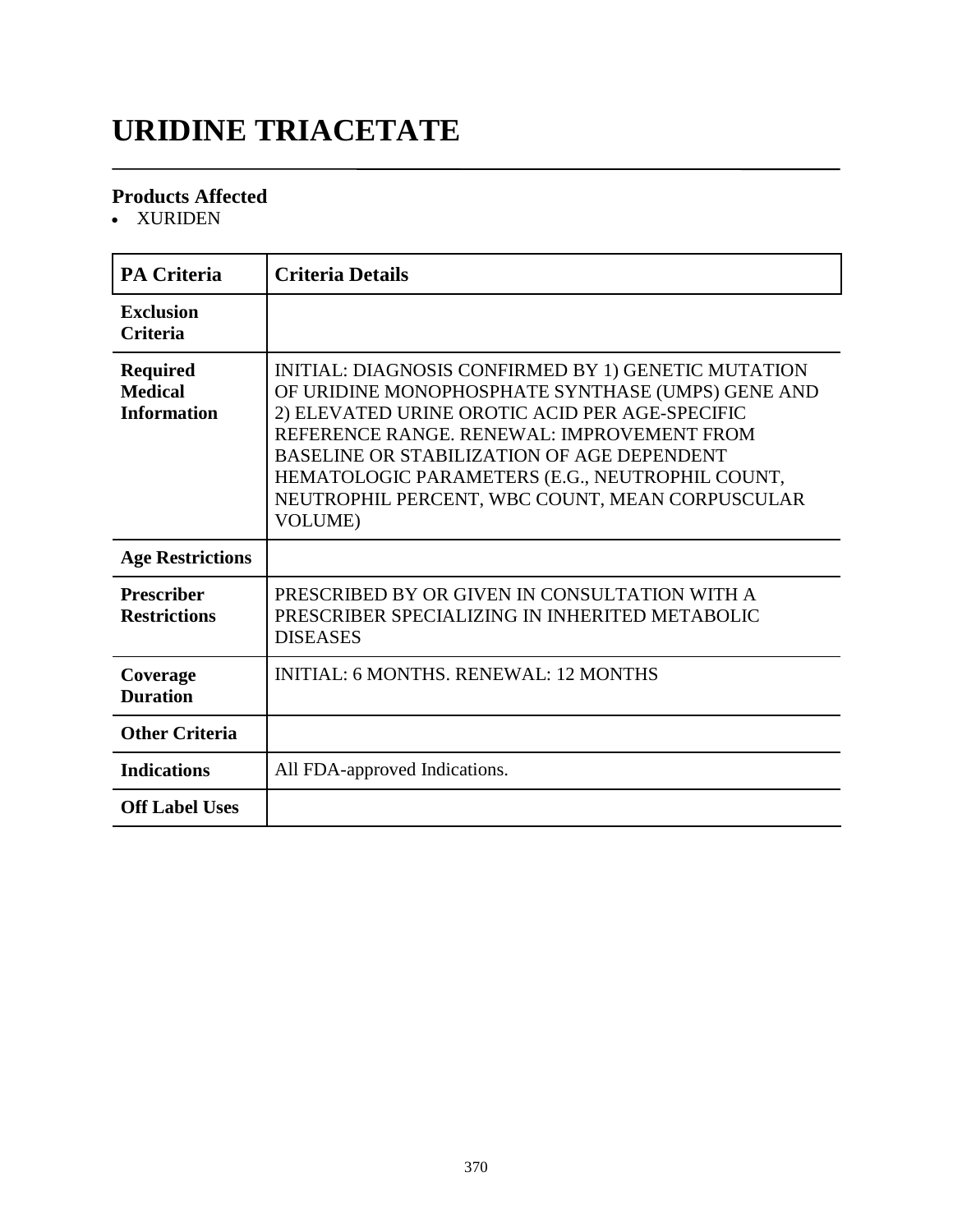## **USTEKINUMAB**

### **Products Affected**

STELARA

| <b>PA Criteria</b>                                      | <b>Criteria Details</b>                                                                                                                                                                                                                                                                                                                                                                                                                                                                                                                                                                                                         |
|---------------------------------------------------------|---------------------------------------------------------------------------------------------------------------------------------------------------------------------------------------------------------------------------------------------------------------------------------------------------------------------------------------------------------------------------------------------------------------------------------------------------------------------------------------------------------------------------------------------------------------------------------------------------------------------------------|
| <b>Exclusion</b><br><b>Criteria</b>                     |                                                                                                                                                                                                                                                                                                                                                                                                                                                                                                                                                                                                                                 |
| <b>Required</b><br><b>Medical</b><br><b>Information</b> | <b>INITIAL: PLAQUE PSORIASIS (PSO): PSORIASIS COVERING 3</b><br>PERCENT OR MORE OF BODY SURFACE AREA OR PSORIATIC<br>LESIONS AFFECTING THE HANDS, FEET, GENITAL AREA, OR<br>FACE.                                                                                                                                                                                                                                                                                                                                                                                                                                               |
| <b>Age Restrictions</b>                                 |                                                                                                                                                                                                                                                                                                                                                                                                                                                                                                                                                                                                                                 |
| <b>Prescriber</b><br><b>Restrictions</b>                | PSORIATIC ARTHRITIS (PSA): PRESCRIBED BY OR IN<br>CONSULTATION WITH A DERMATOLOGIST OR<br>RHEUMATOLOGIST. PSO: PRESCRIBED BY OR IN<br>CONSULTATION WITH A DERMATOLOGIST. CROHNS DISEASE<br>(CD), ULCERATIVE COLITIS (UC): PRESCRIBED BY OR IN<br>CONSULTATION WITH A GASTROENTEROLOGIST.                                                                                                                                                                                                                                                                                                                                        |
| Coverage<br><b>Duration</b>                             | <b>INITIAL: 6 MONTHS, RENEWAL: 12 MONTHS.</b>                                                                                                                                                                                                                                                                                                                                                                                                                                                                                                                                                                                   |
| <b>Other Criteria</b>                                   | <b>INITIAL: PSA: TRIAL OF OR CONTRAINDICATION TO ONE</b><br>DMARD (DISEASE-MODIFYING ANTIRHEUMATIC DRUG). PSO:<br>TRIAL OF OR CONTRAINDICATION TO ONE CONVENTIONAL<br>THERAPY SUCH AS A PUVA (PHOTOTHERAPY ULTRAVIOLET<br>LIGHT A), UVB (ULTRAVIOLET LIGHT B), TOPICAL<br>CORTICOSTEROIDS, CALCIPOTRIENE, ACITRETIN,<br>METHOTREXATE, OR CYCLOSPORINE. CD, UC: TRIAL OF OR<br>CONTRAINDICATION TO ONE CONVENTIONAL THERAPY SUCH<br>AS A CORTICOSTEROID (E.G., BUDESONIDE,<br>METHYLPREDNISOLONE), AZATHIOPRINE, MERCAPTOPURINE,<br>METHOTREXATE, OR MESALAMINE. RENEWAL: PSA, PSO:<br>CONTINUES TO BENEFIT FROM THE MEDICATION. |
| <b>Indications</b>                                      | All FDA-approved Indications.                                                                                                                                                                                                                                                                                                                                                                                                                                                                                                                                                                                                   |
| <b>Off Label Uses</b>                                   |                                                                                                                                                                                                                                                                                                                                                                                                                                                                                                                                                                                                                                 |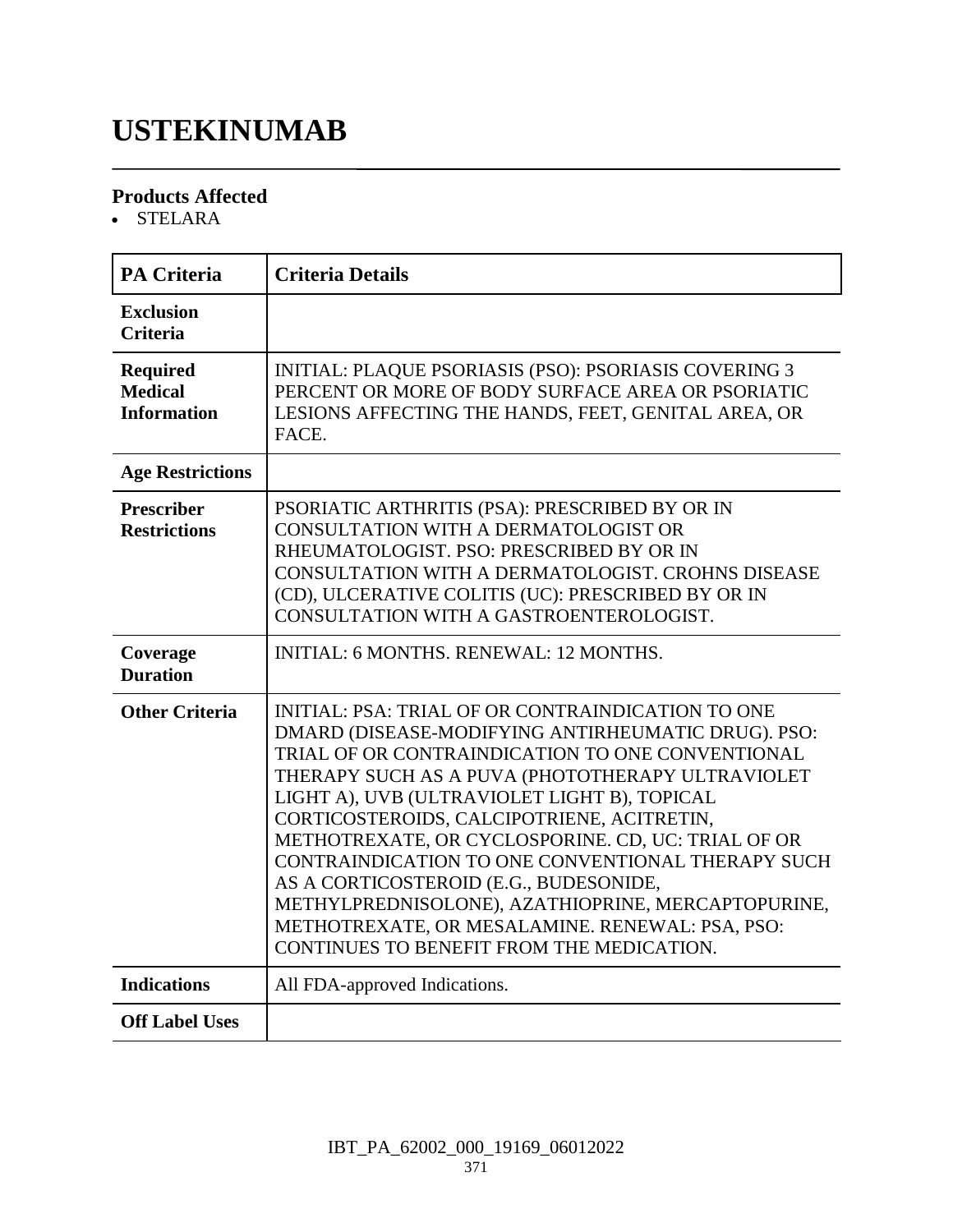# **USTEKINUMAB IV**

### **Products Affected**

• STELARA

| <b>PA Criteria</b>                                      | <b>Criteria Details</b>                                                                                                                                                                                                                                                                                  |
|---------------------------------------------------------|----------------------------------------------------------------------------------------------------------------------------------------------------------------------------------------------------------------------------------------------------------------------------------------------------------|
| <b>Exclusion</b><br><b>Criteria</b>                     |                                                                                                                                                                                                                                                                                                          |
| <b>Required</b><br><b>Medical</b><br><b>Information</b> |                                                                                                                                                                                                                                                                                                          |
| <b>Age Restrictions</b>                                 |                                                                                                                                                                                                                                                                                                          |
| <b>Prescriber</b><br><b>Restrictions</b>                | CROHNS DISEASE (CD), ULCERATIVE COLITIS (UC):<br>PRESCRIBED BY OR IN CONSULTATION WITH A<br>GASTROENTEROLOGIST.                                                                                                                                                                                          |
| Coverage<br><b>Duration</b>                             | 2 MONTHS                                                                                                                                                                                                                                                                                                 |
| <b>Other Criteria</b>                                   | CD, UC: TRIAL OF OR CONTRAINDICATION TO ONE<br>CONVENTIONAL THERAPY SUCH AS A CORTICOSTEROID (E.G.,<br>BUDESONIDE, METHYLPREDNISOLONE), AZATHIOPRINE,<br>MERCAPTOPURINE, METHOTREXATE, OR MESALAMINE. THIS<br>DRUG ALSO REQUIRES PAYMENT DETERMINATION AND MAY<br>BE COVERED UNDER MEDICARE PART B OR D. |
| <b>Indications</b>                                      | All FDA-approved Indications.                                                                                                                                                                                                                                                                            |
| <b>Off Label Uses</b>                                   |                                                                                                                                                                                                                                                                                                          |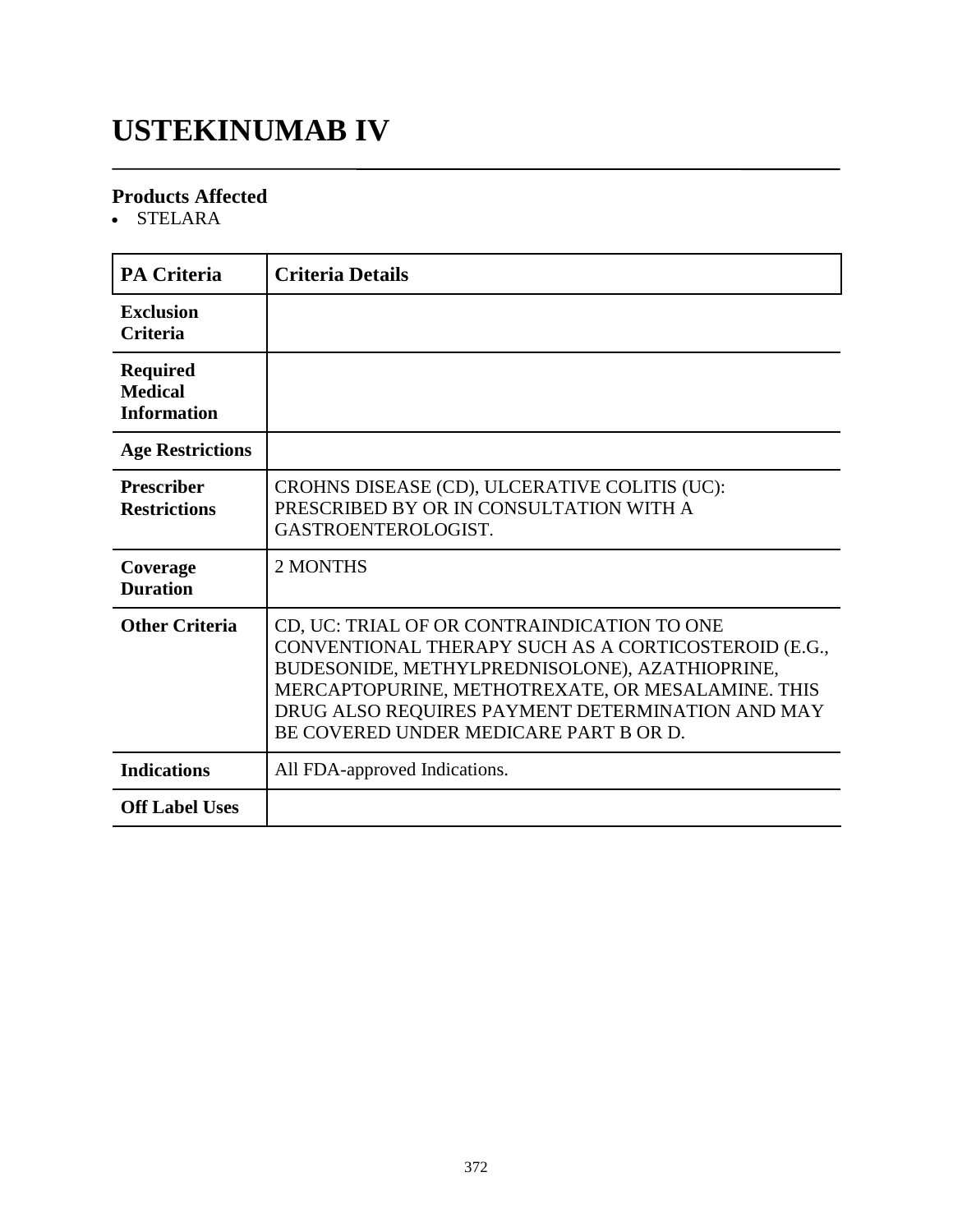### **VANDETANIB**

#### **Products Affected**

 CAPRELSA ORAL TABLET 100 MG, 300 MG

| <b>PA Criteria</b>                                      | <b>Criteria Details</b>       |
|---------------------------------------------------------|-------------------------------|
| <b>Exclusion</b><br>Criteria                            |                               |
| <b>Required</b><br><b>Medical</b><br><b>Information</b> |                               |
| <b>Age Restrictions</b>                                 |                               |
| <b>Prescriber</b><br><b>Restrictions</b>                |                               |
| Coverage<br><b>Duration</b>                             | 12 MONTHS                     |
| <b>Other Criteria</b>                                   |                               |
| <b>Indications</b>                                      | All FDA-approved Indications. |
| <b>Off Label Uses</b>                                   |                               |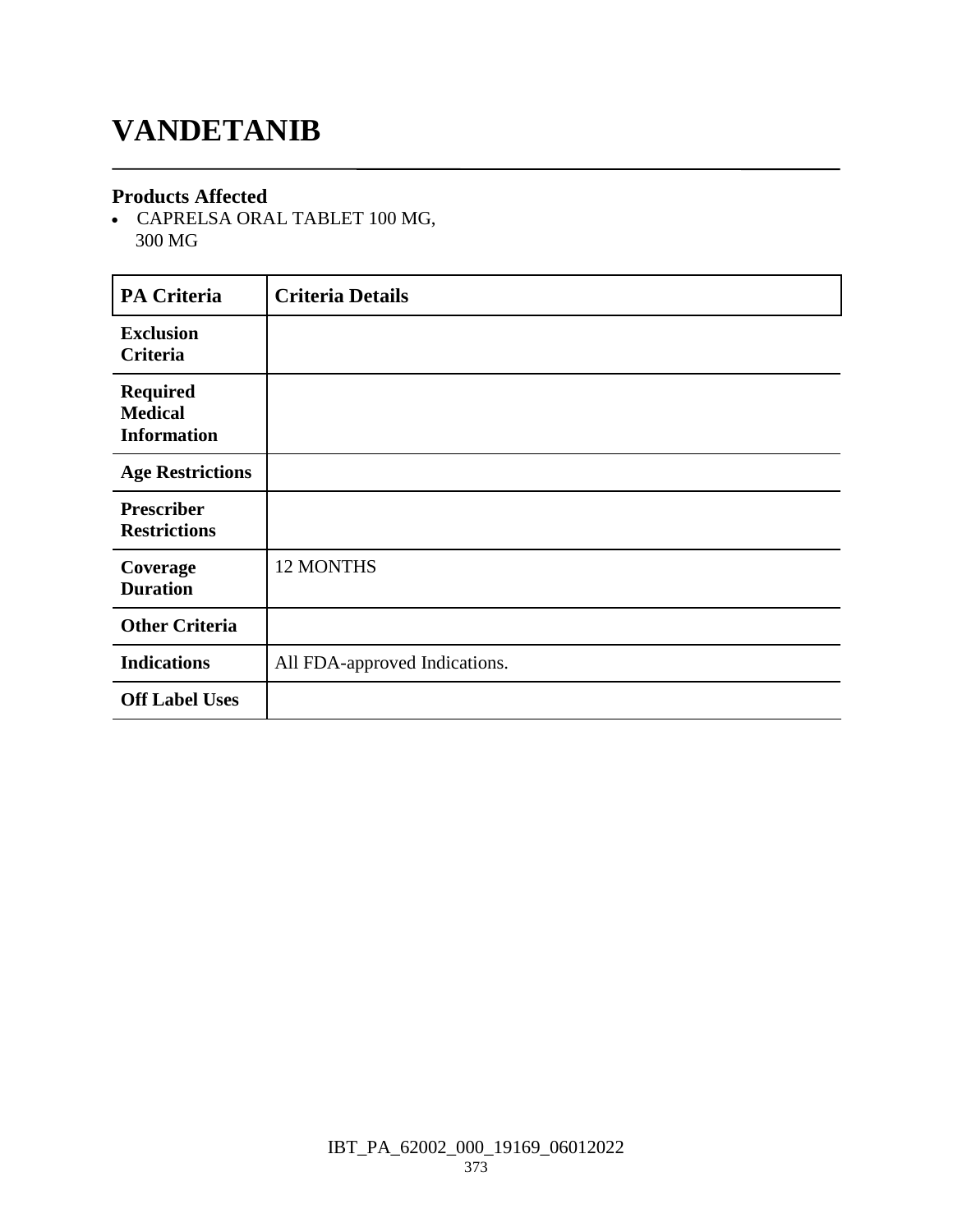### **VEMURAFENIB**

### **Products Affected**

ZELBORAF

| <b>PA Criteria</b>                                      | <b>Criteria Details</b>       |
|---------------------------------------------------------|-------------------------------|
| <b>Exclusion</b><br>Criteria                            |                               |
| <b>Required</b><br><b>Medical</b><br><b>Information</b> |                               |
| <b>Age Restrictions</b>                                 |                               |
| <b>Prescriber</b><br><b>Restrictions</b>                |                               |
| Coverage<br><b>Duration</b>                             | 12 MONTHS                     |
| <b>Other Criteria</b>                                   |                               |
| <b>Indications</b>                                      | All FDA-approved Indications. |
| <b>Off Label Uses</b>                                   |                               |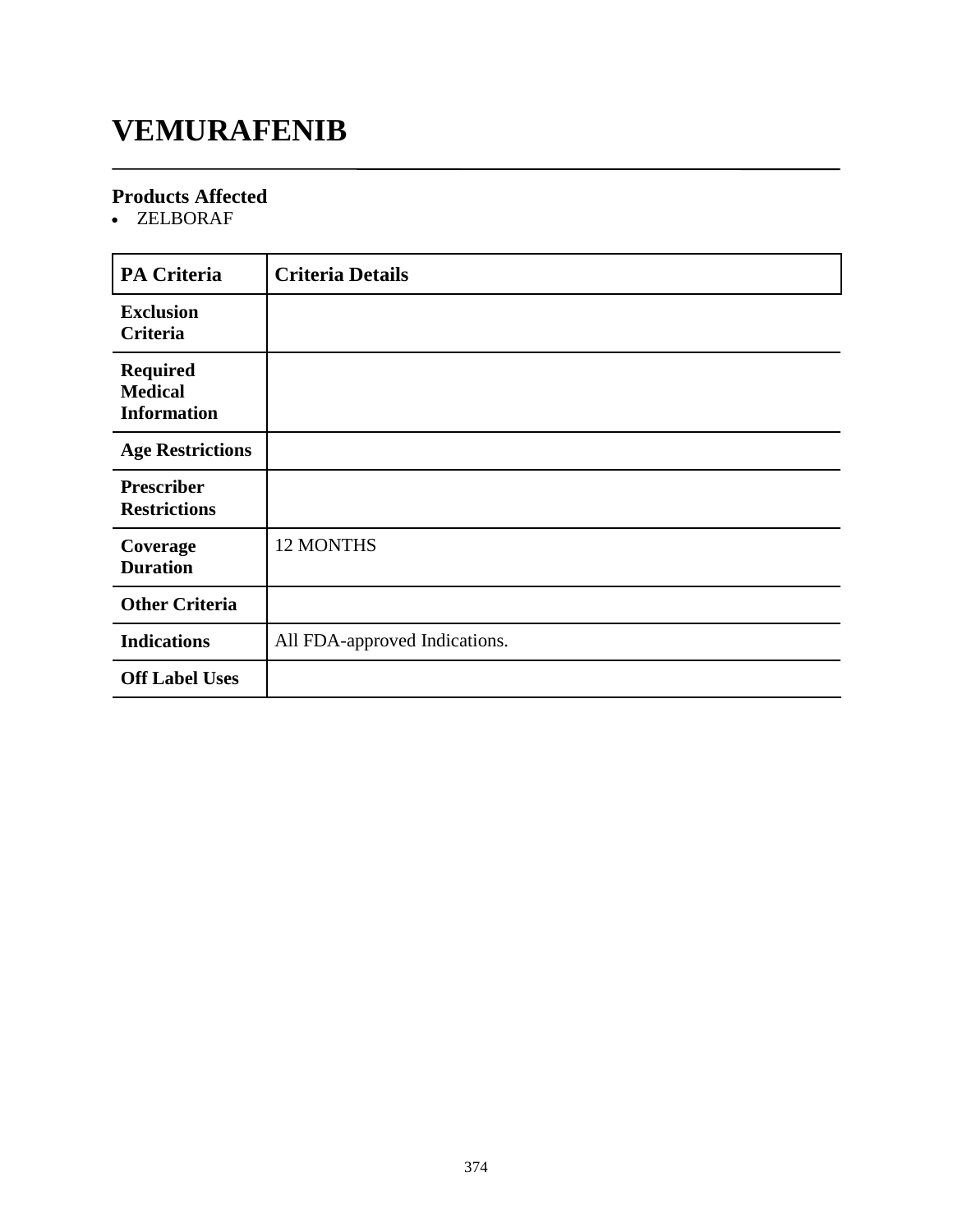## **VENETOCLAX**

### **Products Affected**

 VENCLEXTA ORAL TABLET 10 MG, VENCLEXTA STARTING PACK 100 MG, 50 MG

| <b>PA Criteria</b>                                      | <b>Criteria Details</b>       |
|---------------------------------------------------------|-------------------------------|
| <b>Exclusion</b><br>Criteria                            |                               |
| <b>Required</b><br><b>Medical</b><br><b>Information</b> |                               |
| <b>Age Restrictions</b>                                 |                               |
| <b>Prescriber</b><br><b>Restrictions</b>                |                               |
| Coverage<br><b>Duration</b>                             | <b>12 MONTHS</b>              |
| <b>Other Criteria</b>                                   |                               |
| <b>Indications</b>                                      | All FDA-approved Indications. |
| <b>Off Label Uses</b>                                   |                               |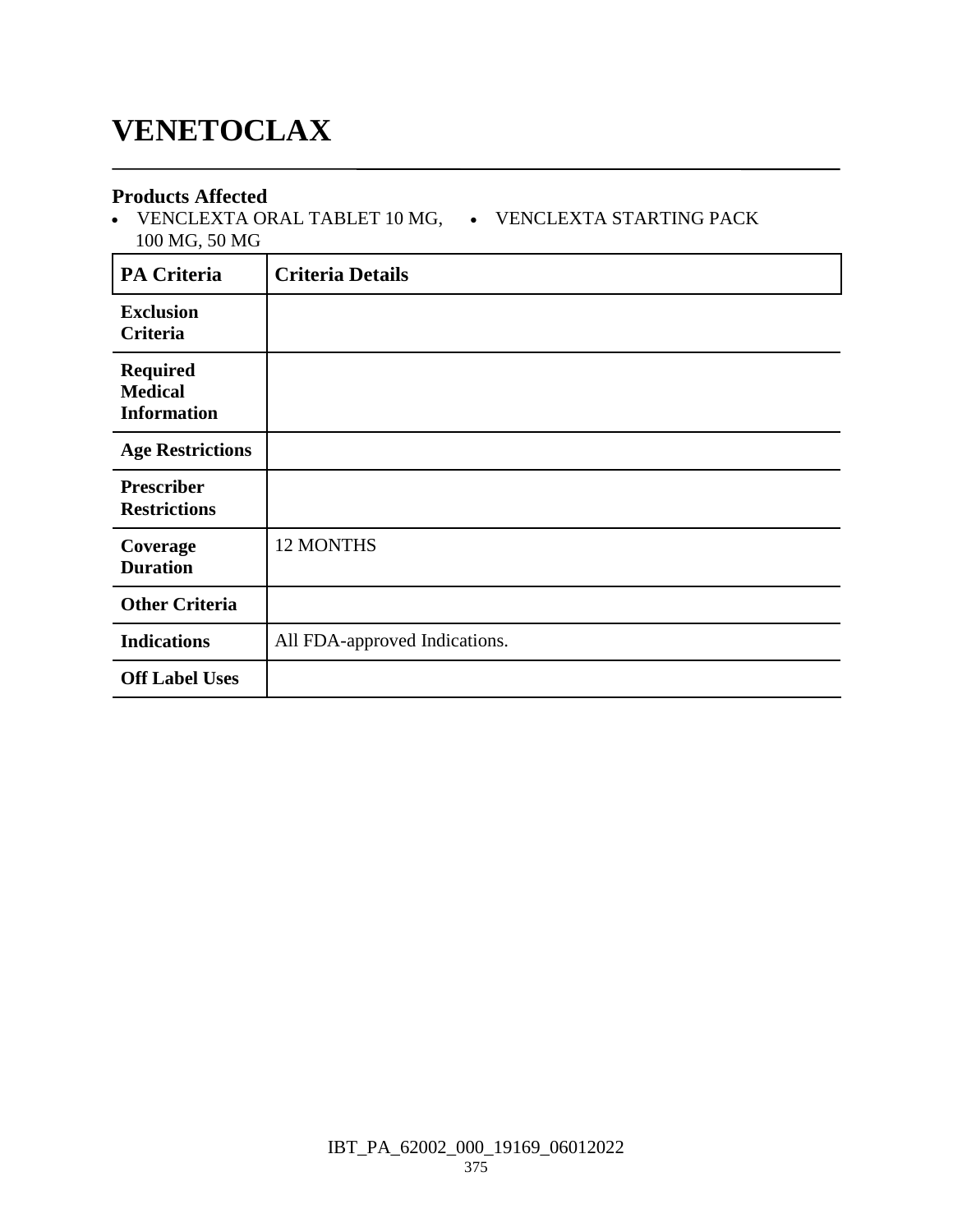# **VESTRONIDASE ALFA VJBK**

### **Products Affected**

• MEPSEVII

| <b>PA Criteria</b>                                      | <b>Criteria Details</b>                                                                                                                                                                                                                                                                                                                                                                                                                                                                                                                                                                                                                                                                                                                                                                                                                                                            |
|---------------------------------------------------------|------------------------------------------------------------------------------------------------------------------------------------------------------------------------------------------------------------------------------------------------------------------------------------------------------------------------------------------------------------------------------------------------------------------------------------------------------------------------------------------------------------------------------------------------------------------------------------------------------------------------------------------------------------------------------------------------------------------------------------------------------------------------------------------------------------------------------------------------------------------------------------|
| <b>Exclusion</b><br><b>Criteria</b>                     |                                                                                                                                                                                                                                                                                                                                                                                                                                                                                                                                                                                                                                                                                                                                                                                                                                                                                    |
| <b>Required</b><br><b>Medical</b><br><b>Information</b> |                                                                                                                                                                                                                                                                                                                                                                                                                                                                                                                                                                                                                                                                                                                                                                                                                                                                                    |
| <b>Age Restrictions</b>                                 |                                                                                                                                                                                                                                                                                                                                                                                                                                                                                                                                                                                                                                                                                                                                                                                                                                                                                    |
| <b>Prescriber</b><br><b>Restrictions</b>                | MUCOPOLYSACCHARIDOSIS VII (MPS VII): PRESCRIBED BY OR<br>IN CONSULTATION WITH A PHYSICIAN SPECIALIZING IN<br>GENETIC OR METABOLIC DISORDERS.                                                                                                                                                                                                                                                                                                                                                                                                                                                                                                                                                                                                                                                                                                                                       |
| Coverage<br><b>Duration</b>                             | <b>INITIAL: 6 MONTHS. RENEWAL: 12 MONTHS.</b>                                                                                                                                                                                                                                                                                                                                                                                                                                                                                                                                                                                                                                                                                                                                                                                                                                      |
| <b>Other Criteria</b>                                   | MPS VII: INITIAL: 1) PATIENT HAS NOT UNDERGONE<br>SUCCESSFUL BONE MARROW OR STEM CELL TREATMENT FOR<br>MPS VII, 2) PATIENT HAS LIMITATION IN MOBILITY, BUT<br>REMAINS SUFFICIENTLY AMBUATLORY, AND 3) DIAGNOSIS<br>OF MPS VII CONFIRMED BY ALL OF THE FOLLOWING<br>CRITERIA: A) URINARY GAG (GLYCOSAMINOGLYCAN) LEVEL<br>OF GREATER THAN THREE TIMES THE UPPER LEVEL OF<br>NORMAL BASED ON THE LABORATORY ASSAY, B) BETA-<br>GLUCURONIDASE ENZYME ACTIVITY DEFICIENCY OR<br>GENETIC TESTING, AND C) ONE OF THE FOLLOWING CLINICAL<br>SIGNS OF MPS VII: ENLARGED LIVER AND SPLEEN, JOINT<br>LIMITATIONS, AIRWAY OBSTRUCTIONS OR PULMONARY<br>DYSFUNCTION, RENEWAL: IMPROVED, MAINTAINED, OR<br>DEMONSTRATED A LESS THAN EXPECTED DECLINE IN<br>AMBULATORY ABILITY FROM BASELINE. THIS DRUG ALSO<br>REQUIRES PAYMENT DETERMINATION AND MAY BE<br>COVERED UNDER MEDICARE PART B OR D. |
| <b>Indications</b>                                      | All FDA-approved Indications.                                                                                                                                                                                                                                                                                                                                                                                                                                                                                                                                                                                                                                                                                                                                                                                                                                                      |
| <b>Off Label Uses</b>                                   |                                                                                                                                                                                                                                                                                                                                                                                                                                                                                                                                                                                                                                                                                                                                                                                                                                                                                    |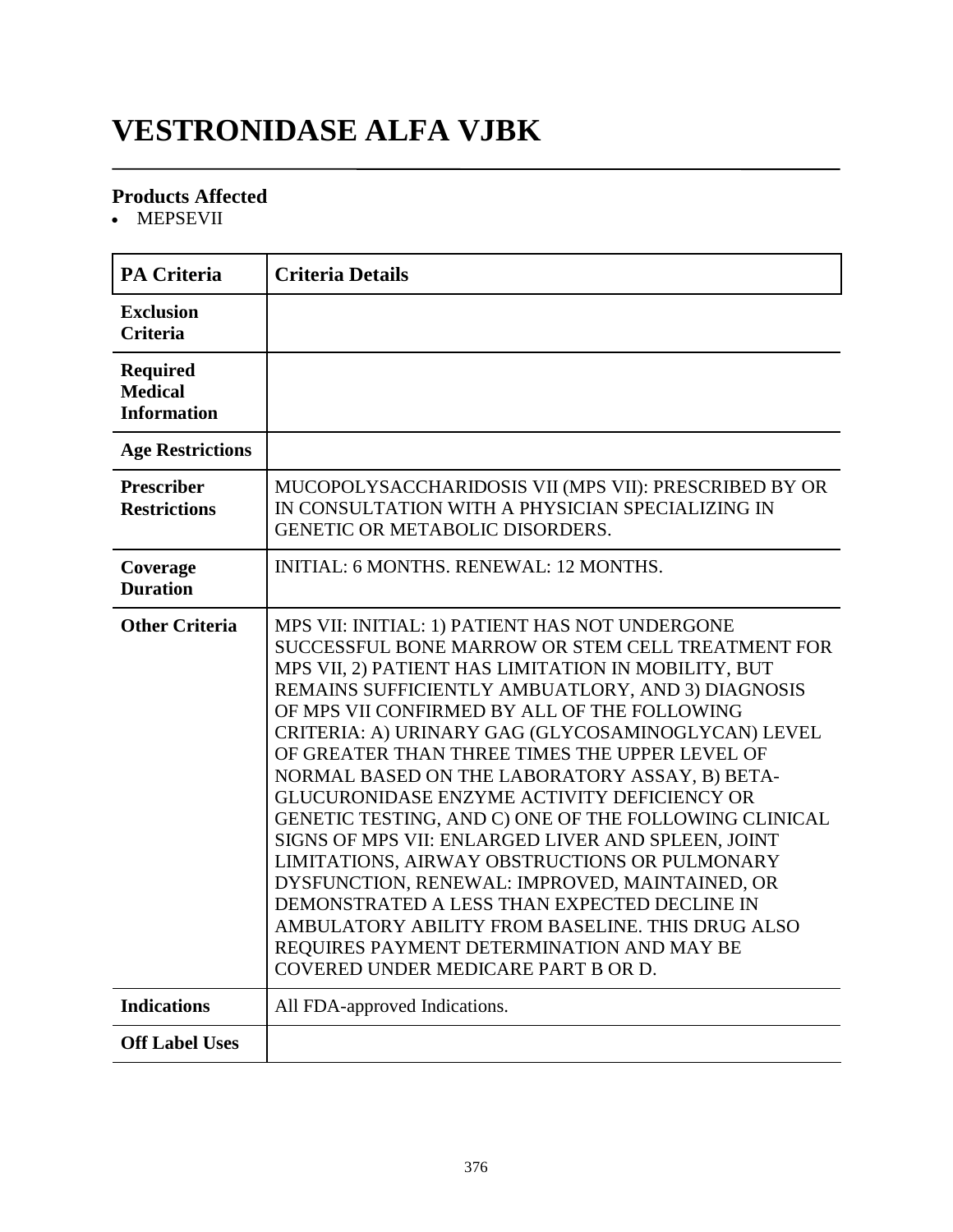# **VIGABATRIN**

### **Products Affected**

- *vigabatrin vigadrone*
	-

| <b>PA Criteria</b>                                      | <b>Criteria Details</b>                                                                                                                                      |
|---------------------------------------------------------|--------------------------------------------------------------------------------------------------------------------------------------------------------------|
| <b>Exclusion</b><br>Criteria                            |                                                                                                                                                              |
| <b>Required</b><br><b>Medical</b><br><b>Information</b> |                                                                                                                                                              |
| <b>Age Restrictions</b>                                 |                                                                                                                                                              |
| <b>Prescriber</b><br><b>Restrictions</b>                | REFRACTORY COMPLEX PARTIAL SEIZURES (CPS), INFANTILE<br>SPASMS: PRESCRIBED BY OR IN CONSULTATION WITH A<br>NEUROLOGIST.                                      |
| Coverage<br><b>Duration</b>                             | <b>12 MONTHS</b>                                                                                                                                             |
| <b>Other Criteria</b>                                   | CPS: PATIENT HAS RESPONDED INADEQUATELY TO AT LEAST<br>2 ANTIEPILEPTIC AGENTS. CPS AND INFANTILE SPASMS:<br>BENEFITS OUTWEIGH THE POTENTIAL FOR VISION LOSS. |
| <b>Indications</b>                                      | All FDA-approved Indications.                                                                                                                                |
| <b>Off Label Uses</b>                                   |                                                                                                                                                              |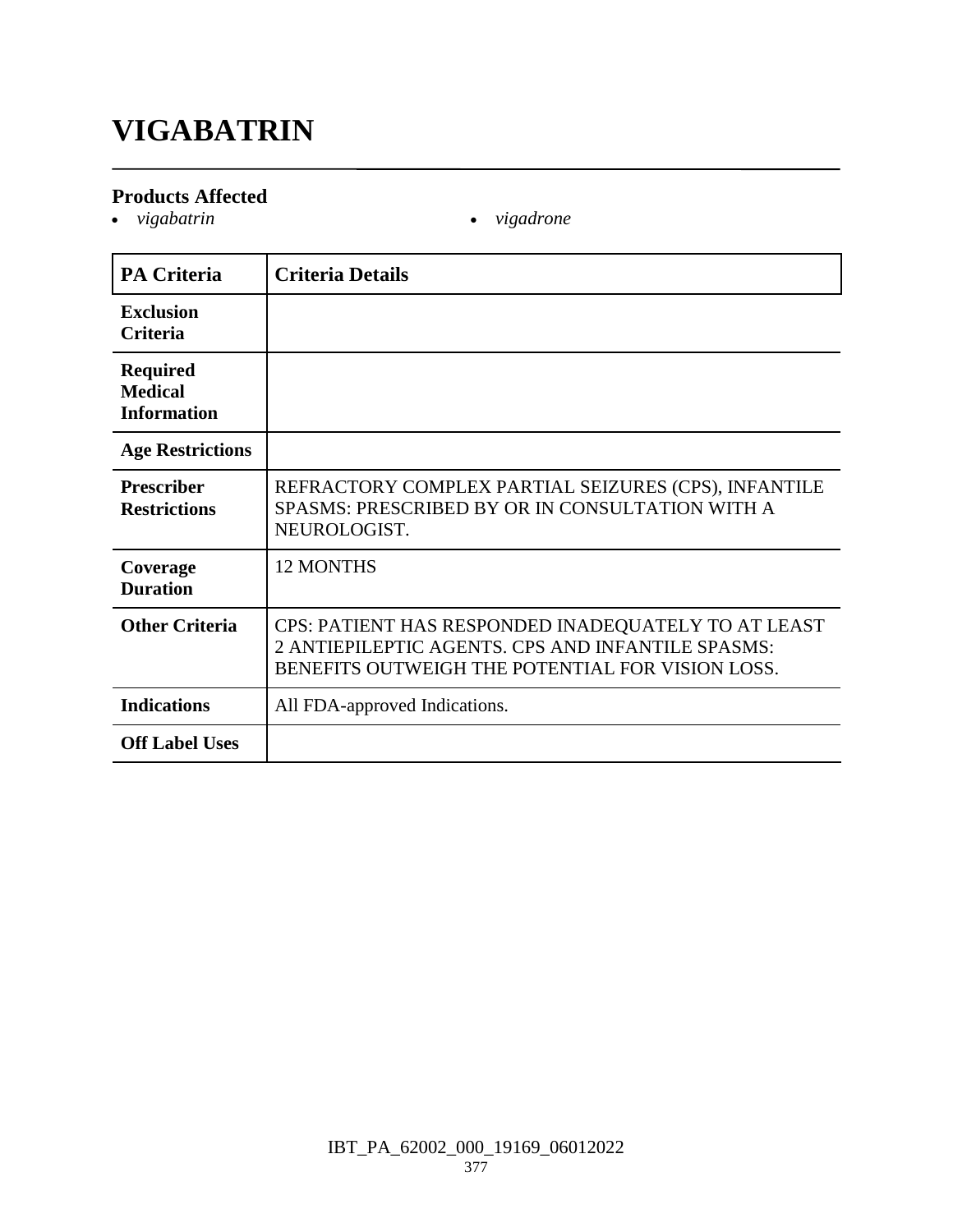# **VINCRISTINE SULFATE LIPOSOMAL**

### **Products Affected**

• MARQIBO

| <b>PA Criteria</b>                                      | <b>Criteria Details</b>                                                                         |
|---------------------------------------------------------|-------------------------------------------------------------------------------------------------|
| <b>Exclusion</b><br>Criteria                            |                                                                                                 |
| <b>Required</b><br><b>Medical</b><br><b>Information</b> |                                                                                                 |
| <b>Age Restrictions</b>                                 |                                                                                                 |
| <b>Prescriber</b><br><b>Restrictions</b>                |                                                                                                 |
| Coverage<br><b>Duration</b>                             | <b>12 MONTHS</b>                                                                                |
| <b>Other Criteria</b>                                   | THIS DRUG ALSO REQUIRES PAYMENT DETERMINATION AND<br>MAY BE COVERED UNDER MEDICARE PART B OR D. |
| <b>Indications</b>                                      | All FDA-approved Indications.                                                                   |
| <b>Off Label Uses</b>                                   |                                                                                                 |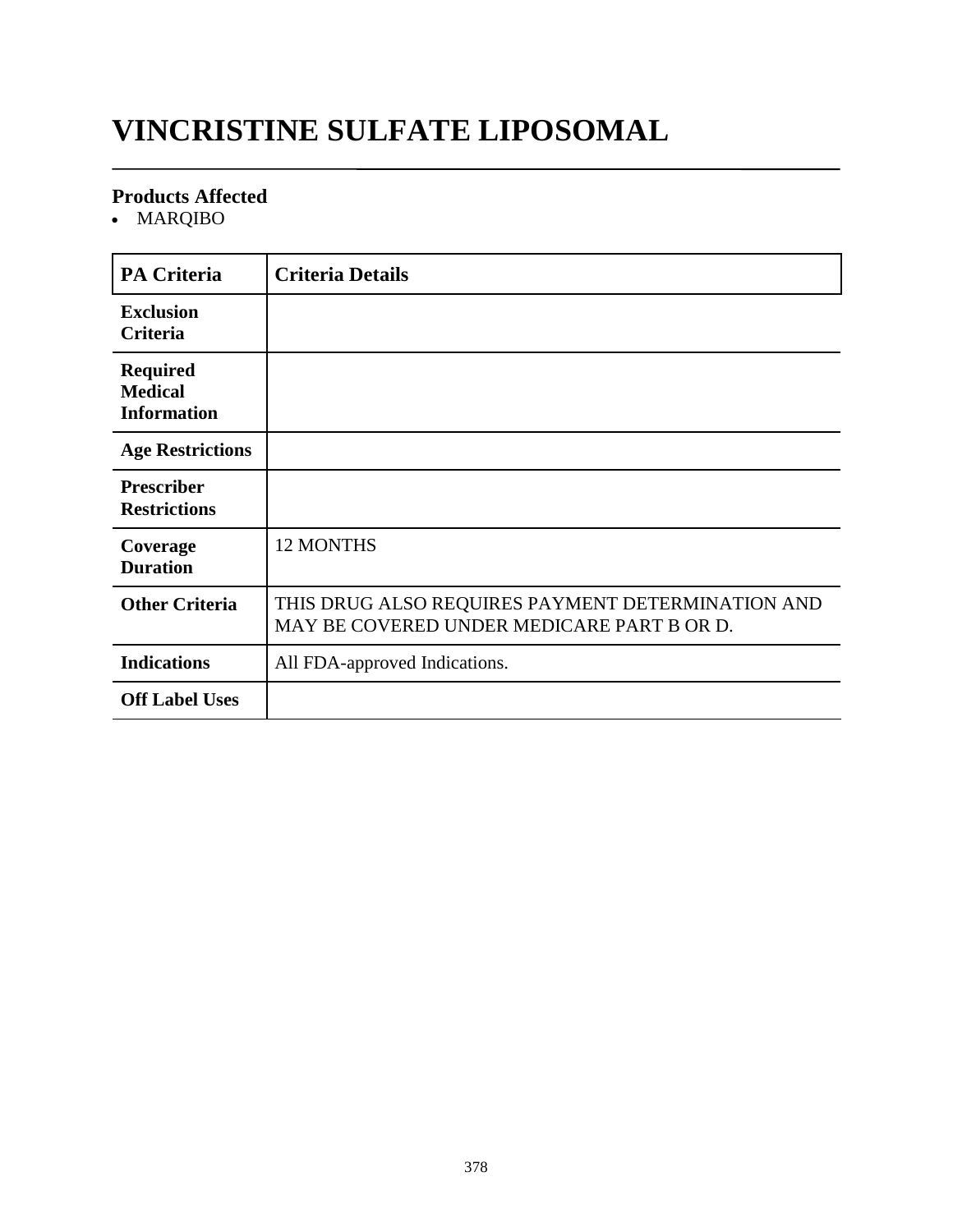## **VISMODEGIB**

### **Products Affected**

ERIVEDGE

| <b>PA Criteria</b>                                      | <b>Criteria Details</b>       |
|---------------------------------------------------------|-------------------------------|
| <b>Exclusion</b><br>Criteria                            |                               |
| <b>Required</b><br><b>Medical</b><br><b>Information</b> |                               |
| <b>Age Restrictions</b>                                 |                               |
| <b>Prescriber</b><br><b>Restrictions</b>                |                               |
| Coverage<br><b>Duration</b>                             | <b>12 MONTHS</b>              |
| <b>Other Criteria</b>                                   |                               |
| <b>Indications</b>                                      | All FDA-approved Indications. |
| <b>Off Label Uses</b>                                   |                               |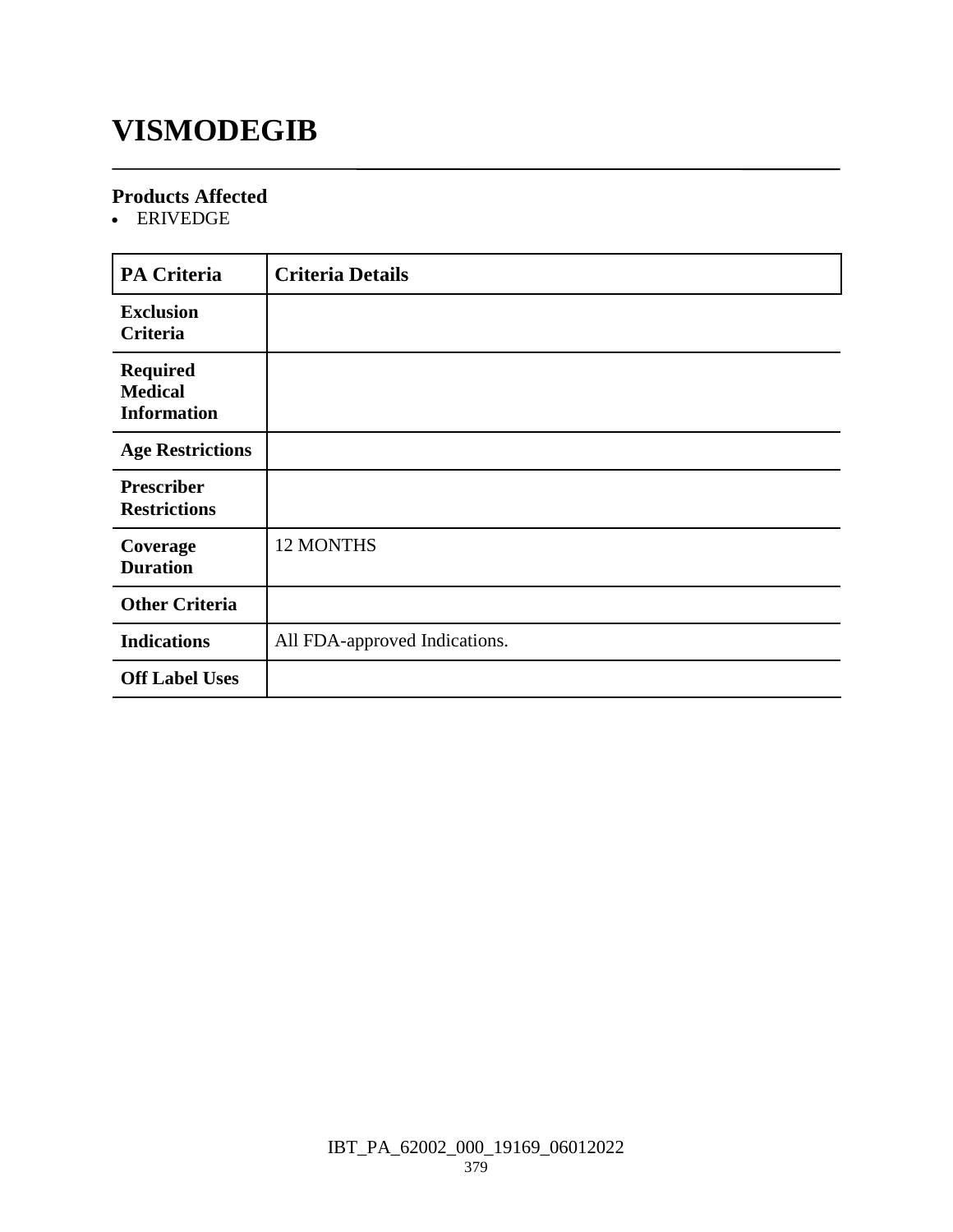# **VORICONAZOLE SUSPENSION**

### **Products Affected**

 *voriconazole oral suspension for reconstitution*

| <b>PA Criteria</b>                                      | <b>Criteria Details</b>                                                                                                                                                                                                                              |
|---------------------------------------------------------|------------------------------------------------------------------------------------------------------------------------------------------------------------------------------------------------------------------------------------------------------|
| <b>Exclusion</b><br><b>Criteria</b>                     |                                                                                                                                                                                                                                                      |
| <b>Required</b><br><b>Medical</b><br><b>Information</b> |                                                                                                                                                                                                                                                      |
| <b>Age Restrictions</b>                                 |                                                                                                                                                                                                                                                      |
| <b>Prescriber</b><br><b>Restrictions</b>                |                                                                                                                                                                                                                                                      |
| Coverage<br><b>Duration</b>                             | CANDIDA INFECTIONS: 3 MOS. ALL OTHER INDICATIONS: 6<br>MOS.                                                                                                                                                                                          |
| <b>Other Criteria</b>                                   | CANDIDA INFECTIONS: TRIAL OF OR CONTRAINDICATION TO<br>FLUCONAZOLE. ALL INDICATIONS: INABILITY TO SWALLOW<br>TABLETS OR AN INDICATION FOR ESOPHAGEAL CANDIDIASIS.<br>CONTINUATION OF THERAPY AFTER HOSPITAL DISCHARGE<br>REQUIRES NO EXTRA CRITERIA. |
| <b>Indications</b>                                      | All FDA-approved Indications.                                                                                                                                                                                                                        |
| <b>Off Label Uses</b>                                   |                                                                                                                                                                                                                                                      |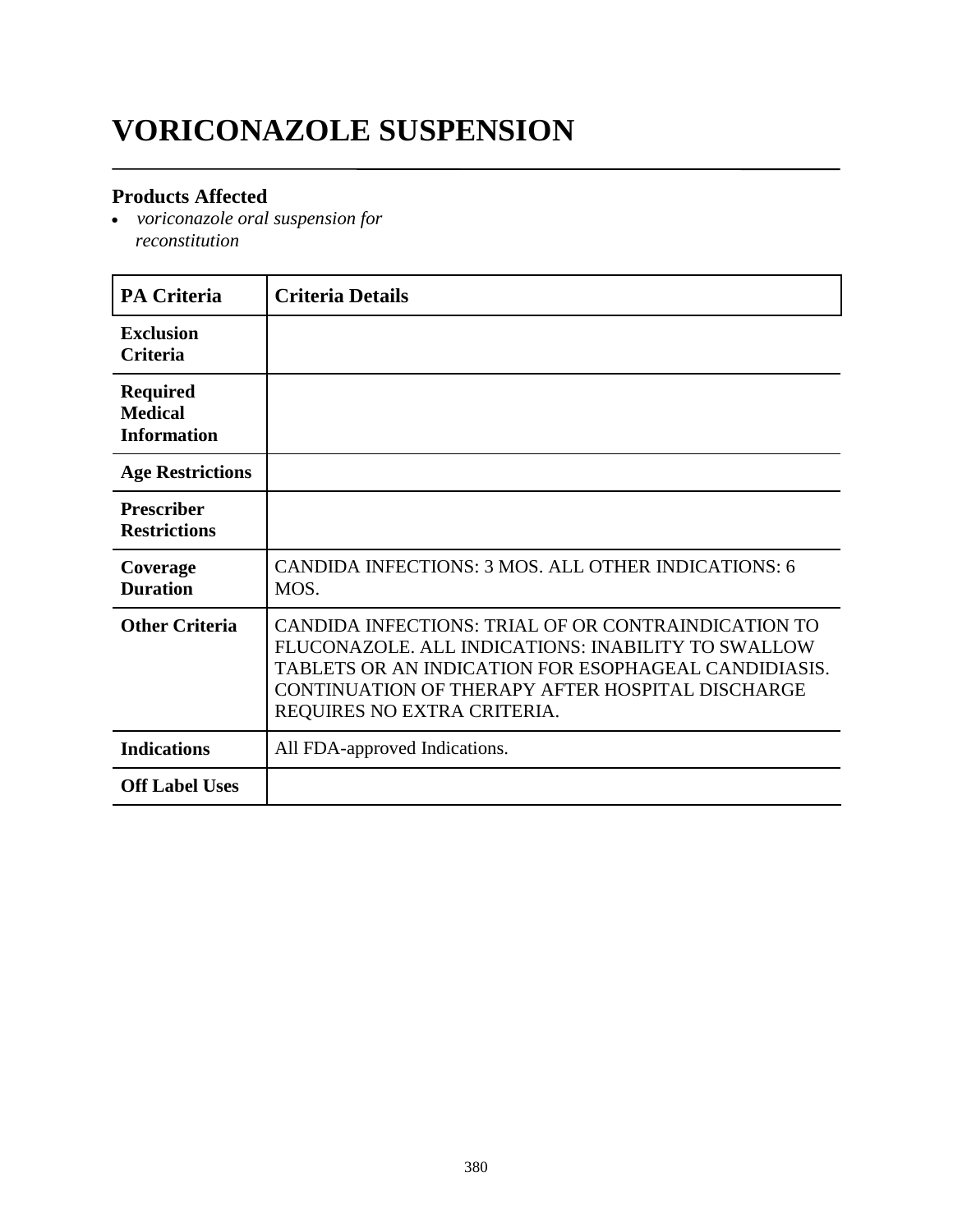# **ZANUBRUTINIB**

### **Products Affected**

• BRUKINSA

| <b>PA Criteria</b>                                      | <b>Criteria Details</b>       |
|---------------------------------------------------------|-------------------------------|
| <b>Exclusion</b><br>Criteria                            |                               |
| <b>Required</b><br><b>Medical</b><br><b>Information</b> |                               |
| <b>Age Restrictions</b>                                 |                               |
| <b>Prescriber</b><br><b>Restrictions</b>                |                               |
| Coverage<br><b>Duration</b>                             | 12 MONTHS                     |
| <b>Other Criteria</b>                                   |                               |
| <b>Indications</b>                                      | All FDA-approved Indications. |
| <b>Off Label Uses</b>                                   |                               |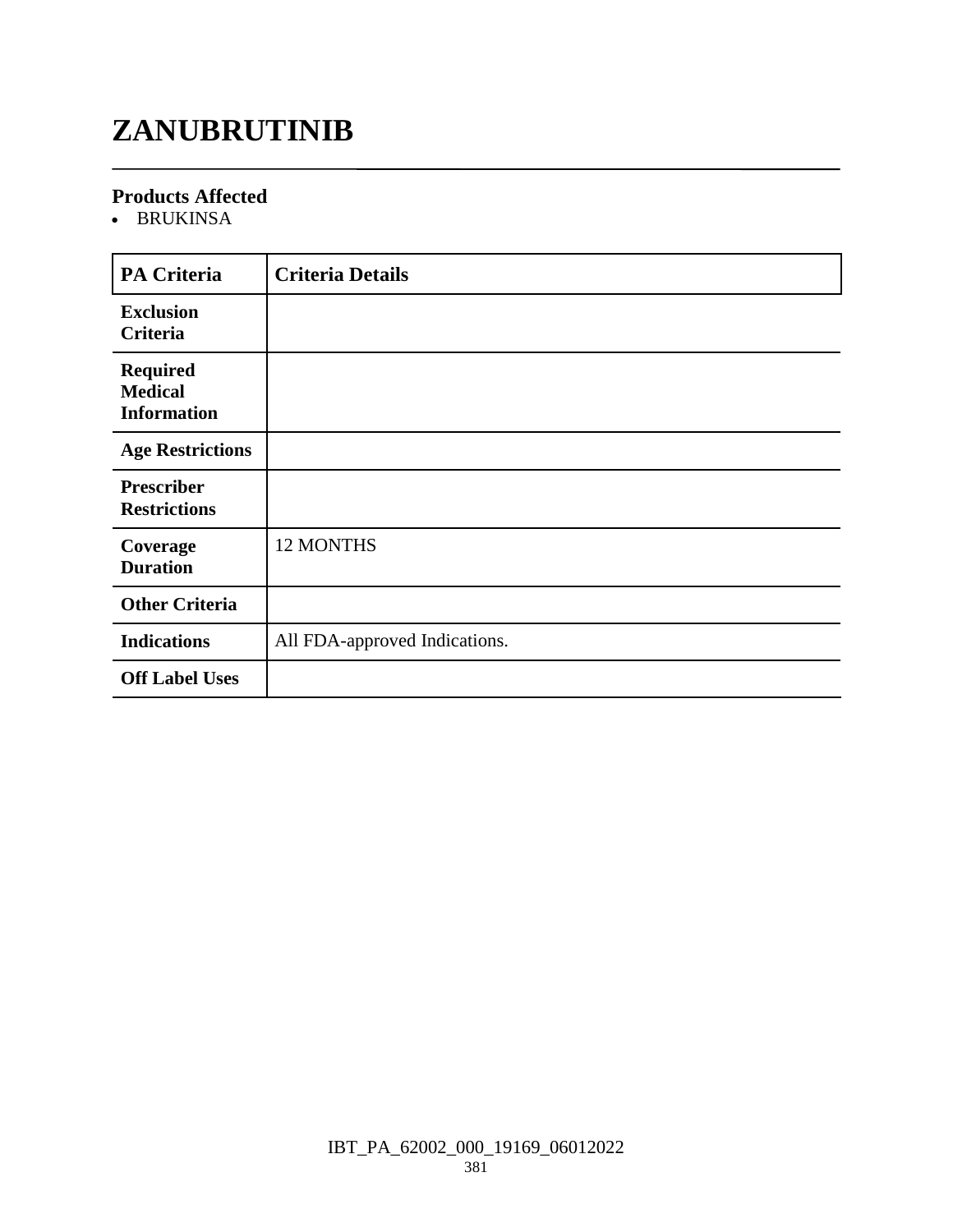# **ZIV-AFLIBERCEPT**

### **Products Affected**

ZALTRAP

| <b>PA Criteria</b>                                      | <b>Criteria Details</b>       |
|---------------------------------------------------------|-------------------------------|
| <b>Exclusion</b><br>Criteria                            |                               |
| <b>Required</b><br><b>Medical</b><br><b>Information</b> |                               |
| <b>Age Restrictions</b>                                 |                               |
| <b>Prescriber</b><br><b>Restrictions</b>                |                               |
| Coverage<br><b>Duration</b>                             | 12 MONTHS                     |
| <b>Other Criteria</b>                                   |                               |
| <b>Indications</b>                                      | All FDA-approved Indications. |
| <b>Off Label Uses</b>                                   |                               |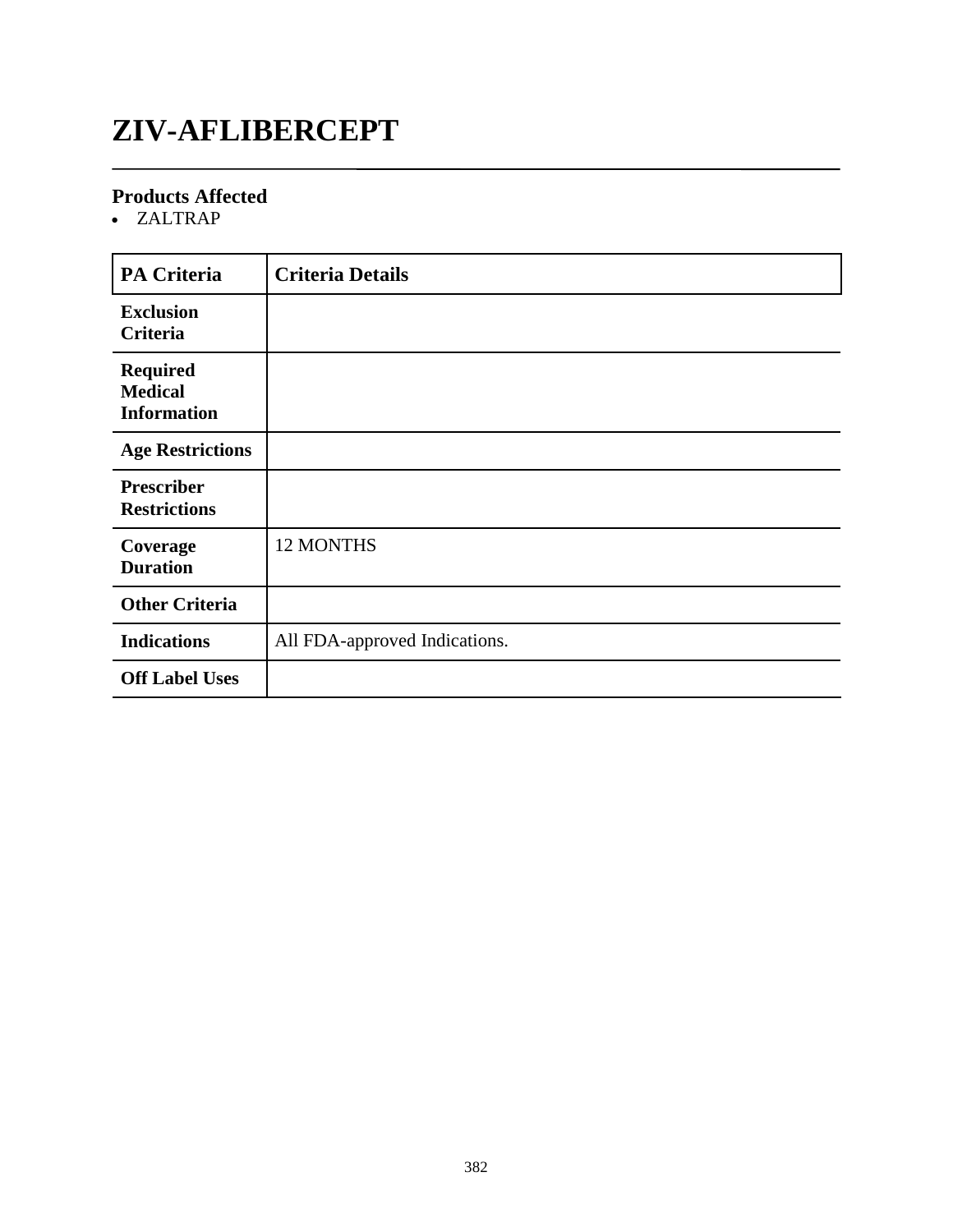### **INDEX**

| $\mathbf{A}$                     |
|----------------------------------|
| . 5                              |
| ACTEMRA  346, 347, 348           |
| ACTEMRA ACTPEN  347, 348         |
|                                  |
|                                  |
|                                  |
|                                  |
|                                  |
| AIMOVIG AUTOINJECTOR 130         |
| AJOVY AUTOINJECTOR  146          |
|                                  |
|                                  |
|                                  |
|                                  |
| ALUNBRIG ORAL TABLET 180 MG, 30  |
|                                  |
| ALUNBRIG ORAL TABLETS, DOSE      |
|                                  |
|                                  |
|                                  |
|                                  |
|                                  |
|                                  |
|                                  |
|                                  |
| AUSTEDO ORAL TABLET 12 MG, 6 MG, |
|                                  |
|                                  |
| <b>AVONEX INTRAMUSCULAR PEN</b>  |
|                                  |
| AVONEX INTRAMUSCULAR SYRINGE     |
|                                  |
|                                  |
|                                  |
| B                                |
| BALVERSA ORAL TABLET 3 MG, 4     |
|                                  |
|                                  |
|                                  |
|                                  |
|                                  |
| BENLYSTA INTRAVENOUS  37         |
| BENLYSTA SUBCUTANEOUS 37         |

| BETASERON SUBCUTANEOUS KIT 176         |
|----------------------------------------|
|                                        |
|                                        |
| BLINCYTO INTRAVENOUS KIT  50, 51       |
|                                        |
| <b>BOSULIF ORAL TABLET 100 MG, 400</b> |
|                                        |
|                                        |
|                                        |
| Ċ                                      |
| CABLIVI INJECTION KIT  63              |
| CABOMETYX ORAL TABLET 20 MG, 40        |
|                                        |
|                                        |
| CAPRELSA ORAL TABLET 100 MG, 300       |
|                                        |
|                                        |
|                                        |
|                                        |
| CIMZIA POWDER FOR RECONST 68, 69       |
|                                        |
|                                        |
|                                        |
|                                        |
|                                        |
|                                        |
|                                        |
| <b>COPAXONE SUBCUTANEOUS</b>           |
| SYRINGE 20 MG/ML, 40 MG/ML 153         |
|                                        |
|                                        |
| COSENTYX (2 SYRINGES) 301, 302         |
| COSENTYX PEN (2 PENS)  301, 302        |
| <b>COSENTYX SUBCUTANEOUS</b>           |
| SYRINGE 75 MG/0.5 ML 301, 302          |
|                                        |
|                                        |
|                                        |
|                                        |
| D                                      |
|                                        |
|                                        |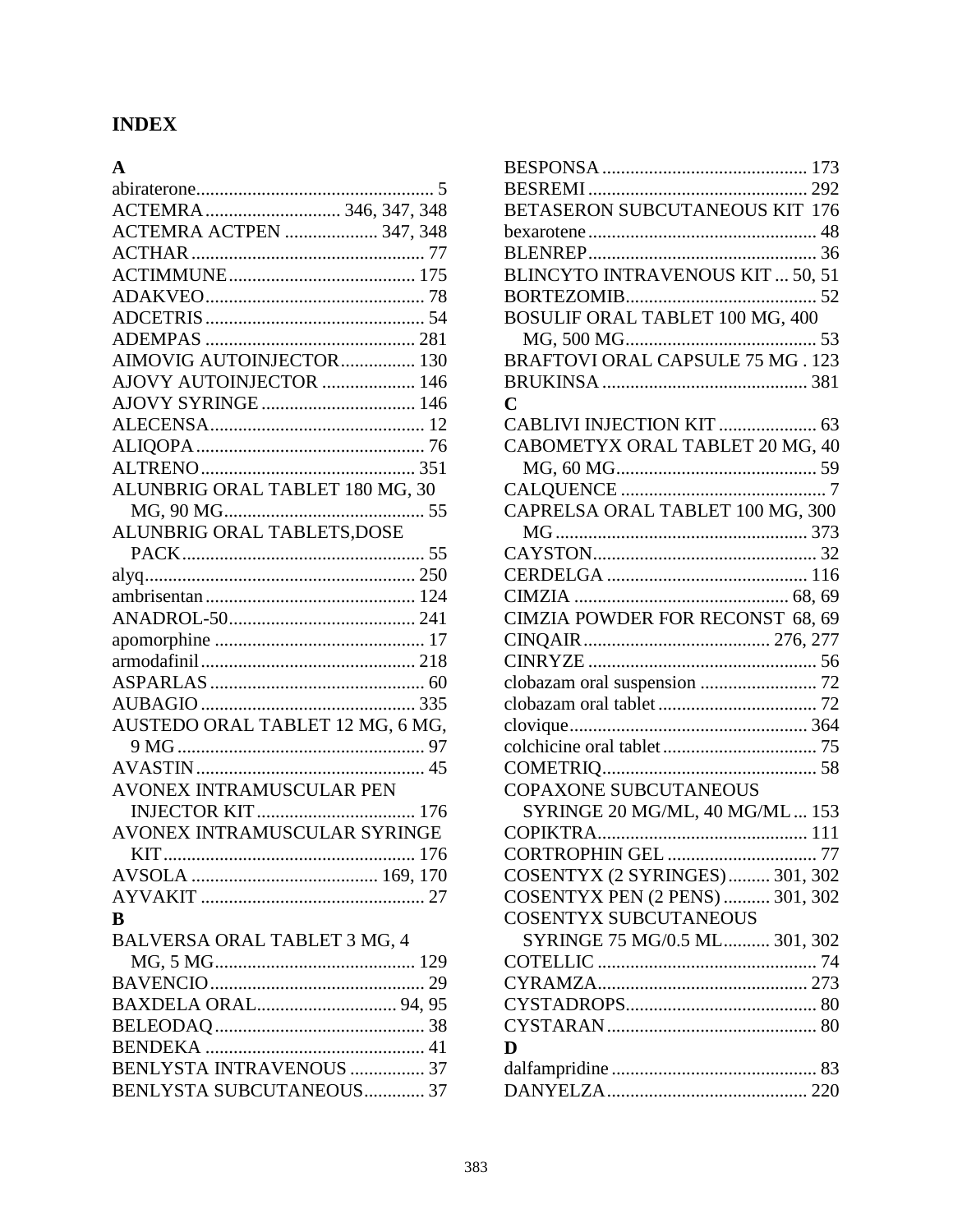| DAURISMO ORAL TABLET 100 MG, 25         |
|-----------------------------------------|
|                                         |
|                                         |
|                                         |
|                                         |
| DIACOMIT ORAL CAPSULE 250 MG,           |
|                                         |
| DIACOMIT ORAL POWDER IN PACKET          |
|                                         |
|                                         |
| diclofenac sodium topical gel 3 %  100  |
| dimethyl fumarate oral capsule, delayed |
| release(dr/ec) 120 mg, 120 mg (14)-240  |
|                                         |
| DOPTELET (10 TAB PACK) 28               |
| DOPTELET (15 TAB PACK) 28               |
| DOPTELET (30 TAB PACK) 28               |
|                                         |
|                                         |
| DUPIXENT PEN  108, 109                  |
| <b>DUPIXENT SYRINGE  108, 109</b>       |
| E                                       |
|                                         |
|                                         |
| EMFLAZA ORAL SUSPENSION 93              |
| EMFLAZA ORAL TABLET 18 MG, 30           |
|                                         |
|                                         |
| <b>EMGALITY SYRINGE</b>                 |
| <b>SUBCUTANEOUS SYRINGE 120</b>         |
| MG/ML, 300 MG/3 ML (100 MG/ML X         |
|                                         |
|                                         |
|                                         |
|                                         |
| ENBREL SURECLICK 134                    |
|                                         |
|                                         |
|                                         |
| EPCLUSA ORAL PELLETS IN PACKET          |
|                                         |
| EPCLUSA ORAL TABLET 311                 |
|                                         |
| epoprostenol (glycine)  128             |
|                                         |

| erlotinib oral tablet 100 mg, 150 mg, 25 mg |
|---------------------------------------------|
|                                             |
|                                             |
| ESBRIET ORAL TABLET 267 MG, 801             |
|                                             |
|                                             |
| everolimus (antineoplastic) oral tablet 10  |
|                                             |
| everolimus (antineoplastic) oral tablet for |
|                                             |
|                                             |
|                                             |
|                                             |
| F                                           |
|                                             |
|                                             |
|                                             |
|                                             |
| fentanyl citrate buccal lozenge on a handle |
|                                             |
| FERRIPROX 1,000 MG TAB(2X/DAY) 90,          |
| 91                                          |
| FERRIPROX ORAL SOLUTION 90, 91              |
| FERRIPROX ORAL TABLET 1,000 MG              |
|                                             |
|                                             |
| FORTEO SUBCUTANEOUS PEN                     |
| <b>INJECTOR 20 MCG/DOSE</b>                 |
|                                             |
| FOTIVDA.                                    |
|                                             |
| G                                           |
|                                             |
|                                             |
|                                             |
|                                             |
|                                             |
|                                             |
|                                             |
|                                             |
| glatiramer subcutaneous syringe 20 mg/ml,   |
|                                             |
|                                             |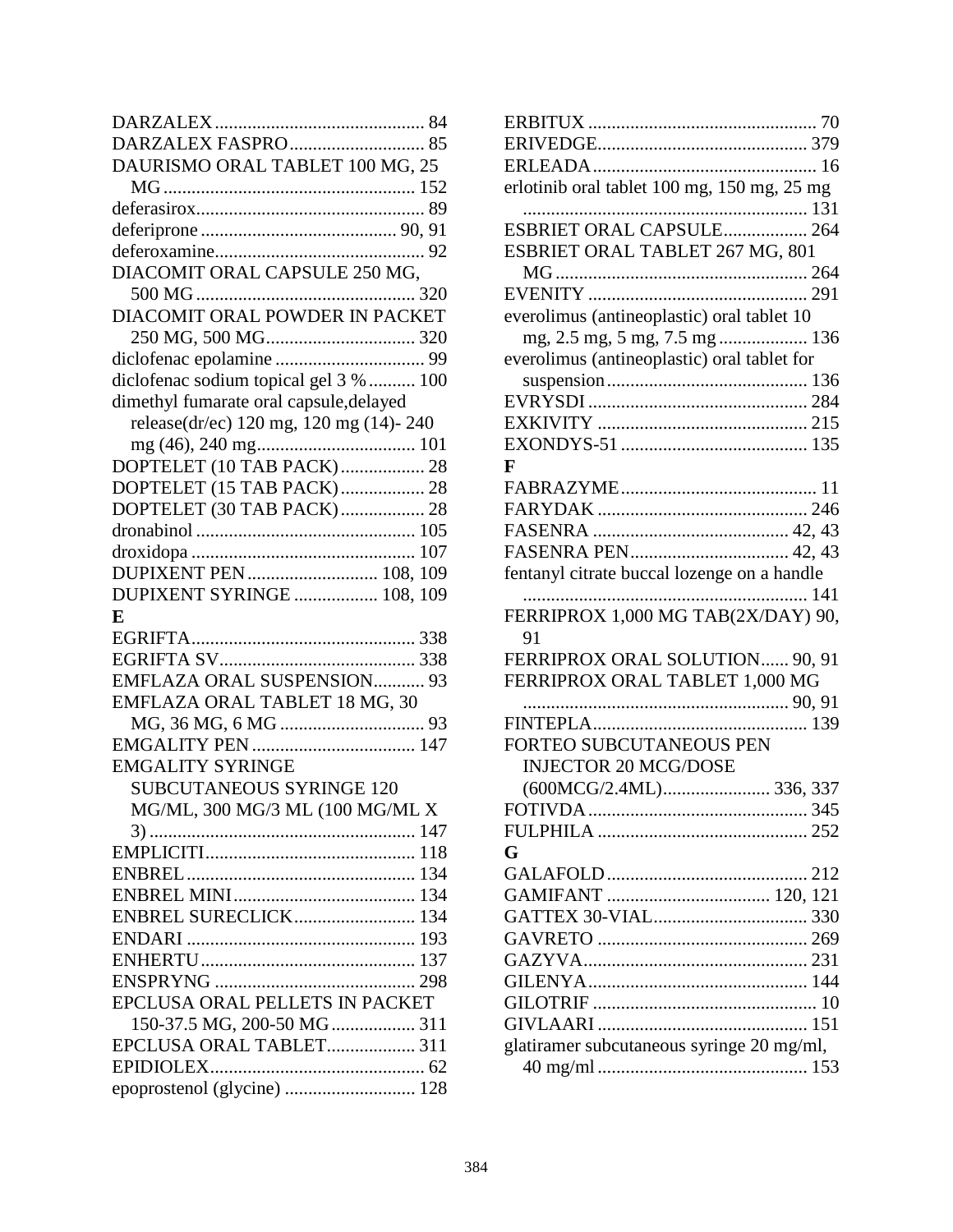| glatopa subcutaneous syringe 20 mg/ml, 40 |
|-------------------------------------------|
|                                           |
|                                           |
| $\bf H$                                   |
| HAEGARDA SUBCUTANEOUS RECON               |
| SOLN 2,000 UNIT, 3,000 UNIT  57           |
| HARVONI ORAL PELLETS IN PACKET            |
| 33.75-150 MG, 45-200 MG 188               |
| HARVONI ORAL TABLET 188                   |
| HERCEPTIN HYLECTA 355                     |
| HERCEPTIN INTRAVENOUS RECON               |
|                                           |
|                                           |
|                                           |
|                                           |
|                                           |
| HUMIRA PEN CROHNS-UC-HS START             |
|                                           |
| HUMIRA PEN PSOR-UVEITS-ADOL HS            |
| 8.9                                       |
| HUMIRA SUBCUTANEOUS SYRINGE               |
| KIT 40 MG/0.8 ML  8, 9                    |
|                                           |
| HUMIRA(CF) PEDI CROHNS STARTER            |
|                                           |
|                                           |
| HUMIRA(CF) PEN CROHNS-UC-HS 8, 9          |
| HUMIRA(CF) PEN PEDIATRIC UC 8, 9          |
| HUMIRA(CF) PEN PSOR-UV-ADOL HS            |
|                                           |
| I                                         |
|                                           |
| ibuprofen-famotidine  160                 |
|                                           |
|                                           |
|                                           |
|                                           |
|                                           |
| imatinib oral tablet 100 mg, 400 mg 163   |
| IMBRUVICA ORAL CAPSULE 140 MG,            |
|                                           |
| <b>IMBRUVICA ORAL TABLET  159</b>         |
|                                           |
| <b>IMLYGIC INJECTION SUSPENSION</b>       |
| 10EXP6 (1 MILLION) PFU/ML,                |
| 10EXP8 (100 MILLION) PFU/ML 326           |
|                                           |

| 3                   | <b>INBRIJA INHALATION CAPSULE,</b>     |
|---------------------|----------------------------------------|
| $\overline{2}$      | W/INHALATION DEVICE 192                |
|                     |                                        |
|                     |                                        |
| 7                   | INLYTA ORAL TABLET 1 MG, 5 MG 30       |
|                     |                                        |
| $\overline{8}$      |                                        |
| 38                  | INTRON A INJECTION  174                |
| $5\,$               |                                        |
|                     | itraconazole oral solution 179         |
| $\frac{1}{4}$       | $\mathbf I$                            |
| 59                  |                                        |
| :7                  |                                        |
| :7                  | <b>JUXTAPID ORAL CAPSULE 10 MG, 20</b> |
| 9                   | MG, 30 MG, 40 MG, 5 MG, 60 MG. 196,    |
|                     | 197                                    |
| 9                   | JYNARQUE ORAL TABLET  350              |
|                     | JYNARQUE ORAL TABLETS,                 |
| 9                   |                                        |
|                     | K                                      |
| 9                   |                                        |
| 9                   |                                        |
|                     |                                        |
| 9                   |                                        |
| 9                   |                                        |
| 9                   |                                        |
| 9                   |                                        |
|                     |                                        |
| 9                   |                                        |
|                     | KISQALI FEMARA CO-PACK ORAL            |
| $\overline{3}$      | TABLET 200 MG/DAY(200 MG X 1)-         |
| $\overline{\bf{0}}$ | 2.5 MG, 400 MG/DAY(200 MG X 2)-2.5     |
| 51                  | MG, 600 MG/DAY(200 MG X 3)-2.5         |
| 57                  |                                        |
| $\frac{2}{51}$      | KISQALI ORAL TABLET 200 MG/DAY         |
|                     | (200 MG X 1), 400 MG/DAY (200 MG X     |
| $\overline{3}$      | 2), 600 MG/DAY (200 MG X 3) 278        |
| 53                  |                                        |
|                     | KOSELUGO ORAL CAPSULE 10 MG, 25        |
| $\overline{9}$      |                                        |
| $\mathfrak{g}$      | KYNMOBI SUBLINGUAL FILM 10 MG,         |
| $\overline{0}$      | 10-15-20-25-30 MG, 15 MG, 20 MG, 25    |
|                     |                                        |
|                     |                                        |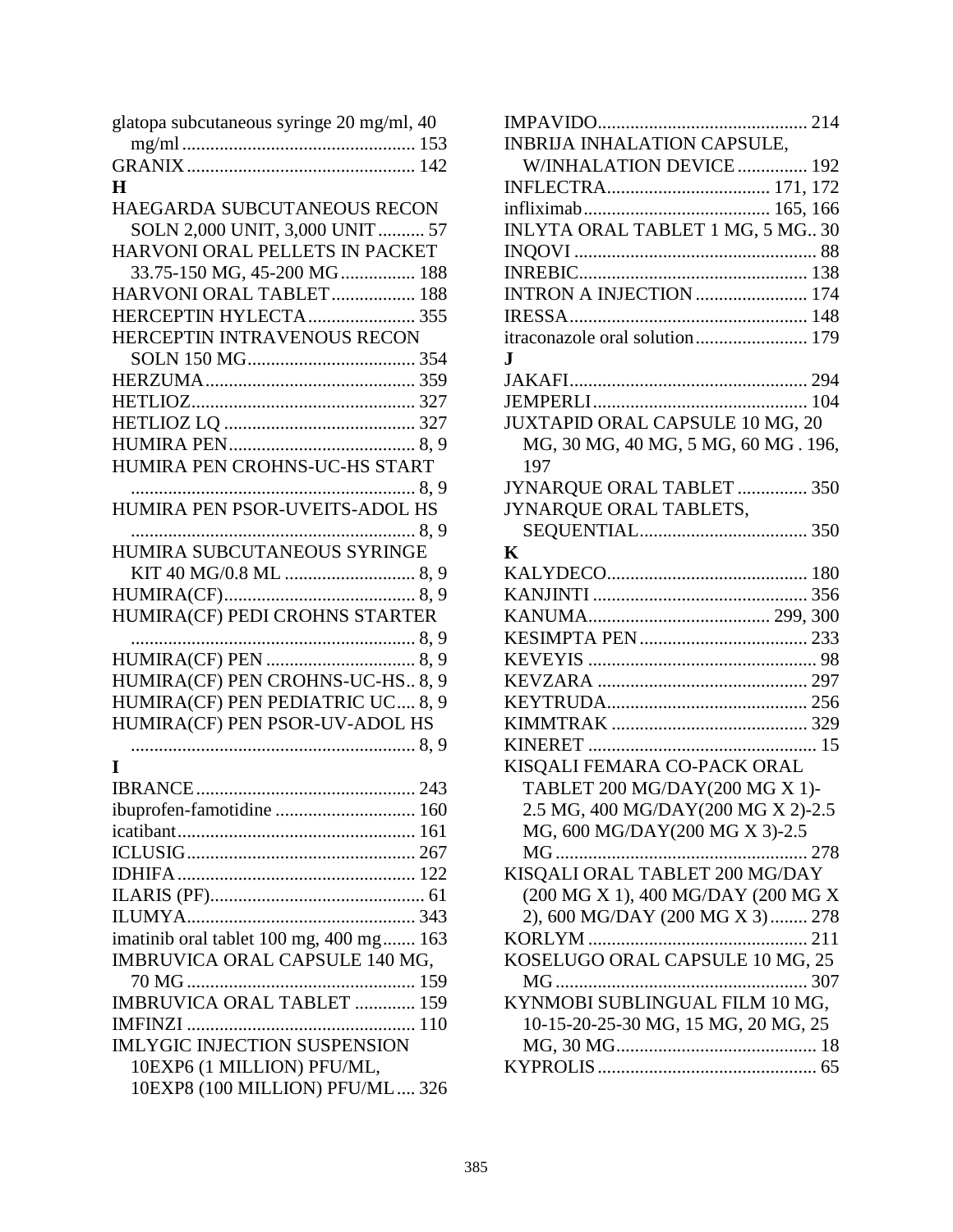### **L**

| lidocaine hcl mucous membrane solution 4      |
|-----------------------------------------------|
|                                               |
| lidocaine topical adhesive patch, medicated 5 |
|                                               |
| lidocaine topical ointment 194                |
| lidocaine-prilocaine topical cream 195        |
| LONSURF ORAL TABLET 15-6.14 MG,               |
|                                               |
| LORBRENA ORAL TABLET 100 MG, 25               |
|                                               |
|                                               |
|                                               |
|                                               |
|                                               |
| M                                             |
|                                               |
|                                               |
| MAVENCLAD (10 TABLET PACK)  71                |
| MAVENCLAD (4 TABLET PACK)  71                 |
| MAVENCLAD (5 TABLET PACK)  71                 |
| MAVENCLAD (6 TABLET PACK)  71                 |
| MAVENCLAD (7 TABLET PACK)  71                 |
| MAVENCLAD (8 TABLET PACK)  71                 |
| MAVENCLAD (9 TABLET PACK)  71                 |
| MAVYRET ORAL TABLET 154                       |
|                                               |
|                                               |
| MAYZENT ORAL TABLET 0.25 MG, 1                |
|                                               |
| MAYZENT STARTER(FOR 1MG                       |
|                                               |
| <b>MAYZENT STARTER(FOR 2MG</b>                |
| 309                                           |
| MEKINIST ORAL TABLET 0.5 MG, 2                |
|                                               |
|                                               |
|                                               |
|                                               |
| modafinil oral tablet 100 mg, 200 mg 218      |
| morphine concentrate oral solution 157        |

| N                                           |  |
|---------------------------------------------|--|
| naproxen-esomeprazole oral                  |  |
| tablet, ir, delayed rel, biphasic 375-20 mg |  |
|                                             |  |
|                                             |  |
|                                             |  |
|                                             |  |
| NEULASTA ONPRO  253                         |  |
|                                             |  |
|                                             |  |
|                                             |  |
|                                             |  |
|                                             |  |
| NORDITROPIN FLEXPRO 314                     |  |
| NOXAFIL ORAL SUSPENSION 268                 |  |
|                                             |  |
|                                             |  |
|                                             |  |
|                                             |  |
|                                             |  |
|                                             |  |
| O                                           |  |
|                                             |  |
|                                             |  |
|                                             |  |
|                                             |  |
|                                             |  |
|                                             |  |
|                                             |  |
|                                             |  |
|                                             |  |
|                                             |  |
|                                             |  |
|                                             |  |
|                                             |  |
|                                             |  |
|                                             |  |
| ORENCIA (WITH MALTOSE) 2                    |  |
|                                             |  |
| ORFADIN ORAL CAPSULE 20 MG 227              |  |
| ORFADIN ORAL SUSPENSION 227                 |  |
|                                             |  |
| ORILISSA ORAL TABLET 150 MG, 200            |  |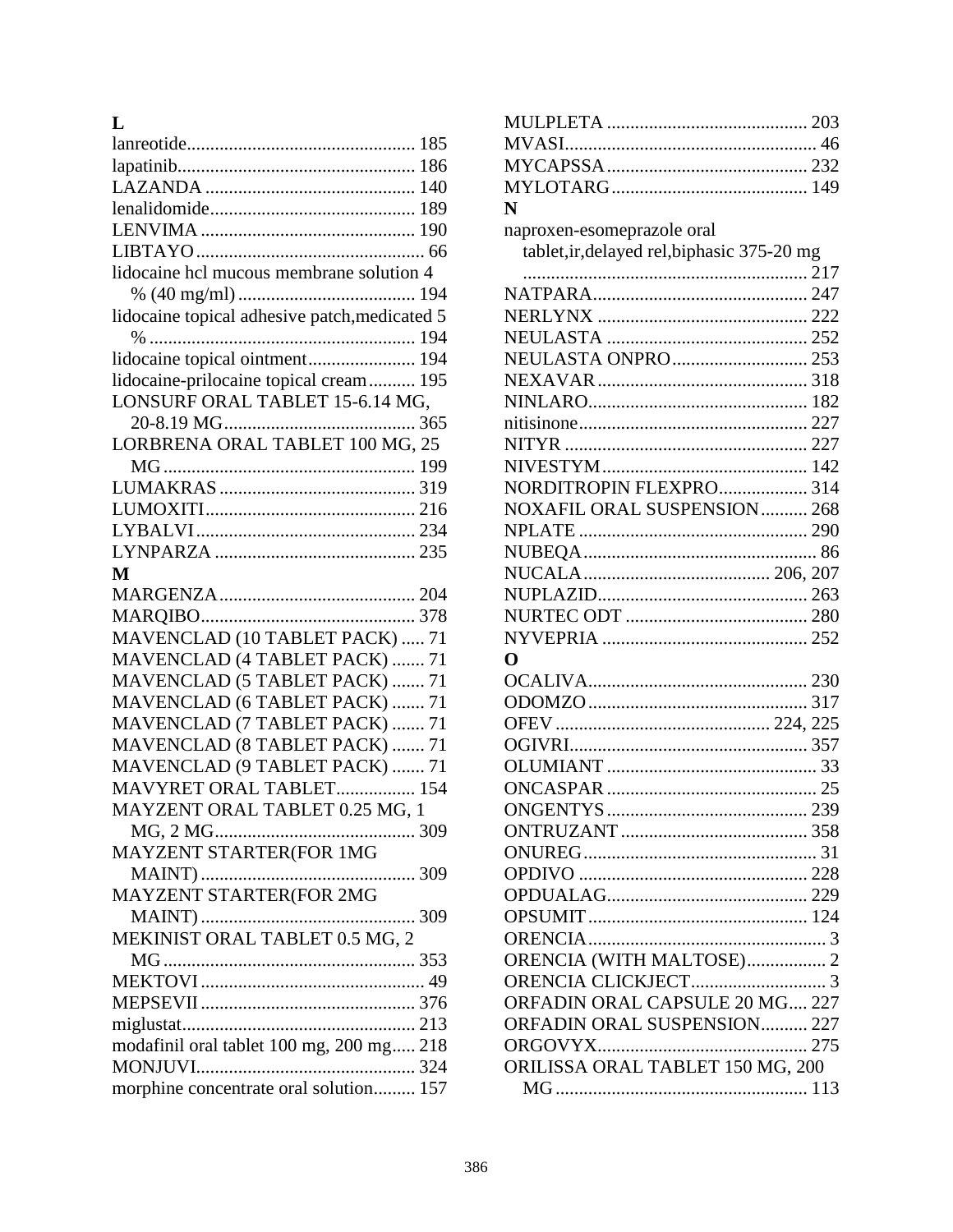### ORKAMBI ORAL GRANULES IN

| ORKAMBI ORAL TABLET  200                  |
|-------------------------------------------|
|                                           |
|                                           |
| OTEZLA STARTER  19, 20                    |
|                                           |
| oxycodone oral concentrate  157           |
| P                                         |
|                                           |
|                                           |
|                                           |
|                                           |
| PENNSAID TOPICAL SOLUTION IN              |
| METERED-DOSE PUMP 100                     |
|                                           |
|                                           |
| PHESGO SUBCUTANEOUS SOLUTION              |
| 1,200 MG-600MG-30000 UNIT/15ML,           |
| 600 MG-600 MG-20000 UNIT/10ML             |
|                                           |
| PIQRAY ORAL TABLET 200 MG/DAY             |
| (200 MG X 1), 250 MG/DAY (200 MG          |
| X1-50 MG X1), 300 MG/DAY (150 MG          |
|                                           |
| PLEGRIDY SUBCUTANEOUS PEN                 |
| <b>INJECTOR 125 MCG/0.5 ML, 63</b>        |
| MCG/0.5 ML-94 MCG/0.5 ML 176              |
| PLEGRIDY SUBCUTANEOUS SYRINGE             |
| 125 MCG/0.5 ML, 63 MCG/0.5 ML-94          |
|                                           |
|                                           |
|                                           |
|                                           |
| posaconazole oral tablet, delayed release |
|                                           |
| PREVYMIS INTRAVENOUS SOLUTION             |
| 240 MG/12 ML, 480 MG/24 ML  191           |
| PREVYMIS ORAL  191                        |
| PROMACTA ORAL POWDER IN                   |
| PACKET 12.5 MG, 25 MG 119                 |
| PROMACTA ORAL TABLET 12.5 MG, 25          |
|                                           |
| MG, 50 MG, 75 MG  119                     |
|                                           |
| O                                         |
|                                           |

| R                                              |
|------------------------------------------------|
|                                                |
|                                                |
|                                                |
|                                                |
|                                                |
| RELISTOR SUBCUTANEOUS                          |
|                                                |
| RELISTOR SUBCUTANEOUS SYRINGE                  |
| 12 MG/0.6 ML, 8 MG/0.4 ML  208                 |
|                                                |
|                                                |
| RETACRIT INJECTION SOLUTION                    |
| 10,000 UNIT/ML, 2,000 UNIT/ML,                 |
| 20,000 UNIT/2 ML, 20,000 UNIT/ML,              |
| 3,000 UNIT/ML, 4,000 UNIT/ML,                  |
|                                                |
| RETEVMO ORAL CAPSULE 40 MG, 80                 |
|                                                |
|                                                |
| REVLIMID ORAL CAPSULE 2.5 MG, 20               |
|                                                |
|                                                |
|                                                |
|                                                |
|                                                |
| RITUXAN HYCELA  286                            |
| ROZLYTREK ORAL CAPSULE 100 MG,                 |
|                                                |
|                                                |
|                                                |
|                                                |
|                                                |
| S                                              |
|                                                |
|                                                |
|                                                |
| SEROSTIM SUBCUTANEOUS RECON                    |
| SOLN 4 MG, 5 MG, 6 MG 315                      |
|                                                |
|                                                |
|                                                |
| sildenafil (pulm.hypertension) intravenous     |
|                                                |
| sildenafil (pulm.hypertension) oral tablet 250 |
|                                                |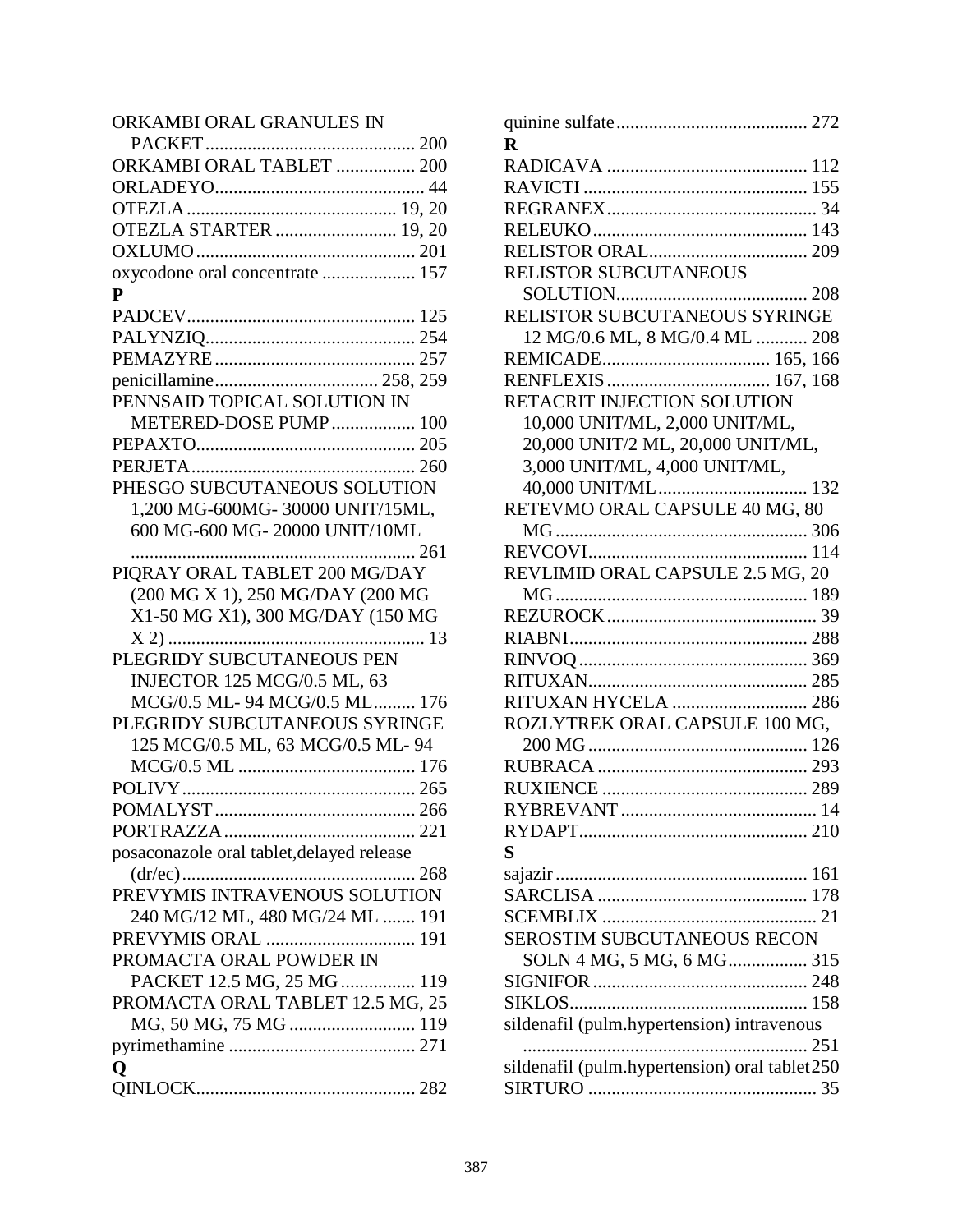| <b>SOMATULINE DEPOT</b>                      |
|----------------------------------------------|
| <b>SUBCUTANEOUS SYRINGE 120</b>              |
| MG/0.5 ML, 60 MG/0.2 ML, 90 MG/0.3           |
|                                              |
|                                              |
|                                              |
| SPRYCEL ORAL TABLET 100 MG, 140              |
| MG, 20 MG, 50 MG, 70 MG, 80 MG 87            |
|                                              |
|                                              |
|                                              |
|                                              |
|                                              |
|                                              |
|                                              |
|                                              |
|                                              |
|                                              |
|                                              |
|                                              |
|                                              |
| T                                            |
|                                              |
| tadalafil (pulm. hypertension) 250           |
| tadalafil oral tablet 2.5 mg, 5 mg  322      |
|                                              |
|                                              |
|                                              |
| TALTZ AUTOINJECTOR 183                       |
|                                              |
| TALZENNA ORAL CAPSULE 0.25 MG,               |
|                                              |
| TARGRETIN TOPICAL 48                         |
| TASIGNA ORAL CAPSULE 150 MG, 200             |
|                                              |
|                                              |
|                                              |
|                                              |
| TEMODAR INTRAVENOUS  332                     |
|                                              |
|                                              |
| testosterone cypionate intramuscular oil 100 |
| mg/ml, 200 mg/ml, 200 mg/ml (1 ml) 339       |
|                                              |
|                                              |

| testosterone transdermal gel in metered-dose<br>pump 12.5 mg/ 1.25 gram (1 %), 20.25<br>testosterone transdermal gel in packet 1 %<br>(25 mg/2.5gram), 1 % (50 mg/5 gram) 339<br>testosterone transdermal solution in metered |
|-------------------------------------------------------------------------------------------------------------------------------------------------------------------------------------------------------------------------------|
| TRACLEER ORAL TABLET 124                                                                                                                                                                                                      |
| TRACLEER ORAL TABLET FOR                                                                                                                                                                                                      |
|                                                                                                                                                                                                                               |
|                                                                                                                                                                                                                               |
|                                                                                                                                                                                                                               |
|                                                                                                                                                                                                                               |
|                                                                                                                                                                                                                               |
|                                                                                                                                                                                                                               |
|                                                                                                                                                                                                                               |
|                                                                                                                                                                                                                               |
|                                                                                                                                                                                                                               |
|                                                                                                                                                                                                                               |
|                                                                                                                                                                                                                               |
| TUKYSA ORAL TABLET 150 MG, 50                                                                                                                                                                                                 |
|                                                                                                                                                                                                                               |
|                                                                                                                                                                                                                               |
|                                                                                                                                                                                                                               |
|                                                                                                                                                                                                                               |
|                                                                                                                                                                                                                               |
| $\mathbf{U}$                                                                                                                                                                                                                  |
|                                                                                                                                                                                                                               |
|                                                                                                                                                                                                                               |
|                                                                                                                                                                                                                               |
|                                                                                                                                                                                                                               |
| UPTRAVI INTRAVENOUS 303, 304                                                                                                                                                                                                  |
| UPTRAVI ORAL TABLET 1,000 MCG,                                                                                                                                                                                                |
| 1,200 MCG, 1,400 MCG, 1,600 MCG,                                                                                                                                                                                              |
| 200 MCG, 400 MCG, 600 MCG, 800                                                                                                                                                                                                |
|                                                                                                                                                                                                                               |
| UPTRAVI ORAL TABLETS, DOSE PACK                                                                                                                                                                                               |
|                                                                                                                                                                                                                               |
| v                                                                                                                                                                                                                             |
|                                                                                                                                                                                                                               |
|                                                                                                                                                                                                                               |
|                                                                                                                                                                                                                               |